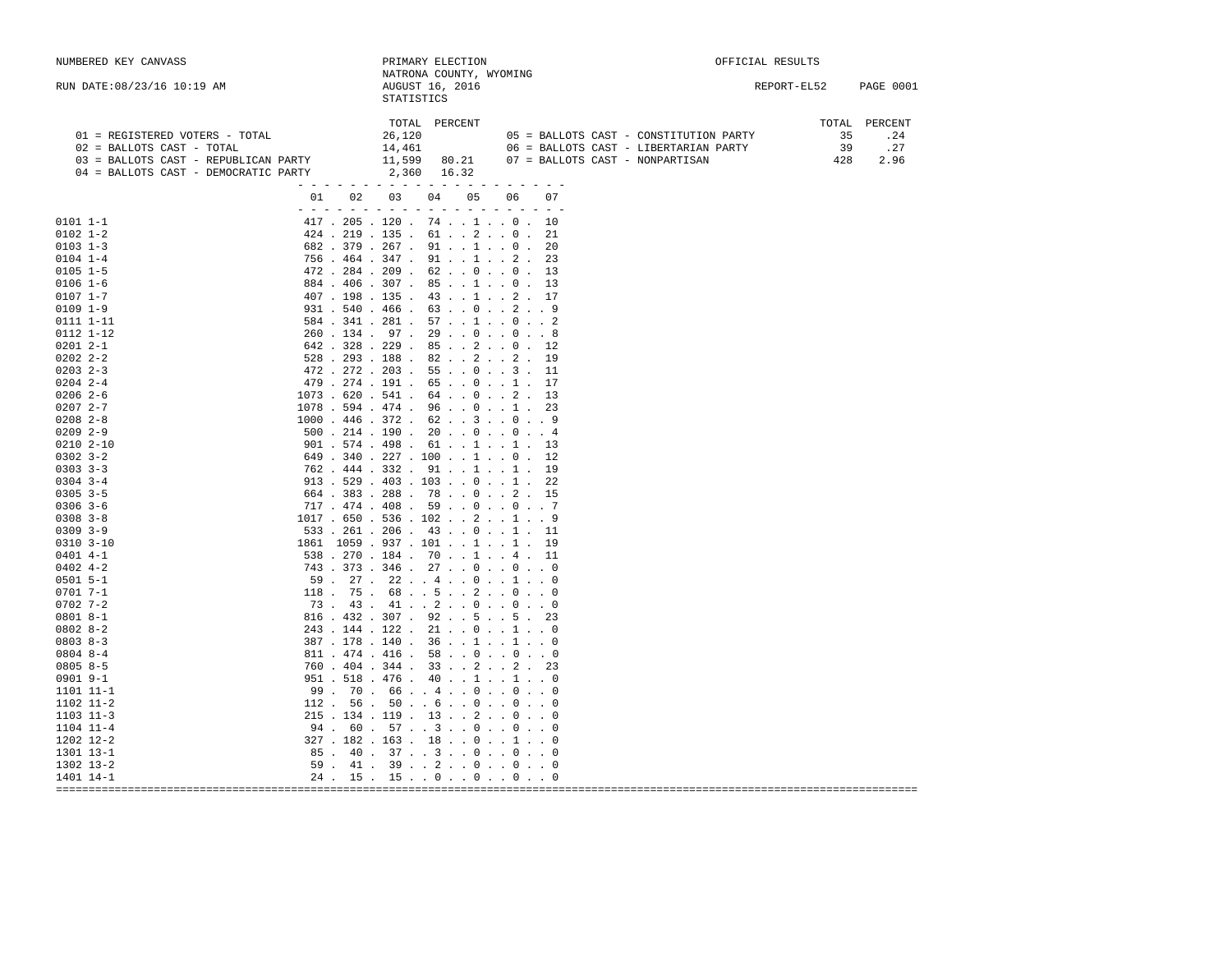| NUMBERED KEY CANVASS                                                                           |                     |                 |                            | PRIMARY ELECTION                                      |                         |                                                    |                                                                                                                      |                 |                          |                                            |                                  |                         | OFFICIAL RESULTS      |               |
|------------------------------------------------------------------------------------------------|---------------------|-----------------|----------------------------|-------------------------------------------------------|-------------------------|----------------------------------------------------|----------------------------------------------------------------------------------------------------------------------|-----------------|--------------------------|--------------------------------------------|----------------------------------|-------------------------|-----------------------|---------------|
| RUN DATE: 08/23/16 10:19 AM                                                                    |                     |                 |                            | AUGUST 16, 2016<br>REPUBLICAN PARTY                   | NATRONA COUNTY, WYOMING |                                                    |                                                                                                                      |                 |                          |                                            |                                  |                         | REPORT-EL52 PAGE 0002 |               |
|                                                                                                |                     |                 |                            | VOTES PERCENT                                         |                         |                                                    |                                                                                                                      |                 |                          |                                            |                                  |                         |                       | VOTES PERCENT |
| UNITED STATES REPRESENTATIVE<br>WYOMING CONGRESSIONAL DISTRICT ONE<br>VOTE FOR NOT MORE THAN 1 |                     |                 |                            |                                                       |                         |                                                    |                                                                                                                      |                 |                          |                                            |                                  |                         |                       |               |
| 01 = HEATH BEAUDRY                                                                             |                     |                 | 31                         |                                                       | .27                     |                                                    | 07 = JASON ADAM SENTENEY                                                                                             |                 |                          |                                            |                                  |                         | 67                    | .58           |
| 02 = LIZ CHENEY                                                                                |                     |                 |                            |                                                       |                         |                                                    | 4,273 37.29 08 = DARIN SMITH                                                                                         |                 |                          |                                            |                                  |                         | 861                   | 7.51          |
| 03 = LELAND CHRISTENSEN                                                                        |                     |                 |                            |                                                       |                         |                                                    | 1,469 12.82 09 = TIM STUBSON<br>$10 = WRTTE-IN$                                                                      |                 |                          |                                            |                                  |                         | 4,396                 | 38.36         |
| 04 = MIKE KONSMO<br>$05 = PAUL PAAD$                                                           |                     |                 | 122                        |                                                       | 1.06                    |                                                    | 165  1.44  11 = OVER VOTES                                                                                           |                 |                          |                                            |                                  |                         | 6<br>59               | .05           |
| 06 = REX RAMMELL                                                                               |                     |                 |                            |                                                       |                         |                                                    | 69 .60 12 = UNDER VOTES                                                                                              |                 |                          |                                            |                                  |                         | 81                    |               |
|                                                                                                |                     |                 |                            |                                                       |                         |                                                    |                                                                                                                      |                 |                          |                                            |                                  |                         |                       |               |
|                                                                                                |                     |                 |                            |                                                       |                         |                                                    | 01  02  03  04  05  06  07  08  09  10  11                                                                           |                 |                          |                                            |                                  | 12                      |                       |               |
| $0101 1 - 1$                                                                                   | $\overline{0}$      | 44              |                            |                                                       |                         |                                                    | 17 4 5 2 3 9 32                                                                                                      |                 |                          | $\overline{0}$                             | $\overline{0}$                   | 4                       |                       |               |
| $0102$ $1-2$                                                                                   | $\mathbf{1}$        | 48              | 19                         | $\overline{a}$                                        | 6                       | 1                                                  | $2 \t 6$                                                                                                             |                 | 47                       | $\circ$                                    | $\mathbf{1}$                     | 2                       |                       |               |
| $0103$ 1-3                                                                                     | $\overline{0}$      | 75              | 27                         | 6                                                     |                         |                                                    | 3 2 1 18 133                                                                                                         |                 |                          | $\mathbf{1}$                               | $\Omega$                         | 1                       |                       |               |
| $0104$ 1-4                                                                                     |                     | 1 115           | 41                         | 2                                                     |                         |                                                    | 2 2 2 18 161                                                                                                         |                 |                          | $\Omega$                                   | $\mathbf{3}$                     | 0                       |                       |               |
| $0105$ 1-5                                                                                     | $\overline{0}$      | 61              | 23                         | $\mathbf{1}$                                          | $8 \t 1$                |                                                    | $1 \t 13$                                                                                                            |                 | 93                       | <sup>1</sup>                               | $^{\circ}$                       | 7                       |                       |               |
| $0106 1 - 6$                                                                                   | $\overline{2}$      | 92              | 39                         | 10                                                    |                         |                                                    | 1 3 1 34 124                                                                                                         |                 |                          | $\circ$                                    | $1 \quad \blacksquare$           | $\Omega$                |                       |               |
| $0107 1 - 7$                                                                                   | $\overline{0}$      | 53              | 21                         | $\mathbf{1}$                                          |                         |                                                    | 2 0 0 14                                                                                                             |                 | 44                       | $\circ$                                    | $\circ$                          | $\Omega$                |                       |               |
| $0109$ $1-9$                                                                                   | $\overline{0}$      | 170             | 51                         | $\overline{\mathbf{3}}$                               | $3^{\circ}$             | $\overline{0}$                                     | $2 \t 10$                                                                                                            |                 | 222                      | $\overline{0}$                             | $\mathbf{1}$                     | 4                       |                       |               |
| 0111 1-11                                                                                      | $\Omega$            | 101             | 36                         | $\overline{1}$                                        |                         | $0\qquad \qquad 0$                                 | $0$ 18                                                                                                               |                 | 125                      | $\Omega$                                   | $\Omega$                         | 0                       |                       |               |
| 0112 1-12                                                                                      | 2                   | 36              | 11                         | $\overline{1}$                                        |                         | $1 \qquad 0$                                       | $0 \t 7$                                                                                                             |                 | 37                       | $\overline{0}$                             | $\mathbf{1}$                     | 1                       |                       |               |
| $02012 - -1$                                                                                   | 2                   | 83              | 32                         | 5                                                     |                         |                                                    | $\begin{array}{ccccccc}\n 8 & 0 & 4 & 18 \\ 6 & 3 & 3 & 23 \\ 2 & 0 & 0 & 22\n\end{array}$                           |                 | 69                       | $\overline{0}$                             | $7\phantom{.0}$                  | $\mathbf{1}$            |                       |               |
| $02022 - 2 - 2$                                                                                | $\overline{0}$      | 58              | 23                         | $\overline{3}$                                        |                         |                                                    |                                                                                                                      |                 | 65                       | $\circ$                                    | $\overline{a}$                   | 2                       |                       |               |
| $0203$ 2-3                                                                                     | $\overline{0}$      | 86              | 26                         | $\overline{\phantom{a}}$ 3                            |                         |                                                    |                                                                                                                      |                 | 61                       | $\overline{\phantom{0}}$                   | <sup>1</sup>                     | 2                       |                       |               |
| $0204$ 2-4                                                                                     | $\circ$             | 65              | 25                         | $\overline{\mathbf{3}}$                               |                         |                                                    | $2 \qquad 0 \qquad 2 \qquad 14$                                                                                      |                 | 79                       | $\overline{0}$                             | $\mathbf{1}$                     | $\Omega$                |                       |               |
| $0206$ 2-6<br>$02072 - -7$                                                                     | $\circ$<br>2        | 190<br>174      | 62<br>49                   | $\overline{\mathbf{3}}$<br>$\overline{\phantom{a}}$ 2 |                         |                                                    | $\begin{matrix} 2 && 4 && 3 && 37 \end{matrix}$                                                                      |                 | 237                      | $\overline{0}$<br>$\overline{\phantom{0}}$ | $\overline{a}$<br>$\overline{2}$ | 1<br>$\overline{4}$     |                       |               |
| $0208$ 2-8                                                                                     | $\mathbf{1}$        | 134             | 55                         |                                                       |                         |                                                    | 5 1 4 44<br>7 11 4 3 42                                                                                              |                 | 187<br>111               | $\overline{0}$                             | 2                                | 2                       |                       |               |
| $0209$ 2-9                                                                                     | $\mathbf 0$         | 63              | 29                         | $\overline{\phantom{a}}$                              |                         |                                                    |                                                                                                                      |                 | 78                       | $\circ$                                    | $\circ$                          | 1                       |                       |               |
| $0210$ $2 - 10$                                                                                | $\overline{0}$      | 174             | 70                         | 8                                                     |                         |                                                    |                                                                                                                      |                 | 204                      | $\overline{0}$                             | $\overline{0}$                   | $\overline{4}$          |                       |               |
| $0302$ $3-2$                                                                                   | $\mathbf{1}$        | 89              | 30                         | $\overline{4}$                                        |                         |                                                    | $\begin{array}{ccccccccc}\n & 3 & & 0 & & 3 & & 12 \\ & 3 & & 1 & & 3 & & 31 \\ & 7 & & 5 & & 2 & & 25\n\end{array}$ |                 | 63                       | $\overline{0}$                             | $\mathbf{1}$                     | $\mathbf 0$             |                       |               |
| $0303$ $3-3$                                                                                   | $\circ$             | 117             | 46                         | 2                                                     |                         |                                                    |                                                                                                                      |                 | 134                      | $\circ$                                    | $\overline{\mathbf{3}}$          | 3                       |                       |               |
| $0304$ 3-4                                                                                     | $\circ$             | 128             | 64                         | $\overline{0}$                                        |                         |                                                    | $\begin{array}{ccccccccc} 2 & & 1 & & 3 & & 21 \\ 5 & & 3 & & 4 & & 33 \end{array}$                                  |                 | 156                      | $\circ$                                    |                                  | 6                       |                       |               |
| $0305$ 3-5                                                                                     | $\circ$             | 144             | 38                         | $\overline{4}$                                        |                         |                                                    | 1 2 3 15                                                                                                             |                 | 80                       | $\overline{0}$                             | $\overline{0}$                   | 1                       |                       |               |
| $0306$ 3-6                                                                                     | $\mathbf 0$         | 141             | 31                         | $\overline{\mathbf{3}}$                               | $5 \t 1$                |                                                    |                                                                                                                      | 15              | 207                      | $\circ$                                    | $\mathbf{1}$                     | 3                       |                       |               |
| $0308$ 3-8                                                                                     | $\circ$             | 200             | 58                         | 9                                                     |                         |                                                    | $\begin{array}{cccccc}5 & & 1 & & 1 & & 15\\ 10 & & 3 & & 3 & & 33 \end{array}$                                      |                 | 210                      | $\mathbf{0}$                               | 5                                | 5                       |                       |               |
| $0309$ $3-9$                                                                                   | $\mathbf{0}$        | 75              | 36                         | $\mathbf{1}$                                          |                         |                                                    | 1 0 0 21                                                                                                             |                 | 72                       | $\circ$                                    | $\Omega$                         | $\Omega$                |                       |               |
| $0310$ $3-10$                                                                                  | 2                   | 324             | 105                        | 11                                                    |                         |                                                    | 1 2 1 32                                                                                                             |                 | 454                      | $\overline{0}$                             | $\Omega$                         | 5                       |                       |               |
| $0401$ 4-1                                                                                     | $\circ$             | 81              | 32                         | $\overline{0}$                                        |                         | $\begin{matrix} 3 & \hspace{1.5cm} 1 \end{matrix}$ | $\overline{\mathbf{a}}$                                                                                              | 8               | 51                       | $\mathbf{1}$                               | $\overline{\mathbf{3}}$          | 2                       |                       |               |
| $0402$ 4-2                                                                                     | 2                   | 131             | 42                         | $\overline{0}$                                        |                         |                                                    | $\begin{matrix} 6 && 1 && 0 && 28 \end{matrix}$                                                                      |                 | 133                      | $\overline{1}$                             | $\circ$                          | 2                       |                       |               |
| $0501 5 - 1$                                                                                   | $\overline{0}$      | - 9             | $\overline{1}$             | $\circ$                                               |                         |                                                    | $0 \qquad 0 \qquad 0 \qquad 1$                                                                                       |                 | 11                       | $\overline{0}$                             | $\circ$                          | $\Omega$                |                       |               |
| $0701 7 - 1$                                                                                   | $\circ$             | 33              | 11                         | $\circ$                                               |                         |                                                    | $\begin{array}{ccccccc} 0 & 0 & 0 & 7 \\ 0 & 1 & 0 & 3 \\ 5 & 6 & 0 & 30 \end{array}$                                |                 | 16                       | $\overline{0}$                             | $\mathbf{1}$                     | 0                       |                       |               |
| $0702$ 7-2                                                                                     | $\mathbf{1}$        | 17              | 8                          | $\circ$                                               |                         |                                                    |                                                                                                                      |                 | 11                       | $\overline{0}$                             | $\circ$                          | $\mathbf 0$             |                       |               |
| $08018 - -1$<br>$08028 - 2$                                                                    | 4<br>$\overline{0}$ | 119<br>42       | 50<br>21                   | 2<br>$\mathbf{1}$                                     |                         |                                                    |                                                                                                                      |                 | 90<br>27                 | $\overline{0}$<br>$\circ$                  | $\overline{1}$<br>$\overline{1}$ | $\Omega$<br>2           |                       |               |
| $0803 8 - 3$                                                                                   | 2                   | 50              | 11                         | $\overline{2}$                                        | $7\overline{ }$         |                                                    | $4 \qquad 1 \qquad 1 \qquad 22$<br>$0 \qquad \qquad 3 \qquad \qquad 22$                                              |                 | 40                       | $\mathbf{1}$                               | $\mathbf{1}$                     | 1                       |                       |               |
| $0804$ 8-4                                                                                     | $\overline{4}$      | 168             | 63                         | $\overline{0}$                                        |                         |                                                    | 9 5 3 35                                                                                                             |                 | 119                      | <sup>1</sup>                               | 7                                | 2                       |                       |               |
| $08058 - 5$                                                                                    | $\mathbf{1}$        | 137             | 46                         |                                                       | 7 11 6                  |                                                    | 4 32                                                                                                                 |                 | 97                       | $\overline{0}$                             | $\Omega$                         | 3                       |                       |               |
| $0901$ $9-1$                                                                                   | 1                   | 198             | 65                         | 3                                                     |                         |                                                    |                                                                                                                      |                 | 150                      | $\overline{0}$                             | $\mathbf{1}$                     | 2                       |                       |               |
| 1101 11-1                                                                                      | $\overline{0}$      | 32              | $\overline{4}$             | $\overline{3}$                                        |                         |                                                    | $\begin{array}{ccccccccc} 6 && 1 && 0 && 49 \\ 0 && 0 && 0 && 6 \end{array}$                                         |                 | 20                       | $\circ$                                    | $\Omega$                         | 1                       |                       |               |
| 1102 11-2                                                                                      | $\overline{0}$      | 26              | $6\overline{6}$            | $\mathbf{0}$                                          |                         |                                                    | 0 0 0 4 12                                                                                                           |                 |                          | $\circ$                                    | $\circ$                          | 2                       |                       |               |
| $1103$ $11-3$                                                                                  | $\overline{0}$      | 41              | 16                         | $\overline{1}$                                        |                         |                                                    | $3 \qquad 3 \qquad 0 \qquad 6 \qquad 48$                                                                             |                 |                          | $\circ$                                    | $\mathbf{1}$                     | 0                       |                       |               |
| $1104$ $11-4$                                                                                  |                     | $0\qquad 25$    | $\overline{\phantom{0}}$ 8 |                                                       |                         |                                                    | $\begin{matrix} 1 & 1 & 0 & 0 & 6 & 12 \end{matrix}$                                                                 |                 |                          | $\circ$                                    | $\overline{2}$                   | 2                       |                       |               |
| 1202 12-2                                                                                      |                     | 1 69 10         |                            |                                                       |                         |                                                    | 2 1 3 0 12 61                                                                                                        |                 |                          | $\overline{\phantom{0}}$                   | 2                                | $\overline{\mathbf{2}}$ |                       |               |
| 1301 13-1                                                                                      | $\mathbf{1}$        | 20              | $\overline{7}$             | $\overline{0}$                                        | $1 \t 0$                |                                                    | $0 \t 1$                                                                                                             |                 | $7\phantom{0}7$          | $\overline{0}$                             | $\circ$                          | $\mathbf 0$             |                       |               |
| 1302 13-2                                                                                      | $\circ$             | 28              | $\mathbf{1}$               | $\overline{0}$                                        | $\overline{\mathbf{3}}$ | $\overline{0}$                                     | $\overline{0}$                                                                                                       | $4\overline{4}$ | $\overline{\phantom{a}}$ | $\overline{0}$                             | $\mathbf{1}$                     | $\mathbf 0$             |                       |               |
| 1401 14-1                                                                                      | $\overline{0}$      | $7\overline{ }$ | $\overline{\phantom{a}}$ 3 | $\overline{0}$                                        | $0\qquad 0$             |                                                    | $\overline{\phantom{0}}$                                                                                             | $0\qquad 4$     |                          | $\overline{0}$                             | $\overline{0}$                   | 1                       |                       |               |
|                                                                                                |                     |                 |                            |                                                       |                         |                                                    |                                                                                                                      |                 |                          |                                            |                                  |                         |                       |               |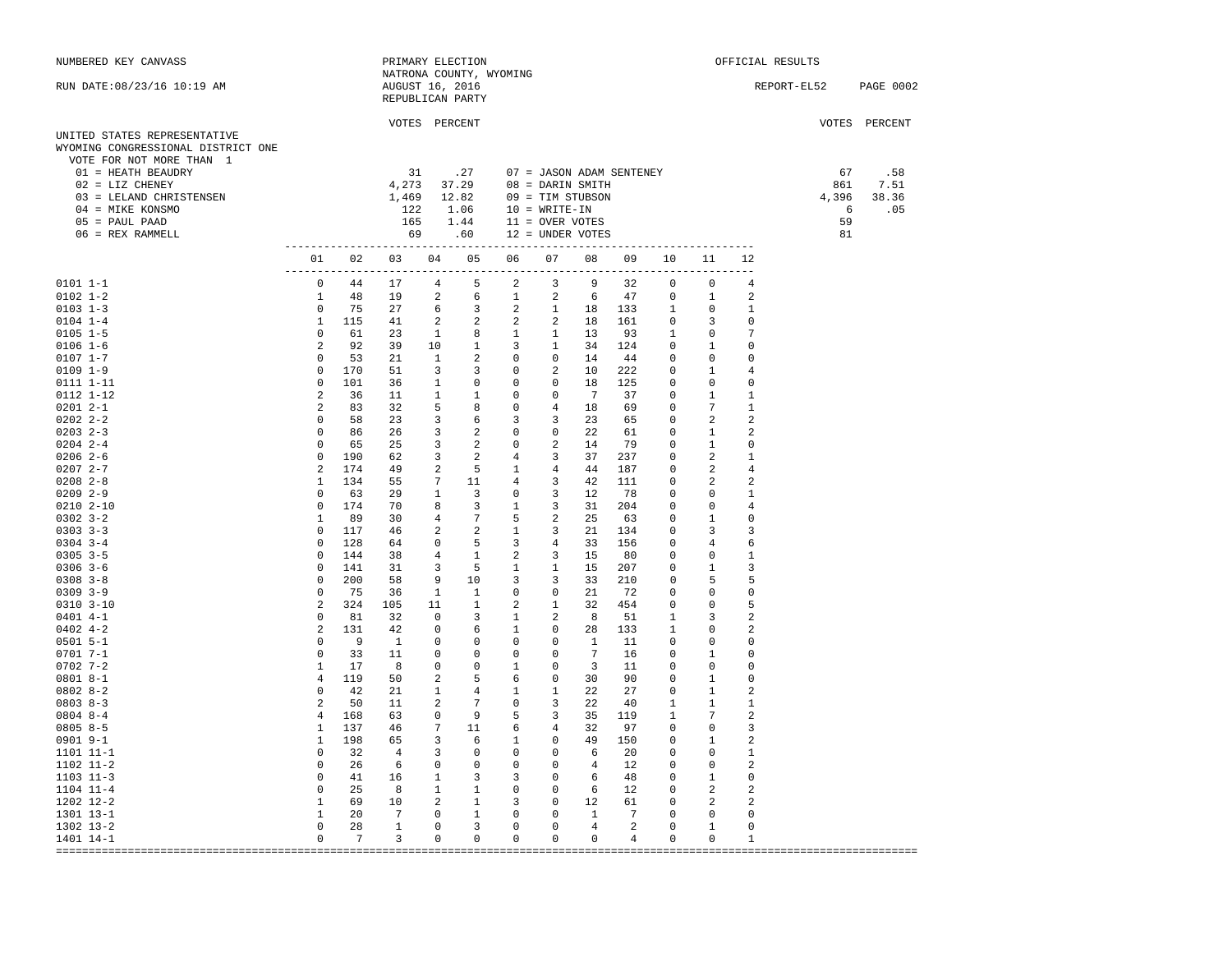| NUMBERED KEY CANVASS                |     |                 |                              | PRIMARY ELECTION        |                  | OFFICIAL RESULTS         |
|-------------------------------------|-----|-----------------|------------------------------|-------------------------|------------------|--------------------------|
|                                     |     |                 |                              | NATRONA COUNTY, WYOMING |                  |                          |
| RUN DATE: 08/23/16 10:19 AM         |     |                 |                              | AUGUST 16, 2016         |                  | PAGE 0003<br>REPORT-EL52 |
|                                     |     |                 |                              | REPUBLICAN PARTY        |                  |                          |
|                                     |     |                 |                              |                         |                  |                          |
|                                     |     |                 |                              | VOTES PERCENT           |                  | VOTES PERCENT            |
| STATE SENATOR 28 SENATE DISTRICT 28 |     |                 |                              |                         |                  |                          |
| VOTE FOR NOT MORE THAN 1            |     |                 |                              |                         |                  |                          |
| 01 = JAMES (JIM) ANDERSON           |     |                 |                              | 2,162 98.32             | 03 = OVER VOTES  | $\mathbf{1}$             |
| $02 = WRITE-IN$                     |     |                 | 37                           | 1.68                    | 04 = UNDER VOTES | 459                      |
|                                     | 01  | 02              | ----------------------<br>03 |                         |                  |                          |
|                                     |     |                 |                              | 04                      |                  |                          |
| $0102$ $1-2$                        | 102 | $4\overline{ }$ | $^{\circ}$                   | 29                      |                  |                          |
| $0103$ $1-3$                        | 218 | 2               | $\mathbf 0$                  | 47                      |                  |                          |
| $0104$ 1-4                          | 285 | 6               | $\mathbf 0$                  | 56                      |                  |                          |
| $0105$ $1-5$                        | 167 | 5               | $\Omega$                     | 37                      |                  |                          |
| $0107$ 1-7                          | 103 |                 | $\mathbf 0$                  | 31                      |                  |                          |
| $0109$ $1-9$                        | 372 | $7^{\circ}$     | $\mathbf 0$                  | 68                      |                  |                          |
| $0112$ $1-12$                       | 79  | 3               | $\mathbf 0$                  | 15                      |                  |                          |
| $0302$ $3 - 2$                      | 67  | $\mathbf 0$     | 0                            | 16                      |                  |                          |
| $0304$ 3-4                          | 336 | 6               | $\mathbf 0$                  | 61                      |                  |                          |
| $0308$ 3-8                          | 433 | 3               |                              | 99                      |                  |                          |
|                                     |     |                 |                              |                         |                  |                          |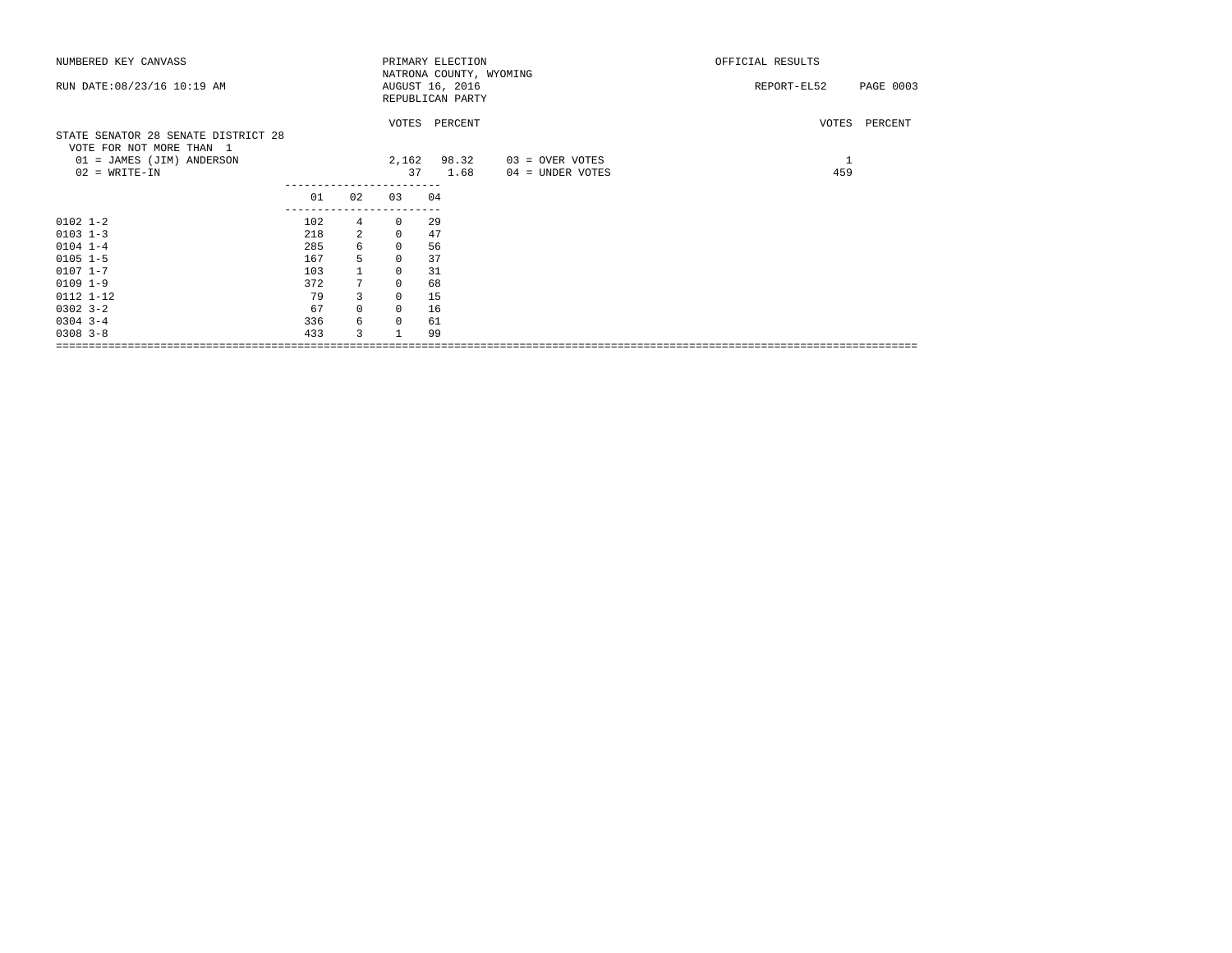| NUMBERED KEY CANVASS                |     |                |              | PRIMARY ELECTION        |                  | OFFICIAL RESULTS                |
|-------------------------------------|-----|----------------|--------------|-------------------------|------------------|---------------------------------|
|                                     |     |                |              | NATRONA COUNTY, WYOMING |                  |                                 |
| RUN DATE: 08/23/16 10:19 AM         |     |                |              | AUGUST 16, 2016         |                  | <b>PAGE 0004</b><br>REPORT-EL52 |
|                                     |     |                |              | REPUBLICAN PARTY        |                  |                                 |
|                                     |     |                |              | VOTES PERCENT           |                  | VOTES PERCENT                   |
| STATE SENATOR 30 SENATE DISTRICT 30 |     |                |              |                         |                  |                                 |
| VOTE FOR NOT MORE THAN 1            |     |                |              |                         |                  |                                 |
| $01$ = CHARLES K. SCOTT             |     |                | 1,993        | 94.72                   | 03 = OVER VOTES  | 1                               |
| $02$ = WRITE-IN                     |     |                | 111          | 5.28                    | 04 = UNDER VOTES | 447                             |
|                                     | 01  | 02             | 03           | 04                      |                  |                                 |
|                                     |     |                |              |                         |                  |                                 |
| $0101 1 - 1$                        | 94  | 6              | $\circ$      | 20                      |                  |                                 |
| $02072 - -7$                        | 381 | 20             | 0            | 72                      |                  |                                 |
| $0208$ 2-8                          | 293 | 17             | $\mathbf{0}$ | 62                      |                  |                                 |
| $02092 - -9$                        | 139 | 9              | $\mathbf{0}$ | 25                      |                  |                                 |
| $0501 5 - 1$                        | 11  | $\sqrt{2}$     | $\mathbf 0$  | 9                       |                  |                                 |
| $07017 - -1$                        | 56  | $\mathbf{1}$   | 0            | 11                      |                  |                                 |
| $0702 - 7 - 2$                      | 36  | $\mathbb O$    | 0            | 5                       |                  |                                 |
| $0803 8 - 3$                        | 106 | 8              | $\mathbf{0}$ | 26                      |                  |                                 |
| $08048 - -4$                        | 303 | 26             | 1            | 86                      |                  |                                 |
| $08058-5$                           | 263 | 13             | $\mathbf{0}$ | 68                      |                  |                                 |
| 1101 11-1                           | 56  | $\mathbf{0}$   | $\mathbf{0}$ | 10                      |                  |                                 |
| 1102 11-2                           | 44  | $\mathsf 0$    | 0            | - 6                     |                  |                                 |
| $1103$ $11-3$                       | 96  | $\overline{4}$ | $\mathbf{0}$ | 19                      |                  |                                 |
| $1104$ $11-4$                       | 39  | $\overline{a}$ | $\mathbf 0$  | 16                      |                  |                                 |
| 1301 13-1                           | 32  | $\mathbf{1}$   | 0            | $\overline{4}$          |                  |                                 |
| 1302 13-2                           | 32  | $\overline{a}$ | 0            | 5                       |                  |                                 |
| 1401 14-1                           | 12  | $\Omega$       | $\Omega$     | 3                       |                  |                                 |
|                                     |     |                |              |                         |                  |                                 |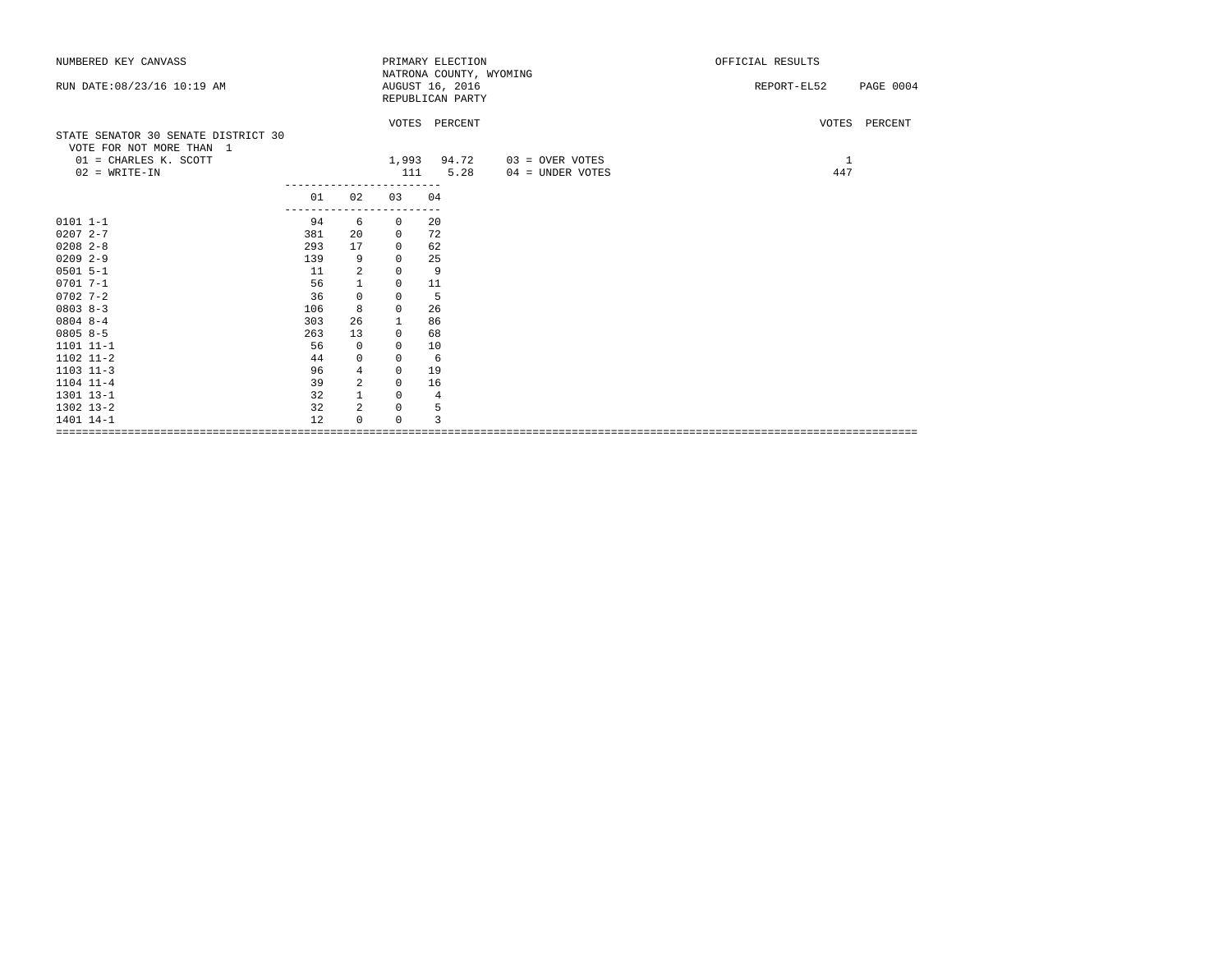| NUMBERED KEY CANVASS                                         |     |              |          | PRIMARY ELECTION                    | NATRONA COUNTY, WYOMING | OFFICIAL RESULTS         |
|--------------------------------------------------------------|-----|--------------|----------|-------------------------------------|-------------------------|--------------------------|
| RUN DATE: 08/23/16 10:19 AM                                  |     |              |          | AUGUST 16, 2016<br>REPUBLICAN PARTY |                         | PAGE 0005<br>REPORT-EL52 |
| STATE HOUSE 35 HOUSE DISTRICT 35<br>VOTE FOR NOT MORE THAN 1 |     |              | VOTES    | PERCENT                             |                         | VOTES<br>PERCENT         |
| 01 = KENDELL KROEKER                                         |     |              | 1,501    | 96.09                               | 03 = OVER VOTES         | 0                        |
| $02 = WRITE-IN$                                              |     |              |          | 61<br>3.91                          | 04 = UNDER VOTES        | 438                      |
|                                                              |     |              |          |                                     |                         |                          |
|                                                              | 01  | 02           | 03       | 04                                  |                         |                          |
|                                                              |     |              |          |                                     |                         |                          |
| $0106$ 1-6                                                   | 252 | 8            | $\Omega$ | 47                                  |                         |                          |
| $0306$ 3-6                                                   | 287 | 8            | $\Omega$ | 113                                 |                         |                          |
| $0310$ $3-10$                                                | 684 | 37           | $\Omega$ | 216                                 |                         |                          |
| $0401$ 4-1                                                   |     | $\mathbf{0}$ | $\Omega$ |                                     |                         |                          |
| $0402 + -2$                                                  | 277 | 8            | $\Omega$ | 61                                  |                         |                          |
|                                                              |     |              |          |                                     |                         |                          |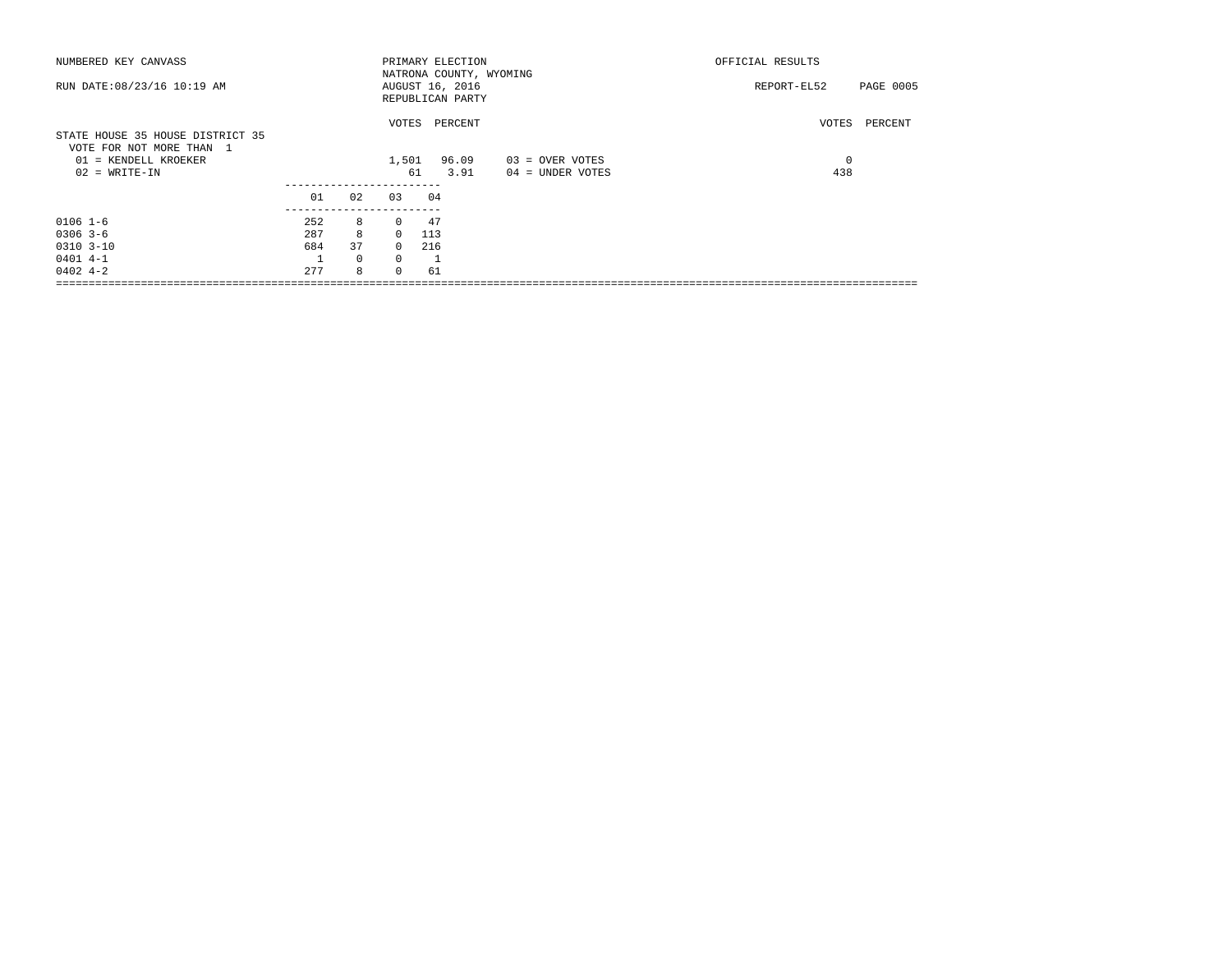| NUMBERED KEY CANVASS                                                              |     |              |              | PRIMARY ELECTION                                               |                   | OFFICIAL RESULTS         |  |
|-----------------------------------------------------------------------------------|-----|--------------|--------------|----------------------------------------------------------------|-------------------|--------------------------|--|
| RUN DATE: 08/23/16 10:19 AM                                                       |     |              |              | NATRONA COUNTY, WYOMING<br>AUGUST 16, 2016<br>REPUBLICAN PARTY |                   | PAGE 0006<br>REPORT-EL52 |  |
| STATE HOUSE 36 HOUSE DISTRICT 36<br>VOTE FOR NOT MORE THAN 1<br>$01 = GERALD GAY$ |     |              | VOTES<br>878 | PERCENT<br>95.64                                               | $03 =$ OVER VOTES | PERCENT<br>VOTES         |  |
| $02$ = WRITE-IN                                                                   |     |              | 40           | 4.36                                                           | 04 = UNDER VOTES  | 233                      |  |
|                                                                                   | 01  | 02           | 03           | 04                                                             |                   |                          |  |
| $0302 - 3 - 2$                                                                    | 114 | 3            |              | 26                                                             |                   |                          |  |
| $0303$ $3-3$                                                                      | 240 | 16           | $\Omega$     | 76                                                             |                   |                          |  |
| $0305$ 3-5                                                                        | 207 | 14           | $\Omega$     | 67                                                             |                   |                          |  |
| $0309$ 3-9                                                                        | 159 | 6            | $\Omega$     | 41                                                             |                   |                          |  |
| $0401$ 4-1                                                                        | 158 | $\mathbf{1}$ | $\Omega$     | 23                                                             |                   |                          |  |
|                                                                                   |     |              |              |                                                                |                   |                          |  |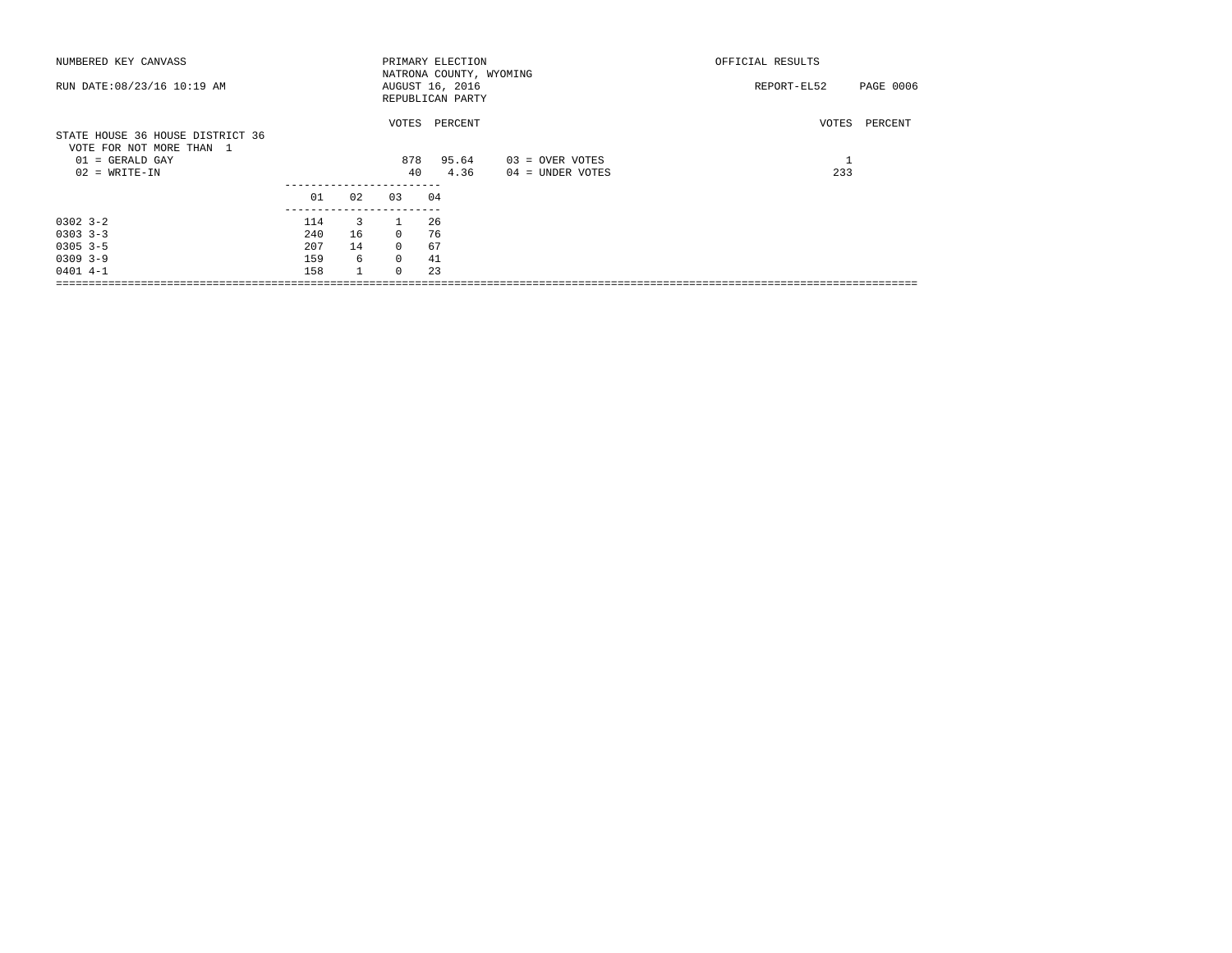| NUMBERED KEY CANVASS                                         |                |     |                 |              | PRIMARY ELECTION        |                  | OFFICIAL RESULTS         |
|--------------------------------------------------------------|----------------|-----|-----------------|--------------|-------------------------|------------------|--------------------------|
|                                                              |                |     |                 |              | NATRONA COUNTY, WYOMING |                  |                          |
| RUN DATE: 08/23/16 10:19 AM                                  |                |     | AUGUST 16, 2016 |              |                         |                  | REPORT-EL52<br>PAGE 0007 |
|                                                              |                |     |                 |              | REPUBLICAN PARTY        |                  |                          |
|                                                              |                |     |                 |              |                         |                  |                          |
|                                                              |                |     |                 |              | VOTES PERCENT           |                  | VOTES PERCENT            |
| STATE HOUSE 37 HOUSE DISTRICT 37<br>VOTE FOR NOT MORE THAN 1 |                |     |                 |              |                         |                  |                          |
| 01 = GREG FLESVIG                                            |                |     | 548             |              | 26.27                   |                  |                          |
| 02 = STEVE HARSHMAN                                          |                |     | 1,534           |              | 73.54                   | 04 = OVER VOTES  | $\overline{0}$           |
| $03 = WRITE-IN$                                              |                |     | $\overline{4}$  |              | .19                     | 05 = UNDER VOTES | 101                      |
|                                                              |                |     |                 |              |                         |                  |                          |
|                                                              | 01             | 02  | 03              | 04           | 05                      |                  |                          |
|                                                              | ------------   |     |                 |              |                         |                  |                          |
| $0109$ $1-9$                                                 | 6              | 12  |                 | $\Omega$     | 0                       |                  |                          |
| 0111 1-11                                                    | 64             | 208 | $\mathbf 0$     | $\Omega$     | 9                       |                  |                          |
| $0204$ 2-4                                                   | 57             | 122 | $\mathbf 0$     | $\mathbf{0}$ | 12                      |                  |                          |
| $0206$ 2-6                                                   | 152            | 367 |                 | 0            | 21                      |                  |                          |
| $02072 - -7$                                                 | $\Omega$       | - 1 | $\Omega$        | $\Omega$     | $\mathbf 0$             |                  |                          |
| $02092 - -9$                                                 | $\mathfrak{D}$ | 14  | $\mathbf 0$     | $\Omega$     | $\mathbf{1}$            |                  |                          |
| $0210 2 - 10$                                                | 101            | 371 | 2               | 0            | 24                      |                  |                          |
| 0901 9-1                                                     | 122            | 330 | $\mathbf 0$     | $\Omega$     | 24                      |                  |                          |
| 1202 12-2                                                    | 44             | 109 | $\Omega$        | $\Omega$     | 10                      |                  |                          |
|                                                              |                |     |                 |              |                         |                  |                          |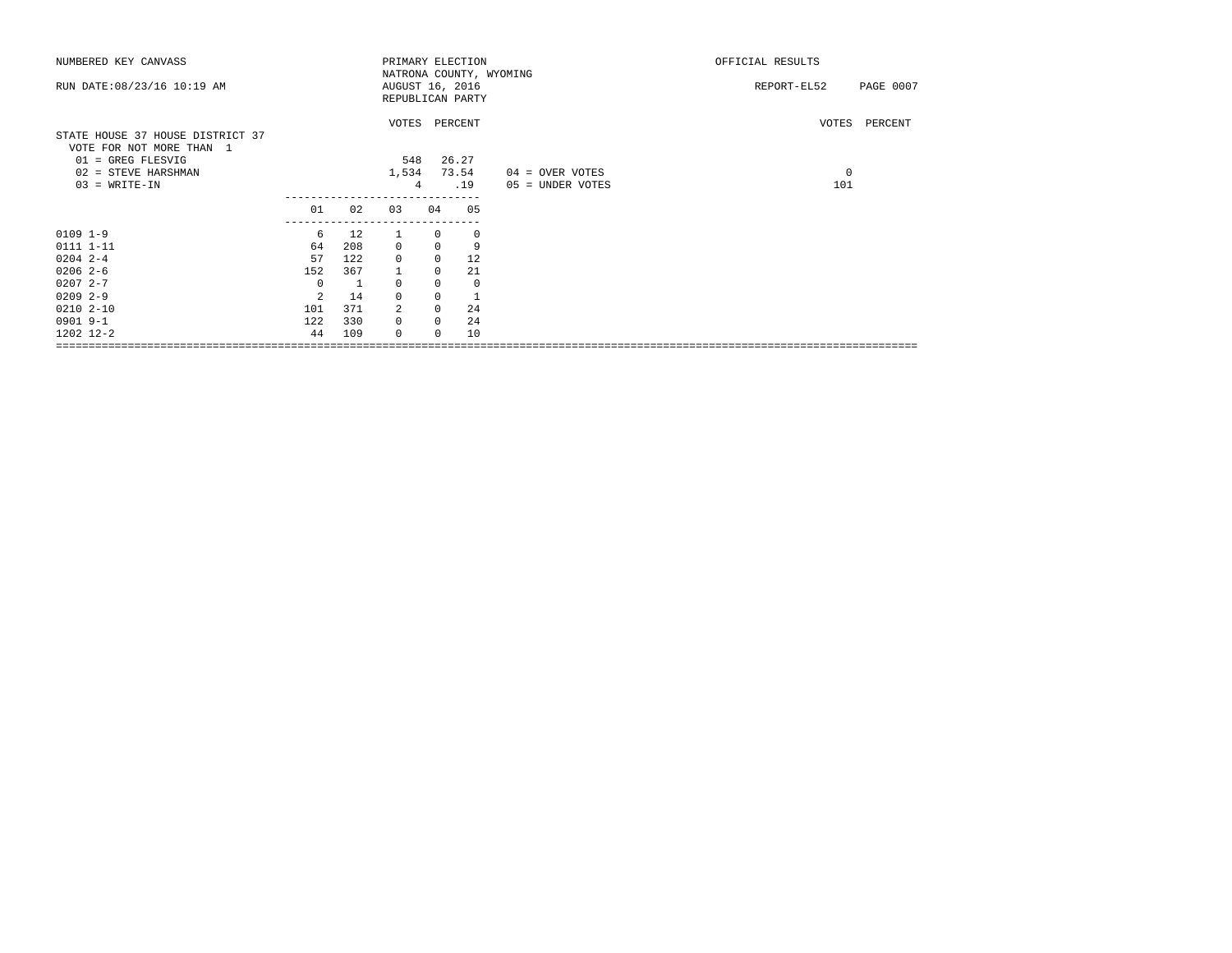| NUMBERED KEY CANVASS                                         |                     |                |             | PRIMARY ELECTION                           |                  | OFFICIAL RESULTS                |
|--------------------------------------------------------------|---------------------|----------------|-------------|--------------------------------------------|------------------|---------------------------------|
| RUN DATE: 08/23/16 10:19 AM                                  |                     |                |             | NATRONA COUNTY, WYOMING<br>AUGUST 16, 2016 |                  | <b>PAGE 0008</b><br>REPORT-EL52 |
|                                                              |                     |                |             | REPUBLICAN PARTY                           |                  |                                 |
|                                                              |                     |                |             |                                            |                  |                                 |
|                                                              |                     |                |             | VOTES PERCENT                              |                  | VOTES PERCENT                   |
| STATE HOUSE 38 HOUSE DISTRICT 38<br>VOTE FOR NOT MORE THAN 1 |                     |                |             |                                            |                  |                                 |
| 01 = TOM WALTERS                                             |                     |                | 1,283       | 98.39                                      | 03 = OVER VOTES  | $\mathbf 0$                     |
| $02$ = WRITE-IN                                              |                     |                |             | 21<br>1.61                                 | 04 = UNDER VOTES | 187                             |
|                                                              |                     |                | ----------  |                                            |                  |                                 |
|                                                              | 01<br>------------- | 02             | 03          | 04                                         |                  |                                 |
| $02072 - -7$                                                 | 402                 | 5              | 0           | 66                                         |                  |                                 |
| $0208$ 2-8                                                   | 313                 | 8              | $\mathbf 0$ | 51                                         |                  |                                 |
| $0209$ 2-9                                                   | 150                 | $\overline{4}$ | $\mathbf 0$ | 19                                         |                  |                                 |
| $0501$ 5-1                                                   | 16                  |                | 0           | 5                                          |                  |                                 |
| $07017 - -1$                                                 | 54                  | $\mathbf{1}$   | 0           | 13                                         |                  |                                 |
| 1101 11-1                                                    | 61                  | $\mathbf 0$    | 0           | - 5                                        |                  |                                 |
| 1102 11-2                                                    | 50                  | $\mathsf 0$    | 0           | $\overline{0}$                             |                  |                                 |
| $1103$ $11-3$                                                | 105                 | $\mathbf{1}$   | 0           | 13                                         |                  |                                 |
| 1104 11-4                                                    | 47                  | $\mathbf 0$    | $\circ$     | 10                                         |                  |                                 |
| 1301 13-1                                                    | 35                  |                | 0           |                                            |                  |                                 |
| 1302 13-2                                                    | 37                  | $\mathbf 0$    | 0           | 2                                          |                  |                                 |
| 1401 14-1                                                    | 13                  | $\Omega$       | 0           | $\mathfrak{D}$                             |                  |                                 |
|                                                              |                     |                |             |                                            |                  |                                 |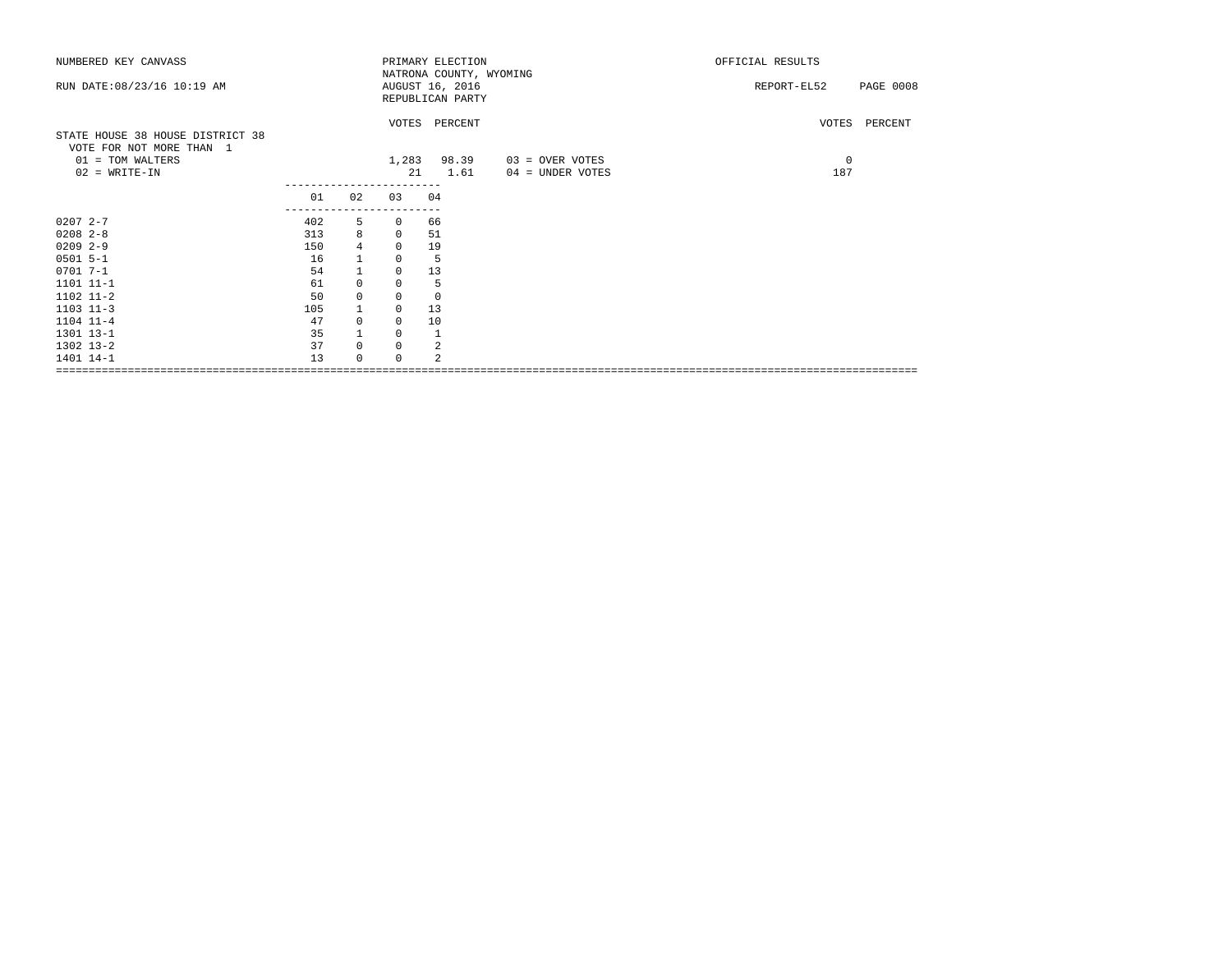| NUMBERED KEY CANVASS             |    |     |     |                | PRIMARY ELECTION        |    |                  | OFFICIAL RESULTS |           |
|----------------------------------|----|-----|-----|----------------|-------------------------|----|------------------|------------------|-----------|
|                                  |    |     |     |                | NATRONA COUNTY, WYOMING |    |                  |                  |           |
| RUN DATE: 08/23/16 10:19 AM      |    |     |     |                | AUGUST 16, 2016         |    |                  | REPORT-EL52      | PAGE 0009 |
|                                  |    |     |     |                | REPUBLICAN PARTY        |    |                  |                  |           |
|                                  |    |     |     |                | VOTES PERCENT           |    |                  | VOTES            | PERCENT   |
| STATE HOUSE 56 HOUSE DISTRICT 56 |    |     |     |                |                         |    |                  |                  |           |
| VOTE FOR NOT MORE THAN 1         |    |     |     |                |                         |    |                  |                  |           |
| 01 = DONALD BELLAMY              |    |     | 194 |                | 15.16                   |    | $04$ = WRITE-IN  | 6                | .47       |
| $02$ = RONNA BORIL               |    |     | 432 |                | 33.75                   |    | 05 = OVER VOTES  | 2                |           |
| 03 = JERRY OBERMUELLER           |    |     | 648 |                | 50.63                   |    | 06 = UNDER VOTES | 94               |           |
|                                  | 01 | 02  | 03  | 04             | 05                      | 06 |                  |                  |           |
|                                  |    |     |     |                |                         |    |                  |                  |           |
| $0102$ $1-2$                     | 20 | 40  | 58  | 3              | $\Omega$                | 14 |                  |                  |           |
| $0103$ $1-3$                     | 40 | 93  | 111 | $\overline{1}$ | $\mathbf{1}$            | 21 |                  |                  |           |
| $0104$ $1-4$                     | 45 | 129 | 145 |                |                         | 26 |                  |                  |           |
| $0109$ $1-9$                     | 54 | 124 | 249 | $\Omega$       | $\Omega$                | 20 |                  |                  |           |
| $0112$ $1-12$                    | 14 | 29  | 49  | $\Omega$       | $\mathbf 0$             | 5  |                  |                  |           |
| $0302$ $3 - 2$                   | 21 | 17  | 36  |                | $\Omega$                | 8  |                  |                  |           |
|                                  |    |     |     |                |                         |    |                  |                  |           |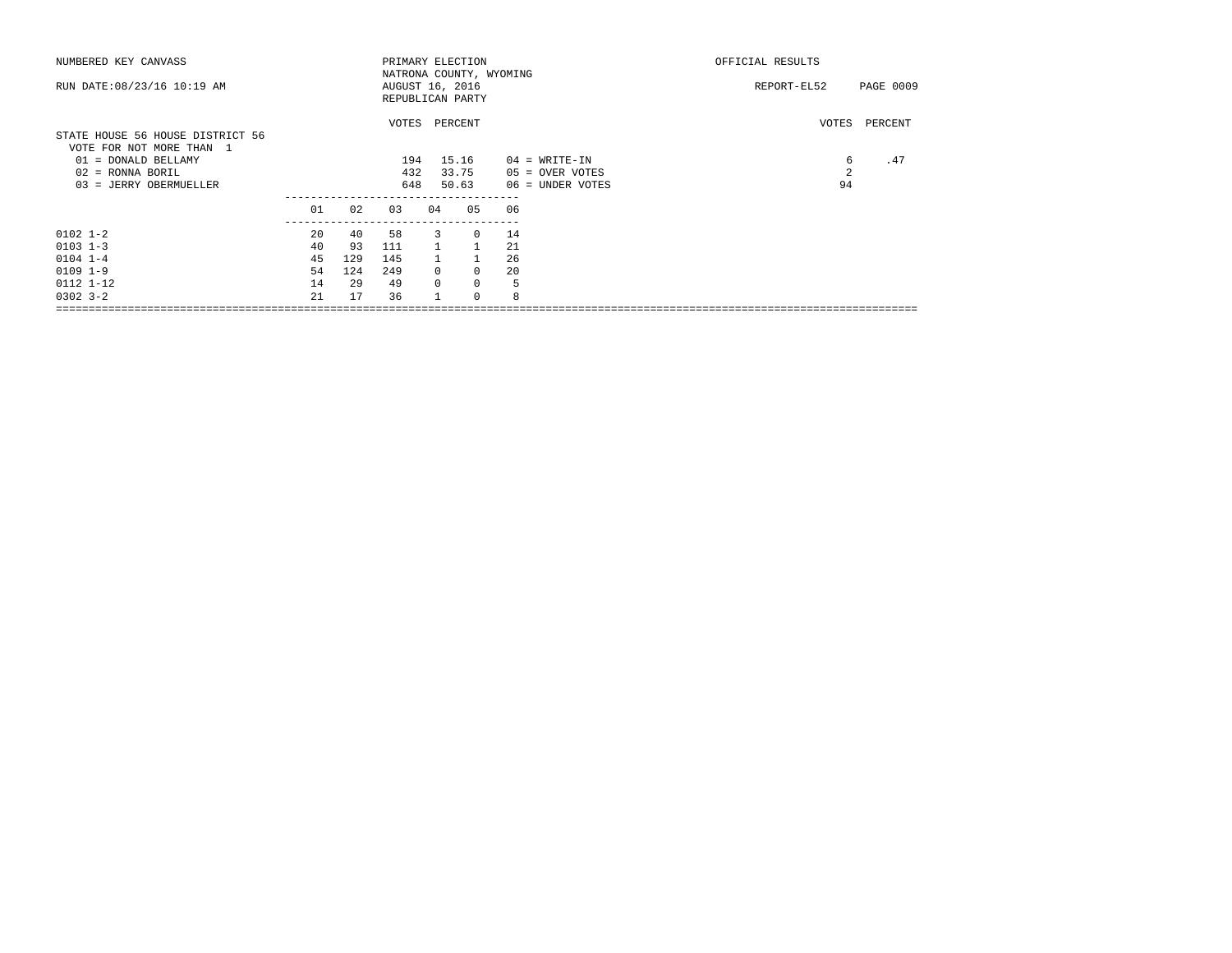| NUMBERED KEY CANVASS                                                                                                       |                 |                  |                          |                                  | PRIMARY ELECTION                                               |                                     | OFFICIAL RESULTS         |
|----------------------------------------------------------------------------------------------------------------------------|-----------------|------------------|--------------------------|----------------------------------|----------------------------------------------------------------|-------------------------------------|--------------------------|
| RUN DATE: 08/23/16 10:19 AM                                                                                                |                 |                  |                          |                                  | NATRONA COUNTY, WYOMING<br>AUGUST 16, 2016<br>REPUBLICAN PARTY |                                     | PAGE 0010<br>REPORT-EL52 |
| STATE HOUSE 57 HOUSE DISTRICT 57<br>VOTE FOR NOT MORE THAN 1<br>$01$ = CHUCK GRAY<br>$02$ = RAY PACHECO<br>$03 = WRITE-IN$ |                 |                  | VOTES<br>738<br>520<br>3 |                                  | PERCENT<br>58.52<br>41.24<br>.24                               | 04 = OVER VOTES<br>05 = UNDER VOTES | VOTES<br>PERCENT<br>21   |
|                                                                                                                            | 01              | 02               | 03                       | 04                               | 05                                                             |                                     |                          |
| $0105$ $1-5$<br>$0107$ $1 - 7$<br>$0304$ 3-4                                                                               | 91<br>87<br>265 | 115<br>48<br>128 | $\Omega$<br>$\Omega$     | $\Omega$<br>$\Omega$<br>$\Omega$ | 2<br>$\mathbf{0}$<br>10                                        |                                     |                          |
| $0308$ $3 - 8$                                                                                                             | 295             | 229              | $\mathfrak{D}$           |                                  | 9                                                              |                                     |                          |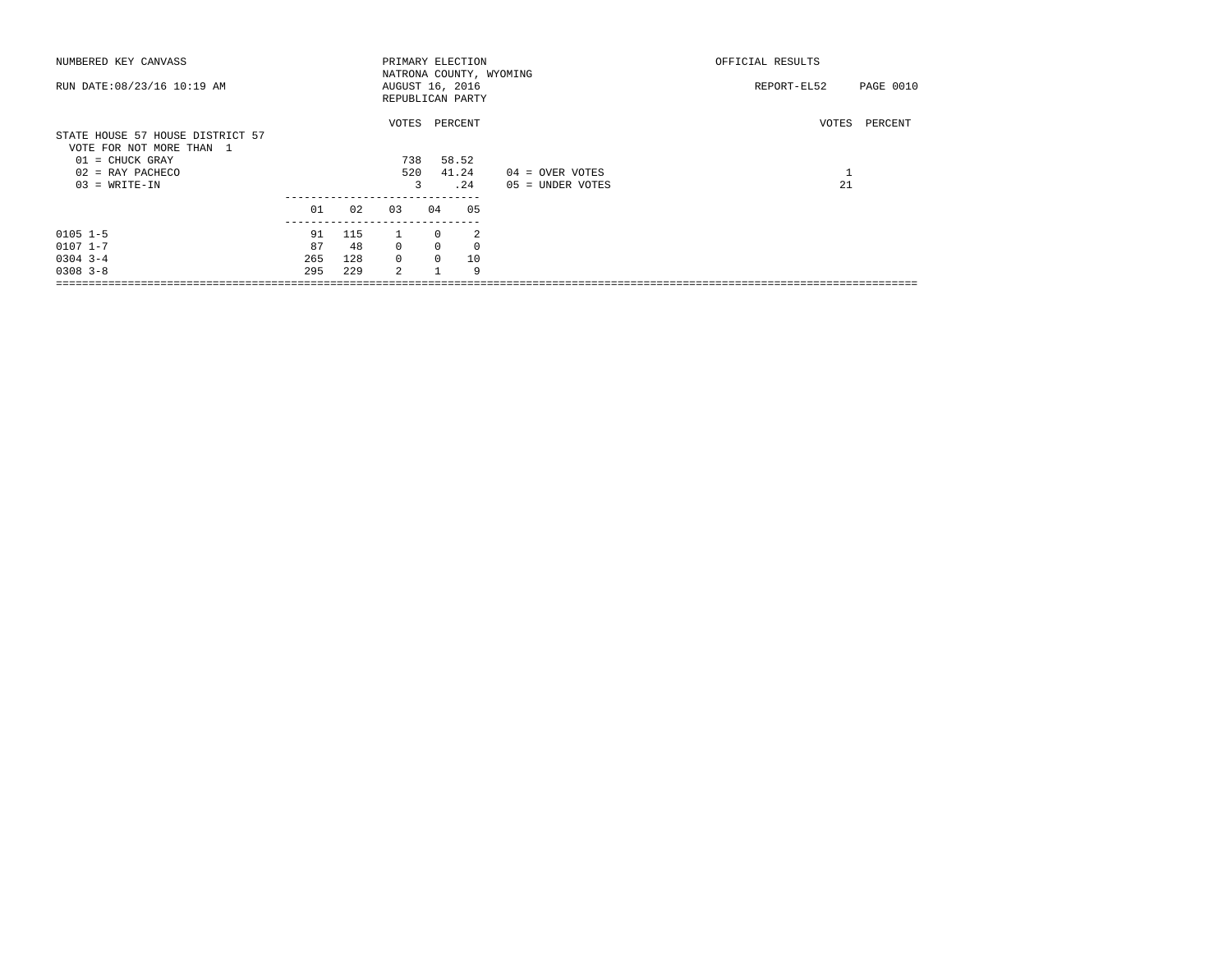| NUMBERED KEY CANVASS                                         | PRIMARY ELECTION                           |    |       |                |                  |    |                  | OFFICIAL RESULTS |           |
|--------------------------------------------------------------|--------------------------------------------|----|-------|----------------|------------------|----|------------------|------------------|-----------|
| RUN DATE: 08/23/16 10:19 AM                                  | NATRONA COUNTY, WYOMING<br>AUGUST 16, 2016 |    |       |                |                  |    |                  | REPORT-EL52      | PAGE 0011 |
|                                                              |                                            |    |       |                | REPUBLICAN PARTY |    |                  |                  |           |
| STATE HOUSE 58 HOUSE DISTRICT 58<br>VOTE FOR NOT MORE THAN 1 |                                            |    | VOTES |                | PERCENT          |    |                  | VOTES            | PERCENT   |
| $01 = TOM REEDER$                                            |                                            |    | 439   |                | 42.79            |    | $04 = WRTTE-TN$  | 3                | .29       |
| 02 = CHARLES SCHOENWOLF                                      |                                            |    | 132   |                | 12.87            |    | 05 = OVER VOTES  |                  |           |
| 03 = PATRICK SWEENEY                                         |                                            |    | 452   |                | 44.05            |    | 06 = UNDER VOTES | 35               |           |
|                                                              | 01                                         | 02 | 0.3   | 04             | 05               | 06 |                  |                  |           |
| $0101 1 - 1$                                                 | 46                                         | 18 | 54    | $^{\circ}$     | 0                | 2  |                  |                  |           |
| $0702 - 7 - 2$                                               | 16                                         | 7  | 17    | $\mathbf{0}$   | $\mathbf 0$      |    |                  |                  |           |
| $0803 8 - 3$                                                 | 52                                         | 15 | 67    |                | $\mathbf 0$      | 5  |                  |                  |           |
| $08048 - -4$                                                 | 171                                        | 45 | 185   | $\Omega$       | 0                | 15 |                  |                  |           |
| $08058 - 5$                                                  | 154                                        | 47 | 129   | $\mathfrak{D}$ | $\Omega$         | 12 |                  |                  |           |
|                                                              |                                            |    |       |                |                  |    |                  |                  |           |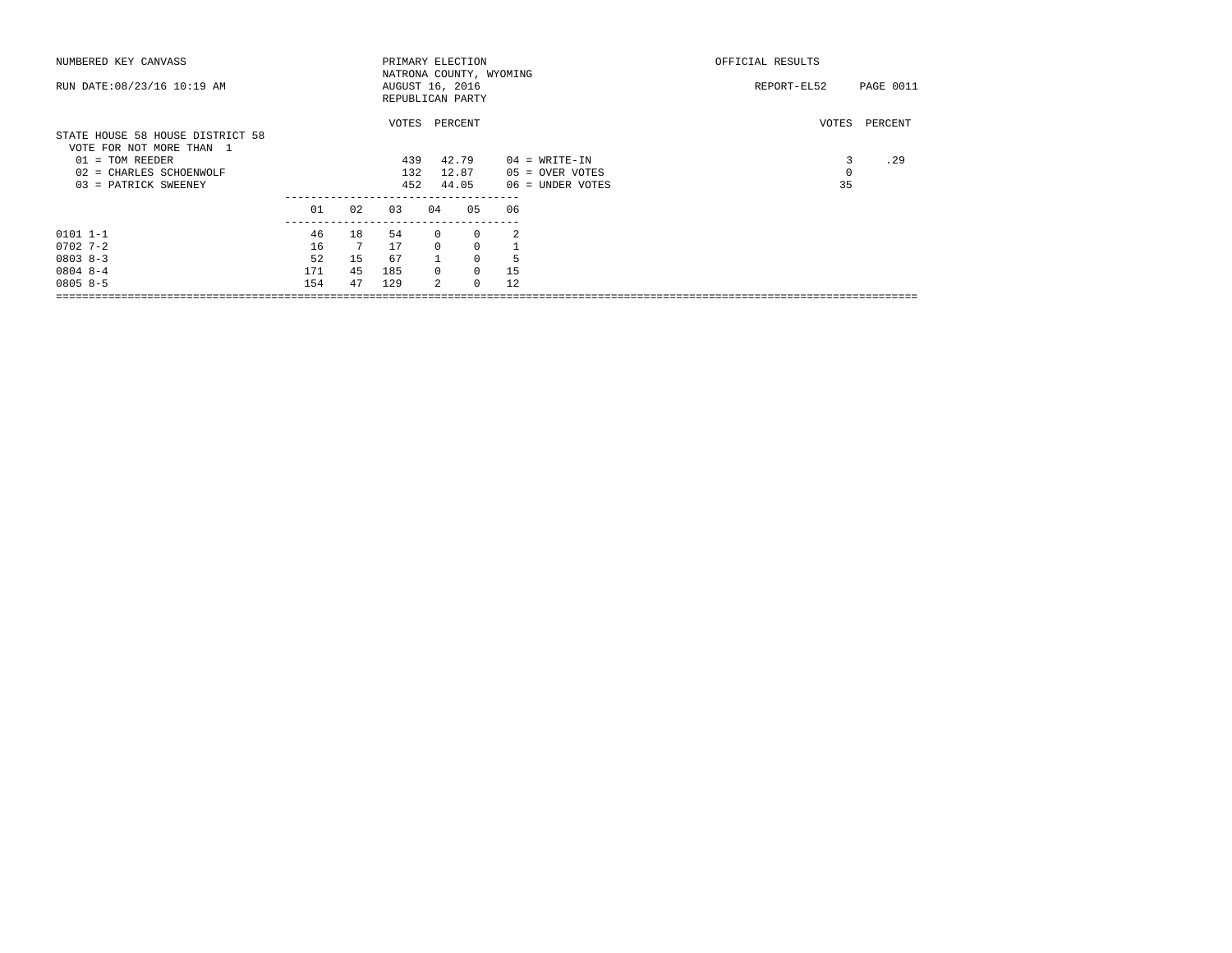| NUMBERED KEY CANVASS                                                                     |          |             |          | PRIMARY ELECTION                                               |                  | OFFICIAL RESULTS         |
|------------------------------------------------------------------------------------------|----------|-------------|----------|----------------------------------------------------------------|------------------|--------------------------|
| RUN DATE: 08/23/16 10:19 AM                                                              |          |             |          | NATRONA COUNTY, WYOMING<br>AUGUST 16, 2016<br>REPUBLICAN PARTY |                  | REPORT-EL52<br>PAGE 0012 |
| STATE HOUSE 59 HOUSE DISTRICT 59<br>VOTE FOR NOT MORE THAN 1<br>01 = CARL "BUNKY" LOUCKS |          |             | 852      | VOTES PERCENT<br>94.67                                         | 03 = OVER VOTES  | VOTES PERCENT<br>0       |
| $02 = WRITE-IN$                                                                          |          |             | 48       | 5.33                                                           | 04 = UNDER VOTES | 149                      |
|                                                                                          | 01       | 02          | 0.3      | 04                                                             |                  |                          |
| $02012 - -1$                                                                             | 176      | 21          | $\circ$  | 32                                                             |                  |                          |
| $02022 - 2 - 2$                                                                          | 148      | 8           | $\circ$  | 32                                                             |                  |                          |
| $0203$ $2-3$                                                                             | 162      | 9           | $\circ$  | 32                                                             |                  |                          |
| $08018 - -1$                                                                             | 270      | $7^{\circ}$ | $\Omega$ | 30                                                             |                  |                          |
| $08028 - 2$                                                                              | 96       | 3           | $\Omega$ | 23                                                             |                  |                          |
| $0901$ 9-1                                                                               | $\Omega$ | $\Omega$    | $\Omega$ |                                                                |                  |                          |
|                                                                                          |          |             |          |                                                                |                  |                          |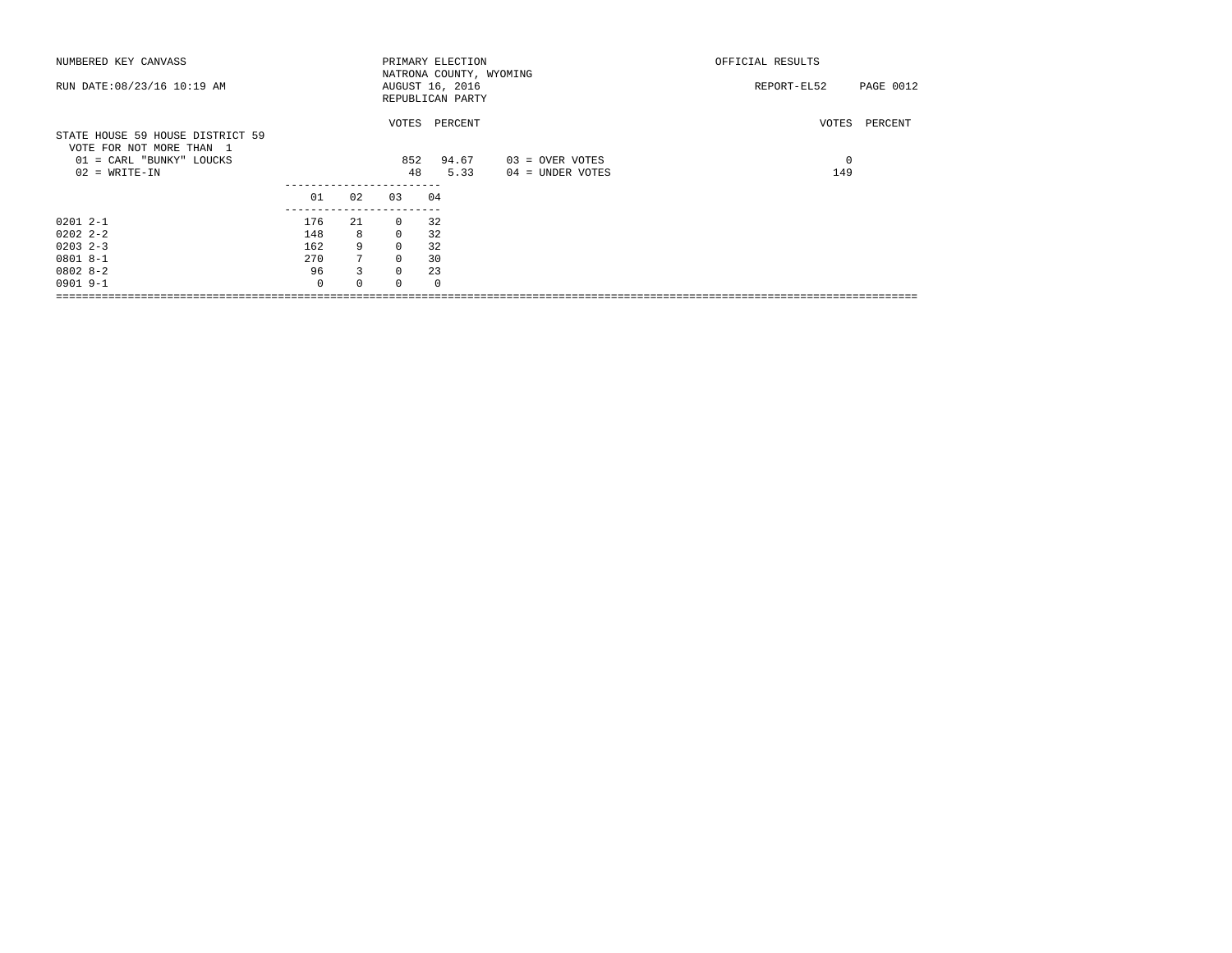| NUMBERED KEY CANVASS                                                                                                                                                                                                                                                                                                     |                                                       |       |                          |                 | PRIMARY ELECTION                            |                          |                                                    |                                                                                                                                                   | OFFICIAL RESULTS      |               |
|--------------------------------------------------------------------------------------------------------------------------------------------------------------------------------------------------------------------------------------------------------------------------------------------------------------------------|-------------------------------------------------------|-------|--------------------------|-----------------|---------------------------------------------|--------------------------|----------------------------------------------------|---------------------------------------------------------------------------------------------------------------------------------------------------|-----------------------|---------------|
| RUN DATE: 08/23/16 10:19 AM                                                                                                                                                                                                                                                                                              |                                                       |       |                          | AUGUST 16, 2016 | NATRONA COUNTY, WYOMING<br>REPUBLICAN PARTY |                          |                                                    |                                                                                                                                                   | REPORT-EL52 PAGE 0013 |               |
| COUNTY COMMISSIONER NATRONA<br>VOTE FOR NOT MORE THAN 2                                                                                                                                                                                                                                                                  |                                                       |       |                          | VOTES PERCENT   |                                             |                          |                                                    |                                                                                                                                                   |                       | VOTES PERCENT |
| 01 = PAUL C. BERTOGLIO                                                                                                                                                                                                                                                                                                   |                                                       |       |                          |                 |                                             |                          |                                                    |                                                                                                                                                   |                       | 2,352 12.50   |
| 02 = FORREST CHADWICK                                                                                                                                                                                                                                                                                                    |                                                       |       |                          |                 |                                             |                          |                                                    |                                                                                                                                                   |                       | 115 .61       |
| 03 = MATT KEATING                                                                                                                                                                                                                                                                                                        |                                                       |       |                          |                 |                                             |                          |                                                    |                                                                                                                                                   | 30                    |               |
| 04 = TRACY JOHN LAMONT                                                                                                                                                                                                                                                                                                   |                                                       |       |                          |                 |                                             |                          |                                                    | $4,082$ $21.69$ $05 = BOB$ SHELLARD<br>$4,726$ $25.12$ $06 = WRTTE-IN$<br>$5,639$ $29.97$ $07 = OVER$ VOTES<br>$1,902$ $10.11$ $08 = UNDER$ VOTES | 4,352                 |               |
|                                                                                                                                                                                                                                                                                                                          |                                                       |       |                          |                 |                                             |                          |                                                    |                                                                                                                                                   |                       |               |
| $\begin{array}{cccccccc} \texttt{03} & 04 & 05 & 06 & 07 & 000\text{ER VO1} & 0000 & 0000 & 0000 & 0000 & 0000 & 0000 & 0000 & 0000 & 0000 & 0000 & 0000 & 0000 & 0000 & 0000 & 0000 & 0000 & 0000 & 0000 & 0000 & 0000 & 0000 & 0000 & 0000 & 0000 & 0000 & 0000 & 0000 & 0000 & 0000 & 0$                              |                                                       |       |                          |                 |                                             |                          |                                                    |                                                                                                                                                   |                       |               |
| $0101 1 - 1$                                                                                                                                                                                                                                                                                                             |                                                       |       |                          |                 |                                             |                          |                                                    |                                                                                                                                                   |                       |               |
| $0102$ $1-2$                                                                                                                                                                                                                                                                                                             |                                                       |       |                          |                 |                                             |                          |                                                    |                                                                                                                                                   |                       |               |
| $0103$ $1-3$                                                                                                                                                                                                                                                                                                             |                                                       |       |                          |                 |                                             |                          |                                                    |                                                                                                                                                   |                       |               |
| $0104$ 1-4                                                                                                                                                                                                                                                                                                               |                                                       |       |                          |                 |                                             |                          |                                                    |                                                                                                                                                   |                       |               |
| $0105$ 1-5                                                                                                                                                                                                                                                                                                               |                                                       |       |                          |                 |                                             |                          |                                                    |                                                                                                                                                   |                       |               |
| $0106 1 - 6$<br>$0107 1 - 7$                                                                                                                                                                                                                                                                                             |                                                       |       |                          |                 |                                             |                          |                                                    |                                                                                                                                                   |                       |               |
| $0109$ $1-9$                                                                                                                                                                                                                                                                                                             |                                                       |       |                          |                 |                                             |                          |                                                    |                                                                                                                                                   |                       |               |
| 0111 1-11                                                                                                                                                                                                                                                                                                                |                                                       |       |                          |                 |                                             |                          |                                                    |                                                                                                                                                   |                       |               |
| 0112 1-12                                                                                                                                                                                                                                                                                                                | 22 37                                                 |       | 47                       |                 | 29 33 0                                     |                          | $0\qquad 26$                                       |                                                                                                                                                   |                       |               |
| $02012 - -1$                                                                                                                                                                                                                                                                                                             |                                                       |       | 92                       |                 | 52 76 4 0 72                                |                          |                                                    |                                                                                                                                                   |                       |               |
| $02022 - 2 - 2$                                                                                                                                                                                                                                                                                                          |                                                       |       | 107                      |                 | 39 36 5                                     |                          |                                                    | 0 75                                                                                                                                              |                       |               |
| $\begin{array}{ccc} 22 & 51 \\ 77 & 85 \\ 64 & 50 \\ 68 & 94 \\ 211 & 210 \\ 211 & 175 \end{array}$<br>$0203$ 2-3                                                                                                                                                                                                        |                                                       |       | 110                      |                 | 33 34 1 2 64                                |                          |                                                    |                                                                                                                                                   |                       |               |
| $0204$ 2-4                                                                                                                                                                                                                                                                                                               |                                                       |       | 95                       |                 | 34 40 1 0 75                                |                          |                                                    |                                                                                                                                                   |                       |               |
| $0206$ 2-6                                                                                                                                                                                                                                                                                                               | 211                                                   |       | 244                      |                 | 80 104 2 2 229                              |                          |                                                    |                                                                                                                                                   |                       |               |
| $02072 - -7$                                                                                                                                                                                                                                                                                                             | 168 175                                               |       | 237                      |                 | 81 102 3 0 182                              |                          |                                                    |                                                                                                                                                   |                       |               |
| $0208$ $2 - 8$                                                                                                                                                                                                                                                                                                           | 103                                                   | 152   | 195                      |                 | 55 109                                      | $\overline{\mathbf{c}}$  | 2 126                                              |                                                                                                                                                   |                       |               |
| $0209$ 2-9                                                                                                                                                                                                                                                                                                               | 72                                                    | 80    | 103                      |                 | 20 40 3 0 62                                |                          |                                                    |                                                                                                                                                   |                       |               |
| $0210$ $2-10$                                                                                                                                                                                                                                                                                                            | 184                                                   | 219   | 245                      |                 | 74 88 1 0 185                               |                          |                                                    |                                                                                                                                                   |                       |               |
| $0302$ $3-2$                                                                                                                                                                                                                                                                                                             | $71$ $79$<br>118 116                                  |       | 122                      |                 | 46 50 0 0 86                                |                          |                                                    |                                                                                                                                                   |                       |               |
| $0303$ $3-3$<br>$0304$ 3-4                                                                                                                                                                                                                                                                                               |                                                       |       | 166                      |                 | 52 74 5 0 133<br>65 79 2                    |                          |                                                    |                                                                                                                                                   |                       |               |
| $0305$ 3-5                                                                                                                                                                                                                                                                                                               | 136                                                   | 148   | 209<br>133               |                 |                                             |                          | 2 165                                              |                                                                                                                                                   |                       |               |
| $0306$ 3-6                                                                                                                                                                                                                                                                                                               |                                                       |       | 178                      |                 | 43 51 4 0 101<br>50 51                      | $\overline{\phantom{a}}$ | 2 151                                              |                                                                                                                                                   |                       |               |
| $0308$ 3-8                                                                                                                                                                                                                                                                                                               |                                                       |       | 275                      |                 | 83 79 6                                     |                          | 2 215                                              |                                                                                                                                                   |                       |               |
| $0309$ $3-9$                                                                                                                                                                                                                                                                                                             |                                                       |       | 93                       |                 | 28 38 1                                     |                          | $\overline{0}$                                     | 89                                                                                                                                                |                       |               |
| $0310$ $3-10$                                                                                                                                                                                                                                                                                                            |                                                       |       | 428                      | 118 116         |                                             | $\overline{\phantom{0}}$ | 4 322                                              |                                                                                                                                                   |                       |               |
| $\begin{array}{cccc} 1. & & & & & & & 1. \\ 1.8 & & & & & & & 1.98 \\ 1.98 & & & & & & & 1.98 \\ 8.0 & & & & & & 1.99 \\ 4.97 & & & & 4.5 & & & \\ 9.5 & & & & 4 & & & \\ 1.8 & & & 2 & & & \\ 8.8 & & & 2.9 & & & \\ 6.8 & & & 138 & & & \\ 3.0 & & & 3.8 & & & \\ 4.2 & & & & & 10^7 & & \\ \end{array}$<br>$0401$ 4-1 |                                                       |       | 97                       |                 | 33 34 2 0 77                                |                          |                                                    |                                                                                                                                                   |                       |               |
| $0402$ 4-2                                                                                                                                                                                                                                                                                                               |                                                       |       | 157                      | 81 92           |                                             | $\overline{\mathbf{3}}$  | $\overline{\phantom{a}}$                           | 88                                                                                                                                                |                       |               |
| $0501 5 - 1$                                                                                                                                                                                                                                                                                                             |                                                       |       | 11                       | $2 \t 6$        |                                             |                          | $0 \t 0 \t 9$                                      |                                                                                                                                                   |                       |               |
| $07017 - -1$                                                                                                                                                                                                                                                                                                             |                                                       |       | 43                       | 8 12            |                                             | $\overline{\phantom{0}}$ | $\overline{\phantom{0}}$                           | 30                                                                                                                                                |                       |               |
| $0702$ 7-2                                                                                                                                                                                                                                                                                                               |                                                       |       | 22                       | $4\quad 4$      |                                             | $\overline{0}$           | $0 \t 15$                                          |                                                                                                                                                   |                       |               |
| $08018 - -1$                                                                                                                                                                                                                                                                                                             |                                                       |       |                          |                 | 166 71 66 8 0 97                            |                          |                                                    |                                                                                                                                                   |                       |               |
| $08028-2$<br>$08038 - 3$                                                                                                                                                                                                                                                                                                 |                                                       |       | 59                       |                 | 31 47 4                                     |                          | $0\qquad 35$<br>$0\qquad 44$                       |                                                                                                                                                   |                       |               |
| $08048 - -4$                                                                                                                                                                                                                                                                                                             |                                                       |       | 56<br>192                |                 | 42 45 6<br>51 112 9                         |                          |                                                    | 6 163                                                                                                                                             |                       |               |
| $0805 8 - 5$                                                                                                                                                                                                                                                                                                             |                                                       |       | 186                      |                 | 56 65 4                                     |                          | $\overline{\phantom{0}}$                           | 154                                                                                                                                               |                       |               |
| 0901 9-1                                                                                                                                                                                                                                                                                                                 | 161                                                   | 223   | 237                      |                 | 73 89 3                                     |                          |                                                    | 0 166                                                                                                                                             |                       |               |
| 1101 11-1                                                                                                                                                                                                                                                                                                                |                                                       |       |                          |                 | 30 3 28 0                                   |                          | $\overline{0}$                                     | 21                                                                                                                                                |                       |               |
| $1102$ $11-2$                                                                                                                                                                                                                                                                                                            | $\begin{array}{cc} 10 & 40 \\ 9 & 20 \end{array}$     |       |                          |                 | 22 16 13 0                                  |                          | $\overline{0}$                                     | 20                                                                                                                                                |                       |               |
| $1103$ $11-3$                                                                                                                                                                                                                                                                                                            | 24 55                                                 |       |                          |                 | 45 23 40 0                                  |                          | 4                                                  | 47                                                                                                                                                |                       |               |
| 1104 11-4                                                                                                                                                                                                                                                                                                                | 10 24                                                 |       |                          |                 | 23 15 19 2 0 21                             |                          |                                                    |                                                                                                                                                   |                       |               |
| 1202 12-2                                                                                                                                                                                                                                                                                                                |                                                       | 50 51 |                          |                 | 79 40 21 3 0 82                             |                          |                                                    |                                                                                                                                                   |                       |               |
| 1301 13-1                                                                                                                                                                                                                                                                                                                | $\begin{array}{ccc} 3 & & 17 \\ 3 & & 24 \end{array}$ |       |                          |                 | 15 3 18 1 0 17                              |                          |                                                    |                                                                                                                                                   |                       |               |
| 1302 13-2                                                                                                                                                                                                                                                                                                                |                                                       |       | 18                       | $5$ 9           |                                             | $\overline{0}$           | $\circ$                                            | 19                                                                                                                                                |                       |               |
| 1401 14-1                                                                                                                                                                                                                                                                                                                |                                                       | $0$ 9 | $\overline{\phantom{a}}$ | $0$ 12          |                                             |                          | $\begin{array}{ccc} & & 0 & \quad & 0 \end{array}$ | $6\overline{6}$                                                                                                                                   |                       |               |
|                                                                                                                                                                                                                                                                                                                          |                                                       |       |                          |                 |                                             |                          |                                                    |                                                                                                                                                   |                       |               |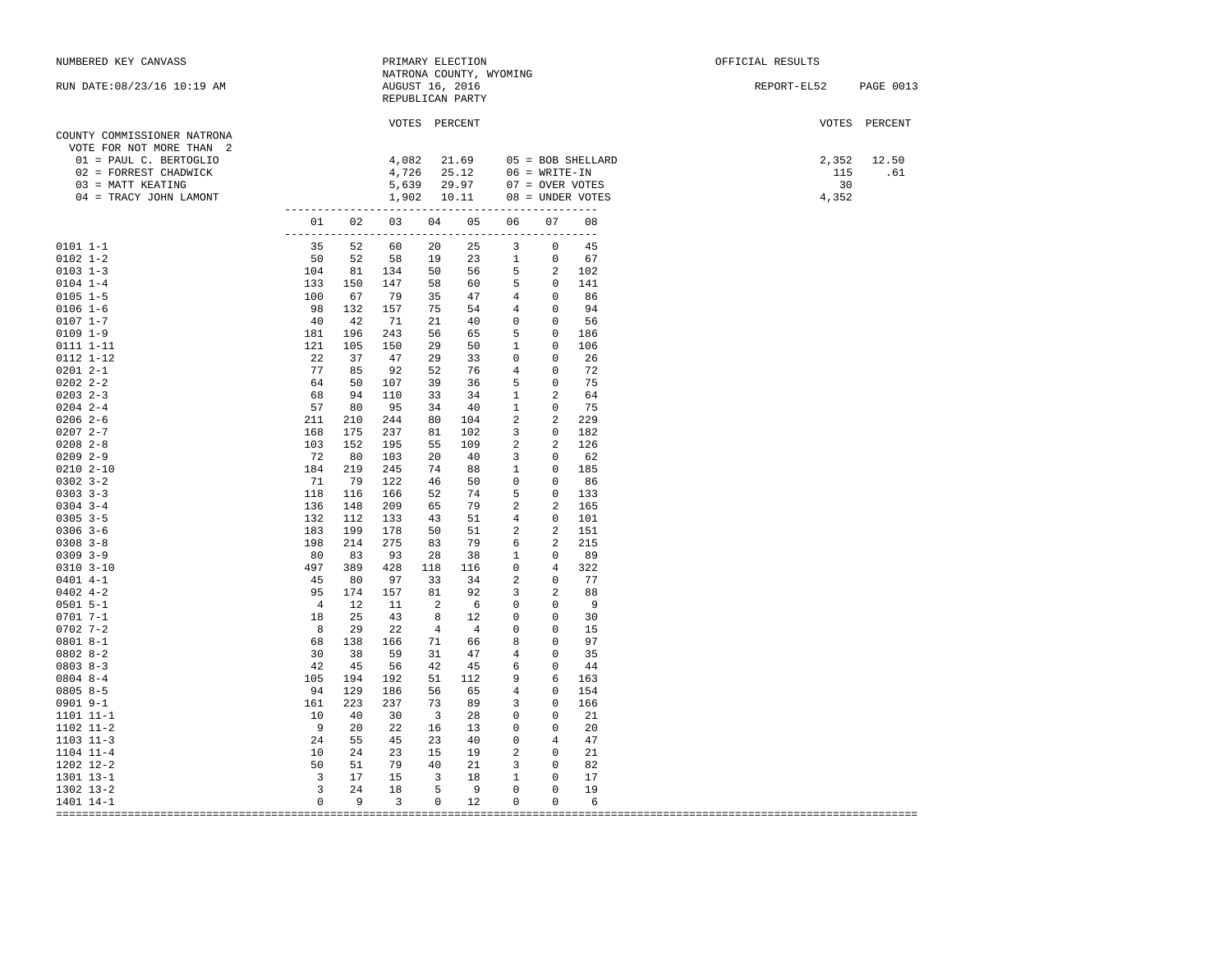| NUMBERED KEY CANVASS                                                 |    |                |               | PRIMARY ELECTION<br>NATRONA COUNTY, WYOMING |                    | OFFICIAL RESULTS |           |
|----------------------------------------------------------------------|----|----------------|---------------|---------------------------------------------|--------------------|------------------|-----------|
| RUN DATE: 08/23/16 10:19 AM                                          |    |                |               | AUGUST 16, 2016<br>REPUBLICAN PARTY         |                    | REPORT-EL52      | PAGE 0014 |
| PRECINCT COMMITTEEMAN VOTER DISTRICT 1-1<br>VOTE FOR NOT MORE THAN 1 |    |                | VOTES         | PERCENT                                     |                    | VOTES            | PERCENT   |
| $01$ = EDWARD CORRIGAN                                               |    |                | 98            | 98.00                                       | $03 =$ OVER VOTES  | 0                |           |
| $02 = WRITE-IN$                                                      |    |                | $\mathcal{L}$ | 2.00                                        | $04 =$ UNDER VOTES | 20               |           |
|                                                                      |    |                |               |                                             |                    |                  |           |
|                                                                      | 01 | 02             | 0.3           | 04                                          |                    |                  |           |
| $0101$ $1-1$                                                         | 98 | $\overline{2}$ | $\Omega$      | 20                                          |                    |                  |           |
|                                                                      |    |                |               |                                             |                    |                  |           |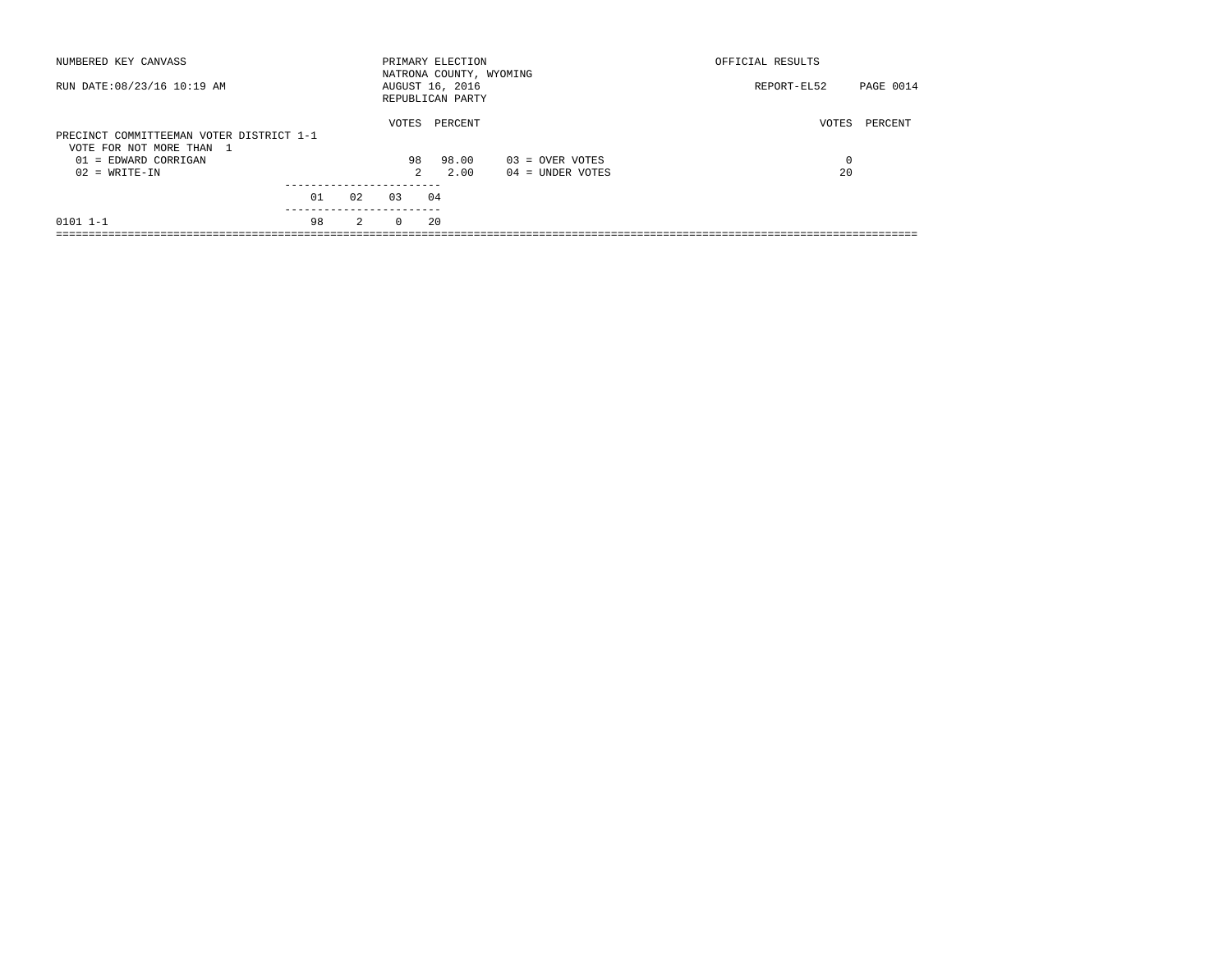| NUMBERED KEY CANVASS                                                   |    |              |              | PRIMARY ELECTION<br>NATRONA COUNTY, WYOMING |                    | OFFICIAL RESULTS |           |
|------------------------------------------------------------------------|----|--------------|--------------|---------------------------------------------|--------------------|------------------|-----------|
| RUN DATE: 08/23/16 10:19 AM                                            |    |              |              | AUGUST 16, 2016<br>REPUBLICAN PARTY         |                    | REPORT-EL52      | PAGE 0015 |
| PRECINCT COMMITTEEWOMAN VOTER DISTRICT 1-1<br>VOTE FOR NOT MORE THAN 1 |    |              | VOTES        | PERCENT                                     |                    | VOTES            | PERCENT   |
| 01 = JACOUELINE K. BROWN                                               |    |              | 99           | 99.00                                       | $03 =$ OVER VOTES  | 0                |           |
| $02 = WRITE-IN$                                                        |    |              | $\mathbf{1}$ | 1.00                                        | $04 =$ UNDER VOTES | 20               |           |
|                                                                        |    |              |              |                                             |                    |                  |           |
|                                                                        | 01 | 02           | 0.3          | 04                                          |                    |                  |           |
| $0101$ $1-1$                                                           | 99 | $\mathbf{1}$ | $\Omega$     | 20                                          |                    |                  |           |
|                                                                        |    |              |              |                                             |                    |                  |           |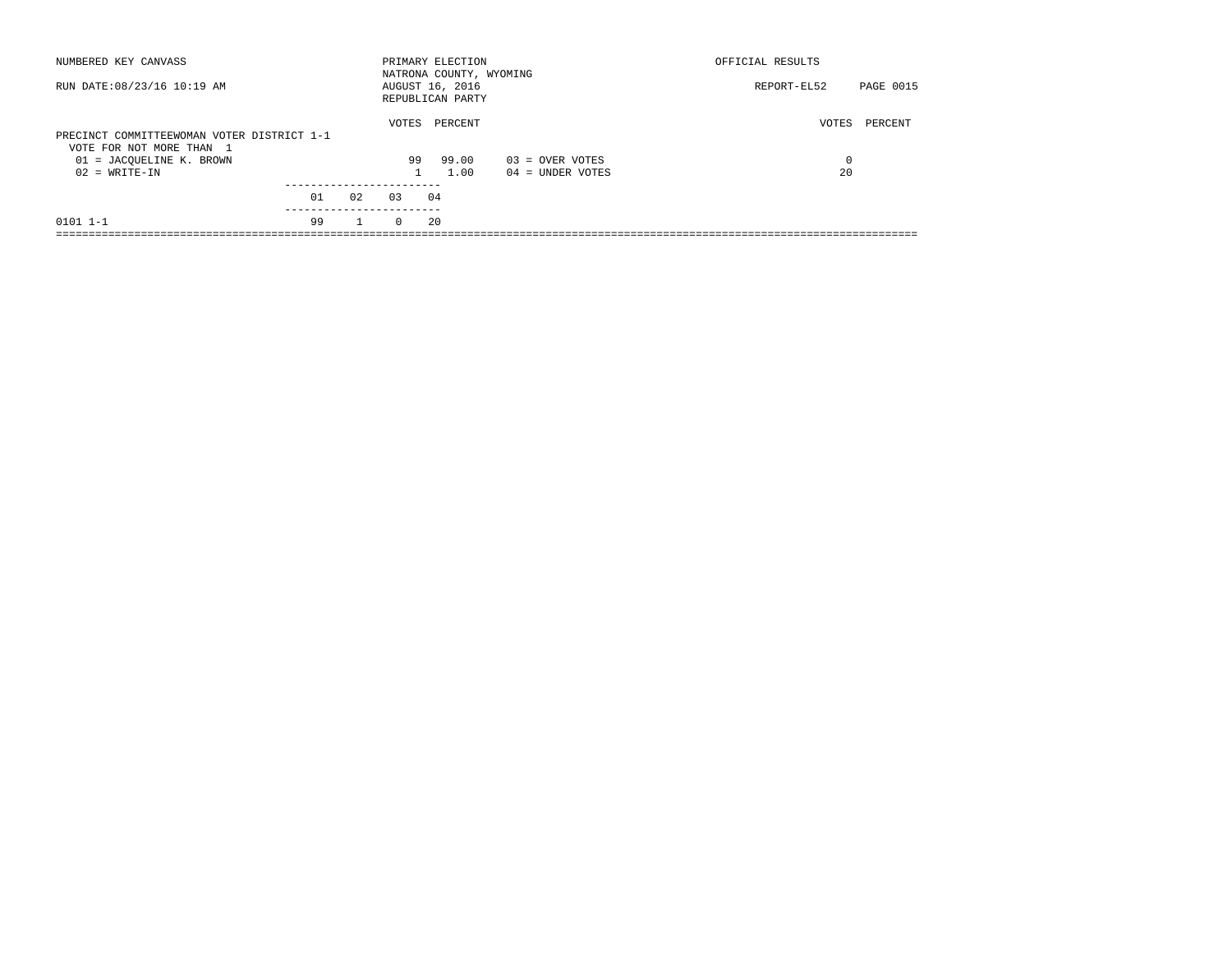| NUMBERED KEY CANVASS                                                 |                        |    |            | PRIMARY ELECTION<br>NATRONA COUNTY, WYOMING |                    | OFFICIAL RESULTS |                  |
|----------------------------------------------------------------------|------------------------|----|------------|---------------------------------------------|--------------------|------------------|------------------|
| RUN DATE: 08/23/16 10:19 AM                                          |                        |    |            | AUGUST 16, 2016<br>REPUBLICAN PARTY         |                    | REPORT-EL52      | <b>PAGE 0016</b> |
| PRECINCT COMMITTEEMAN VOTER DISTRICT 1-2<br>VOTE FOR NOT MORE THAN 1 |                        |    | VOTES      | PERCENT                                     |                    | VOTES            | PERCENT          |
| $01 = NO$ CANDIDATE FILED                                            |                        |    | $\Omega$   |                                             | $03 =$ OVER VOTES  | 0                |                  |
| $02 = WRITE-IN$                                                      |                        |    |            | 3 100.00                                    | $04 =$ UNDER VOTES | 132              |                  |
|                                                                      |                        |    |            |                                             |                    |                  |                  |
|                                                                      | 01                     | 02 | 0.3        | 04                                          |                    |                  |                  |
| $0102$ $1-2$                                                         | ----------<br>$\Omega$ | 3  | $0 \t 132$ |                                             |                    |                  |                  |
|                                                                      |                        |    |            |                                             |                    |                  |                  |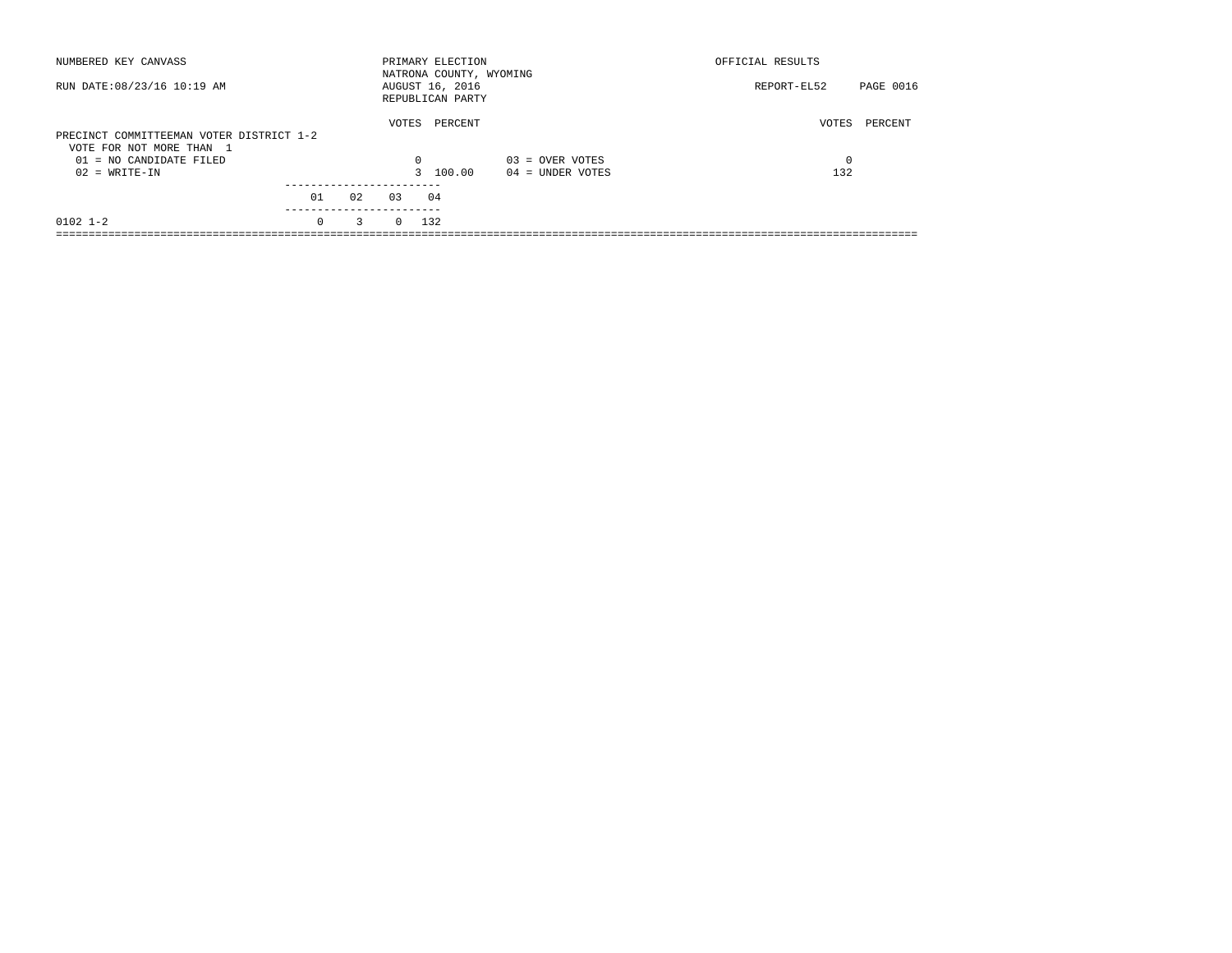| NUMBERED KEY CANVASS                                                   |                  |    |            | PRIMARY ELECTION<br>NATRONA COUNTY, WYOMING |                    | OFFICIAL RESULTS |           |
|------------------------------------------------------------------------|------------------|----|------------|---------------------------------------------|--------------------|------------------|-----------|
| RUN DATE: 08/23/16 10:19 AM                                            |                  |    |            | AUGUST 16, 2016<br>REPUBLICAN PARTY         |                    | REPORT-EL52      | PAGE 0017 |
| PRECINCT COMMITTEEWOMAN VOTER DISTRICT 1-2<br>VOTE FOR NOT MORE THAN 1 |                  |    | VOTES      | PERCENT                                     |                    | VOTES            | PERCENT   |
| $01 = NO$ CANDIDATE FILED                                              |                  |    | $\Omega$   |                                             | $03 =$ OVER VOTES  | 0                |           |
| $02 = WRITE-IN$                                                        |                  |    |            | 2 100.00                                    | $04 =$ UNDER VOTES | 133              |           |
|                                                                        | 01<br>---------- | 02 | 0.3        | 04                                          |                    |                  |           |
| $0102$ $1-2$                                                           | $\Omega$         | 2  | $0 \t 133$ |                                             |                    |                  |           |
|                                                                        |                  |    |            |                                             |                    |                  |           |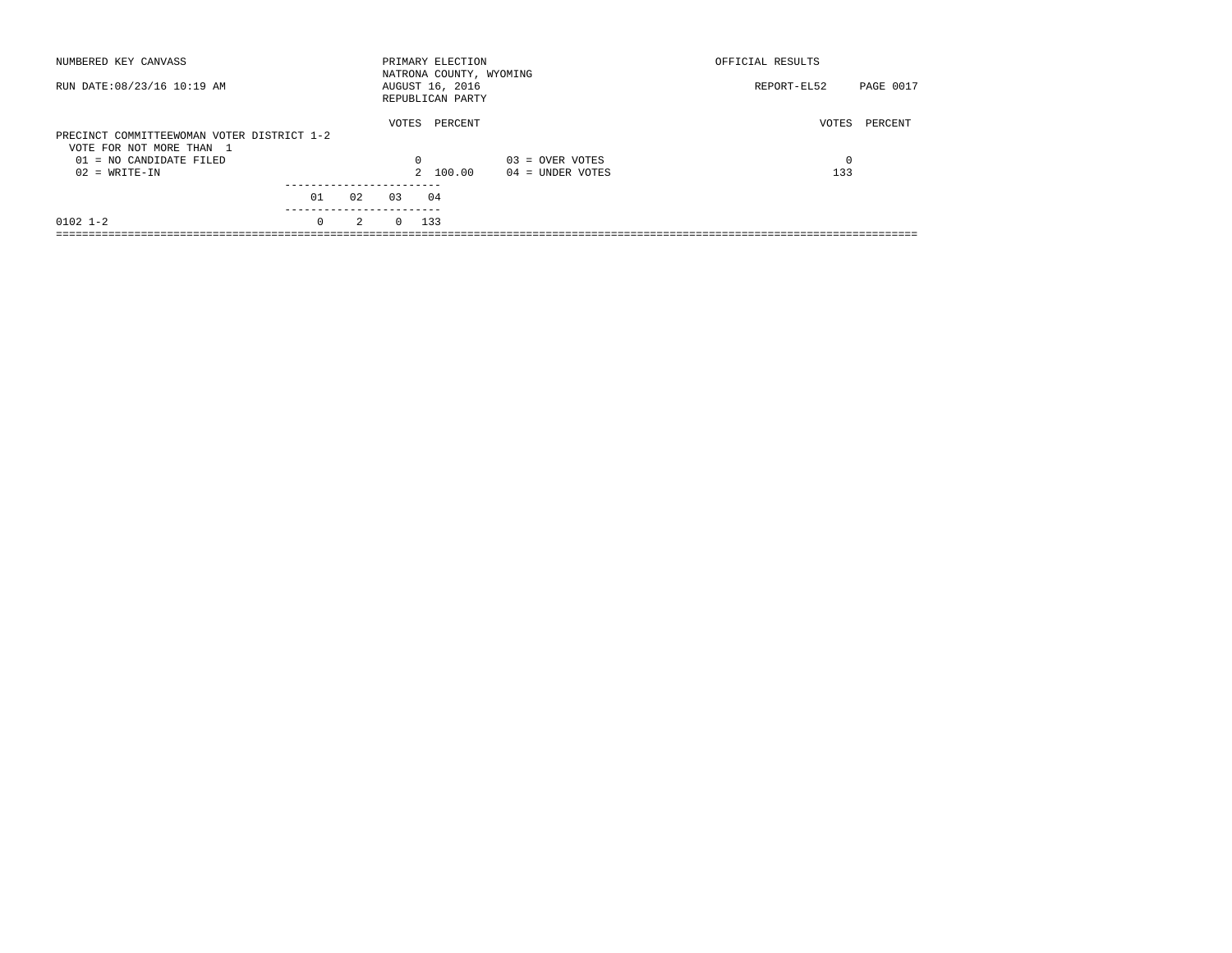| NUMBERED KEY CANVASS                     |     |    |          |          | PRIMARY ELECTION                    |                         | OFFICIAL RESULTS |           |  |
|------------------------------------------|-----|----|----------|----------|-------------------------------------|-------------------------|------------------|-----------|--|
| RUN DATE: 08/23/16 10:19 AM              |     |    |          |          | AUGUST 16, 2016<br>REPUBLICAN PARTY | NATRONA COUNTY, WYOMING | REPORT-EL52      | PAGE 0018 |  |
|                                          |     |    | VOTES    |          | PERCENT                             |                         | VOTES            | PERCENT   |  |
| PRECINCT COMMITTEEMAN VOTER DISTRICT 1-3 |     |    |          |          |                                     |                         |                  |           |  |
| VOTE FOR NOT MORE THAN 1                 |     |    |          |          |                                     |                         |                  |           |  |
| 01 = ROBERT GRIFFIN                      |     |    | 138      |          | 69.35                               |                         |                  |           |  |
| 02 = KEVIN TAHERI                        |     |    | 61       |          | 30.65                               | $04 =$ OVER VOTES       | 0                |           |  |
| $03 = WRITE-IN$                          |     |    | $\Omega$ |          |                                     | $05 = UNDER VOTES$      | 68               |           |  |
|                                          | 01  | 02 | 0.3      | 04       | 05                                  |                         |                  |           |  |
|                                          |     |    |          |          |                                     |                         |                  |           |  |
| $0103$ $1-3$                             | 138 | 61 | $\Omega$ | $\Omega$ | 68                                  |                         |                  |           |  |
|                                          |     |    |          |          |                                     |                         |                  |           |  |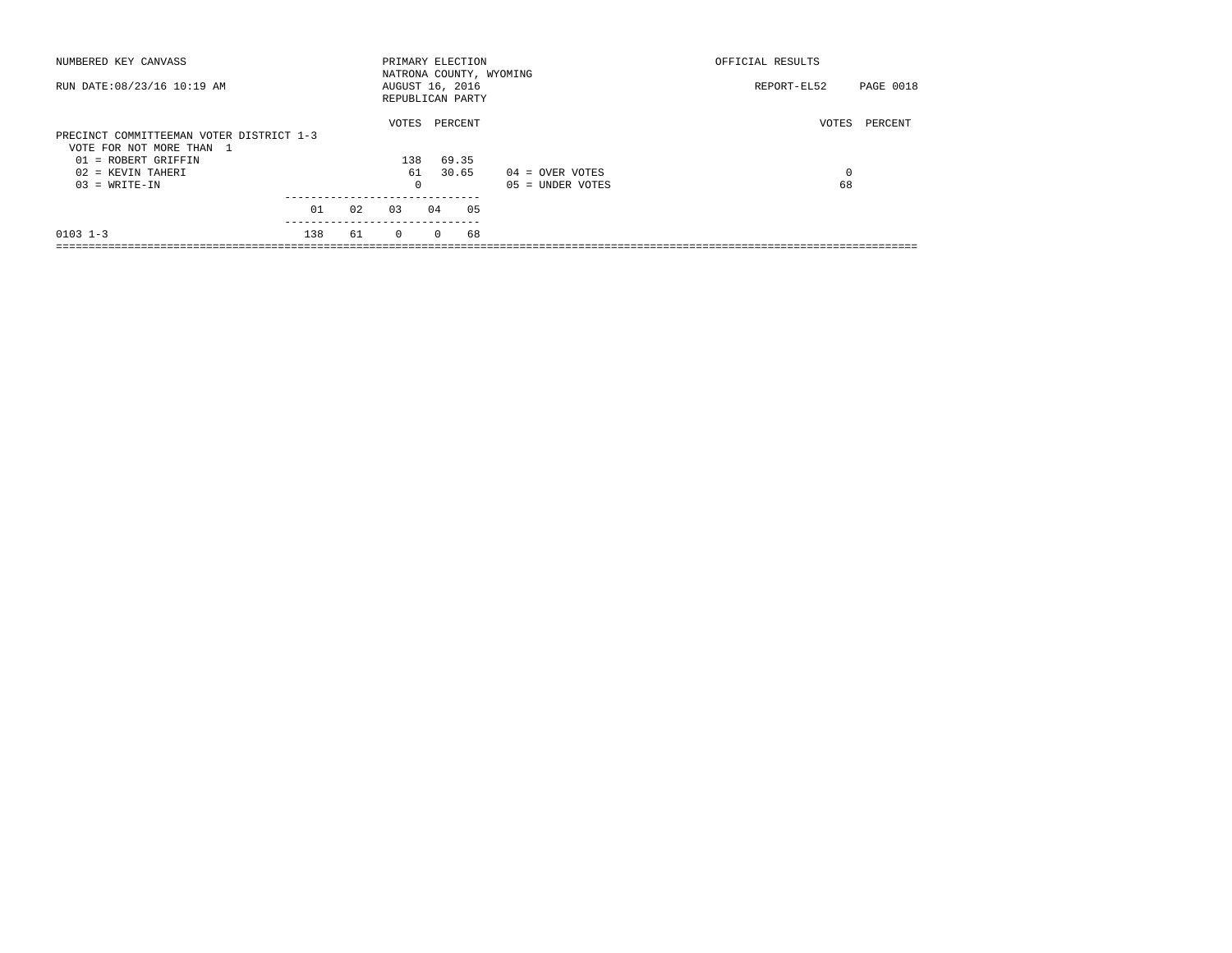| NUMBERED KEY CANVASS                                                                           |     |    |                         |          | PRIMARY ELECTION                    | NATRONA COUNTY, WYOMING | OFFICIAL RESULTS |           |
|------------------------------------------------------------------------------------------------|-----|----|-------------------------|----------|-------------------------------------|-------------------------|------------------|-----------|
| RUN DATE: 08/23/16 10:19 AM                                                                    |     |    |                         |          | AUGUST 16, 2016<br>REPUBLICAN PARTY |                         | REPORT-EL52      | PAGE 0019 |
|                                                                                                |     |    | VOTES                   |          | PERCENT                             |                         | VOTES            | PERCENT   |
| PRECINCT COMMITTEEWOMAN VOTER DISTRICT 1-3<br>VOTE FOR NOT MORE THAN 1<br>$01 = SUBAN$ STUBSON |     |    | 145                     |          | 63.32                               |                         |                  |           |
| $02 = AMY WOMACK$                                                                              |     |    | 81                      |          | 35.37                               | $04 =$ OVER VOTES       | 0                |           |
| $03 = WRITE-IN$                                                                                |     |    | 3                       |          | 1.31                                | $05 = UNDER VOTES$      | 38               |           |
|                                                                                                | 01  | 02 | 03                      | 04       | 05                                  |                         |                  |           |
| $0103$ $1-3$                                                                                   | 145 | 81 | $\overline{\mathbf{3}}$ | $\Omega$ | 38                                  |                         |                  |           |
|                                                                                                |     |    |                         |          |                                     |                         |                  |           |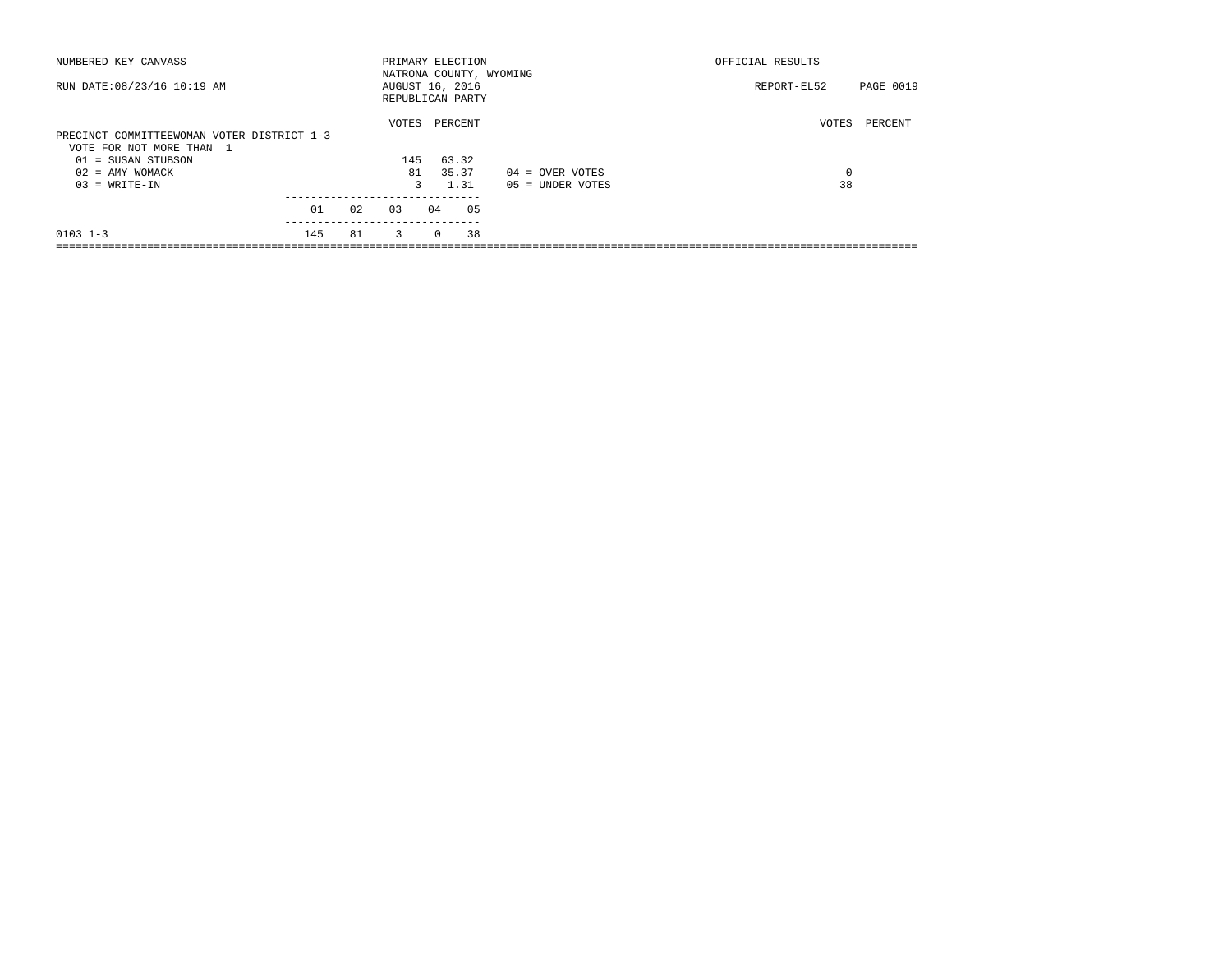| NUMBERED KEY CANVASS                     |     |     |                |          | PRIMARY ELECTION                    | NATRONA COUNTY, WYOMING | OFFICIAL RESULTS |           |
|------------------------------------------|-----|-----|----------------|----------|-------------------------------------|-------------------------|------------------|-----------|
| RUN DATE: 08/23/16 10:19 AM              |     |     |                |          | AUGUST 16, 2016<br>REPUBLICAN PARTY |                         | REPORT-EL52      | PAGE 0020 |
|                                          |     |     | VOTES          |          | PERCENT                             |                         | VOTES            | PERCENT   |
| PRECINCT COMMITTEEMAN VOTER DISTRICT 1-4 |     |     |                |          |                                     |                         |                  |           |
| VOTE FOR NOT MORE THAN 1                 |     |     |                |          |                                     |                         |                  |           |
| $01$ = RANDY HEIN                        |     |     | 117            |          | 40.91                               |                         |                  |           |
| $02 = TIM MONROE$                        |     |     | 167            |          | 58.39                               | $04 =$ OVER VOTES       | 0                |           |
| $03 = WRITE-IN$                          |     |     | $\mathfrak{D}$ |          | .70                                 | $05 = UNDER VOTES$      | 61               |           |
|                                          | 01  | 02  | 03             | 04       | 05                                  |                         |                  |           |
|                                          |     |     |                |          |                                     |                         |                  |           |
| $0104$ $1-4$                             | 117 | 167 | $\overline{2}$ | $\Omega$ | 61                                  |                         |                  |           |
|                                          |     |     |                |          |                                     |                         |                  |           |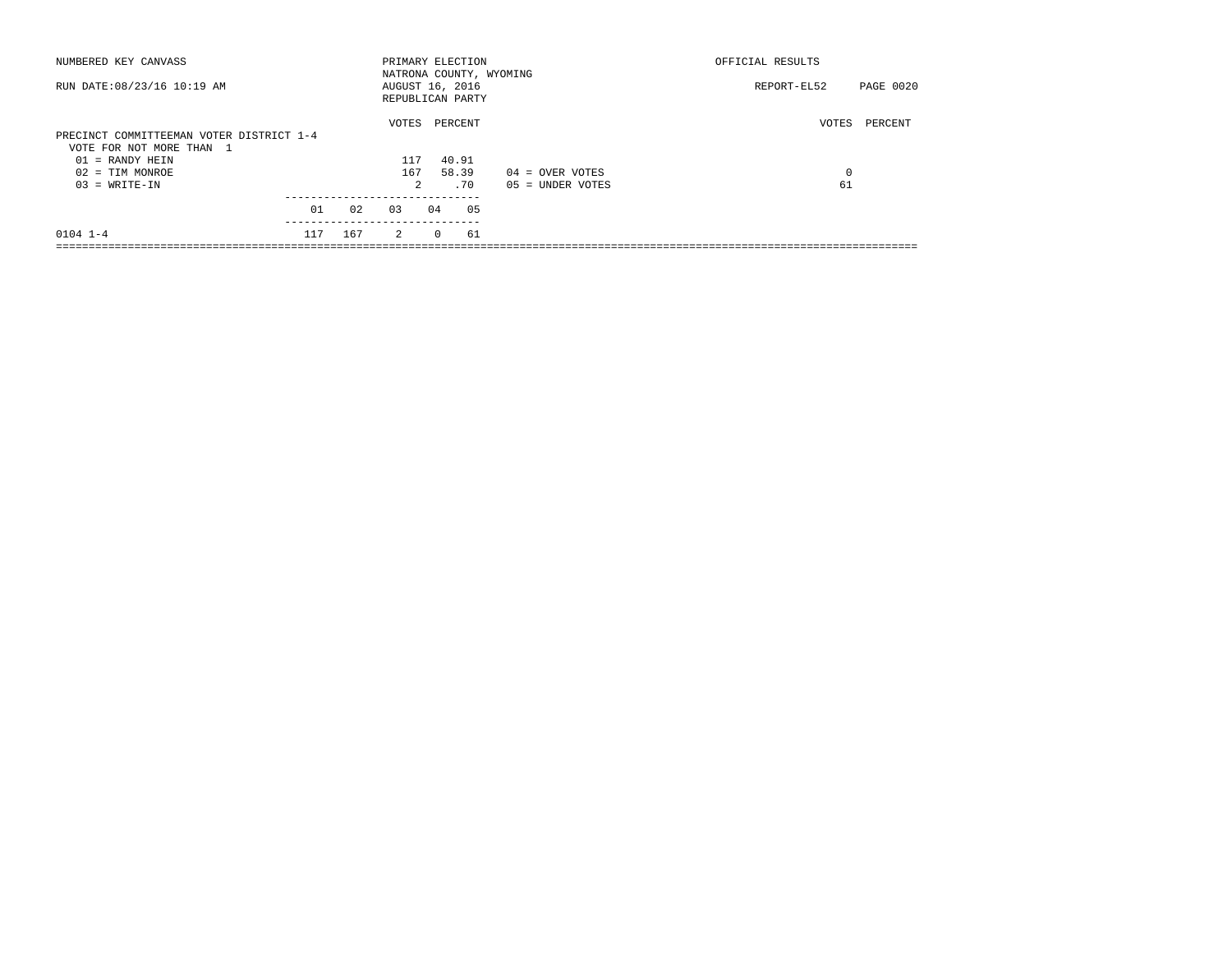| NUMBERED KEY CANVASS                       |    |    | PRIMARY ELECTION        |                |         |              |    |                    | OFFICIAL RESULTS |       |                  |
|--------------------------------------------|----|----|-------------------------|----------------|---------|--------------|----|--------------------|------------------|-------|------------------|
|                                            |    |    | NATRONA COUNTY, WYOMING |                |         |              |    |                    |                  |       |                  |
| RUN DATE: 08/23/16 10:19 AM                |    |    | AUGUST 16, 2016         |                |         |              |    |                    | REPORT-EL52      |       | <b>PAGE 0021</b> |
|                                            |    |    | REPUBLICAN PARTY        |                |         |              |    |                    |                  |       |                  |
|                                            |    |    | VOTES                   |                | PERCENT |              |    |                    |                  | VOTES | PERCENT          |
| PRECINCT COMMITTEEWOMAN VOTER DISTRICT 1-4 |    |    |                         |                |         |              |    |                    |                  |       |                  |
| VOTE FOR NOT MORE THAN 1                   |    |    |                         |                |         |              |    |                    |                  |       |                  |
| $01 =$ LINDA CLIFFORD                      |    |    | 80                      |                | 28.88   |              |    | $04 = WRITE-IN$    |                  |       | .36              |
| $02$ = ALLY GARNER                         |    |    | 41                      |                | 14.80   |              |    | $05 =$ OVER VOTES  |                  |       |                  |
| $03$ = MARY C. MACGUIRE                    |    |    | 155                     |                | 55.96   |              |    | $06$ = UNDER VOTES |                  | 69    |                  |
|                                            |    |    |                         |                |         |              |    |                    |                  |       |                  |
|                                            | 01 | 02 | 0.3                     | 04             |         | 05           | 06 |                    |                  |       |                  |
| $0104$ 1-4                                 | 80 | 41 | 155                     | $\overline{1}$ |         | $\mathbf{1}$ | 69 |                    |                  |       |                  |
|                                            |    |    |                         |                |         |              |    |                    |                  |       |                  |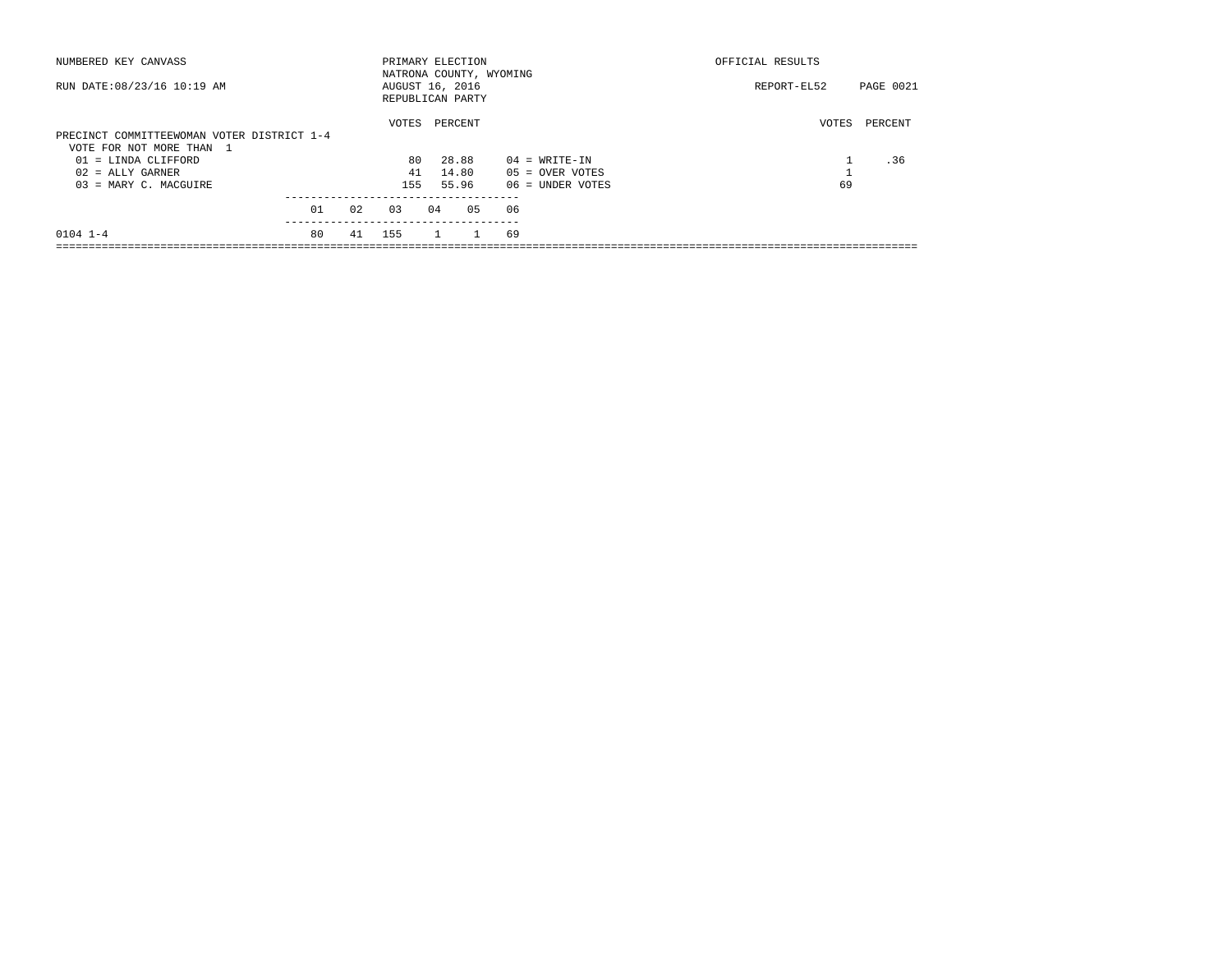| NUMBERED KEY CANVASS                                                 |     |    |          | PRIMARY ELECTION<br>NATRONA COUNTY, WYOMING |                    | OFFICIAL RESULTS |                  |
|----------------------------------------------------------------------|-----|----|----------|---------------------------------------------|--------------------|------------------|------------------|
| RUN DATE: 08/23/16 10:19 AM                                          |     |    |          | AUGUST 16, 2016<br>REPUBLICAN PARTY         |                    | REPORT-EL52      | <b>PAGE 0022</b> |
| PRECINCT COMMITTEEMAN VOTER DISTRICT 1-5<br>VOTE FOR NOT MORE THAN 1 |     |    | VOTES    | PERCENT                                     |                    | VOTES            | PERCENT          |
| 01 = TOM LOCKHART                                                    |     |    | 171      | 98.28                                       | $03 =$ OVER VOTES  | 0                |                  |
| $02 = WRITE-IN$                                                      |     |    | 3        | 1.72                                        | $04 =$ UNDER VOTES | 35               |                  |
|                                                                      | 01  | 02 | 0.3      | 04                                          |                    |                  |                  |
| $0105$ $1-5$                                                         | 171 | 3  | $\Omega$ | 35                                          |                    |                  |                  |
|                                                                      |     |    |          |                                             |                    |                  |                  |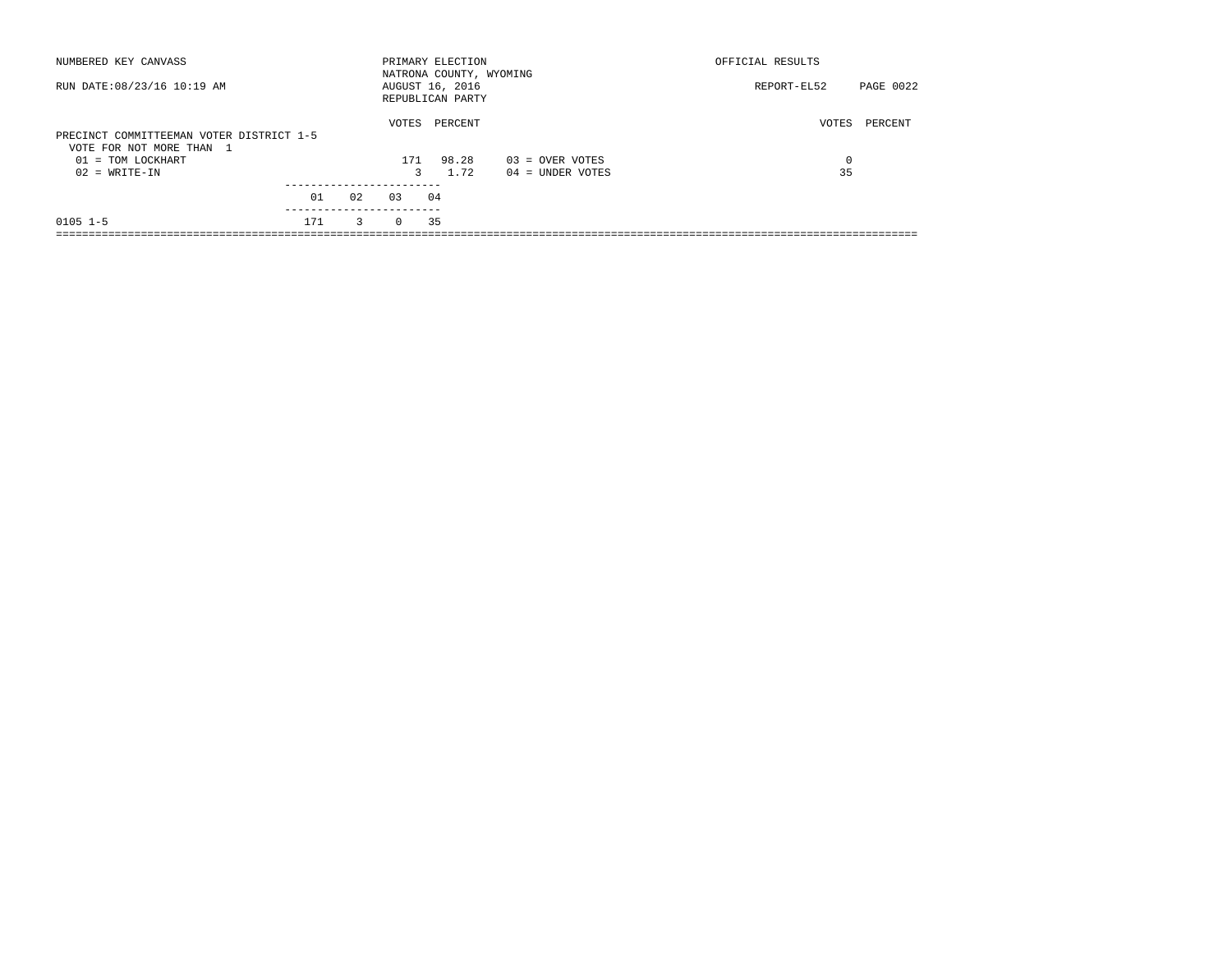| NUMBERED KEY CANVASS                                                   |     |                |          | PRIMARY ELECTION<br>NATRONA COUNTY, WYOMING |                    | OFFICIAL RESULTS         |  |
|------------------------------------------------------------------------|-----|----------------|----------|---------------------------------------------|--------------------|--------------------------|--|
| RUN DATE: 08/23/16 10:19 AM                                            |     |                |          | AUGUST 16, 2016<br>REPUBLICAN PARTY         |                    | PAGE 0023<br>REPORT-EL52 |  |
| PRECINCT COMMITTEEWOMAN VOTER DISTRICT 1-5<br>VOTE FOR NOT MORE THAN 1 |     |                | VOTES    | PERCENT                                     |                    | VOTES<br>PERCENT         |  |
| $01$ = KATE SAROSY                                                     |     |                | 161      | 98.77                                       | $03 =$ OVER VOTES  | $\Omega$                 |  |
| $02 = WRITE-IN$                                                        |     |                | 2        | 1.23                                        | $04 =$ UNDER VOTES | 46                       |  |
|                                                                        |     |                |          |                                             |                    |                          |  |
|                                                                        | 01  | 02             | 0.3      | 04                                          |                    |                          |  |
| $0105$ $1-5$                                                           | 161 | $\overline{2}$ | $\Omega$ | 46                                          |                    |                          |  |
|                                                                        |     |                |          |                                             |                    |                          |  |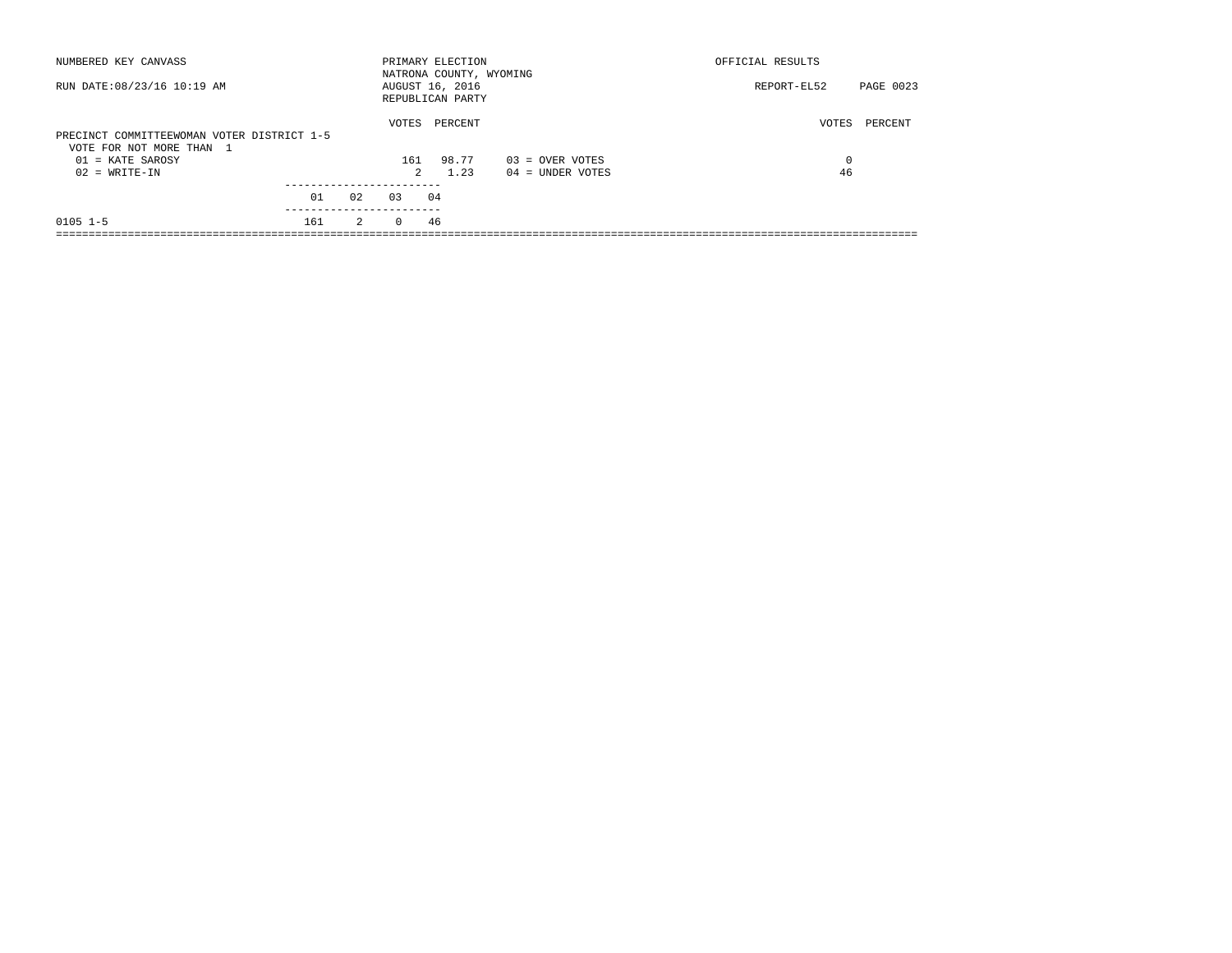| NUMBERED KEY CANVASS                     |            |                         | PRIMARY ELECTION                                               |                    | OFFICIAL RESULTS |           |
|------------------------------------------|------------|-------------------------|----------------------------------------------------------------|--------------------|------------------|-----------|
| RUN DATE: 08/23/16 10:19 AM              |            |                         | NATRONA COUNTY, WYOMING<br>AUGUST 16, 2016<br>REPUBLICAN PARTY |                    | REPORT-EL52      | PAGE 0024 |
|                                          |            | VOTES                   | PERCENT                                                        |                    | VOTES            | PERCENT   |
| PRECINCT COMMITTEEMAN VOTER DISTRICT 1-6 |            |                         |                                                                |                    |                  |           |
| VOTE FOR NOT MORE THAN 2                 |            |                         |                                                                |                    |                  |           |
| 01 = WILLIAM D. HJELMSTAD                |            | 195                     | 46.76                                                          |                    |                  |           |
| $02$ = BRUCE W. SELL                     |            | 219                     | 52.52                                                          | $04 =$ OVER VOTES  | 0                |           |
| $03 = WRITE-IN$                          |            | 3                       | .72                                                            | $05 = UNDER VOTES$ | 197              |           |
|                                          |            |                         |                                                                |                    |                  |           |
|                                          |            |                         |                                                                |                    |                  |           |
| $0106$ $1-6$                             | 219<br>195 | $\overline{\mathbf{3}}$ | 197<br>$\Omega$                                                |                    |                  |           |
|                                          | 01<br>02   | 03                      | 04<br>05                                                       |                    |                  |           |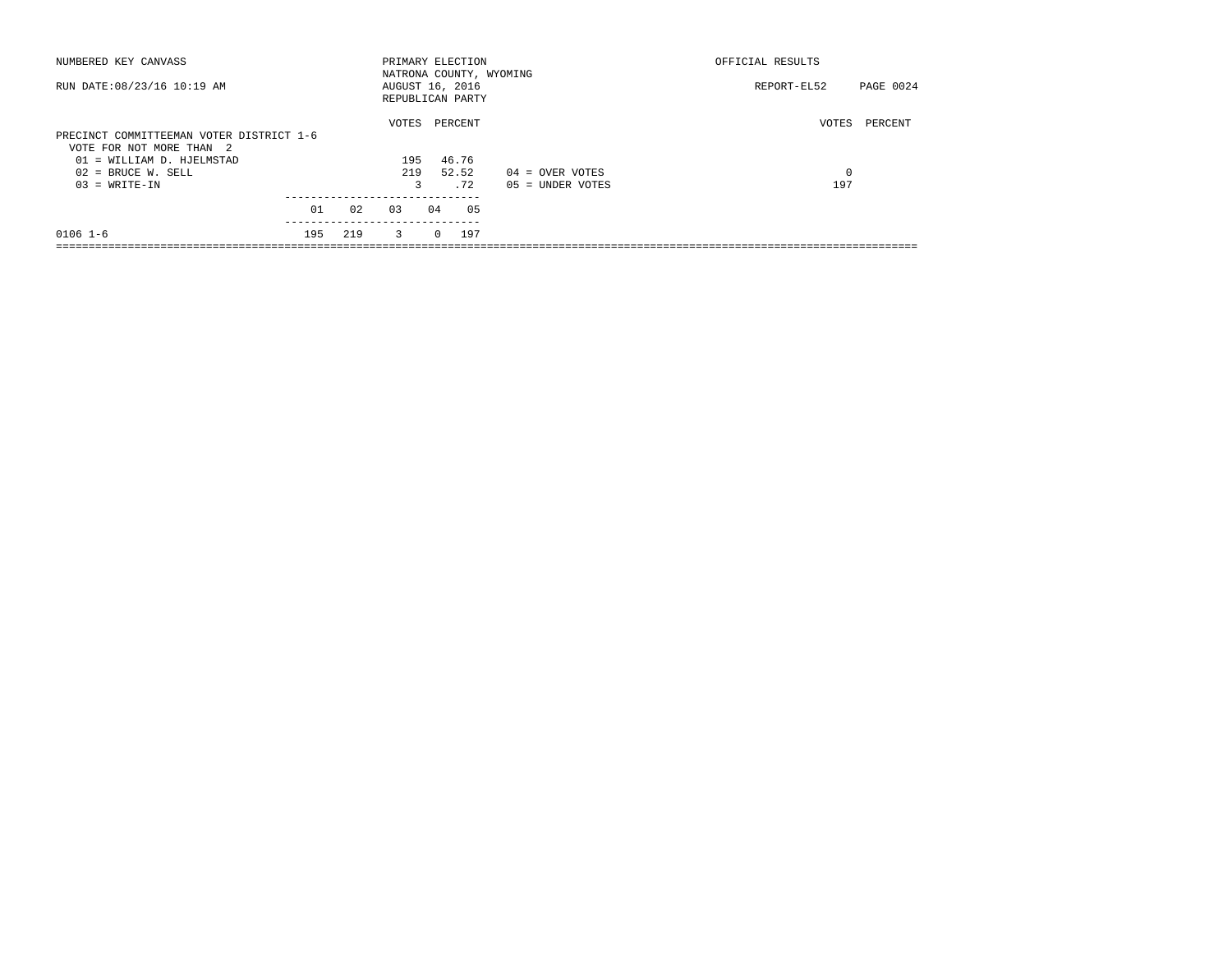| NUMBERED KEY CANVASS                       |     |     | PRIMARY ELECTION        |    |         |          |     |                    | OFFICIAL RESULTS |           |
|--------------------------------------------|-----|-----|-------------------------|----|---------|----------|-----|--------------------|------------------|-----------|
|                                            |     |     | NATRONA COUNTY, WYOMING |    |         |          |     |                    |                  |           |
| RUN DATE: 08/23/16 10:19 AM                |     |     | AUGUST 16, 2016         |    |         |          |     |                    | REPORT-EL52      | PAGE 0025 |
|                                            |     |     | REPUBLICAN PARTY        |    |         |          |     |                    |                  |           |
|                                            |     |     | VOTES                   |    | PERCENT |          |     |                    | VOTES            | PERCENT   |
| PRECINCT COMMITTEEWOMAN VOTER DISTRICT 1-6 |     |     |                         |    |         |          |     |                    |                  |           |
| VOTE FOR NOT MORE THAN 2                   |     |     |                         |    |         |          |     |                    |                  |           |
| 01 = JULIE COLLINS                         |     |     | 161                     |    | 38.24   |          |     | $04 = WRITE-IN$    |                  | .71       |
| $02$ = PAULA M. LAMB                       |     |     | 134                     |    | 31.83   |          |     | $05 =$ OVER VOTES  | 0                |           |
| $03 = DEVON SELL$                          |     |     | 123                     |    | 29.22   |          |     | $06$ = UNDER VOTES | 193              |           |
|                                            |     |     |                         |    |         |          |     |                    |                  |           |
|                                            | 01  | 02  | 03                      | 04 |         | 05       | 06  |                    |                  |           |
| $0106$ 1-6                                 | 161 | 134 | 123                     |    | 3       | $\Omega$ | 193 |                    |                  |           |
|                                            |     |     |                         |    |         |          |     |                    |                  |           |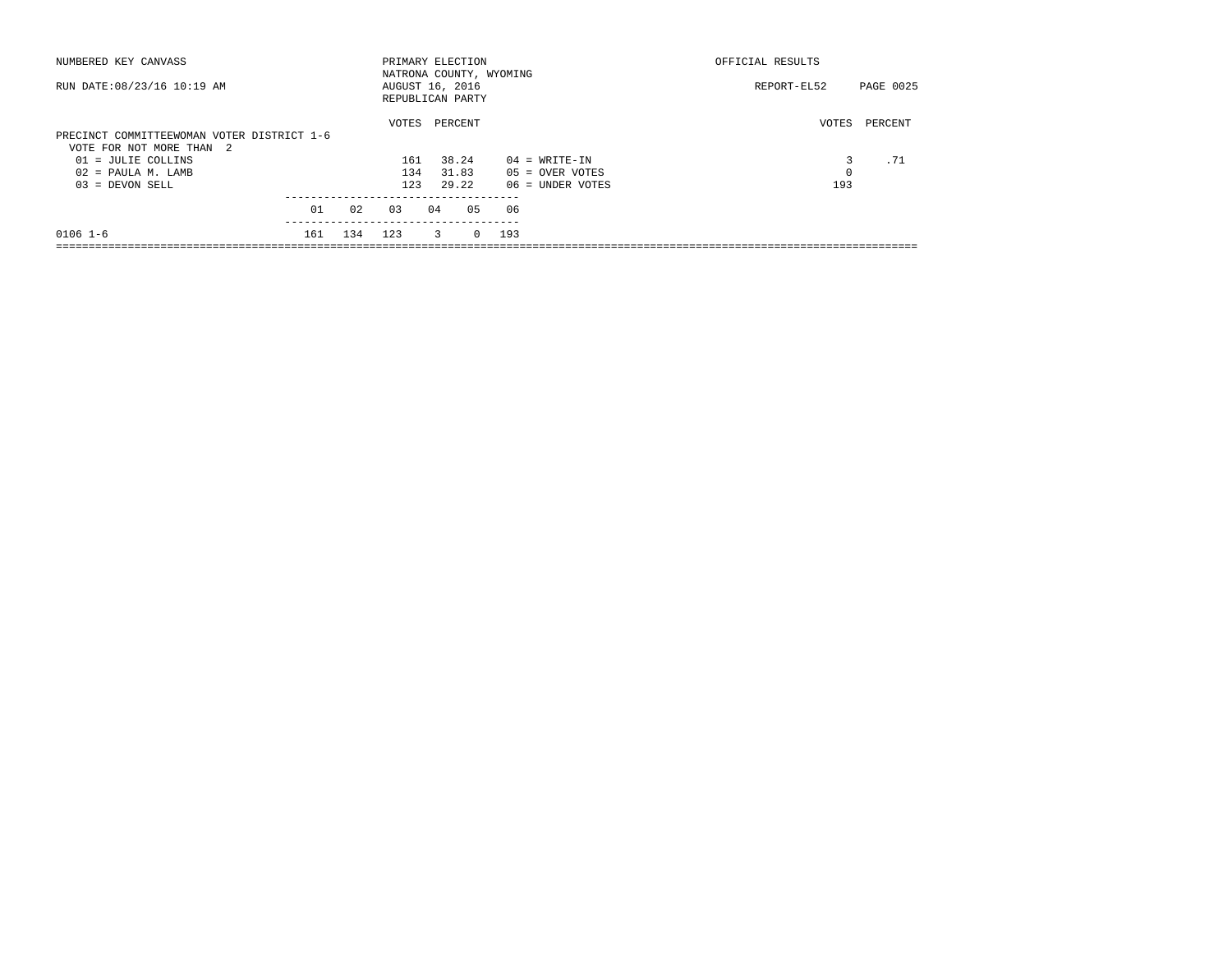| NUMBERED KEY CANVASS                                                 |            |                 |            | PRIMARY ELECTION<br>NATRONA COUNTY, WYOMING |                   | OFFICIAL RESULTS |           |
|----------------------------------------------------------------------|------------|-----------------|------------|---------------------------------------------|-------------------|------------------|-----------|
| RUN DATE: 08/23/16 10:19 AM                                          |            |                 |            | AUGUST 16, 2016<br>REPUBLICAN PARTY         |                   | REPORT-EL52      | PAGE 0026 |
| PRECINCT COMMITTEEMAN VOTER DISTRICT 1-7<br>VOTE FOR NOT MORE THAN 1 |            |                 | VOTES      | PERCENT                                     |                   | VOTES            | PERCENT   |
| $01 = NO$ CANDIDATE FILED                                            |            |                 | $\Omega$   |                                             | $03 =$ OVER VOTES | 0                |           |
| $02 = WRITE-IN$                                                      |            |                 |            | 4 100.00                                    | 04 = UNDER VOTES  | 131              |           |
|                                                                      | 01         | 02              | 0.3        | 04                                          |                   |                  |           |
|                                                                      | ---------- |                 |            |                                             |                   |                  |           |
| $0107$ $1-7$                                                         | $\Omega$   | $4\overline{ }$ | $0 \t 131$ |                                             |                   |                  |           |
|                                                                      |            |                 |            |                                             |                   |                  |           |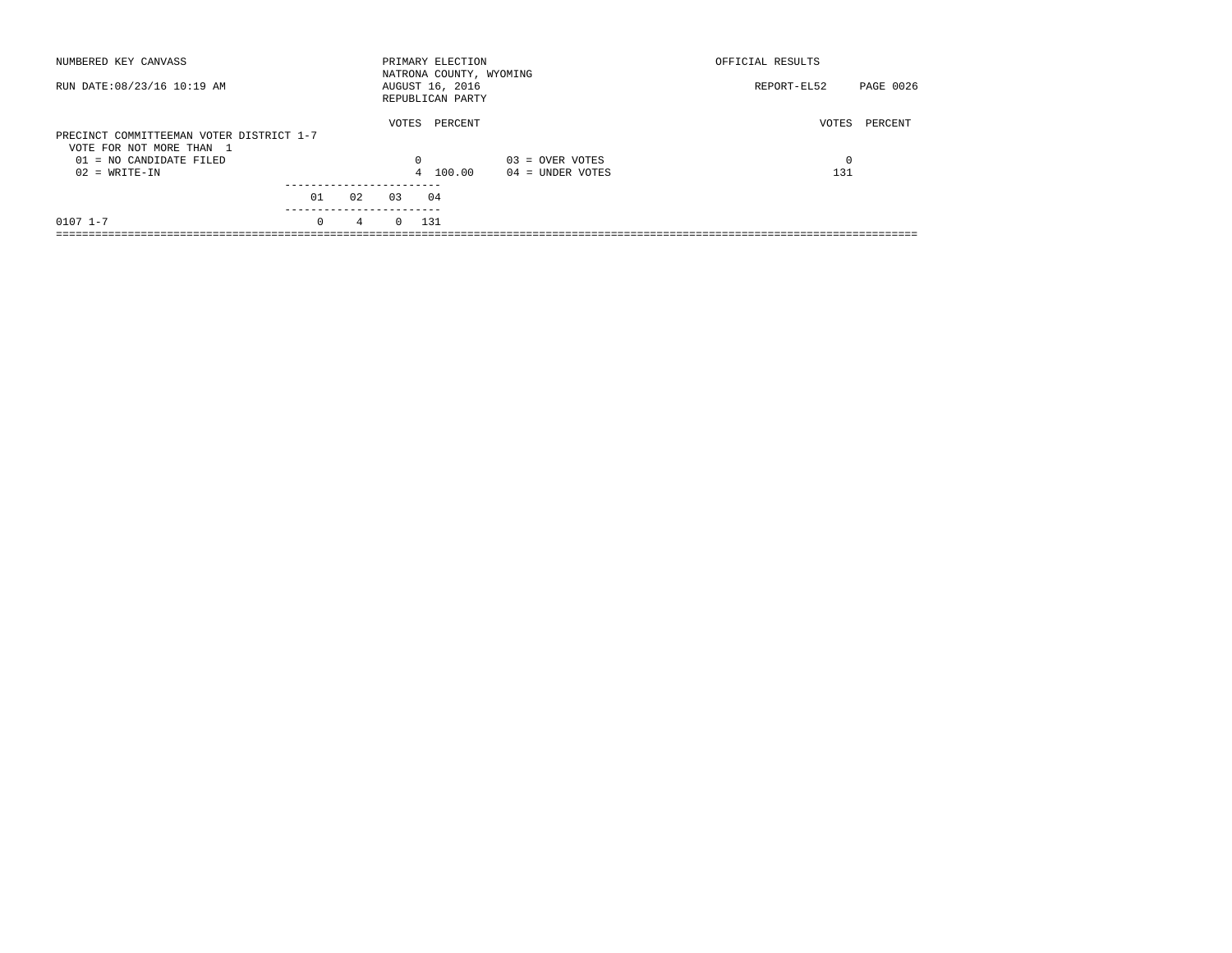| NUMBERED KEY CANVASS                                                   |                  |    |            | PRIMARY ELECTION<br>NATRONA COUNTY, WYOMING |                    | OFFICIAL RESULTS |           |
|------------------------------------------------------------------------|------------------|----|------------|---------------------------------------------|--------------------|------------------|-----------|
| RUN DATE: 08/23/16 10:19 AM                                            |                  |    |            | AUGUST 16, 2016<br>REPUBLICAN PARTY         |                    | REPORT-EL52      | PAGE 0027 |
| PRECINCT COMMITTEEWOMAN VOTER DISTRICT 1-7<br>VOTE FOR NOT MORE THAN 1 |                  |    | VOTES      | PERCENT                                     |                    | VOTES            | PERCENT   |
| $01 = NO$ CANDIDATE FILED                                              |                  |    | $\Omega$   |                                             | $03 =$ OVER VOTES  | 0                |           |
| $02 = WRITE-IN$                                                        |                  |    |            | 3 100.00                                    | $04 =$ UNDER VOTES | 132              |           |
|                                                                        |                  |    |            |                                             |                    |                  |           |
|                                                                        | 01<br>---------- | 02 | 0.3        | 04                                          |                    |                  |           |
| $0107$ $1-7$                                                           | $\Omega$         | 3  | $0 \t 132$ |                                             |                    |                  |           |
|                                                                        |                  |    |            |                                             |                    |                  |           |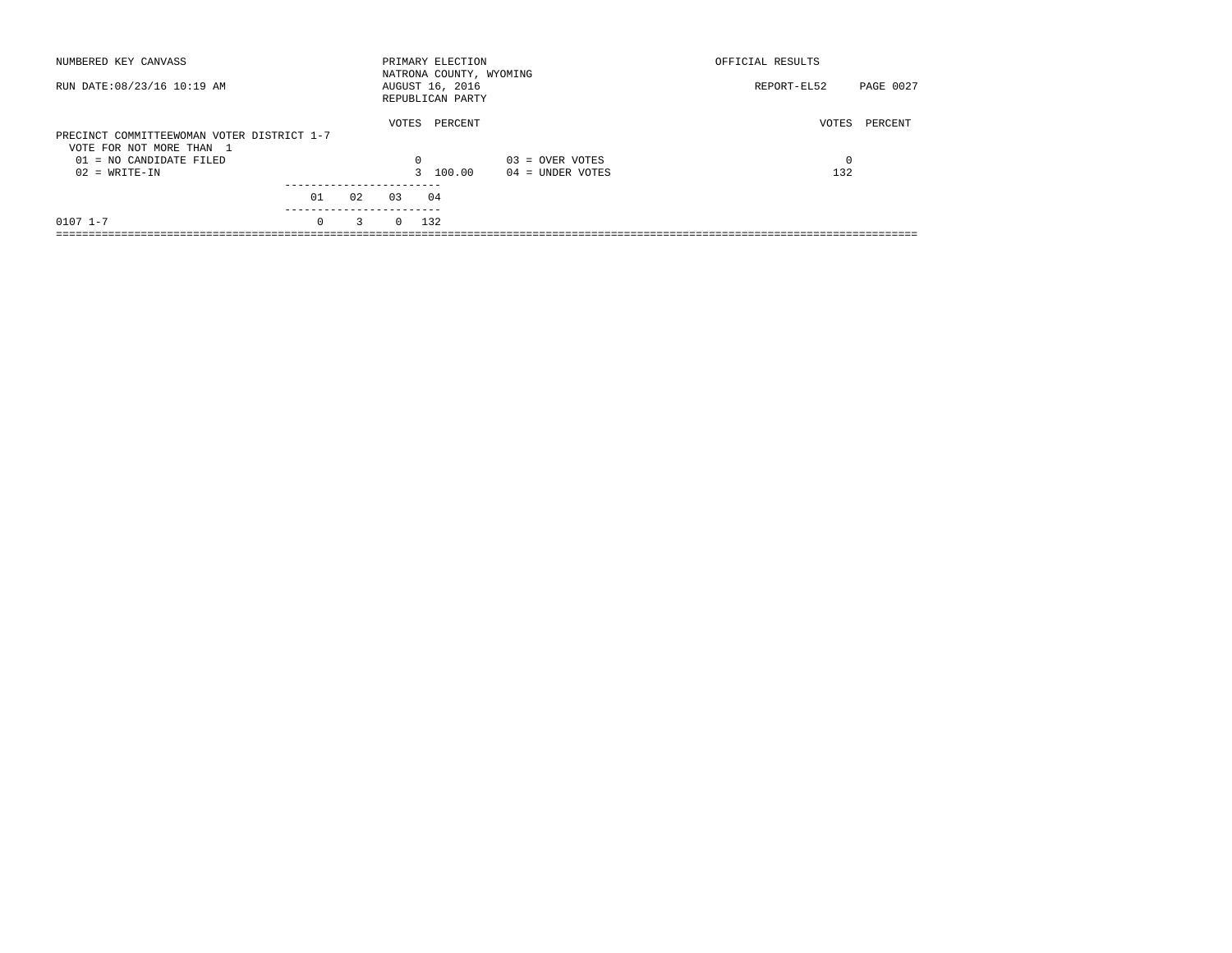| NUMBERED KEY CANVASS                     |     |     | PRIMARY ELECTION        |    |         |         |     |                    | OFFICIAL RESULTS |           |
|------------------------------------------|-----|-----|-------------------------|----|---------|---------|-----|--------------------|------------------|-----------|
|                                          |     |     | NATRONA COUNTY, WYOMING |    |         |         |     |                    |                  |           |
| RUN DATE: 08/23/16 10:19 AM              |     |     | AUGUST 16, 2016         |    |         |         |     |                    | REPORT-EL52      | PAGE 0028 |
|                                          |     |     | REPUBLICAN PARTY        |    |         |         |     |                    |                  |           |
|                                          |     |     | VOTES                   |    | PERCENT |         |     |                    | VOTES            | PERCENT   |
| PRECINCT COMMITTEEMAN VOTER DISTRICT 1-9 |     |     |                         |    |         |         |     |                    |                  |           |
| VOTE FOR NOT MORE THAN 2                 |     |     |                         |    |         |         |     |                    |                  |           |
| $01 = JIM ANDERSON$                      |     |     | 306                     |    | 53.03   |         |     | $04 = WRITE-IN$    | 4                | .69       |
| $02$ = KEN LANTTA                        |     |     | 105                     |    | 18.20   |         |     | $05 =$ OVER VOTES  | 0                |           |
| $03 = JESSE MORGAN$                      |     |     | 162                     |    | 28.08   |         |     | $06$ = UNDER VOTES | 355              |           |
|                                          |     |     |                         |    |         |         |     |                    |                  |           |
|                                          | 01  | 02  | 03                      | 04 |         | 05      | 06  |                    |                  |           |
| $0109$ $1-9$                             | 306 | 105 | 162                     |    | 4       | $\circ$ | 355 |                    |                  |           |
|                                          |     |     |                         |    |         |         |     |                    |                  |           |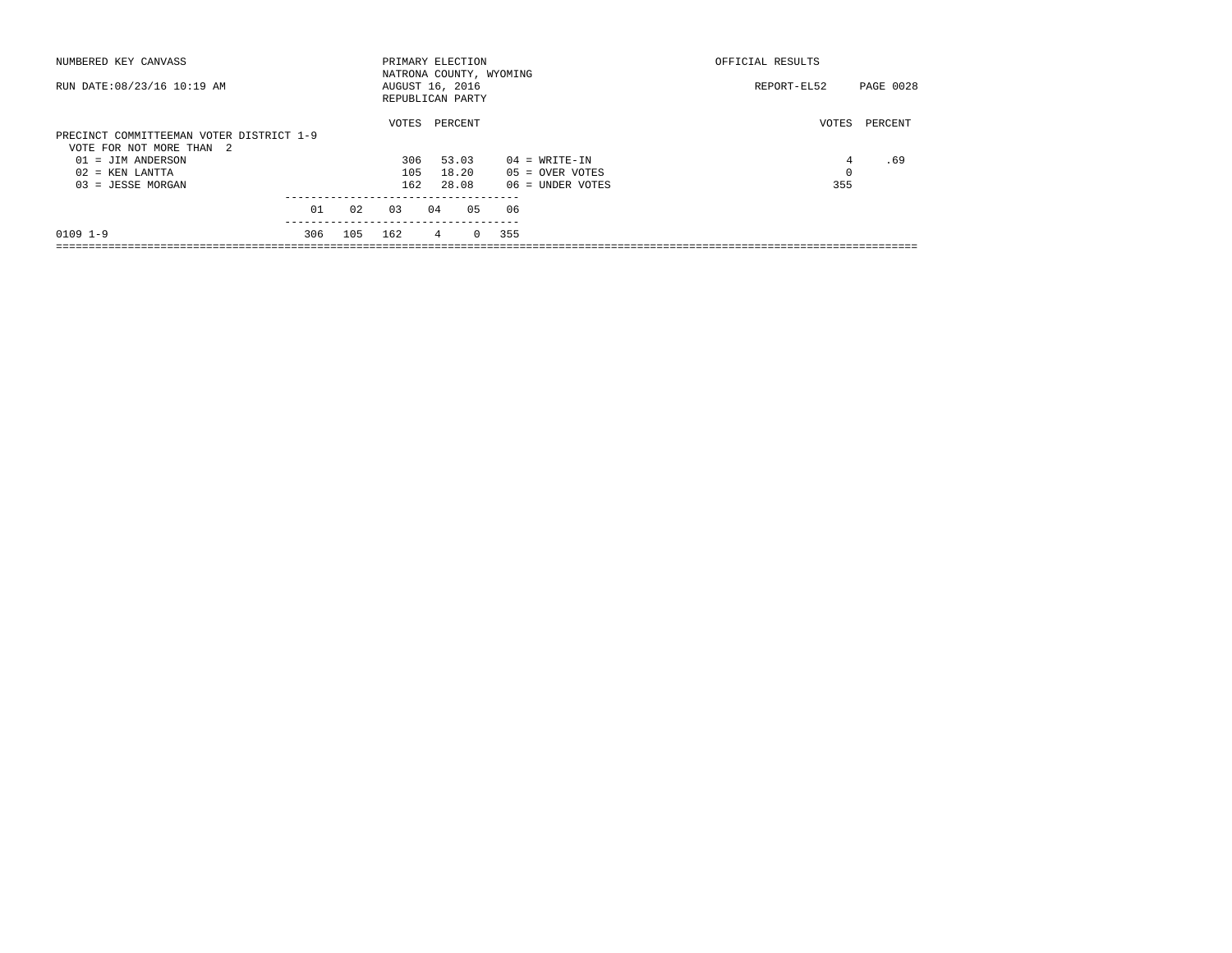| NUMBERED KEY CANVASS                       |     |     | PRIMARY ELECTION        |          |         |    |                    | OFFICIAL RESULTS |           |  |
|--------------------------------------------|-----|-----|-------------------------|----------|---------|----|--------------------|------------------|-----------|--|
|                                            |     |     | NATRONA COUNTY, WYOMING |          |         |    |                    |                  |           |  |
| RUN DATE: 08/23/16 10:19 AM                |     |     | AUGUST 16, 2016         |          |         |    |                    | REPORT-EL52      | PAGE 0029 |  |
|                                            |     |     | REPUBLICAN PARTY        |          |         |    |                    |                  |           |  |
|                                            |     |     | VOTES                   |          | PERCENT |    |                    | VOTES            | PERCENT   |  |
| PRECINCT COMMITTEEWOMAN VOTER DISTRICT 1-9 |     |     |                         |          |         |    |                    |                  |           |  |
| VOTE FOR NOT MORE THAN 2                   |     |     |                         |          |         |    |                    |                  |           |  |
| 01 = SUSAN ANDERSON                        |     |     | 276                     |          | 50.64   |    |                    |                  |           |  |
| $02$ = RONNA BORIL                         |     |     | 265                     |          | 48.62   |    | $04 =$ OVER VOTES  | 0                |           |  |
| $03 = WRITE-IN$                            |     |     | 4                       |          | . 73    |    | $05 = UNDER VOTES$ | 387              |           |  |
|                                            |     |     |                         |          |         |    |                    |                  |           |  |
|                                            | 01  | 02  | 0.3                     | 04       |         | 05 |                    |                  |           |  |
| $0109$ $1-9$                               | 276 | 265 | 4                       | $\Omega$ | 387     |    |                    |                  |           |  |
|                                            |     |     |                         |          |         |    |                    |                  |           |  |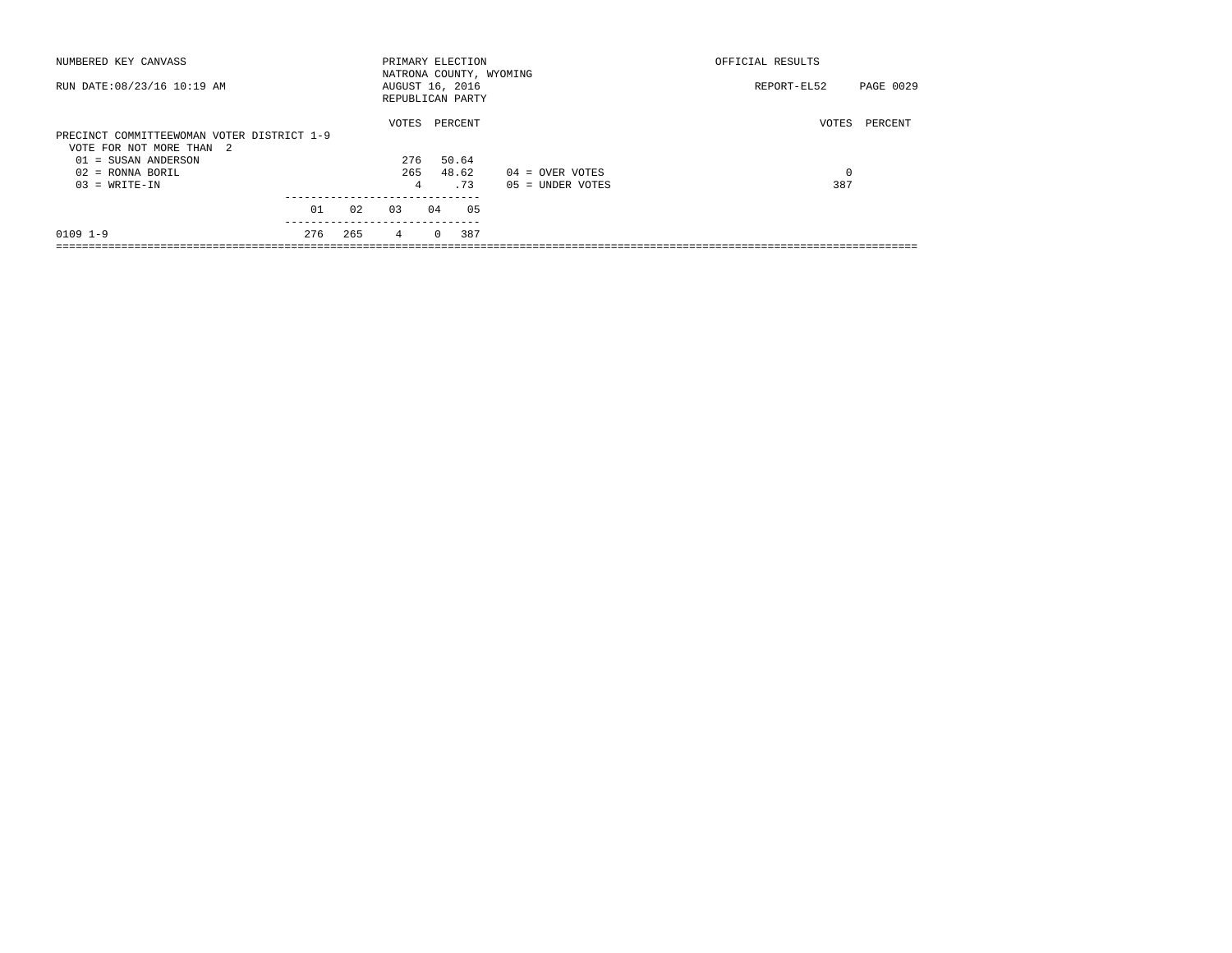| NUMBERED KEY CANVASS                      |     |    |          |          | PRIMARY ELECTION<br>NATRONA COUNTY, WYOMING |                    | OFFICIAL RESULTS |           |
|-------------------------------------------|-----|----|----------|----------|---------------------------------------------|--------------------|------------------|-----------|
| RUN DATE: 08/23/16 10:19 AM               |     |    |          |          | AUGUST 16, 2016<br>REPUBLICAN PARTY         |                    | REPORT-EL52      | PAGE 0030 |
|                                           |     |    | VOTES    |          | PERCENT                                     |                    | VOTES            | PERCENT   |
| PRECINCT COMMITTEEMAN VOTER DISTRICT 1-11 |     |    |          |          |                                             |                    |                  |           |
| VOTE FOR NOT MORE THAN 1                  |     |    |          |          |                                             |                    |                  |           |
| $01 = DREN$ PERKINS                       |     |    | 192      |          | 75.89                                       |                    |                  |           |
| $02$ = RALPH SPECHT                       |     |    | 61       |          | 24.11                                       | $04 =$ OVER VOTES  | 0                |           |
| $03 = WRITE-IN$                           |     |    | 0        |          |                                             | $05 =$ UNDER VOTES | 28               |           |
|                                           | 01  | 02 | 0.3      | 04       | 05                                          |                    |                  |           |
|                                           |     |    |          |          |                                             |                    |                  |           |
| 0111 1-11                                 | 192 | 61 | $\Omega$ | $\Omega$ | 28                                          |                    |                  |           |
|                                           |     |    |          |          |                                             |                    |                  |           |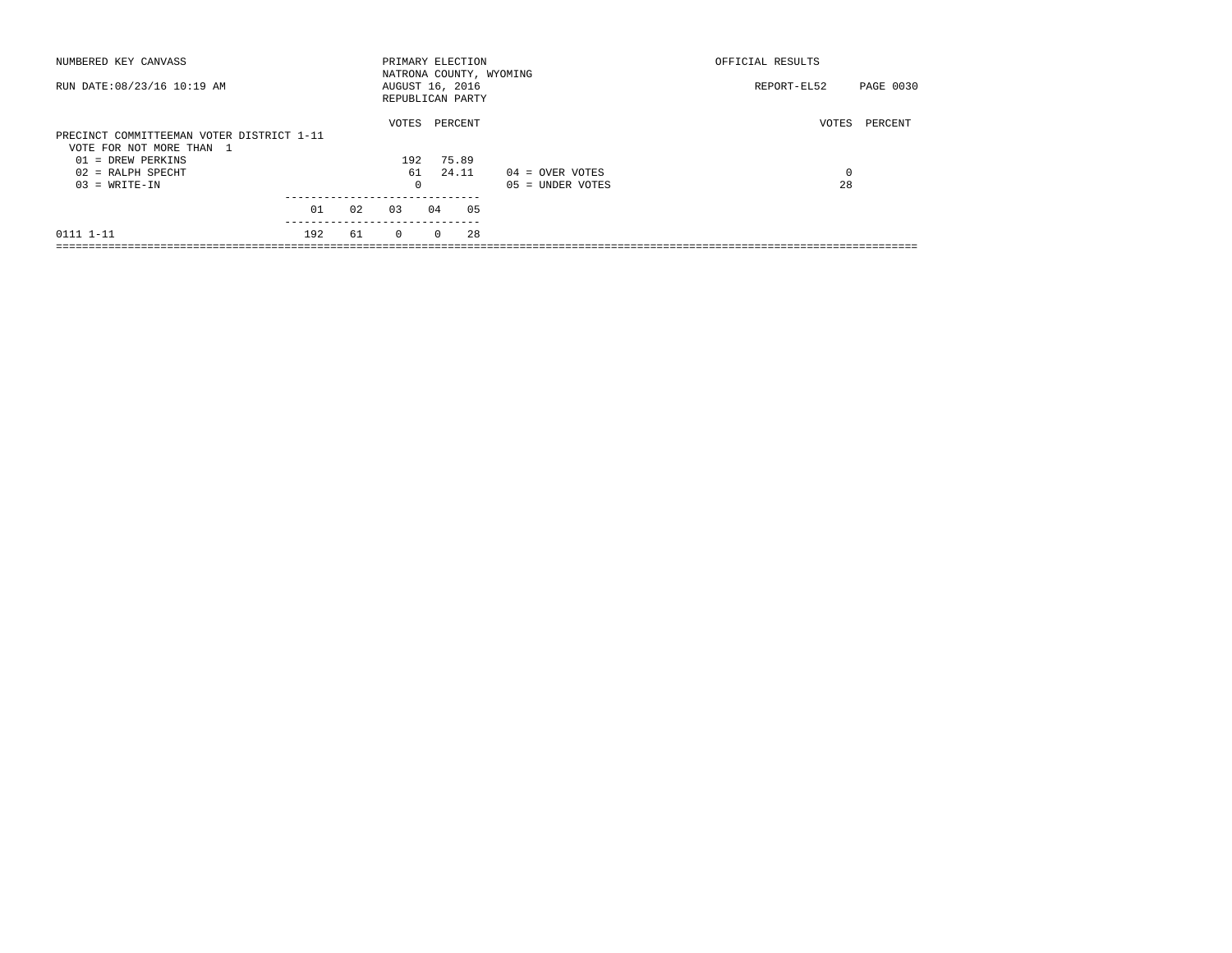| NUMBERED KEY CANVASS                                                    |     |    |          | PRIMARY ELECTION<br>NATRONA COUNTY, WYOMING |                    | OFFICIAL RESULTS |           |
|-------------------------------------------------------------------------|-----|----|----------|---------------------------------------------|--------------------|------------------|-----------|
| RUN DATE: 08/23/16 10:19 AM                                             |     |    |          | AUGUST 16, 2016<br>REPUBLICAN PARTY         |                    | REPORT-EL52      | PAGE 0031 |
| PRECINCT COMMITTEEWOMAN VOTER DISTRICT 1-11<br>VOTE FOR NOT MORE THAN 1 |     |    | VOTES    | PERCENT                                     |                    | VOTES            | PERCENT   |
| $01 = ARDELL BREED$                                                     |     |    | 198      | 99.00                                       | $03 =$ OVER VOTES  | $\Omega$         |           |
| $02 = WRITE-IN$                                                         |     |    | 2        | 1.00                                        | $04 =$ UNDER VOTES | 81               |           |
|                                                                         | 01  | 02 | 0.3      | 04                                          |                    |                  |           |
| 0111 1-11                                                               | 198 | 2  | $\Omega$ | 81                                          |                    |                  |           |
|                                                                         |     |    |          |                                             |                    |                  |           |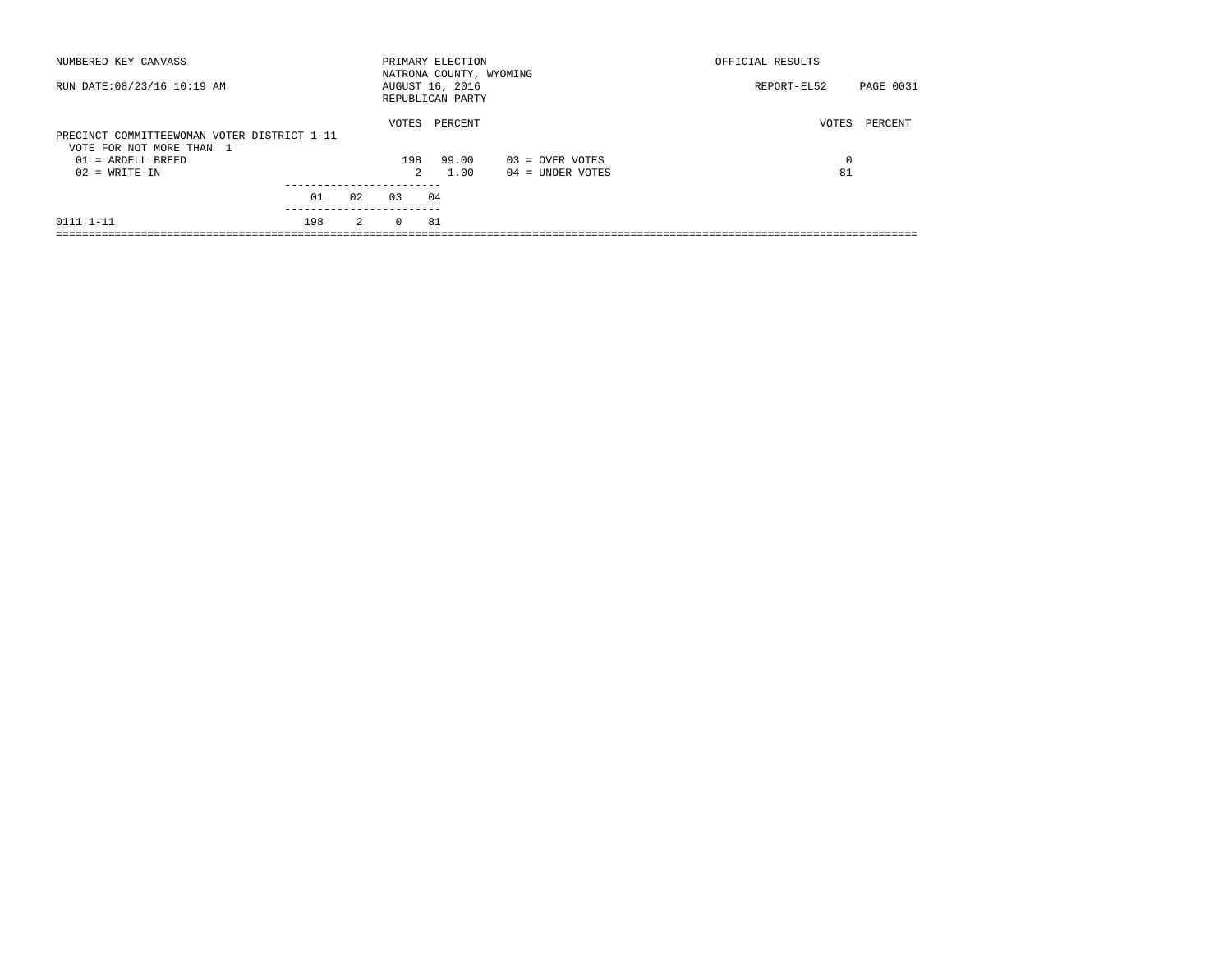| NUMBERED KEY CANVASS                                                  |          |    |          | PRIMARY ELECTION<br>NATRONA COUNTY, WYOMING |                    | OFFICIAL RESULTS         |
|-----------------------------------------------------------------------|----------|----|----------|---------------------------------------------|--------------------|--------------------------|
| RUN DATE: 08/23/16 10:19 AM                                           |          |    |          | AUGUST 16, 2016<br>REPUBLICAN PARTY         |                    | PAGE 0032<br>REPORT-EL52 |
| PRECINCT COMMITTEEMAN VOTER DISTRICT 1-12<br>VOTE FOR NOT MORE THAN 1 |          |    | VOTES    | PERCENT                                     |                    | VOTES<br>PERCENT         |
| $01 = NO CANDIDATE FILED$                                             |          |    | 0        |                                             | $03 =$ OVER VOTES  | 0                        |
| $02 = WRITE-IN$                                                       |          |    |          | 3 100.00                                    | $04 =$ UNDER VOTES | 94                       |
|                                                                       |          |    |          |                                             |                    |                          |
|                                                                       | 01       | 02 | 0.3      | 04                                          |                    |                          |
| 0112 1-12                                                             | $\Omega$ | 3  | $\Omega$ | 94                                          |                    |                          |
|                                                                       |          |    |          |                                             |                    |                          |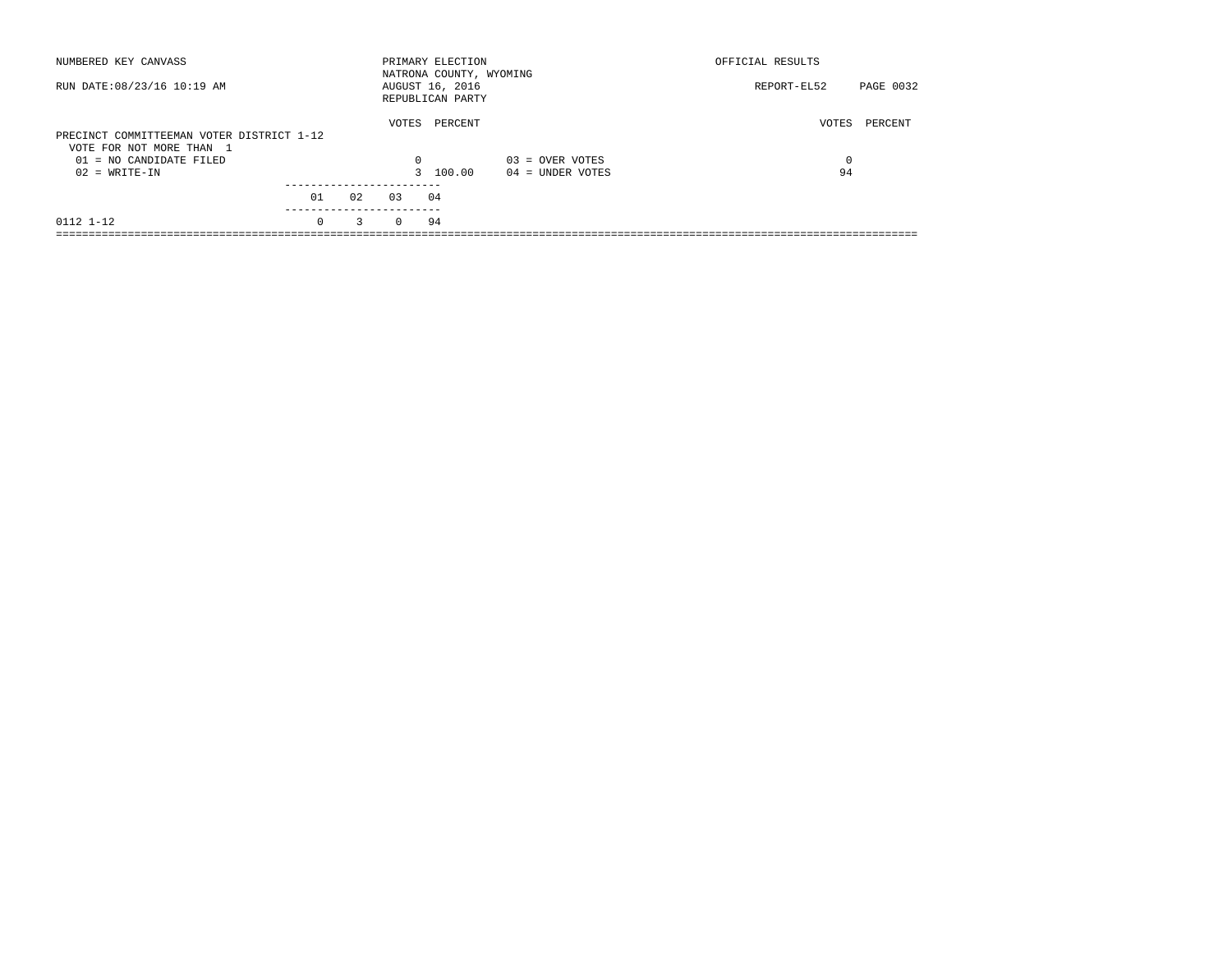| NUMBERED KEY CANVASS                                                    |    |              |          | PRIMARY ELECTION<br>NATRONA COUNTY, WYOMING |                   | OFFICIAL RESULTS |           |
|-------------------------------------------------------------------------|----|--------------|----------|---------------------------------------------|-------------------|------------------|-----------|
| RUN DATE: 08/23/16 10:19 AM                                             |    |              |          | AUGUST 16, 2016<br>REPUBLICAN PARTY         |                   | REPORT-EL52      | PAGE 0033 |
| PRECINCT COMMITTEEWOMAN VOTER DISTRICT 1-12<br>VOTE FOR NOT MORE THAN 1 |    |              | VOTES    | PERCENT                                     |                   | VOTES            | PERCENT   |
| $01 = LUCY YODER$                                                       |    |              |          | 72 100.00                                   | $03 =$ OVER VOTES | 0                |           |
| $02 = WRITE-IN$                                                         |    |              | 0        |                                             | 04 = UNDER VOTES  | 25               |           |
|                                                                         | 01 | 02           | 03       | 04                                          |                   |                  |           |
| 0112 1-12                                                               | 72 | $\mathbf{0}$ | $\Omega$ | 25                                          |                   |                  |           |
|                                                                         |    |              |          |                                             |                   |                  |           |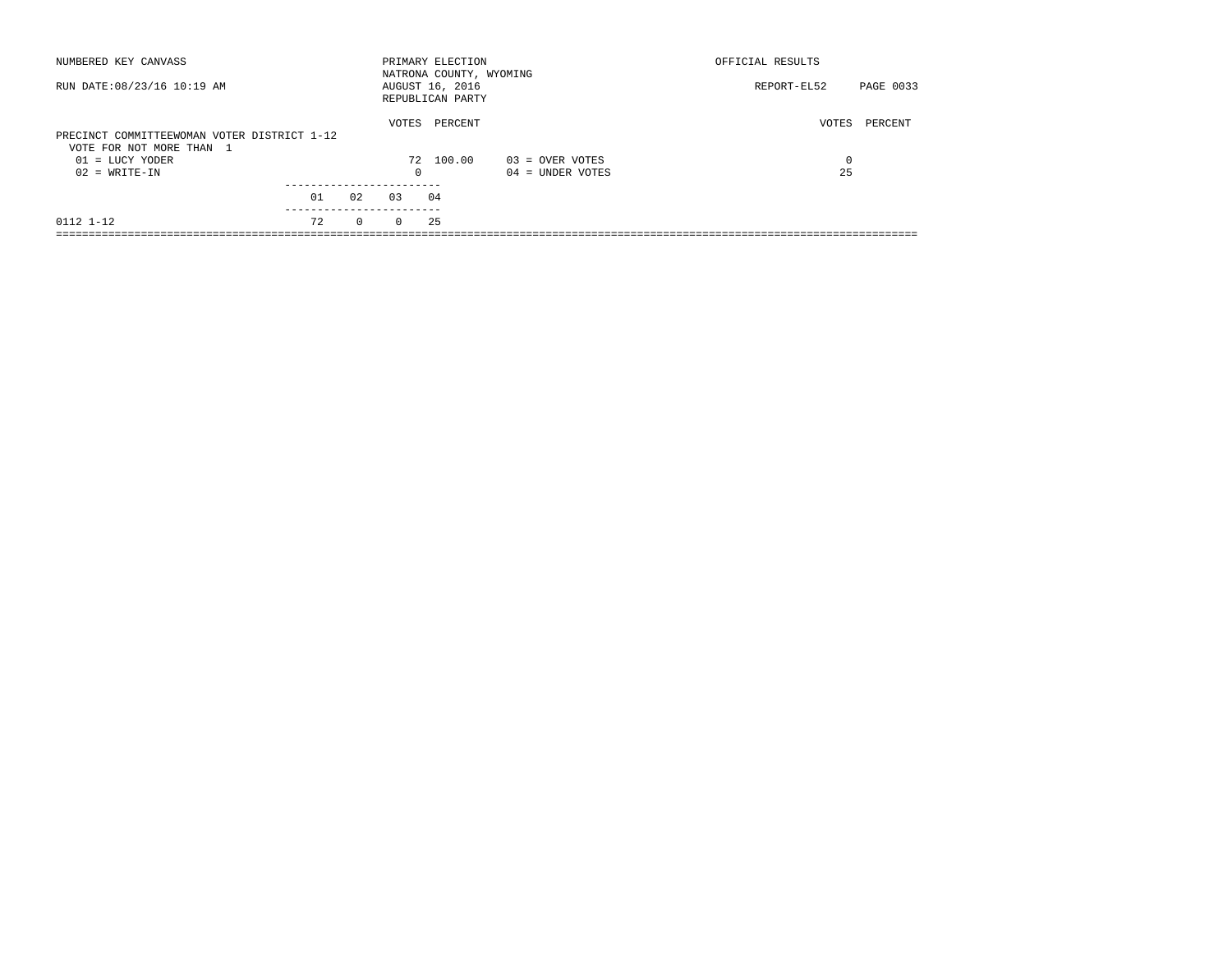| NUMBERED KEY CANVASS                                                 |     |    |                 |    | PRIMARY ELECTION                            |                    | OFFICIAL RESULTS   |           |
|----------------------------------------------------------------------|-----|----|-----------------|----|---------------------------------------------|--------------------|--------------------|-----------|
| RUN DATE: 08/23/16 10:19 AM                                          |     |    | AUGUST 16, 2016 |    | NATRONA COUNTY, WYOMING<br>REPUBLICAN PARTY |                    | REPORT-EL52        | PAGE 0034 |
|                                                                      |     |    | VOTES           |    | PERCENT                                     |                    | VOTES              | PERCENT   |
| PRECINCT COMMITTEEMAN VOTER DISTRICT 2-1<br>VOTE FOR NOT MORE THAN 1 |     |    |                 |    |                                             |                    |                    |           |
| 01 = MICHAEL D. HAIGLER                                              |     |    | 122             |    | 60.40                                       |                    |                    |           |
| $02$ = CECIL HARRIS                                                  |     |    | 78              |    | 38.61                                       | $04 =$ OVER VOTES  | $\mathbf{r}$<br>÷. |           |
| $03 = WRITE-IN$                                                      |     |    | $\mathcal{L}$   |    | .99                                         | $05 = UNDER VOTES$ | 26                 |           |
|                                                                      | 01  | 02 | 0.3             | 04 | 05                                          |                    |                    |           |
| $02012 - -1$                                                         | 122 | 78 | $\overline{2}$  |    | 26                                          |                    |                    |           |
|                                                                      |     |    |                 |    |                                             |                    |                    |           |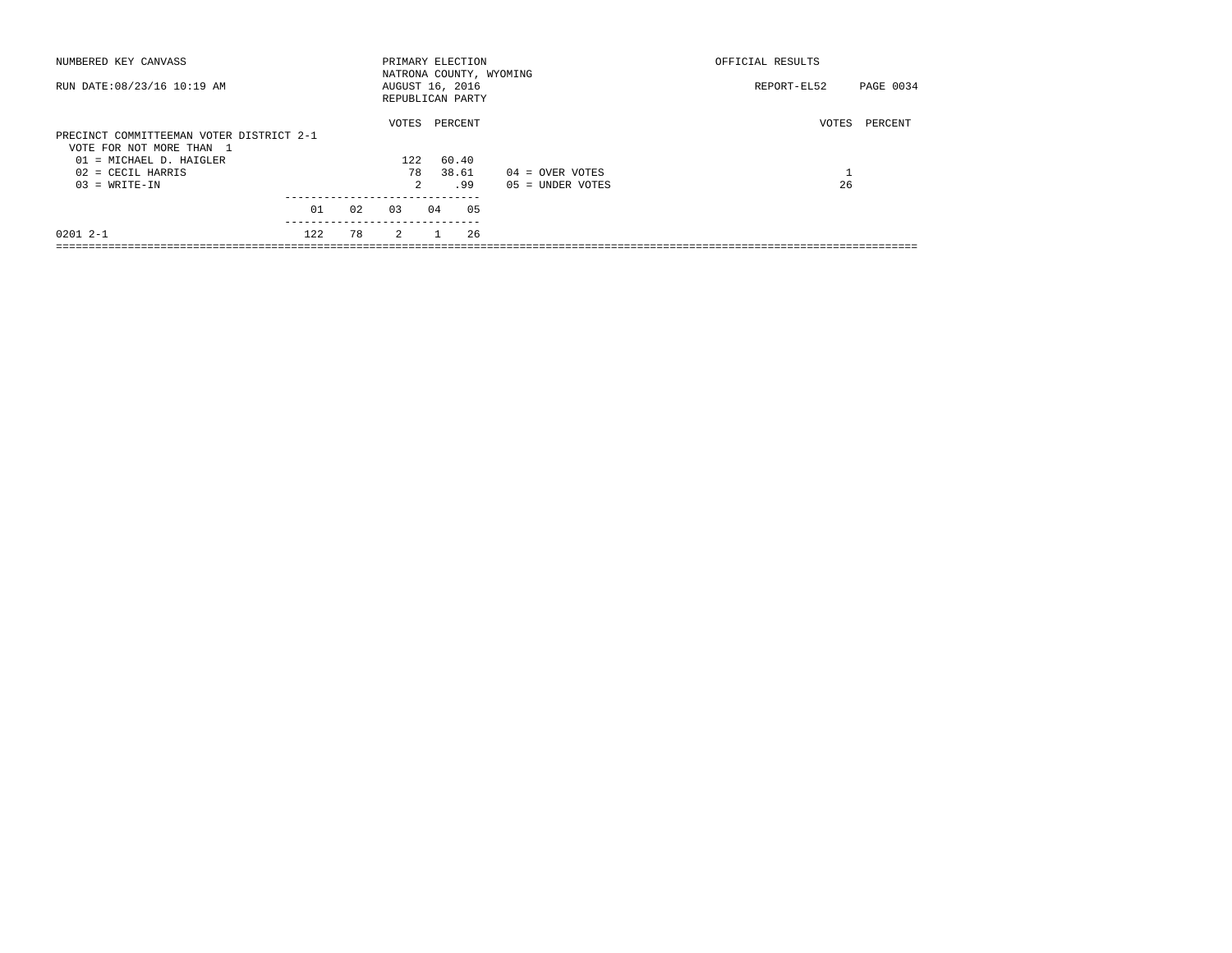| NUMBERED KEY CANVASS                                                   |     |    |          | PRIMARY ELECTION                                               |                    | OFFICIAL RESULTS |           |
|------------------------------------------------------------------------|-----|----|----------|----------------------------------------------------------------|--------------------|------------------|-----------|
| RUN DATE: 08/23/16 10:19 AM                                            |     |    |          | NATRONA COUNTY, WYOMING<br>AUGUST 16, 2016<br>REPUBLICAN PARTY |                    | REPORT-EL52      | PAGE 0035 |
| PRECINCT COMMITTEEWOMAN VOTER DISTRICT 2-1<br>VOTE FOR NOT MORE THAN 1 |     |    | VOTES    | PERCENT                                                        |                    | VOTES            | PERCENT   |
| $01$ = ANGELA KAY HAIGLER                                              |     |    | 188      | 98.95                                                          | $03 =$ OVER VOTES  | 0                |           |
| $02 = WRITE-IN$                                                        |     |    | 2        | 1.05                                                           | $04 =$ UNDER VOTES | 39               |           |
|                                                                        | 01  | 02 | 0.3      | 04                                                             |                    |                  |           |
| $02012 - -1$                                                           | 188 | 2  | $\Omega$ | 39                                                             |                    |                  |           |
|                                                                        |     |    |          |                                                                |                    |                  |           |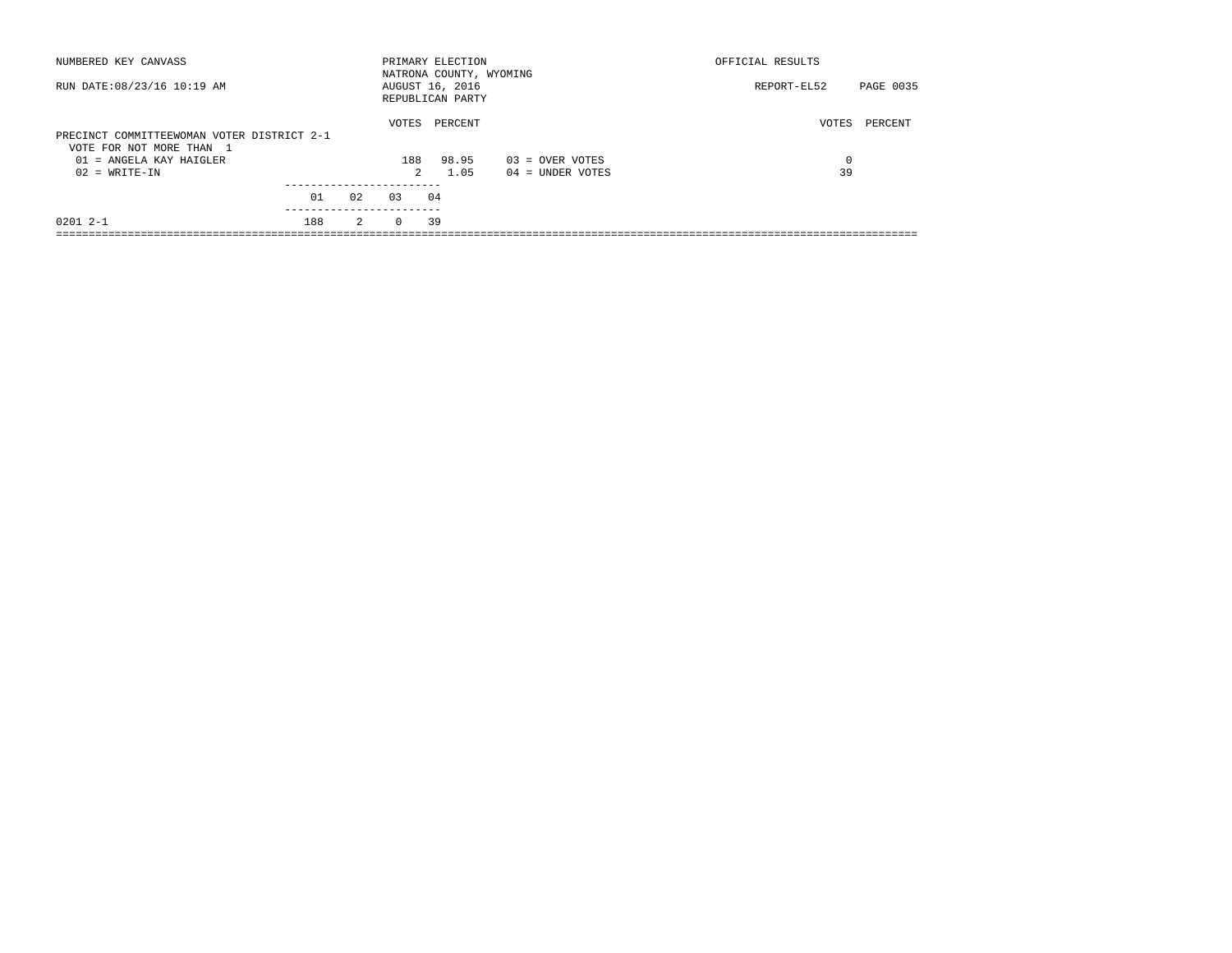| NUMBERED KEY CANVASS                                                 |     |    |          | PRIMARY ELECTION<br>NATRONA COUNTY, WYOMING |                    | OFFICIAL RESULTS         |
|----------------------------------------------------------------------|-----|----|----------|---------------------------------------------|--------------------|--------------------------|
| RUN DATE: 08/23/16 10:19 AM                                          |     |    |          | AUGUST 16, 2016<br>REPUBLICAN PARTY         |                    | PAGE 0036<br>REPORT-EL52 |
| PRECINCT COMMITTEEMAN VOTER DISTRICT 2-2<br>VOTE FOR NOT MORE THAN 1 |     |    | VOTES    | PERCENT                                     |                    | VOTES<br>PERCENT         |
| 01 = MATT KEATING                                                    |     |    | 146      | 97.33                                       | $03 =$ OVER VOTES  | $\Omega$                 |
| $02 = WRITE-IN$                                                      |     |    | 4        | 2.67                                        | $04 =$ UNDER VOTES | 38                       |
|                                                                      |     |    |          |                                             |                    |                          |
|                                                                      | 01  | 02 | 0.3      | 04                                          |                    |                          |
| $02022 - 2 - 2$                                                      | 146 | 4  | $\Omega$ | 38                                          |                    |                          |
|                                                                      |     |    |          |                                             |                    |                          |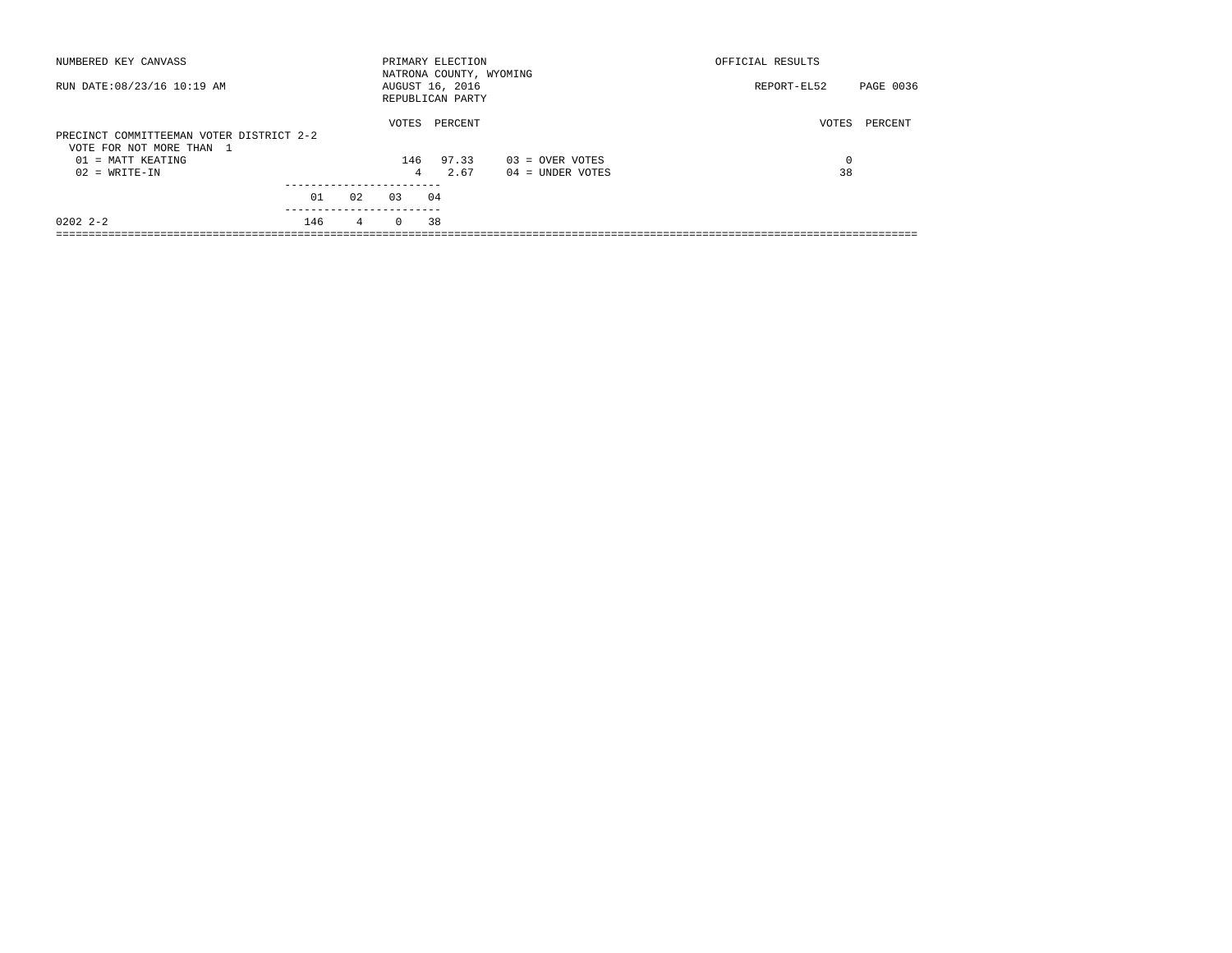| NUMBERED KEY CANVASS                       |     |    |              |          | PRIMARY ELECTION                    | NATRONA COUNTY, WYOMING | OFFICIAL RESULTS         |         |  |  |  |  |
|--------------------------------------------|-----|----|--------------|----------|-------------------------------------|-------------------------|--------------------------|---------|--|--|--|--|
| RUN DATE: 08/23/16 10:19 AM                |     |    |              |          | AUGUST 16, 2016<br>REPUBLICAN PARTY |                         | PAGE 0037<br>REPORT-EL52 |         |  |  |  |  |
|                                            |     |    | VOTES        |          | PERCENT                             |                         | VOTES                    | PERCENT |  |  |  |  |
| PRECINCT COMMITTEEWOMAN VOTER DISTRICT 2-2 |     |    |              |          |                                     |                         |                          |         |  |  |  |  |
| VOTE FOR NOT MORE THAN 1                   |     |    |              |          |                                     |                         |                          |         |  |  |  |  |
| 01 = SHERRIE D. LEWIS                      |     |    | 100          |          | 70.92                               |                         |                          |         |  |  |  |  |
| $02$ = BRANDIS SUNDAY                      |     |    | 40           |          | 28.37                               | $04 =$ OVER VOTES       | 0                        |         |  |  |  |  |
| $03 = WRITE-IN$                            |     |    |              |          | .71                                 | $05 = UNDER VOTES$      | 47                       |         |  |  |  |  |
|                                            |     |    |              |          |                                     |                         |                          |         |  |  |  |  |
|                                            | 01  | 02 | 03           | 04       | 05                                  |                         |                          |         |  |  |  |  |
| $02022 - 2 - 2$                            | 100 | 40 | $\mathbf{1}$ | $\Omega$ | 47                                  |                         |                          |         |  |  |  |  |
|                                            |     |    |              |          |                                     |                         |                          |         |  |  |  |  |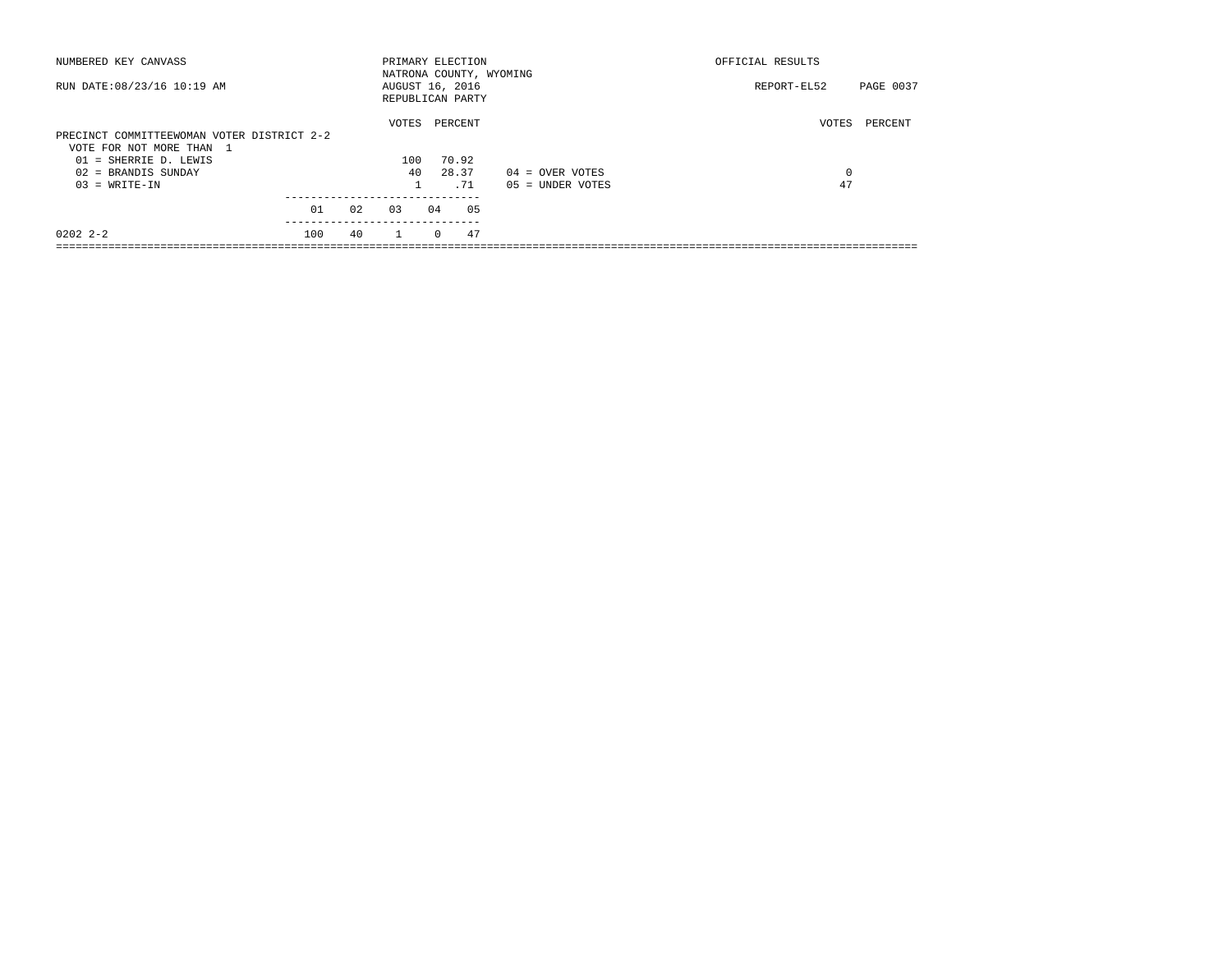| NUMBERED KEY CANVASS                                                                             |     |    |          | OFFICIAL RESULTS<br>PRIMARY ELECTION<br>NATRONA COUNTY, WYOMING |                                     |                    |             |           |  |
|--------------------------------------------------------------------------------------------------|-----|----|----------|-----------------------------------------------------------------|-------------------------------------|--------------------|-------------|-----------|--|
| RUN DATE: 08/23/16 10:19 AM                                                                      |     |    |          |                                                                 | AUGUST 16, 2016<br>REPUBLICAN PARTY |                    | REPORT-EL52 | PAGE 0038 |  |
|                                                                                                  |     |    | VOTES    |                                                                 | PERCENT                             |                    | VOTES       | PERCENT   |  |
| PRECINCT COMMITTEEMAN VOTER DISTRICT 2-3<br>VOTE FOR NOT MORE THAN 1<br>01 = CARL "BUNKY" LOUCKS |     |    | 107      |                                                                 | 56.02                               |                    |             |           |  |
| $02 =$ STEVE REID                                                                                |     |    | 84       |                                                                 | 43.98                               | $04 =$ OVER VOTES  | 0           |           |  |
| $03 = WRITE-IN$                                                                                  |     |    | $\Omega$ |                                                                 |                                     | $05 =$ UNDER VOTES | 12          |           |  |
|                                                                                                  | 01  | 02 | 03       | 04                                                              | 05                                  |                    |             |           |  |
| $0203$ $2-3$                                                                                     | 107 | 84 | $\Omega$ | $\Omega$                                                        | 12                                  |                    |             |           |  |
|                                                                                                  |     |    |          |                                                                 |                                     |                    |             |           |  |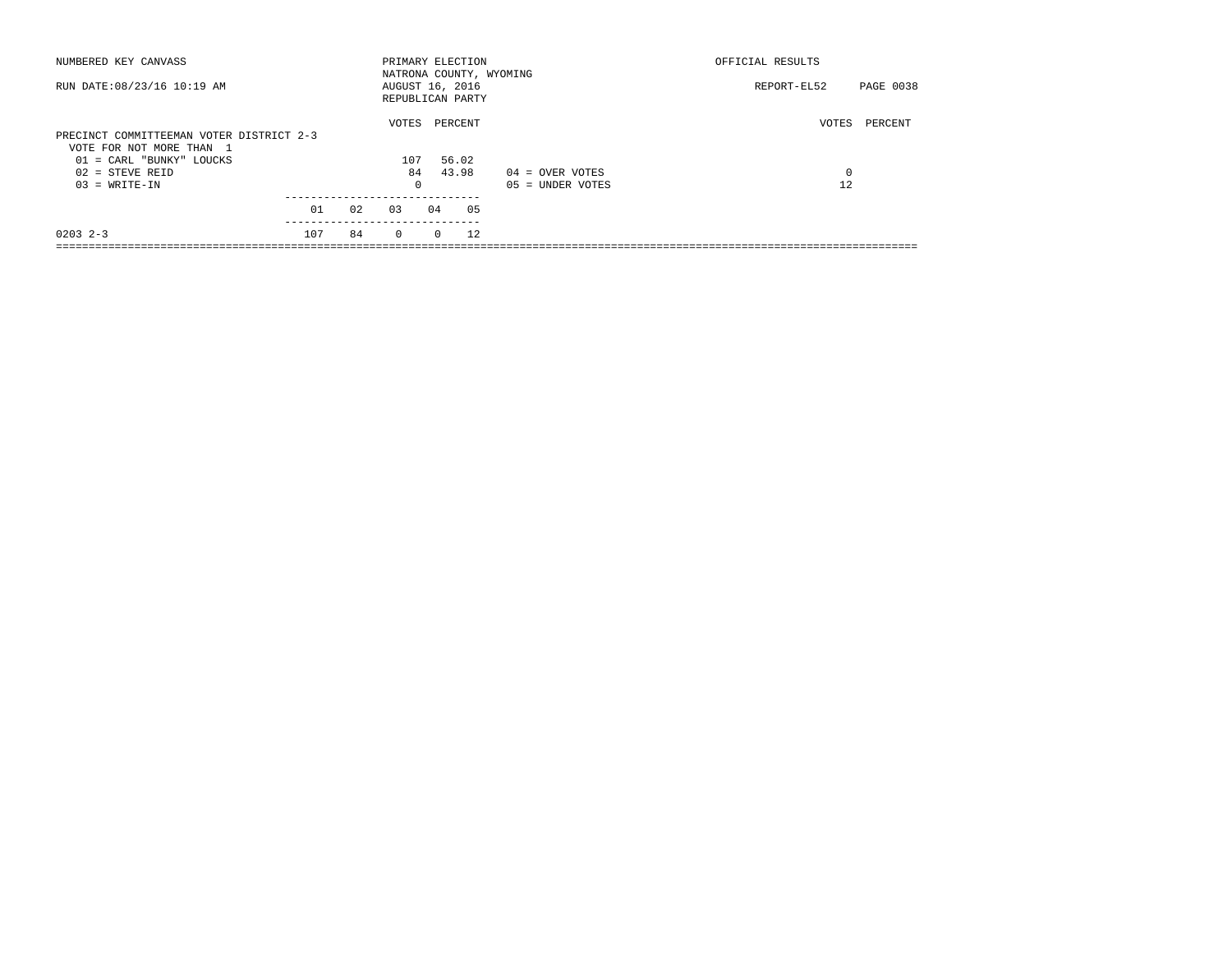| NUMBERED KEY CANVASS                       |    |    | PRIMARY ELECTION        |          |         |                    | OFFICIAL RESULTS |           |
|--------------------------------------------|----|----|-------------------------|----------|---------|--------------------|------------------|-----------|
|                                            |    |    | NATRONA COUNTY, WYOMING |          |         |                    |                  |           |
| RUN DATE: 08/23/16 10:19 AM                |    |    | AUGUST 16, 2016         |          |         |                    | REPORT-EL52      | PAGE 0039 |
|                                            |    |    | REPUBLICAN PARTY        |          |         |                    |                  |           |
|                                            |    |    | VOTES                   |          | PERCENT |                    | VOTES            | PERCENT   |
| PRECINCT COMMITTEEWOMAN VOTER DISTRICT 2-3 |    |    |                         |          |         |                    |                  |           |
| VOTE FOR NOT MORE THAN 1                   |    |    |                         |          |         |                    |                  |           |
| 01 = HEIDI A. LOUCKS                       |    |    | 88                      |          | 49.16   |                    |                  |           |
| $02$ = MARTHA RAKESTRAW                    |    |    | 90                      |          | 50.28   | $04 =$ OVER VOTES  | 0                |           |
| $03 = WRITE-IN$                            |    |    |                         |          | .56     | $05 = UNDER VOTES$ | 24               |           |
|                                            |    |    |                         |          |         |                    |                  |           |
|                                            | 01 | 02 | 0.3                     | 04       | 05      |                    |                  |           |
| $0203$ $2-3$                               | 88 | 90 | $\mathbf{1}$            | $\Omega$ | 24      |                    |                  |           |
|                                            |    |    |                         |          |         |                    |                  |           |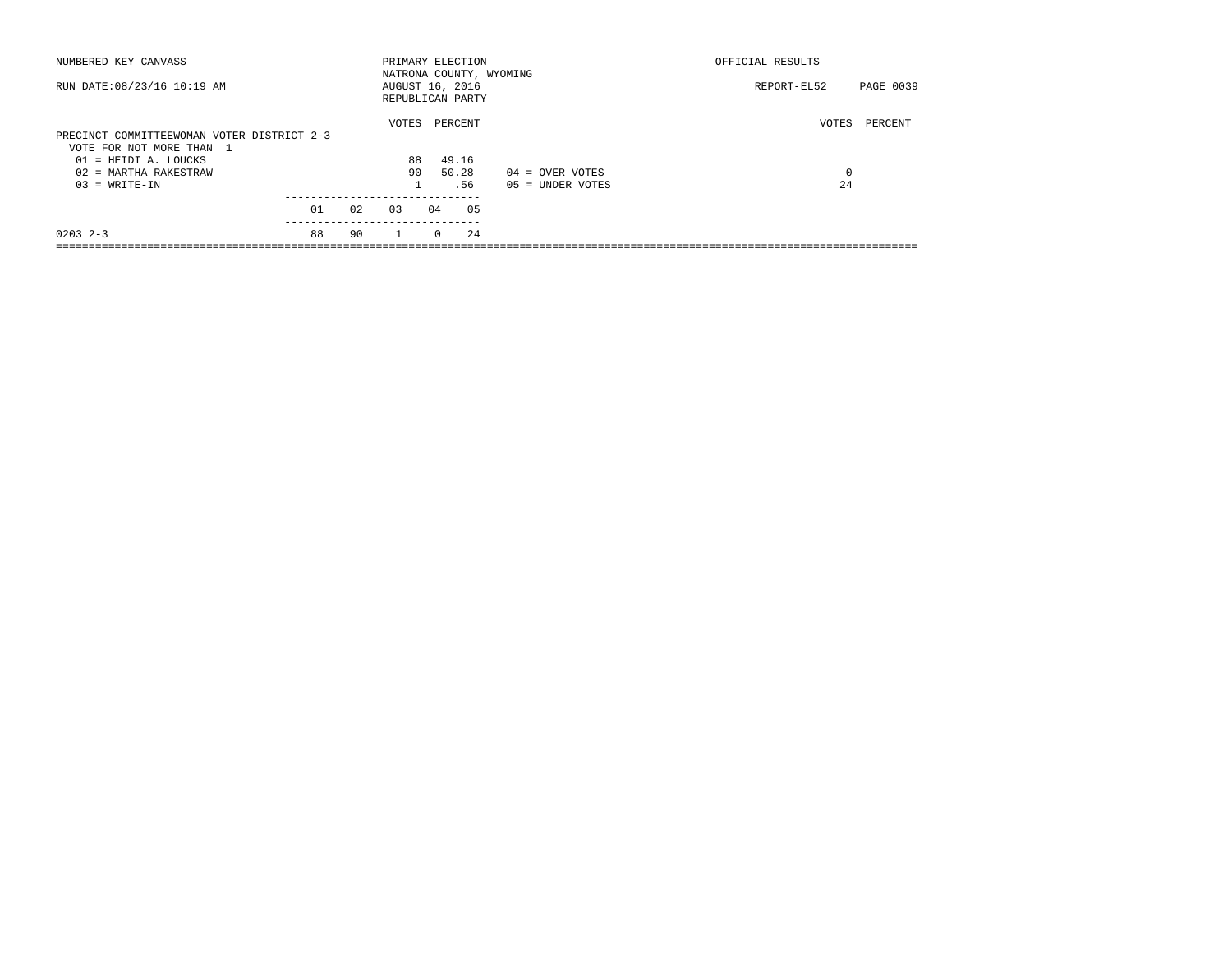| PAGE 0040        |
|------------------|
| PERCENT<br>VOTES |
| 0                |
| 66               |
|                  |
|                  |
| REPORT-EL52      |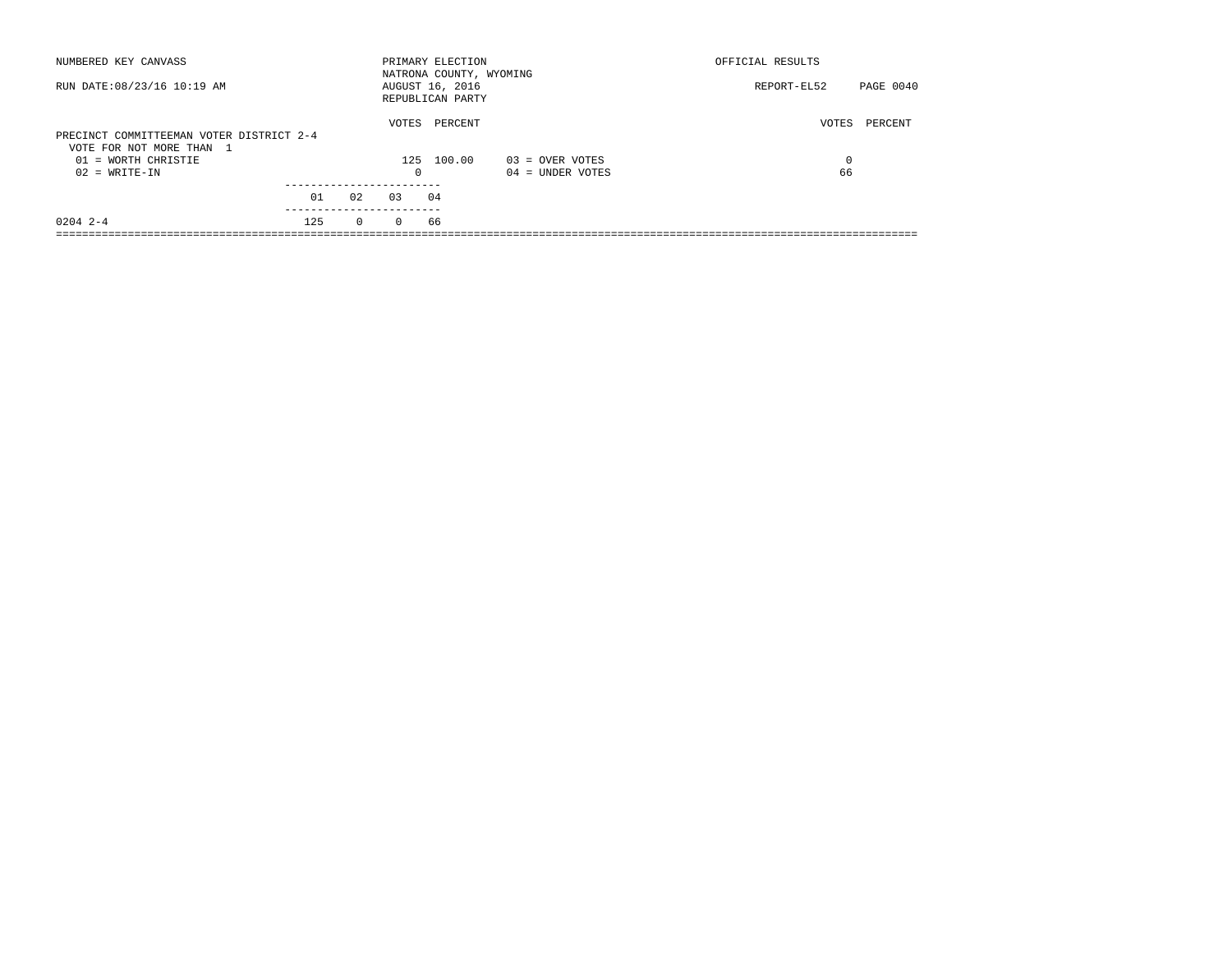| NUMBERED KEY CANVASS                                                   |                        |     |          | PRIMARY ELECTION<br>NATRONA COUNTY, WYOMING |                    | OFFICIAL RESULTS |           |
|------------------------------------------------------------------------|------------------------|-----|----------|---------------------------------------------|--------------------|------------------|-----------|
| RUN DATE: 08/23/16 10:19 AM                                            |                        |     |          | AUGUST 16, 2016<br>REPUBLICAN PARTY         |                    | REPORT-EL52      | PAGE 0041 |
| PRECINCT COMMITTEEWOMAN VOTER DISTRICT 2-4<br>VOTE FOR NOT MORE THAN 1 |                        |     | VOTES    | PERCENT                                     |                    | VOTES            | PERCENT   |
| $01 = NO$ CANDIDATE FILED                                              |                        |     | $\Omega$ |                                             | $03 =$ OVER VOTES  | 0                |           |
| $02 = WRITE-IN$                                                        |                        |     |          | 2 100.00                                    | $04 =$ UNDER VOTES | 189              |           |
|                                                                        |                        |     |          |                                             |                    |                  |           |
|                                                                        | 01                     | 0.2 | 0.3      | 04                                          |                    |                  |           |
| $0204$ 2-4                                                             | ----------<br>$\Omega$ | 2   | $\Omega$ | 189                                         |                    |                  |           |
|                                                                        |                        |     |          |                                             |                    |                  |           |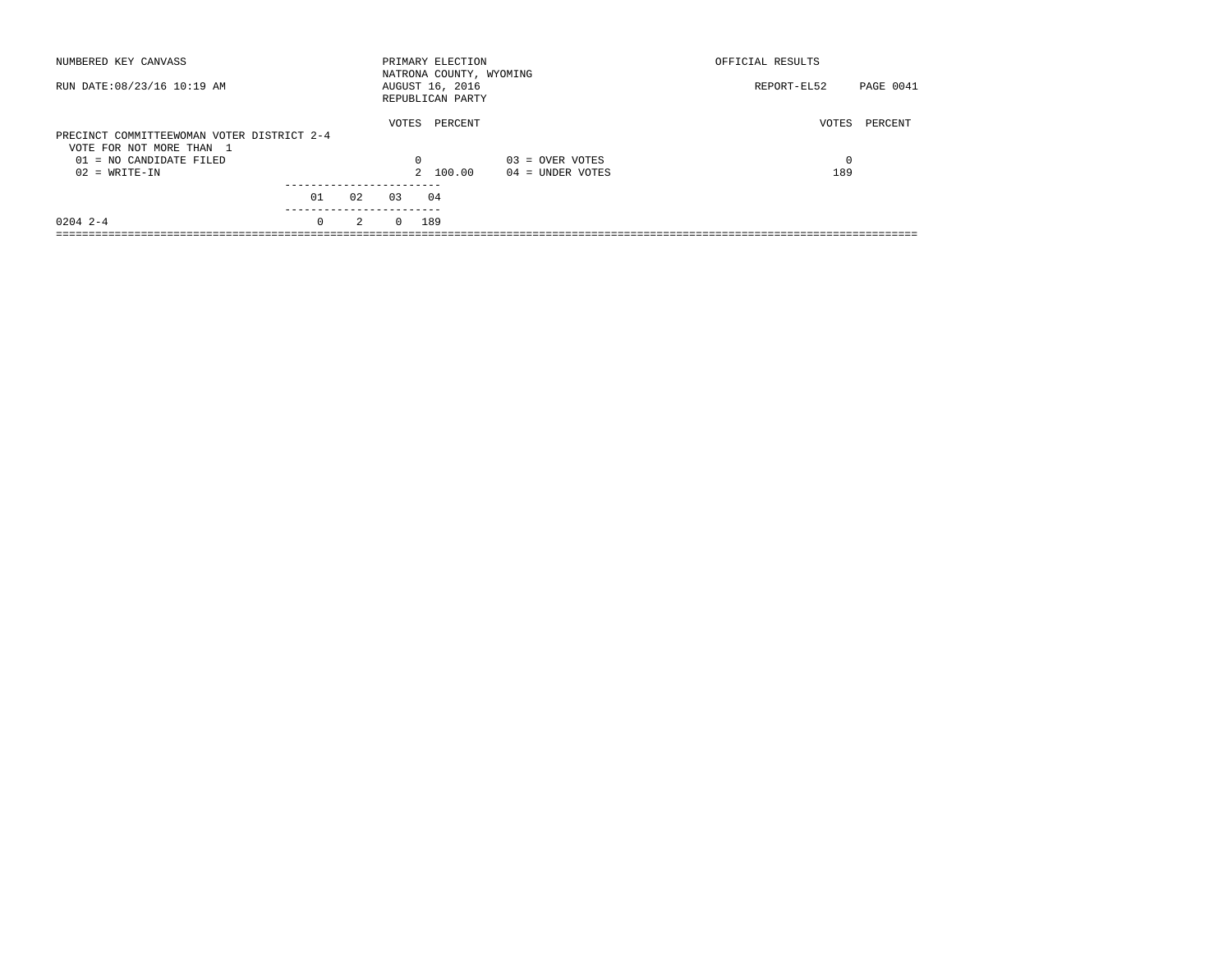| NUMBERED KEY CANVASS                                                 |     |     | PRIMARY ELECTION                                               |     |         |    |                |                    |  |                     | OFFICIAL RESULTS |             |       |                  |
|----------------------------------------------------------------------|-----|-----|----------------------------------------------------------------|-----|---------|----|----------------|--------------------|--|---------------------|------------------|-------------|-------|------------------|
| RUN DATE: 08/23/16 10:19 AM                                          |     |     | NATRONA COUNTY, WYOMING<br>AUGUST 16, 2016<br>REPUBLICAN PARTY |     |         |    |                |                    |  |                     |                  | REPORT-EL52 |       | <b>PAGE 0042</b> |
| PRECINCT COMMITTEEMAN VOTER DISTRICT 2-6<br>VOTE FOR NOT MORE THAN 2 |     |     | VOTES                                                          |     | PERCENT |    |                |                    |  |                     |                  |             | VOTES | PERCENT          |
| $01 =$ STEVE BRAY                                                    |     |     | 131                                                            |     | 19.10   |    |                |                    |  | 05 = BRANDON WEAVER |                  |             | 95    | 13.85            |
| 02 = STEVE DEGENFELDER                                               |     |     | 224                                                            |     | 32.65   |    |                | $06 = WRTTE-IN$    |  |                     |                  |             |       | .29              |
| $03$ = WILLIAM R. FOSTER                                             |     |     | 115                                                            |     | 16.76   |    |                | $07 =$ OVER VOTES  |  |                     |                  |             | 0     |                  |
| $04$ = BRUCE C. PEDERSEN                                             |     |     | 119                                                            |     | 17.35   |    |                | $08 =$ UNDER VOTES |  |                     |                  |             | 396   |                  |
|                                                                      | 01  | 02  | 03                                                             | 04  |         | 05 | 06             | 07                 |  | 08                  |                  |             |       |                  |
| $02062-6$                                                            | 131 | 224 | 115                                                            | 119 |         | 95 | $\overline{2}$ | $\Omega$           |  | 396                 |                  |             |       |                  |
|                                                                      |     |     |                                                                |     |         |    |                |                    |  |                     |                  |             |       |                  |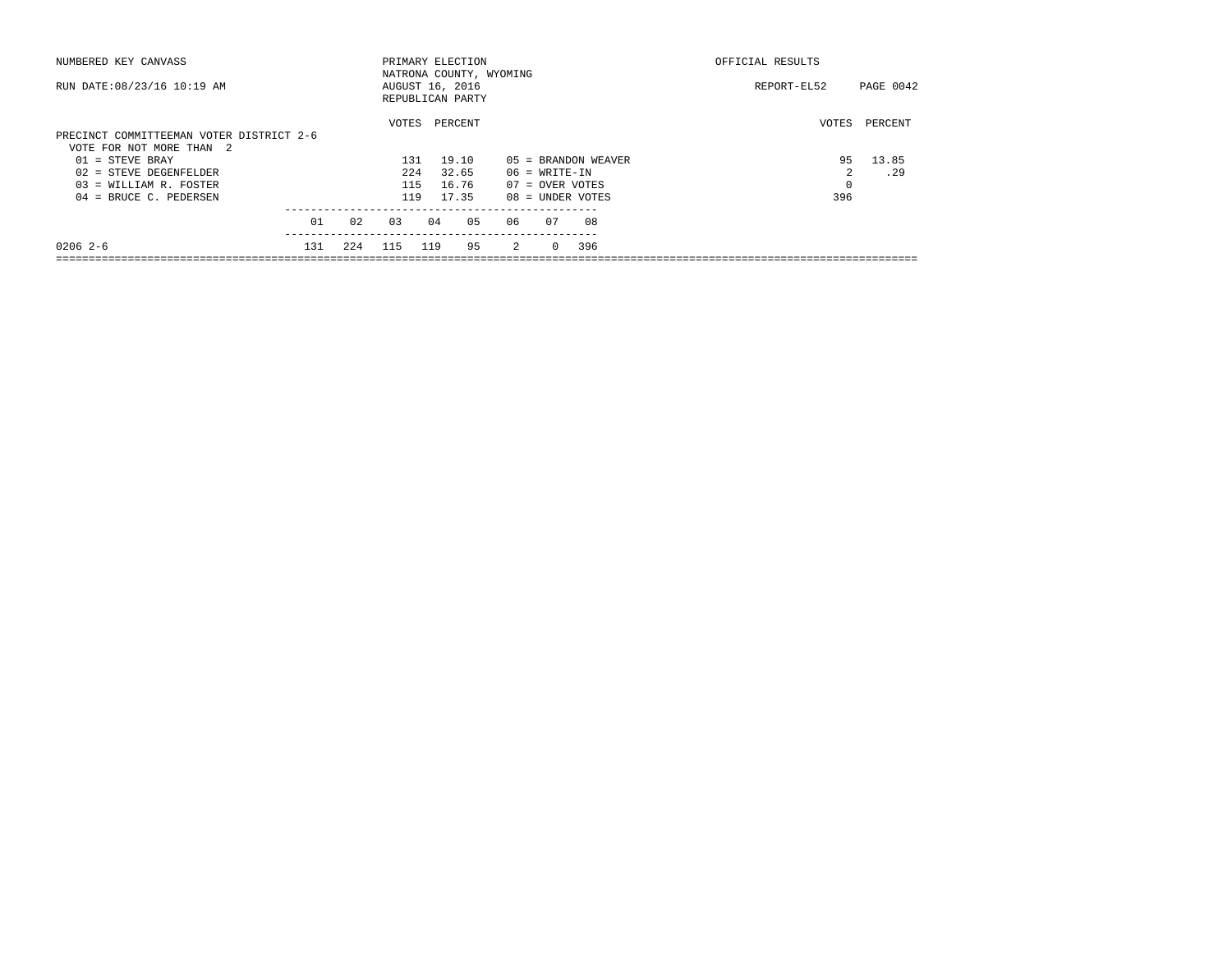| NUMBERED KEY CANVASS                       |     |     | PRIMARY ELECTION        |    |         |          |     |                    | OFFICIAL RESULTS |           |  |
|--------------------------------------------|-----|-----|-------------------------|----|---------|----------|-----|--------------------|------------------|-----------|--|
|                                            |     |     | NATRONA COUNTY, WYOMING |    |         |          |     |                    |                  |           |  |
| RUN DATE: 08/23/16 10:19 AM                |     |     | AUGUST 16, 2016         |    |         |          |     |                    | REPORT-EL52      | PAGE 0043 |  |
|                                            |     |     | REPUBLICAN PARTY        |    |         |          |     |                    |                  |           |  |
|                                            |     |     | VOTES                   |    | PERCENT |          |     |                    | VOTES            | PERCENT   |  |
| PRECINCT COMMITTEEWOMAN VOTER DISTRICT 2-6 |     |     |                         |    |         |          |     |                    |                  |           |  |
| VOTE FOR NOT MORE THAN 2                   |     |     |                         |    |         |          |     |                    |                  |           |  |
| $01$ = RUTH-ANNE BRAY                      |     |     | 159                     |    | 23.87   |          |     | $04 = WRITE-IN$    |                  | .45       |  |
| 02 = CHERYL DEGENFELDER                    |     |     | 239                     |    | 35.89   |          |     | $05 =$ OVER VOTES  | 0                |           |  |
| $03 = BONNIE FOSTER$                       |     |     | 265                     |    | 39.79   |          |     | $06$ = UNDER VOTES | 416              |           |  |
|                                            |     |     |                         |    |         |          |     |                    |                  |           |  |
|                                            | 01  | 02  | 03                      | 04 |         | 05       | 06  |                    |                  |           |  |
|                                            |     |     |                         |    |         |          |     |                    |                  |           |  |
| $02062-6$                                  | 159 | 239 | 265                     |    | 3       | $\Omega$ | 416 |                    |                  |           |  |
|                                            |     |     |                         |    |         |          |     |                    |                  |           |  |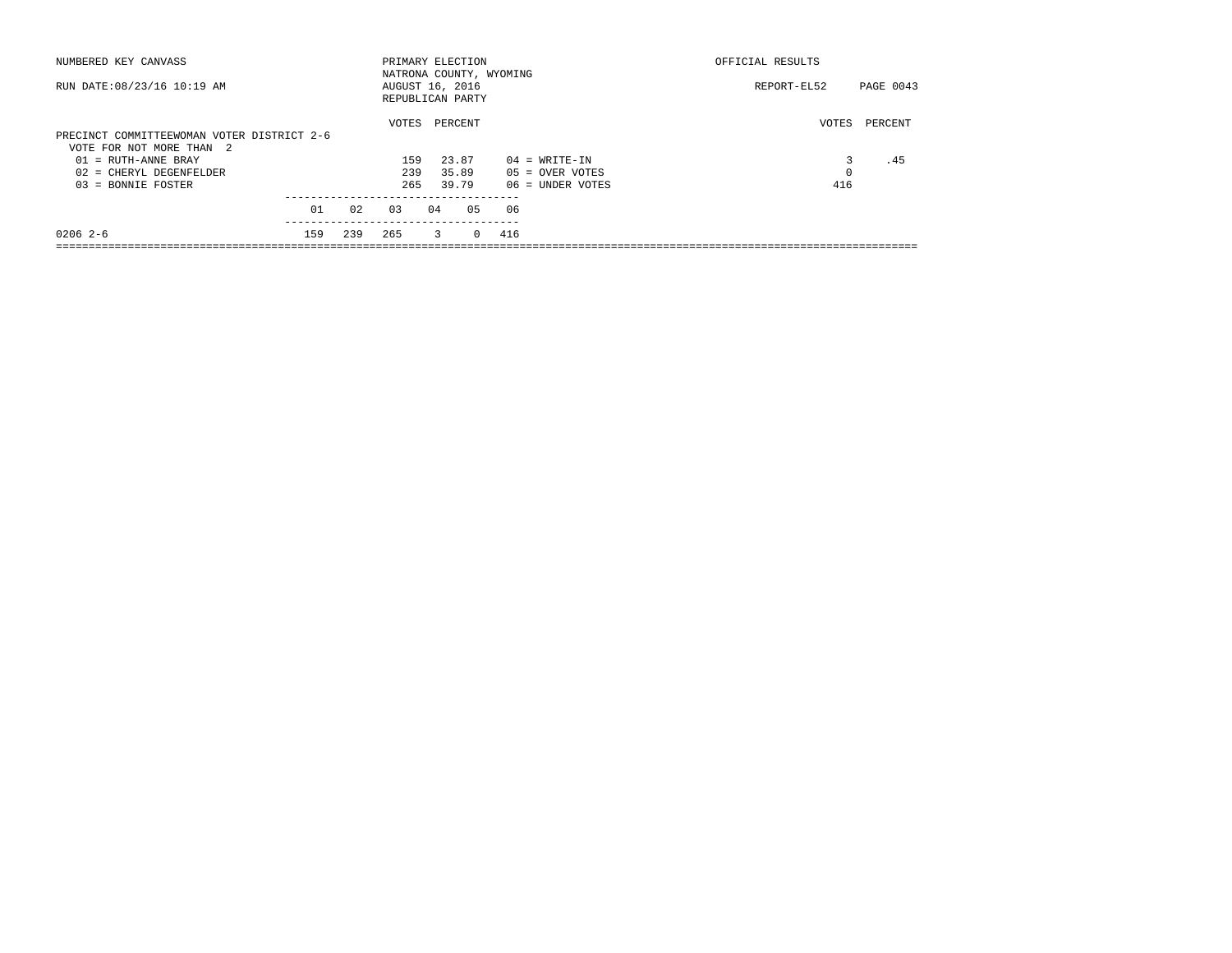| NUMBERED KEY CANVASS                                                 |     |     | PRIMARY ELECTION                                               |     |         |    |    |                 | OFFICIAL RESULTS   |  |             |       |           |
|----------------------------------------------------------------------|-----|-----|----------------------------------------------------------------|-----|---------|----|----|-----------------|--------------------|--|-------------|-------|-----------|
| RUN DATE: 08/23/16 10:19 AM                                          |     |     | NATRONA COUNTY, WYOMING<br>AUGUST 16, 2016<br>REPUBLICAN PARTY |     |         |    |    |                 |                    |  | REPORT-EL52 |       | PAGE 0044 |
| PRECINCT COMMITTEEMAN VOTER DISTRICT 2-7<br>VOTE FOR NOT MORE THAN 2 |     |     | VOTES                                                          |     | PERCENT |    |    |                 |                    |  |             | VOTES | PERCENT   |
| 01 = BRANDEN BENNETT                                                 |     |     | 146                                                            |     | 24.87   |    |    |                 |                    |  |             |       |           |
| $02$ = BRIAN G. CLARK                                                |     |     | 161                                                            |     | 27.43   |    |    | $05 = WRTTE-IN$ |                    |  |             | 6     | 1.02      |
| $03$ = RYAN MCCONNAUGHEY                                             |     |     | 157                                                            |     | 26.75   |    |    | 06 = OVER VOTES |                    |  |             | 0     |           |
| $04$ = ELMER PARSON                                                  |     |     | 117                                                            |     | 19.93   |    |    |                 | $07 =$ UNDER VOTES |  |             | 361   |           |
|                                                                      | 01  | 02  | 03                                                             | 04  |         | 05 | 06 | - 07            |                    |  |             |       |           |
| $02072 - -7$                                                         | 146 | 161 | 157                                                            | 117 |         | -6 |    | 0 361           |                    |  |             |       |           |
|                                                                      |     |     |                                                                |     |         |    |    |                 |                    |  |             |       |           |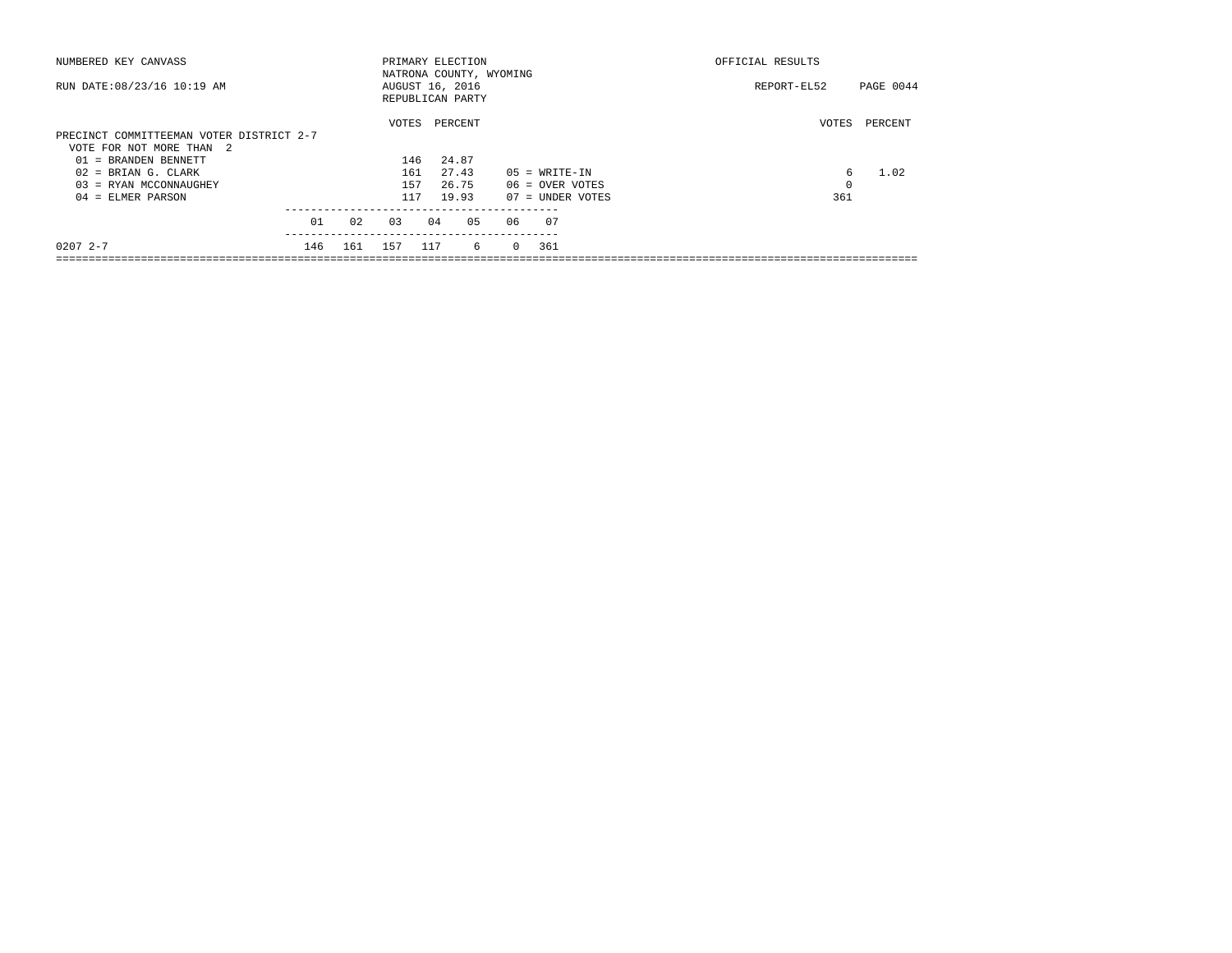| NUMBERED KEY CANVASS                       |     |     |                  | OFFICIAL RESULTS<br>PRIMARY ELECTION |         |                         |             |                  |  |
|--------------------------------------------|-----|-----|------------------|--------------------------------------|---------|-------------------------|-------------|------------------|--|
|                                            |     |     |                  |                                      |         | NATRONA COUNTY, WYOMING |             |                  |  |
| RUN DATE: 08/23/16 10:19 AM                |     |     | AUGUST 16, 2016  |                                      |         |                         | REPORT-EL52 | <b>PAGE 0045</b> |  |
|                                            |     |     | REPUBLICAN PARTY |                                      |         |                         |             |                  |  |
|                                            |     |     | VOTES            |                                      | PERCENT |                         | VOTES       | PERCENT          |  |
| PRECINCT COMMITTEEWOMAN VOTER DISTRICT 2-7 |     |     |                  |                                      |         |                         |             |                  |  |
| VOTE FOR NOT MORE THAN 2                   |     |     |                  |                                      |         |                         |             |                  |  |
| 01 = MANDY BENNETT                         |     |     | 262              |                                      | 47.55   |                         |             |                  |  |
| 02 = MARJORIE C. CLARK                     |     |     | 284              |                                      | 51.54   | $04 =$ OVER VOTES       | $^{\circ}$  |                  |  |
| $03 = WRITE-IN$                            |     |     |                  | 5                                    | .91     | $05 = UNDER VOTES$      | 397         |                  |  |
|                                            |     |     |                  |                                      |         |                         |             |                  |  |
|                                            | 01  | 02  | 0.3              | 04                                   | 05      |                         |             |                  |  |
| $02072 - -7$                               | 262 | 284 | $5 -$            | $\Omega$                             | 397     |                         |             |                  |  |
|                                            |     |     |                  |                                      |         |                         |             |                  |  |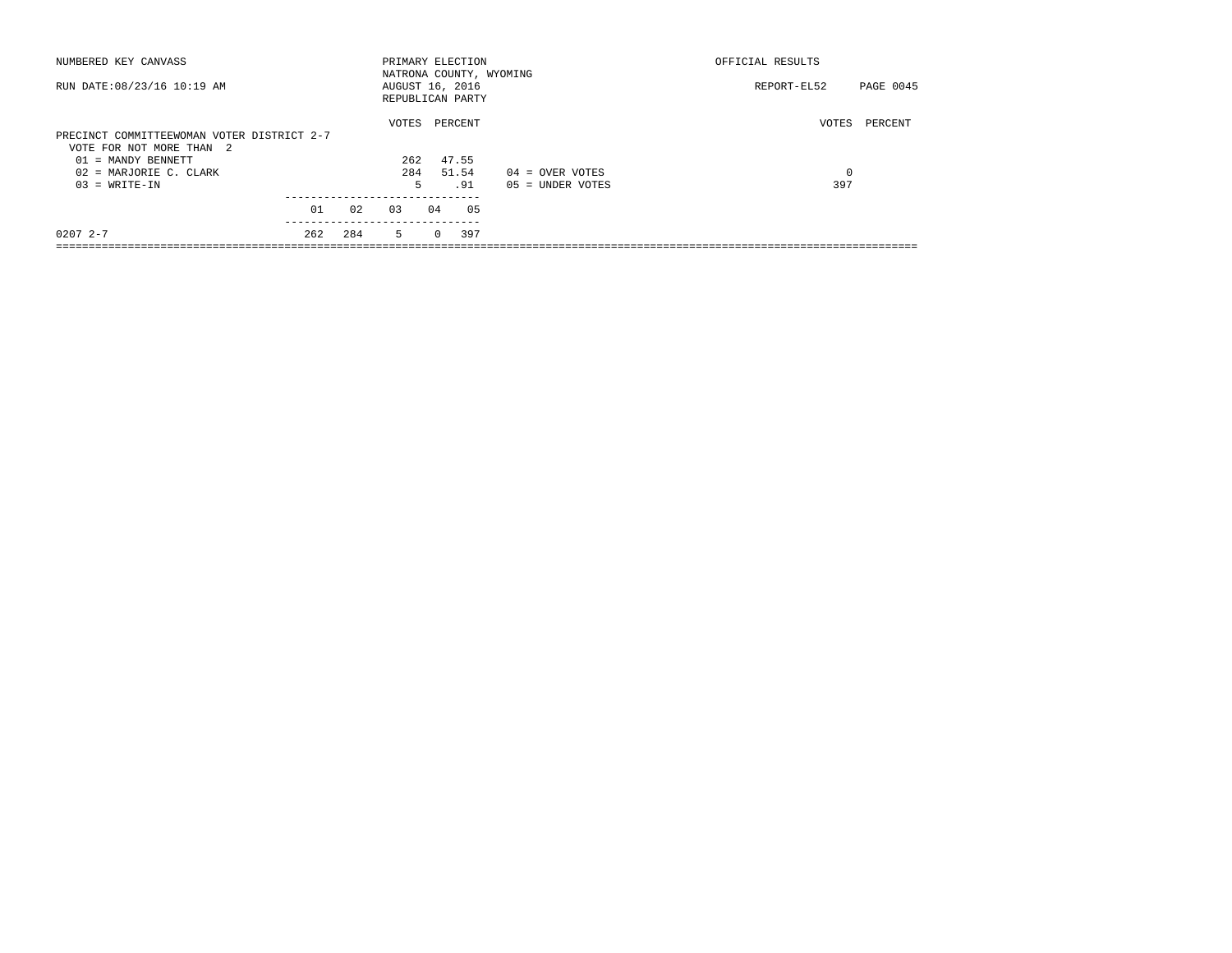| NUMBERED KEY CANVASS                     |     |     |                                     | OFFICIAL RESULTS<br>PRIMARY ELECTION |         |  |                    |             |           |
|------------------------------------------|-----|-----|-------------------------------------|--------------------------------------|---------|--|--------------------|-------------|-----------|
|                                          |     |     | NATRONA COUNTY, WYOMING             |                                      |         |  |                    |             |           |
| RUN DATE: 08/23/16 10:19 AM              |     |     | AUGUST 16, 2016<br>REPUBLICAN PARTY |                                      |         |  |                    | REPORT-EL52 | PAGE 0046 |
|                                          |     |     |                                     |                                      |         |  |                    |             |           |
|                                          |     |     | VOTES                               |                                      | PERCENT |  |                    | VOTES       | PERCENT   |
| PRECINCT COMMITTEEMAN VOTER DISTRICT 2-8 |     |     |                                     |                                      |         |  |                    |             |           |
| VOTE FOR NOT MORE THAN 2                 |     |     |                                     |                                      |         |  |                    |             |           |
| $01 = BOB BRECHTEL$                      |     |     | 281                                 |                                      | 54.99   |  |                    |             |           |
| 02 = MICHAEL PEDRY                       |     |     | 2.2.4                               |                                      | 43.84   |  | $04 =$ OVER VOTES  | $\mathbf 0$ |           |
| $03 = WRITE-IN$                          |     |     |                                     | б.                                   | 1.17    |  | $05 = UNDER VOTES$ | 233         |           |
|                                          |     |     |                                     |                                      |         |  |                    |             |           |
|                                          | 01  | 02  | 0.3                                 | 04                                   | 05      |  |                    |             |           |
| $0208$ $2 - 8$                           | 281 | 224 | 6                                   | $\Omega$                             | 233     |  |                    |             |           |
|                                          |     |     |                                     |                                      |         |  |                    |             |           |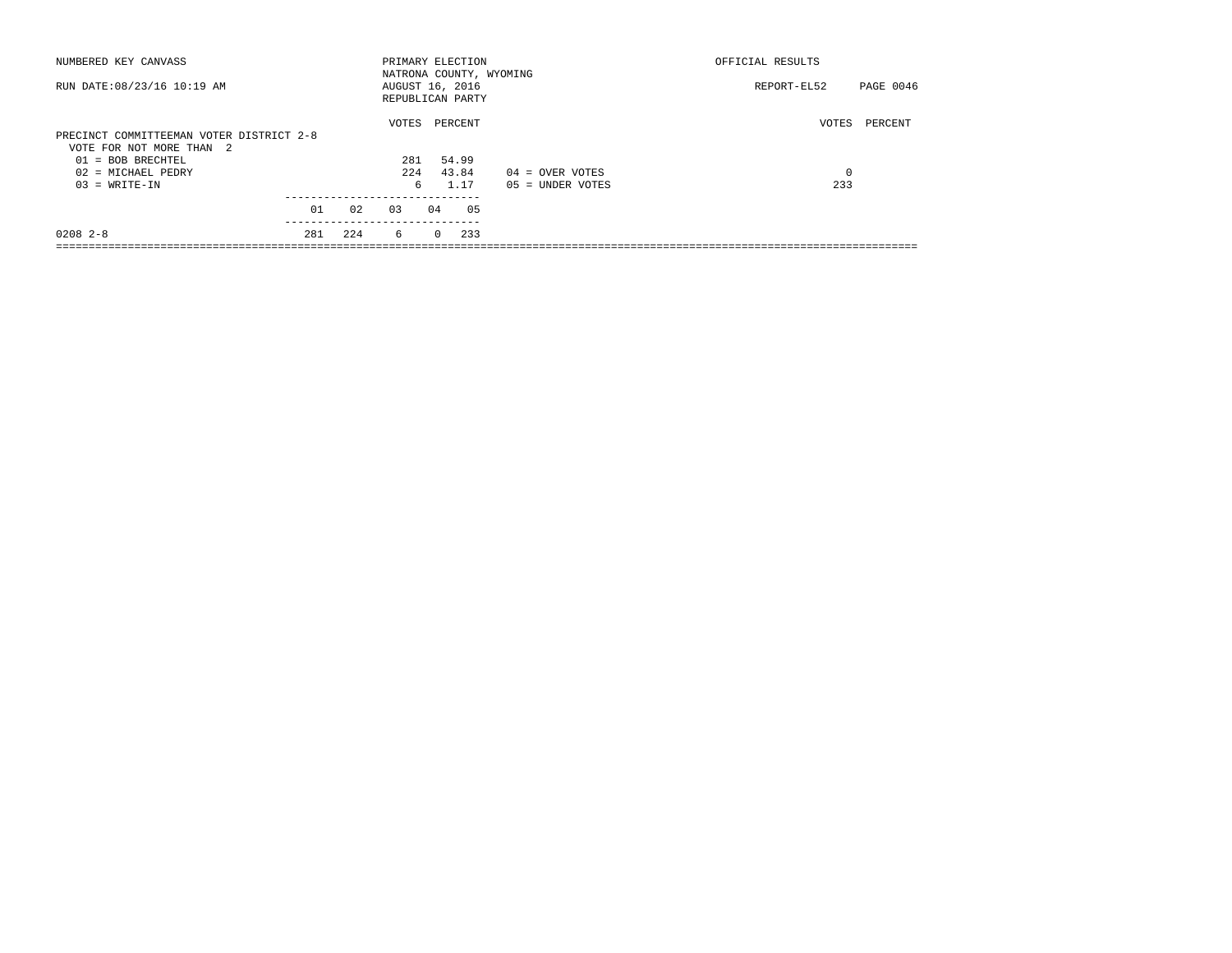| NUMBERED KEY CANVASS                       |     |     | PRIMARY ELECTION        |    |                |          |     |                    | OFFICIAL RESULTS |           |  |  |
|--------------------------------------------|-----|-----|-------------------------|----|----------------|----------|-----|--------------------|------------------|-----------|--|--|
|                                            |     |     | NATRONA COUNTY, WYOMING |    |                |          |     |                    |                  |           |  |  |
| RUN DATE: 08/23/16 10:19 AM                |     |     | AUGUST 16, 2016         |    |                |          |     |                    | REPORT-EL52      | PAGE 0047 |  |  |
|                                            |     |     | REPUBLICAN PARTY        |    |                |          |     |                    |                  |           |  |  |
|                                            |     |     | VOTES                   |    | PERCENT        |          |     |                    | VOTES            | PERCENT   |  |  |
| PRECINCT COMMITTEEWOMAN VOTER DISTRICT 2-8 |     |     |                         |    |                |          |     |                    |                  |           |  |  |
| VOTE FOR NOT MORE THAN 2                   |     |     |                         |    |                |          |     |                    |                  |           |  |  |
| 01 = CAROLYN JEAN BOYD                     |     |     | 190                     |    | 36.05          |          |     | $04 = WRITE-IN$    | $\mathfrak{D}$   | .38       |  |  |
| $02$ = LEANN BRECHTEL                      |     |     | 158                     |    | 29.98          |          |     | $05 =$ OVER VOTES  | 0                |           |  |  |
| $03 = SUBAN RIEKER$                        |     |     | 177                     |    | 33.59          |          |     | $06$ = UNDER VOTES | 217              |           |  |  |
|                                            |     |     |                         |    |                |          |     |                    |                  |           |  |  |
|                                            | 01  | 02  | 03                      | 04 |                | 05       | 06  |                    |                  |           |  |  |
| $0208$ 2-8                                 | 190 | 158 | 177                     |    | $\overline{2}$ | $\Omega$ | 217 |                    |                  |           |  |  |
|                                            |     |     |                         |    |                |          |     |                    |                  |           |  |  |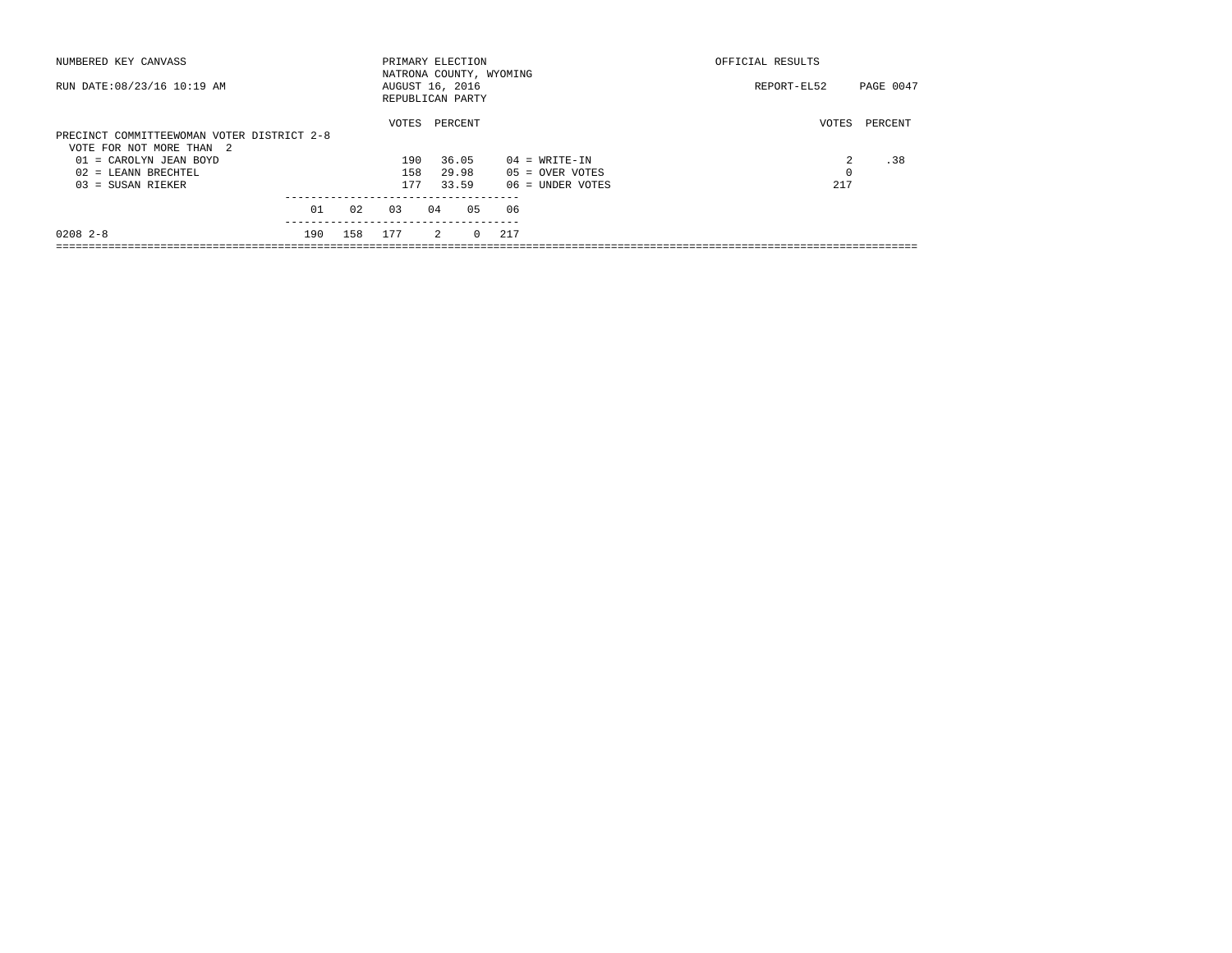| NUMBERED KEY CANVASS                     |    |    |                 | OFFICIAL RESULTS<br>PRIMARY ELECTION<br>NATRONA COUNTY, WYOMING |                  |                    |                   |           |
|------------------------------------------|----|----|-----------------|-----------------------------------------------------------------|------------------|--------------------|-------------------|-----------|
| RUN DATE: 08/23/16 10:19 AM              |    |    | AUGUST 16, 2016 |                                                                 | REPUBLICAN PARTY |                    | REPORT-EL52       | PAGE 0048 |
|                                          |    |    | VOTES           |                                                                 | PERCENT          |                    | VOTES             | PERCENT   |
| PRECINCT COMMITTEEMAN VOTER DISTRICT 2-9 |    |    |                 |                                                                 |                  |                    |                   |           |
| VOTE FOR NOT MORE THAN 1                 |    |    |                 |                                                                 |                  |                    |                   |           |
| 01 = MICHAEL LONGBOTTOM                  |    |    | 57              |                                                                 | 38.51            |                    |                   |           |
| $02 = JUSTIN "J.R." RIGGINS$             |    |    | 89              |                                                                 | 60.14            | $04 =$ OVER VOTES  | $\mathbf{r}$<br>ᆂ |           |
| $03 = WRITE-IN$                          |    |    | $\mathcal{L}$   |                                                                 | 1.35             | $05 = UNDER VOTES$ | 41                |           |
|                                          | 01 | 02 | 03              | 04                                                              | 05               |                    |                   |           |
|                                          |    |    |                 |                                                                 |                  |                    |                   |           |
| $02092 - -9$                             | 57 | 89 | $2^{\circ}$     |                                                                 | 41               |                    |                   |           |
|                                          |    |    |                 |                                                                 |                  |                    |                   |           |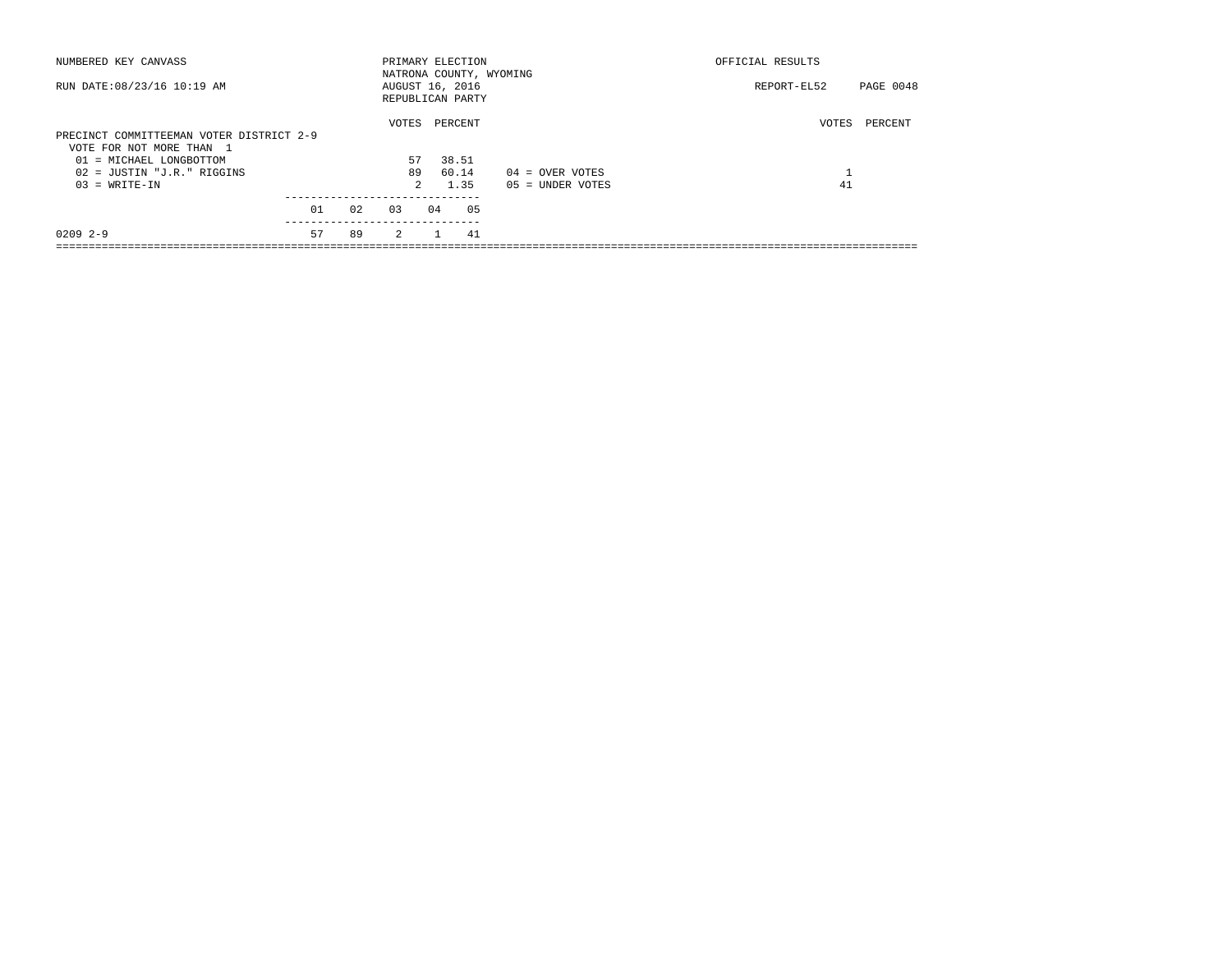| NUMBERED KEY CANVASS                                                   |          |    |          | PRIMARY ELECTION<br>NATRONA COUNTY, WYOMING |                    | OFFICIAL RESULTS         |
|------------------------------------------------------------------------|----------|----|----------|---------------------------------------------|--------------------|--------------------------|
| RUN DATE: 08/23/16 10:19 AM                                            |          |    |          | AUGUST 16, 2016<br>REPUBLICAN PARTY         |                    | PAGE 0049<br>REPORT-EL52 |
| PRECINCT COMMITTEEWOMAN VOTER DISTRICT 2-9<br>VOTE FOR NOT MORE THAN 1 |          |    | VOTES    | PERCENT                                     |                    | VOTES<br>PERCENT         |
| 01 = NO CANDIDATE FILED                                                |          |    | 0        |                                             | $03 =$ OVER VOTES  | $\Omega$                 |
| $02 = WRITE-IN$                                                        |          |    |          | 7 100.00                                    | $04 =$ UNDER VOTES | 183                      |
|                                                                        |          |    |          |                                             |                    |                          |
|                                                                        | 01       | 02 | 0.3      | 04                                          |                    |                          |
| $02092 - -9$                                                           | $\Omega$ | 7  | $\Omega$ | 183                                         |                    |                          |
|                                                                        |          |    |          |                                             |                    |                          |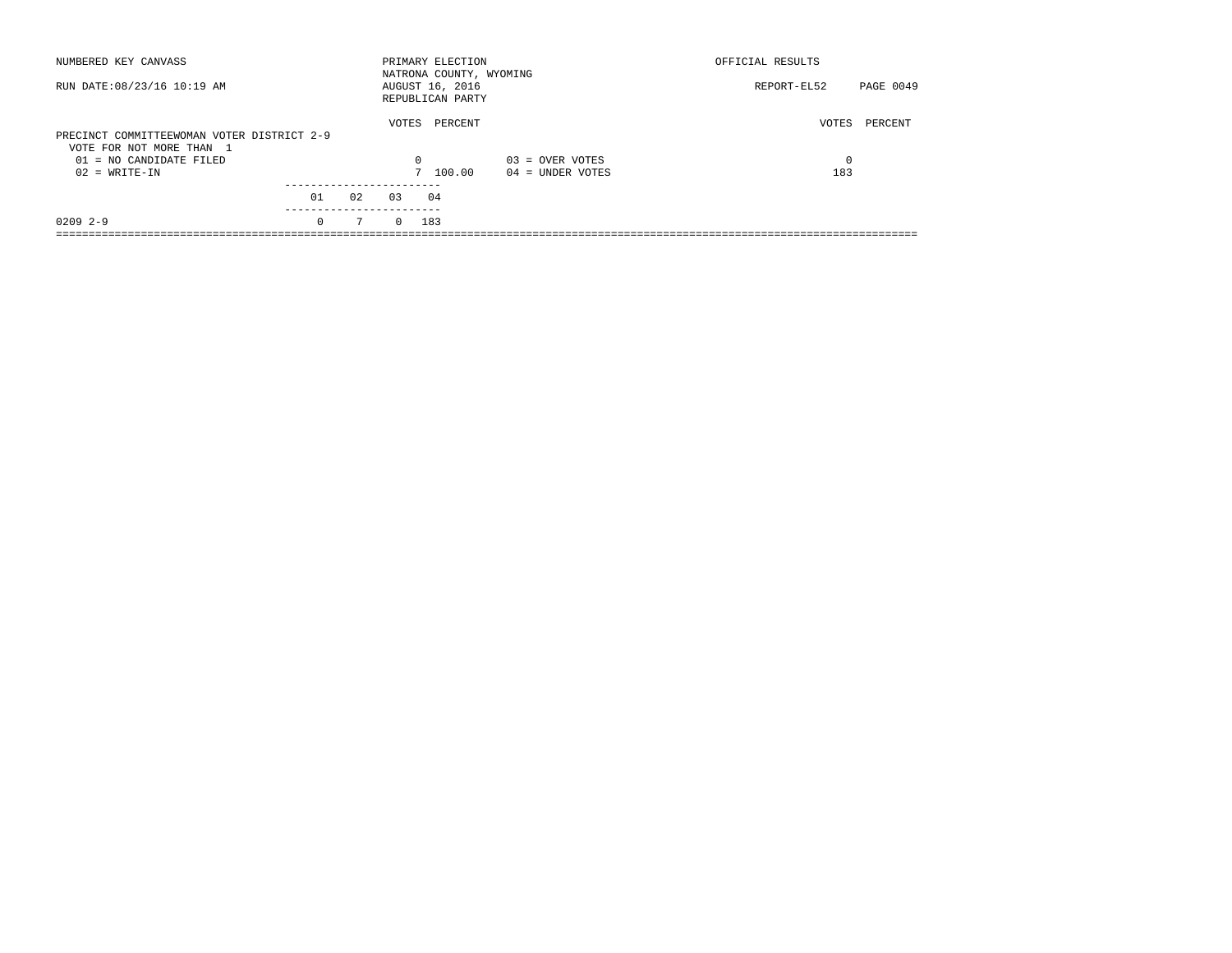| NUMBERED KEY CANVASS                      |     |     | PRIMARY ELECTION                    |          |         |     |                         | OFFICIAL RESULTS |           |
|-------------------------------------------|-----|-----|-------------------------------------|----------|---------|-----|-------------------------|------------------|-----------|
| RUN DATE: 08/23/16 10:19 AM               |     |     | AUGUST 16, 2016<br>REPUBLICAN PARTY |          |         |     | NATRONA COUNTY, WYOMING | REPORT-EL52      | PAGE 0050 |
|                                           |     |     | VOTES                               |          | PERCENT |     |                         | VOTES            | PERCENT   |
| PRECINCT COMMITTEEMAN VOTER DISTRICT 2-10 |     |     |                                     |          |         |     |                         |                  |           |
| VOTE FOR NOT MORE THAN 2                  |     |     |                                     |          |         |     |                         |                  |           |
| 01 = JOHN E. ROUSSALIS II                 |     |     | 344                                 |          | 51.04   |     |                         |                  |           |
| 02 = LOUIS J. ROUSSALIS                   |     |     | 322                                 |          | 47.77   |     | $04 =$ OVER VOTES       | 0                |           |
| $03 = WRITE-IN$                           |     |     | 8                                   |          | 1.19    |     | $05 = UNDER VOTES$      | 322              |           |
|                                           |     |     |                                     |          |         |     |                         |                  |           |
|                                           | 01  | 02  | 0.3                                 | 04       |         | 05  |                         |                  |           |
| $02102 - 10$                              | 344 | 322 | 8                                   | $\Omega$ |         | 322 |                         |                  |           |
|                                           |     |     |                                     |          |         |     |                         |                  |           |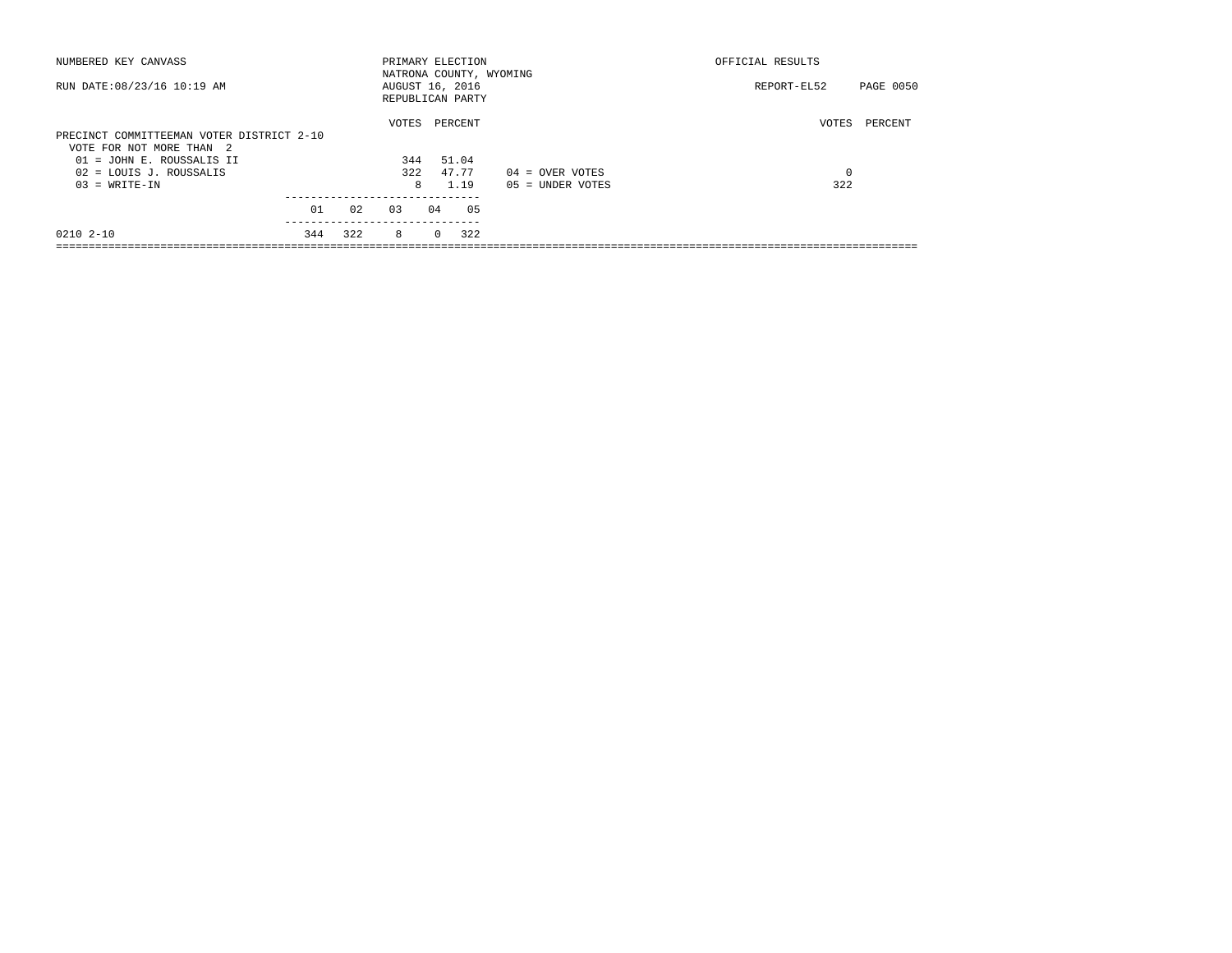| NUMBERED KEY CANVASS                                                    |     |     | PRIMARY ELECTION                    |          |         | NATRONA COUNTY, WYOMING | OFFICIAL RESULTS |                  |
|-------------------------------------------------------------------------|-----|-----|-------------------------------------|----------|---------|-------------------------|------------------|------------------|
| RUN DATE: 08/23/16 10:19 AM                                             |     |     | AUGUST 16, 2016<br>REPUBLICAN PARTY |          |         |                         | REPORT-EL52      | <b>PAGE 0051</b> |
|                                                                         |     |     | VOTES                               |          | PERCENT |                         | VOTES            | PERCENT          |
| PRECINCT COMMITTEEWOMAN VOTER DISTRICT 2-10<br>VOTE FOR NOT MORE THAN 2 |     |     |                                     |          |         |                         |                  |                  |
| 01 = DARELLENE ROUSSALIS                                                |     |     | 292                                 |          | 46.28   |                         |                  |                  |
| 02 = MARY FAIR WHITLATCH                                                |     |     | 335                                 |          | 53.09   | $04 =$ OVER VOTES       | $\mathbf 0$      |                  |
| $03 = WRITE-IN$                                                         |     |     | 4                                   |          | .63     | $05 = UNDER VOTES$      | 365              |                  |
|                                                                         | 01  | 02  | 0.3                                 | 04       | 05      |                         |                  |                  |
| $02102 - 10$                                                            | 292 | 335 | 4                                   | $\Omega$ | 365     |                         |                  |                  |
|                                                                         |     |     |                                     |          |         |                         |                  |                  |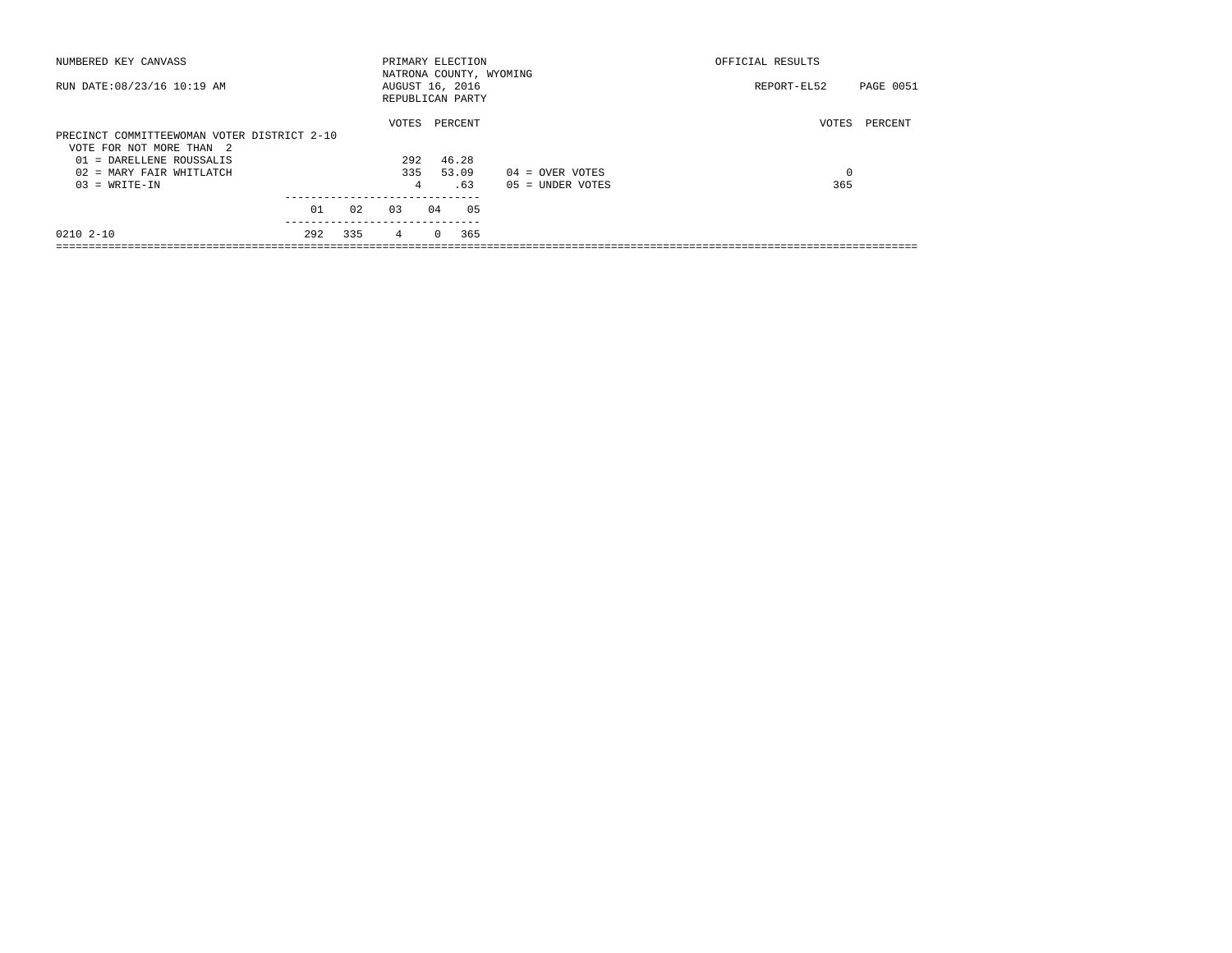| NUMBERED KEY CANVASS                                                                            |          |    |                   | PRIMARY ELECTION<br>NATRONA COUNTY, WYOMING |                    | OFFICIAL RESULTS |           |
|-------------------------------------------------------------------------------------------------|----------|----|-------------------|---------------------------------------------|--------------------|------------------|-----------|
| RUN DATE: 08/23/16 10:19 AM                                                                     |          |    |                   | AUGUST 16, 2016<br>REPUBLICAN PARTY         |                    | REPORT-EL52      | PAGE 0052 |
| PRECINCT COMMITTEEMAN VOTER DISTRICT 3-2<br>VOTE FOR NOT MORE THAN 1<br>01 = NO CANDIDATE FILED |          |    | VOTES<br>$\Omega$ | PERCENT                                     | $03 =$ OVER VOTES  | VOTES            | PERCENT   |
| $02 = WRITE-IN$                                                                                 |          |    |                   | 6 100.00                                    | $04 =$ UNDER VOTES | 221              |           |
|                                                                                                 | 01       | 02 | 03                | 04                                          |                    |                  |           |
| $0302$ $3 - 2$                                                                                  | $\Omega$ | 6  | $\Omega$          | 221                                         |                    |                  |           |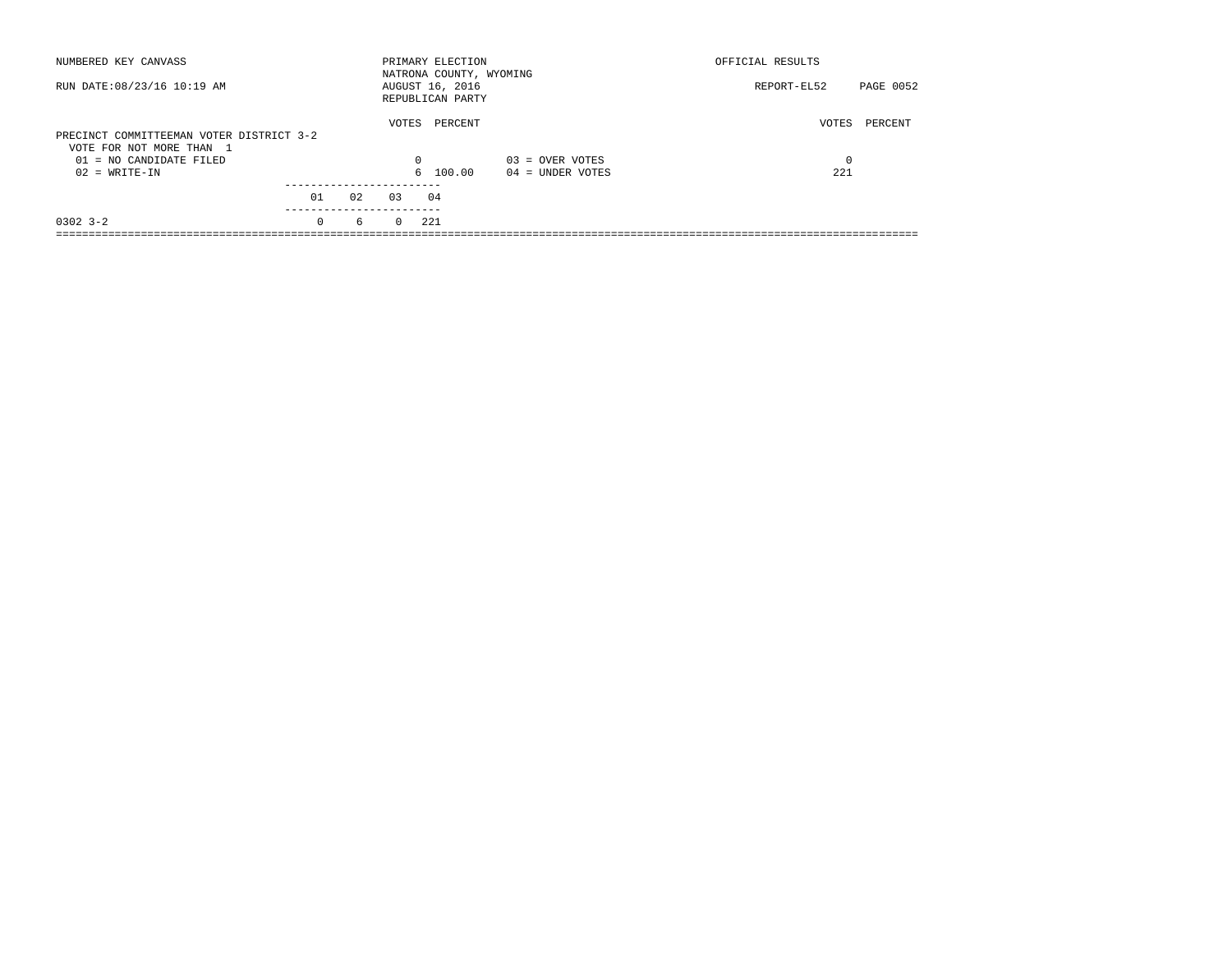| NUMBERED KEY CANVASS                                                   |                       |    |          | PRIMARY ELECTION<br>NATRONA COUNTY, WYOMING |                    | OFFICIAL RESULTS         |
|------------------------------------------------------------------------|-----------------------|----|----------|---------------------------------------------|--------------------|--------------------------|
| RUN DATE: 08/23/16 10:19 AM                                            |                       |    |          | AUGUST 16, 2016<br>REPUBLICAN PARTY         |                    | PAGE 0053<br>REPORT-EL52 |
| PRECINCT COMMITTEEWOMAN VOTER DISTRICT 3-2<br>VOTE FOR NOT MORE THAN 1 |                       |    | VOTES    | PERCENT                                     |                    | VOTES<br>PERCENT         |
| $01 = NO$ CANDIDATE FILED                                              |                       |    | $\Omega$ |                                             | $03 =$ OVER VOTES  | $\Omega$                 |
| $02 = WRITE-IN$                                                        |                       |    |          | 8 100.00                                    | $04 =$ UNDER VOTES | 219                      |
|                                                                        |                       |    |          |                                             |                    |                          |
|                                                                        | 01                    | 02 | 0.3      | 04                                          |                    |                          |
| $0302$ $3 - 2$                                                         | ---------<br>$\Omega$ | 8  | $\Omega$ | 219                                         |                    |                          |
|                                                                        |                       |    |          |                                             |                    |                          |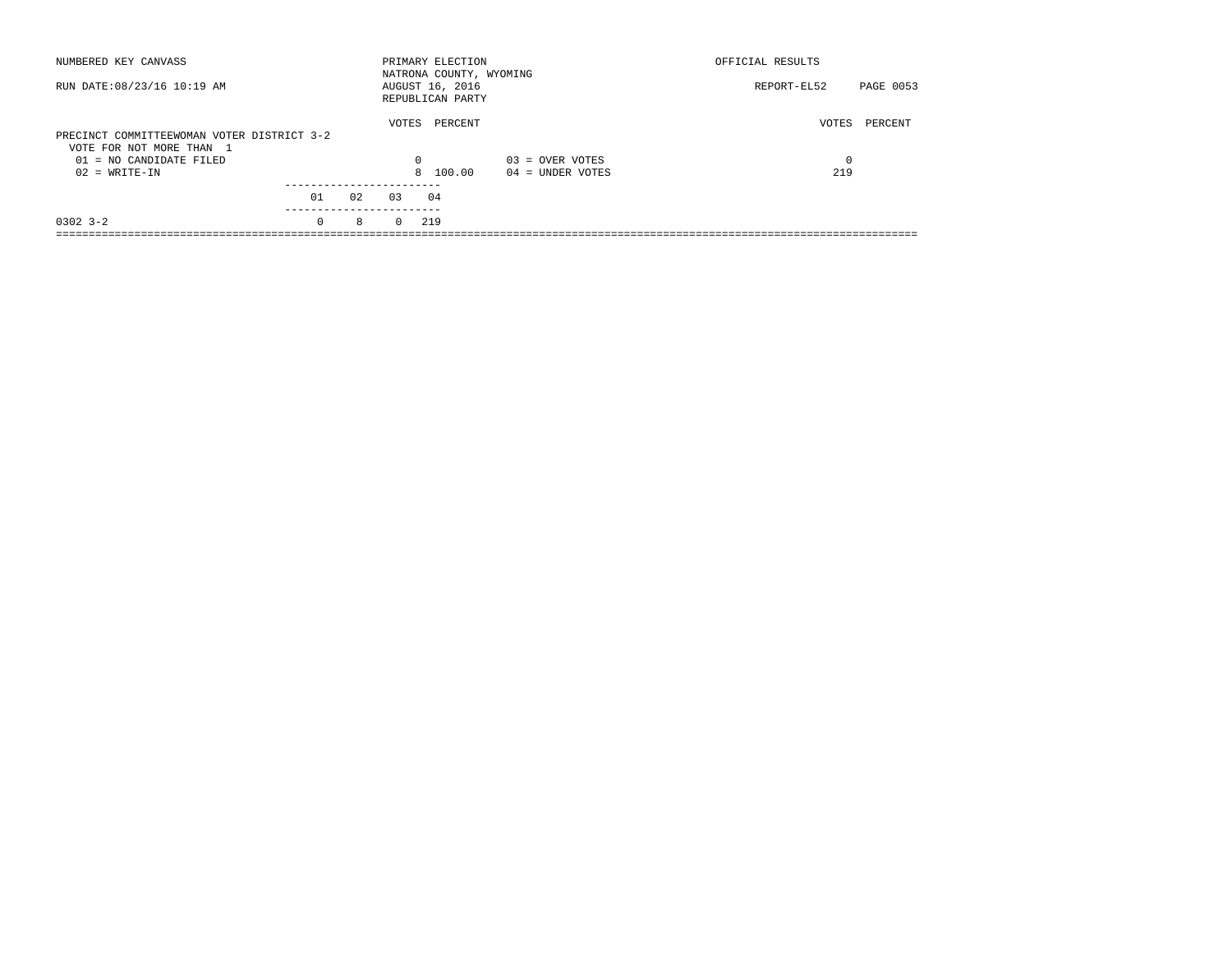| NUMBERED KEY CANVASS                                                 |            |     |          | PRIMARY ELECTION<br>NATRONA COUNTY, WYOMING |                    | OFFICIAL RESULTS |           |
|----------------------------------------------------------------------|------------|-----|----------|---------------------------------------------|--------------------|------------------|-----------|
| RUN DATE: 08/23/16 10:19 AM                                          |            |     |          | AUGUST 16, 2016<br>REPUBLICAN PARTY         |                    | REPORT-EL52      | PAGE 0054 |
| PRECINCT COMMITTEEMAN VOTER DISTRICT 3-3<br>VOTE FOR NOT MORE THAN 1 |            |     | VOTES    | PERCENT                                     |                    | VOTES            | PERCENT   |
| $01 = NO$ CANDIDATE FILED                                            |            |     | $\Omega$ |                                             | $03 =$ OVER VOTES  | 0                |           |
| $02 = WRITE-IN$                                                      |            |     | 23       | 100.00                                      | $04 =$ UNDER VOTES | 309              |           |
|                                                                      |            |     |          |                                             |                    |                  |           |
|                                                                      | 01         | 0.2 | 0.3      | 04                                          |                    |                  |           |
|                                                                      | ---------- |     |          |                                             |                    |                  |           |
| $0303$ $3-3$                                                         | $\Omega$   | 23  | $\Omega$ | 309                                         |                    |                  |           |
|                                                                      |            |     |          |                                             |                    |                  |           |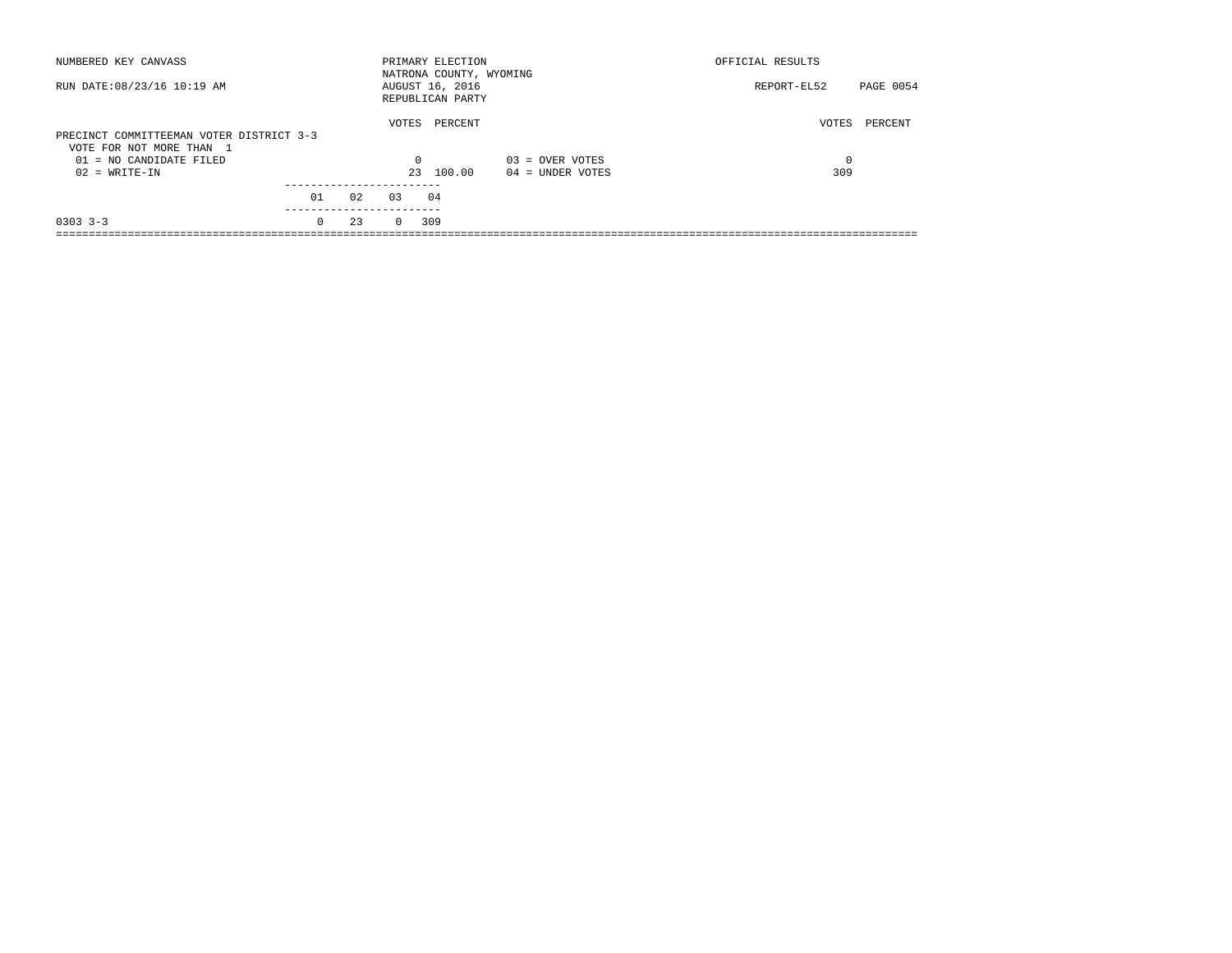| NUMBERED KEY CANVASS                                                   |     |    |          | PRIMARY ELECTION<br>NATRONA COUNTY, WYOMING |                    | OFFICIAL RESULTS         |
|------------------------------------------------------------------------|-----|----|----------|---------------------------------------------|--------------------|--------------------------|
| RUN DATE: 08/23/16 10:19 AM                                            |     |    |          | AUGUST 16, 2016<br>REPUBLICAN PARTY         |                    | PAGE 0055<br>REPORT-EL52 |
| PRECINCT COMMITTEEWOMAN VOTER DISTRICT 3-3<br>VOTE FOR NOT MORE THAN 1 |     |    | VOTES    | PERCENT                                     |                    | VOTES<br>PERCENT         |
| $01$ = LEEBETT CALAR                                                   |     |    | 229      | 98.28                                       | $03 =$ OVER VOTES  | $\Omega$                 |
| $02 = WRITE-IN$                                                        |     |    | 4        | 1.72                                        | $04 =$ UNDER VOTES | 99                       |
|                                                                        |     |    |          |                                             |                    |                          |
|                                                                        | 01  | 02 | 0.3      | 04                                          |                    |                          |
| $0303$ $3-3$                                                           | 229 | 4  | $\Omega$ | 99                                          |                    |                          |
|                                                                        |     |    |          |                                             |                    |                          |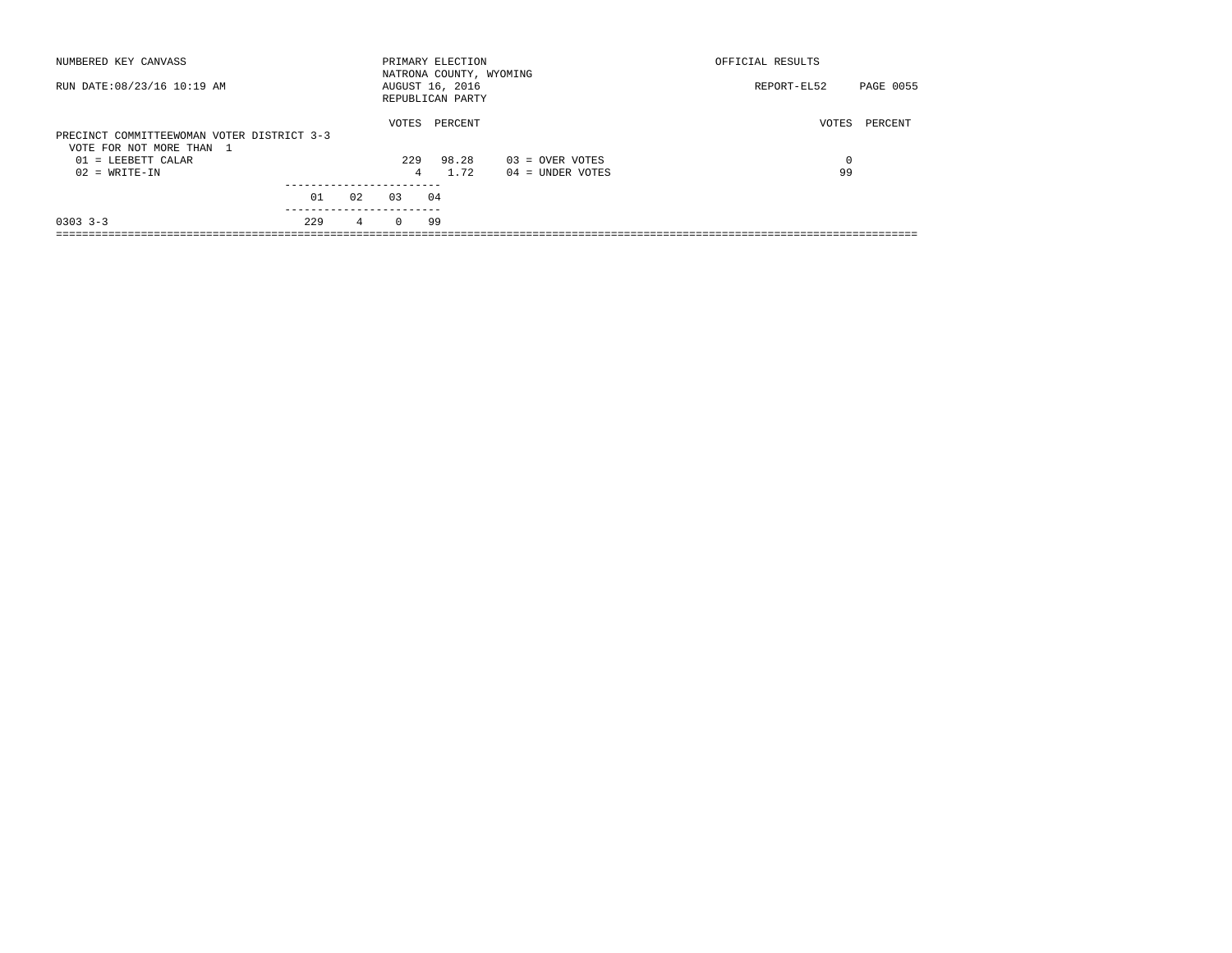| NUMBERED KEY CANVASS                     |     |     | PRIMARY ELECTION |          |         |                         | OFFICIAL RESULTS |           |
|------------------------------------------|-----|-----|------------------|----------|---------|-------------------------|------------------|-----------|
|                                          |     |     |                  |          |         | NATRONA COUNTY, WYOMING |                  |           |
| RUN DATE: 08/23/16 10:19 AM              |     |     | AUGUST 16, 2016  |          |         |                         | REPORT-EL52      | PAGE 0056 |
|                                          |     |     | REPUBLICAN PARTY |          |         |                         |                  |           |
|                                          |     |     | VOTES            |          | PERCENT |                         | VOTES            | PERCENT   |
| PRECINCT COMMITTEEMAN VOTER DISTRICT 3-4 |     |     |                  |          |         |                         |                  |           |
| VOTE FOR NOT MORE THAN 2                 |     |     |                  |          |         |                         |                  |           |
| 01 = MICHAEL S. CAVALIER                 |     |     | 250              |          | 48.64   |                         |                  |           |
| 02 = MARK S. DAUGHERITY                  |     |     | 261              |          | 50.78   | $04 =$ OVER VOTES       | 0                |           |
| $03 = WRITE-IN$                          |     |     | 3                |          | .58     | $05 = UNDER VOTES$      | 292              |           |
|                                          |     |     |                  |          |         |                         |                  |           |
|                                          | 01  | 02  | 0.3              | 04       | 05      |                         |                  |           |
| $0304$ 3-4                               | 250 | 261 | $\overline{3}$   | $\Omega$ | 292     |                         |                  |           |
|                                          |     |     |                  |          |         |                         |                  |           |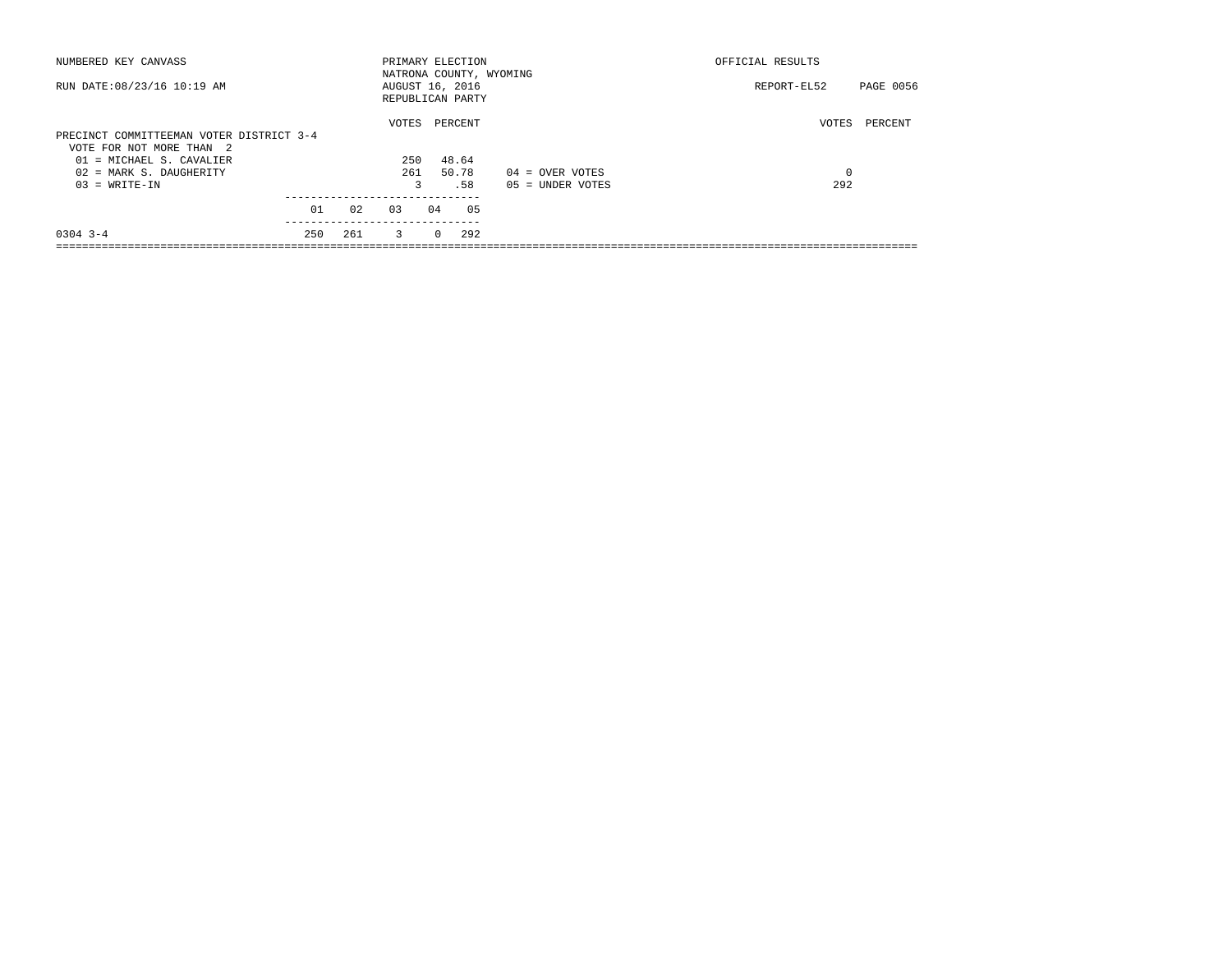| NUMBERED KEY CANVASS                       |     |     | PRIMARY ELECTION        |          |         |    |                    | OFFICIAL RESULTS |           |
|--------------------------------------------|-----|-----|-------------------------|----------|---------|----|--------------------|------------------|-----------|
|                                            |     |     | NATRONA COUNTY, WYOMING |          |         |    |                    |                  |           |
| RUN DATE: 08/23/16 10:19 AM                |     |     | AUGUST 16, 2016         |          |         |    |                    | REPORT-EL52      | PAGE 0057 |
|                                            |     |     | REPUBLICAN PARTY        |          |         |    |                    |                  |           |
|                                            |     |     | VOTES                   |          | PERCENT |    |                    | VOTES            | PERCENT   |
| PRECINCT COMMITTEEWOMAN VOTER DISTRICT 3-4 |     |     |                         |          |         |    |                    |                  |           |
| VOTE FOR NOT MORE THAN 2                   |     |     |                         |          |         |    |                    |                  |           |
| $01$ = ANGELA D. CAVALIER                  |     |     | 243                     |          | 48.60   |    |                    |                  |           |
| 02 = PAMELA A. DAUGHERITY                  |     |     | 254                     |          | 50.80   |    | $04 =$ OVER VOTES  | 0                |           |
| $03 = WRITE-IN$                            |     |     | 3                       |          | .60     |    | $05 = UNDER VOTES$ | 306              |           |
|                                            |     |     |                         |          |         |    |                    |                  |           |
|                                            | 01  | 02  | 0.3                     | 04       |         | 05 |                    |                  |           |
| $0304$ 3-4                                 | 243 | 254 | 3                       | $\Omega$ | 306     |    |                    |                  |           |
|                                            |     |     |                         |          |         |    |                    |                  |           |
|                                            |     |     |                         |          |         |    |                    |                  |           |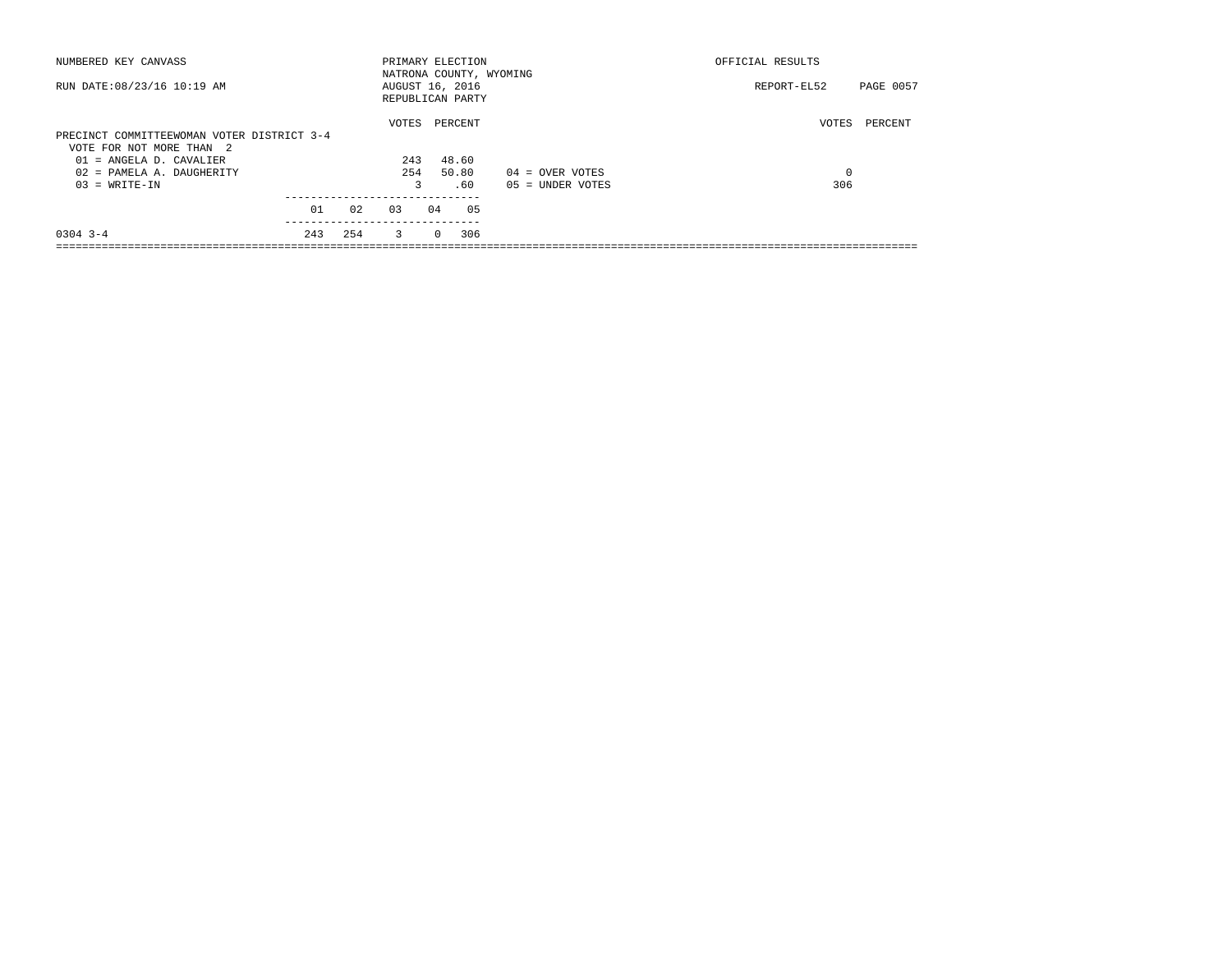| NUMBERED KEY CANVASS                     |     |     | PRIMARY ELECTION                    |    |         |                         | OFFICIAL RESULTS  |           |  |
|------------------------------------------|-----|-----|-------------------------------------|----|---------|-------------------------|-------------------|-----------|--|
| RUN DATE: 08/23/16 10:19 AM              |     |     | AUGUST 16, 2016<br>REPUBLICAN PARTY |    |         | NATRONA COUNTY, WYOMING | REPORT-EL52       | PAGE 0058 |  |
|                                          |     |     | VOTES                               |    | PERCENT |                         | VOTES             | PERCENT   |  |
| PRECINCT COMMITTEEMAN VOTER DISTRICT 3-5 |     |     |                                     |    |         |                         |                   |           |  |
| VOTE FOR NOT MORE THAN 1                 |     |     |                                     |    |         |                         |                   |           |  |
| 01 = TERRY SIMPSON                       |     |     | 124                                 |    | 54.39   |                         |                   |           |  |
| $02$ = CHARLES L. SNYDER                 |     |     | 101                                 |    | 44.30   | $04 =$ OVER VOTES       | $\mathbf{a}$<br>ᆂ |           |  |
| $03 = WRITE-IN$                          |     |     |                                     | 3  | 1.32    | $05 = UNDER VOTES$      | 59                |           |  |
|                                          |     |     |                                     |    |         |                         |                   |           |  |
|                                          | 01  | 02  | 03                                  | 04 | 05      |                         |                   |           |  |
| $0305$ 3-5                               | 124 | 101 | $\overline{3}$                      |    | 59      |                         |                   |           |  |
|                                          |     |     |                                     |    |         |                         |                   |           |  |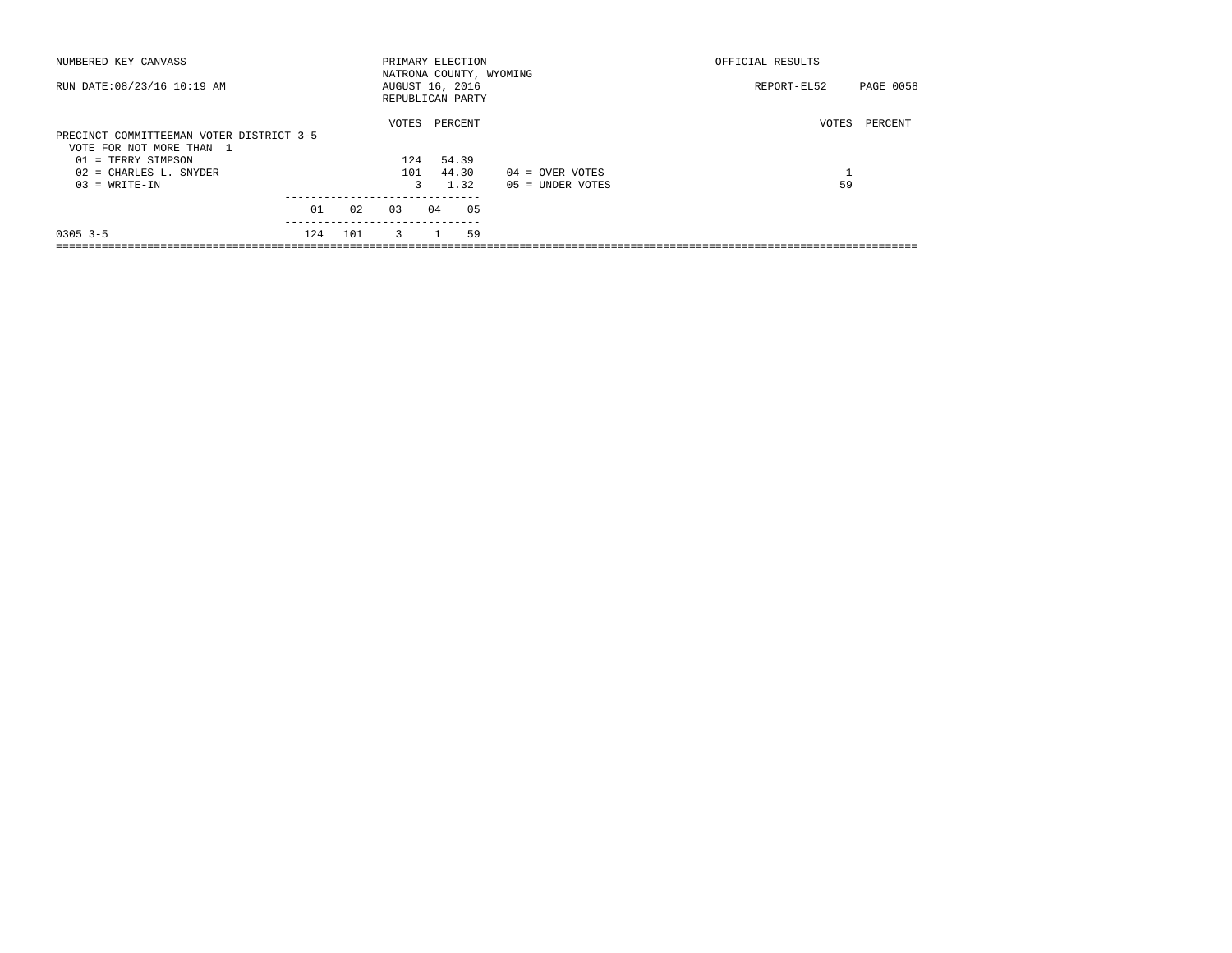| NUMBERED KEY CANVASS                                                   |     |    |                |    | PRIMARY ELECTION                    |                         | OFFICIAL RESULTS  |           |  |  |
|------------------------------------------------------------------------|-----|----|----------------|----|-------------------------------------|-------------------------|-------------------|-----------|--|--|
| RUN DATE: 08/23/16 10:19 AM                                            |     |    |                |    | AUGUST 16, 2016<br>REPUBLICAN PARTY | NATRONA COUNTY, WYOMING | REPORT-EL52       | PAGE 0059 |  |  |
|                                                                        |     |    | VOTES          |    | PERCENT                             |                         | VOTES             | PERCENT   |  |  |
| PRECINCT COMMITTEEWOMAN VOTER DISTRICT 3-5<br>VOTE FOR NOT MORE THAN 1 |     |    |                |    |                                     |                         |                   |           |  |  |
| $01 = KARA$ LINN                                                       |     |    | 141            |    | 60.26                               |                         |                   |           |  |  |
| $02$ = NADA J. SNYDER                                                  |     |    | 90             |    | 38.46                               | $04 =$ OVER VOTES       | $\mathbf{a}$<br>ᆂ |           |  |  |
| $03 = WRITE-IN$                                                        |     |    | 3              |    | 1.28                                | $05 = UNDER VOTES$      | 53                |           |  |  |
|                                                                        | 01  | 02 | 03             | 04 | 05                                  |                         |                   |           |  |  |
| $0305$ 3-5                                                             | 141 | 90 | $\overline{3}$ |    | 53                                  |                         |                   |           |  |  |
|                                                                        |     |    |                |    |                                     |                         |                   |           |  |  |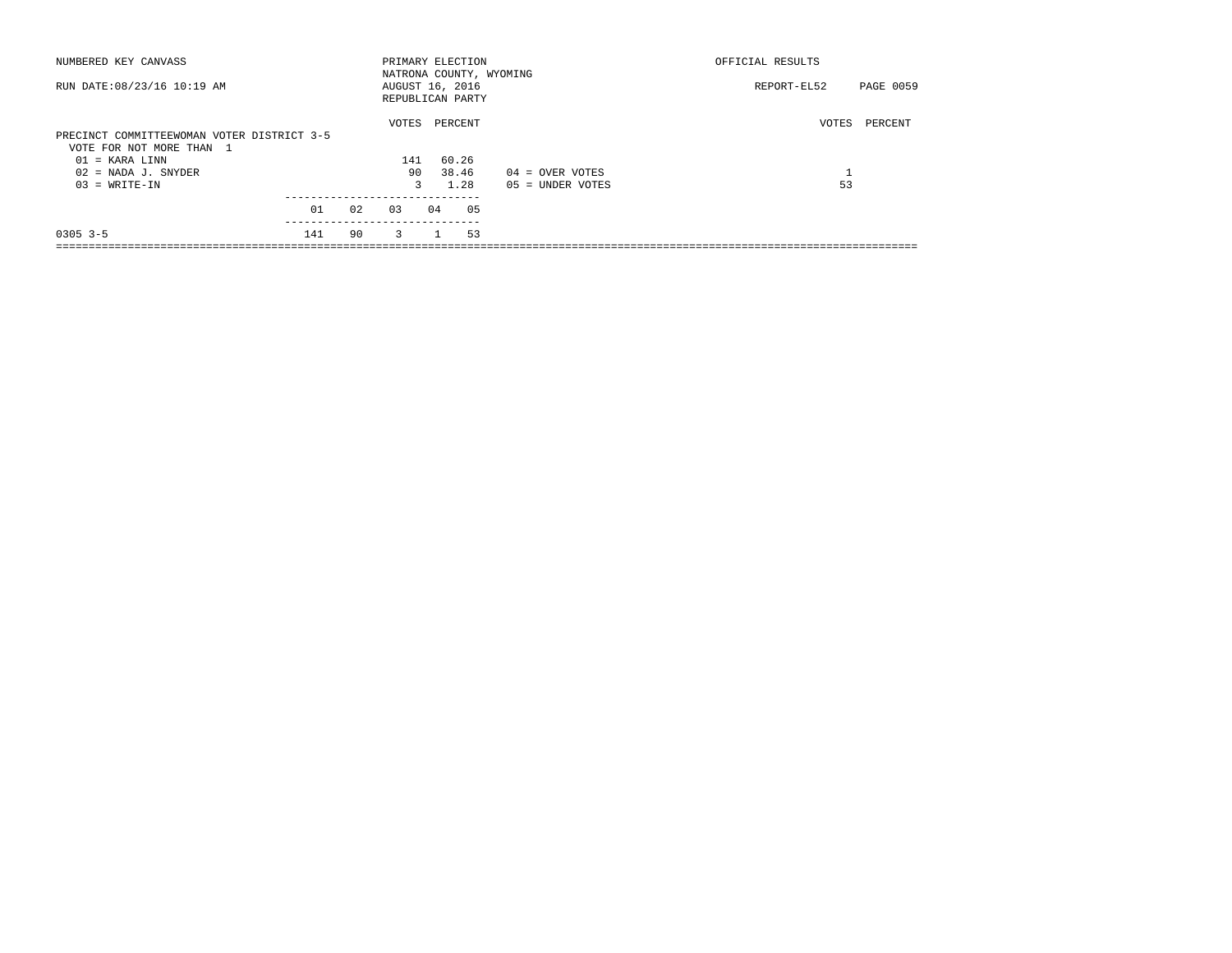| NUMBERED KEY CANVASS                     |     |     | PRIMARY ELECTION        |    |         |            |     |                   | OFFICIAL RESULTS |           |
|------------------------------------------|-----|-----|-------------------------|----|---------|------------|-----|-------------------|------------------|-----------|
|                                          |     |     | NATRONA COUNTY, WYOMING |    |         |            |     |                   |                  |           |
| RUN DATE: 08/23/16 10:19 AM              |     |     | AUGUST 16, 2016         |    |         |            |     |                   | REPORT-EL52      | PAGE 0060 |
|                                          |     |     | REPUBLICAN PARTY        |    |         |            |     |                   |                  |           |
|                                          |     |     | VOTES                   |    | PERCENT |            |     |                   | VOTES            | PERCENT   |
| PRECINCT COMMITTEEMAN VOTER DISTRICT 3-6 |     |     |                         |    |         |            |     |                   |                  |           |
| VOTE FOR NOT MORE THAN 2                 |     |     |                         |    |         |            |     |                   |                  |           |
| 01 = BILL LANDEN                         |     |     | 271                     |    | 54.20   |            |     | $04 = WRITE-IN$   |                  | .20       |
| $02 = JOE MACGUIRE$                      |     |     | 126                     |    | 25.20   |            |     | $05 =$ OVER VOTES | 0                |           |
| $03$ = MARC SMITH                        |     |     | 102                     |    | 20.40   |            |     | 06 = UNDER VOTES  | 316              |           |
|                                          |     |     |                         |    |         |            |     |                   |                  |           |
|                                          | 01  | 02  | 03                      | 04 |         | 0.5        | 06  |                   |                  |           |
| $0306$ 3-6                               | 271 | 126 | 102                     |    |         | $^{\circ}$ | 316 |                   |                  |           |
|                                          |     |     |                         |    |         |            |     |                   |                  |           |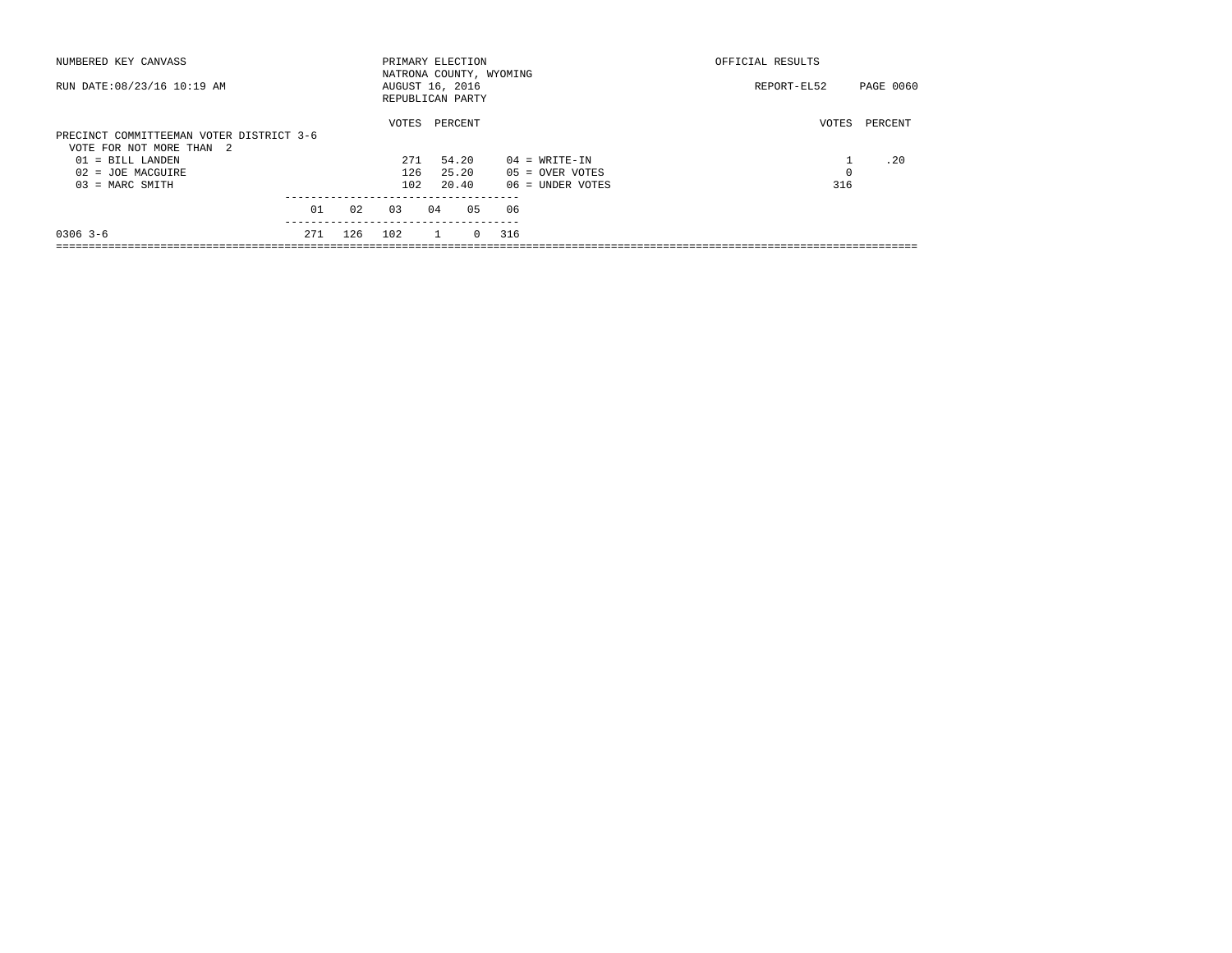| NUMBERED KEY CANVASS                       |     |    | PRIMARY ELECTION        |          |         |          |     |                    | OFFICIAL RESULTS |                  |
|--------------------------------------------|-----|----|-------------------------|----------|---------|----------|-----|--------------------|------------------|------------------|
|                                            |     |    | NATRONA COUNTY, WYOMING |          |         |          |     |                    |                  |                  |
| RUN DATE: 08/23/16 10:19 AM                |     |    | AUGUST 16, 2016         |          |         |          |     |                    | REPORT-EL52      | <b>PAGE 0061</b> |
|                                            |     |    | REPUBLICAN PARTY        |          |         |          |     |                    |                  |                  |
|                                            |     |    | VOTES                   |          | PERCENT |          |     |                    | VOTES            | PERCENT          |
| PRECINCT COMMITTEEWOMAN VOTER DISTRICT 3-6 |     |    |                         |          |         |          |     |                    |                  |                  |
| VOTE FOR NOT MORE THAN 2                   |     |    |                         |          |         |          |     |                    |                  |                  |
| 01 = ROBYN LANDEN                          |     |    | 174                     |          | 33.53   |          |     | $04 = WRITE-IN$    |                  | 0                |
| 02 = CRYSTAL K. MACGUIRE                   |     |    | 89                      |          | 17.15   |          |     | $05 =$ OVER VOTES  |                  | $\mathbf 0$      |
| $03 = SUBAN THOMAS$                        |     |    | 256                     |          | 49.33   |          |     | $06$ = UNDER VOTES |                  | 297              |
|                                            |     |    |                         |          |         |          |     |                    |                  |                  |
|                                            | 01  | 02 | 03                      | 04       |         | 05       | 06  |                    |                  |                  |
| $0306$ 3-6                                 | 174 | 89 | 256                     | $\Omega$ |         | $\Omega$ | 297 |                    |                  |                  |
|                                            |     |    |                         |          |         |          |     |                    |                  |                  |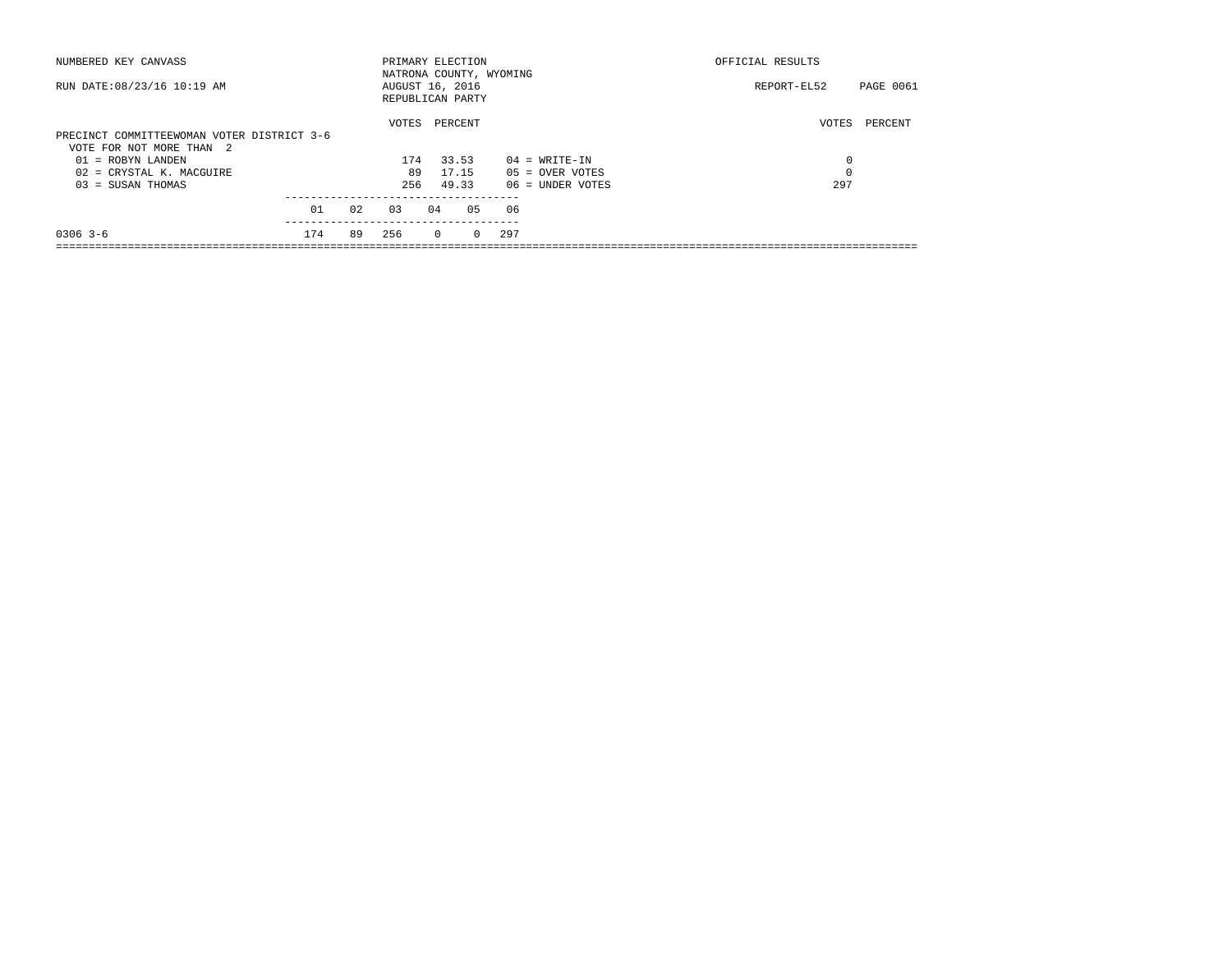| NUMBERED KEY CANVASS                     |     |     | PRIMARY ELECTION        |    |         |          |     |                    | OFFICIAL RESULTS |           |
|------------------------------------------|-----|-----|-------------------------|----|---------|----------|-----|--------------------|------------------|-----------|
|                                          |     |     | NATRONA COUNTY, WYOMING |    |         |          |     |                    |                  |           |
| RUN DATE: 08/23/16 10:19 AM              |     |     | AUGUST 16, 2016         |    |         |          |     |                    | REPORT-EL52      | PAGE 0062 |
|                                          |     |     | REPUBLICAN PARTY        |    |         |          |     |                    |                  |           |
|                                          |     |     | VOTES                   |    | PERCENT |          |     |                    | VOTES            | PERCENT   |
| PRECINCT COMMITTEEMAN VOTER DISTRICT 3-8 |     |     |                         |    |         |          |     |                    |                  |           |
| VOTE FOR NOT MORE THAN 2                 |     |     |                         |    |         |          |     |                    |                  |           |
| $01 =$ STEVE FORGEY                      |     |     | 295                     |    | 39.65   |          |     | $04 = WRTTE-IN$    | 3                | .40       |
| $02$ = RAY PACHECO                       |     |     | 292                     |    | 39.25   |          |     | $05 =$ OVER VOTES  | 0                |           |
| $03 = JEFF YETTER$                       |     |     | 154                     |    | 20.70   |          |     | $06$ = UNDER VOTES | 328              |           |
|                                          |     |     |                         |    |         |          |     |                    |                  |           |
|                                          | 01  | 02  | 03                      | 04 |         | 0.5      | 06  |                    |                  |           |
| $0308$ 3-8                               | 295 | 292 | 154                     |    | 3       | $\Omega$ | 328 |                    |                  |           |
|                                          |     |     |                         |    |         |          |     |                    |                  |           |
|                                          |     |     |                         |    |         |          |     |                    |                  |           |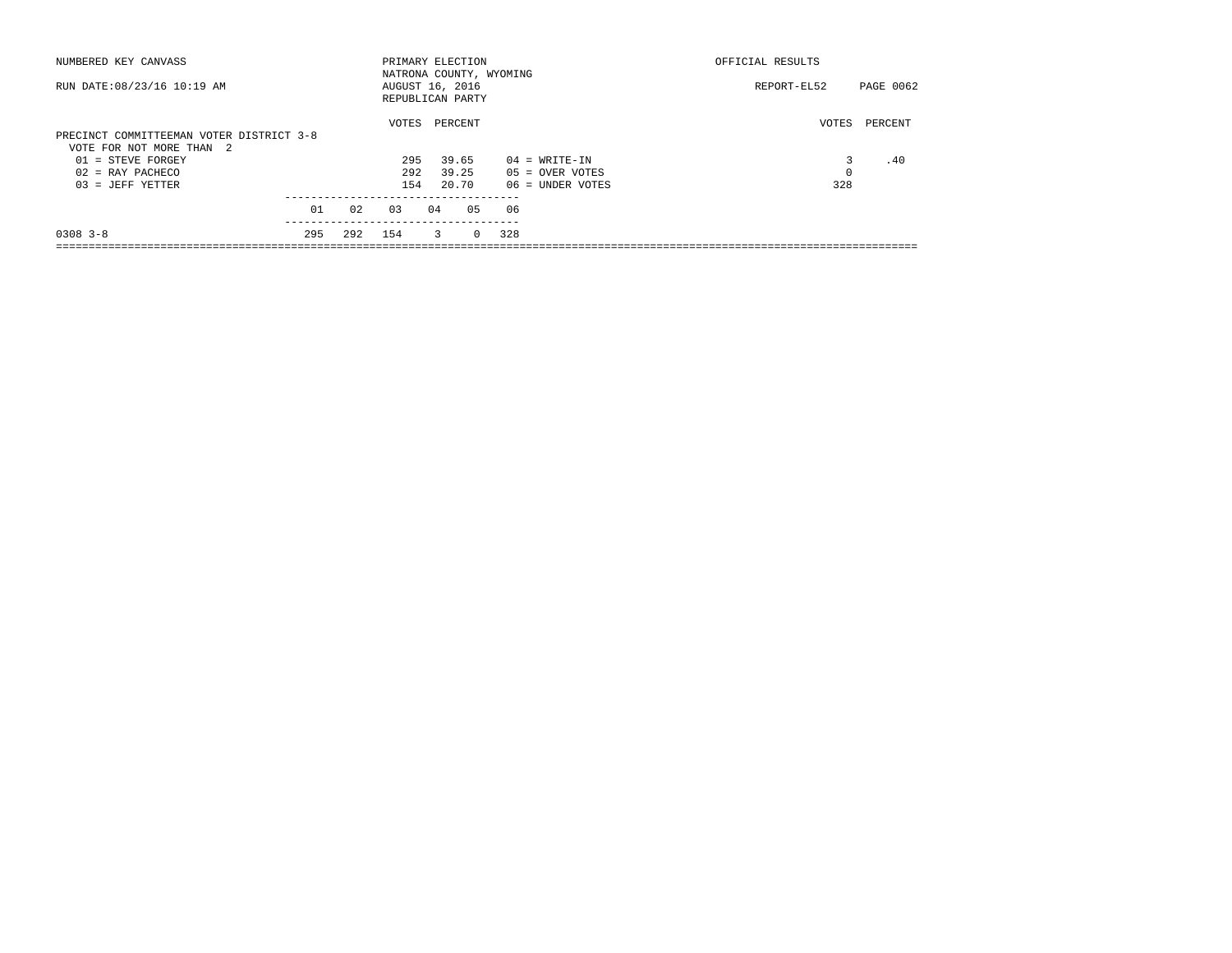| NUMBERED KEY CANVASS                       |     |     | PRIMARY ELECTION                    |          |         |                         | OFFICIAL RESULTS |           |  |  |
|--------------------------------------------|-----|-----|-------------------------------------|----------|---------|-------------------------|------------------|-----------|--|--|
| RUN DATE: 08/23/16 10:19 AM                |     |     | AUGUST 16, 2016<br>REPUBLICAN PARTY |          |         | NATRONA COUNTY, WYOMING | REPORT-EL52      | PAGE 0063 |  |  |
|                                            |     |     | VOTES                               |          | PERCENT |                         | VOTES            | PERCENT   |  |  |
| PRECINCT COMMITTEEWOMAN VOTER DISTRICT 3-8 |     |     |                                     |          |         |                         |                  |           |  |  |
| VOTE FOR NOT MORE THAN 2                   |     |     |                                     |          |         |                         |                  |           |  |  |
| 01 = SHIRLEY FORGEY                        |     |     | 331                                 |          | 53.47   |                         |                  |           |  |  |
| 02 = SYLVIA P. KIRBY                       |     |     | 283                                 |          | 45.72   | $04 =$ OVER VOTES       | 0                |           |  |  |
| $03 = WRITE-IN$                            |     |     | 5                                   |          | . 81    | $05 = UNDER VOTES$      | 453              |           |  |  |
|                                            | 01  | 02  | 0.3                                 | 04       | 05      |                         |                  |           |  |  |
|                                            |     |     |                                     |          |         |                         |                  |           |  |  |
| $0308$ $3 - 8$                             | 331 | 283 | $5 -$                               | $\Omega$ | 453     |                         |                  |           |  |  |
|                                            |     |     |                                     |          |         |                         |                  |           |  |  |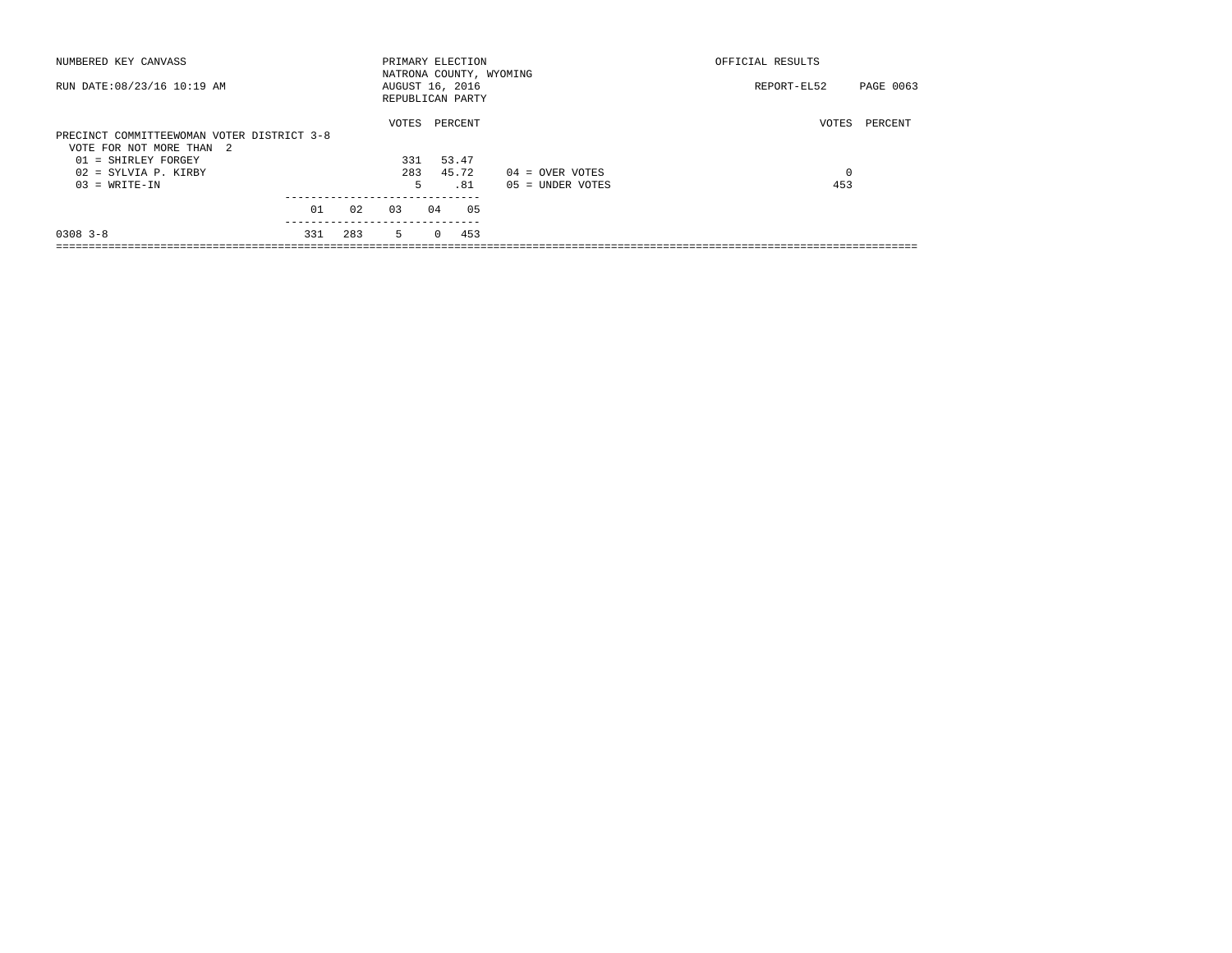| NUMBERED KEY CANVASS                     |    |     | PRIMARY ELECTION        |          |         |    |                    | OFFICIAL RESULTS |           |
|------------------------------------------|----|-----|-------------------------|----------|---------|----|--------------------|------------------|-----------|
|                                          |    |     | NATRONA COUNTY, WYOMING |          |         |    |                    |                  |           |
| RUN DATE: 08/23/16 10:19 AM              |    |     | AUGUST 16, 2016         |          |         |    |                    | REPORT-EL52      | PAGE 0064 |
|                                          |    |     | REPUBLICAN PARTY        |          |         |    |                    |                  |           |
|                                          |    |     | VOTES                   |          | PERCENT |    |                    | VOTES            | PERCENT   |
| PRECINCT COMMITTEEMAN VOTER DISTRICT 3-9 |    |     |                         |          |         |    |                    |                  |           |
| VOTE FOR NOT MORE THAN 1                 |    |     |                         |          |         |    |                    |                  |           |
| $01$ = R. CHRIS DETRICK                  |    |     | 64                      |          | 35.96   |    |                    |                  |           |
| $02$ = ART WASHUT                        |    |     | 113                     |          | 63.48   |    | $04 =$ OVER VOTES  | 0                |           |
| $03 = WRITE-IN$                          |    |     |                         |          | .56     |    | $05 = UNDER VOTES$ | 28               |           |
|                                          |    |     |                         |          |         |    |                    |                  |           |
|                                          | 01 | 02  | 0.3                     | 04       |         | 05 |                    |                  |           |
| $0309$ $3-9$                             | 64 | 113 | $\mathbf{1}$            | $\Omega$ |         | 28 |                    |                  |           |
|                                          |    |     |                         |          |         |    |                    |                  |           |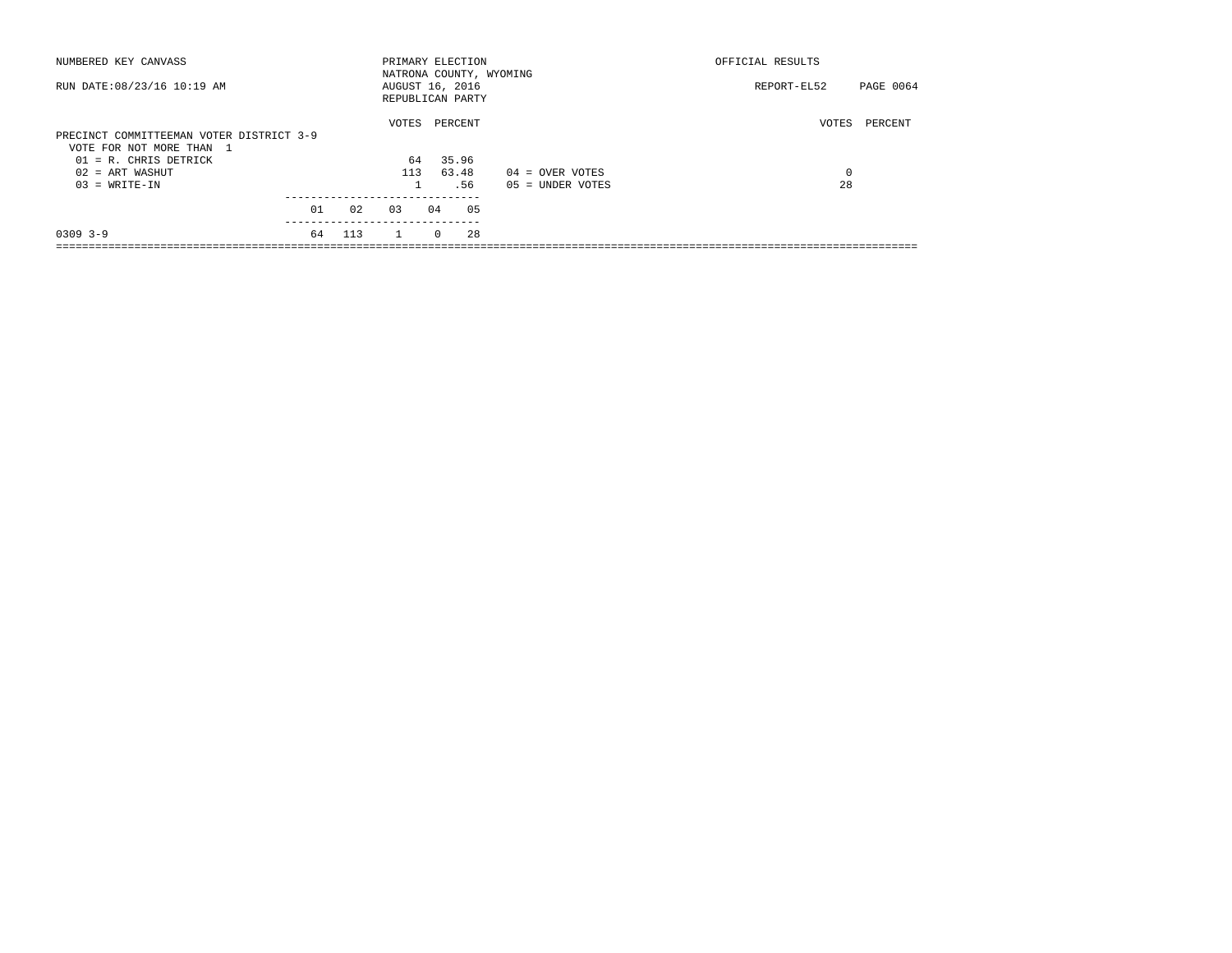| NUMBERED KEY CANVASS                                                   |     |    |          | PRIMARY ELECTION<br>NATRONA COUNTY, WYOMING |                   | OFFICIAL RESULTS |           |
|------------------------------------------------------------------------|-----|----|----------|---------------------------------------------|-------------------|------------------|-----------|
| RUN DATE: 08/23/16 10:19 AM                                            |     |    |          | AUGUST 16, 2016<br>REPUBLICAN PARTY         |                   | REPORT-EL52      | PAGE 0065 |
| PRECINCT COMMITTEEWOMAN VOTER DISTRICT 3-9<br>VOTE FOR NOT MORE THAN 1 |     |    | VOTES    | PERCENT                                     |                   | VOTES            | PERCENT   |
| $01 = MEGAN WASHUT$                                                    |     |    | 169      | 98.83                                       | $03 =$ OVER VOTES | 0                |           |
| $02 = WRITE-IN$                                                        |     |    | 2        | 1.17                                        | 04 = UNDER VOTES  | 35               |           |
|                                                                        |     |    |          |                                             |                   |                  |           |
|                                                                        | 01  | 02 | 03       | 04                                          |                   |                  |           |
| $0309$ 3-9                                                             | 169 | 2  | $\Omega$ | 35                                          |                   |                  |           |
|                                                                        |     |    |          |                                             |                   |                  |           |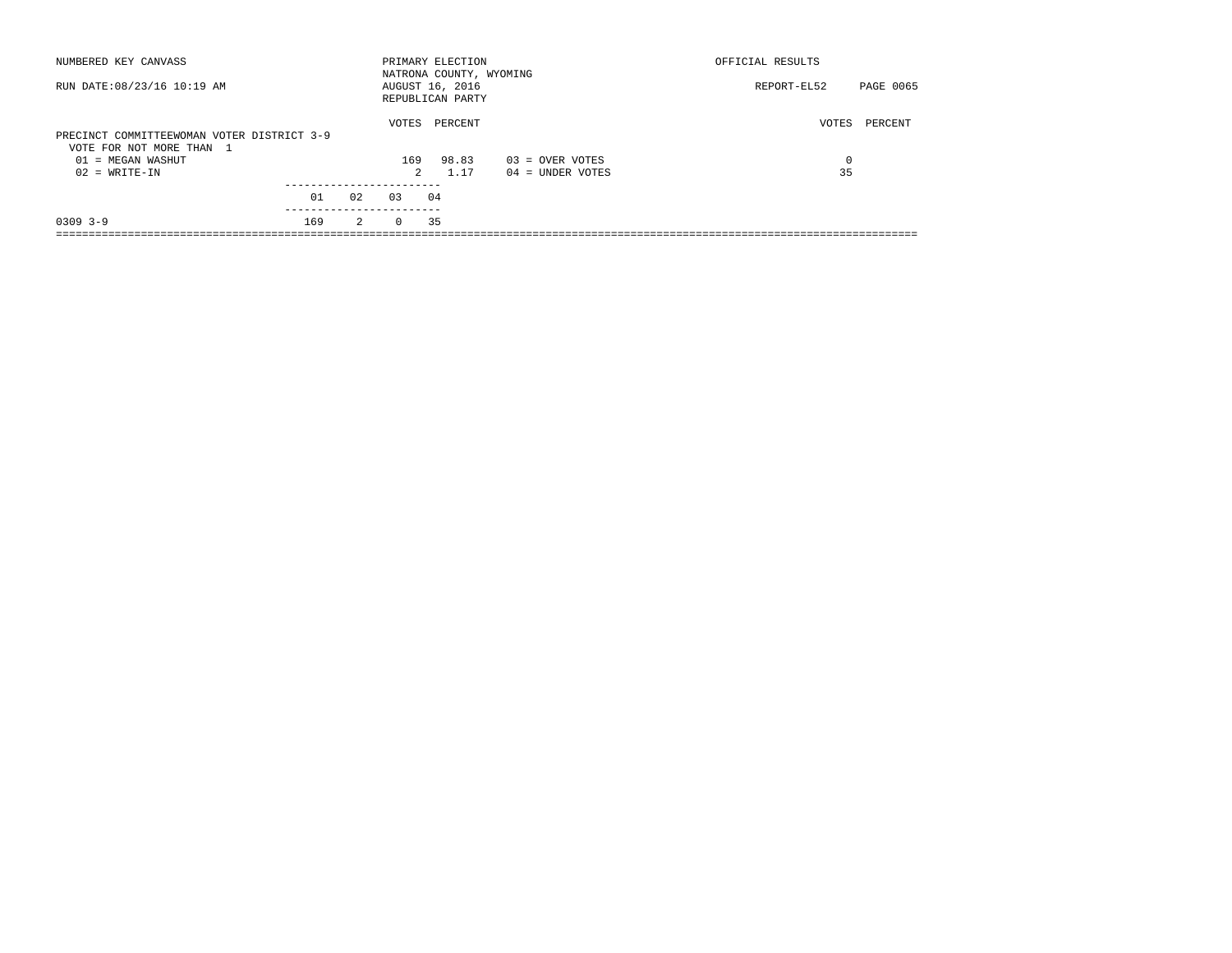| NUMBERED KEY CANVASS                                                  |     |     | PRIMARY ELECTION                                               |         |       |     | OFFICIAL RESULTS   |                |    |           |             |           |
|-----------------------------------------------------------------------|-----|-----|----------------------------------------------------------------|---------|-------|-----|--------------------|----------------|----|-----------|-------------|-----------|
| RUN DATE: 08/23/16 10:19 AM                                           |     |     | NATRONA COUNTY, WYOMING<br>AUGUST 16, 2016<br>REPUBLICAN PARTY |         |       |     |                    |                |    |           | REPORT-EL52 | PAGE 0066 |
| PRECINCT COMMITTEEMAN VOTER DISTRICT 3-10<br>VOTE FOR NOT MORE THAN 4 |     |     | VOTES                                                          | PERCENT |       |     |                    |                |    |           | VOTES       | PERCENT   |
| $01 = KEN BALL$                                                       |     |     | 242                                                            | 10.45   |       |     | 06 = JIM PORTER    |                |    |           | 367         | 15.85     |
| $02$ = GLENN CATCHPOLE                                                |     |     | 340                                                            |         | 14.68 |     | 07 = MIKE THOMAS   |                |    |           | 292         | 12.61     |
| $03 = JIM COFFMAN$                                                    |     |     | 257                                                            |         | 11.10 |     | $08 = WRITE-IN$    |                |    |           | 2           | .09       |
| $04$ = BRUCE A. HINCHEY                                               |     |     | 411                                                            | 17.75   |       |     | $09 =$ OVER VOTES  |                |    |           | 4           |           |
| $05 = ED$ OPELLA                                                      |     |     | 405                                                            | 17.49   |       |     | $10 = UNDER VOTES$ |                |    |           | 1,428       |           |
|                                                                       | 01  | 0.2 | 03                                                             | 04      | 05    | 06  | 07                 | 08             | 09 | <b>10</b> |             |           |
| $0.310 + 3 - 10$                                                      | 242 | 340 | 257                                                            | 411     | 405   | 367 | 292                | $\overline{2}$ |    | 4 1428    |             |           |
|                                                                       |     |     |                                                                |         |       |     |                    |                |    |           |             |           |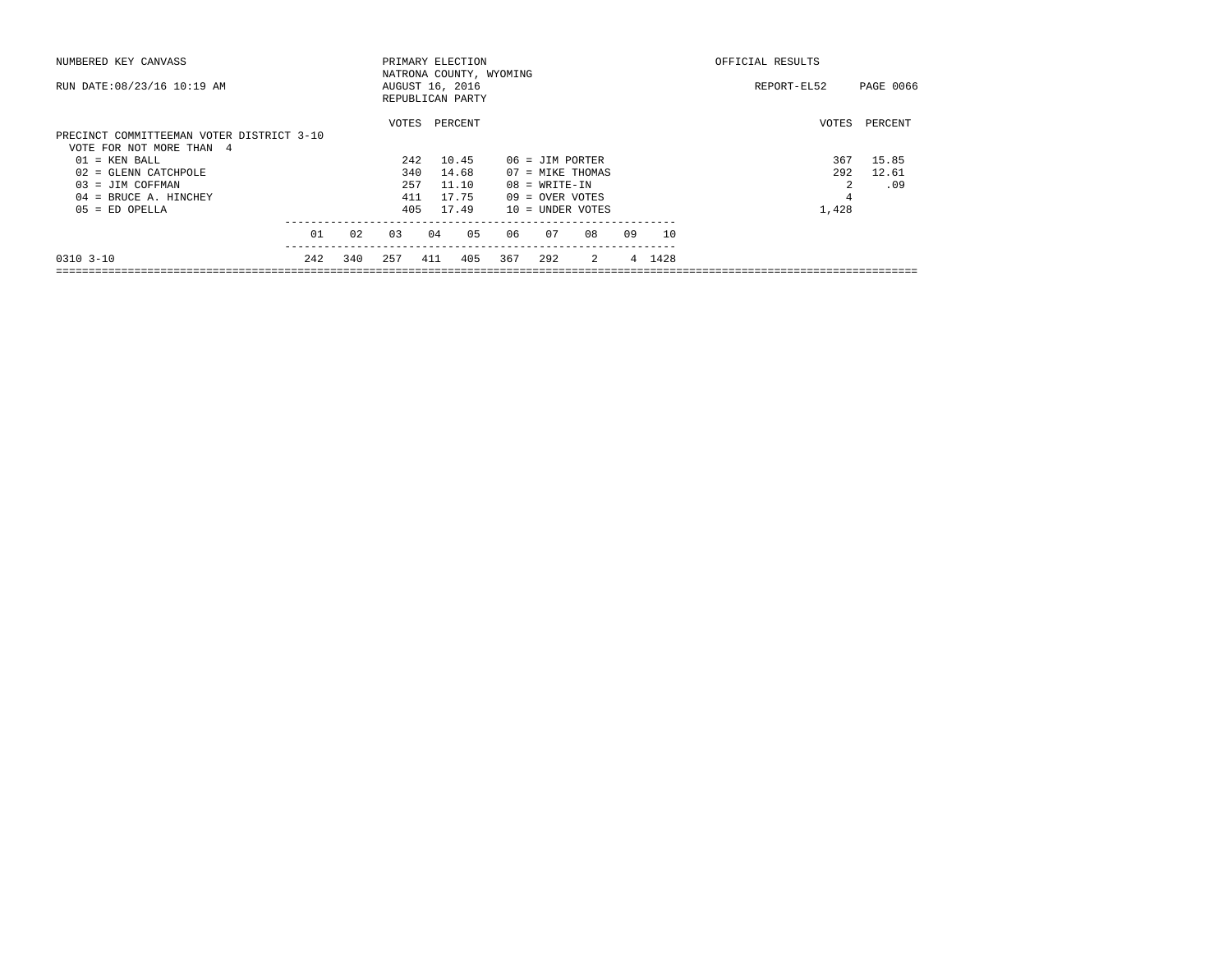| NUMBERED KEY CANVASS                        |     | PRIMARY ELECTION |                                                                |     |         |     |                                |                |    |        |             | OFFICIAL RESULTS |         |
|---------------------------------------------|-----|------------------|----------------------------------------------------------------|-----|---------|-----|--------------------------------|----------------|----|--------|-------------|------------------|---------|
| RUN DATE: 08/23/16 10:19 AM                 |     |                  | NATRONA COUNTY, WYOMING<br>AUGUST 16, 2016<br>REPUBLICAN PARTY |     |         |     |                                |                |    |        | REPORT-EL52 | PAGE 0067        |         |
|                                             |     |                  | VOTES                                                          |     | PERCENT |     |                                |                |    |        |             | VOTES            | PERCENT |
| PRECINCT COMMITTEEWOMAN VOTER DISTRICT 3-10 |     |                  |                                                                |     |         |     |                                |                |    |        |             |                  |         |
| VOTE FOR NOT MORE THAN 4                    |     |                  |                                                                |     |         |     |                                |                |    |        |             |                  |         |
| 01 = MARGARET (PEGGY) BALL                  |     |                  | 206                                                            |     | 9.28    |     | 06 = TERRY ANN PORTER          |                |    |        |             | 351              | 15.82   |
| $02 = JUDY CATCHPOLE$                       |     |                  | 445                                                            |     | 20.05   |     | $07 = \text{GLENDA C. THOMAS}$ |                |    |        |             | 290              | 13.07   |
| $03$ = KAREN HINCHEY                        |     |                  | 403                                                            |     | 18.16   |     | $08 = WRITE-TN$                |                |    |        |             |                  | .09     |
| $04$ = KATHY MORGAN                         |     |                  | 202                                                            |     | 9.10    |     | $09 =$ OVER VOTES              |                |    |        |             |                  |         |
| 05 = TAMARA OPELLA                          |     |                  | 320                                                            |     | 14.42   |     | $10 =$ UNDER VOTES             |                |    |        |             | 1,529            |         |
|                                             | 01  | 02               | 03                                                             | 04  | 05      | 06  | 07                             | 08             | 09 |        | 10          |                  |         |
| $0.310 - 3 - 10$                            | 206 | 445              | 403                                                            | 202 | 320     | 351 | 290                            | $\overline{2}$ |    | 0 1529 |             |                  |         |
|                                             |     |                  |                                                                |     |         |     |                                |                |    |        |             |                  |         |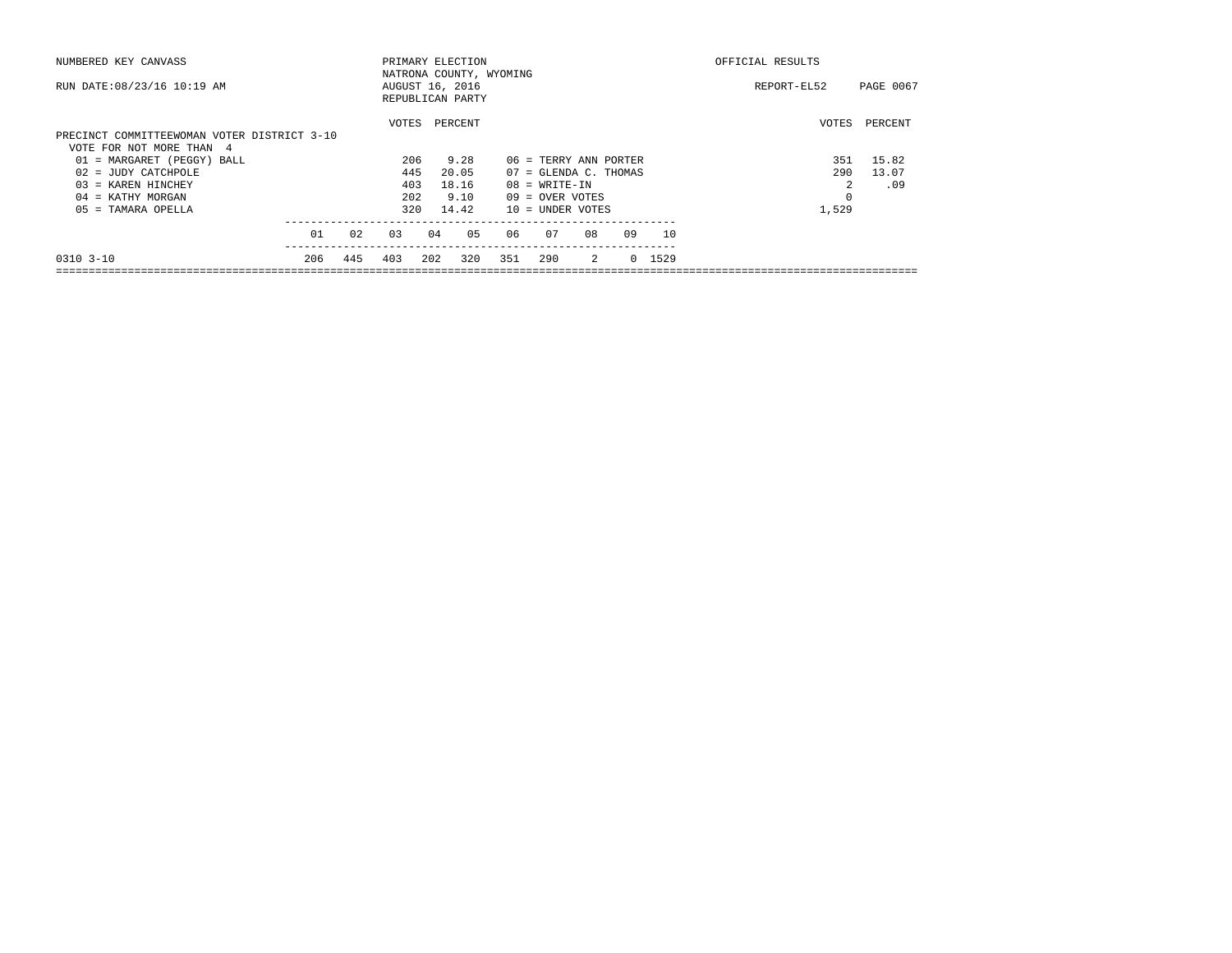| NUMBERED KEY CANVASS                                                 |                        |    |                 | PRIMARY ELECTION<br>NATRONA COUNTY, WYOMING |                   | OFFICIAL RESULTS |                  |
|----------------------------------------------------------------------|------------------------|----|-----------------|---------------------------------------------|-------------------|------------------|------------------|
| RUN DATE: 08/23/16 10:19 AM                                          |                        |    |                 | AUGUST 16, 2016<br>REPUBLICAN PARTY         |                   | REPORT-EL52      | <b>PAGE 0068</b> |
| PRECINCT COMMITTEEMAN VOTER DISTRICT 4-1<br>VOTE FOR NOT MORE THAN 1 |                        |    | VOTES           | PERCENT                                     |                   | VOTES            | PERCENT          |
| $01 = NO$ CANDIDATE FILED                                            |                        |    | $\Omega$        |                                             | $03 =$ OVER VOTES | 0                |                  |
| $02 = WRITE-IN$                                                      |                        |    | 10 <sup>1</sup> | 100.00                                      | 04 = UNDER VOTES  | 174              |                  |
|                                                                      |                        |    |                 |                                             |                   |                  |                  |
|                                                                      | 01                     | 02 | 0.3             | 04                                          |                   |                  |                  |
| $0401$ 4-1                                                           | ----------<br>$\Omega$ | 10 | $0 \t 174$      |                                             |                   |                  |                  |
|                                                                      |                        |    |                 |                                             |                   |                  |                  |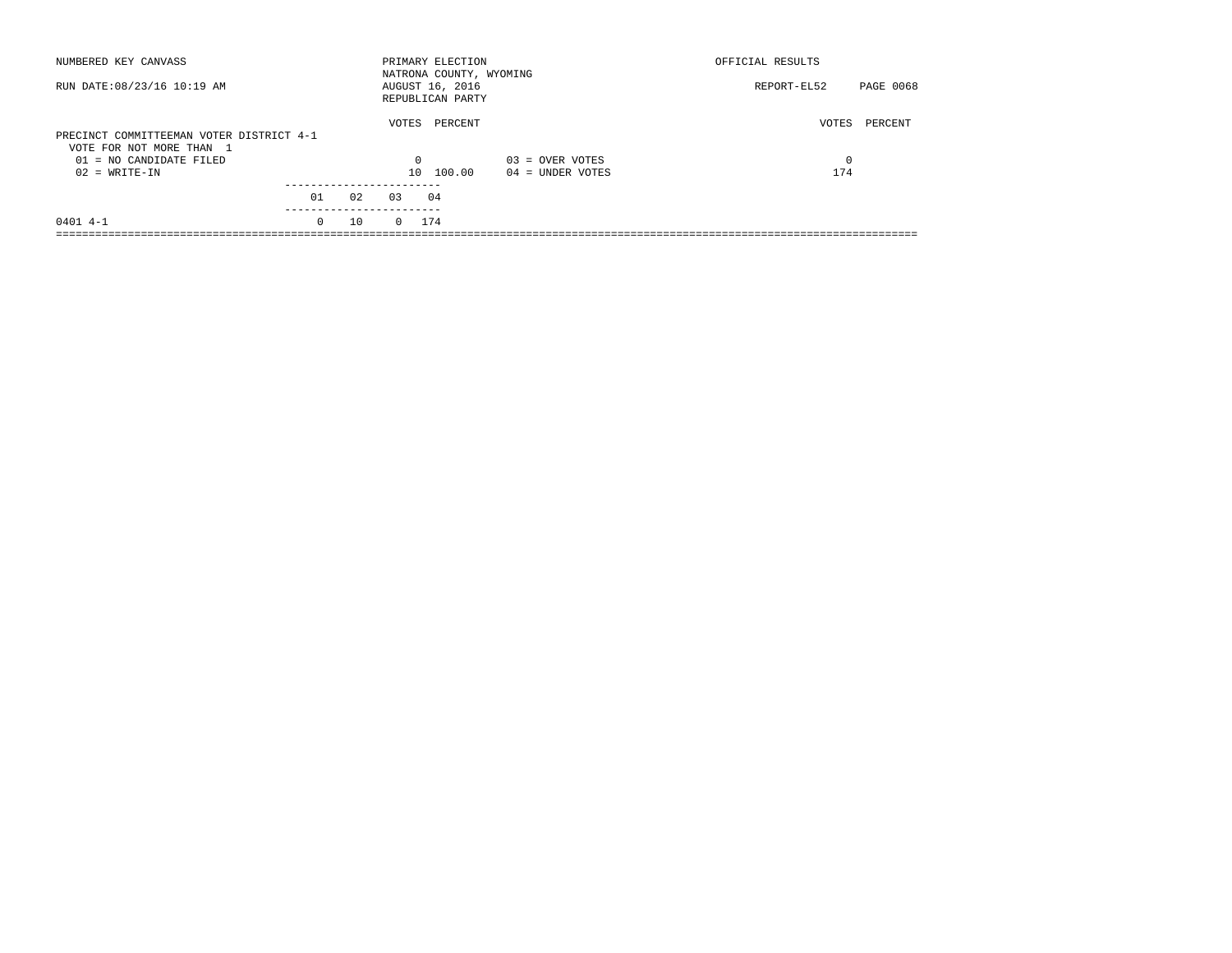| NUMBERED KEY CANVASS                                                   |    |                     | PRIMARY ELECTION<br>NATRONA COUNTY, WYOMING |                                       | OFFICIAL RESULTS |           |
|------------------------------------------------------------------------|----|---------------------|---------------------------------------------|---------------------------------------|------------------|-----------|
| RUN DATE: 08/23/16 10:19 AM                                            |    |                     | AUGUST 16, 2016<br>REPUBLICAN PARTY         |                                       | REPORT-EL52      | PAGE 0069 |
| PRECINCT COMMITTEEWOMAN VOTER DISTRICT 4-1<br>VOTE FOR NOT MORE THAN 1 |    | VOTES               | PERCENT                                     |                                       | VOTES            | PERCENT   |
| $01 =$ LAURA J. JOHNSON<br>$02 = WRITE-IN$                             |    | 152<br>$\mathbf{2}$ | 98.70<br>1.30                               | $03 =$ OVER VOTES<br>04 = UNDER VOTES | 0<br>30          |           |
|                                                                        |    |                     |                                             |                                       |                  |           |
| 01                                                                     | 02 | 03                  | 04                                          |                                       |                  |           |
| $0401$ 4-1<br>152                                                      | 2  | $\Omega$            | 30                                          |                                       |                  |           |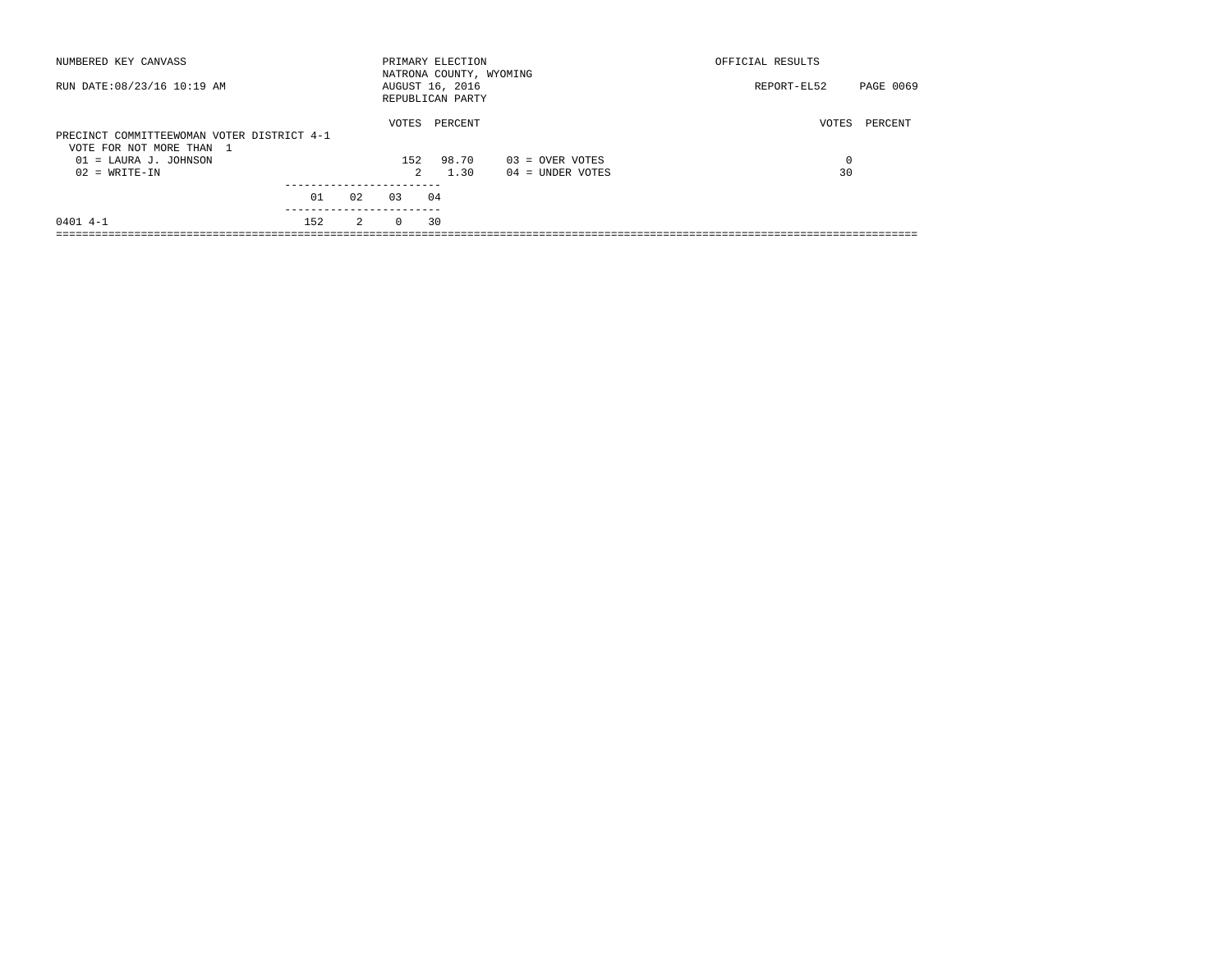| NUMBERED KEY CANVASS                     |     |     | PRIMARY ELECTION        |    |         |                |     |                    | OFFICIAL RESULTS |           |
|------------------------------------------|-----|-----|-------------------------|----|---------|----------------|-----|--------------------|------------------|-----------|
|                                          |     |     | NATRONA COUNTY, WYOMING |    |         |                |     |                    |                  |           |
| RUN DATE: 08/23/16 10:19 AM              |     |     | AUGUST 16, 2016         |    |         |                |     |                    | REPORT-EL52      | PAGE 0070 |
|                                          |     |     | REPUBLICAN PARTY        |    |         |                |     |                    |                  |           |
|                                          |     |     |                         |    |         |                |     |                    |                  |           |
|                                          |     |     | VOTES                   |    | PERCENT |                |     |                    | VOTES            | PERCENT   |
| PRECINCT COMMITTEEMAN VOTER DISTRICT 4-2 |     |     |                         |    |         |                |     |                    |                  |           |
| VOTE FOR NOT MORE THAN 2                 |     |     |                         |    |         |                |     |                    |                  |           |
| $01$ = FORREST CHADWICK                  |     |     | 194                     |    | 40.00   |                |     | $04 = WRTTE-TN$    | 5.               | 1.03      |
| $02$ = KENNY GROSS                       |     |     | 101                     |    | 20.82   |                |     | $05 =$ OVER VOTES  | $\mathfrak{D}$   |           |
| 03 = KENDELL KROEKER                     |     |     | 185                     |    | 38.14   |                |     | $06$ = UNDER VOTES | 205              |           |
|                                          |     |     |                         |    |         |                |     |                    |                  |           |
|                                          | 01  | 02  | 0.3                     | 04 |         | 05             | 06  |                    |                  |           |
|                                          |     |     |                         |    |         |                |     |                    |                  |           |
| $0402 + -2$                              | 194 | 101 | 185                     |    | 5       | $\overline{2}$ | 205 |                    |                  |           |
|                                          |     |     |                         |    |         |                |     |                    |                  |           |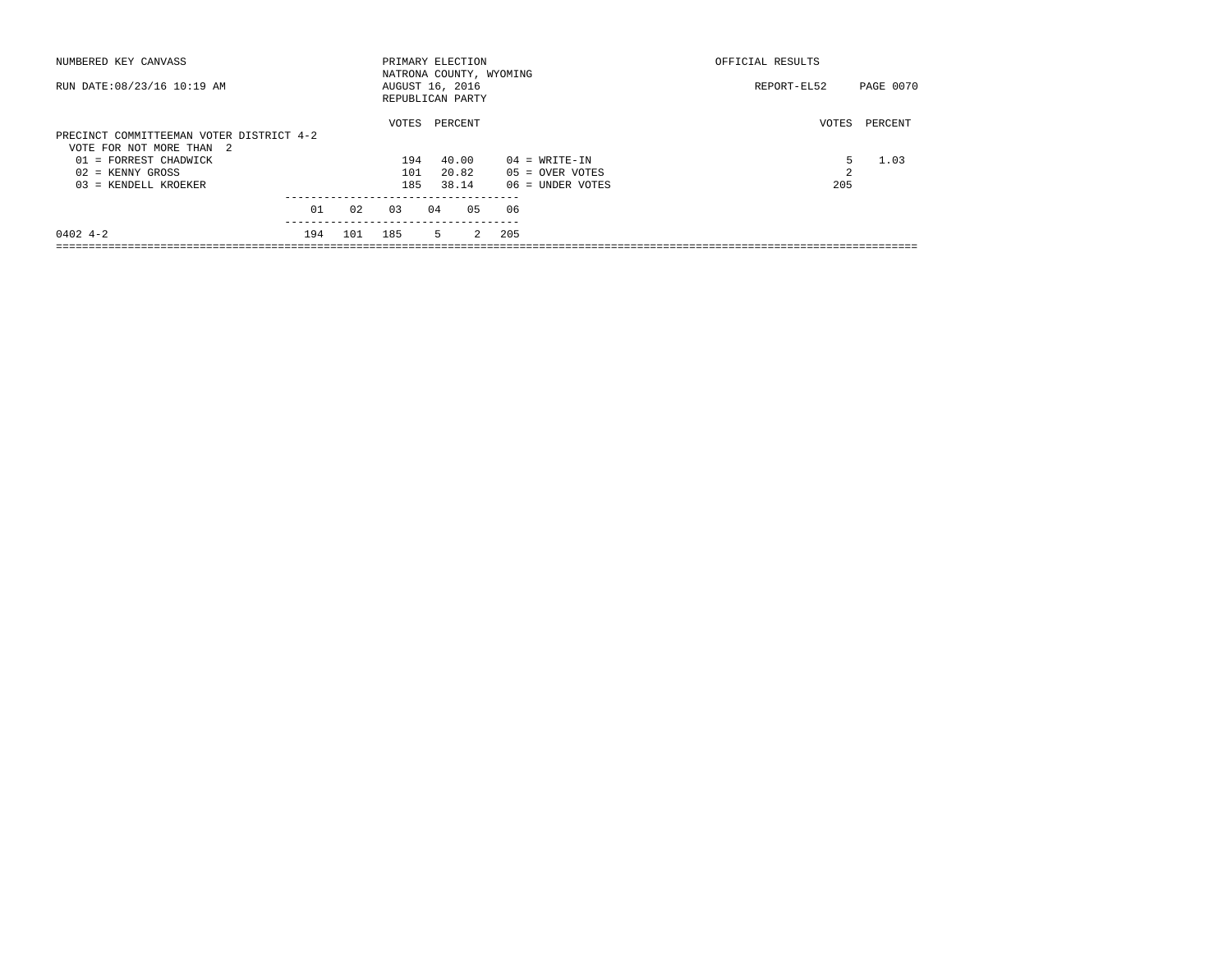| NUMBERED KEY CANVASS                                                                             |                | PRIMARY ELECTION<br>NATRONA COUNTY, WYOMING | OFFICIAL RESULTS                |
|--------------------------------------------------------------------------------------------------|----------------|---------------------------------------------|---------------------------------|
| RUN DATE: 08/23/16 10:19 AM                                                                      |                | AUGUST 16, 2016<br>REPUBLICAN PARTY         | <b>PAGE 0071</b><br>REPORT-EL52 |
| PRECINCT COMMITTEEWOMAN VOTER DISTRICT 4-2<br>VOTE FOR NOT MORE THAN 2<br>01 = CHRISTINE KROEKER | VOTES<br>269   | PERCENT<br>92.12<br>$03 =$ OVER VOTES       | VOTES<br>PERCENT<br>0           |
| $02 = WRITE-IN$                                                                                  | 23             | 7.88<br>$04 =$ UNDER VOTES                  | 400                             |
| 01                                                                                               | 02<br>0.3      | 04                                          |                                 |
| $0402$ 4-2<br>269                                                                                | 23<br>$\Omega$ | 400                                         |                                 |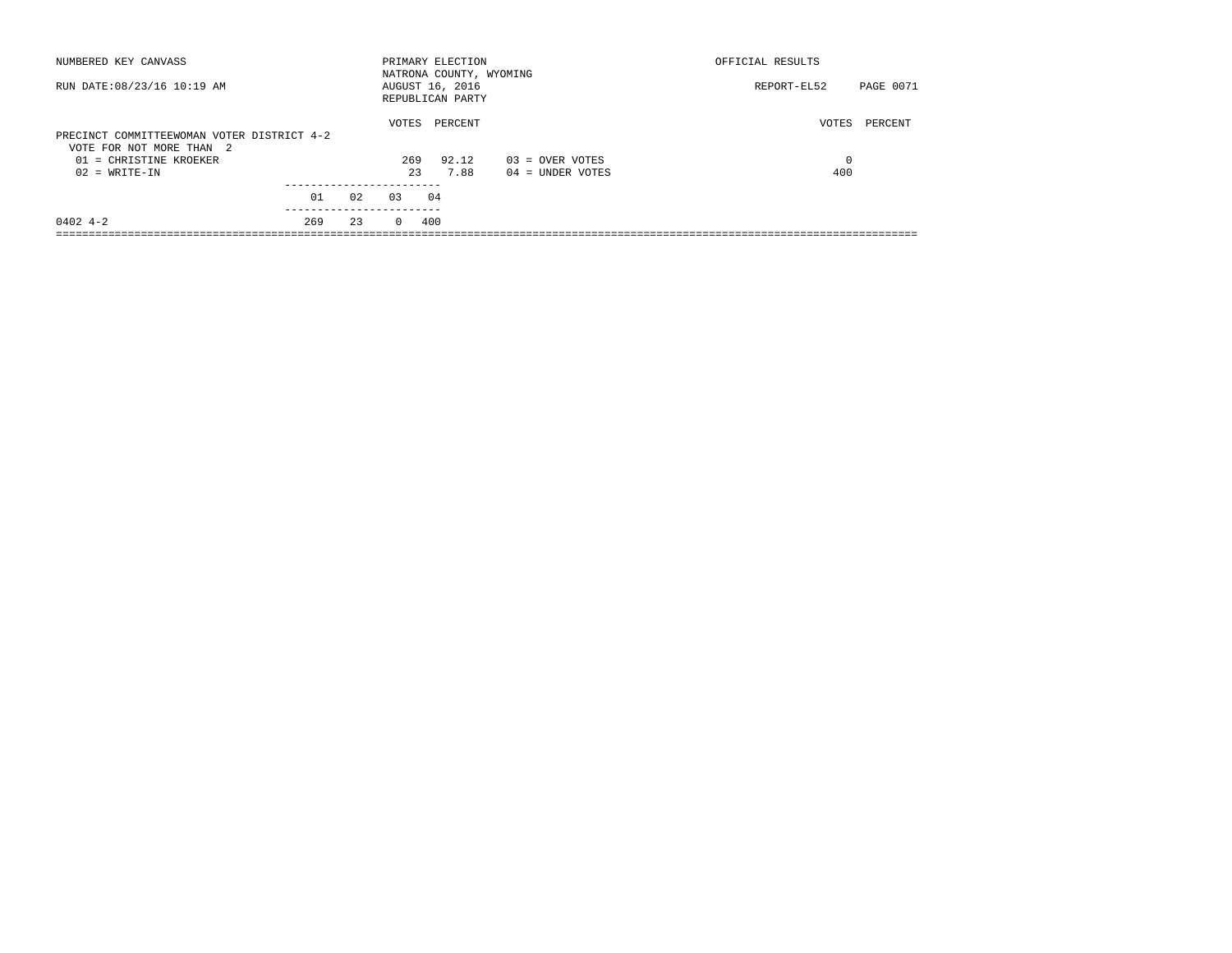| NUMBERED KEY CANVASS                                                 |                       |          | PRIMARY ELECTION                    |         | NATRONA COUNTY, WYOMING | OFFICIAL RESULTS |           |
|----------------------------------------------------------------------|-----------------------|----------|-------------------------------------|---------|-------------------------|------------------|-----------|
| RUN DATE: 08/23/16 10:19 AM                                          |                       |          | AUGUST 16, 2016<br>REPUBLICAN PARTY |         |                         | REPORT-EL52      | PAGE 0072 |
| PRECINCT COMMITTEEMAN VOTER DISTRICT 5-1<br>VOTE FOR NOT MORE THAN 1 |                       |          | VOTES                               | PERCENT |                         | VOTES            | PERCENT   |
| $01 = NO$ CANDIDATE FILED                                            |                       |          | $\Omega$                            |         | $03 =$ OVER VOTES       | 0                |           |
| $02 = WRITE-IN$                                                      |                       |          |                                     |         | $04 =$ UNDER VOTES      | 22               |           |
|                                                                      |                       |          |                                     |         |                         |                  |           |
|                                                                      | 01                    | 02       | 03                                  | 04      |                         |                  |           |
| $0501$ 5-1                                                           | ---------<br>$\Omega$ | $\Omega$ | $\Omega$                            | 22      |                         |                  |           |
|                                                                      |                       |          |                                     |         |                         |                  |           |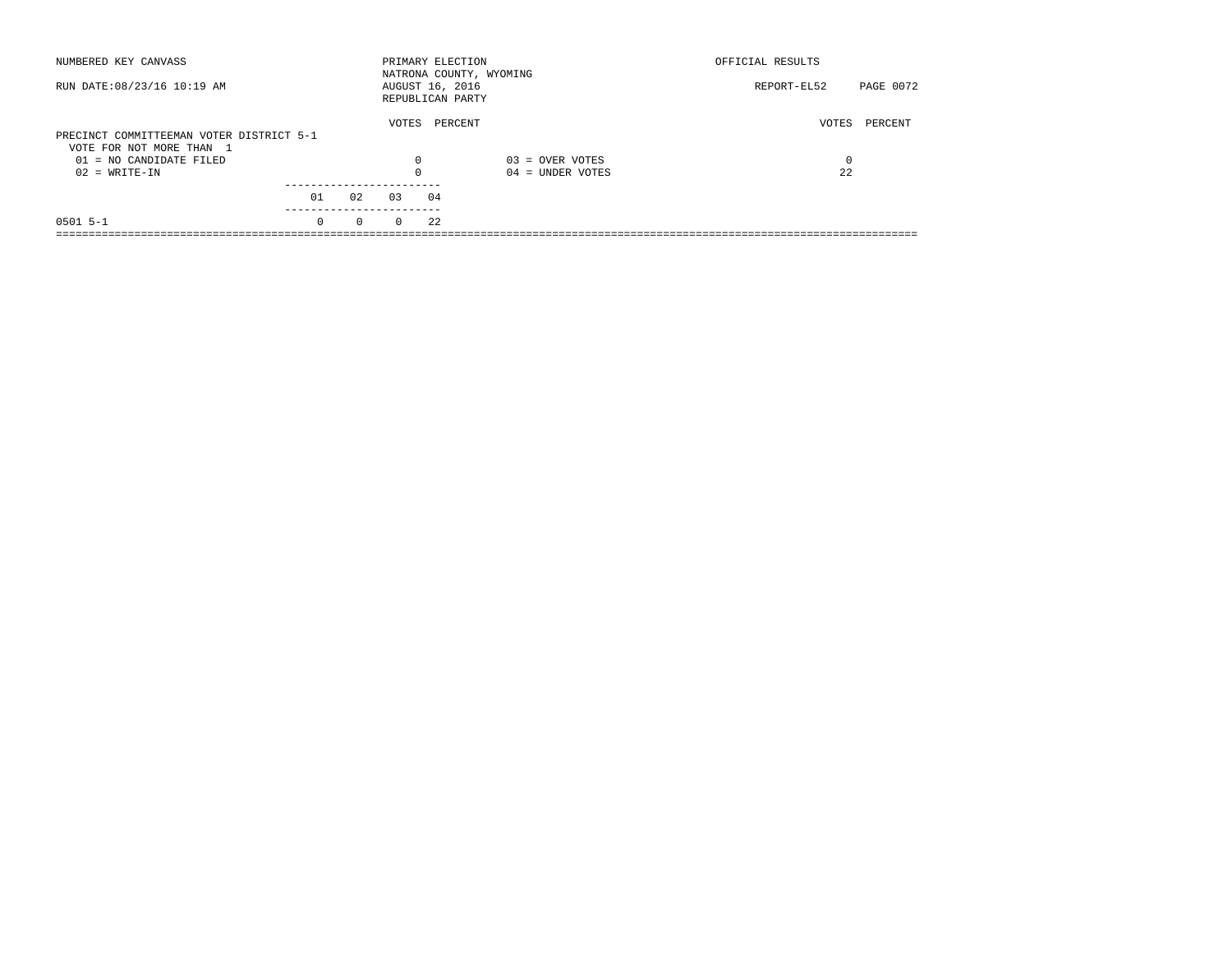| NUMBERED KEY CANVASS                                                   |          |          | PRIMARY ELECTION                    |         |                         | OFFICIAL RESULTS |           |
|------------------------------------------------------------------------|----------|----------|-------------------------------------|---------|-------------------------|------------------|-----------|
| RUN DATE: 08/23/16 10:19 AM                                            |          |          | AUGUST 16, 2016<br>REPUBLICAN PARTY |         | NATRONA COUNTY, WYOMING | REPORT-EL52      | PAGE 0073 |
| PRECINCT COMMITTEEWOMAN VOTER DISTRICT 5-1<br>VOTE FOR NOT MORE THAN 1 |          |          | VOTES                               | PERCENT |                         | VOTES            | PERCENT   |
| $01 = NO$ CANDIDATE FILED                                              |          |          | $\Omega$                            |         | $03 =$ OVER VOTES       | 0                |           |
| $02 = WRITE-IN$                                                        |          |          | $\Omega$                            |         | $04 =$ UNDER VOTES      | 22               |           |
|                                                                        |          |          |                                     |         |                         |                  |           |
|                                                                        | 01       | 02       | 0.3                                 | 04      |                         |                  |           |
| $0501$ 5-1                                                             | $\Omega$ | $\Omega$ | $\Omega$                            | 22      |                         |                  |           |
|                                                                        |          |          |                                     |         |                         |                  |           |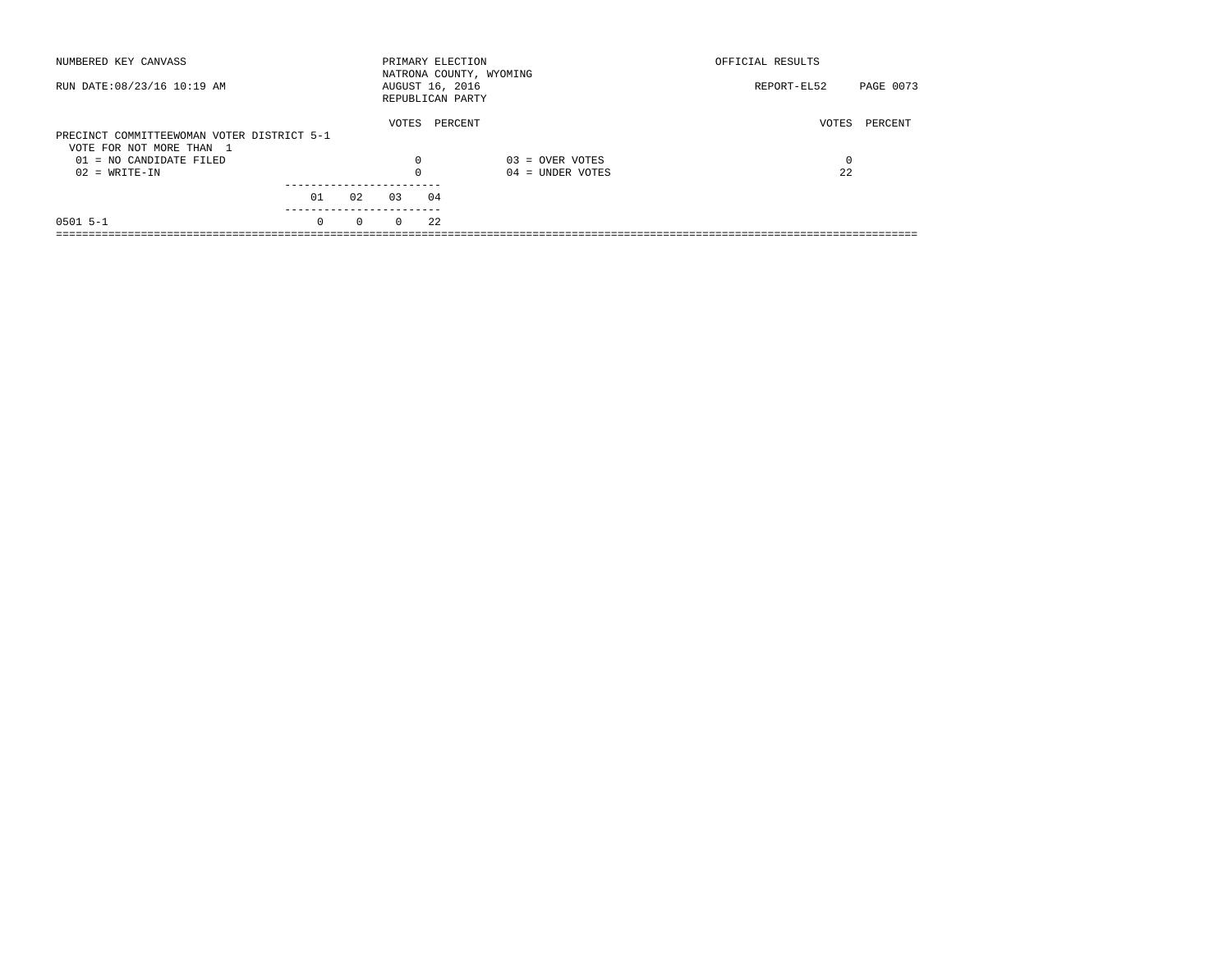| NUMBERED KEY CANVASS                                                 |                       |    |          | PRIMARY ELECTION<br>NATRONA COUNTY, WYOMING |                    | OFFICIAL RESULTS |           |
|----------------------------------------------------------------------|-----------------------|----|----------|---------------------------------------------|--------------------|------------------|-----------|
| RUN DATE: 08/23/16 10:19 AM                                          |                       |    |          | AUGUST 16, 2016<br>REPUBLICAN PARTY         |                    | REPORT-EL52      | PAGE 0074 |
| PRECINCT COMMITTEEMAN VOTER DISTRICT 7-1<br>VOTE FOR NOT MORE THAN 1 |                       |    | VOTES    | PERCENT                                     |                    | VOTES            | PERCENT   |
| $01 = NO$ CANDIDATE FILED                                            |                       |    | $\Omega$ |                                             | $03 =$ OVER VOTES  | $\Omega$         |           |
| $02 = WRITE-IN$                                                      |                       |    |          | 3 100.00                                    | $04 =$ UNDER VOTES | 65               |           |
|                                                                      |                       |    |          |                                             |                    |                  |           |
|                                                                      | 01                    | 02 | 0.3      | 04                                          |                    |                  |           |
| $0701$ 7-1                                                           | ---------<br>$\Omega$ | 3  | $\Omega$ | 65                                          |                    |                  |           |
|                                                                      |                       |    |          |                                             |                    |                  |           |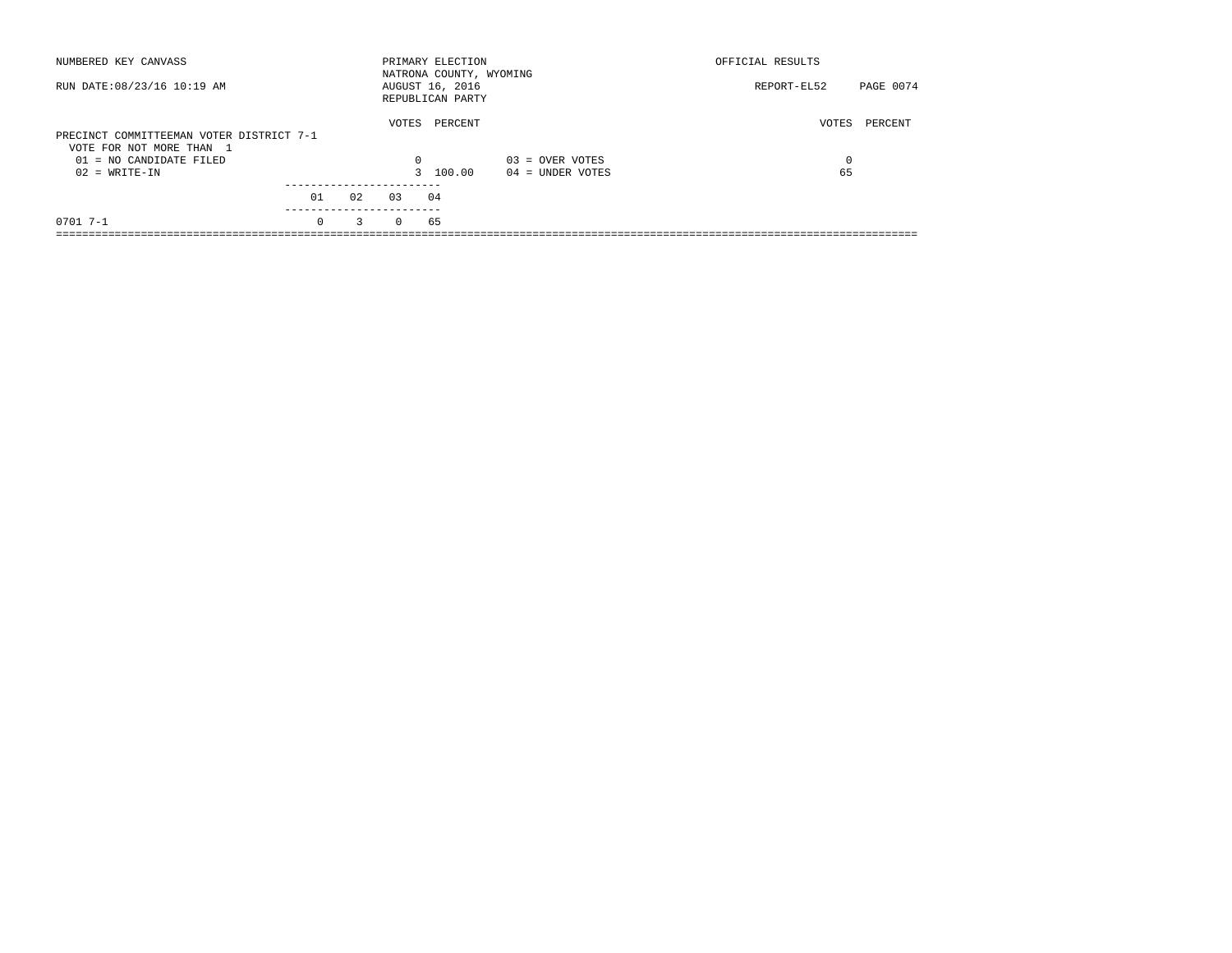| NUMBERED KEY CANVASS                       |          |          |          | PRIMARY ELECTION<br>NATRONA COUNTY, WYOMING |                    | OFFICIAL RESULTS |           |
|--------------------------------------------|----------|----------|----------|---------------------------------------------|--------------------|------------------|-----------|
| RUN DATE: 08/23/16 10:19 AM                |          |          |          | AUGUST 16, 2016<br>REPUBLICAN PARTY         |                    | REPORT-EL52      | PAGE 0075 |
| PRECINCT COMMITTEEWOMAN VOTER DISTRICT 7-1 |          |          | VOTES    | PERCENT                                     |                    | VOTES            | PERCENT   |
| VOTE FOR NOT MORE THAN 1                   |          |          |          |                                             |                    |                  |           |
| $01 = NO$ CANDIDATE FILED                  |          |          | $\Omega$ |                                             | $03 =$ OVER VOTES  | $\Omega$         |           |
| $02 = WRITE-IN$                            |          |          | 0        |                                             | $04 =$ UNDER VOTES | 68               |           |
|                                            |          |          |          |                                             |                    |                  |           |
|                                            | 01       | 02       | 0.3      | 04                                          |                    |                  |           |
| $0701$ 7-1                                 | $\Omega$ | $\Omega$ | $\Omega$ | 68                                          |                    |                  |           |
|                                            |          |          |          |                                             |                    |                  |           |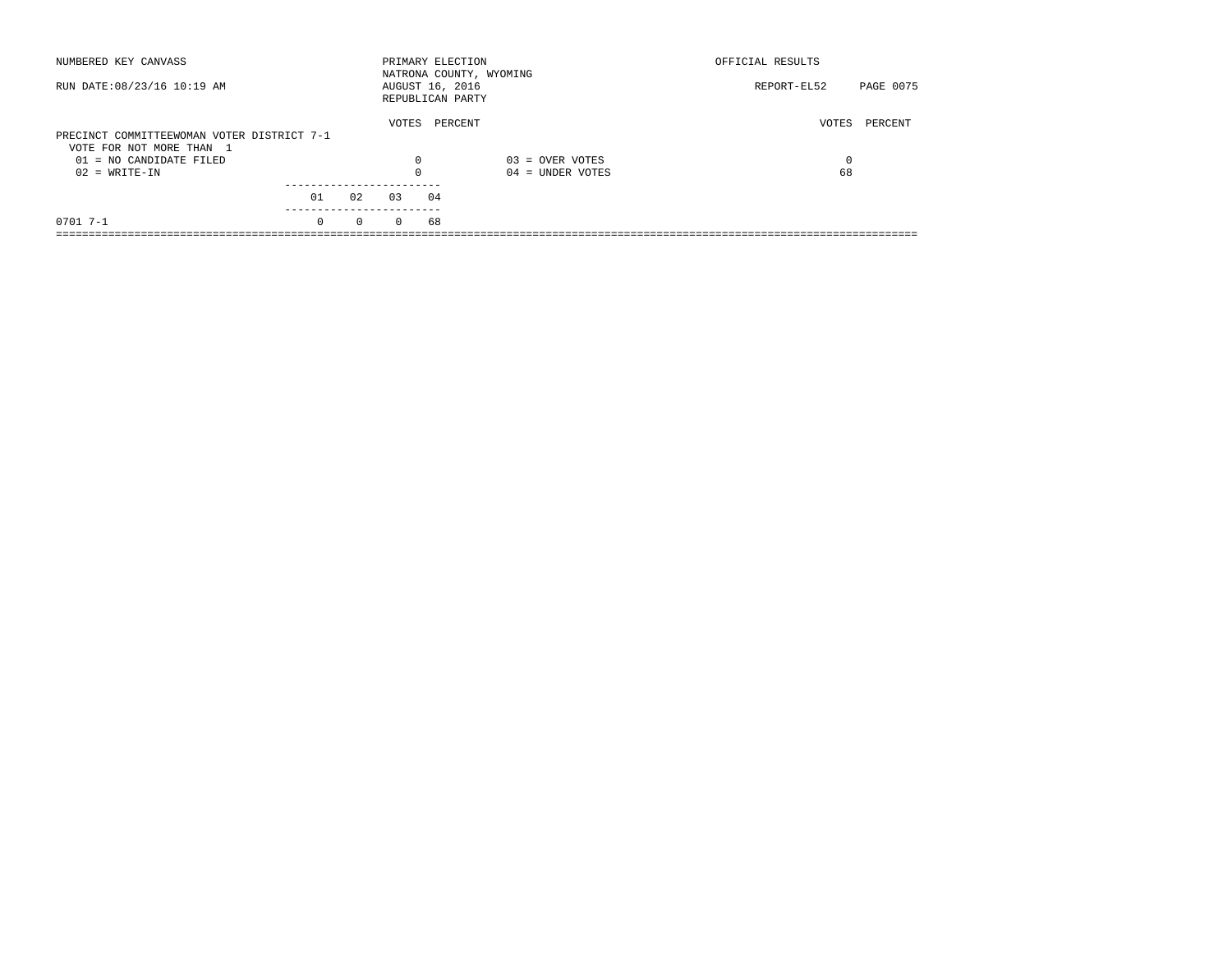| NUMBERED KEY CANVASS                                                 |    |              |          | PRIMARY ELECTION<br>NATRONA COUNTY, WYOMING |                    | OFFICIAL RESULTS |           |
|----------------------------------------------------------------------|----|--------------|----------|---------------------------------------------|--------------------|------------------|-----------|
| RUN DATE: 08/23/16 10:19 AM                                          |    |              |          | AUGUST 16, 2016<br>REPUBLICAN PARTY         |                    | REPORT-EL52      | PAGE 0076 |
| PRECINCT COMMITTEEMAN VOTER DISTRICT 7-2<br>VOTE FOR NOT MORE THAN 1 |    |              | VOTES    | PERCENT                                     |                    | VOTES            | PERCENT   |
| $01 = JIM OWENS$                                                     |    |              |          | 40 100.00                                   | $03 =$ OVER VOTES  | 0                |           |
| $02 = WRITE-IN$                                                      |    |              | $\Omega$ |                                             | $04 =$ UNDER VOTES |                  |           |
|                                                                      | 01 | 02           | 03       | 04                                          |                    |                  |           |
|                                                                      |    |              |          |                                             |                    |                  |           |
| $0702$ 7-2                                                           | 40 | $\mathbf{0}$ | $\Omega$ |                                             |                    |                  |           |
|                                                                      |    |              |          |                                             |                    |                  |           |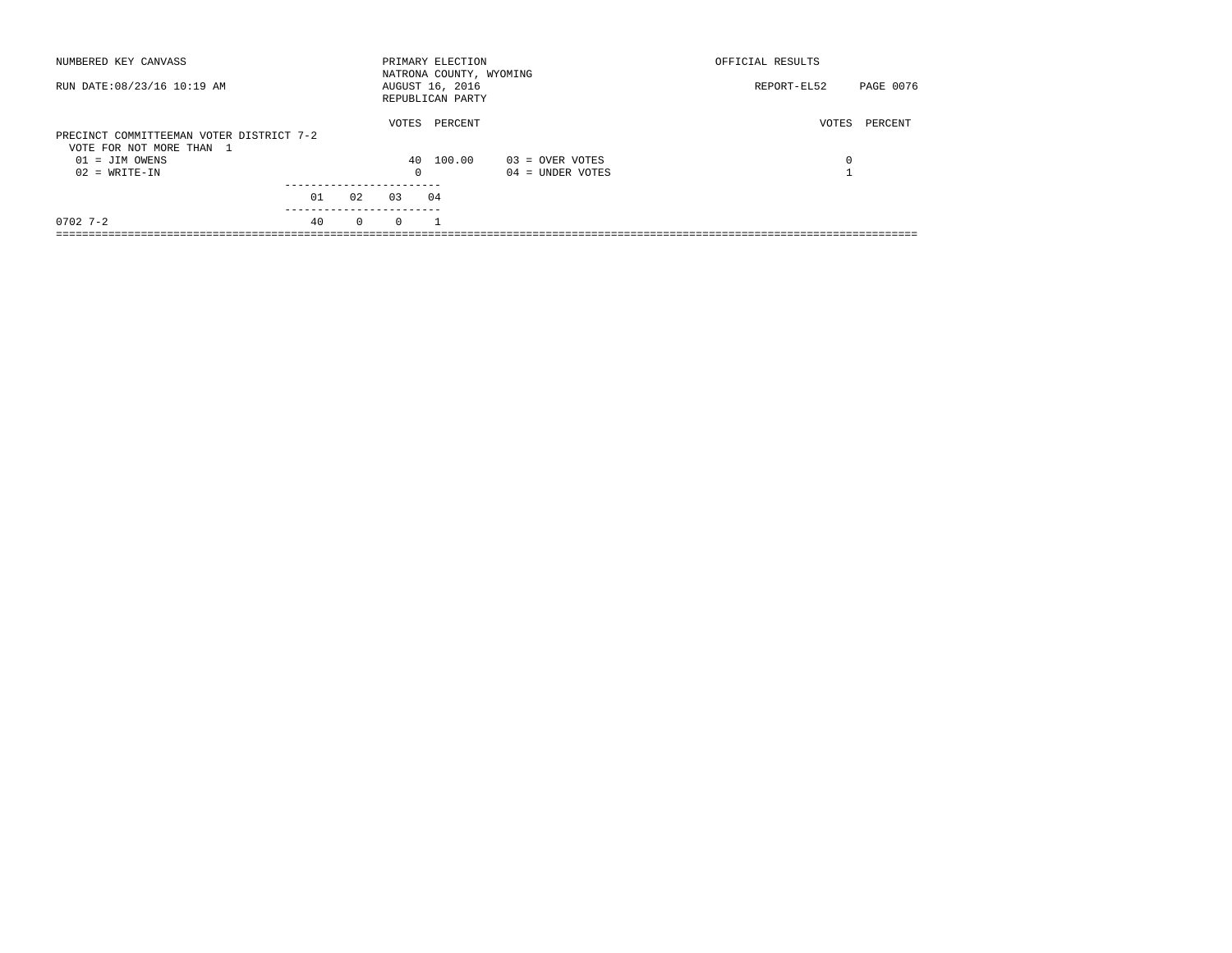| NUMBERED KEY CANVASS                                                   |    |              |          | PRIMARY ELECTION<br>NATRONA COUNTY, WYOMING |                    | OFFICIAL RESULTS |           |
|------------------------------------------------------------------------|----|--------------|----------|---------------------------------------------|--------------------|------------------|-----------|
| RUN DATE: 08/23/16 10:19 AM                                            |    |              |          | AUGUST 16, 2016<br>REPUBLICAN PARTY         |                    | REPORT-EL52      | PAGE 0077 |
| PRECINCT COMMITTEEWOMAN VOTER DISTRICT 7-2<br>VOTE FOR NOT MORE THAN 1 |    |              | VOTES    | PERCENT                                     |                    | VOTES            | PERCENT   |
| $01 = \text{MARY OWENS}$                                               |    |              |          | 40 100.00                                   | $03 =$ OVER VOTES  | 0                |           |
| $02 = WRITE-IN$                                                        |    |              | $\Omega$ |                                             | $04 =$ UNDER VOTES |                  |           |
|                                                                        |    |              |          |                                             |                    |                  |           |
|                                                                        | 01 | 02<br>03     |          | 04                                          |                    |                  |           |
| $0702$ 7-2                                                             | 40 | $\mathbf{0}$ | $\Omega$ |                                             |                    |                  |           |
|                                                                        |    |              |          |                                             |                    |                  |           |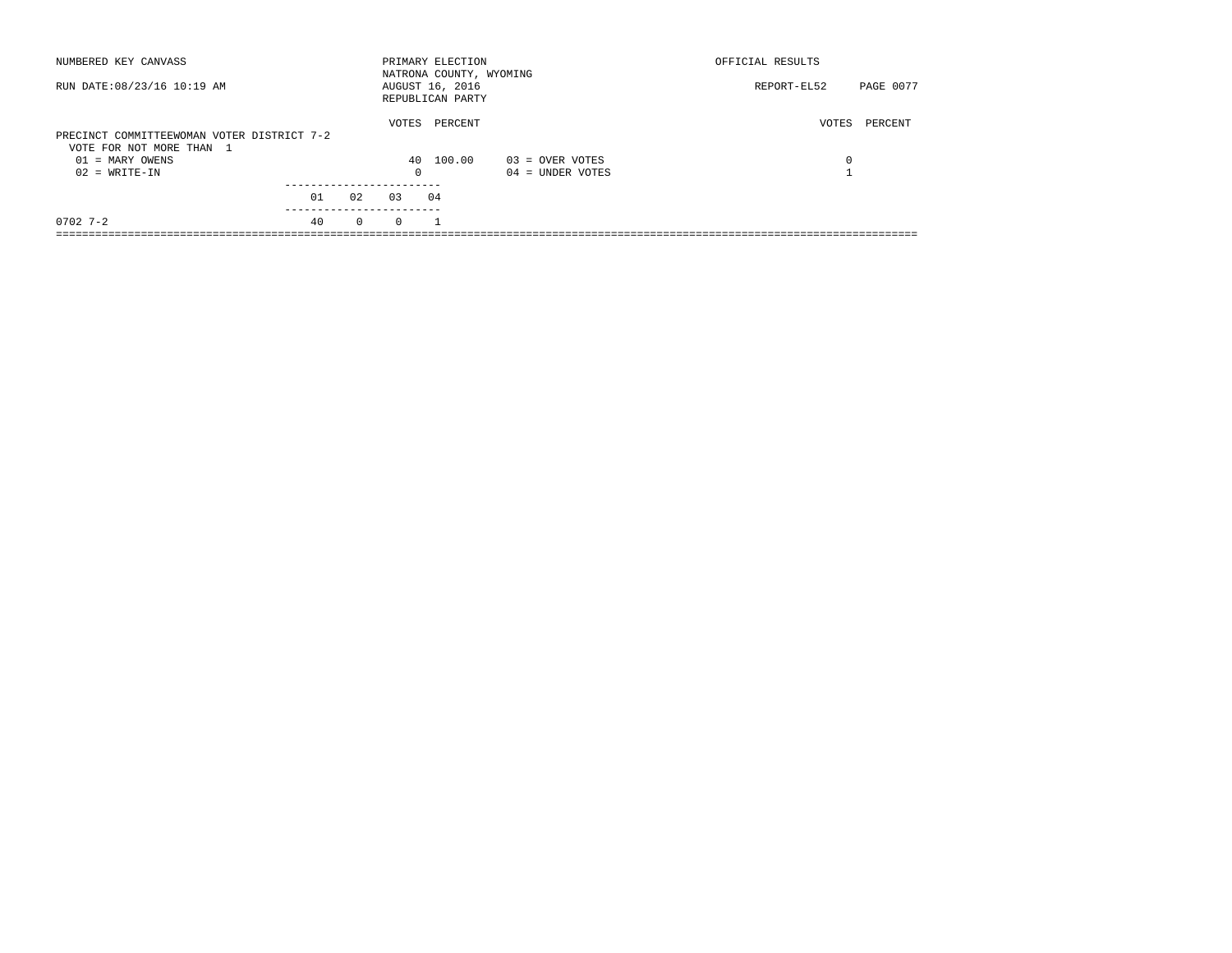| NUMBERED KEY CANVASS                                                 |     |    |          | PRIMARY ELECTION<br>NATRONA COUNTY, WYOMING |                    | OFFICIAL RESULTS |           |
|----------------------------------------------------------------------|-----|----|----------|---------------------------------------------|--------------------|------------------|-----------|
| RUN DATE: 08/23/16 10:19 AM                                          |     |    |          | AUGUST 16, 2016<br>REPUBLICAN PARTY         |                    | REPORT-EL52      | PAGE 0078 |
| PRECINCT COMMITTEEMAN VOTER DISTRICT 8-1<br>VOTE FOR NOT MORE THAN 2 |     |    | VOTES    | PERCENT                                     |                    | VOTES            | PERCENT   |
| $01 =$ STEPHEN WEST                                                  |     |    | 246      | 96.09                                       | $03 =$ OVER VOTES  | 0                |           |
| $02 = WRITE-IN$                                                      |     |    | 10       | 3.91                                        | $04 =$ UNDER VOTES | 358              |           |
|                                                                      |     |    |          |                                             |                    |                  |           |
|                                                                      | 01  | 02 | 0.3      | 04                                          |                    |                  |           |
| $08018 - -1$                                                         | 246 | 10 | $\Omega$ | 358                                         |                    |                  |           |
|                                                                      |     |    |          |                                             |                    |                  |           |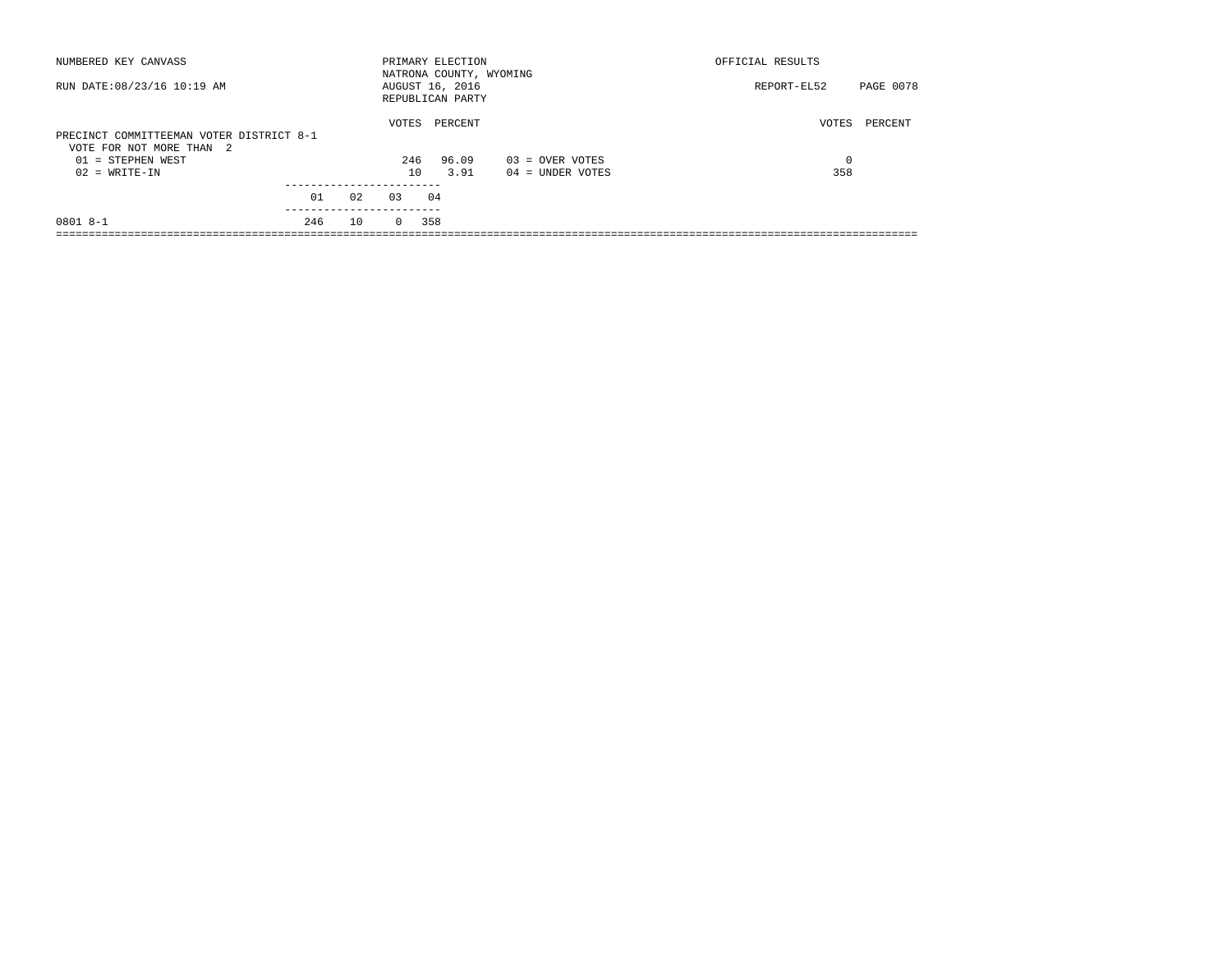| NUMBERED KEY CANVASS                                                   |     |    |          | PRIMARY ELECTION<br>NATRONA COUNTY, WYOMING |                    | OFFICIAL RESULTS         |
|------------------------------------------------------------------------|-----|----|----------|---------------------------------------------|--------------------|--------------------------|
| RUN DATE: 08/23/16 10:19 AM                                            |     |    |          | AUGUST 16, 2016<br>REPUBLICAN PARTY         |                    | PAGE 0079<br>REPORT-EL52 |
| PRECINCT COMMITTEEWOMAN VOTER DISTRICT 8-1<br>VOTE FOR NOT MORE THAN 2 |     |    | VOTES    | PERCENT                                     |                    | VOTES<br>PERCENT         |
| $01 = CATHY TURNER$                                                    |     |    | 243      | 96.81                                       | $03 =$ OVER VOTES  | $\Omega$                 |
| $02 = WRITE-IN$                                                        |     |    | 8        | 3.19                                        | $04 =$ UNDER VOTES | 363                      |
|                                                                        |     |    |          |                                             |                    |                          |
|                                                                        | 01  | 02 | 0.3      | 04                                          |                    |                          |
| $08018 - -1$                                                           | 243 | 8  | $\Omega$ | 363                                         |                    |                          |
|                                                                        |     |    |          |                                             |                    |                          |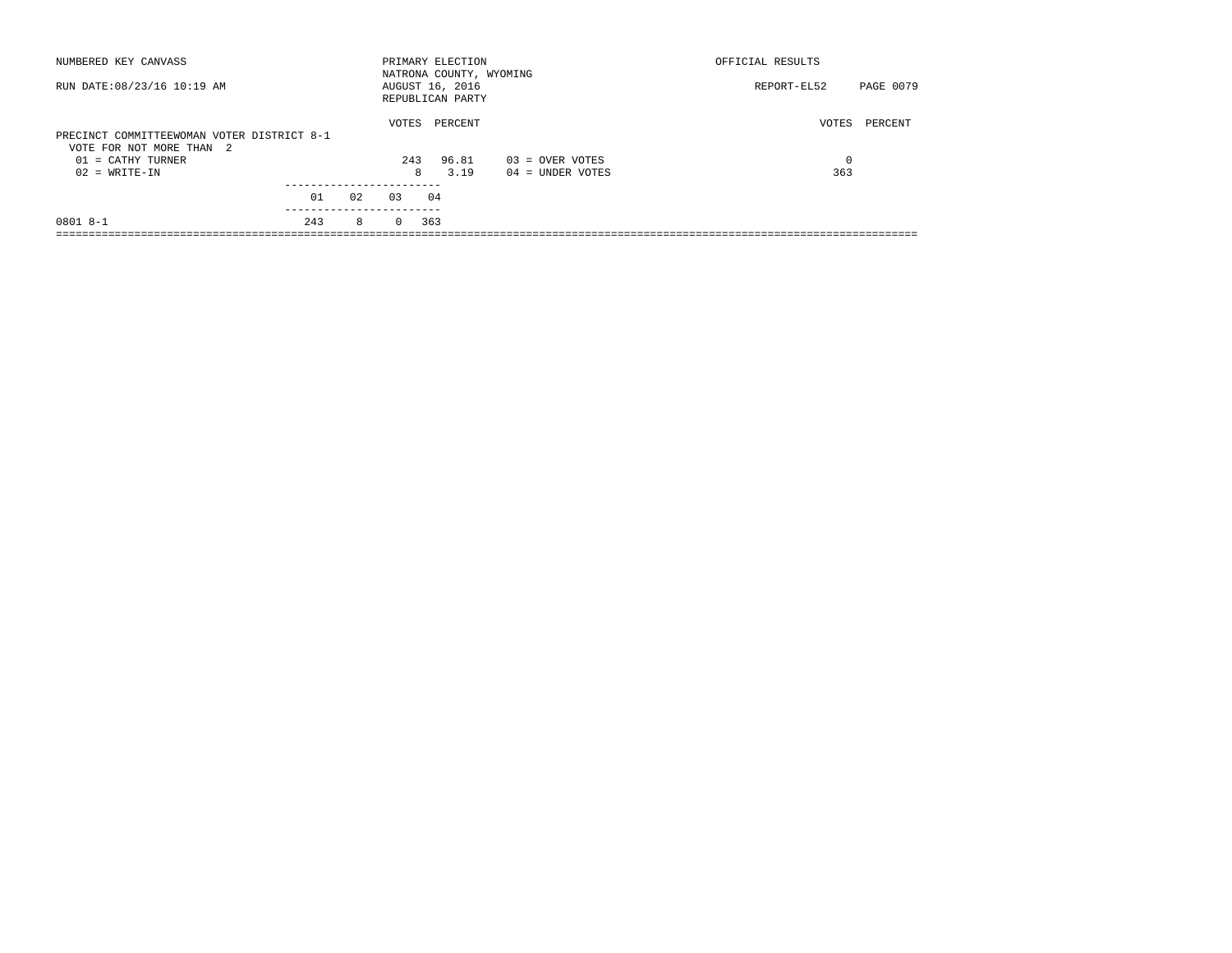| NUMBERED KEY CANVASS                                                 |                        |                |              | PRIMARY ELECTION<br>NATRONA COUNTY, WYOMING |                    | OFFICIAL RESULTS |           |
|----------------------------------------------------------------------|------------------------|----------------|--------------|---------------------------------------------|--------------------|------------------|-----------|
| RUN DATE: 08/23/16 10:19 AM                                          |                        |                |              | AUGUST 16, 2016<br>REPUBLICAN PARTY         |                    | REPORT-EL52      | PAGE 0080 |
| PRECINCT COMMITTEEMAN VOTER DISTRICT 8-2<br>VOTE FOR NOT MORE THAN 1 |                        |                | VOTES        | PERCENT                                     |                    | VOTES            | PERCENT   |
| $01 = NO$ CANDIDATE FILED                                            |                        |                | $\Omega$     |                                             | $03 =$ OVER VOTES  | 0                |           |
| $02 = WRITE-IN$                                                      |                        |                |              | 4 100.00                                    | $04 =$ UNDER VOTES | 118              |           |
|                                                                      |                        |                |              |                                             |                    |                  |           |
|                                                                      | 01                     | 02             | 0.3          | 04                                          |                    |                  |           |
| $08028 - 2$                                                          | ----------<br>$\Omega$ | $\overline{4}$ | $0\quad 118$ |                                             |                    |                  |           |
|                                                                      |                        |                |              |                                             |                    |                  |           |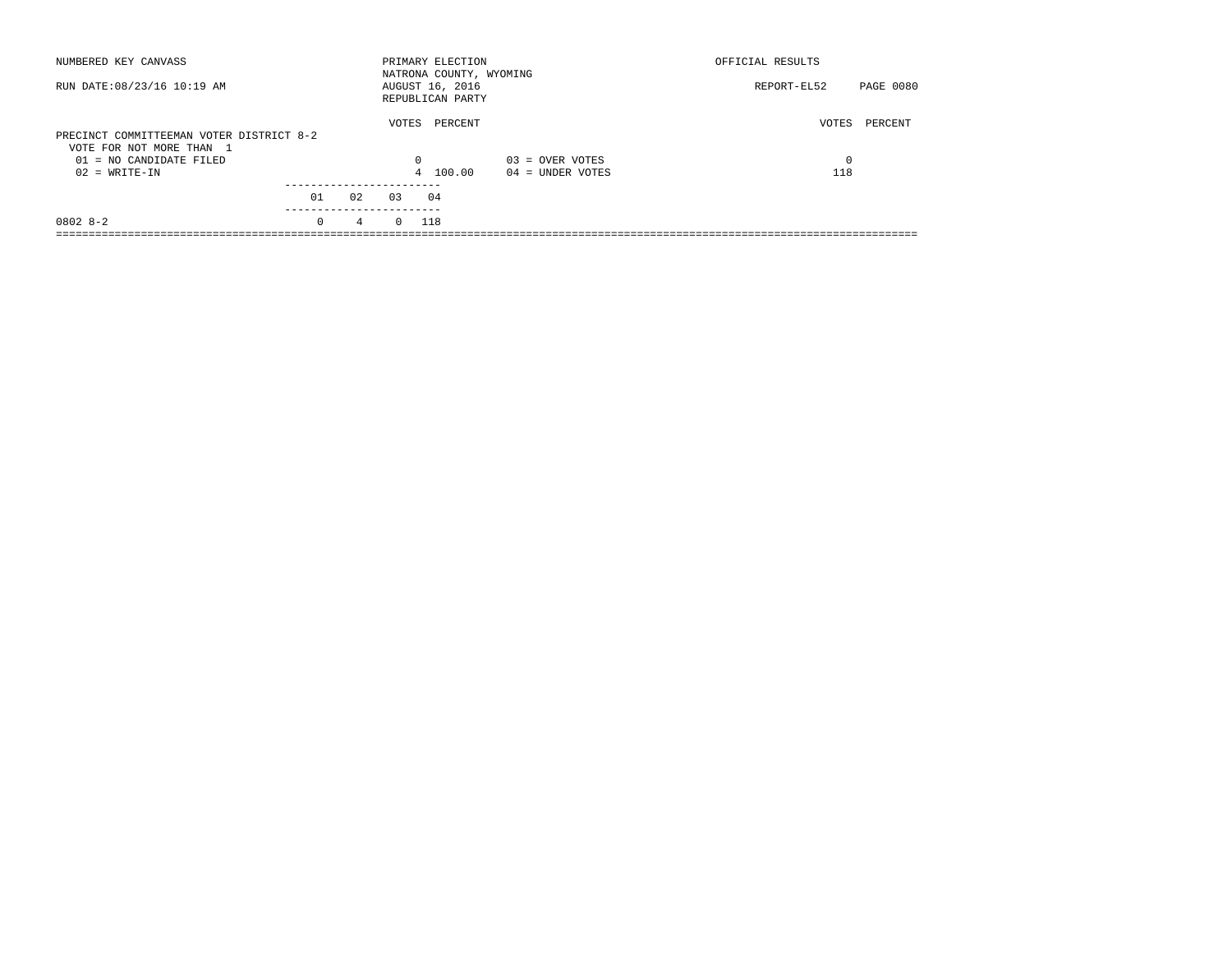|    |                                                                           |         |                                                                                                 | OFFICIAL RESULTS         |  |
|----|---------------------------------------------------------------------------|---------|-------------------------------------------------------------------------------------------------|--------------------------|--|
|    |                                                                           |         |                                                                                                 | PAGE 0081<br>REPORT-EL52 |  |
|    |                                                                           | PERCENT |                                                                                                 | VOTES<br>PERCENT         |  |
|    |                                                                           |         | $03 =$ OVER VOTES                                                                               | $\Omega$                 |  |
|    |                                                                           |         | $04 =$ UNDER VOTES                                                                              | 117                      |  |
|    |                                                                           |         |                                                                                                 |                          |  |
| 02 | 0.3                                                                       | 04      |                                                                                                 |                          |  |
| 5  | $\Omega$                                                                  |         |                                                                                                 |                          |  |
|    | PRECINCT COMMITTEEWOMAN VOTER DISTRICT 8-2<br>01<br>---------<br>$\Omega$ |         | PRIMARY ELECTION<br>AUGUST 16, 2016<br>REPUBLICAN PARTY<br>VOTES<br>$\Omega$<br>5 100.00<br>117 | NATRONA COUNTY, WYOMING  |  |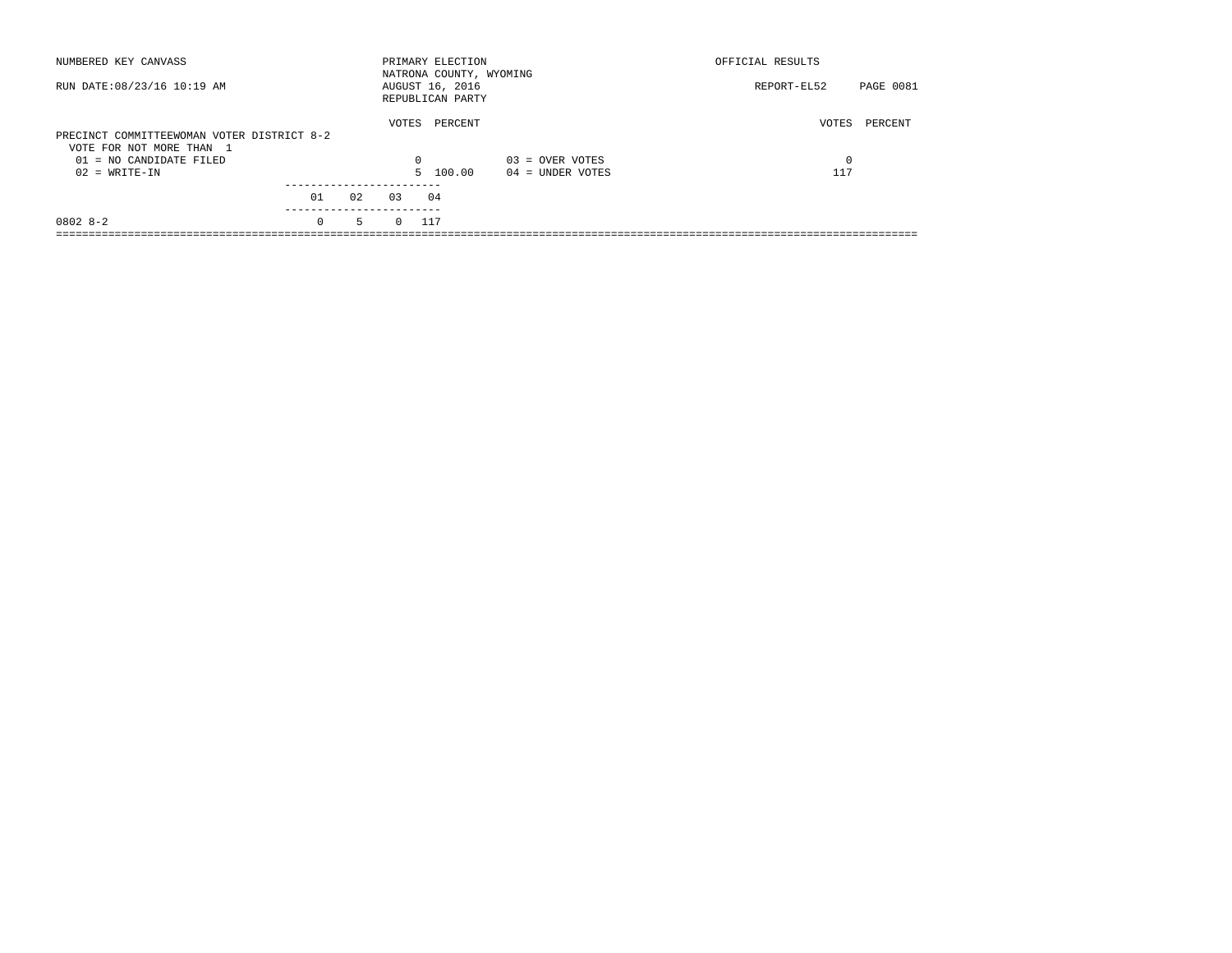| NUMBERED KEY CANVASS                                                 |            |                |            | PRIMARY ELECTION<br>NATRONA COUNTY, WYOMING |                    | OFFICIAL RESULTS |           |
|----------------------------------------------------------------------|------------|----------------|------------|---------------------------------------------|--------------------|------------------|-----------|
| RUN DATE: 08/23/16 10:19 AM                                          |            |                |            | AUGUST 16, 2016<br>REPUBLICAN PARTY         |                    | REPORT-EL52      | PAGE 0082 |
| PRECINCT COMMITTEEMAN VOTER DISTRICT 8-3<br>VOTE FOR NOT MORE THAN 1 |            |                | VOTES      | PERCENT                                     |                    | VOTES            | PERCENT   |
| $01 = NO$ CANDIDATE FILED                                            |            |                | $\Omega$   |                                             | $03 =$ OVER VOTES  | 0                |           |
| $02 = WRITE-IN$                                                      |            |                |            | 4 100.00                                    | $04 =$ UNDER VOTES | 136              |           |
|                                                                      | 01         | 02             | 0.3        | 04                                          |                    |                  |           |
|                                                                      | ---------- |                |            |                                             |                    |                  |           |
| $08038 - 3$                                                          | $\Omega$   | $\overline{4}$ | $0 \t 136$ |                                             |                    |                  |           |
|                                                                      |            |                |            |                                             |                    |                  |           |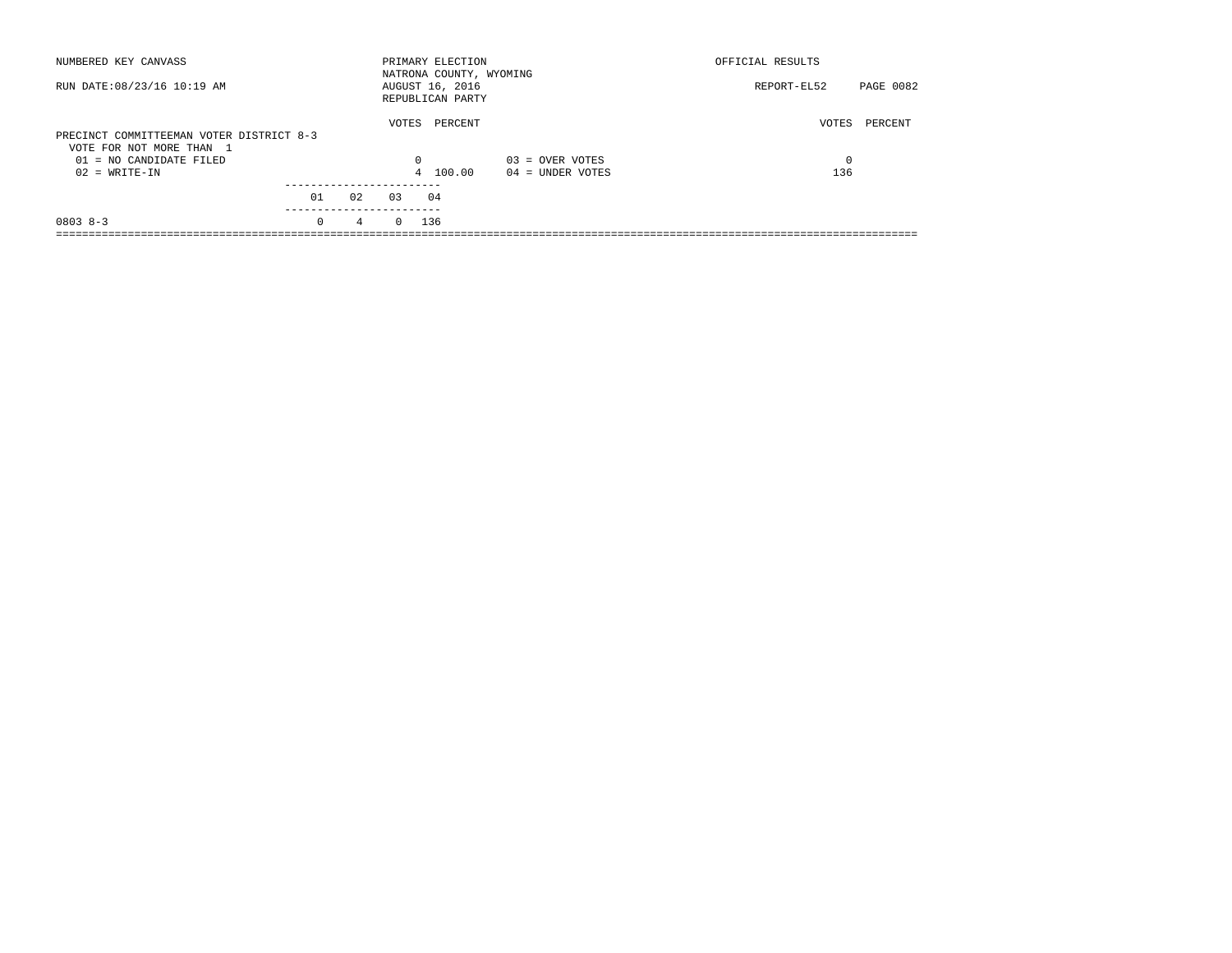| NUMBERED KEY CANVASS                                                   |            |                 |            | PRIMARY ELECTION<br>NATRONA COUNTY, WYOMING |                    | OFFICIAL RESULTS |           |
|------------------------------------------------------------------------|------------|-----------------|------------|---------------------------------------------|--------------------|------------------|-----------|
| RUN DATE: 08/23/16 10:19 AM                                            |            |                 |            | AUGUST 16, 2016<br>REPUBLICAN PARTY         |                    | REPORT-EL52      | PAGE 0083 |
| PRECINCT COMMITTEEWOMAN VOTER DISTRICT 8-3<br>VOTE FOR NOT MORE THAN 1 |            |                 | VOTES      | PERCENT                                     |                    | VOTES            | PERCENT   |
| $01 = NO$ CANDIDATE FILED                                              |            |                 | $\Omega$   |                                             | $03 =$ OVER VOTES  | 0                |           |
| $02 = WRITE-IN$                                                        |            |                 |            | 4 100.00                                    | $04 =$ UNDER VOTES | 136              |           |
|                                                                        | 01         | 02              | 0.3        | 04                                          |                    |                  |           |
|                                                                        | ---------- |                 |            |                                             |                    |                  |           |
| $08038 - 3$                                                            | $\Omega$   | $4\overline{ }$ | $0 \t 136$ |                                             |                    |                  |           |
|                                                                        |            |                 |            |                                             |                    |                  |           |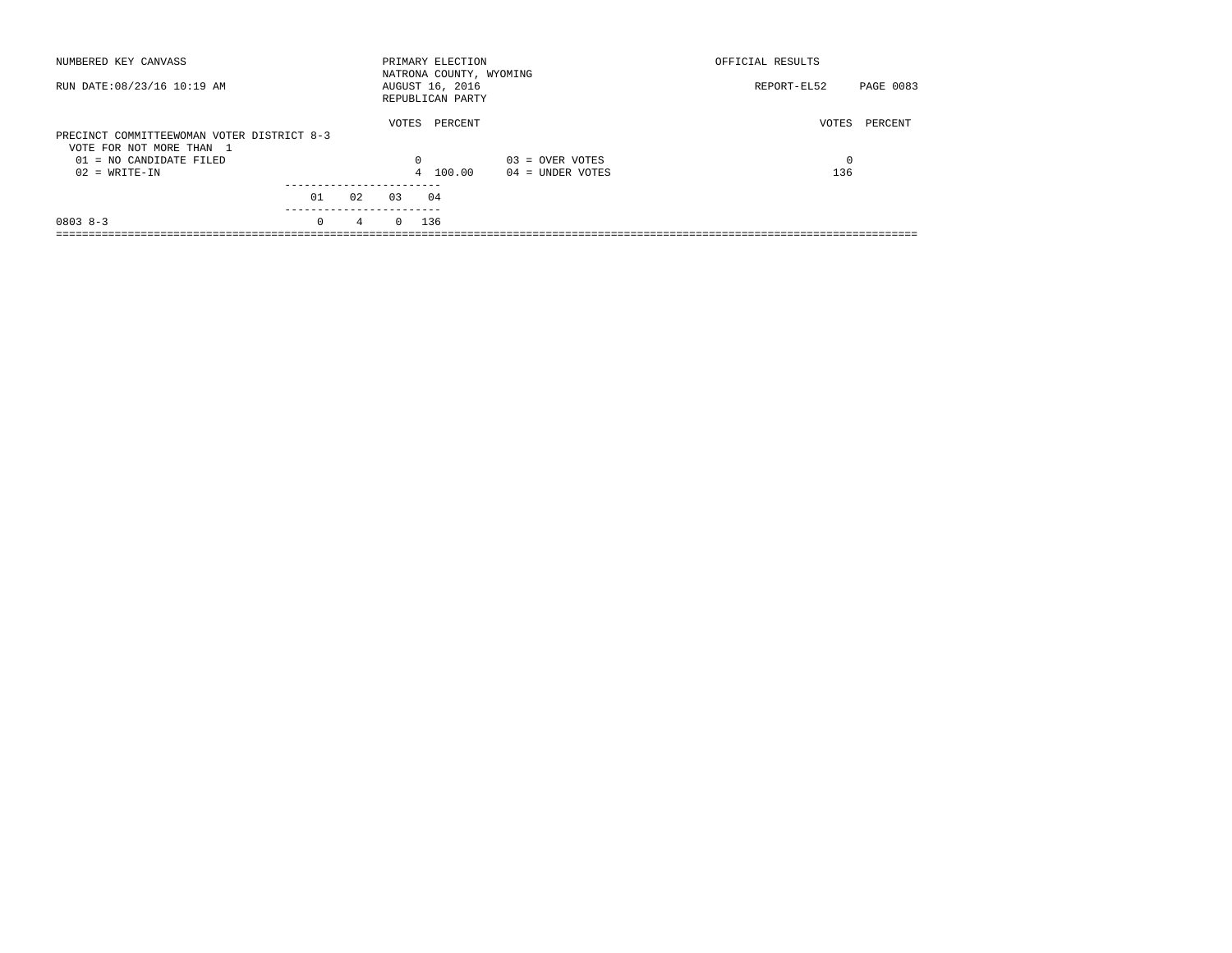| NUMBERED KEY CANVASS                                                                                                 |          |    |                         | PRIMARY ELECTION<br>NATRONA COUNTY, WYOMING |                                         | OFFICIAL RESULTS  |           |
|----------------------------------------------------------------------------------------------------------------------|----------|----|-------------------------|---------------------------------------------|-----------------------------------------|-------------------|-----------|
| RUN DATE: 08/23/16 10:19 AM                                                                                          |          |    |                         | AUGUST 16, 2016<br>REPUBLICAN PARTY         |                                         | REPORT-EL52       | PAGE 0084 |
| PRECINCT COMMITTEEMAN VOTER DISTRICT 8-4<br>VOTE FOR NOT MORE THAN 2<br>$01 = NO CANDIDATE FILED$<br>$02 = WRITE-IN$ |          |    | VOTES<br>$\Omega$<br>20 | PERCENT<br>100.00                           | $03 =$ OVER VOTES<br>$04 =$ UNDER VOTES | VOTES<br>0<br>812 | PERCENT   |
|                                                                                                                      | 01       | 02 | 0.3                     | 04                                          |                                         |                   |           |
| $08048 - -4$                                                                                                         | $\Omega$ | 20 | $\Omega$                | 812                                         |                                         |                   |           |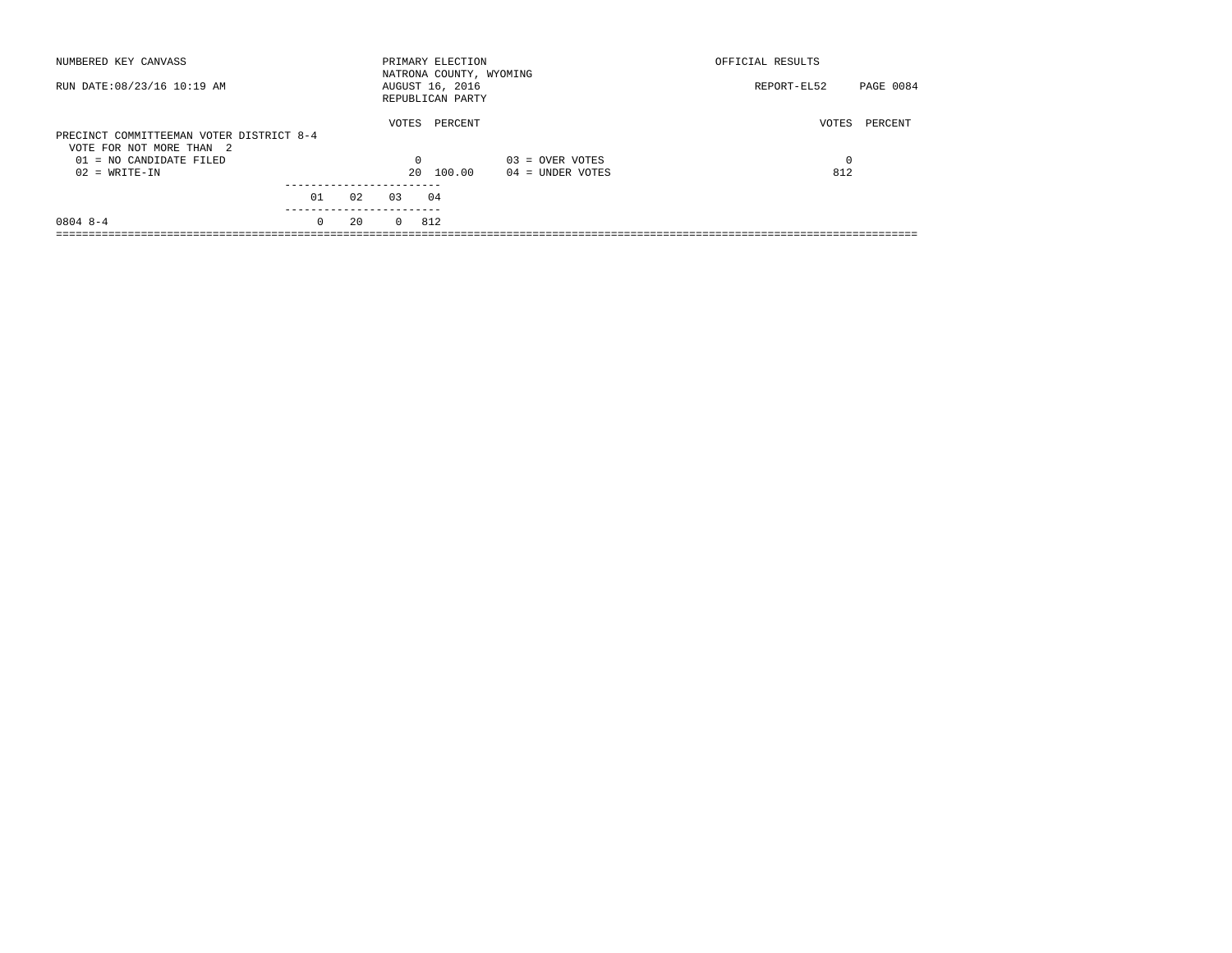| NUMBERED KEY CANVASS                                                   |                 |    |          | PRIMARY ELECTION<br>NATRONA COUNTY, WYOMING |                    | OFFICIAL RESULTS |           |
|------------------------------------------------------------------------|-----------------|----|----------|---------------------------------------------|--------------------|------------------|-----------|
| RUN DATE: 08/23/16 10:19 AM                                            |                 |    |          | AUGUST 16, 2016<br>REPUBLICAN PARTY         |                    | REPORT-EL52      | PAGE 0085 |
| PRECINCT COMMITTEEWOMAN VOTER DISTRICT 8-4<br>VOTE FOR NOT MORE THAN 2 |                 |    | VOTES    | PERCENT                                     |                    | VOTES            | PERCENT   |
| $01 = NO$ CANDIDATE FILED                                              |                 |    | $\Omega$ |                                             | $03 =$ OVER VOTES  | 0                |           |
| $02 = WRITE-IN$                                                        |                 |    | 17       | 100.00                                      | $04 =$ UNDER VOTES | 815              |           |
|                                                                        |                 |    |          |                                             |                    |                  |           |
|                                                                        | 01<br>--------- | 02 | 0.3      | 04                                          |                    |                  |           |
| $08048 - -4$                                                           | $\Omega$        | 17 | $\Omega$ | 815                                         |                    |                  |           |
|                                                                        |                 |    |          |                                             |                    |                  |           |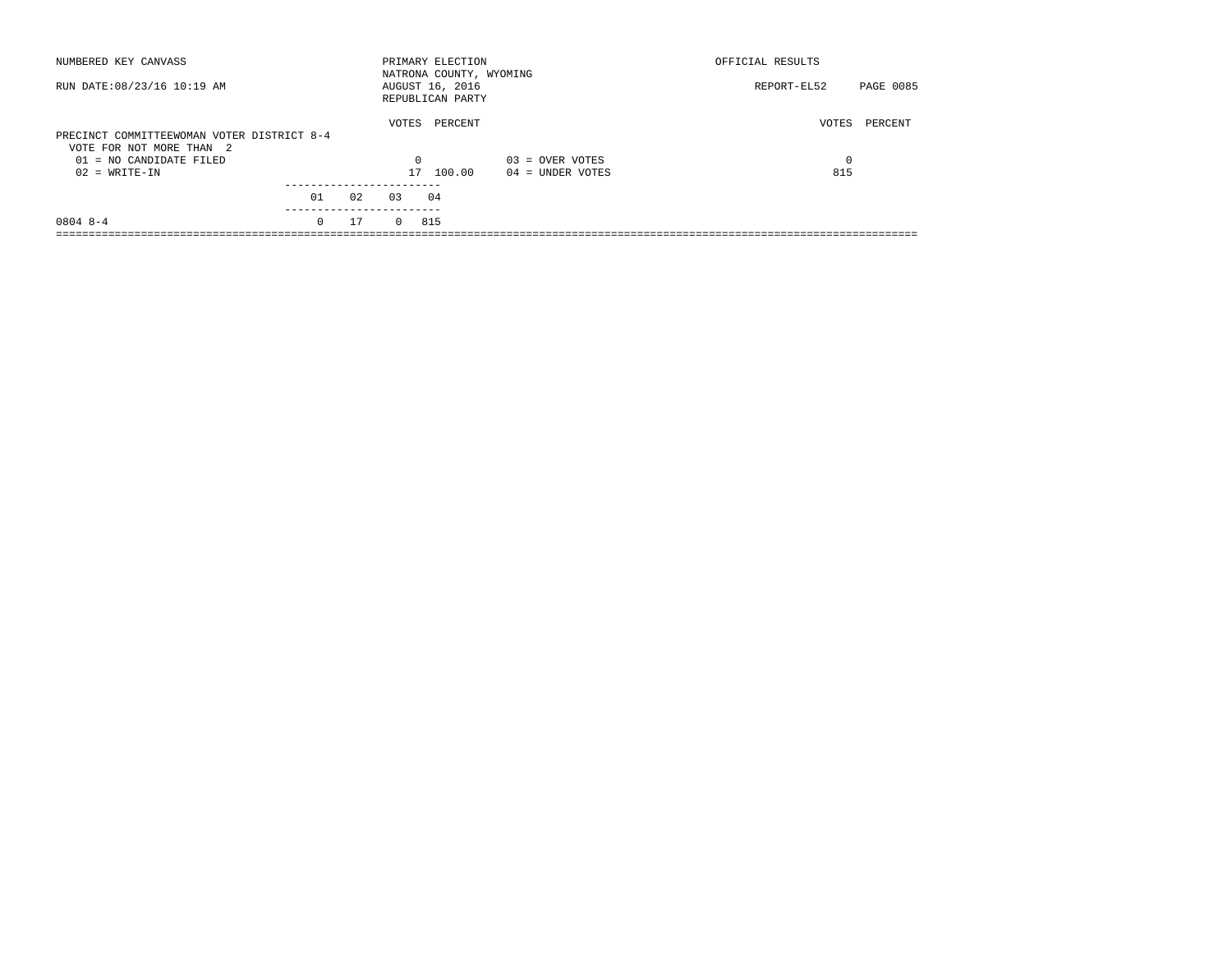| NUMBERED KEY CANVASS                     |     |     | PRIMARY ELECTION |          |         |                         | OFFICIAL RESULTS |           |  |
|------------------------------------------|-----|-----|------------------|----------|---------|-------------------------|------------------|-----------|--|
|                                          |     |     |                  |          |         | NATRONA COUNTY, WYOMING |                  |           |  |
| RUN DATE: 08/23/16 10:19 AM              |     |     | AUGUST 16, 2016  |          |         |                         | REPORT-EL52      | PAGE 0086 |  |
|                                          |     |     | REPUBLICAN PARTY |          |         |                         |                  |           |  |
|                                          |     |     | VOTES            |          | PERCENT |                         | VOTES            | PERCENT   |  |
| PRECINCT COMMITTEEMAN VOTER DISTRICT 8-5 |     |     |                  |          |         |                         |                  |           |  |
| VOTE FOR NOT MORE THAN 2                 |     |     |                  |          |         |                         |                  |           |  |
| $01 = JOSHUA BROWN$                      |     |     | 220              |          | 52.26   |                         |                  |           |  |
| $02 =$ DAN L. SABROSKY                   |     |     | 195              |          | 46.32   | $04 =$ OVER VOTES       | 0                |           |  |
| $03 = WRITE-IN$                          |     |     |                  | 6.       | 1.43    | $05 = UNDER VOTES$      | 267              |           |  |
|                                          |     |     |                  |          |         |                         |                  |           |  |
|                                          | 01  | 02  | 0.3              | 04       | 05      |                         |                  |           |  |
| $08058-5$                                | 220 | 195 | 6                | $\Omega$ | 267     |                         |                  |           |  |
|                                          |     |     |                  |          |         |                         |                  |           |  |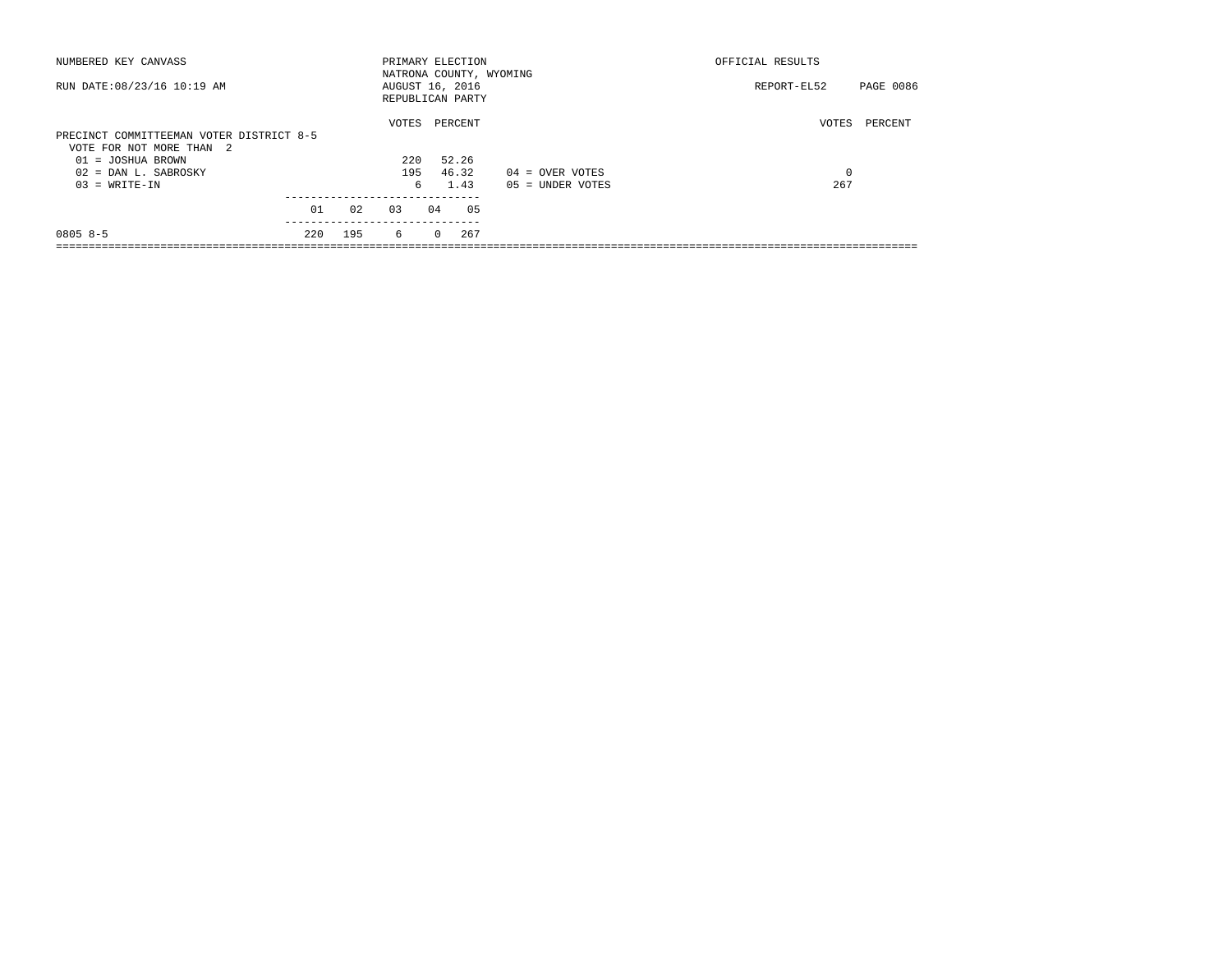| NUMBERED KEY CANVASS                       |     |     | PRIMARY ELECTION                    |          |         |                         | OFFICIAL RESULTS |           |  |
|--------------------------------------------|-----|-----|-------------------------------------|----------|---------|-------------------------|------------------|-----------|--|
| RUN DATE: 08/23/16 10:19 AM                |     |     | AUGUST 16, 2016<br>REPUBLICAN PARTY |          |         | NATRONA COUNTY, WYOMING | REPORT-EL52      | PAGE 0087 |  |
|                                            |     |     | VOTES                               |          | PERCENT |                         | VOTES            | PERCENT   |  |
| PRECINCT COMMITTEEWOMAN VOTER DISTRICT 8-5 |     |     |                                     |          |         |                         |                  |           |  |
| VOTE FOR NOT MORE THAN 2                   |     |     |                                     |          |         |                         |                  |           |  |
| $01 = KARENT A. BOGART$                    |     |     | 216                                 |          | 52.81   |                         |                  |           |  |
| 02 = MICHELLE SABROSKY                     |     |     | 186                                 |          | 45.48   | $04 =$ OVER VOTES       | 0                |           |  |
| $03 = WRITE-IN$                            |     |     | 7                                   |          | 1.71    | $05 = UNDER VOTES$      | 279              |           |  |
|                                            | 01  | 02  | 0.3                                 | 04       | 05      |                         |                  |           |  |
|                                            |     |     |                                     |          |         |                         |                  |           |  |
| $08058-5$                                  | 216 | 186 | $7\overline{ }$                     | $\Omega$ | 279     |                         |                  |           |  |
|                                            |     |     |                                     |          |         |                         |                  |           |  |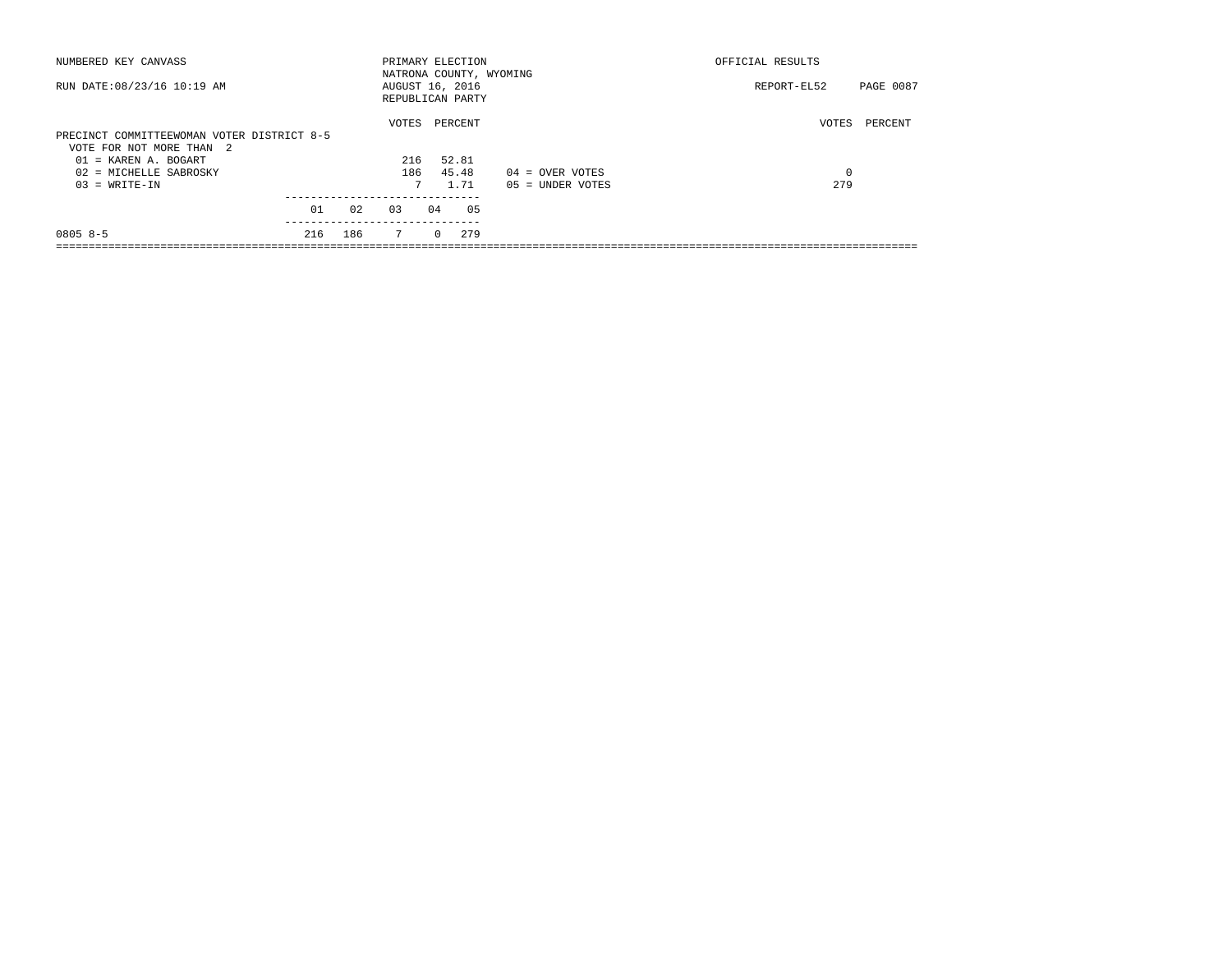| NUMBERED KEY CANVASS                                                 |                        |    |          | PRIMARY ELECTION<br>NATRONA COUNTY, WYOMING |                   | OFFICIAL RESULTS |                  |
|----------------------------------------------------------------------|------------------------|----|----------|---------------------------------------------|-------------------|------------------|------------------|
| RUN DATE: 08/23/16 10:19 AM                                          |                        |    |          | AUGUST 16, 2016<br>REPUBLICAN PARTY         |                   | REPORT-EL52      | <b>PAGE 0088</b> |
| PRECINCT COMMITTEEMAN VOTER DISTRICT 9-1<br>VOTE FOR NOT MORE THAN 2 |                        |    | VOTES    | PERCENT                                     |                   | VOTES            | PERCENT          |
| $01 = NO$ CANDIDATE FILED                                            |                        |    | $\Omega$ |                                             | $03 =$ OVER VOTES | 0                |                  |
| $02 = WRITE-IN$                                                      |                        |    | 31       | 100.00                                      | 04 = UNDER VOTES  | 921              |                  |
|                                                                      |                        |    |          |                                             |                   |                  |                  |
|                                                                      | 01                     | 02 | 0.3      | 04                                          |                   |                  |                  |
| $0901$ 9-1                                                           | ----------<br>$\Omega$ | 31 | $\Omega$ | 921                                         |                   |                  |                  |
|                                                                      |                        |    |          |                                             |                   |                  |                  |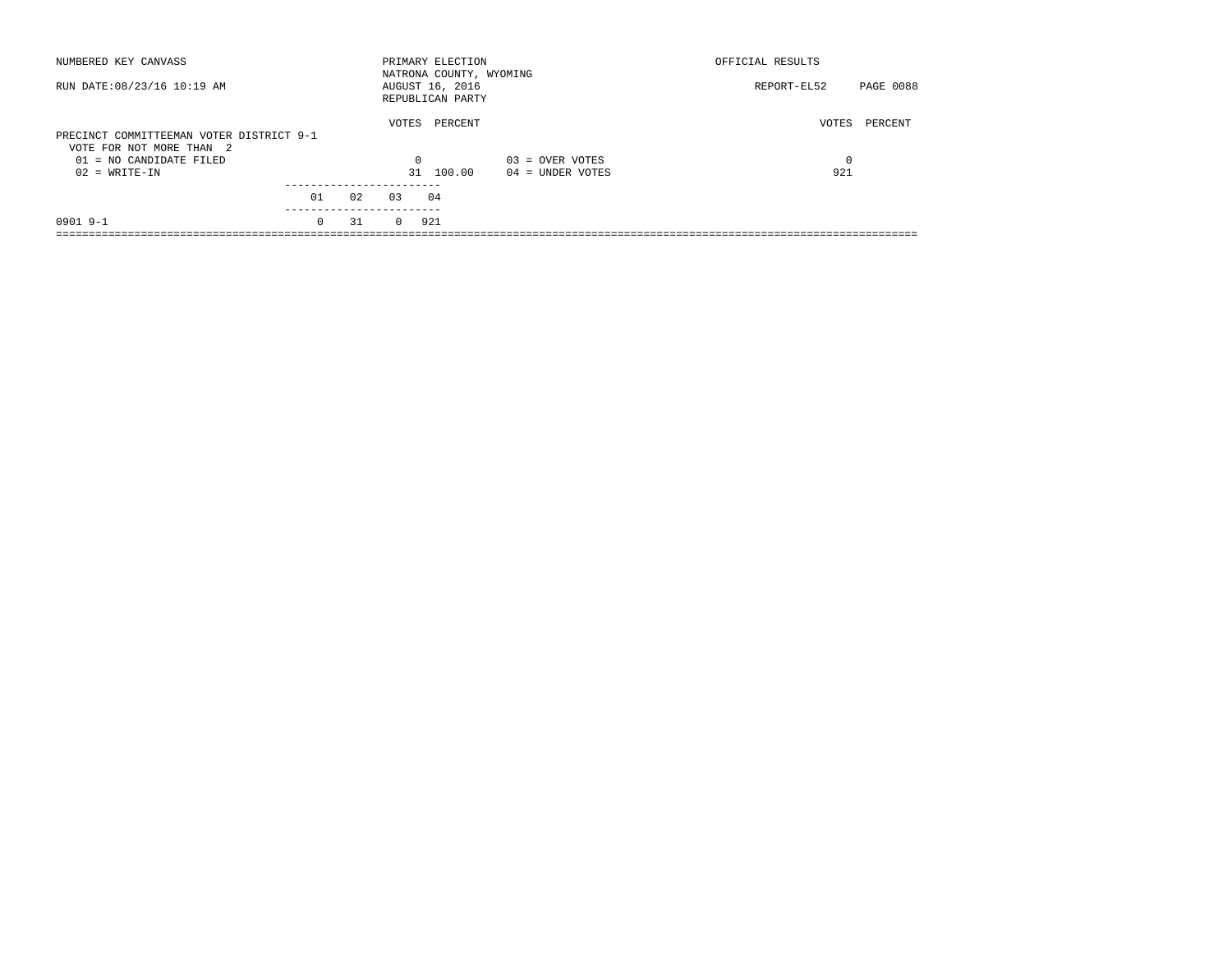| NUMBERED KEY CANVASS                                                   |     |     |          | PRIMARY ELECTION                                               |                    | OFFICIAL RESULTS                |  |
|------------------------------------------------------------------------|-----|-----|----------|----------------------------------------------------------------|--------------------|---------------------------------|--|
| RUN DATE: 08/23/16 10:19 AM                                            |     |     |          | NATRONA COUNTY, WYOMING<br>AUGUST 16, 2016<br>REPUBLICAN PARTY |                    | <b>PAGE 0089</b><br>REPORT-EL52 |  |
| PRECINCT COMMITTEEWOMAN VOTER DISTRICT 9-1<br>VOTE FOR NOT MORE THAN 2 |     |     | VOTES    | PERCENT                                                        |                    | VOTES<br>PERCENT                |  |
| 01 = MELANIE TRUE                                                      |     |     | 337      | 95.74                                                          | $03 =$ OVER VOTES  | 0                               |  |
| $02 = WRITE-IN$                                                        |     |     | 15       | 4.26                                                           | $04 =$ UNDER VOTES | 600                             |  |
|                                                                        |     |     |          |                                                                |                    |                                 |  |
|                                                                        | 01  | 02  | 0.3      | 04                                                             |                    |                                 |  |
| $0901$ 9-1                                                             | 337 | 1.5 | $\Omega$ | 600                                                            |                    |                                 |  |
|                                                                        |     |     |          |                                                                |                    |                                 |  |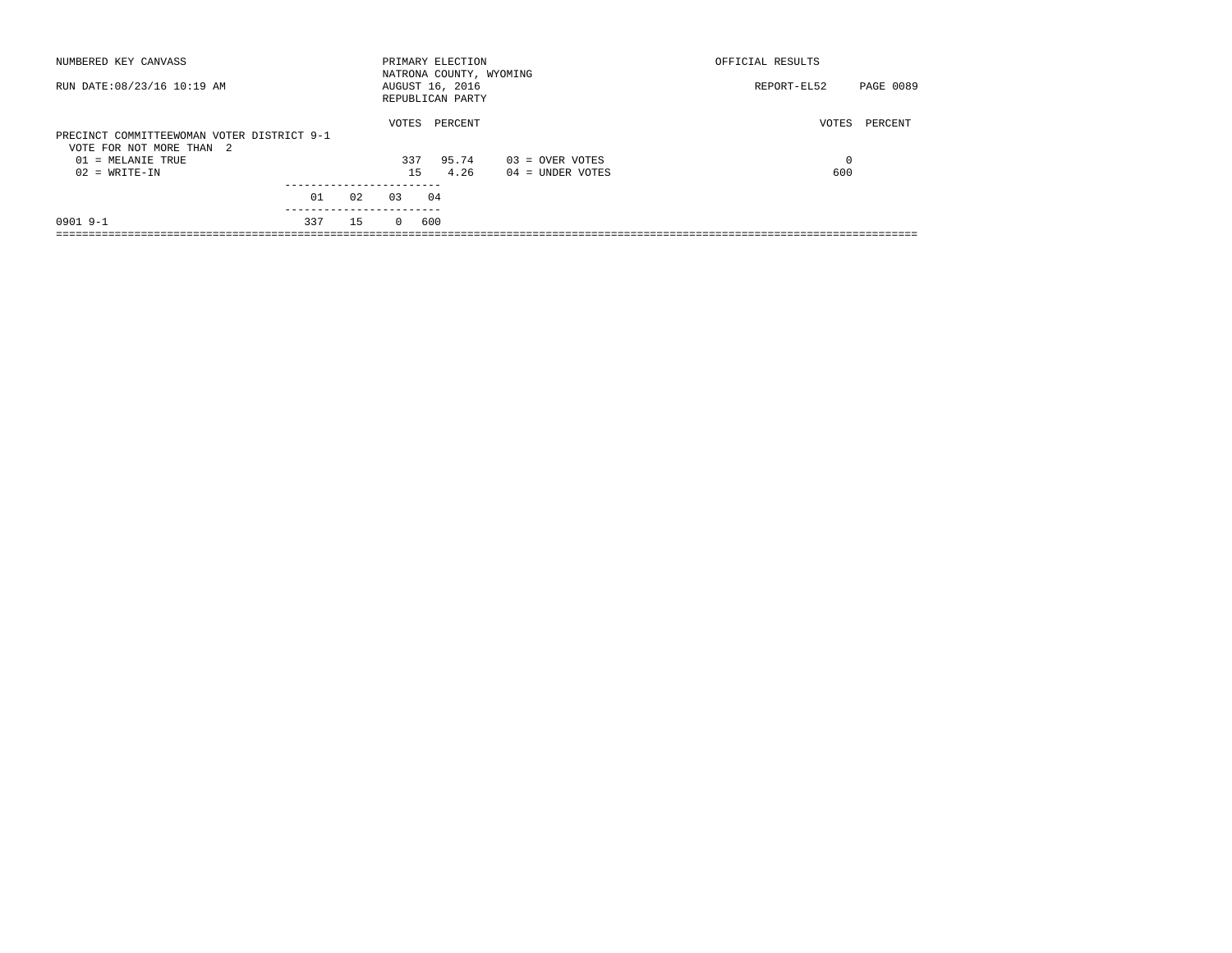| NUMBERED KEY CANVASS                                                  |    |              |          | PRIMARY ELECTION<br>NATRONA COUNTY, WYOMING |                    | OFFICIAL RESULTS |           |
|-----------------------------------------------------------------------|----|--------------|----------|---------------------------------------------|--------------------|------------------|-----------|
| RUN DATE: 08/23/16 10:19 AM                                           |    |              |          | AUGUST 16, 2016<br>REPUBLICAN PARTY         |                    | REPORT-EL52      | PAGE 0090 |
| PRECINCT COMMITTEEMAN VOTER DISTRICT 11-1<br>VOTE FOR NOT MORE THAN 1 |    |              | VOTES    | PERCENT                                     |                    | VOTES            | PERCENT   |
| $01 = TOM WALTERS$                                                    |    |              |          | 61 100.00                                   | $03 =$ OVER VOTES  | $\Omega$         |           |
| $02 = WRITE-IN$                                                       |    |              | 0        |                                             | $04 =$ UNDER VOTES |                  |           |
|                                                                       |    |              |          |                                             |                    |                  |           |
|                                                                       | 01 | 02           | 0.3      | 04                                          |                    |                  |           |
| 1101 11-1                                                             | 61 | $\mathbf{0}$ | $\Omega$ | 5.                                          |                    |                  |           |
|                                                                       |    |              |          |                                             |                    |                  |           |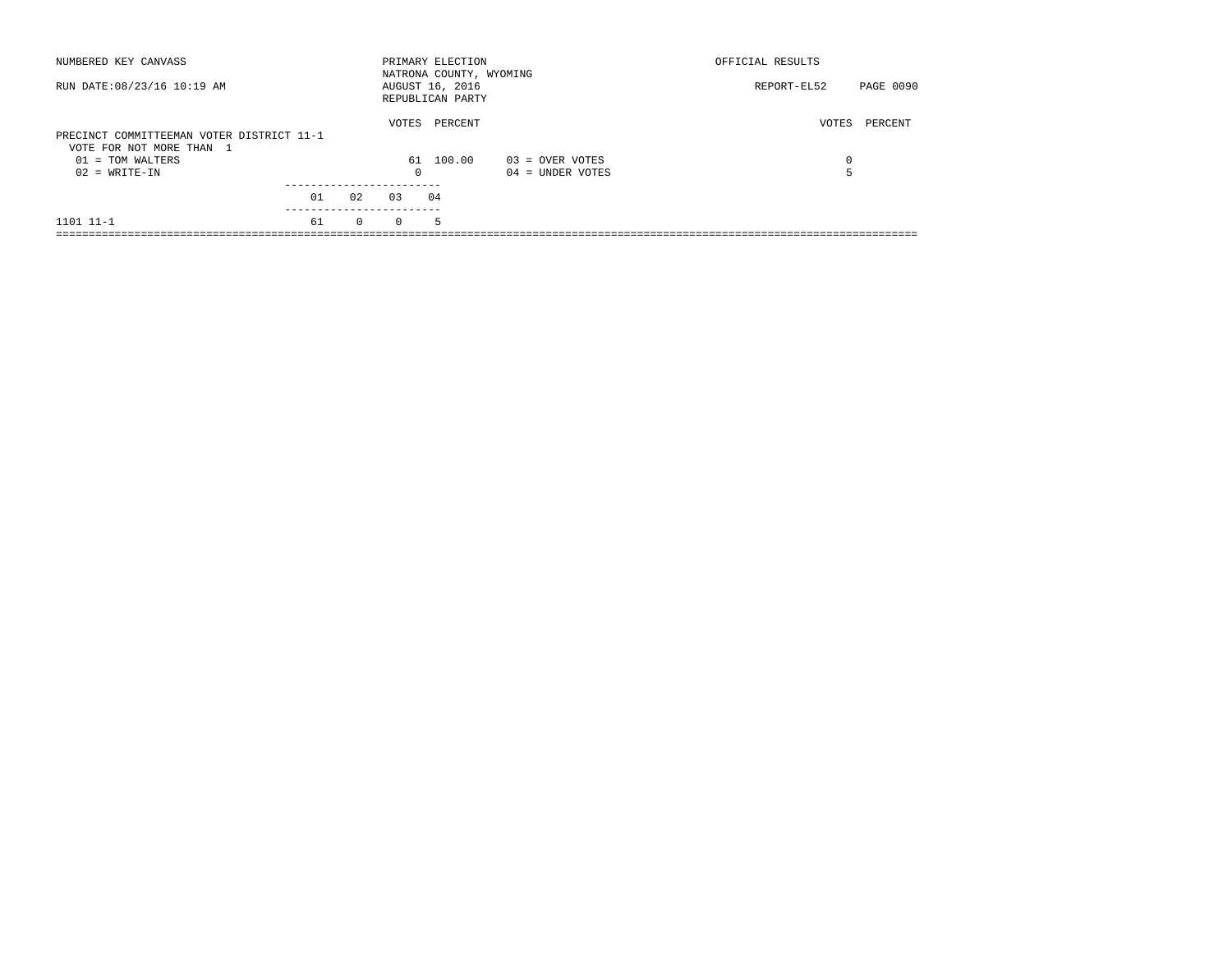| NUMBERED KEY CANVASS                                                    |    |          |            | PRIMARY ELECTION<br>NATRONA COUNTY, WYOMING |                    | OFFICIAL RESULTS |           |
|-------------------------------------------------------------------------|----|----------|------------|---------------------------------------------|--------------------|------------------|-----------|
| RUN DATE: 08/23/16 10:19 AM                                             |    |          |            | AUGUST 16, 2016<br>REPUBLICAN PARTY         |                    | REPORT-EL52      | PAGE 0091 |
| PRECINCT COMMITTEEWOMAN VOTER DISTRICT 11-1<br>VOTE FOR NOT MORE THAN 1 |    |          | VOTES      | PERCENT                                     |                    | VOTES            | PERCENT   |
| $01$ = KADE S. WALTERS                                                  |    |          |            | 57 100.00                                   | 03 = OVER VOTES    | $\Omega$         |           |
| $02 = WRITE-IN$                                                         |    |          | $^{\circ}$ |                                             | $04 =$ UNDER VOTES | 9                |           |
|                                                                         |    |          |            |                                             |                    |                  |           |
|                                                                         | 01 | 02       | 0.3        | 04                                          |                    |                  |           |
| 1101 11-1                                                               | 57 | $\Omega$ | $\Omega$   | 9                                           |                    |                  |           |
|                                                                         |    |          |            |                                             |                    |                  |           |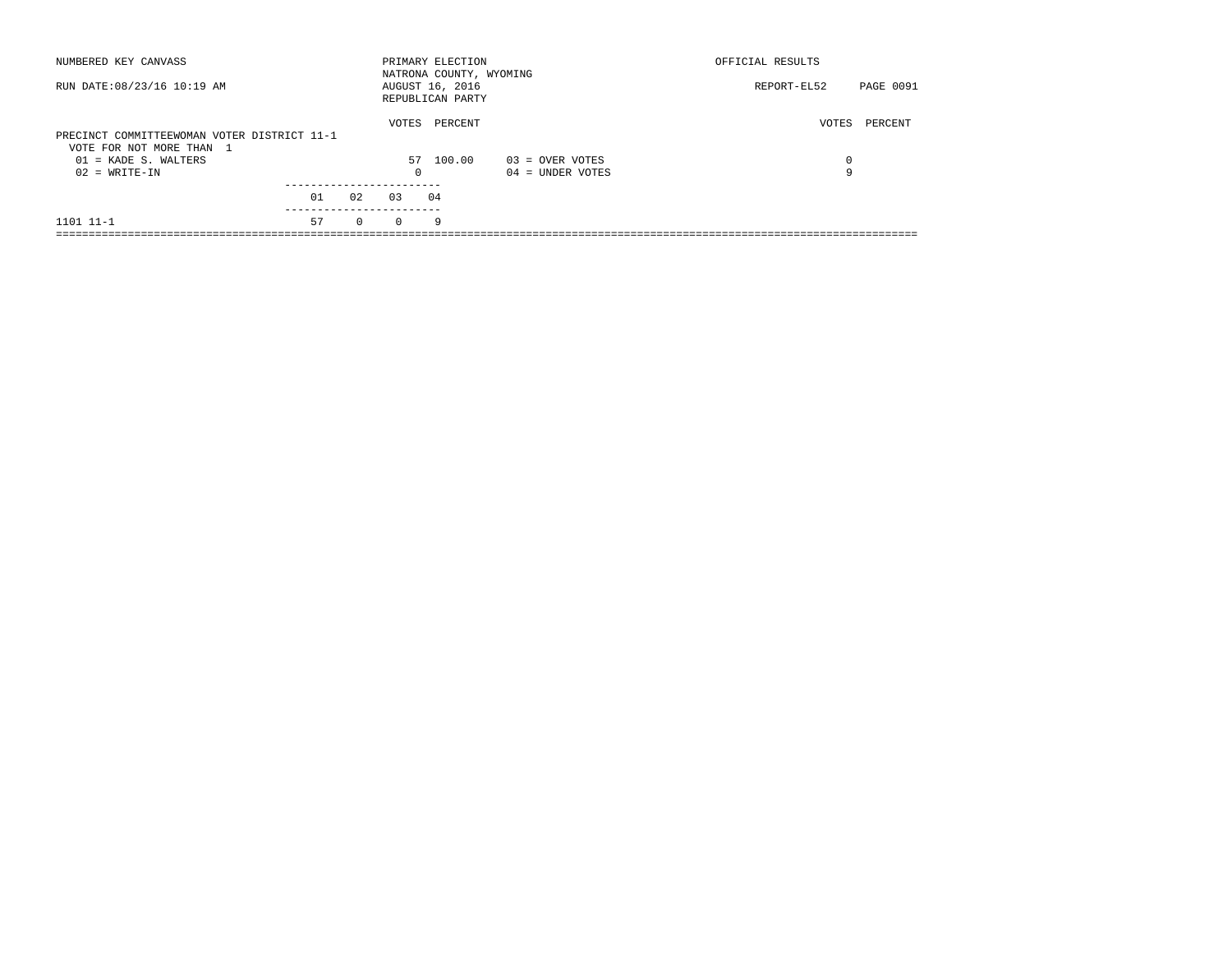| NUMBERED KEY CANVASS                                                  |          |    |          | PRIMARY ELECTION<br>NATRONA COUNTY, WYOMING |                    | OFFICIAL RESULTS         |
|-----------------------------------------------------------------------|----------|----|----------|---------------------------------------------|--------------------|--------------------------|
| RUN DATE: 08/23/16 10:19 AM                                           |          |    |          | AUGUST 16, 2016<br>REPUBLICAN PARTY         |                    | PAGE 0092<br>REPORT-EL52 |
| PRECINCT COMMITTEEMAN VOTER DISTRICT 11-2<br>VOTE FOR NOT MORE THAN 1 |          |    | VOTES    | PERCENT                                     |                    | PERCENT<br>VOTES         |
| $01 = NO$ CANDIDATE FILED                                             |          |    | $\Omega$ |                                             | $03 =$ OVER VOTES  | 0                        |
| $02 = WRITE-IN$                                                       |          |    |          | 3 100.00                                    | $04 =$ UNDER VOTES | 47                       |
|                                                                       |          |    |          |                                             |                    |                          |
|                                                                       | 01       | 02 | 03       | 04                                          |                    |                          |
| $1102$ $11-2$                                                         | $\Omega$ | 3  | $\Omega$ | 47                                          |                    |                          |
|                                                                       |          |    |          |                                             |                    |                          |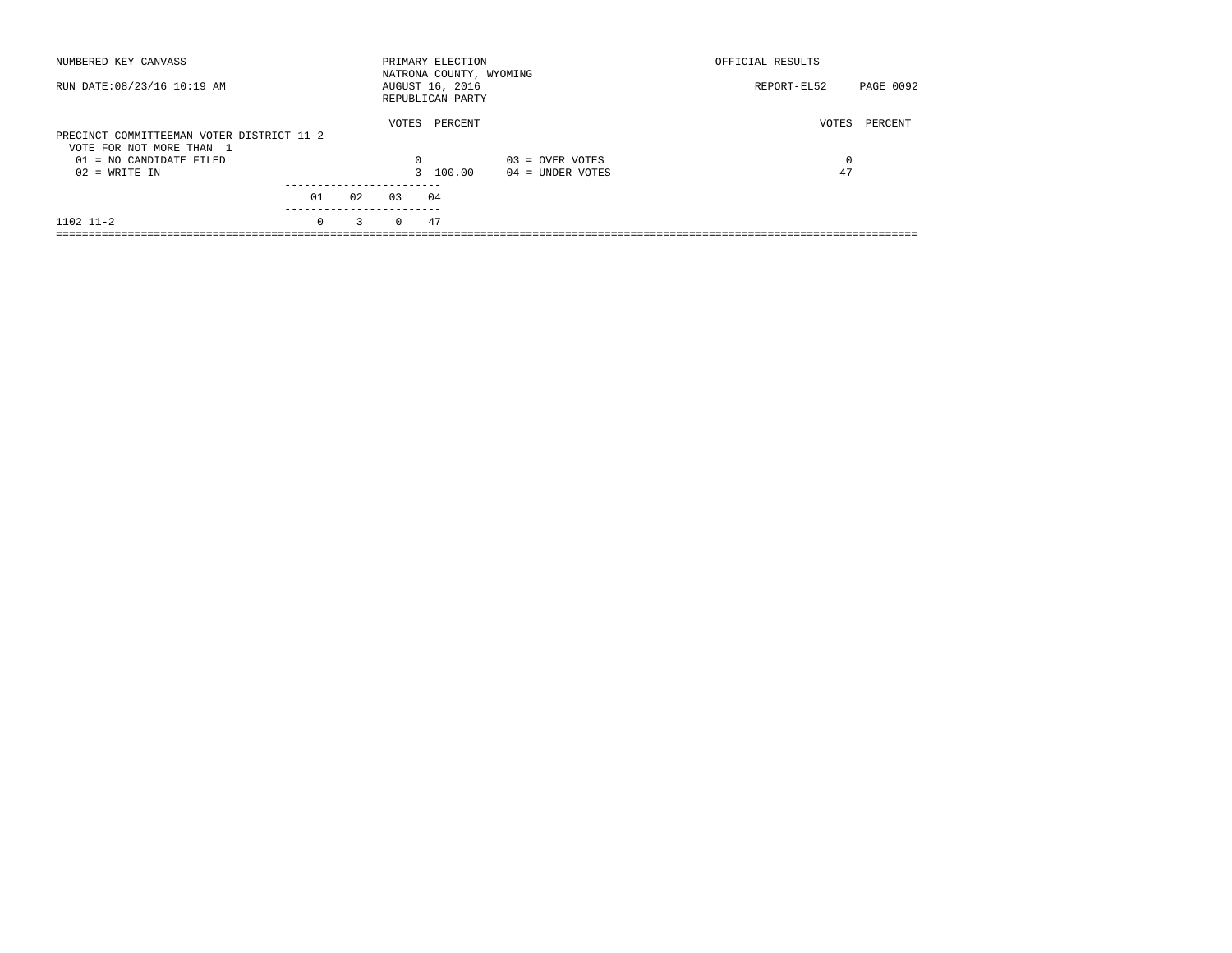| NUMBERED KEY CANVASS                                                    |    |          |          | PRIMARY ELECTION<br>NATRONA COUNTY, WYOMING |                    | OFFICIAL RESULTS |           |
|-------------------------------------------------------------------------|----|----------|----------|---------------------------------------------|--------------------|------------------|-----------|
| RUN DATE: 08/23/16 10:19 AM                                             |    |          |          | AUGUST 16, 2016<br>REPUBLICAN PARTY         |                    | REPORT-EL52      | PAGE 0093 |
| PRECINCT COMMITTEEWOMAN VOTER DISTRICT 11-2<br>VOTE FOR NOT MORE THAN 1 |    |          | VOTES    | PERCENT                                     |                    | VOTES            | PERCENT   |
| $01$ = LAURIE W. MCCARDELL                                              |    |          |          | 43 100.00                                   | $03 =$ OVER VOTES  | 0                |           |
| $02 = WRITE-IN$                                                         |    |          | $\Omega$ |                                             | $04 =$ UNDER VOTES | $\blacksquare$   |           |
|                                                                         |    |          |          |                                             |                    |                  |           |
|                                                                         | 01 | 02       | 0.3      | 04                                          |                    |                  |           |
| $1102$ $11-2$                                                           | 43 | $\Omega$ | $\Omega$ | 7                                           |                    |                  |           |
|                                                                         |    |          |          |                                             |                    |                  |           |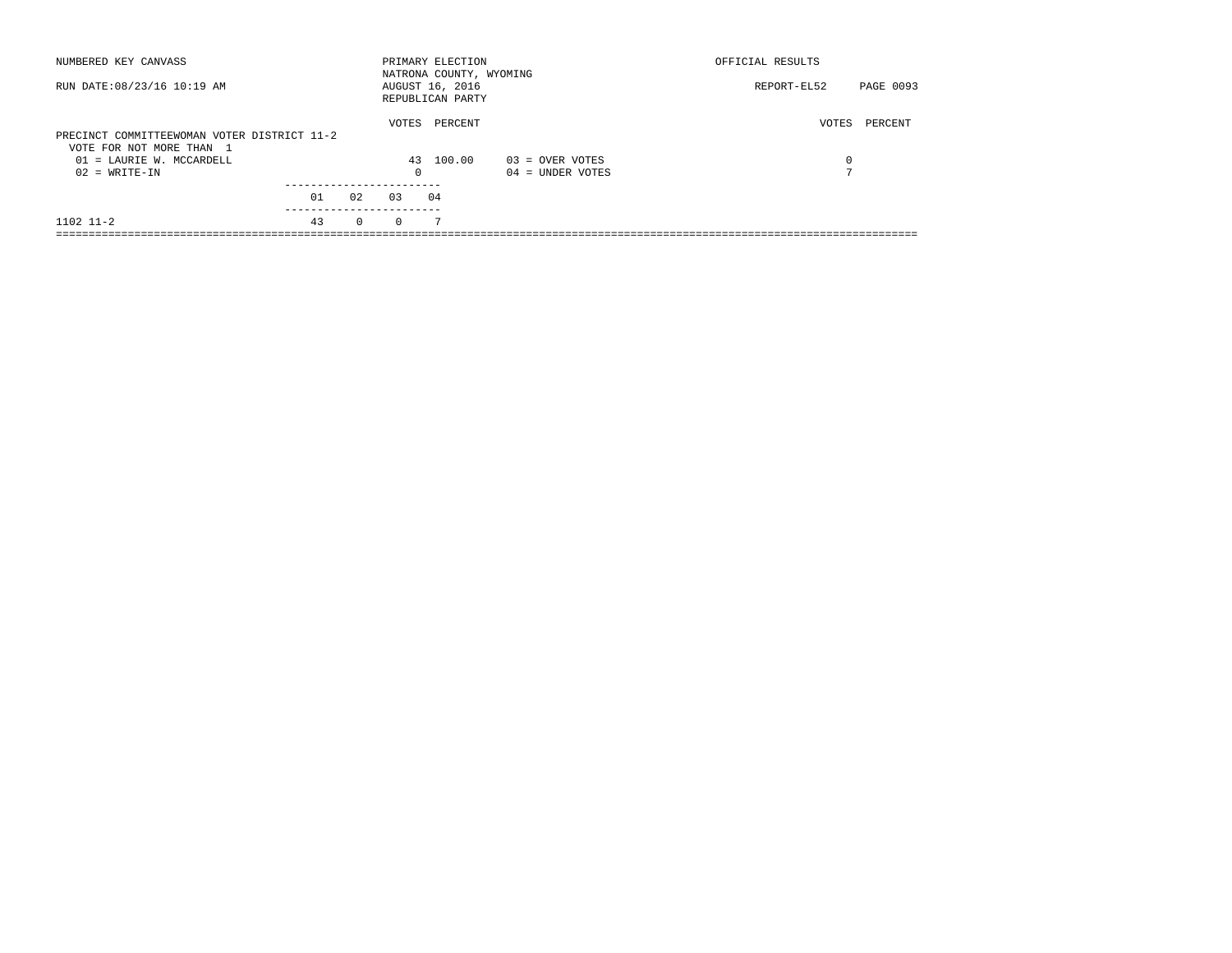| NUMBERED KEY CANVASS                                                  |    |              |          | PRIMARY ELECTION<br>NATRONA COUNTY, WYOMING |                   | OFFICIAL RESULTS |           |
|-----------------------------------------------------------------------|----|--------------|----------|---------------------------------------------|-------------------|------------------|-----------|
| RUN DATE: 08/23/16 10:19 AM                                           |    |              |          | AUGUST 16, 2016<br>REPUBLICAN PARTY         |                   | REPORT-EL52      | PAGE 0094 |
| PRECINCT COMMITTEEMAN VOTER DISTRICT 11-3<br>VOTE FOR NOT MORE THAN 1 |    |              | VOTES    | PERCENT                                     |                   | VOTES            | PERCENT   |
| 01 = SAM WISEMAN                                                      |    |              |          | 93 100.00                                   | $03 =$ OVER VOTES | 0                |           |
| $02 = WRITE-IN$                                                       |    |              | $\Omega$ |                                             | 04 = UNDER VOTES  | 26               |           |
|                                                                       | 01 | 02           | 0.3      | 04                                          |                   |                  |           |
| $1103$ $11-3$                                                         | 93 | $\mathbf{0}$ | $\Omega$ | 26                                          |                   |                  |           |
|                                                                       |    |              |          |                                             |                   |                  |           |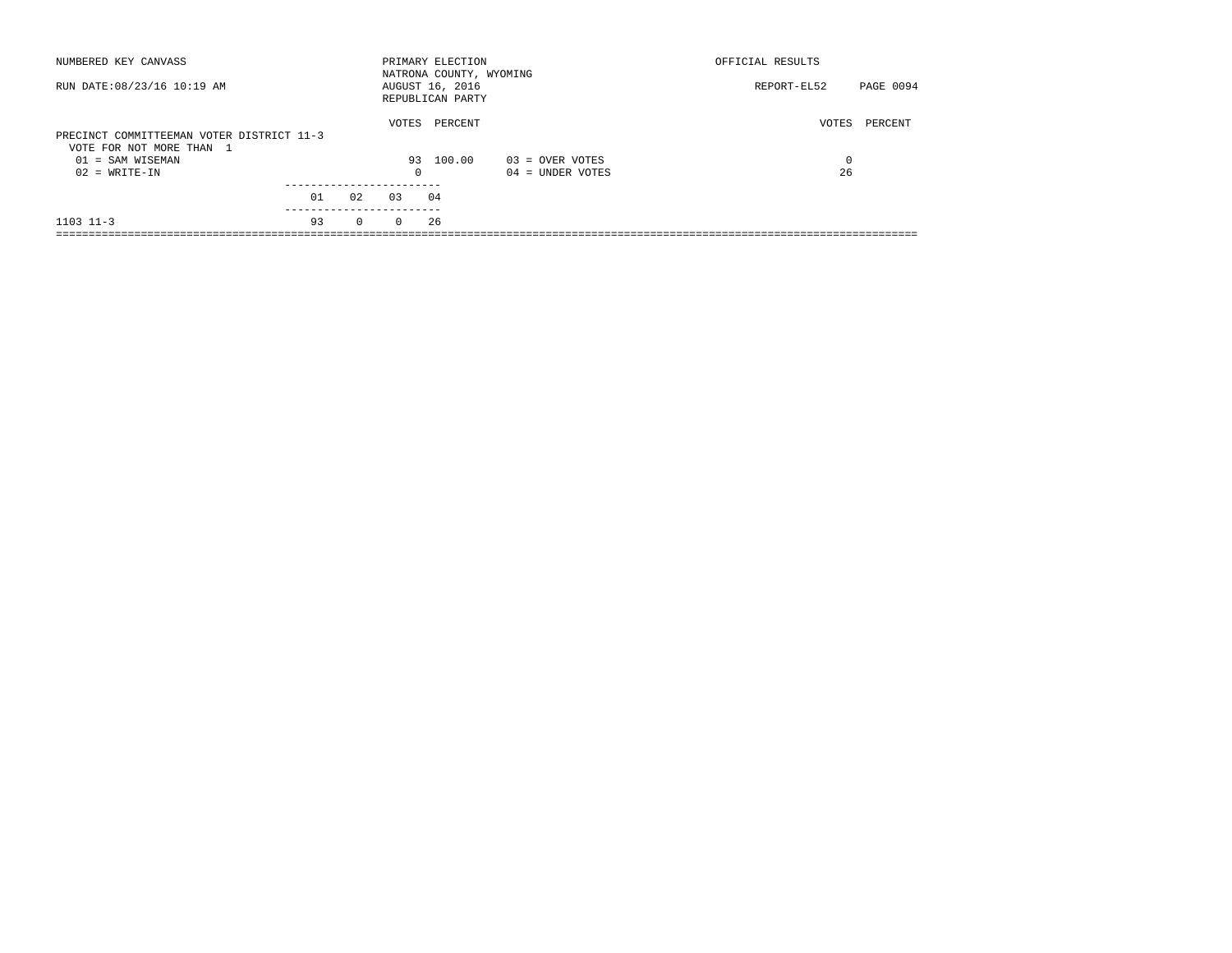| NUMBERED KEY CANVASS                        |    |    |                 |          | PRIMARY ELECTION<br>NATRONA COUNTY, WYOMING |                    | OFFICIAL RESULTS |           |
|---------------------------------------------|----|----|-----------------|----------|---------------------------------------------|--------------------|------------------|-----------|
| RUN DATE: 08/23/16 10:19 AM                 |    |    | AUGUST 16, 2016 |          | REPUBLICAN PARTY                            |                    | REPORT-EL52      | PAGE 0095 |
|                                             |    |    | VOTES           |          | PERCENT                                     |                    | VOTES            | PERCENT   |
| PRECINCT COMMITTEEWOMAN VOTER DISTRICT 11-3 |    |    |                 |          |                                             |                    |                  |           |
| VOTE FOR NOT MORE THAN 1                    |    |    |                 |          |                                             |                    |                  |           |
| $01 = SUBAN ANDERSON$                       |    |    | 66              |          | 63.46                                       |                    |                  |           |
| 02 = DENISE WISEMAN                         |    |    | 38              |          | 36.54                                       | $04 =$ OVER VOTES  | 0                |           |
| $03 = WRITE-IN$                             |    |    | $^{\circ}$      |          |                                             | $05 =$ UNDER VOTES | 15               |           |
|                                             |    |    |                 |          |                                             |                    |                  |           |
|                                             | 01 | 02 | 03              | 04       | 05                                          |                    |                  |           |
| $1103$ $11-3$                               | 66 | 38 | $\Omega$        | $\Omega$ | 15                                          |                    |                  |           |
|                                             |    |    |                 |          |                                             |                    |                  |           |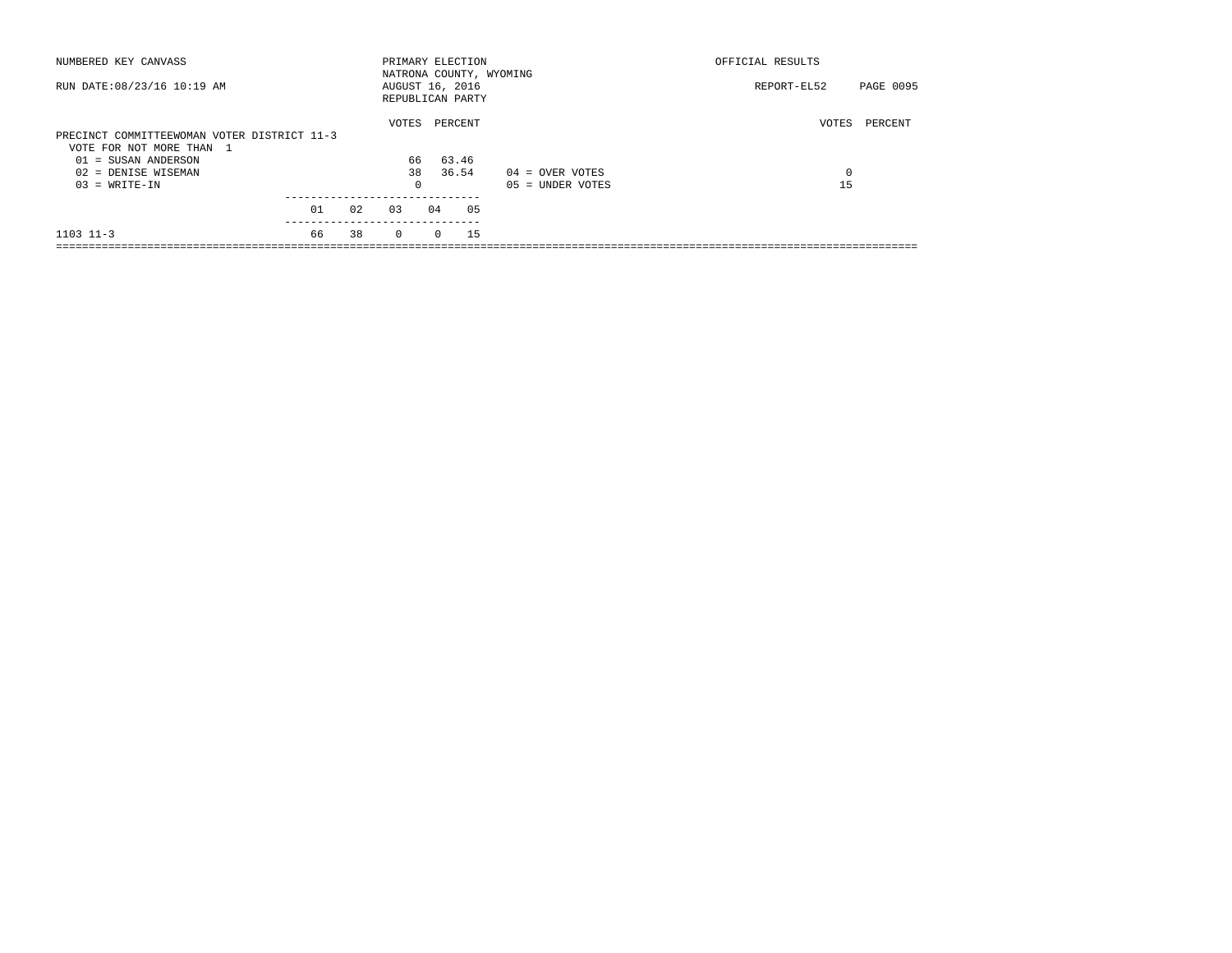| NUMBERED KEY CANVASS                                                  |                 |    |          | PRIMARY ELECTION<br>NATRONA COUNTY, WYOMING |                    | OFFICIAL RESULTS         |  |
|-----------------------------------------------------------------------|-----------------|----|----------|---------------------------------------------|--------------------|--------------------------|--|
| RUN DATE: 08/23/16 10:19 AM                                           |                 |    |          | AUGUST 16, 2016<br>REPUBLICAN PARTY         |                    | PAGE 0096<br>REPORT-EL52 |  |
| PRECINCT COMMITTEEMAN VOTER DISTRICT 11-4<br>VOTE FOR NOT MORE THAN 1 |                 |    | VOTES    | PERCENT                                     |                    | VOTES<br>PERCENT         |  |
| $01 = NO$ CANDIDATE FILED                                             |                 |    | $\Omega$ |                                             | $03 =$ OVER VOTES  | $\Omega$                 |  |
| $02 = WRITE-IN$                                                       |                 |    |          | 6 100.00                                    | $04 =$ UNDER VOTES | 51                       |  |
|                                                                       | 01<br>--------- | 02 | 0.3      | 04                                          |                    |                          |  |
| $1104$ $11-4$                                                         | $\Omega$        | 6  | $\Omega$ | 51                                          |                    |                          |  |
|                                                                       |                 |    |          |                                             |                    |                          |  |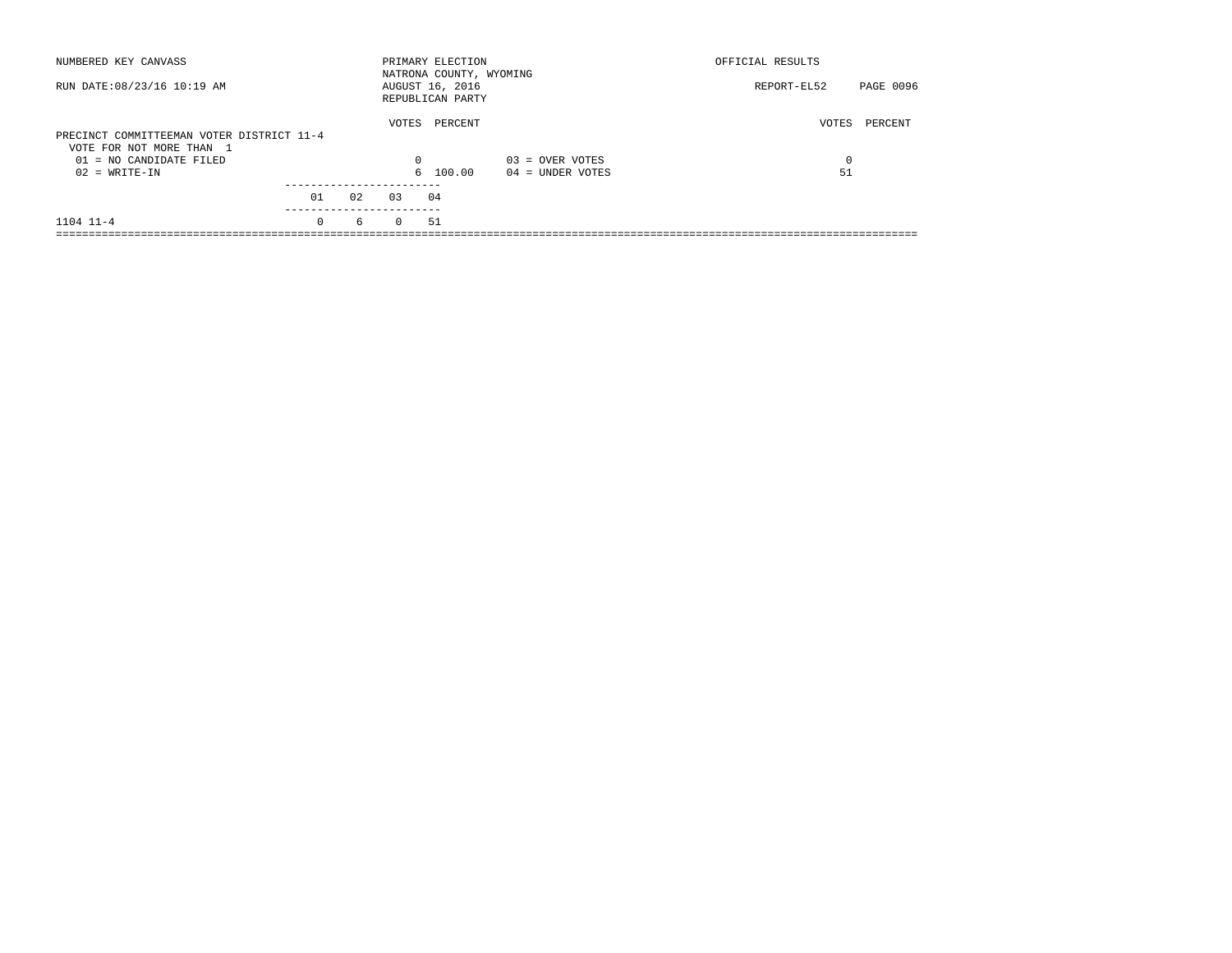| NUMBERED KEY CANVASS                                                    |                       |    |          | PRIMARY ELECTION<br>NATRONA COUNTY, WYOMING |                    | OFFICIAL RESULTS         |
|-------------------------------------------------------------------------|-----------------------|----|----------|---------------------------------------------|--------------------|--------------------------|
| RUN DATE: 08/23/16 10:19 AM                                             |                       |    |          | AUGUST 16, 2016<br>REPUBLICAN PARTY         |                    | PAGE 0097<br>REPORT-EL52 |
| PRECINCT COMMITTEEWOMAN VOTER DISTRICT 11-4<br>VOTE FOR NOT MORE THAN 1 |                       |    | VOTES    | PERCENT                                     |                    | VOTES<br>PERCENT         |
| $01 = NO$ CANDIDATE FILED                                               |                       |    | $\Omega$ |                                             | $03 =$ OVER VOTES  | 0                        |
| $02 = WRITE-IN$                                                         |                       |    |          | 5 100.00                                    | $04 =$ UNDER VOTES | 52                       |
|                                                                         |                       |    |          |                                             |                    |                          |
|                                                                         | 01                    | 02 | 0.3      | 04                                          |                    |                          |
| $1104$ $11-4$                                                           | ---------<br>$\Omega$ | 5  | $\Omega$ | 52                                          |                    |                          |
|                                                                         |                       |    |          |                                             |                    |                          |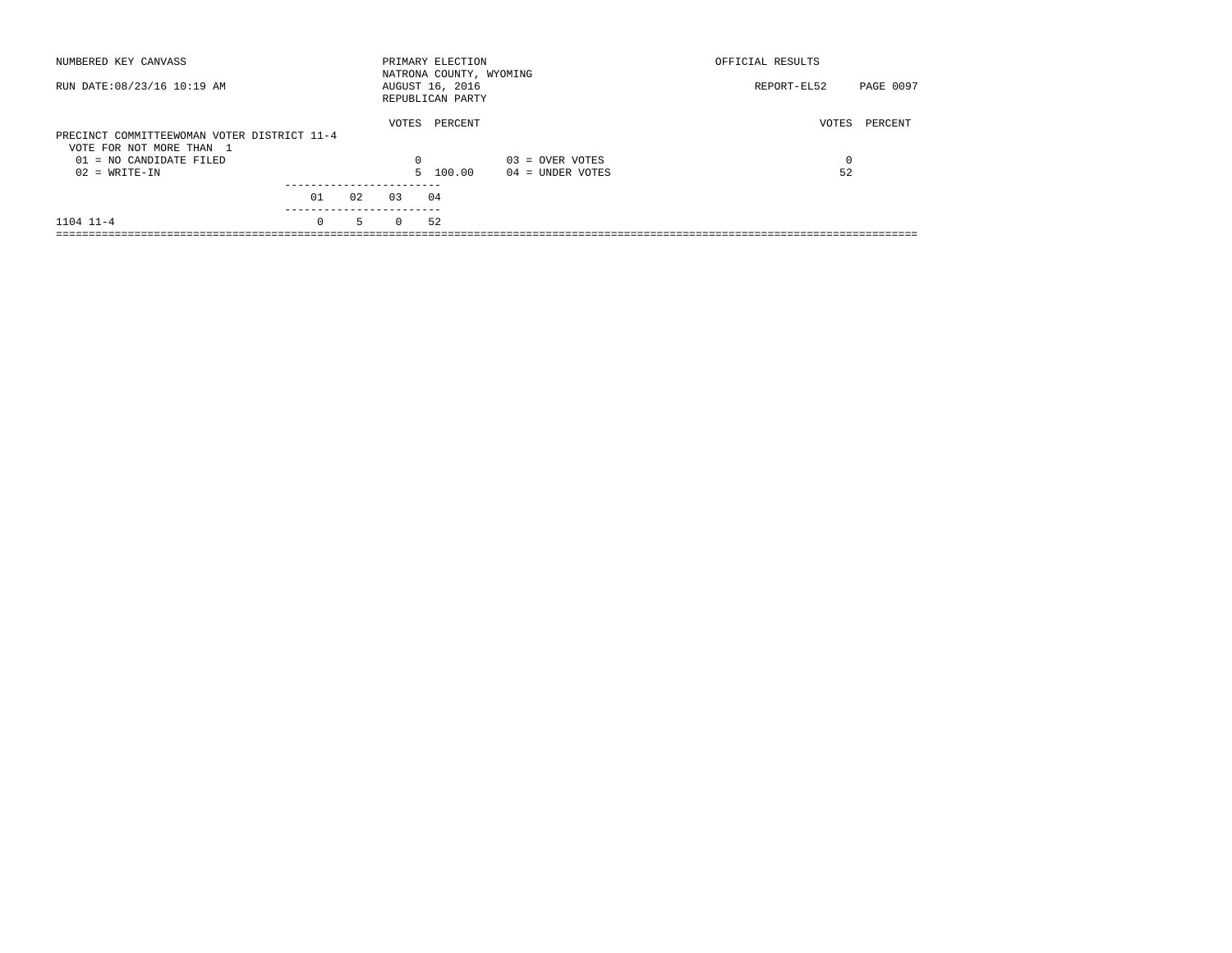| NUMBERED KEY CANVASS                                                  |     |       |          | PRIMARY ELECTION<br>NATRONA COUNTY, WYOMING |                   | OFFICIAL RESULTS                |  |
|-----------------------------------------------------------------------|-----|-------|----------|---------------------------------------------|-------------------|---------------------------------|--|
| RUN DATE: 08/23/16 10:19 AM                                           |     |       |          | AUGUST 16, 2016<br>REPUBLICAN PARTY         |                   | <b>PAGE 0098</b><br>REPORT-EL52 |  |
| PRECINCT COMMITTEEMAN VOTER DISTRICT 12-2<br>VOTE FOR NOT MORE THAN 1 |     | VOTES | PERCENT  |                                             | VOTES<br>PERCENT  |                                 |  |
| $01 = BOB IDE$                                                        |     |       | 121      | 95.28                                       | $03 =$ OVER VOTES | 0                               |  |
| $02 = WRITE-IN$                                                       |     |       | 6        | 4.72                                        | 04 = UNDER VOTES  | 36                              |  |
|                                                                       |     |       |          |                                             |                   |                                 |  |
|                                                                       | 01  | 02    | 03       | 04                                          |                   |                                 |  |
| 1202 12-2                                                             | 121 | 6     | $\Omega$ | 36                                          |                   |                                 |  |
|                                                                       |     |       |          |                                             |                   |                                 |  |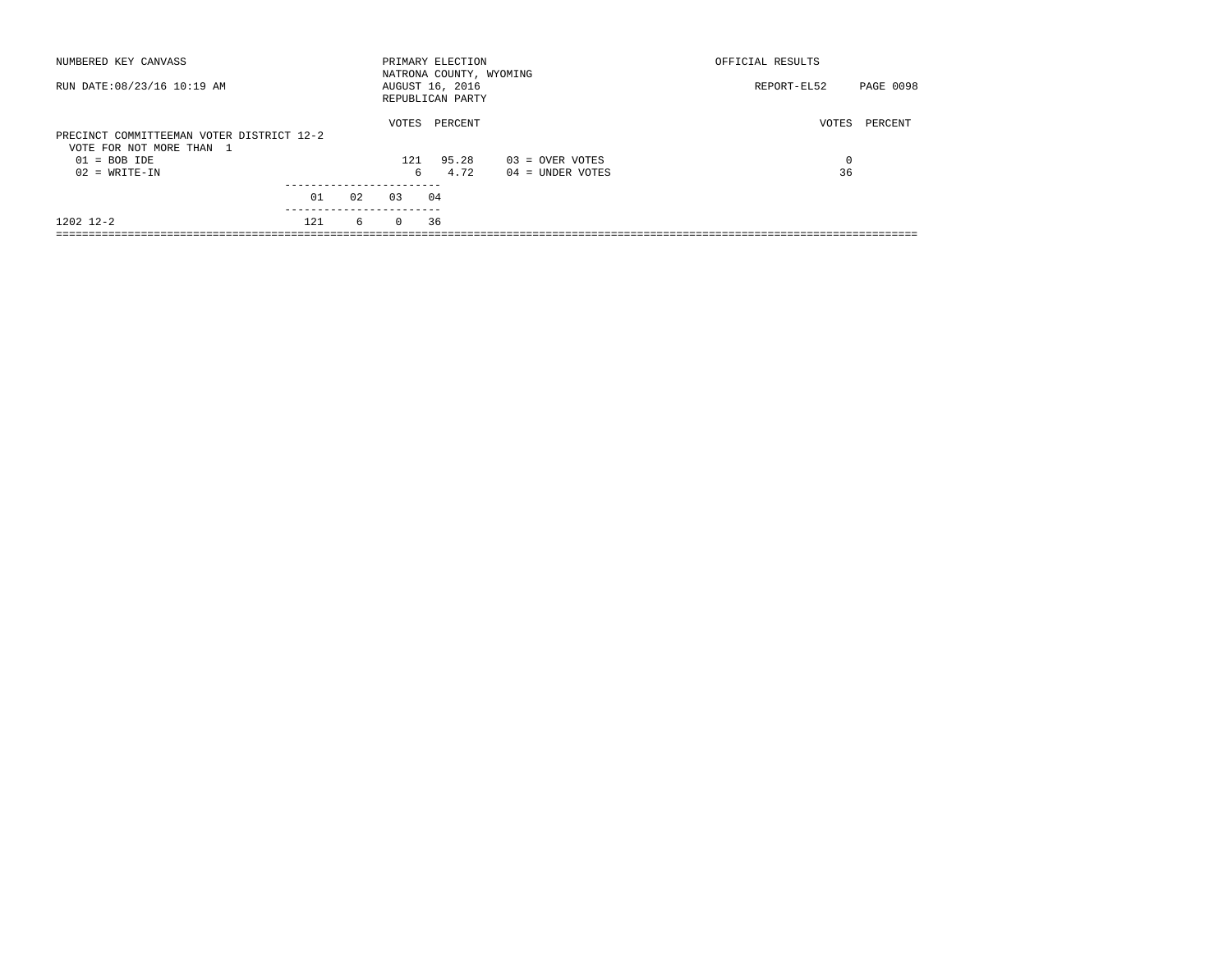| NUMBERED KEY CANVASS                                                    |     |    |          | PRIMARY ELECTION<br>NATRONA COUNTY, WYOMING |                    | OFFICIAL RESULTS         |
|-------------------------------------------------------------------------|-----|----|----------|---------------------------------------------|--------------------|--------------------------|
| RUN DATE: 08/23/16 10:19 AM                                             |     |    |          | AUGUST 16, 2016<br>REPUBLICAN PARTY         |                    | PAGE 0099<br>REPORT-EL52 |
| PRECINCT COMMITTEEWOMAN VOTER DISTRICT 12-2<br>VOTE FOR NOT MORE THAN 1 |     |    | VOTES    | PERCENT                                     |                    | VOTES<br>PERCENT         |
| $01 = CATHY IDE$                                                        |     |    | 118      | 95.16                                       | $03 =$ OVER VOTES  | 0                        |
| $02 = WRITE-IN$                                                         |     |    | б.       | 4.84                                        | $04 =$ UNDER VOTES | 39                       |
|                                                                         | 01  | 02 | 0.3      | 04                                          |                    |                          |
| 1202 12-2                                                               | 118 | 6  | $\Omega$ | 39                                          |                    |                          |
|                                                                         |     |    |          |                                             |                    |                          |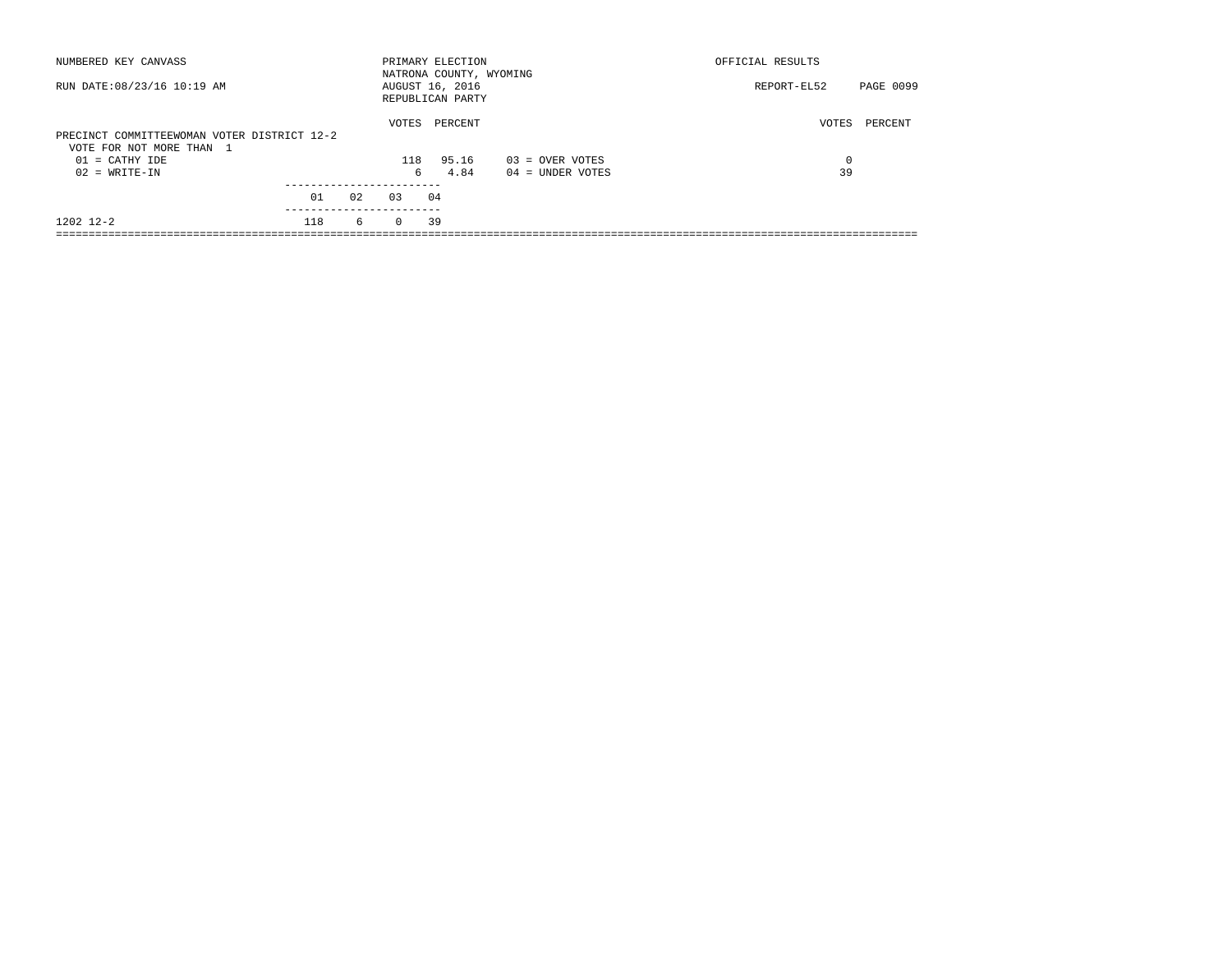| NUMBERED KEY CANVASS                                                  |                 |                 |          | PRIMARY ELECTION<br>NATRONA COUNTY, WYOMING |                    | OFFICIAL RESULTS |           |
|-----------------------------------------------------------------------|-----------------|-----------------|----------|---------------------------------------------|--------------------|------------------|-----------|
| RUN DATE: 08/23/16 10:19 AM                                           |                 |                 |          | AUGUST 16, 2016<br>REPUBLICAN PARTY         |                    | REPORT-EL52      | PAGE 0100 |
| PRECINCT COMMITTEEMAN VOTER DISTRICT 13-1<br>VOTE FOR NOT MORE THAN 1 |                 |                 | VOTES    | PERCENT                                     |                    | VOTES            | PERCENT   |
| $01 = NO$ CANDIDATE FILED                                             |                 |                 | $\Omega$ |                                             | $03 =$ OVER VOTES  | $\Omega$         |           |
| $02 = WRITE-IN$                                                       |                 |                 |          | 4 100.00                                    | $04 =$ UNDER VOTES | 33               |           |
|                                                                       | 01<br>--------- | 02              | 0.3      | 04                                          |                    |                  |           |
| 1301 13-1                                                             | $\Omega$        | $4\overline{ }$ | $\Omega$ | 33                                          |                    |                  |           |
|                                                                       |                 |                 |          |                                             |                    |                  |           |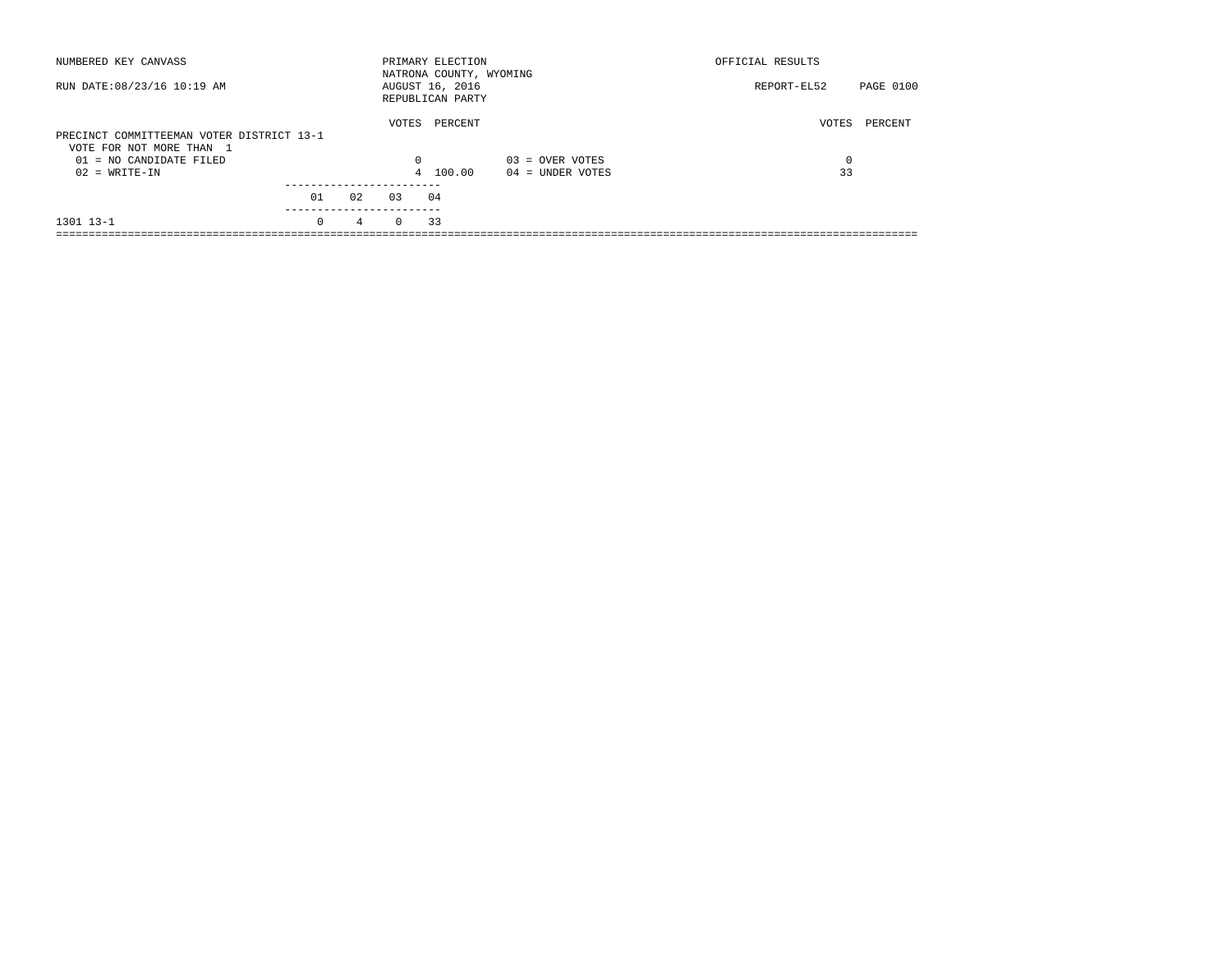| NUMBERED KEY CANVASS                                                    |                       |    |          | PRIMARY ELECTION<br>NATRONA COUNTY, WYOMING |                    | OFFICIAL RESULTS |           |
|-------------------------------------------------------------------------|-----------------------|----|----------|---------------------------------------------|--------------------|------------------|-----------|
| RUN DATE: 08/23/16 10:19 AM                                             |                       |    |          | AUGUST 16, 2016<br>REPUBLICAN PARTY         |                    | REPORT-EL52      | PAGE 0101 |
| PRECINCT COMMITTEEWOMAN VOTER DISTRICT 13-1<br>VOTE FOR NOT MORE THAN 1 |                       |    | VOTES    | PERCENT                                     |                    | VOTES            | PERCENT   |
| $01 = NO$ CANDIDATE FILED                                               |                       |    | $\Omega$ |                                             | $03 =$ OVER VOTES  | $\Omega$         |           |
| $02 = WRITE-IN$                                                         |                       |    |          | 3 100.00                                    | $04 =$ UNDER VOTES | 34               |           |
|                                                                         |                       |    |          |                                             |                    |                  |           |
|                                                                         | 01                    | 02 | 0.3      | 04                                          |                    |                  |           |
| 1301 13-1                                                               | ---------<br>$\Omega$ | 3  | $\Omega$ | 34                                          |                    |                  |           |
|                                                                         |                       |    |          |                                             |                    |                  |           |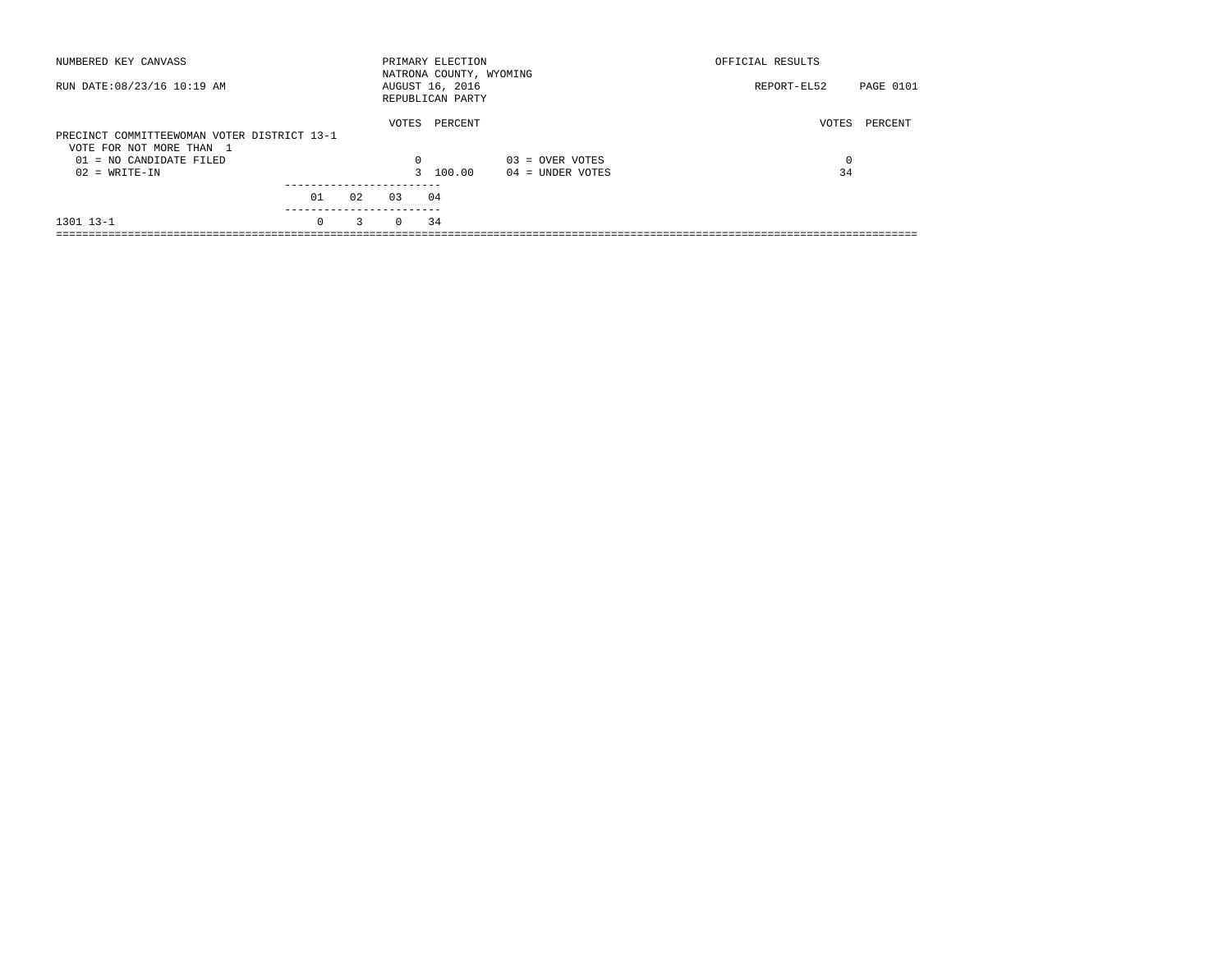| NUMBERED KEY CANVASS                                                  |    |    |          | PRIMARY ELECTION<br>NATRONA COUNTY, WYOMING |                    | OFFICIAL RESULTS         |
|-----------------------------------------------------------------------|----|----|----------|---------------------------------------------|--------------------|--------------------------|
| RUN DATE: 08/23/16 10:19 AM                                           |    |    |          | AUGUST 16, 2016<br>REPUBLICAN PARTY         |                    | PAGE 0102<br>REPORT-EL52 |
| PRECINCT COMMITTEEMAN VOTER DISTRICT 13-2<br>VOTE FOR NOT MORE THAN 1 |    |    | VOTES    | PERCENT                                     |                    | VOTES<br>PERCENT         |
| $01 = ROBERT L. HENDRY$                                               |    |    | 31       | 93.94                                       | $03 =$ OVER VOTES  | $\Omega$                 |
| $02 = WRITE-IN$                                                       |    |    | 2        | 6.06                                        | $04 =$ UNDER VOTES | 6                        |
|                                                                       |    |    |          |                                             |                    |                          |
|                                                                       | 01 | 02 | 0.3      | 04                                          |                    |                          |
| $1302$ $13-2$                                                         | 31 | 2  | $\Omega$ | 6                                           |                    |                          |
|                                                                       |    |    |          |                                             |                    |                          |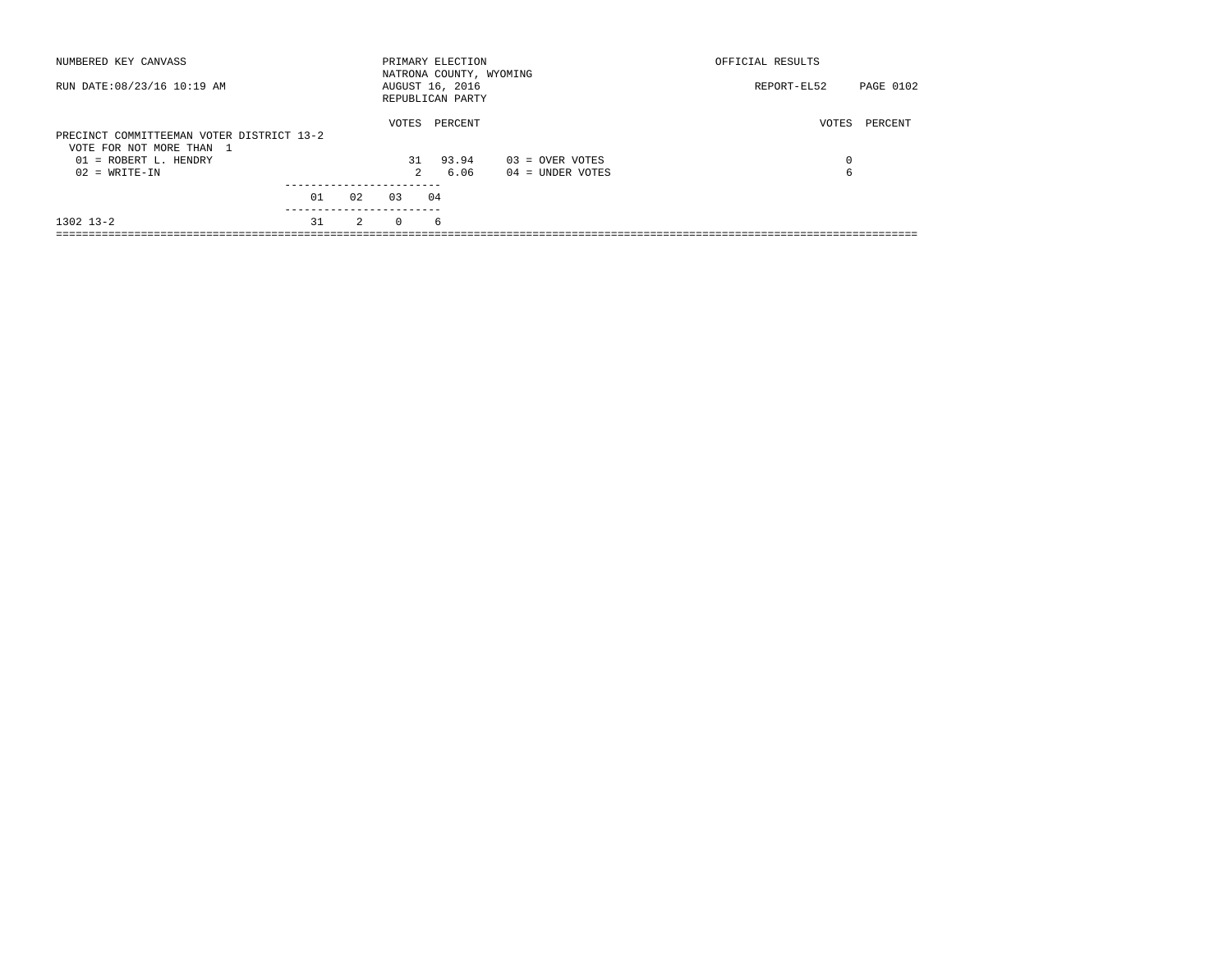|          |         |                                                                              | OFFICIAL RESULTS        |           |
|----------|---------|------------------------------------------------------------------------------|-------------------------|-----------|
|          |         |                                                                              | REPORT-EL52             | PAGE 0103 |
|          | PERCENT |                                                                              |                         | PERCENT   |
|          | 90.91   | $03 =$ OVER VOTES                                                            | $\Omega$                |           |
| 3        | 9.09    | $04 =$ UNDER VOTES                                                           | 6                       |           |
|          |         |                                                                              |                         |           |
| 0.3      |         |                                                                              |                         |           |
| $\Omega$ | 6       |                                                                              |                         |           |
|          | 02<br>3 | PRIMARY ELECTION<br>AUGUST 16, 2016<br>REPUBLICAN PARTY<br>VOTES<br>30<br>04 | NATRONA COUNTY, WYOMING | VOTES     |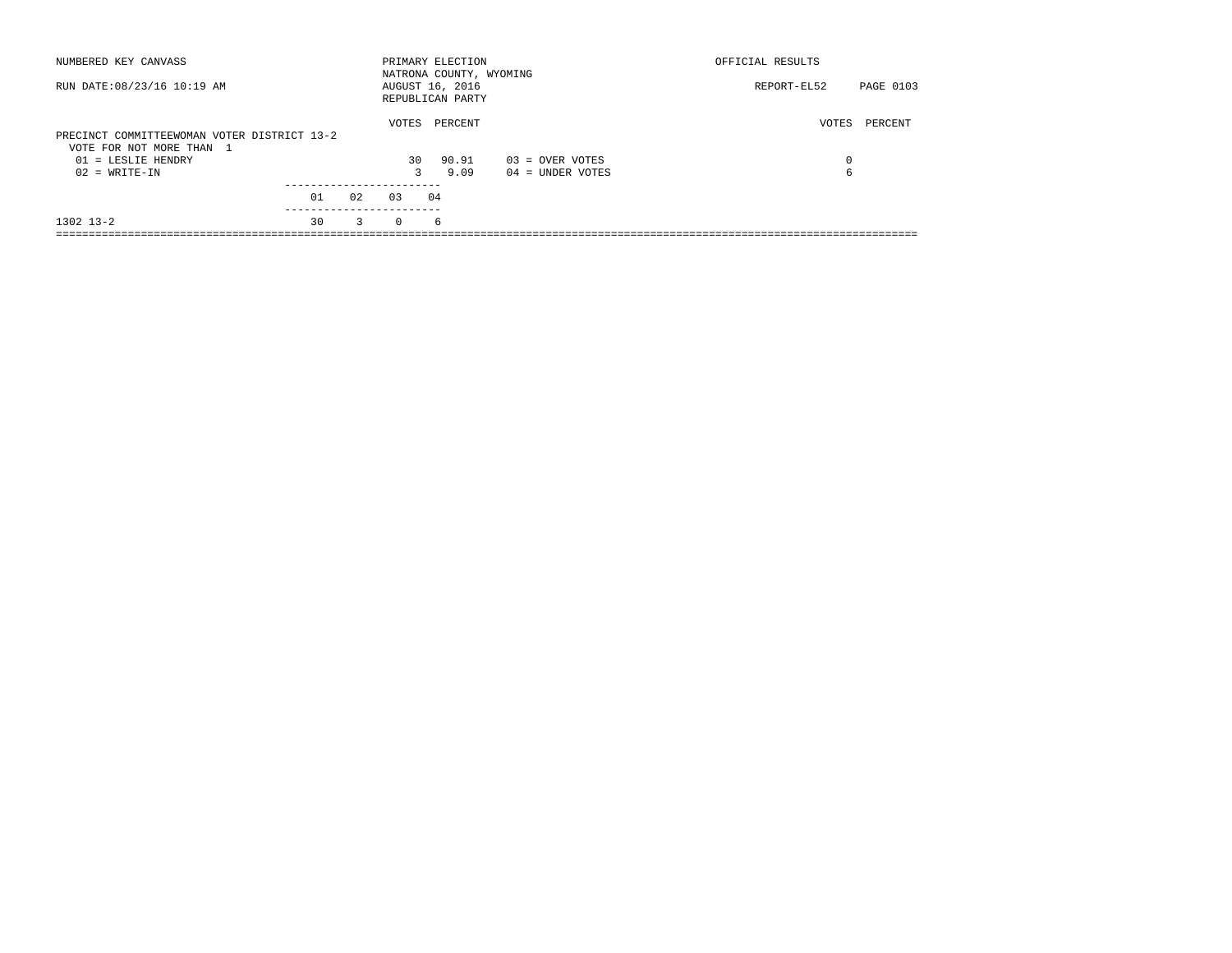| NUMBERED KEY CANVASS                                                  |        |       |          | PRIMARY ELECTION<br>NATRONA COUNTY, WYOMING |                    | OFFICIAL RESULTS |           |
|-----------------------------------------------------------------------|--------|-------|----------|---------------------------------------------|--------------------|------------------|-----------|
| RUN DATE: 08/23/16 10:19 AM                                           |        |       |          | AUGUST 16, 2016<br>REPUBLICAN PARTY         |                    | REPORT-EL52      | PAGE 0104 |
| PRECINCT COMMITTEEMAN VOTER DISTRICT 14-1<br>VOTE FOR NOT MORE THAN 1 |        | VOTES | PERCENT  |                                             | VOTES              | PERCENT          |           |
| $01 = NO CANDIDATE FILED$                                             |        |       | $\Omega$ |                                             | $03 =$ OVER VOTES  | 0                |           |
| $02 = WRITE-IN$                                                       |        |       |          | 10 100.00                                   | $04 =$ UNDER VOTES |                  |           |
|                                                                       |        |       |          |                                             |                    |                  |           |
|                                                                       | 01     | 02    | 0.3      | 04                                          |                    |                  |           |
| 1401 14-1                                                             | $\cap$ | 10    | $\Omega$ | -5                                          |                    |                  |           |
|                                                                       |        |       |          |                                             |                    |                  |           |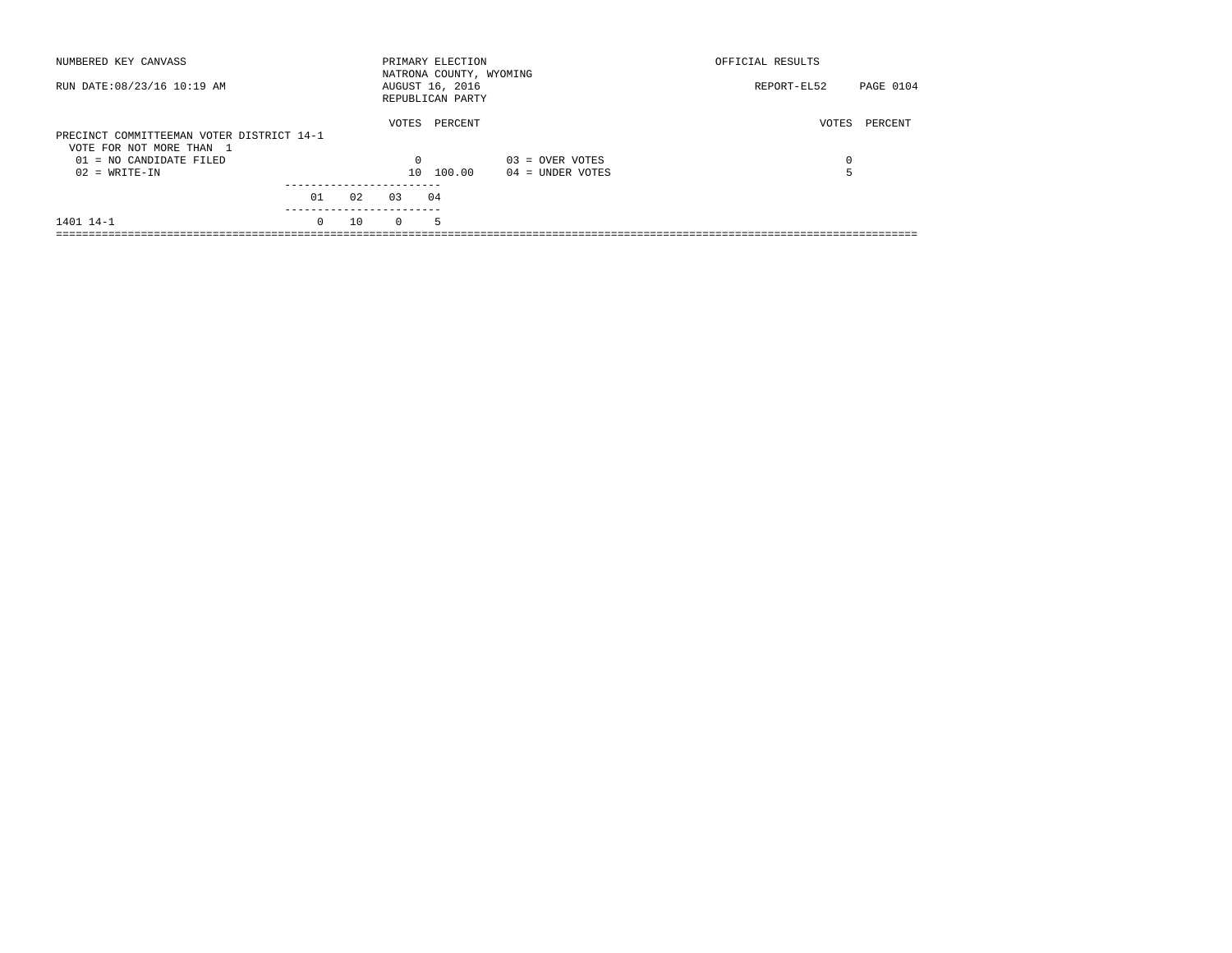| NUMBERED KEY CANVASS                                                    |    |          |            | PRIMARY ELECTION<br>NATRONA COUNTY, WYOMING |                    | OFFICIAL RESULTS |           |
|-------------------------------------------------------------------------|----|----------|------------|---------------------------------------------|--------------------|------------------|-----------|
| RUN DATE: 08/23/16 10:19 AM                                             |    |          |            | AUGUST 16, 2016<br>REPUBLICAN PARTY         |                    | REPORT-EL52      | PAGE 0105 |
| PRECINCT COMMITTEEWOMAN VOTER DISTRICT 14-1<br>VOTE FOR NOT MORE THAN 1 |    | VOTES    | PERCENT    |                                             | VOTES              | PERCENT          |           |
| 01 = TAMMIE NEVILLE                                                     |    |          | 15         | 100.00                                      | 03 = OVER VOTES    | $\Omega$         |           |
| $02 = WRITE-IN$                                                         |    |          | $^{\circ}$ |                                             | $04 =$ UNDER VOTES | $\Omega$         |           |
|                                                                         |    |          |            |                                             |                    |                  |           |
|                                                                         | 01 | 02       | 0.3        | 04                                          |                    |                  |           |
| 1401 14-1                                                               | 15 | $\Omega$ | $\Omega$   | $\Omega$                                    |                    |                  |           |
|                                                                         |    |          |            |                                             |                    |                  |           |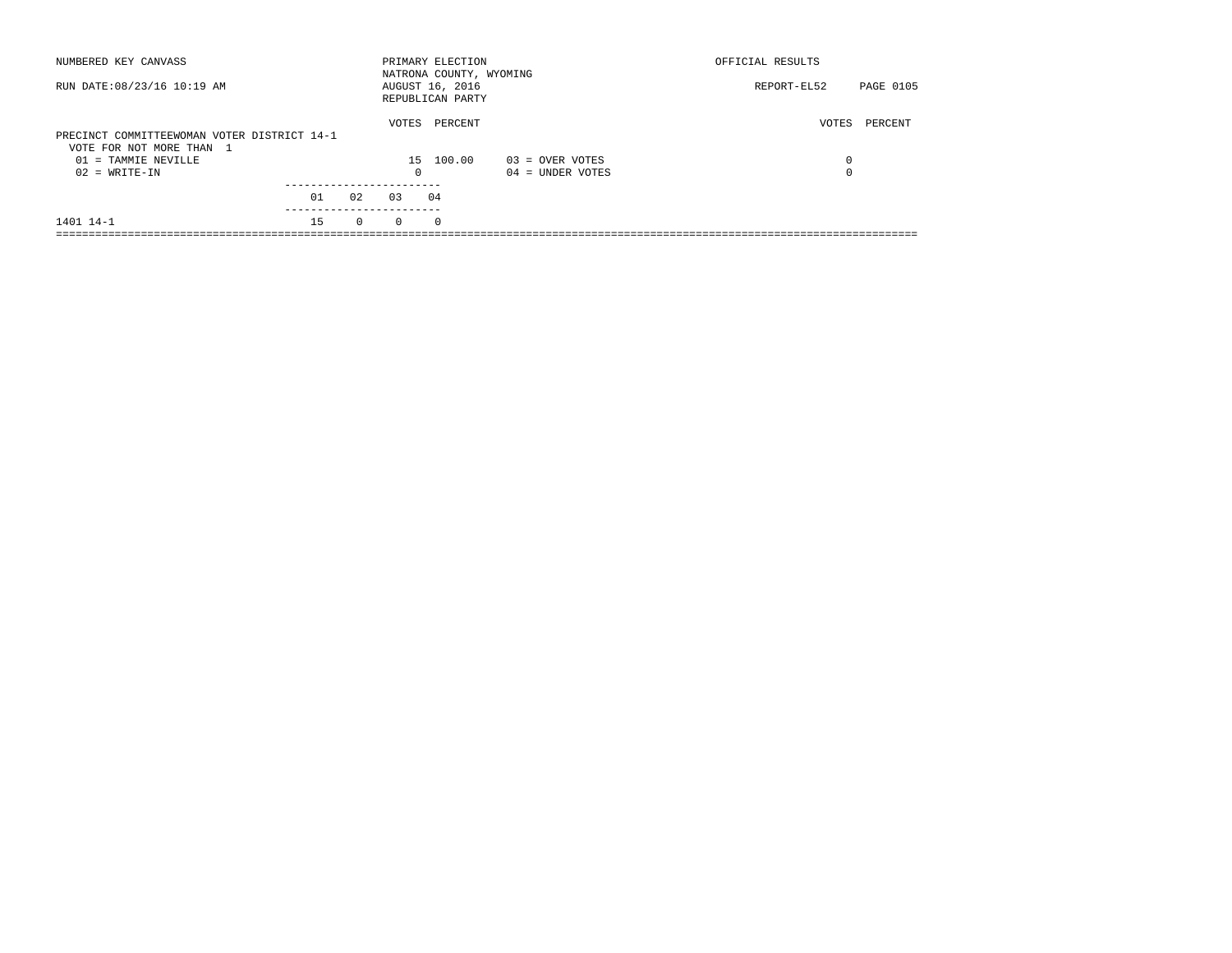| NUMBERED KEY CANVASS               |                                         |                          | PRIMARY ELECTION          |                                  |                                              |                           | OFFICIAL RESULTS      |
|------------------------------------|-----------------------------------------|--------------------------|---------------------------|----------------------------------|----------------------------------------------|---------------------------|-----------------------|
|                                    |                                         |                          |                           |                                  |                                              | NATRONA COUNTY, WYOMING   |                       |
| RUN DATE: 08/23/16 10:19 AM        |                                         |                          | AUGUST 16, 2016           |                                  |                                              |                           | REPORT-EL52 PAGE 0106 |
|                                    |                                         |                          | DEMOCRATIC PARTY          |                                  |                                              |                           |                       |
|                                    |                                         |                          |                           |                                  |                                              |                           |                       |
|                                    |                                         |                          | VOTES PERCENT             |                                  |                                              |                           | VOTES PERCENT         |
| UNITED STATES REPRESENTATIVE       |                                         |                          |                           |                                  |                                              |                           |                       |
| WYOMING CONGRESSIONAL DISTRICT ONE |                                         |                          |                           |                                  |                                              |                           |                       |
| VOTE FOR NOT MORE THAN 1           |                                         |                          |                           |                                  |                                              |                           |                       |
| $01$ = RYAN GREENE                 |                                         |                          | 1,239 55.04               |                                  |                                              |                           |                       |
| $02$ = CHARLIE HARDY               |                                         |                          |                           |                                  |                                              | 999 44.38 04 = OVER VOTES | $\mathbf{1}$          |
| $03 = WRITE-IN$                    |                                         |                          | 13 .58                    |                                  |                                              | 05 = UNDER VOTES          | 108                   |
|                                    | ------------------------------          |                          |                           |                                  |                                              |                           |                       |
|                                    |                                         |                          | 01 02 03 04 05            |                                  |                                              |                           |                       |
|                                    | ------------------------------<br>49 24 |                          |                           |                                  | $\begin{array}{ccc} & & 0 & & 1 \end{array}$ |                           |                       |
| $0101 1 - 1$                       |                                         |                          | $\overline{0}$            |                                  |                                              |                           |                       |
| $0102 1 - 2$                       | 27 30                                   |                          | $\overline{0}$            | $\overline{0}$                   | 4                                            |                           |                       |
| $0103$ $1-3$                       | 55 28                                   |                          | $2 \t 0$<br>50 34 1 0     |                                  | 6                                            |                           |                       |
| $0104$ $1-4$                       |                                         |                          |                           |                                  | 6                                            |                           |                       |
| $0105 1 - 5$                       | 43 18                                   |                          | $\overline{0}$            | $\overline{0}$                   | $\mathbf{1}$                                 |                           |                       |
| $0106$ $1-6$                       | 33 49                                   |                          | $\overline{0}$            | $\overline{0}$                   | $\overline{3}$                               |                           |                       |
| $0107 1 - 7$                       | 26 16                                   |                          | $\overline{0}$            | $\overline{0}$                   | 1                                            |                           |                       |
| $0109$ $1-9$                       | 30 30                                   |                          | $\circ$                   | $\overline{0}$                   | 3                                            |                           |                       |
| $0111 1 - 11$                      | 29                                      | 20                       | $\circ$                   | $\overline{0}$                   | 8                                            |                           |                       |
| 0112 1-12                          | 16                                      | 10                       | $\overline{\phantom{a}}$  | $\overline{0}$                   | $\overline{a}$                               |                           |                       |
| $02012 - -1$                       | 43 38                                   |                          | $\circ$                   | $\frac{1}{1}$                    | $\overline{3}$                               |                           |                       |
| $02022 - 2 - 2$                    | 38                                      | 42                       | $\circ$                   | $\overline{0}$                   | 2                                            |                           |                       |
| $0203$ 2-3                         | 29                                      | 22                       | $\overline{1}$            | $\overline{0}$                   | 3                                            |                           |                       |
| $0204$ 2-4                         | 34                                      | 31                       | $\circ$                   | $\overline{0}$                   | 0                                            |                           |                       |
| $0206$ 2-6                         | 38                                      | 21                       | $\mathbf{1}$              | $\overline{0}$                   | $\overline{4}$                               |                           |                       |
| $02072 - -7$                       | 36 54                                   |                          | $\overline{1}$            | $\overline{0}$                   | 5                                            |                           |                       |
| $0208$ $2 - 8$                     | 35                                      | 26                       | $\circ$                   | $\overline{0}$                   | 1                                            |                           |                       |
| $0209$ 2-9                         | 8 <sup>8</sup>                          | 11                       | $\circ$                   | $\overline{0}$                   | 1                                            |                           |                       |
| $0210 2 - 10$                      | 34                                      | 23                       | $\circ$                   | $\overline{0}$                   | $\overline{4}$                               |                           |                       |
| $0302$ 3-2                         | 59 36                                   |                          | $\circ$                   | $\overline{0}$                   | 5                                            |                           |                       |
| $0303$ $3-3$                       | 39 46<br>48 49                          |                          | $\circ$                   | $\overline{0}$                   | 6                                            |                           |                       |
| $0304$ 3-4                         | 42 33                                   |                          | $\overline{a}$<br>$\circ$ | $\overline{0}$<br>$\overline{0}$ | $\overline{4}$<br>$\overline{3}$             |                           |                       |
| $0305$ 3-5                         |                                         |                          |                           |                                  |                                              |                           |                       |
| $0306$ 3-6                         | 22                                      | 35                       | $\circ$                   | $\overline{0}$                   | 2                                            |                           |                       |
| $0308$ 3-8<br>$0309$ $3-9$         | 56 41                                   |                          | $\circ$                   | $\overline{0}$                   | 5<br>2                                       |                           |                       |
| $0310$ $3-10$                      | 25<br>55                                | 16<br>40                 | $\circ$<br>$\circ$        | $\overline{0}$<br>$\overline{0}$ | 6                                            |                           |                       |
| $0401$ 4-1                         | 39                                      | 28                       | $\mathbf{1}$              | $\overline{0}$                   | 2                                            |                           |                       |
| $0402$ 4-2                         | 12                                      | 12                       | $\overline{\phantom{a}}$  | $\overline{0}$                   | 2                                            |                           |                       |
| $0501 5 - 1$                       | $3 \t 0$                                |                          | $\overline{0}$            | $\overline{0}$                   | 1                                            |                           |                       |
| $0701 7 - 1$                       | $\overline{\mathbf{3}}$                 | $\overline{\phantom{0}}$ | $\overline{0}$            | $\overline{0}$                   | $\overline{0}$                               |                           |                       |
| $0702$ 7-2                         | $\overline{0}$                          | $\overline{\phantom{0}}$ | $\circ$                   | $\overline{0}$                   | $\circ$                                      |                           |                       |
| $0801 8 - 1$                       | 42                                      | 45                       | $\overline{\phantom{a}}$  | $\overline{0}$                   | 4                                            |                           |                       |
| $08028 - 2$                        | 15 6                                    |                          | $\circ$                   | $\overline{0}$                   | $\Omega$                                     |                           |                       |
| $0803 8 - 3$                       | 19 16                                   |                          | $\circ$                   | $\overline{0}$                   | 1                                            |                           |                       |
| $0804$ 8-4                         | 36                                      | 21                       | $\circ$                   | $\overline{0}$                   | 1                                            |                           |                       |
| $0805 8 - 5$                       | 16                                      | 15                       | $\circ$                   | $\overline{0}$                   | $\overline{2}$                               |                           |                       |
| $0901$ $9-1$                       | 27                                      | 11                       | $\mathbf{1}$              | $\overline{0}$                   | 1                                            |                           |                       |
| 1101 11-1                          | $\overline{\mathbf{3}}$                 | $\overline{1}$           | $\Omega$                  | $\overline{0}$                   | $\mathbf{0}$                                 |                           |                       |
| 1102 11-2                          | $6\overline{6}$                         | $\overline{0}$           | $\circ$                   | $\overline{0}$                   | $\mathbf 0$                                  |                           |                       |
| $1103$ $11-3$                      | 4                                       | 8                        | $\circ$                   | $\overline{0}$                   | 1                                            |                           |                       |
| 1104 11-4                          | $\mathbf{1}$                            | $\mathbf{1}$             | $\circ$                   | $\sim$ 0                         | 1                                            |                           |                       |
| 1202 12-2                          | 11                                      | $6\overline{6}$          | $\overline{0}$            | $\overline{0}$                   | -1                                           |                           |                       |
| 1301 13-1                          | $\overline{\phantom{0}}$                | $\mathbf{1}$             | $\circ$                   | $\overline{0}$                   | $\mathbf 0$                                  |                           |                       |
| 1302 13-2                          | $\mathbf{1}$                            | $\mathbf{1}$             | $\circ$                   | $\overline{0}$                   | $\mathbf 0$                                  |                           |                       |
| 1401 14-1                          | $\circ$                                 | $\circ$                  | $\circ$                   | $\circ$                          | $\mathbf{0}$                                 |                           |                       |
|                                    |                                         |                          |                           |                                  |                                              |                           |                       |
|                                    |                                         |                          |                           |                                  |                                              |                           |                       |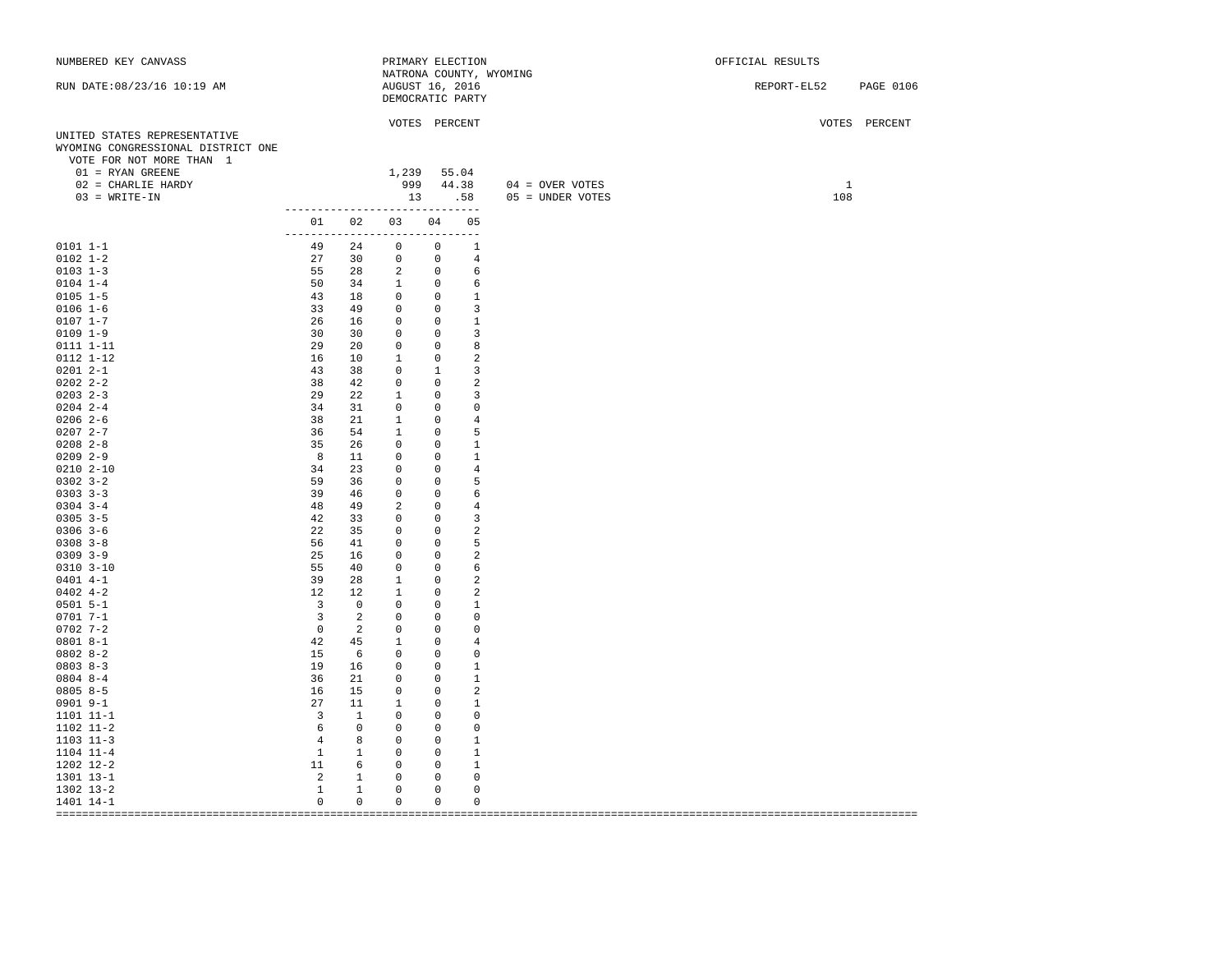| NUMBERED KEY CANVASS                |                           |                |              | PRIMARY ELECTION        |                  | OFFICIAL RESULTS         |  |  |
|-------------------------------------|---------------------------|----------------|--------------|-------------------------|------------------|--------------------------|--|--|
|                                     |                           |                |              | NATRONA COUNTY, WYOMING |                  |                          |  |  |
| RUN DATE: 08/23/16 10:19 AM         |                           |                |              | AUGUST 16, 2016         |                  | PAGE 0107<br>REPORT-EL52 |  |  |
|                                     |                           |                |              | DEMOCRATIC PARTY        |                  |                          |  |  |
|                                     |                           |                |              |                         |                  |                          |  |  |
|                                     |                           |                |              | VOTES PERCENT           |                  | VOTES PERCENT            |  |  |
| STATE SENATOR 28 SENATE DISTRICT 28 |                           |                |              |                         |                  |                          |  |  |
| VOTE FOR NOT MORE THAN 1            |                           |                |              |                         |                  |                          |  |  |
| 01 = KIMBERLY HOLLOWAY              |                           |                | 542          | 96.79                   | 03 = OVER VOTES  | $\mathbf 0$              |  |  |
| $02 = WRITE-IN$                     |                           |                | 18           | 3.21                    | 04 = UNDER VOTES | 112                      |  |  |
|                                     |                           |                |              |                         |                  |                          |  |  |
|                                     | 01                        | 02             | 03           | 04                      |                  |                          |  |  |
| $0102$ $1 - 2$                      | -------------------<br>54 | $\overline{2}$ | $\circ$      | - 5                     |                  |                          |  |  |
| $0103$ $1-3$                        | 71                        | 2              | $\mathbf{0}$ | 18                      |                  |                          |  |  |
| $0104$ 1-4                          | 77                        | $\overline{a}$ | $\mathbf 0$  | 12                      |                  |                          |  |  |
| $0105$ $1-5$                        | 48                        | $\overline{1}$ | $\mathbf 0$  | 13                      |                  |                          |  |  |
| $0107$ 1-7                          | 28                        | $\overline{a}$ | $\mathbf 0$  | 13                      |                  |                          |  |  |
|                                     | 51                        |                | $\circ$      |                         |                  |                          |  |  |
| $0109$ $1-9$                        |                           | $\overline{4}$ |              | 8                       |                  |                          |  |  |
| 0112 1-12                           | 24                        | $\mathbf{1}$   | $\mathbf 0$  | 4                       |                  |                          |  |  |
| $0302$ $3-2$                        | 20                        | $\mathbb O$    | $\mathbf 0$  | 7                       |                  |                          |  |  |
| $0304$ 3-4                          | 81                        | $\overline{3}$ | $\mathbf 0$  | 19                      |                  |                          |  |  |
| $0308$ $3 - 8$                      | 88                        | $\mathbf{1}$   | $\Omega$     | 13                      |                  |                          |  |  |
|                                     |                           |                |              |                         |                  |                          |  |  |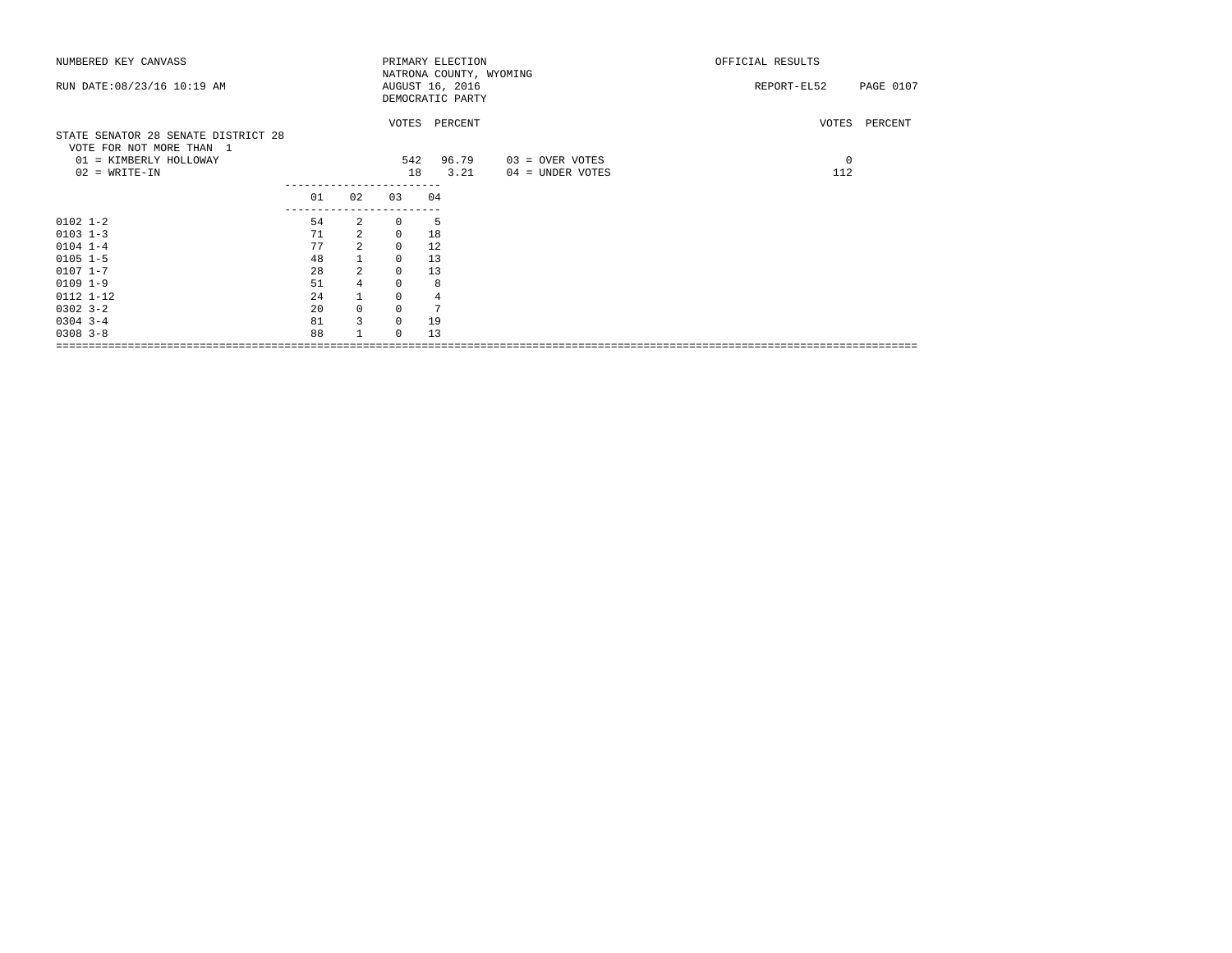| NUMBERED KEY CANVASS                |                |                  |             | PRIMARY ELECTION        |                  | OFFICIAL RESULTS                |  |
|-------------------------------------|----------------|------------------|-------------|-------------------------|------------------|---------------------------------|--|
|                                     |                |                  |             | NATRONA COUNTY, WYOMING |                  |                                 |  |
| RUN DATE: 08/23/16 10:19 AM         |                |                  |             | AUGUST 16, 2016         |                  | <b>PAGE 0108</b><br>REPORT-EL52 |  |
|                                     |                |                  |             | DEMOCRATIC PARTY        |                  |                                 |  |
|                                     |                |                  |             | VOTES PERCENT           |                  | VOTES PERCENT                   |  |
| STATE SENATOR 30 SENATE DISTRICT 30 |                |                  |             |                         |                  |                                 |  |
| VOTE FOR NOT MORE THAN 1            |                |                  |             |                         |                  |                                 |  |
| 01 = ROBERT FORD                    |                |                  | 367         | 98.92                   | 03 = OVER VOTES  | 0                               |  |
| $02$ = WRITE-IN                     |                |                  |             | 1.08<br>$\overline{4}$  | 04 = UNDER VOTES | 48                              |  |
|                                     |                |                  |             |                         |                  |                                 |  |
|                                     | 01             | 02               | 03          | 04                      |                  |                                 |  |
| $0101 1 - 1$                        | 67             | $\mathbf{0}$     | $^{\circ}$  | 7                       |                  |                                 |  |
| $02072 - -7$                        | 79             |                  | $\circ$     | 15                      |                  |                                 |  |
| $0208$ 2-8                          | 53             | 1<br>$\mathbf 0$ | 0           |                         |                  |                                 |  |
| $0209$ 2-9                          |                |                  |             | 9                       |                  |                                 |  |
| $0501$ 5-1                          | 17             |                  | 0           | $\mathbf{1}$            |                  |                                 |  |
|                                     | $\overline{4}$ | $\mathbf 0$      | $\mathbf 0$ | $\mathbf 0$             |                  |                                 |  |
| $0701 7 - 1$                        | 4              | $\mathbf 0$      | 0           | $\mathbf{1}$            |                  |                                 |  |
| $0702$ 7-2                          | 2              | $\mathbf 0$      | $\mathbf 0$ | $\mathbf 0$             |                  |                                 |  |
| $0803 8-3$                          | 35             | $\mathbf 0$      | 0           | $\mathbf{1}$            |                  |                                 |  |
| $0804$ 8-4                          | 50             | 1                | 0           | 7                       |                  |                                 |  |
| $08058-5$                           | 29             | $\mathbf{1}$     | 0           | 3                       |                  |                                 |  |
| 1101 11-1                           | 4              | $\mathbf 0$      | 0           | 0                       |                  |                                 |  |
| 1102 11-2                           | $\overline{4}$ | $\mathbf 0$      | 0           | $\overline{2}$          |                  |                                 |  |
| $1103$ $11-3$                       | 13             | 0                | 0           | $\circ$                 |                  |                                 |  |
| 1104 11-4                           | 1              | $\mathbf 0$      | $\Omega$    | $\overline{2}$          |                  |                                 |  |
| 1301 13-1                           | 3              | $\mathbf 0$      | 0           | $\mathbf 0$             |                  |                                 |  |
| 1302 13-2                           | 2              | 0                | 0           | 0                       |                  |                                 |  |
| 1401 14-1                           | $\Omega$       | $\cap$           | 0           | $\Omega$                |                  |                                 |  |
|                                     |                |                  |             |                         |                  |                                 |  |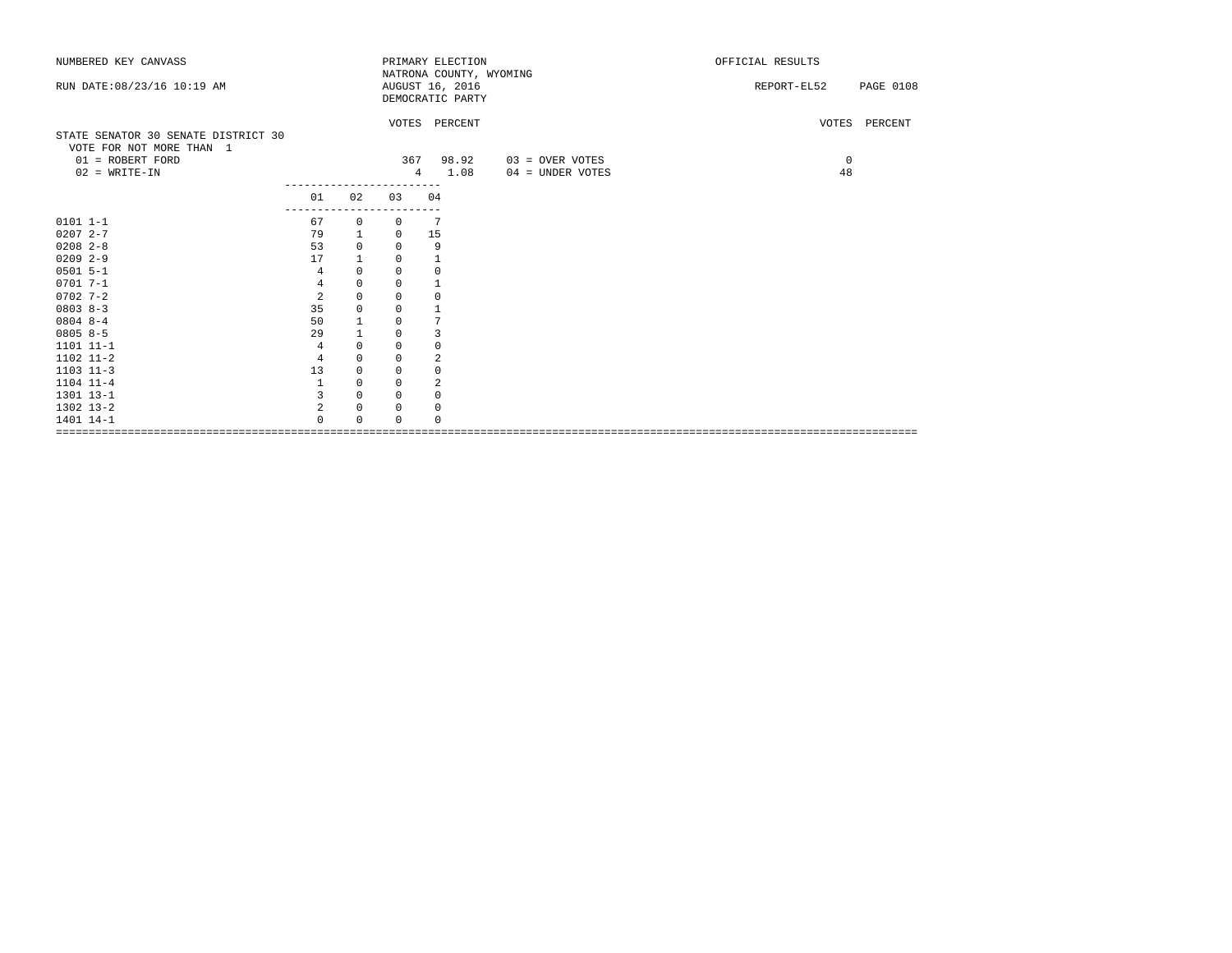| NUMBERED KEY CANVASS                                                                  |          |          |                | PRIMARY ELECTION                                               |                   | OFFICIAL RESULTS |           |
|---------------------------------------------------------------------------------------|----------|----------|----------------|----------------------------------------------------------------|-------------------|------------------|-----------|
| RUN DATE: 08/23/16 10:19 AM                                                           |          |          |                | NATRONA COUNTY, WYOMING<br>AUGUST 16, 2016<br>DEMOCRATIC PARTY |                   | REPORT-EL52      | PAGE 0109 |
| STATE HOUSE 35 HOUSE DISTRICT 35<br>VOTE FOR NOT MORE THAN 1<br>01 = BRETT GOVERNANTI |          |          | 237            | VOTES PERCENT<br>99.16                                         | $03 =$ OVER VOTES | VOTES<br>0       | PERCENT   |
|                                                                                       |          |          |                |                                                                |                   |                  |           |
| $02 = WRITE-IN$                                                                       |          |          | $\mathfrak{D}$ | .84                                                            | 04 = UNDER VOTES  | 33               |           |
|                                                                                       | 01       | 02       | 03             | 04                                                             |                   |                  |           |
| $0106$ $1-6$                                                                          | 77       |          | $\cap$         |                                                                |                   |                  |           |
| $0306$ 3-6                                                                            | 50       | $\Omega$ | $\Omega$       | 9                                                              |                   |                  |           |
| $0310$ $3-10$                                                                         | 87       |          | $\cap$         | 13                                                             |                   |                  |           |
| $0401$ 4-1                                                                            | $\Omega$ | $\circ$  | $\Omega$       | 0                                                              |                   |                  |           |
| $0402 + -2$                                                                           | 2.3      | $\Omega$ | $\Omega$       |                                                                |                   |                  |           |
|                                                                                       |          |          |                |                                                                |                   |                  |           |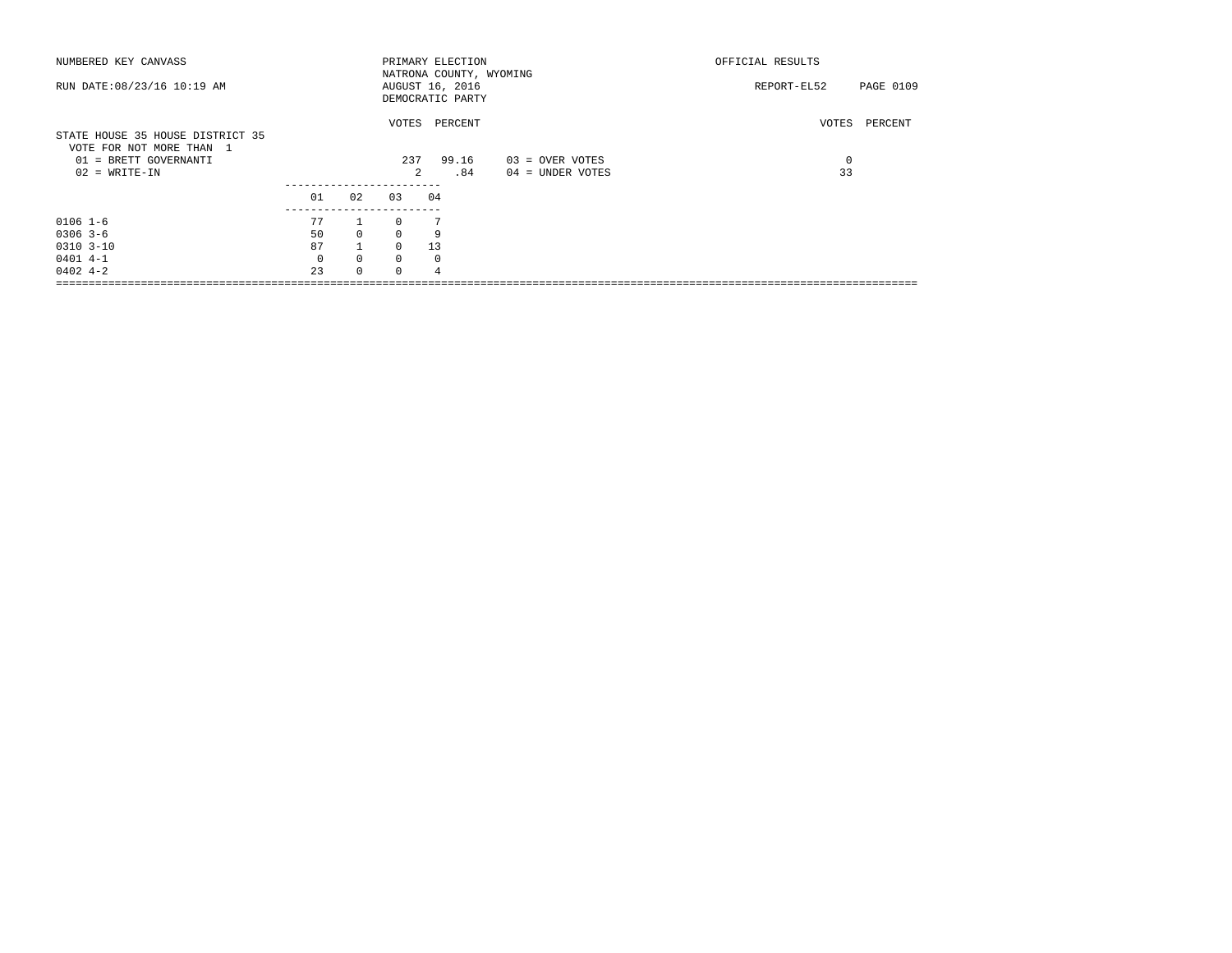| NUMBERED KEY CANVASS                                                                    |              |     |          | PRIMARY ELECTION                                               |                  | OFFICIAL RESULTS |           |  |
|-----------------------------------------------------------------------------------------|--------------|-----|----------|----------------------------------------------------------------|------------------|------------------|-----------|--|
| RUN DATE: 08/23/16 10:19 AM                                                             |              |     |          | NATRONA COUNTY, WYOMING<br>AUGUST 16, 2016<br>DEMOCRATIC PARTY |                  | REPORT-EL52      | PAGE 0110 |  |
| STATE HOUSE 36 HOUSE DISTRICT 36<br>VOTE FOR NOT MORE THAN 1<br>01 = NO CANDIDATE FILED |              |     | $\Omega$ | VOTES PERCENT                                                  | 03 = OVER VOTES  | VOTES<br>$\circ$ | PERCENT   |  |
| $02 = WRITE-IN$                                                                         |              |     | 80       | 100.00                                                         | 04 = UNDER VOTES | 275              |           |  |
|                                                                                         | 01           | 02  | 03       | 04                                                             |                  |                  |           |  |
| $0302 - 3 - 2$                                                                          | 0            | 10  | $\Omega$ | 63                                                             |                  |                  |           |  |
| $0303$ $3-3$                                                                            | $\Omega$     | 2.4 | $\Omega$ | 67                                                             |                  |                  |           |  |
| $0305$ 3-5                                                                              | $\Omega$     | 27  | $\Omega$ | 51                                                             |                  |                  |           |  |
| $0309$ 3-9                                                                              | 0            | 13  | $\Omega$ | 30                                                             |                  |                  |           |  |
| $0401$ 4-1                                                                              | <sup>n</sup> | 6   | $\Omega$ | 64                                                             |                  |                  |           |  |
|                                                                                         |              |     |          |                                                                |                  |                  |           |  |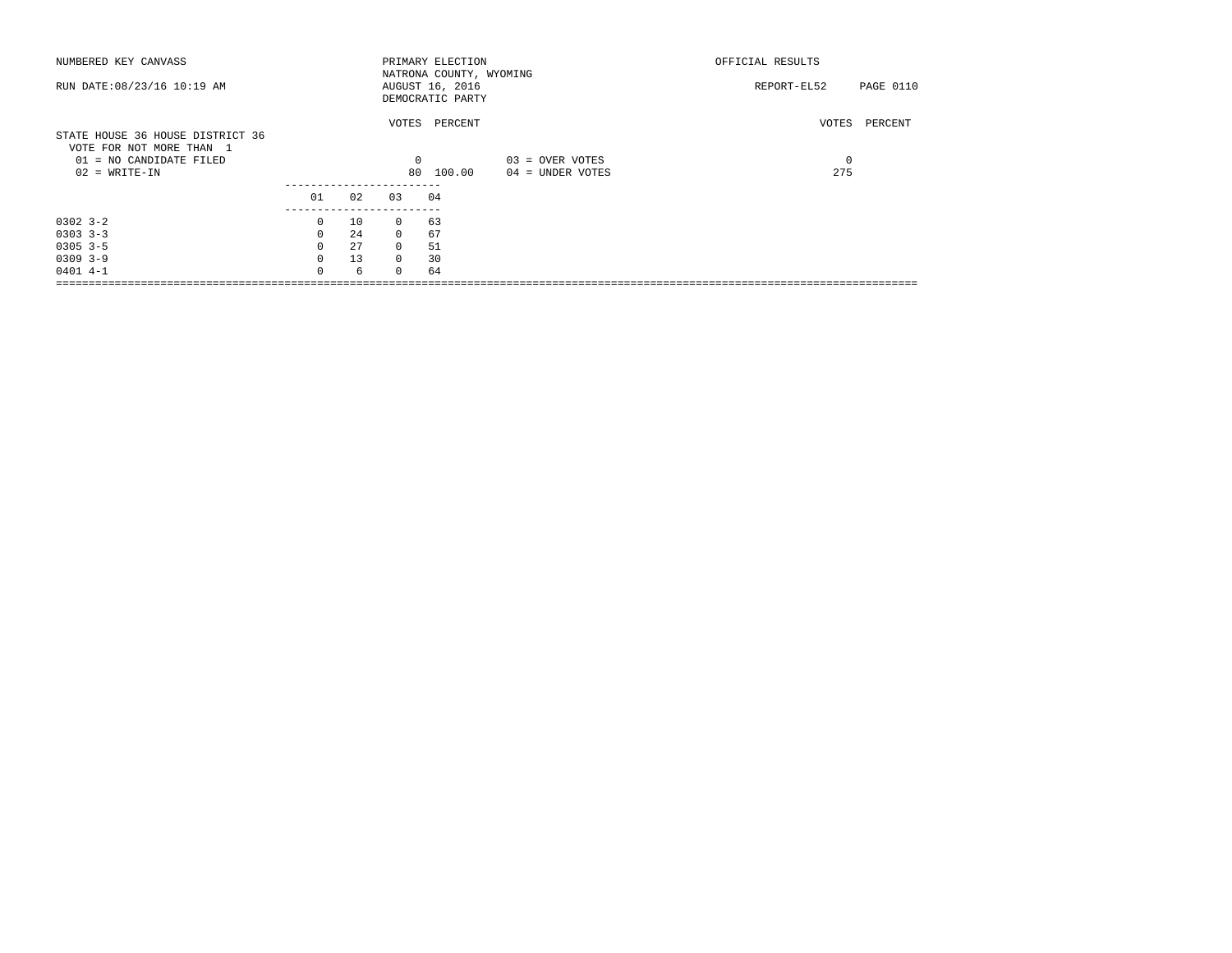| NUMBERED KEY CANVASS             |                              |             |                | PRIMARY ELECTION        |                  | OFFICIAL RESULTS                |
|----------------------------------|------------------------------|-------------|----------------|-------------------------|------------------|---------------------------------|
|                                  |                              |             |                | NATRONA COUNTY, WYOMING |                  |                                 |
| RUN DATE: 08/23/16 10:19 AM      |                              |             |                | AUGUST 16, 2016         |                  | <b>PAGE 0111</b><br>REPORT-EL52 |
|                                  |                              |             |                | DEMOCRATIC PARTY        |                  |                                 |
|                                  |                              |             |                | VOTES PERCENT           |                  | VOTES PERCENT                   |
| STATE HOUSE 37 HOUSE DISTRICT 37 |                              |             |                |                         |                  |                                 |
| VOTE FOR NOT MORE THAN 1         |                              |             |                |                         |                  |                                 |
| 01 = DEIRDRE STOELZLE            |                              |             | 265            | 98.51                   | 03 = OVER VOTES  | 0                               |
| $02 = WRITE-IN$                  |                              |             | $\overline{4}$ | 1.49                    | 04 = UNDER VOTES | 36                              |
|                                  |                              |             |                |                         |                  |                                 |
|                                  | 01                           | 02          | 03             | 04                      |                  |                                 |
| $0109$ $1-9$                     | -------------<br>$\mathbf 0$ | $\circ$     | 0              | $^{\circ}$              |                  |                                 |
| 0111 1-11                        | 47                           |             | $\Omega$       | 9                       |                  |                                 |
| $0204$ 2-4                       | 59                           | $\mathbf 0$ | $\Omega$       | 6                       |                  |                                 |
| $0206$ 2-6                       | 55                           |             | $\circ$        | 8                       |                  |                                 |
| $02072 - -7$                     |                              | $\Omega$    | 0              |                         |                  |                                 |
| $0209$ 2-9                       |                              | $\mathbf 0$ | $\mathbf 0$    | 0                       |                  |                                 |
| $02102 - 10$                     | 52                           |             | $\circ$        | 8                       |                  |                                 |
| 0901 9-1                         | 36                           | $\Omega$    | $\circ$        | 2                       |                  |                                 |
| 1202 12-2                        | 14                           |             | $\Omega$       |                         |                  |                                 |
|                                  |                              |             |                |                         |                  |                                 |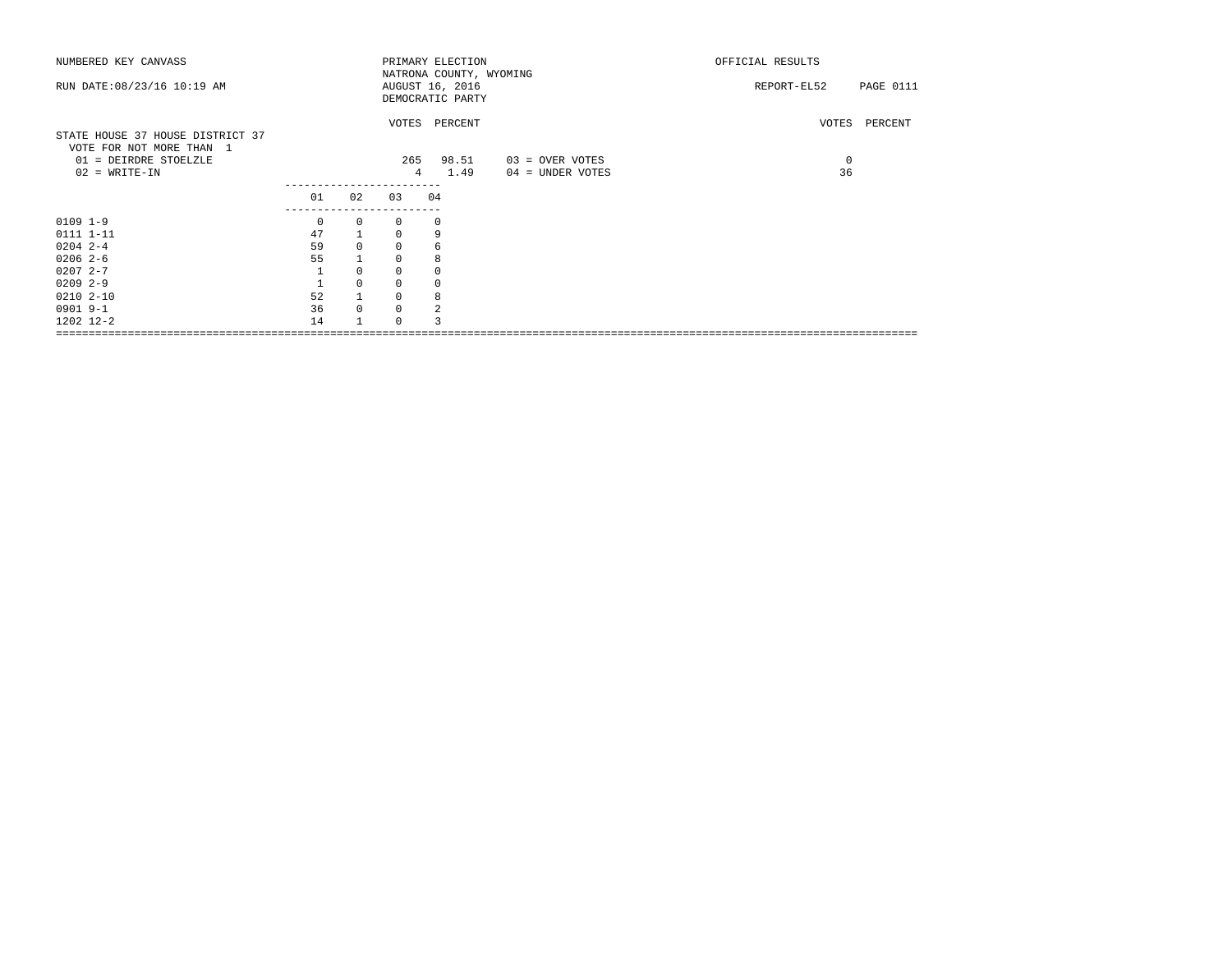| NUMBERED KEY CANVASS                                |                |              |             | PRIMARY ELECTION<br>NATRONA COUNTY, WYOMING |                  | OFFICIAL RESULTS         |
|-----------------------------------------------------|----------------|--------------|-------------|---------------------------------------------|------------------|--------------------------|
| RUN DATE: 08/23/16 10:19 AM                         |                |              |             | AUGUST 16, 2016                             |                  | PAGE 0112<br>REPORT-EL52 |
|                                                     |                |              |             | DEMOCRATIC PARTY                            |                  |                          |
|                                                     |                |              |             | VOTES PERCENT                               |                  | VOTES PERCENT            |
| STATE HOUSE 38 HOUSE DISTRICT 38                    |                |              |             |                                             |                  |                          |
| VOTE FOR NOT MORE THAN 1<br>01 = NO CANDIDATE FILED |                |              | $^{\circ}$  |                                             | 03 = OVER VOTES  | $\mathbf 0$              |
| $02 = WRITE-IN$                                     |                |              |             | 16 100.00                                   | 04 = UNDER VOTES | 200                      |
|                                                     | 01             | 02           | 03          | 04                                          |                  |                          |
|                                                     | -------------- |              |             |                                             |                  |                          |
| $02072 - -7$                                        | 0              | 5            | 0           | 90                                          |                  |                          |
| $0208$ 2-8                                          | $\mathbf{0}$   | 3            | $^{\circ}$  | 59                                          |                  |                          |
| $0209$ 2-9                                          | $\Omega$       |              | 0           | 18                                          |                  |                          |
| $0501$ 5-1                                          | $\Omega$       | $\mathbf{1}$ | 0           | 3                                           |                  |                          |
| $0701$ 7-1                                          | $\Omega$       | $\mathbf{1}$ | $\mathbf 0$ | 4                                           |                  |                          |
| 1101 11-1                                           |                | $\mathbf 0$  | $\mathbf 0$ | 4                                           |                  |                          |
| 1102 11-2                                           | 0              | $1\,$        | 0           | 5                                           |                  |                          |
| $1103$ $11-3$                                       |                | 3            | 0           | 10                                          |                  |                          |
| 1104 11-4                                           |                | $\mathbf{1}$ | $\mathsf 0$ | 2                                           |                  |                          |
| 1301 13-1                                           |                | $\mathbf 0$  | $\mathbf 0$ | 3                                           |                  |                          |
| 1302 13-2                                           | $\Omega$       | $\mathbf 0$  | $\mathbf 0$ | 2                                           |                  |                          |
| 1401 14-1                                           | $\Omega$       | $\Omega$     | $\Omega$    | $\cap$                                      |                  |                          |
|                                                     |                |              |             |                                             |                  |                          |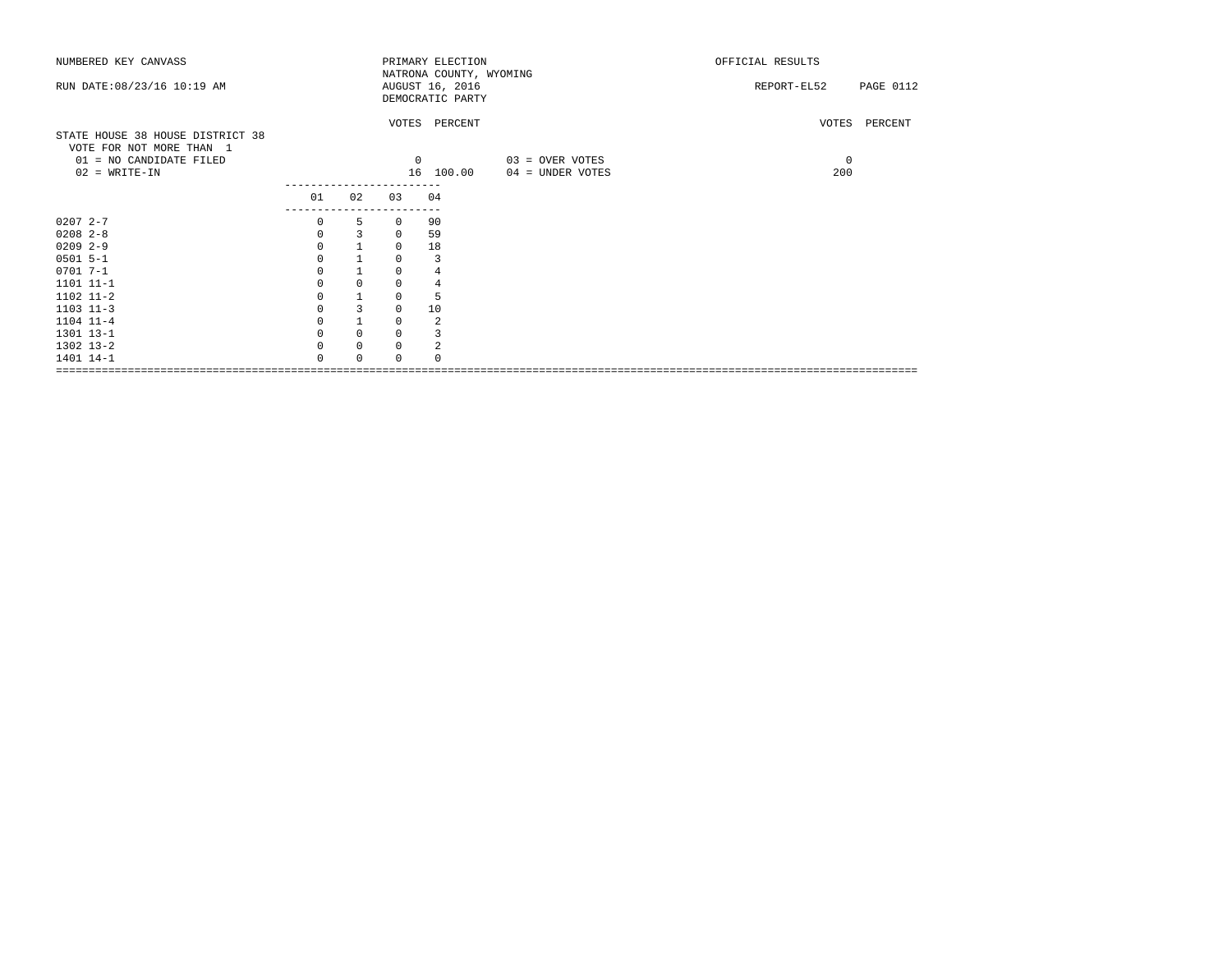| NUMBERED KEY CANVASS                                         |                    |              |             | PRIMARY ELECTION                                               |                  | OFFICIAL RESULTS         |
|--------------------------------------------------------------|--------------------|--------------|-------------|----------------------------------------------------------------|------------------|--------------------------|
| RUN DATE: 08/23/16 10:19 AM                                  |                    |              |             | NATRONA COUNTY, WYOMING<br>AUGUST 16, 2016<br>DEMOCRATIC PARTY |                  | REPORT-EL52<br>PAGE 0113 |
| STATE HOUSE 56 HOUSE DISTRICT 56<br>VOTE FOR NOT MORE THAN 1 |                    |              |             | VOTES PERCENT                                                  |                  | VOTES PERCENT            |
| $01 =$ DAN NEAL                                              |                    |              |             | 334 99.70                                                      | 03 = OVER VOTES  | 0                        |
| $02 = WRITE-IN$                                              |                    |              |             | .30                                                            | 04 = UNDER VOTES | 27                       |
|                                                              |                    |              |             |                                                                |                  |                          |
|                                                              | 01                 | 02           | 0.3         | 04                                                             |                  |                          |
| $0102$ $1-2$                                                 | ------------<br>57 | $\circ$      | $\Omega$    | 4                                                              |                  |                          |
| $0103$ $1-3$                                                 | 90                 | $\mathbf{0}$ | $\Omega$    |                                                                |                  |                          |
| $0104$ $1-4$                                                 | 85                 | $\mathsf{O}$ | $\mathbf 0$ | 6                                                              |                  |                          |
| $0109$ $1-9$                                                 | 57                 | $\mathbf{0}$ | $\mathbf 0$ | 6                                                              |                  |                          |
| 0112 1-12                                                    | 24                 | $\mathbf{1}$ | 0           |                                                                |                  |                          |
| $0302$ $3 - 2$                                               | 2.1                | $\Omega$     | $\Omega$    | 6                                                              |                  |                          |
|                                                              |                    |              |             |                                                                |                  |                          |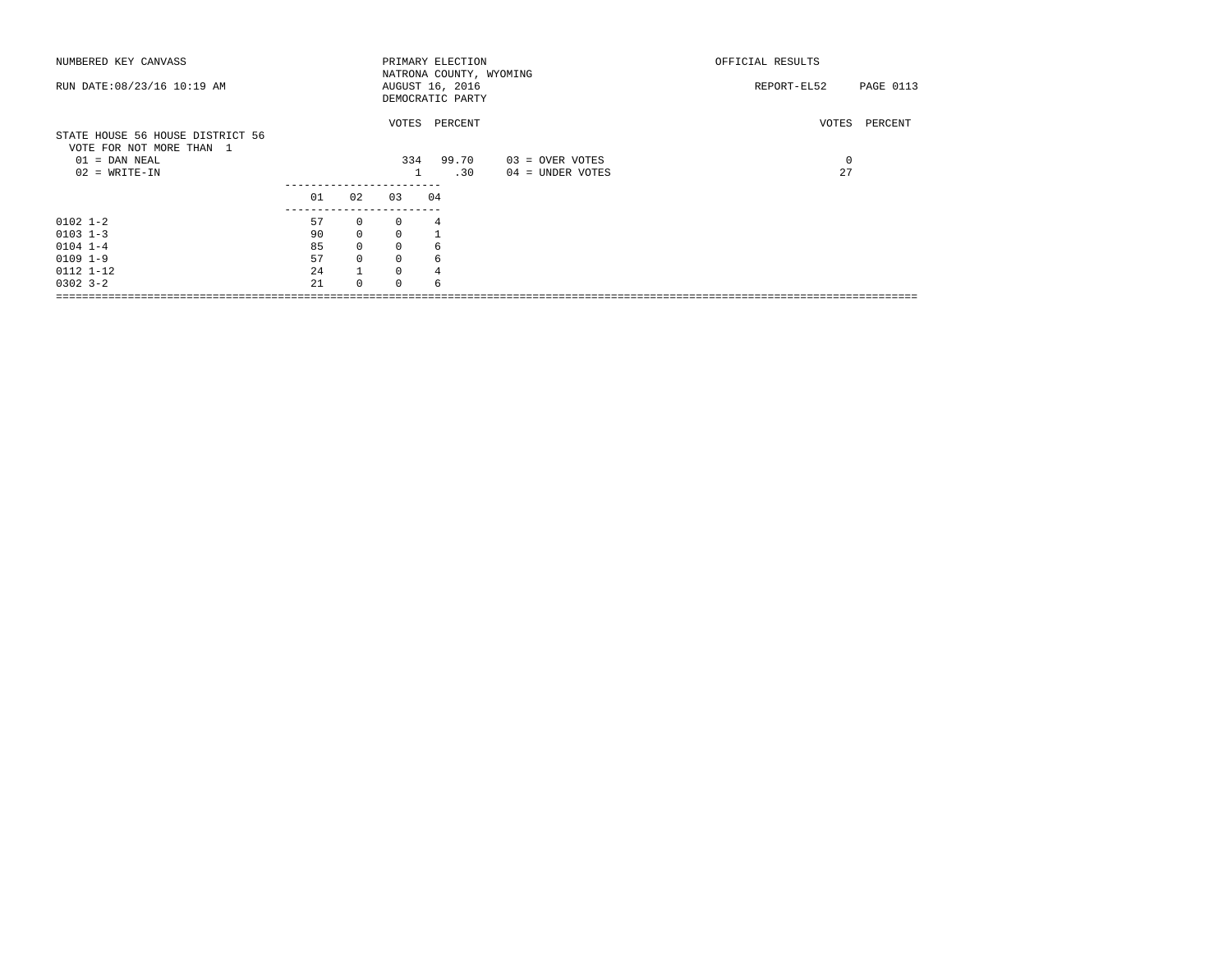| NUMBERED KEY CANVASS                                                                                                            |    |     |                    |                | PRIMARY ELECTION                            |                                       | OFFICIAL RESULTS                         |
|---------------------------------------------------------------------------------------------------------------------------------|----|-----|--------------------|----------------|---------------------------------------------|---------------------------------------|------------------------------------------|
| RUN DATE: 08/23/16 10:19 AM                                                                                                     |    |     | AUGUST 16, 2016    |                | NATRONA COUNTY, WYOMING<br>DEMOCRATIC PARTY |                                       | PAGE 0114<br>REPORT-EL52                 |
| STATE HOUSE 57 HOUSE DISTRICT 57<br>VOTE FOR NOT MORE THAN 1<br>01 = AUDREY M. COTHERMAN<br>02 = JANE IFLAND<br>$03 = WRITE-IN$ |    |     | VOTES<br>227<br>62 | $\mathfrak{D}$ | PERCENT<br>78.01<br>21.31<br>.69            | 04 = OVER VOTES<br>$05 =$ UNDER VOTES | VOTES<br>PERCENT<br>$\overline{2}$<br>17 |
|                                                                                                                                 | 01 | 02  | 03                 | 04             | 05                                          |                                       |                                          |
| $0105$ $1-5$                                                                                                                    | 56 | 3   |                    | 0              | 2                                           |                                       |                                          |
| $0107$ $1 - 7$                                                                                                                  | 24 | 13  | $\Omega$           |                | 5                                           |                                       |                                          |
| $0304$ 3-4                                                                                                                      | 68 | 2.8 | $\mathbf{1}$       | $\Omega$       | 6                                           |                                       |                                          |
| $0308$ $3 - 8$                                                                                                                  | 79 | 18  | $\cap$             |                | 4                                           |                                       |                                          |
|                                                                                                                                 |    |     |                    |                |                                             |                                       |                                          |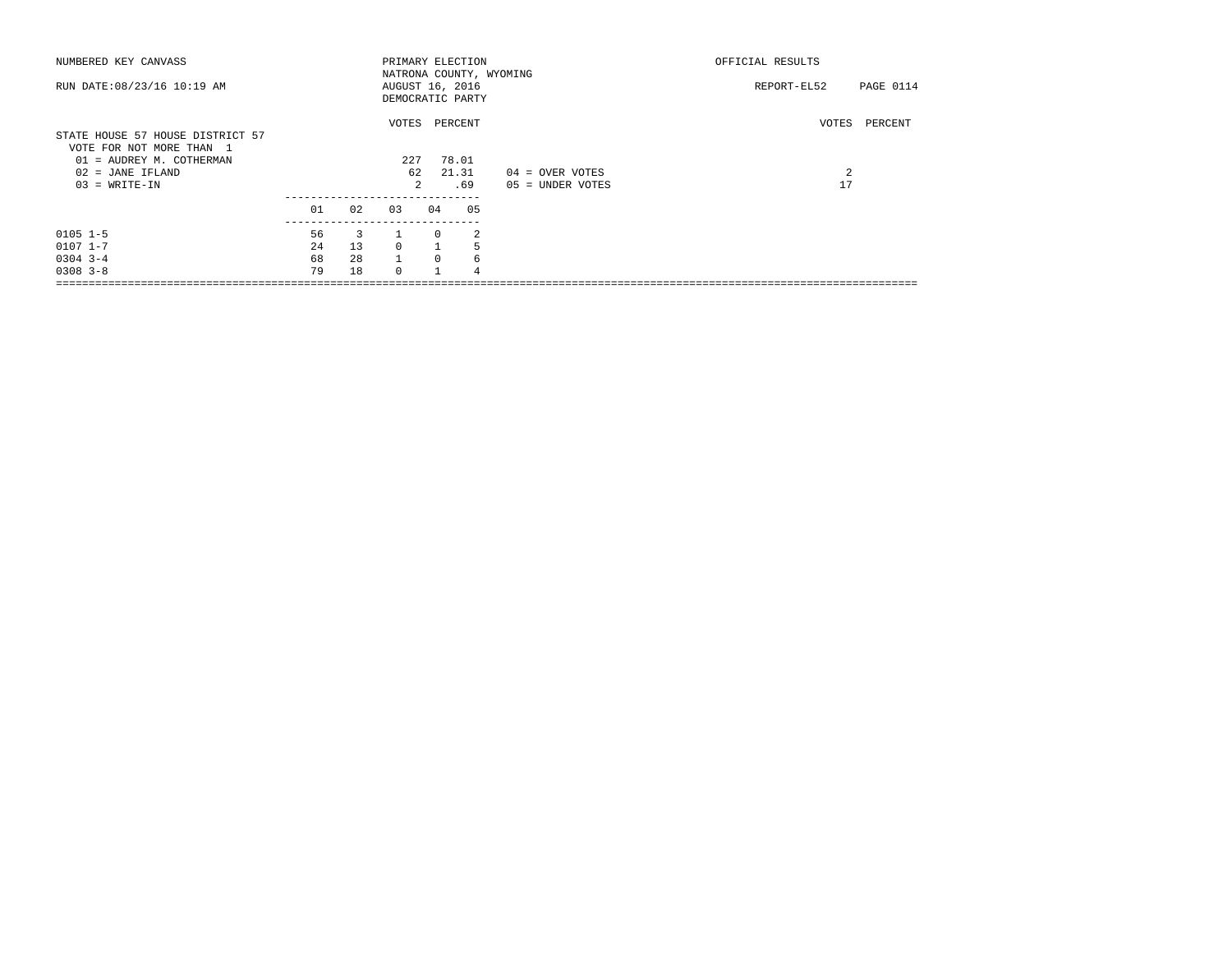| NUMBERED KEY CANVASS             |    |              |               | PRIMARY ELECTION        |                  | OFFICIAL RESULTS |           |  |
|----------------------------------|----|--------------|---------------|-------------------------|------------------|------------------|-----------|--|
|                                  |    |              |               | NATRONA COUNTY, WYOMING |                  |                  |           |  |
| RUN DATE: 08/23/16 10:19 AM      |    |              |               | AUGUST 16, 2016         |                  | REPORT-EL52      | PAGE 0115 |  |
|                                  |    |              |               | DEMOCRATIC PARTY        |                  |                  |           |  |
|                                  |    |              |               | VOTES PERCENT           |                  | VOTES            | PERCENT   |  |
| STATE HOUSE 58 HOUSE DISTRICT 58 |    |              |               |                         |                  |                  |           |  |
| VOTE FOR NOT MORE THAN 1         |    |              |               |                         |                  |                  |           |  |
| 01 = MICHAEL WADE MCDANIEL JR.   |    |              | 180           | 98.90                   | 03 = OVER VOTES  | 0                |           |  |
| $02 = WRITE-IN$                  |    |              | $\mathcal{L}$ | 1.10                    | 04 = UNDER VOTES | 21               |           |  |
|                                  | 01 | 02           | 03            | 04                      |                  |                  |           |  |
|                                  |    |              |               |                         |                  |                  |           |  |
| $0101$ $1-1$                     | 66 | $\mathbf{1}$ | $\cap$        |                         |                  |                  |           |  |
| $0702$ 7-2                       | 2  | $\circ$      | $\Omega$      | $\Omega$                |                  |                  |           |  |
| $08038 - 3$                      | 36 | $\Omega$     | $\Omega$      | $\Omega$                |                  |                  |           |  |
| $08048 - -4$                     | 45 |              | $\Omega$      | 12                      |                  |                  |           |  |
| $08058-5$                        | 31 | $\Omega$     | $\Omega$      | $\mathfrak{D}$          |                  |                  |           |  |
|                                  |    |              |               |                         |                  |                  |           |  |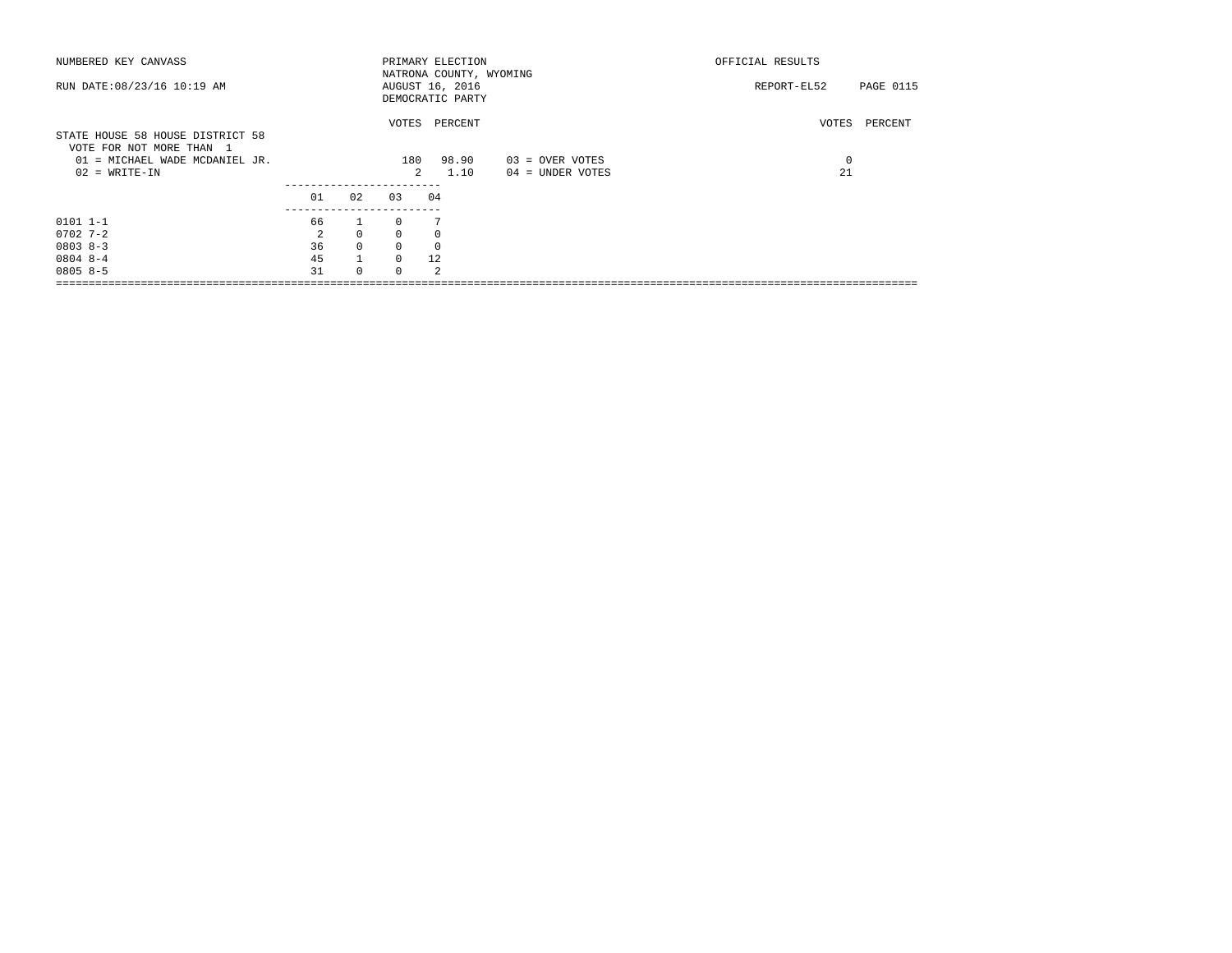| NUMBERED KEY CANVASS                                                                                    |                     |                |             | PRIMARY ELECTION<br>NATRONA COUNTY, WYOMING |                                     | OFFICIAL RESULTS            |
|---------------------------------------------------------------------------------------------------------|---------------------|----------------|-------------|---------------------------------------------|-------------------------------------|-----------------------------|
| RUN DATE: 08/23/16 10:19 AM                                                                             |                     |                |             | AUGUST 16, 2016<br>DEMOCRATIC PARTY         |                                     | PAGE 0116<br>REPORT-EL52    |
| STATE HOUSE 59 HOUSE DISTRICT 59<br>VOTE FOR NOT MORE THAN 1<br>01 = LAURIE LONGTINE<br>$02 = WRITE-IN$ |                     |                | 312<br>6    | VOTES PERCENT<br>98.11<br>1.89              | 03 = OVER VOTES<br>04 = UNDER VOTES | VOTES<br>PERCENT<br>0<br>19 |
|                                                                                                         | 01<br>------------- | 02             | 0.3         | 04                                          |                                     |                             |
| $02012 - -1$                                                                                            | 79                  | $\overline{2}$ | $\Omega$    | 4                                           |                                     |                             |
| $02022 - 2 - 2$                                                                                         | 76                  |                | $\Omega$    | 5                                           |                                     |                             |
| $0203$ $2-3$                                                                                            | 51                  |                | $\Omega$    |                                             |                                     |                             |
| $08018 - -1$                                                                                            | 85                  |                | $\mathbf 0$ | 6                                           |                                     |                             |
| $08028 - 2$                                                                                             | 19                  | $\mathbf{1}$   | $\Omega$    |                                             |                                     |                             |
| $0901$ 9-1                                                                                              | $\mathfrak{D}$      | $\Omega$       |             |                                             |                                     |                             |
|                                                                                                         |                     |                |             |                                             |                                     |                             |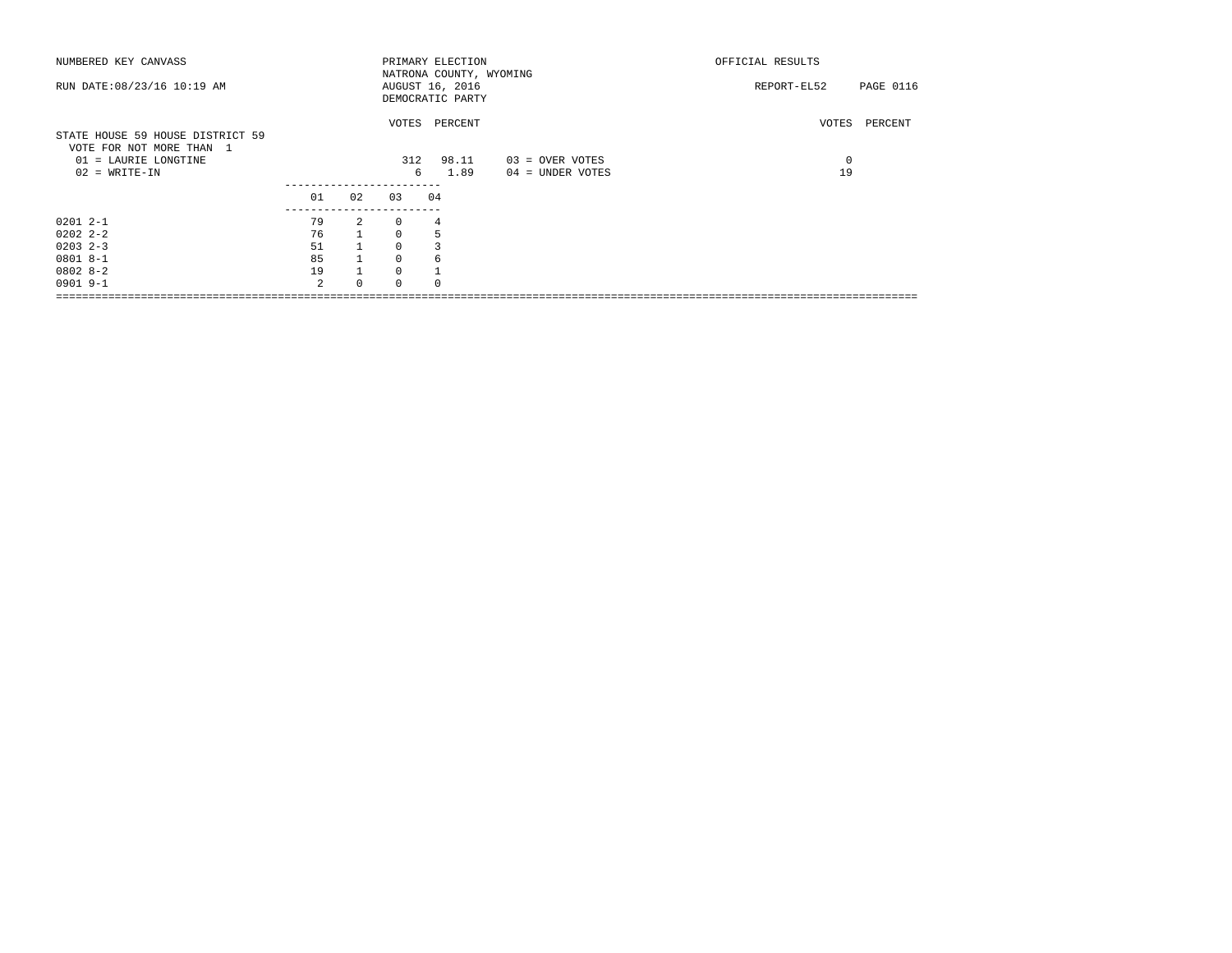| NUMBERED KEY CANVASS                                                                                                             |                                 |                         | PRIMARY ELECTION                              |                            |                |                                               | OFFICIAL RESULTS        |               |
|----------------------------------------------------------------------------------------------------------------------------------|---------------------------------|-------------------------|-----------------------------------------------|----------------------------|----------------|-----------------------------------------------|-------------------------|---------------|
| RUN DATE: 08/23/16 10:19 AM                                                                                                      |                                 |                         | AUGUST 16, 2016<br>DEMOCRATIC PARTY           |                            |                | NATRONA COUNTY, WYOMING                       | REPORT-EL52 PAGE 0117   |               |
| COUNTY COMMISSIONER NATRONA<br>VOTE FOR NOT MORE THAN 2<br>01 = LINDA SHOGREN-O'GRADY<br>02 = TERRY WINGERTER<br>$03 = WRITE-IN$ |                                 |                         | VOTES PERCENT<br>$1,487$ 45.03<br>1,769 53.57 |                            |                | $04 =$ OVER VOTES<br>46 1.39 05 = UNDER VOTES | $\overline{4}$<br>1,414 | VOTES PERCENT |
|                                                                                                                                  | ------------------------------- |                         | 01 02 03 04 05                                |                            |                |                                               |                         |               |
| $0101 1 - 1$                                                                                                                     | ------------------------------  |                         | 40 63 0 0 45                                  |                            |                |                                               |                         |               |
| $0102$ $1-2$                                                                                                                     | 39 52 1 0 30                    |                         |                                               |                            |                |                                               |                         |               |
| $0103$ 1-3                                                                                                                       |                                 |                         | 56 58 4 0 64                                  |                            |                |                                               |                         |               |
| $0104$ 1-4                                                                                                                       |                                 |                         | 43 72 4 0 63                                  |                            |                |                                               |                         |               |
| $0105 1 - 5$                                                                                                                     |                                 |                         | 35 49 0 0 40                                  |                            |                |                                               |                         |               |
| $0106 1 - 6$                                                                                                                     |                                 |                         | 52 64 1 0 53                                  |                            |                |                                               |                         |               |
| $0107 1 - 7$                                                                                                                     |                                 |                         | 27 30 1 0                                     |                            | 28             |                                               |                         |               |
| $0109$ $1-9$                                                                                                                     |                                 |                         | 37 54 1 0                                     |                            | 34             |                                               |                         |               |
| 0111 1-11                                                                                                                        | 36                              | 45                      |                                               | $2 \qquad 0$               | 31             |                                               |                         |               |
| 0112 1-12                                                                                                                        |                                 |                         | 20 20 2 0 16                                  |                            |                |                                               |                         |               |
| $02012 - -1$                                                                                                                     |                                 | 63 64                   | $\overline{a}$                                | $0$ 41                     |                |                                               |                         |               |
| $02022 - 2 - 2$                                                                                                                  |                                 |                         | 53 61 1 0 49                                  |                            |                |                                               |                         |               |
| $0203$ $2-3$                                                                                                                     | 38                              | 39                      | $\overline{0}$                                | $\overline{0}$             | 33             |                                               |                         |               |
| $0204$ 2-4                                                                                                                       | 43 54                           |                         | $\overline{2}$                                | $\overline{\phantom{a}}$ 2 | 29             |                                               |                         |               |
| $0206$ 2-6                                                                                                                       | 45                              | 43                      | $\overline{1}$                                | $\overline{0}$             | 39             |                                               |                         |               |
| $02072 - -7$                                                                                                                     | 55 79                           |                         | $\begin{array}{ccc} & & 0 & & 0 \end{array}$  |                            | 58             |                                               |                         |               |
| $0208$ $2 - 8$                                                                                                                   | 41                              | 45                      |                                               | $0\qquad 0$                | 38             |                                               |                         |               |
| $0209$ 2-9                                                                                                                       | 12 13                           |                         | $\overline{1}$                                | $0 \t 14$                  |                |                                               |                         |               |
| $0210$ $2-10$                                                                                                                    | 40 49                           |                         | $\overline{1}$                                | $\overline{0}$             | 32             |                                               |                         |               |
| $0302$ $3-2$                                                                                                                     | 64                              | 64 64                   | $\overline{2}$                                | $\overline{0}$             | 70             |                                               |                         |               |
| $0303$ $3-3$                                                                                                                     | 57                              | 70 — 20                 |                                               | $2 \qquad 0$               | 53             |                                               |                         |               |
| $0304$ 3-4                                                                                                                       | 63                              | 75                      | $\overline{\phantom{a}}$                      | $\overline{0}$             | 65             |                                               |                         |               |
| $0305$ 3-5                                                                                                                       | 45 60 0                         |                         |                                               | $0$ 51                     |                |                                               |                         |               |
| $0306$ 3-6                                                                                                                       | 34                              | 46                      | $\overline{0}$                                | $\overline{0}$             | -38            |                                               |                         |               |
| $0308$ $3 - 8$                                                                                                                   |                                 |                         | 55 77 0                                       | $\overline{2}$             | 70             |                                               |                         |               |
| $0309$ $3-9$                                                                                                                     | 27                              | 29                      | $\overline{a}$                                | $\overline{0}$             | 28             |                                               |                         |               |
| $0310$ $3-10$                                                                                                                    | 60 83                           |                         | $\sim$ 1                                      | $0$ 58                     |                |                                               |                         |               |
| $0401$ 4-1                                                                                                                       | 47                              | 45                      | $\overline{4}$                                | $0$ 44                     |                |                                               |                         |               |
| $0402$ 4-2                                                                                                                       | 18                              | 18                      | $0 \qquad 0 \qquad 18$                        |                            |                |                                               |                         |               |
| $0501$ 5-1                                                                                                                       | 4 <sup>1</sup>                  | $\overline{\mathbf{3}}$ |                                               | $0 \qquad 0 \qquad 1$      |                |                                               |                         |               |
| $0701 7 - 1$                                                                                                                     | 5 2 0                           |                         |                                               | $0 \qquad \qquad 3$        |                |                                               |                         |               |
| $0702$ 7-2                                                                                                                       | $\overline{0}$                  | $\overline{2}$          | $\circ$                                       | $\overline{0}$             | $\overline{2}$ |                                               |                         |               |
| $08018 - -1$                                                                                                                     | 61 76                           |                         | $\overline{2}$                                | $0\qquad 45$               |                |                                               |                         |               |
| $08028-2$                                                                                                                        |                                 |                         | 14 16 0 0 12                                  |                            |                |                                               |                         |               |
| $08038 - 3$                                                                                                                      | 30 23                           |                         | $\sim$ 1                                      | $0$ 18                     |                |                                               |                         |               |
| $0804$ 8-4                                                                                                                       | 44 36                           |                         | 3 0 33                                        |                            |                |                                               |                         |               |
| $08058-5$                                                                                                                        | 21                              | 28                      | $\overline{0}$                                | $0$ 17                     |                |                                               |                         |               |
| 0901 9-1                                                                                                                         |                                 |                         |                                               |                            | 23             |                                               |                         |               |
| 1101 11-1                                                                                                                        |                                 |                         | 2 0 0 2                                       |                            |                |                                               |                         |               |
| 1102 11-2                                                                                                                        | $5 - 5$                         |                         | 6 0                                           | $0 \t 1$                   |                |                                               |                         |               |
| $1103$ $11-3$                                                                                                                    | 8 7                             |                         | $\overline{1}$                                | $0\qquad 10$               |                |                                               |                         |               |
| 1104 11-4                                                                                                                        | 1                               |                         | $\begin{matrix} 0 & 0 & 0 & 5 \end{matrix}$   |                            |                |                                               |                         |               |
| 1202 12-2                                                                                                                        |                                 |                         | 12 16 0 0 8                                   |                            |                |                                               |                         |               |
| 1301 13-1                                                                                                                        |                                 |                         | $1 \qquad 3 \qquad 0$                         | $\overline{0}$             | $\overline{2}$ |                                               |                         |               |
| 1302 13-2                                                                                                                        | $\overline{\phantom{a}}$ 2      | $\overline{a}$          | $\circ$                                       | $\overline{0}$             | $\mathbf 0$    |                                               |                         |               |
| 1401 14-1                                                                                                                        | $\circ$                         | $\mathbf{0}$            | $\overline{0}$                                | $\circ$                    | 0              |                                               |                         |               |
|                                                                                                                                  |                                 |                         |                                               |                            |                |                                               |                         |               |
|                                                                                                                                  |                                 |                         |                                               |                            |                |                                               |                         |               |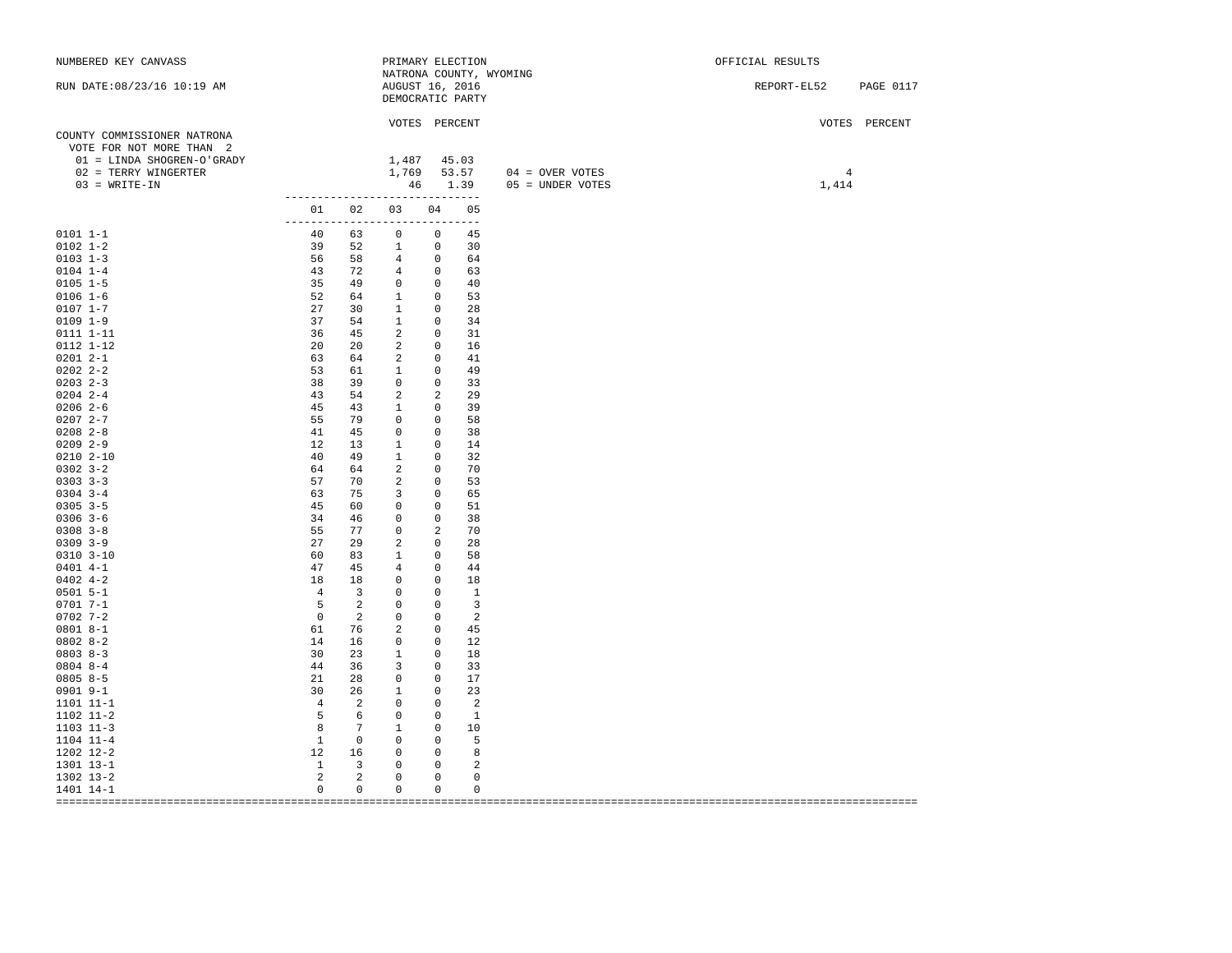| NUMBERED KEY CANVASS                                                 |          |              |          | PRIMARY ELECTION<br>NATRONA COUNTY, WYOMING |                    | OFFICIAL RESULTS |           |
|----------------------------------------------------------------------|----------|--------------|----------|---------------------------------------------|--------------------|------------------|-----------|
| RUN DATE: 08/23/16 10:19 AM                                          |          |              |          | AUGUST 16, 2016<br>DEMOCRATIC PARTY         |                    | REPORT-EL52      | PAGE 0118 |
| PRECINCT COMMITTEEMAN VOTER DISTRICT 1-1<br>VOTE FOR NOT MORE THAN 1 |          |              | VOTES    | PERCENT                                     |                    | VOTES            | PERCENT   |
| 01 = NO CANDIDATE FILED                                              |          |              | $\Omega$ |                                             | $03 =$ OVER VOTES  | 0                |           |
| $02 = WRITE-IN$                                                      |          |              |          | 1 100.00                                    | $04 =$ UNDER VOTES | 73               |           |
|                                                                      | 01       | 02           | 03       | 04                                          |                    |                  |           |
|                                                                      |          |              |          |                                             |                    |                  |           |
| $0101$ $1-1$                                                         | $\Omega$ | $\mathbf{1}$ | $\Omega$ | 73                                          |                    |                  |           |
|                                                                      |          |              |          |                                             |                    |                  |           |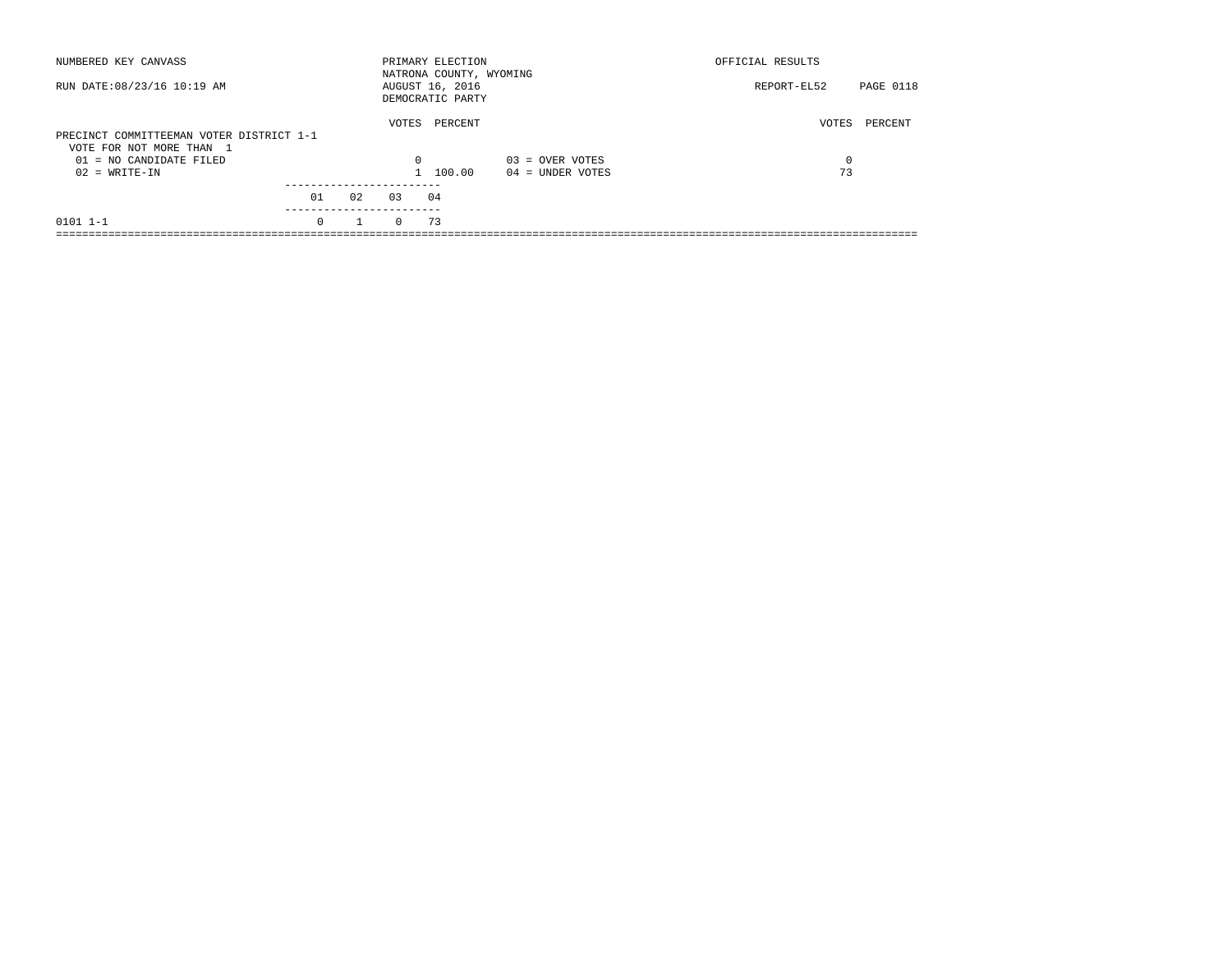| NUMBERED KEY CANVASS                                                   |    |          |          | PRIMARY ELECTION<br>NATRONA COUNTY, WYOMING |                    | OFFICIAL RESULTS |           |
|------------------------------------------------------------------------|----|----------|----------|---------------------------------------------|--------------------|------------------|-----------|
| RUN DATE: 08/23/16 10:19 AM                                            |    |          |          | AUGUST 16, 2016<br>DEMOCRATIC PARTY         |                    | REPORT-EL52      | PAGE 0119 |
| PRECINCT COMMITTEEWOMAN VOTER DISTRICT 1-1<br>VOTE FOR NOT MORE THAN 1 |    |          | VOTES    | PERCENT                                     |                    | VOTES            | PERCENT   |
| $01 = SUBIE A. BELVING$                                                |    |          |          | 72 100.00                                   | 03 = OVER VOTES    | 0                |           |
| $02 = WRITE-IN$                                                        |    |          | $\circ$  |                                             | $04 =$ UNDER VOTES | $\overline{2}$   |           |
|                                                                        |    |          |          |                                             |                    |                  |           |
|                                                                        | 01 | 02       | 0.3      | 04                                          |                    |                  |           |
| $0101$ $1-1$                                                           | 72 | $\Omega$ | $\Omega$ | 2                                           |                    |                  |           |
|                                                                        |    |          |          |                                             |                    |                  |           |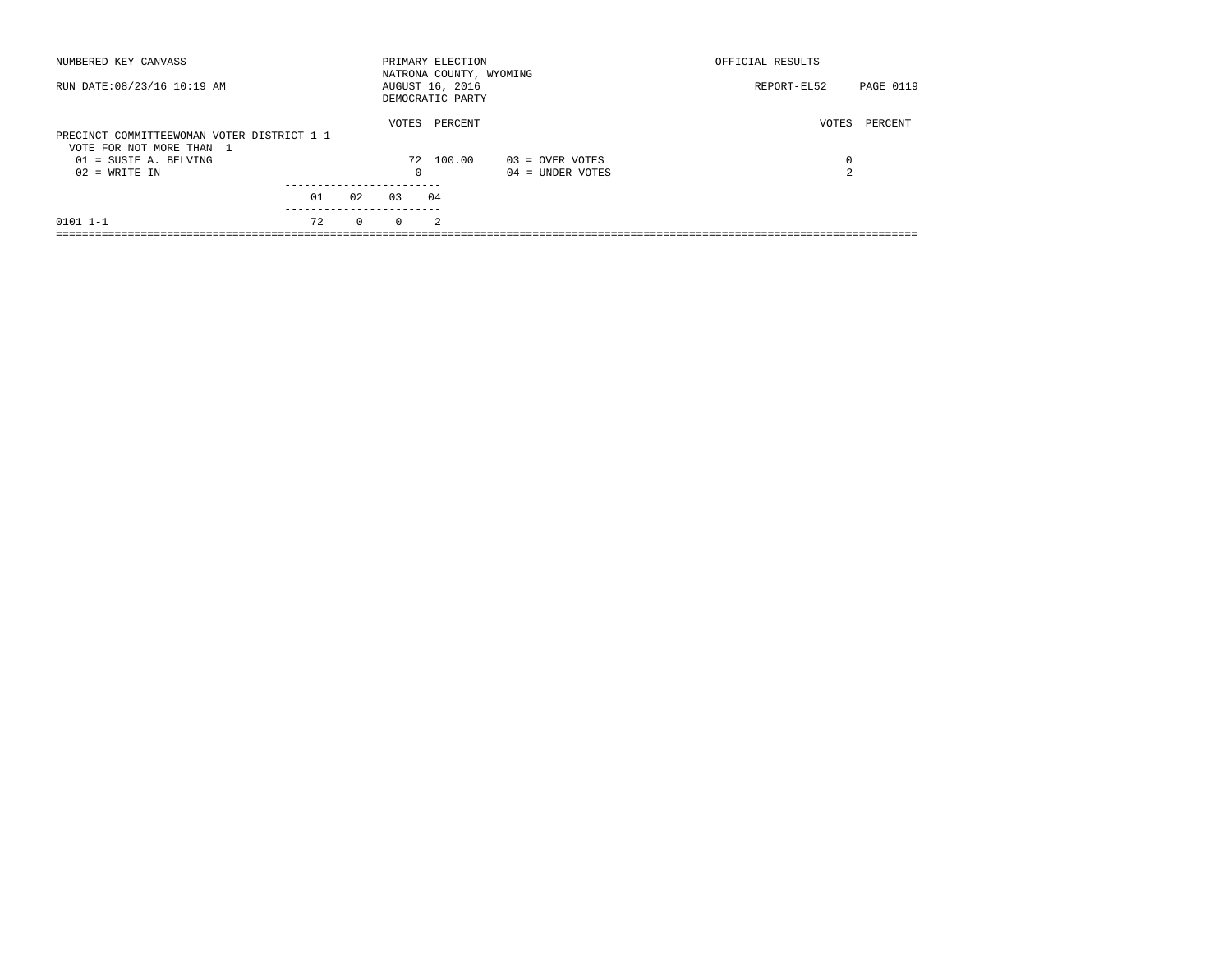| NUMBERED KEY CANVASS                                                 |          |               |          | PRIMARY ELECTION<br>NATRONA COUNTY, WYOMING |                    | OFFICIAL RESULTS |           |
|----------------------------------------------------------------------|----------|---------------|----------|---------------------------------------------|--------------------|------------------|-----------|
| RUN DATE: 08/23/16 10:19 AM                                          |          |               |          | AUGUST 16, 2016<br>DEMOCRATIC PARTY         |                    | REPORT-EL52      | PAGE 0120 |
| PRECINCT COMMITTEEMAN VOTER DISTRICT 1-2<br>VOTE FOR NOT MORE THAN 1 |          |               | VOTES    | PERCENT                                     |                    | VOTES            | PERCENT   |
| 01 = NO CANDIDATE FILED                                              |          |               | 0        |                                             | $03 =$ OVER VOTES  | 0                |           |
| $02 = WRITE-IN$                                                      |          |               |          | 2 100.00                                    | $04 =$ UNDER VOTES | 59               |           |
|                                                                      | 01       | 02            | 0.3      | 04                                          |                    |                  |           |
| $0102$ 1-2                                                           | $\Omega$ | $\mathcal{L}$ | $\Omega$ | 59                                          |                    |                  |           |
|                                                                      |          |               |          |                                             |                    |                  |           |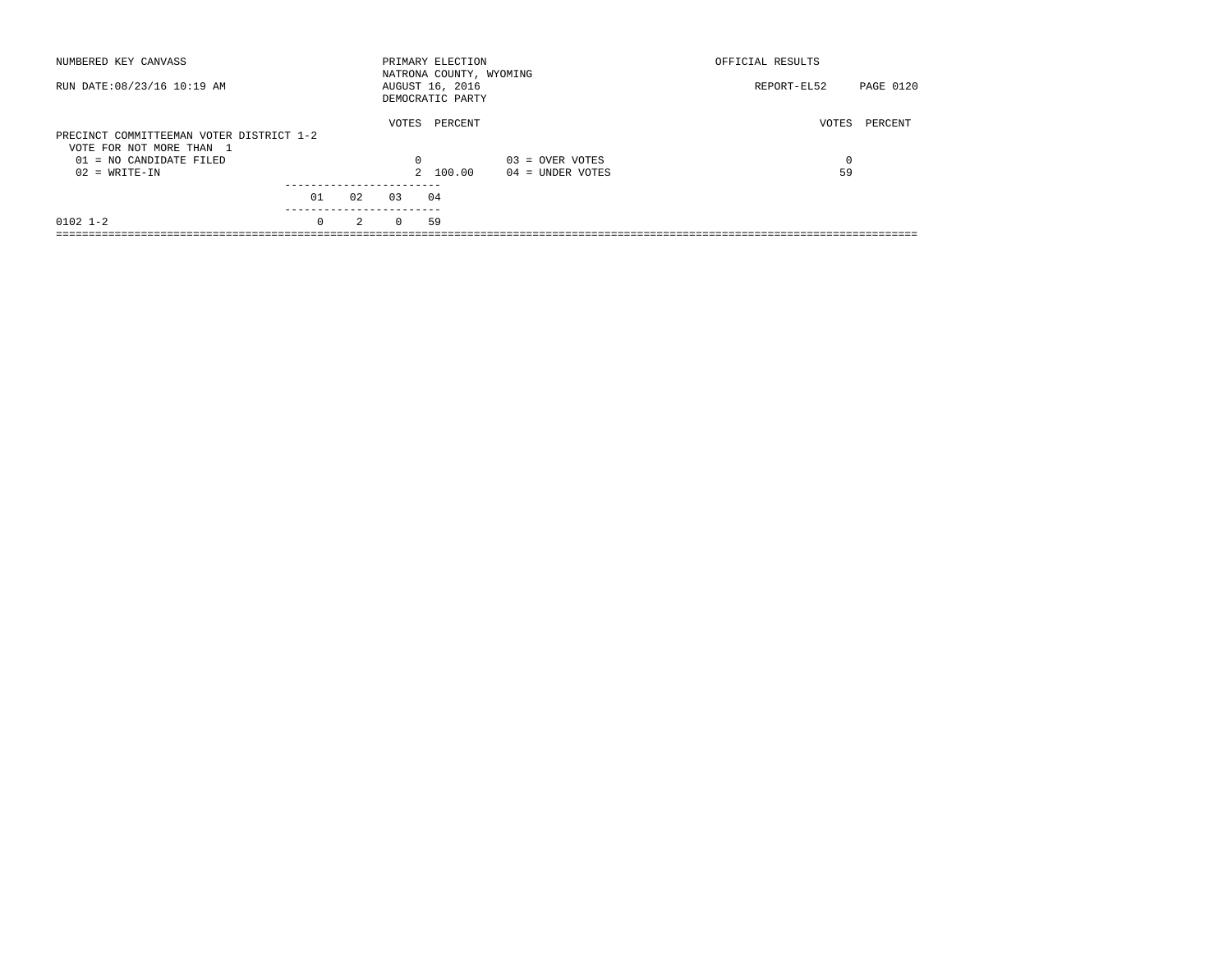| NUMBERED KEY CANVASS                                                   |           |    |          | PRIMARY ELECTION<br>NATRONA COUNTY, WYOMING |                    | OFFICIAL RESULTS         |  |
|------------------------------------------------------------------------|-----------|----|----------|---------------------------------------------|--------------------|--------------------------|--|
| RUN DATE: 08/23/16 10:19 AM                                            |           |    |          | AUGUST 16, 2016<br>DEMOCRATIC PARTY         |                    | PAGE 0121<br>REPORT-EL52 |  |
| PRECINCT COMMITTEEWOMAN VOTER DISTRICT 1-2<br>VOTE FOR NOT MORE THAN 1 |           |    | VOTES    | PERCENT                                     |                    | VOTES<br>PERCENT         |  |
| $01 = NO CANDIDATE FILED$                                              |           |    | $\Omega$ |                                             | $03 =$ OVER VOTES  | $\Omega$                 |  |
| $02 = WRITE-IN$                                                        |           |    |          | 3 100.00                                    | $04 =$ UNDER VOTES | 58                       |  |
|                                                                        | 01        | 02 | 0.3      | 04                                          |                    |                          |  |
|                                                                        | --------- |    |          |                                             |                    |                          |  |
| $0102$ $1-2$                                                           | $\Omega$  | 3  | $\Omega$ | 58                                          |                    |                          |  |
|                                                                        |           |    |          |                                             |                    |                          |  |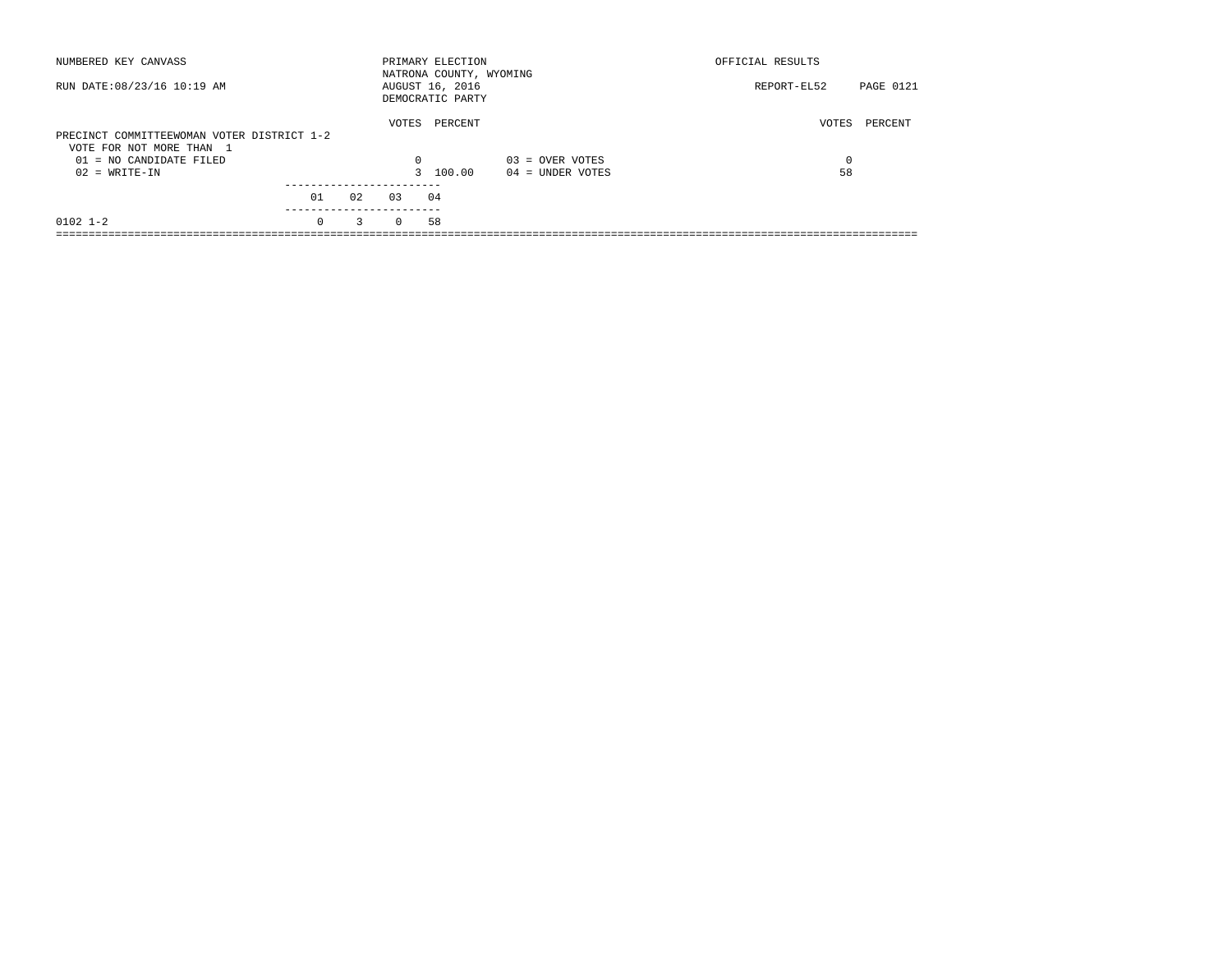| NUMBERED KEY CANVASS                                                 |    |                |             | PRIMARY ELECTION<br>NATRONA COUNTY, WYOMING |                    | OFFICIAL RESULTS         |
|----------------------------------------------------------------------|----|----------------|-------------|---------------------------------------------|--------------------|--------------------------|
| RUN DATE: 08/23/16 10:19 AM                                          |    |                |             | AUGUST 16, 2016<br>DEMOCRATIC PARTY         |                    | PAGE 0122<br>REPORT-EL52 |
| PRECINCT COMMITTEEMAN VOTER DISTRICT 1-3<br>VOTE FOR NOT MORE THAN 1 |    |                | VOTES       | PERCENT                                     |                    | VOTES<br>PERCENT         |
| $01 = TOM REA$                                                       |    |                | 80          | 97.56                                       | $03 =$ OVER VOTES  | 0                        |
| $02 = WRITE-IN$                                                      |    |                | $2^{\circ}$ | 2.44                                        | $04 =$ UNDER VOTES | 9                        |
|                                                                      |    |                |             |                                             |                    |                          |
|                                                                      | 01 | 02             | 0.3         | 04                                          |                    |                          |
| $0103$ $1-3$                                                         | 80 | $\overline{2}$ | $\Omega$    | 9                                           |                    |                          |
|                                                                      |    |                |             |                                             |                    |                          |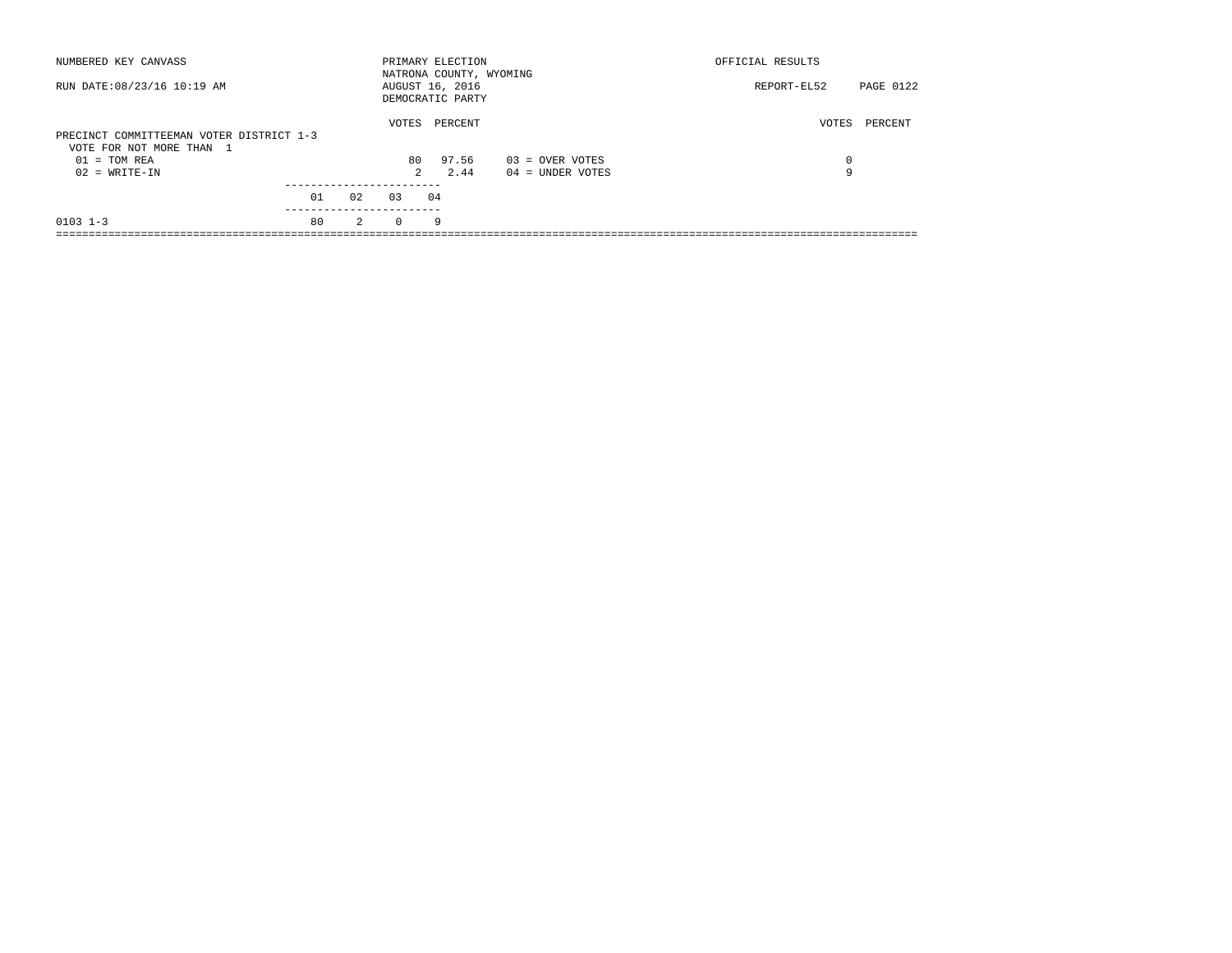| NUMBERED KEY CANVASS                                                   |          |             |          | PRIMARY ELECTION<br>NATRONA COUNTY, WYOMING |                    | OFFICIAL RESULTS |           |
|------------------------------------------------------------------------|----------|-------------|----------|---------------------------------------------|--------------------|------------------|-----------|
| RUN DATE: 08/23/16 10:19 AM                                            |          |             |          | AUGUST 16, 2016<br>DEMOCRATIC PARTY         |                    | REPORT-EL52      | PAGE 0123 |
| PRECINCT COMMITTEEWOMAN VOTER DISTRICT 1-3<br>VOTE FOR NOT MORE THAN 1 |          |             | VOTES    | PERCENT                                     |                    | VOTES            | PERCENT   |
| $01 = NO CANDIDATE FILED$                                              |          |             | $\Omega$ |                                             | $03 =$ OVER VOTES  | 0                |           |
| $02 = WRITE-IN$                                                        |          |             |          | 7 100.00                                    | $04 =$ UNDER VOTES | 84               |           |
|                                                                        |          |             |          |                                             |                    |                  |           |
|                                                                        | 01       | 02          | 0.3      | 04                                          |                    |                  |           |
| $0103$ $1-3$                                                           | $\Omega$ | $7^{\circ}$ | $\Omega$ | 84                                          |                    |                  |           |
|                                                                        |          |             |          |                                             |                    |                  |           |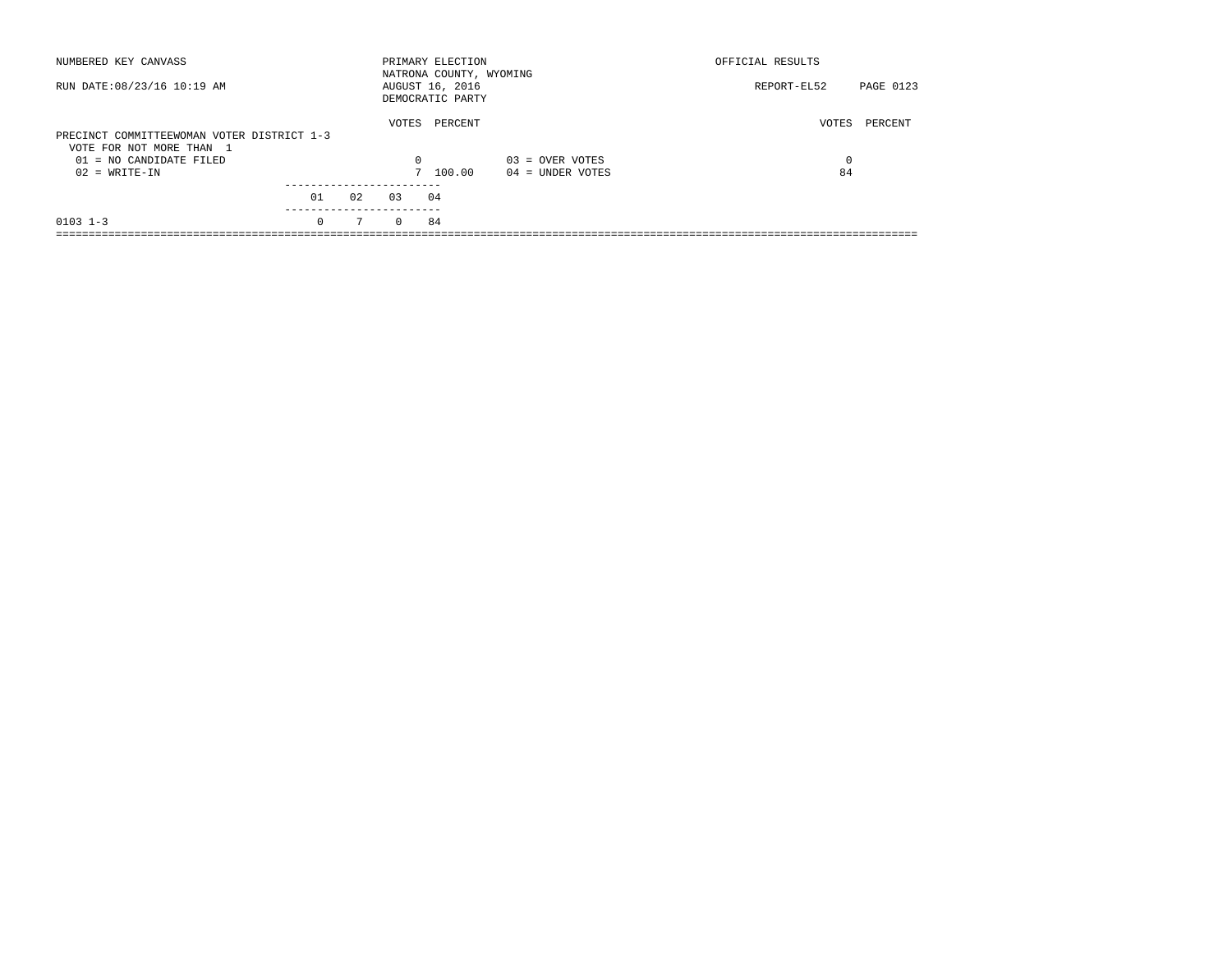| NUMBERED KEY CANVASS                                                                              |          |    |                   | PRIMARY ELECTION<br>NATRONA COUNTY, WYOMING |                    | OFFICIAL RESULTS |           |
|---------------------------------------------------------------------------------------------------|----------|----|-------------------|---------------------------------------------|--------------------|------------------|-----------|
| RUN DATE: 08/23/16 10:19 AM                                                                       |          |    |                   | AUGUST 16, 2016<br>DEMOCRATIC PARTY         |                    | REPORT-EL52      | PAGE 0124 |
| PRECINCT COMMITTEEMAN VOTER DISTRICT 1-4<br>VOTE FOR NOT MORE THAN 1<br>$01 = NO CANDIDATE FILED$ |          |    | VOTES<br>$\Omega$ | PERCENT                                     | $03 =$ OVER VOTES  | VOTES<br>0       | PERCENT   |
| $02 = WRITE-IN$                                                                                   |          |    | $10-1$            | 100.00                                      | $04 =$ UNDER VOTES | 81               |           |
|                                                                                                   | 01       | 02 | 0.3               | 04                                          |                    |                  |           |
| $0104$ $1-4$                                                                                      | $\Omega$ | 10 | $\Omega$          | 81                                          |                    |                  |           |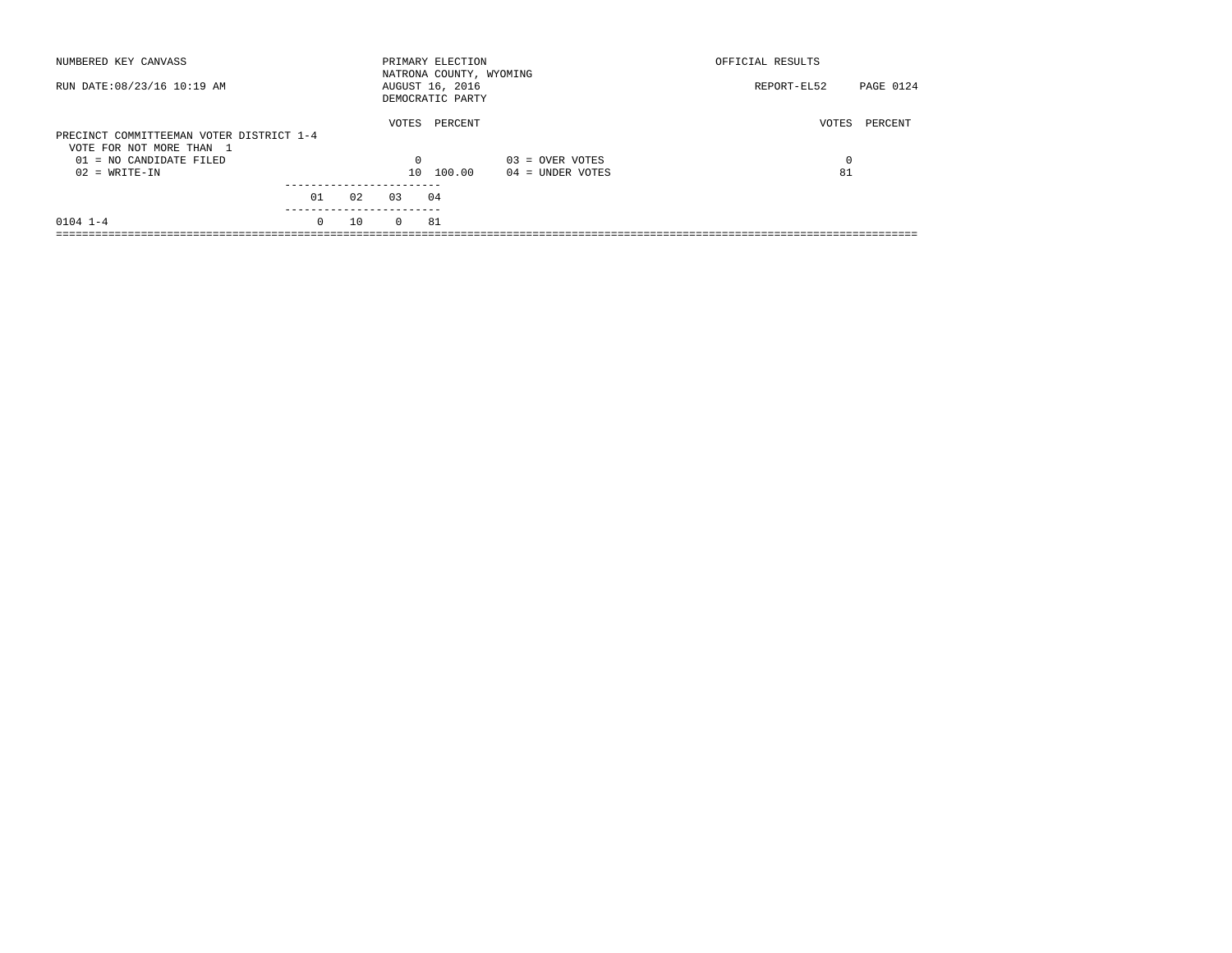| NUMBERED KEY CANVASS                                                   |    |    |          | PRIMARY ELECTION<br>NATRONA COUNTY, WYOMING |                    | OFFICIAL RESULTS |           |
|------------------------------------------------------------------------|----|----|----------|---------------------------------------------|--------------------|------------------|-----------|
| RUN DATE: 08/23/16 10:19 AM                                            |    |    |          | AUGUST 16, 2016<br>DEMOCRATIC PARTY         |                    | REPORT-EL52      | PAGE 0125 |
| PRECINCT COMMITTEEWOMAN VOTER DISTRICT 1-4<br>VOTE FOR NOT MORE THAN 1 |    |    | VOTES    | PERCENT                                     |                    | VOTES            | PERCENT   |
| $01 = BETTY E. WOLFE$                                                  |    |    | 72       | 98.63                                       | $03 =$ OVER VOTES  | $\Omega$         |           |
| $02 = WRITE-IN$                                                        |    |    |          | 1.37                                        | $04 =$ UNDER VOTES | 18               |           |
|                                                                        | 01 | 02 | 0.3      | 04                                          |                    |                  |           |
| $0104$ $1-4$                                                           | 72 |    | $\Omega$ | 18                                          |                    |                  |           |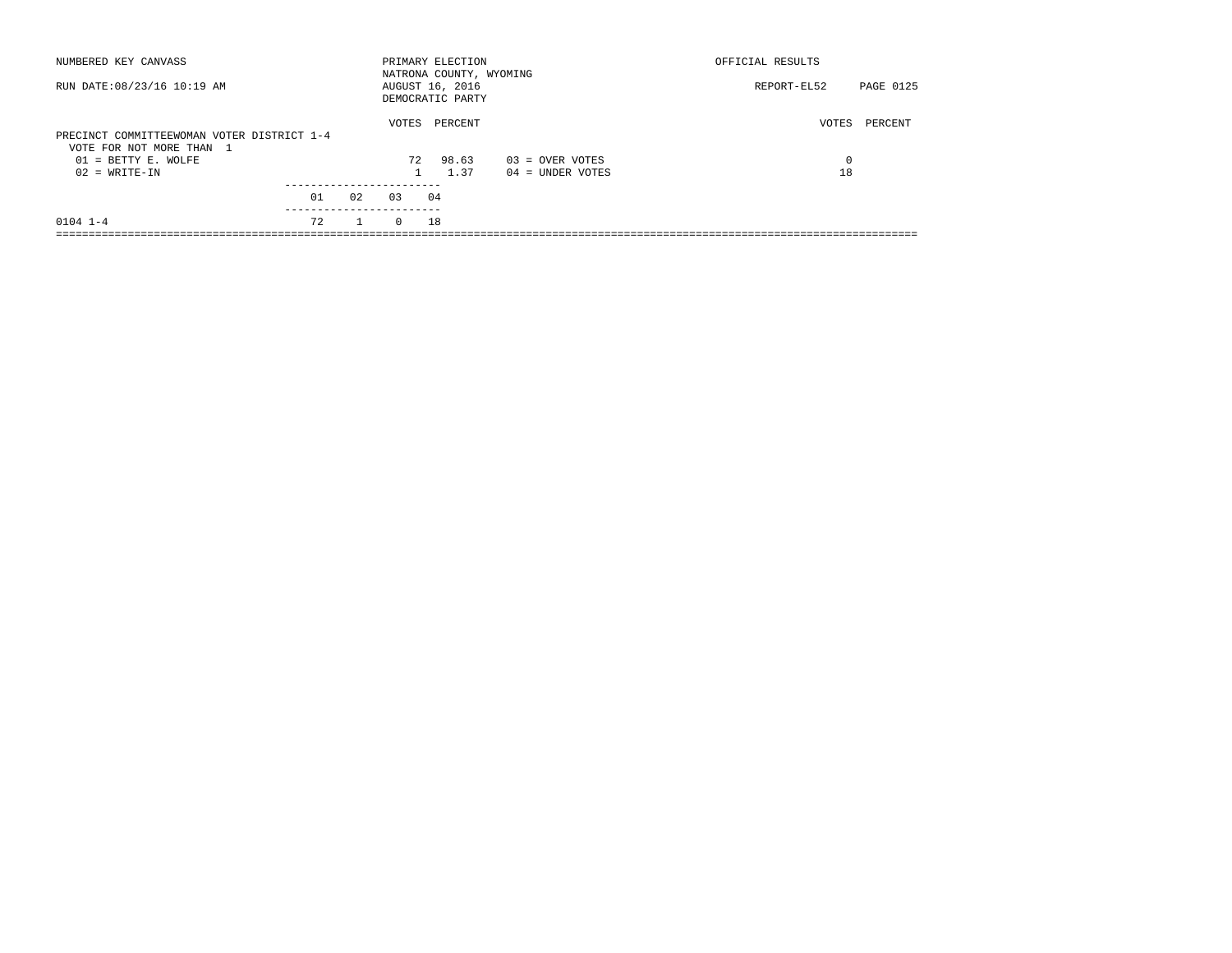| NUMBERED KEY CANVASS                                                 |    |          |          | PRIMARY ELECTION<br>NATRONA COUNTY, WYOMING |                    | OFFICIAL RESULTS |           |
|----------------------------------------------------------------------|----|----------|----------|---------------------------------------------|--------------------|------------------|-----------|
| RUN DATE: 08/23/16 10:19 AM                                          |    |          |          | AUGUST 16, 2016<br>DEMOCRATIC PARTY         |                    | REPORT-EL52      | PAGE 0126 |
| PRECINCT COMMITTEEMAN VOTER DISTRICT 1-5<br>VOTE FOR NOT MORE THAN 1 |    |          | VOTES    | PERCENT                                     |                    | VOTES            | PERCENT   |
| 01 = MICHAEL D. BULLARD                                              |    |          |          | 54 100.00                                   | $03 =$ OVER VOTES  | 0                |           |
| $02 = WRITE-IN$                                                      |    |          | 0        |                                             | $04 =$ UNDER VOTES | 8                |           |
|                                                                      |    |          |          |                                             |                    |                  |           |
|                                                                      | 01 | 02       | 0.3      | 04                                          |                    |                  |           |
| $0105$ 1-5                                                           | 54 | $\Omega$ | $\Omega$ | 8                                           |                    |                  |           |
|                                                                      |    |          |          |                                             |                    |                  |           |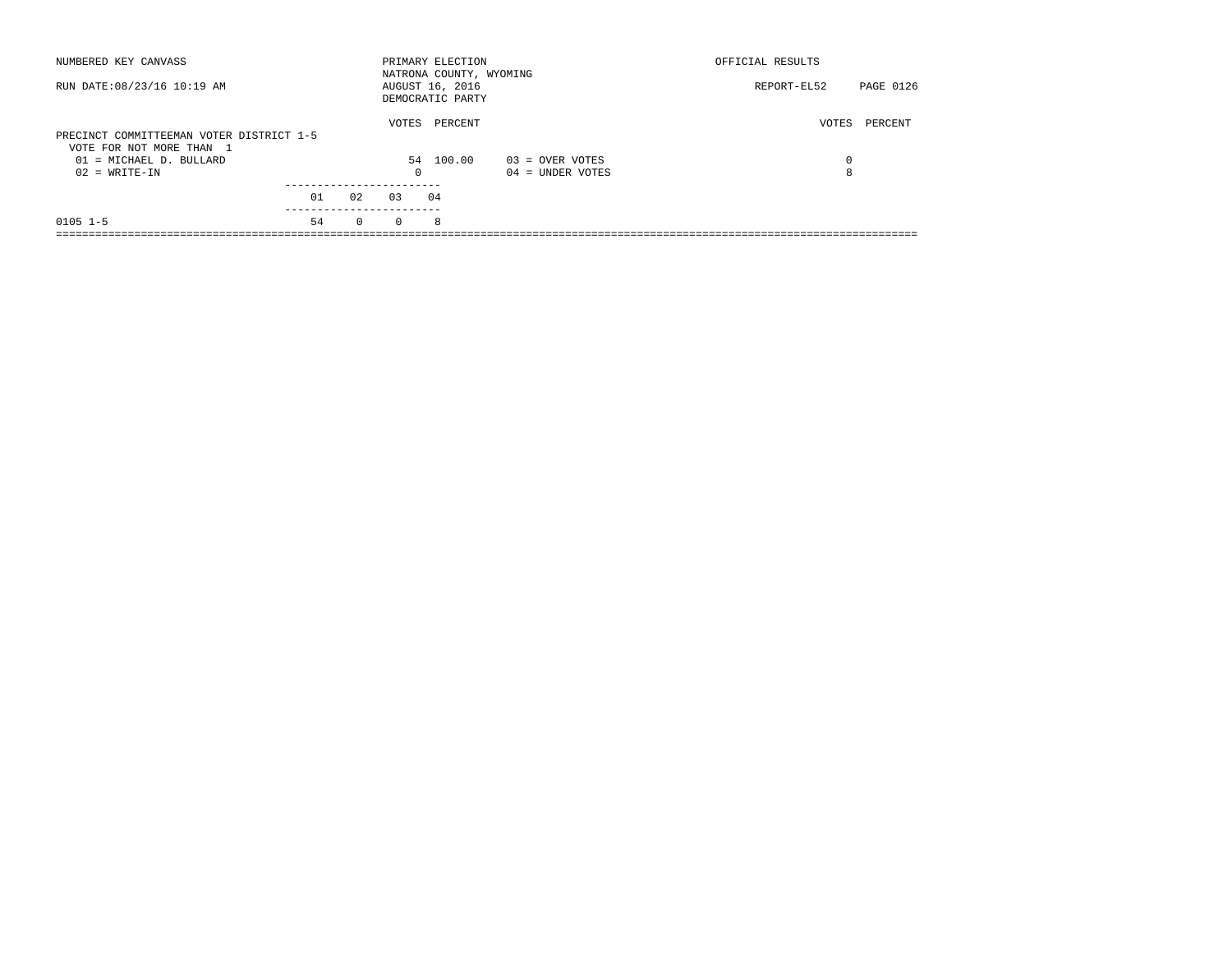| NUMBERED KEY CANVASS                                                   |    |          |            | PRIMARY ELECTION<br>NATRONA COUNTY, WYOMING |                    | OFFICIAL RESULTS |           |
|------------------------------------------------------------------------|----|----------|------------|---------------------------------------------|--------------------|------------------|-----------|
| RUN DATE: 08/23/16 10:19 AM                                            |    |          |            | AUGUST 16, 2016<br>DEMOCRATIC PARTY         |                    | REPORT-EL52      | PAGE 0127 |
| PRECINCT COMMITTEEWOMAN VOTER DISTRICT 1-5<br>VOTE FOR NOT MORE THAN 1 |    |          | VOTES      | PERCENT                                     |                    | VOTES            | PERCENT   |
| 01 = DEBORAH K. FLEMING                                                |    |          |            | 51 100.00                                   | 03 = OVER VOTES    | $\Omega$         |           |
| $02 = WRITE-IN$                                                        |    |          | $^{\circ}$ |                                             | $04 =$ UNDER VOTES |                  |           |
|                                                                        |    |          |            |                                             |                    |                  |           |
|                                                                        | 01 | 02       | 0.3        | 04                                          |                    |                  |           |
| $0105$ 1-5                                                             | 51 | $\Omega$ | $\Omega$   | -11                                         |                    |                  |           |
|                                                                        |    |          |            |                                             |                    |                  |           |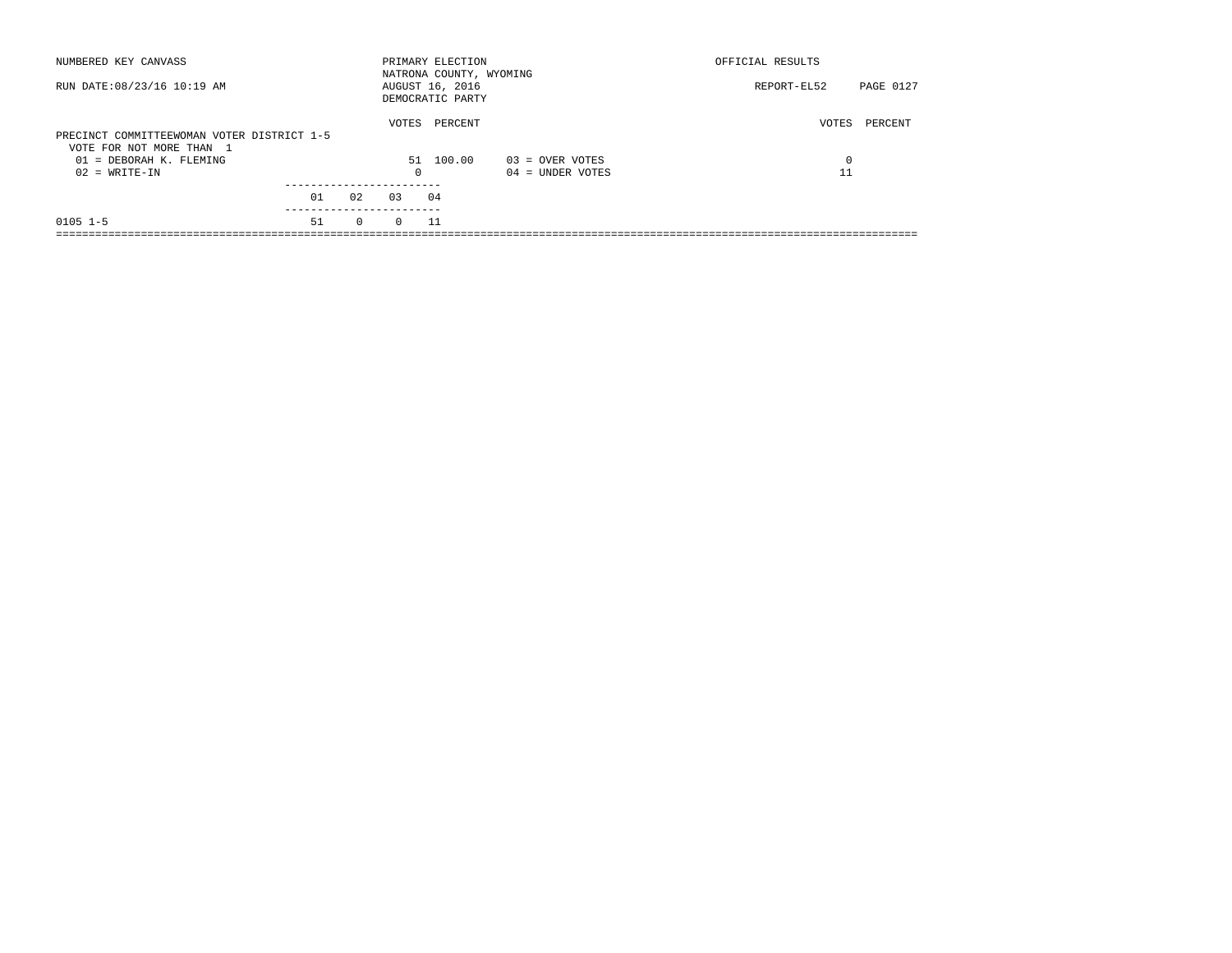| NUMBERED KEY CANVASS                                                 |    |          |          | PRIMARY ELECTION<br>NATRONA COUNTY, WYOMING |                    | OFFICIAL RESULTS |           |
|----------------------------------------------------------------------|----|----------|----------|---------------------------------------------|--------------------|------------------|-----------|
| RUN DATE: 08/23/16 10:19 AM                                          |    |          |          | AUGUST 16, 2016<br>DEMOCRATIC PARTY         |                    | REPORT-EL52      | PAGE 0128 |
| PRECINCT COMMITTEEMAN VOTER DISTRICT 1-6<br>VOTE FOR NOT MORE THAN 1 |    |          | VOTES    | PERCENT                                     |                    | VOTES            | PERCENT   |
| $01 = GREGORY KEARNS$                                                |    |          |          | 74 100.00                                   | $03 =$ OVER VOTES  | 0                |           |
| $02 = WRITE-IN$                                                      |    |          | $\Omega$ |                                             | $04 =$ UNDER VOTES | 11               |           |
|                                                                      | 01 | 02       | 0.3      | 04                                          |                    |                  |           |
| $0106$ 1-6                                                           | 74 | $\Omega$ | $\Omega$ | - 11                                        |                    |                  |           |
|                                                                      |    |          |          |                                             |                    |                  |           |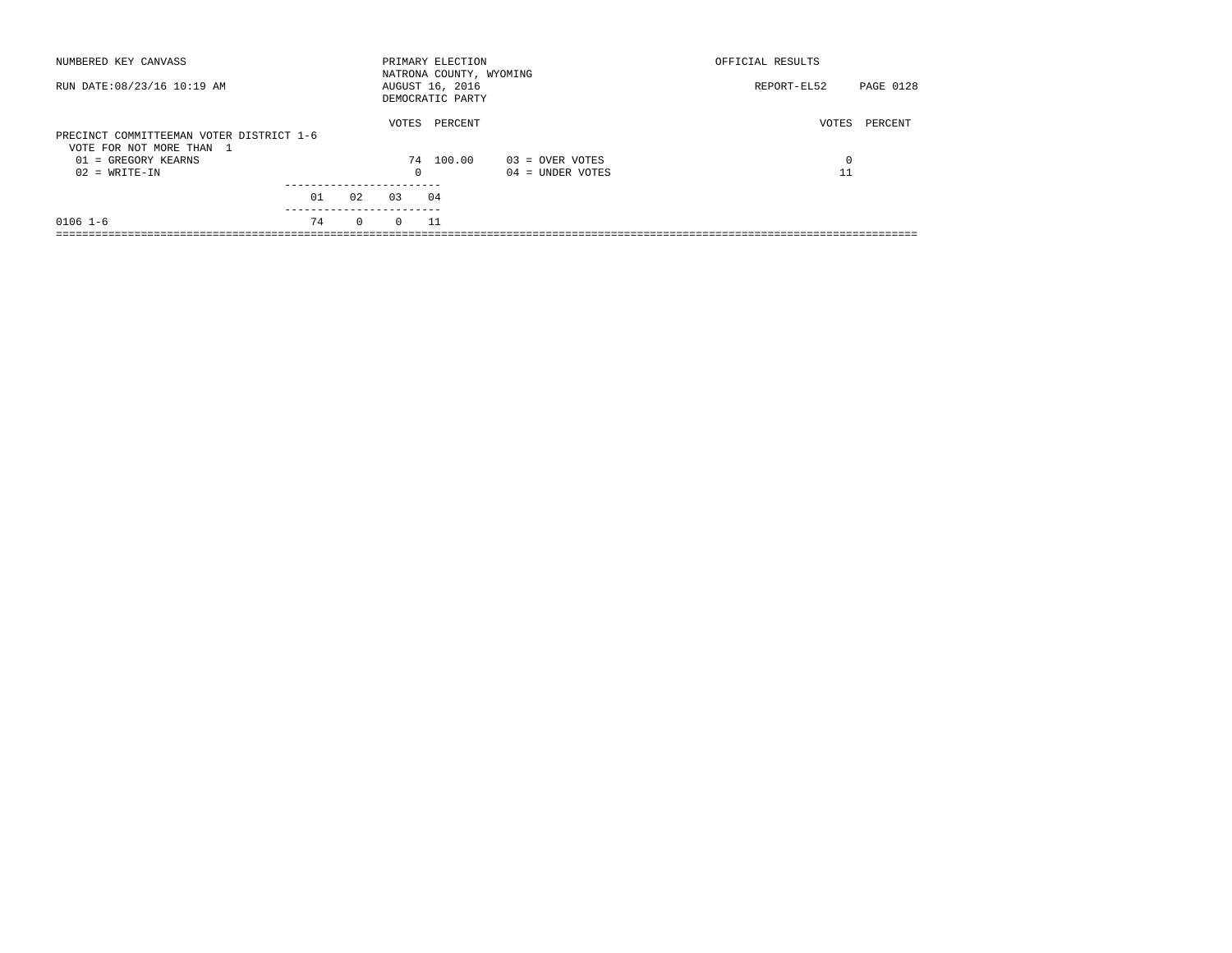| NUMBERED KEY CANVASS                                                   |          |             |          | PRIMARY ELECTION<br>NATRONA COUNTY, WYOMING |                    | OFFICIAL RESULTS |           |
|------------------------------------------------------------------------|----------|-------------|----------|---------------------------------------------|--------------------|------------------|-----------|
| RUN DATE: 08/23/16 10:19 AM                                            |          |             |          | AUGUST 16, 2016<br>DEMOCRATIC PARTY         |                    | REPORT-EL52      | PAGE 0129 |
| PRECINCT COMMITTEEWOMAN VOTER DISTRICT 1-6<br>VOTE FOR NOT MORE THAN 1 |          |             | VOTES    | PERCENT                                     |                    | VOTES            | PERCENT   |
| $01 = NO$ CANDIDATE FILED                                              |          |             | 0        |                                             | $03 =$ OVER VOTES  | 0                |           |
| $02 = WRITE-IN$                                                        |          |             |          | 4 100.00                                    | $04 =$ UNDER VOTES | 81               |           |
|                                                                        | 01       | 02          | 0.3      | 04                                          |                    |                  |           |
| $0106$ 1-6                                                             | $\Omega$ | $4^{\circ}$ | $\Omega$ | 81                                          |                    |                  |           |
|                                                                        |          |             |          |                                             |                    |                  |           |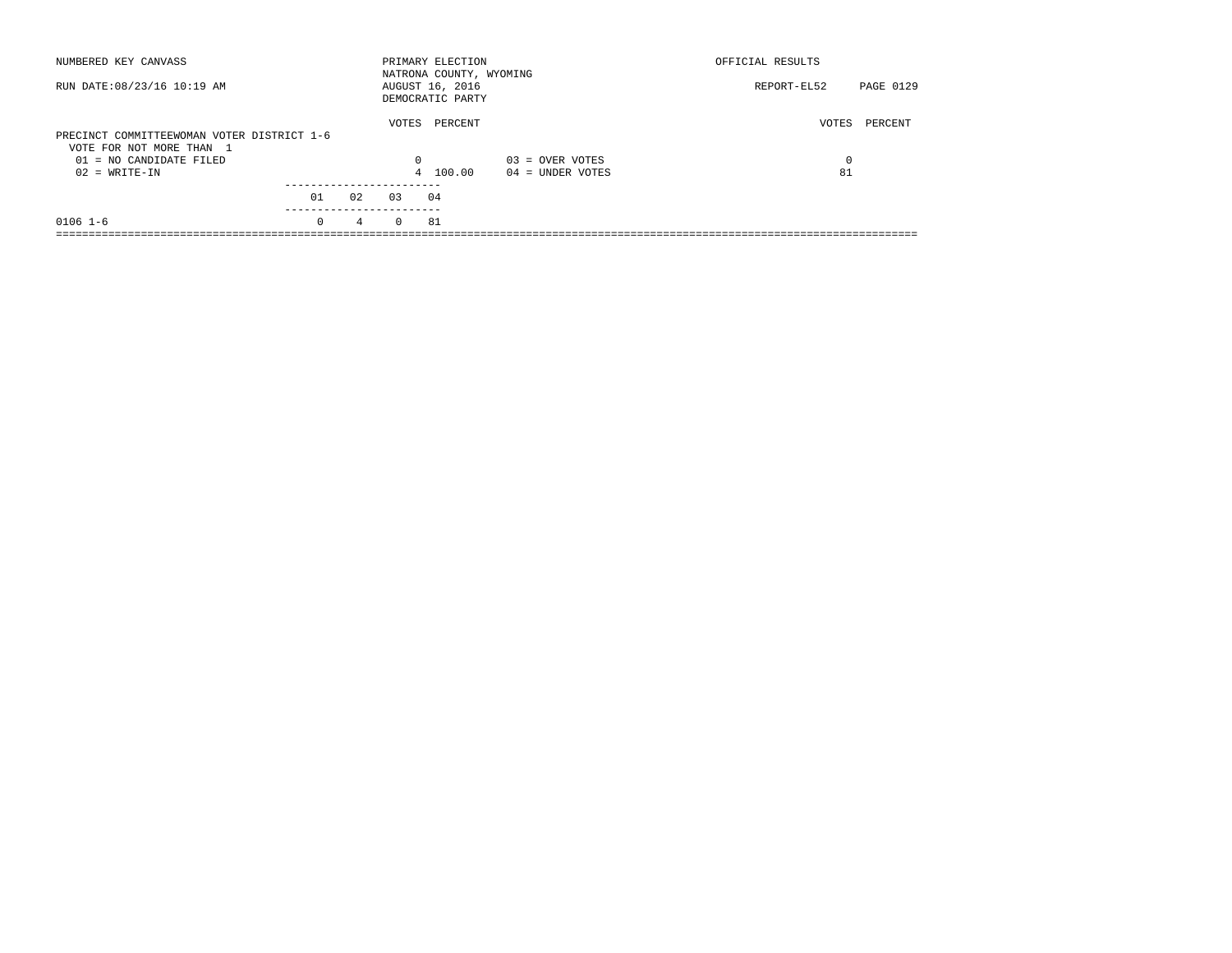| NUMBERED KEY CANVASS                                                 |          |              |          | PRIMARY ELECTION<br>NATRONA COUNTY, WYOMING |                    | OFFICIAL RESULTS |           |
|----------------------------------------------------------------------|----------|--------------|----------|---------------------------------------------|--------------------|------------------|-----------|
| RUN DATE: 08/23/16 10:19 AM                                          |          |              |          | AUGUST 16, 2016<br>DEMOCRATIC PARTY         |                    | REPORT-EL52      | PAGE 0130 |
| PRECINCT COMMITTEEMAN VOTER DISTRICT 1-7<br>VOTE FOR NOT MORE THAN 1 |          |              | VOTES    | PERCENT                                     |                    | VOTES            | PERCENT   |
| 01 = NO CANDIDATE FILED                                              |          |              | $\Omega$ |                                             | $03 =$ OVER VOTES  | 0                |           |
| $02 = WRITE-IN$                                                      |          |              |          | 1 100.00                                    | $04 =$ UNDER VOTES | 42               |           |
|                                                                      |          |              |          |                                             |                    |                  |           |
|                                                                      | 01       | 02           | 03       | 04                                          |                    |                  |           |
| $0107$ $1 - 7$                                                       | $\Omega$ | $\mathbf{1}$ | $\Omega$ | 42                                          |                    |                  |           |
|                                                                      |          |              |          |                                             |                    |                  |           |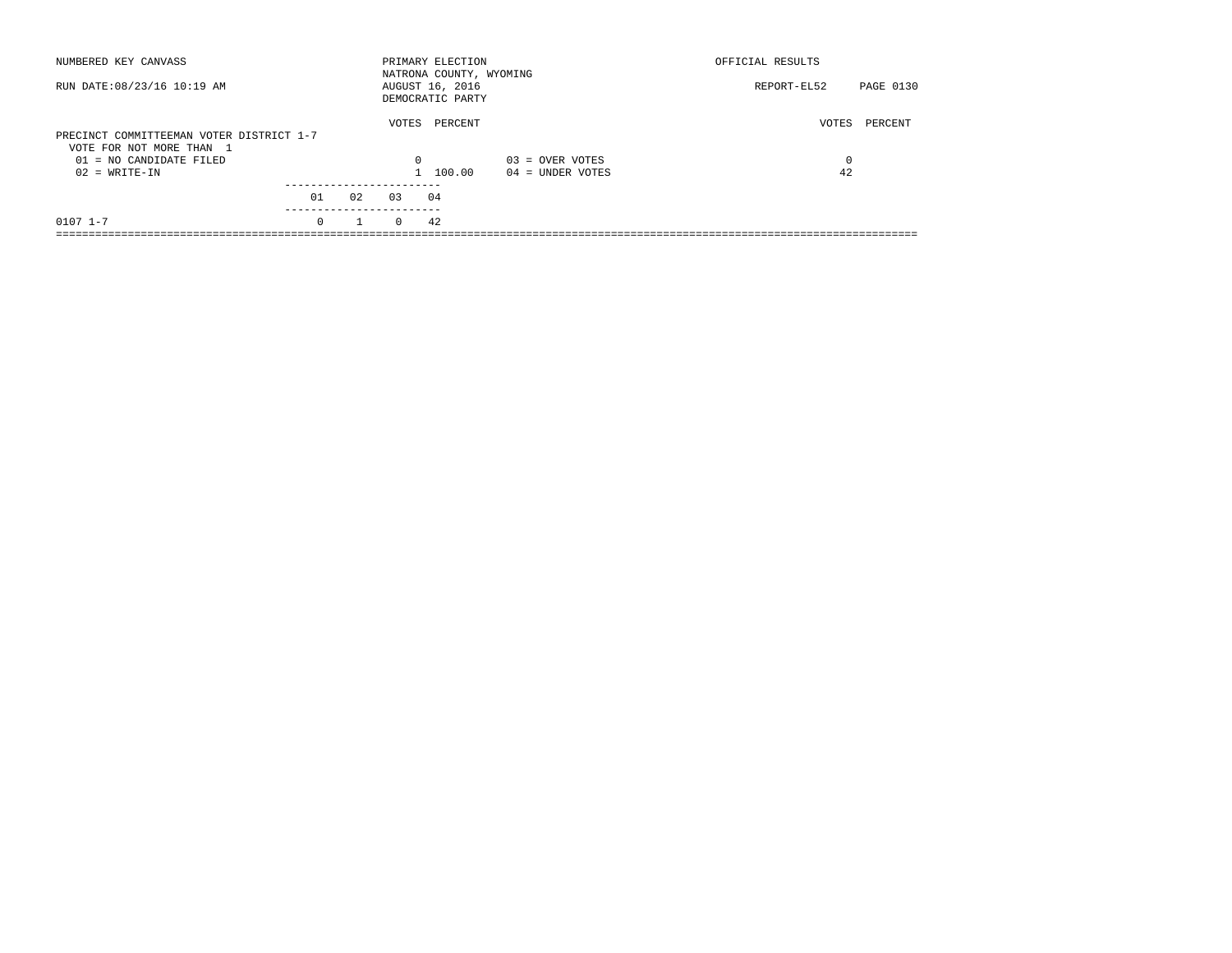| NUMBERED KEY CANVASS                                                   |          |              |          | PRIMARY ELECTION<br>NATRONA COUNTY, WYOMING |                    | OFFICIAL RESULTS |           |
|------------------------------------------------------------------------|----------|--------------|----------|---------------------------------------------|--------------------|------------------|-----------|
| RUN DATE: 08/23/16 10:19 AM                                            |          |              |          | AUGUST 16, 2016<br>DEMOCRATIC PARTY         |                    | REPORT-EL52      | PAGE 0131 |
| PRECINCT COMMITTEEWOMAN VOTER DISTRICT 1-7<br>VOTE FOR NOT MORE THAN 1 |          |              | VOTES    | PERCENT                                     |                    | VOTES            | PERCENT   |
| 01 = NO CANDIDATE FILED                                                |          |              | $\Omega$ |                                             | $03 =$ OVER VOTES  | 0                |           |
| $02 = WRITE-IN$                                                        |          |              |          | 1 100.00                                    | $04 =$ UNDER VOTES | 42               |           |
|                                                                        |          |              |          |                                             |                    |                  |           |
|                                                                        | 01       | 02           | 0.3      | 04                                          |                    |                  |           |
| $0107$ $1 - 7$                                                         | $\Omega$ | $\mathbf{1}$ | $\Omega$ | 42                                          |                    |                  |           |
|                                                                        |          |              |          |                                             |                    |                  |           |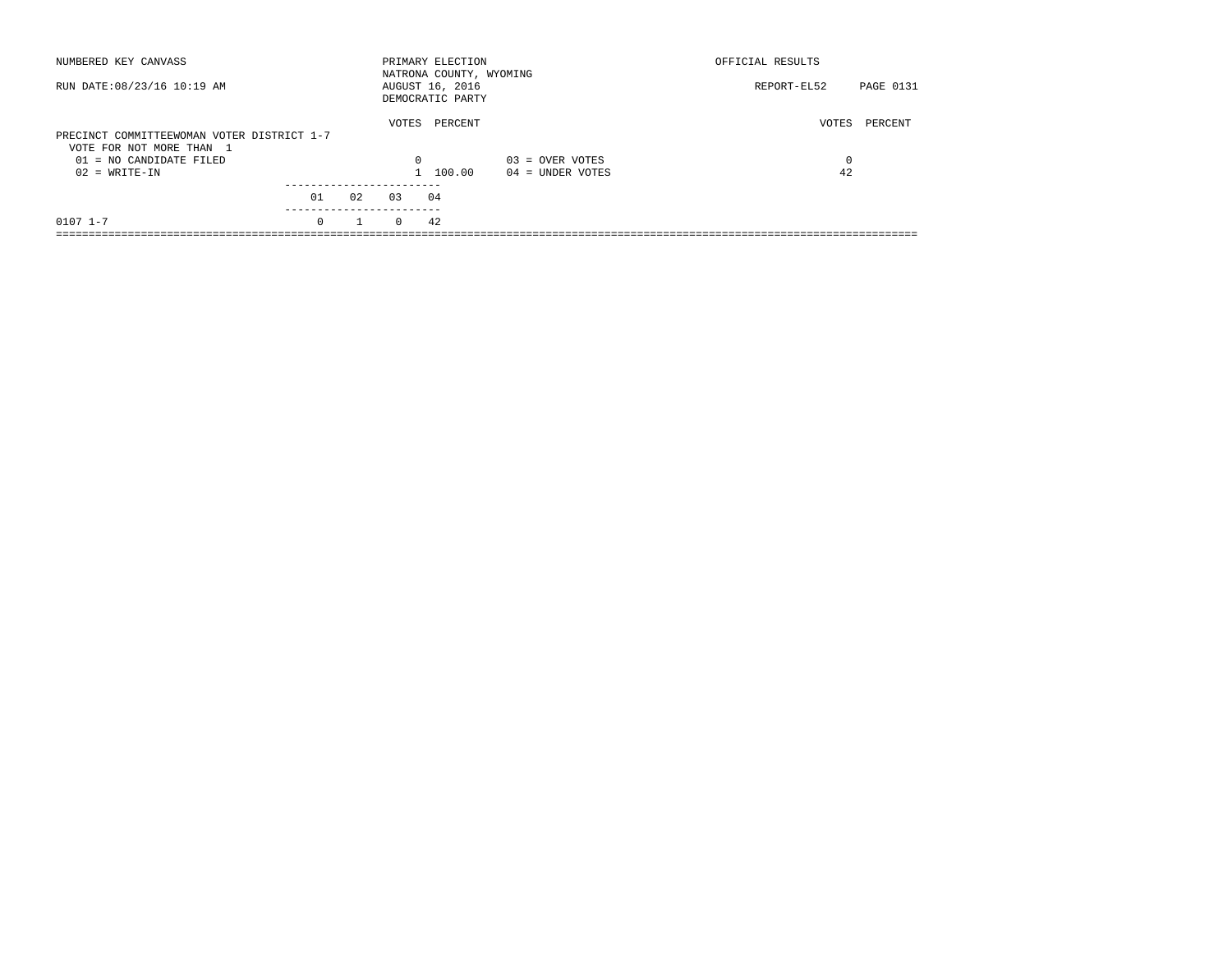| NUMBERED KEY CANVASS                                                 |          |               |          | PRIMARY ELECTION<br>NATRONA COUNTY, WYOMING |                    | OFFICIAL RESULTS |           |
|----------------------------------------------------------------------|----------|---------------|----------|---------------------------------------------|--------------------|------------------|-----------|
| RUN DATE: 08/23/16 10:19 AM                                          |          |               |          | AUGUST 16, 2016<br>DEMOCRATIC PARTY         |                    | REPORT-EL52      | PAGE 0132 |
| PRECINCT COMMITTEEMAN VOTER DISTRICT 1-9<br>VOTE FOR NOT MORE THAN 1 |          |               | VOTES    | PERCENT                                     |                    | VOTES            | PERCENT   |
| 01 = NO CANDIDATE FILED                                              |          |               | 0        |                                             | $03 =$ OVER VOTES  | 0                |           |
| $02 = WRITE-IN$                                                      |          |               |          | 2 100.00                                    | $04 =$ UNDER VOTES | 61               |           |
|                                                                      | 01       | 02            | 03       | 04                                          |                    |                  |           |
| $0109$ $1-9$                                                         | $\Omega$ | $\mathcal{L}$ | $\Omega$ | 61                                          |                    |                  |           |
|                                                                      |          |               |          |                                             |                    |                  |           |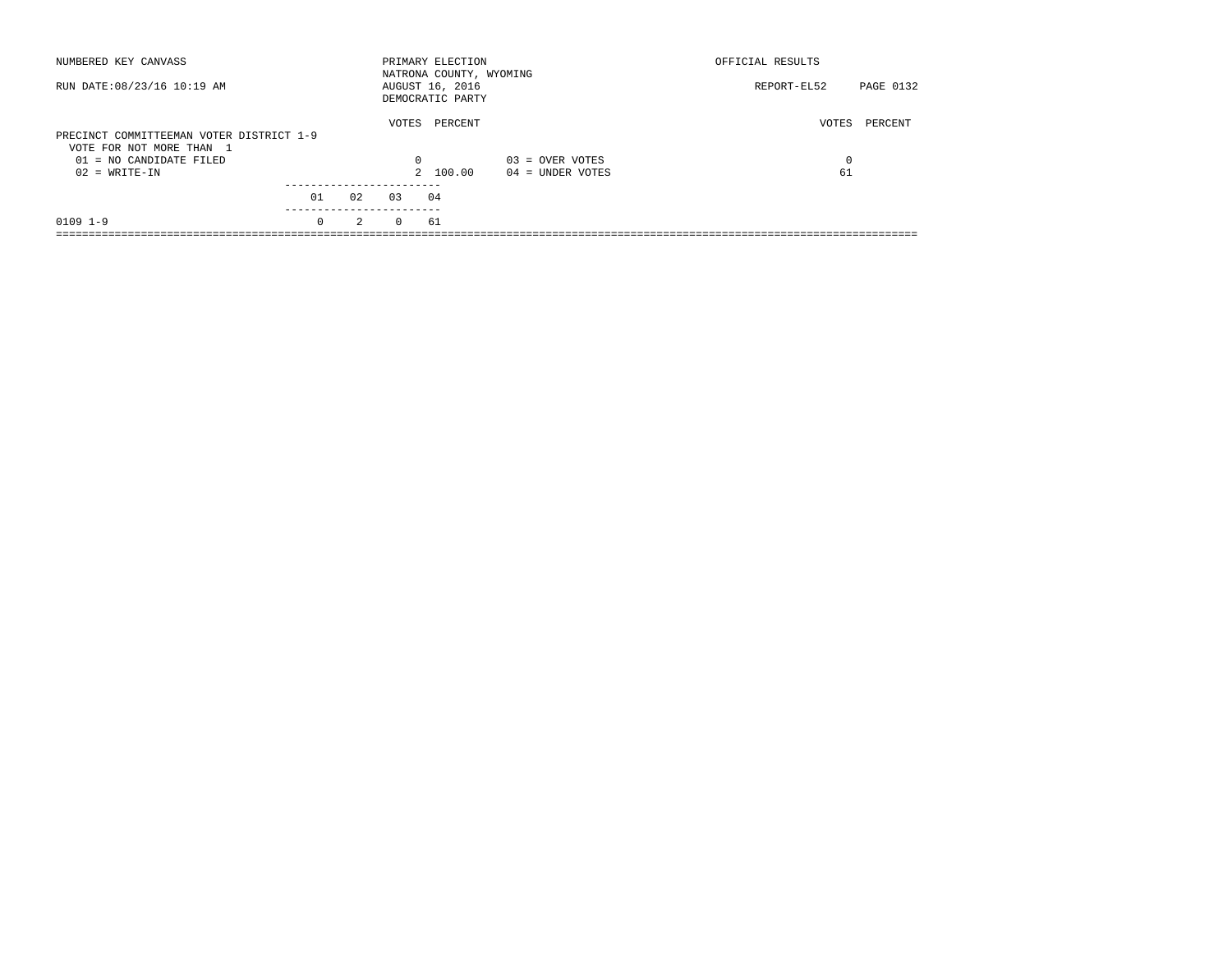| NUMBERED KEY CANVASS                       |          |          |          | PRIMARY ELECTION<br>NATRONA COUNTY, WYOMING |                    | OFFICIAL RESULTS |           |
|--------------------------------------------|----------|----------|----------|---------------------------------------------|--------------------|------------------|-----------|
| RUN DATE: 08/23/16 10:19 AM                |          |          |          | AUGUST 16, 2016<br>DEMOCRATIC PARTY         |                    | REPORT-EL52      | PAGE 0133 |
| PRECINCT COMMITTEEWOMAN VOTER DISTRICT 1-9 |          |          | VOTES    | PERCENT                                     |                    | VOTES            | PERCENT   |
| VOTE FOR NOT MORE THAN 1                   |          |          |          |                                             |                    |                  |           |
| 01 = NO CANDIDATE FILED                    |          |          | 0        |                                             | $03 =$ OVER VOTES  | 0                |           |
| $02 = WRITE-IN$                            |          |          |          |                                             | $04 =$ UNDER VOTES | 63               |           |
|                                            | 01       | 02       | 03       | 04                                          |                    |                  |           |
|                                            |          |          |          |                                             |                    |                  |           |
| $0109$ $1-9$                               | $\Omega$ | $\Omega$ | $\Omega$ | 63                                          |                    |                  |           |
|                                            |          |          |          |                                             |                    |                  |           |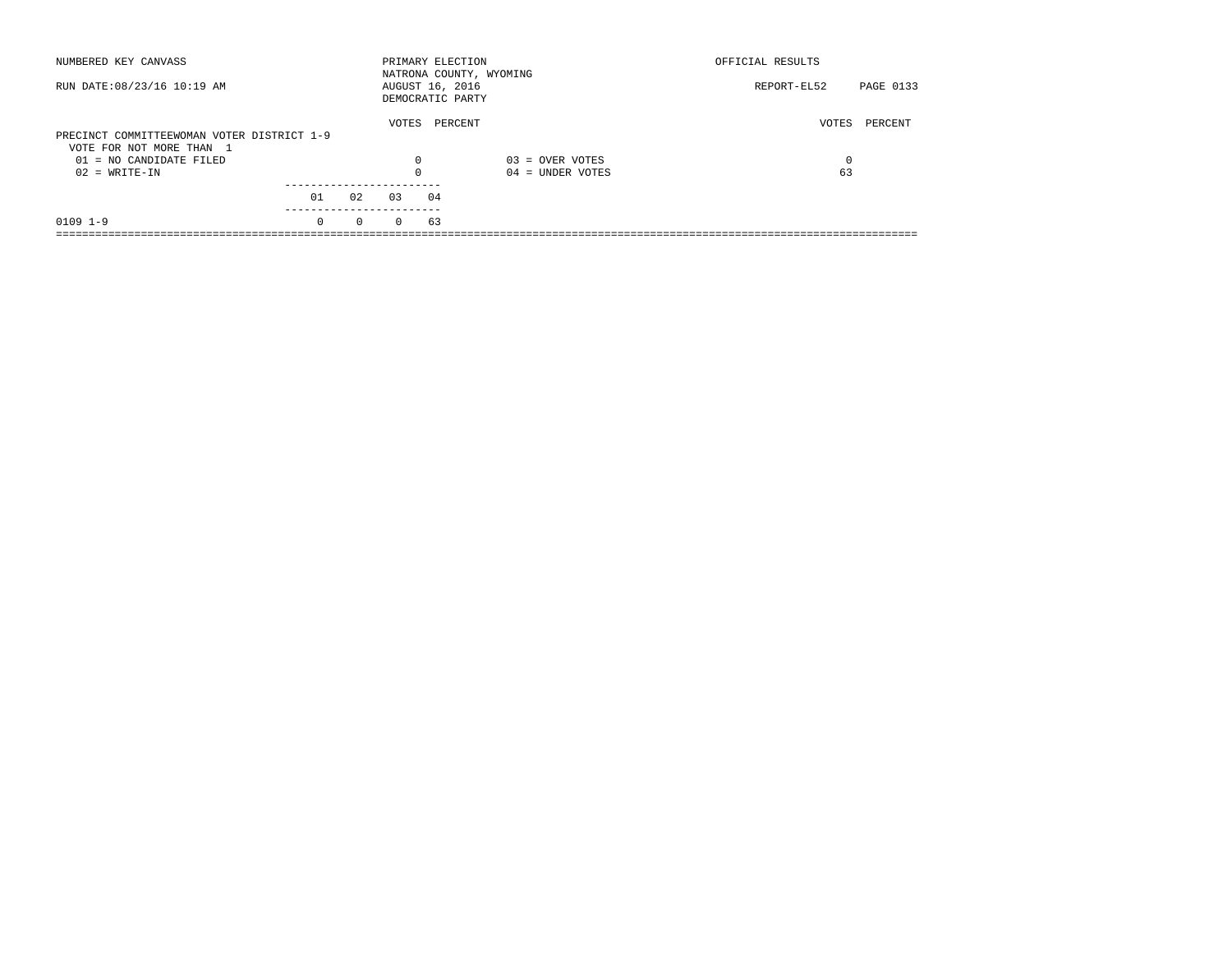| NUMBERED KEY CANVASS                                                  |                       |    |          | PRIMARY ELECTION<br>NATRONA COUNTY, WYOMING |                    | OFFICIAL RESULTS         |
|-----------------------------------------------------------------------|-----------------------|----|----------|---------------------------------------------|--------------------|--------------------------|
| RUN DATE: 08/23/16 10:19 AM                                           |                       |    |          | AUGUST 16, 2016<br>DEMOCRATIC PARTY         |                    | PAGE 0134<br>REPORT-EL52 |
| PRECINCT COMMITTEEMAN VOTER DISTRICT 1-11<br>VOTE FOR NOT MORE THAN 1 |                       |    | VOTES    | PERCENT                                     |                    | VOTES<br>PERCENT         |
| $01 = NO$ CANDIDATE FILED                                             |                       |    | $\Omega$ |                                             | $03 =$ OVER VOTES  | $\Omega$                 |
| $02 = WRITE-IN$                                                       |                       |    |          | 3 100.00                                    | $04 =$ UNDER VOTES | 54                       |
|                                                                       |                       |    |          |                                             |                    |                          |
|                                                                       | 01                    | 02 | 0.3      | 04                                          |                    |                          |
| 0111 1-11                                                             | ---------<br>$\Omega$ | 3  | $\Omega$ | 54                                          |                    |                          |
|                                                                       |                       |    |          |                                             |                    |                          |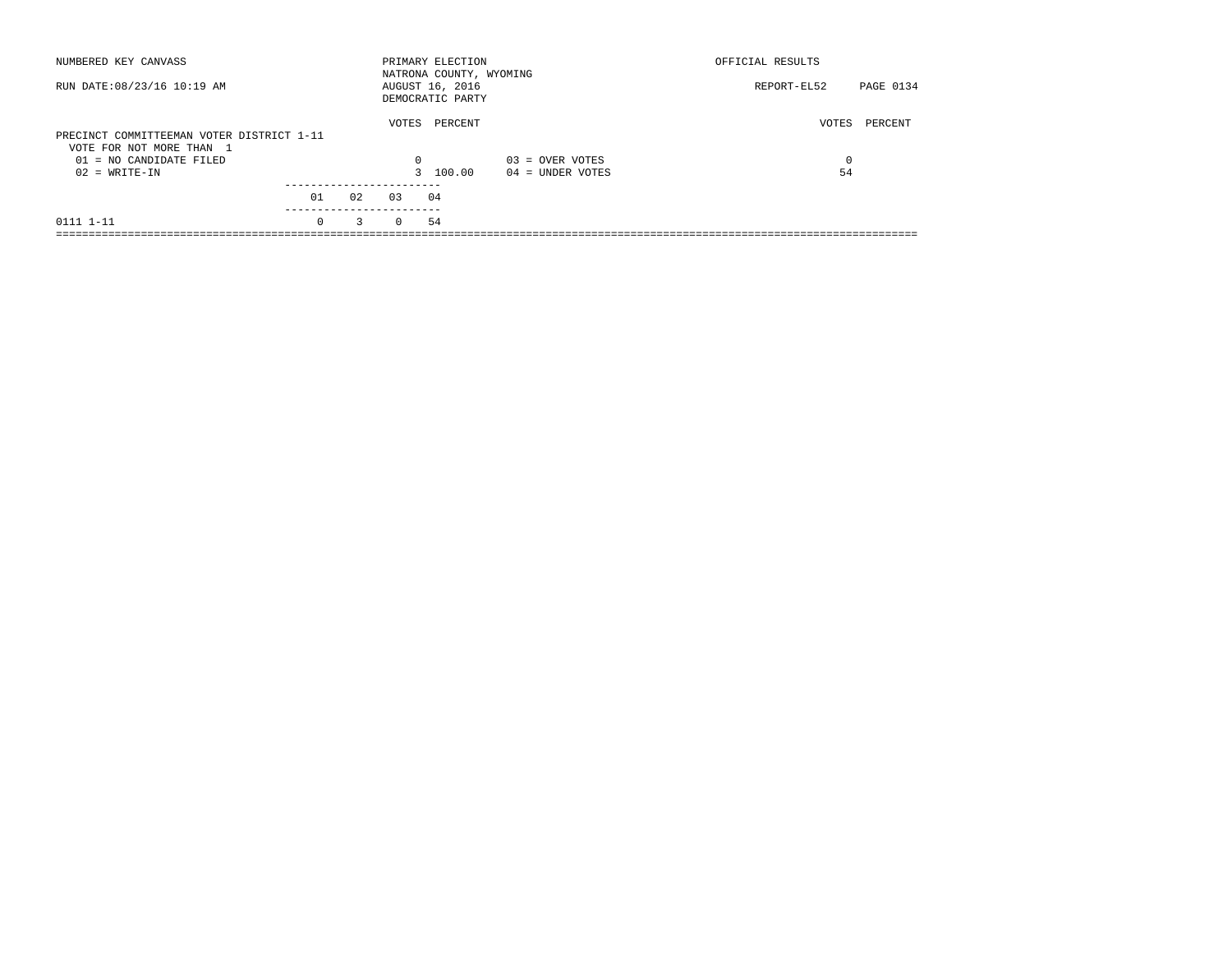| NUMBERED KEY CANVASS                                                    |                       |    |          | PRIMARY ELECTION<br>NATRONA COUNTY, WYOMING |                    | OFFICIAL RESULTS |           |
|-------------------------------------------------------------------------|-----------------------|----|----------|---------------------------------------------|--------------------|------------------|-----------|
| RUN DATE: 08/23/16 10:19 AM                                             |                       |    |          | AUGUST 16, 2016<br>DEMOCRATIC PARTY         |                    | REPORT-EL52      | PAGE 0135 |
| PRECINCT COMMITTEEWOMAN VOTER DISTRICT 1-11<br>VOTE FOR NOT MORE THAN 1 |                       |    | VOTES    | PERCENT                                     |                    | VOTES            | PERCENT   |
| $01 = NO$ CANDIDATE FILED                                               |                       |    | $\Omega$ |                                             | $03 =$ OVER VOTES  | $\Omega$         |           |
| $02 = WRITE-IN$                                                         |                       |    |          | 3 100.00                                    | $04 =$ UNDER VOTES | 54               |           |
|                                                                         |                       |    |          |                                             |                    |                  |           |
|                                                                         | 01                    | 02 | 0.3      | 04                                          |                    |                  |           |
| 0111 1-11                                                               | ---------<br>$\Omega$ | 3  | $\Omega$ | 54                                          |                    |                  |           |
|                                                                         |                       |    |          |                                             |                    |                  |           |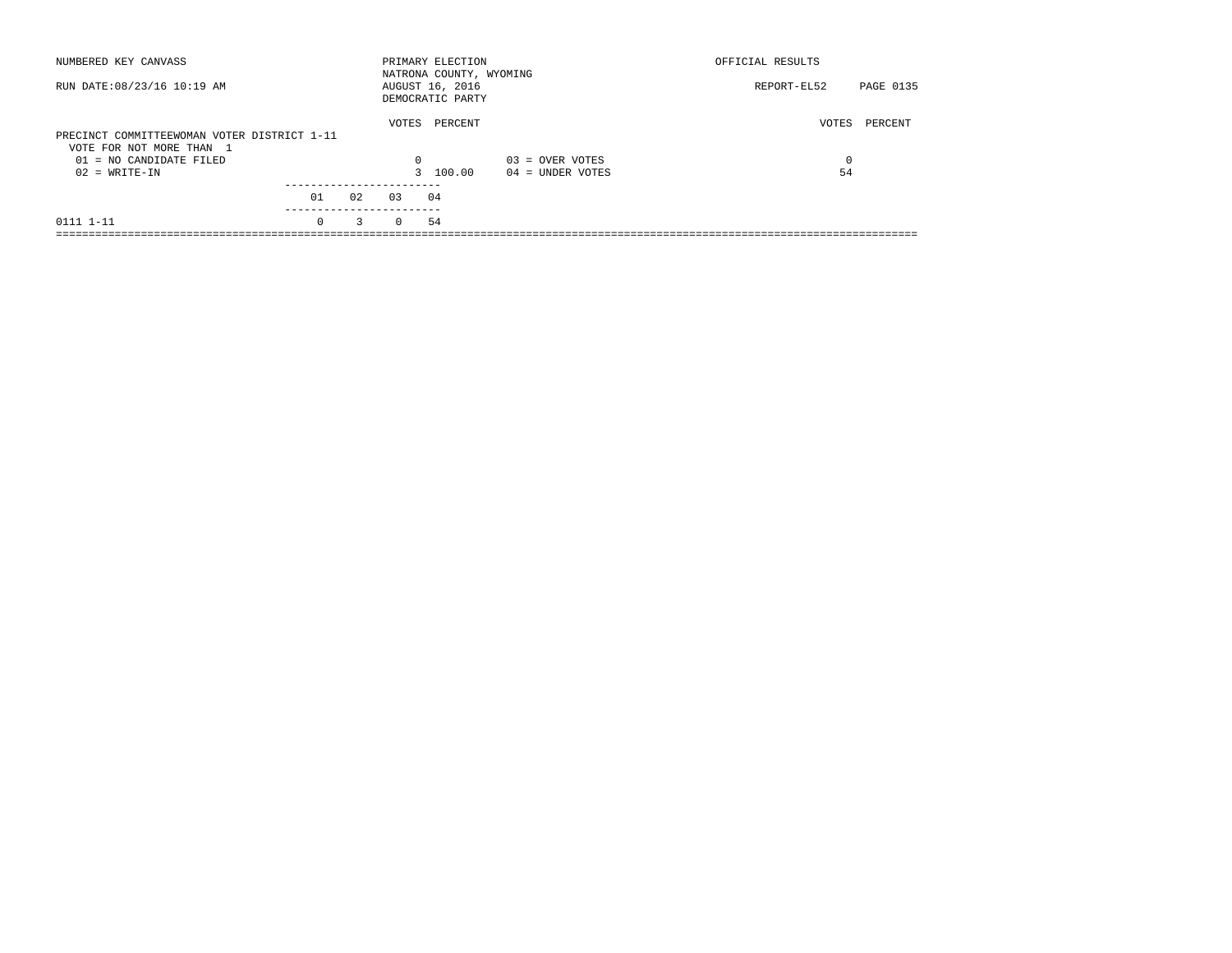| NUMBERED KEY CANVASS                                                  |          |    |          | PRIMARY ELECTION<br>NATRONA COUNTY, WYOMING |                    | OFFICIAL RESULTS |           |
|-----------------------------------------------------------------------|----------|----|----------|---------------------------------------------|--------------------|------------------|-----------|
| RUN DATE: 08/23/16 10:19 AM                                           |          |    |          | AUGUST 16, 2016<br>DEMOCRATIC PARTY         |                    | REPORT-EL52      | PAGE 0136 |
| PRECINCT COMMITTEEMAN VOTER DISTRICT 1-12<br>VOTE FOR NOT MORE THAN 1 |          |    | VOTES    | PERCENT                                     |                    | VOTES            | PERCENT   |
| $01 = NO$ CANDIDATE FILED                                             |          |    | $\Omega$ |                                             | $03 =$ OVER VOTES  | $\Omega$         |           |
| $02 = WRITE-IN$                                                       |          |    |          | 1 100.00                                    | $04 =$ UNDER VOTES | 28               |           |
|                                                                       | 01       | 02 | 0.3      | 04                                          |                    |                  |           |
| 0112 1-12                                                             | $\Omega$ |    | $\Omega$ | 28                                          |                    |                  |           |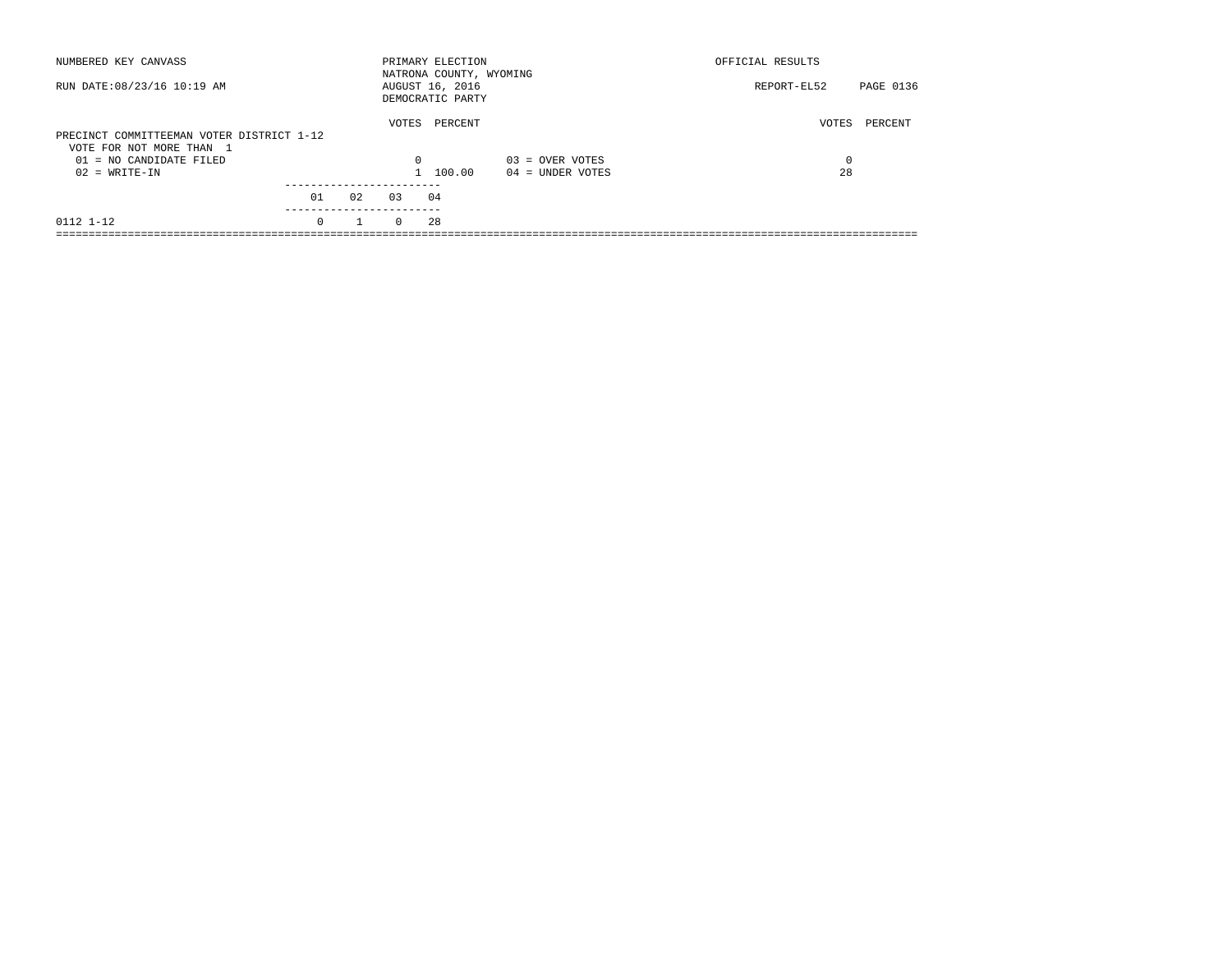| NUMBERED KEY CANVASS                                                    |    |    |          | PRIMARY ELECTION<br>NATRONA COUNTY, WYOMING |                    | OFFICIAL RESULTS         |
|-------------------------------------------------------------------------|----|----|----------|---------------------------------------------|--------------------|--------------------------|
| RUN DATE: 08/23/16 10:19 AM                                             |    |    |          | AUGUST 16, 2016<br>DEMOCRATIC PARTY         |                    | REPORT-EL52<br>PAGE 0137 |
| PRECINCT COMMITTEEWOMAN VOTER DISTRICT 1-12<br>VOTE FOR NOT MORE THAN 1 |    |    | VOTES    | PERCENT                                     |                    | PERCENT<br>VOTES         |
| $01 = R.C.$ JOHNSON                                                     |    |    | 25       | 96.15                                       | $03 =$ OVER VOTES  | 0                        |
| $02 = WRITE-IN$                                                         |    |    |          | 3.85                                        | $04 =$ UNDER VOTES | $\mathbf{r}$             |
|                                                                         |    |    |          |                                             |                    |                          |
|                                                                         | 01 | 02 | 0.3      | 04                                          |                    |                          |
| 0112 1-12                                                               | 25 |    | $\Omega$ | 3                                           |                    |                          |
|                                                                         |    |    |          |                                             |                    |                          |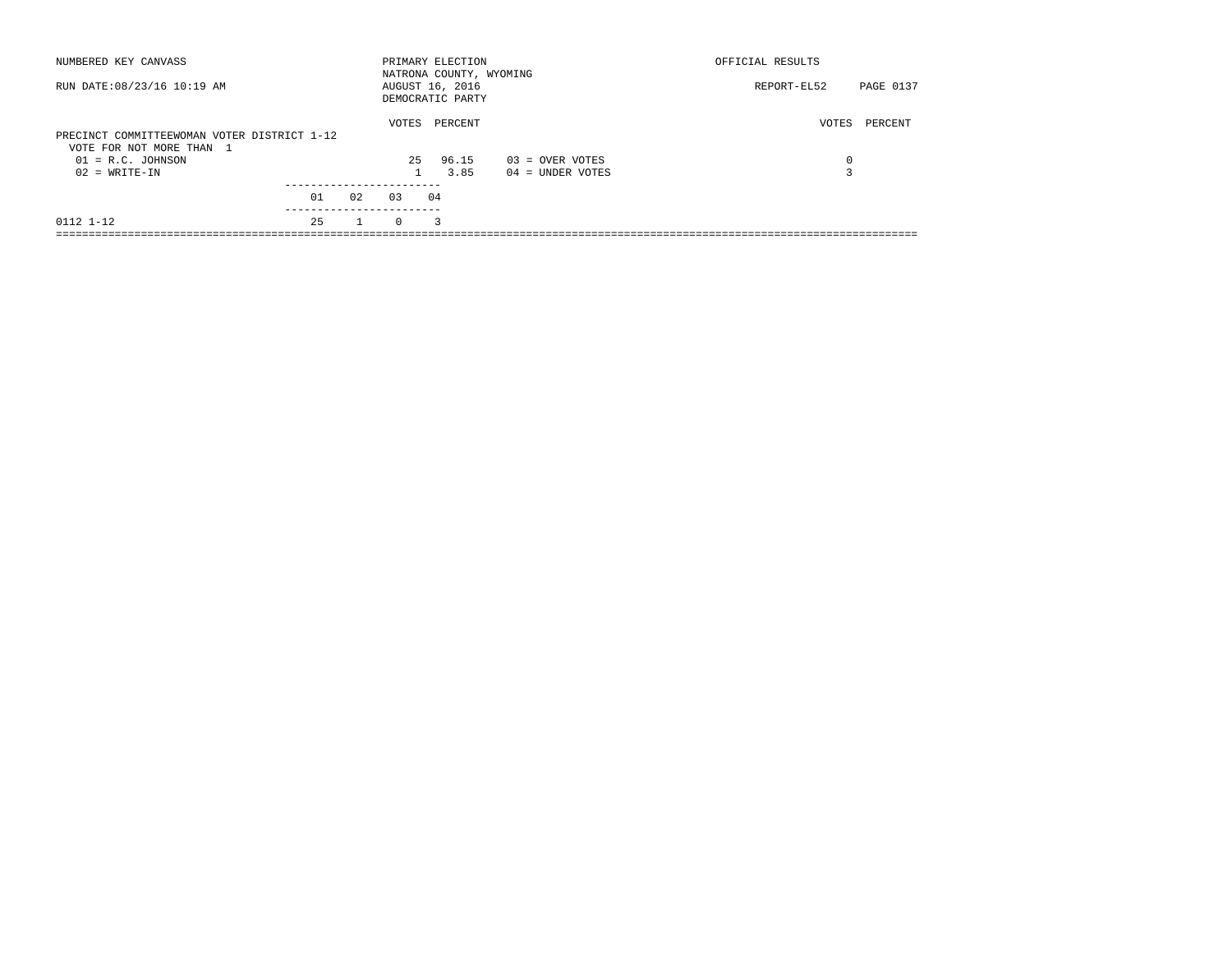| NUMBERED KEY CANVASS                                                 |          |    |          | PRIMARY ELECTION<br>NATRONA COUNTY, WYOMING |                    | OFFICIAL RESULTS         |  |
|----------------------------------------------------------------------|----------|----|----------|---------------------------------------------|--------------------|--------------------------|--|
| RUN DATE: 08/23/16 10:19 AM                                          |          |    |          | AUGUST 16, 2016<br>DEMOCRATIC PARTY         |                    | PAGE 0138<br>REPORT-EL52 |  |
| PRECINCT COMMITTEEMAN VOTER DISTRICT 2-1<br>VOTE FOR NOT MORE THAN 1 |          |    | VOTES    | PERCENT                                     |                    | VOTES<br>PERCENT         |  |
| 01 = NO CANDIDATE FILED                                              |          |    | 0        |                                             | $03 =$ OVER VOTES  | 0                        |  |
| $02 = WRITE-IN$                                                      |          |    |          | 7 100.00                                    | $04 =$ UNDER VOTES | 78                       |  |
|                                                                      |          |    |          |                                             |                    |                          |  |
|                                                                      | 01       | 02 | 0.3      | 04                                          |                    |                          |  |
| $02012 - -1$                                                         | $\Omega$ | 7  | $\Omega$ | 78                                          |                    |                          |  |
|                                                                      |          |    |          |                                             |                    |                          |  |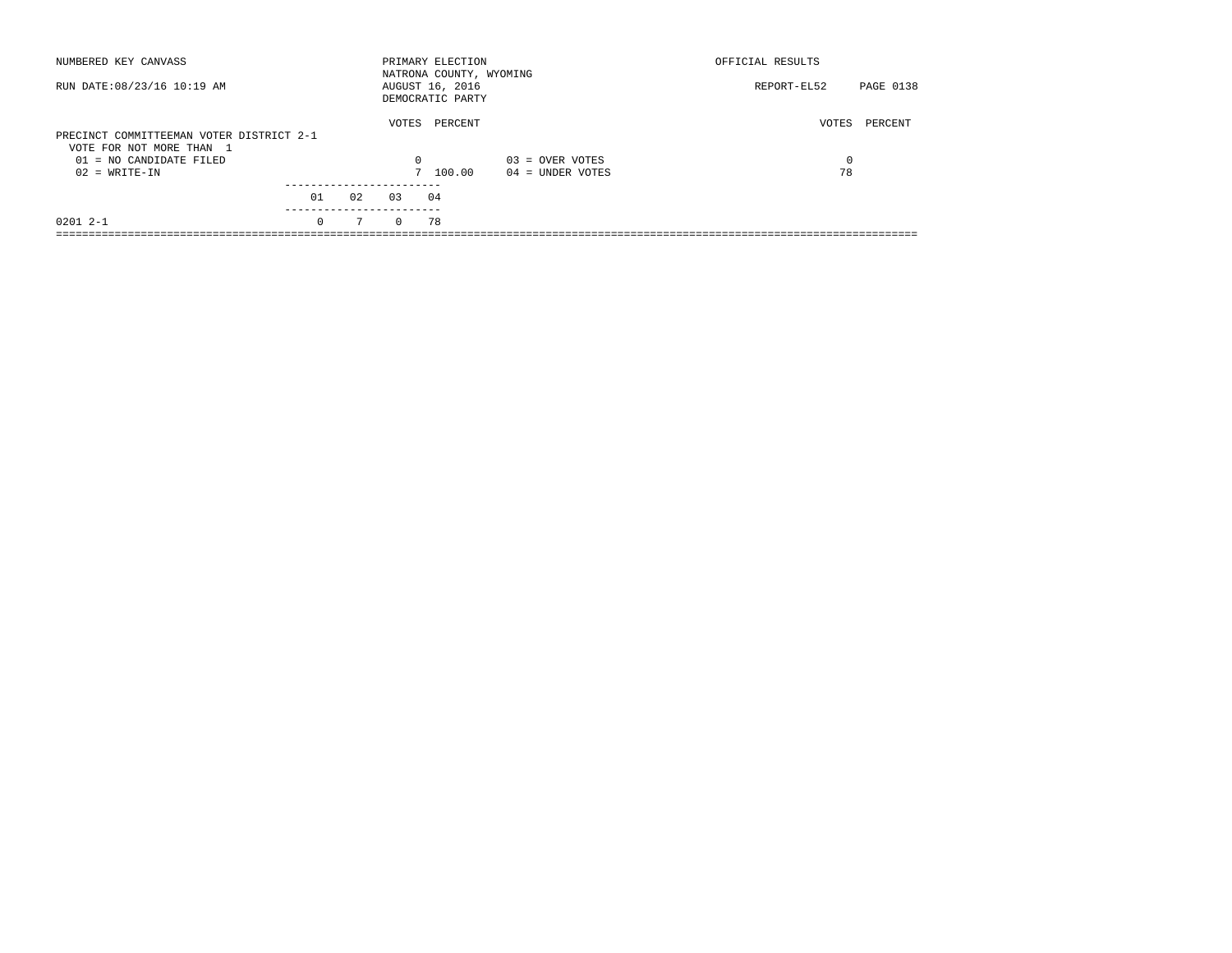| NUMBERED KEY CANVASS                                                                                                    |    |              |             | PRIMARY ELECTION                                               |                                         | OFFICIAL RESULTS          |           |
|-------------------------------------------------------------------------------------------------------------------------|----|--------------|-------------|----------------------------------------------------------------|-----------------------------------------|---------------------------|-----------|
| RUN DATE: 08/23/16 10:19 AM                                                                                             |    |              |             | NATRONA COUNTY, WYOMING<br>AUGUST 16, 2016<br>DEMOCRATIC PARTY |                                         | REPORT-EL52               | PAGE 0139 |
| PRECINCT COMMITTEEWOMAN VOTER DISTRICT 2-1<br>VOTE FOR NOT MORE THAN 1<br>01 = CHERYL BUNKER-PARLETT<br>$02 = WRITE-IN$ |    |              | VOTES<br>74 | PERCENT<br>98.67<br>1.33                                       | $03 =$ OVER VOTES<br>$04 =$ UNDER VOTES | VOTES<br>$^{\circ}$<br>10 | PERCENT   |
|                                                                                                                         | 01 | 02           | 0.3         | 04                                                             |                                         |                           |           |
| $02012 - -1$                                                                                                            | 74 | $\mathbf{1}$ | $\Omega$    | 10                                                             |                                         |                           |           |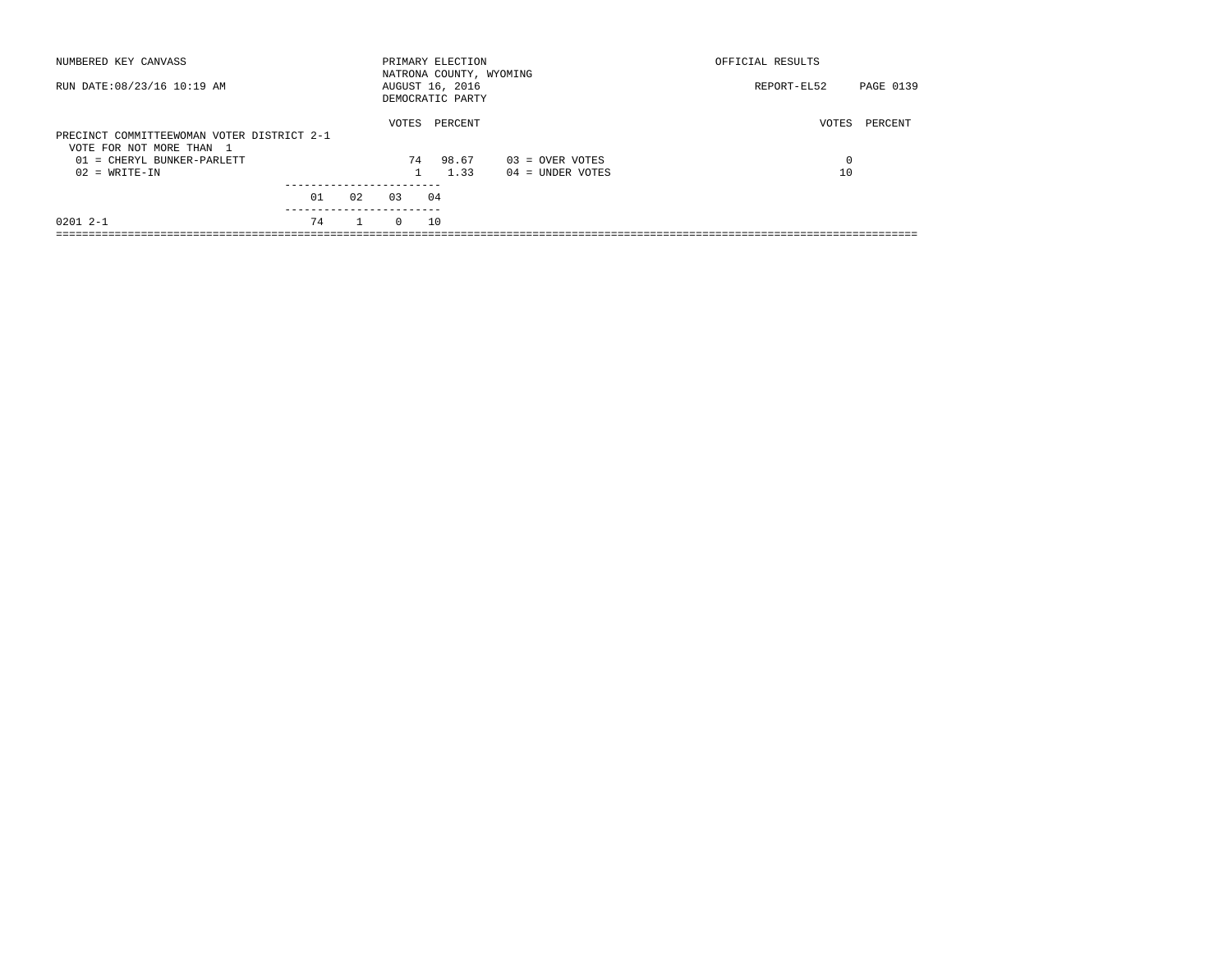| NUMBERED KEY CANVASS                                                 |                       |    |          | PRIMARY ELECTION<br>NATRONA COUNTY, WYOMING |                    | OFFICIAL RESULTS |           |
|----------------------------------------------------------------------|-----------------------|----|----------|---------------------------------------------|--------------------|------------------|-----------|
| RUN DATE: 08/23/16 10:19 AM                                          |                       |    |          | AUGUST 16, 2016<br>DEMOCRATIC PARTY         |                    | REPORT-EL52      | PAGE 0140 |
| PRECINCT COMMITTEEMAN VOTER DISTRICT 2-2<br>VOTE FOR NOT MORE THAN 1 |                       |    | VOTES    | PERCENT                                     |                    | VOTES            | PERCENT   |
| $01 = NO$ CANDIDATE FILED                                            |                       |    | $\Omega$ |                                             | $03 =$ OVER VOTES  | $\Omega$         |           |
| $02 = WRITE-IN$                                                      |                       |    |          | 2 100.00                                    | $04 =$ UNDER VOTES | 80               |           |
|                                                                      |                       |    |          |                                             |                    |                  |           |
|                                                                      | 01                    | 02 | 0.3      | 04                                          |                    |                  |           |
| $02022 - 2 - 2$                                                      | ---------<br>$\Omega$ | 2  | $\Omega$ | 80                                          |                    |                  |           |
|                                                                      |                       |    |          |                                             |                    |                  |           |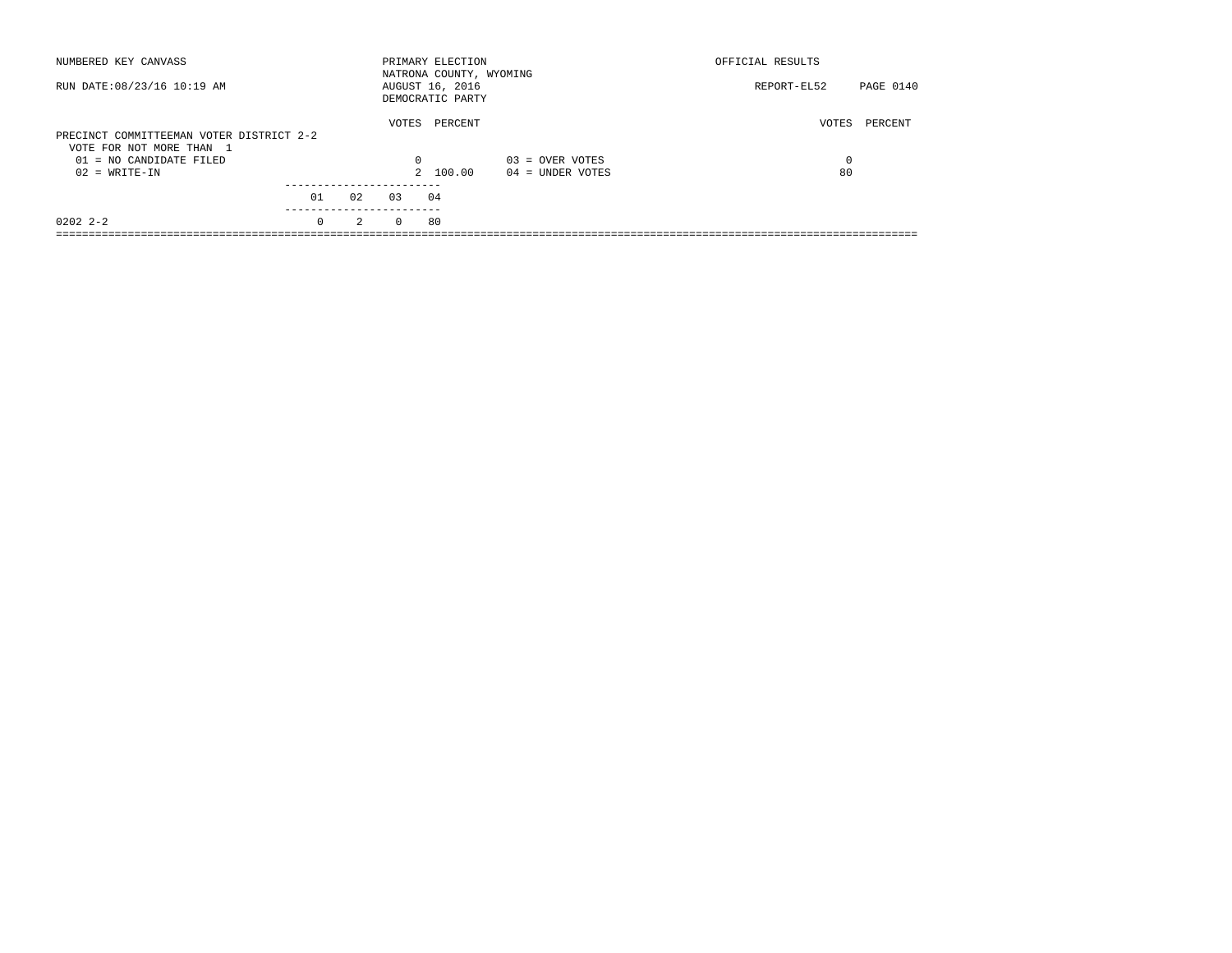| NUMBERED KEY CANVASS                                                   |           |    |          | PRIMARY ELECTION<br>NATRONA COUNTY, WYOMING |                    | OFFICIAL RESULTS |           |
|------------------------------------------------------------------------|-----------|----|----------|---------------------------------------------|--------------------|------------------|-----------|
| RUN DATE: 08/23/16 10:19 AM                                            |           |    |          | AUGUST 16, 2016<br>DEMOCRATIC PARTY         |                    | REPORT-EL52      | PAGE 0141 |
| PRECINCT COMMITTEEWOMAN VOTER DISTRICT 2-2<br>VOTE FOR NOT MORE THAN 1 |           |    | VOTES    | PERCENT                                     |                    | VOTES            | PERCENT   |
| $01 = NO$ CANDIDATE FILED                                              |           |    | $\Omega$ |                                             | $03 =$ OVER VOTES  | $\Omega$         |           |
| $02 = WRITE-IN$                                                        |           |    |          | 3 100.00                                    | $04 =$ UNDER VOTES | 79               |           |
|                                                                        | 01        | 02 | 0.3      | 04                                          |                    |                  |           |
|                                                                        | --------- |    |          |                                             |                    |                  |           |
| $02022 - 2 - 2$                                                        | $\Omega$  | 3  | $\Omega$ | 79                                          |                    |                  |           |
|                                                                        |           |    |          |                                             |                    |                  |           |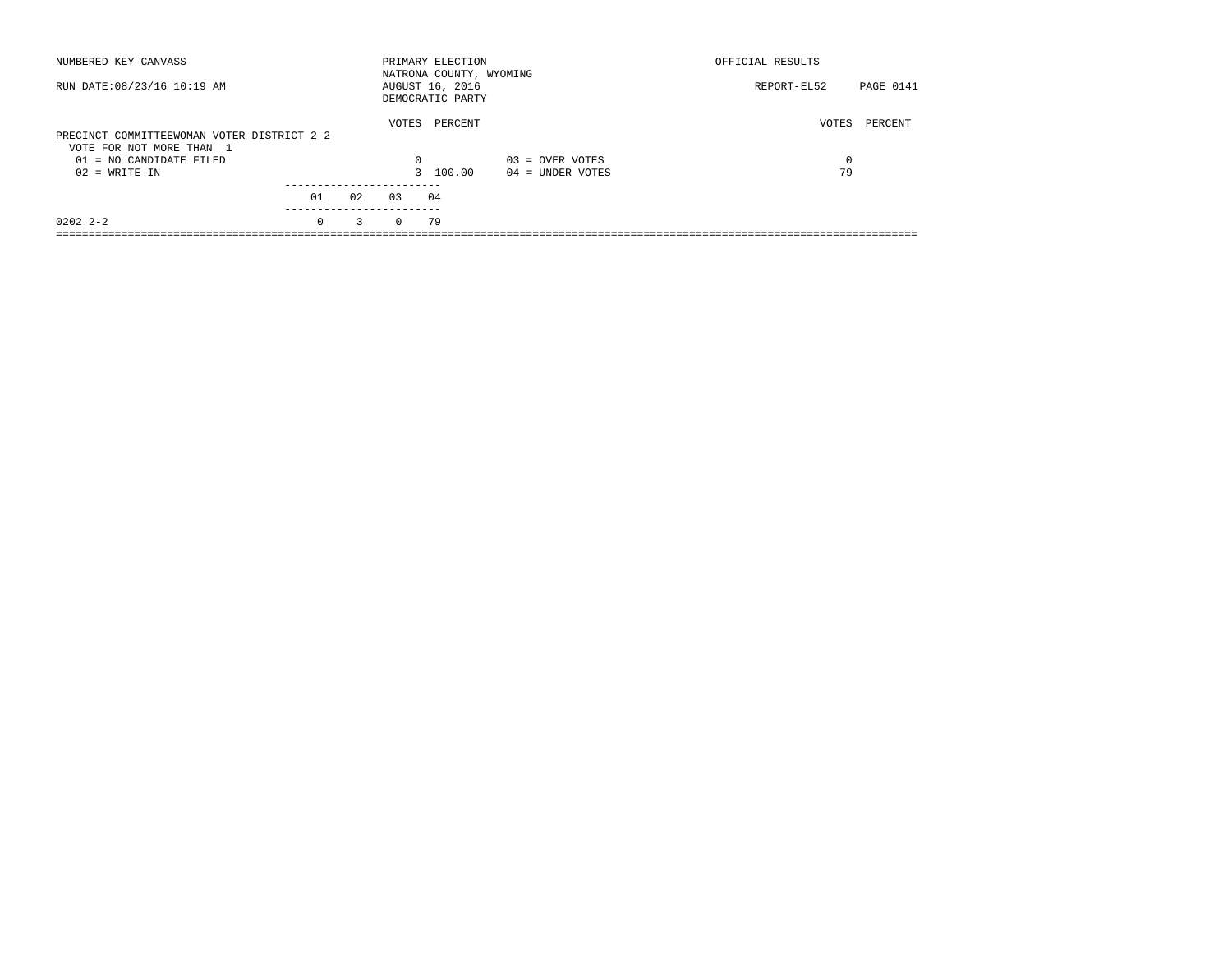| NUMBERED KEY CANVASS                                                 |          |               |          | PRIMARY ELECTION<br>NATRONA COUNTY, WYOMING |                    | OFFICIAL RESULTS |           |
|----------------------------------------------------------------------|----------|---------------|----------|---------------------------------------------|--------------------|------------------|-----------|
| RUN DATE: 08/23/16 10:19 AM                                          |          |               |          | AUGUST 16, 2016<br>DEMOCRATIC PARTY         |                    | REPORT-EL52      | PAGE 0142 |
| PRECINCT COMMITTEEMAN VOTER DISTRICT 2-3<br>VOTE FOR NOT MORE THAN 1 |          |               | VOTES    | PERCENT                                     |                    | VOTES            | PERCENT   |
| 01 = NO CANDIDATE FILED                                              |          |               | 0        |                                             | $03 =$ OVER VOTES  | 0                |           |
| $02 = WRITE-IN$                                                      |          |               |          | 2 100.00                                    | $04 =$ UNDER VOTES | 53               |           |
|                                                                      | 01       | 02            | 0.3      | 04                                          |                    |                  |           |
| $0203$ 2-3                                                           | $\Omega$ | $\mathcal{L}$ | $\Omega$ | 53                                          |                    |                  |           |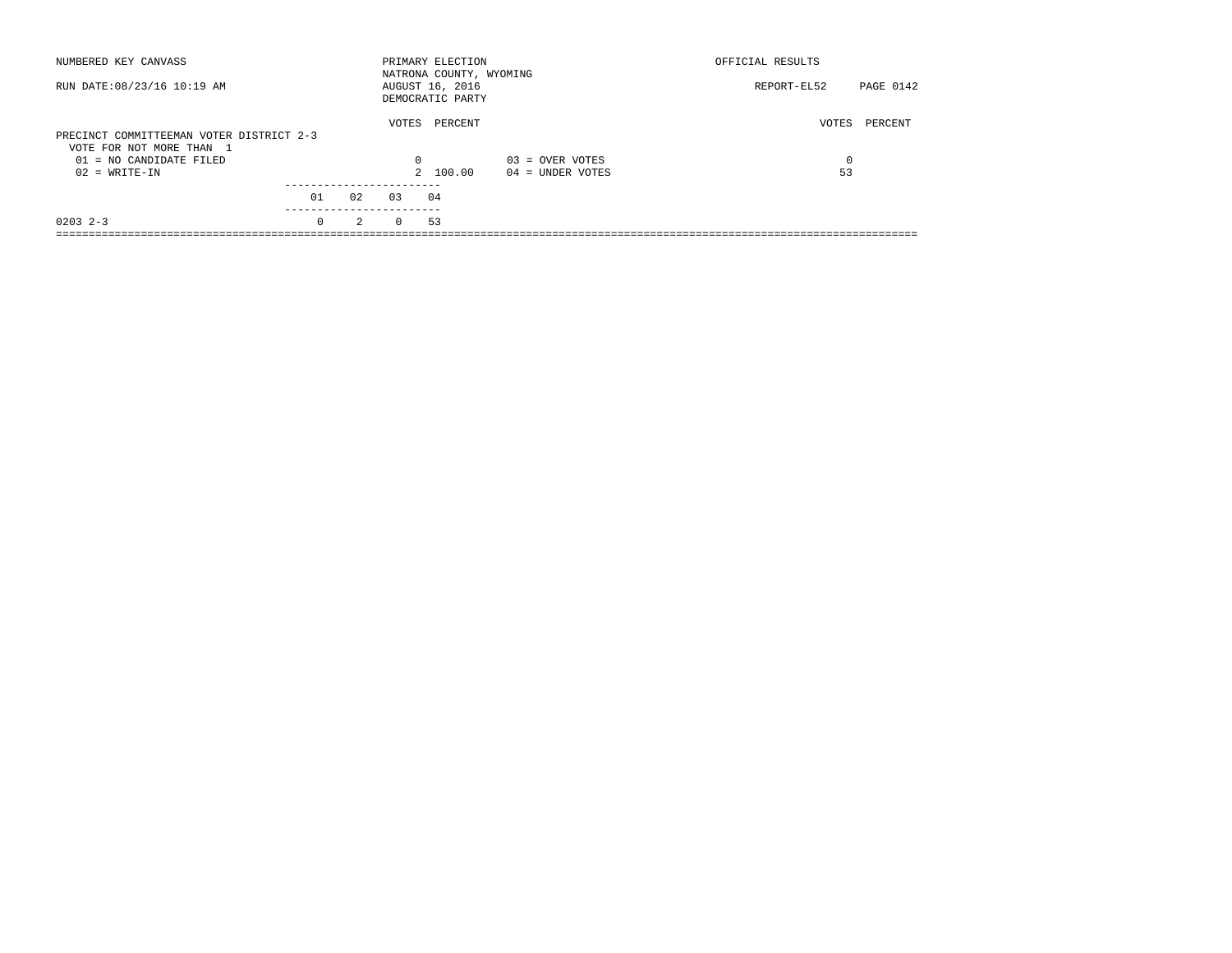| NUMBERED KEY CANVASS                                                   |          |          | PRIMARY ELECTION                    |         | NATRONA COUNTY, WYOMING | OFFICIAL RESULTS |                  |
|------------------------------------------------------------------------|----------|----------|-------------------------------------|---------|-------------------------|------------------|------------------|
| RUN DATE: 08/23/16 10:19 AM                                            |          |          | AUGUST 16, 2016<br>DEMOCRATIC PARTY |         |                         | REPORT-EL52      | <b>PAGE 0143</b> |
| PRECINCT COMMITTEEWOMAN VOTER DISTRICT 2-3<br>VOTE FOR NOT MORE THAN 1 |          |          | VOTES                               | PERCENT |                         | VOTES            | PERCENT          |
| $01 = NO$ CANDIDATE FILED                                              |          |          | $\Omega$                            |         | $03 =$ OVER VOTES       | 0                |                  |
| $02 = WRITE-IN$                                                        |          |          | $\Omega$                            |         | $04 =$ UNDER VOTES      | 55               |                  |
|                                                                        |          |          |                                     |         |                         |                  |                  |
|                                                                        | 01       | 02       | 0.3                                 | 04      |                         |                  |                  |
| $0203$ 2-3                                                             | $\Omega$ | $\Omega$ | $\Omega$                            | 55      |                         |                  |                  |
|                                                                        |          |          |                                     |         |                         |                  |                  |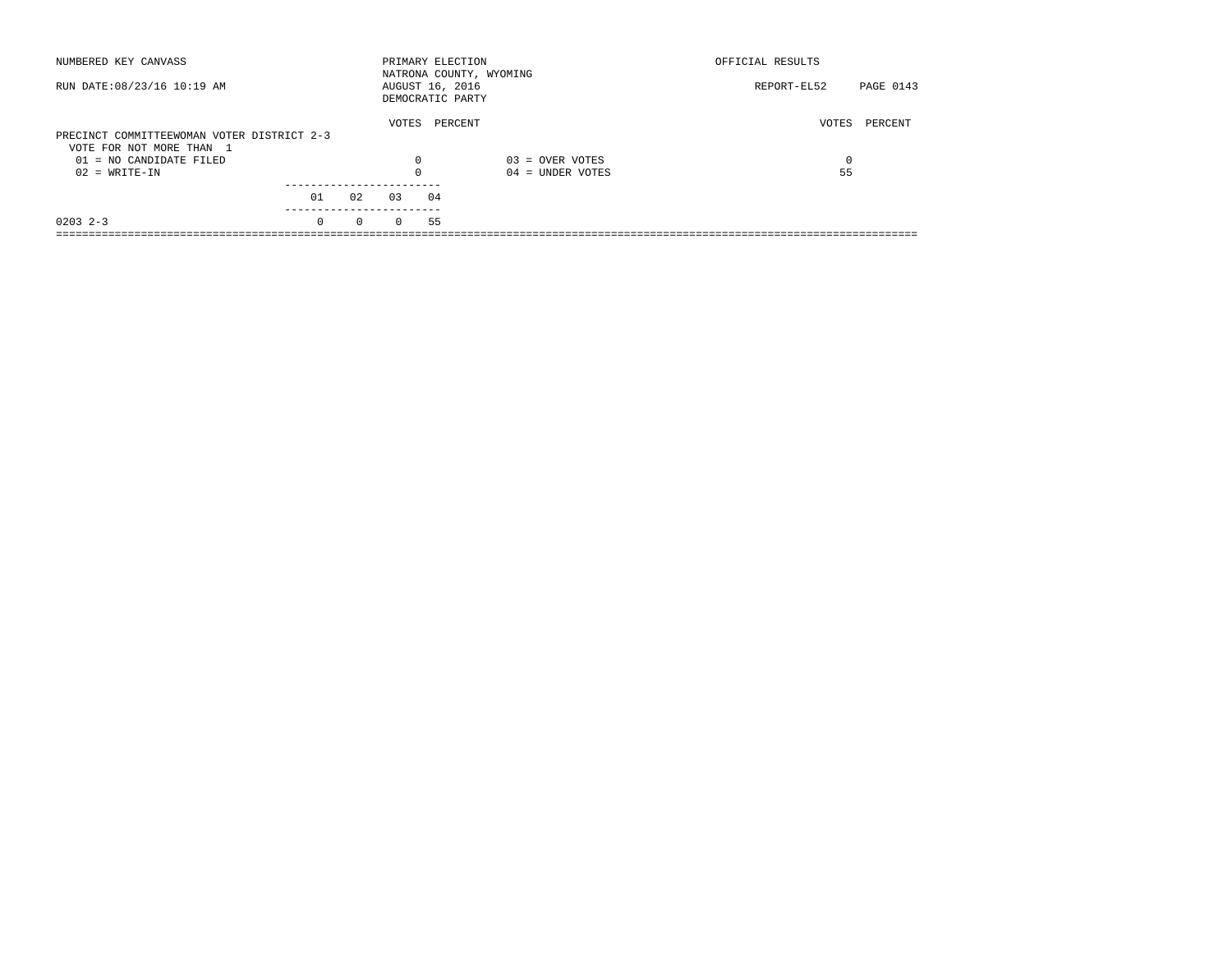| NUMBERED KEY CANVASS                                                 |          |    |          | PRIMARY ELECTION<br>NATRONA COUNTY, WYOMING |                    | OFFICIAL RESULTS |           |
|----------------------------------------------------------------------|----------|----|----------|---------------------------------------------|--------------------|------------------|-----------|
| RUN DATE: 08/23/16 10:19 AM                                          |          |    |          | AUGUST 16, 2016<br>DEMOCRATIC PARTY         |                    | REPORT-EL52      | PAGE 0144 |
| PRECINCT COMMITTEEMAN VOTER DISTRICT 2-4<br>VOTE FOR NOT MORE THAN 1 |          |    | VOTES    | PERCENT                                     |                    | VOTES            | PERCENT   |
| $01 = NO$ CANDIDATE FILED                                            |          |    | $\Omega$ |                                             | $03 =$ OVER VOTES  | 0                |           |
| $02 = WRITE-IN$                                                      |          |    |          | 100.00                                      | $04 =$ UNDER VOTES | 64               |           |
|                                                                      |          |    |          |                                             |                    |                  |           |
|                                                                      | 01       | 02 | 03       | 04                                          |                    |                  |           |
| $0204$ 2-4                                                           | $\Omega$ |    | $\Omega$ | 64                                          |                    |                  |           |
|                                                                      |          |    |          |                                             |                    |                  |           |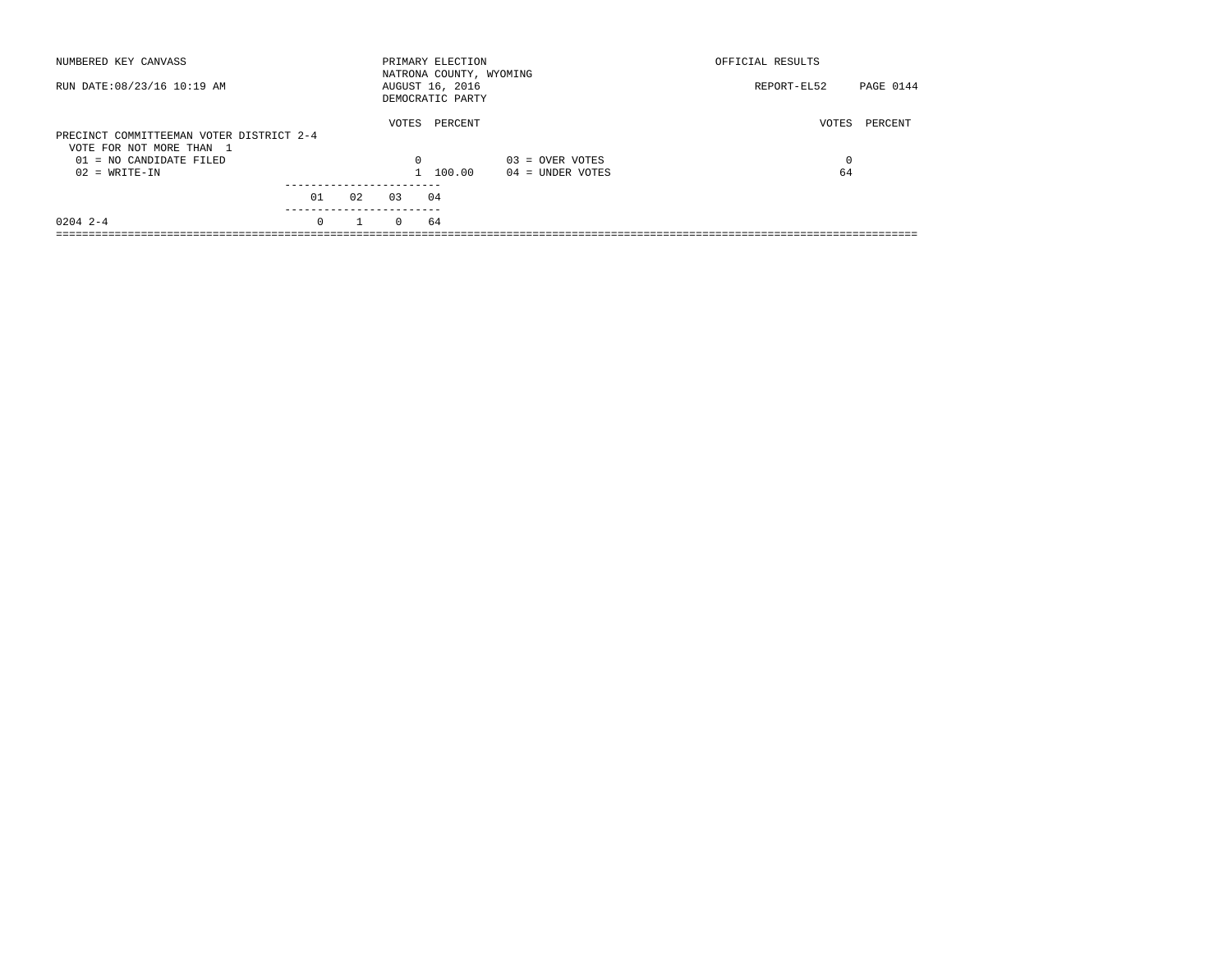| PAGE 0145        |
|------------------|
| VOTES<br>PERCENT |
| 0                |
|                  |
|                  |
|                  |
|                  |
| REPORT-EL52      |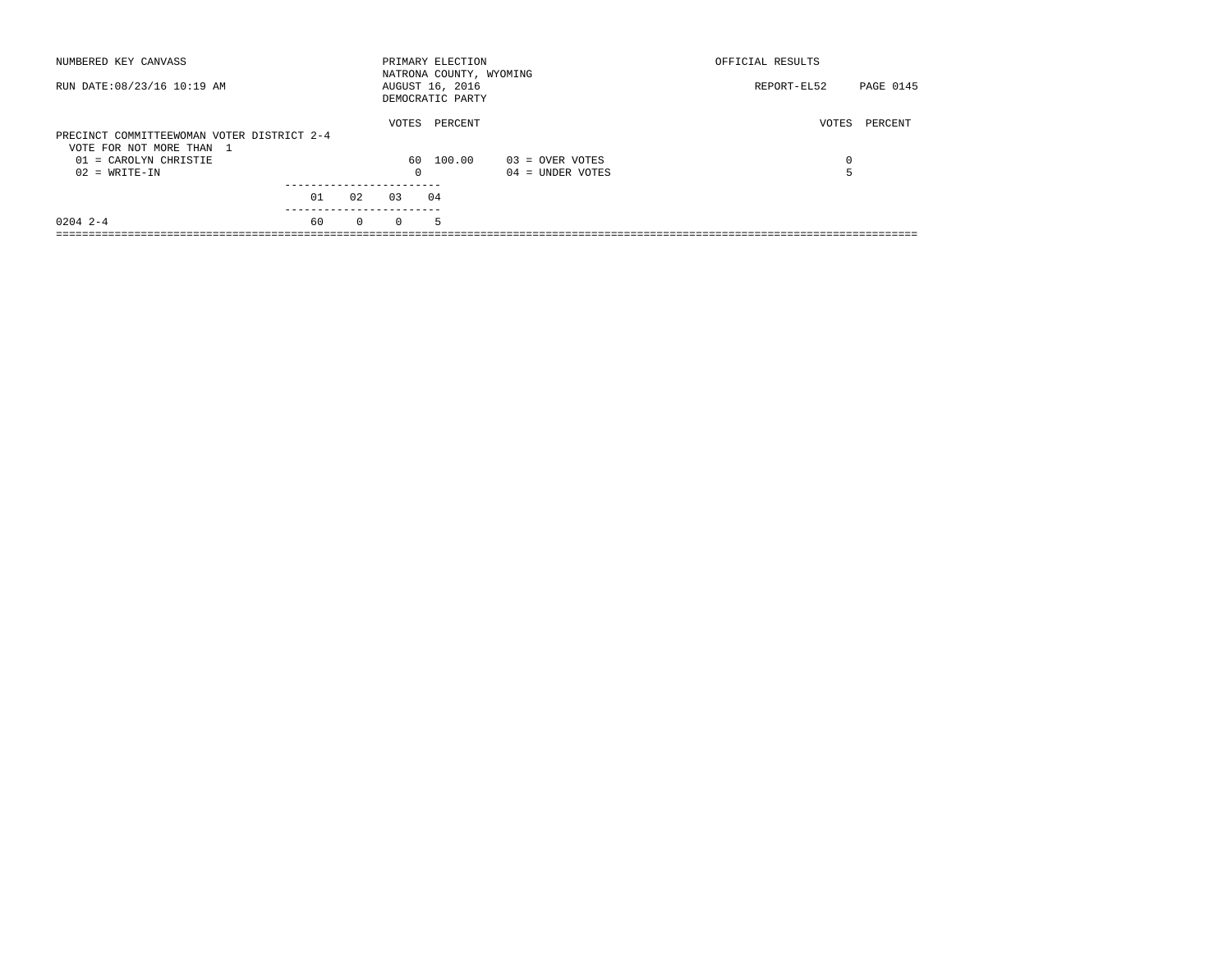| NUMBERED KEY CANVASS                                                 |          |    |          | PRIMARY ELECTION<br>NATRONA COUNTY, WYOMING |                    | OFFICIAL RESULTS |           |
|----------------------------------------------------------------------|----------|----|----------|---------------------------------------------|--------------------|------------------|-----------|
| RUN DATE: 08/23/16 10:19 AM                                          |          |    |          | AUGUST 16, 2016<br>DEMOCRATIC PARTY         |                    | REPORT-EL52      | PAGE 0146 |
| PRECINCT COMMITTEEMAN VOTER DISTRICT 2-6<br>VOTE FOR NOT MORE THAN 1 |          |    | VOTES    | PERCENT                                     |                    | VOTES            | PERCENT   |
| $01 = NO$ CANDIDATE FILED                                            |          |    | 0        |                                             | $03 =$ OVER VOTES  | 0                |           |
| $02 = WRITE-IN$                                                      |          |    |          | 3 100.00                                    | $04 =$ UNDER VOTES | 61               |           |
|                                                                      | 01       | 02 | 0.3      | 04                                          |                    |                  |           |
| $02062-6$                                                            | $\Omega$ | 3  | $\Omega$ | 61                                          |                    |                  |           |
|                                                                      |          |    |          |                                             |                    |                  |           |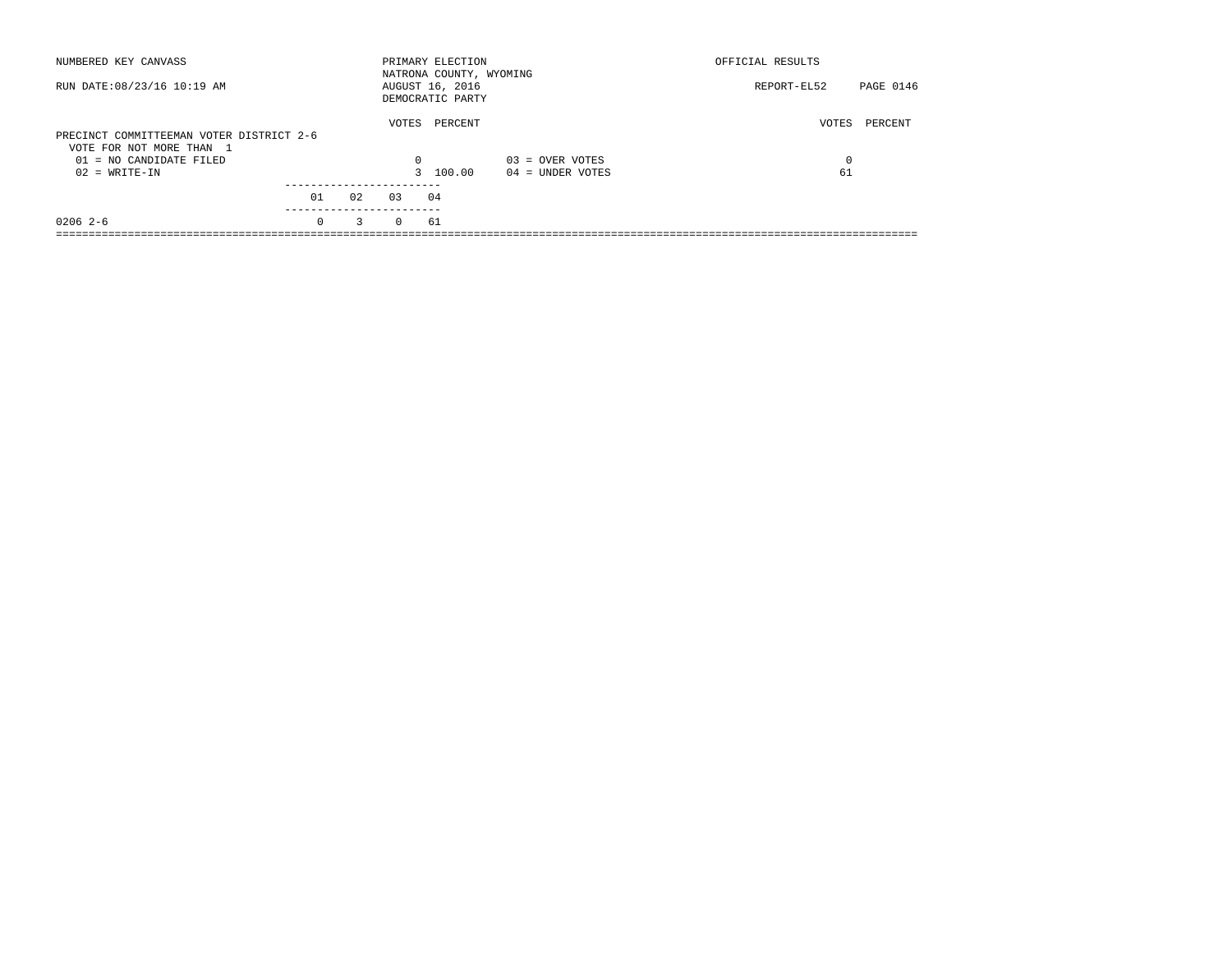| NUMBERED KEY CANVASS                                                   |    |              |          | PRIMARY ELECTION<br>NATRONA COUNTY, WYOMING |                    | OFFICIAL RESULTS |           |
|------------------------------------------------------------------------|----|--------------|----------|---------------------------------------------|--------------------|------------------|-----------|
| RUN DATE: 08/23/16 10:19 AM                                            |    |              |          | AUGUST 16, 2016<br>DEMOCRATIC PARTY         |                    | REPORT-EL52      | PAGE 0147 |
| PRECINCT COMMITTEEWOMAN VOTER DISTRICT 2-6<br>VOTE FOR NOT MORE THAN 1 |    |              | VOTES    | PERCENT                                     |                    | VOTES            | PERCENT   |
| $01 = JOAN C$ . ANDERSON                                               |    |              |          | 52 100.00                                   | $03 =$ OVER VOTES  | 0                |           |
| $02 = WRITE-IN$                                                        |    |              | $\Omega$ |                                             | $04 =$ UNDER VOTES | 12               |           |
|                                                                        | 01 | 0.2          | 0.3      | 04                                          |                    |                  |           |
| $02062-6$                                                              | 52 | $\mathbf{0}$ | $\Omega$ | 12                                          |                    |                  |           |
|                                                                        |    |              |          |                                             |                    |                  |           |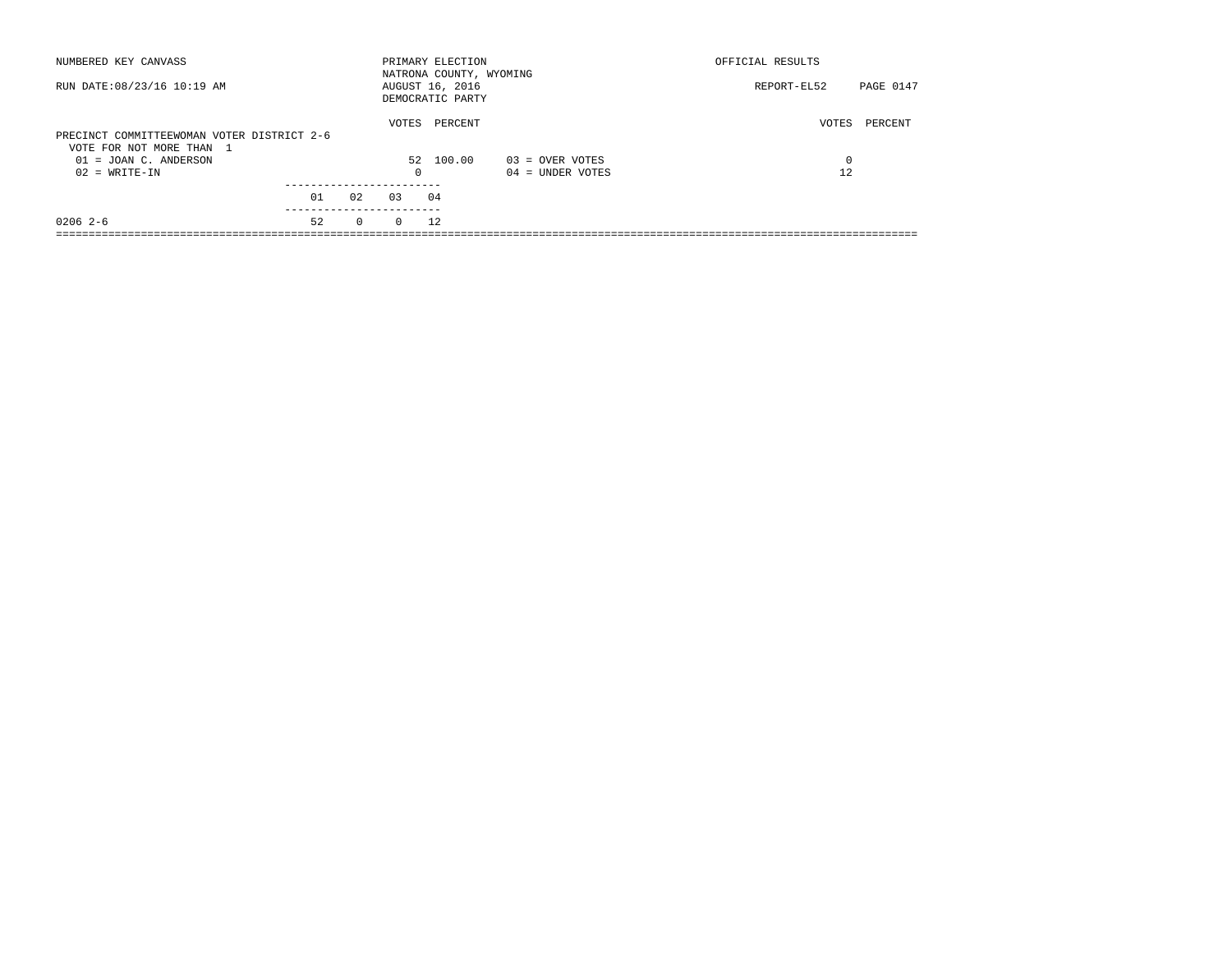| NUMBERED KEY CANVASS                                                 |    |              |            | PRIMARY ELECTION<br>NATRONA COUNTY, WYOMING |                    | OFFICIAL RESULTS |           |
|----------------------------------------------------------------------|----|--------------|------------|---------------------------------------------|--------------------|------------------|-----------|
| RUN DATE: 08/23/16 10:19 AM                                          |    |              |            | AUGUST 16, 2016<br>DEMOCRATIC PARTY         |                    | REPORT-EL52      | PAGE 0148 |
| PRECINCT COMMITTEEMAN VOTER DISTRICT 2-7<br>VOTE FOR NOT MORE THAN 1 |    |              | VOTES      | PERCENT                                     |                    | VOTES            | PERCENT   |
| 01 = DENNIS BANGEN                                                   |    |              |            | 82 100.00                                   | 03 = OVER VOTES    | $\Omega$         |           |
| $02 = WRITE-IN$                                                      |    |              | $^{\circ}$ |                                             | $04 =$ UNDER VOTES | 14               |           |
|                                                                      |    |              |            |                                             |                    |                  |           |
|                                                                      | 01 | 02           | 0.3        | 04                                          |                    |                  |           |
| $02072 - -7$                                                         | 82 | $\mathbf{0}$ | $\Omega$   | 14                                          |                    |                  |           |
|                                                                      |    |              |            |                                             |                    |                  |           |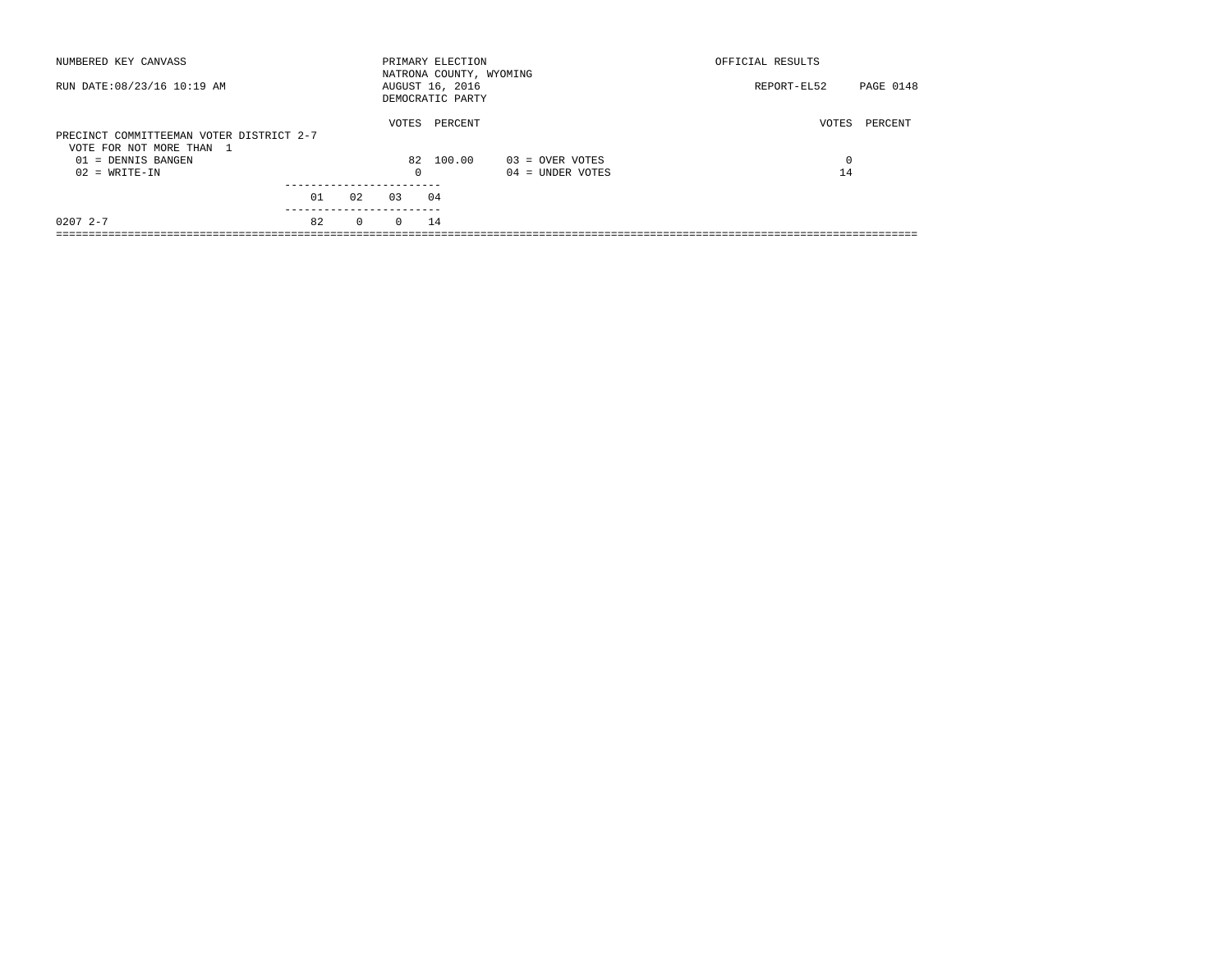| NUMBERED KEY CANVASS                                                   |          |               |          | PRIMARY ELECTION<br>NATRONA COUNTY, WYOMING |                    | OFFICIAL RESULTS |           |
|------------------------------------------------------------------------|----------|---------------|----------|---------------------------------------------|--------------------|------------------|-----------|
| RUN DATE: 08/23/16 10:19 AM                                            |          |               |          | AUGUST 16, 2016<br>DEMOCRATIC PARTY         |                    | REPORT-EL52      | PAGE 0149 |
| PRECINCT COMMITTEEWOMAN VOTER DISTRICT 2-7<br>VOTE FOR NOT MORE THAN 1 |          |               | VOTES    | PERCENT                                     |                    | VOTES            | PERCENT   |
| 01 = NO CANDIDATE FILED                                                |          |               | 0        |                                             | $03 =$ OVER VOTES  | 0                |           |
| $02 = WRITE-IN$                                                        |          |               |          | 2 100.00                                    | $04 =$ UNDER VOTES | 94               |           |
|                                                                        | 01       | 02            | 0.3      | 04                                          |                    |                  |           |
| $02072 - -7$                                                           | $\Omega$ | $\mathcal{L}$ | $\Omega$ | 94                                          |                    |                  |           |
|                                                                        |          |               |          |                                             |                    |                  |           |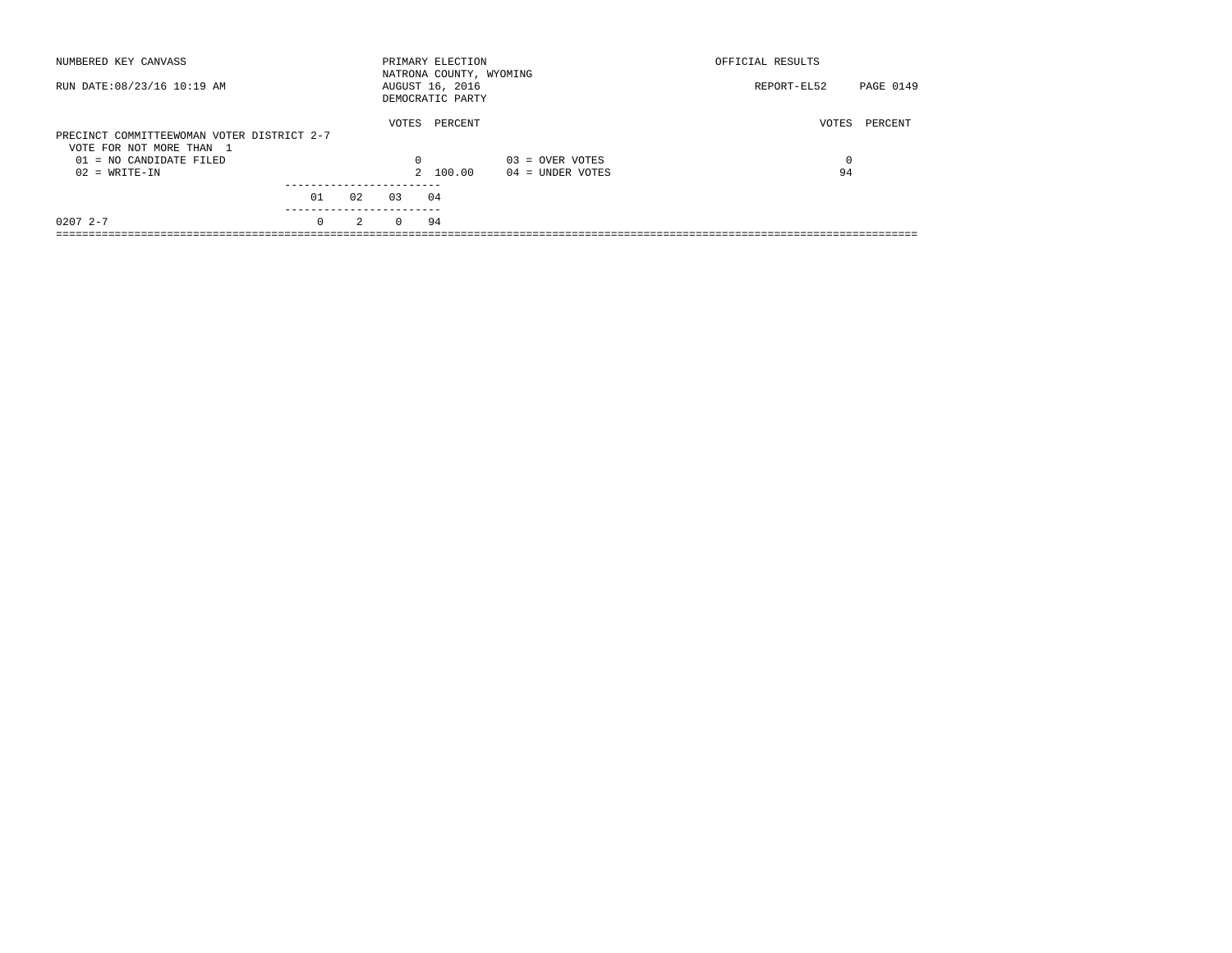| NUMBERED KEY CANVASS                                                 |          |              |          | PRIMARY ELECTION<br>NATRONA COUNTY, WYOMING |                    | OFFICIAL RESULTS |           |
|----------------------------------------------------------------------|----------|--------------|----------|---------------------------------------------|--------------------|------------------|-----------|
| RUN DATE: 08/23/16 10:19 AM                                          |          |              |          | AUGUST 16, 2016<br>DEMOCRATIC PARTY         |                    | REPORT-EL52      | PAGE 0150 |
| PRECINCT COMMITTEEMAN VOTER DISTRICT 2-8<br>VOTE FOR NOT MORE THAN 1 |          |              | VOTES    | PERCENT                                     |                    | VOTES            | PERCENT   |
| 01 = NO CANDIDATE FILED                                              |          |              | $\Omega$ |                                             | $03 =$ OVER VOTES  | 0                |           |
| $02 = WRITE-IN$                                                      |          |              |          | 1 100.00                                    | $04 =$ UNDER VOTES | 61               |           |
|                                                                      | 01       | 02           | 03       | 04                                          |                    |                  |           |
| $0208$ 2-8                                                           | $\Omega$ | $\mathbf{1}$ | $\Omega$ | 61                                          |                    |                  |           |
|                                                                      |          |              |          |                                             |                    |                  |           |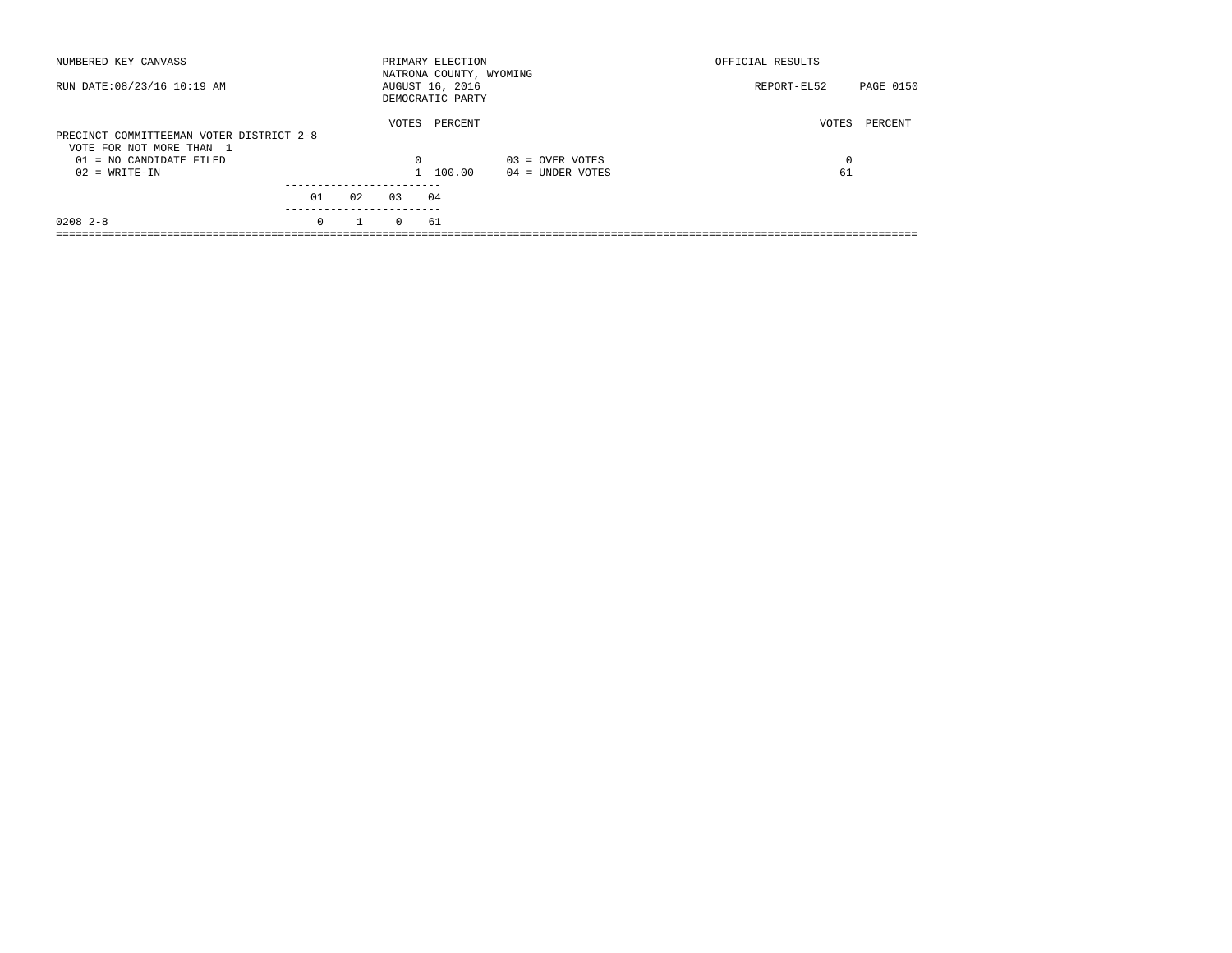|          |                    |                                                                                      | OFFICIAL RESULTS                             |           |
|----------|--------------------|--------------------------------------------------------------------------------------|----------------------------------------------|-----------|
|          |                    |                                                                                      | REPORT-EL52                                  | PAGE 0151 |
|          | PERCENT            |                                                                                      | VOTES                                        | PERCENT   |
|          | 100.00             |                                                                                      | 0                                            |           |
| $\Omega$ |                    | $04 =$ UNDER VOTES                                                                   | 11                                           |           |
| 03       |                    |                                                                                      |                                              |           |
| $\Omega$ |                    |                                                                                      |                                              |           |
|          | 02<br>$\mathbf{0}$ | PRIMARY ELECTION<br>AUGUST 16, 2016<br>DEMOCRATIC PARTY<br>VOTES<br>51<br>04<br>- 11 | NATRONA COUNTY, WYOMING<br>$03 =$ OVER VOTES |           |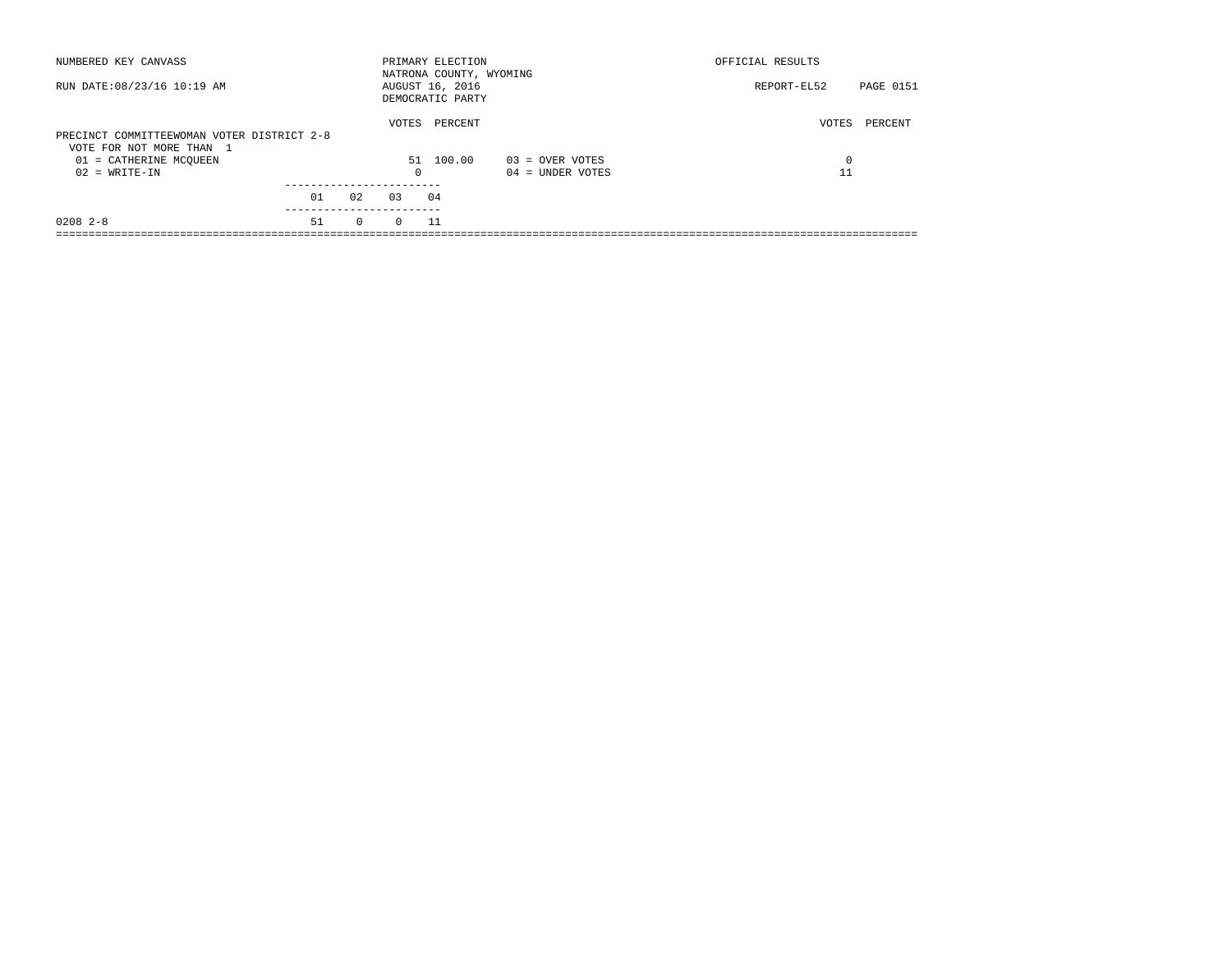| NUMBERED KEY CANVASS                                                 |          |              |          | PRIMARY ELECTION<br>NATRONA COUNTY, WYOMING |                    | OFFICIAL RESULTS |           |
|----------------------------------------------------------------------|----------|--------------|----------|---------------------------------------------|--------------------|------------------|-----------|
| RUN DATE: 08/23/16 10:19 AM                                          |          |              |          | AUGUST 16, 2016<br>DEMOCRATIC PARTY         |                    | REPORT-EL52      | PAGE 0152 |
| PRECINCT COMMITTEEMAN VOTER DISTRICT 2-9<br>VOTE FOR NOT MORE THAN 1 |          |              | VOTES    | PERCENT                                     |                    | VOTES            | PERCENT   |
| 01 = NO CANDIDATE FILED                                              |          |              | $\Omega$ |                                             | $03 =$ OVER VOTES  | 0                |           |
| $02 = WRITE-IN$                                                      |          |              |          | 1 100.00                                    | $04 =$ UNDER VOTES | 19               |           |
|                                                                      | 01       | 02           | 03       | 04                                          |                    |                  |           |
|                                                                      |          |              |          |                                             |                    |                  |           |
| $02092 - -9$                                                         | $\Omega$ | $\mathbf{1}$ | $\Omega$ | 19                                          |                    |                  |           |
|                                                                      |          |              |          |                                             |                    |                  |           |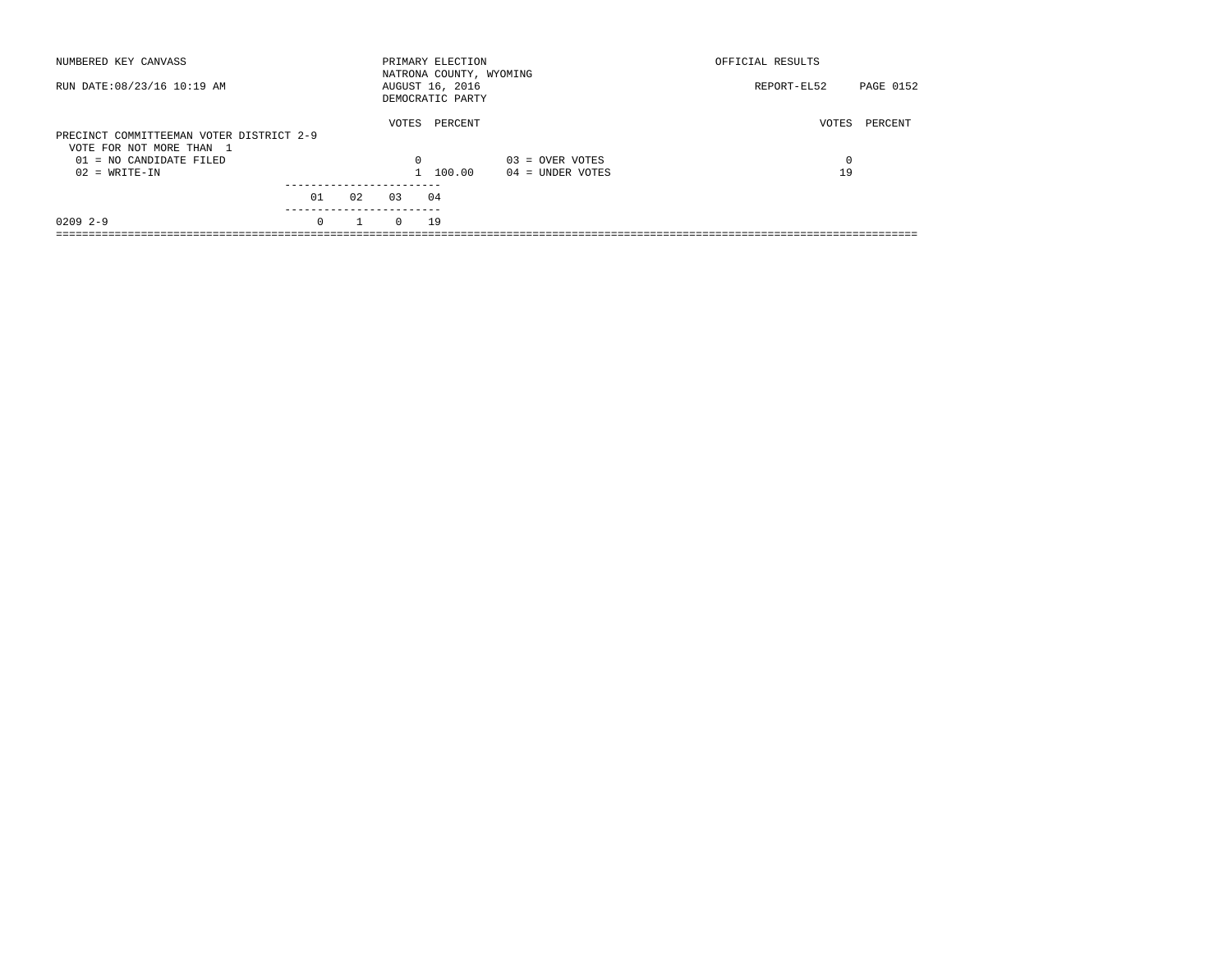| NUMBERED KEY CANVASS                                                   |          |    |          | PRIMARY ELECTION<br>NATRONA COUNTY, WYOMING |                    | OFFICIAL RESULTS |           |
|------------------------------------------------------------------------|----------|----|----------|---------------------------------------------|--------------------|------------------|-----------|
| RUN DATE: 08/23/16 10:19 AM                                            |          |    |          | AUGUST 16, 2016<br>DEMOCRATIC PARTY         |                    | REPORT-EL52      | PAGE 0153 |
| PRECINCT COMMITTEEWOMAN VOTER DISTRICT 2-9<br>VOTE FOR NOT MORE THAN 1 |          |    | VOTES    | PERCENT                                     |                    | VOTES            | PERCENT   |
| $01 = NO$ CANDIDATE FILED                                              |          |    | $\Omega$ |                                             | $03 =$ OVER VOTES  | $\Omega$         |           |
| $02 = WRITE-IN$                                                        |          |    |          | 1 100.00                                    | $04 =$ UNDER VOTES | 19               |           |
|                                                                        | 01       | 02 | 0.3      | 04                                          |                    |                  |           |
| $02092 - -9$                                                           | $\Omega$ |    | $\Omega$ | 19                                          |                    |                  |           |
|                                                                        |          |    |          |                                             |                    |                  |           |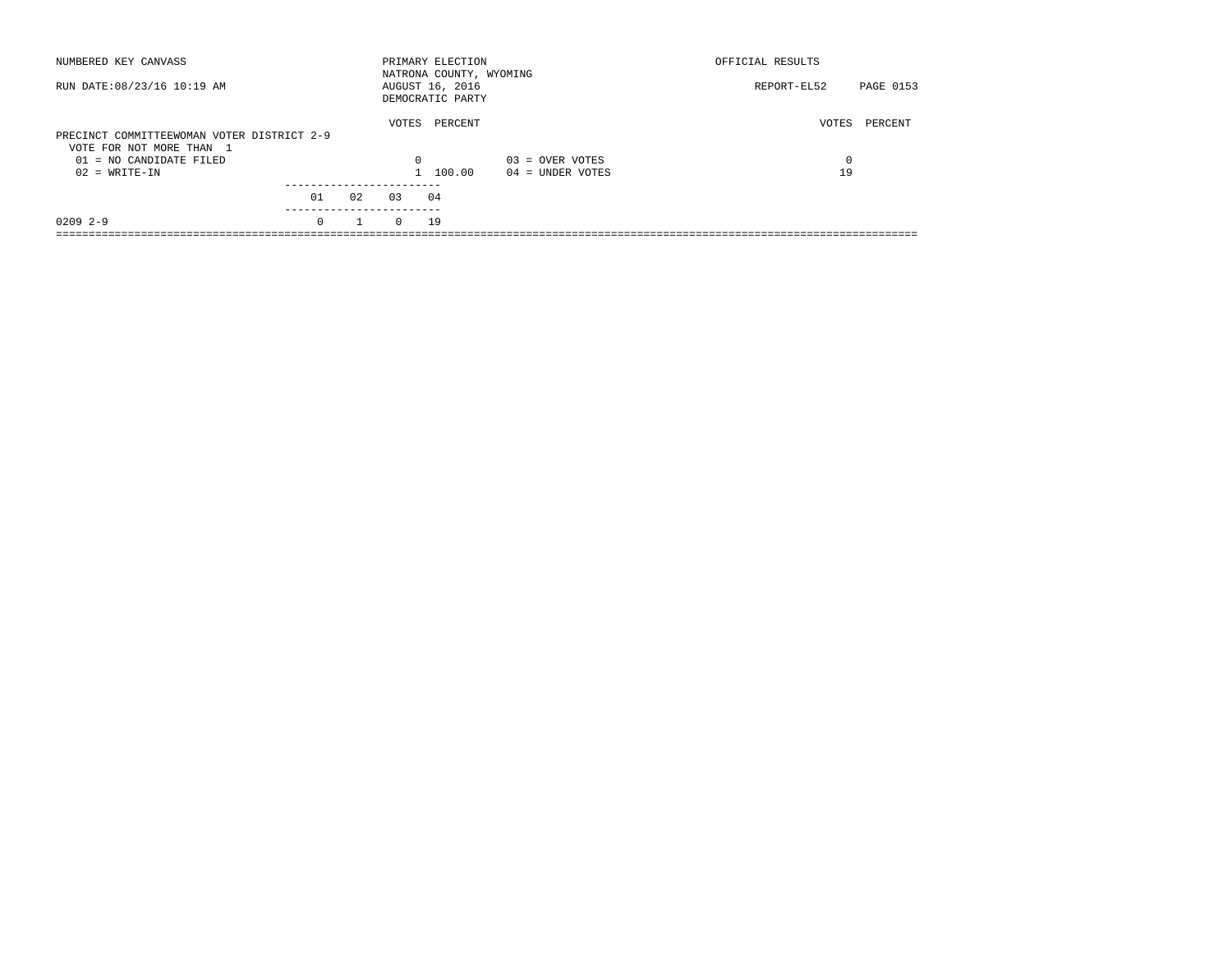| NUMBERED KEY CANVASS                                                  |    |          |            | PRIMARY ELECTION<br>NATRONA COUNTY, WYOMING |                    | OFFICIAL RESULTS |           |
|-----------------------------------------------------------------------|----|----------|------------|---------------------------------------------|--------------------|------------------|-----------|
| RUN DATE: 08/23/16 10:19 AM                                           |    |          |            | AUGUST 16, 2016<br>DEMOCRATIC PARTY         |                    | REPORT-EL52      | PAGE 0154 |
| PRECINCT COMMITTEEMAN VOTER DISTRICT 2-10<br>VOTE FOR NOT MORE THAN 1 |    |          | VOTES      | PERCENT                                     |                    | VOTES            | PERCENT   |
| $01 =$ MICHAEL R. BOND                                                |    |          |            | 56 100.00                                   | 03 = OVER VOTES    | $\Omega$         |           |
| $02 = WRITE-IN$                                                       |    |          | $^{\circ}$ |                                             | $04 =$ UNDER VOTES |                  |           |
|                                                                       | 01 | 02       | 0.3        | 04                                          |                    |                  |           |
| 0210 2-10                                                             | 56 | $\Omega$ | $\Omega$   | 5.                                          |                    |                  |           |
|                                                                       |    |          |            |                                             |                    |                  |           |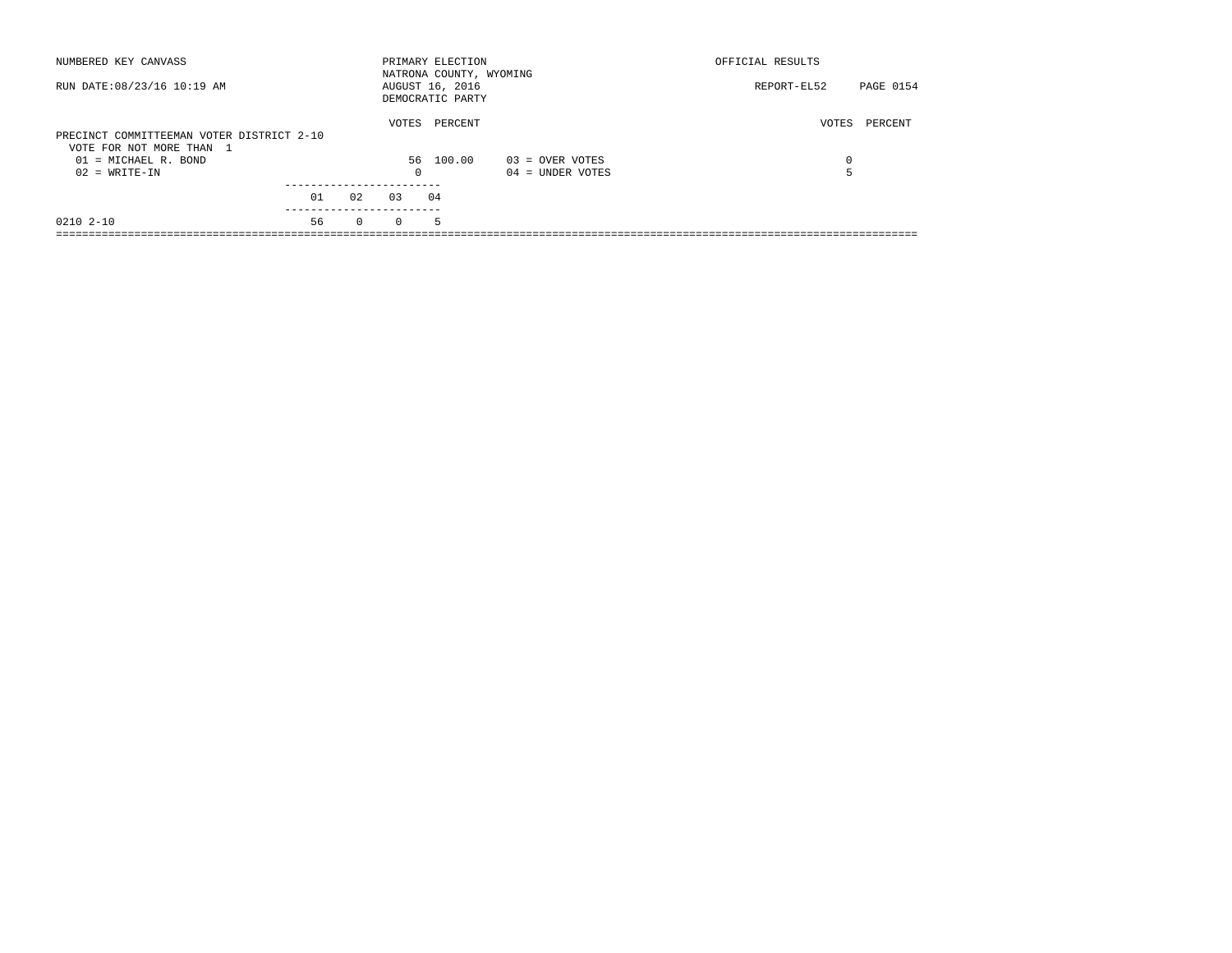| NUMBERED KEY CANVASS                                                    |          |    |          | PRIMARY ELECTION<br>NATRONA COUNTY, WYOMING |                    | OFFICIAL RESULTS |           |
|-------------------------------------------------------------------------|----------|----|----------|---------------------------------------------|--------------------|------------------|-----------|
| RUN DATE: 08/23/16 10:19 AM                                             |          |    |          | AUGUST 16, 2016<br>DEMOCRATIC PARTY         |                    | REPORT-EL52      | PAGE 0155 |
| PRECINCT COMMITTEEWOMAN VOTER DISTRICT 2-10<br>VOTE FOR NOT MORE THAN 1 |          |    | VOTES    | PERCENT                                     |                    | VOTES            | PERCENT   |
| $01 = NO$ CANDIDATE FILED                                               |          |    | $\Omega$ |                                             | $03 =$ OVER VOTES  | $\Omega$         |           |
| $02 = WRITE-IN$                                                         |          |    |          | 1 100.00                                    | $04 =$ UNDER VOTES | 60               |           |
|                                                                         | 01       | 02 | 0.3      | 04                                          |                    |                  |           |
| 0210 2-10                                                               | $\Omega$ |    | $\Omega$ | 60                                          |                    |                  |           |
|                                                                         |          |    |          |                                             |                    |                  |           |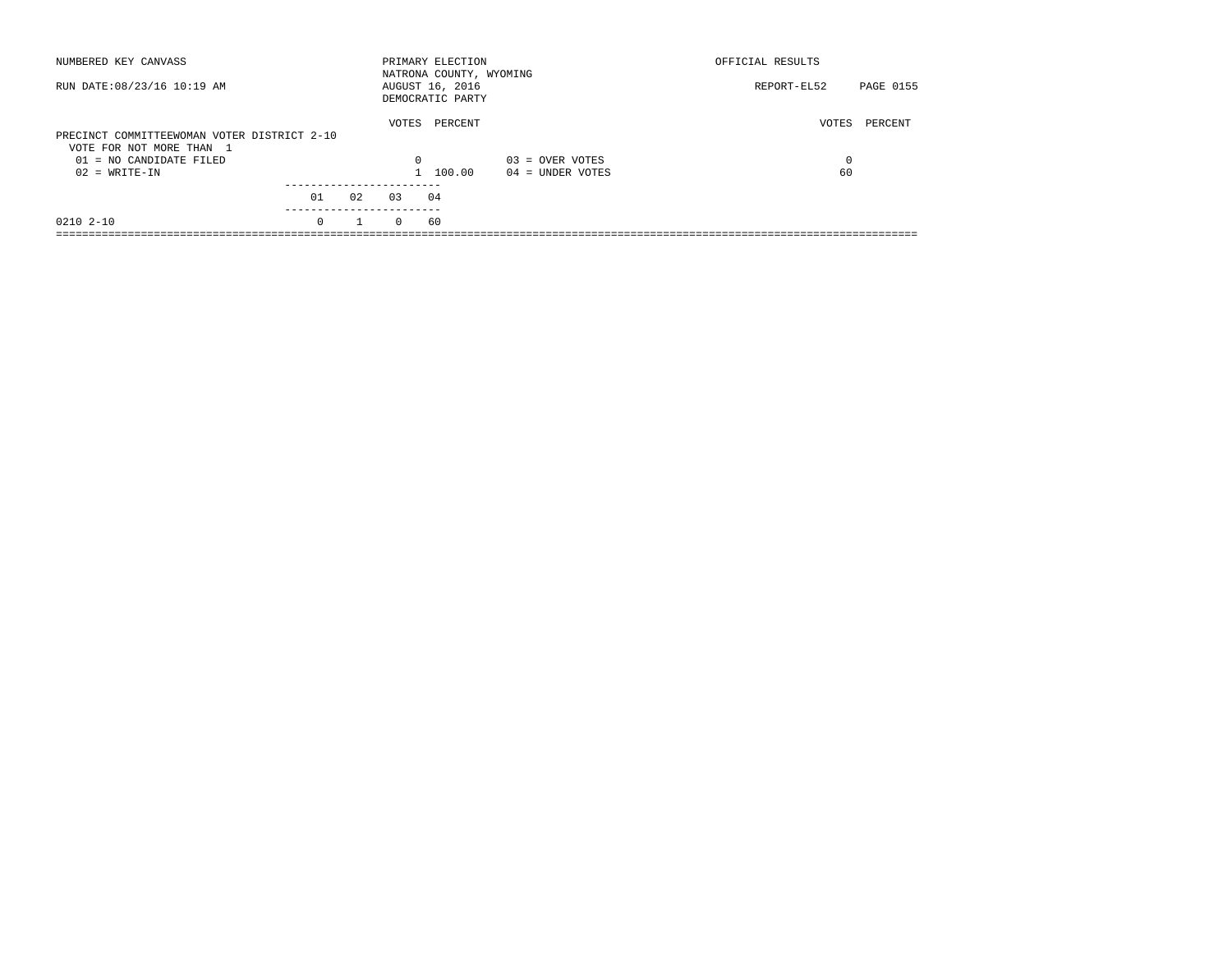| NUMBERED KEY CANVASS                                                 |          |    |          | PRIMARY ELECTION<br>NATRONA COUNTY, WYOMING |                    | OFFICIAL RESULTS |           |
|----------------------------------------------------------------------|----------|----|----------|---------------------------------------------|--------------------|------------------|-----------|
| RUN DATE: 08/23/16 10:19 AM                                          |          |    |          | AUGUST 16, 2016<br>DEMOCRATIC PARTY         |                    | REPORT-EL52      | PAGE 0156 |
| PRECINCT COMMITTEEMAN VOTER DISTRICT 3-2<br>VOTE FOR NOT MORE THAN 1 |          |    | VOTES    | PERCENT                                     |                    | VOTES            | PERCENT   |
| $01 = NO$ CANDIDATE FILED                                            |          |    | $\Omega$ |                                             | $03 =$ OVER VOTES  | $\Omega$         |           |
| $02 = WRITE-IN$                                                      |          |    |          | 1 100.00                                    | $04 =$ UNDER VOTES | 99               |           |
|                                                                      | 01       | 02 | 0.3      | 04                                          |                    |                  |           |
| $0302$ $3 - 2$                                                       | $\Omega$ |    | $\Omega$ | 99                                          |                    |                  |           |
|                                                                      |          |    |          |                                             |                    |                  |           |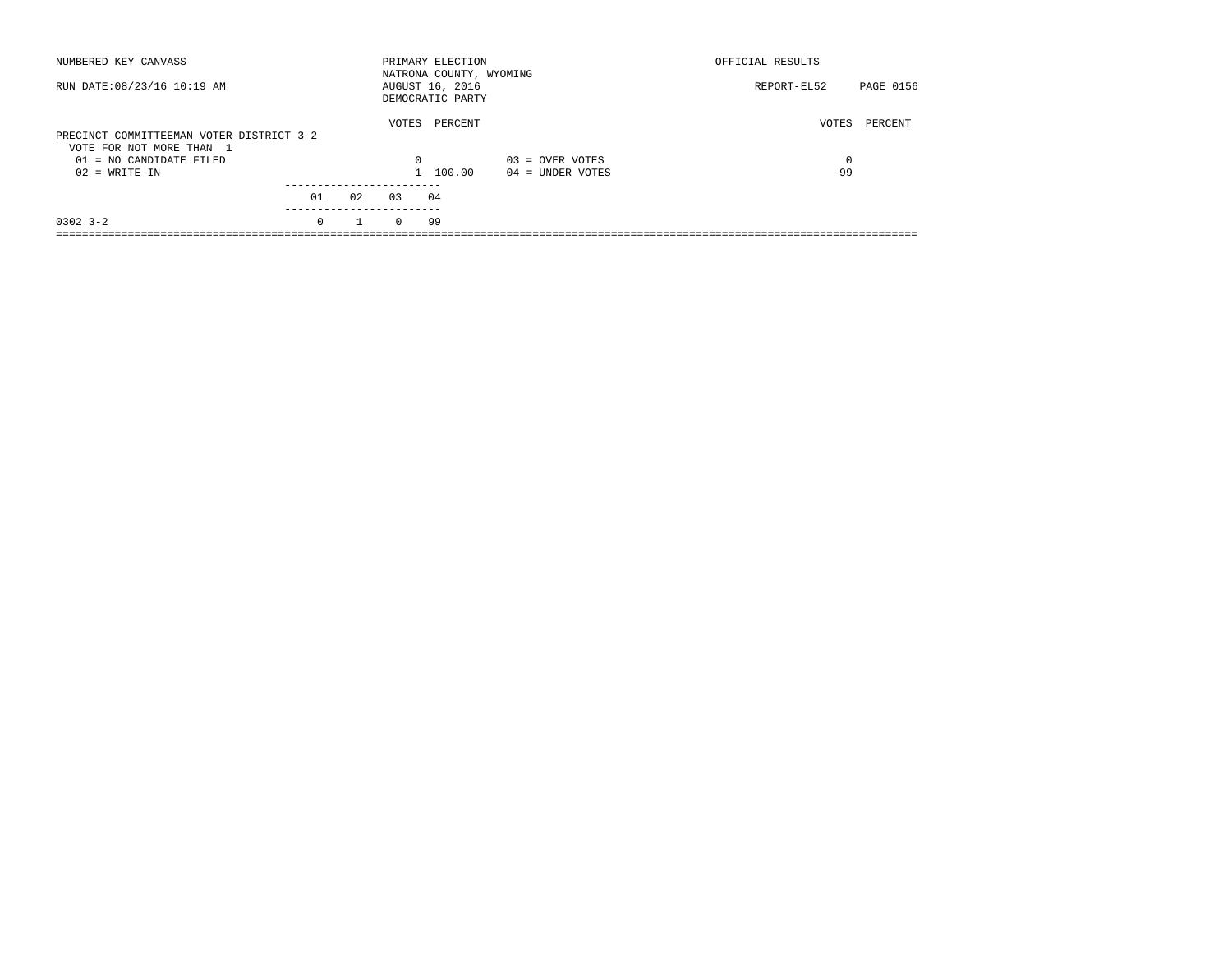| NUMBERED KEY CANVASS                                                   |          |    |          | PRIMARY ELECTION<br>NATRONA COUNTY, WYOMING |                    | OFFICIAL RESULTS |           |
|------------------------------------------------------------------------|----------|----|----------|---------------------------------------------|--------------------|------------------|-----------|
| RUN DATE: 08/23/16 10:19 AM                                            |          |    |          | AUGUST 16, 2016<br>DEMOCRATIC PARTY         |                    | REPORT-EL52      | PAGE 0157 |
| PRECINCT COMMITTEEWOMAN VOTER DISTRICT 3-2<br>VOTE FOR NOT MORE THAN 1 |          |    | VOTES    | PERCENT                                     |                    | VOTES            | PERCENT   |
| $01 = NO$ CANDIDATE FILED                                              |          |    | $\Omega$ |                                             | $03 =$ OVER VOTES  | $\Omega$         |           |
| $02 = WRITE-IN$                                                        |          |    |          | 1 100.00                                    | $04 =$ UNDER VOTES | 99               |           |
|                                                                        | 01       | 02 | 0.3      | 04                                          |                    |                  |           |
| $0302$ $3 - 2$                                                         | $\Omega$ |    | $\Omega$ | 99                                          |                    |                  |           |
|                                                                        |          |    |          |                                             |                    |                  |           |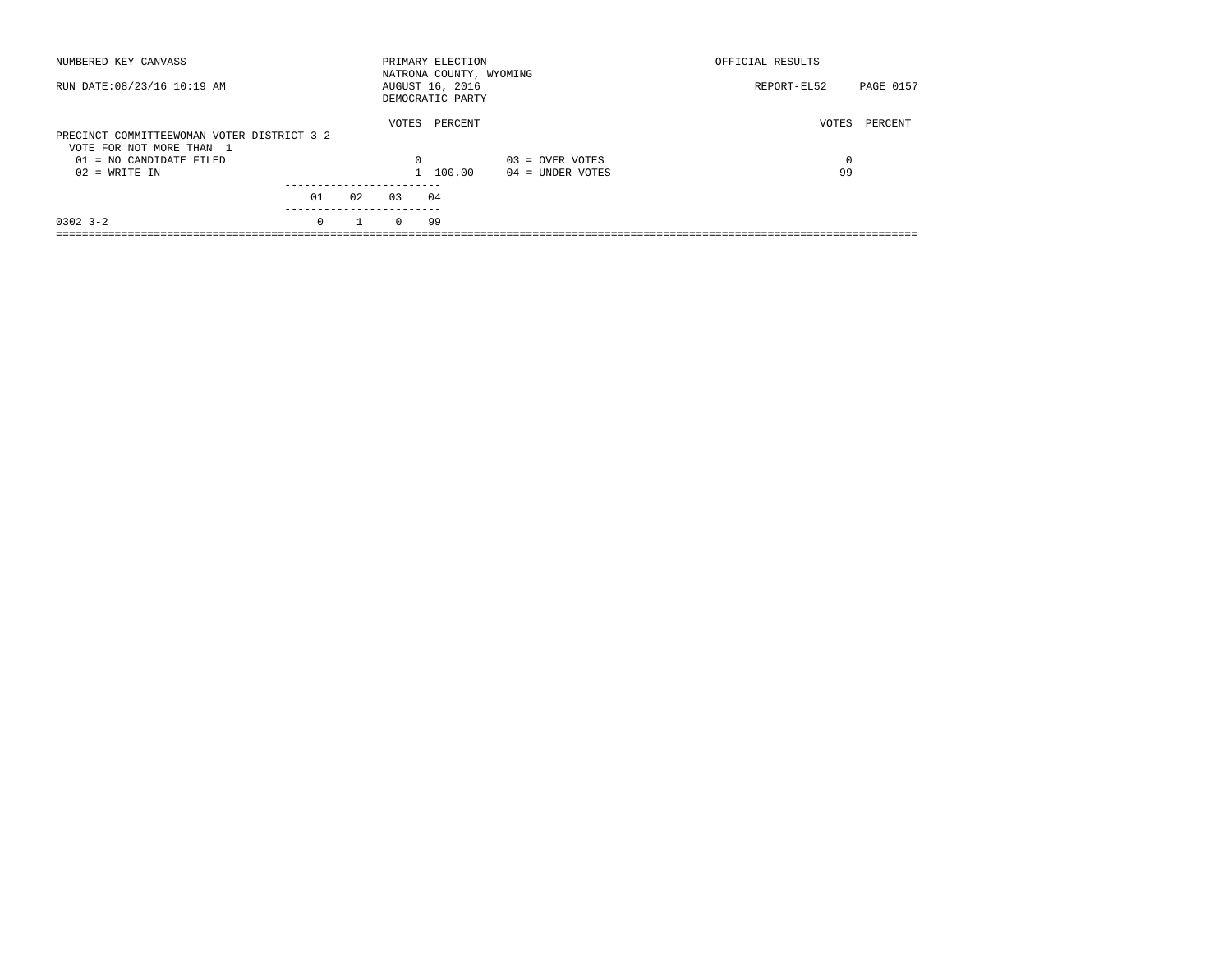| NUMBERED KEY CANVASS                                                 |          |    |          | PRIMARY ELECTION<br>NATRONA COUNTY, WYOMING |                    | OFFICIAL RESULTS |           |
|----------------------------------------------------------------------|----------|----|----------|---------------------------------------------|--------------------|------------------|-----------|
| RUN DATE: 08/23/16 10:19 AM                                          |          |    |          | AUGUST 16, 2016<br>DEMOCRATIC PARTY         |                    | REPORT-EL52      | PAGE 0158 |
| PRECINCT COMMITTEEMAN VOTER DISTRICT 3-3<br>VOTE FOR NOT MORE THAN 1 |          |    | VOTES    | PERCENT                                     |                    | VOTES            | PERCENT   |
| 01 = NO CANDIDATE FILED                                              |          |    | 0        |                                             | $03 =$ OVER VOTES  | 0                |           |
| $02 = WRITE-IN$                                                      |          |    |          | 6 100.00                                    | $04 =$ UNDER VOTES | 85               |           |
|                                                                      | 01       | 02 | 0.3      | 04                                          |                    |                  |           |
|                                                                      |          |    |          |                                             |                    |                  |           |
| $0303 - 3 - 3$                                                       | $\Omega$ | 6  | $\Omega$ | 85                                          |                    |                  |           |
|                                                                      |          |    |          |                                             |                    |                  |           |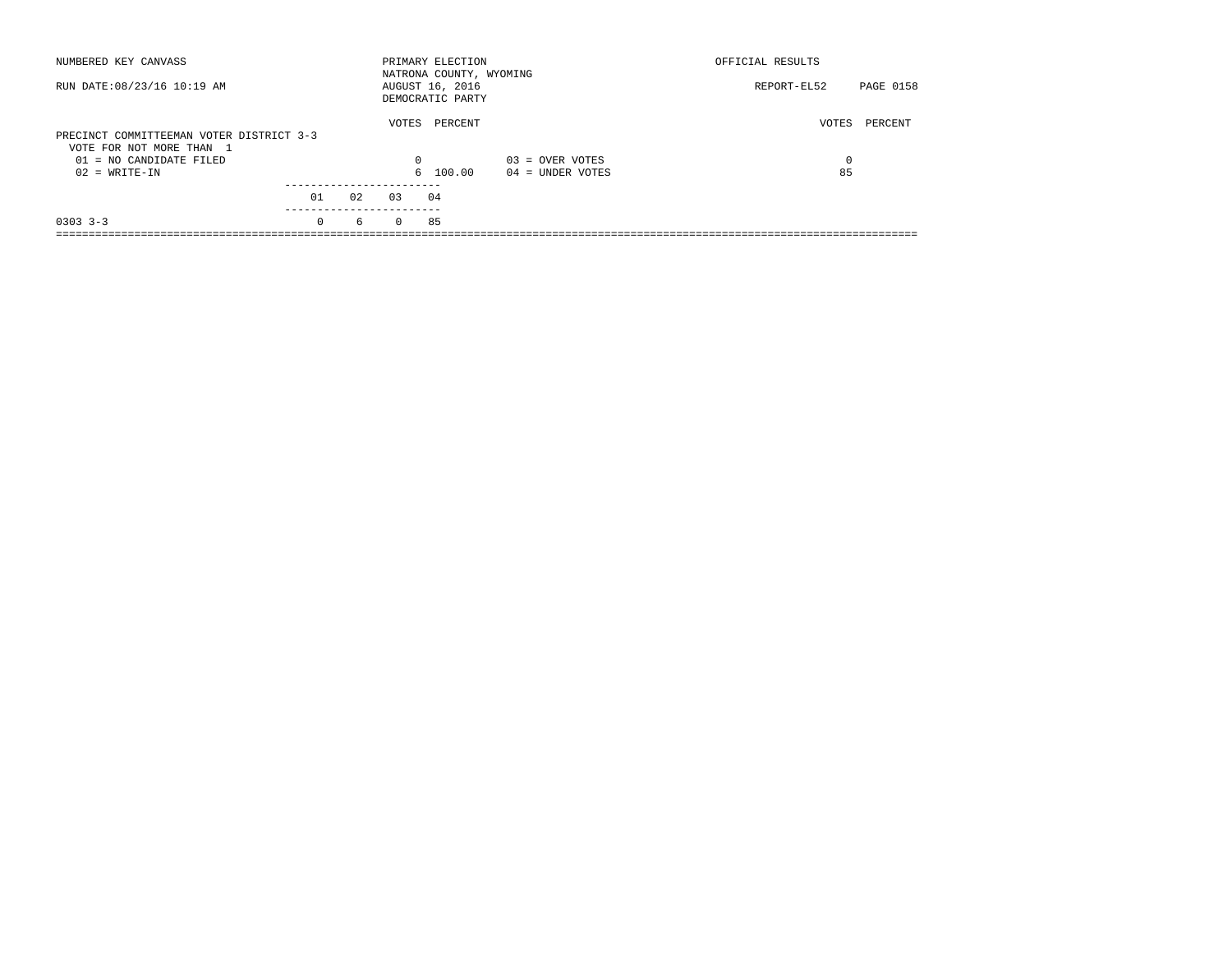| NUMBERED KEY CANVASS                                                   |    |              |          | PRIMARY ELECTION<br>NATRONA COUNTY, WYOMING |                    | OFFICIAL RESULTS |           |
|------------------------------------------------------------------------|----|--------------|----------|---------------------------------------------|--------------------|------------------|-----------|
| RUN DATE: 08/23/16 10:19 AM                                            |    |              |          | AUGUST 16, 2016<br>DEMOCRATIC PARTY         |                    | REPORT-EL52      | PAGE 0159 |
| PRECINCT COMMITTEEWOMAN VOTER DISTRICT 3-3<br>VOTE FOR NOT MORE THAN 1 |    |              | VOTES    | PERCENT                                     |                    | VOTES            | PERCENT   |
| 01 = MARY J. (JERRE) JONES                                             |    |              |          | 78 100.00                                   | $03 =$ OVER VOTES  | 0                |           |
| $02 = WRITE-IN$                                                        |    |              | 0        |                                             | $04 =$ UNDER VOTES | 13               |           |
|                                                                        | 01 | 0.2          | 0.3      | 04                                          |                    |                  |           |
|                                                                        |    |              |          |                                             |                    |                  |           |
| $0303$ $3-3$                                                           | 78 | $\mathbf{0}$ | $\Omega$ | 13                                          |                    |                  |           |
|                                                                        |    |              |          |                                             |                    |                  |           |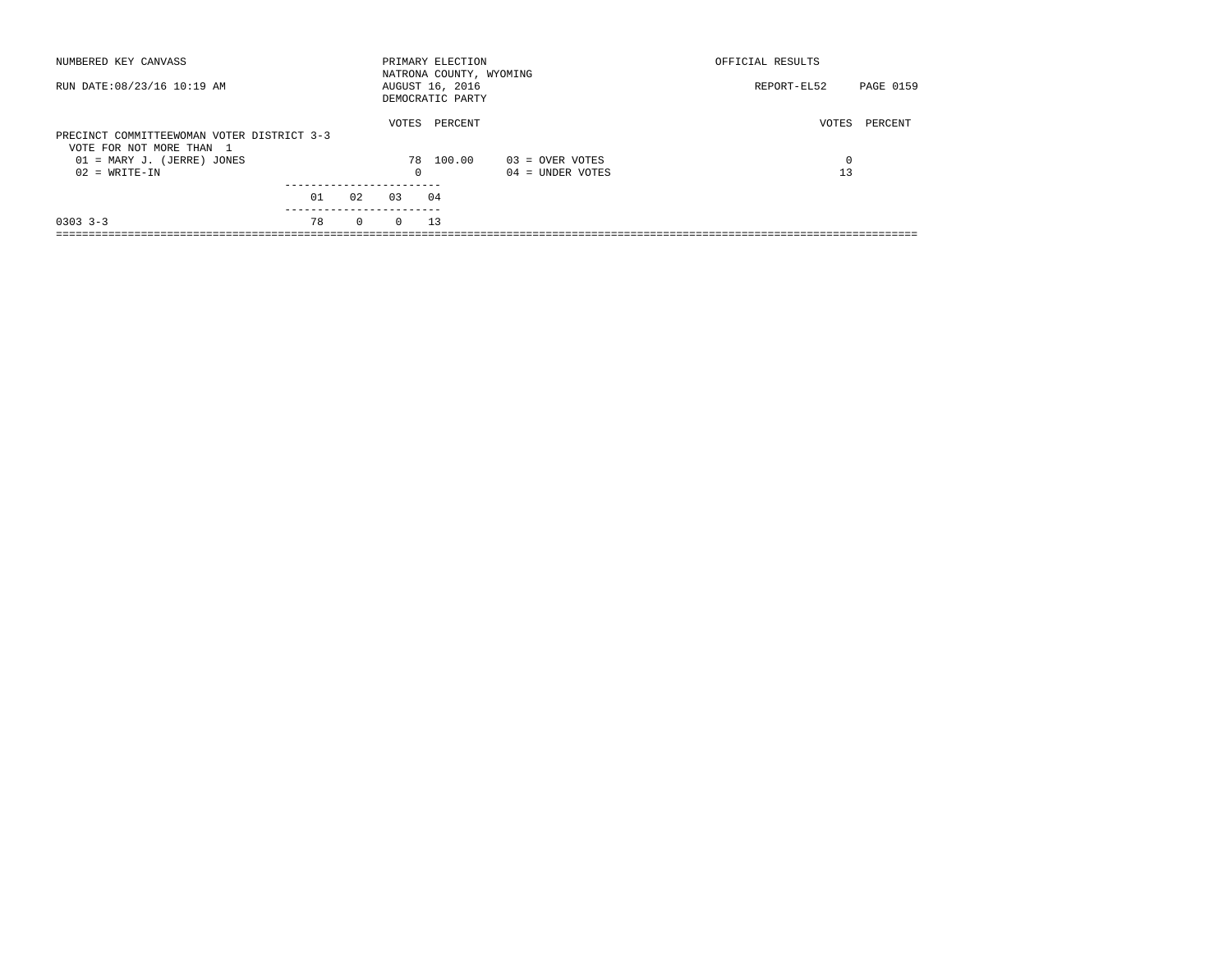| NUMBERED KEY CANVASS                                                 |          |    |          | PRIMARY ELECTION<br>NATRONA COUNTY, WYOMING |                    | OFFICIAL RESULTS |           |
|----------------------------------------------------------------------|----------|----|----------|---------------------------------------------|--------------------|------------------|-----------|
| RUN DATE: 08/23/16 10:19 AM                                          |          |    |          | AUGUST 16, 2016<br>DEMOCRATIC PARTY         |                    | REPORT-EL52      | PAGE 0160 |
| PRECINCT COMMITTEEMAN VOTER DISTRICT 3-4<br>VOTE FOR NOT MORE THAN 1 |          |    | VOTES    | PERCENT                                     |                    | VOTES            | PERCENT   |
| 01 = NO CANDIDATE FILED                                              |          |    | 0        |                                             | $03 =$ OVER VOTES  | 0                |           |
| $02 = WRITE-IN$                                                      |          |    |          | 7 100.00                                    | $04 =$ UNDER VOTES | 96               |           |
|                                                                      |          |    |          |                                             |                    |                  |           |
|                                                                      | 01       | 02 | 0.3      | 04                                          |                    |                  |           |
| $0304$ 3-4                                                           | $\Omega$ | 7  | $\Omega$ | 96                                          |                    |                  |           |
|                                                                      |          |    |          |                                             |                    |                  |           |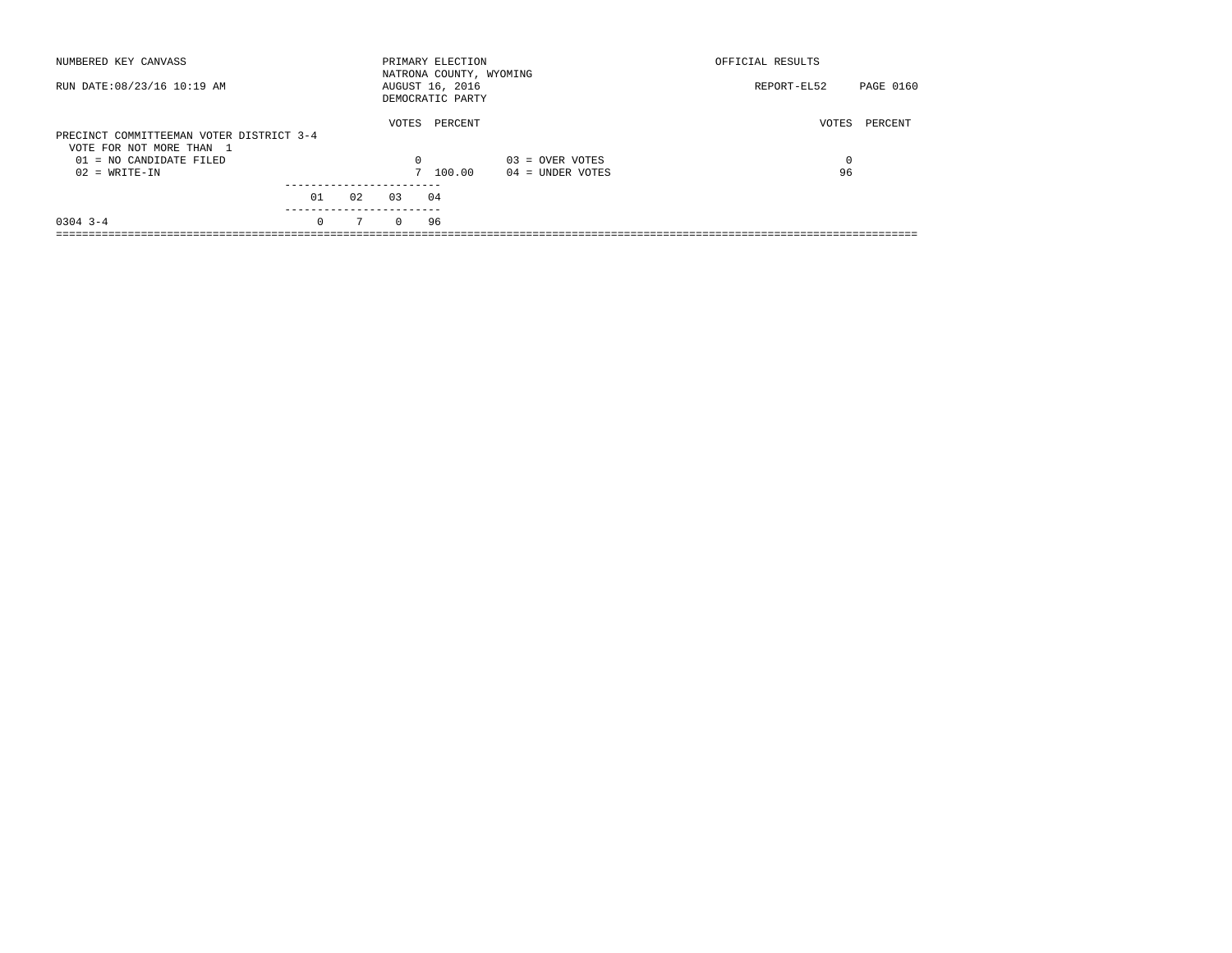| NUMBERED KEY CANVASS                                                   |                 |     |          | PRIMARY ELECTION<br>NATRONA COUNTY, WYOMING |                    | OFFICIAL RESULTS |           |
|------------------------------------------------------------------------|-----------------|-----|----------|---------------------------------------------|--------------------|------------------|-----------|
| RUN DATE: 08/23/16 10:19 AM                                            |                 |     |          | AUGUST 16, 2016<br>DEMOCRATIC PARTY         |                    | REPORT-EL52      | PAGE 0161 |
| PRECINCT COMMITTEEWOMAN VOTER DISTRICT 3-4<br>VOTE FOR NOT MORE THAN 1 |                 |     | VOTES    | PERCENT                                     |                    | VOTES            | PERCENT   |
| $01 = NO$ CANDIDATE FILED                                              |                 |     | $\Omega$ |                                             | $03 =$ OVER VOTES  | 0                |           |
| $02 = WRITE-IN$                                                        |                 |     |          | 7 100.00                                    | $04 =$ UNDER VOTES | 96               |           |
|                                                                        | 01<br>--------- | 0.2 | 0.3      | 04                                          |                    |                  |           |
| $0304$ 3-4                                                             | $\Omega$        | 7   | $\Omega$ | 96                                          |                    |                  |           |
|                                                                        |                 |     |          |                                             |                    |                  |           |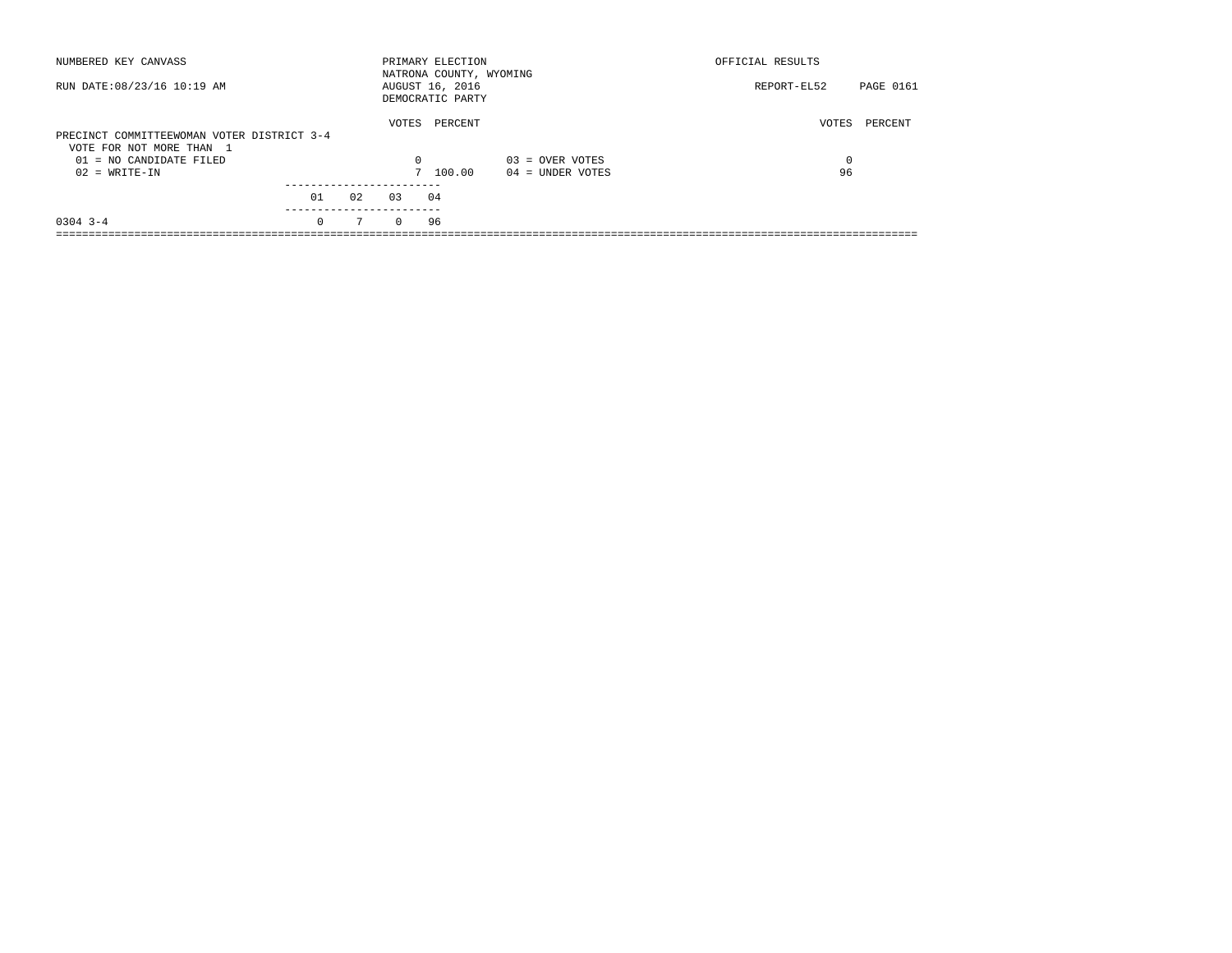| NUMBERED KEY CANVASS                                                 |          |                |          | PRIMARY ELECTION<br>NATRONA COUNTY, WYOMING |                    | OFFICIAL RESULTS |           |
|----------------------------------------------------------------------|----------|----------------|----------|---------------------------------------------|--------------------|------------------|-----------|
| RUN DATE: 08/23/16 10:19 AM                                          |          |                |          | AUGUST 16, 2016<br>DEMOCRATIC PARTY         |                    | REPORT-EL52      | PAGE 0162 |
| PRECINCT COMMITTEEMAN VOTER DISTRICT 3-5<br>VOTE FOR NOT MORE THAN 1 |          |                | VOTES    | PERCENT                                     |                    | VOTES            | PERCENT   |
| $01 = NO$ CANDIDATE FILED                                            |          |                | 0        |                                             | $03 =$ OVER VOTES  | 0                |           |
| $02 = WRITE-IN$                                                      |          |                |          | 4 100.00                                    | $04 =$ UNDER VOTES | 74               |           |
|                                                                      |          |                |          |                                             |                    |                  |           |
|                                                                      | 01       | 02             | 0.3      | 04                                          |                    |                  |           |
| $0305$ 3-5                                                           | $\Omega$ | $\overline{4}$ | $\Omega$ | 74                                          |                    |                  |           |
|                                                                      |          |                |          |                                             |                    |                  |           |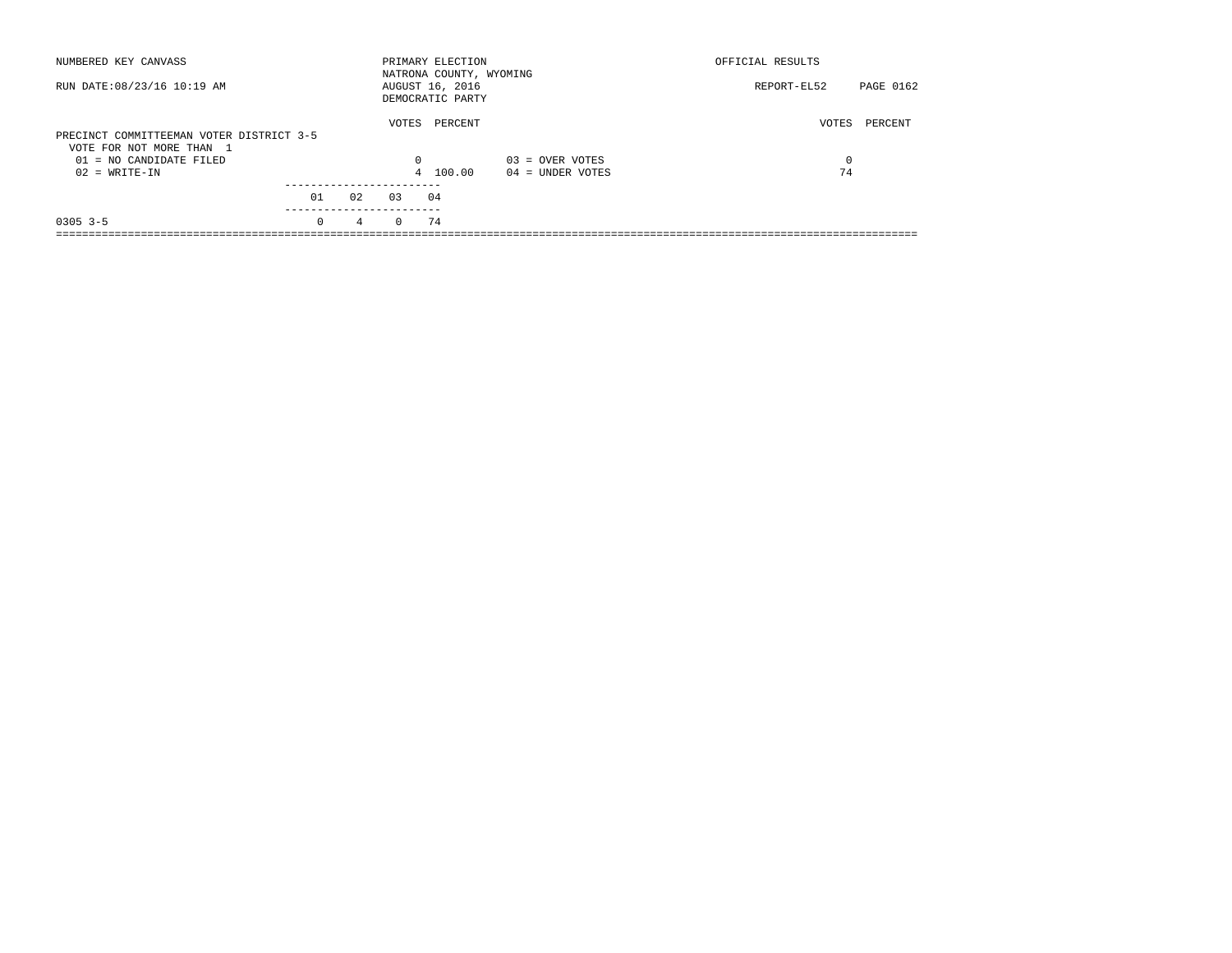| NUMBERED KEY CANVASS                                                   |           |     |          | PRIMARY ELECTION<br>NATRONA COUNTY, WYOMING |                    | OFFICIAL RESULTS |           |
|------------------------------------------------------------------------|-----------|-----|----------|---------------------------------------------|--------------------|------------------|-----------|
| RUN DATE: 08/23/16 10:19 AM                                            |           |     |          | AUGUST 16, 2016<br>DEMOCRATIC PARTY         |                    | REPORT-EL52      | PAGE 0163 |
| PRECINCT COMMITTEEWOMAN VOTER DISTRICT 3-5<br>VOTE FOR NOT MORE THAN 1 |           |     | VOTES    | PERCENT                                     |                    | VOTES            | PERCENT   |
| $01 = NO$ CANDIDATE FILED                                              |           |     | $\Omega$ |                                             | $03 =$ OVER VOTES  | 0                |           |
| $02 = WRITE-IN$                                                        |           |     |          | 2 100.00                                    | $04 =$ UNDER VOTES | 76               |           |
|                                                                        | 01        | 0.2 | 0.3      | 04                                          |                    |                  |           |
|                                                                        | --------- |     |          |                                             |                    |                  |           |
| $0305$ 3-5                                                             | $\Omega$  | 2   | $\Omega$ | 76                                          |                    |                  |           |
|                                                                        |           |     |          |                                             |                    |                  |           |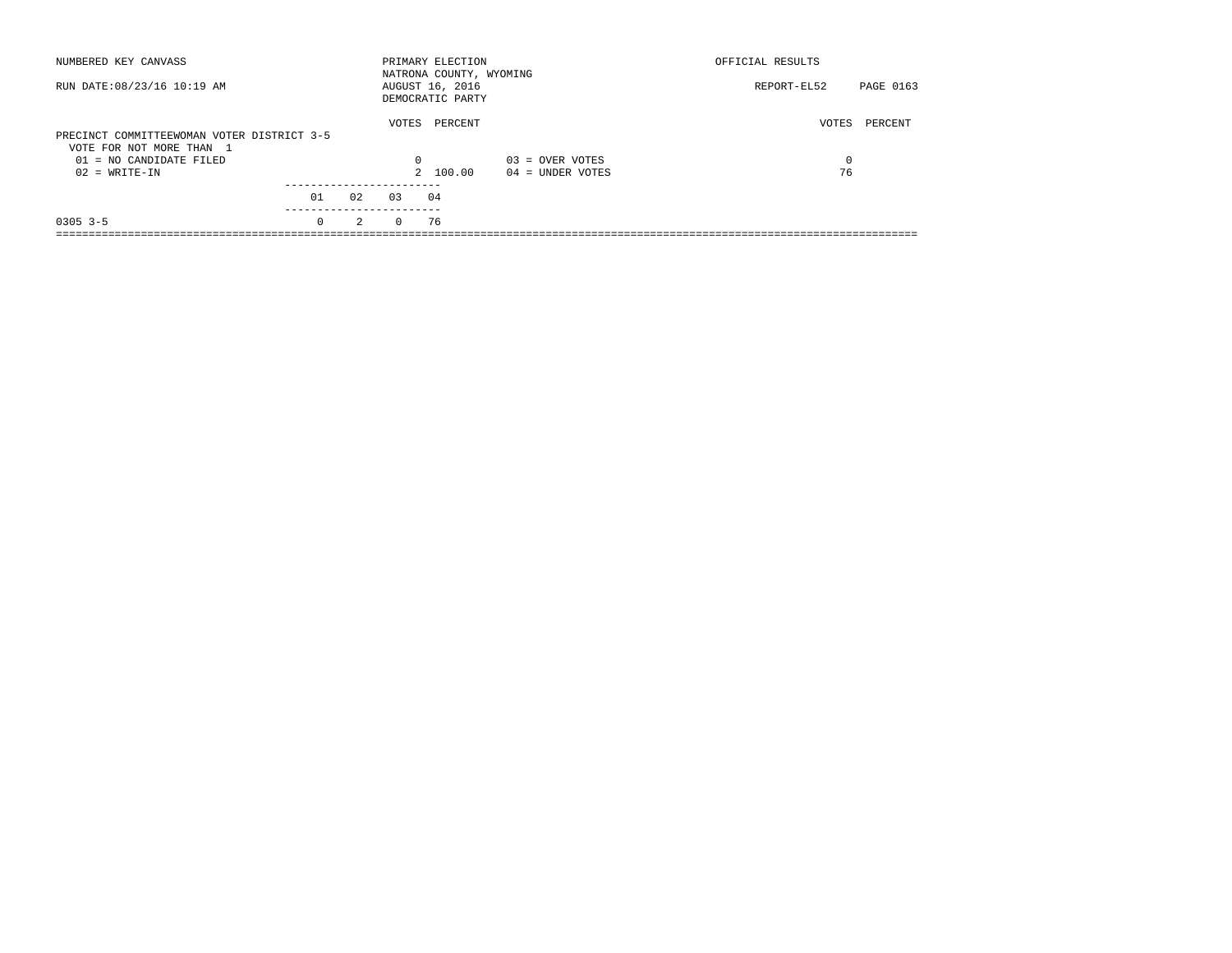| NUMBERED KEY CANVASS                                                 |          |    |          | PRIMARY ELECTION<br>NATRONA COUNTY, WYOMING |                    | OFFICIAL RESULTS |           |
|----------------------------------------------------------------------|----------|----|----------|---------------------------------------------|--------------------|------------------|-----------|
| RUN DATE: 08/23/16 10:19 AM                                          |          |    |          | AUGUST 16, 2016<br>DEMOCRATIC PARTY         |                    | REPORT-EL52      | PAGE 0164 |
| PRECINCT COMMITTEEMAN VOTER DISTRICT 3-6<br>VOTE FOR NOT MORE THAN 1 |          |    | VOTES    | PERCENT                                     |                    | VOTES            | PERCENT   |
| 01 = NO CANDIDATE FILED                                              |          |    | $\Omega$ |                                             | $03 =$ OVER VOTES  | 0                |           |
| $02 = WRITE-IN$                                                      |          |    |          | 4 100.00                                    | $04 =$ UNDER VOTES | 55               |           |
|                                                                      | 01       | 02 | 0.3      | 04                                          |                    |                  |           |
| $0306$ 3-6                                                           | $\Omega$ | 4  | $\Omega$ | 55                                          |                    |                  |           |
|                                                                      |          |    |          |                                             |                    |                  |           |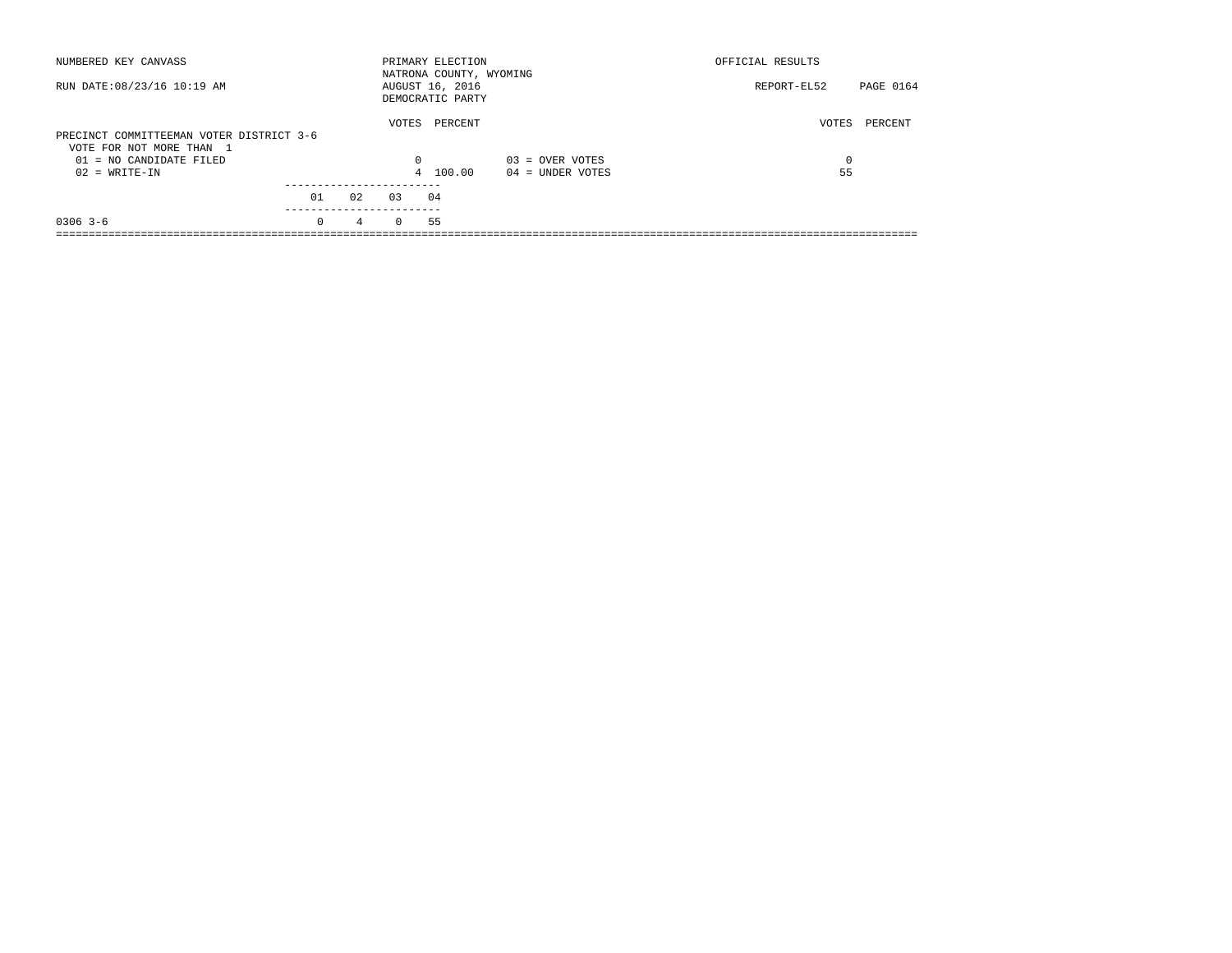| NUMBERED KEY CANVASS                                                   |    |          |            | PRIMARY ELECTION<br>NATRONA COUNTY, WYOMING |                    | OFFICIAL RESULTS |           |
|------------------------------------------------------------------------|----|----------|------------|---------------------------------------------|--------------------|------------------|-----------|
| RUN DATE: 08/23/16 10:19 AM                                            |    |          |            | AUGUST 16, 2016<br>DEMOCRATIC PARTY         |                    | REPORT-EL52      | PAGE 0165 |
| PRECINCT COMMITTEEWOMAN VOTER DISTRICT 3-6<br>VOTE FOR NOT MORE THAN 1 |    |          | VOTES      | PERCENT                                     |                    | VOTES            | PERCENT   |
| $01 = \text{MARY } W.$ HALES                                           |    |          |            | 54 100.00                                   | 03 = OVER VOTES    | $\Omega$         |           |
| $02 = WRITE-IN$                                                        |    |          | $^{\circ}$ |                                             | $04 =$ UNDER VOTES |                  |           |
|                                                                        |    |          |            |                                             |                    |                  |           |
|                                                                        | 01 | 02       | 0.3        | 04                                          |                    |                  |           |
| $0306$ 3-6                                                             | 54 | $\Omega$ | $\Omega$   | 5                                           |                    |                  |           |
|                                                                        |    |          |            |                                             |                    |                  |           |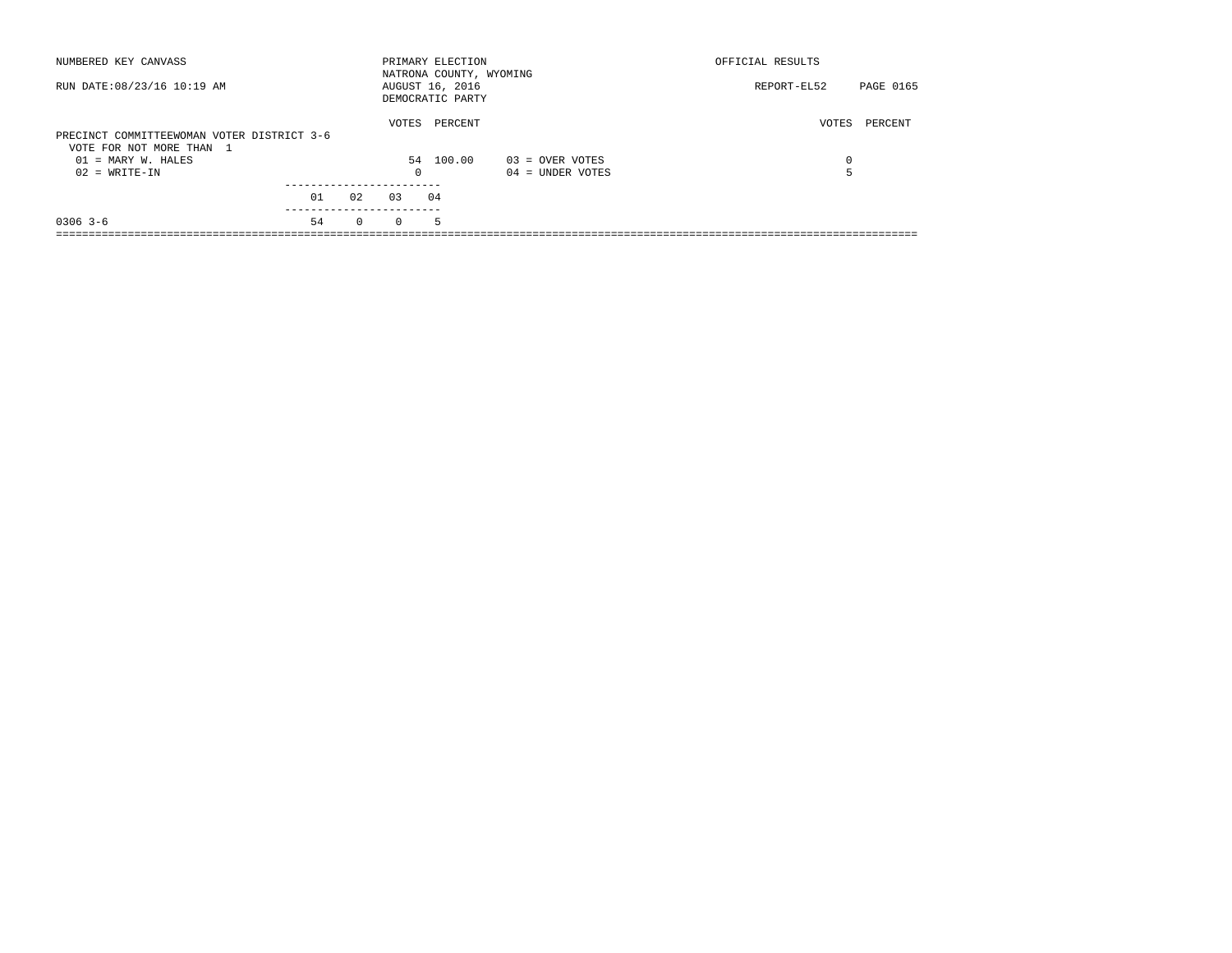| NUMBERED KEY CANVASS                                                 |          |              |          | PRIMARY ELECTION<br>NATRONA COUNTY, WYOMING |                    | OFFICIAL RESULTS |           |
|----------------------------------------------------------------------|----------|--------------|----------|---------------------------------------------|--------------------|------------------|-----------|
| RUN DATE: 08/23/16 10:19 AM                                          |          |              |          | AUGUST 16, 2016<br>DEMOCRATIC PARTY         |                    | REPORT-EL52      | PAGE 0166 |
| PRECINCT COMMITTEEMAN VOTER DISTRICT 3-8<br>VOTE FOR NOT MORE THAN 1 |          |              | VOTES    | PERCENT                                     |                    | VOTES            | PERCENT   |
| 01 = NO CANDIDATE FILED                                              |          |              | 0        |                                             | $03 =$ OVER VOTES  | $\Omega$         |           |
| $02 = WRITE-IN$                                                      |          |              |          | 1 100.00                                    | $04 =$ UNDER VOTES | 101              |           |
|                                                                      | 01       | 02           | 0.3      | 04                                          |                    |                  |           |
|                                                                      |          |              |          |                                             |                    |                  |           |
| $0308$ 3-8                                                           | $\Omega$ | $\mathbf{1}$ | $\Omega$ | 101                                         |                    |                  |           |
|                                                                      |          |              |          |                                             |                    |                  |           |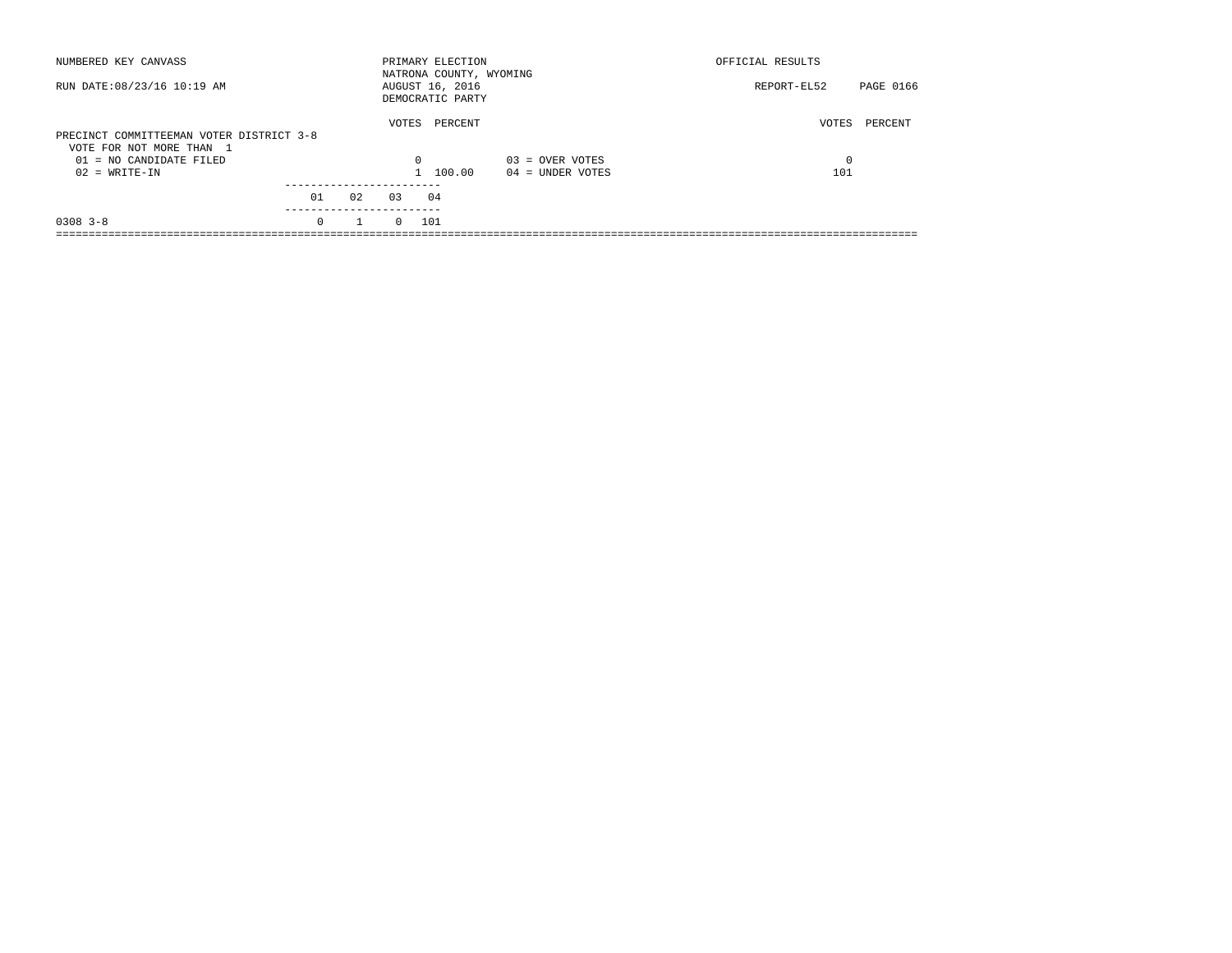| NUMBERED KEY CANVASS                                                   |          |              |          | PRIMARY ELECTION<br>NATRONA COUNTY, WYOMING |                    | OFFICIAL RESULTS |           |
|------------------------------------------------------------------------|----------|--------------|----------|---------------------------------------------|--------------------|------------------|-----------|
| RUN DATE: 08/23/16 10:19 AM                                            |          |              |          | AUGUST 16, 2016<br>DEMOCRATIC PARTY         |                    | REPORT-EL52      | PAGE 0167 |
| PRECINCT COMMITTEEWOMAN VOTER DISTRICT 3-8<br>VOTE FOR NOT MORE THAN 1 |          |              | VOTES    | PERCENT                                     |                    | VOTES            | PERCENT   |
| 01 = NO CANDIDATE FILED                                                |          |              | $\Omega$ |                                             | $03 =$ OVER VOTES  | $\Omega$         |           |
| $02 = WRITE-IN$                                                        |          |              |          | 1 100.00                                    | $04 =$ UNDER VOTES | 101              |           |
|                                                                        |          |              |          |                                             |                    |                  |           |
|                                                                        | 01       | 02           | 0.3      | 04                                          |                    |                  |           |
| $0308$ 3-8                                                             | $\Omega$ | $\mathbf{1}$ | $\Omega$ | 101                                         |                    |                  |           |
|                                                                        |          |              |          |                                             |                    |                  |           |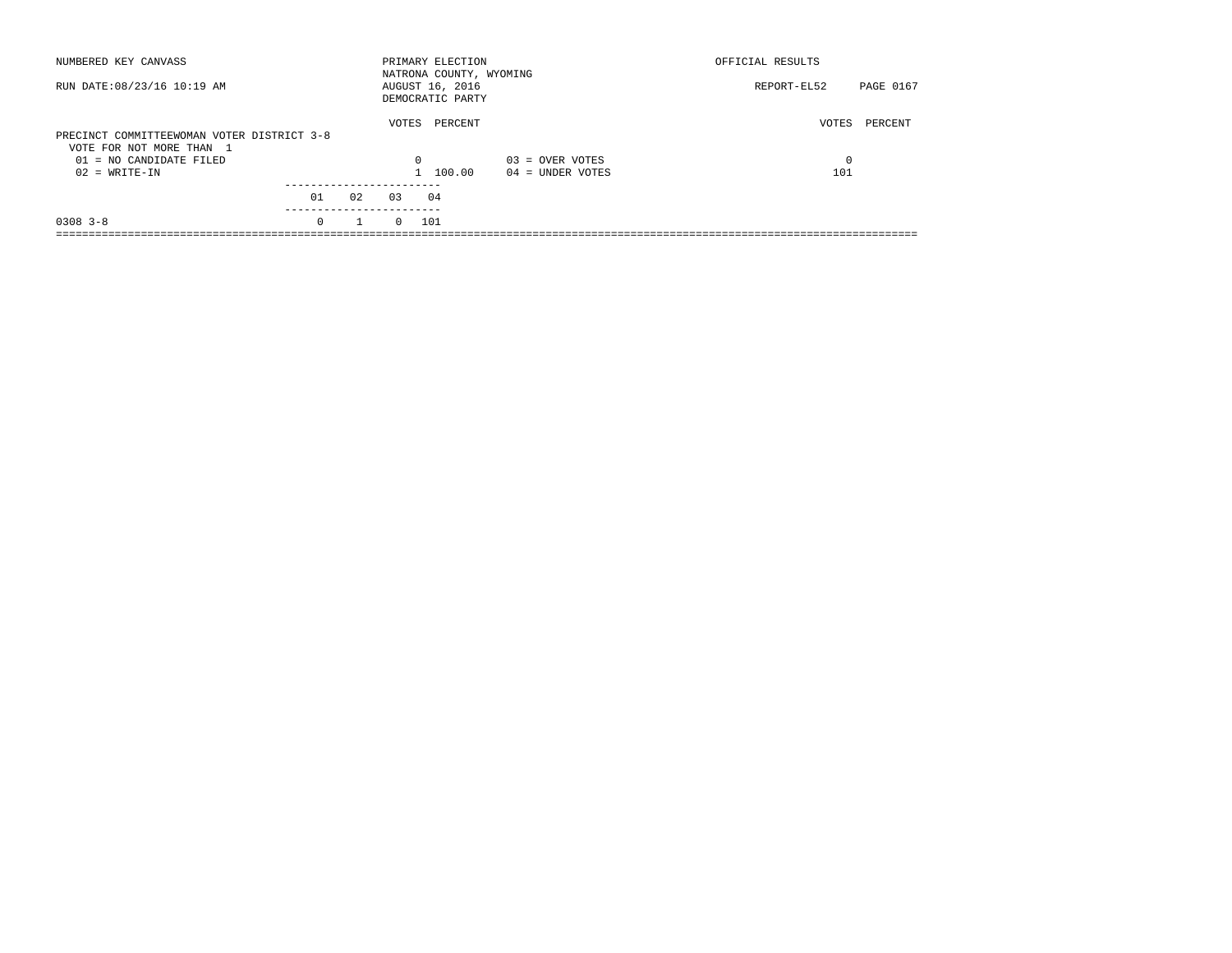| NUMBERED KEY CANVASS                                                 |                       |    |          | PRIMARY ELECTION<br>NATRONA COUNTY, WYOMING |                    | OFFICIAL RESULTS |           |
|----------------------------------------------------------------------|-----------------------|----|----------|---------------------------------------------|--------------------|------------------|-----------|
| RUN DATE: 08/23/16 10:19 AM                                          |                       |    |          | AUGUST 16, 2016<br>DEMOCRATIC PARTY         |                    | REPORT-EL52      | PAGE 0168 |
| PRECINCT COMMITTEEMAN VOTER DISTRICT 3-9<br>VOTE FOR NOT MORE THAN 1 |                       |    | VOTES    | PERCENT                                     |                    | VOTES            | PERCENT   |
| $01 = NO$ CANDIDATE FILED                                            |                       |    | $\Omega$ |                                             | $03 =$ OVER VOTES  | $\Omega$         |           |
| $02 = WRITE-IN$                                                      |                       |    |          | 3 100.00                                    | $04 =$ UNDER VOTES | 40               |           |
|                                                                      |                       |    |          |                                             |                    |                  |           |
|                                                                      | 01                    | 02 | 0.3      | 04                                          |                    |                  |           |
| $0309$ 3-9                                                           | ---------<br>$\Omega$ | 3  | $\Omega$ | 40                                          |                    |                  |           |
|                                                                      |                       |    |          |                                             |                    |                  |           |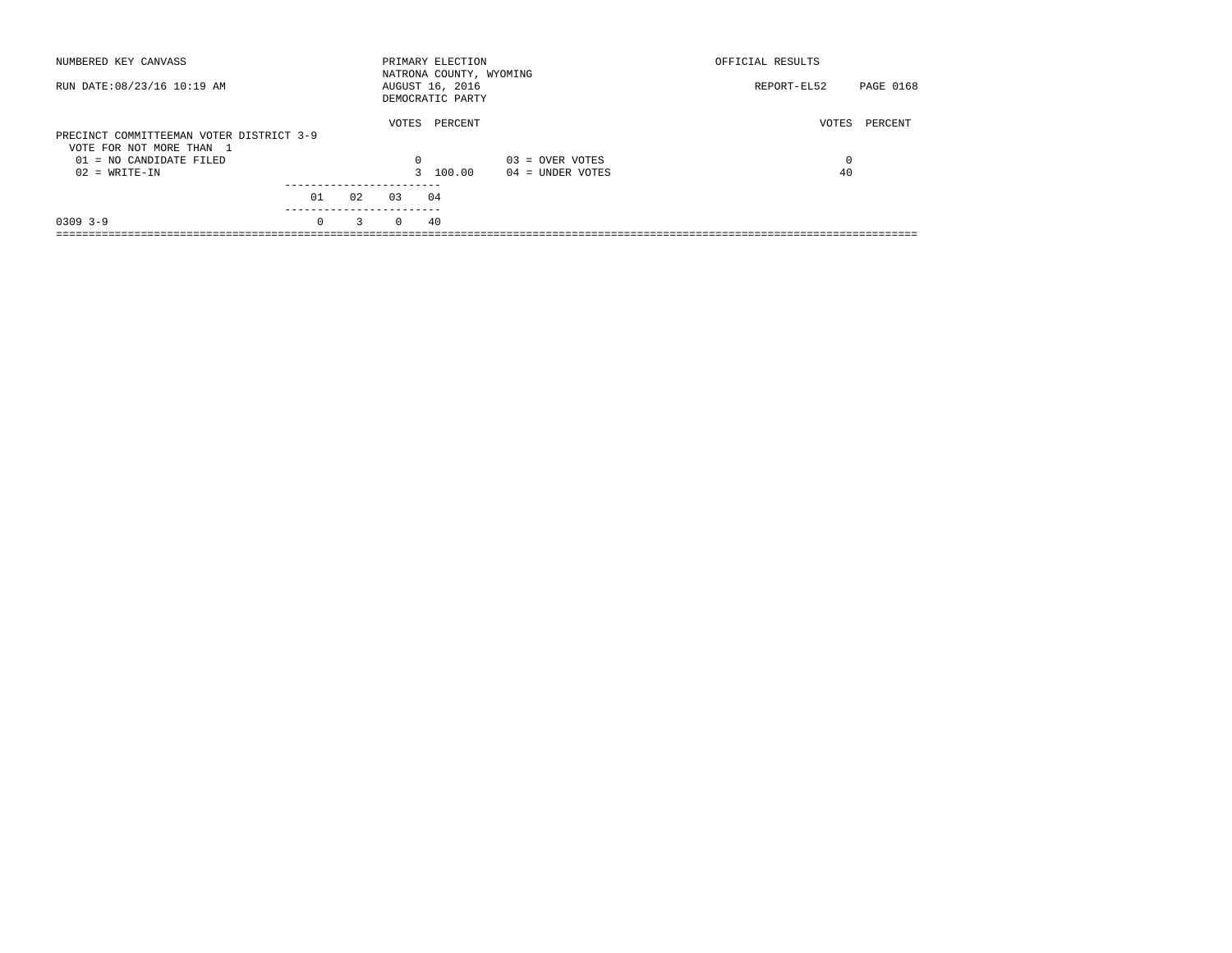| NUMBERED KEY CANVASS                                                   |          |    |          | PRIMARY ELECTION<br>NATRONA COUNTY, WYOMING |                    | OFFICIAL RESULTS |           |
|------------------------------------------------------------------------|----------|----|----------|---------------------------------------------|--------------------|------------------|-----------|
| RUN DATE: 08/23/16 10:19 AM                                            |          |    |          | AUGUST 16, 2016<br>DEMOCRATIC PARTY         |                    | REPORT-EL52      | PAGE 0169 |
| PRECINCT COMMITTEEWOMAN VOTER DISTRICT 3-9<br>VOTE FOR NOT MORE THAN 1 |          |    | VOTES    | PERCENT                                     |                    | VOTES            | PERCENT   |
| $01 = NO$ CANDIDATE FILED                                              |          |    | 0        |                                             | $03 =$ OVER VOTES  | 0                |           |
| $02 = WRITE-IN$                                                        |          |    |          | 2 100.00                                    | $04 =$ UNDER VOTES | 41               |           |
|                                                                        | 01       | 02 | 0.3      | 04                                          |                    |                  |           |
| $0309$ $3-9$                                                           | $\Omega$ | 2  | $\Omega$ | 41                                          |                    |                  |           |
|                                                                        |          |    |          |                                             |                    |                  |           |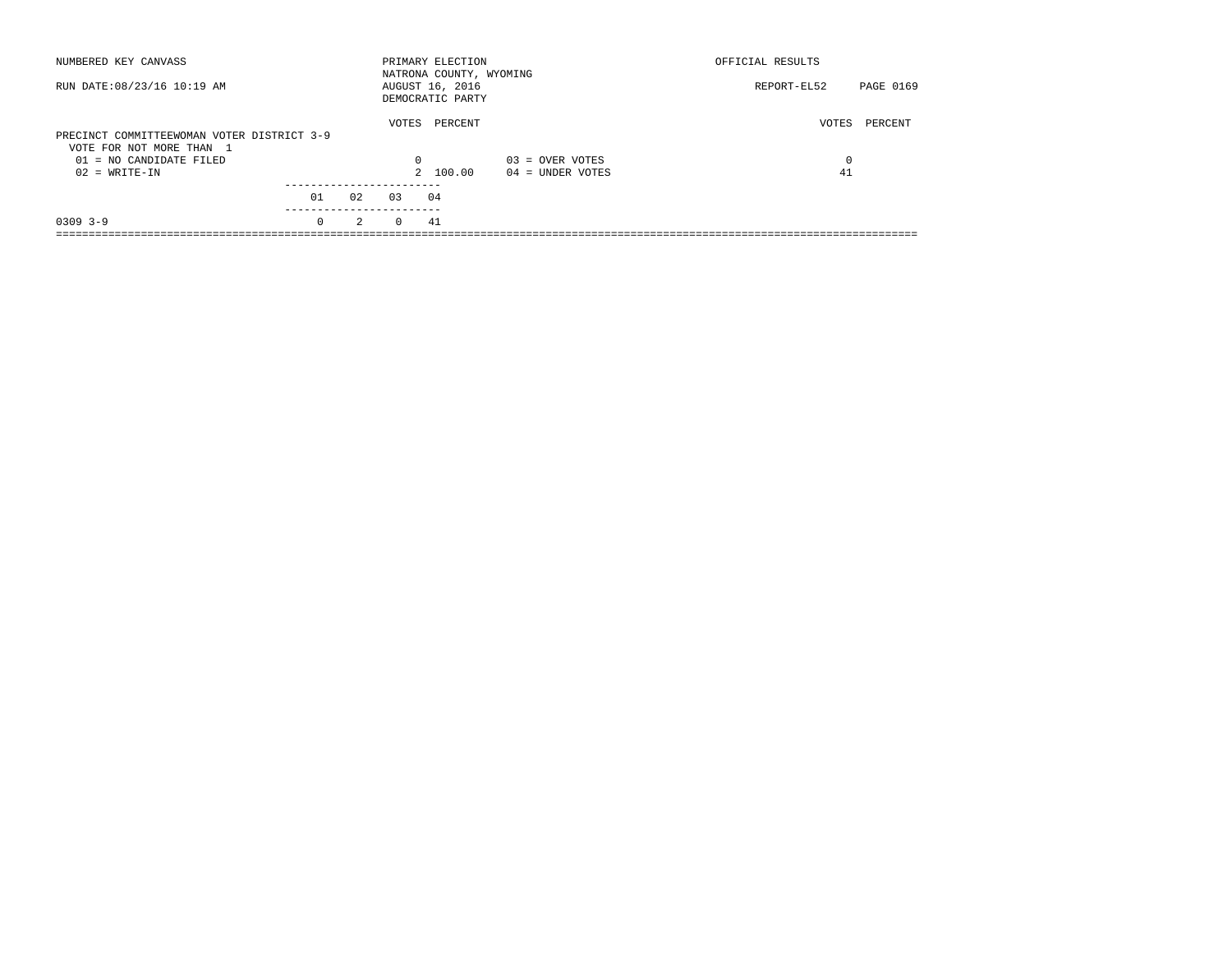| NUMBERED KEY CANVASS                                                                             |          |    |                   | PRIMARY ELECTION<br>NATRONA COUNTY, WYOMING |                    | OFFICIAL RESULTS |           |
|--------------------------------------------------------------------------------------------------|----------|----|-------------------|---------------------------------------------|--------------------|------------------|-----------|
| RUN DATE: 08/23/16 10:19 AM                                                                      |          |    |                   | AUGUST 16, 2016<br>DEMOCRATIC PARTY         |                    | REPORT-EL52      | PAGE 0170 |
| PRECINCT COMMITTEEMAN VOTER DISTRICT 3-10<br>VOTE FOR NOT MORE THAN 1<br>01 = NO CANDIDATE FILED |          |    | VOTES<br>$\Omega$ | PERCENT                                     | $03 =$ OVER VOTES  | VOTES            | PERCENT   |
| $02 = WRITE-IN$                                                                                  |          |    |                   | 5 100.00                                    | $04 =$ UNDER VOTES | 96               |           |
|                                                                                                  | 01       | 02 | 03                | 04                                          |                    |                  |           |
| $0310$ $3-10$                                                                                    | $\Omega$ | 5  | $\Omega$          | 96                                          |                    |                  |           |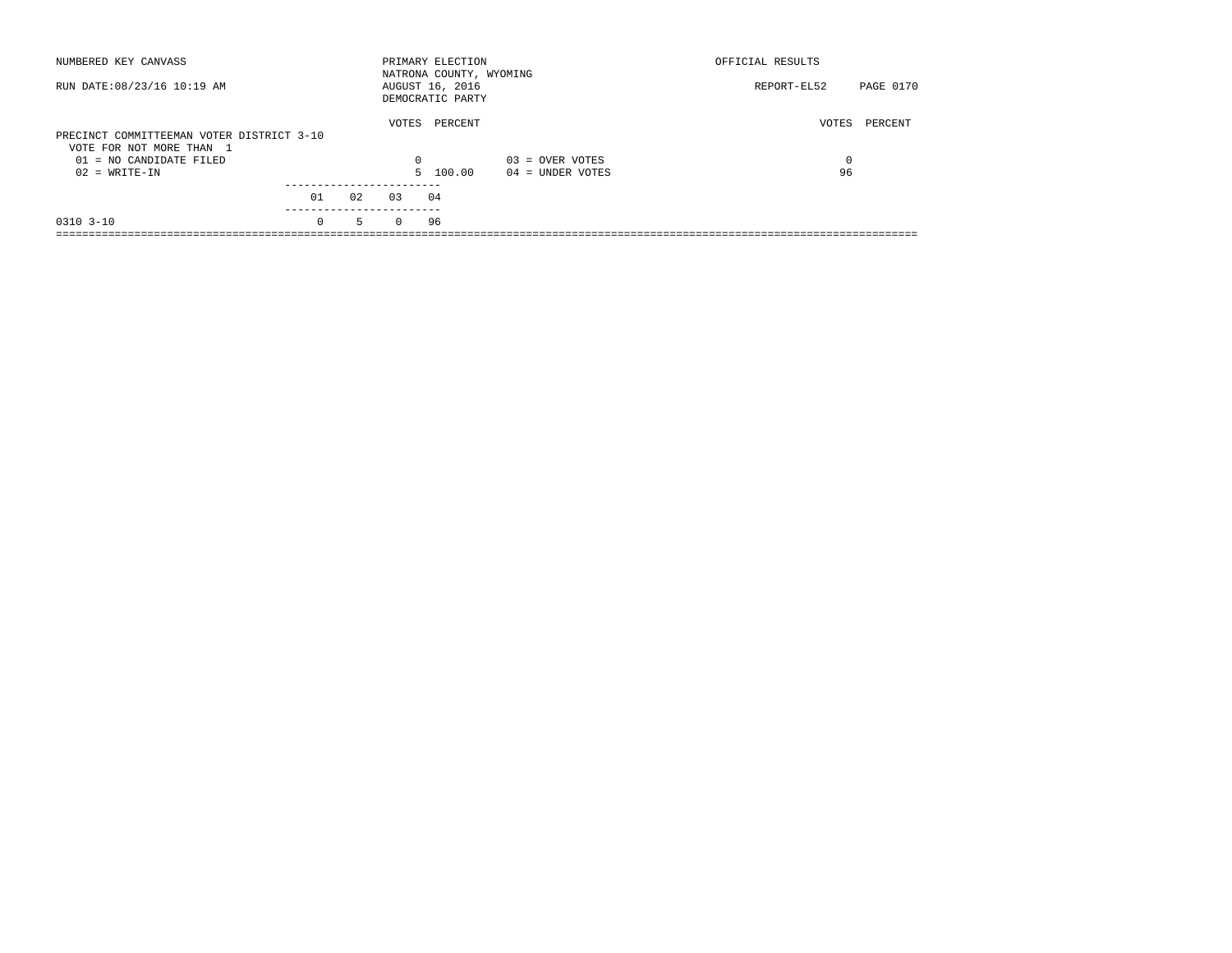| NUMBERED KEY CANVASS                                                    |    |          |          | PRIMARY ELECTION<br>NATRONA COUNTY, WYOMING |                    | OFFICIAL RESULTS |                  |
|-------------------------------------------------------------------------|----|----------|----------|---------------------------------------------|--------------------|------------------|------------------|
| RUN DATE: 08/23/16 10:19 AM                                             |    |          |          | AUGUST 16, 2016<br>DEMOCRATIC PARTY         |                    | REPORT-EL52      | <b>PAGE 0171</b> |
| PRECINCT COMMITTEEWOMAN VOTER DISTRICT 3-10<br>VOTE FOR NOT MORE THAN 1 |    |          | VOTES    | PERCENT                                     |                    | VOTES            | PERCENT          |
| $01$ = PEGGY PHILLIPS                                                   |    |          |          | 94 100.00                                   | $03 =$ OVER VOTES  | 0                |                  |
| $02 = WRITE-IN$                                                         |    |          | $\Omega$ |                                             | $04 =$ UNDER VOTES | $\blacksquare$   |                  |
|                                                                         |    |          |          |                                             |                    |                  |                  |
|                                                                         | 01 | 02       | 03       | 04                                          |                    |                  |                  |
| $0310$ $3-10$                                                           | 94 | $\Omega$ | $\Omega$ | 7                                           |                    |                  |                  |
|                                                                         |    |          |          |                                             |                    |                  |                  |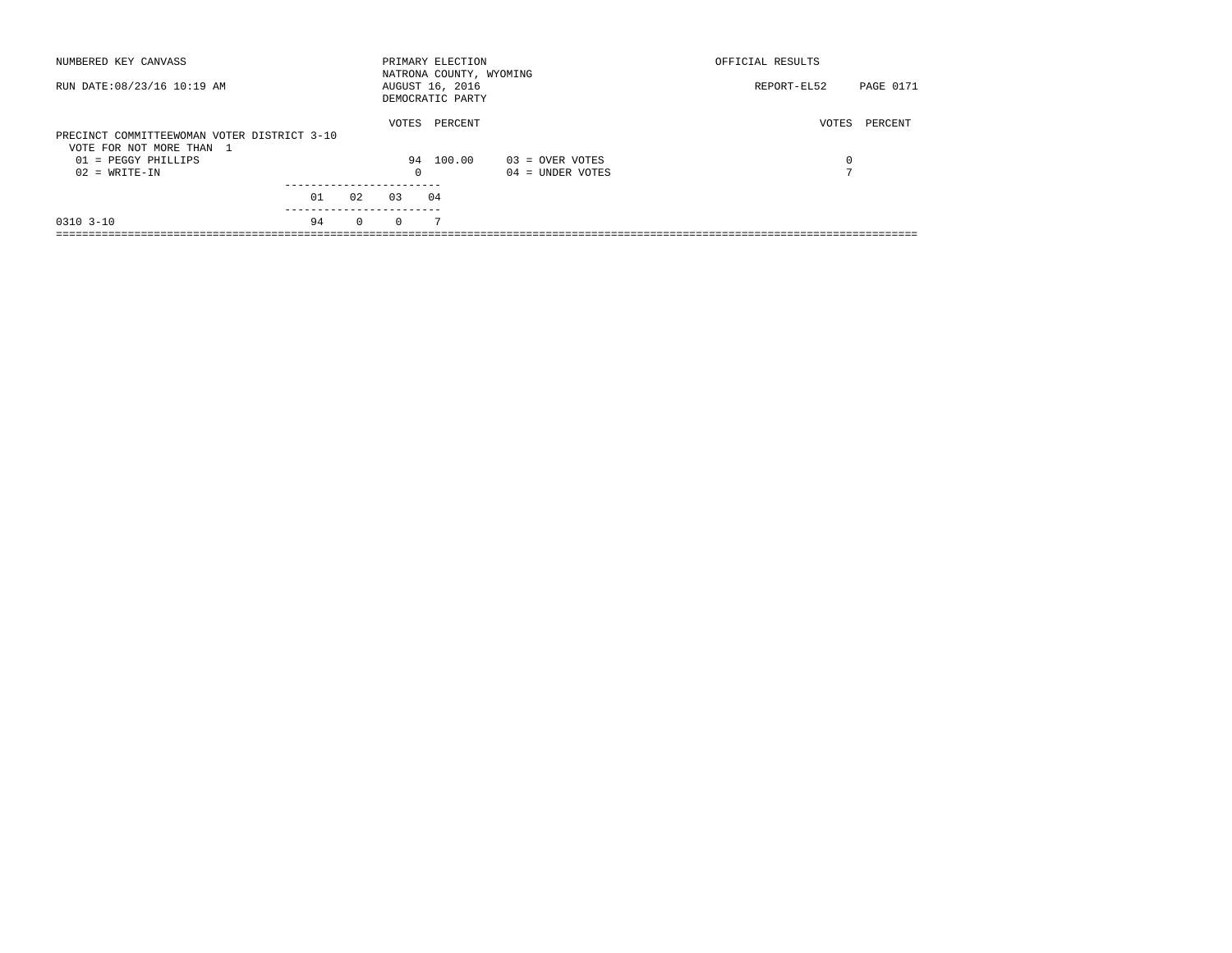| NUMBERED KEY CANVASS                                                 |          |    |          | PRIMARY ELECTION<br>NATRONA COUNTY, WYOMING |                    | OFFICIAL RESULTS |           |
|----------------------------------------------------------------------|----------|----|----------|---------------------------------------------|--------------------|------------------|-----------|
| RUN DATE: 08/23/16 10:19 AM                                          |          |    |          | AUGUST 16, 2016<br>DEMOCRATIC PARTY         |                    | REPORT-EL52      | PAGE 0172 |
| PRECINCT COMMITTEEMAN VOTER DISTRICT 4-1<br>VOTE FOR NOT MORE THAN 1 |          |    | VOTES    | PERCENT                                     |                    | VOTES            | PERCENT   |
| $01 = NO$ CANDIDATE FILED                                            |          |    | 0        |                                             | $03 =$ OVER VOTES  | 0                |           |
| $02 = WRITE-IN$                                                      |          |    |          | 3 100.00                                    | $04 =$ UNDER VOTES | 67               |           |
|                                                                      | 01       | 02 | 0.3      | 04                                          |                    |                  |           |
| $0401$ 4-1                                                           | $\Omega$ | 3  | $\Omega$ | 67                                          |                    |                  |           |
|                                                                      |          |    |          |                                             |                    |                  |           |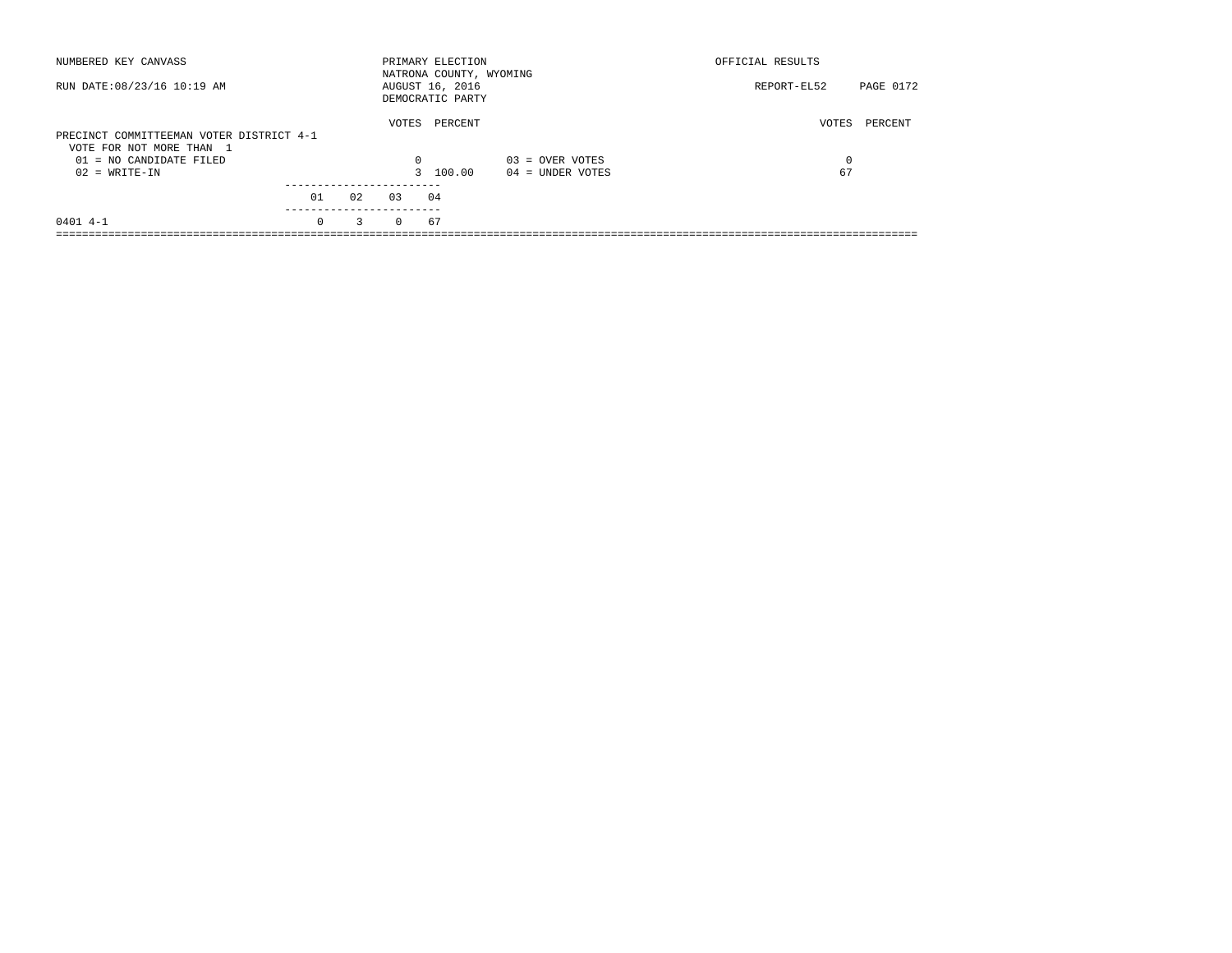| NUMBERED KEY CANVASS                                  |          |          |          | PRIMARY ELECTION<br>NATRONA COUNTY, WYOMING |                    | OFFICIAL RESULTS |           |
|-------------------------------------------------------|----------|----------|----------|---------------------------------------------|--------------------|------------------|-----------|
| RUN DATE: 08/23/16 10:19 AM                           |          |          |          | AUGUST 16, 2016<br>DEMOCRATIC PARTY         |                    | REPORT-EL52      | PAGE 0173 |
| PRECINCT COMMITTEEWOMAN VOTER DISTRICT 4-1            |          |          | VOTES    | PERCENT                                     |                    | VOTES            | PERCENT   |
| VOTE FOR NOT MORE THAN 1<br>$01 = NO$ CANDIDATE FILED |          |          | $\Omega$ |                                             | $03 =$ OVER VOTES  | 0                |           |
| $02 = WRITE-IN$                                       |          |          | $\Omega$ |                                             | $04 =$ UNDER VOTES | 70               |           |
|                                                       | 01       | 02       | 0.3      | 04                                          |                    |                  |           |
| $0401$ 4-1                                            | $\Omega$ | $\Omega$ | $\Omega$ | 70                                          |                    |                  |           |
|                                                       |          |          |          |                                             |                    |                  |           |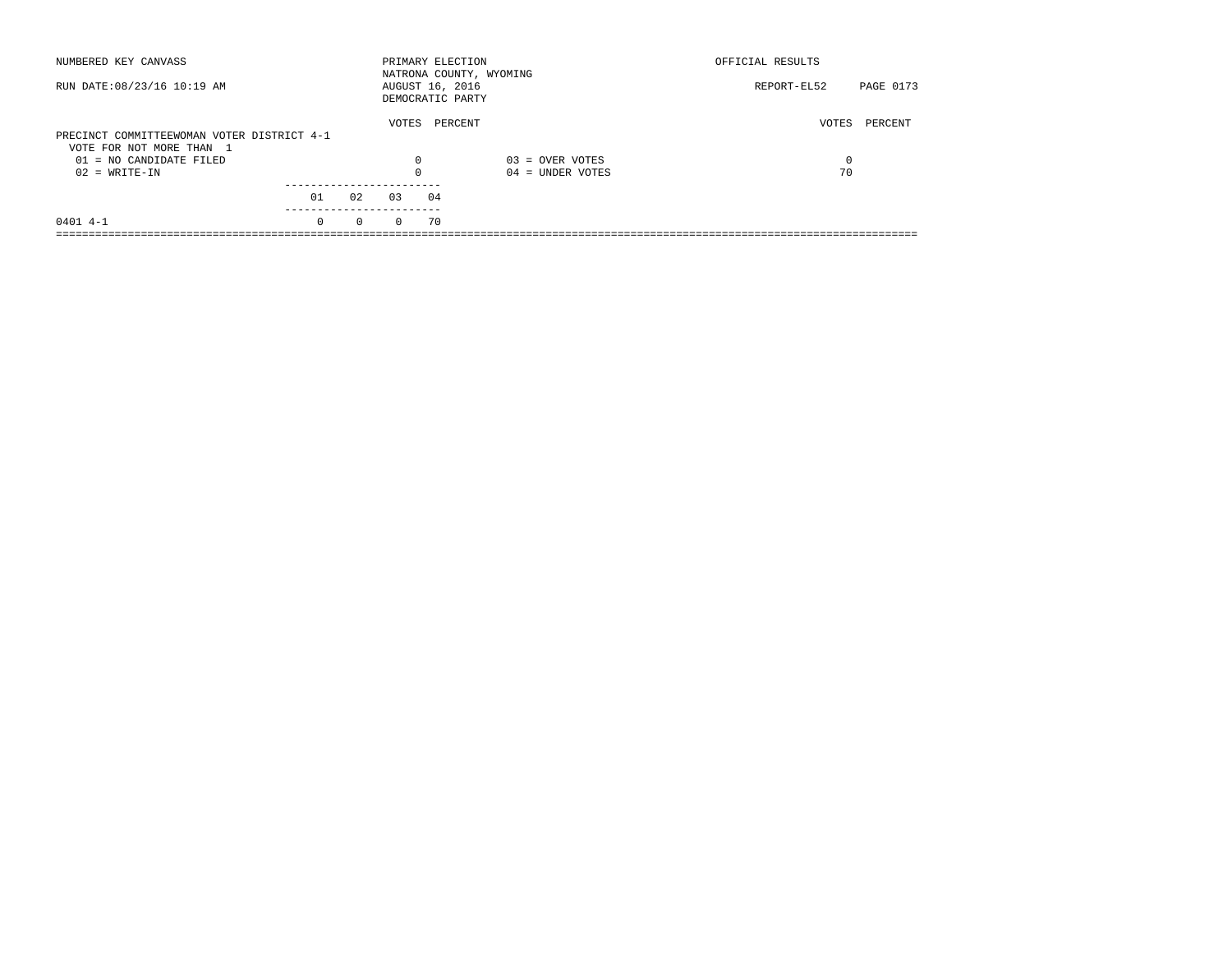| NUMBERED KEY CANVASS                                                 |          |              |          | PRIMARY ELECTION<br>NATRONA COUNTY, WYOMING |                    | OFFICIAL RESULTS |           |
|----------------------------------------------------------------------|----------|--------------|----------|---------------------------------------------|--------------------|------------------|-----------|
| RUN DATE: 08/23/16 10:19 AM                                          |          |              |          | AUGUST 16, 2016<br>DEMOCRATIC PARTY         |                    | REPORT-EL52      | PAGE 0174 |
| PRECINCT COMMITTEEMAN VOTER DISTRICT 4-2<br>VOTE FOR NOT MORE THAN 1 |          |              | VOTES    | PERCENT                                     |                    | VOTES            | PERCENT   |
| 01 = NO CANDIDATE FILED                                              |          |              | $\Omega$ |                                             | $03 =$ OVER VOTES  | 0                |           |
| $02 = WRITE-IN$                                                      |          |              |          | 1 100.00                                    | $04 =$ UNDER VOTES | 26               |           |
|                                                                      |          |              |          |                                             |                    |                  |           |
|                                                                      | 01       | 02           | 0.3      | 04                                          |                    |                  |           |
| $0402$ 4-2                                                           | $\Omega$ | $\mathbf{1}$ | $\Omega$ | 26                                          |                    |                  |           |
|                                                                      |          |              |          |                                             |                    |                  |           |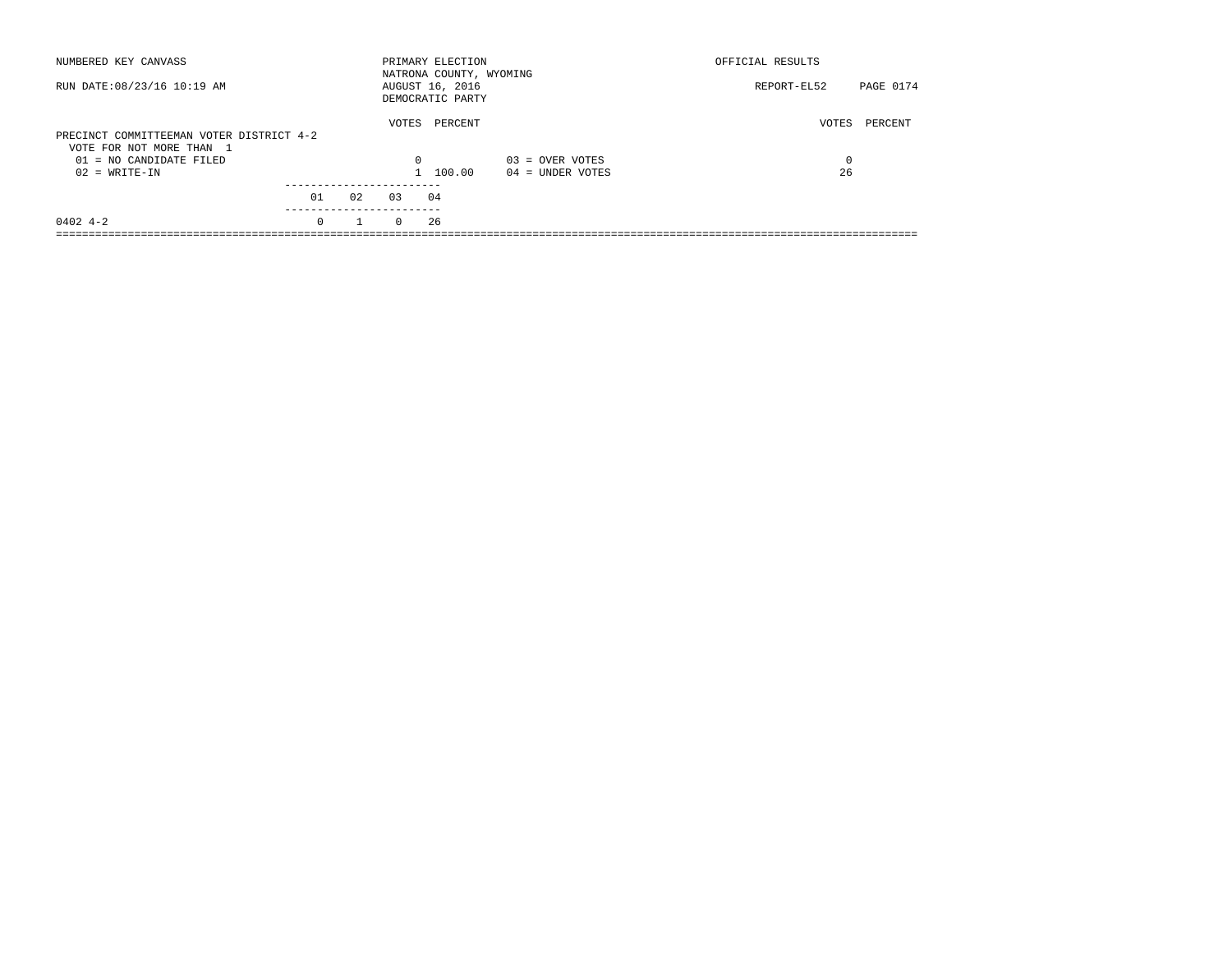| NUMBERED KEY CANVASS                                                   |          |          |          | PRIMARY ELECTION<br>NATRONA COUNTY, WYOMING |                    | OFFICIAL RESULTS |           |
|------------------------------------------------------------------------|----------|----------|----------|---------------------------------------------|--------------------|------------------|-----------|
| RUN DATE: 08/23/16 10:19 AM                                            |          |          |          | AUGUST 16, 2016<br>DEMOCRATIC PARTY         |                    | REPORT-EL52      | PAGE 0175 |
| PRECINCT COMMITTEEWOMAN VOTER DISTRICT 4-2<br>VOTE FOR NOT MORE THAN 1 |          |          | VOTES    | PERCENT                                     |                    | VOTES            | PERCENT   |
| 01 = NO CANDIDATE FILED                                                |          |          | 0        |                                             | $03 =$ OVER VOTES  | 0                |           |
| $02 = WRITE-IN$                                                        |          |          |          |                                             | $04 =$ UNDER VOTES | 27               |           |
|                                                                        | 01       | 02       | 03       | 04                                          |                    |                  |           |
| $0402$ 4-2                                                             | $\Omega$ | $\Omega$ | $\Omega$ | 27                                          |                    |                  |           |
|                                                                        |          |          |          |                                             |                    |                  |           |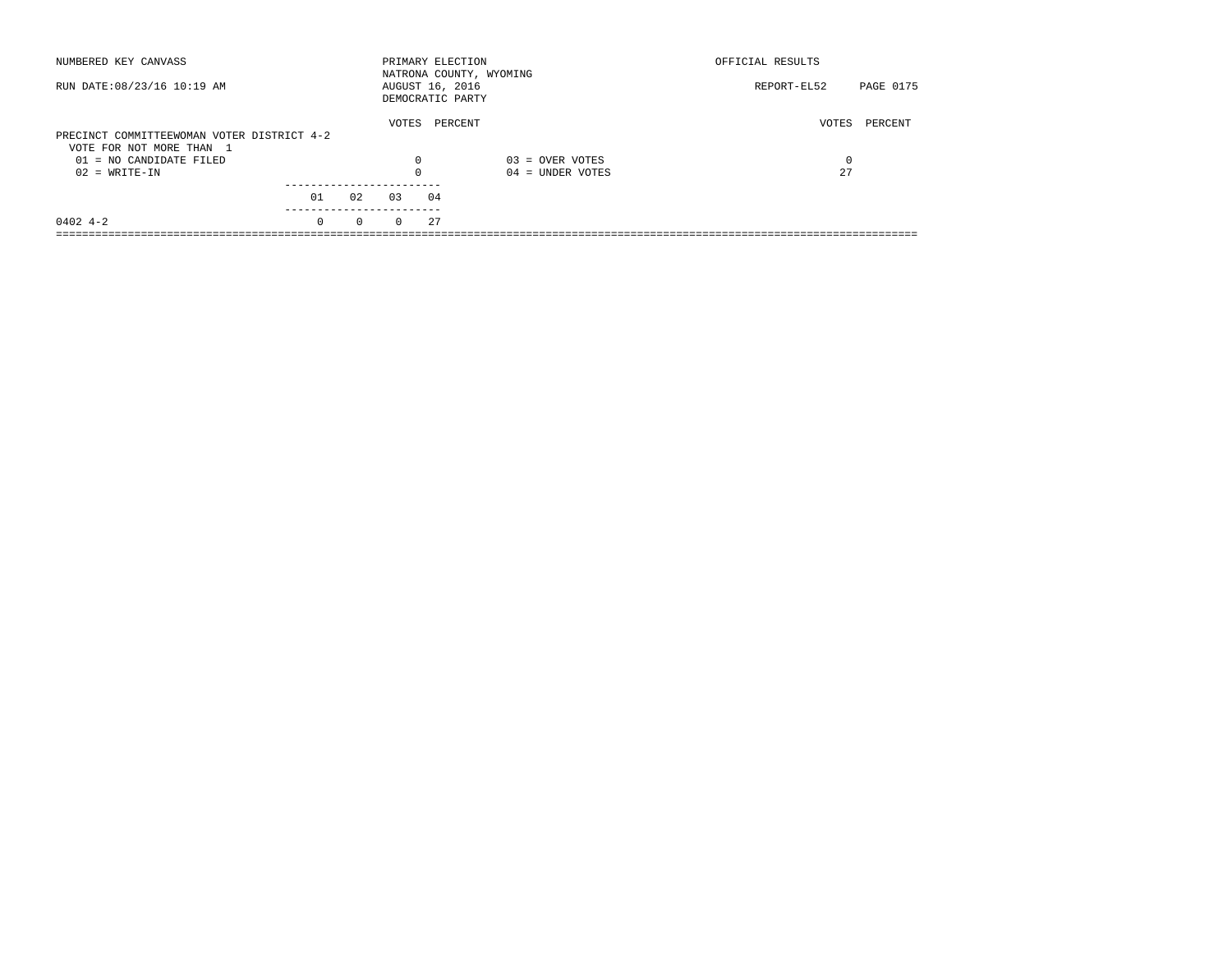| NUMBERED KEY CANVASS                                                 |          |          |          | PRIMARY ELECTION                    | NATRONA COUNTY, WYOMING | OFFICIAL RESULTS |           |
|----------------------------------------------------------------------|----------|----------|----------|-------------------------------------|-------------------------|------------------|-----------|
| RUN DATE: 08/23/16 10:19 AM                                          |          |          |          | AUGUST 16, 2016<br>DEMOCRATIC PARTY |                         | REPORT-EL52      | PAGE 0176 |
| PRECINCT COMMITTEEMAN VOTER DISTRICT 5-1<br>VOTE FOR NOT MORE THAN 1 |          |          | VOTES    | PERCENT                             |                         | VOTES            | PERCENT   |
| 01 = NO CANDIDATE FILED                                              |          |          | 0        |                                     | $03 =$ OVER VOTES       | 0                |           |
| $02 = WRITE-IN$                                                      |          |          | $\Omega$ |                                     | $04 =$ UNDER VOTES      | 4                |           |
|                                                                      | 01       | 02       | 0.3      | 04                                  |                         |                  |           |
| $0501$ 5-1                                                           | $\Omega$ | $\Omega$ | $\Omega$ | 4                                   |                         |                  |           |
|                                                                      |          |          |          |                                     |                         |                  |           |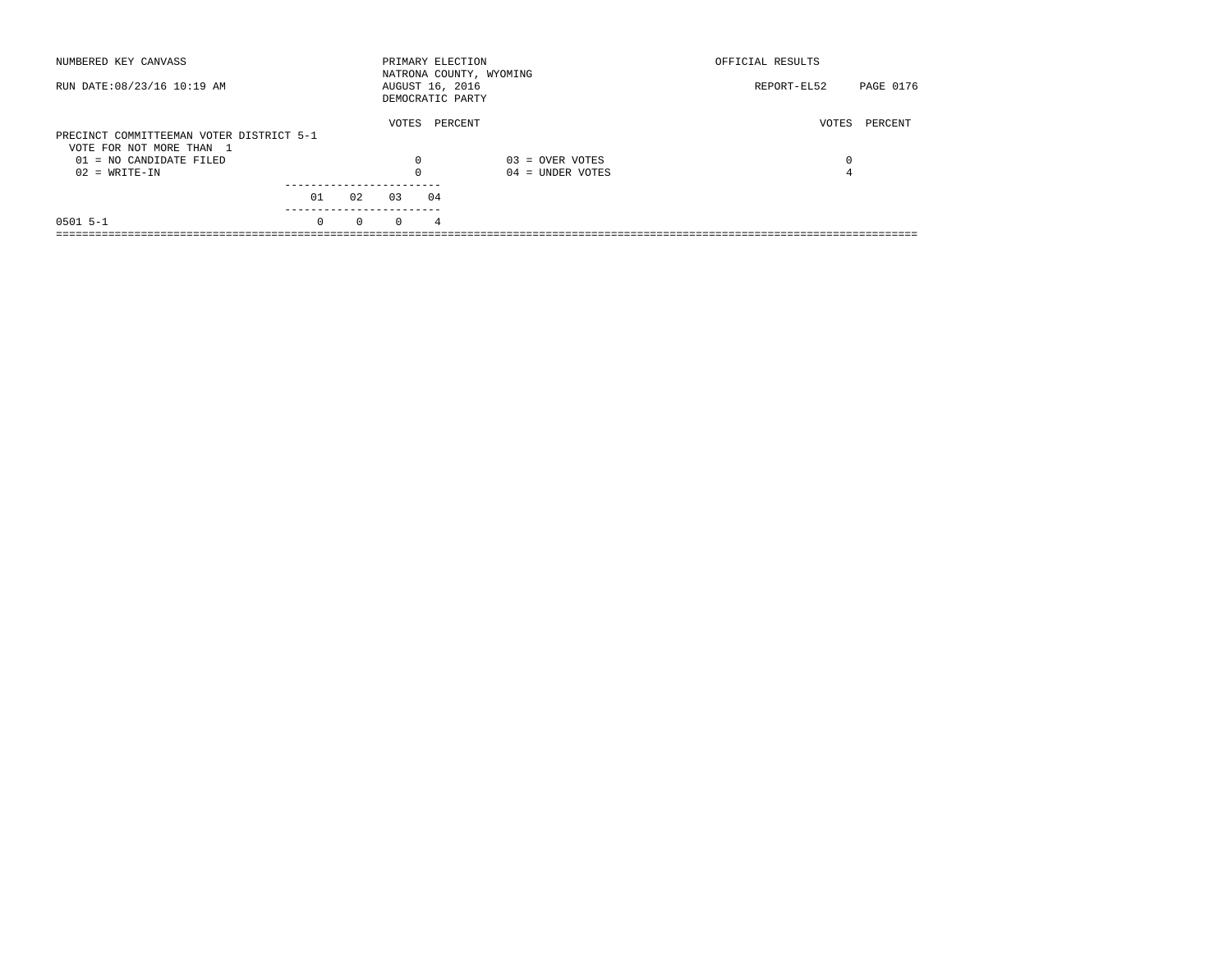| NUMBERED KEY CANVASS                       |          |          | PRIMARY ELECTION                    |                | NATRONA COUNTY, WYOMING | OFFICIAL RESULTS |           |
|--------------------------------------------|----------|----------|-------------------------------------|----------------|-------------------------|------------------|-----------|
| RUN DATE: 08/23/16 10:19 AM                |          |          | AUGUST 16, 2016<br>DEMOCRATIC PARTY |                |                         | REPORT-EL52      | PAGE 0177 |
|                                            |          |          | VOTES                               |                | PERCENT                 | VOTES            | PERCENT   |
| PRECINCT COMMITTEEWOMAN VOTER DISTRICT 5-1 |          |          |                                     |                |                         |                  |           |
| VOTE FOR NOT MORE THAN 1                   |          |          |                                     |                |                         |                  |           |
| 01 = NO CANDIDATE FILED                    |          |          | $\Omega$                            |                | $03 =$ OVER VOTES       | 0                |           |
| $02 = WRITE-IN$                            |          |          | $\Omega$                            |                | $04 =$ UNDER VOTES      | 4                |           |
|                                            |          |          |                                     |                |                         |                  |           |
|                                            | 01       | 02       | 0.3                                 | 04             |                         |                  |           |
| $0501$ 5-1                                 | $\Omega$ | $\Omega$ | $\Omega$                            | $\overline{4}$ |                         |                  |           |
|                                            |          |          |                                     |                |                         |                  |           |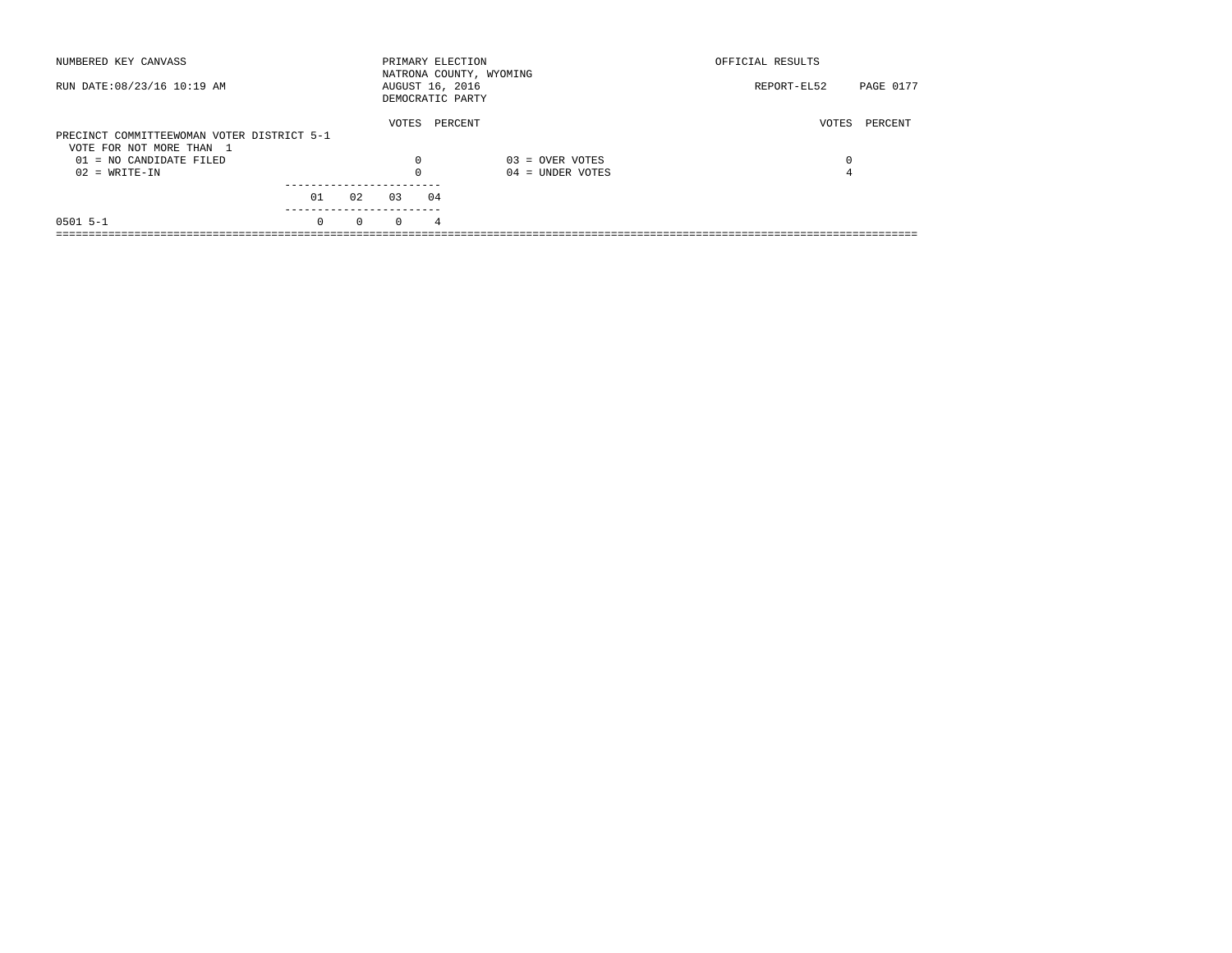| NUMBERED KEY CANVASS                                                 |          |    |          | PRIMARY ELECTION<br>NATRONA COUNTY, WYOMING |                    | OFFICIAL RESULTS |           |
|----------------------------------------------------------------------|----------|----|----------|---------------------------------------------|--------------------|------------------|-----------|
| RUN DATE: 08/23/16 10:19 AM                                          |          |    |          | AUGUST 16, 2016<br>DEMOCRATIC PARTY         |                    | REPORT-EL52      | PAGE 0178 |
| PRECINCT COMMITTEEMAN VOTER DISTRICT 7-1<br>VOTE FOR NOT MORE THAN 1 |          |    | VOTES    | PERCENT                                     |                    | VOTES            | PERCENT   |
| 01 = NO CANDIDATE FILED                                              |          |    | $\Omega$ |                                             | $03 =$ OVER VOTES  | 0                |           |
| $02 = WRITE-IN$                                                      |          |    |          | 1 100.00                                    | $04 =$ UNDER VOTES | 4                |           |
|                                                                      | 01       | 02 | 0.3      | 04                                          |                    |                  |           |
|                                                                      |          |    |          |                                             |                    |                  |           |
| $0701$ 7-1                                                           | $\Omega$ |    | $\Omega$ | 4                                           |                    |                  |           |
|                                                                      |          |    |          |                                             |                    |                  |           |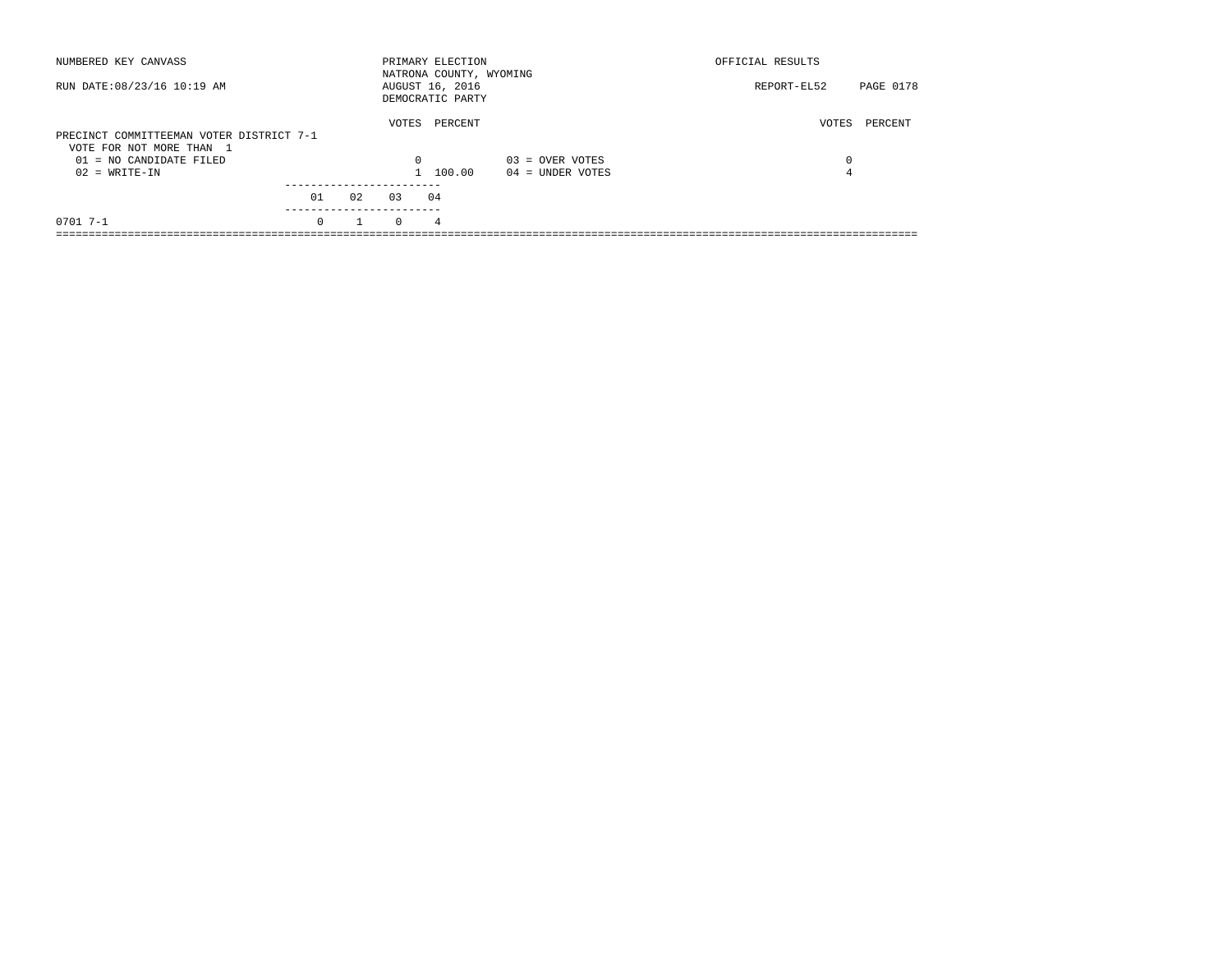| NUMBERED KEY CANVASS                                                   |          |    |          | PRIMARY ELECTION<br>NATRONA COUNTY, WYOMING |                    | OFFICIAL RESULTS |           |
|------------------------------------------------------------------------|----------|----|----------|---------------------------------------------|--------------------|------------------|-----------|
| RUN DATE: 08/23/16 10:19 AM                                            |          |    |          | AUGUST 16, 2016<br>DEMOCRATIC PARTY         |                    | REPORT-EL52      | PAGE 0179 |
| PRECINCT COMMITTEEWOMAN VOTER DISTRICT 7-1<br>VOTE FOR NOT MORE THAN 1 |          |    | VOTES    | PERCENT                                     |                    | VOTES            | PERCENT   |
| 01 = NO CANDIDATE FILED                                                |          |    | $\Omega$ |                                             | $03 =$ OVER VOTES  | 0                |           |
| $02 = WRITE-IN$                                                        |          |    |          | 1 100.00                                    | $04 =$ UNDER VOTES | 4                |           |
|                                                                        |          |    |          |                                             |                    |                  |           |
|                                                                        | 01       | 02 | 03       | 04                                          |                    |                  |           |
| $0701$ 7-1                                                             | $\Omega$ |    | $\Omega$ | 4                                           |                    |                  |           |
|                                                                        |          |    |          |                                             |                    |                  |           |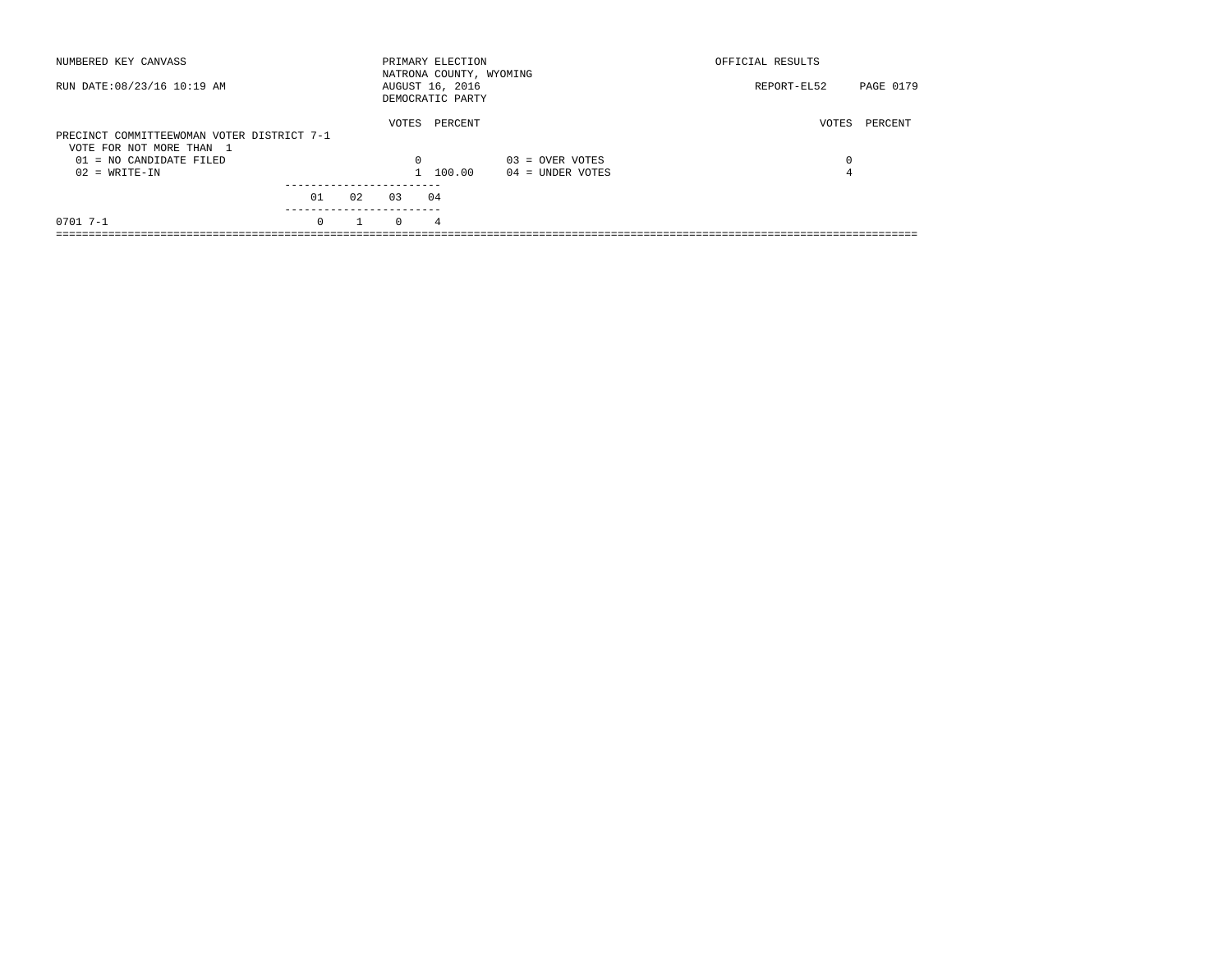| NUMBERED KEY CANVASS                                                 |          |          |          | PRIMARY ELECTION<br>NATRONA COUNTY, WYOMING |                    | OFFICIAL RESULTS |           |
|----------------------------------------------------------------------|----------|----------|----------|---------------------------------------------|--------------------|------------------|-----------|
| RUN DATE: 08/23/16 10:19 AM                                          |          |          |          | AUGUST 16, 2016<br>DEMOCRATIC PARTY         |                    | REPORT-EL52      | PAGE 0180 |
| PRECINCT COMMITTEEMAN VOTER DISTRICT 7-2<br>VOTE FOR NOT MORE THAN 1 |          |          | VOTES    | PERCENT                                     |                    | VOTES            | PERCENT   |
| 01 = NO CANDIDATE FILED                                              |          |          | 0        |                                             | $03 =$ OVER VOTES  | 0                |           |
| $02 = WRITE-IN$                                                      |          |          |          |                                             | $04 =$ UNDER VOTES | $\sim$<br>╱.     |           |
|                                                                      | 01       | 02       | 03       | 04                                          |                    |                  |           |
| $0702$ 7-2                                                           | $\Omega$ | $\Omega$ | $\Omega$ | 2                                           |                    |                  |           |
|                                                                      |          |          |          |                                             |                    |                  |           |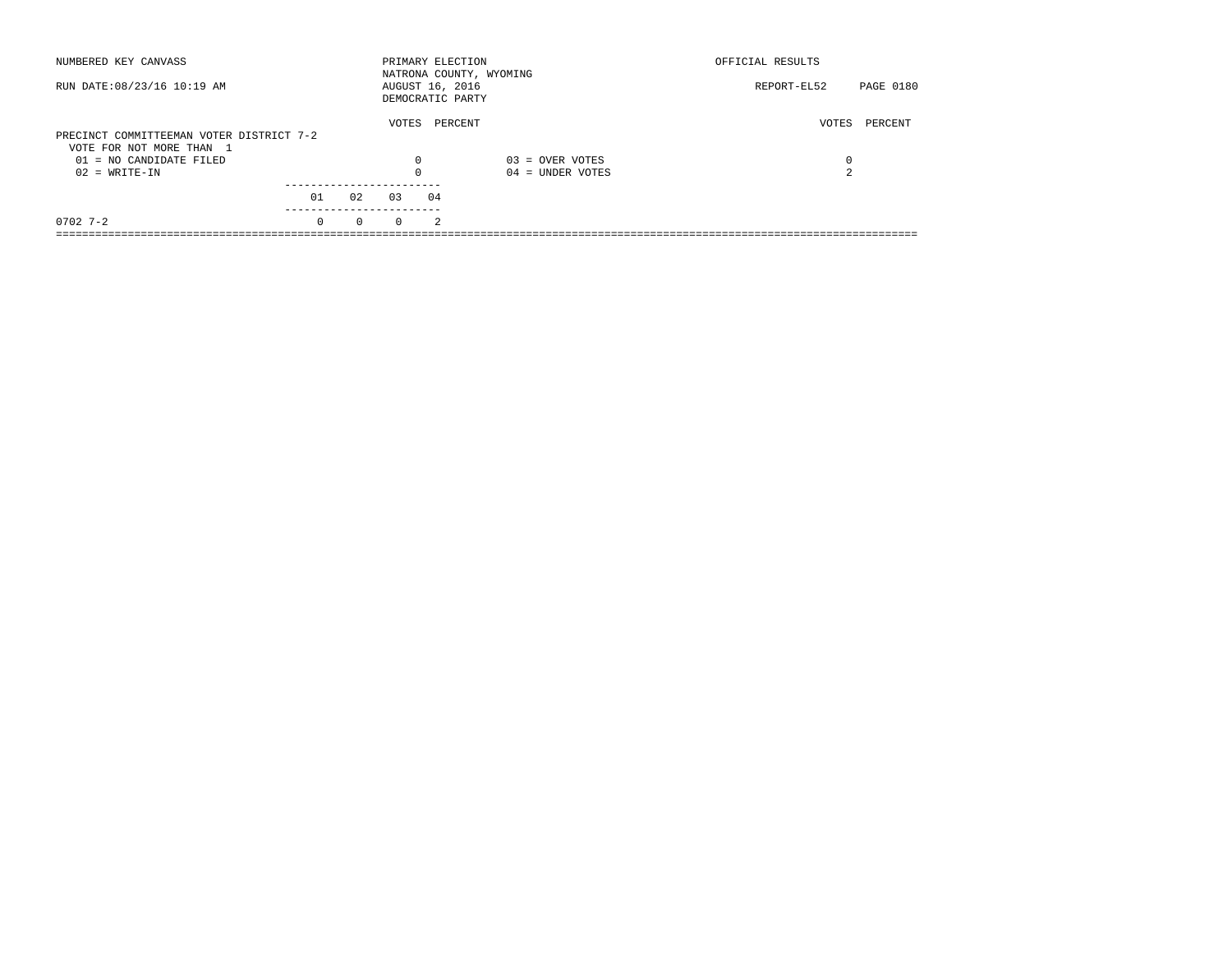| NUMBERED KEY CANVASS                       |          |          | PRIMARY ELECTION                    |                | NATRONA COUNTY, WYOMING | OFFICIAL RESULTS |                  |
|--------------------------------------------|----------|----------|-------------------------------------|----------------|-------------------------|------------------|------------------|
| RUN DATE: 08/23/16 10:19 AM                |          |          | AUGUST 16, 2016<br>DEMOCRATIC PARTY |                |                         | REPORT-EL52      | <b>PAGE 0181</b> |
|                                            |          |          | VOTES                               |                | PERCENT                 | VOTES            | PERCENT          |
| PRECINCT COMMITTEEWOMAN VOTER DISTRICT 7-2 |          |          |                                     |                |                         |                  |                  |
| VOTE FOR NOT MORE THAN 1                   |          |          |                                     |                |                         |                  |                  |
| $01 = NO CANDIDATE FILED$                  |          |          | $\Omega$                            |                | $03 =$ OVER VOTES       | 0                |                  |
| $02 = WRITE-IN$                            |          |          |                                     |                | $04 =$ UNDER VOTES      | $\sim$           |                  |
|                                            |          |          |                                     |                |                         |                  |                  |
|                                            | 01       | 02       | 03                                  | 04             |                         |                  |                  |
| $0702$ 7-2                                 | $\Omega$ | $\Omega$ | $\Omega$                            | $\mathfrak{D}$ |                         |                  |                  |
|                                            |          |          |                                     |                |                         |                  |                  |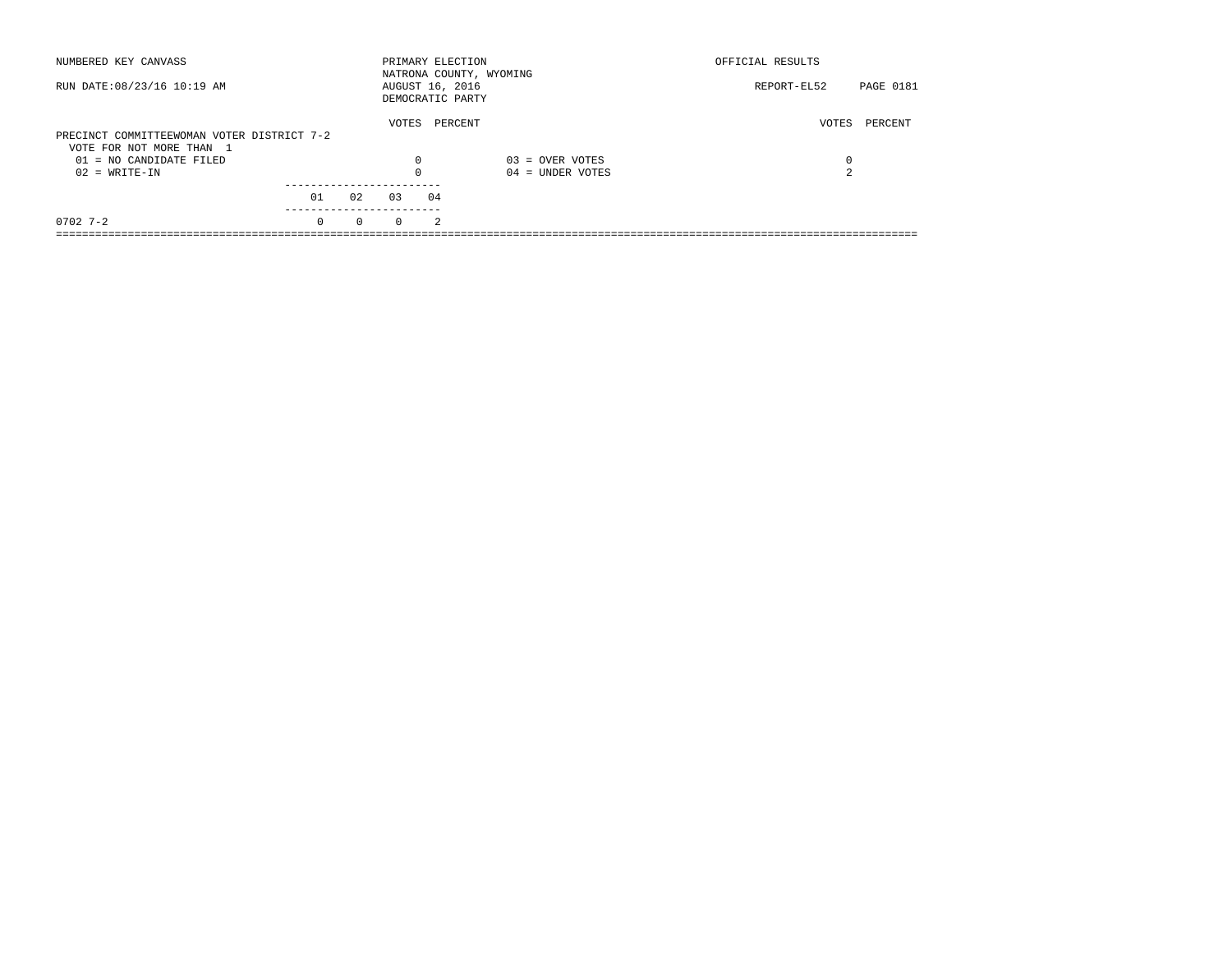| NUMBERED KEY CANVASS                                                 |          |    |          | PRIMARY ELECTION<br>NATRONA COUNTY, WYOMING |                    | OFFICIAL RESULTS |           |
|----------------------------------------------------------------------|----------|----|----------|---------------------------------------------|--------------------|------------------|-----------|
| RUN DATE: 08/23/16 10:19 AM                                          |          |    |          | AUGUST 16, 2016<br>DEMOCRATIC PARTY         |                    | REPORT-EL52      | PAGE 0182 |
| PRECINCT COMMITTEEMAN VOTER DISTRICT 8-1<br>VOTE FOR NOT MORE THAN 1 |          |    | VOTES    | PERCENT                                     |                    | VOTES            | PERCENT   |
| $01 = NO$ CANDIDATE FILED                                            |          |    | $\Omega$ |                                             | $03 =$ OVER VOTES  | $\Omega$         |           |
| $02 = WRITE-IN$                                                      |          |    |          | 6 100.00                                    | $04 =$ UNDER VOTES | 86               |           |
|                                                                      | 01       | 02 | 0.3      | 04                                          |                    |                  |           |
| $08018 - -1$                                                         | $\Omega$ | 6  | $\Omega$ | 86                                          |                    |                  |           |
|                                                                      |          |    |          |                                             |                    |                  |           |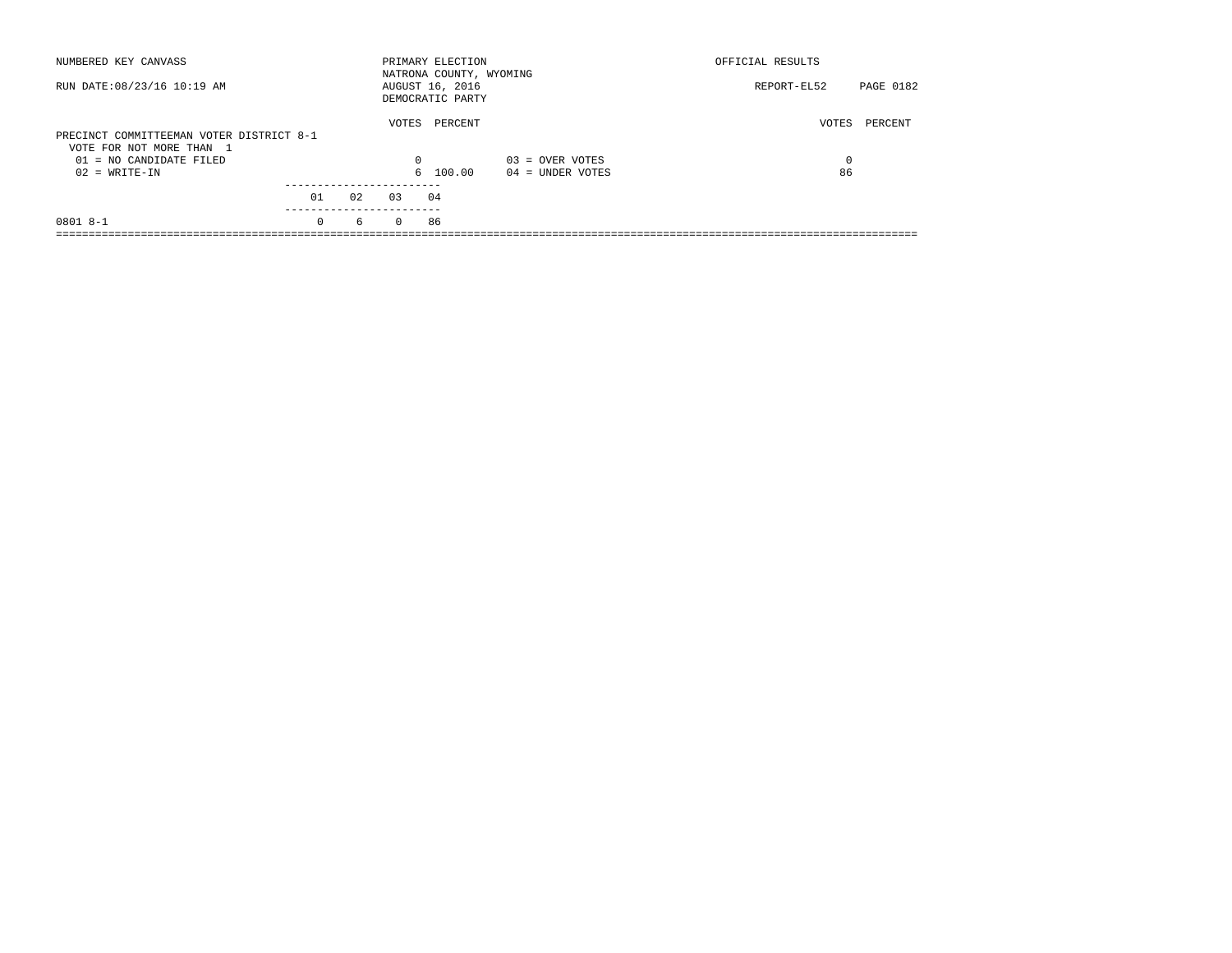| NUMBERED KEY CANVASS                                                   |          |    |          | PRIMARY ELECTION<br>NATRONA COUNTY, WYOMING |                    | OFFICIAL RESULTS |           |
|------------------------------------------------------------------------|----------|----|----------|---------------------------------------------|--------------------|------------------|-----------|
| RUN DATE: 08/23/16 10:19 AM                                            |          |    |          | AUGUST 16, 2016<br>DEMOCRATIC PARTY         |                    | REPORT-EL52      | PAGE 0183 |
| PRECINCT COMMITTEEWOMAN VOTER DISTRICT 8-1<br>VOTE FOR NOT MORE THAN 1 |          |    | VOTES    | PERCENT                                     |                    | VOTES            | PERCENT   |
| $01 = NO$ CANDIDATE FILED                                              |          |    | $\Omega$ |                                             | $03 =$ OVER VOTES  | $\Omega$         |           |
| $02 = WRITE-IN$                                                        |          |    |          | 6 100.00                                    | $04 =$ UNDER VOTES | 86               |           |
|                                                                        | 01       | 02 | 0.3      | 04                                          |                    |                  |           |
| $08018 - -1$                                                           | $\Omega$ | 6  | $\Omega$ | 86                                          |                    |                  |           |
|                                                                        |          |    |          |                                             |                    |                  |           |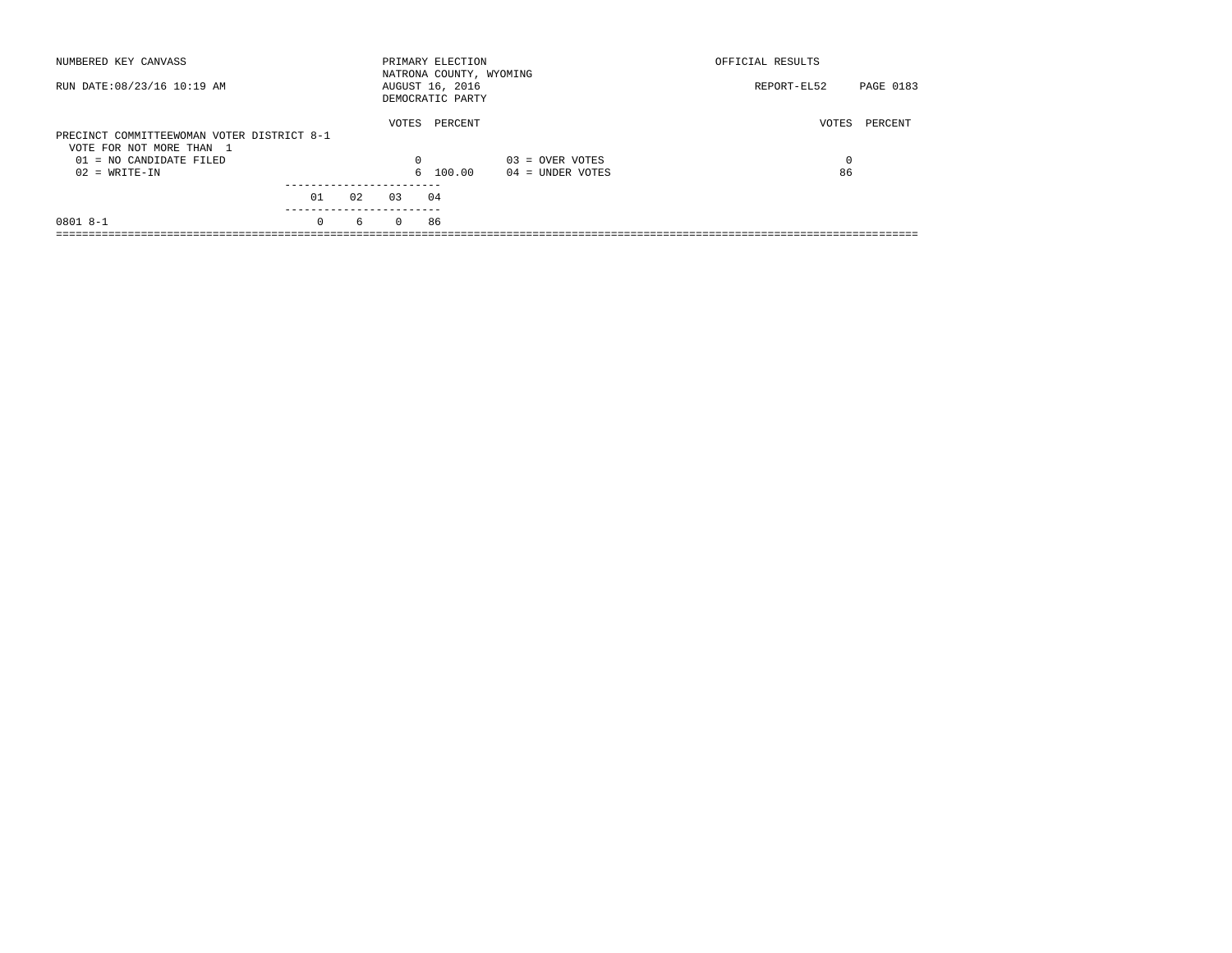| NUMBERED KEY CANVASS                                                 |          |              |          | PRIMARY ELECTION<br>NATRONA COUNTY, WYOMING |                    | OFFICIAL RESULTS |           |
|----------------------------------------------------------------------|----------|--------------|----------|---------------------------------------------|--------------------|------------------|-----------|
| RUN DATE: 08/23/16 10:19 AM                                          |          |              |          | AUGUST 16, 2016<br>DEMOCRATIC PARTY         |                    | REPORT-EL52      | PAGE 0184 |
| PRECINCT COMMITTEEMAN VOTER DISTRICT 8-2<br>VOTE FOR NOT MORE THAN 1 |          |              | VOTES    | PERCENT                                     |                    | VOTES            | PERCENT   |
| 01 = NO CANDIDATE FILED                                              |          |              | $\Omega$ |                                             | $03 =$ OVER VOTES  | 0                |           |
| $02 = WRITE-IN$                                                      |          |              |          | 1 100.00                                    | $04 =$ UNDER VOTES | 20               |           |
|                                                                      |          |              |          |                                             |                    |                  |           |
|                                                                      | 01       | 02           | 0.3      | 04                                          |                    |                  |           |
| $08028 - 2$                                                          | $\Omega$ | $\mathbf{1}$ | $\Omega$ | 20                                          |                    |                  |           |
|                                                                      |          |              |          |                                             |                    |                  |           |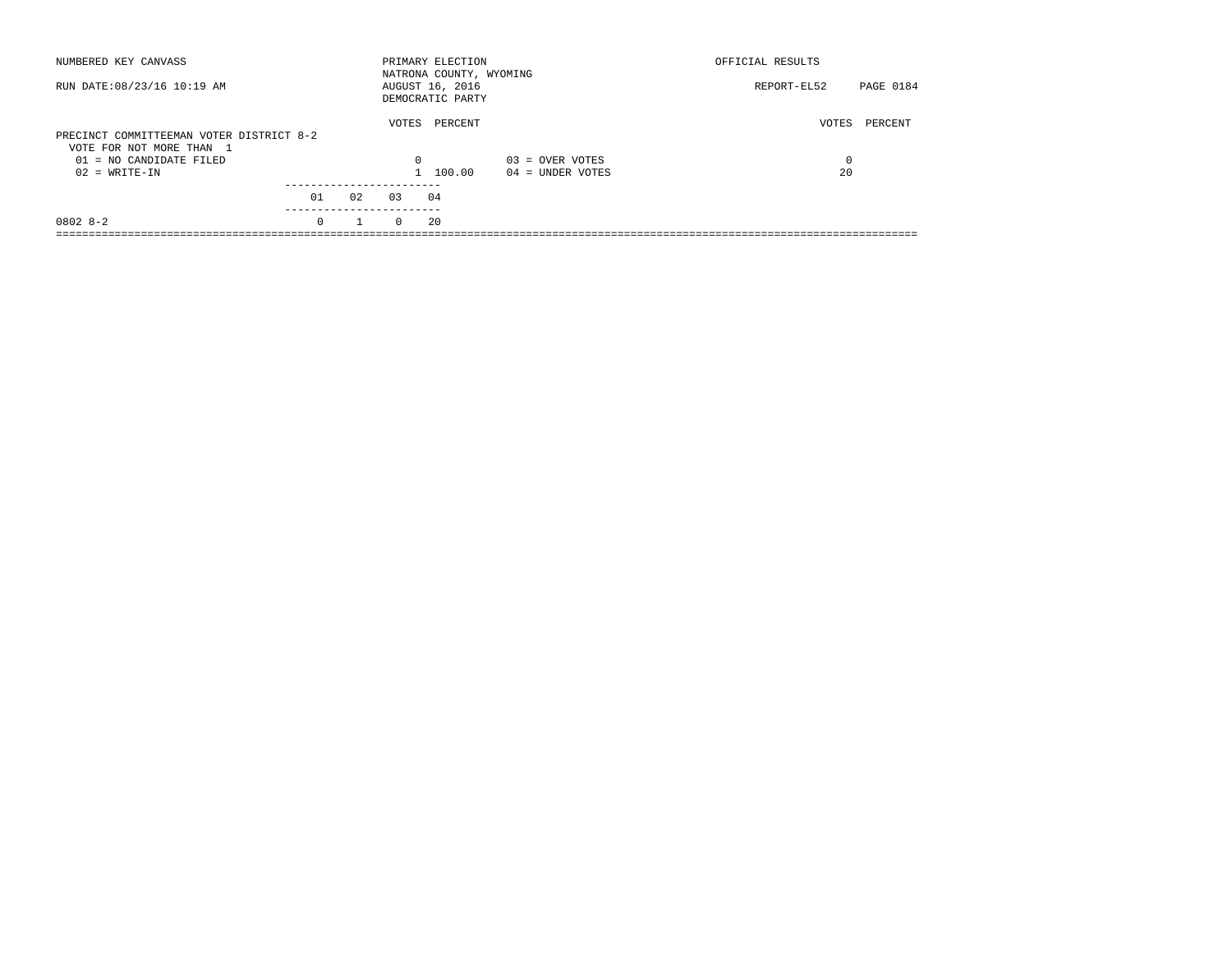| NUMBERED KEY CANVASS                                                   |          |    |          | PRIMARY ELECTION<br>NATRONA COUNTY, WYOMING |                    | OFFICIAL RESULTS |           |
|------------------------------------------------------------------------|----------|----|----------|---------------------------------------------|--------------------|------------------|-----------|
| RUN DATE: 08/23/16 10:19 AM                                            |          |    |          | AUGUST 16, 2016<br>DEMOCRATIC PARTY         |                    | REPORT-EL52      | PAGE 0185 |
| PRECINCT COMMITTEEWOMAN VOTER DISTRICT 8-2<br>VOTE FOR NOT MORE THAN 1 |          |    | VOTES    | PERCENT                                     |                    | VOTES            | PERCENT   |
| $01 = NO$ CANDIDATE FILED                                              |          |    | $\Omega$ |                                             | $03 =$ OVER VOTES  | $\Omega$         |           |
| $02 = WRITE-IN$                                                        |          |    |          | 1 100.00                                    | $04 =$ UNDER VOTES | 20               |           |
|                                                                        | 01       | 02 | 0.3      | 04                                          |                    |                  |           |
| $08028 - 2$                                                            | $\Omega$ |    | $\Omega$ | 20                                          |                    |                  |           |
|                                                                        |          |    |          |                                             |                    |                  |           |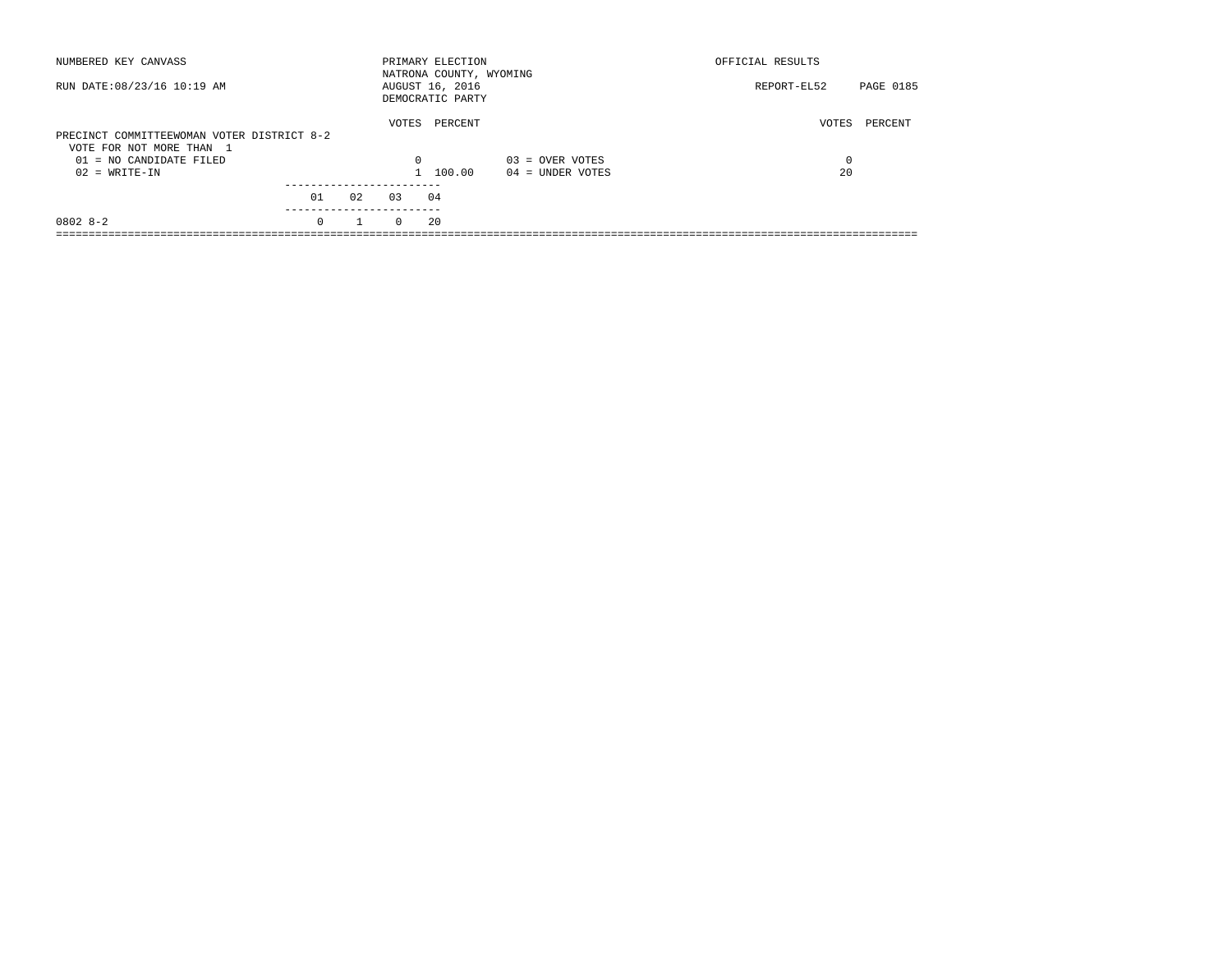| NUMBERED KEY CANVASS                                                 |          |              |          | PRIMARY ELECTION<br>NATRONA COUNTY, WYOMING |                    | OFFICIAL RESULTS |           |
|----------------------------------------------------------------------|----------|--------------|----------|---------------------------------------------|--------------------|------------------|-----------|
| RUN DATE: 08/23/16 10:19 AM                                          |          |              |          | AUGUST 16, 2016<br>DEMOCRATIC PARTY         |                    | REPORT-EL52      | PAGE 0186 |
| PRECINCT COMMITTEEMAN VOTER DISTRICT 8-3<br>VOTE FOR NOT MORE THAN 1 |          |              | VOTES    | PERCENT                                     |                    | VOTES            | PERCENT   |
| 01 = NO CANDIDATE FILED                                              |          |              | $\Omega$ |                                             | $03 =$ OVER VOTES  | 0                |           |
| $02 = WRITE-IN$                                                      |          |              |          | 1 100.00                                    | $04 =$ UNDER VOTES | 35               |           |
|                                                                      | 01       | 02           | 0.3      | 04                                          |                    |                  |           |
|                                                                      |          |              |          |                                             |                    |                  |           |
| $08038 - 3$                                                          | $\Omega$ | $\mathbf{1}$ | $\Omega$ | 35                                          |                    |                  |           |
|                                                                      |          |              |          |                                             |                    |                  |           |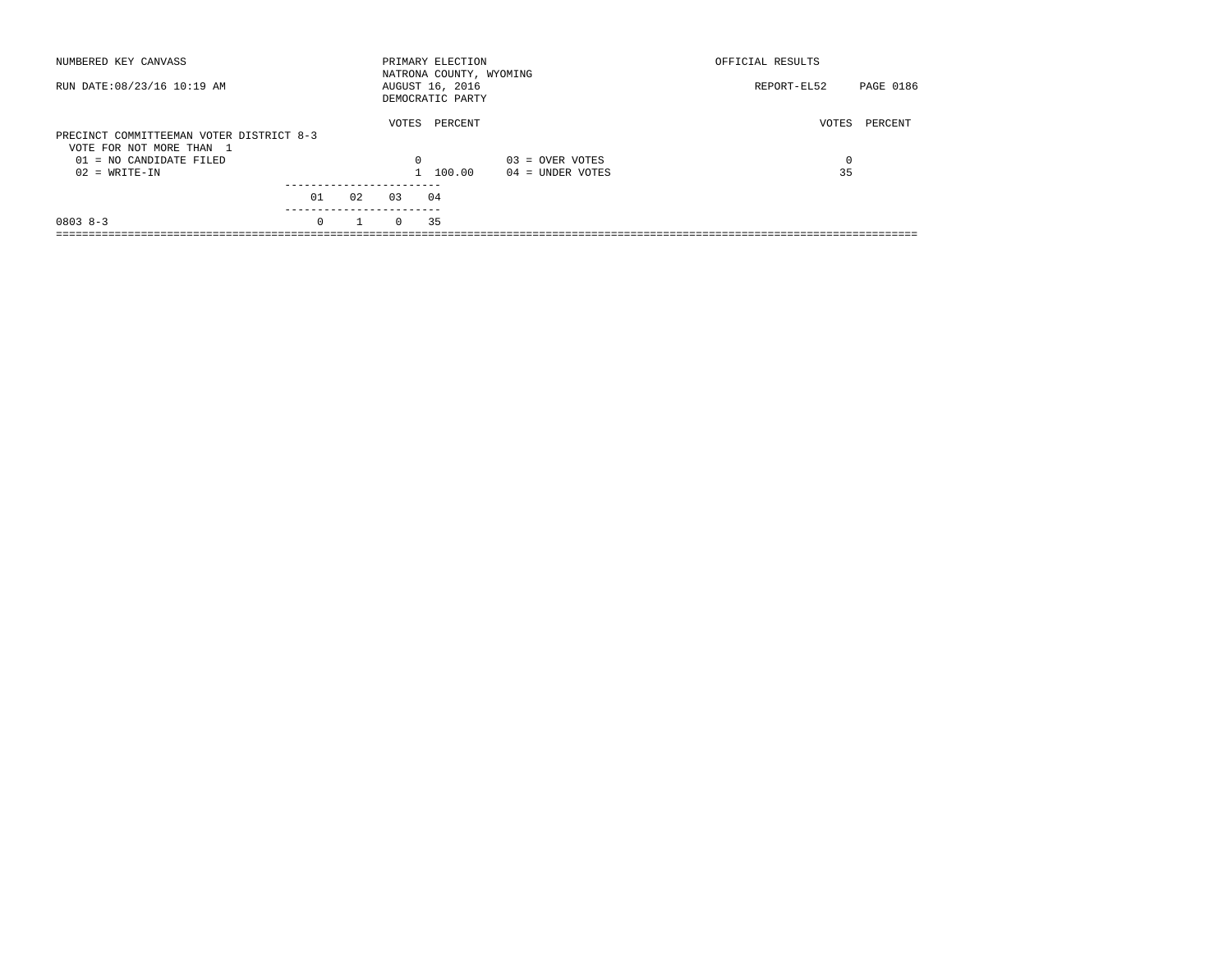| NUMBERED KEY CANVASS                                                   |          |    |          | PRIMARY ELECTION<br>NATRONA COUNTY, WYOMING |                    | OFFICIAL RESULTS |           |
|------------------------------------------------------------------------|----------|----|----------|---------------------------------------------|--------------------|------------------|-----------|
| RUN DATE: 08/23/16 10:19 AM                                            |          |    |          | AUGUST 16, 2016<br>DEMOCRATIC PARTY         |                    | REPORT-EL52      | PAGE 0187 |
| PRECINCT COMMITTEEWOMAN VOTER DISTRICT 8-3<br>VOTE FOR NOT MORE THAN 1 |          |    | VOTES    | PERCENT                                     |                    | VOTES            | PERCENT   |
| $01 = NO$ CANDIDATE FILED                                              |          |    | $\Omega$ |                                             | $03 =$ OVER VOTES  | 0                |           |
| $02 = WRITE-IN$                                                        |          |    |          | 1 100.00                                    | $04 =$ UNDER VOTES | 35               |           |
|                                                                        | 01       | 02 | 0.3      | 04                                          |                    |                  |           |
| $08038 - 3$                                                            | $\Omega$ |    | $\Omega$ | 35                                          |                    |                  |           |
|                                                                        |          |    |          |                                             |                    |                  |           |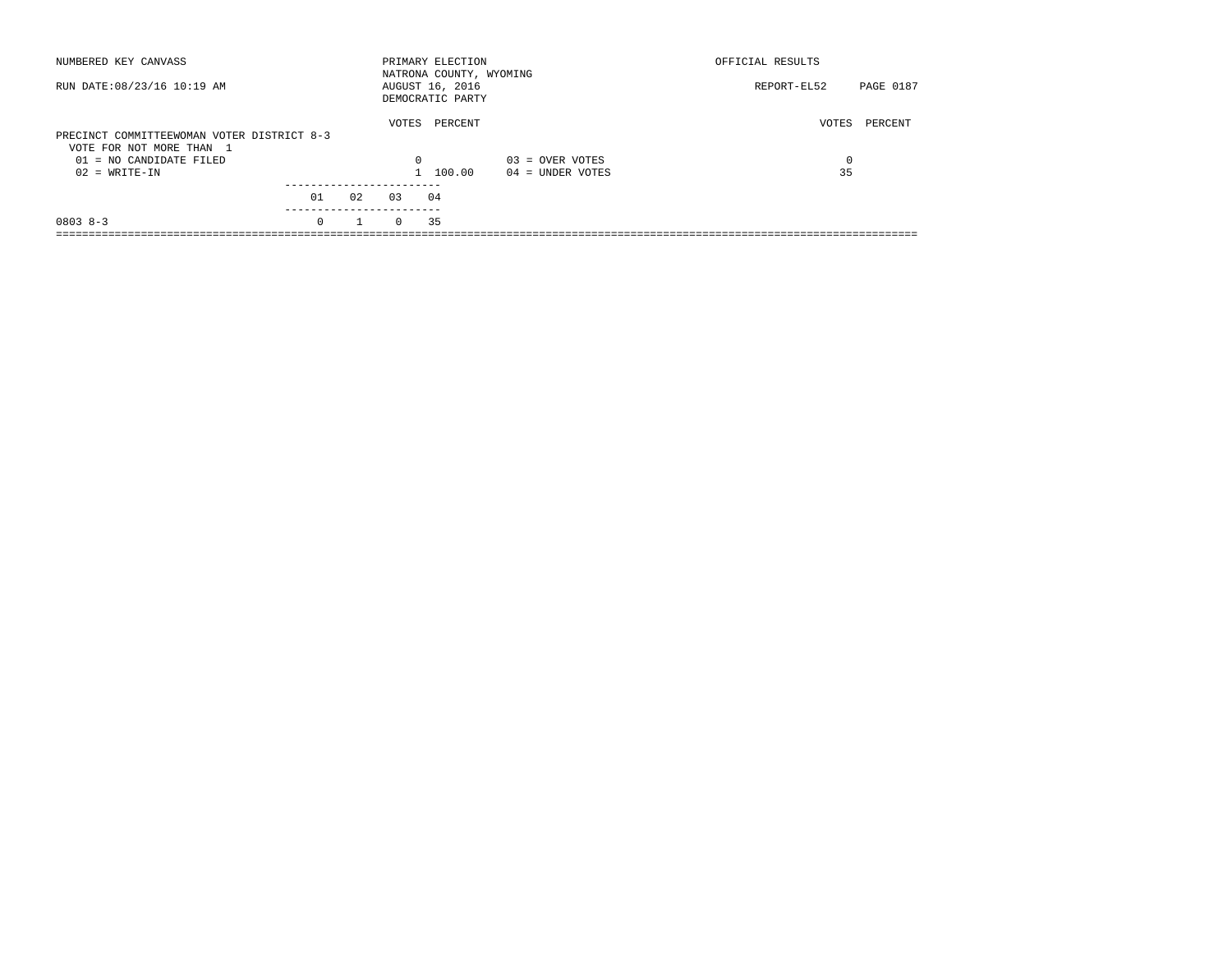| NUMBERED KEY CANVASS                                                 |          |    |          | PRIMARY ELECTION<br>NATRONA COUNTY, WYOMING |                    | OFFICIAL RESULTS |           |
|----------------------------------------------------------------------|----------|----|----------|---------------------------------------------|--------------------|------------------|-----------|
| RUN DATE: 08/23/16 10:19 AM                                          |          |    |          | AUGUST 16, 2016<br>DEMOCRATIC PARTY         |                    | REPORT-EL52      | PAGE 0188 |
| PRECINCT COMMITTEEMAN VOTER DISTRICT 8-4<br>VOTE FOR NOT MORE THAN 1 |          |    | VOTES    | PERCENT                                     |                    | VOTES            | PERCENT   |
| $01 = NO$ CANDIDATE FILED                                            |          |    | $\Omega$ |                                             | $03 =$ OVER VOTES  | $\Omega$         |           |
| $02 = WRITE-IN$                                                      |          |    |          | 1 100.00                                    | $04 =$ UNDER VOTES | 57               |           |
|                                                                      | 01       | 02 | 0.3      | 04                                          |                    |                  |           |
| $08048 - -4$                                                         | $\Omega$ |    | $\Omega$ | 57                                          |                    |                  |           |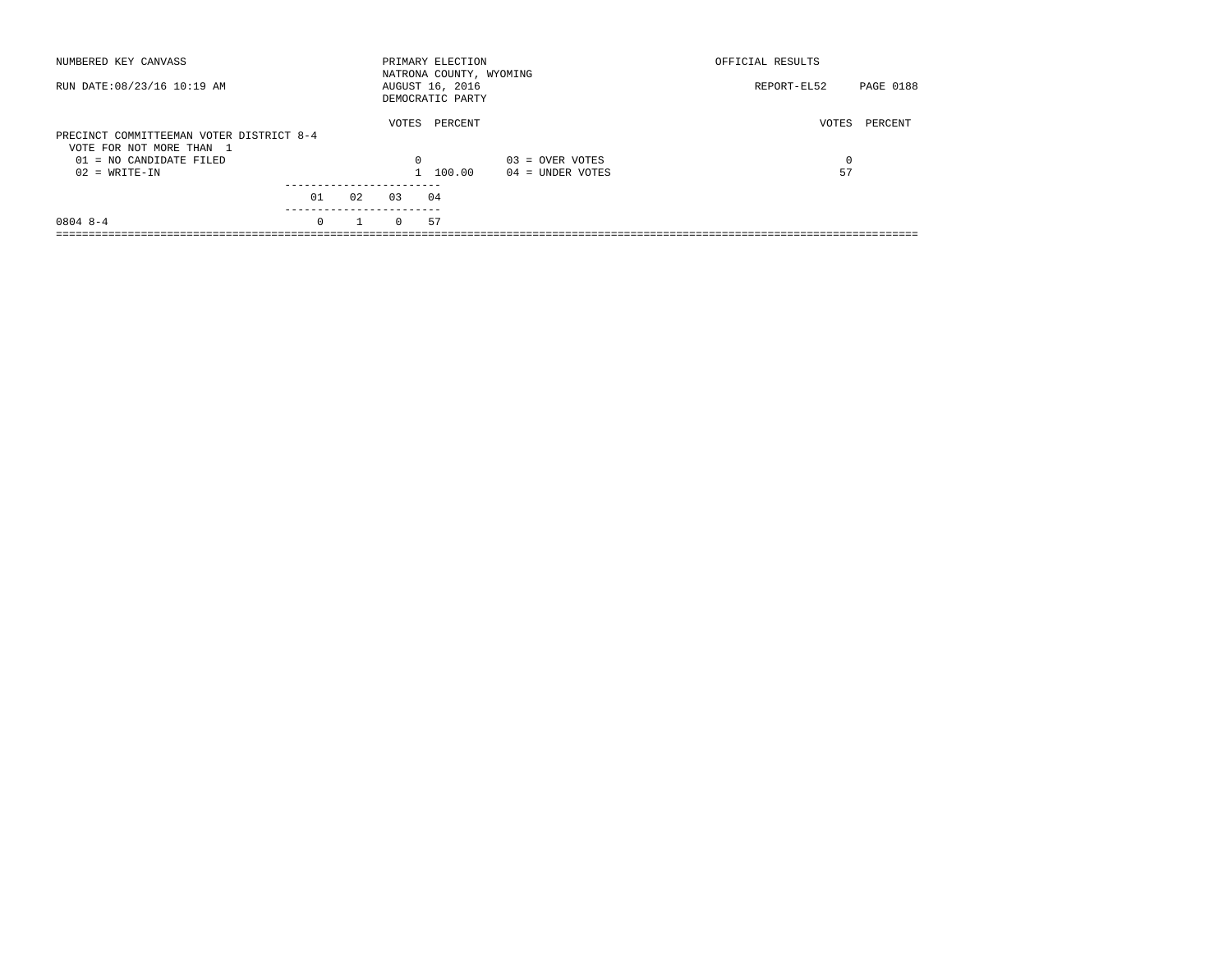| NUMBERED KEY CANVASS                                                   |                  |    |          | PRIMARY ELECTION<br>NATRONA COUNTY, WYOMING |                    | OFFICIAL RESULTS |           |
|------------------------------------------------------------------------|------------------|----|----------|---------------------------------------------|--------------------|------------------|-----------|
| RUN DATE: 08/23/16 10:19 AM                                            |                  |    |          | AUGUST 16, 2016<br>DEMOCRATIC PARTY         |                    | REPORT-EL52      | PAGE 0189 |
| PRECINCT COMMITTEEWOMAN VOTER DISTRICT 8-4<br>VOTE FOR NOT MORE THAN 1 |                  |    | VOTES    | PERCENT                                     |                    | VOTES            | PERCENT   |
| $01 = NO$ CANDIDATE FILED                                              |                  |    | $\Omega$ |                                             | $03 =$ OVER VOTES  | 0                |           |
| $02 = WRITE-IN$                                                        |                  |    |          | 3 100.00                                    | $04 =$ UNDER VOTES | 55               |           |
|                                                                        | 01<br>---------- | 02 | 0.3      | 04                                          |                    |                  |           |
| $08048 - -4$                                                           | $\Omega$         | 3  | $\Omega$ | 55                                          |                    |                  |           |
|                                                                        |                  |    |          |                                             |                    |                  |           |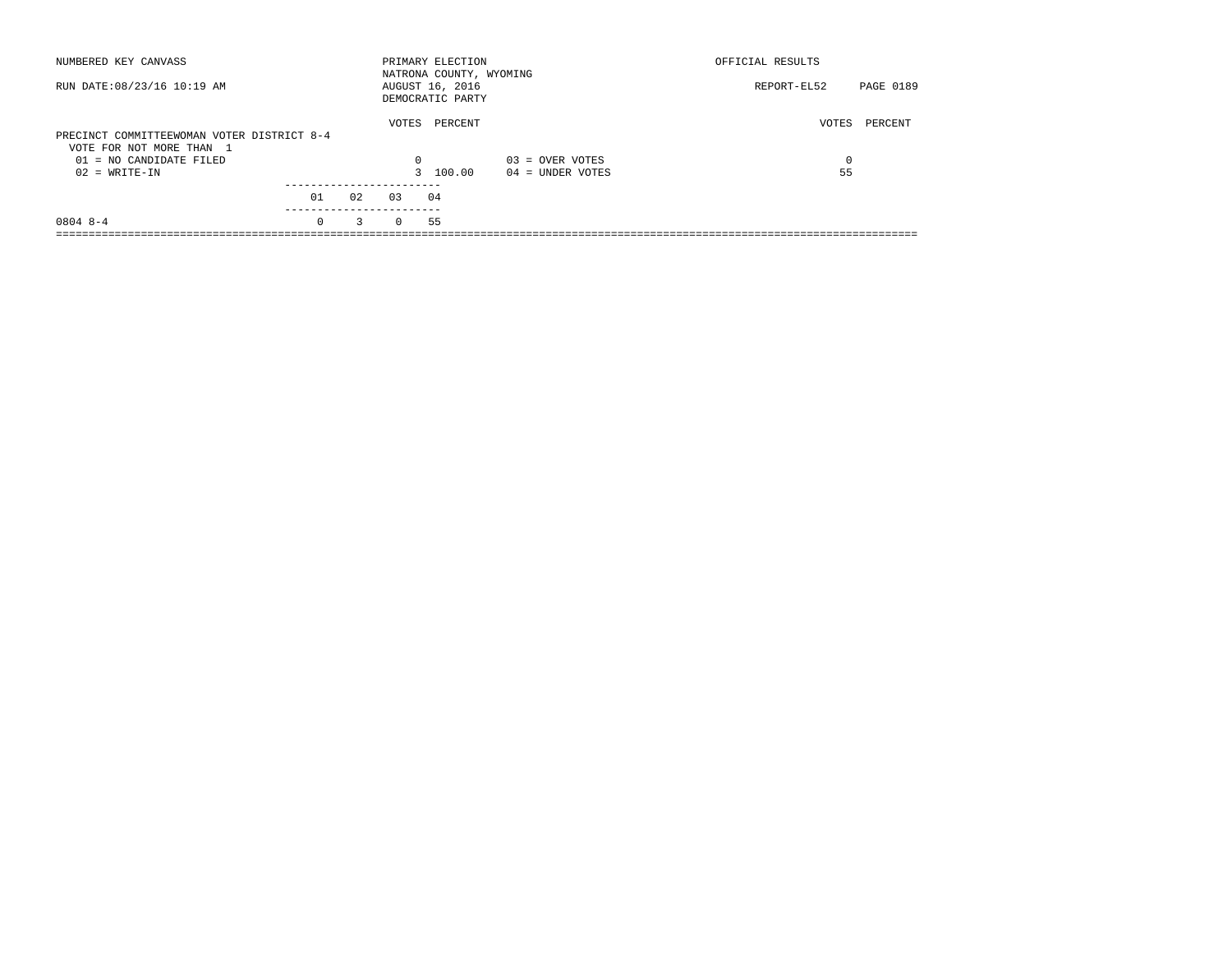| NUMBERED KEY CANVASS                                                 |          |              |          | PRIMARY ELECTION<br>NATRONA COUNTY, WYOMING |                    | OFFICIAL RESULTS |           |
|----------------------------------------------------------------------|----------|--------------|----------|---------------------------------------------|--------------------|------------------|-----------|
| RUN DATE: 08/23/16 10:19 AM                                          |          |              |          | AUGUST 16, 2016<br>DEMOCRATIC PARTY         |                    | REPORT-EL52      | PAGE 0190 |
| PRECINCT COMMITTEEMAN VOTER DISTRICT 8-5<br>VOTE FOR NOT MORE THAN 1 |          |              | VOTES    | PERCENT                                     |                    | VOTES            | PERCENT   |
| 01 = NO CANDIDATE FILED                                              |          |              | $\Omega$ |                                             | $03 =$ OVER VOTES  | 0                |           |
| $02 = WRITE-IN$                                                      |          |              |          | 1 100.00                                    | $04 =$ UNDER VOTES | 32               |           |
|                                                                      | 01       | 02           | 03       | 04                                          |                    |                  |           |
|                                                                      |          |              |          |                                             |                    |                  |           |
| $0805 8 - 5$                                                         | $\Omega$ | $\mathbf{1}$ | $\Omega$ | 32                                          |                    |                  |           |
|                                                                      |          |              |          |                                             |                    |                  |           |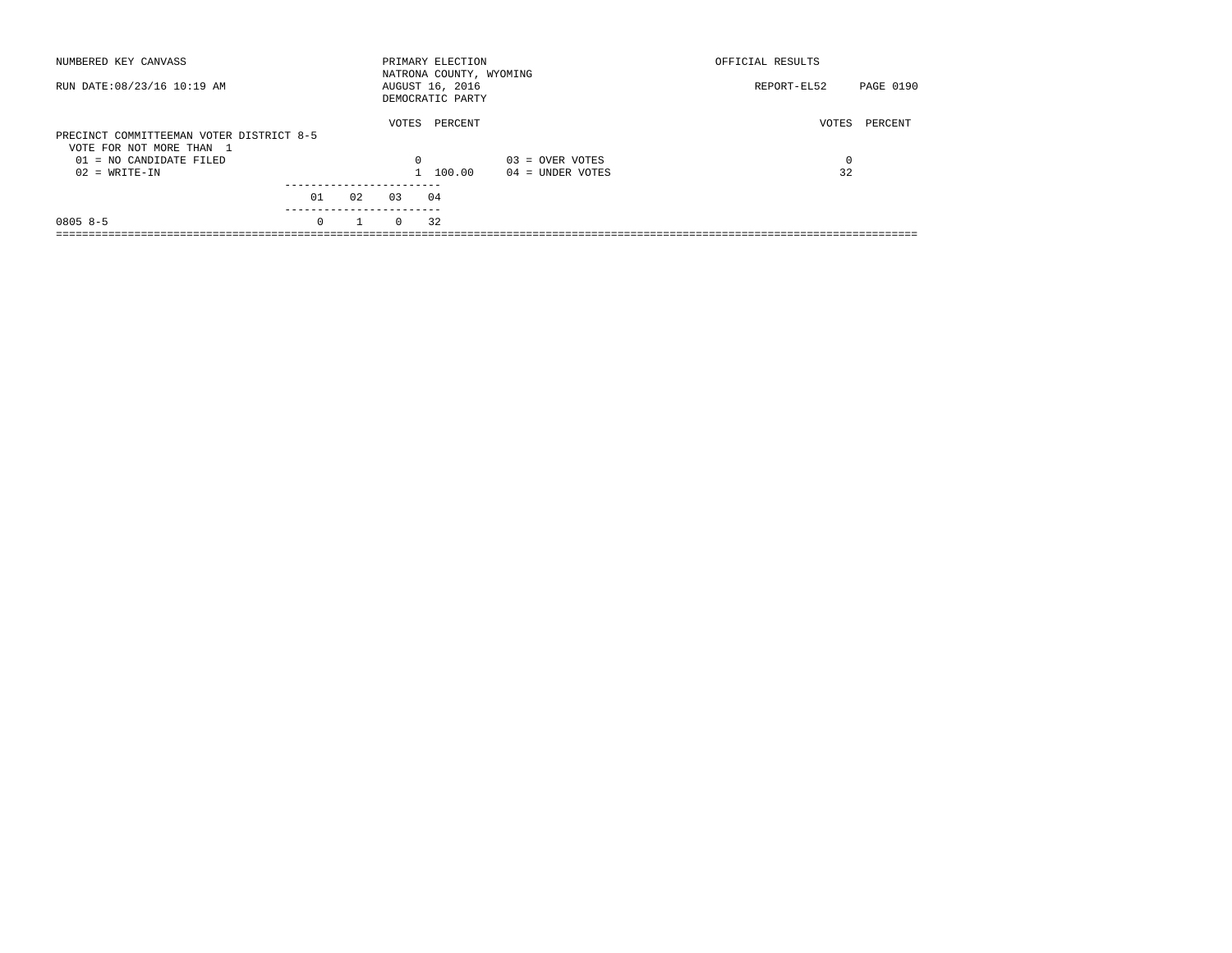| NUMBERED KEY CANVASS                                                   |          |          |          | PRIMARY ELECTION<br>NATRONA COUNTY, WYOMING |                    | OFFICIAL RESULTS |           |
|------------------------------------------------------------------------|----------|----------|----------|---------------------------------------------|--------------------|------------------|-----------|
| RUN DATE: 08/23/16 10:19 AM                                            |          |          |          | AUGUST 16, 2016<br>DEMOCRATIC PARTY         |                    | REPORT-EL52      | PAGE 0191 |
|                                                                        |          |          | VOTES    | PERCENT                                     |                    | VOTES            | PERCENT   |
| PRECINCT COMMITTEEWOMAN VOTER DISTRICT 8-5<br>VOTE FOR NOT MORE THAN 1 |          |          |          |                                             |                    |                  |           |
| 01 = NO CANDIDATE FILED                                                |          |          | 0        |                                             | $03 =$ OVER VOTES  | 0                |           |
| $02 = WRITE-IN$                                                        |          |          |          |                                             | $04 =$ UNDER VOTES | 33               |           |
|                                                                        |          |          |          |                                             |                    |                  |           |
|                                                                        | 01       | 02       | 03       | 04                                          |                    |                  |           |
| $0805 8 - 5$                                                           | $\Omega$ | $\Omega$ | $\Omega$ | 33                                          |                    |                  |           |
|                                                                        |          |          |          |                                             |                    |                  |           |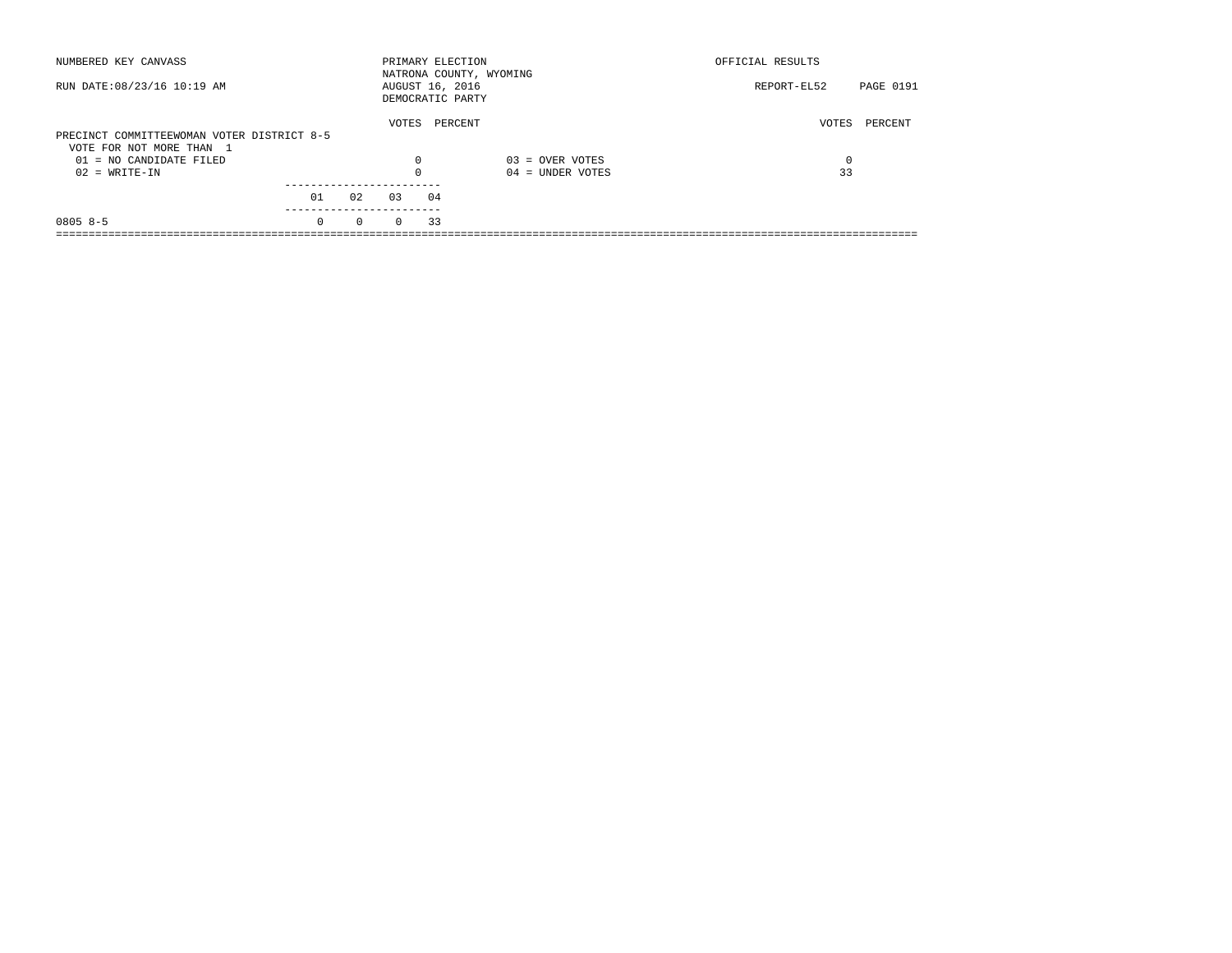| NUMBERED KEY CANVASS                                                 |                       |    |          | PRIMARY ELECTION<br>NATRONA COUNTY, WYOMING |                    | OFFICIAL RESULTS |           |
|----------------------------------------------------------------------|-----------------------|----|----------|---------------------------------------------|--------------------|------------------|-----------|
| RUN DATE: 08/23/16 10:19 AM                                          |                       |    |          | AUGUST 16, 2016<br>DEMOCRATIC PARTY         |                    | REPORT-EL52      | PAGE 0192 |
| PRECINCT COMMITTEEMAN VOTER DISTRICT 9-1<br>VOTE FOR NOT MORE THAN 1 |                       |    | VOTES    | PERCENT                                     |                    | VOTES            | PERCENT   |
| $01 = NO$ CANDIDATE FILED                                            |                       |    | $\Omega$ |                                             | $03 =$ OVER VOTES  | 0                |           |
| $02 = WRITE-IN$                                                      |                       |    |          | 2 100.00                                    | $04 =$ UNDER VOTES | 38               |           |
|                                                                      |                       |    |          |                                             |                    |                  |           |
|                                                                      | 01                    | 02 | 0.3      | 04                                          |                    |                  |           |
| $0901$ 9-1                                                           | ---------<br>$\Omega$ | 2  | $\Omega$ | 38                                          |                    |                  |           |
|                                                                      |                       |    |          |                                             |                    |                  |           |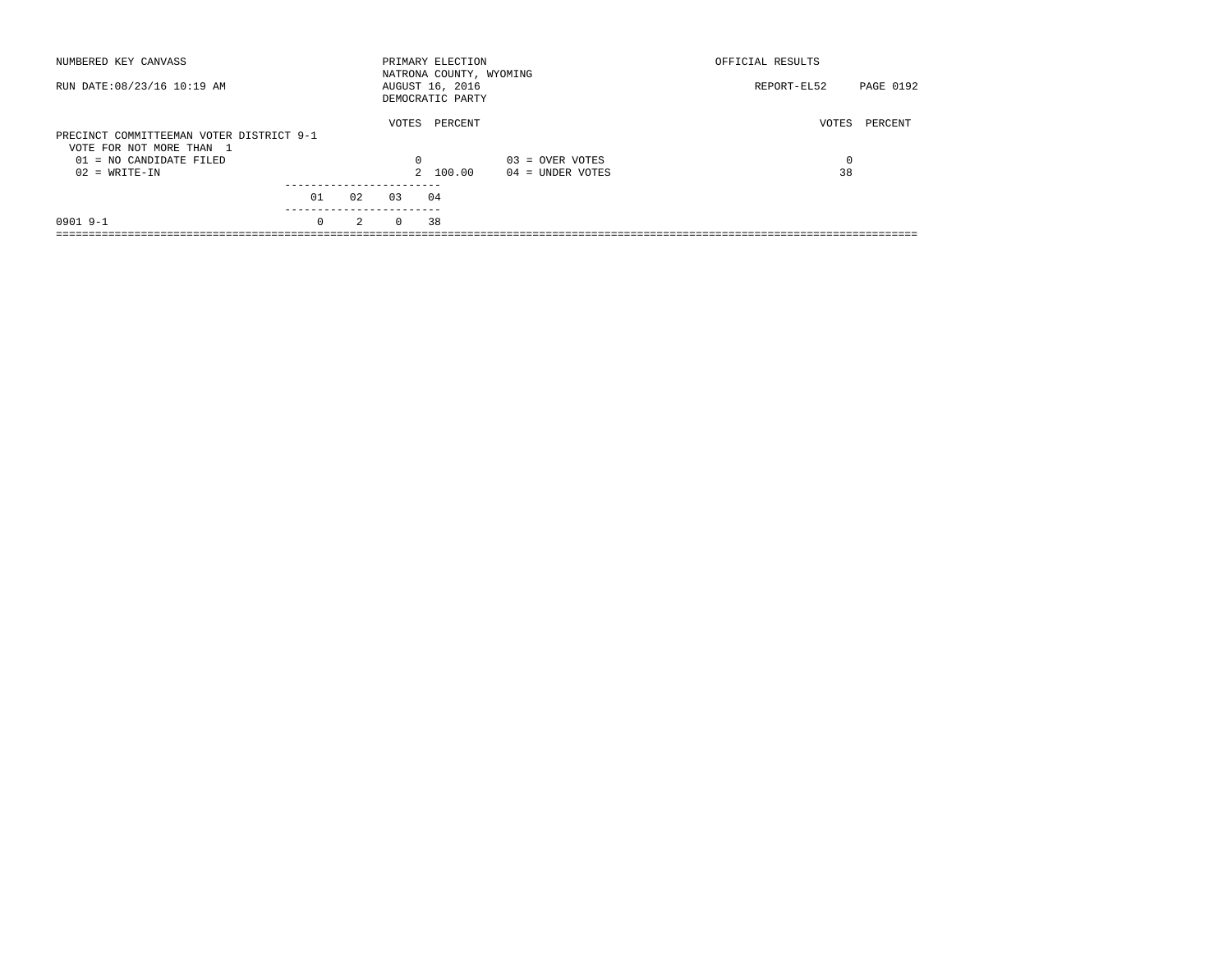| NUMBERED KEY CANVASS                                                   |    |          |          | PRIMARY ELECTION<br>NATRONA COUNTY, WYOMING |                    | OFFICIAL RESULTS |           |
|------------------------------------------------------------------------|----|----------|----------|---------------------------------------------|--------------------|------------------|-----------|
| RUN DATE: 08/23/16 10:19 AM                                            |    |          |          | AUGUST 16, 2016<br>DEMOCRATIC PARTY         |                    | REPORT-EL52      | PAGE 0193 |
| PRECINCT COMMITTEEWOMAN VOTER DISTRICT 9-1<br>VOTE FOR NOT MORE THAN 1 |    |          | VOTES    | PERCENT                                     |                    | VOTES            | PERCENT   |
| 01 = LAURIE L. LONGTINE                                                |    |          | 37       | 100.00                                      | $03 =$ OVER VOTES  | 0                |           |
| $02 = WRITE-IN$                                                        |    |          | 0        |                                             | $04 =$ UNDER VOTES |                  |           |
|                                                                        |    |          |          |                                             |                    |                  |           |
|                                                                        | 01 | 02       | 0.3      | 04                                          |                    |                  |           |
| $0901$ 9-1                                                             | 37 | $\Omega$ | $\Omega$ | 3                                           |                    |                  |           |
|                                                                        |    |          |          |                                             |                    |                  |           |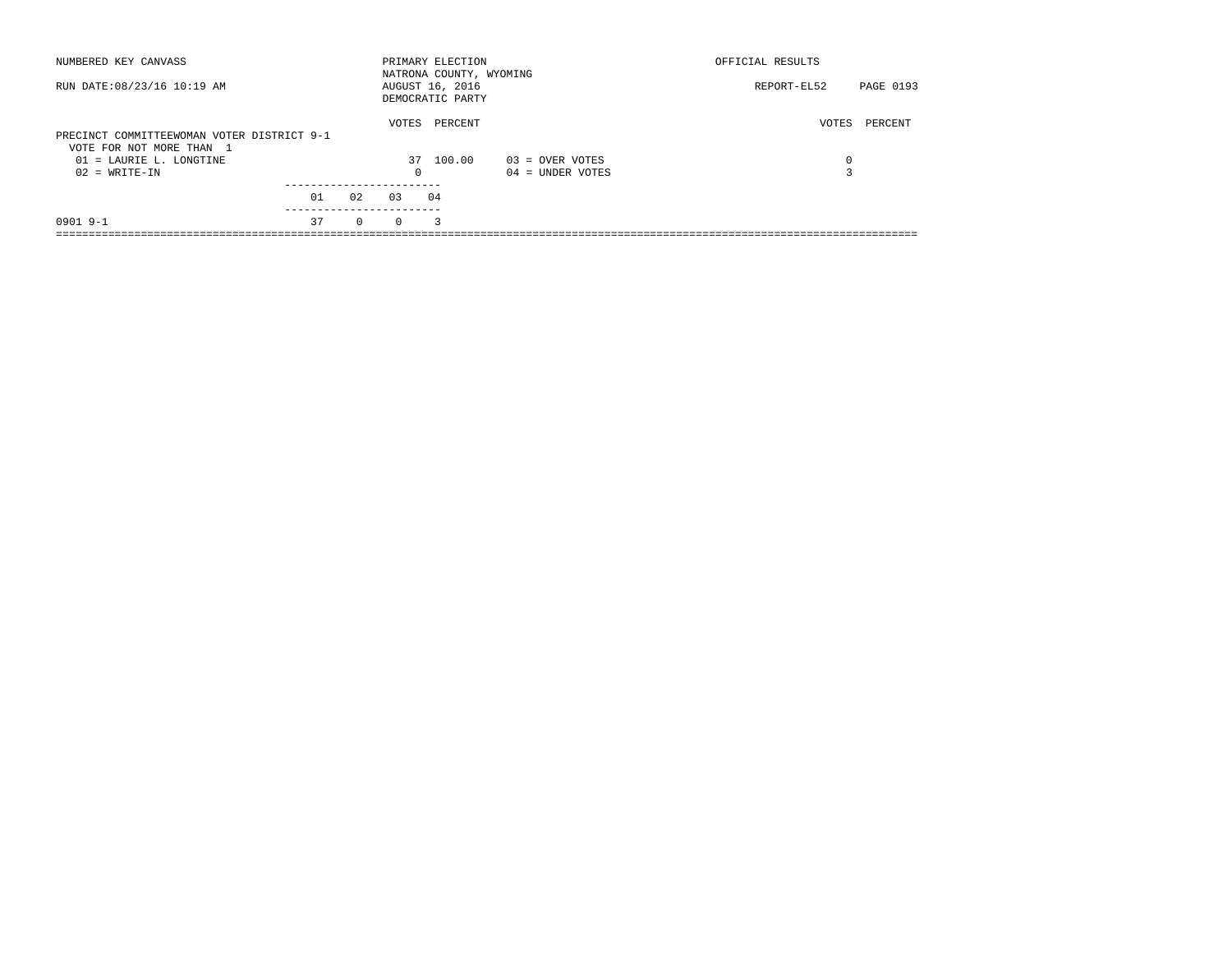| NUMBERED KEY CANVASS                                                  |          |          |                 |    | PRIMARY ELECTION<br>NATRONA COUNTY, WYOMING | OFFICIAL RESULTS |           |
|-----------------------------------------------------------------------|----------|----------|-----------------|----|---------------------------------------------|------------------|-----------|
| RUN DATE: 08/23/16 10:19 AM                                           |          |          | AUGUST 16, 2016 |    | DEMOCRATIC PARTY                            | REPORT-EL52      | PAGE 0194 |
| PRECINCT COMMITTEEMAN VOTER DISTRICT 11-1<br>VOTE FOR NOT MORE THAN 1 |          |          | VOTES           |    | PERCENT                                     | VOTES            | PERCENT   |
| $01 = NO CANDIDATE FILED$                                             |          |          | $\Omega$        |    | $03 =$ OVER VOTES                           | 0                |           |
| $02 = WRITE-IN$                                                       |          |          |                 |    | $04 =$ UNDER VOTES                          | 4                |           |
|                                                                       | 01       | 02       | 03              | 04 |                                             |                  |           |
| 1101 11-1                                                             | $\Omega$ | $\Omega$ | $\Omega$        | 4  |                                             |                  |           |
|                                                                       |          |          |                 |    |                                             |                  |           |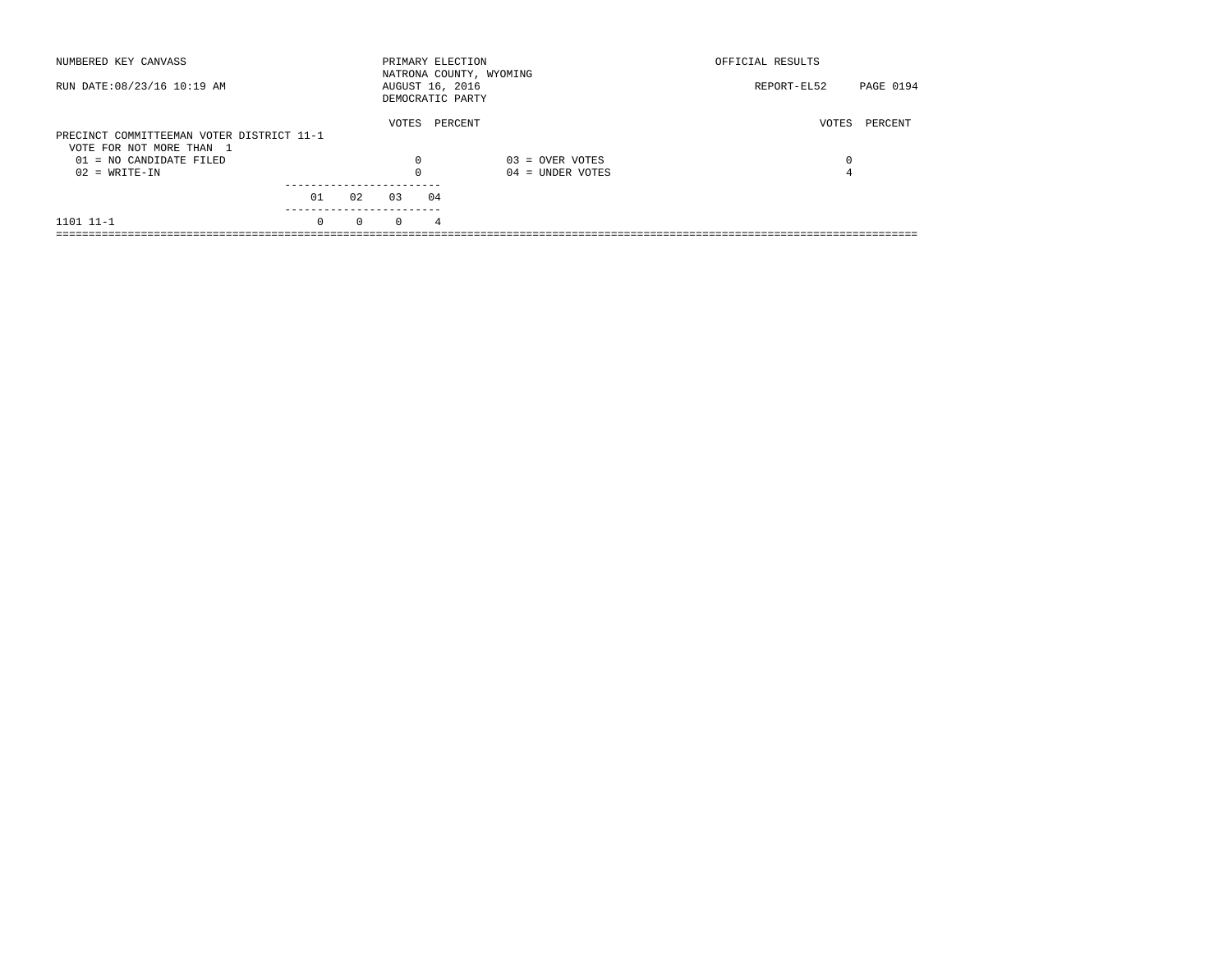| NUMBERED KEY CANVASS                        |          |          |                 |    | PRIMARY ELECTION<br>NATRONA COUNTY, WYOMING | OFFICIAL RESULTS |           |
|---------------------------------------------|----------|----------|-----------------|----|---------------------------------------------|------------------|-----------|
| RUN DATE: 08/23/16 10:19 AM                 |          |          | AUGUST 16, 2016 |    | DEMOCRATIC PARTY                            | REPORT-EL52      | PAGE 0195 |
|                                             |          |          | VOTES           |    | PERCENT                                     | VOTES            | PERCENT   |
| PRECINCT COMMITTEEWOMAN VOTER DISTRICT 11-1 |          |          |                 |    |                                             |                  |           |
| VOTE FOR NOT MORE THAN 1                    |          |          |                 |    |                                             |                  |           |
| $01 = NO CANDIDATE FILED$                   |          |          | $\Omega$        |    | $03 =$ OVER VOTES                           | 0                |           |
| $02 = WRITE-IN$                             |          |          |                 |    | $04 =$ UNDER VOTES                          | 4                |           |
|                                             |          |          |                 |    |                                             |                  |           |
|                                             | 01       | 02       | 0.3             | 04 |                                             |                  |           |
| 1101 11-1                                   | $\Omega$ | $\Omega$ | $\Omega$        | 4  |                                             |                  |           |
|                                             |          |          |                 |    |                                             |                  |           |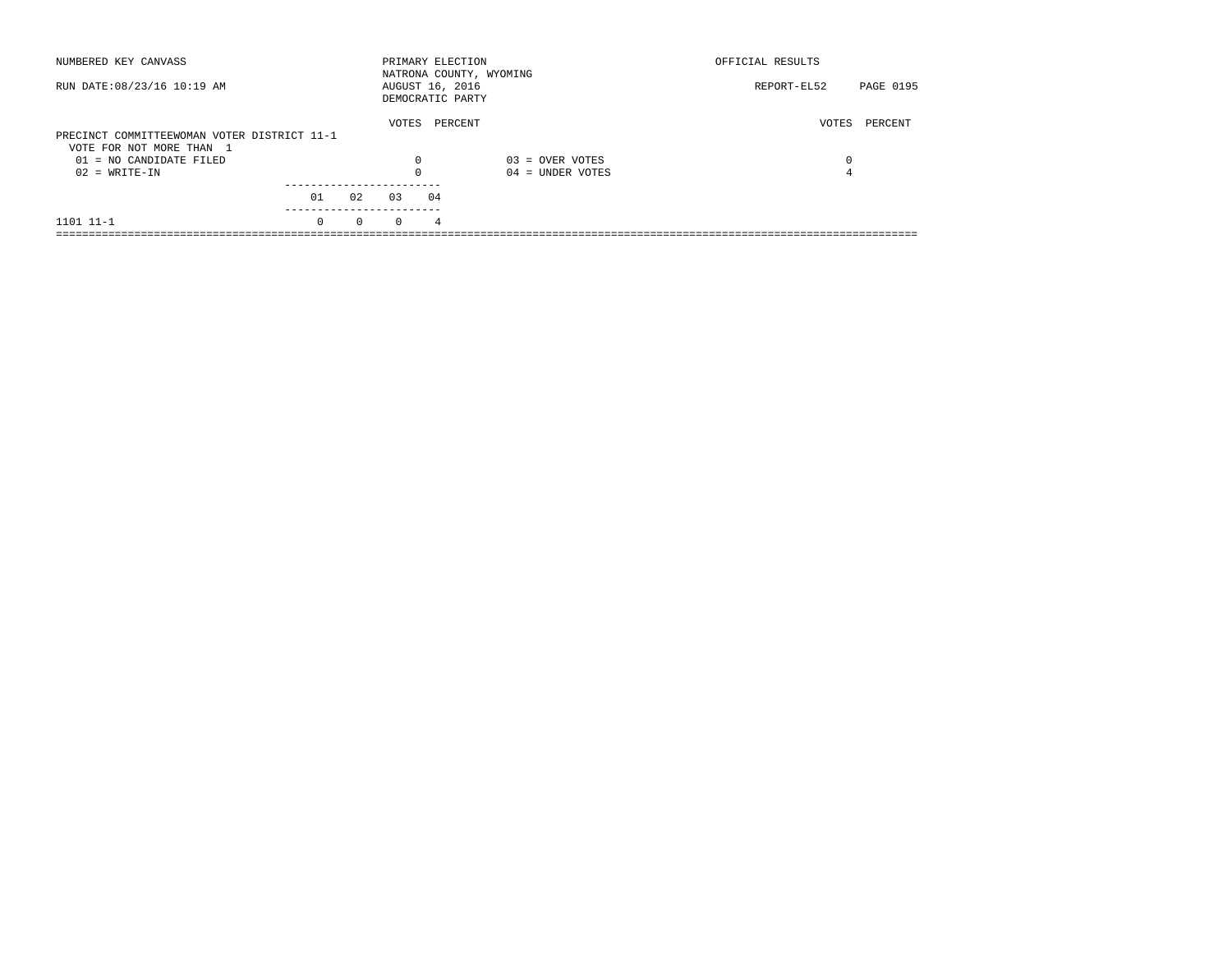| NUMBERED KEY CANVASS                                                  |          |    |          | PRIMARY ELECTION<br>NATRONA COUNTY, WYOMING |                    | OFFICIAL RESULTS |           |
|-----------------------------------------------------------------------|----------|----|----------|---------------------------------------------|--------------------|------------------|-----------|
| RUN DATE: 08/23/16 10:19 AM                                           |          |    |          | AUGUST 16, 2016<br>DEMOCRATIC PARTY         |                    | REPORT-EL52      | PAGE 0196 |
| PRECINCT COMMITTEEMAN VOTER DISTRICT 11-2<br>VOTE FOR NOT MORE THAN 1 |          |    | VOTES    | PERCENT                                     |                    | VOTES            | PERCENT   |
| 01 = NO CANDIDATE FILED                                               |          |    | $\Omega$ |                                             | $03 =$ OVER VOTES  | 0                |           |
| $02 = WRITE-IN$                                                       |          |    |          | 2 100.00                                    | $04 =$ UNDER VOTES | 4                |           |
|                                                                       |          |    | 0.3      |                                             |                    |                  |           |
|                                                                       | 01       | 02 |          | 04                                          |                    |                  |           |
| $1102$ $11-2$                                                         | $\Omega$ | 2  | $\Omega$ | 4                                           |                    |                  |           |
|                                                                       |          |    |          |                                             |                    |                  |           |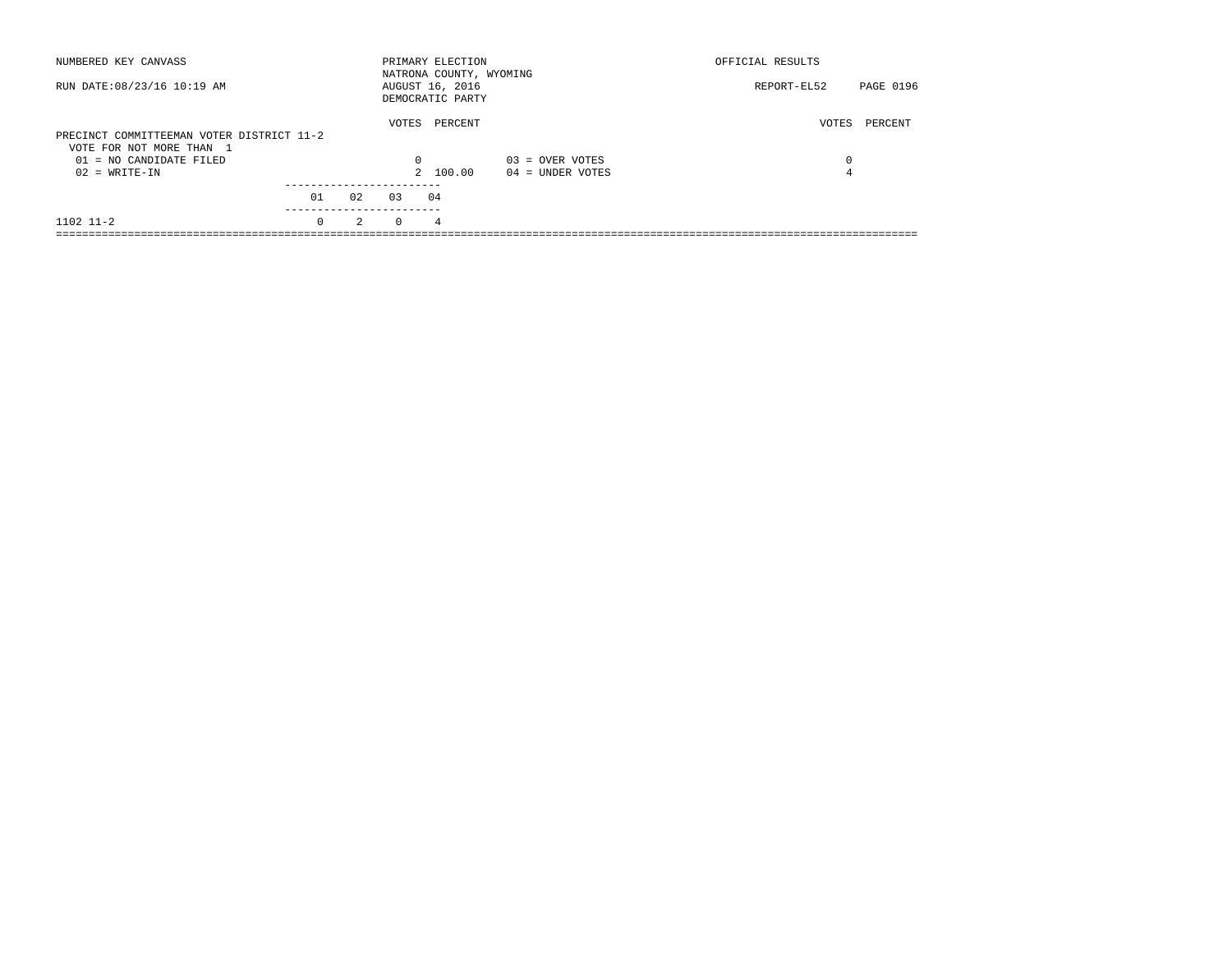| NUMBERED KEY CANVASS                        |          |          |          | PRIMARY ELECTION<br>NATRONA COUNTY, WYOMING |                    | OFFICIAL RESULTS         |
|---------------------------------------------|----------|----------|----------|---------------------------------------------|--------------------|--------------------------|
| RUN DATE: 08/23/16 10:19 AM                 |          |          |          | AUGUST 16, 2016<br>DEMOCRATIC PARTY         |                    | PAGE 0197<br>REPORT-EL52 |
| PRECINCT COMMITTEEWOMAN VOTER DISTRICT 11-2 |          |          | VOTES    | PERCENT                                     |                    | VOTES<br>PERCENT         |
| VOTE FOR NOT MORE THAN 1                    |          |          |          |                                             |                    |                          |
| $01 = NO CANDIDATE FILED$                   |          |          | $\Omega$ |                                             | $03 =$ OVER VOTES  | $\Omega$                 |
| $02 = WRITE-IN$                             |          |          | 0        |                                             | $04 =$ UNDER VOTES | 6                        |
|                                             | 01       | 02       | 0.3      | 04                                          |                    |                          |
|                                             |          |          |          |                                             |                    |                          |
| $1102$ $11-2$                               | $\Omega$ | $\Omega$ | $\Omega$ | 6                                           |                    |                          |
|                                             |          |          |          |                                             |                    |                          |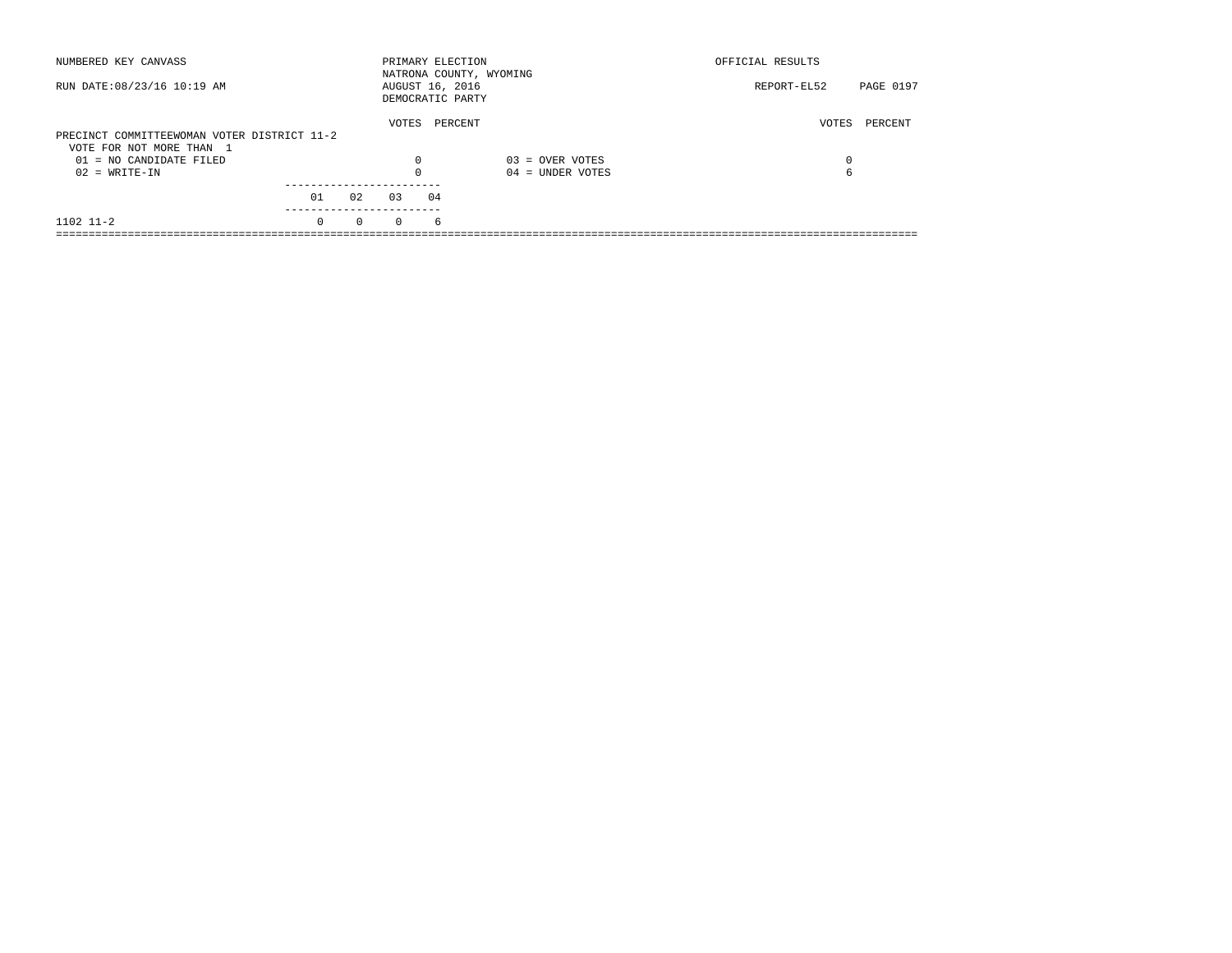| NUMBERED KEY CANVASS                                                  |          |    |          | PRIMARY ELECTION<br>NATRONA COUNTY, WYOMING |                    | OFFICIAL RESULTS |           |
|-----------------------------------------------------------------------|----------|----|----------|---------------------------------------------|--------------------|------------------|-----------|
| RUN DATE: 08/23/16 10:19 AM                                           |          |    |          | AUGUST 16, 2016<br>DEMOCRATIC PARTY         |                    | REPORT-EL52      | PAGE 0198 |
| PRECINCT COMMITTEEMAN VOTER DISTRICT 11-3<br>VOTE FOR NOT MORE THAN 1 |          |    | VOTES    | PERCENT                                     |                    | VOTES            | PERCENT   |
| $01 = NO CANDIDATE FILED$                                             |          |    | $\Omega$ |                                             | $03 =$ OVER VOTES  | $\Omega$         |           |
| $02 = WRITE-IN$                                                       |          |    |          | 1 100.00                                    | $04 =$ UNDER VOTES | 12               |           |
|                                                                       | 01       | 02 | 0.3      | 04                                          |                    |                  |           |
| $1103$ $11-3$                                                         | $\Omega$ |    | $\Omega$ | 12                                          |                    |                  |           |
|                                                                       |          |    |          |                                             |                    |                  |           |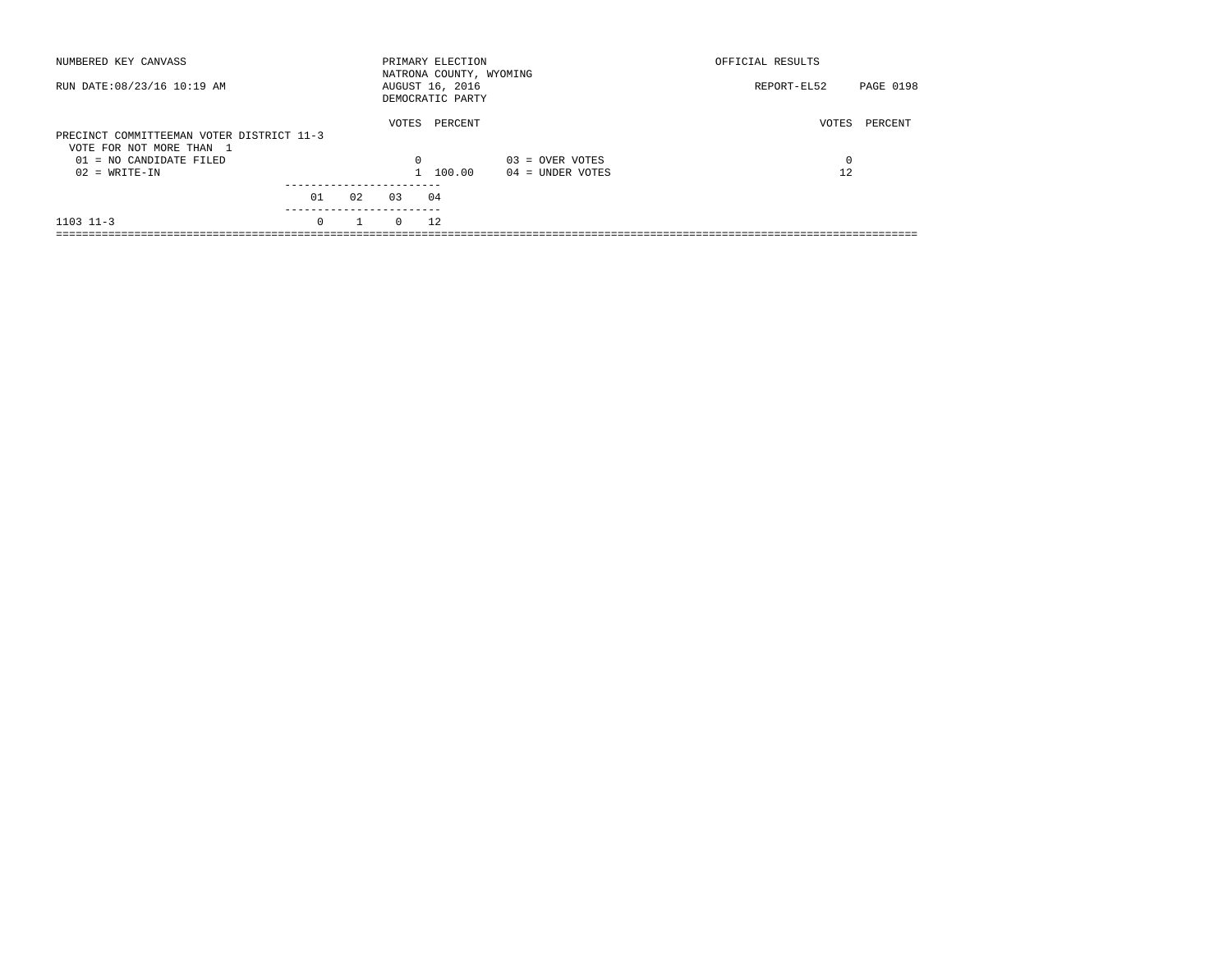| NUMBERED KEY CANVASS                                                    |          |    |          | PRIMARY ELECTION<br>NATRONA COUNTY, WYOMING |                    | OFFICIAL RESULTS |           |
|-------------------------------------------------------------------------|----------|----|----------|---------------------------------------------|--------------------|------------------|-----------|
| RUN DATE: 08/23/16 10:19 AM                                             |          |    |          | AUGUST 16, 2016<br>DEMOCRATIC PARTY         |                    | REPORT-EL52      | PAGE 0199 |
| PRECINCT COMMITTEEWOMAN VOTER DISTRICT 11-3<br>VOTE FOR NOT MORE THAN 1 |          |    | VOTES    | PERCENT                                     |                    | VOTES            | PERCENT   |
| $01 = NO CANDIDATE FILED$                                               |          |    | $\Omega$ |                                             | $03 =$ OVER VOTES  | $\Omega$         |           |
| $02 = WRITE-IN$                                                         |          |    |          | 1 100.00                                    | $04 =$ UNDER VOTES | 12               |           |
|                                                                         | 01       | 02 | 0.3      | 04                                          |                    |                  |           |
| $1103$ $11-3$                                                           | $\Omega$ |    | $\Omega$ | 12                                          |                    |                  |           |
|                                                                         |          |    |          |                                             |                    |                  |           |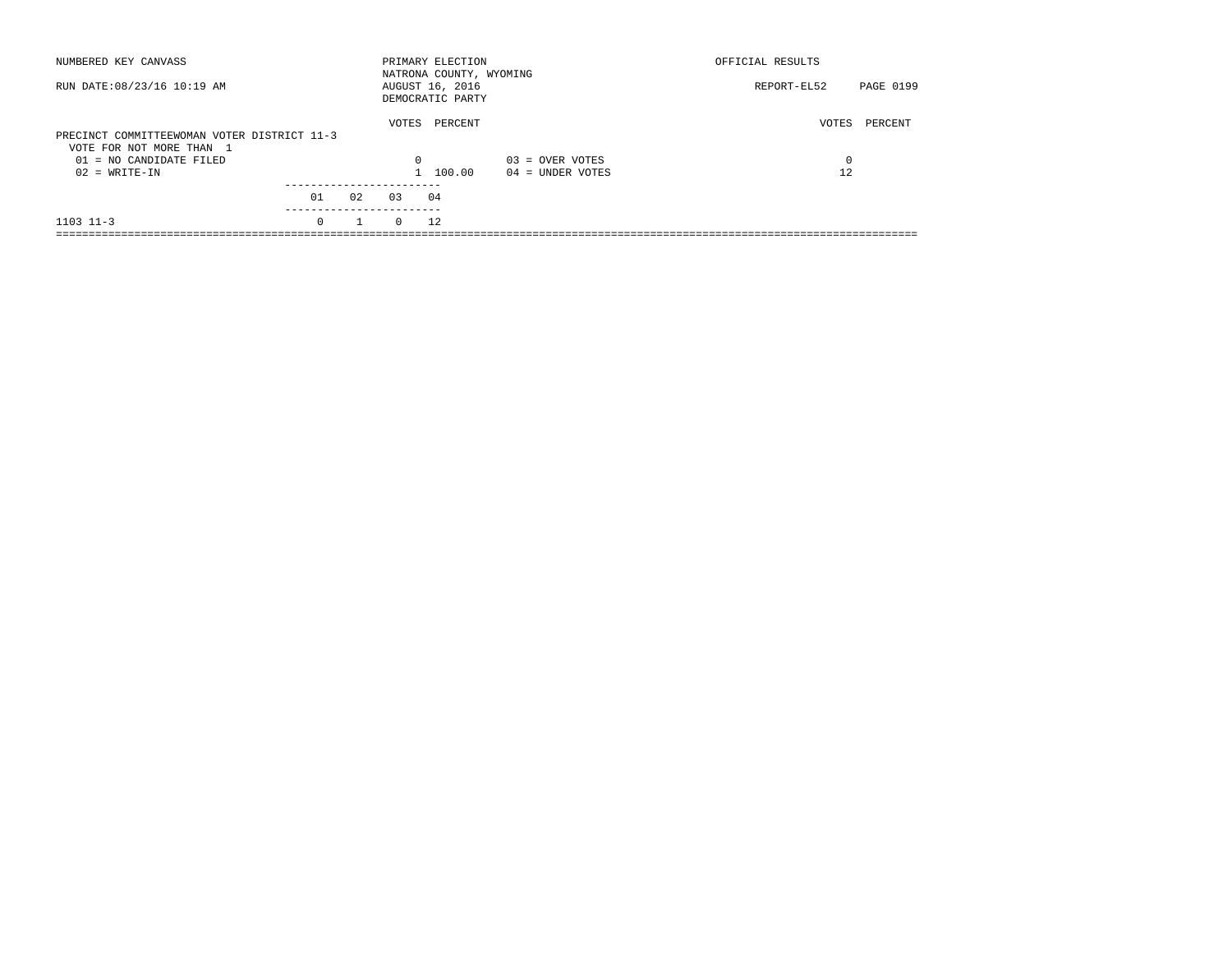| NUMBERED KEY CANVASS                                                  |          |    |          | PRIMARY ELECTION<br>NATRONA COUNTY, WYOMING |                    | OFFICIAL RESULTS |           |
|-----------------------------------------------------------------------|----------|----|----------|---------------------------------------------|--------------------|------------------|-----------|
| RUN DATE: 08/23/16 10:19 AM                                           |          |    |          | AUGUST 16, 2016<br>DEMOCRATIC PARTY         |                    | REPORT-EL52      | PAGE 0200 |
| PRECINCT COMMITTEEMAN VOTER DISTRICT 11-4<br>VOTE FOR NOT MORE THAN 1 |          |    | VOTES    | PERCENT                                     |                    | VOTES            | PERCENT   |
| $01 = NO CANDIDATE FILED$                                             |          |    | $\Omega$ |                                             | $03 =$ OVER VOTES  | 0                |           |
| $02 = WRITE-IN$                                                       |          |    |          | 100.00                                      | $04 =$ UNDER VOTES | $\sim$           |           |
|                                                                       |          |    |          |                                             |                    |                  |           |
|                                                                       | 01       | 02 | 03       | 04                                          |                    |                  |           |
| $1104$ $11-4$                                                         | $\Omega$ |    | $\Omega$ | $\mathfrak{D}$                              |                    |                  |           |
|                                                                       |          |    |          |                                             |                    |                  |           |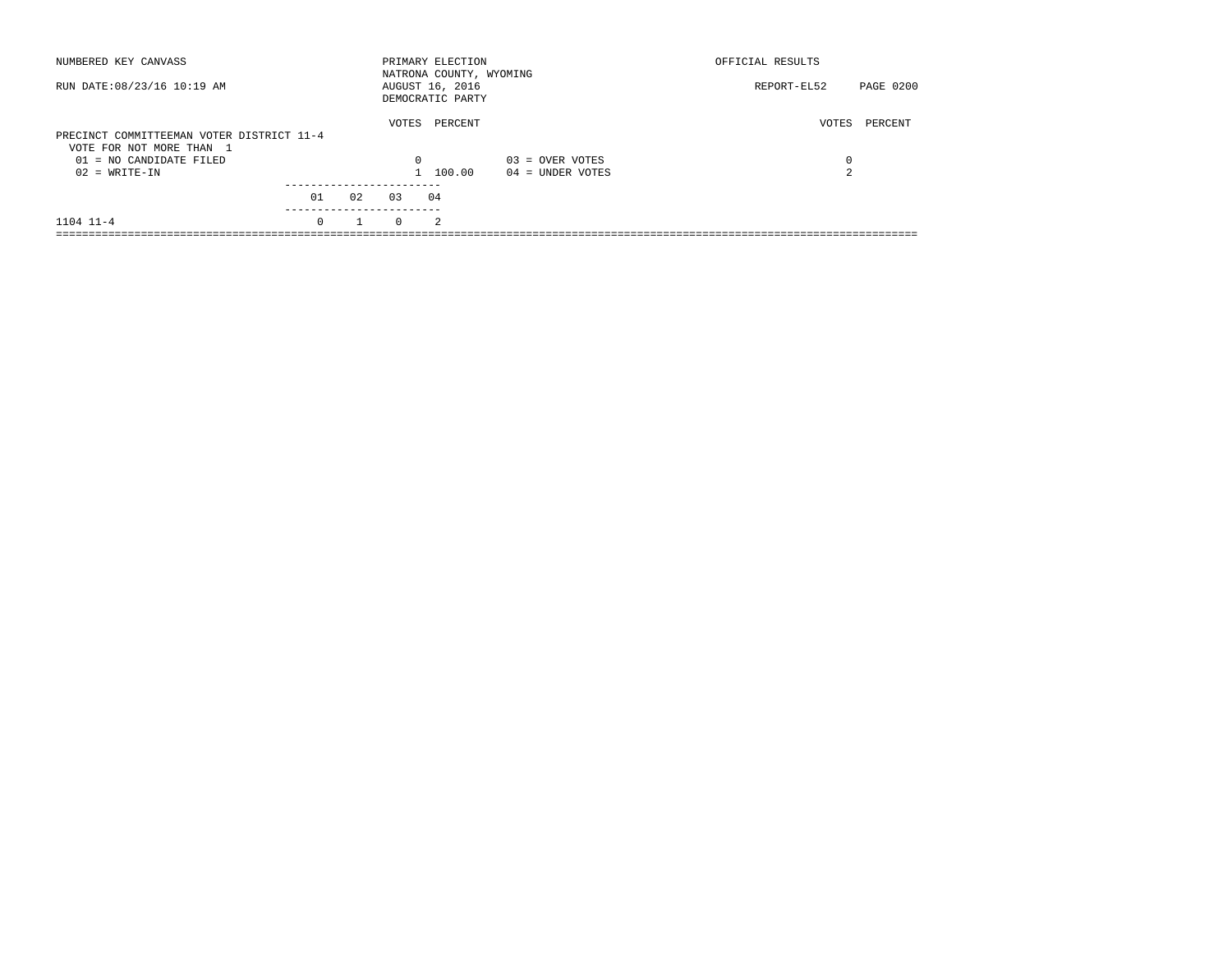| NUMBERED KEY CANVASS                                                    |          |    |          | PRIMARY ELECTION<br>NATRONA COUNTY, WYOMING |                    | OFFICIAL RESULTS |                  |
|-------------------------------------------------------------------------|----------|----|----------|---------------------------------------------|--------------------|------------------|------------------|
| RUN DATE: 08/23/16 10:19 AM                                             |          |    |          | AUGUST 16, 2016<br>DEMOCRATIC PARTY         |                    | REPORT-EL52      | <b>PAGE 0201</b> |
| PRECINCT COMMITTEEWOMAN VOTER DISTRICT 11-4<br>VOTE FOR NOT MORE THAN 1 |          |    | VOTES    | PERCENT                                     |                    | VOTES            | PERCENT          |
| $01 = NO CANDIDATE FILED$                                               |          |    | $\Omega$ |                                             | $03 =$ OVER VOTES  | 0                |                  |
| $02 = WRITE-IN$                                                         |          |    |          | 100.00                                      | $04 =$ UNDER VOTES | 2                |                  |
|                                                                         |          |    |          |                                             |                    |                  |                  |
|                                                                         | 01       | 02 | 0.3      | 04                                          |                    |                  |                  |
| $1104$ $11-4$                                                           | $\Omega$ |    | $\Omega$ | $\mathcal{L}$                               |                    |                  |                  |
|                                                                         |          |    |          |                                             |                    |                  |                  |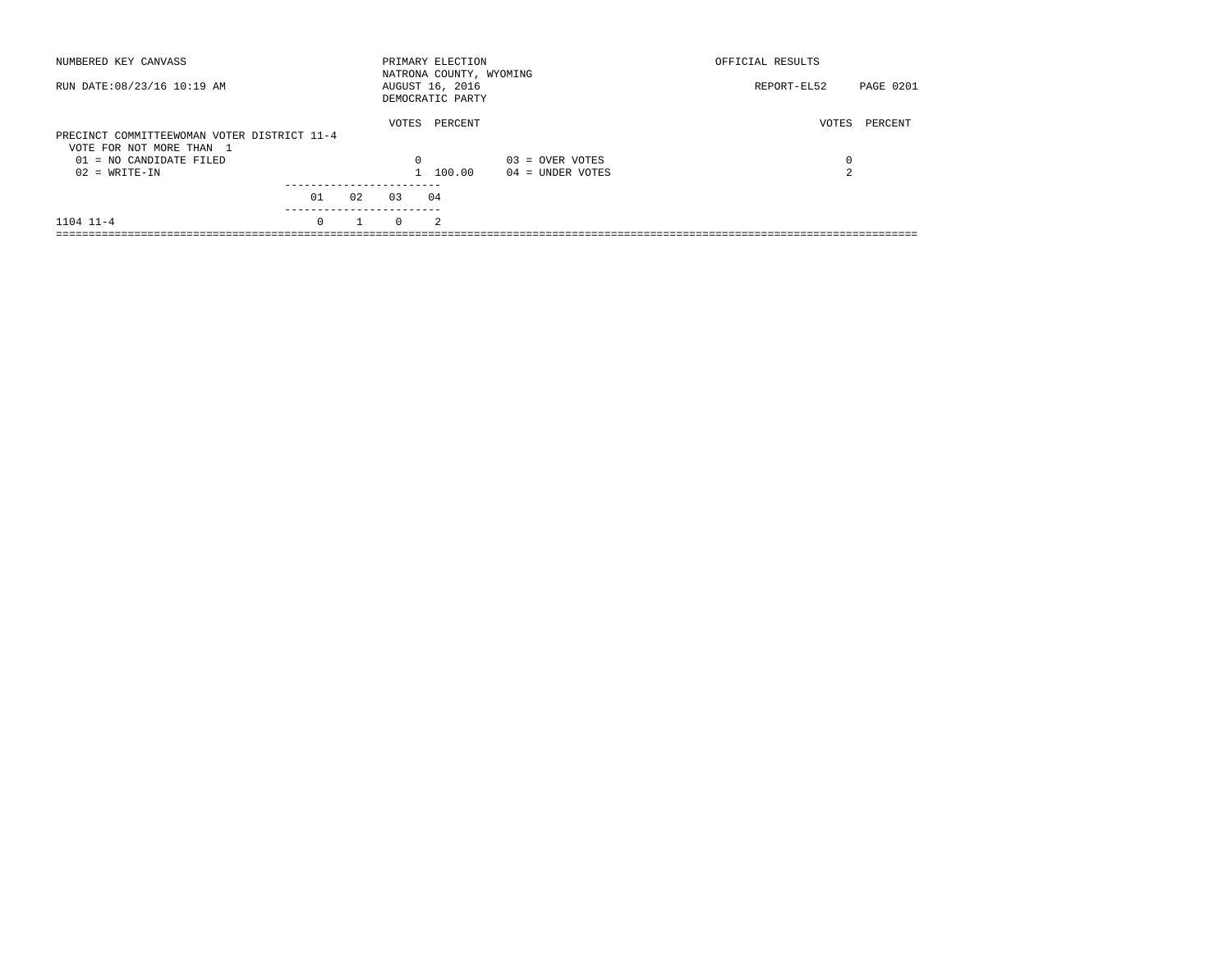| NUMBERED KEY CANVASS                                                  |          |          |          | PRIMARY ELECTION<br>NATRONA COUNTY, WYOMING |                    | OFFICIAL RESULTS |           |
|-----------------------------------------------------------------------|----------|----------|----------|---------------------------------------------|--------------------|------------------|-----------|
| RUN DATE: 08/23/16 10:19 AM                                           |          |          |          | AUGUST 16, 2016<br>DEMOCRATIC PARTY         |                    | REPORT-EL52      | PAGE 0202 |
| PRECINCT COMMITTEEMAN VOTER DISTRICT 12-2<br>VOTE FOR NOT MORE THAN 1 |          |          | VOTES    | PERCENT                                     |                    | VOTES            | PERCENT   |
| $01 = NO CANDIDATE FILED$                                             |          |          | $\Omega$ |                                             | $03 =$ OVER VOTES  | $\Omega$         |           |
| $02 = WRITE-IN$                                                       |          |          | 0        |                                             | $04 =$ UNDER VOTES | 18               |           |
|                                                                       | 01       | 02       | 0.3      | 04                                          |                    |                  |           |
| 1202 12-2                                                             | $\Omega$ | $\Omega$ | $\Omega$ | 18                                          |                    |                  |           |
|                                                                       |          |          |          |                                             |                    |                  |           |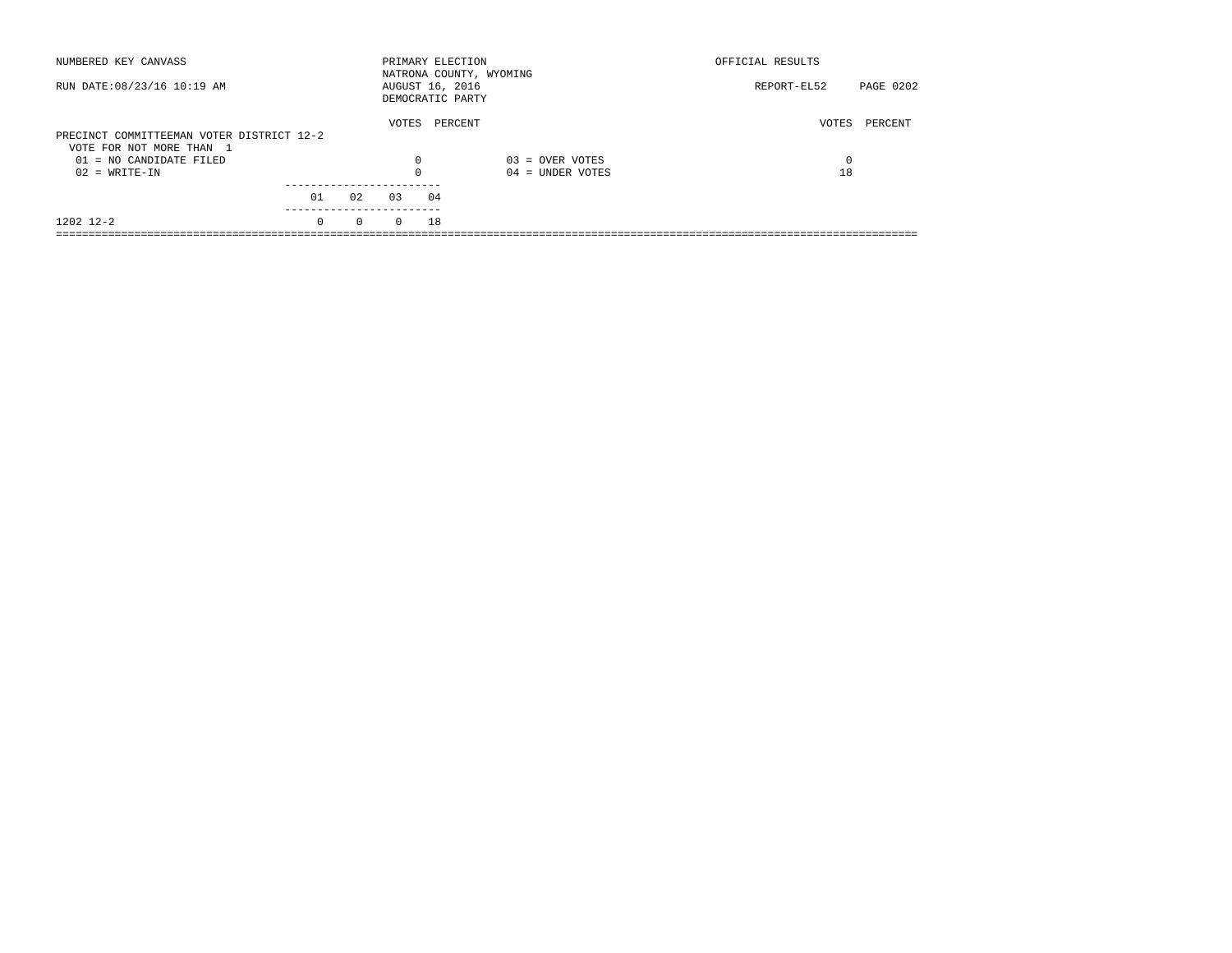| NUMBERED KEY CANVASS                        |          |          |                       | PRIMARY ELECTION<br>NATRONA COUNTY, WYOMING |                    | OFFICIAL RESULTS         |
|---------------------------------------------|----------|----------|-----------------------|---------------------------------------------|--------------------|--------------------------|
| RUN DATE: 08/23/16 10:19 AM                 |          |          |                       | AUGUST 16, 2016<br>DEMOCRATIC PARTY         |                    | PAGE 0203<br>REPORT-EL52 |
|                                             |          |          | VOTES                 | PERCENT                                     |                    | VOTES<br>PERCENT         |
| PRECINCT COMMITTEEWOMAN VOTER DISTRICT 12-2 |          |          |                       |                                             |                    |                          |
| VOTE FOR NOT MORE THAN 1                    |          |          |                       |                                             |                    |                          |
| $01 = NO CANDIDATE FILED$                   |          |          | 0                     |                                             | $03 =$ OVER VOTES  | $\Omega$                 |
| $02 = WRITE-IN$                             |          |          | 0                     |                                             | $04 =$ UNDER VOTES | 18                       |
|                                             |          |          | --------------------- |                                             |                    |                          |
|                                             | 01       | 02       | 0.3                   | 04                                          |                    |                          |
| 1202 12-2                                   | $\Omega$ | $\Omega$ | $\Omega$              | 18                                          |                    |                          |
|                                             |          |          |                       |                                             |                    |                          |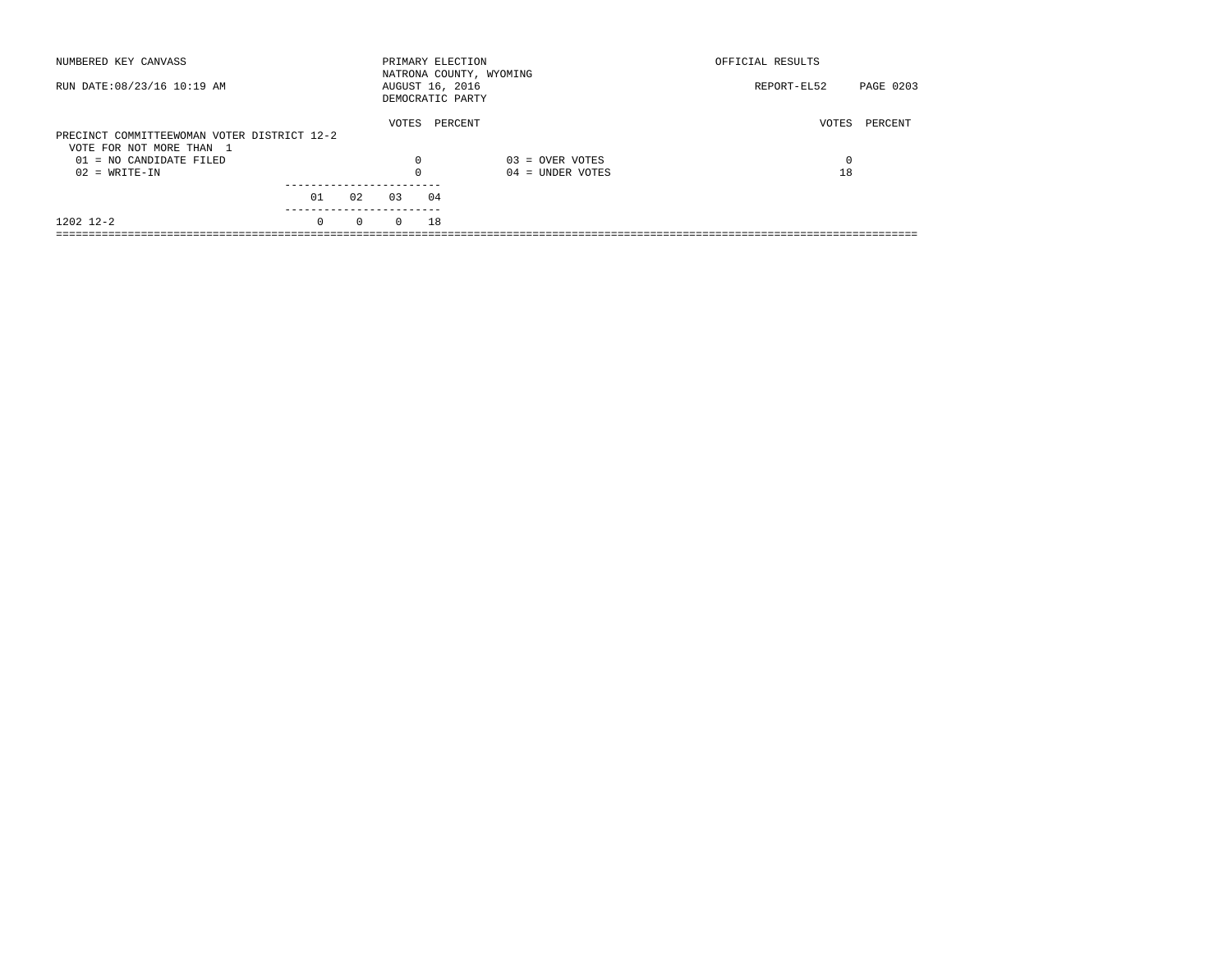| NUMBERED KEY CANVASS                                                  |          |          |          | PRIMARY ELECTION                    | NATRONA COUNTY, WYOMING | OFFICIAL RESULTS |           |
|-----------------------------------------------------------------------|----------|----------|----------|-------------------------------------|-------------------------|------------------|-----------|
| RUN DATE: 08/23/16 10:19 AM                                           |          |          |          | AUGUST 16, 2016<br>DEMOCRATIC PARTY |                         | REPORT-EL52      | PAGE 0204 |
| PRECINCT COMMITTEEMAN VOTER DISTRICT 13-1<br>VOTE FOR NOT MORE THAN 1 |          |          | VOTES    | PERCENT                             |                         | VOTES            | PERCENT   |
| $01 = NO CANDIDATE FILED$                                             |          |          | $\Omega$ |                                     | $03 =$ OVER VOTES       | 0                |           |
| $02 = WRITE-IN$                                                       |          |          |          |                                     | $04 =$ UNDER VOTES      |                  |           |
|                                                                       | 01       | 02       | 03       | 04                                  |                         |                  |           |
| 1301 13-1                                                             | $\Omega$ | $\Omega$ | $\Omega$ | 3                                   |                         |                  |           |
|                                                                       |          |          |          |                                     |                         |                  |           |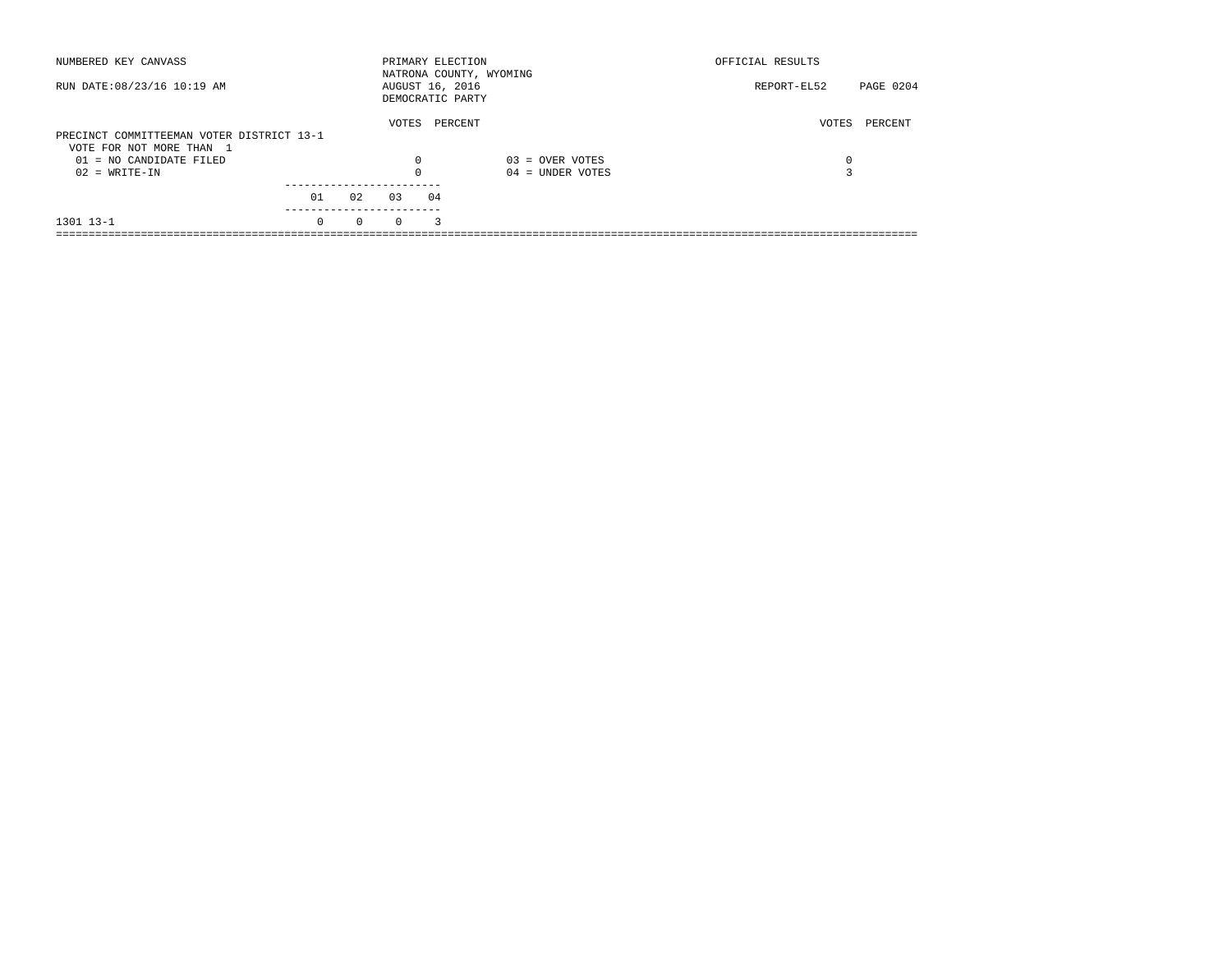| NUMBERED KEY CANVASS                        |          |          | PRIMARY ELECTION                    |         | NATRONA COUNTY, WYOMING | OFFICIAL RESULTS |           |
|---------------------------------------------|----------|----------|-------------------------------------|---------|-------------------------|------------------|-----------|
| RUN DATE: 08/23/16 10:19 AM                 |          |          | AUGUST 16, 2016<br>DEMOCRATIC PARTY |         |                         | REPORT-EL52      | PAGE 0205 |
|                                             |          |          | VOTES                               | PERCENT |                         | VOTES            | PERCENT   |
| PRECINCT COMMITTEEWOMAN VOTER DISTRICT 13-1 |          |          |                                     |         |                         |                  |           |
| VOTE FOR NOT MORE THAN 1                    |          |          |                                     |         |                         |                  |           |
| $01 = NO CANDIDATE FILED$                   |          |          | $\Omega$                            |         | $03 =$ OVER VOTES       | 0                |           |
| $02 = WRITE-IN$                             |          |          |                                     |         | $04 =$ UNDER VOTES      |                  |           |
|                                             |          |          |                                     |         |                         |                  |           |
|                                             | 01       | 02       | 03                                  | 04      |                         |                  |           |
| 1301 13-1                                   | $\Omega$ | $\Omega$ | $\Omega$                            | 3       |                         |                  |           |
|                                             |          |          |                                     |         |                         |                  |           |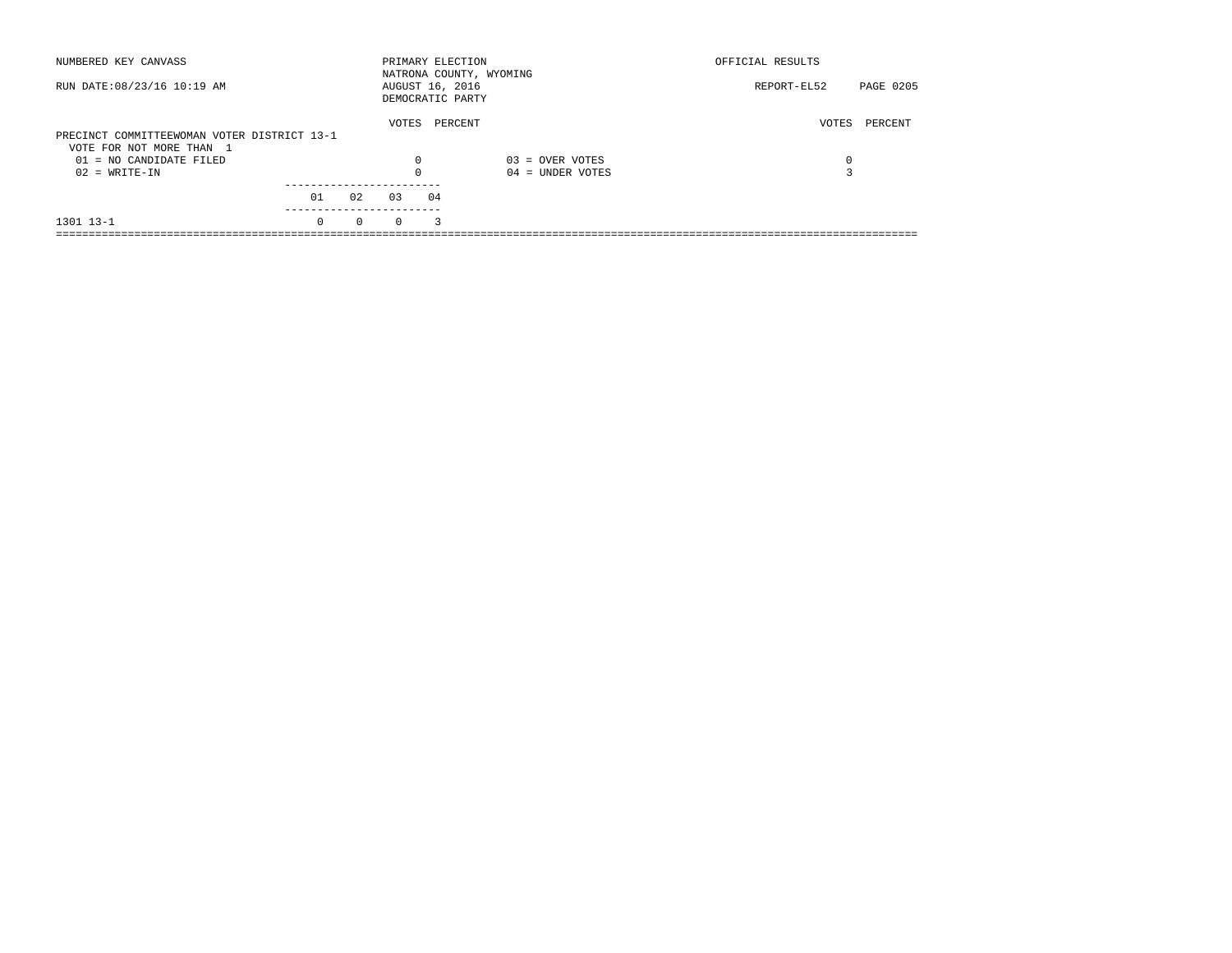| NUMBERED KEY CANVASS                                                  |          |          | PRIMARY ELECTION                    |                | NATRONA COUNTY, WYOMING | OFFICIAL RESULTS |           |
|-----------------------------------------------------------------------|----------|----------|-------------------------------------|----------------|-------------------------|------------------|-----------|
| RUN DATE: 08/23/16 10:19 AM                                           |          |          | AUGUST 16, 2016<br>DEMOCRATIC PARTY |                |                         | REPORT-EL52      | PAGE 0206 |
| PRECINCT COMMITTEEMAN VOTER DISTRICT 13-2<br>VOTE FOR NOT MORE THAN 1 |          |          | VOTES                               | PERCENT        |                         | VOTES            | PERCENT   |
| $01 = NO CANDIDATE FILED$                                             |          |          | $\Omega$                            |                | $03 =$ OVER VOTES       | 0                |           |
| $02 = WRITE-IN$                                                       |          |          |                                     |                | $04 =$ UNDER VOTES      | $\sim$           |           |
|                                                                       | 01       | 02       | 03                                  | 04             |                         |                  |           |
| 1302 13-2                                                             | $\Omega$ | $\Omega$ | $\Omega$                            | $\mathfrak{D}$ |                         |                  |           |
|                                                                       |          |          |                                     |                |                         |                  |           |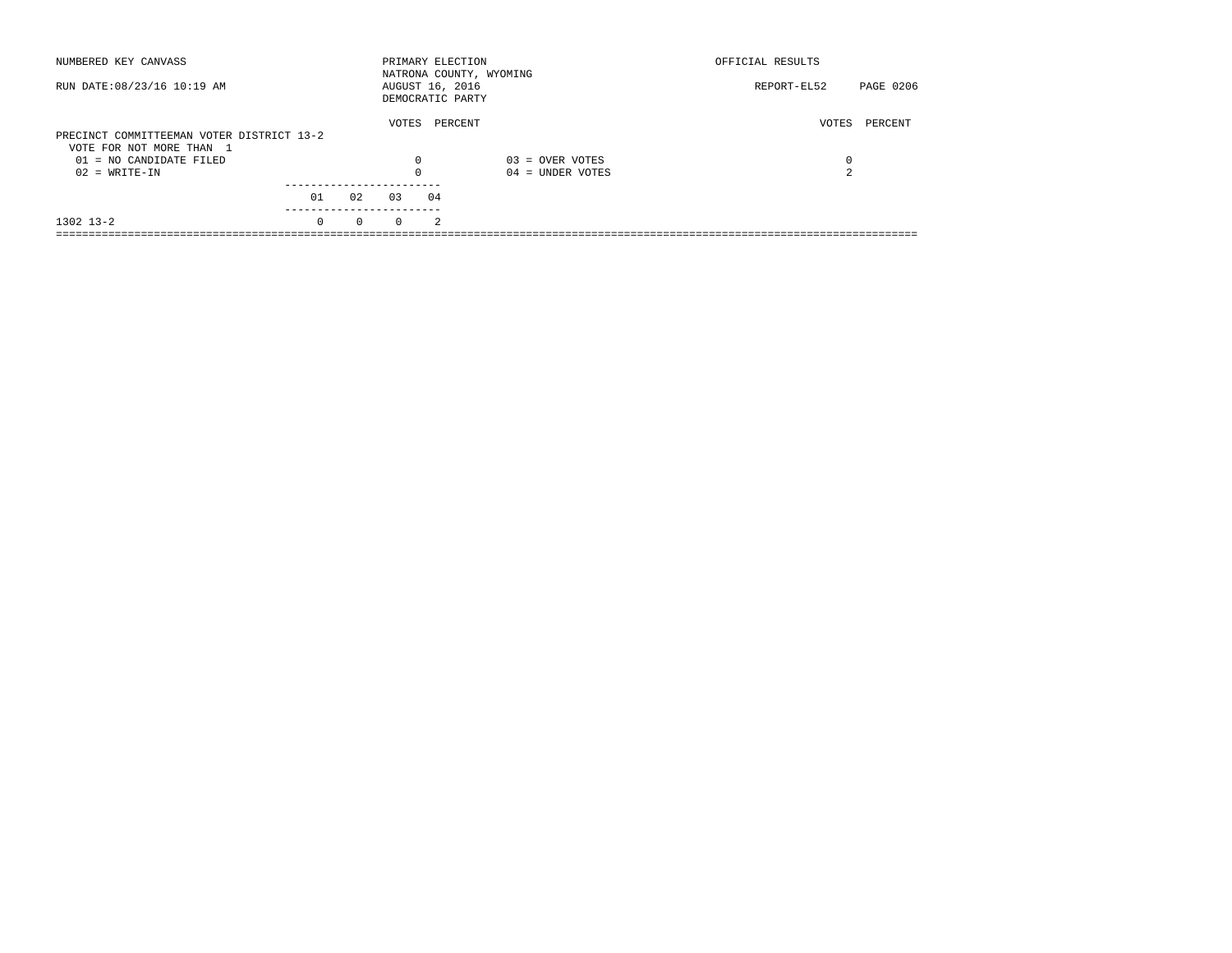| NUMBERED KEY CANVASS                        |          |          |          | PRIMARY ELECTION<br>NATRONA COUNTY, WYOMING |                    | OFFICIAL RESULTS |           |
|---------------------------------------------|----------|----------|----------|---------------------------------------------|--------------------|------------------|-----------|
| RUN DATE: 08/23/16 10:19 AM                 |          |          |          | AUGUST 16, 2016<br>DEMOCRATIC PARTY         |                    | REPORT-EL52      | PAGE 0207 |
| PRECINCT COMMITTEEWOMAN VOTER DISTRICT 13-2 |          |          | VOTES    | PERCENT                                     |                    | VOTES            | PERCENT   |
| VOTE FOR NOT MORE THAN 1                    |          |          |          |                                             |                    |                  |           |
| $01 = NO CANDIDATE FILED$                   |          |          | $\Omega$ |                                             | $03 =$ OVER VOTES  | 0                |           |
| $02 = WRITE-IN$                             |          |          | 0        |                                             | $04 =$ UNDER VOTES | $\overline{a}$   |           |
|                                             | 01       | 02       | 0.3      | 04                                          |                    |                  |           |
| $1302$ $13-2$                               | $\Omega$ | $\Omega$ | $\Omega$ | $\mathfrak{D}$                              |                    |                  |           |
|                                             |          |          |          |                                             |                    |                  |           |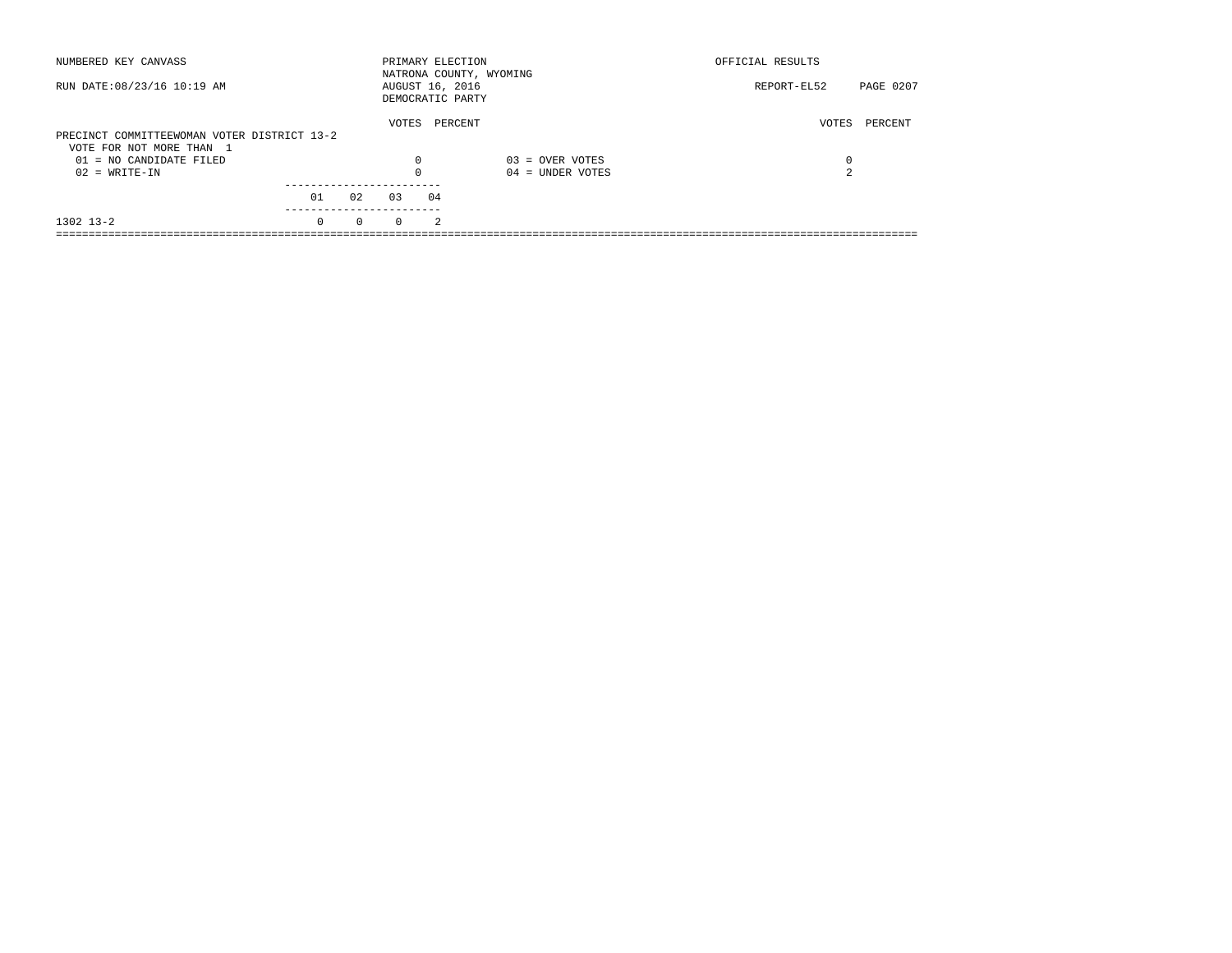| NUMBERED KEY CANVASS                                                  |          |          | PRIMARY ELECTION                    |            | NATRONA COUNTY, WYOMING | OFFICIAL RESULTS |           |
|-----------------------------------------------------------------------|----------|----------|-------------------------------------|------------|-------------------------|------------------|-----------|
| RUN DATE: 08/23/16 10:19 AM                                           |          |          | AUGUST 16, 2016<br>DEMOCRATIC PARTY |            |                         | REPORT-EL52      | PAGE 0208 |
| PRECINCT COMMITTEEMAN VOTER DISTRICT 14-1<br>VOTE FOR NOT MORE THAN 1 |          |          | VOTES                               | PERCENT    |                         | VOTES            | PERCENT   |
| $01 = NO CANDIDATE FILED$                                             |          |          | $\Omega$                            |            | $03 =$ OVER VOTES       | 0                |           |
| $02 = WRITE-IN$                                                       |          |          |                                     |            | $04 =$ UNDER VOTES      | $\Omega$         |           |
|                                                                       | 01       | 02       | 03                                  | 04         |                         |                  |           |
| 1401 14-1                                                             | $\Omega$ | $\Omega$ | $\Omega$                            | $^{\circ}$ |                         |                  |           |
|                                                                       |          |          |                                     |            |                         |                  |           |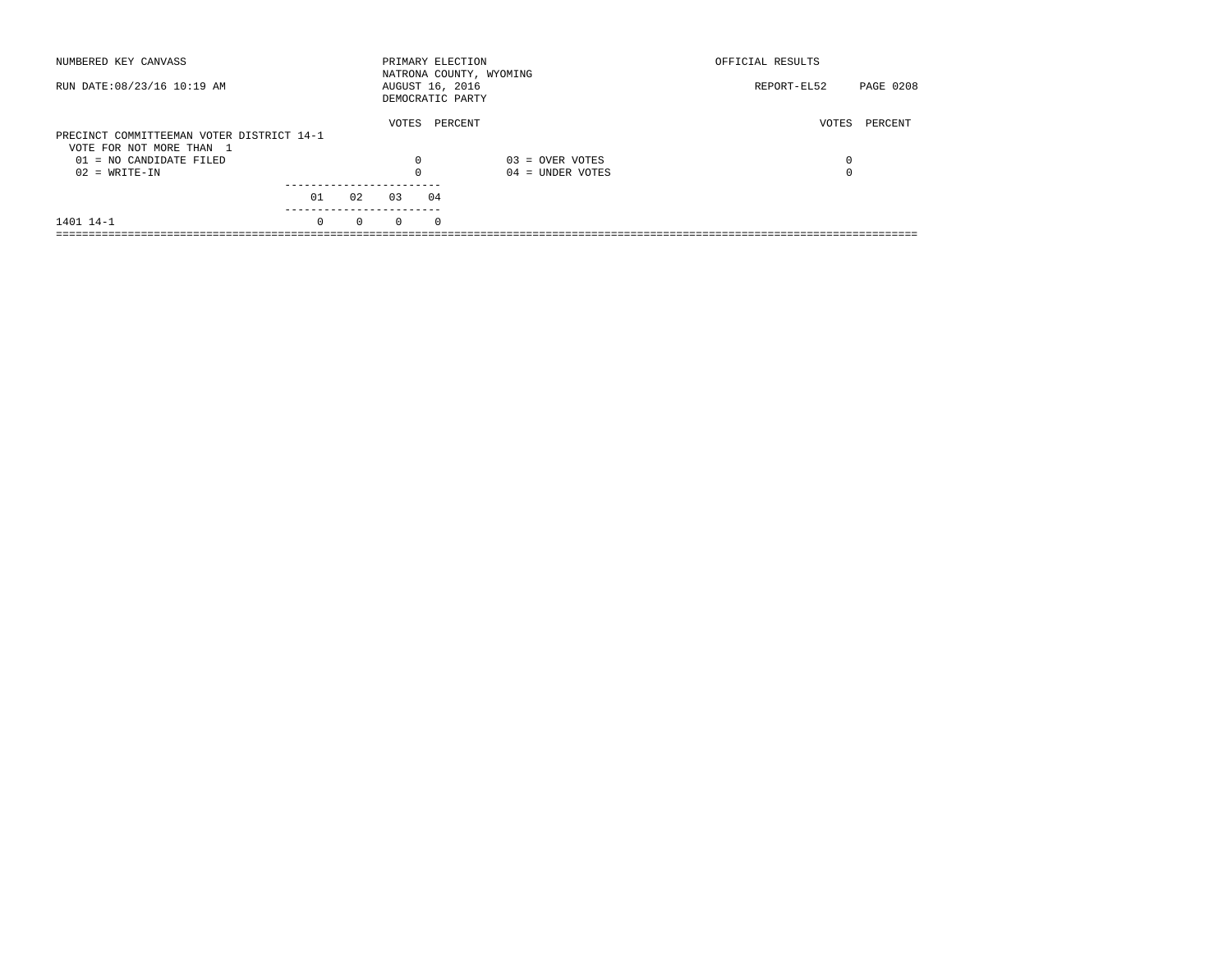| NUMBERED KEY CANVASS                        |          |          |          | PRIMARY ELECTION<br>NATRONA COUNTY, WYOMING |                    | OFFICIAL RESULTS |           |
|---------------------------------------------|----------|----------|----------|---------------------------------------------|--------------------|------------------|-----------|
| RUN DATE: 08/23/16 10:19 AM                 |          |          |          | AUGUST 16, 2016<br>DEMOCRATIC PARTY         |                    | REPORT-EL52      | PAGE 0209 |
| PRECINCT COMMITTEEWOMAN VOTER DISTRICT 14-1 |          |          | VOTES    | PERCENT                                     |                    | VOTES            | PERCENT   |
| VOTE FOR NOT MORE THAN 1                    |          |          |          |                                             |                    |                  |           |
| $01 = NO CANDIDATE FILED$                   |          |          | $\Omega$ |                                             | $03 =$ OVER VOTES  | $\Omega$         |           |
| $02 = WRITE-IN$                             |          |          | 0        |                                             | $04 =$ UNDER VOTES | $\Omega$         |           |
|                                             | 01       | 02       | 0.3      | 04                                          |                    |                  |           |
|                                             |          |          |          |                                             |                    |                  |           |
| 1401 14-1                                   | $\Omega$ | $\Omega$ | $\Omega$ | $\Omega$                                    |                    |                  |           |
|                                             |          |          |          |                                             |                    |                  |           |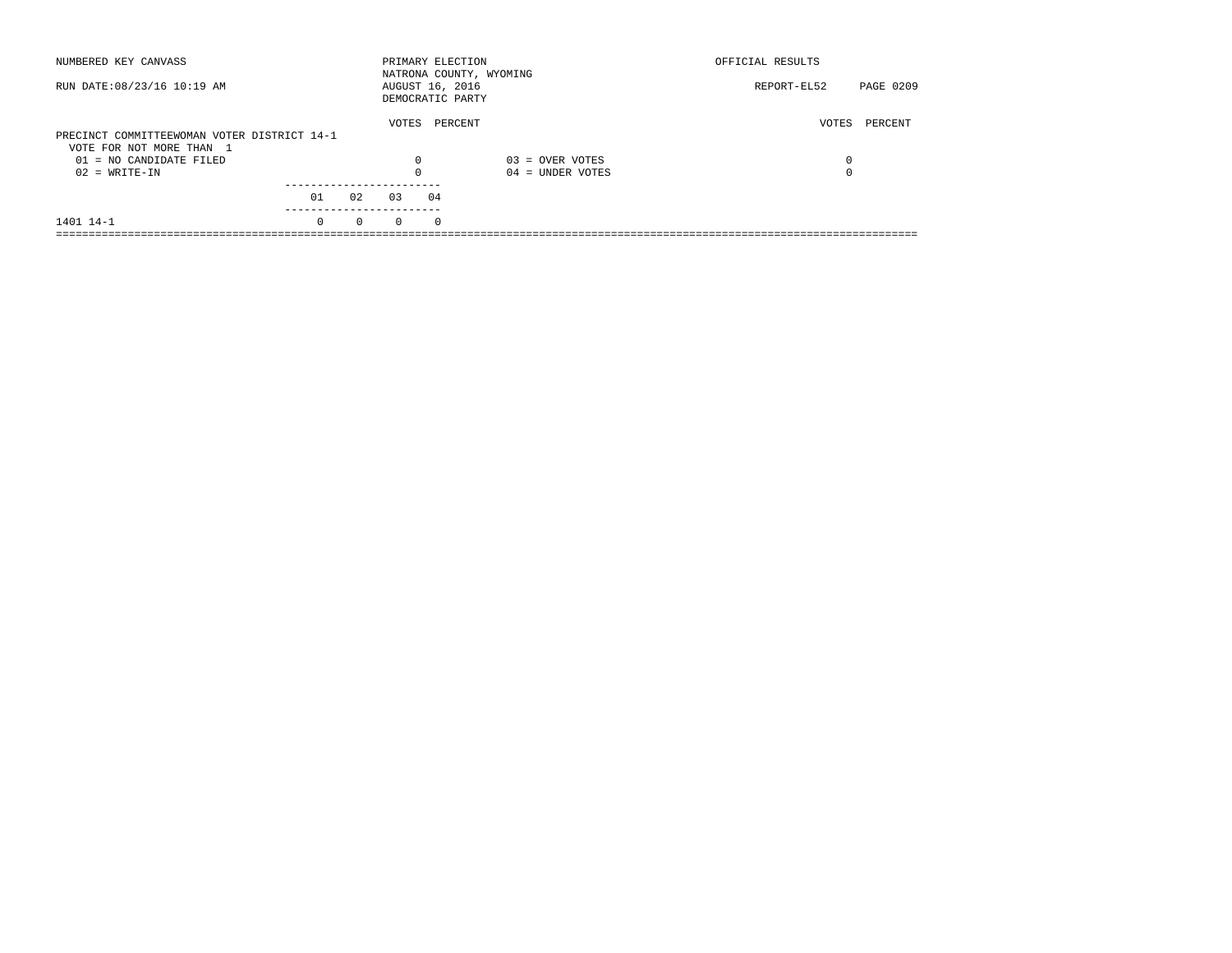| NATRONA COUNTY, WYOMING<br>RUN DATE: 08/23/16 10:19 AM<br>AUGUST 16, 2016<br>REPORT-EL52 PAGE 0210<br>CONSTITUTION PARTY<br>VOTES PERCENT<br>VOTES PERCENT<br>UNITED STATES REPRESENTATIVE<br>WYOMING CONGRESSIONAL DISTRICT ONE |  |
|----------------------------------------------------------------------------------------------------------------------------------------------------------------------------------------------------------------------------------|--|
|                                                                                                                                                                                                                                  |  |
| VOTE FOR NOT MORE THAN 1<br>28 84.85 03 = OVER VOTES<br>01 = DANIEL CLYDE CUMMINGS<br>$\mathbf 0$                                                                                                                                |  |
| $02$ = WRITE-IN<br>5 15.15 04 = UNDER VOTES<br>$\overline{a}$                                                                                                                                                                    |  |
| -------------------------                                                                                                                                                                                                        |  |
| 01 02 03 04                                                                                                                                                                                                                      |  |
| -------------------------<br>1 0 0 0<br>$0101 1 - 1$                                                                                                                                                                             |  |
| $0102$ $1-2$                                                                                                                                                                                                                     |  |
| $\begin{matrix} 0 & 1 & 0 & 0 \end{matrix}$<br>$0103$ 1-3                                                                                                                                                                        |  |
| $\begin{matrix} 1 & 0 & 0 \end{matrix}$<br>$0104$ 1-4<br>$\overline{0}$                                                                                                                                                          |  |
| $\begin{matrix} 0 & 0 & 0 & 0 \end{matrix}$<br>$0105$ 1-5                                                                                                                                                                        |  |
| $\begin{array}{cccc} 1 & 0 & 0 \\ 1 & 0 & 0 \end{array}$<br>$0106 1 - 6$<br>0                                                                                                                                                    |  |
| $0107$ $1-7$<br>$\mathbf 0$                                                                                                                                                                                                      |  |
| $0\qquad 0\qquad 0$<br>$0109$ $1-9$<br>0                                                                                                                                                                                         |  |
| $\begin{matrix} 0 & 1 & 0 & 0 \end{matrix}$<br>0111 1-11                                                                                                                                                                         |  |
| 0112 1-12<br>$0\qquad 0\qquad 0$<br>$\overline{0}$                                                                                                                                                                               |  |
| $02012 - -1$<br>$2 \t 0$<br>$\overline{0}$<br>$\overline{0}$                                                                                                                                                                     |  |
| $02022 - 2 - 2$<br>$1 \quad 1 \quad 0$<br>$\mathbf 0$                                                                                                                                                                            |  |
| $0203$ 2-3<br>$0\qquad 0\qquad 0$<br>$\overline{0}$                                                                                                                                                                              |  |
| $\begin{matrix} 0 && 0 && 0 \\ 0 && 0 && 0 \end{matrix}$<br>$0204$ 2-4<br>$\mathbf 0$                                                                                                                                            |  |
| $02062--6$<br>$\overline{0}$<br>$\mathbf{0}$                                                                                                                                                                                     |  |
| $02072 - -7$<br>$0\qquad 0\qquad 0$<br>0                                                                                                                                                                                         |  |
| $0208$ 2-8<br>3 0 0<br>$\overline{0}$                                                                                                                                                                                            |  |
| $0\qquad 0\qquad 0$<br>$02092 - -9$<br>$\circ$                                                                                                                                                                                   |  |
| $0210 2 - 10$<br>$1 \t 0$<br>$\overline{0}$<br>$\circ$                                                                                                                                                                           |  |
| $1 \qquad 0 \qquad 0$<br>$0302 \ \ 3-2$<br>$\mathbf{0}$                                                                                                                                                                          |  |
| $0303$ $3-3$<br>$1 \t 0$<br>$\overline{0}$<br>0<br>$0\qquad 0$                                                                                                                                                                   |  |
| $0304$ 3-4<br>$\overline{0}$<br>$\overline{0}$<br>$0305$ 3-5<br>$\mathbf 0$<br>$\overline{0}$                                                                                                                                    |  |
| $\begin{matrix} 0 & 0 \\ 0 & 0 \end{matrix}$<br>$0\qquad 0$<br>$0306$ 3-6<br>$\mathbf 0$<br>$\overline{0}$                                                                                                                       |  |
| $0308$ $3-8$<br>$\begin{matrix} 1 \end{matrix} \qquad \begin{matrix} 1 \end{matrix} \qquad \begin{matrix} 0 \end{matrix}$<br>$\mathbf 0$                                                                                         |  |
| $0309$ $3-9$<br>$0\qquad 0\qquad 0$<br>$\mathbf{0}$                                                                                                                                                                              |  |
| $1 \qquad 0$<br>$0310$ $3-10$<br>$\overline{0}$<br>0                                                                                                                                                                             |  |
| $0401$ 4-1<br>$1 \t 0$<br>$\overline{0}$<br>$\mathbf{0}$                                                                                                                                                                         |  |
| $0402$ 4-2<br>$0\qquad 0\qquad 0$<br>0                                                                                                                                                                                           |  |
| $0501$ 5-1<br>$\overline{0}$                                                                                                                                                                                                     |  |
| $\begin{matrix} 0 & 0 & 0 \ 1 & 0 & 0 \ 0 & 0 & 0 \end{matrix}$<br>$0701 7 - 1$<br>1                                                                                                                                             |  |
| $0702$ 7-2<br>$\circ$                                                                                                                                                                                                            |  |
| $08018 - -1$<br>4 1 0<br>$\mathbf 0$                                                                                                                                                                                             |  |
| $0802 8 - 2$<br>$\begin{array}{cccc} 0 & 0 & 0 \ 1 & 0 & 0 \ 0 & 0 & 0 \end{array}$<br>$\overline{0}$                                                                                                                            |  |
| $08038 - 3$<br>$\overline{0}$                                                                                                                                                                                                    |  |
| $08048 - -4$<br>$\mathbf{0}$                                                                                                                                                                                                     |  |
| $2 \t 0$<br>$08058-5$<br>$\overline{0}$<br>0                                                                                                                                                                                     |  |
| $1 \qquad 0$<br>0901 9-1<br>$\overline{0}$<br>$\overline{0}$                                                                                                                                                                     |  |
| $0\qquad 0\qquad 0$<br>1101 11-1<br>$\overline{0}$                                                                                                                                                                               |  |
| $0\qquad 0$<br>1102 11-2<br>$\overline{0}$<br>0                                                                                                                                                                                  |  |
| $2 \t 0$<br>$1103$ $11-3$<br>$\mathbf 0$<br>$\overline{0}$                                                                                                                                                                       |  |
| $0\qquad 0$<br>1104 11-4<br>0<br>$\overline{0}$                                                                                                                                                                                  |  |
| $\begin{matrix} 0 & 0 & 0 & 0 \end{matrix}$<br>1202 12-2                                                                                                                                                                         |  |
| $\begin{matrix}0&0\end{matrix}$<br>1301 13-1<br>$\circ$<br>$\mathbf 0$                                                                                                                                                           |  |
| $\mathbf 0$<br>$\overline{\phantom{0}}$<br>$\mathsf 0$<br>$\circ$<br>1302 13-2                                                                                                                                                   |  |
| $\circ$<br>$\overline{0}$<br>$\overline{0}$<br>$\mathbf 0$<br>1401 14-1                                                                                                                                                          |  |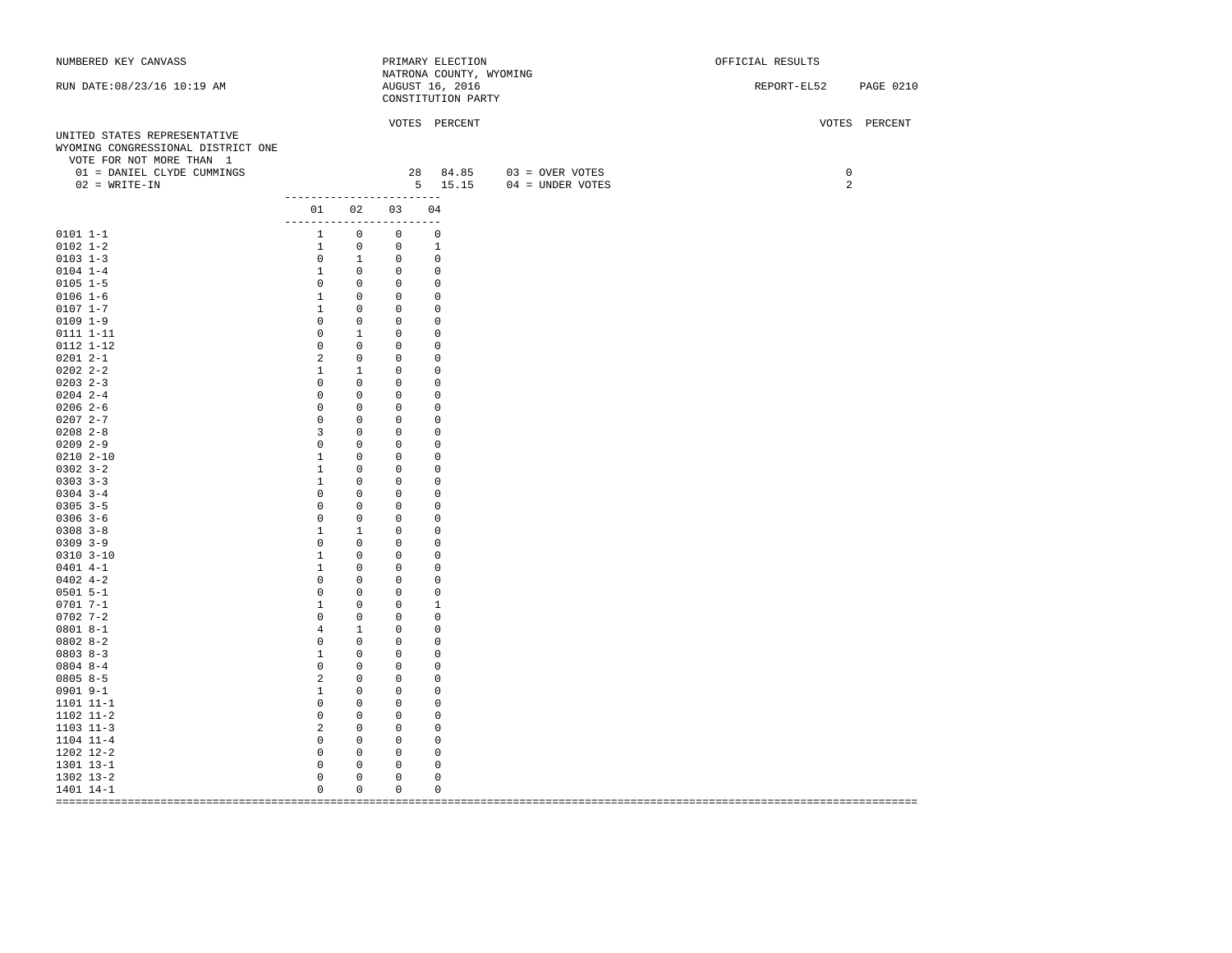| NUMBERED KEY CANVASS                |          |              |              |    | PRIMARY ELECTION<br>NATRONA COUNTY, WYOMING | OFFICIAL RESULTS |                  |
|-------------------------------------|----------|--------------|--------------|----|---------------------------------------------|------------------|------------------|
| RUN DATE: 08/23/16 10:19 AM         |          |              |              |    | AUGUST 16, 2016                             | REPORT-EL52      | <b>PAGE 0211</b> |
|                                     |          |              |              |    | CONSTITUTION PARTY                          |                  |                  |
|                                     |          |              |              |    |                                             |                  |                  |
|                                     |          |              |              |    | VOTES PERCENT                               |                  | VOTES PERCENT    |
| STATE SENATOR 28 SENATE DISTRICT 28 |          |              |              |    |                                             |                  |                  |
| VOTE FOR NOT MORE THAN 1            |          |              |              |    |                                             |                  |                  |
| 01 = NO CANDIDATE FILED             |          |              | $\mathbf 0$  |    | 03 = OVER VOTES                             | $\circ$          |                  |
| $02$ = WRITE-IN                     |          |              | $\mathbf 0$  |    | 04 = UNDER VOTES                            | $\mathcal{L}$    |                  |
|                                     | 01       | 02           | 03           | 04 |                                             |                  |                  |
|                                     |          |              |              |    |                                             |                  |                  |
| $0102$ $1-2$                        | 0        | $\circ$      | 0            | 2  |                                             |                  |                  |
| $0103$ $1-3$                        | $\Omega$ | $\mathbf{0}$ | $\Omega$     |    |                                             |                  |                  |
| $0104$ 1-4                          |          | $\mathbf 0$  | 0            |    |                                             |                  |                  |
| $0105$ $1-5$                        |          | $\mathbf 0$  | 0            |    |                                             |                  |                  |
| $0107$ $1 - 7$                      | $\Omega$ | $\mathbf 0$  | $\Omega$     |    |                                             |                  |                  |
| $0109$ $1-9$                        |          | $\mathbf 0$  | 0            |    |                                             |                  |                  |
| 0112 1-12                           |          | 0            | 0            |    |                                             |                  |                  |
| $0302$ $3-2$                        |          | $\mathbf 0$  | $\mathbf 0$  | 0  |                                             |                  |                  |
| $0304$ 3-4                          |          | $\mathbf 0$  | 0            | 0  |                                             |                  |                  |
| $0308$ $3 - 8$                      |          | $\Omega$     | <sup>0</sup> |    |                                             |                  |                  |
|                                     |          |              |              |    |                                             |                  |                  |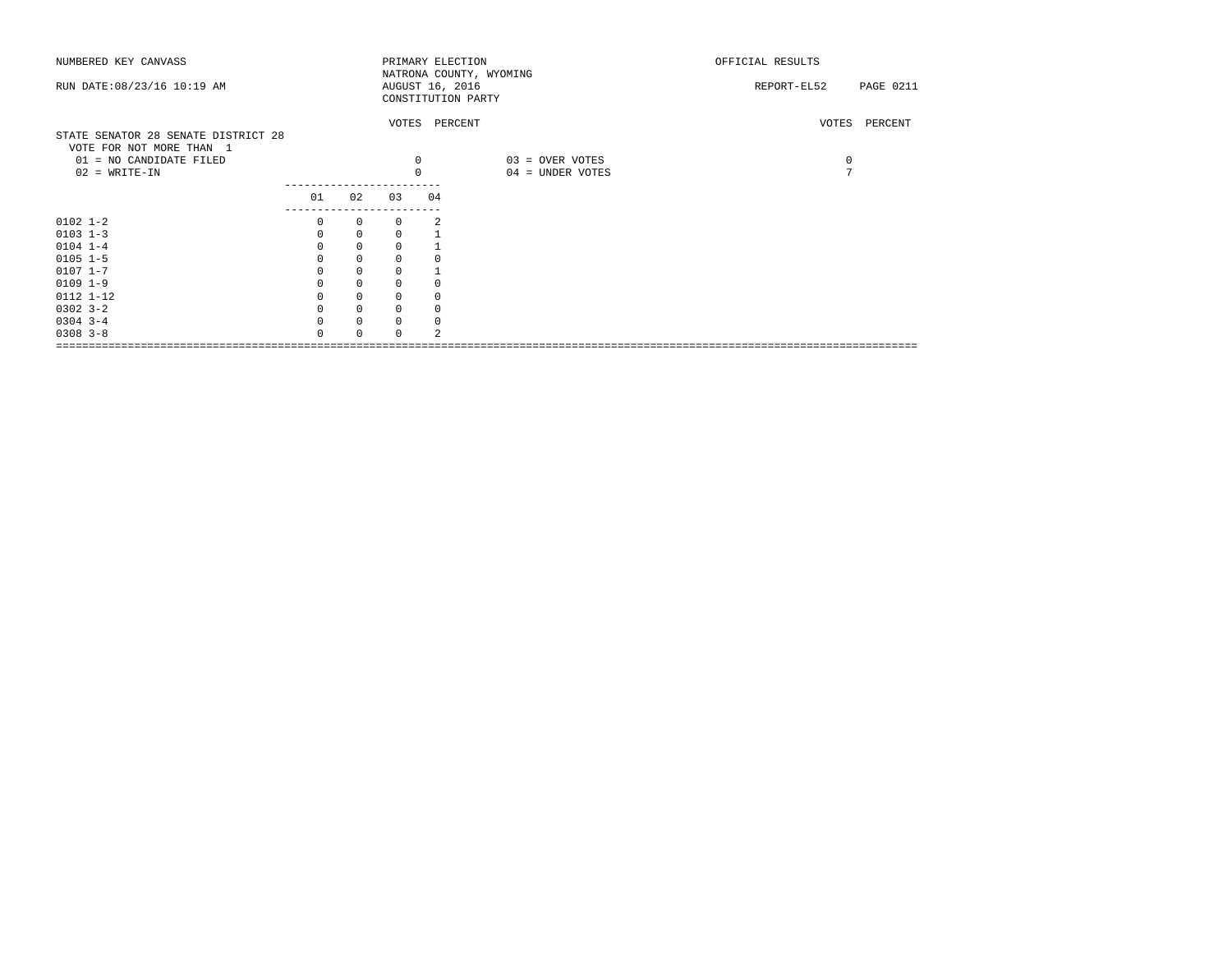| NUMBERED KEY CANVASS                |          |                |             | PRIMARY ELECTION                           |                   | OFFICIAL RESULTS |               |
|-------------------------------------|----------|----------------|-------------|--------------------------------------------|-------------------|------------------|---------------|
| RUN DATE: 08/23/16 10:19 AM         |          |                |             | NATRONA COUNTY, WYOMING<br>AUGUST 16, 2016 |                   | REPORT-EL52      | PAGE 0212     |
|                                     |          |                |             | CONSTITUTION PARTY                         |                   |                  |               |
|                                     |          |                |             |                                            |                   |                  |               |
|                                     |          |                |             | VOTES PERCENT                              |                   |                  | VOTES PERCENT |
| STATE SENATOR 30 SENATE DISTRICT 30 |          |                |             |                                            |                   |                  |               |
| VOTE FOR NOT MORE THAN 1            |          |                |             |                                            |                   |                  |               |
| 01 = NO CANDIDATE FILED             |          |                |             | $\Omega$                                   | $03 =$ OVER VOTES | 0                |               |
| $02$ = WRITE-IN                     |          |                |             | 5 100.00                                   | 04 = UNDER VOTES  | 6                |               |
|                                     | 01       | 02             | 03          | 04                                         |                   |                  |               |
|                                     |          | ----------     |             |                                            |                   |                  |               |
| $0101 1 - 1$                        | $\Omega$ | 0              | $\Omega$    | 1                                          |                   |                  |               |
| $02072 - -7$                        | 0        | 0              | 0           | $\circ$                                    |                   |                  |               |
| $0208$ $2-8$                        | 0        | 3              | 0           | $\circ$                                    |                   |                  |               |
| $0209$ 2-9                          | 0        | $\mathbf 0$    | 0           | $\circ$                                    |                   |                  |               |
| $0501$ 5-1                          | $\Omega$ | $\mathbf 0$    | $\Omega$    | $\circ$                                    |                   |                  |               |
| $0701 7 - 1$                        |          | $\overline{a}$ | 0           | 0                                          |                   |                  |               |
| $0702$ 7-2                          | $\Omega$ | $\mathbf 0$    | 0           | $\circ$                                    |                   |                  |               |
| $08038 - 3$                         |          | $\mathbf 0$    | 0           | $\mathbf{1}$                               |                   |                  |               |
| $08048 - -4$                        |          | 0              | 0           | $\mathbf 0$                                |                   |                  |               |
| $0805 8 - 5$                        |          | $\mathbf 0$    | $\Omega$    | $\overline{2}$                             |                   |                  |               |
| 1101 11-1                           |          | 0              | 0           | $\circ$                                    |                   |                  |               |
| 1102 11-2                           |          | $\mathbf 0$    | 0           | $\mathbb O$                                |                   |                  |               |
| $1103$ $11-3$                       |          | 0              | 0           | $\sqrt{2}$                                 |                   |                  |               |
| 1104 11-4                           | $\Omega$ | $\mathbf 0$    | $\Omega$    | $\circ$                                    |                   |                  |               |
| 1301 13-1                           |          | 0              | $\mathbf 0$ | $\mathbf 0$                                |                   |                  |               |
| 1302 13-2                           | 0        | 0              | 0           | 0                                          |                   |                  |               |
| 1401 14-1                           |          | $\Omega$       | $\Omega$    | $\Omega$                                   |                   |                  |               |
|                                     |          |                |             |                                            |                   |                  |               |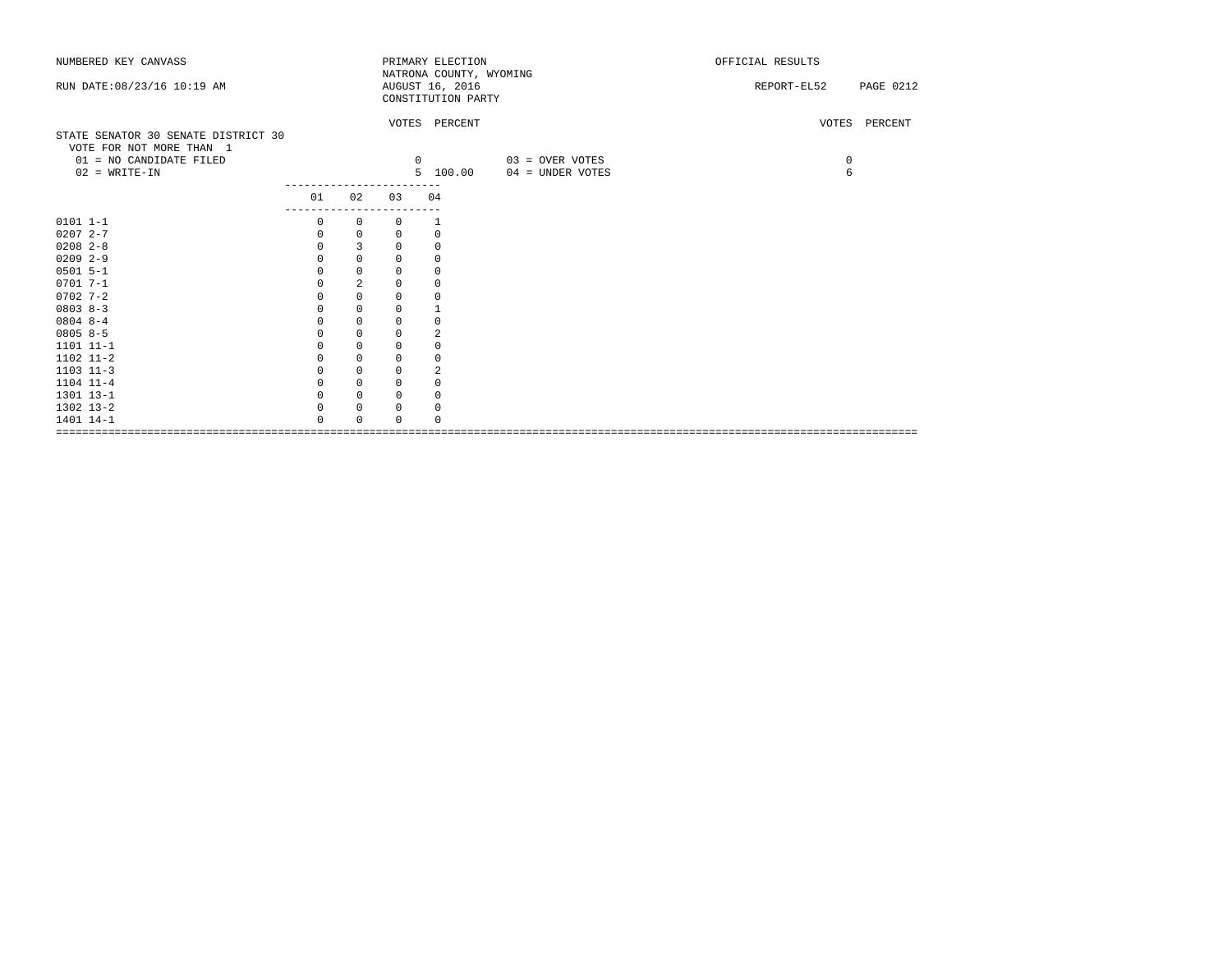| NUMBERED KEY CANVASS             |          |              |          |    | PRIMARY ELECTION        | OFFICIAL RESULTS |               |
|----------------------------------|----------|--------------|----------|----|-------------------------|------------------|---------------|
|                                  |          |              |          |    | NATRONA COUNTY, WYOMING |                  |               |
| RUN DATE: 08/23/16 10:19 AM      |          |              |          |    | AUGUST 16, 2016         | REPORT-EL52      | PAGE 0213     |
|                                  |          |              |          |    | CONSTITUTION PARTY      |                  |               |
|                                  |          |              |          |    | VOTES PERCENT           |                  | VOTES PERCENT |
| STATE HOUSE 35 HOUSE DISTRICT 35 |          |              |          |    |                         |                  |               |
| VOTE FOR NOT MORE THAN 1         |          |              |          |    |                         |                  |               |
| 01 = NO CANDIDATE FILED          |          |              |          | 0  | 03 = OVER VOTES         | 0                |               |
| $02$ = WRITE-IN                  |          |              |          |    | 04 = UNDER VOTES        | $\mathfrak{D}$   |               |
|                                  |          |              |          |    |                         |                  |               |
|                                  | 01       | 02           | 03       | 04 |                         |                  |               |
|                                  |          |              |          |    |                         |                  |               |
| $0106$ 1-6                       | $\Omega$ | $\circ$      | $\Omega$ |    |                         |                  |               |
| $0306$ 3-6                       | $\Omega$ | $\mathbf{0}$ | $\Omega$ |    |                         |                  |               |
| $0310$ $3-10$                    |          | $\mathbf{0}$ | $\Omega$ |    |                         |                  |               |
| $0401$ 4-1                       |          | $\mathbf 0$  | $\Omega$ |    |                         |                  |               |
| $0402 + -2$                      |          | $\Omega$     | $\Omega$ |    |                         |                  |               |
|                                  |          |              |          |    |                         |                  |               |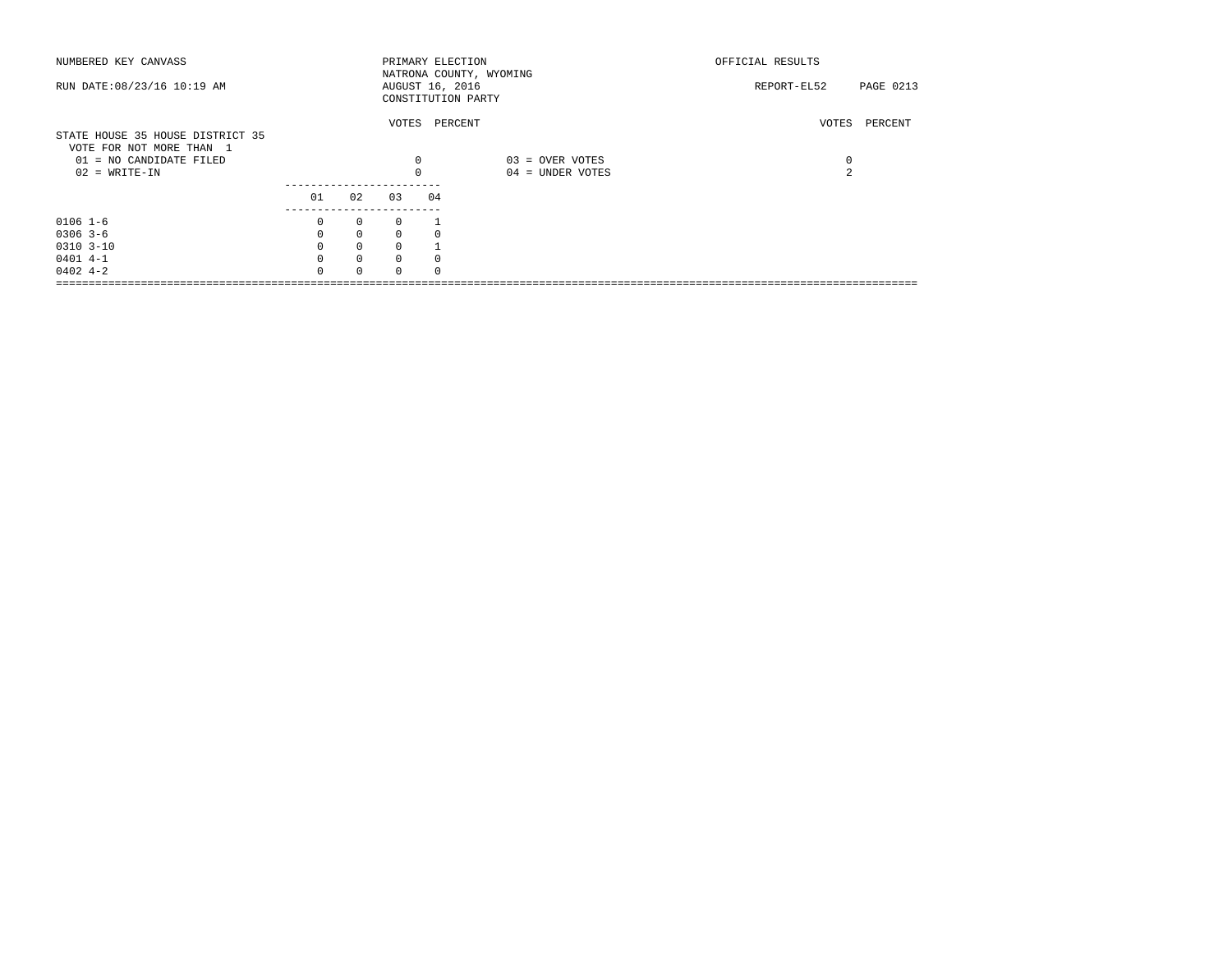| NUMBERED KEY CANVASS                                                                                       |              |              |          | PRIMARY ELECTION<br>NATRONA COUNTY, WYOMING |                                     | OFFICIAL RESULTS |           |  |
|------------------------------------------------------------------------------------------------------------|--------------|--------------|----------|---------------------------------------------|-------------------------------------|------------------|-----------|--|
| RUN DATE: 08/23/16 10:19 AM                                                                                |              |              |          | AUGUST 16, 2016<br>CONSTITUTION PARTY       |                                     | REPORT-EL52      | PAGE 0214 |  |
| STATE HOUSE 36 HOUSE DISTRICT 36<br>VOTE FOR NOT MORE THAN 1<br>01 = NO CANDIDATE FILED<br>$02$ = WRITE-IN |              |              | 0        | VOTES PERCENT                               | 03 = OVER VOTES<br>04 = UNDER VOTES | VOTES<br>0<br>3  | PERCENT   |  |
|                                                                                                            | 01           | 02           | 03       | 04                                          |                                     |                  |           |  |
| $0302 - 3 - 2$                                                                                             | 0            | 0            | $\Omega$ |                                             |                                     |                  |           |  |
| $0303$ $3-3$                                                                                               | $\Omega$     | $\mathbf{0}$ | $\Omega$ |                                             |                                     |                  |           |  |
| $0305$ 3-5                                                                                                 |              | $\mathbf 0$  | $\Omega$ |                                             |                                     |                  |           |  |
| $0309$ 3-9                                                                                                 |              | $\mathbf 0$  | $\Omega$ |                                             |                                     |                  |           |  |
| $0401$ 4-1                                                                                                 | <sup>n</sup> | $\Omega$     | $\Omega$ |                                             |                                     |                  |           |  |
|                                                                                                            |              |              |          |                                             |                                     |                  |           |  |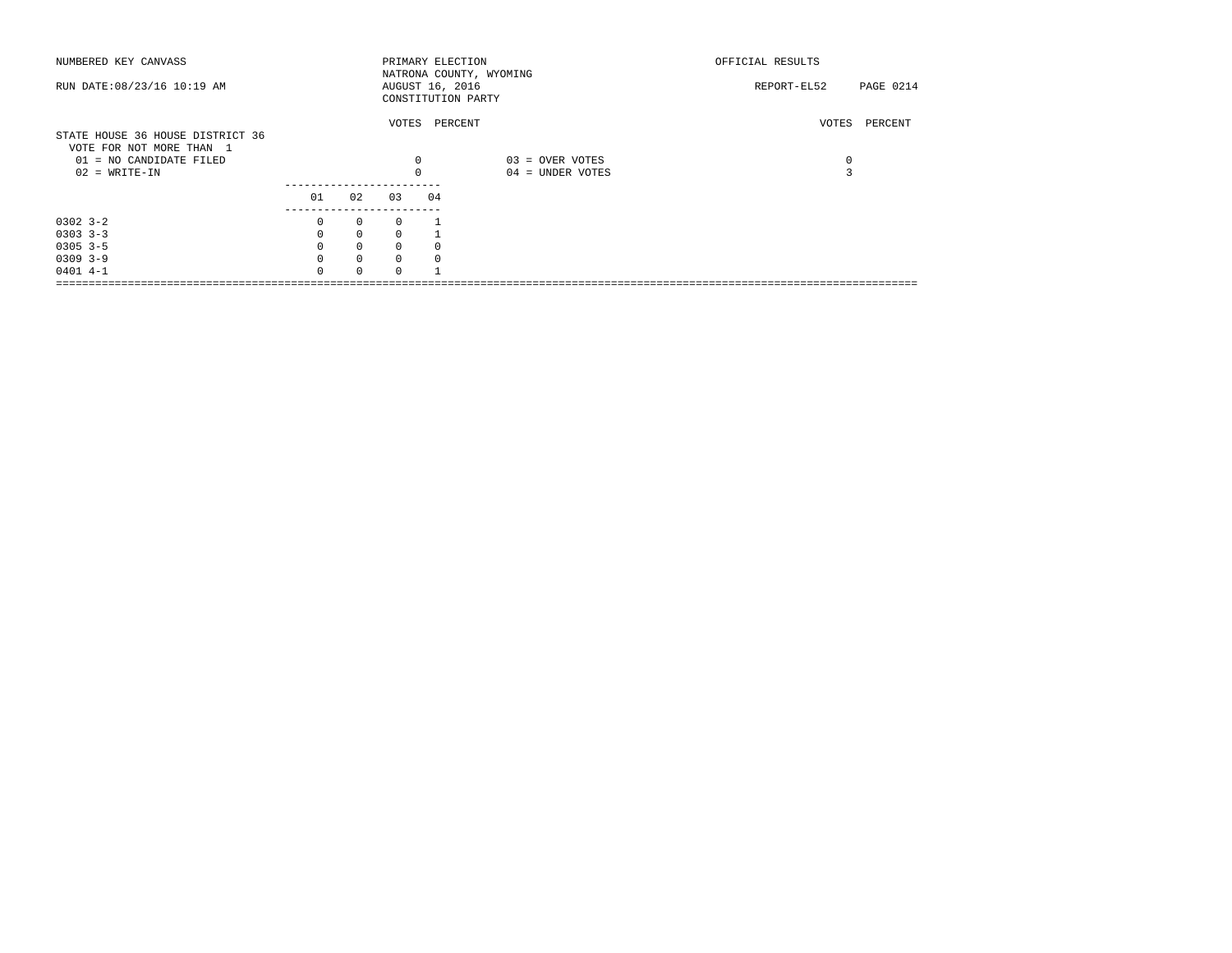| NUMBERED KEY CANVASS             |               |             |             |             | PRIMARY ELECTION        | OFFICIAL RESULTS |               |
|----------------------------------|---------------|-------------|-------------|-------------|-------------------------|------------------|---------------|
|                                  |               |             |             |             | NATRONA COUNTY, WYOMING |                  |               |
| RUN DATE: 08/23/16 10:19 AM      |               |             |             |             | AUGUST 16, 2016         | REPORT-EL52      | PAGE 0215     |
|                                  |               |             |             |             | CONSTITUTION PARTY      |                  |               |
|                                  |               |             |             |             | VOTES PERCENT           |                  | VOTES PERCENT |
| STATE HOUSE 37 HOUSE DISTRICT 37 |               |             |             |             |                         |                  |               |
| VOTE FOR NOT MORE THAN 1         |               |             |             |             |                         |                  |               |
| 01 = NO CANDIDATE FILED          |               |             |             | $\mathbf 0$ | 03 = OVER VOTES         | $\mathbf 0$      |               |
| $02$ = WRITE-IN                  |               |             |             | $\mathbf 0$ | 04 = UNDER VOTES        | 3                |               |
|                                  |               |             |             |             |                         |                  |               |
|                                  | 01            | 02          | 03          | 04          |                         |                  |               |
|                                  | ------------- |             |             |             |                         |                  |               |
| $0109$ $1-9$                     | 0             | $\circ$     | 0           | $\Omega$    |                         |                  |               |
| 0111 1-11                        |               | $\mathbf 0$ | 0           |             |                         |                  |               |
| $0204$ 2-4                       |               | $\mathbf 0$ | $\Omega$    |             |                         |                  |               |
| $02062-6$                        |               | $\mathbf 0$ | $\mathbf 0$ |             |                         |                  |               |
| $02072 - -7$                     |               | $\mathbf 0$ | 0           |             |                         |                  |               |
| $0209$ 2-9                       |               | $\mathbf 0$ | 0           |             |                         |                  |               |
| $02102 - 10$                     |               | $\mathbf 0$ | 0           |             |                         |                  |               |
| 0901 9-1                         |               | $\mathbf 0$ | $\mathbf 0$ |             |                         |                  |               |
| 1202 12-2                        |               | $\Omega$    | $\Omega$    |             |                         |                  |               |
|                                  |               |             |             |             |                         |                  |               |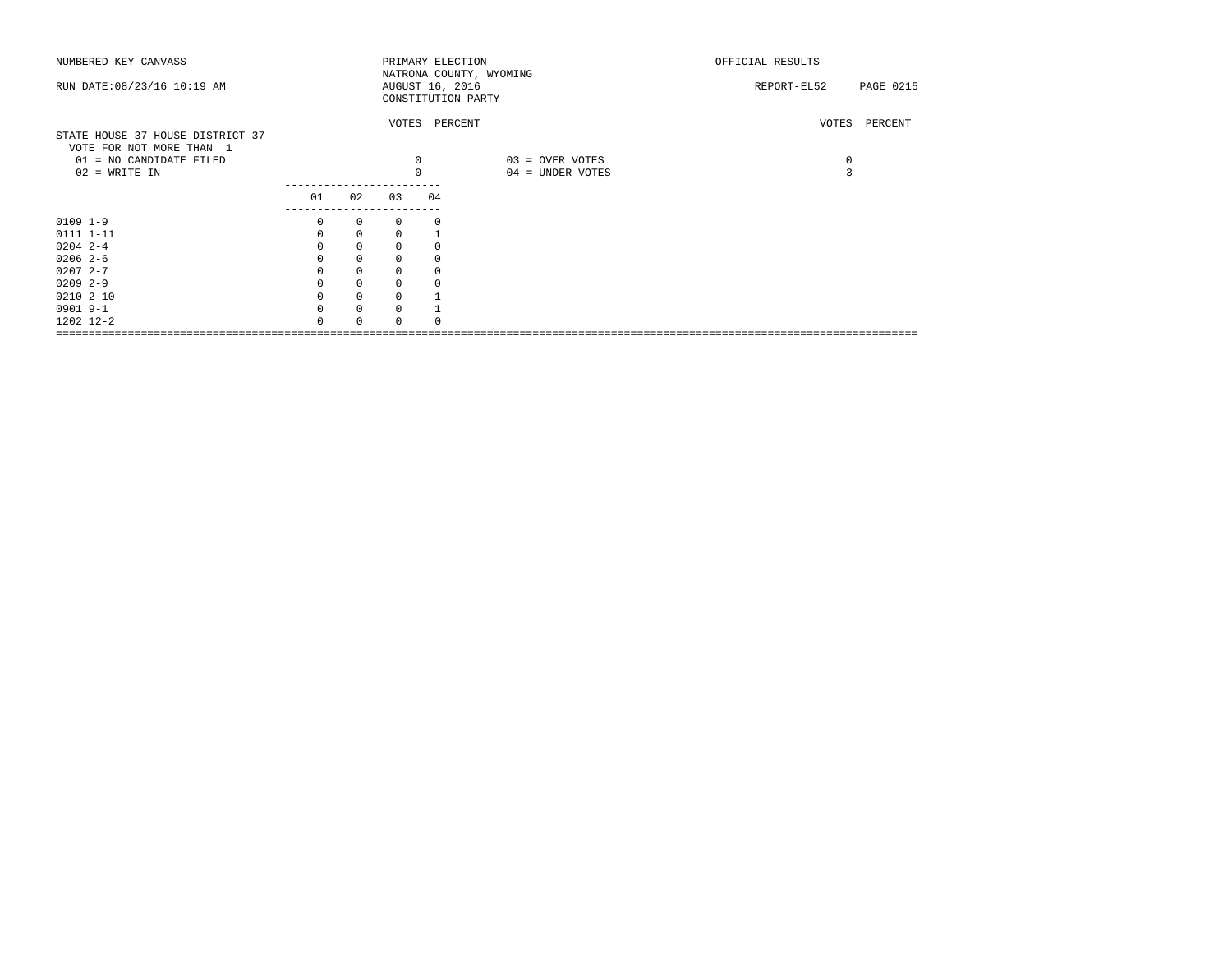| NUMBERED KEY CANVASS                                         |             |                |          | PRIMARY ELECTION                           |                  | OFFICIAL RESULTS         |
|--------------------------------------------------------------|-------------|----------------|----------|--------------------------------------------|------------------|--------------------------|
| RUN DATE: 08/23/16 10:19 AM                                  |             |                |          | NATRONA COUNTY, WYOMING<br>AUGUST 16, 2016 |                  | PAGE 0216<br>REPORT-EL52 |
|                                                              |             |                |          | CONSTITUTION PARTY                         |                  |                          |
|                                                              |             |                |          | VOTES PERCENT                              |                  | VOTES PERCENT            |
| STATE HOUSE 38 HOUSE DISTRICT 38<br>VOTE FOR NOT MORE THAN 1 |             |                |          |                                            |                  |                          |
| 01 = NO CANDIDATE FILED                                      |             |                |          | $\circ$                                    | 03 = OVER VOTES  | $\mathsf{O}$             |
| $02 = WRITE-IN$                                              |             |                |          | 4 100.00                                   | 04 = UNDER VOTES | 3                        |
|                                                              | 01          | 02             | 03       | 04                                         |                  |                          |
| $02072 - -7$                                                 | 0           | $\mathbf{0}$   | $\Omega$ | 0                                          |                  |                          |
| $0208$ $2-8$                                                 | $\mathbf 0$ | 2              | 0        |                                            |                  |                          |
| $0209$ 2-9                                                   | 0           | $\mathbf 0$    | 0        | 0                                          |                  |                          |
| $0501$ 5-1                                                   | $\Omega$    | $\mathbf 0$    | 0        | $\mathbf 0$                                |                  |                          |
| $0701 7 - 1$                                                 | $\Omega$    | $\overline{a}$ | $\Omega$ | $\mathbf 0$                                |                  |                          |
| 1101 11-1                                                    |             | $\mathbf 0$    | 0        | $\mathbf 0$                                |                  |                          |
| 1102 11-2                                                    | 0           | $\mathsf 0$    | 0        | 0                                          |                  |                          |
| $1103$ $11-3$                                                |             | $\mathsf 0$    | 0        | 2                                          |                  |                          |
| 1104 11-4                                                    |             | $\mathbf 0$    | 0        | 0                                          |                  |                          |
| 1301 13-1                                                    | 0           | $\mathbf 0$    | $\Omega$ | 0                                          |                  |                          |
| 1302 13-2                                                    | $\Omega$    | $\mathbf 0$    | 0        | 0                                          |                  |                          |
| 1401 14-1                                                    | $\Omega$    | $\Omega$       | $\Omega$ | $\Omega$                                   |                  |                          |
|                                                              |             |                |          |                                            |                  |                          |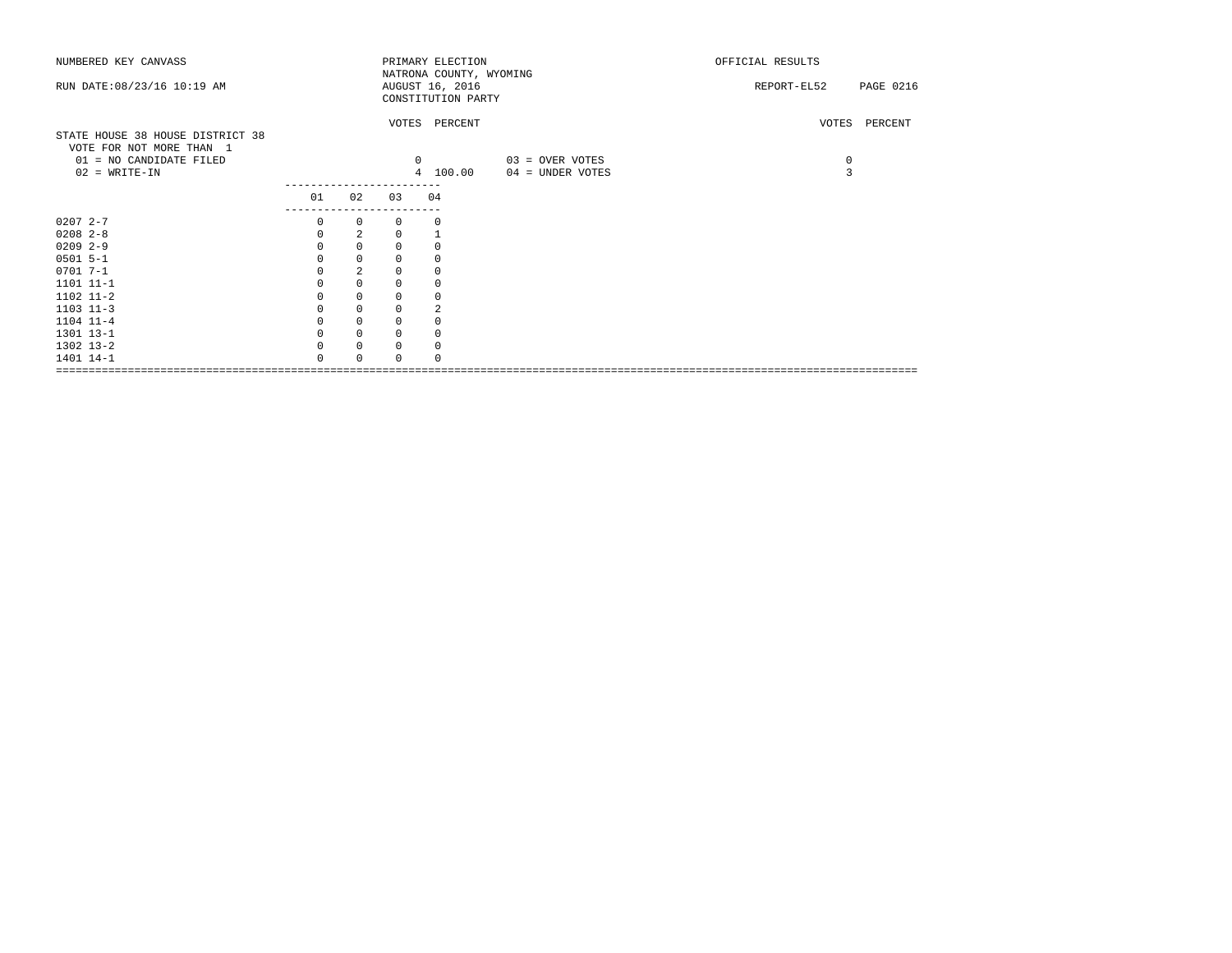| NUMBERED KEY CANVASS<br>RUN DATE: 08/23/16 10:19 AM |                    |              |          |    | PRIMARY ELECTION<br>NATRONA COUNTY, WYOMING<br>AUGUST 16, 2016<br>CONSTITUTION PARTY | OFFICIAL RESULTS<br>REPORT-EL52<br>PAGE 0217 |         |  |  |
|-----------------------------------------------------|--------------------|--------------|----------|----|--------------------------------------------------------------------------------------|----------------------------------------------|---------|--|--|
| STATE HOUSE 56 HOUSE DISTRICT 56                    |                    |              |          |    | VOTES PERCENT                                                                        | VOTES                                        | PERCENT |  |  |
| VOTE FOR NOT MORE THAN 1<br>01 = NO CANDIDATE FILED |                    |              | 0        |    | 03 = OVER VOTES                                                                      | 0                                            |         |  |  |
| $02$ = WRITE-IN                                     |                    |              |          |    | 04 = UNDER VOTES                                                                     |                                              |         |  |  |
|                                                     |                    |              |          |    |                                                                                      |                                              |         |  |  |
|                                                     | 01                 | 0.2          | 0.3      | 04 |                                                                                      |                                              |         |  |  |
| $0102$ 1-2                                          | -------------<br>0 | $\mathbf{0}$ | $\Omega$ | 2  |                                                                                      |                                              |         |  |  |
| $0103$ $1-3$                                        | $\mathbf 0$        | $\mathbf 0$  | $\Omega$ |    |                                                                                      |                                              |         |  |  |
| $0104$ $1-4$                                        | $\mathbf{0}$       | $\mathbf 0$  | $\Omega$ |    |                                                                                      |                                              |         |  |  |
| $0109$ $1-9$                                        |                    | $\mathbf 0$  | $\Omega$ |    |                                                                                      |                                              |         |  |  |
| 0112 1-12                                           | $\Omega$           | $\mathbf{0}$ | $\Omega$ |    |                                                                                      |                                              |         |  |  |
| $0302$ $3 - 2$                                      | $\cap$             | $\Omega$     |          |    |                                                                                      |                                              |         |  |  |
|                                                     |                    |              |          |    |                                                                                      |                                              |         |  |  |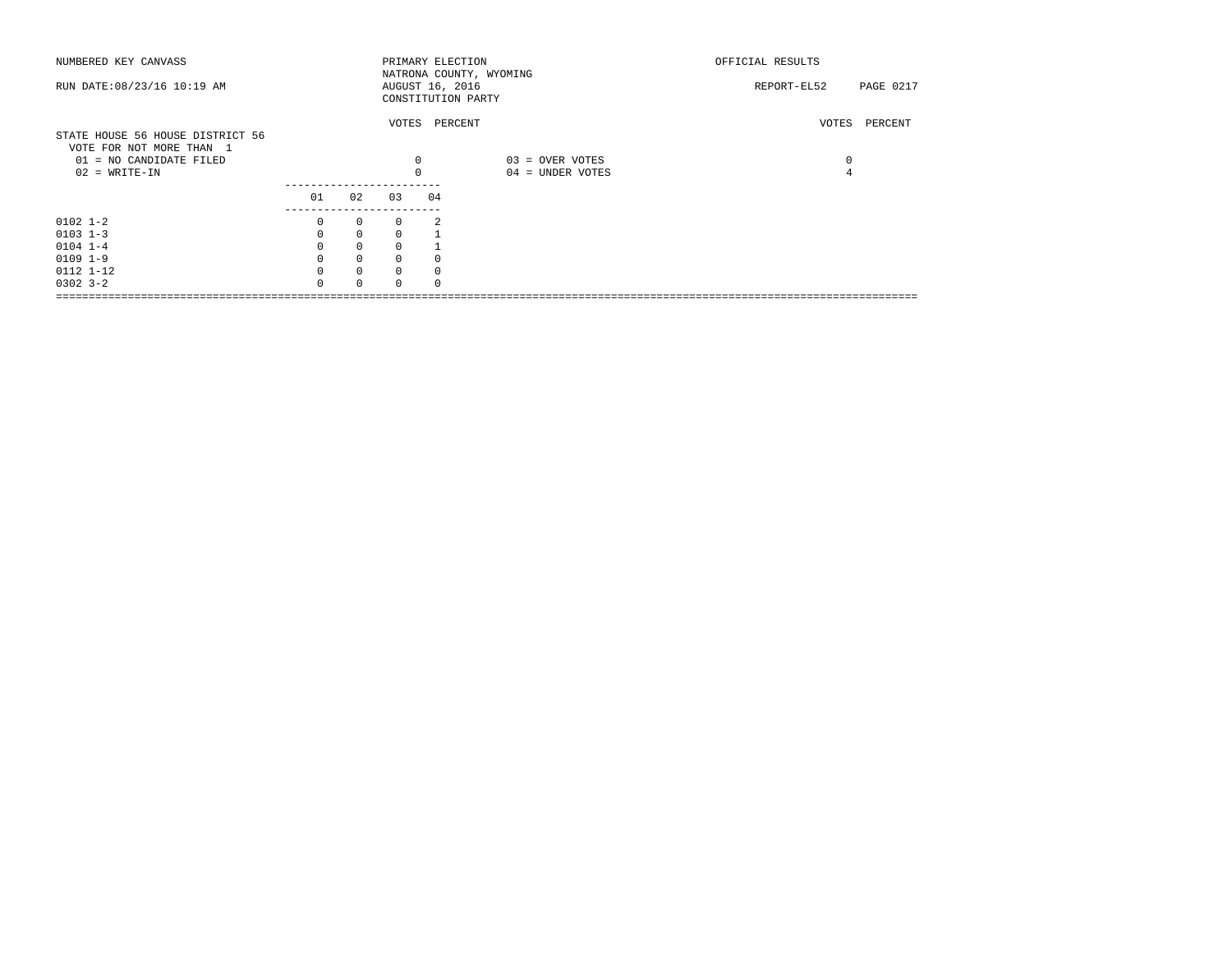| NUMBERED KEY CANVASS<br>RUN DATE: 08/23/16 10:19 AM                                                        |                                       |                                                              |                                             | PRIMARY ELECTION<br>NATRONA COUNTY, WYOMING<br>AUGUST 16, 2016<br>CONSTITUTION PARTY |                                     | OFFICIAL RESULTS<br>REPORT-EL52 | <b>PAGE 0218</b> |
|------------------------------------------------------------------------------------------------------------|---------------------------------------|--------------------------------------------------------------|---------------------------------------------|--------------------------------------------------------------------------------------|-------------------------------------|---------------------------------|------------------|
| STATE HOUSE 57 HOUSE DISTRICT 57<br>VOTE FOR NOT MORE THAN 1<br>01 = NO CANDIDATE FILED<br>$02 = WRITE-IN$ |                                       |                                                              | VOTES<br>$^{\circ}$                         | PERCENT<br>1 100.00                                                                  | 03 = OVER VOTES<br>04 = UNDER VOTES | VOTES<br>0<br>$\mathfrak{D}$    | PERCENT          |
|                                                                                                            | 01                                    | 02                                                           | 03                                          | 04                                                                                   |                                     |                                 |                  |
| $0105$ 1-5<br>$0107$ $1-7$<br>$0304$ 3-4<br>$0308$ $3 - 8$                                                 | 0<br>$\Omega$<br>$\Omega$<br>$\Omega$ | $\mathbf{0}$<br>$\mathbf{0}$<br>$\mathbf{0}$<br>$\mathbf{1}$ | $\circ$<br>$\Omega$<br>$\Omega$<br>$\Omega$ | $\Omega$<br>$\Omega$                                                                 |                                     |                                 |                  |
|                                                                                                            |                                       |                                                              |                                             |                                                                                      |                                     |                                 |                  |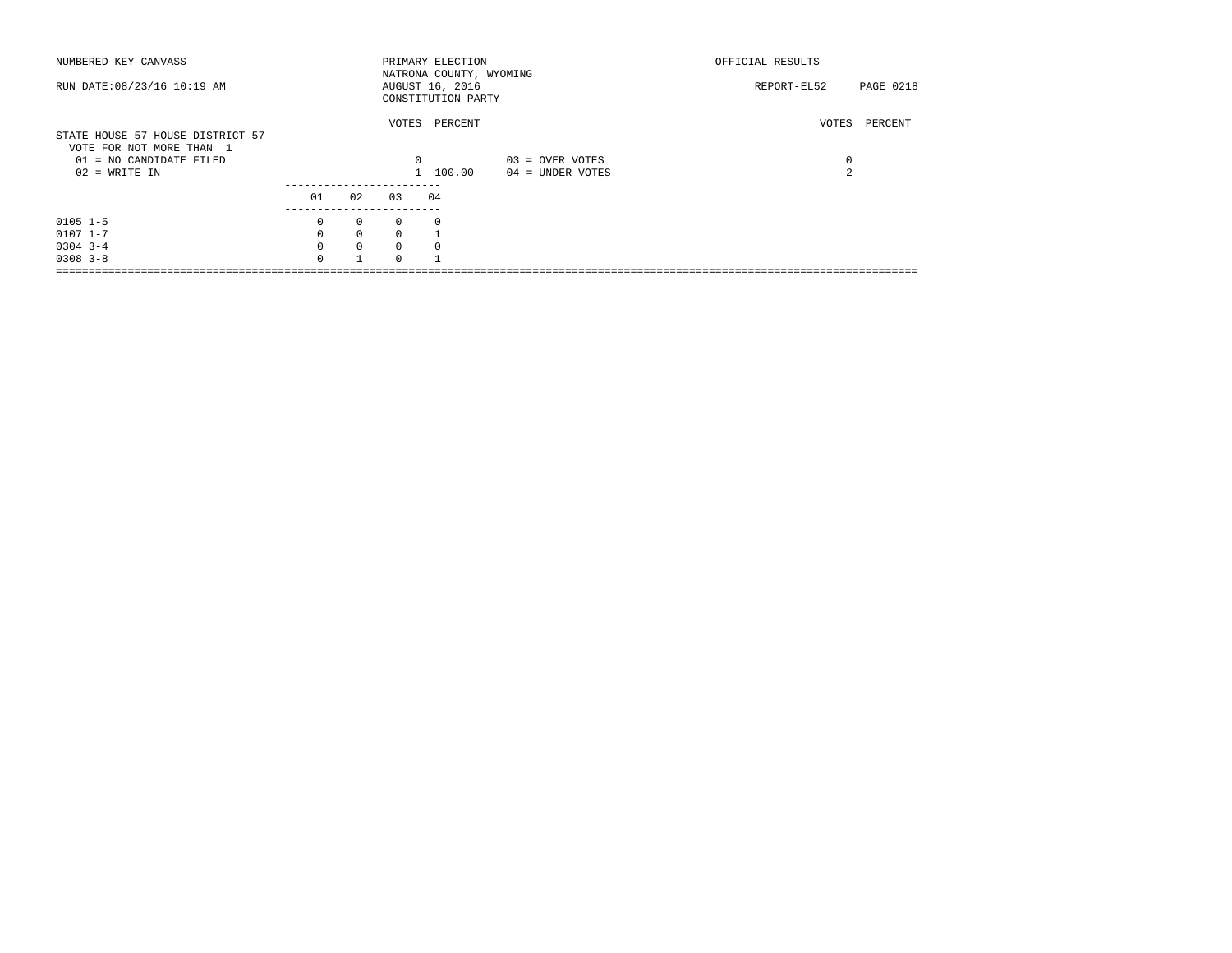| NUMBERED KEY CANVASS                                                                                       |          |              |               | PRIMARY ELECTION                      | NATRONA COUNTY, WYOMING             | OFFICIAL RESULTS |                  |
|------------------------------------------------------------------------------------------------------------|----------|--------------|---------------|---------------------------------------|-------------------------------------|------------------|------------------|
| RUN DATE: 08/23/16 10:19 AM                                                                                |          |              |               | AUGUST 16, 2016<br>CONSTITUTION PARTY |                                     | REPORT-EL52      | <b>PAGE 0219</b> |
| STATE HOUSE 58 HOUSE DISTRICT 58<br>VOTE FOR NOT MORE THAN 1<br>01 = NO CANDIDATE FILED<br>$02 = WRITE-IN$ |          |              | 0<br>$\Omega$ | VOTES PERCENT                         | 03 = OVER VOTES<br>04 = UNDER VOTES | VOTES<br>0<br>4  | PERCENT          |
|                                                                                                            | 01       | 02           | 03            | 04                                    |                                     |                  |                  |
| $0101$ $1-1$                                                                                               | 0        | $\mathbf{0}$ | 0             |                                       |                                     |                  |                  |
| $0702$ 7-2                                                                                                 | $\Omega$ | $\mathbf{0}$ | $\Omega$      |                                       |                                     |                  |                  |
| $08038 - 3$                                                                                                | $\Omega$ | $\mathbf 0$  | $\Omega$      |                                       |                                     |                  |                  |
| $08048 - -4$                                                                                               | $\Omega$ | $\circ$      | $\Omega$      |                                       |                                     |                  |                  |
| $08058-5$                                                                                                  | U        | $\Omega$     | <sup>n</sup>  | $\mathfrak{D}$                        |                                     |                  |                  |
|                                                                                                            |          |              |               |                                       |                                     |                  |                  |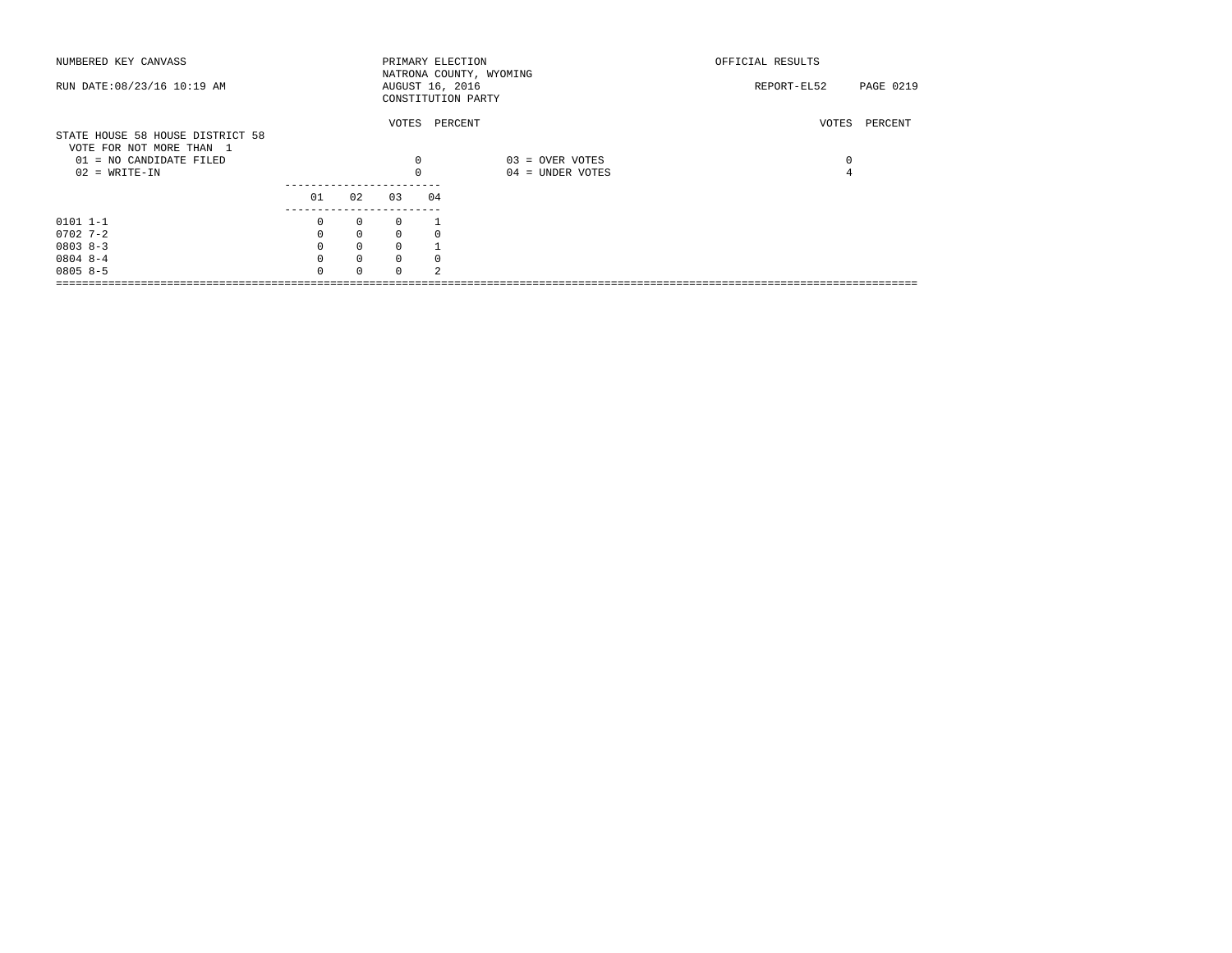| NUMBERED KEY CANVASS             |              |              |              | PRIMARY ELECTION        |                    | OFFICIAL RESULTS         |
|----------------------------------|--------------|--------------|--------------|-------------------------|--------------------|--------------------------|
|                                  |              |              |              | NATRONA COUNTY, WYOMING |                    |                          |
| RUN DATE: 08/23/16 10:19 AM      |              |              |              | AUGUST 16, 2016         |                    | REPORT-EL52<br>PAGE 0220 |
|                                  |              |              |              | CONSTITUTION PARTY      |                    |                          |
|                                  |              |              |              |                         |                    |                          |
|                                  |              |              |              | VOTES PERCENT           |                    | PERCENT<br>VOTES         |
| STATE HOUSE 59 HOUSE DISTRICT 59 |              |              |              |                         |                    |                          |
| VOTE FOR NOT MORE THAN 1         |              |              |              |                         |                    |                          |
| 01 = NO CANDIDATE FILED          |              |              | $\mathbf{0}$ |                         | 03 = OVER VOTES    | 0                        |
| $02 = WRTTE-IN$                  |              |              |              | 3 100.00                | $04 =$ UNDER VOTES | 6                        |
|                                  |              |              |              |                         |                    |                          |
|                                  |              |              |              |                         |                    |                          |
|                                  | 01           | 02           | 03           | 04                      |                    |                          |
|                                  |              |              |              |                         |                    |                          |
| $02012 - -1$                     | $\mathbf{0}$ | $\mathbf{0}$ | $\mathbf{0}$ | 2                       |                    |                          |
| $02022 - 2 - 2$                  | $\Omega$     | $\mathbf{0}$ | $\Omega$     | $\mathfrak{D}$          |                    |                          |
| $0203$ 2-3                       | $\mathbf{0}$ | $\mathbf 0$  | $\mathbf 0$  |                         |                    |                          |
| $08018 - -1$                     |              | 3            |              |                         |                    |                          |
| $08028-2$                        | $\Omega$     | $\mathbf 0$  | $\Omega$     |                         |                    |                          |
| $0901$ 9-1                       | $\cap$       | $\Omega$     |              |                         |                    |                          |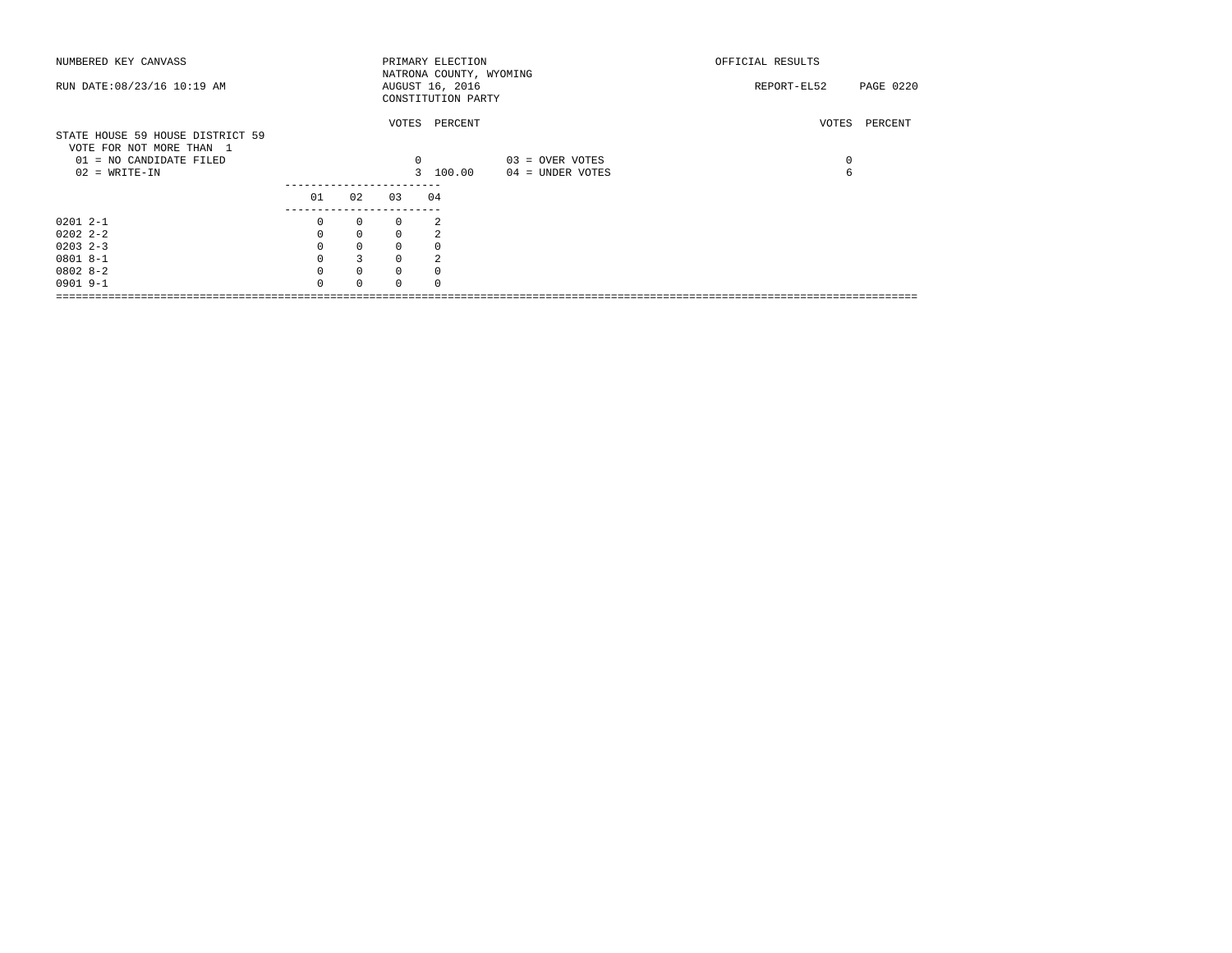| NUMBERED KEY CANVASS                                                           |                                                                      |                           |                              | PRIMARY ELECTION                                                 |                                                      | OFFICIAL RESULTS                |
|--------------------------------------------------------------------------------|----------------------------------------------------------------------|---------------------------|------------------------------|------------------------------------------------------------------|------------------------------------------------------|---------------------------------|
| RUN DATE: 08/23/16 10:19 AM                                                    |                                                                      |                           |                              | NATRONA COUNTY, WYOMING<br>AUGUST 16, 2016<br>CONSTITUTION PARTY |                                                      | <b>PAGE 0221</b><br>REPORT-EL52 |
| COUNTY COMMISSIONER NATRONA<br>VOTE FOR NOT MORE THAN 2<br>01 = LINDA BERGERON |                                                                      |                           |                              | VOTES PERCENT                                                    | 33 84.62 03 = OVER VOTES<br>6 15.38 04 = UNDER VOTES | VOTES PERCENT<br>0              |
| $02$ = WRITE-IN                                                                |                                                                      |                           |                              |                                                                  |                                                      | 31                              |
|                                                                                | -------------------------<br>01 02 03 04<br>------------------------ |                           |                              |                                                                  |                                                      |                                 |
| $0101 1 - 1$                                                                   | $1 \quad 1$                                                          |                           | $\circ$                      | $\mathbf 0$                                                      |                                                      |                                 |
| $0102 1 - 2$                                                                   | $\frac{1}{2}$                                                        | $\circ$                   | $\circ$                      | 2                                                                |                                                      |                                 |
| $0103$ 1-3                                                                     | $\overline{0}$                                                       | $\overline{0}$            | $\overline{0}$               | 2                                                                |                                                      |                                 |
| $0104$ 1-4                                                                     | $\mathbf{1}$                                                         | $\circ$                   | $0 \qquad \qquad$            | 1                                                                |                                                      |                                 |
| $0105$ 1-5                                                                     | $\overline{0}$                                                       | $\circ$                   | $\circ$                      | $\circ$                                                          |                                                      |                                 |
| $0106 1 - 6$                                                                   | $\mathbf{1}$                                                         | $\circ$                   | $\circ$                      | $\mathbf{1}$                                                     |                                                      |                                 |
| $0107 1 - 7$                                                                   | $\overline{1}$                                                       | $\circ$                   | $\circ$                      | $\mathbf{1}$                                                     |                                                      |                                 |
| $0109$ $1-9$                                                                   | $\circ$                                                              | $\circ$                   | $\circ$                      | $\circ$                                                          |                                                      |                                 |
| 0111 1-11                                                                      | $\overline{1}$                                                       | $\mathbf{0}$              | $\mathbf{0}$                 | $\mathbf{1}$                                                     |                                                      |                                 |
| 0112 1-12                                                                      | $\mathbb O$                                                          | $\circ$                   | $\circ$                      | $\circ$                                                          |                                                      |                                 |
| $02012 - -1$                                                                   | 2                                                                    | $\circ$                   | $\circ$                      | 2                                                                |                                                      |                                 |
| $02022 - 2 - 2$                                                                | 2                                                                    | $\circ$                   | $\circ$                      | 2                                                                |                                                      |                                 |
| $0203$ 2-3                                                                     | $\overline{0}$                                                       | $\overline{0}$            | $\circ$                      | $\circ$                                                          |                                                      |                                 |
| $0204$ 2-4                                                                     | $\mathbb O$                                                          | $\circ$                   | $\circ$                      | $\mathbf 0$                                                      |                                                      |                                 |
| $0206$ 2-6                                                                     | $\mathbb O$                                                          | $\circ$                   | $\circ$                      | $\circ$                                                          |                                                      |                                 |
| $02072 - -7$                                                                   | $\mathsf 0$                                                          | $\circ$                   | $\circ$                      | $\circ$                                                          |                                                      |                                 |
| $0208$ 2-8                                                                     | $\overline{3}$                                                       | $\circ$                   | $\mathbf{0}$                 | 3                                                                |                                                      |                                 |
| $0209$ 2-9                                                                     | $\mathbf 0$                                                          | $\circ$                   | $\mathbf{0}$                 | 0                                                                |                                                      |                                 |
| $02102 - 10$                                                                   | $\mathbf{1}$                                                         | $^{\circ}$                | $\circ$                      | $\mathbf{1}$                                                     |                                                      |                                 |
| $0302$ $3 - 2$                                                                 | $\mathbf{1}$                                                         | $\circ$                   | $\circ$                      | 1                                                                |                                                      |                                 |
| $0303$ $3-3$                                                                   | $\mathbf{1}$                                                         | 0                         | $\mathbf 0$                  | 1                                                                |                                                      |                                 |
| $0304$ 3-4                                                                     | $\mathbb O$                                                          | 0                         | $\circ$                      | $\circ$                                                          |                                                      |                                 |
| $0305$ 3-5                                                                     | $\mathbb O$                                                          | $\circ$                   | $\circ$                      | $\circ$                                                          |                                                      |                                 |
| $0306$ 3-6                                                                     | $\mathsf 0$                                                          | $\mathbf{0}$              | $\circ$                      | $\circ$                                                          |                                                      |                                 |
| $0308$ $3-8$                                                                   | 2                                                                    | 1                         | $\mathbf{0}$                 | $\mathbf{1}$                                                     |                                                      |                                 |
| $0309$ $3-9$                                                                   | $\mathbf{0}$                                                         | $\circ$                   | $\mathbf{0}$                 | $\mathbf 0$                                                      |                                                      |                                 |
| $0310$ $3 - 10$                                                                | $\mathbf{1}$                                                         | $\mathbf{0}$              | $\mathbf{0}$                 | $\mathbf{1}$                                                     |                                                      |                                 |
| $0401$ 4-1                                                                     | $\mathbf{1}$                                                         | $\mathbf{0}$              | $\circ$                      | 1                                                                |                                                      |                                 |
| $0402$ 4-2<br>$0501$ 5-1                                                       | $\mathbf 0$<br>$\mathbb O$                                           | $\overline{0}$<br>$\circ$ | $\mathbf{0}$<br>$\mathsf{O}$ | $\circ$<br>$\circ$                                               |                                                      |                                 |
| $0701 7 - 1$                                                                   | $\mathbf{1}$                                                         | 2                         | $\mathbf{0}$                 | $\mathbf{1}$                                                     |                                                      |                                 |
| $0702$ 7-2                                                                     | $\circ$                                                              | $\circ$                   | $\circ$                      | $\circ$                                                          |                                                      |                                 |
| $08018 - -1$                                                                   | 5                                                                    | $\mathbf{1}$              | $\circ$                      | 4                                                                |                                                      |                                 |
| $08028 - 2$                                                                    | $\overline{0}$                                                       | $\mathbf{0}$              | $\circ$                      | $\mathbf 0$                                                      |                                                      |                                 |
| $0803 8-3$                                                                     | $\overline{1}$                                                       | $\overline{0}$            | $\circ$                      | 1                                                                |                                                      |                                 |
| $08048 - -4$                                                                   | $\overline{0}$                                                       | $\circ$                   | $\circ$                      | $\circ$                                                          |                                                      |                                 |
| $08058-5$                                                                      | $\overline{a}$                                                       | $\mathbf{1}$              | $\circ$                      | $\mathbf{1}$                                                     |                                                      |                                 |
| $0901$ $9-1$                                                                   | $\mathbf{1}$                                                         | $\overline{0}$            | $\circ$                      | 1                                                                |                                                      |                                 |
| 1101 11-1                                                                      | $\mathbb O$                                                          | $\circ$                   | $\circ$                      | $\circ$                                                          |                                                      |                                 |
| 1102 11-2                                                                      | $\circ$                                                              | $\mathbf{0}$              | $\circ$                      | $\mathbf 0$                                                      |                                                      |                                 |
| $1103$ $11-3$                                                                  | $\overline{\phantom{0}}$                                             | $\mathbf{0}$              | $\mathbf{0}$                 | 2                                                                |                                                      |                                 |
| $1104$ $11-4$                                                                  | $\overline{0}$                                                       | $\mathbf{0}$              | $^{\circ}$                   | $\mathbf 0$                                                      |                                                      |                                 |
| 1202 12-2                                                                      | $\mathbb O$                                                          | $\overline{0}$            | $\circ$                      | $\circ$                                                          |                                                      |                                 |
| 1301 13-1                                                                      | $\mathsf 0$                                                          | $\mathbf{0}$              | $\circ$                      | $\circ$                                                          |                                                      |                                 |
| 1302 13-2                                                                      | $\mathbb O$                                                          | $\mathbf 0$               | 0                            | $\circ$                                                          |                                                      |                                 |
| 1401 14-1                                                                      | $\mathbf 0$                                                          | $\circ$                   | $\circ$                      | $\mathbf 0$                                                      |                                                      |                                 |
|                                                                                |                                                                      |                           |                              |                                                                  |                                                      |                                 |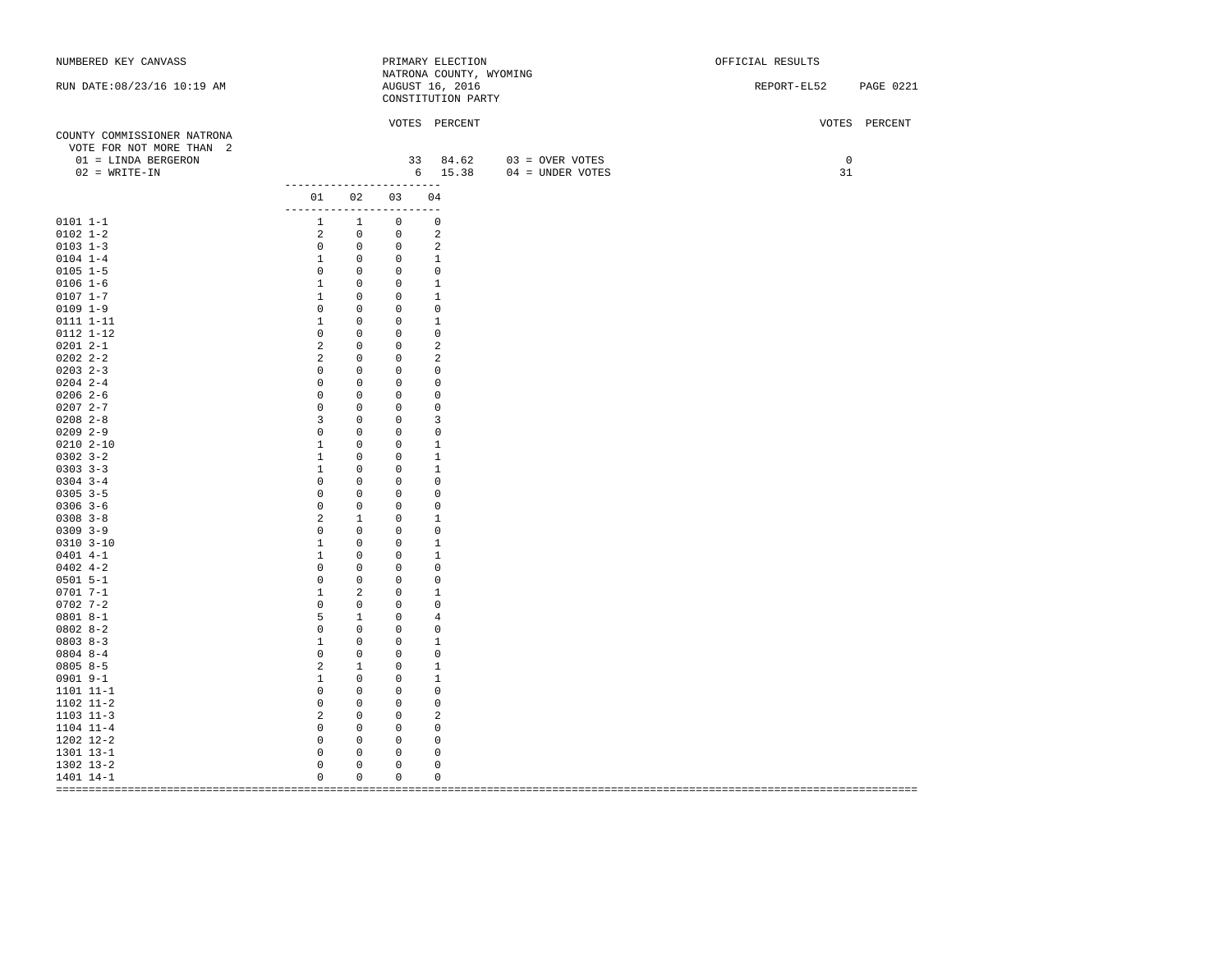| NUMBERED KEY CANVASS                                                 |          |          | PRIMARY ELECTION |    | NATRONA COUNTY, WYOMING | OFFICIAL RESULTS |           |
|----------------------------------------------------------------------|----------|----------|------------------|----|-------------------------|------------------|-----------|
| RUN DATE: 08/23/16 10:19 AM                                          |          |          | AUGUST 16, 2016  |    | CONSTITUTION PARTY      | REPORT-EL52      | PAGE 0222 |
| PRECINCT COMMITTEEMAN VOTER DISTRICT 1-1<br>VOTE FOR NOT MORE THAN 1 |          |          | VOTES            |    | PERCENT                 | VOTES            | PERCENT   |
| 01 = NO CANDIDATE FILED                                              |          |          | 0                |    | $03 =$ OVER VOTES       | 0                |           |
| $02 = WRITE-IN$                                                      |          |          | $\Omega$         |    | $04 =$ UNDER VOTES      |                  |           |
|                                                                      | 01       | 02       | 03               | 04 |                         |                  |           |
| $0101$ $1-1$                                                         | $\Omega$ | $\Omega$ | $\Omega$         |    |                         |                  |           |
|                                                                      |          |          |                  |    |                         |                  |           |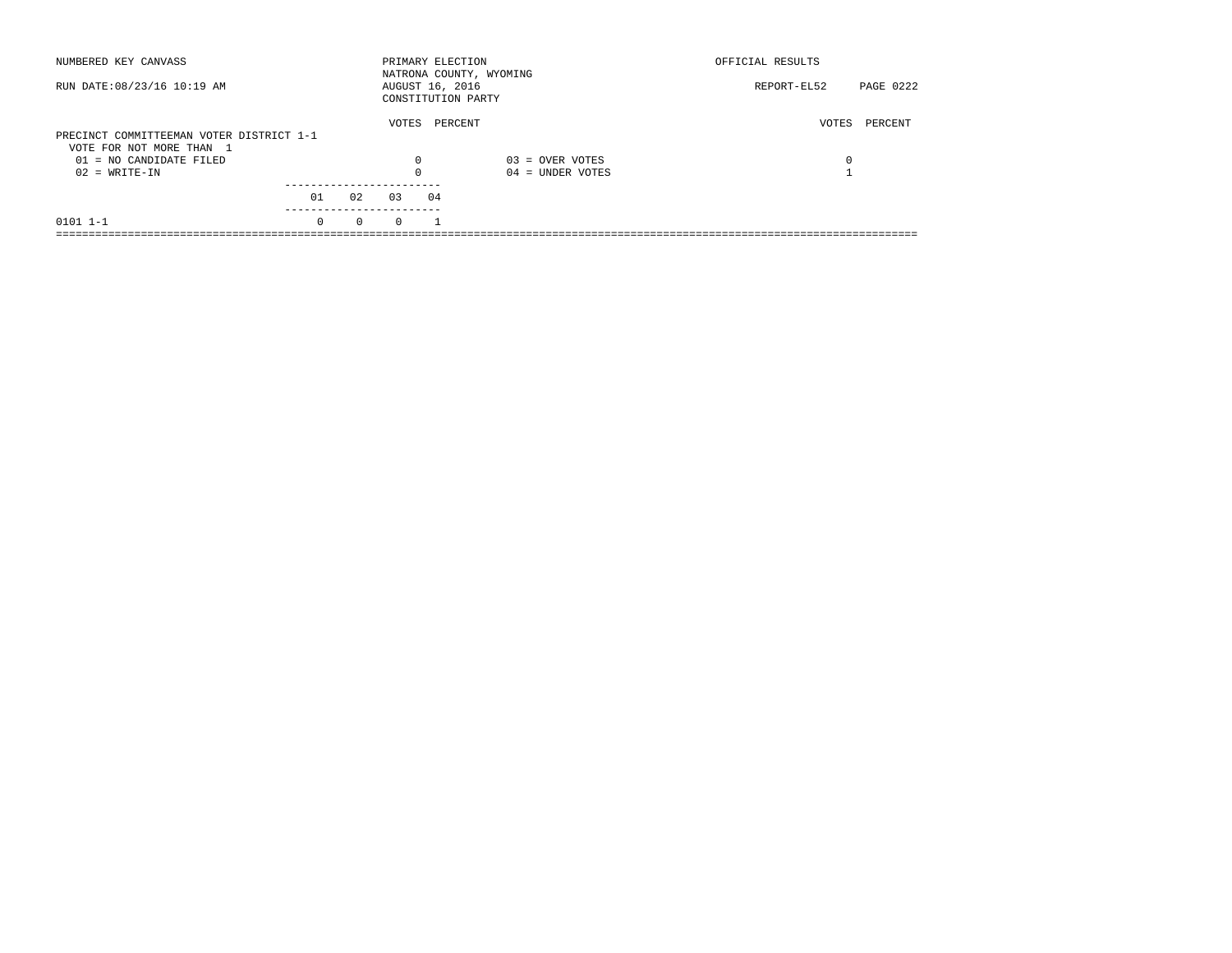| NUMBERED KEY CANVASS                                                                              |          |    |                   | PRIMARY ELECTION<br>NATRONA COUNTY, WYOMING |                    | OFFICIAL RESULTS |           |
|---------------------------------------------------------------------------------------------------|----------|----|-------------------|---------------------------------------------|--------------------|------------------|-----------|
| RUN DATE: 08/23/16 10:19 AM                                                                       |          |    |                   | AUGUST 16, 2016<br>CONSTITUTION PARTY       |                    | REPORT-EL52      | PAGE 0223 |
| PRECINCT COMMITTEEWOMAN VOTER DISTRICT 1-1<br>VOTE FOR NOT MORE THAN 1<br>01 = NO CANDIDATE FILED |          |    | VOTES<br>$\Omega$ | PERCENT                                     | $03 =$ OVER VOTES  | VOTES<br>0       | PERCENT   |
| $02 = WRITE-IN$                                                                                   |          |    |                   | 100.00                                      | $04 =$ UNDER VOTES | 0                |           |
|                                                                                                   | 01       | 02 | 0.3               | 04                                          |                    |                  |           |
| $0101$ $1-1$                                                                                      | $\Omega$ |    | $\Omega$          | $\Omega$                                    |                    |                  |           |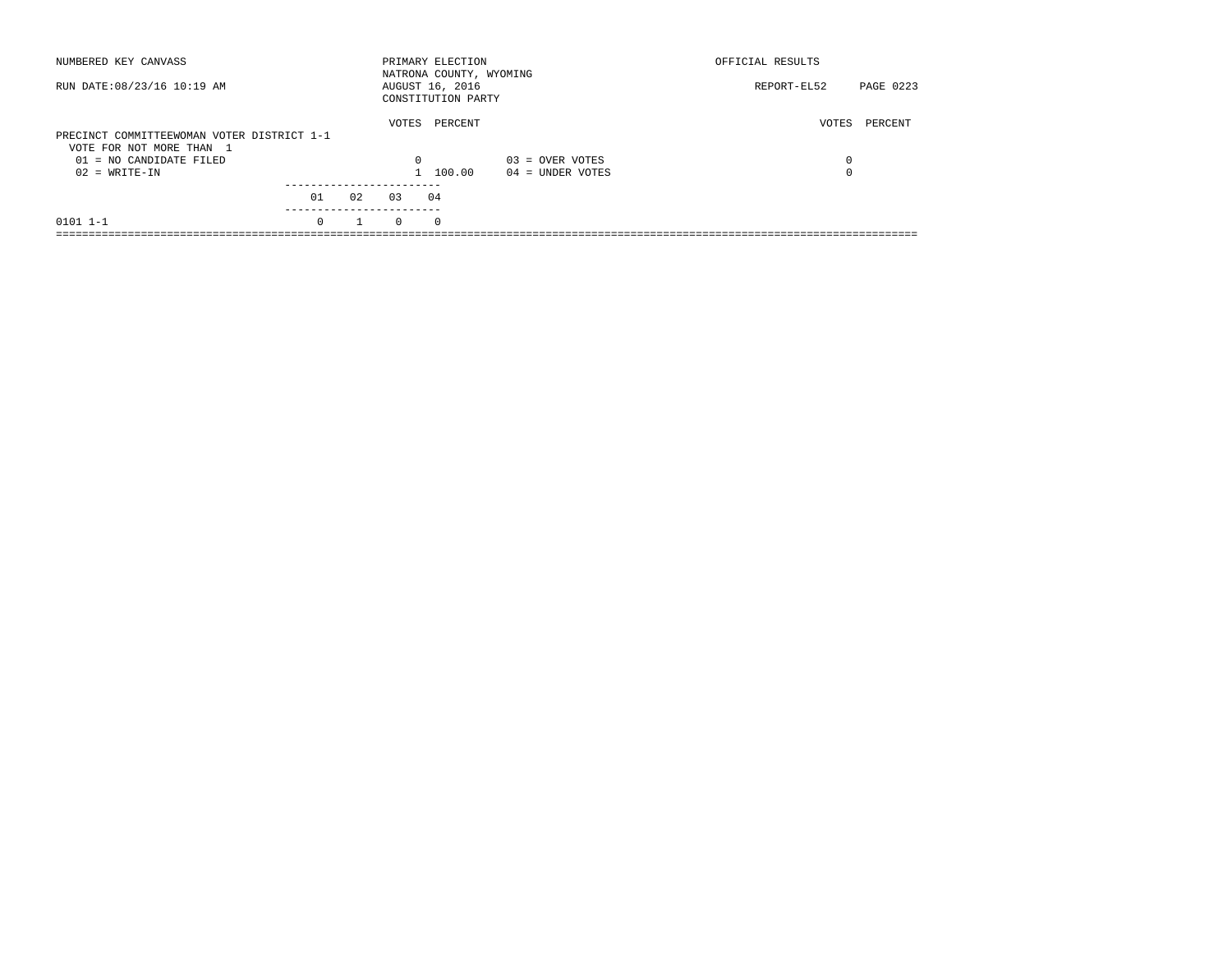| NUMBERED KEY CANVASS                                                 |          |          |          | PRIMARY ELECTION                      | NATRONA COUNTY, WYOMING | OFFICIAL RESULTS |           |
|----------------------------------------------------------------------|----------|----------|----------|---------------------------------------|-------------------------|------------------|-----------|
| RUN DATE: 08/23/16 10:19 AM                                          |          |          |          | AUGUST 16, 2016<br>CONSTITUTION PARTY |                         | REPORT-EL52      | PAGE 0224 |
| PRECINCT COMMITTEEMAN VOTER DISTRICT 1-2<br>VOTE FOR NOT MORE THAN 1 |          |          | VOTES    | PERCENT                               |                         | VOTES            | PERCENT   |
| 01 = NO CANDIDATE FILED                                              |          |          | $\Omega$ |                                       | $03 =$ OVER VOTES       | 0                |           |
| $02 = WRITE-IN$                                                      |          |          | $\Omega$ |                                       | $04 =$ UNDER VOTES      | 2                |           |
|                                                                      | 01       | 02       | 03       | 04                                    |                         |                  |           |
| $0102$ 1-2                                                           | $\Omega$ | $\Omega$ | $\Omega$ | $\mathfrak{D}$                        |                         |                  |           |
|                                                                      |          |          |          |                                       |                         |                  |           |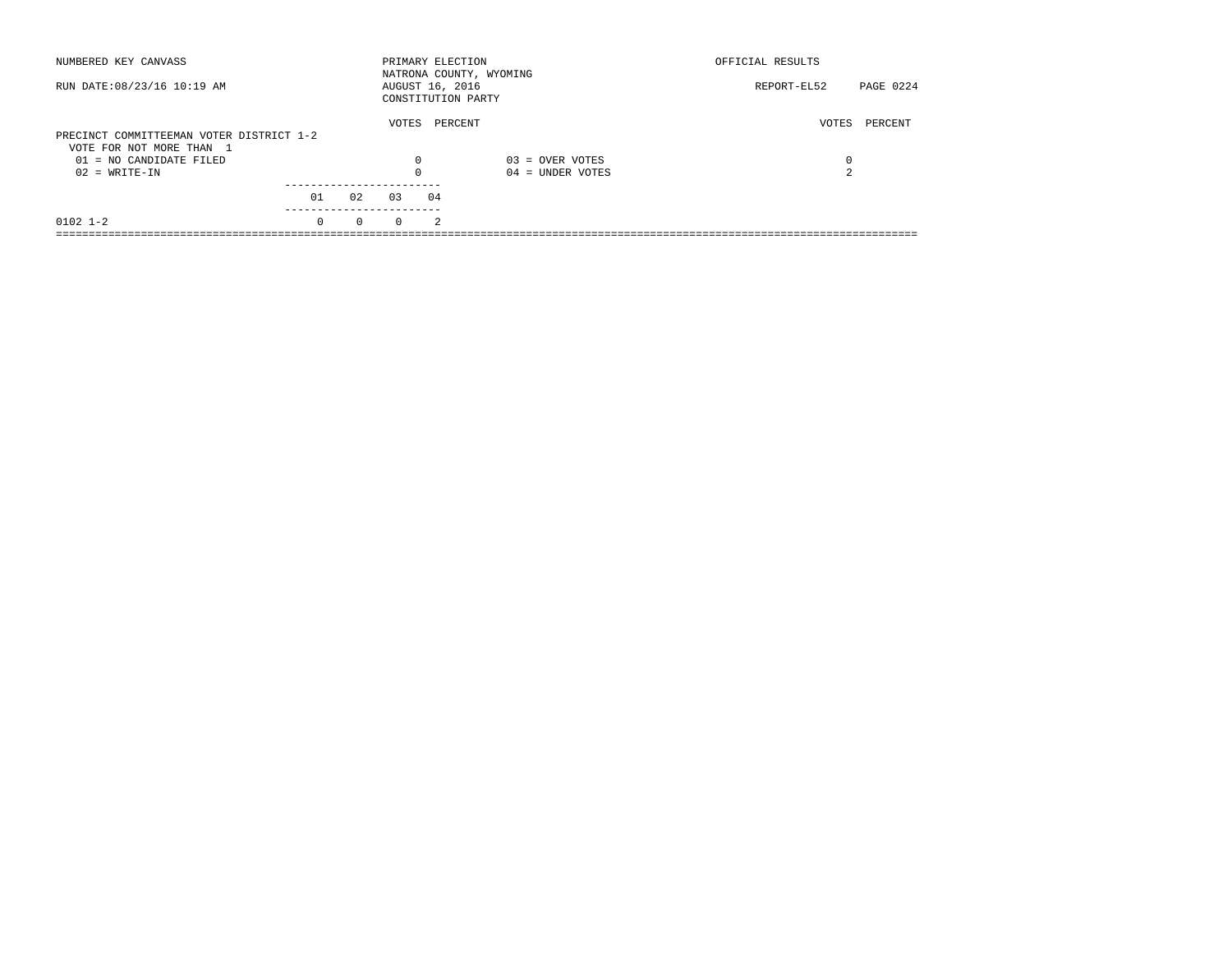| NUMBERED KEY CANVASS                       |          |          | PRIMARY ELECTION                      |                | NATRONA COUNTY, WYOMING | OFFICIAL RESULTS |           |
|--------------------------------------------|----------|----------|---------------------------------------|----------------|-------------------------|------------------|-----------|
| RUN DATE: 08/23/16 10:19 AM                |          |          | AUGUST 16, 2016<br>CONSTITUTION PARTY |                |                         | REPORT-EL52      | PAGE 0225 |
| PRECINCT COMMITTEEWOMAN VOTER DISTRICT 1-2 |          |          | VOTES                                 | PERCENT        |                         | VOTES            | PERCENT   |
| VOTE FOR NOT MORE THAN 1                   |          |          |                                       |                |                         |                  |           |
| 01 = NO CANDIDATE FILED                    |          |          | $\Omega$                              |                | $03 =$ OVER VOTES       | 0                |           |
| $02 = WRITE-IN$                            |          |          | $\Omega$                              |                | $04 =$ UNDER VOTES      | 2                |           |
|                                            |          |          |                                       |                |                         |                  |           |
|                                            | 01       | 02       | 03                                    | 04             |                         |                  |           |
| $0102$ 1-2                                 | $\Omega$ | $\Omega$ | $\Omega$                              | $\mathfrak{D}$ |                         |                  |           |
|                                            |          |          |                                       |                |                         |                  |           |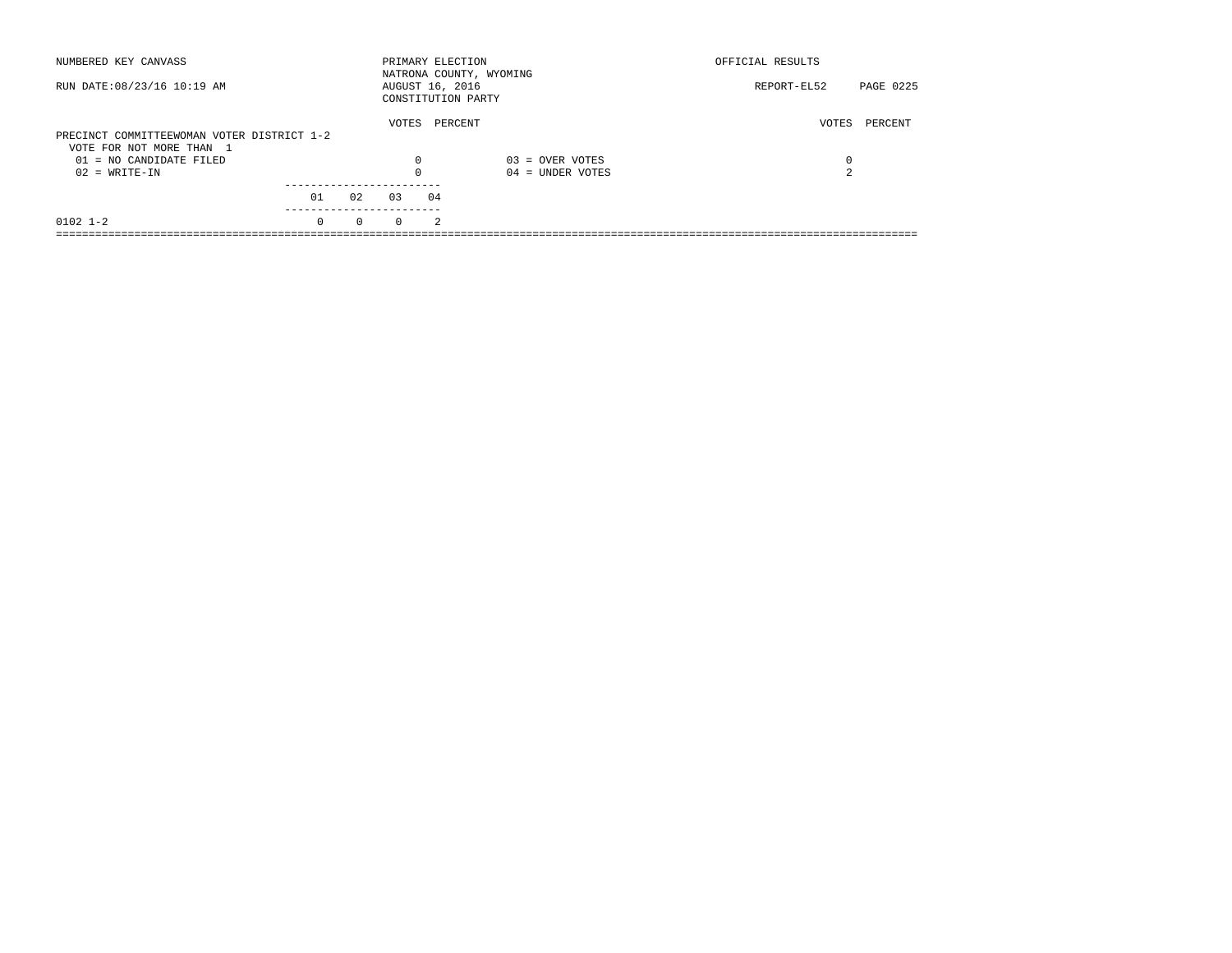| NUMBERED KEY CANVASS                                                 |          |          | PRIMARY ELECTION |    | NATRONA COUNTY, WYOMING | OFFICIAL RESULTS |           |
|----------------------------------------------------------------------|----------|----------|------------------|----|-------------------------|------------------|-----------|
| RUN DATE: 08/23/16 10:19 AM                                          |          |          | AUGUST 16, 2016  |    | CONSTITUTION PARTY      | REPORT-EL52      | PAGE 0226 |
| PRECINCT COMMITTEEMAN VOTER DISTRICT 1-3<br>VOTE FOR NOT MORE THAN 1 |          |          | VOTES            |    | PERCENT                 | VOTES            | PERCENT   |
| 01 = NO CANDIDATE FILED                                              |          |          | 0                |    | $03 =$ OVER VOTES       | 0                |           |
| $02 = WRITE-IN$                                                      |          |          | $\Omega$         |    | $04 =$ UNDER VOTES      |                  |           |
|                                                                      | 01       | 02       | 03               | 04 |                         |                  |           |
| $0103$ 1-3                                                           | $\Omega$ | $\Omega$ | $\Omega$         |    |                         |                  |           |
|                                                                      |          |          |                  |    |                         |                  |           |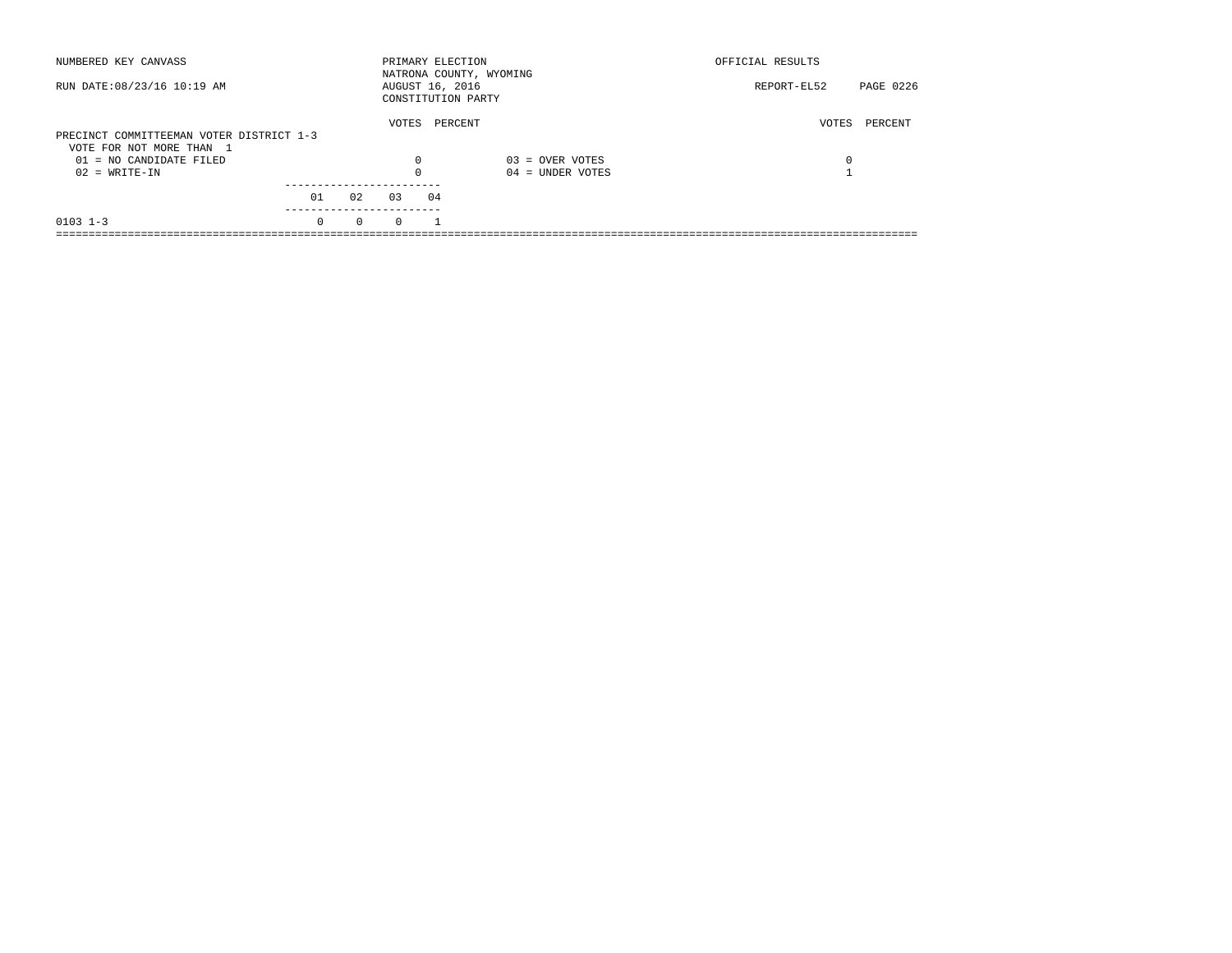| NUMBERED KEY CANVASS                                  |          |          | PRIMARY ELECTION |    | NATRONA COUNTY, WYOMING | OFFICIAL RESULTS |           |
|-------------------------------------------------------|----------|----------|------------------|----|-------------------------|------------------|-----------|
| RUN DATE: 08/23/16 10:19 AM                           |          |          | AUGUST 16, 2016  |    | CONSTITUTION PARTY      | REPORT-EL52      | PAGE 0227 |
| PRECINCT COMMITTEEWOMAN VOTER DISTRICT 1-3            |          |          | VOTES            |    | PERCENT                 | VOTES            | PERCENT   |
| VOTE FOR NOT MORE THAN 1<br>$01 = NO CANDIDATE FILED$ |          |          | $\Omega$         |    | $03 =$ OVER VOTES       | 0                |           |
| $02 = WRITE-IN$                                       |          |          |                  |    | $04 =$ UNDER VOTES      |                  |           |
|                                                       | 01       | 02       | 0.3              | 04 |                         |                  |           |
| $0103$ $1-3$                                          | $\Omega$ | $\Omega$ | $\Omega$         |    |                         |                  |           |
|                                                       |          |          |                  |    |                         |                  |           |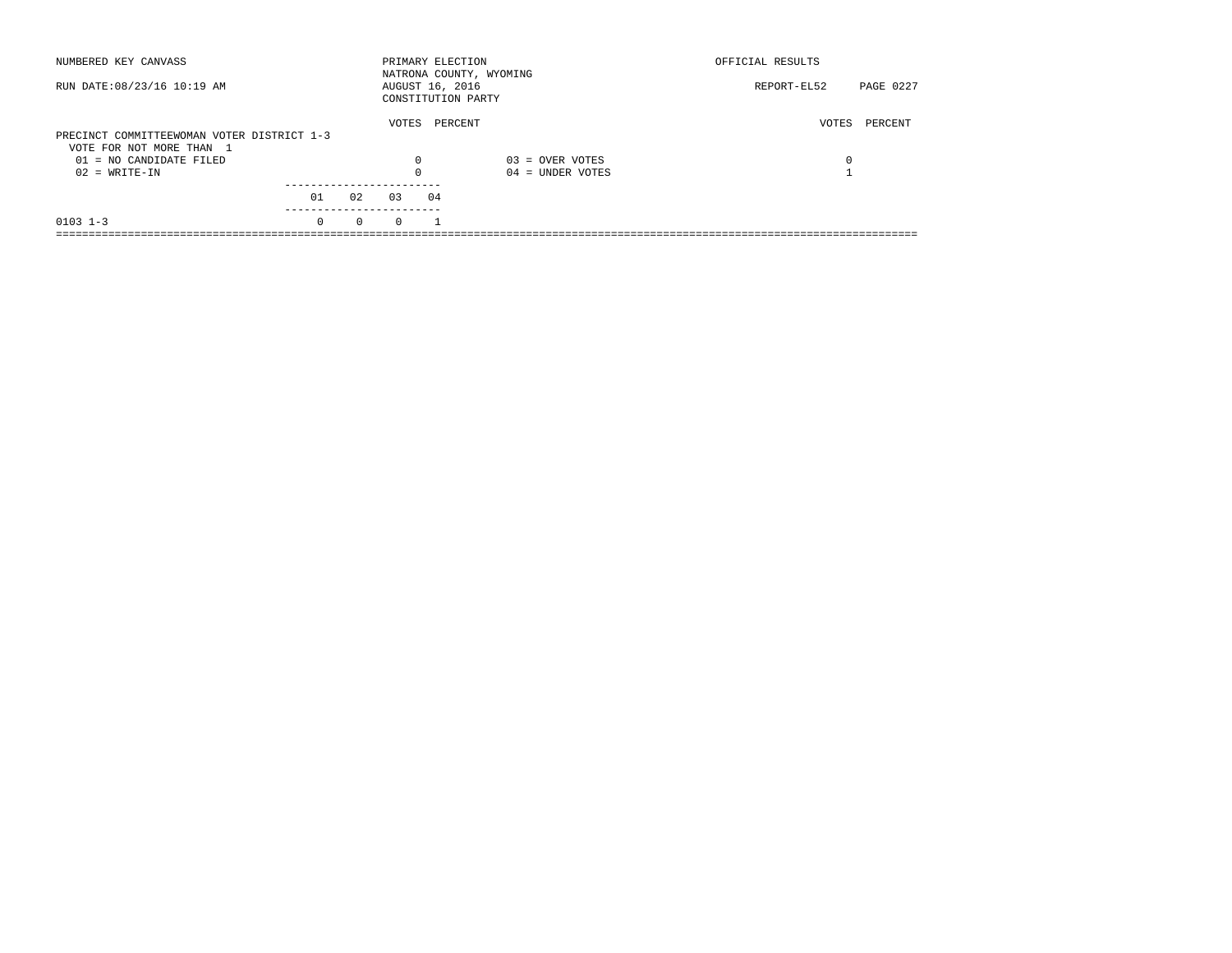| NUMBERED KEY CANVASS                                                 |          |          | PRIMARY ELECTION |    | NATRONA COUNTY, WYOMING | OFFICIAL RESULTS |           |
|----------------------------------------------------------------------|----------|----------|------------------|----|-------------------------|------------------|-----------|
| RUN DATE: 08/23/16 10:19 AM                                          |          |          | AUGUST 16, 2016  |    | CONSTITUTION PARTY      | REPORT-EL52      | PAGE 0228 |
| PRECINCT COMMITTEEMAN VOTER DISTRICT 1-4<br>VOTE FOR NOT MORE THAN 1 |          |          | VOTES            |    | PERCENT                 | VOTES            | PERCENT   |
| 01 = NO CANDIDATE FILED                                              |          |          | 0                |    | $03 =$ OVER VOTES       | 0                |           |
| $02 = WRITE-IN$                                                      |          |          | $\Omega$         |    | $04 =$ UNDER VOTES      |                  |           |
|                                                                      | 01       | 02       | 03               | 04 |                         |                  |           |
| $0104$ $1-4$                                                         | $\Omega$ | $\Omega$ | $\Omega$         |    |                         |                  |           |
|                                                                      |          |          |                  |    |                         |                  |           |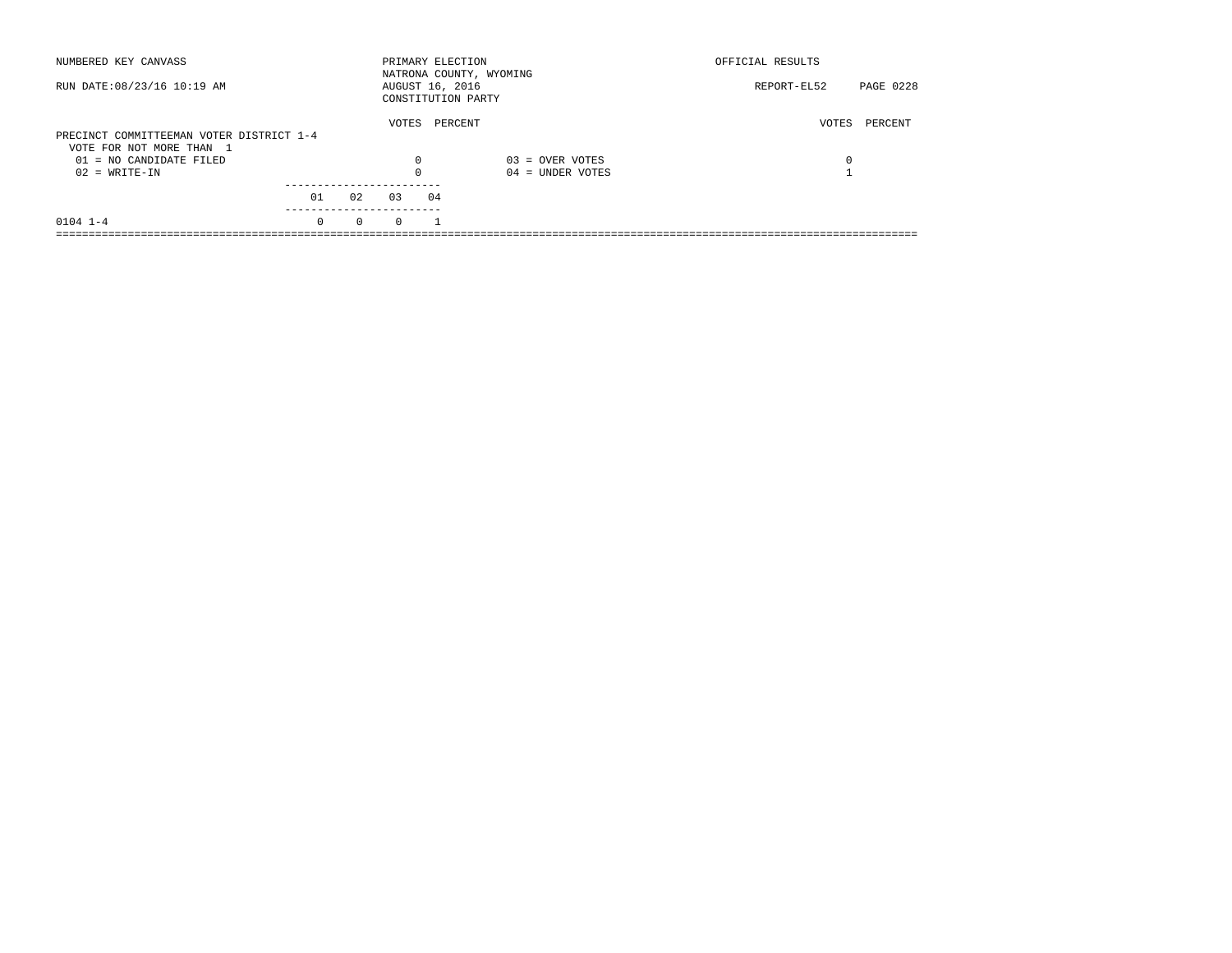| NUMBERED KEY CANVASS                       |          |          | PRIMARY ELECTION                      |         | NATRONA COUNTY, WYOMING | OFFICIAL RESULTS |           |
|--------------------------------------------|----------|----------|---------------------------------------|---------|-------------------------|------------------|-----------|
| RUN DATE: 08/23/16 10:19 AM                |          |          | AUGUST 16, 2016<br>CONSTITUTION PARTY |         |                         | REPORT-EL52      | PAGE 0229 |
| PRECINCT COMMITTEEWOMAN VOTER DISTRICT 1-4 |          |          | VOTES                                 | PERCENT |                         | VOTES            | PERCENT   |
| VOTE FOR NOT MORE THAN 1                   |          |          |                                       |         |                         |                  |           |
| 01 = NO CANDIDATE FILED                    |          |          | 0                                     |         | $03 =$ OVER VOTES       | 0                |           |
| $02 = WRITE-IN$                            |          |          | $\Omega$                              |         | $04 =$ UNDER VOTES      |                  |           |
|                                            | 01       | 02       | 03                                    | 04      |                         |                  |           |
| $0104$ $1-4$                               | $\Omega$ | $\Omega$ | $\Omega$                              |         |                         |                  |           |
|                                            |          |          |                                       |         |                         |                  |           |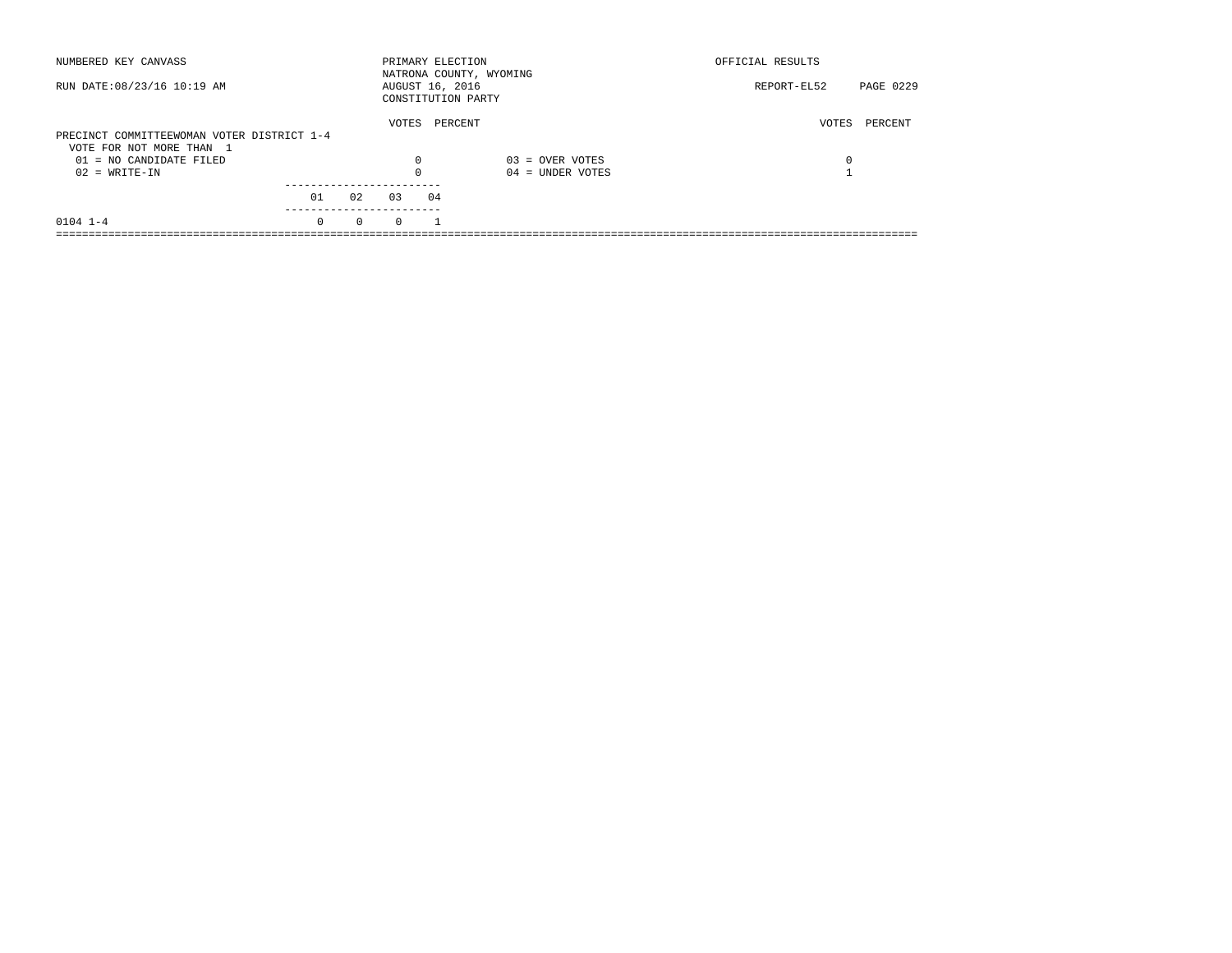| NUMBERED KEY CANVASS                                                 |          |          |          | PRIMARY ELECTION                      | NATRONA COUNTY, WYOMING | OFFICIAL RESULTS |           |
|----------------------------------------------------------------------|----------|----------|----------|---------------------------------------|-------------------------|------------------|-----------|
| RUN DATE: 08/23/16 10:19 AM                                          |          |          |          | AUGUST 16, 2016<br>CONSTITUTION PARTY |                         | REPORT-EL52      | PAGE 0230 |
| PRECINCT COMMITTEEMAN VOTER DISTRICT 1-5<br>VOTE FOR NOT MORE THAN 1 |          |          | VOTES    | PERCENT                               |                         | VOTES            | PERCENT   |
| 01 = NO CANDIDATE FILED                                              |          |          | 0        |                                       | $03 =$ OVER VOTES       | 0                |           |
| $02 = WRITE-IN$                                                      |          |          | $\Omega$ |                                       | $04 =$ UNDER VOTES      | $\Omega$         |           |
|                                                                      |          |          |          |                                       |                         |                  |           |
|                                                                      | 01       | 02       | 03       | 04                                    |                         |                  |           |
| $0105$ 1-5                                                           | $\Omega$ | $\Omega$ | $\Omega$ | $\Omega$                              |                         |                  |           |
|                                                                      |          |          |          |                                       |                         |                  |           |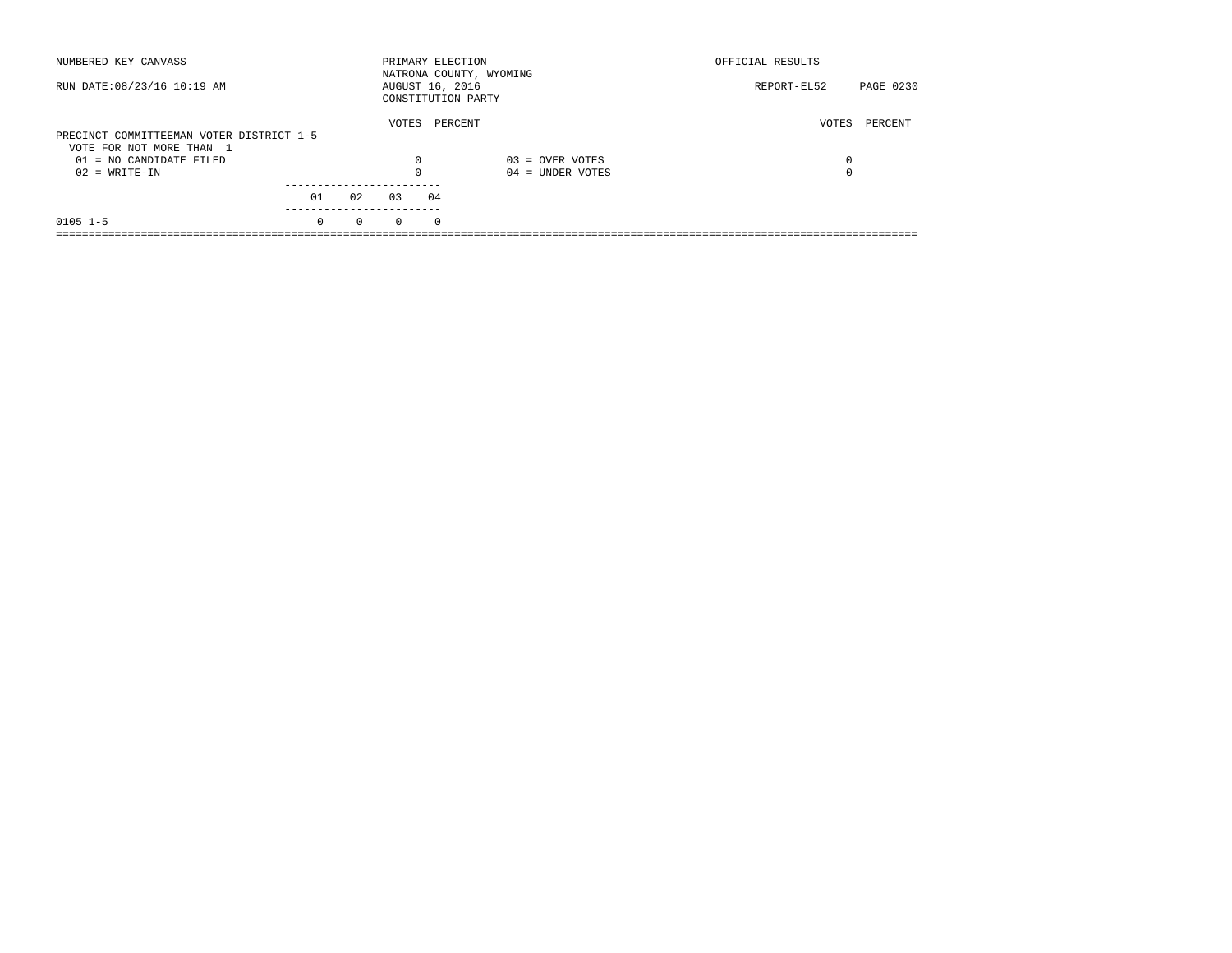| NUMBERED KEY CANVASS                       |          |          | PRIMARY ELECTION |          | NATRONA COUNTY, WYOMING | OFFICIAL RESULTS |                  |
|--------------------------------------------|----------|----------|------------------|----------|-------------------------|------------------|------------------|
| RUN DATE: 08/23/16 10:19 AM                |          |          | AUGUST 16, 2016  |          | CONSTITUTION PARTY      | REPORT-EL52      | <b>PAGE 0231</b> |
|                                            |          |          | VOTES            |          | PERCENT                 | VOTES            | PERCENT          |
| PRECINCT COMMITTEEWOMAN VOTER DISTRICT 1-5 |          |          |                  |          |                         |                  |                  |
| VOTE FOR NOT MORE THAN 1                   |          |          |                  |          |                         |                  |                  |
| 01 = NO CANDIDATE FILED                    |          |          | $\Omega$         |          | $03 =$ OVER VOTES       | 0                |                  |
| $02 = WRITE-IN$                            |          |          | $\Omega$         |          | $04 =$ UNDER VOTES      | 0                |                  |
|                                            |          |          |                  |          |                         |                  |                  |
|                                            | 01       | 02       | 03               | 04       |                         |                  |                  |
| $0105$ 1-5                                 | $\Omega$ | $\Omega$ | $\Omega$         | $\Omega$ |                         |                  |                  |
|                                            |          |          |                  |          |                         |                  |                  |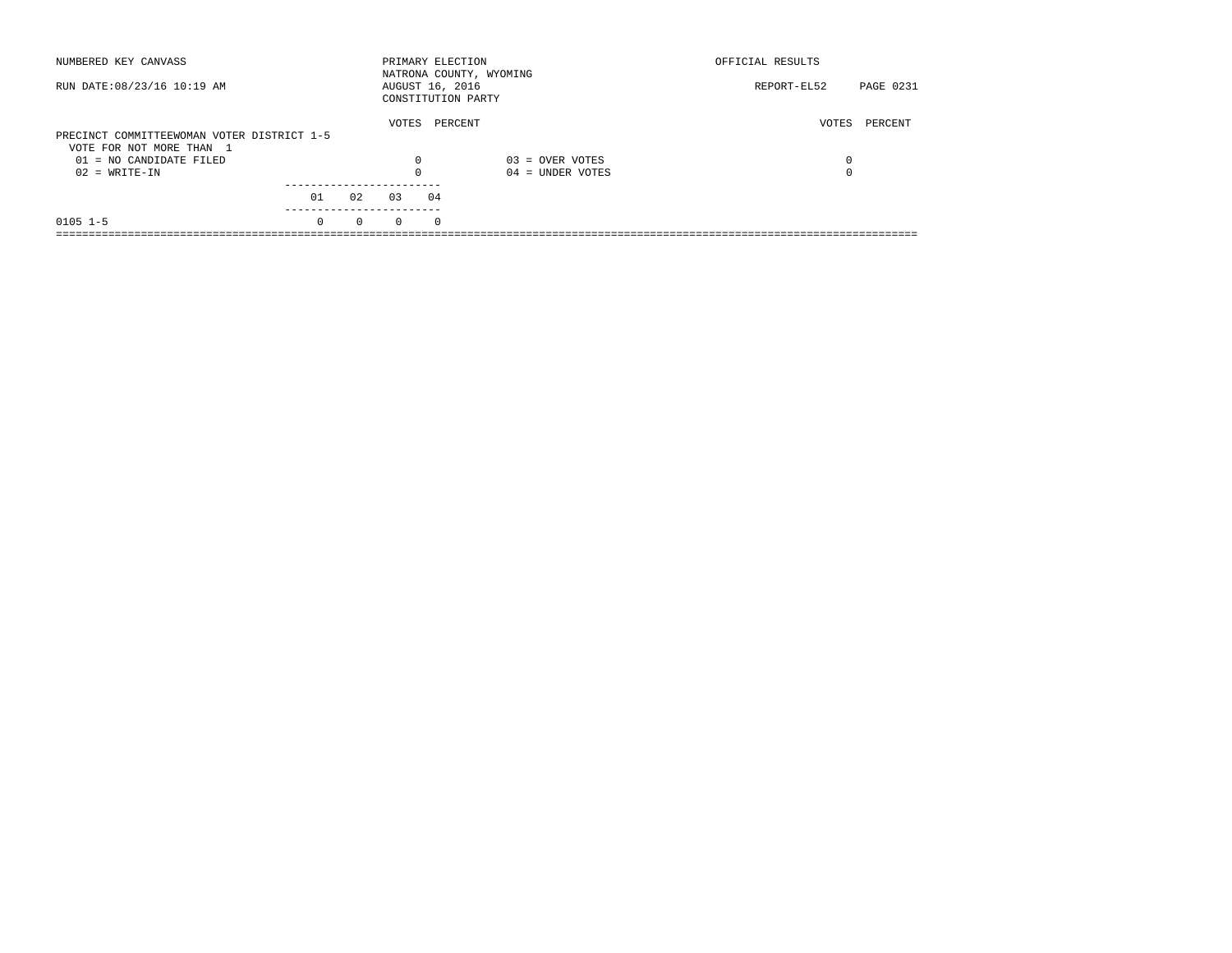| NUMBERED KEY CANVASS                                                 |          |          | PRIMARY ELECTION |    | NATRONA COUNTY, WYOMING | OFFICIAL RESULTS |           |
|----------------------------------------------------------------------|----------|----------|------------------|----|-------------------------|------------------|-----------|
| RUN DATE: 08/23/16 10:19 AM                                          |          |          | AUGUST 16, 2016  |    | CONSTITUTION PARTY      | REPORT-EL52      | PAGE 0232 |
| PRECINCT COMMITTEEMAN VOTER DISTRICT 1-6<br>VOTE FOR NOT MORE THAN 1 |          |          | VOTES            |    | PERCENT                 | VOTES            | PERCENT   |
| 01 = NO CANDIDATE FILED                                              |          |          | 0                |    | $03 =$ OVER VOTES       | 0                |           |
| $02 = WRITE-IN$                                                      |          |          | $\Omega$         |    | $04 =$ UNDER VOTES      |                  |           |
|                                                                      |          |          |                  |    |                         |                  |           |
|                                                                      | 01       | 02       | 03               | 04 |                         |                  |           |
| $0106$ 1-6                                                           | $\Omega$ | $\Omega$ | $\Omega$         |    |                         |                  |           |
|                                                                      |          |          |                  |    |                         |                  |           |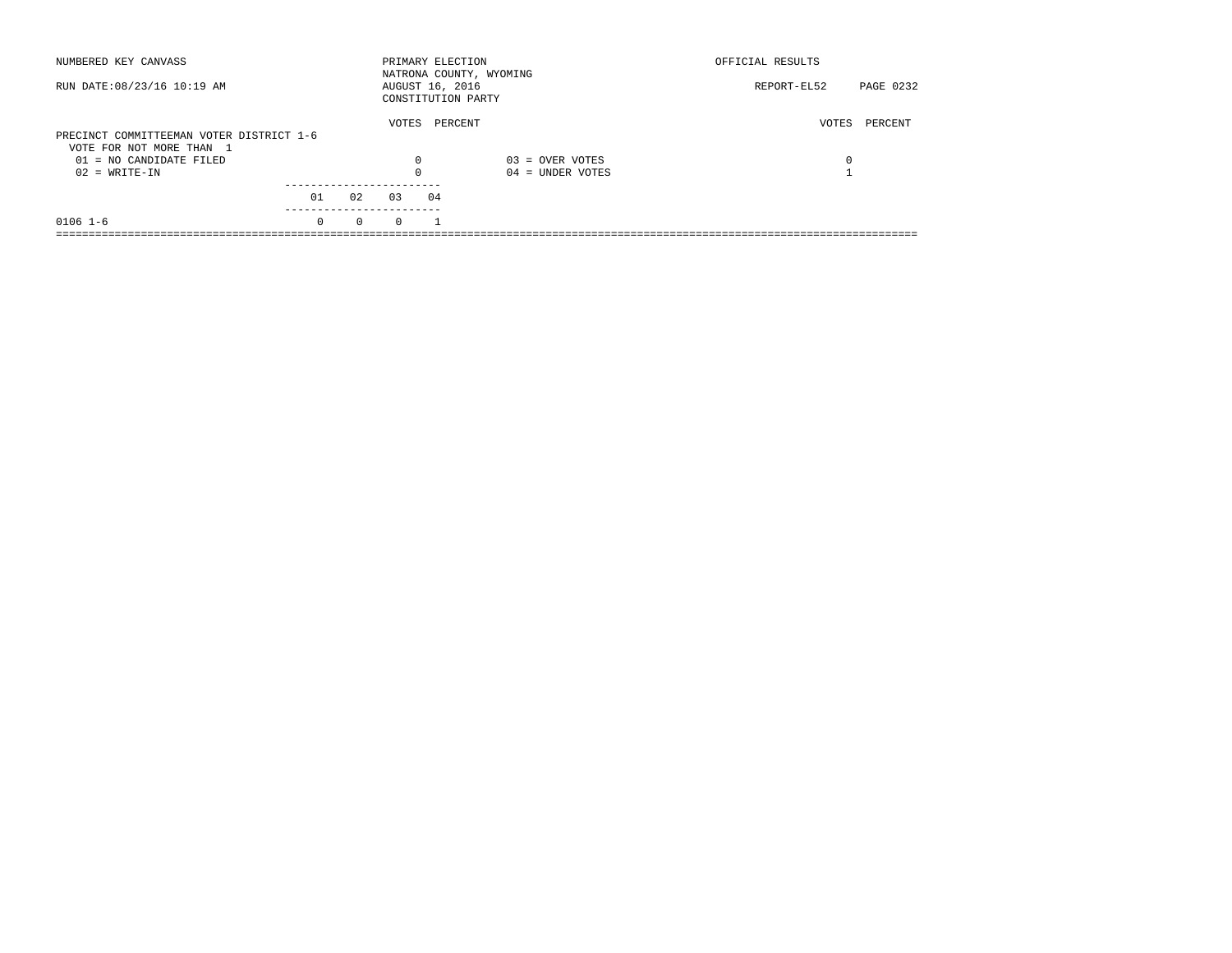| NUMBERED KEY CANVASS                       |          |          | PRIMARY ELECTION |    | NATRONA COUNTY, WYOMING | OFFICIAL RESULTS |           |
|--------------------------------------------|----------|----------|------------------|----|-------------------------|------------------|-----------|
| RUN DATE: 08/23/16 10:19 AM                |          |          | AUGUST 16, 2016  |    | CONSTITUTION PARTY      | REPORT-EL52      | PAGE 0233 |
|                                            |          |          | VOTES            |    | PERCENT                 | VOTES            | PERCENT   |
| PRECINCT COMMITTEEWOMAN VOTER DISTRICT 1-6 |          |          |                  |    |                         |                  |           |
| VOTE FOR NOT MORE THAN 1                   |          |          |                  |    |                         |                  |           |
| 01 = NO CANDIDATE FILED                    |          |          | 0                |    | $03 =$ OVER VOTES       | 0                |           |
| $02 = WRITE-IN$                            |          |          | $\Omega$         |    | $04 =$ UNDER VOTES      |                  |           |
|                                            |          |          |                  |    |                         |                  |           |
|                                            | 01       | 02       | 03               | 04 |                         |                  |           |
| $0106$ 1-6                                 | $\Omega$ | $\Omega$ | $\Omega$         |    |                         |                  |           |
|                                            |          |          |                  |    |                         |                  |           |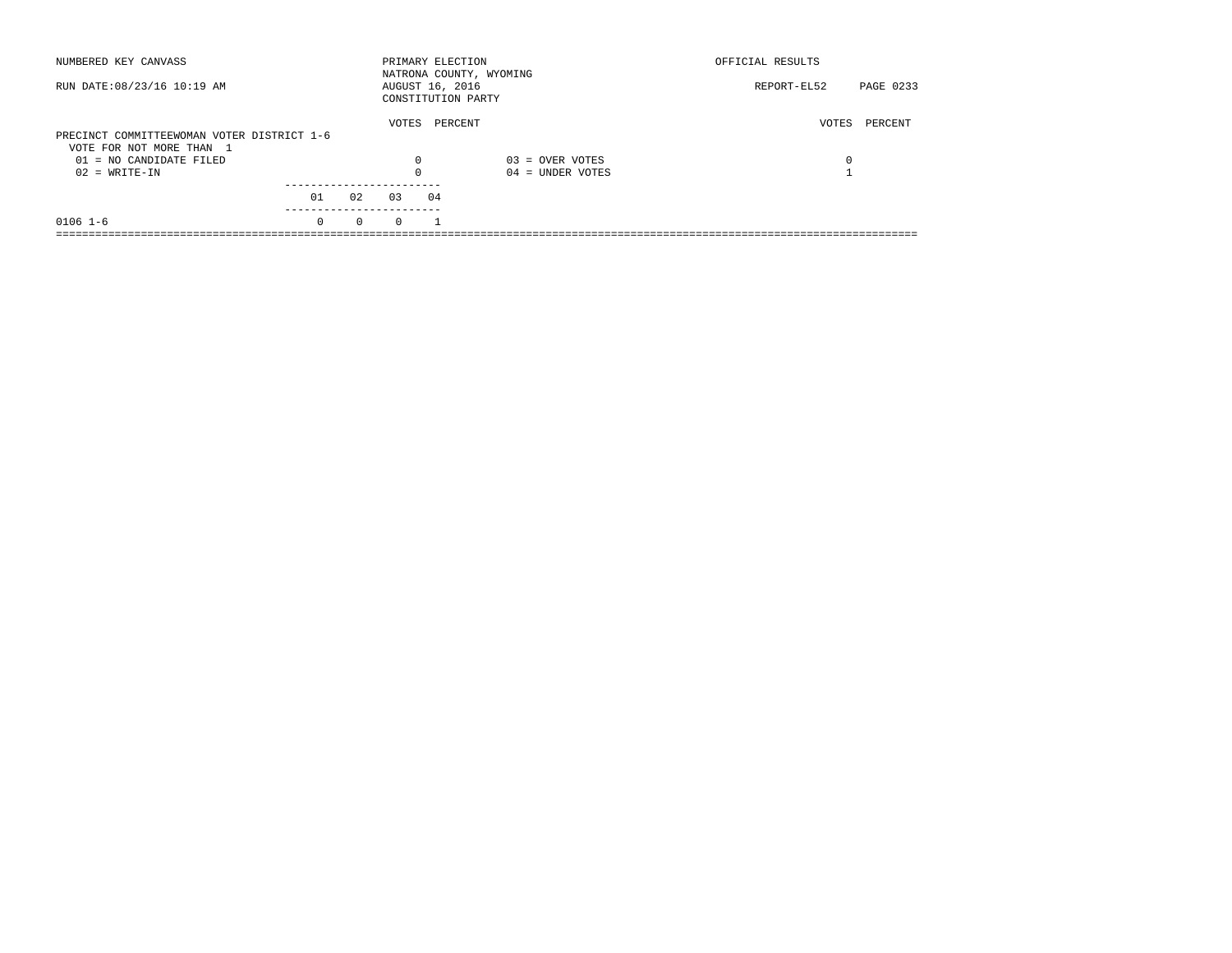| NUMBERED KEY CANVASS                                |          |          | PRIMARY ELECTION |    | NATRONA COUNTY, WYOMING | OFFICIAL RESULTS |           |
|-----------------------------------------------------|----------|----------|------------------|----|-------------------------|------------------|-----------|
| RUN DATE: 08/23/16 10:19 AM                         |          |          | AUGUST 16, 2016  |    | CONSTITUTION PARTY      | REPORT-EL52      | PAGE 0234 |
| PRECINCT COMMITTEEMAN VOTER DISTRICT 1-7            |          |          | VOTES            |    | PERCENT                 | VOTES            | PERCENT   |
| VOTE FOR NOT MORE THAN 1<br>01 = NO CANDIDATE FILED |          |          | 0                |    | $03 =$ OVER VOTES       | 0                |           |
| $02 = WRITE-IN$                                     |          |          | $\Omega$         |    | $04 =$ UNDER VOTES      |                  |           |
|                                                     | 01       | 02       | 03               | 04 |                         |                  |           |
| $0107$ $1 - 7$                                      | $\Omega$ | $\Omega$ | $\Omega$         |    |                         |                  |           |
|                                                     |          |          |                  |    |                         |                  |           |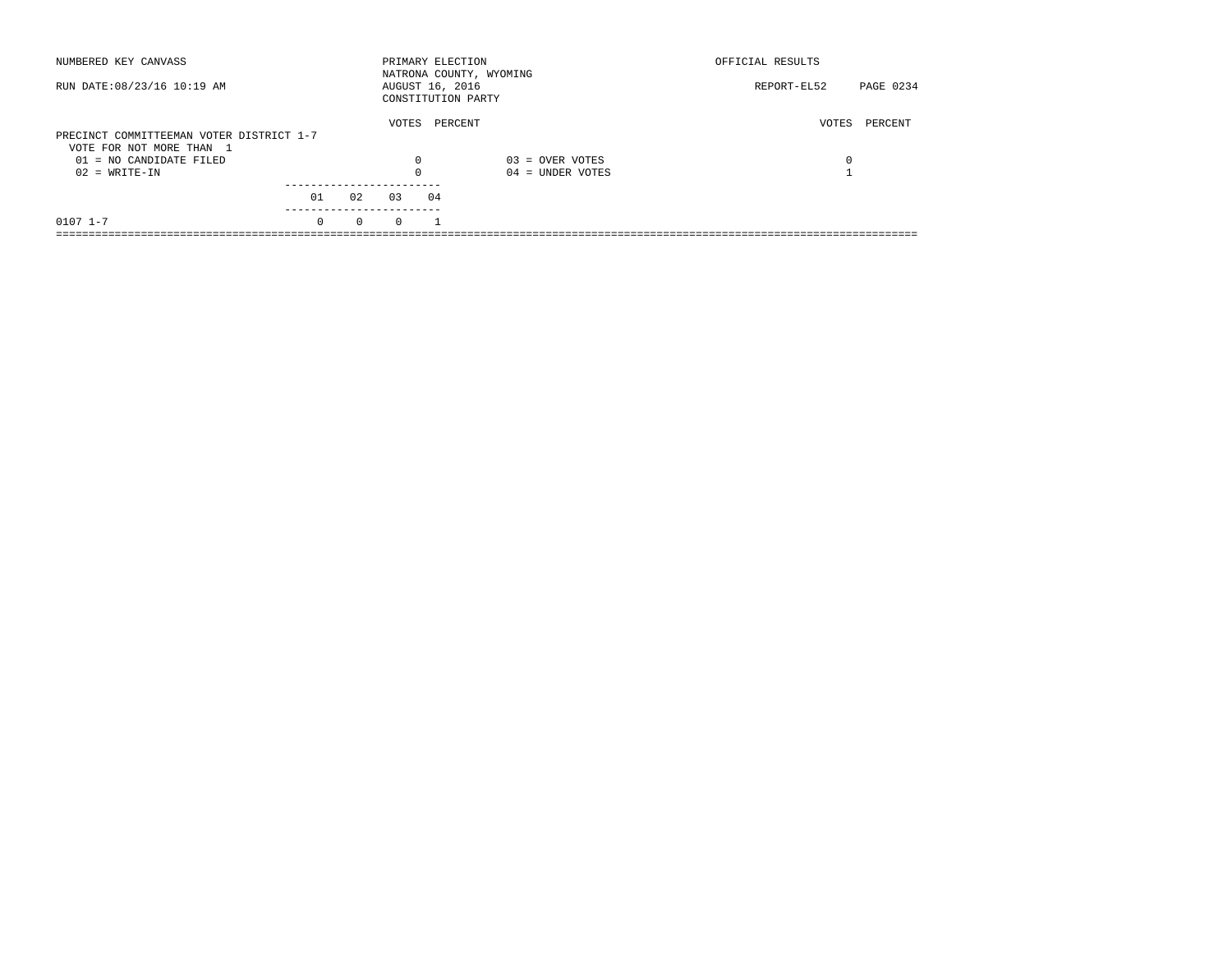| NUMBERED KEY CANVASS                       |          |          | PRIMARY ELECTION                      |         | NATRONA COUNTY, WYOMING | OFFICIAL RESULTS |           |
|--------------------------------------------|----------|----------|---------------------------------------|---------|-------------------------|------------------|-----------|
| RUN DATE: 08/23/16 10:19 AM                |          |          | AUGUST 16, 2016<br>CONSTITUTION PARTY |         |                         | REPORT-EL52      | PAGE 0235 |
|                                            |          |          | VOTES                                 | PERCENT |                         | VOTES            | PERCENT   |
| PRECINCT COMMITTEEWOMAN VOTER DISTRICT 1-7 |          |          |                                       |         |                         |                  |           |
| VOTE FOR NOT MORE THAN 1                   |          |          |                                       |         |                         |                  |           |
| 01 = NO CANDIDATE FILED                    |          |          | 0                                     |         | $03 =$ OVER VOTES       | 0                |           |
| $02 = WRITE-IN$                            |          |          | $\Omega$                              |         | $04 =$ UNDER VOTES      |                  |           |
|                                            |          |          |                                       |         |                         |                  |           |
|                                            | 01       | 02       | 03                                    | 04      |                         |                  |           |
| $0107$ $1 - 7$                             | $\Omega$ | $\Omega$ | $\Omega$                              |         |                         |                  |           |
|                                            |          |          |                                       |         |                         |                  |           |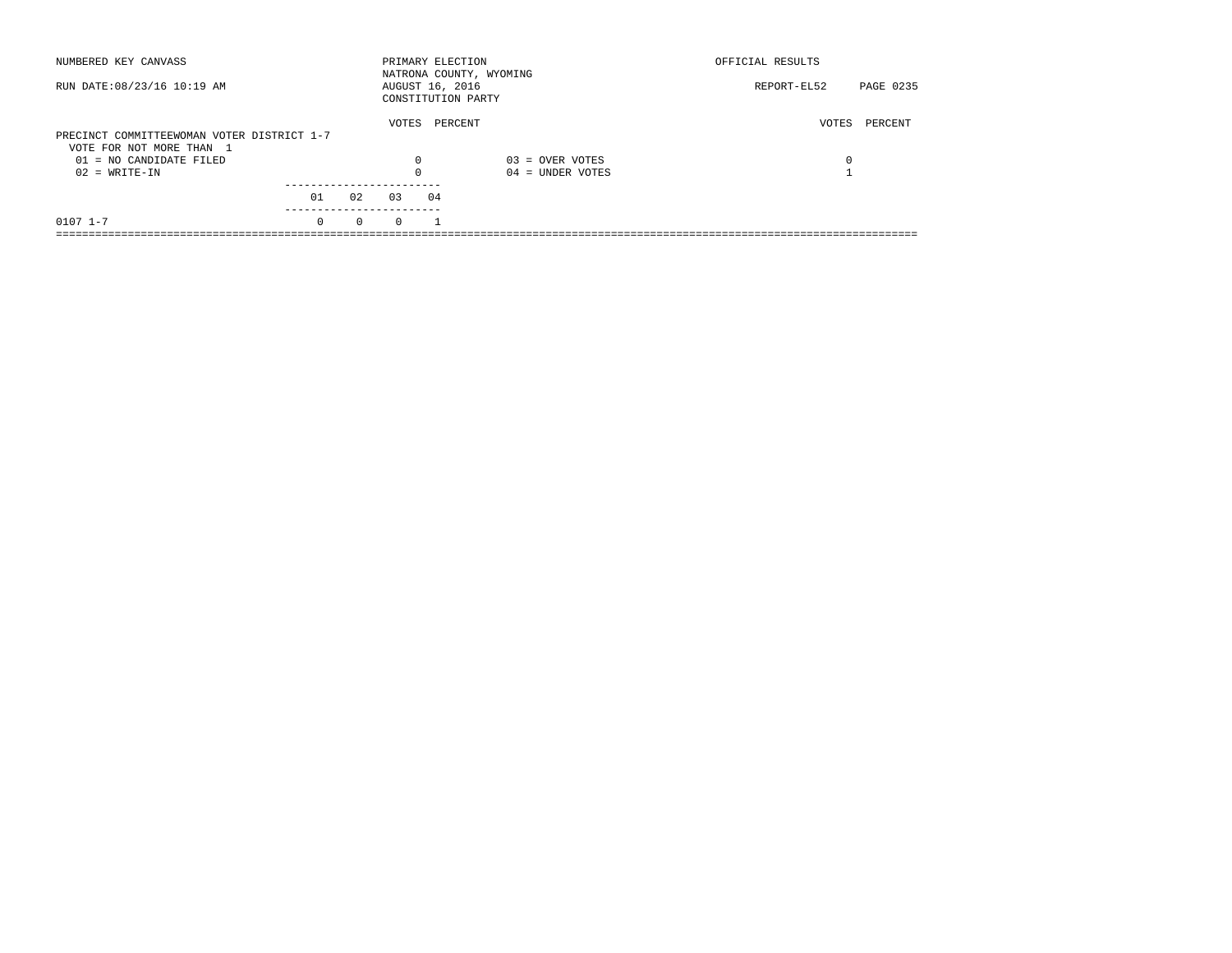| NUMBERED KEY CANVASS                                                 |          |          | PRIMARY ELECTION                      |          | NATRONA COUNTY, WYOMING | OFFICIAL RESULTS |           |
|----------------------------------------------------------------------|----------|----------|---------------------------------------|----------|-------------------------|------------------|-----------|
| RUN DATE: 08/23/16 10:19 AM                                          |          |          | AUGUST 16, 2016<br>CONSTITUTION PARTY |          |                         | REPORT-EL52      | PAGE 0236 |
| PRECINCT COMMITTEEMAN VOTER DISTRICT 1-9<br>VOTE FOR NOT MORE THAN 1 |          |          | VOTES                                 | PERCENT  |                         | VOTES            | PERCENT   |
| 01 = NO CANDIDATE FILED                                              |          |          | $\Omega$                              |          | $03 =$ OVER VOTES       | 0                |           |
| $02 = WRITE-IN$                                                      |          |          | $\Omega$                              |          | $04 =$ UNDER VOTES      | 0                |           |
|                                                                      | 01       | 02       | 03                                    | 04       |                         |                  |           |
| $0109$ $1-9$                                                         | $\Omega$ | $\Omega$ | $\Omega$                              | $\Omega$ |                         |                  |           |
|                                                                      |          |          |                                       |          |                         |                  |           |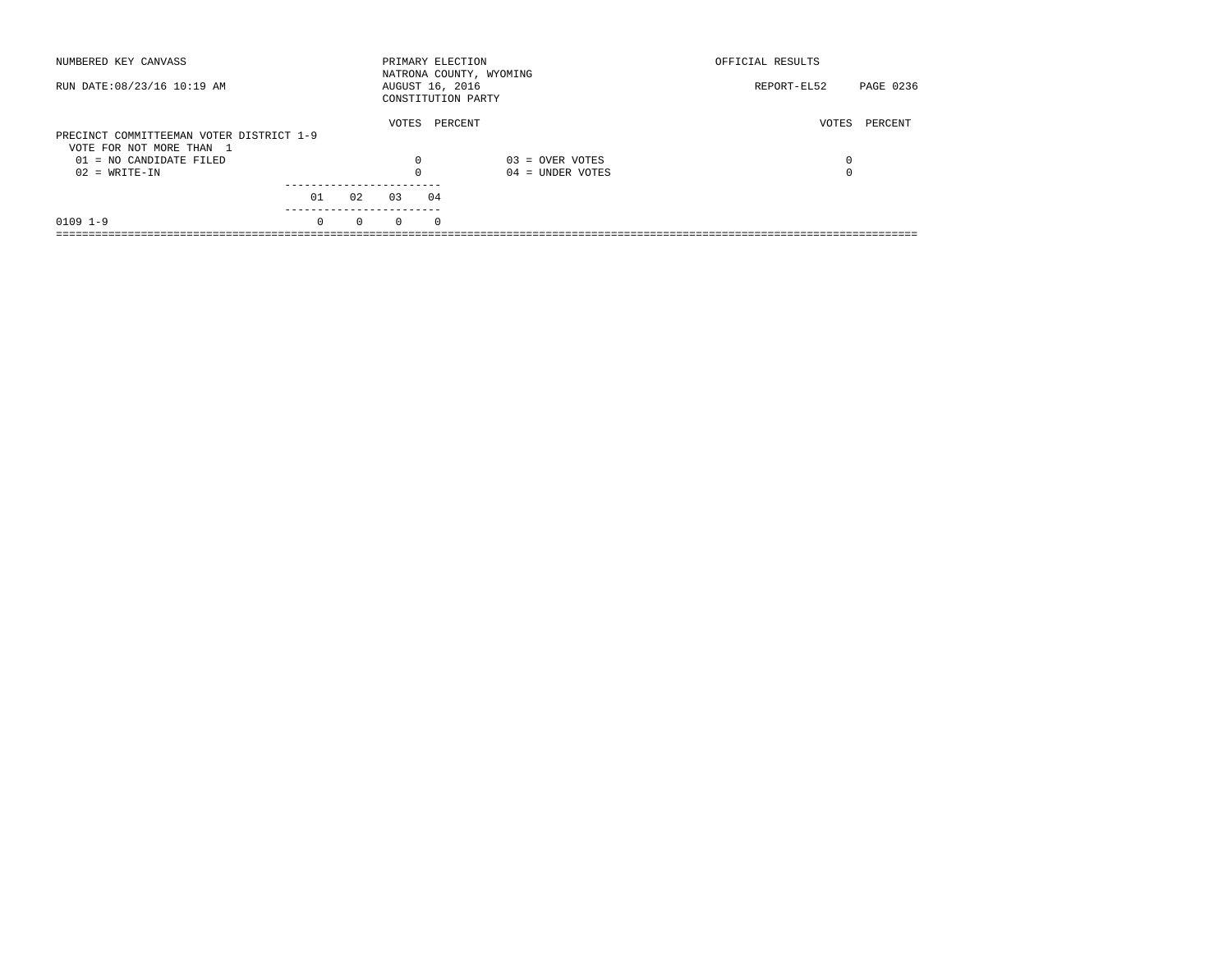| NUMBERED KEY CANVASS                       |          |          | PRIMARY ELECTION                      |          | NATRONA COUNTY, WYOMING | OFFICIAL RESULTS |           |
|--------------------------------------------|----------|----------|---------------------------------------|----------|-------------------------|------------------|-----------|
| RUN DATE: 08/23/16 10:19 AM                |          |          | AUGUST 16, 2016<br>CONSTITUTION PARTY |          |                         | REPORT-EL52      | PAGE 0237 |
| PRECINCT COMMITTEEWOMAN VOTER DISTRICT 1-9 |          |          | VOTES                                 | PERCENT  |                         | VOTES            | PERCENT   |
| VOTE FOR NOT MORE THAN 1                   |          |          |                                       |          |                         |                  |           |
| 01 = NO CANDIDATE FILED                    |          |          | $\Omega$                              |          | $03 =$ OVER VOTES       | 0                |           |
| $02 = WRITE-IN$                            |          |          | $\Omega$                              |          | $04 =$ UNDER VOTES      | 0                |           |
|                                            |          |          |                                       |          |                         |                  |           |
|                                            | 01       | 02       | 03                                    | 04       |                         |                  |           |
| $0109$ $1-9$                               | $\Omega$ | $\Omega$ | $\Omega$                              | $\Omega$ |                         |                  |           |
|                                            |          |          |                                       |          |                         |                  |           |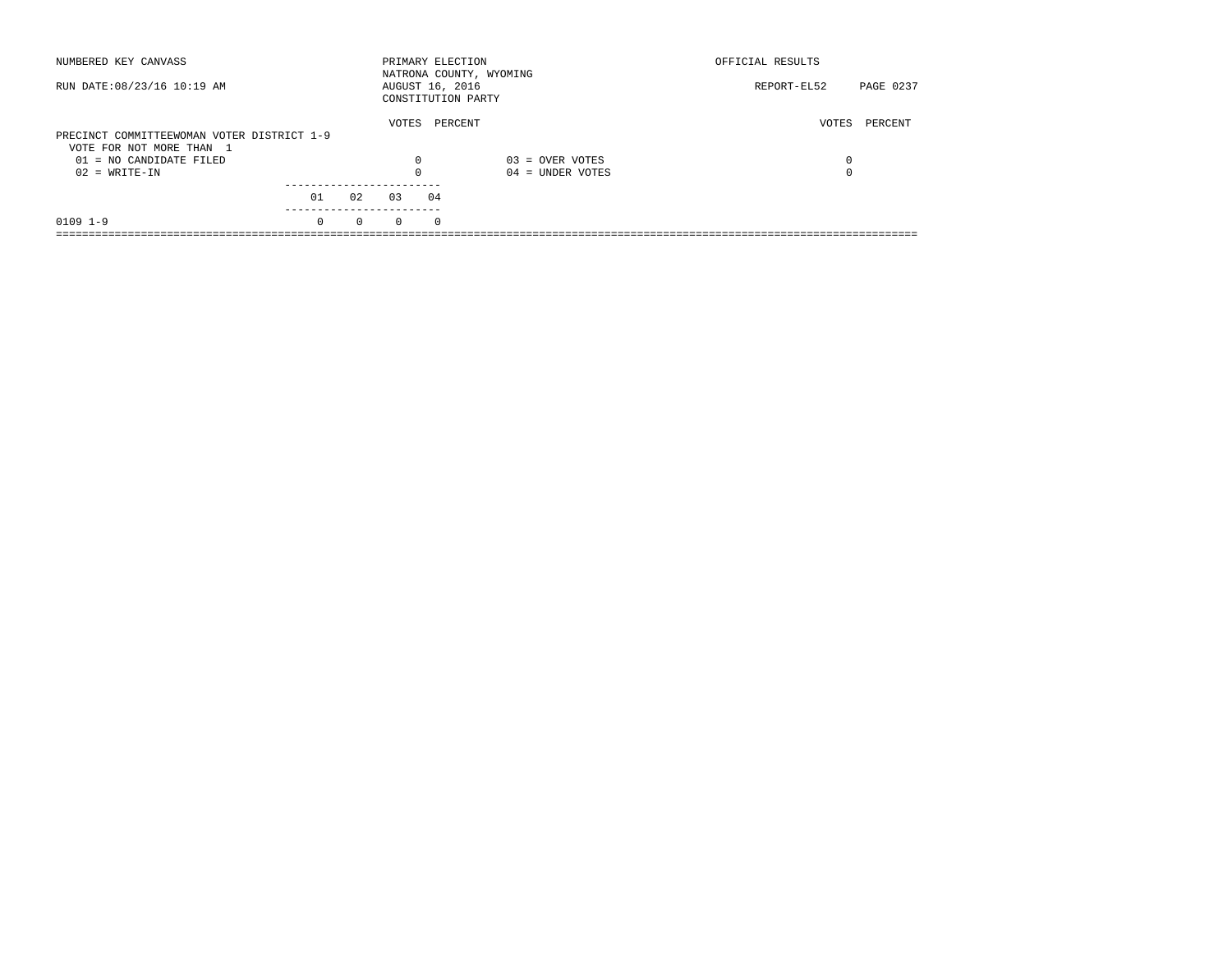| NUMBERED KEY CANVASS                                                  |          |          | PRIMARY ELECTION |    | NATRONA COUNTY, WYOMING | OFFICIAL RESULTS |           |
|-----------------------------------------------------------------------|----------|----------|------------------|----|-------------------------|------------------|-----------|
| RUN DATE: 08/23/16 10:19 AM                                           |          |          | AUGUST 16, 2016  |    | CONSTITUTION PARTY      | REPORT-EL52      | PAGE 0238 |
| PRECINCT COMMITTEEMAN VOTER DISTRICT 1-11<br>VOTE FOR NOT MORE THAN 1 |          |          | VOTES            |    | PERCENT                 | VOTES            | PERCENT   |
| $01 = NO CANDIDATE FILED$                                             |          |          | $\Omega$         |    | $03 =$ OVER VOTES       | 0                |           |
| $02 = WRITE-IN$                                                       |          |          |                  |    | $04 =$ UNDER VOTES      |                  |           |
|                                                                       |          |          |                  |    |                         |                  |           |
|                                                                       | 01       | 02       | 0.3              | 04 |                         |                  |           |
| 0111 1-11                                                             | $\Omega$ | $\Omega$ | $\Omega$         |    |                         |                  |           |
|                                                                       |          |          |                  |    |                         |                  |           |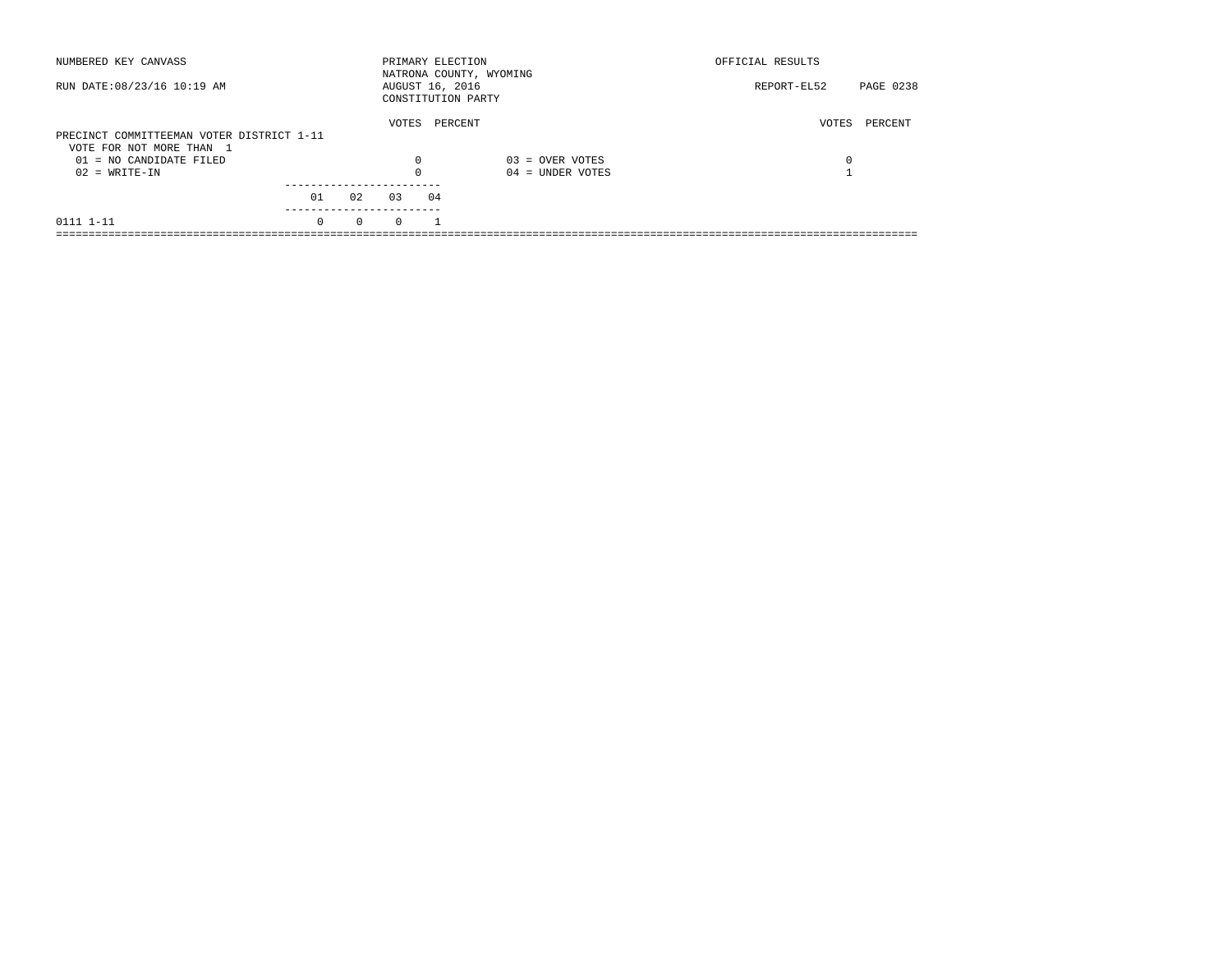| NUMBERED KEY CANVASS                                  |          |          | PRIMARY ELECTION                      |         | NATRONA COUNTY, WYOMING | OFFICIAL RESULTS |           |
|-------------------------------------------------------|----------|----------|---------------------------------------|---------|-------------------------|------------------|-----------|
| RUN DATE: 08/23/16 10:19 AM                           |          |          | AUGUST 16, 2016<br>CONSTITUTION PARTY |         |                         | REPORT-EL52      | PAGE 0239 |
| PRECINCT COMMITTEEWOMAN VOTER DISTRICT 1-11           |          |          | VOTES                                 | PERCENT |                         | VOTES            | PERCENT   |
| VOTE FOR NOT MORE THAN 1<br>$01 = NO CANDIDATE FILED$ |          |          | $\Omega$                              |         | $03 =$ OVER VOTES       | 0                |           |
| $02 = WRITE-IN$                                       |          |          |                                       |         | $04 =$ UNDER VOTES      |                  |           |
|                                                       | 01       | 02       | 03                                    | 04      |                         |                  |           |
| 0111 1-11                                             | $\Omega$ | $\Omega$ | $\Omega$                              |         |                         |                  |           |
|                                                       |          |          |                                       |         |                         |                  |           |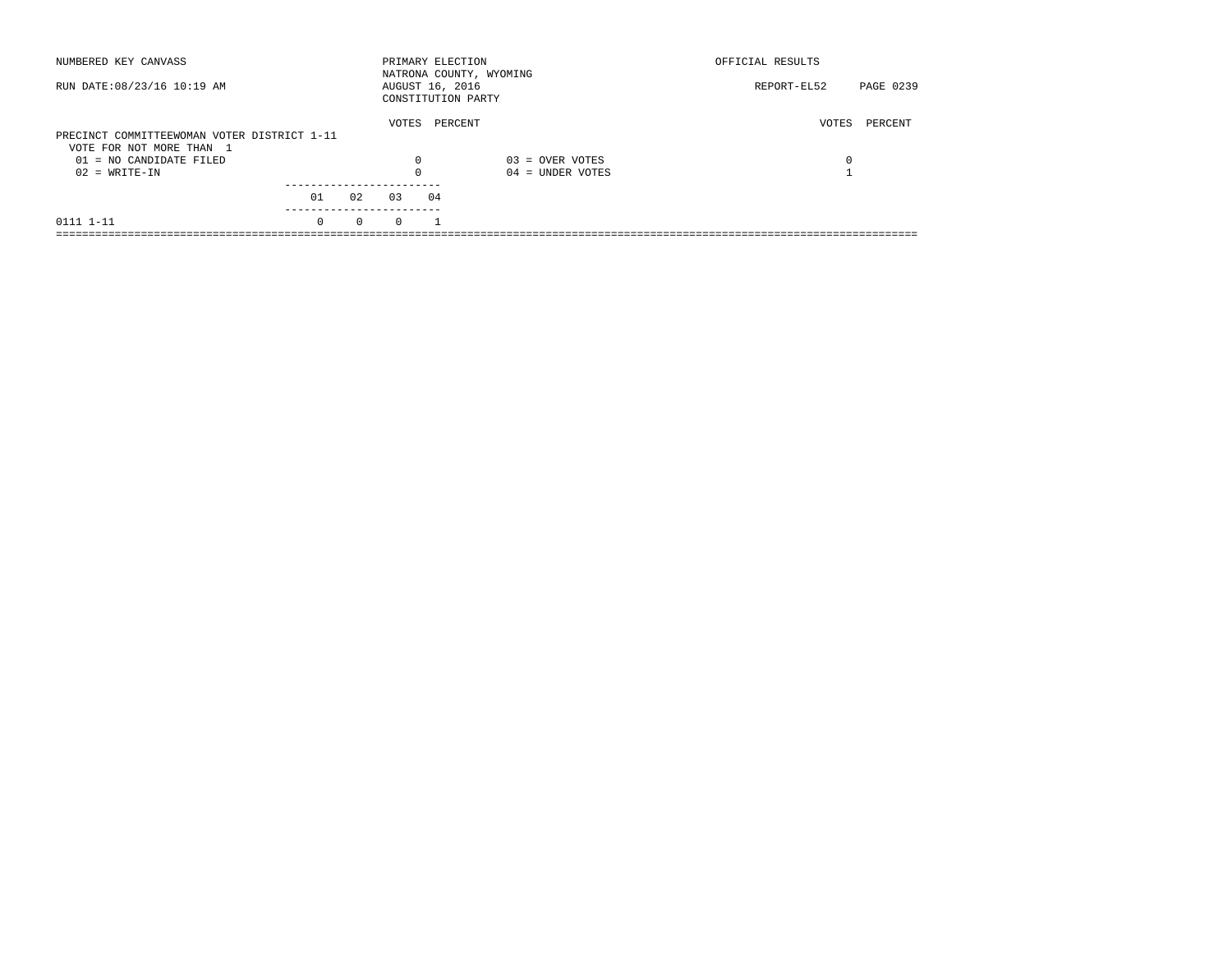| NUMBERED KEY CANVASS                                                  |          |          | PRIMARY ELECTION                      |            | NATRONA COUNTY, WYOMING | OFFICIAL RESULTS |           |
|-----------------------------------------------------------------------|----------|----------|---------------------------------------|------------|-------------------------|------------------|-----------|
| RUN DATE: 08/23/16 10:19 AM                                           |          |          | AUGUST 16, 2016<br>CONSTITUTION PARTY |            |                         | REPORT-EL52      | PAGE 0240 |
| PRECINCT COMMITTEEMAN VOTER DISTRICT 1-12<br>VOTE FOR NOT MORE THAN 1 |          |          | VOTES                                 | PERCENT    |                         | VOTES            | PERCENT   |
| $01 = NO CANDIDATE FILED$                                             |          |          | $\Omega$                              |            | $03 =$ OVER VOTES       | 0                |           |
| $02 = WRITE-IN$                                                       |          |          |                                       |            | $04 =$ UNDER VOTES      | $\Omega$         |           |
|                                                                       | 01       | 02       | 03                                    | 04         |                         |                  |           |
| 0112 1-12                                                             | $\Omega$ | $\Omega$ | $\Omega$                              | $^{\circ}$ |                         |                  |           |
|                                                                       |          |          |                                       |            |                         |                  |           |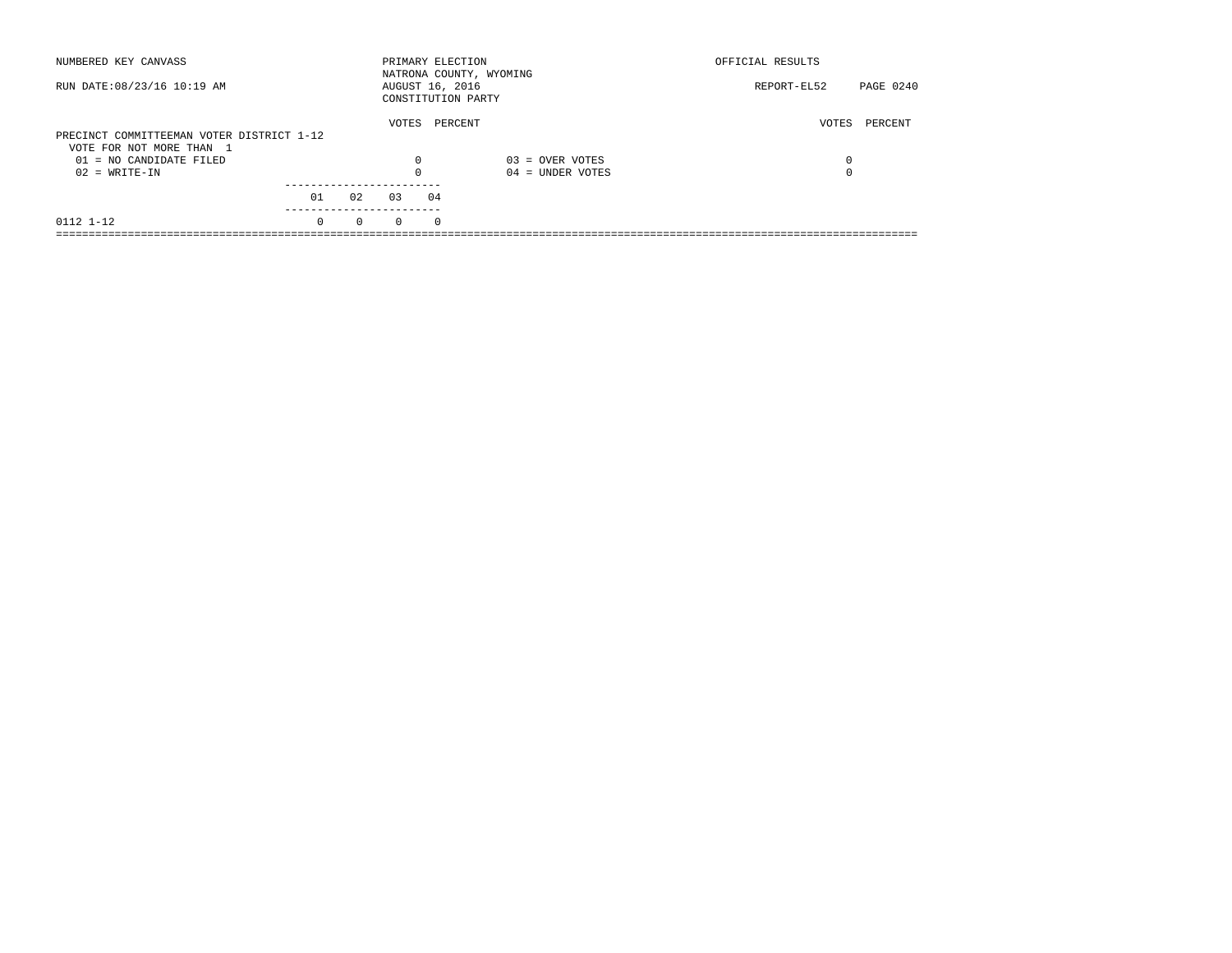| NUMBERED KEY CANVASS                        |          |          | PRIMARY ELECTION                      |          | NATRONA COUNTY, WYOMING | OFFICIAL RESULTS |                  |
|---------------------------------------------|----------|----------|---------------------------------------|----------|-------------------------|------------------|------------------|
| RUN DATE: 08/23/16 10:19 AM                 |          |          | AUGUST 16, 2016<br>CONSTITUTION PARTY |          |                         | REPORT-EL52      | <b>PAGE 0241</b> |
| PRECINCT COMMITTEEWOMAN VOTER DISTRICT 1-12 |          |          | VOTES                                 | PERCENT  |                         | VOTES            | PERCENT          |
| VOTE FOR NOT MORE THAN 1                    |          |          |                                       |          |                         |                  |                  |
| $01 = NO CANDIDATE FILED$                   |          |          | $\Omega$                              |          | $03 =$ OVER VOTES       | 0                |                  |
| $02 = WRITE-IN$                             |          |          |                                       |          | $04 =$ UNDER VOTES      | $\Omega$         |                  |
|                                             | 01       | 02       | 03                                    | 04       |                         |                  |                  |
|                                             |          |          |                                       |          |                         |                  |                  |
| 0112 1-12                                   | $\Omega$ | $\Omega$ | $\Omega$                              | $\Omega$ |                         |                  |                  |
|                                             |          |          |                                       |          |                         |                  |                  |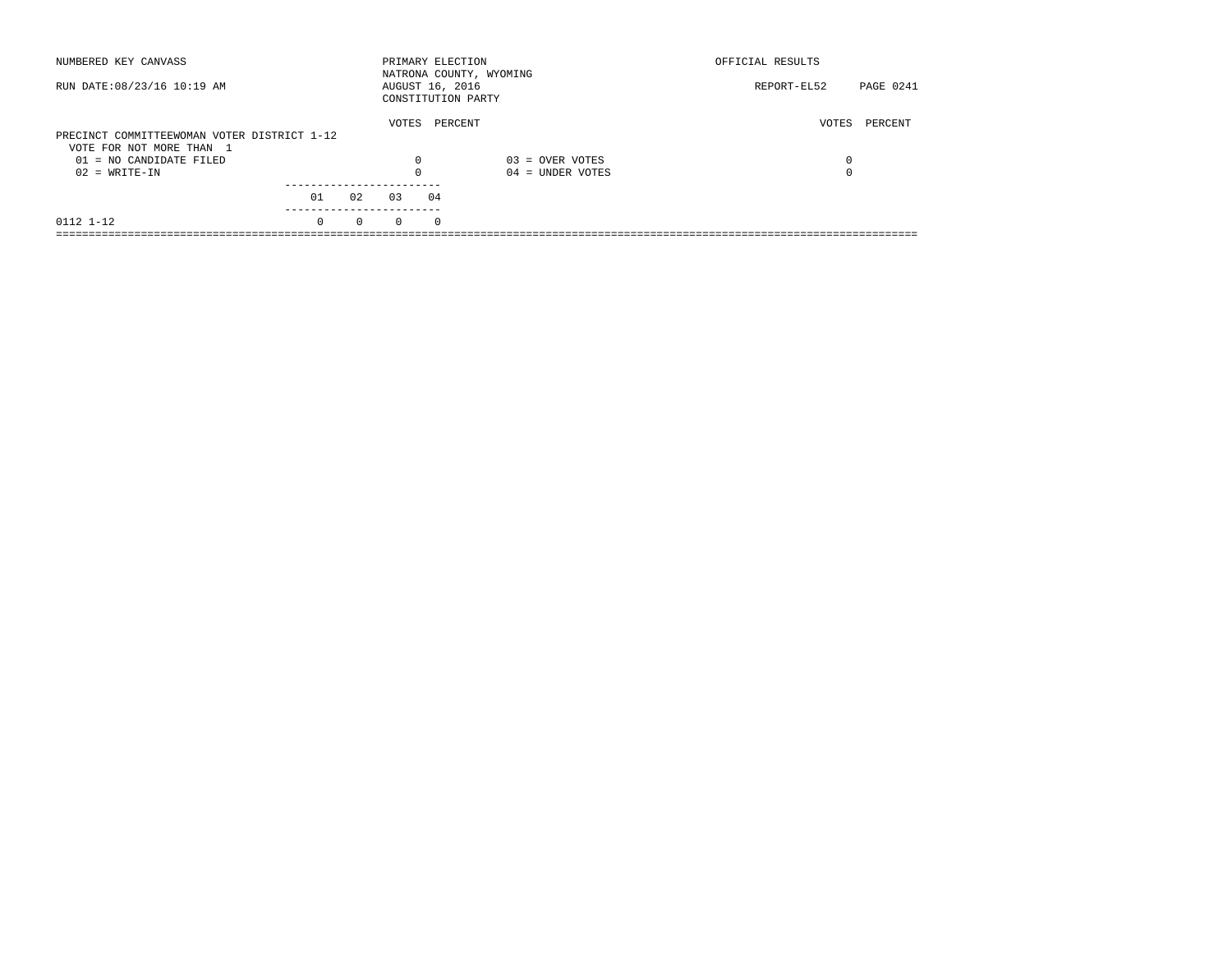| NUMBERED KEY CANVASS                                                 |                      | PRIMARY ELECTION<br>NATRONA COUNTY, WYOMING |                                         | OFFICIAL RESULTS |           |
|----------------------------------------------------------------------|----------------------|---------------------------------------------|-----------------------------------------|------------------|-----------|
| RUN DATE: 08/23/16 10:19 AM                                          |                      | AUGUST 16, 2016<br>CONSTITUTION PARTY       |                                         | REPORT-EL52      | PAGE 0242 |
| PRECINCT COMMITTEEMAN VOTER DISTRICT 2-1<br>VOTE FOR NOT MORE THAN 1 | VOTES                | PERCENT                                     |                                         | VOTES            | PERCENT   |
| 01 = MATTHEW A. ROBERTS<br>$02 = WRITE-IN$                           | 0                    | 2 100.00                                    | $03 =$ OVER VOTES<br>$04 =$ UNDER VOTES | 0<br>0           |           |
|                                                                      |                      |                                             |                                         |                  |           |
| 01                                                                   | 02<br>03             | 04                                          |                                         |                  |           |
| ---------<br>$02012 - -1$<br>$\mathcal{L}$                           | $\Omega$<br>$\Omega$ | $\Omega$                                    |                                         |                  |           |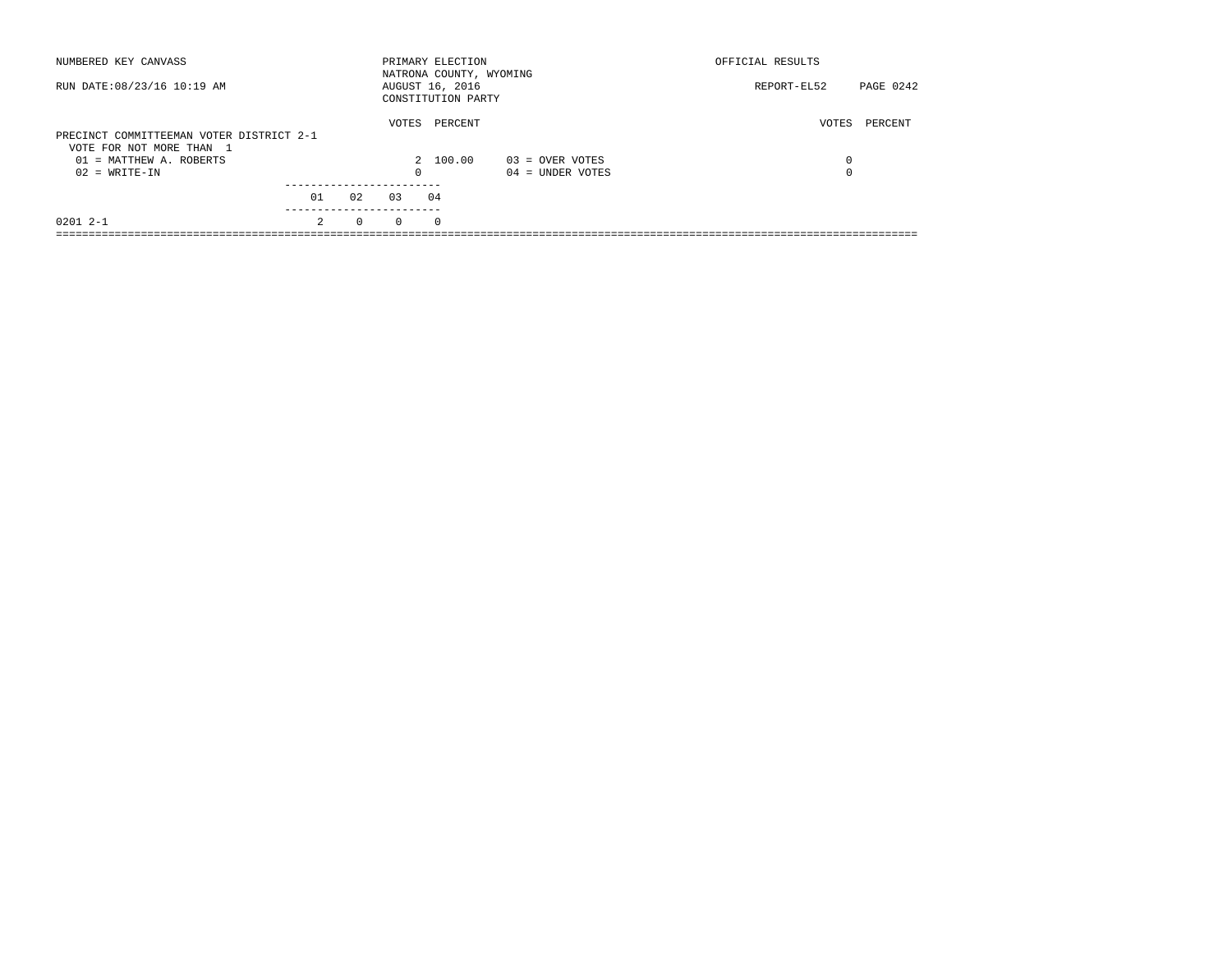| NUMBERED KEY CANVASS                       |          |          | PRIMARY ELECTION |                | NATRONA COUNTY, WYOMING | OFFICIAL RESULTS |           |
|--------------------------------------------|----------|----------|------------------|----------------|-------------------------|------------------|-----------|
| RUN DATE: 08/23/16 10:19 AM                |          |          | AUGUST 16, 2016  |                | CONSTITUTION PARTY      | REPORT-EL52      | PAGE 0243 |
| PRECINCT COMMITTEEWOMAN VOTER DISTRICT 2-1 |          |          | VOTES            |                | PERCENT                 | VOTES            | PERCENT   |
| VOTE FOR NOT MORE THAN 1                   |          |          |                  |                |                         |                  |           |
| 01 = NO CANDIDATE FILED                    |          |          | $\Omega$         |                | $03 =$ OVER VOTES       | 0                |           |
| $02 = WRITE-IN$                            |          |          | $\Omega$         |                | $04 =$ UNDER VOTES      | 2                |           |
|                                            |          |          |                  |                |                         |                  |           |
|                                            | 01       | 02       | 0.3              | 04             |                         |                  |           |
| $02012 - -1$                               | $\Omega$ | $\Omega$ | $\Omega$         | $\mathfrak{D}$ |                         |                  |           |
|                                            |          |          |                  |                |                         |                  |           |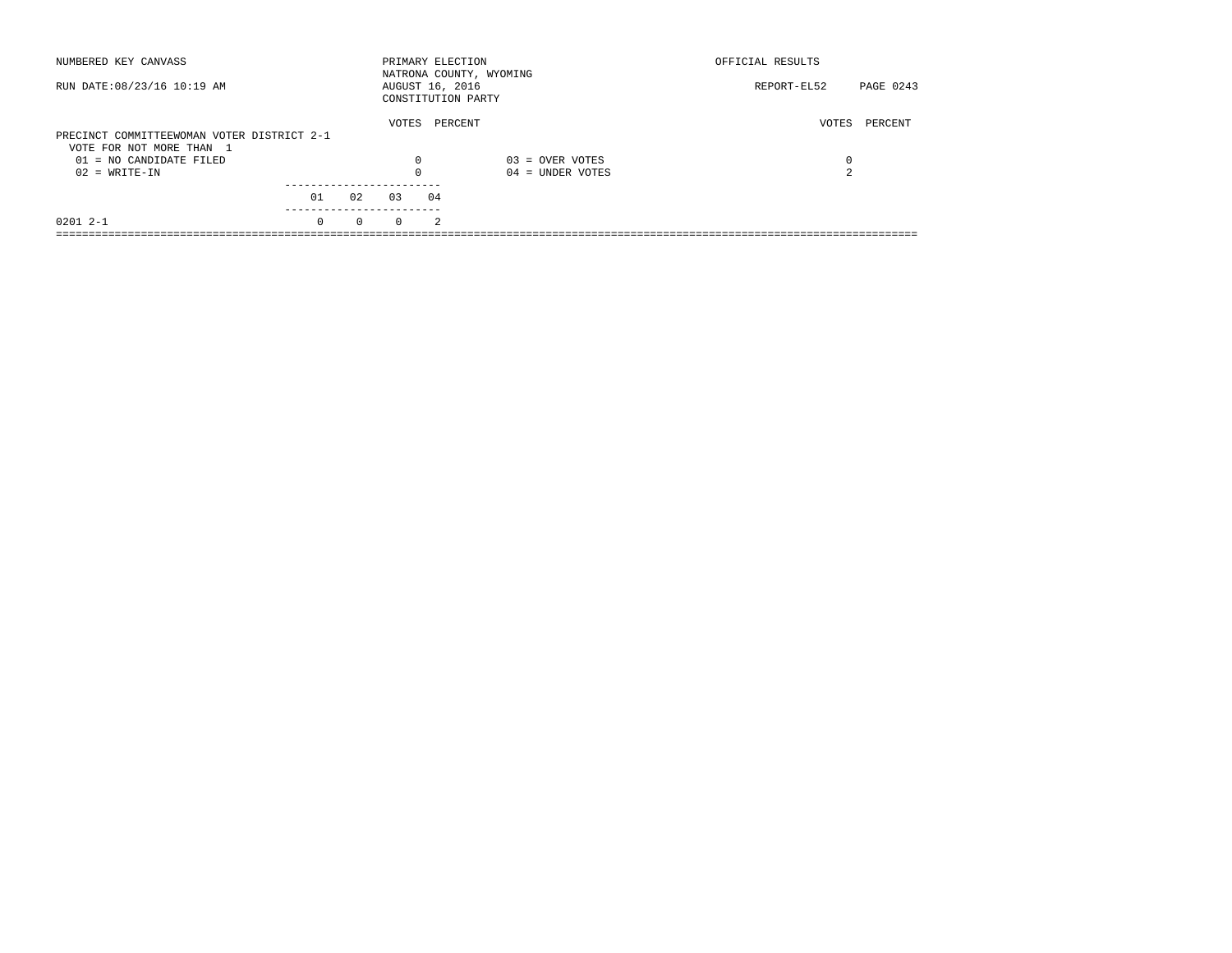| NUMBERED KEY CANVASS                                                 |          |          | PRIMARY ELECTION                      |                | NATRONA COUNTY, WYOMING | OFFICIAL RESULTS |           |
|----------------------------------------------------------------------|----------|----------|---------------------------------------|----------------|-------------------------|------------------|-----------|
| RUN DATE: 08/23/16 10:19 AM                                          |          |          | AUGUST 16, 2016<br>CONSTITUTION PARTY |                |                         | REPORT-EL52      | PAGE 0244 |
| PRECINCT COMMITTEEMAN VOTER DISTRICT 2-2<br>VOTE FOR NOT MORE THAN 1 |          |          | VOTES                                 | PERCENT        |                         | VOTES            | PERCENT   |
| 01 = NO CANDIDATE FILED                                              |          |          | 0                                     |                | $03 =$ OVER VOTES       | 0                |           |
| $02 = WRITE-IN$                                                      |          |          | $\Omega$                              |                | $04 =$ UNDER VOTES      | 2                |           |
|                                                                      | 01       | 02       | 03                                    | 04             |                         |                  |           |
| $02022 - 2 - 2$                                                      | $\Omega$ | $\Omega$ | $\Omega$                              | $\mathfrak{D}$ |                         |                  |           |
|                                                                      |          |          |                                       |                |                         |                  |           |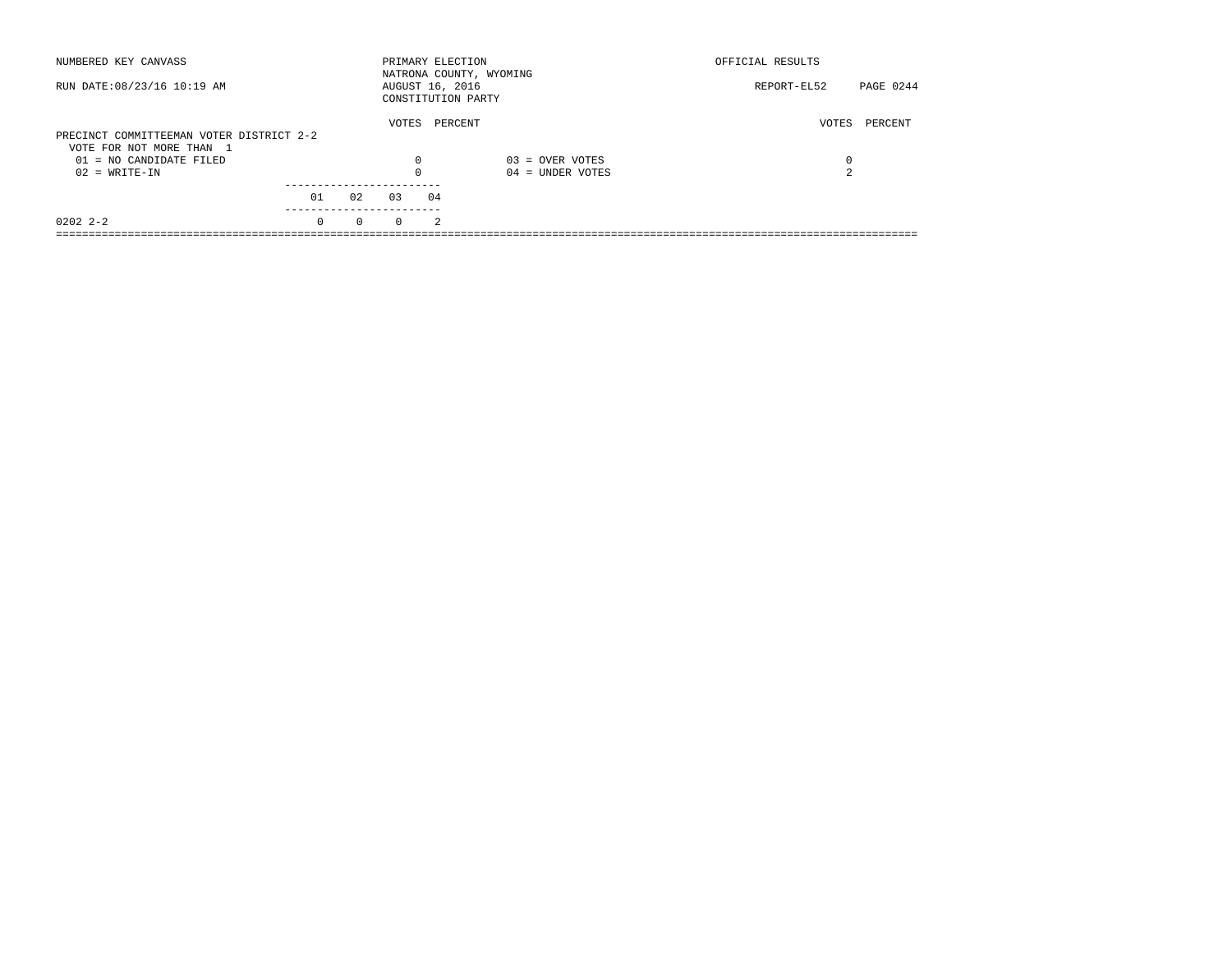|                      |                       | OFFICIAL RESULTS                                                                                                |
|----------------------|-----------------------|-----------------------------------------------------------------------------------------------------------------|
|                      |                       | PAGE 0245<br>REPORT-EL52                                                                                        |
| VOTES                | PERCENT               | PERCENT<br>VOTES                                                                                                |
|                      |                       |                                                                                                                 |
| $\Omega$             | $04 =$ UNDER VOTES    | 0<br>2                                                                                                          |
|                      |                       |                                                                                                                 |
|                      |                       |                                                                                                                 |
| $\Omega$<br>$\Omega$ | $\mathfrak{D}$        |                                                                                                                 |
|                      | $\Omega$<br>02<br>0.3 | PRIMARY ELECTION<br>NATRONA COUNTY, WYOMING<br>AUGUST 16, 2016<br>CONSTITUTION PARTY<br>$03 =$ OVER VOTES<br>04 |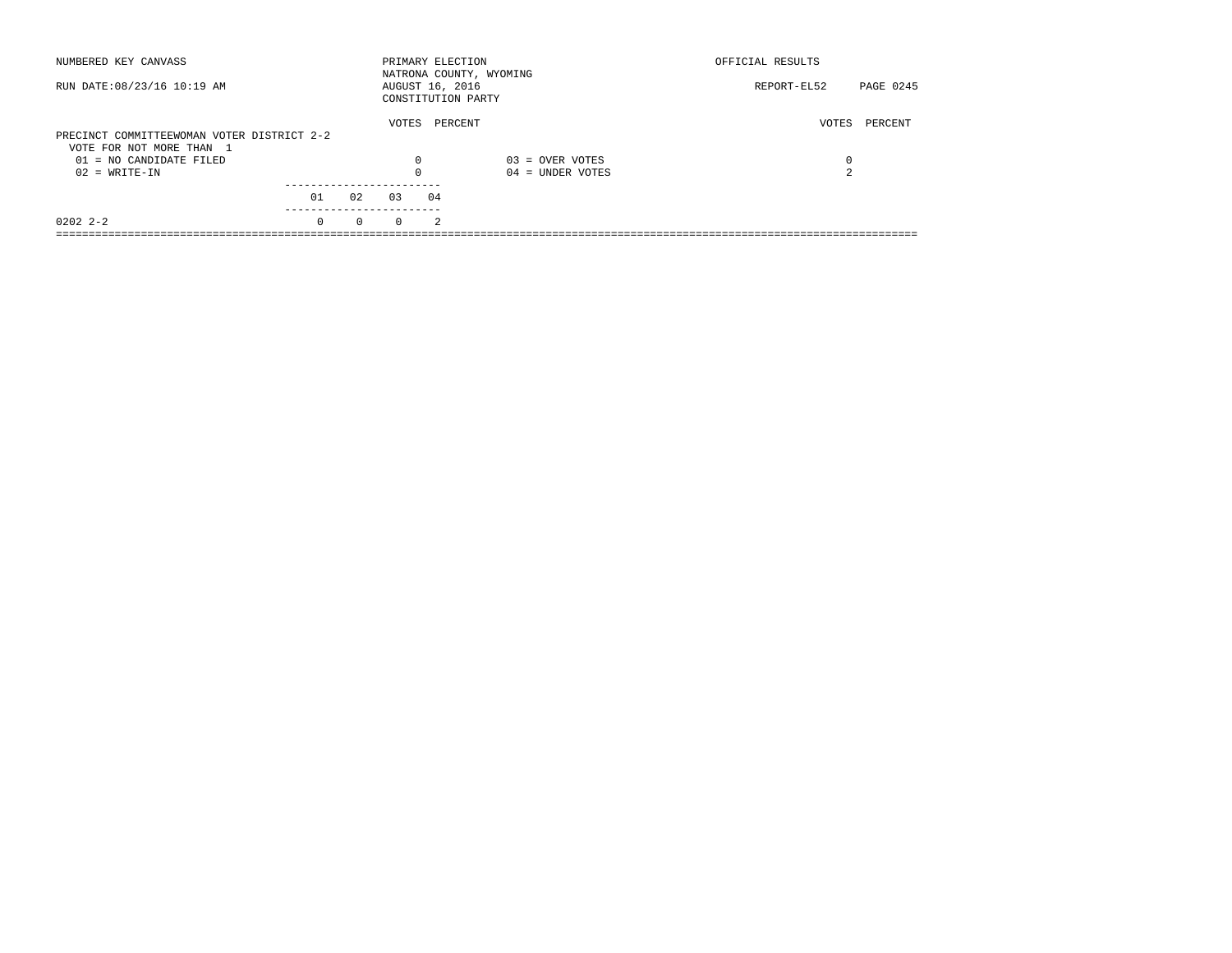| NUMBERED KEY CANVASS                                  |          |          | PRIMARY ELECTION                      |          | NATRONA COUNTY, WYOMING | OFFICIAL RESULTS |           |
|-------------------------------------------------------|----------|----------|---------------------------------------|----------|-------------------------|------------------|-----------|
| RUN DATE: 08/23/16 10:19 AM                           |          |          | AUGUST 16, 2016<br>CONSTITUTION PARTY |          |                         | REPORT-EL52      | PAGE 0246 |
| PRECINCT COMMITTEEMAN VOTER DISTRICT 2-3              |          |          | VOTES                                 | PERCENT  |                         | VOTES            | PERCENT   |
| VOTE FOR NOT MORE THAN 1<br>$01 = NO$ CANDIDATE FILED |          |          | $\Omega$                              |          | $03 =$ OVER VOTES       | 0                |           |
| $02 = WRITE-IN$                                       |          |          | $\Omega$                              |          | $04 =$ UNDER VOTES      | 0                |           |
|                                                       | 01       | 02       | 03                                    | 04       |                         |                  |           |
| $0203$ 2-3                                            | $\Omega$ | $\Omega$ | $\Omega$                              | $\Omega$ |                         |                  |           |
|                                                       |          |          |                                       |          |                         |                  |           |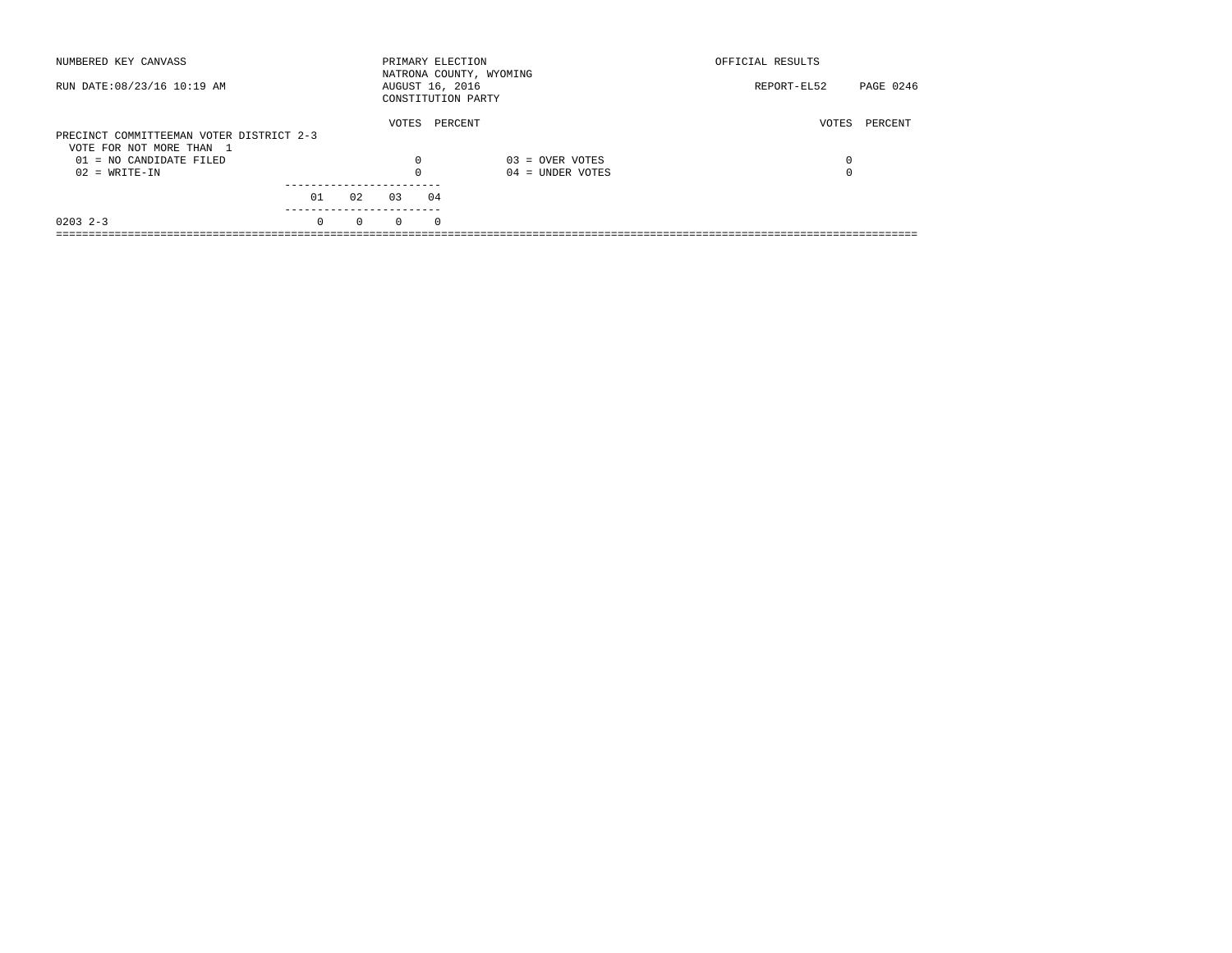| NUMBERED KEY CANVASS                       |          |          | PRIMARY ELECTION |          | NATRONA COUNTY, WYOMING | OFFICIAL RESULTS |           |
|--------------------------------------------|----------|----------|------------------|----------|-------------------------|------------------|-----------|
| RUN DATE: 08/23/16 10:19 AM                |          |          | AUGUST 16, 2016  |          | CONSTITUTION PARTY      | REPORT-EL52      | PAGE 0247 |
| PRECINCT COMMITTEEWOMAN VOTER DISTRICT 2-3 |          |          | VOTES            |          | PERCENT                 | VOTES            | PERCENT   |
| VOTE FOR NOT MORE THAN 1                   |          |          |                  |          |                         |                  |           |
| 01 = NO CANDIDATE FILED                    |          |          | $\Omega$         |          | $03 =$ OVER VOTES       | 0                |           |
| $02 = WRITE-IN$                            |          |          | $\Omega$         |          | $04 =$ UNDER VOTES      | 0                |           |
|                                            |          |          |                  |          |                         |                  |           |
|                                            | 01       | 02       | 03               | 04       |                         |                  |           |
| $0203$ 2-3                                 | $\Omega$ | $\Omega$ | $\Omega$         | $\Omega$ |                         |                  |           |
|                                            |          |          |                  |          |                         |                  |           |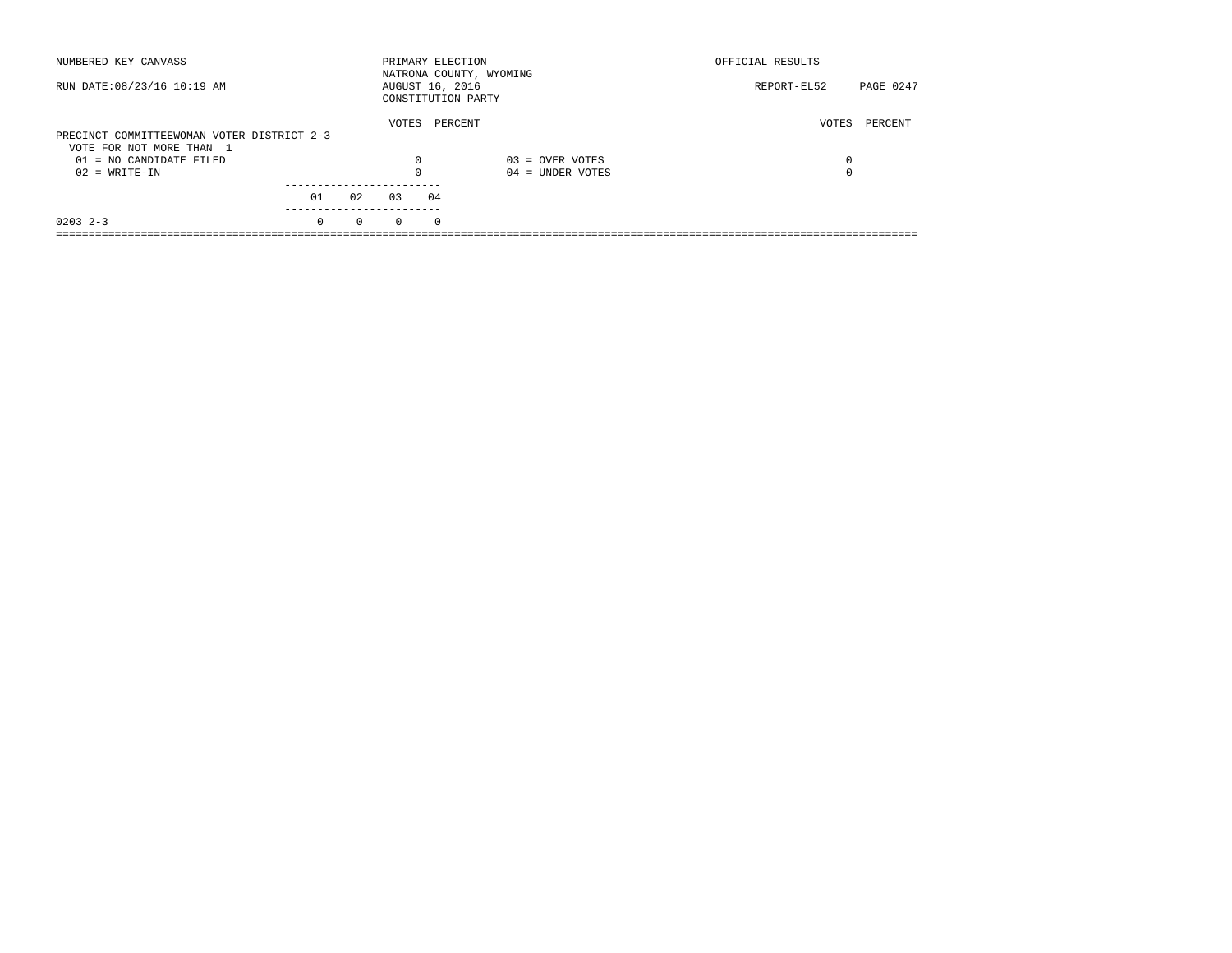| NUMBERED KEY CANVASS                                                 |          |          | PRIMARY ELECTION                      |          | NATRONA COUNTY, WYOMING | OFFICIAL RESULTS         |  |
|----------------------------------------------------------------------|----------|----------|---------------------------------------|----------|-------------------------|--------------------------|--|
| RUN DATE: 08/23/16 10:19 AM                                          |          |          | AUGUST 16, 2016<br>CONSTITUTION PARTY |          |                         | PAGE 0248<br>REPORT-EL52 |  |
| PRECINCT COMMITTEEMAN VOTER DISTRICT 2-4<br>VOTE FOR NOT MORE THAN 1 |          |          | VOTES                                 | PERCENT  |                         | PERCENT<br>VOTES         |  |
| 01 = NO CANDIDATE FILED                                              |          |          | $\Omega$                              |          | $03 =$ OVER VOTES       | 0                        |  |
| $02 = WRITE-IN$                                                      |          |          | $\Omega$                              |          | $04 =$ UNDER VOTES      | 0                        |  |
|                                                                      | 01       | 02       | 03                                    | 04       |                         |                          |  |
| $0204$ 2-4                                                           | $\Omega$ | $\Omega$ | $\Omega$                              | $\Omega$ |                         |                          |  |
|                                                                      |          |          |                                       |          |                         |                          |  |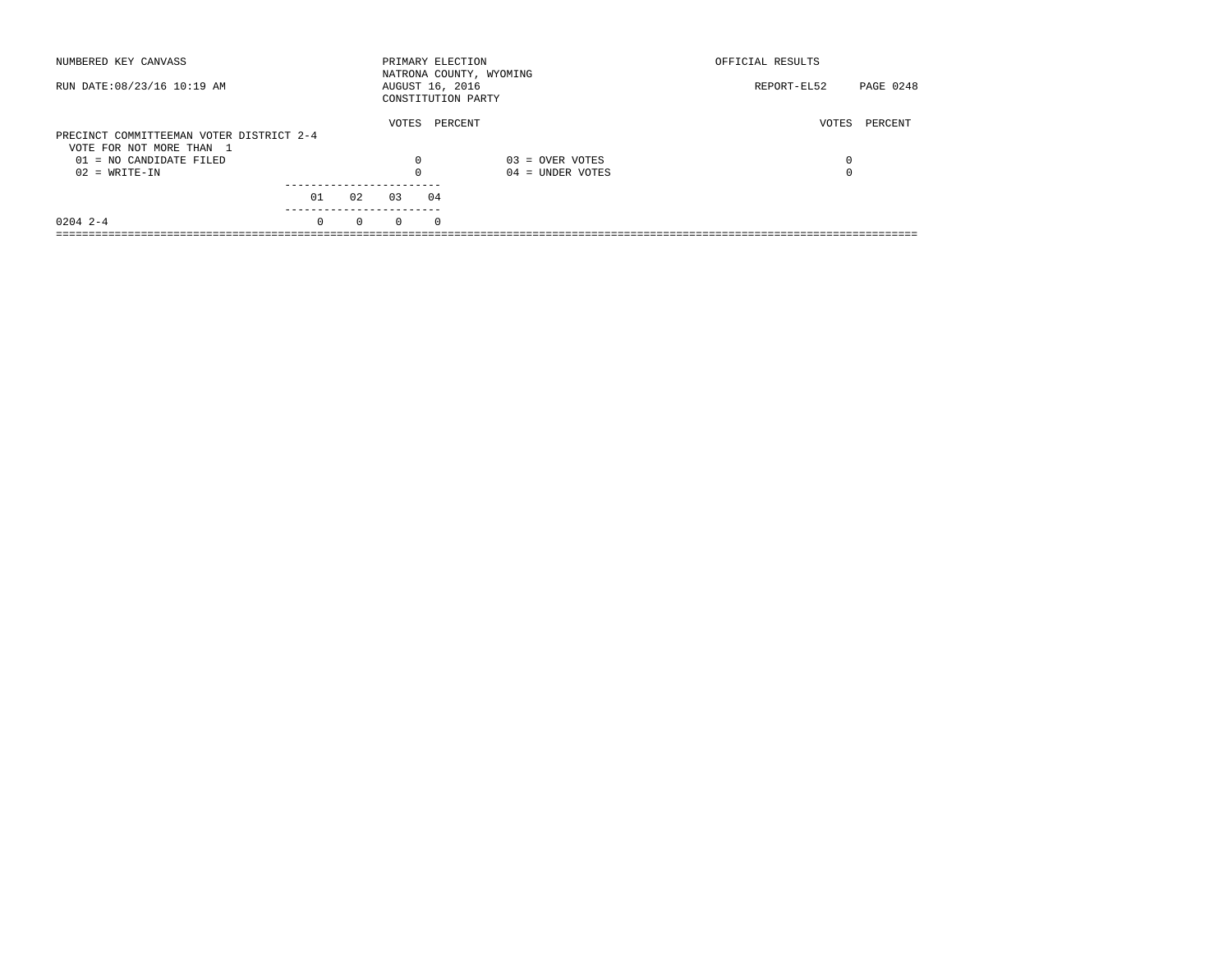| NUMBERED KEY CANVASS                       |          |          | PRIMARY ELECTION                      |          | NATRONA COUNTY, WYOMING | OFFICIAL RESULTS |           |
|--------------------------------------------|----------|----------|---------------------------------------|----------|-------------------------|------------------|-----------|
| RUN DATE: 08/23/16 10:19 AM                |          |          | AUGUST 16, 2016<br>CONSTITUTION PARTY |          |                         | REPORT-EL52      | PAGE 0249 |
| PRECINCT COMMITTEEWOMAN VOTER DISTRICT 2-4 |          |          | VOTES                                 | PERCENT  |                         | VOTES            | PERCENT   |
| VOTE FOR NOT MORE THAN 1                   |          |          |                                       |          |                         |                  |           |
| 01 = NO CANDIDATE FILED                    |          |          | $\Omega$                              |          | $03 =$ OVER VOTES       | 0                |           |
| $02 = WRITE-IN$                            |          |          | $\Omega$                              |          | $04 =$ UNDER VOTES      | 0                |           |
|                                            | 01       | 02       | 0.3                                   | 04       |                         |                  |           |
|                                            |          |          |                                       |          |                         |                  |           |
| $0204$ 2-4                                 | $\Omega$ | $\Omega$ | $\Omega$                              | $\Omega$ |                         |                  |           |
|                                            |          |          |                                       |          |                         |                  |           |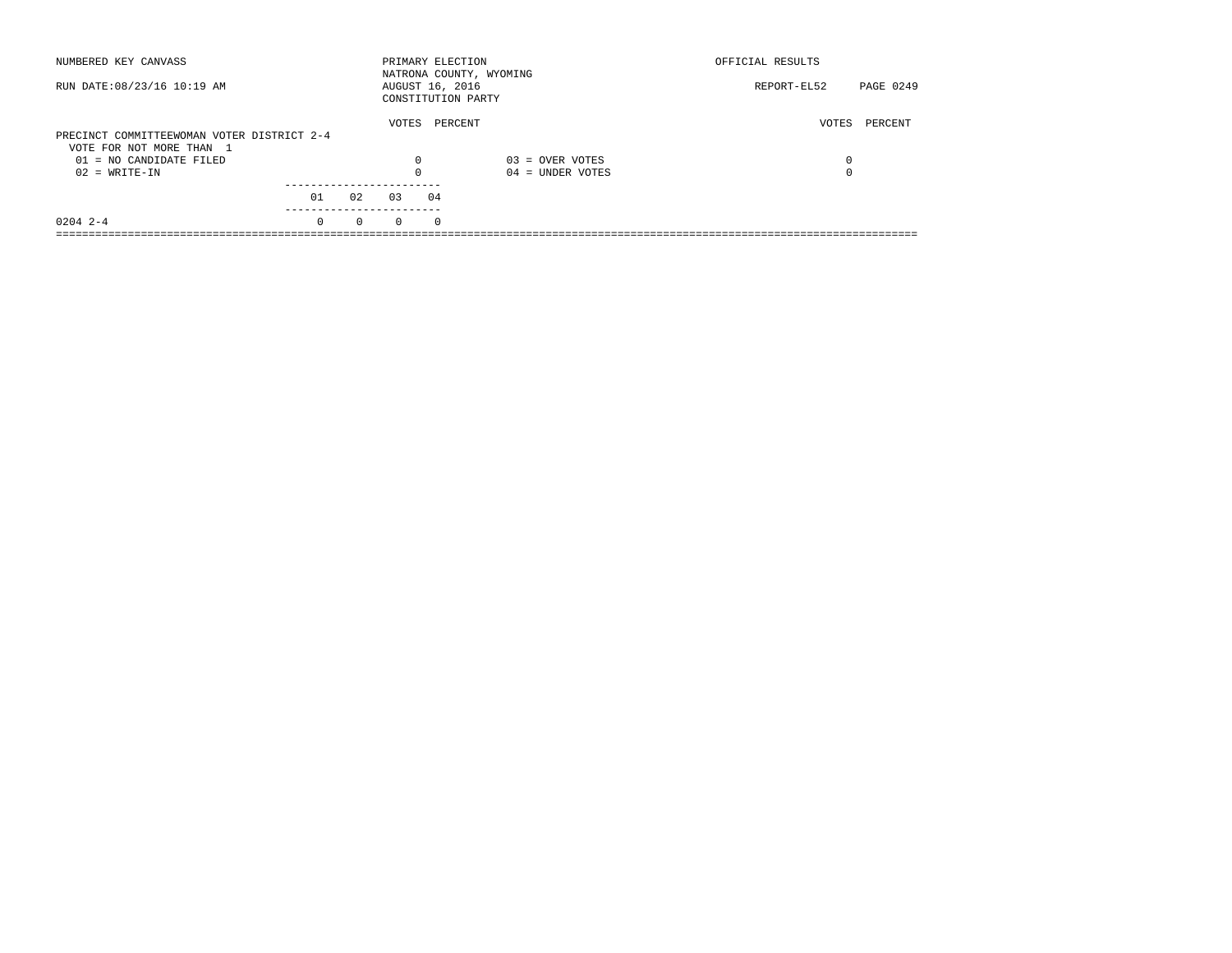| NUMBERED KEY CANVASS                                                 |          |          |          | PRIMARY ELECTION                      | NATRONA COUNTY, WYOMING | OFFICIAL RESULTS |           |
|----------------------------------------------------------------------|----------|----------|----------|---------------------------------------|-------------------------|------------------|-----------|
| RUN DATE: 08/23/16 10:19 AM                                          |          |          |          | AUGUST 16, 2016<br>CONSTITUTION PARTY |                         | REPORT-EL52      | PAGE 0250 |
| PRECINCT COMMITTEEMAN VOTER DISTRICT 2-6<br>VOTE FOR NOT MORE THAN 1 |          |          | VOTES    | PERCENT                               |                         | VOTES            | PERCENT   |
| 01 = NO CANDIDATE FILED                                              |          |          | 0        |                                       | $03 =$ OVER VOTES       | 0                |           |
| $02 = WRITE-IN$                                                      |          |          | $\Omega$ |                                       | $04 =$ UNDER VOTES      | $\Omega$         |           |
|                                                                      |          |          |          |                                       |                         |                  |           |
|                                                                      | 01       | 02       | 03       | 04                                    |                         |                  |           |
| $02062-6$                                                            | $\Omega$ | $\Omega$ | $\Omega$ | $\Omega$                              |                         |                  |           |
|                                                                      |          |          |          |                                       |                         |                  |           |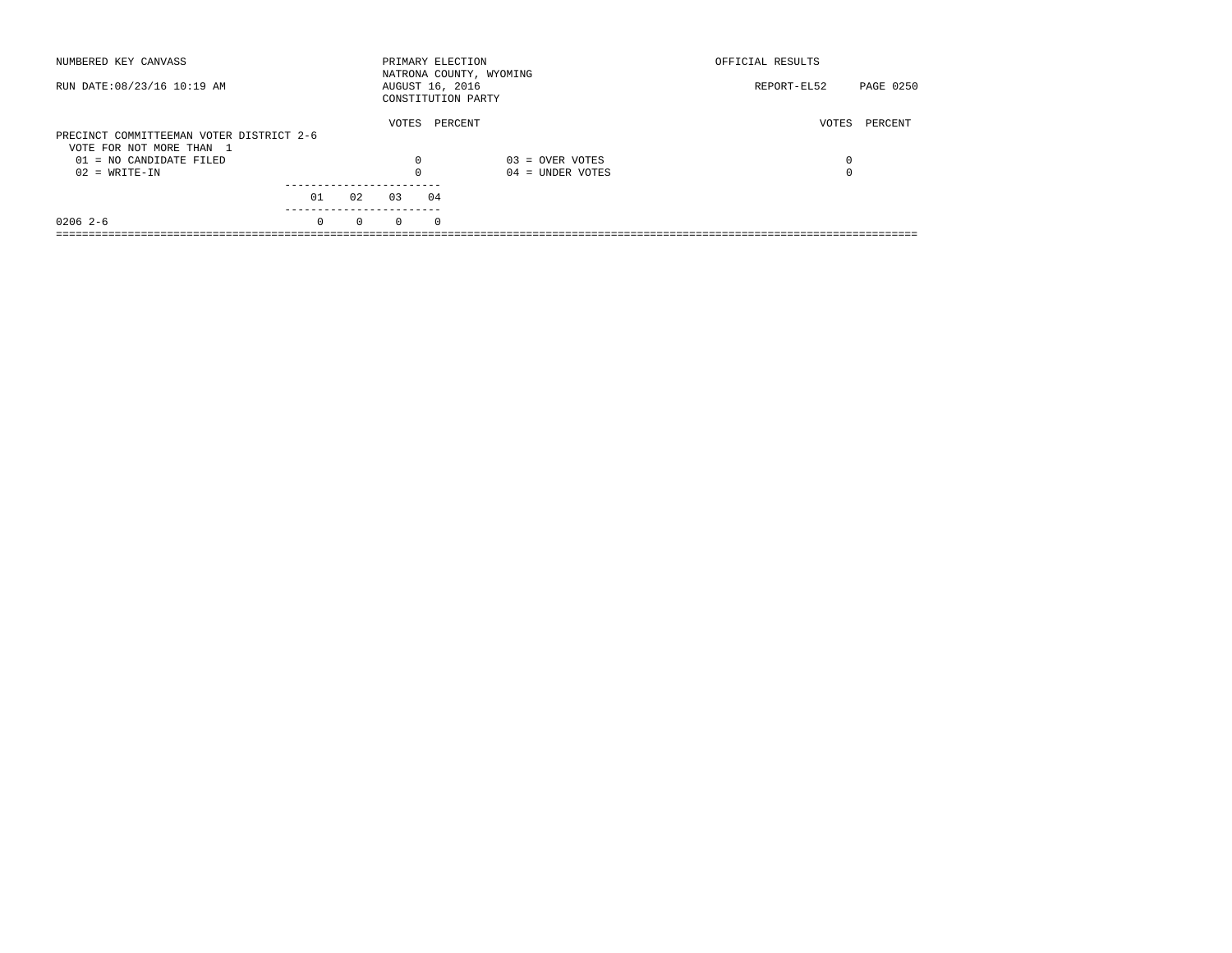| NUMBERED KEY CANVASS                                                   |          |          | PRIMARY ELECTION                      |          | NATRONA COUNTY, WYOMING | OFFICIAL RESULTS |                  |
|------------------------------------------------------------------------|----------|----------|---------------------------------------|----------|-------------------------|------------------|------------------|
| RUN DATE: 08/23/16 10:19 AM                                            |          |          | AUGUST 16, 2016<br>CONSTITUTION PARTY |          |                         | REPORT-EL52      | <b>PAGE 0251</b> |
|                                                                        |          |          | VOTES                                 | PERCENT  |                         | VOTES            | PERCENT          |
| PRECINCT COMMITTEEWOMAN VOTER DISTRICT 2-6<br>VOTE FOR NOT MORE THAN 1 |          |          |                                       |          |                         |                  |                  |
|                                                                        |          |          |                                       |          |                         |                  |                  |
| 01 = NO CANDIDATE FILED                                                |          |          | $\Omega$                              |          | $03 =$ OVER VOTES       | 0                |                  |
| $02 = WRITE-IN$                                                        |          |          | $\Omega$                              |          | $04 =$ UNDER VOTES      | 0                |                  |
|                                                                        |          |          |                                       |          |                         |                  |                  |
|                                                                        | 01       | 02       | 0.3                                   | 04       |                         |                  |                  |
| $02062-6$                                                              | $\Omega$ | $\Omega$ | $\Omega$                              | $\Omega$ |                         |                  |                  |
|                                                                        |          |          |                                       |          |                         |                  |                  |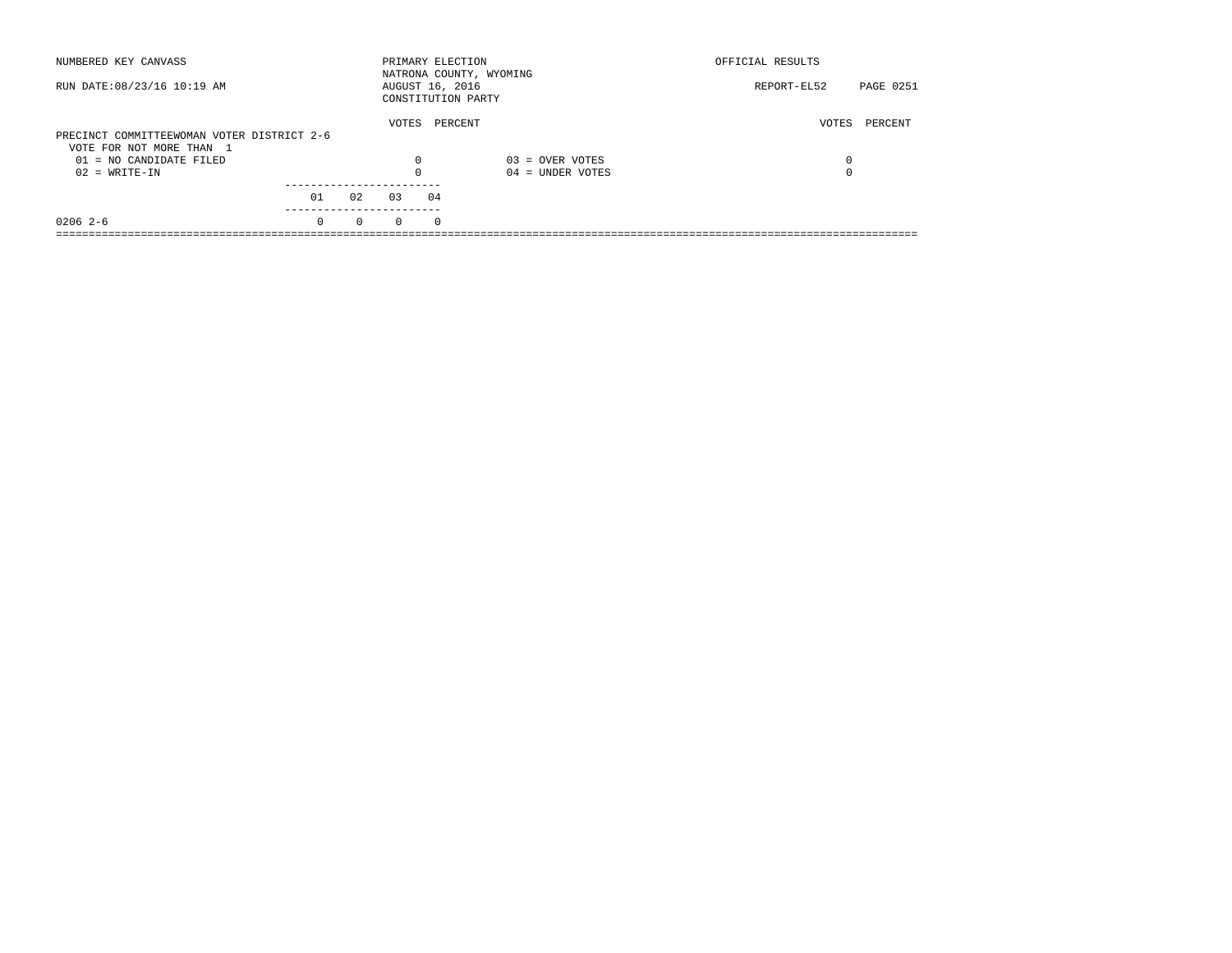| NUMBERED KEY CANVASS                                |          |          | PRIMARY ELECTION |          | NATRONA COUNTY, WYOMING | OFFICIAL RESULTS |           |
|-----------------------------------------------------|----------|----------|------------------|----------|-------------------------|------------------|-----------|
| RUN DATE: 08/23/16 10:19 AM                         |          |          | AUGUST 16, 2016  |          | CONSTITUTION PARTY      | REPORT-EL52      | PAGE 0252 |
| PRECINCT COMMITTEEMAN VOTER DISTRICT 2-7            |          |          | VOTES            |          | PERCENT                 | VOTES            | PERCENT   |
| VOTE FOR NOT MORE THAN 1<br>01 = NO CANDIDATE FILED |          |          | $\Omega$         |          | $03 =$ OVER VOTES       | 0                |           |
| $02 = WRITE-IN$                                     |          |          | $\Omega$         |          | $04 =$ UNDER VOTES      | 0                |           |
|                                                     | 01       | 02       | 03               | 04       |                         |                  |           |
| $02072 - -7$                                        | $\Omega$ | $\Omega$ | $\Omega$         | $\Omega$ |                         |                  |           |
|                                                     |          |          |                  |          |                         |                  |           |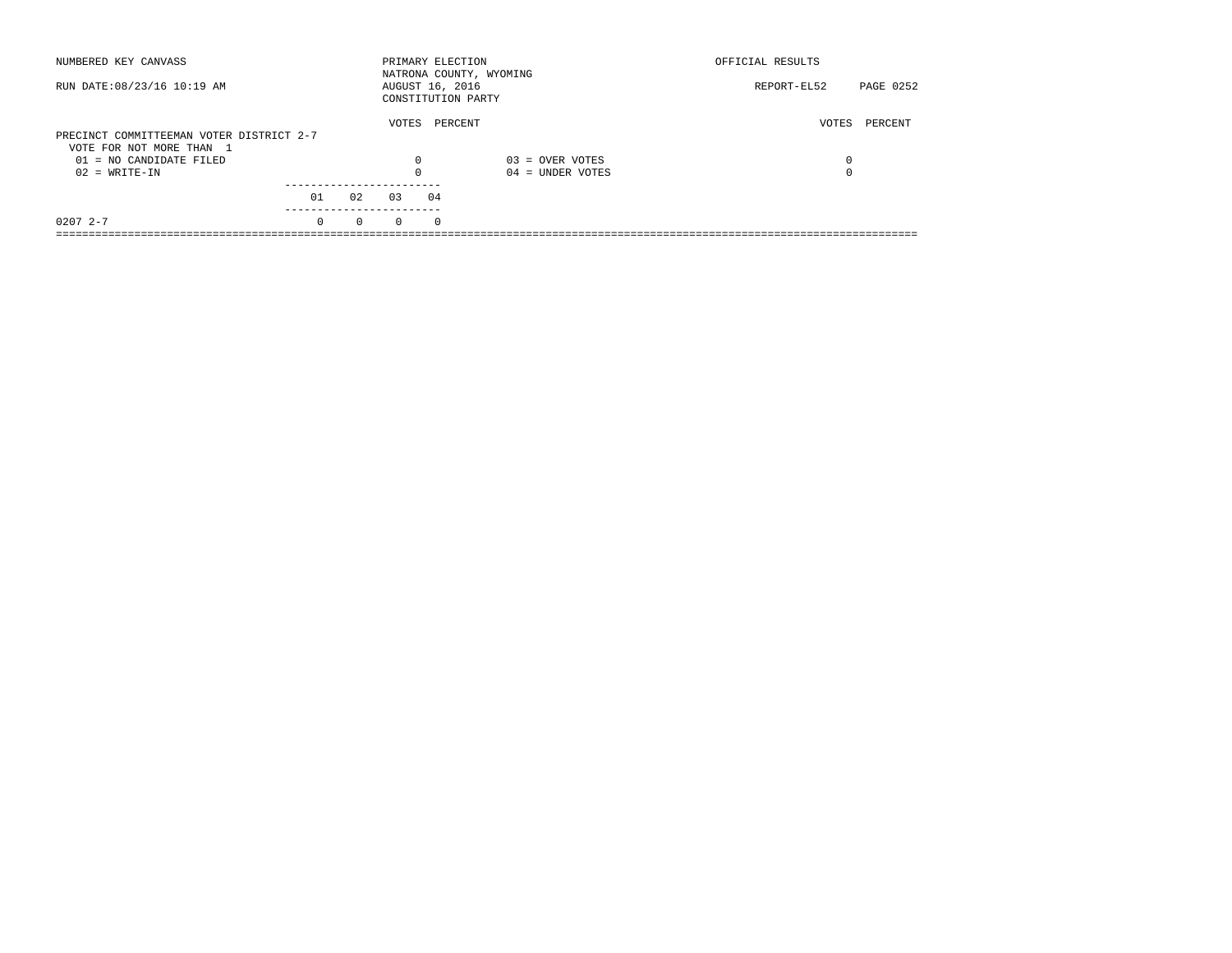| NUMBERED KEY CANVASS                       |          |          |          | PRIMARY ELECTION                      | NATRONA COUNTY, WYOMING | OFFICIAL RESULTS |           |
|--------------------------------------------|----------|----------|----------|---------------------------------------|-------------------------|------------------|-----------|
| RUN DATE: 08/23/16 10:19 AM                |          |          |          | AUGUST 16, 2016<br>CONSTITUTION PARTY |                         | REPORT-EL52      | PAGE 0253 |
| PRECINCT COMMITTEEWOMAN VOTER DISTRICT 2-7 |          |          | VOTES    | PERCENT                               |                         | VOTES            | PERCENT   |
| VOTE FOR NOT MORE THAN 1                   |          |          |          |                                       |                         |                  |           |
| $01 = NO$ CANDIDATE FILED                  |          |          | $\Omega$ |                                       | $03 =$ OVER VOTES       | 0                |           |
| $02 = WRITE-IN$                            |          |          | $\Omega$ |                                       | $04 =$ UNDER VOTES      | 0                |           |
|                                            | 01       | 02       | 03       | 04                                    |                         |                  |           |
|                                            |          |          |          |                                       |                         |                  |           |
| $02072 - -7$                               | $\Omega$ | $\Omega$ | $\Omega$ | $\Omega$                              |                         |                  |           |
|                                            |          |          |          |                                       |                         |                  |           |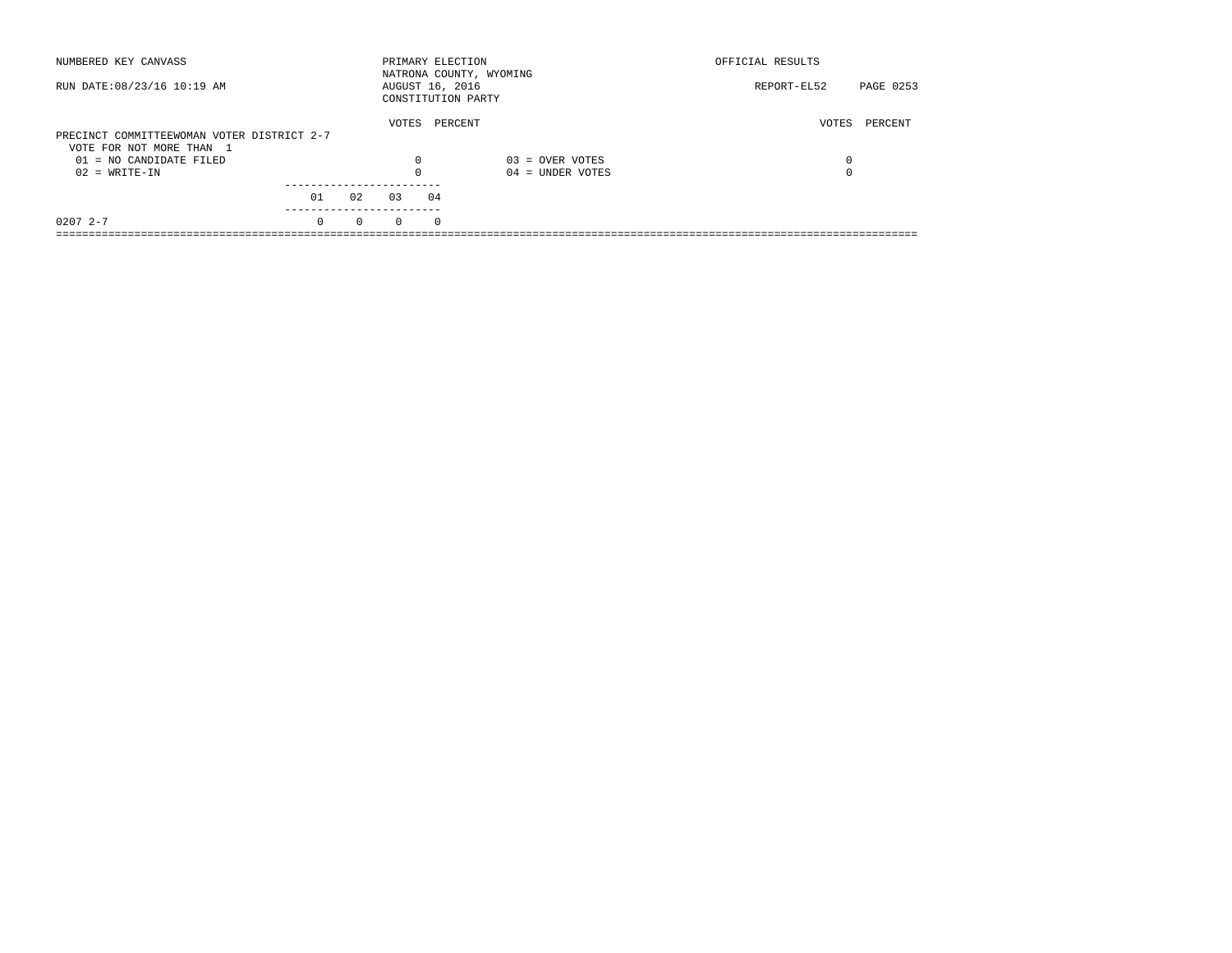| NUMBERED KEY CANVASS                                                 |                 |          |          | PRIMARY ELECTION<br>NATRONA COUNTY, WYOMING |                    | OFFICIAL RESULTS         |
|----------------------------------------------------------------------|-----------------|----------|----------|---------------------------------------------|--------------------|--------------------------|
| RUN DATE: 08/23/16 10:19 AM                                          |                 |          |          | AUGUST 16, 2016<br>CONSTITUTION PARTY       |                    | REPORT-EL52<br>PAGE 0254 |
| PRECINCT COMMITTEEMAN VOTER DISTRICT 2-8<br>VOTE FOR NOT MORE THAN 1 |                 |          | VOTES    | PERCENT                                     |                    | PERCENT<br>VOTES         |
| 01 = DOUG BERGERON                                                   |                 |          |          | 3 100.00                                    | $03 =$ OVER VOTES  | 0                        |
| $02 = WRITE-IN$                                                      |                 |          | 0        |                                             | $04 =$ UNDER VOTES | 0                        |
|                                                                      | 01<br>--------- | 02       | 0.3      | 04                                          |                    |                          |
| $0208$ 2-8                                                           | 3               | $\Omega$ | $\Omega$ | $\Omega$                                    |                    |                          |
|                                                                      |                 |          |          |                                             |                    |                          |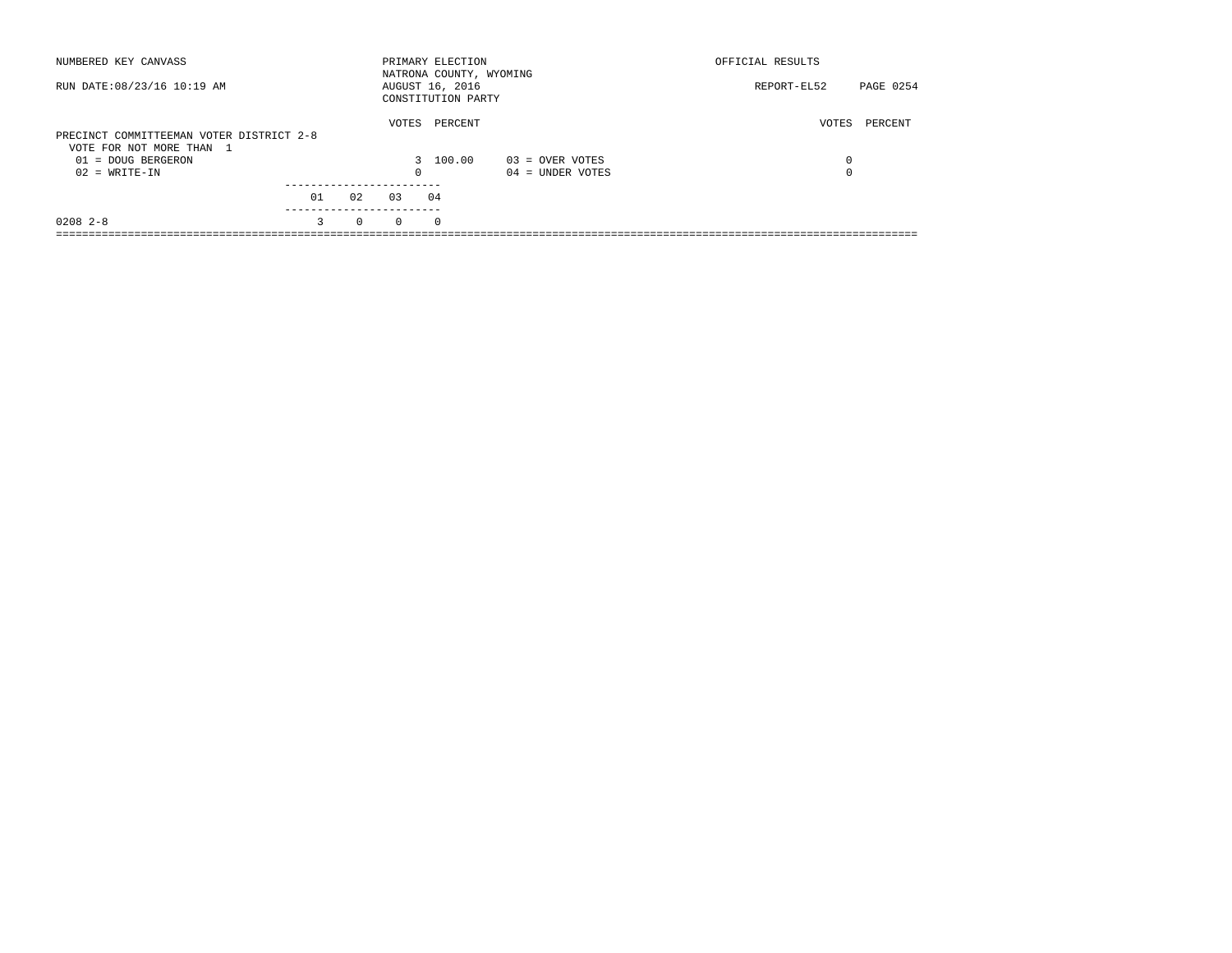| NUMBERED KEY CANVASS                                                   |    |          |          | PRIMARY ELECTION<br>NATRONA COUNTY, WYOMING |                    | OFFICIAL RESULTS |           |
|------------------------------------------------------------------------|----|----------|----------|---------------------------------------------|--------------------|------------------|-----------|
| RUN DATE: 08/23/16 10:19 AM                                            |    |          |          | AUGUST 16, 2016<br>CONSTITUTION PARTY       |                    | REPORT-EL52      | PAGE 0255 |
| PRECINCT COMMITTEEWOMAN VOTER DISTRICT 2-8<br>VOTE FOR NOT MORE THAN 1 |    |          | VOTES    | PERCENT                                     |                    | VOTES            | PERCENT   |
| $01 =$ LINDA BERGERON                                                  |    |          |          | 3 100.00                                    | $03 =$ OVER VOTES  | 0                |           |
| $02 = WRITE-IN$                                                        |    |          | $\Omega$ |                                             | $04 =$ UNDER VOTES | 0                |           |
|                                                                        |    |          |          |                                             |                    |                  |           |
|                                                                        | 01 | 02       | 0.3      | 04                                          |                    |                  |           |
| $0208$ 2-8                                                             | 3  | $\Omega$ | $\Omega$ | $^{\circ}$                                  |                    |                  |           |
|                                                                        |    |          |          |                                             |                    |                  |           |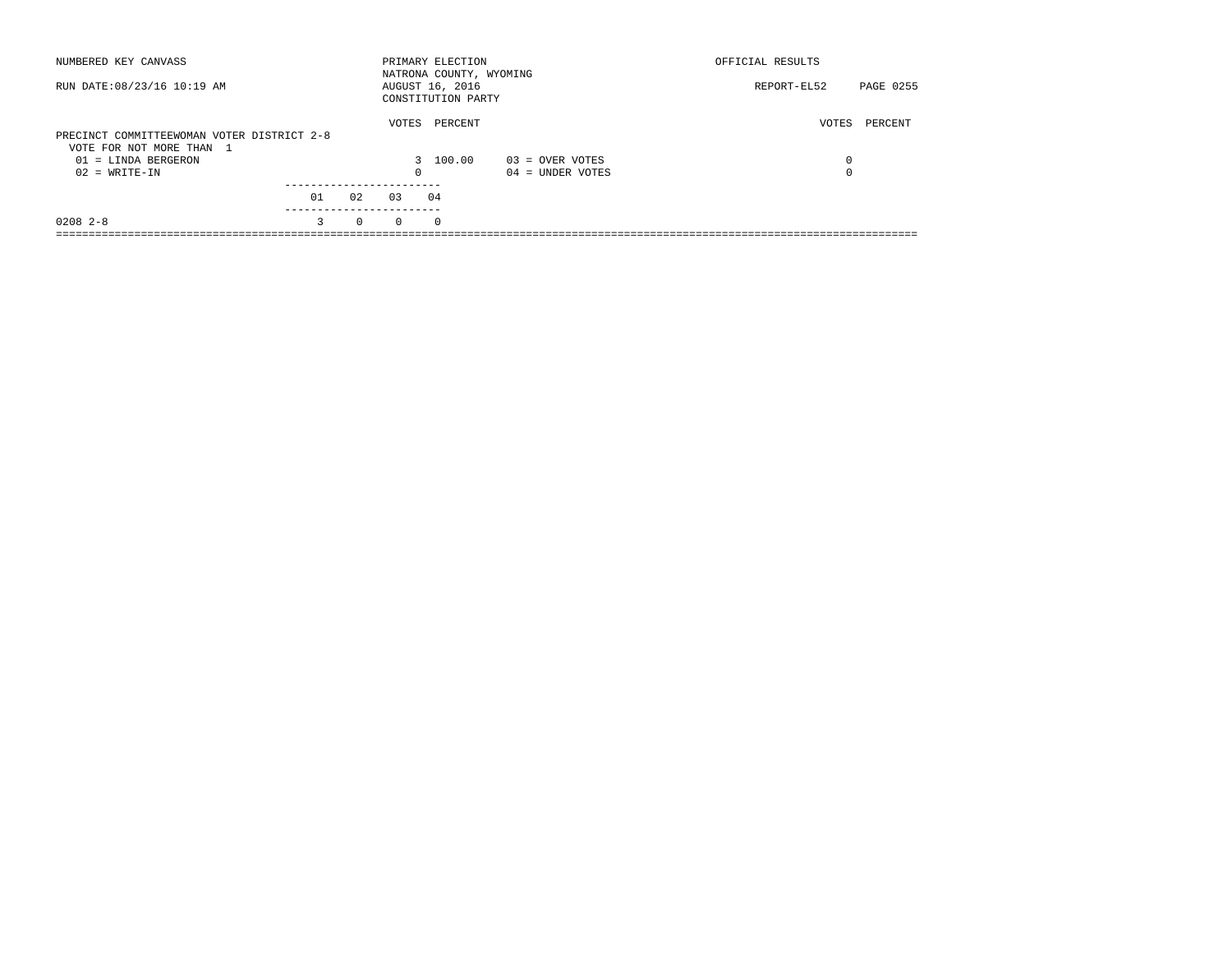| NUMBERED KEY CANVASS                                  |          |          | PRIMARY ELECTION                      |          | NATRONA COUNTY, WYOMING | OFFICIAL RESULTS |           |
|-------------------------------------------------------|----------|----------|---------------------------------------|----------|-------------------------|------------------|-----------|
| RUN DATE: 08/23/16 10:19 AM                           |          |          | AUGUST 16, 2016<br>CONSTITUTION PARTY |          |                         | REPORT-EL52      | PAGE 0256 |
| PRECINCT COMMITTEEMAN VOTER DISTRICT 2-9              |          |          | VOTES                                 | PERCENT  |                         | VOTES            | PERCENT   |
| VOTE FOR NOT MORE THAN 1<br>$01 = NO$ CANDIDATE FILED |          |          | $\Omega$                              |          | $03 =$ OVER VOTES       | 0                |           |
| $02 = WRITE-IN$                                       |          |          | $\Omega$                              |          | $04 =$ UNDER VOTES      | 0                |           |
|                                                       | 01       | 02       | 03                                    | 04       |                         |                  |           |
| $02092 - -9$                                          | $\Omega$ | $\Omega$ | $\Omega$                              | $\Omega$ |                         |                  |           |
|                                                       |          |          |                                       |          |                         |                  |           |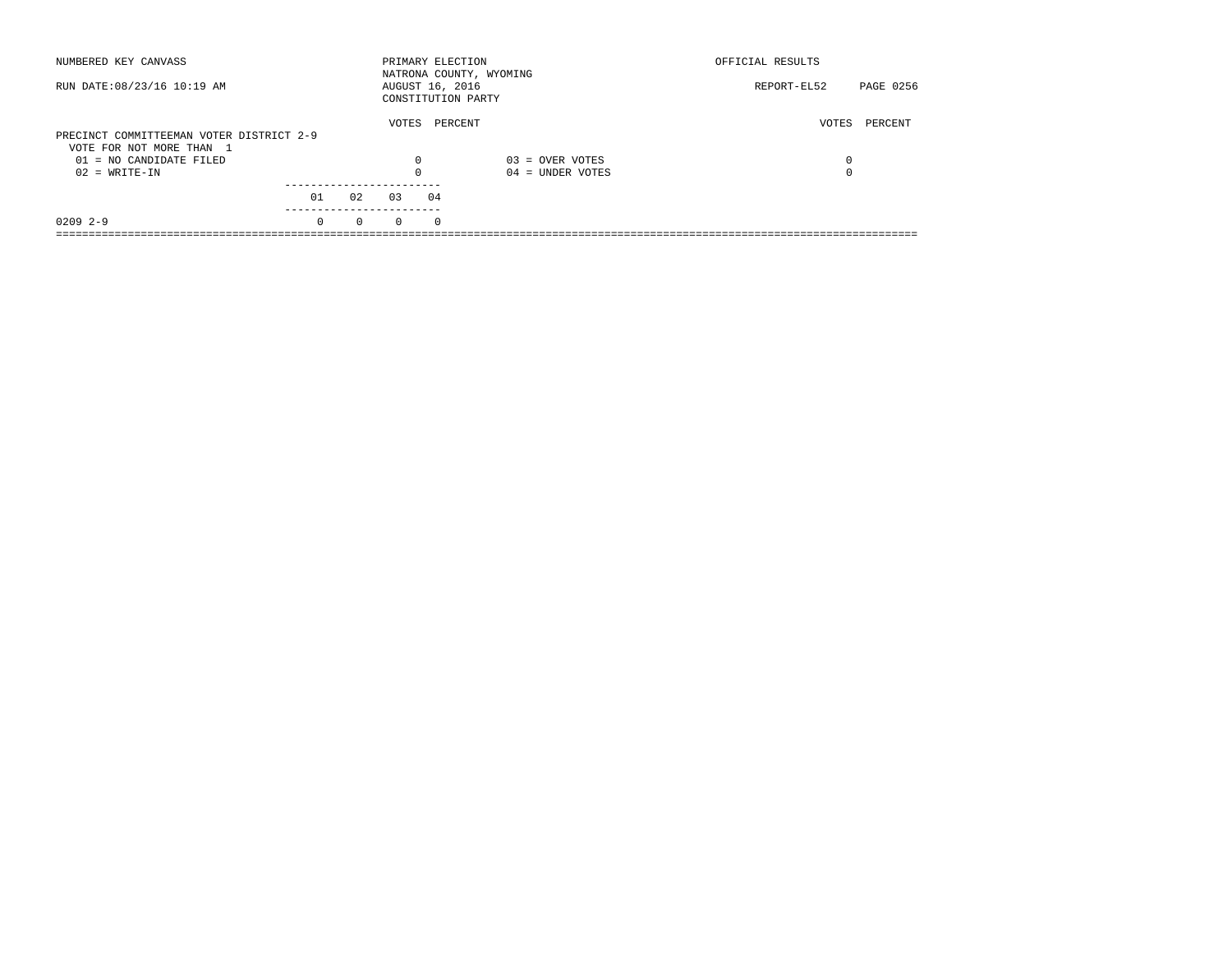| NUMBERED KEY CANVASS                       |          |          | PRIMARY ELECTION |          | NATRONA COUNTY, WYOMING | OFFICIAL RESULTS         |  |
|--------------------------------------------|----------|----------|------------------|----------|-------------------------|--------------------------|--|
| RUN DATE: 08/23/16 10:19 AM                |          |          | AUGUST 16, 2016  |          | CONSTITUTION PARTY      | REPORT-EL52<br>PAGE 0257 |  |
| PRECINCT COMMITTEEWOMAN VOTER DISTRICT 2-9 |          |          | VOTES            | PERCENT  |                         | PERCENT<br>VOTES         |  |
| VOTE FOR NOT MORE THAN 1                   |          |          |                  |          |                         |                          |  |
| $01 = NO$ CANDIDATE FILED                  |          |          | $\Omega$         |          | $03 =$ OVER VOTES       | 0                        |  |
| $02 = WRITE-IN$                            |          |          | $\Omega$         |          | $04 =$ UNDER VOTES      | 0                        |  |
|                                            |          |          |                  |          |                         |                          |  |
|                                            | 01       | 02       | 03               | 04       |                         |                          |  |
| $02092 - -9$                               | $\Omega$ | $\Omega$ | $\Omega$         | $\Omega$ |                         |                          |  |
|                                            |          |          |                  |          |                         |                          |  |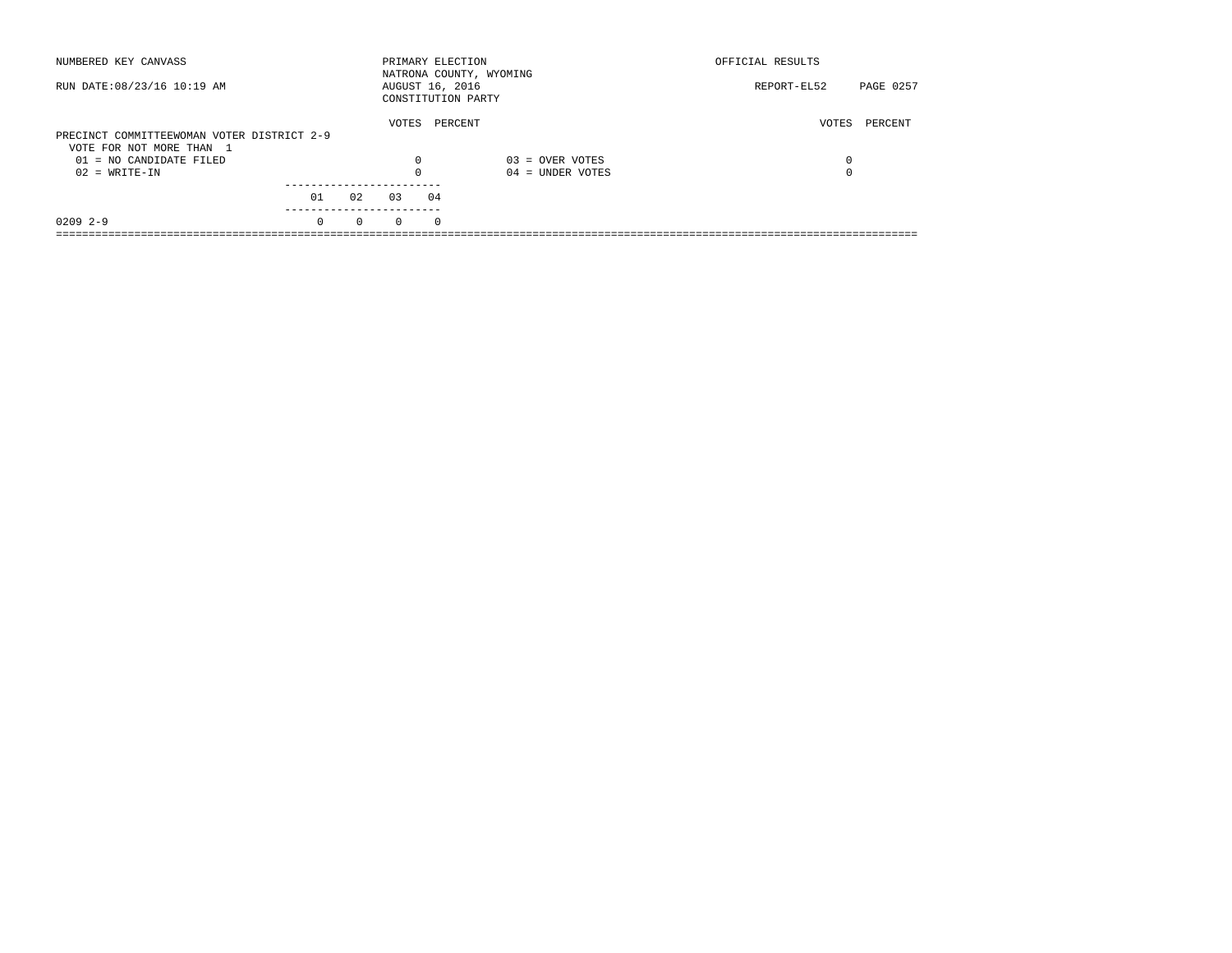| NUMBERED KEY CANVASS                                                  |    |          |          | PRIMARY ELECTION<br>NATRONA COUNTY, WYOMING |                    | OFFICIAL RESULTS |           |
|-----------------------------------------------------------------------|----|----------|----------|---------------------------------------------|--------------------|------------------|-----------|
| RUN DATE: 08/23/16 10:19 AM                                           |    |          |          | AUGUST 16, 2016<br>CONSTITUTION PARTY       |                    | REPORT-EL52      | PAGE 0258 |
| PRECINCT COMMITTEEMAN VOTER DISTRICT 2-10<br>VOTE FOR NOT MORE THAN 1 |    |          | VOTES    | PERCENT                                     |                    | VOTES            | PERCENT   |
| 01 = DANIEL CLYDE CUMMINGS                                            |    |          |          | 100.00                                      | $03 =$ OVER VOTES  | 0                |           |
| $02 = WRITE-IN$                                                       |    |          | 0        |                                             | $04 =$ UNDER VOTES | $\Omega$         |           |
|                                                                       |    |          |          |                                             |                    |                  |           |
|                                                                       | 01 | 02       | 0.3      | 04                                          |                    |                  |           |
| 0210 2-10                                                             |    | $\Omega$ | $\Omega$ | $\Omega$                                    |                    |                  |           |
|                                                                       |    |          |          |                                             |                    |                  |           |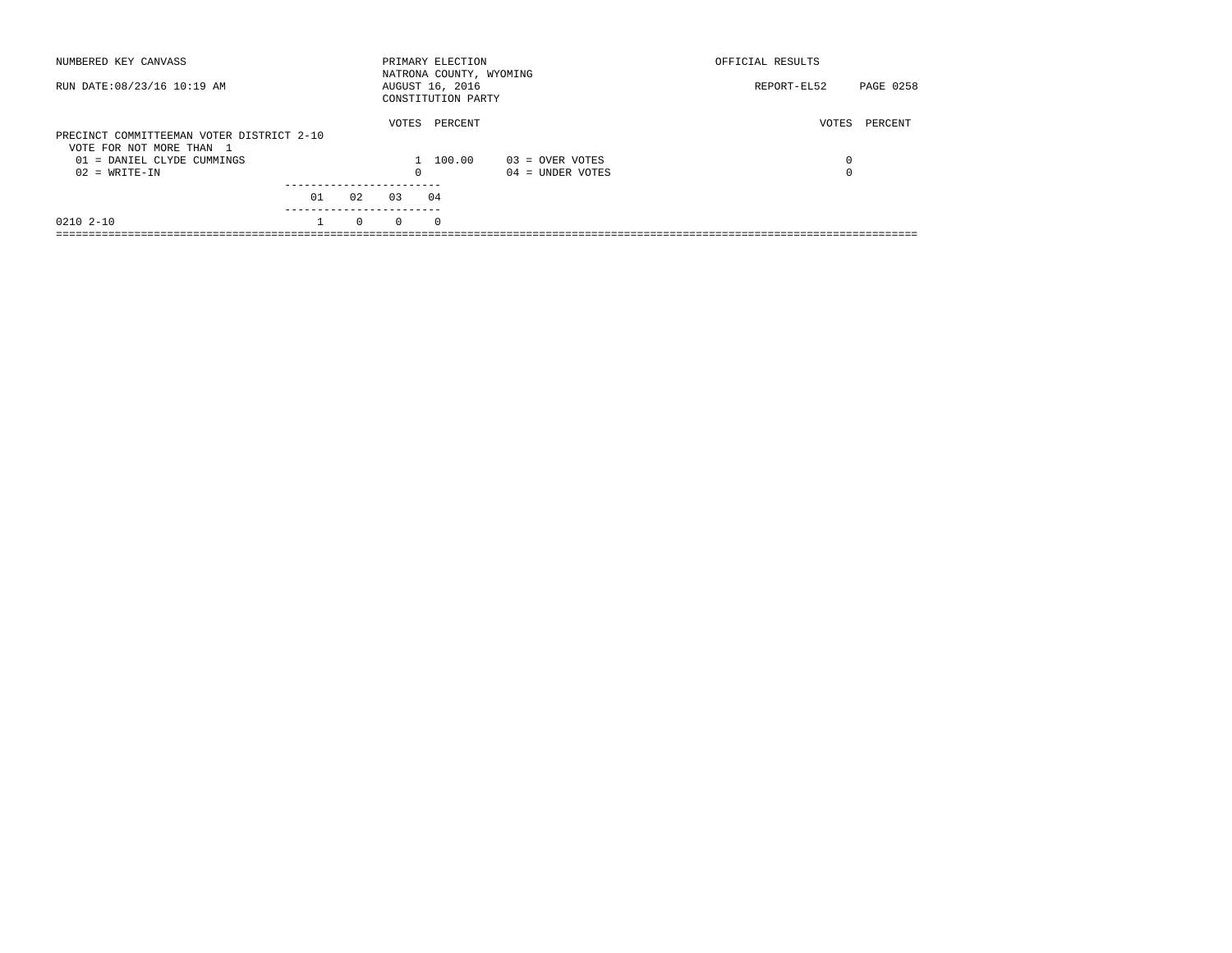| NUMBERED KEY CANVASS                                                    |          |          | PRIMARY ELECTION |    | NATRONA COUNTY, WYOMING | OFFICIAL RESULTS |           |
|-------------------------------------------------------------------------|----------|----------|------------------|----|-------------------------|------------------|-----------|
| RUN DATE: 08/23/16 10:19 AM                                             |          |          | AUGUST 16, 2016  |    | CONSTITUTION PARTY      | REPORT-EL52      | PAGE 0259 |
| PRECINCT COMMITTEEWOMAN VOTER DISTRICT 2-10<br>VOTE FOR NOT MORE THAN 1 |          |          | VOTES            |    | PERCENT                 | VOTES            | PERCENT   |
| $01 = NO CANDIDATE FILED$                                               |          |          | $\Omega$         |    | $03 =$ OVER VOTES       | 0                |           |
| $02 = WRITE-IN$                                                         |          |          |                  |    | $04 =$ UNDER VOTES      |                  |           |
|                                                                         | 01       | 02       | 03               | 04 |                         |                  |           |
| 0210 2-10                                                               | $\Omega$ | $\Omega$ | $\Omega$         |    |                         |                  |           |
|                                                                         |          |          |                  |    |                         |                  |           |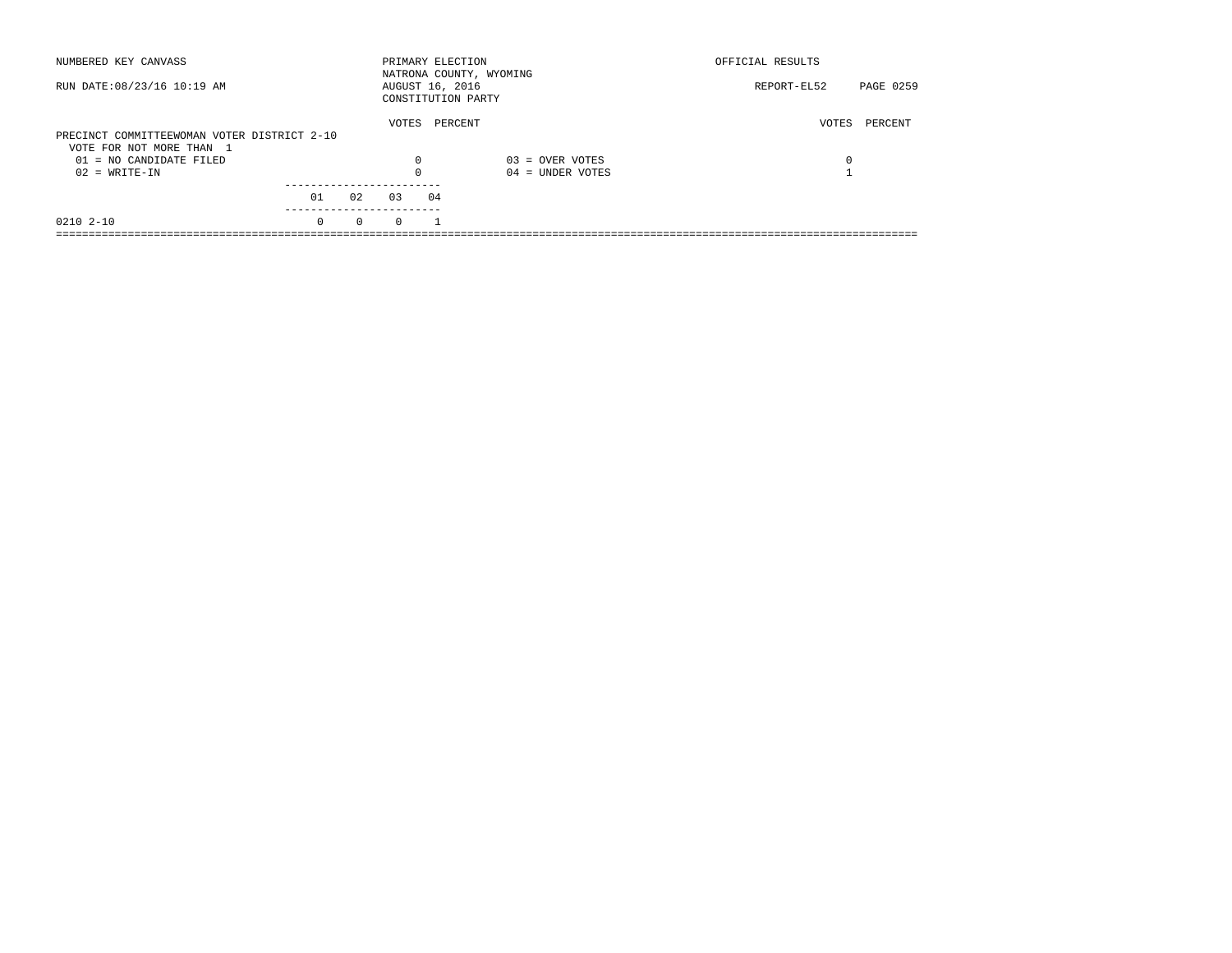| NUMBERED KEY CANVASS                                                 |          |          |          | PRIMARY ELECTION                      | NATRONA COUNTY, WYOMING | OFFICIAL RESULTS |           |
|----------------------------------------------------------------------|----------|----------|----------|---------------------------------------|-------------------------|------------------|-----------|
| RUN DATE: 08/23/16 10:19 AM                                          |          |          |          | AUGUST 16, 2016<br>CONSTITUTION PARTY |                         | REPORT-EL52      | PAGE 0260 |
| PRECINCT COMMITTEEMAN VOTER DISTRICT 3-2<br>VOTE FOR NOT MORE THAN 1 |          |          | VOTES    | PERCENT                               |                         | VOTES            | PERCENT   |
| $01 = NO$ CANDIDATE FILED                                            |          |          | 0        |                                       | $03 =$ OVER VOTES       | 0                |           |
| $02 = WRITE-IN$                                                      |          |          | $\Omega$ |                                       | $04 =$ UNDER VOTES      |                  |           |
|                                                                      | 01       | 02       | 03       | 04                                    |                         |                  |           |
| $0302$ 3-2                                                           | $\Omega$ | $\Omega$ | $\Omega$ |                                       |                         |                  |           |
|                                                                      |          |          |          |                                       |                         |                  |           |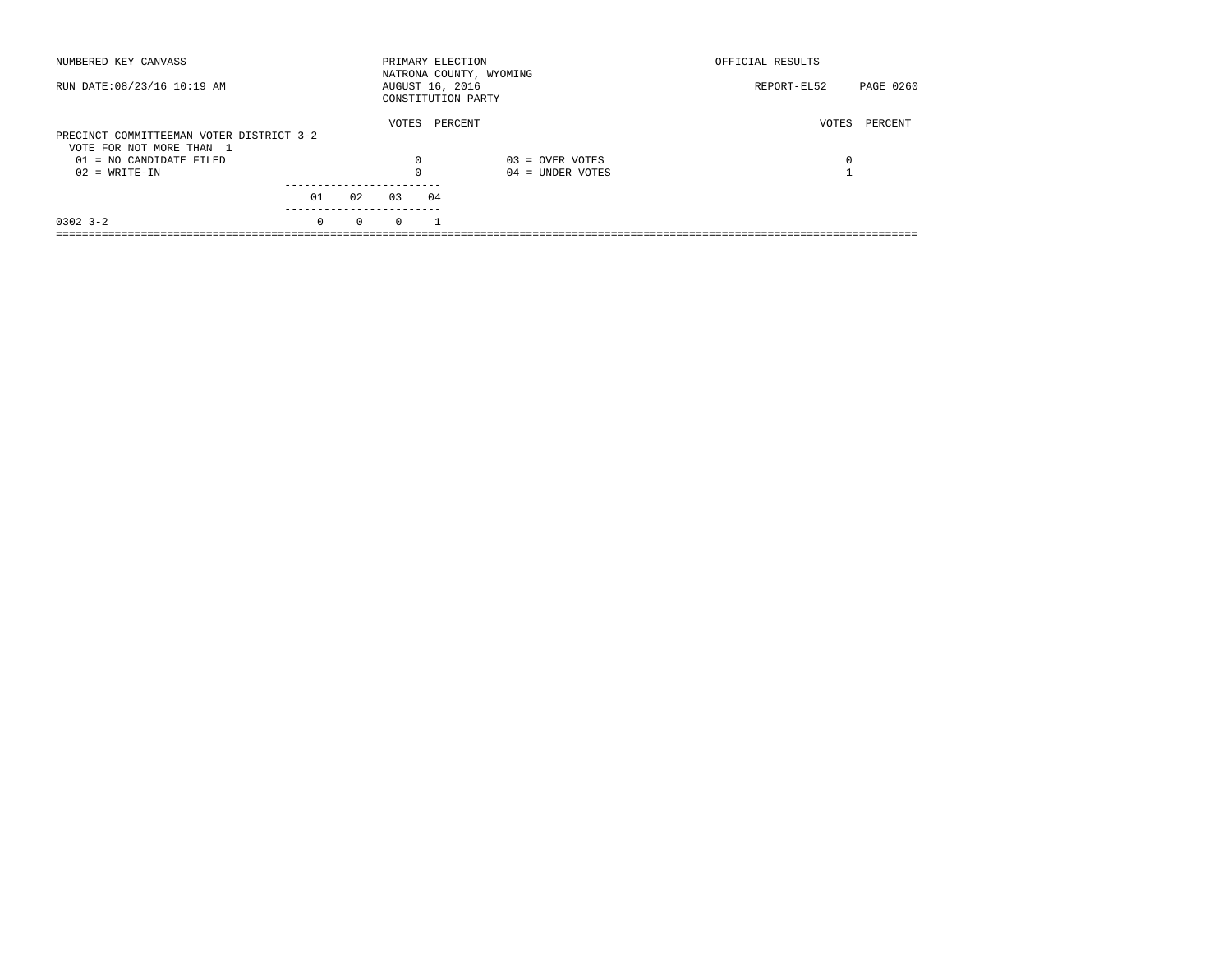| NUMBERED KEY CANVASS                       |          |          | PRIMARY ELECTION                      |         | NATRONA COUNTY, WYOMING | OFFICIAL RESULTS |                  |
|--------------------------------------------|----------|----------|---------------------------------------|---------|-------------------------|------------------|------------------|
| RUN DATE: 08/23/16 10:19 AM                |          |          | AUGUST 16, 2016<br>CONSTITUTION PARTY |         |                         | REPORT-EL52      | <b>PAGE 0261</b> |
| PRECINCT COMMITTEEWOMAN VOTER DISTRICT 3-2 |          |          | VOTES                                 | PERCENT |                         | VOTES            | PERCENT          |
| VOTE FOR NOT MORE THAN 1                   |          |          |                                       |         |                         |                  |                  |
| $01 = NO$ CANDIDATE FILED                  |          |          | 0                                     |         | $03 =$ OVER VOTES       | 0                |                  |
| $02 = WRITE-IN$                            |          |          | $\Omega$                              |         | $04 =$ UNDER VOTES      |                  |                  |
|                                            | 01       | 02       | 03                                    | 04      |                         |                  |                  |
| $0302$ 3-2                                 | $\Omega$ | $\Omega$ | $\Omega$                              |         |                         |                  |                  |
|                                            |          |          |                                       |         |                         |                  |                  |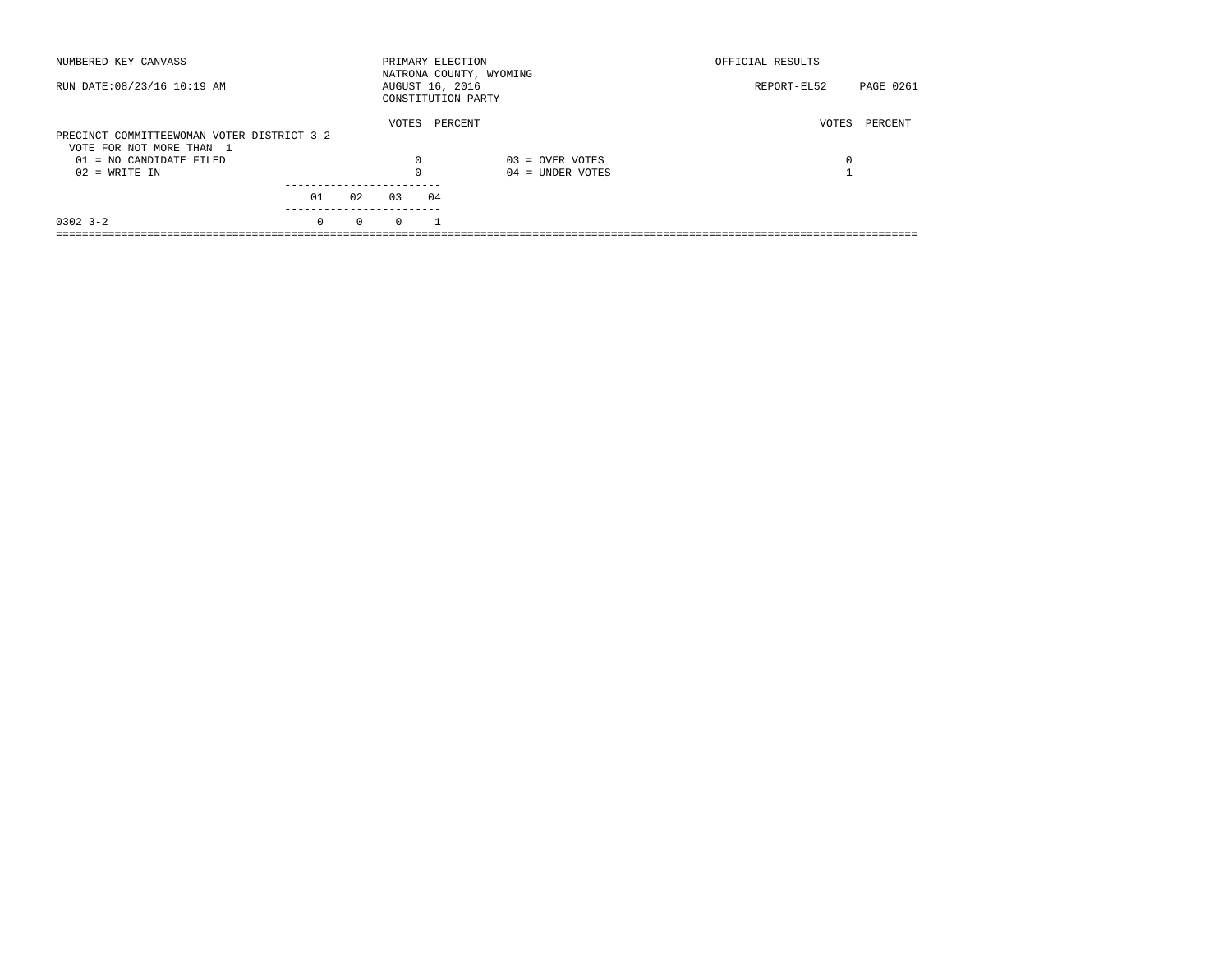| NUMBERED KEY CANVASS                                                 |                      |          | PRIMARY ELECTION<br>NATRONA COUNTY, WYOMING |                                         | OFFICIAL RESULTS |           |
|----------------------------------------------------------------------|----------------------|----------|---------------------------------------------|-----------------------------------------|------------------|-----------|
| RUN DATE: 08/23/16 10:19 AM                                          |                      |          | AUGUST 16, 2016<br>CONSTITUTION PARTY       |                                         | REPORT-EL52      | PAGE 0262 |
| PRECINCT COMMITTEEMAN VOTER DISTRICT 3-3<br>VOTE FOR NOT MORE THAN 1 |                      | VOTES    | PERCENT                                     |                                         | VOTES            | PERCENT   |
| $01 = NO$ CANDIDATE FILED<br>$02 = WRITE-IN$                         |                      | $\Omega$ |                                             | $03 =$ OVER VOTES<br>$04 =$ UNDER VOTES | 0                |           |
|                                                                      |                      |          |                                             |                                         |                  |           |
|                                                                      | 01<br>02             | 0.3      | 04                                          |                                         |                  |           |
| $0303$ $3-3$                                                         | $\Omega$<br>$\Omega$ | $\Omega$ |                                             |                                         |                  |           |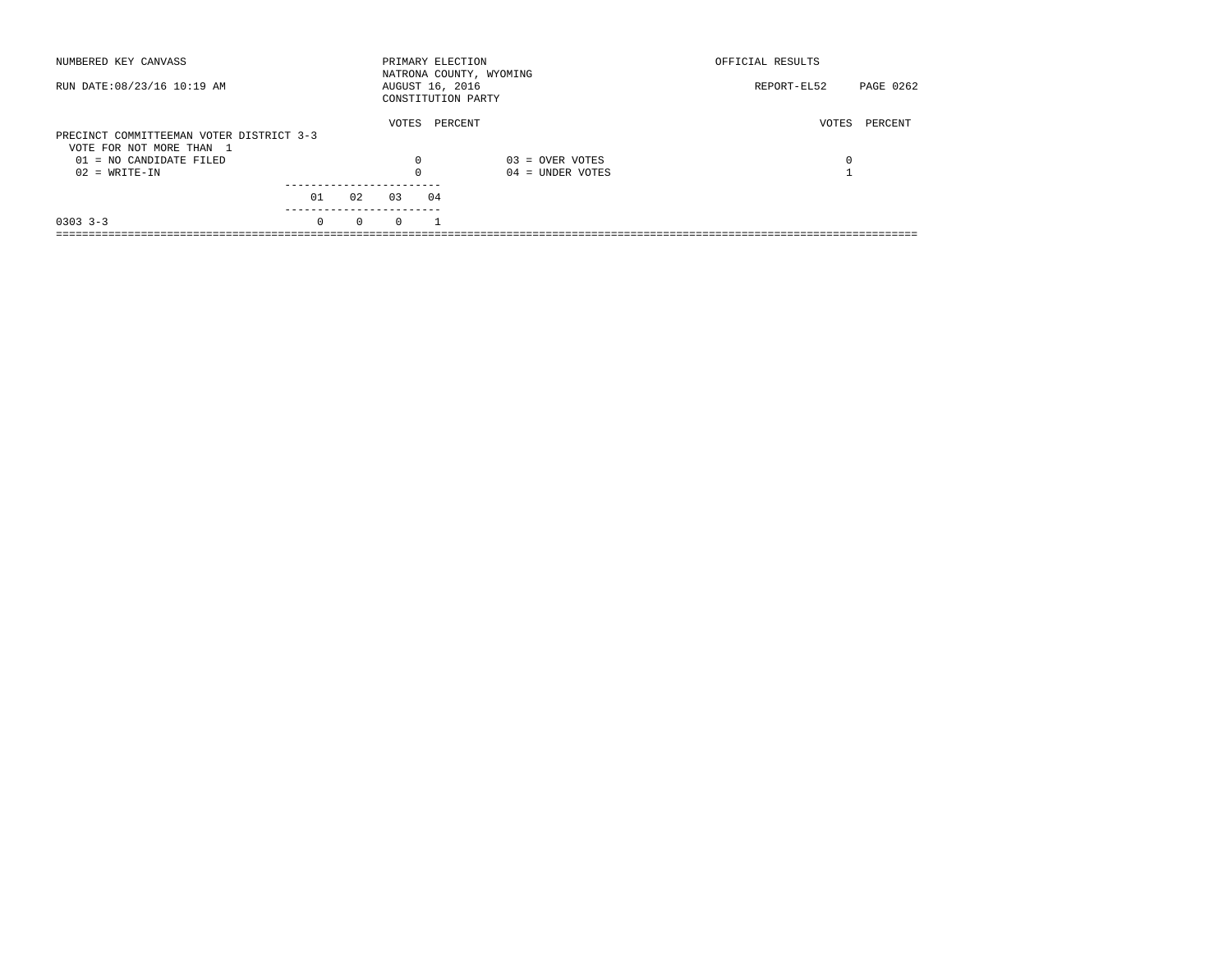| NUMBERED KEY CANVASS                                  |          |          |                 |    | PRIMARY ELECTION<br>NATRONA COUNTY, WYOMING | OFFICIAL RESULTS |           |
|-------------------------------------------------------|----------|----------|-----------------|----|---------------------------------------------|------------------|-----------|
| RUN DATE: 08/23/16 10:19 AM                           |          |          | AUGUST 16, 2016 |    | CONSTITUTION PARTY                          | REPORT-EL52      | PAGE 0263 |
| PRECINCT COMMITTEEWOMAN VOTER DISTRICT 3-3            |          |          | VOTES           |    | PERCENT                                     | VOTES            | PERCENT   |
| VOTE FOR NOT MORE THAN 1<br>$01 = NO$ CANDIDATE FILED |          |          | $\Omega$        |    | $03 =$ OVER VOTES                           | 0                |           |
| $02 = WRITE-IN$                                       |          |          |                 |    | $04 =$ UNDER VOTES                          |                  |           |
|                                                       | 01       | 02       | 0.3             | 04 |                                             |                  |           |
| $0303$ $3-3$                                          | $\Omega$ | $\Omega$ | $\Omega$        |    |                                             |                  |           |
|                                                       |          |          |                 |    |                                             |                  |           |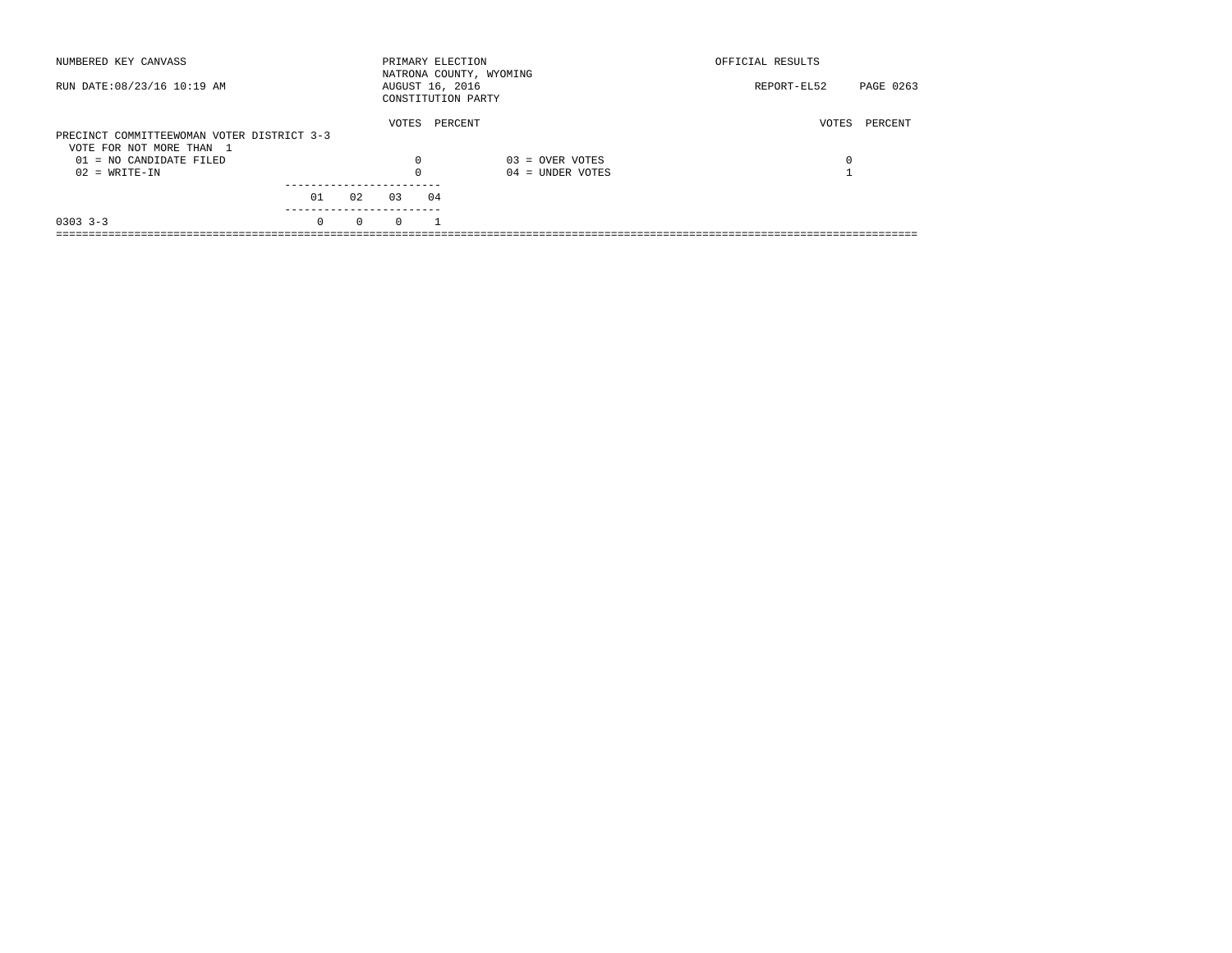| NUMBERED KEY CANVASS                                                 |          |          | PRIMARY ELECTION |          | NATRONA COUNTY, WYOMING | OFFICIAL RESULTS |           |
|----------------------------------------------------------------------|----------|----------|------------------|----------|-------------------------|------------------|-----------|
| RUN DATE: 08/23/16 10:19 AM                                          |          |          | AUGUST 16, 2016  |          | CONSTITUTION PARTY      | REPORT-EL52      | PAGE 0264 |
| PRECINCT COMMITTEEMAN VOTER DISTRICT 3-4<br>VOTE FOR NOT MORE THAN 1 |          |          | VOTES            |          | PERCENT                 | VOTES            | PERCENT   |
| $01 = NO$ CANDIDATE FILED                                            |          |          | 0                |          | $03 =$ OVER VOTES       | 0                |           |
| $02 = WRITE-IN$                                                      |          |          | $\Omega$         |          | $04 =$ UNDER VOTES      | 0                |           |
|                                                                      | 01       | 02       | 03               | 04       |                         |                  |           |
| $0304$ 3-4                                                           | $\Omega$ | $\Omega$ | $\Omega$         | $\Omega$ |                         |                  |           |
|                                                                      |          |          |                  |          |                         |                  |           |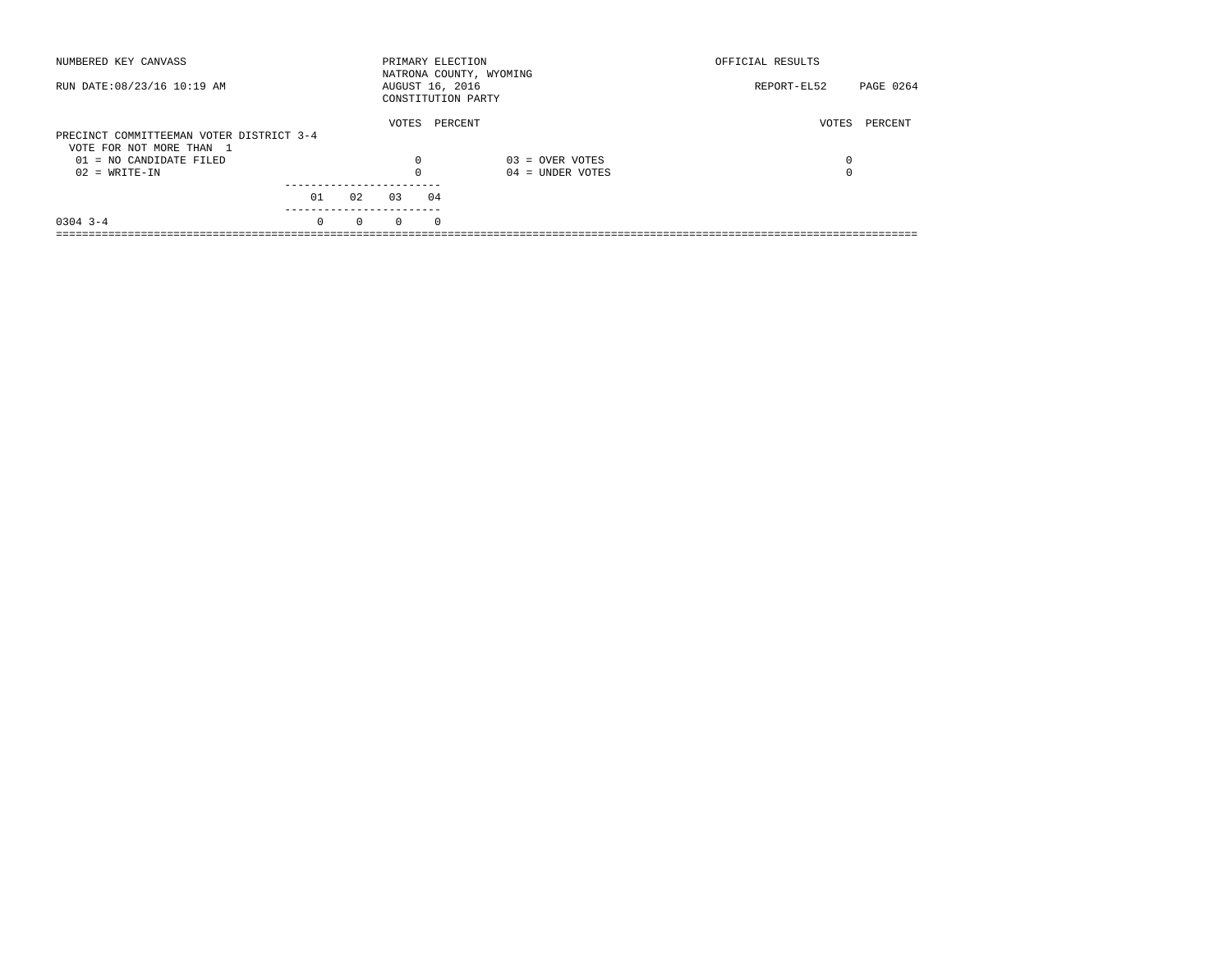| NUMBERED KEY CANVASS                       |          |          | PRIMARY ELECTION |          | NATRONA COUNTY, WYOMING | OFFICIAL RESULTS |           |
|--------------------------------------------|----------|----------|------------------|----------|-------------------------|------------------|-----------|
| RUN DATE: 08/23/16 10:19 AM                |          |          | AUGUST 16, 2016  |          | CONSTITUTION PARTY      | REPORT-EL52      | PAGE 0265 |
| PRECINCT COMMITTEEWOMAN VOTER DISTRICT 3-4 |          |          | VOTES            |          | PERCENT                 | VOTES            | PERCENT   |
| VOTE FOR NOT MORE THAN 1                   |          |          |                  |          |                         |                  |           |
| $01 = NO$ CANDIDATE FILED                  |          |          | $\Omega$         |          | $03 =$ OVER VOTES       | 0                |           |
| $02 = WRITE-IN$                            |          |          | $\Omega$         |          | $04 =$ UNDER VOTES      | 0                |           |
|                                            |          |          |                  |          |                         |                  |           |
|                                            | 01       | 02       | 0.3              | 04       |                         |                  |           |
| $0304$ 3-4                                 | $\Omega$ | $\Omega$ | $\Omega$         | $\Omega$ |                         |                  |           |
|                                            |          |          |                  |          |                         |                  |           |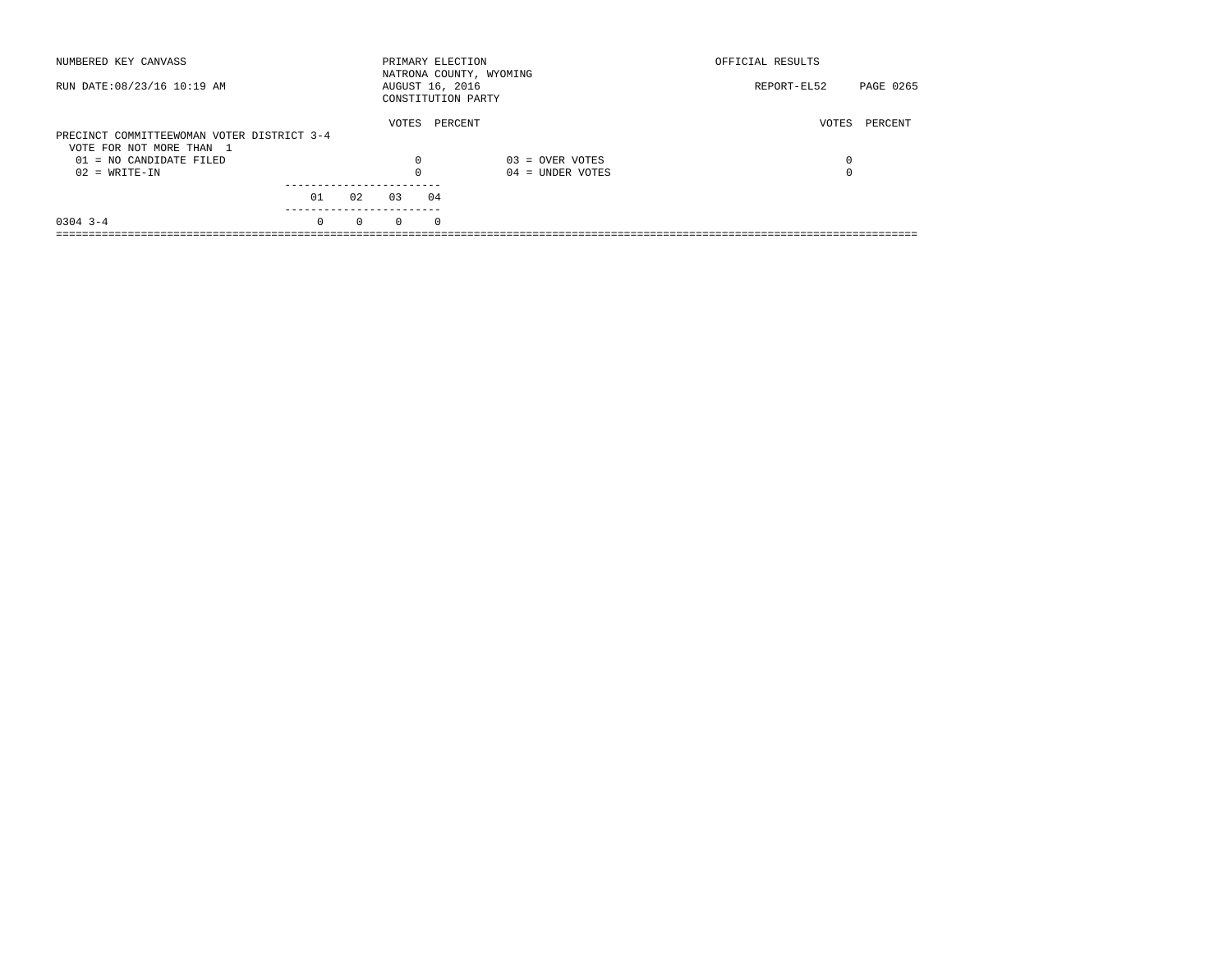| NUMBERED KEY CANVASS                                                 |          |          | PRIMARY ELECTION |            | NATRONA COUNTY, WYOMING | OFFICIAL RESULTS |           |
|----------------------------------------------------------------------|----------|----------|------------------|------------|-------------------------|------------------|-----------|
| RUN DATE: 08/23/16 10:19 AM                                          |          |          | AUGUST 16, 2016  |            | CONSTITUTION PARTY      | REPORT-EL52      | PAGE 0266 |
| PRECINCT COMMITTEEMAN VOTER DISTRICT 3-5<br>VOTE FOR NOT MORE THAN 1 |          |          | VOTES            |            | PERCENT                 | VOTES            | PERCENT   |
| $01 = NO CANDIDATE FILED$                                            |          |          | $\Omega$         |            | $03 =$ OVER VOTES       | 0                |           |
| $02 = WRITE-IN$                                                      |          |          |                  |            | $04 =$ UNDER VOTES      | $\Omega$         |           |
|                                                                      | 01       | 02       | 03               | 04         |                         |                  |           |
| $0305$ 3-5                                                           | $\Omega$ | $\Omega$ | $\Omega$         | $^{\circ}$ |                         |                  |           |
|                                                                      |          |          |                  |            |                         |                  |           |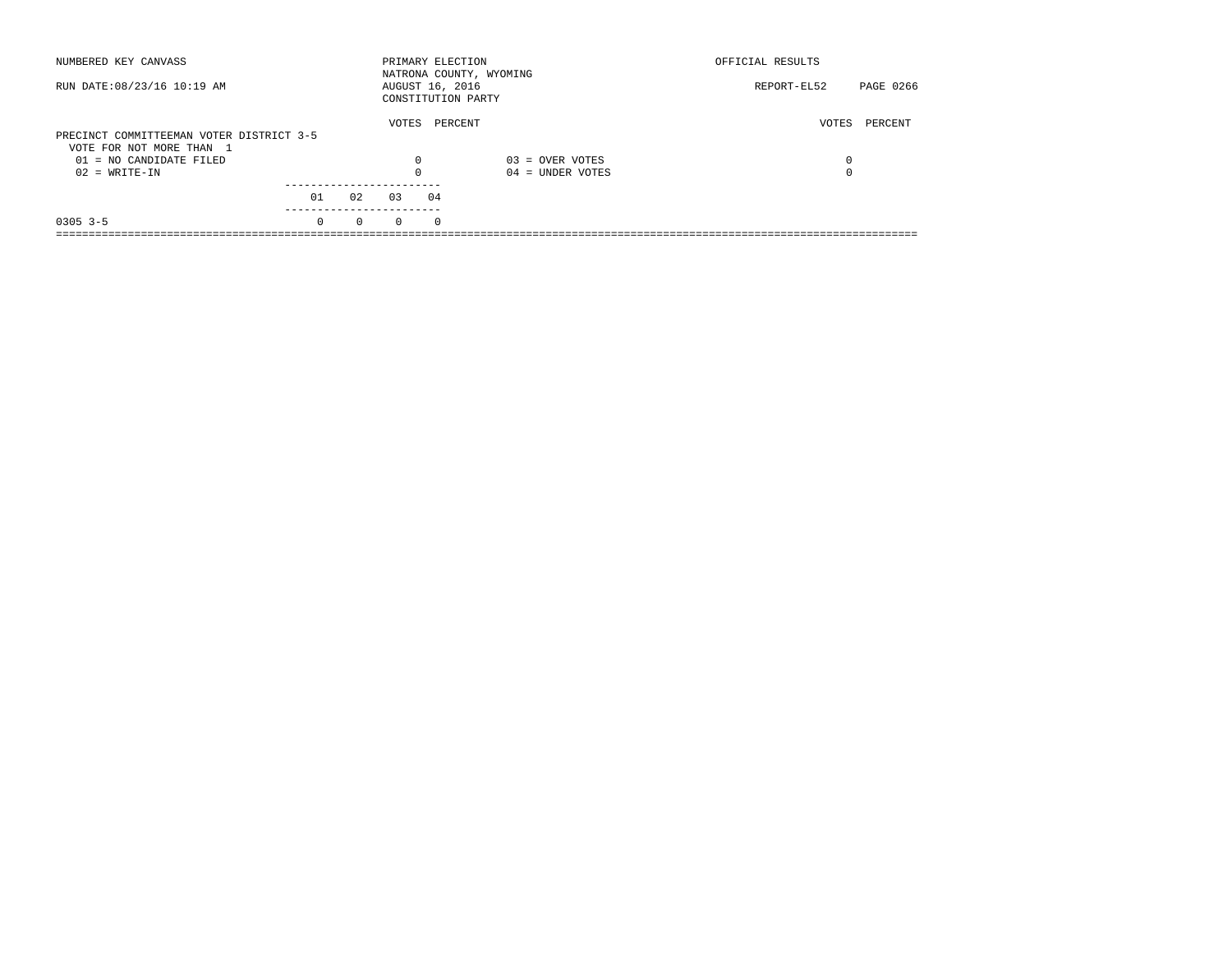| NUMBERED KEY CANVASS                       |          |          | PRIMARY ELECTION |          | NATRONA COUNTY, WYOMING | OFFICIAL RESULTS |           |
|--------------------------------------------|----------|----------|------------------|----------|-------------------------|------------------|-----------|
| RUN DATE: 08/23/16 10:19 AM                |          |          | AUGUST 16, 2016  |          | CONSTITUTION PARTY      | REPORT-EL52      | PAGE 0267 |
|                                            |          |          | VOTES            |          | PERCENT                 | VOTES            | PERCENT   |
| PRECINCT COMMITTEEWOMAN VOTER DISTRICT 3-5 |          |          |                  |          |                         |                  |           |
| VOTE FOR NOT MORE THAN 1                   |          |          |                  |          |                         |                  |           |
| $01 = NO$ CANDIDATE FILED                  |          |          | $\Omega$         |          | $03 =$ OVER VOTES       | 0                |           |
| $02 = WRITE-IN$                            |          |          | $\Omega$         |          | $04 =$ UNDER VOTES      | 0                |           |
|                                            |          |          |                  |          |                         |                  |           |
|                                            | 01       | 02       | 0.3              | 04       |                         |                  |           |
| $0305$ 3-5                                 | $\Omega$ | $\Omega$ | $\Omega$         | $\Omega$ |                         |                  |           |
|                                            |          |          |                  |          |                         |                  |           |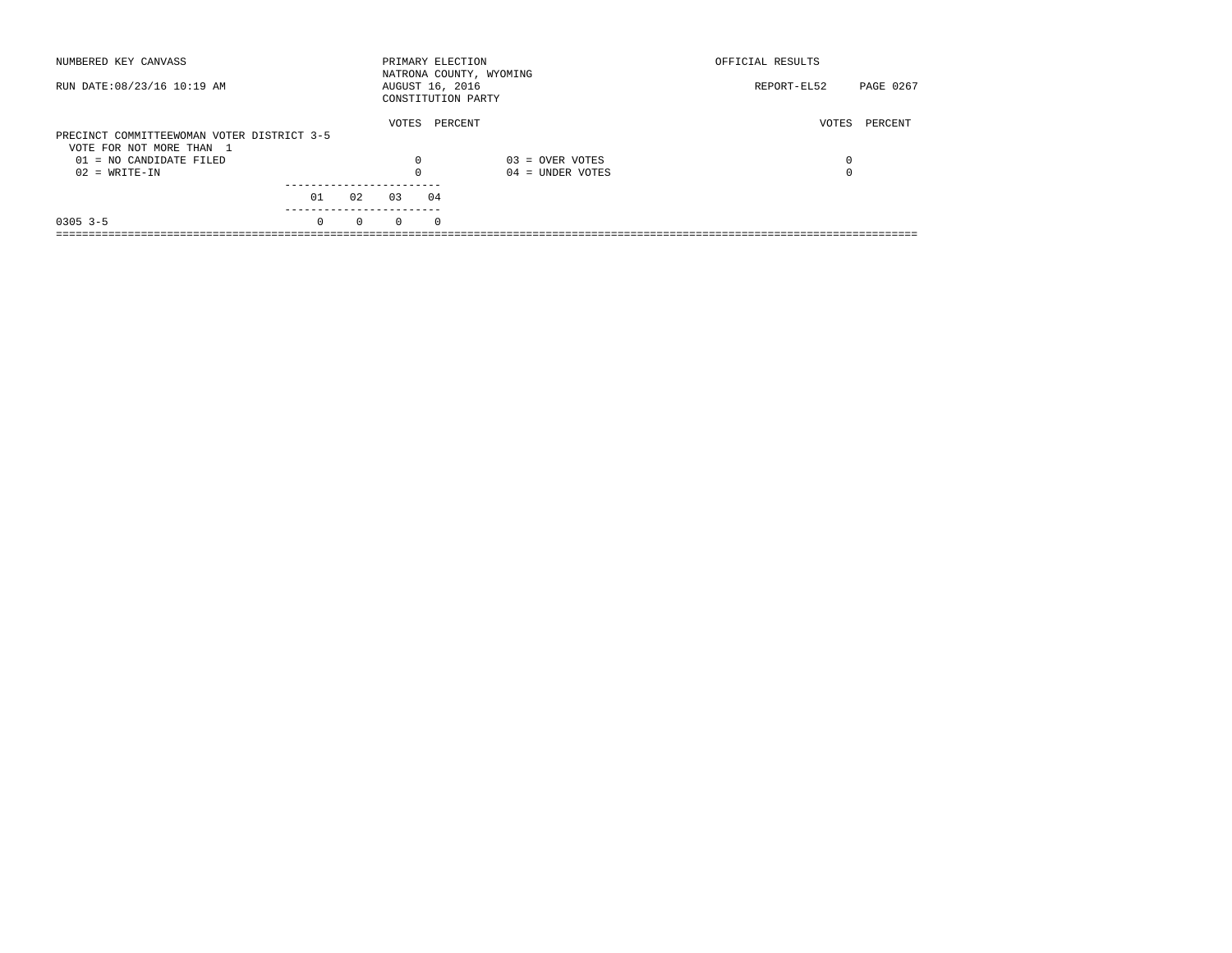| NUMBERED KEY CANVASS                                                                              |          |          | PRIMARY ELECTION |          | NATRONA COUNTY, WYOMING      | OFFICIAL RESULTS |           |
|---------------------------------------------------------------------------------------------------|----------|----------|------------------|----------|------------------------------|------------------|-----------|
| RUN DATE: 08/23/16 10:19 AM                                                                       |          |          | AUGUST 16, 2016  |          | CONSTITUTION PARTY           | REPORT-EL52      | PAGE 0268 |
| PRECINCT COMMITTEEMAN VOTER DISTRICT 3-6<br>VOTE FOR NOT MORE THAN 1<br>$01 = NO$ CANDIDATE FILED |          |          | VOTES<br>0       |          | PERCENT<br>$03 =$ OVER VOTES | VOTES<br>0       | PERCENT   |
| $02 = WRITE-IN$                                                                                   |          |          | $\Omega$         |          | $04 =$ UNDER VOTES           | 0                |           |
|                                                                                                   | 01       | 02       | 0.3              | 04       |                              |                  |           |
| $0306$ 3-6                                                                                        | $\Omega$ | $\Omega$ | $\Omega$         | $\Omega$ |                              |                  |           |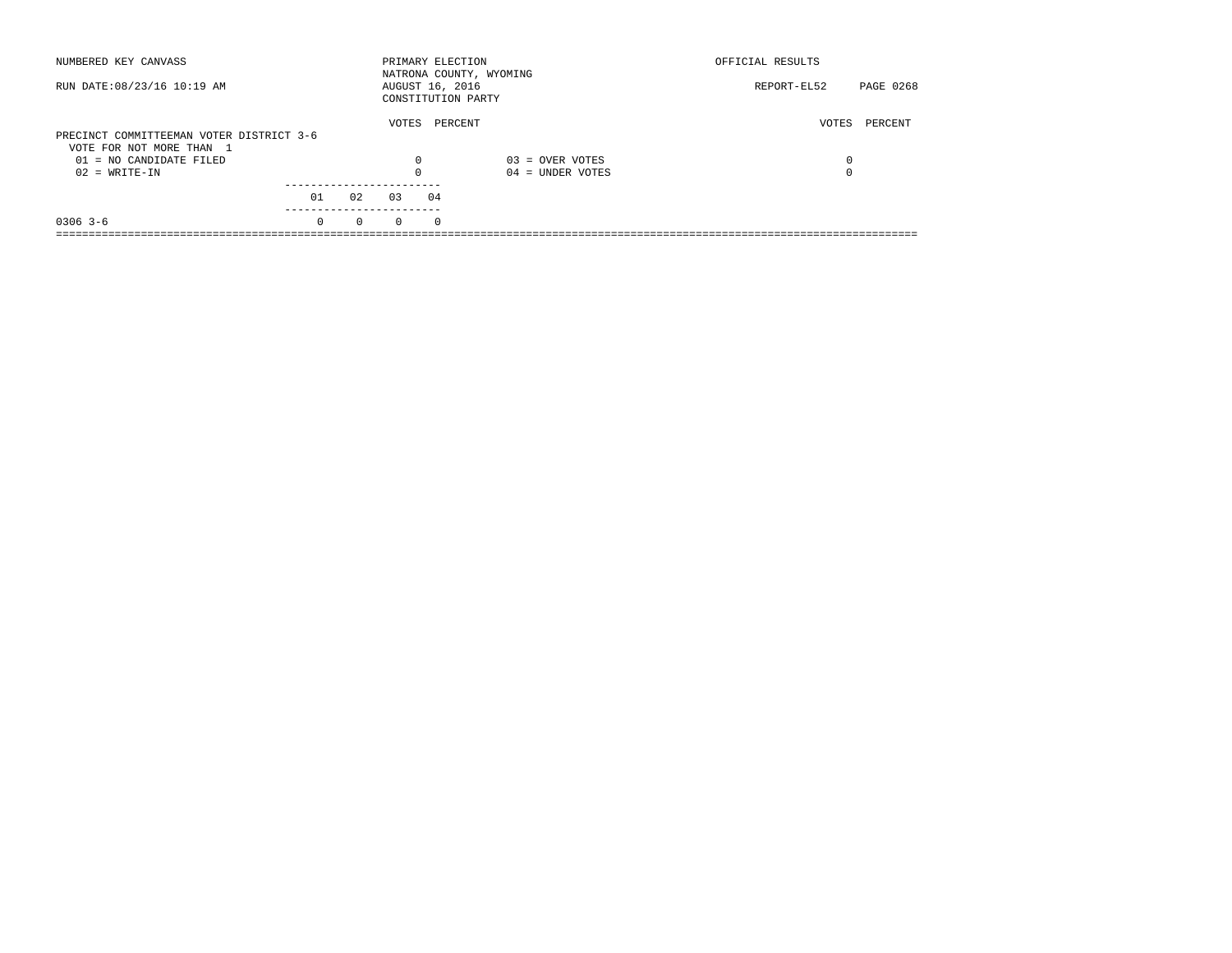| NUMBERED KEY CANVASS                                                   |          |          | PRIMARY ELECTION |          | NATRONA COUNTY, WYOMING | OFFICIAL RESULTS |           |
|------------------------------------------------------------------------|----------|----------|------------------|----------|-------------------------|------------------|-----------|
| RUN DATE: 08/23/16 10:19 AM                                            |          |          | AUGUST 16, 2016  |          | CONSTITUTION PARTY      | REPORT-EL52      | PAGE 0269 |
|                                                                        |          |          | VOTES            |          | PERCENT                 | VOTES            | PERCENT   |
| PRECINCT COMMITTEEWOMAN VOTER DISTRICT 3-6<br>VOTE FOR NOT MORE THAN 1 |          |          |                  |          |                         |                  |           |
| 01 = NO CANDIDATE FILED                                                |          |          | $\Omega$         |          | $03 =$ OVER VOTES       | 0                |           |
| $02 = WRITE-IN$                                                        |          |          |                  |          | $04 =$ UNDER VOTES      | $\Omega$         |           |
|                                                                        | 01       | 02       | 03               | 04       |                         |                  |           |
|                                                                        |          |          |                  |          |                         |                  |           |
| $0306$ 3-6                                                             | $\Omega$ | $\Omega$ | $\Omega$         | $\Omega$ |                         |                  |           |
|                                                                        |          |          |                  |          |                         |                  |           |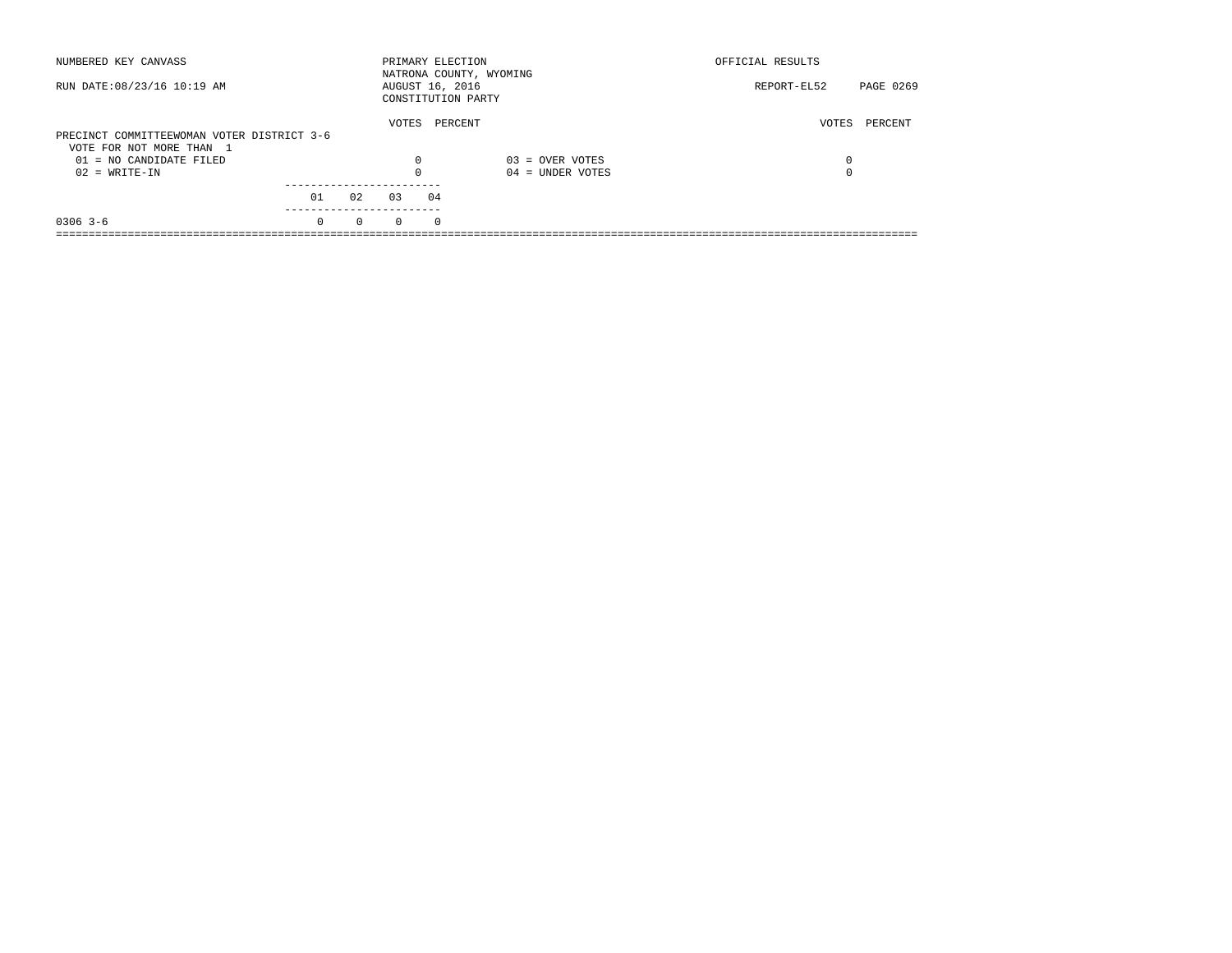| NUMBERED KEY CANVASS                                                 |          |    |          | PRIMARY ELECTION<br>NATRONA COUNTY, WYOMING |                    | OFFICIAL RESULTS |           |
|----------------------------------------------------------------------|----------|----|----------|---------------------------------------------|--------------------|------------------|-----------|
| RUN DATE: 08/23/16 10:19 AM                                          |          |    |          | AUGUST 16, 2016<br>CONSTITUTION PARTY       |                    | REPORT-EL52      | PAGE 0270 |
| PRECINCT COMMITTEEMAN VOTER DISTRICT 3-8<br>VOTE FOR NOT MORE THAN 1 |          |    | VOTES    | PERCENT                                     |                    | VOTES            | PERCENT   |
| 01 = NO CANDIDATE FILED                                              |          |    | $\Omega$ |                                             | $03 =$ OVER VOTES  | 0                |           |
| $02 = WRITE-IN$                                                      |          |    |          | 1 100.00                                    | $04 =$ UNDER VOTES |                  |           |
|                                                                      | 01       | 02 | 0.3      | 04                                          |                    |                  |           |
| $0308$ $3 - 8$                                                       | $\Omega$ |    | $\Omega$ |                                             |                    |                  |           |
|                                                                      |          |    |          |                                             |                    |                  |           |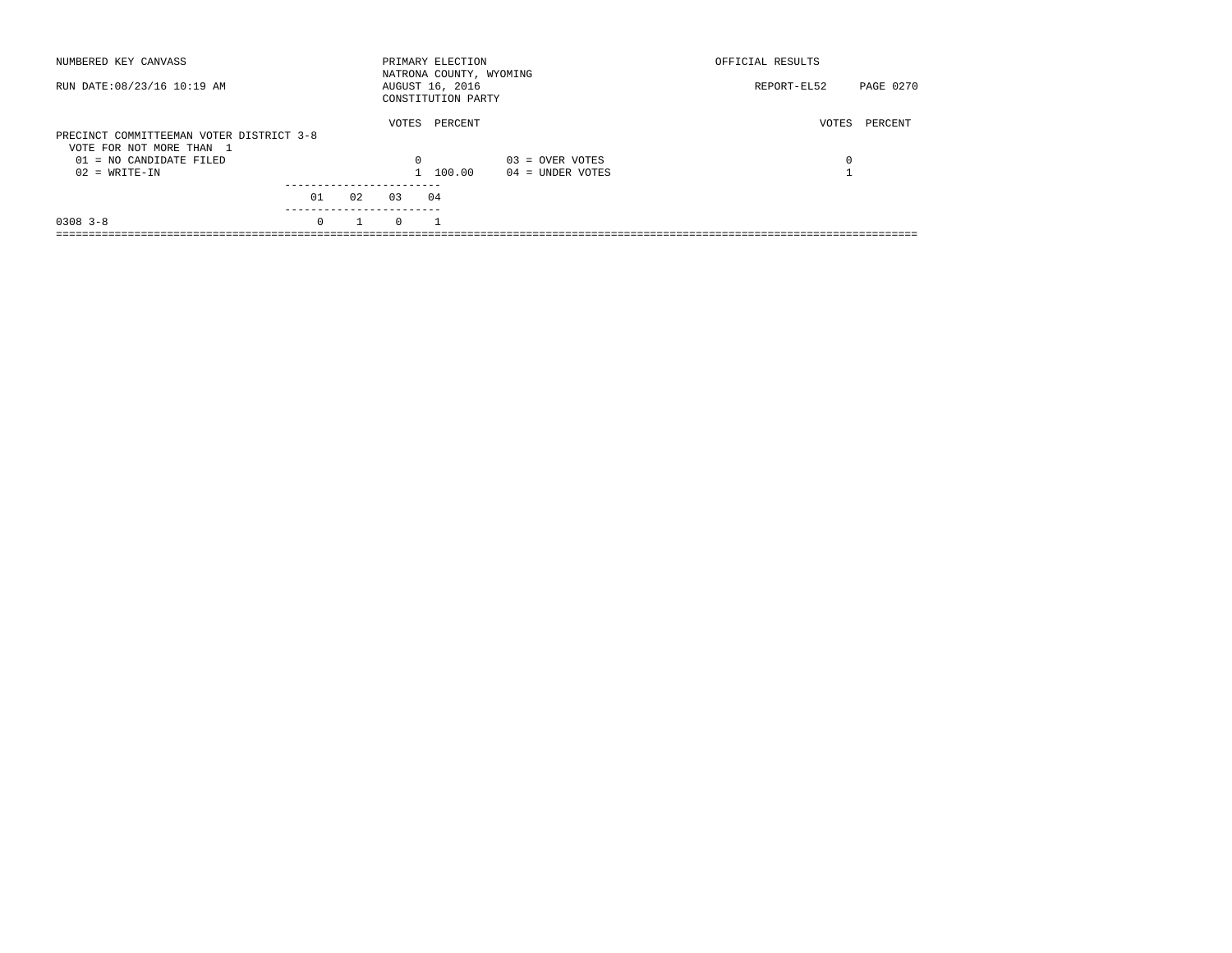| NUMBERED KEY CANVASS                                                   |          |    |          | PRIMARY ELECTION<br>NATRONA COUNTY, WYOMING |                    | OFFICIAL RESULTS |           |
|------------------------------------------------------------------------|----------|----|----------|---------------------------------------------|--------------------|------------------|-----------|
| RUN DATE: 08/23/16 10:19 AM                                            |          |    |          | AUGUST 16, 2016<br>CONSTITUTION PARTY       |                    | REPORT-EL52      | PAGE 0271 |
| PRECINCT COMMITTEEWOMAN VOTER DISTRICT 3-8<br>VOTE FOR NOT MORE THAN 1 |          |    | VOTES    | PERCENT                                     |                    | VOTES            | PERCENT   |
| $01 = NO$ CANDIDATE FILED                                              |          |    | $\Omega$ |                                             | $03 =$ OVER VOTES  | 0                |           |
| $02 = WRITE-IN$                                                        |          |    |          | 1 100.00                                    | $04 =$ UNDER VOTES |                  |           |
|                                                                        | 01       | 02 | 0.3      | 04                                          |                    |                  |           |
| $0308$ 3-8                                                             | $\Omega$ |    | $\Omega$ |                                             |                    |                  |           |
|                                                                        |          |    |          |                                             |                    |                  |           |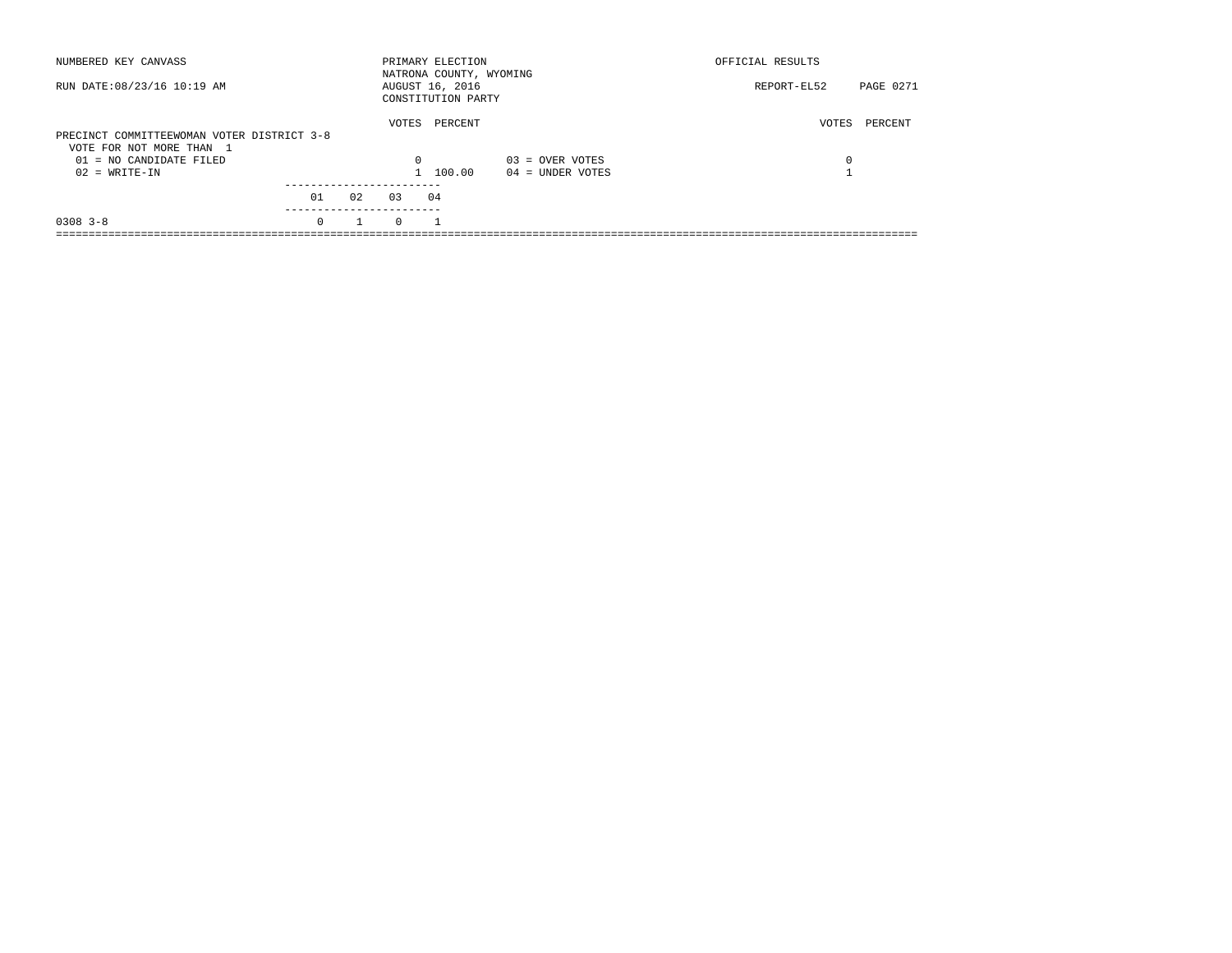| NUMBERED KEY CANVASS                                |          |          |          | PRIMARY ELECTION                      | NATRONA COUNTY, WYOMING | OFFICIAL RESULTS |           |
|-----------------------------------------------------|----------|----------|----------|---------------------------------------|-------------------------|------------------|-----------|
| RUN DATE: 08/23/16 10:19 AM                         |          |          |          | AUGUST 16, 2016<br>CONSTITUTION PARTY |                         | REPORT-EL52      | PAGE 0272 |
| PRECINCT COMMITTEEMAN VOTER DISTRICT 3-9            |          |          | VOTES    | PERCENT                               |                         | VOTES            | PERCENT   |
| VOTE FOR NOT MORE THAN 1<br>01 = NO CANDIDATE FILED |          |          | $\Omega$ |                                       | $03 =$ OVER VOTES       | 0                |           |
| $02 = WRITE-IN$                                     |          |          | $\Omega$ |                                       | $04 =$ UNDER VOTES      | 0                |           |
|                                                     | 01       | 02       | 03       | 04                                    |                         |                  |           |
| $0309$ 3-9                                          | $\Omega$ | $\Omega$ | $\Omega$ | $\Omega$                              |                         |                  |           |
|                                                     |          |          |          |                                       |                         |                  |           |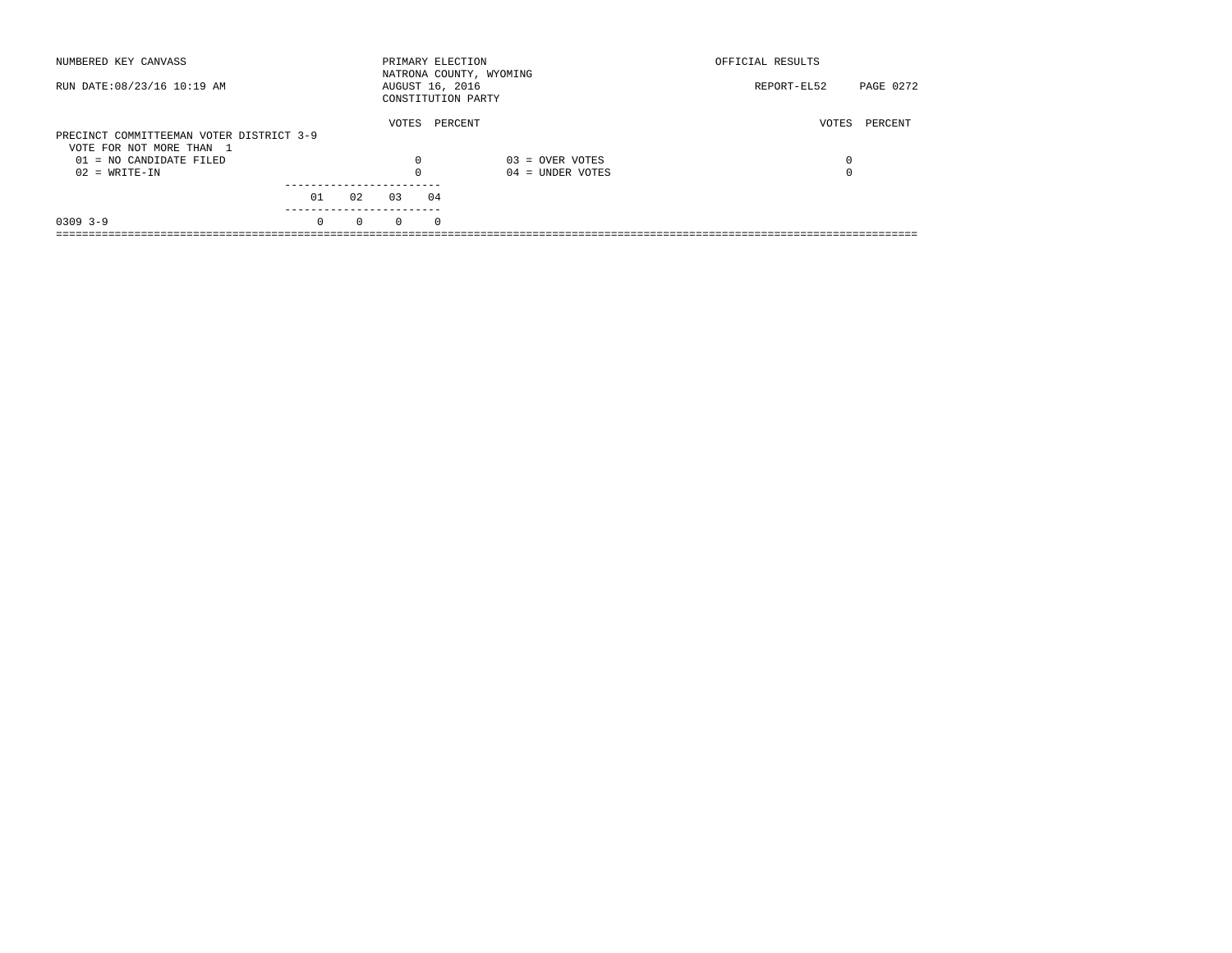| NUMBERED KEY CANVASS                       |          |          | PRIMARY ELECTION |          | NATRONA COUNTY, WYOMING | OFFICIAL RESULTS |           |
|--------------------------------------------|----------|----------|------------------|----------|-------------------------|------------------|-----------|
| RUN DATE: 08/23/16 10:19 AM                |          |          | AUGUST 16, 2016  |          | CONSTITUTION PARTY      | REPORT-EL52      | PAGE 0273 |
|                                            |          |          | VOTES            |          | PERCENT                 | VOTES            | PERCENT   |
| PRECINCT COMMITTEEWOMAN VOTER DISTRICT 3-9 |          |          |                  |          |                         |                  |           |
| VOTE FOR NOT MORE THAN 1                   |          |          |                  |          |                         |                  |           |
| 01 = NO CANDIDATE FILED                    |          |          | $\Omega$         |          | $03 =$ OVER VOTES       | 0                |           |
| $02 = WRITE-IN$                            |          |          | $\Omega$         |          | $04 =$ UNDER VOTES      | 0                |           |
|                                            |          |          |                  |          |                         |                  |           |
|                                            | 01       | 02       | 03               | 04       |                         |                  |           |
| $0309$ 3-9                                 | $\Omega$ | $\Omega$ | $\Omega$         | $\Omega$ |                         |                  |           |
|                                            |          |          |                  |          |                         |                  |           |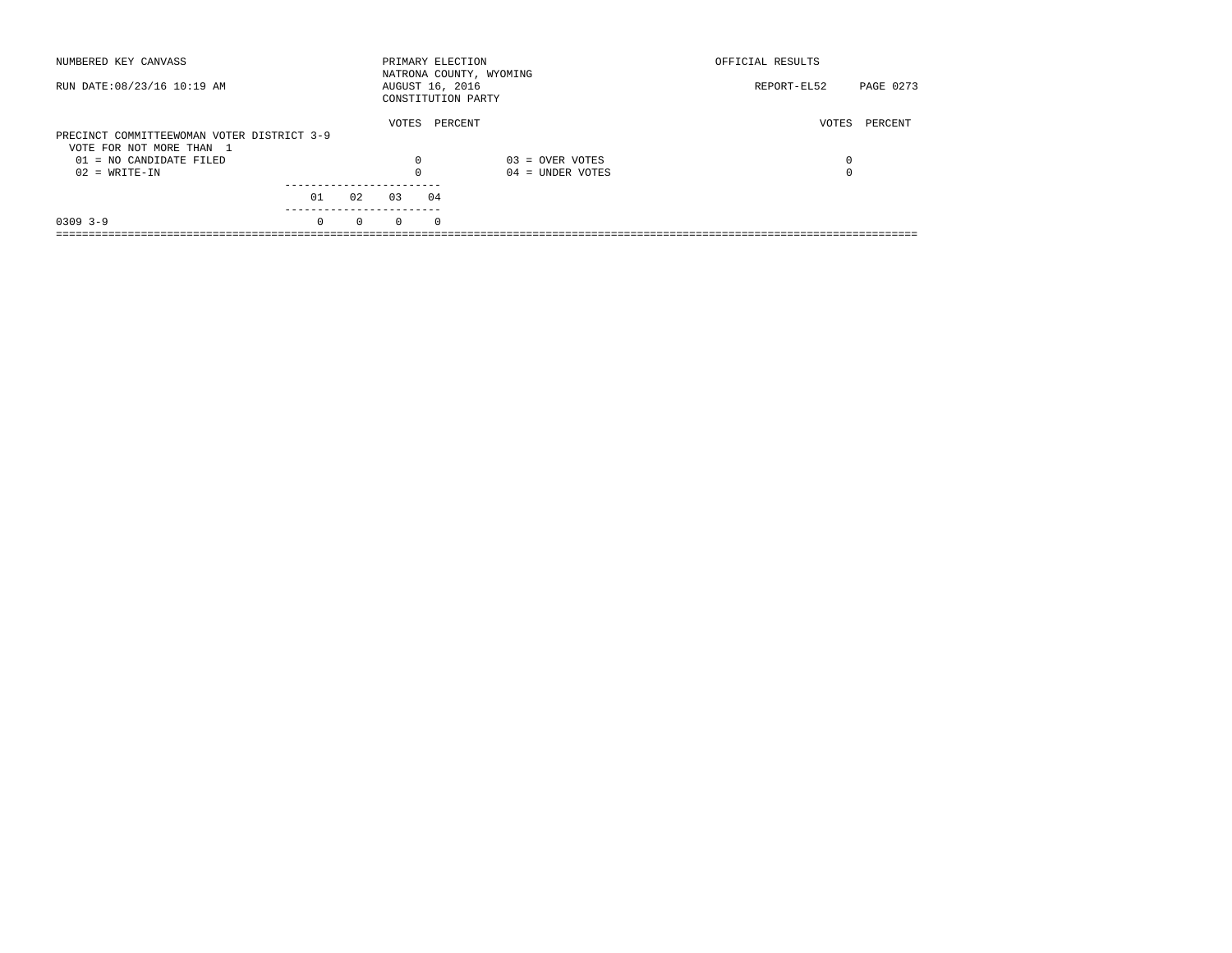| NUMBERED KEY CANVASS                                                  |          |          | PRIMARY ELECTION |         | NATRONA COUNTY, WYOMING | OFFICIAL RESULTS |           |
|-----------------------------------------------------------------------|----------|----------|------------------|---------|-------------------------|------------------|-----------|
| RUN DATE: 08/23/16 10:19 AM                                           |          |          | AUGUST 16, 2016  |         | CONSTITUTION PARTY      | REPORT-EL52      | PAGE 0274 |
| PRECINCT COMMITTEEMAN VOTER DISTRICT 3-10<br>VOTE FOR NOT MORE THAN 1 |          |          | VOTES            | PERCENT |                         | VOTES            | PERCENT   |
| $01 = NO CANDIDATE FILED$                                             |          |          | $\Omega$         |         | $03 =$ OVER VOTES       | 0                |           |
| $02 = WRITE-IN$                                                       |          |          |                  |         | $04 =$ UNDER VOTES      |                  |           |
|                                                                       | 01       | 02       | 03               | 04      |                         |                  |           |
| $0310$ $3-10$                                                         | $\Omega$ | $\Omega$ | $\Omega$         |         |                         |                  |           |
|                                                                       |          |          |                  |         |                         |                  |           |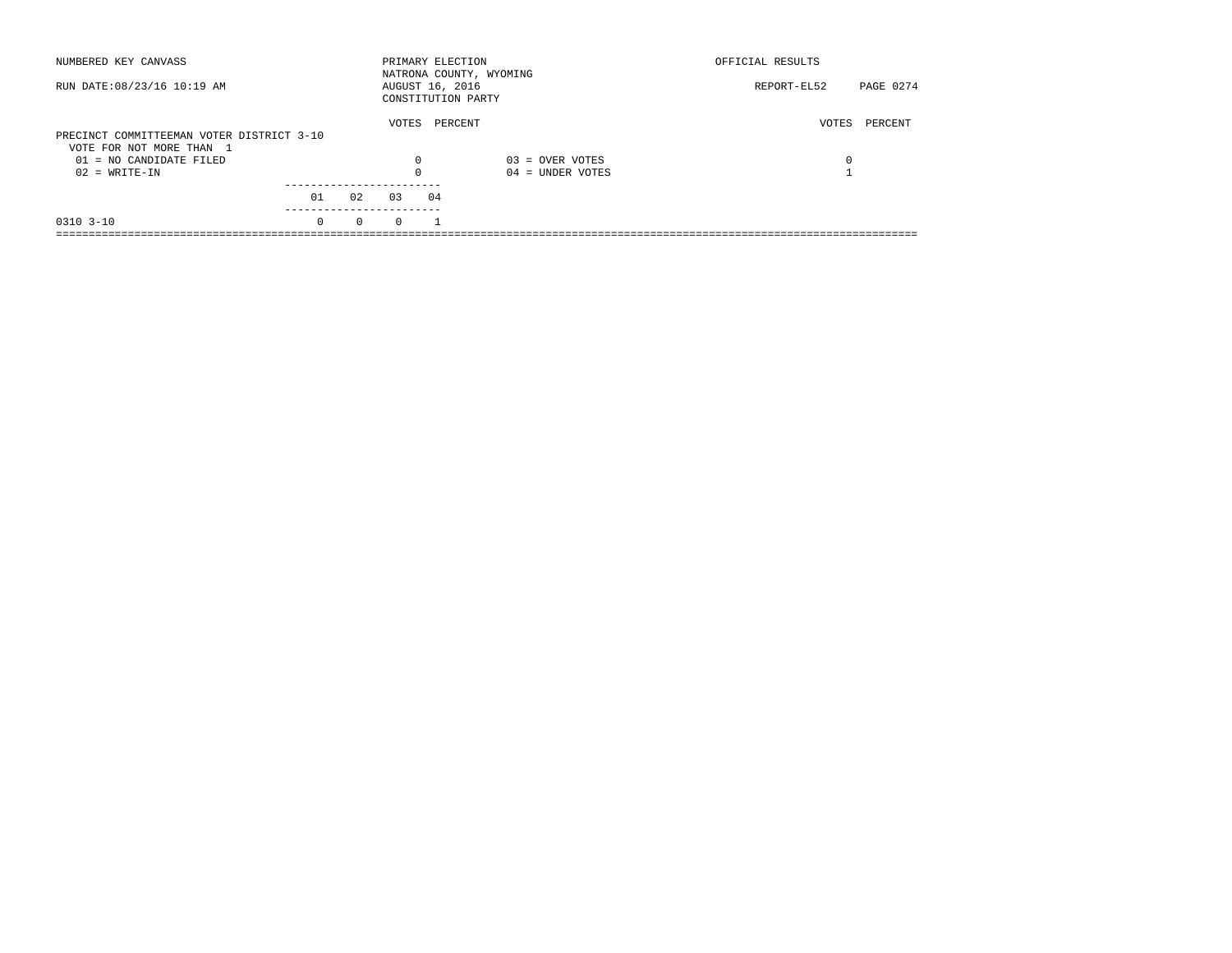| NUMBERED KEY CANVASS                                                    |          |          | PRIMARY ELECTION |    | NATRONA COUNTY, WYOMING | OFFICIAL RESULTS |           |
|-------------------------------------------------------------------------|----------|----------|------------------|----|-------------------------|------------------|-----------|
| RUN DATE: 08/23/16 10:19 AM                                             |          |          | AUGUST 16, 2016  |    | CONSTITUTION PARTY      | REPORT-EL52      | PAGE 0275 |
| PRECINCT COMMITTEEWOMAN VOTER DISTRICT 3-10<br>VOTE FOR NOT MORE THAN 1 |          |          | VOTES            |    | PERCENT                 | VOTES            | PERCENT   |
| $01 = NO CANDIDATE FILED$                                               |          |          | $\Omega$         |    | $03 =$ OVER VOTES       | 0                |           |
| $02 = WRITE-IN$                                                         |          |          |                  |    | $04 =$ UNDER VOTES      |                  |           |
|                                                                         | 01       | 02       | 0.3              | 04 |                         |                  |           |
| $0310$ $3-10$                                                           | $\Omega$ | $\Omega$ | $\Omega$         |    |                         |                  |           |
|                                                                         |          |          |                  |    |                         |                  |           |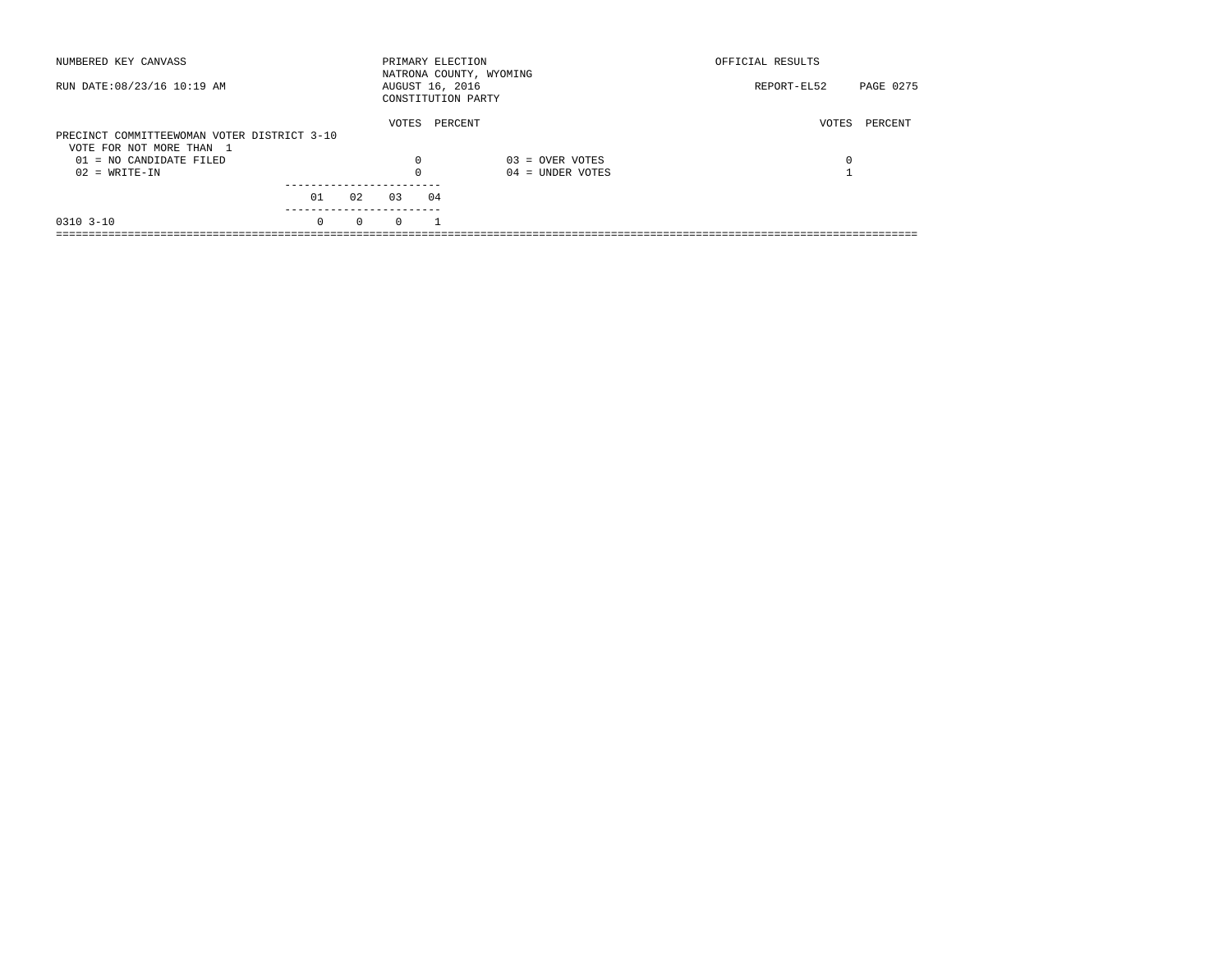| NUMBERED KEY CANVASS                                                 |          |          |          | PRIMARY ELECTION                      | NATRONA COUNTY, WYOMING | OFFICIAL RESULTS |           |
|----------------------------------------------------------------------|----------|----------|----------|---------------------------------------|-------------------------|------------------|-----------|
| RUN DATE: 08/23/16 10:19 AM                                          |          |          |          | AUGUST 16, 2016<br>CONSTITUTION PARTY |                         | REPORT-EL52      | PAGE 0276 |
| PRECINCT COMMITTEEMAN VOTER DISTRICT 4-1<br>VOTE FOR NOT MORE THAN 1 |          |          | VOTES    | PERCENT                               |                         | VOTES            | PERCENT   |
| 01 = NO CANDIDATE FILED                                              |          |          | 0        |                                       | $03 =$ OVER VOTES       | 0                |           |
| $02 = WRITE-IN$                                                      |          |          | $\Omega$ |                                       | $04 =$ UNDER VOTES      |                  |           |
|                                                                      | 01       | 02       | 03       | 04                                    |                         |                  |           |
| $0401$ 4-1                                                           | $\Omega$ | $\Omega$ | $\Omega$ |                                       |                         |                  |           |
|                                                                      |          |          |          |                                       |                         |                  |           |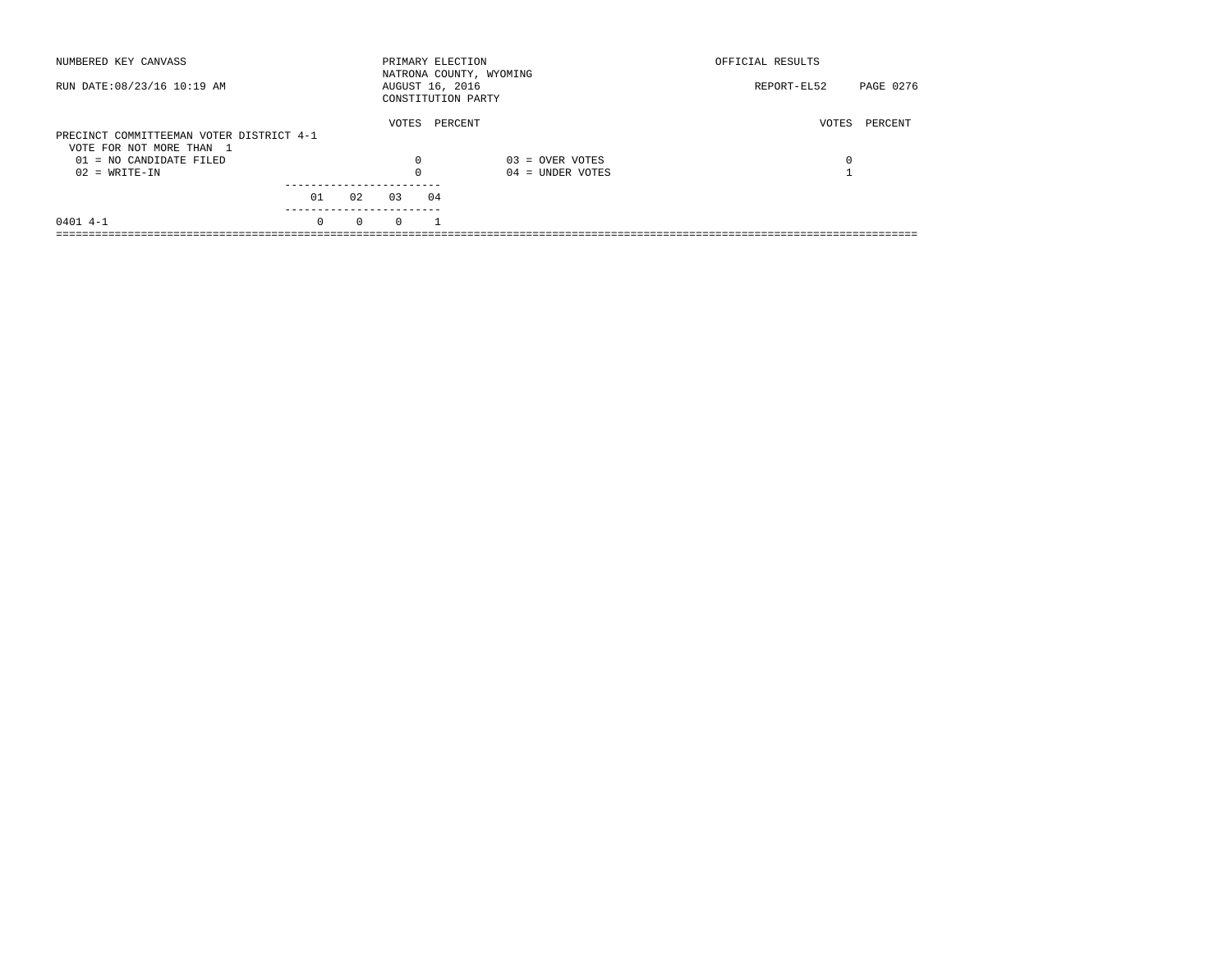| NUMBERED KEY CANVASS                                |          |          | PRIMARY ELECTION                      |         | NATRONA COUNTY, WYOMING | OFFICIAL RESULTS |           |
|-----------------------------------------------------|----------|----------|---------------------------------------|---------|-------------------------|------------------|-----------|
| RUN DATE: 08/23/16 10:19 AM                         |          |          | AUGUST 16, 2016<br>CONSTITUTION PARTY |         |                         | REPORT-EL52      | PAGE 0277 |
| PRECINCT COMMITTEEWOMAN VOTER DISTRICT 4-1          |          |          | VOTES                                 | PERCENT |                         | VOTES            | PERCENT   |
| VOTE FOR NOT MORE THAN 1<br>01 = NO CANDIDATE FILED |          |          | 0                                     |         | $03 =$ OVER VOTES       | 0                |           |
| $02 = WRITE-IN$                                     |          |          | $\Omega$                              |         | $04 =$ UNDER VOTES      |                  |           |
|                                                     | 01       | 02       | 03                                    | 04      |                         |                  |           |
| $0401$ 4-1                                          | $\Omega$ | $\Omega$ | $\Omega$                              |         |                         |                  |           |
|                                                     |          |          |                                       |         |                         |                  |           |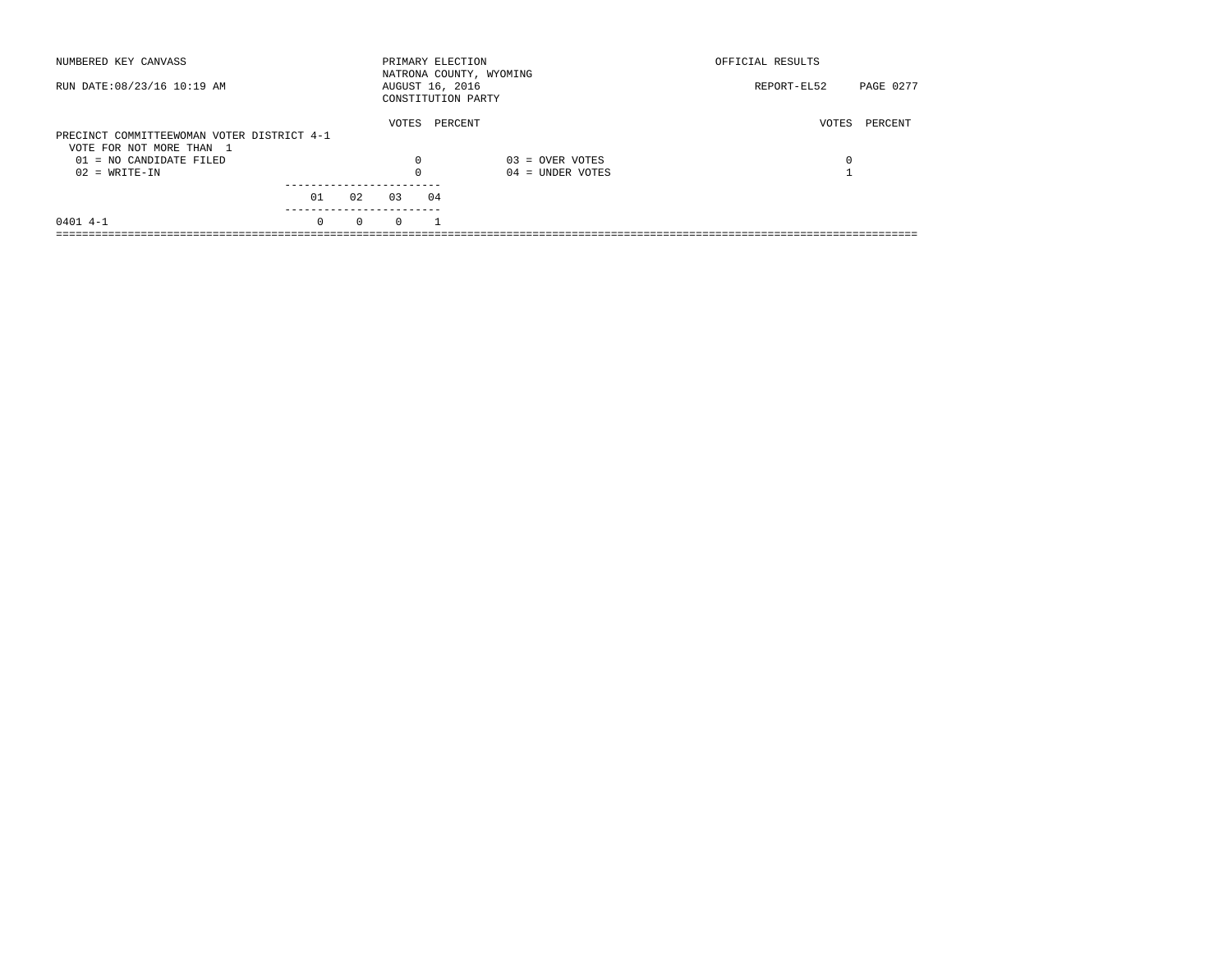| NUMBERED KEY CANVASS                                                 |          |          | PRIMARY ELECTION |          | NATRONA COUNTY, WYOMING | OFFICIAL RESULTS |           |
|----------------------------------------------------------------------|----------|----------|------------------|----------|-------------------------|------------------|-----------|
| RUN DATE: 08/23/16 10:19 AM                                          |          |          | AUGUST 16, 2016  |          | CONSTITUTION PARTY      | REPORT-EL52      | PAGE 0278 |
| PRECINCT COMMITTEEMAN VOTER DISTRICT 4-2<br>VOTE FOR NOT MORE THAN 1 |          |          | VOTES            | PERCENT  |                         | VOTES            | PERCENT   |
| 01 = NO CANDIDATE FILED                                              |          |          | $\Omega$         |          | $03 =$ OVER VOTES       | 0                |           |
| $02 = WRITE-IN$                                                      |          |          | $\Omega$         |          | $04 =$ UNDER VOTES      | 0                |           |
|                                                                      | 01       | 02       | 03               | 04       |                         |                  |           |
| $0402$ 4-2                                                           | $\Omega$ | $\Omega$ | $\Omega$         | $\Omega$ |                         |                  |           |
|                                                                      |          |          |                  |          |                         |                  |           |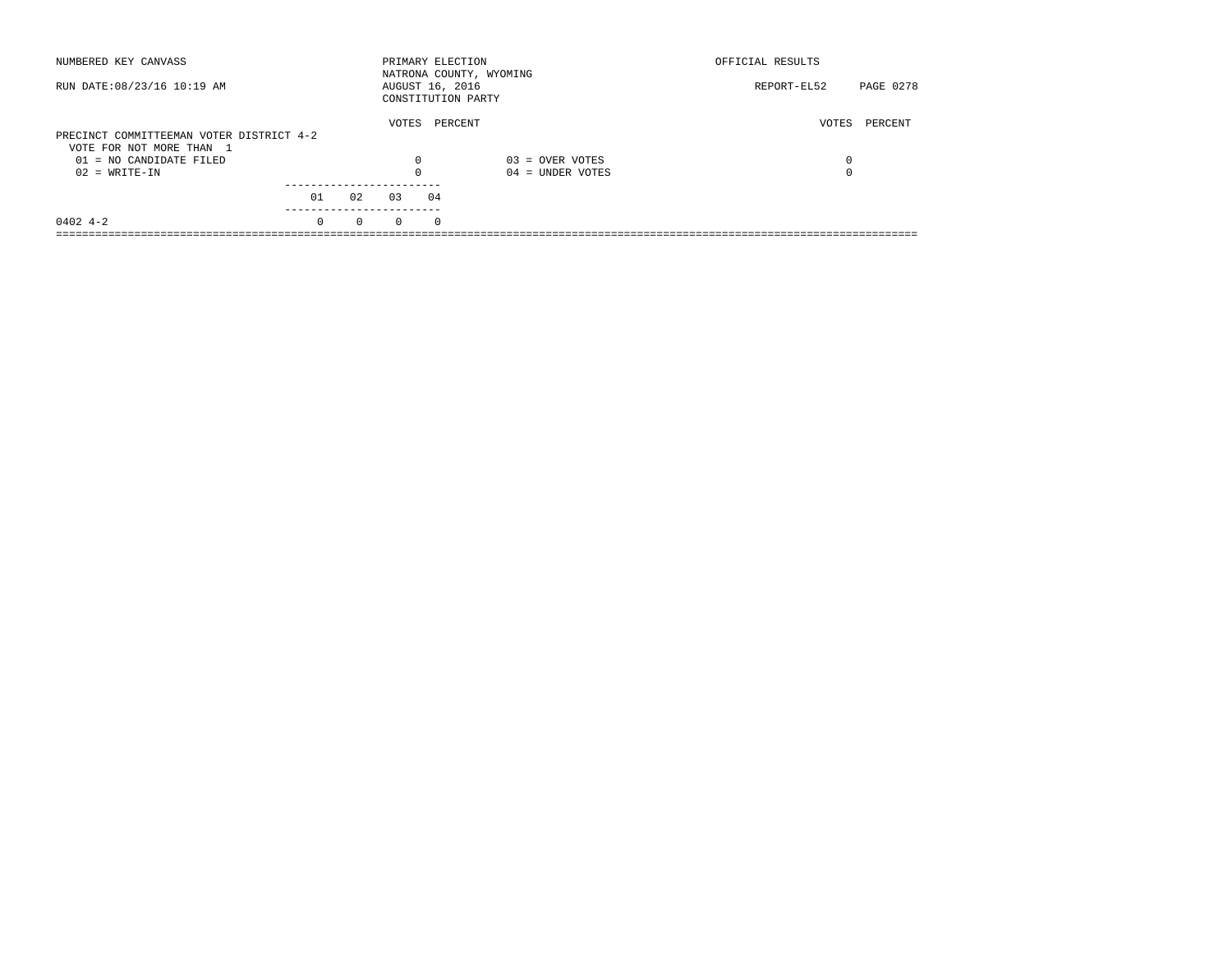| NUMBERED KEY CANVASS                                |          |          | PRIMARY ELECTION                      |          | NATRONA COUNTY, WYOMING | OFFICIAL RESULTS |           |
|-----------------------------------------------------|----------|----------|---------------------------------------|----------|-------------------------|------------------|-----------|
| RUN DATE: 08/23/16 10:19 AM                         |          |          | AUGUST 16, 2016<br>CONSTITUTION PARTY |          |                         | REPORT-EL52      | PAGE 0279 |
| PRECINCT COMMITTEEWOMAN VOTER DISTRICT 4-2          |          |          | VOTES                                 | PERCENT  |                         | VOTES            | PERCENT   |
| VOTE FOR NOT MORE THAN 1<br>01 = NO CANDIDATE FILED |          |          | $\Omega$                              |          | $03 =$ OVER VOTES       | 0                |           |
| $02 = WRITE-IN$                                     |          |          | $\Omega$                              |          | $04 =$ UNDER VOTES      | 0                |           |
|                                                     | 01       | 02       | 0.3                                   | 04       |                         |                  |           |
| $0402$ 4-2                                          | $\Omega$ | $\Omega$ | $\Omega$                              | $\Omega$ |                         |                  |           |
|                                                     |          |          |                                       |          |                         |                  |           |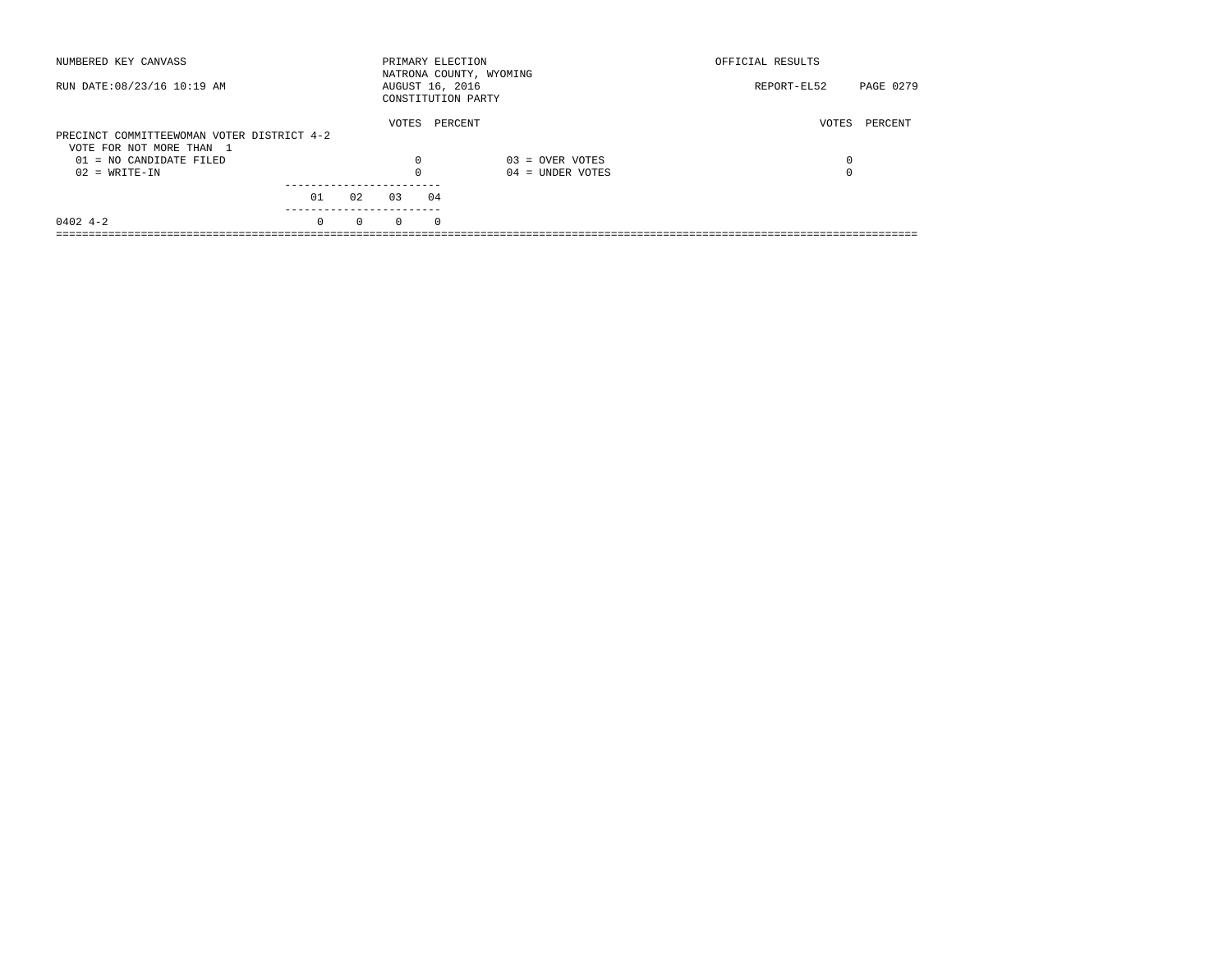| NUMBERED KEY CANVASS                                                 |          |          |          | PRIMARY ELECTION<br>NATRONA COUNTY, WYOMING |                    | OFFICIAL RESULTS |           |
|----------------------------------------------------------------------|----------|----------|----------|---------------------------------------------|--------------------|------------------|-----------|
| RUN DATE: 08/23/16 10:19 AM                                          |          |          |          | AUGUST 16, 2016<br>CONSTITUTION PARTY       |                    | REPORT-EL52      | PAGE 0280 |
| PRECINCT COMMITTEEMAN VOTER DISTRICT 5-1<br>VOTE FOR NOT MORE THAN 1 |          |          | VOTES    | PERCENT                                     |                    | VOTES            | PERCENT   |
| 01 = NO CANDIDATE FILED                                              |          |          | 0        |                                             | $03 =$ OVER VOTES  | 0                |           |
| $02 = WRITE-IN$                                                      |          |          | $\Omega$ |                                             | $04 =$ UNDER VOTES | $\Omega$         |           |
|                                                                      | 01       | 02       | 03       | 04                                          |                    |                  |           |
| $0501$ 5-1                                                           | $\Omega$ | $\Omega$ | $\Omega$ | $\Omega$                                    |                    |                  |           |
|                                                                      |          |          |          |                                             |                    |                  |           |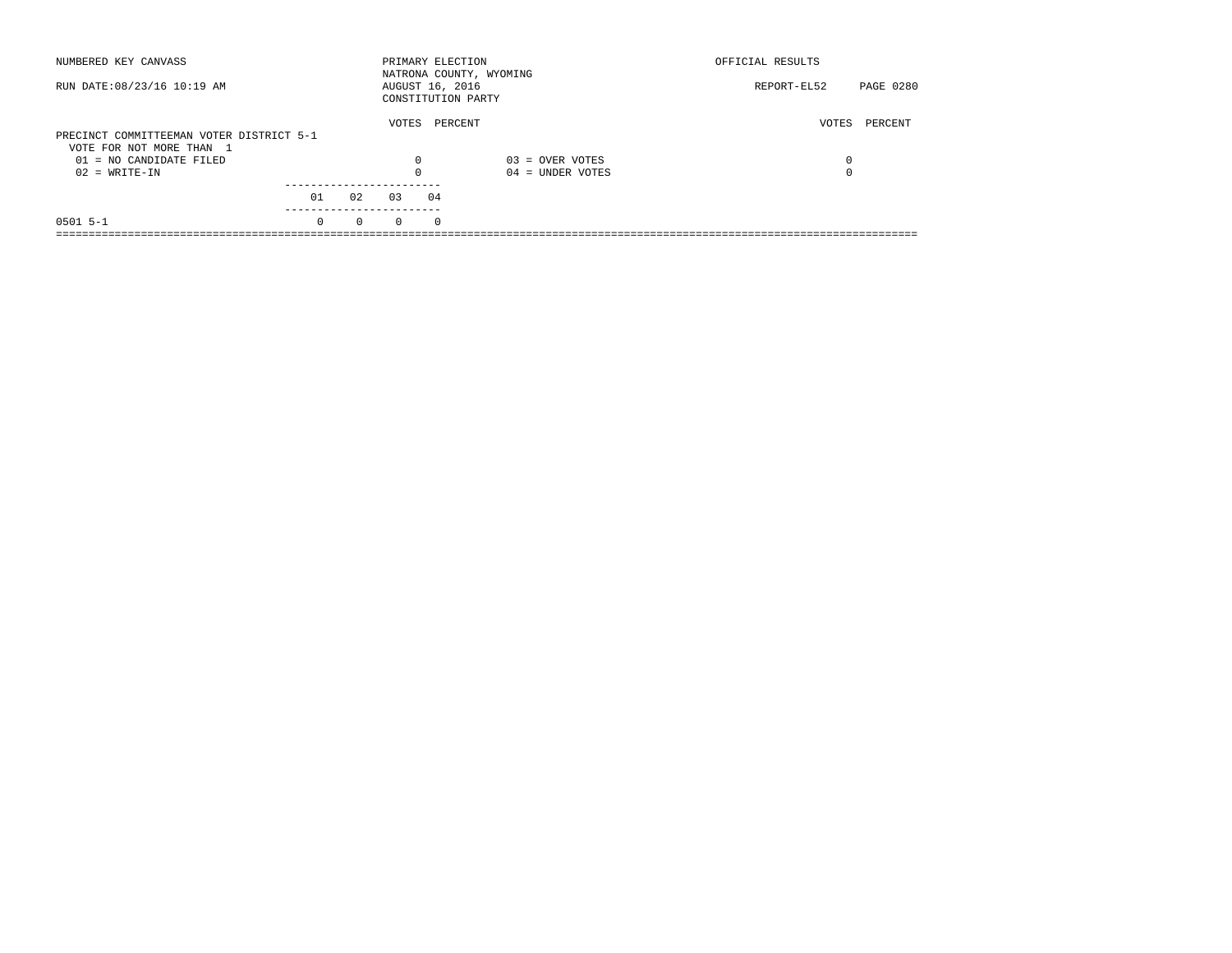| NUMBERED KEY CANVASS                       |          |          |          | PRIMARY ELECTION                      | NATRONA COUNTY, WYOMING | OFFICIAL RESULTS |                  |
|--------------------------------------------|----------|----------|----------|---------------------------------------|-------------------------|------------------|------------------|
| RUN DATE: 08/23/16 10:19 AM                |          |          |          | AUGUST 16, 2016<br>CONSTITUTION PARTY |                         | REPORT-EL52      | <b>PAGE 0281</b> |
| PRECINCT COMMITTEEWOMAN VOTER DISTRICT 5-1 |          |          | VOTES    | PERCENT                               |                         | VOTES            | PERCENT          |
| VOTE FOR NOT MORE THAN 1                   |          |          |          |                                       |                         |                  |                  |
| 01 = NO CANDIDATE FILED                    |          |          | $\Omega$ |                                       | $03 =$ OVER VOTES       | 0                |                  |
| $02 = WRITE-IN$                            |          |          | $\Omega$ |                                       | $04 =$ UNDER VOTES      | 0                |                  |
|                                            |          |          |          |                                       |                         |                  |                  |
|                                            | 01       | 02       | 03       | 04                                    |                         |                  |                  |
| $0501$ 5-1                                 | $\Omega$ | $\Omega$ | $\Omega$ | $\Omega$                              |                         |                  |                  |
|                                            |          |          |          |                                       |                         |                  |                  |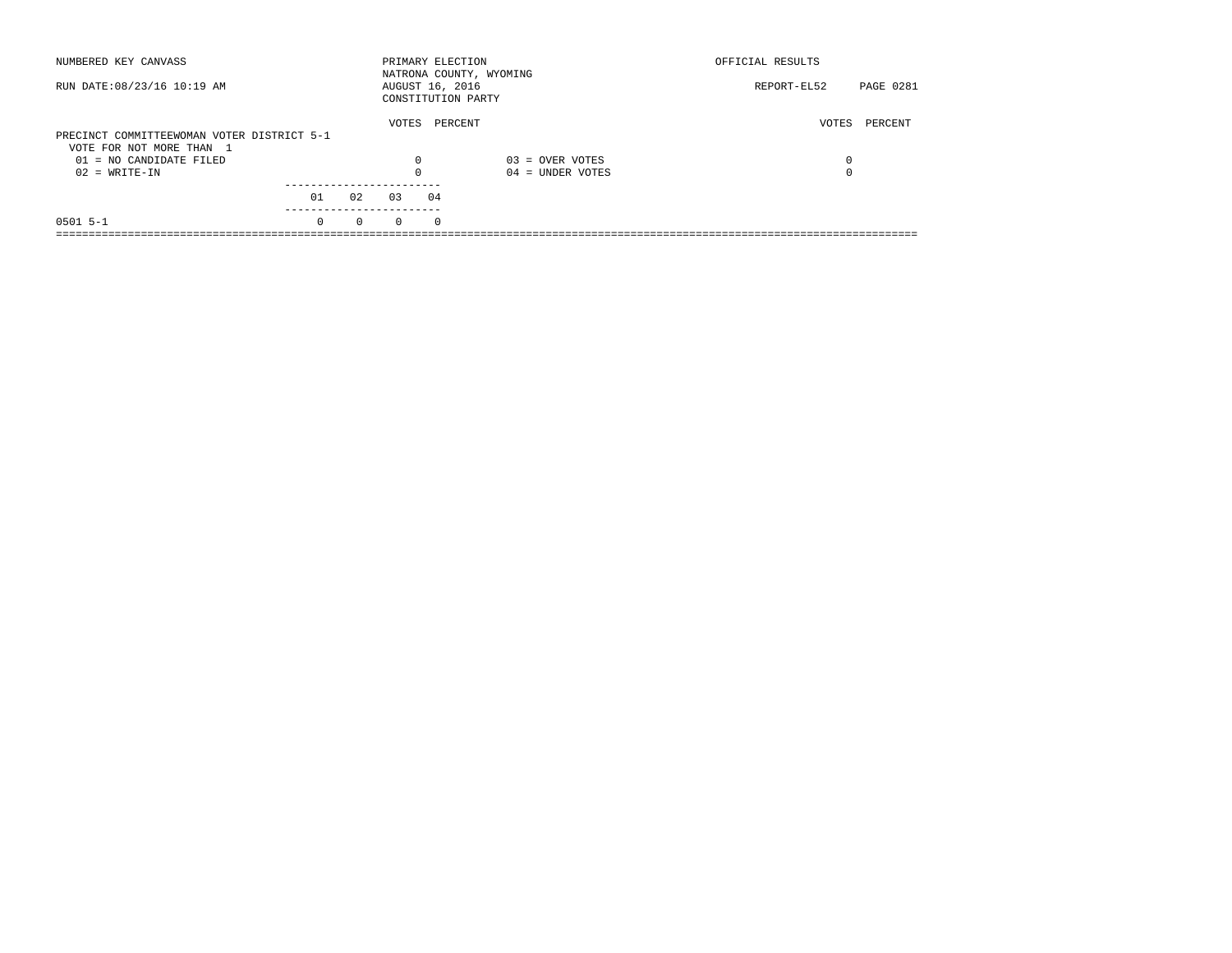| NUMBERED KEY CANVASS                                                                                                 |          |               |                               | PRIMARY ELECTION<br>NATRONA COUNTY, WYOMING |                                         | OFFICIAL RESULTS |           |
|----------------------------------------------------------------------------------------------------------------------|----------|---------------|-------------------------------|---------------------------------------------|-----------------------------------------|------------------|-----------|
| RUN DATE: 08/23/16 10:19 AM                                                                                          |          |               |                               | AUGUST 16, 2016<br>CONSTITUTION PARTY       |                                         | REPORT-EL52      | PAGE 0282 |
| PRECINCT COMMITTEEMAN VOTER DISTRICT 7-1<br>VOTE FOR NOT MORE THAN 1<br>$01 = NO$ CANDIDATE FILED<br>$02 = WRITE-IN$ |          |               | VOTES<br>$\Omega$             | PERCENT<br>2 100.00                         | $03 =$ OVER VOTES<br>$04 =$ UNDER VOTES | VOTES<br>0<br>0  | PERCENT   |
|                                                                                                                      | 01       | 02            | ----------------------<br>0.3 | 04                                          |                                         |                  |           |
| $07017 - -1$                                                                                                         | $\Omega$ | $\mathcal{L}$ | $\Omega$                      | $\Omega$                                    |                                         |                  |           |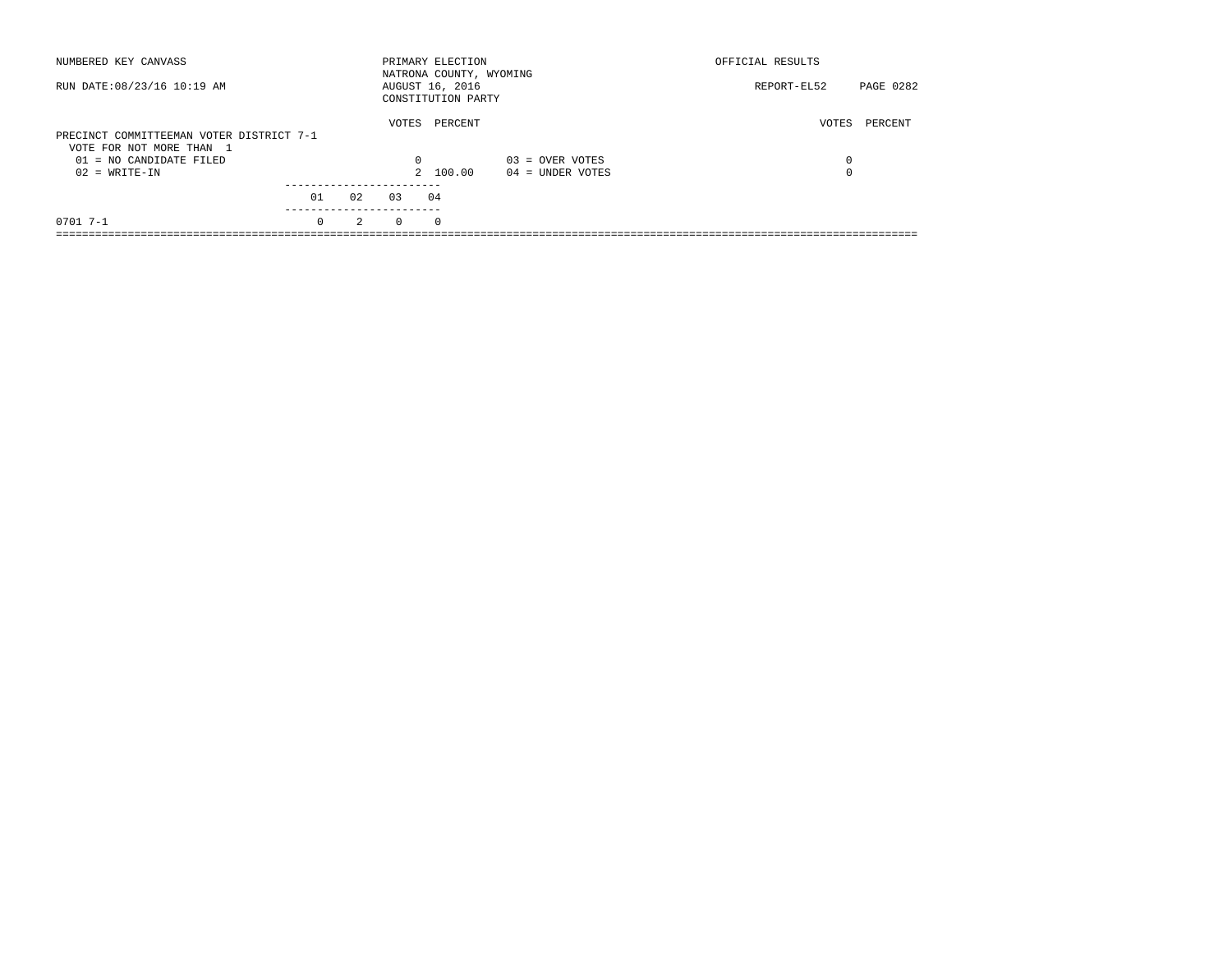| NUMBERED KEY CANVASS                                                                              |                         |    |                   | PRIMARY ELECTION<br>NATRONA COUNTY, WYOMING |                    | OFFICIAL RESULTS |           |
|---------------------------------------------------------------------------------------------------|-------------------------|----|-------------------|---------------------------------------------|--------------------|------------------|-----------|
| RUN DATE: 08/23/16 10:19 AM                                                                       |                         |    |                   | AUGUST 16, 2016<br>CONSTITUTION PARTY       |                    | REPORT-EL52      | PAGE 0283 |
| PRECINCT COMMITTEEWOMAN VOTER DISTRICT 7-1<br>VOTE FOR NOT MORE THAN 1<br>01 = NO CANDIDATE FILED |                         |    | VOTES<br>$\Omega$ | PERCENT                                     | $03 =$ OVER VOTES  | VOTES<br>0       | PERCENT   |
| $02 = WRITE-IN$                                                                                   | ----------------------- |    |                   | 1 100.00                                    | $04 =$ UNDER VOTES |                  |           |
|                                                                                                   | 01                      | 02 | 0.3               | 04                                          |                    |                  |           |
| $07017 - -1$                                                                                      | $\Omega$                |    | $\Omega$          |                                             |                    |                  |           |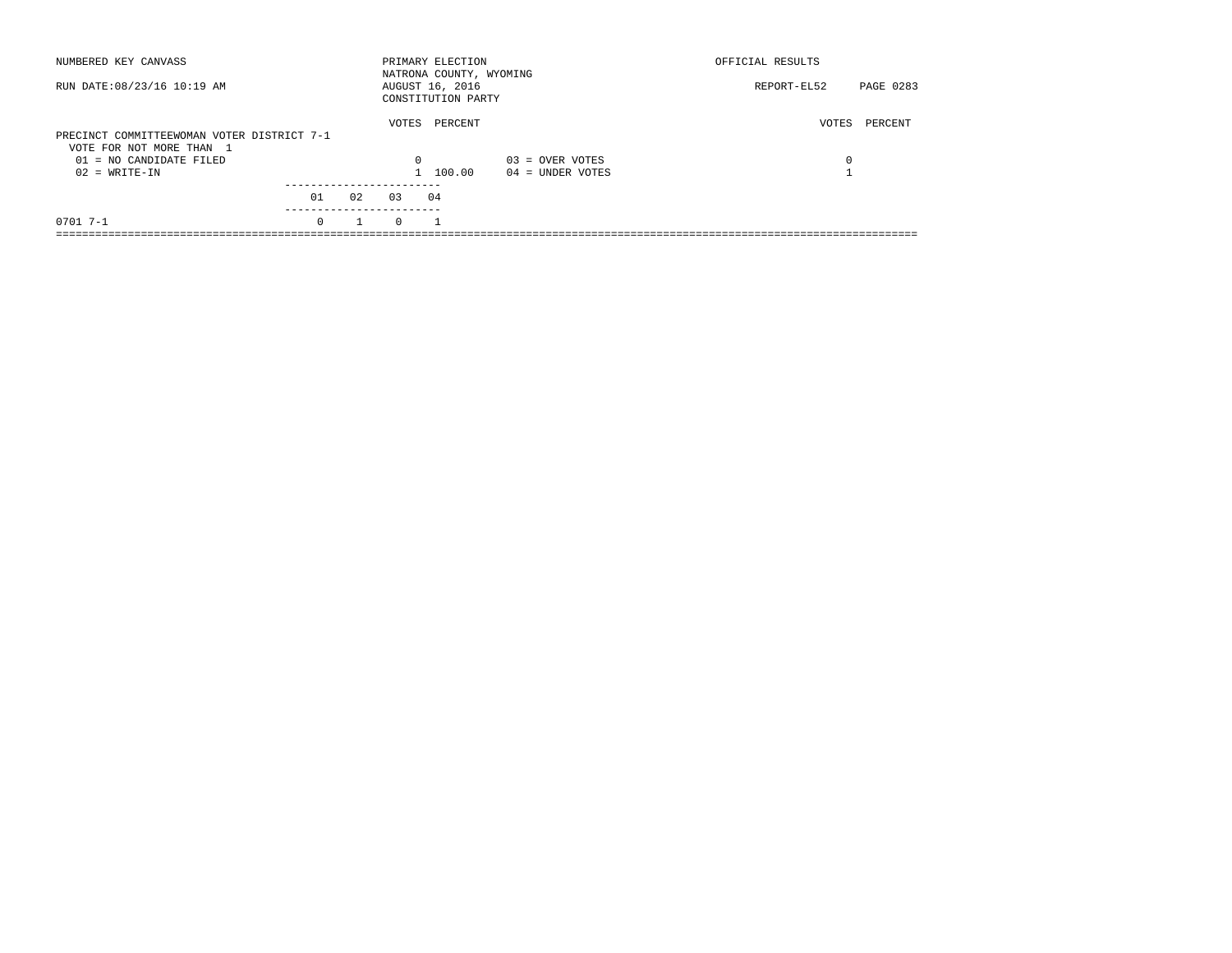| NUMBERED KEY CANVASS                                                 |          |          |                 |            | PRIMARY ELECTION<br>NATRONA COUNTY, WYOMING | OFFICIAL RESULTS |           |
|----------------------------------------------------------------------|----------|----------|-----------------|------------|---------------------------------------------|------------------|-----------|
| RUN DATE: 08/23/16 10:19 AM                                          |          |          | AUGUST 16, 2016 |            | CONSTITUTION PARTY                          | REPORT-EL52      | PAGE 0284 |
| PRECINCT COMMITTEEMAN VOTER DISTRICT 7-2<br>VOTE FOR NOT MORE THAN 1 |          |          | VOTES           |            | PERCENT                                     | VOTES            | PERCENT   |
| $01 = NO$ CANDIDATE FILED                                            |          |          | $\Omega$        |            | $03 =$ OVER VOTES                           | 0                |           |
| $02 = WRITE-IN$                                                      |          |          |                 |            | $04 =$ UNDER VOTES                          | 0                |           |
|                                                                      |          |          |                 |            |                                             |                  |           |
|                                                                      | 01       | 02       | 0.3             | 04         |                                             |                  |           |
| $0702$ 7-2                                                           | $\Omega$ | $\Omega$ | $\Omega$        | $^{\circ}$ |                                             |                  |           |
|                                                                      |          |          |                 |            |                                             |                  |           |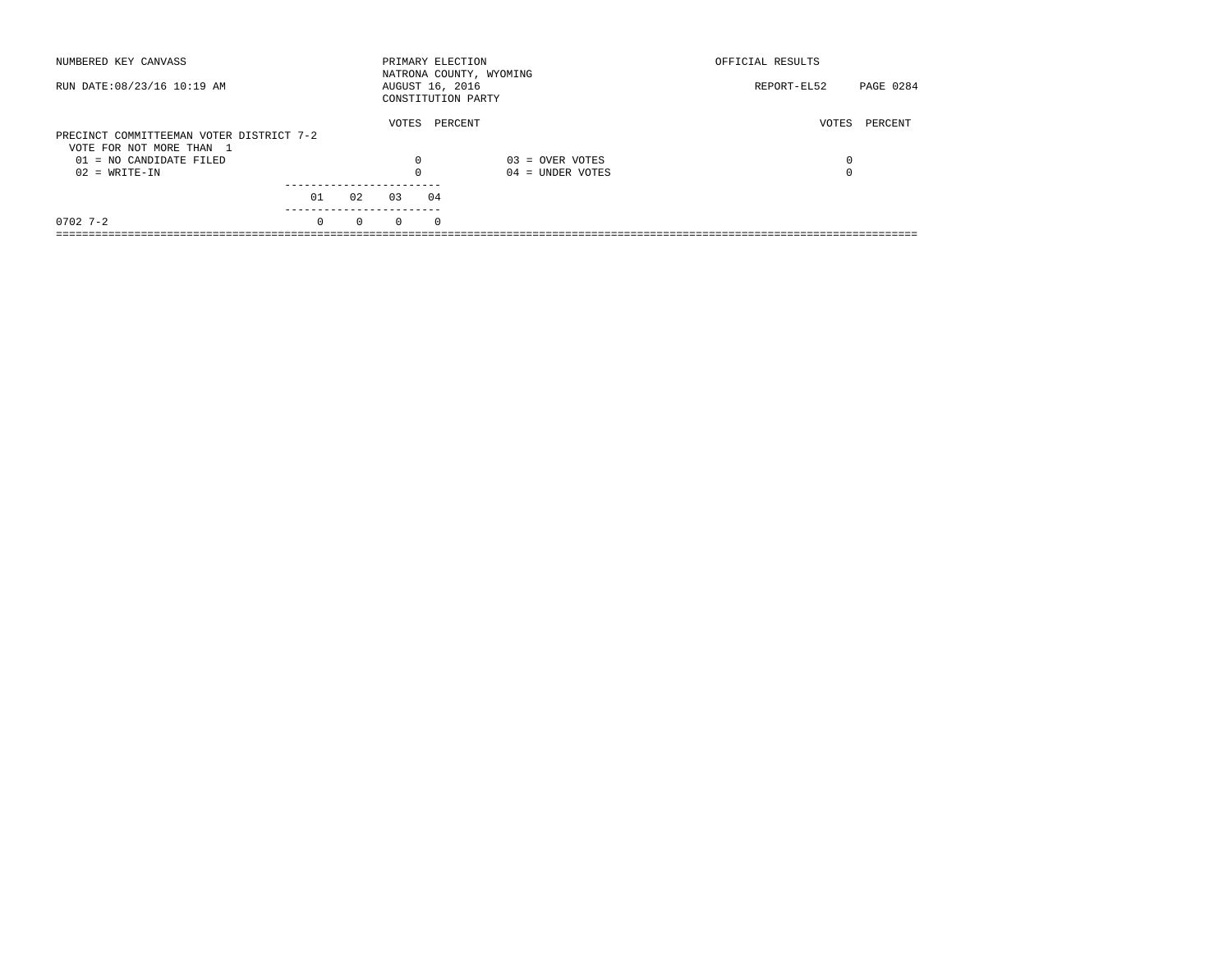| NUMBERED KEY CANVASS                       |          |          | PRIMARY ELECTION |          | NATRONA COUNTY, WYOMING | OFFICIAL RESULTS |           |
|--------------------------------------------|----------|----------|------------------|----------|-------------------------|------------------|-----------|
| RUN DATE: 08/23/16 10:19 AM                |          |          | AUGUST 16, 2016  |          | CONSTITUTION PARTY      | REPORT-EL52      | PAGE 0285 |
| PRECINCT COMMITTEEWOMAN VOTER DISTRICT 7-2 |          |          | VOTES            |          | PERCENT                 | VOTES            | PERCENT   |
| VOTE FOR NOT MORE THAN 1                   |          |          |                  |          |                         |                  |           |
|                                            |          |          | $\Omega$         |          |                         |                  |           |
| $01 = NO$ CANDIDATE FILED                  |          |          |                  |          | $03 =$ OVER VOTES       | 0                |           |
| $02 = WRITE-IN$                            |          |          |                  |          | $04 =$ UNDER VOTES      | $\Omega$         |           |
|                                            |          |          |                  |          |                         |                  |           |
|                                            | 01       | 02       | 03               | 04       |                         |                  |           |
| $0702$ 7-2                                 | $\Omega$ | $\Omega$ | $\Omega$         | $\Omega$ |                         |                  |           |
|                                            |          |          |                  |          |                         |                  |           |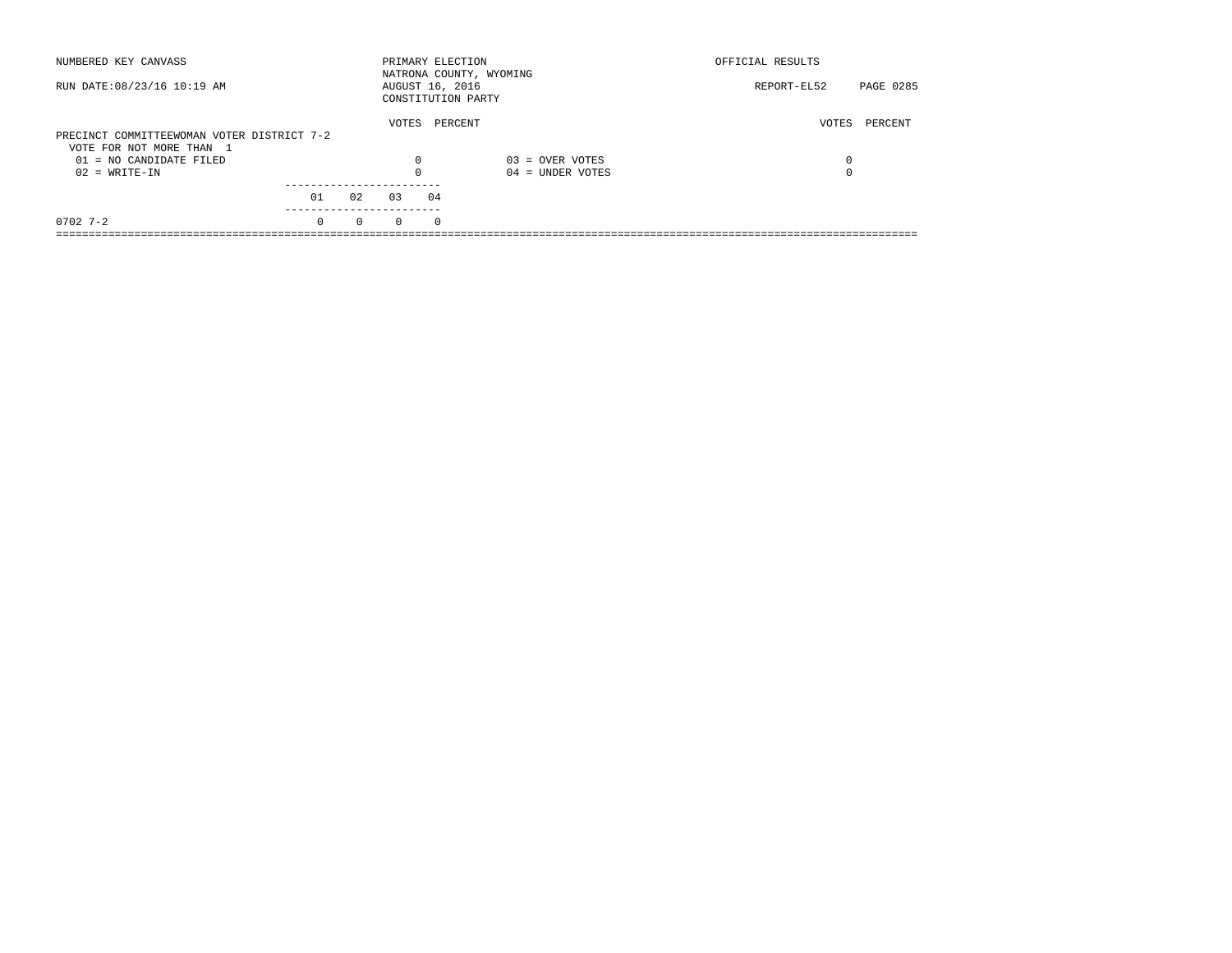| NUMBERED KEY CANVASS                                                                                                 |          |    |                   | PRIMARY ELECTION<br>NATRONA COUNTY, WYOMING |                                         | OFFICIAL RESULTS |           |
|----------------------------------------------------------------------------------------------------------------------|----------|----|-------------------|---------------------------------------------|-----------------------------------------|------------------|-----------|
| RUN DATE: 08/23/16 10:19 AM                                                                                          |          |    |                   | AUGUST 16, 2016<br>CONSTITUTION PARTY       |                                         | REPORT-EL52      | PAGE 0286 |
| PRECINCT COMMITTEEMAN VOTER DISTRICT 8-1<br>VOTE FOR NOT MORE THAN 1<br>$01 = NO$ CANDIDATE FILED<br>$02 = WRITE-IN$ |          |    | VOTES<br>$\Omega$ | PERCENT<br>3 100.00                         | $03 =$ OVER VOTES<br>$04 =$ UNDER VOTES | VOTES<br>0<br>2  | PERCENT   |
|                                                                                                                      | 01       | 02 | 0.3               | 04                                          |                                         |                  |           |
| $08018 - -1$                                                                                                         | $\Omega$ | 3  | $\Omega$          | $\mathfrak{D}$                              |                                         |                  |           |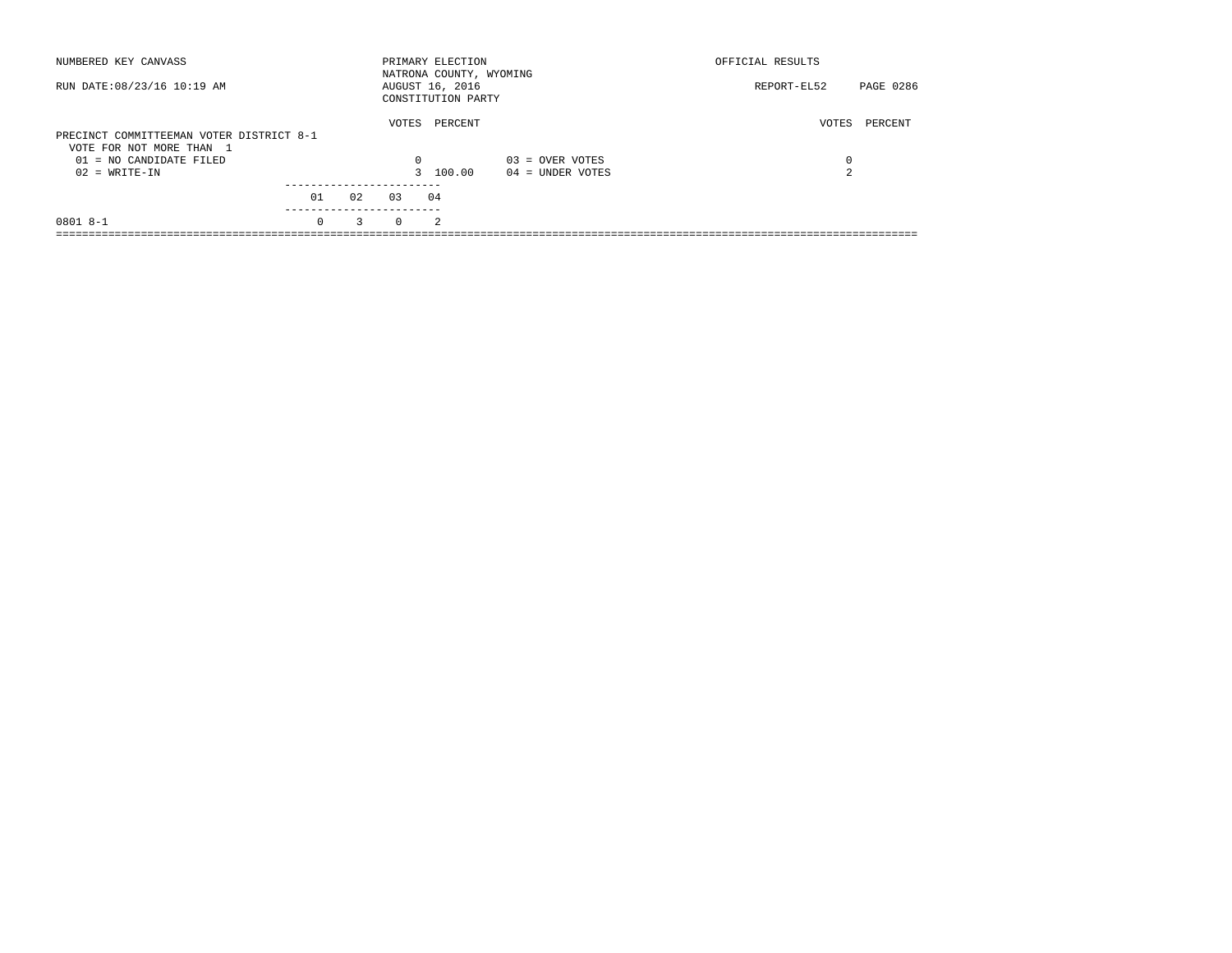| NUMBERED KEY CANVASS                                                   |          |    |          | PRIMARY ELECTION<br>NATRONA COUNTY, WYOMING |                    | OFFICIAL RESULTS |           |
|------------------------------------------------------------------------|----------|----|----------|---------------------------------------------|--------------------|------------------|-----------|
| RUN DATE: 08/23/16 10:19 AM                                            |          |    |          | AUGUST 16, 2016<br>CONSTITUTION PARTY       |                    | REPORT-EL52      | PAGE 0287 |
| PRECINCT COMMITTEEWOMAN VOTER DISTRICT 8-1<br>VOTE FOR NOT MORE THAN 1 |          |    | VOTES    | PERCENT                                     |                    | VOTES            | PERCENT   |
| 01 = NO CANDIDATE FILED                                                |          |    | 0        |                                             | $03 =$ OVER VOTES  | 0                |           |
| $02 = WRITE-IN$                                                        |          |    |          | 3 100.00                                    | $04 =$ UNDER VOTES | 2                |           |
|                                                                        | 01       | 02 | 0.3      | 04                                          |                    |                  |           |
| $0801 8 - 1$                                                           | $\Omega$ | 3  | $\Omega$ | $\mathfrak{D}$                              |                    |                  |           |
|                                                                        |          |    |          |                                             |                    |                  |           |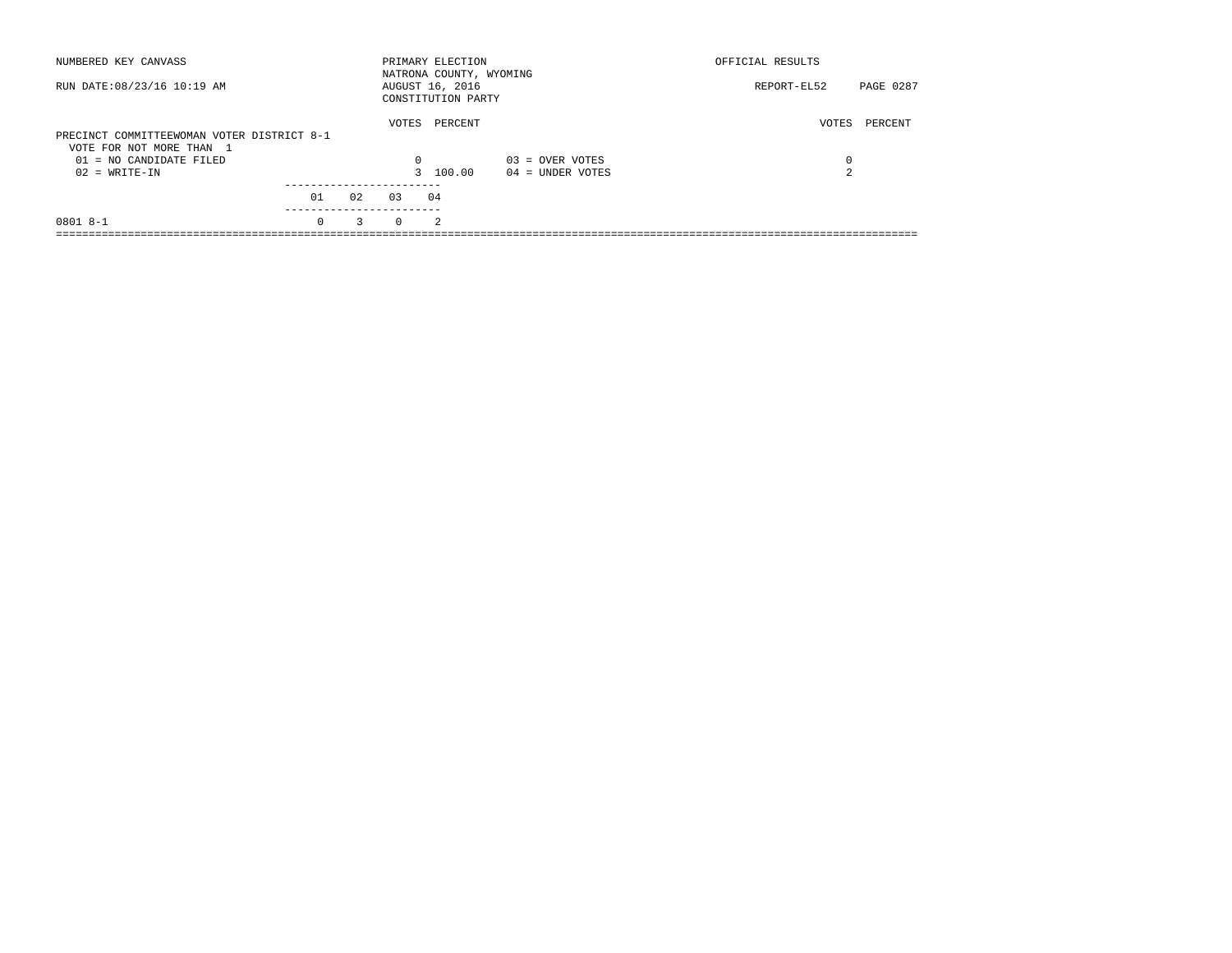| NUMBERED KEY CANVASS                                                 |          |          |          | PRIMARY ELECTION                      | NATRONA COUNTY, WYOMING | OFFICIAL RESULTS |           |
|----------------------------------------------------------------------|----------|----------|----------|---------------------------------------|-------------------------|------------------|-----------|
| RUN DATE: 08/23/16 10:19 AM                                          |          |          |          | AUGUST 16, 2016<br>CONSTITUTION PARTY |                         | REPORT-EL52      | PAGE 0288 |
| PRECINCT COMMITTEEMAN VOTER DISTRICT 8-2<br>VOTE FOR NOT MORE THAN 1 |          |          | VOTES    | PERCENT                               |                         | VOTES            | PERCENT   |
| 01 = NO CANDIDATE FILED                                              |          |          | $\Omega$ |                                       | $03 =$ OVER VOTES       | 0                |           |
| $02 = WRITE-IN$                                                      |          |          | $\Omega$ |                                       | $04 =$ UNDER VOTES      | 0                |           |
|                                                                      | 01       | 02       | 03       | 04                                    |                         |                  |           |
| $08028 - 2$                                                          | $\Omega$ | $\Omega$ | $\Omega$ | $\Omega$                              |                         |                  |           |
|                                                                      |          |          |          |                                       |                         |                  |           |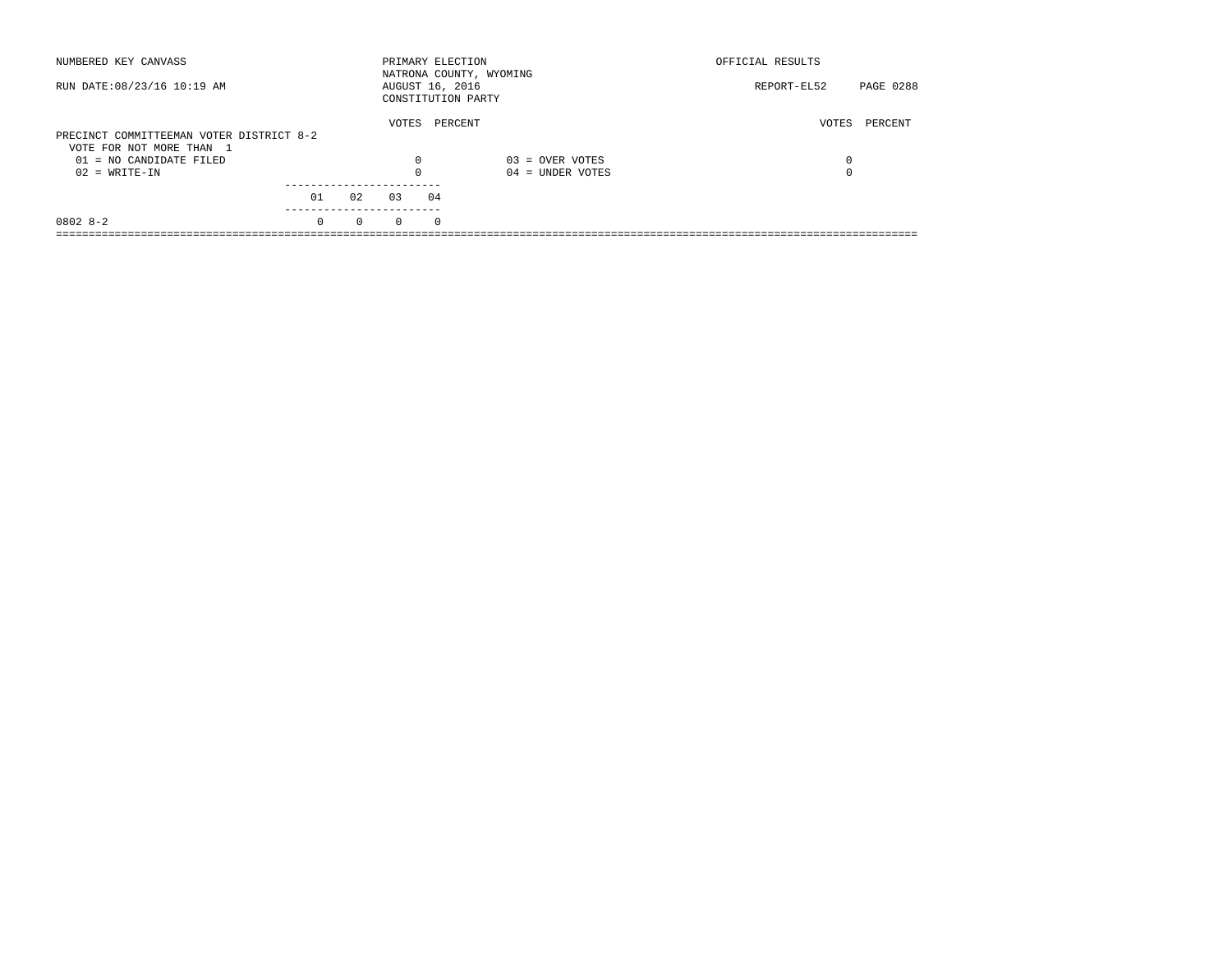| NUMBERED KEY CANVASS                       |          |          | PRIMARY ELECTION                      |            | NATRONA COUNTY, WYOMING | OFFICIAL RESULTS |           |
|--------------------------------------------|----------|----------|---------------------------------------|------------|-------------------------|------------------|-----------|
| RUN DATE: 08/23/16 10:19 AM                |          |          | AUGUST 16, 2016<br>CONSTITUTION PARTY |            |                         | REPORT-EL52      | PAGE 0289 |
| PRECINCT COMMITTEEWOMAN VOTER DISTRICT 8-2 |          |          | VOTES                                 | PERCENT    |                         | VOTES            | PERCENT   |
| VOTE FOR NOT MORE THAN 1                   |          |          |                                       |            |                         |                  |           |
| $01 = NO CANDIDATE FILED$                  |          |          | $\Omega$                              |            | $03 =$ OVER VOTES       | 0                |           |
| $02 = WRITE-IN$                            |          |          |                                       |            | $04 =$ UNDER VOTES      | $\Omega$         |           |
|                                            |          |          |                                       |            |                         |                  |           |
|                                            | 01       | 02       | 03                                    | 04         |                         |                  |           |
| $08028 - 2$                                | $\Omega$ | $\Omega$ | $\Omega$                              | $^{\circ}$ |                         |                  |           |
|                                            |          |          |                                       |            |                         |                  |           |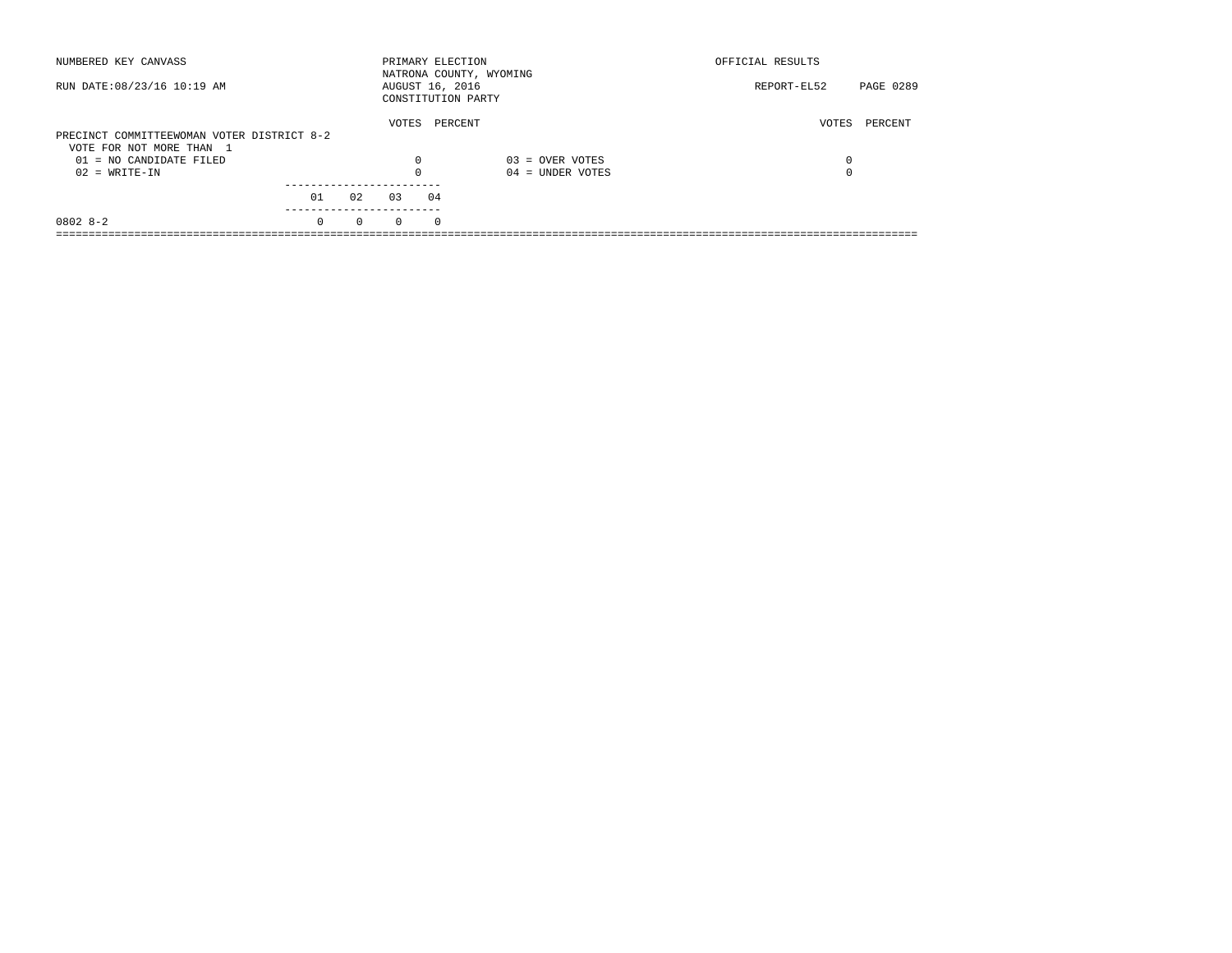| NUMBERED KEY CANVASS                                                 |          |    |          | PRIMARY ELECTION<br>NATRONA COUNTY, WYOMING |                    | OFFICIAL RESULTS |           |
|----------------------------------------------------------------------|----------|----|----------|---------------------------------------------|--------------------|------------------|-----------|
| RUN DATE: 08/23/16 10:19 AM                                          |          |    |          | AUGUST 16, 2016<br>CONSTITUTION PARTY       |                    | REPORT-EL52      | PAGE 0290 |
| PRECINCT COMMITTEEMAN VOTER DISTRICT 8-3<br>VOTE FOR NOT MORE THAN 1 |          |    | VOTES    | PERCENT                                     |                    | VOTES            | PERCENT   |
| $01 = NO CANDIDATE FILED$                                            |          |    | $\Omega$ |                                             | $03 =$ OVER VOTES  | 0                |           |
| $02 = WRITE-IN$                                                      |          |    |          | 100.00                                      | $04 =$ UNDER VOTES | 0                |           |
|                                                                      | 01       | 02 | 0.3      | 04                                          |                    |                  |           |
| $08038 - 3$                                                          | $\Omega$ |    | $\Omega$ | $^{\circ}$                                  |                    |                  |           |
|                                                                      |          |    |          |                                             |                    |                  |           |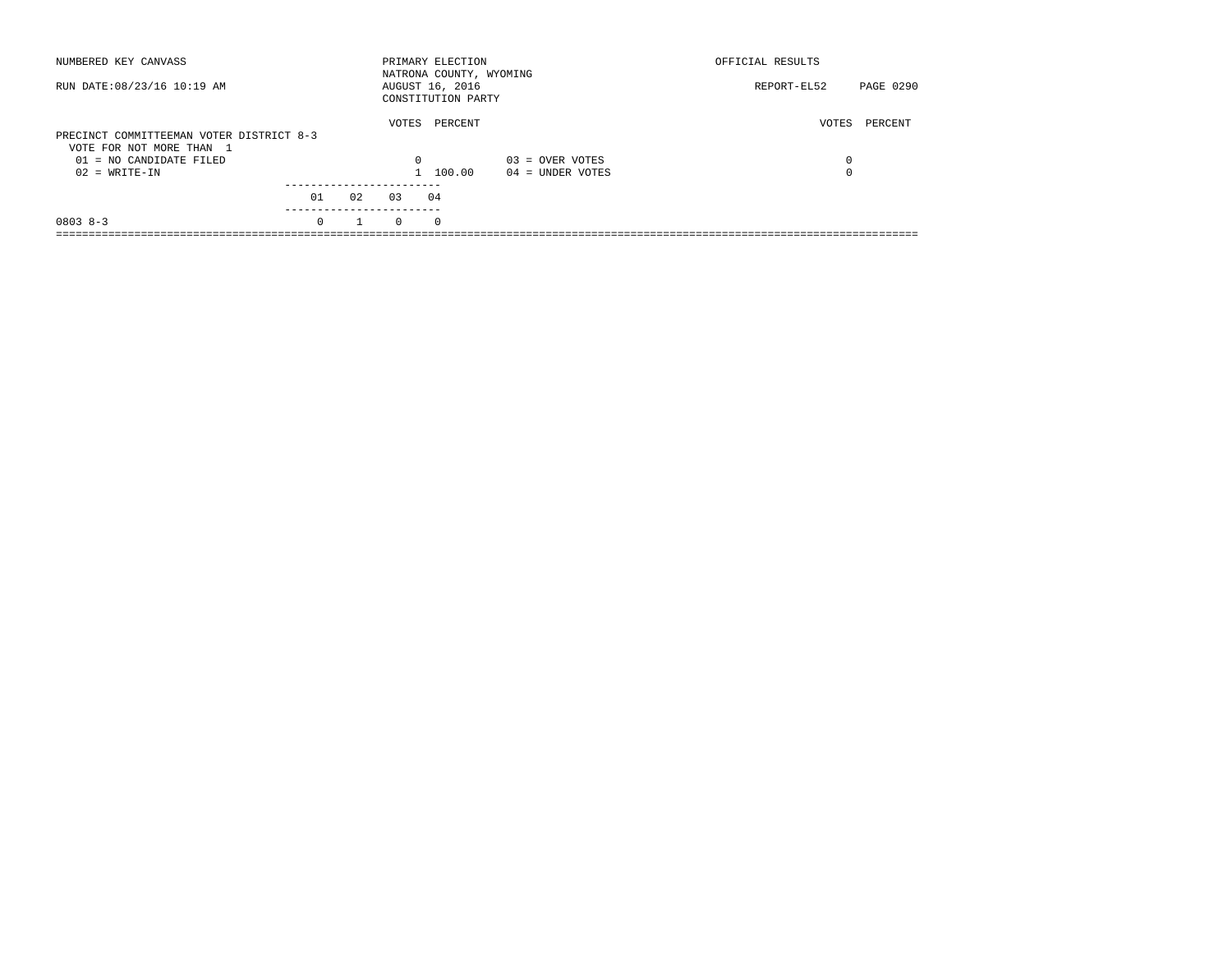| NUMBERED KEY CANVASS                                                   |          |    |          | PRIMARY ELECTION<br>NATRONA COUNTY, WYOMING |                    | OFFICIAL RESULTS |                  |
|------------------------------------------------------------------------|----------|----|----------|---------------------------------------------|--------------------|------------------|------------------|
| RUN DATE: 08/23/16 10:19 AM                                            |          |    |          | AUGUST 16, 2016<br>CONSTITUTION PARTY       |                    | REPORT-EL52      | <b>PAGE 0291</b> |
| PRECINCT COMMITTEEWOMAN VOTER DISTRICT 8-3<br>VOTE FOR NOT MORE THAN 1 |          |    | VOTES    | PERCENT                                     |                    | VOTES            | PERCENT          |
| $01 = NO$ CANDIDATE FILED                                              |          |    | $\Omega$ |                                             | $03 =$ OVER VOTES  | 0                |                  |
| $02 = WRITE-IN$                                                        |          |    |          | 100.00                                      | $04 =$ UNDER VOTES | 0                |                  |
|                                                                        | 01       | 02 | 0.3      | 04                                          |                    |                  |                  |
| $08038 - 3$                                                            | $\Omega$ |    | $\Omega$ | $\Omega$                                    |                    |                  |                  |
|                                                                        |          |    |          |                                             |                    |                  |                  |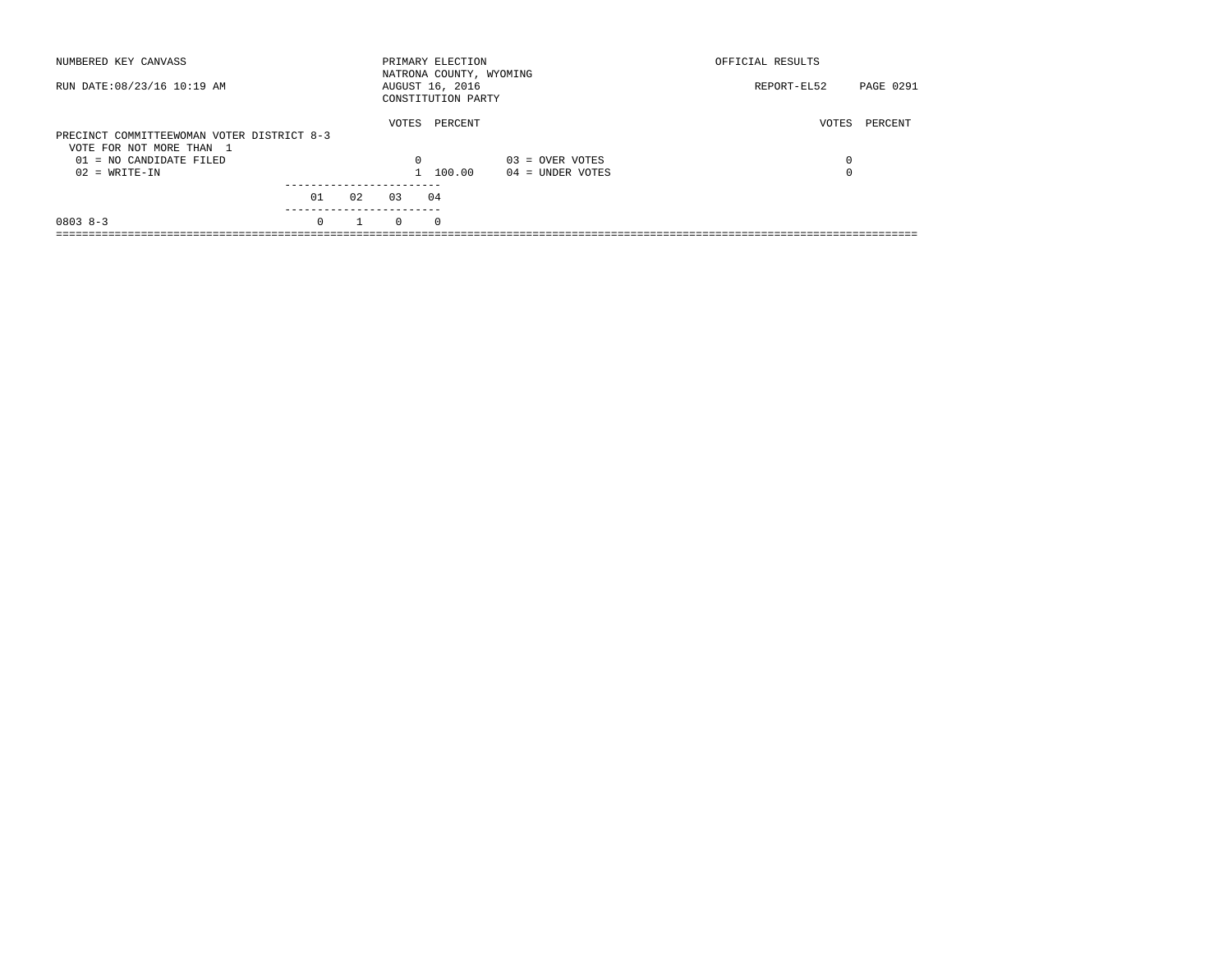| NUMBERED KEY CANVASS                                                 |          |          | PRIMARY ELECTION                      |          | NATRONA COUNTY, WYOMING | OFFICIAL RESULTS |           |
|----------------------------------------------------------------------|----------|----------|---------------------------------------|----------|-------------------------|------------------|-----------|
| RUN DATE: 08/23/16 10:19 AM                                          |          |          | AUGUST 16, 2016<br>CONSTITUTION PARTY |          |                         | REPORT-EL52      | PAGE 0292 |
| PRECINCT COMMITTEEMAN VOTER DISTRICT 8-4<br>VOTE FOR NOT MORE THAN 1 |          |          | VOTES                                 | PERCENT  |                         | VOTES            | PERCENT   |
| $01 = NO$ CANDIDATE FILED                                            |          |          | $\Omega$                              |          | $03 =$ OVER VOTES       | 0                |           |
| $02 = WRITE-IN$                                                      |          |          | $\Omega$                              |          | $04 =$ UNDER VOTES      | 0                |           |
|                                                                      | 01       | 02       | 03                                    | 04       |                         |                  |           |
| $0804$ 8-4                                                           | $\Omega$ | $\Omega$ | $\Omega$                              | $\Omega$ |                         |                  |           |
|                                                                      |          |          |                                       |          |                         |                  |           |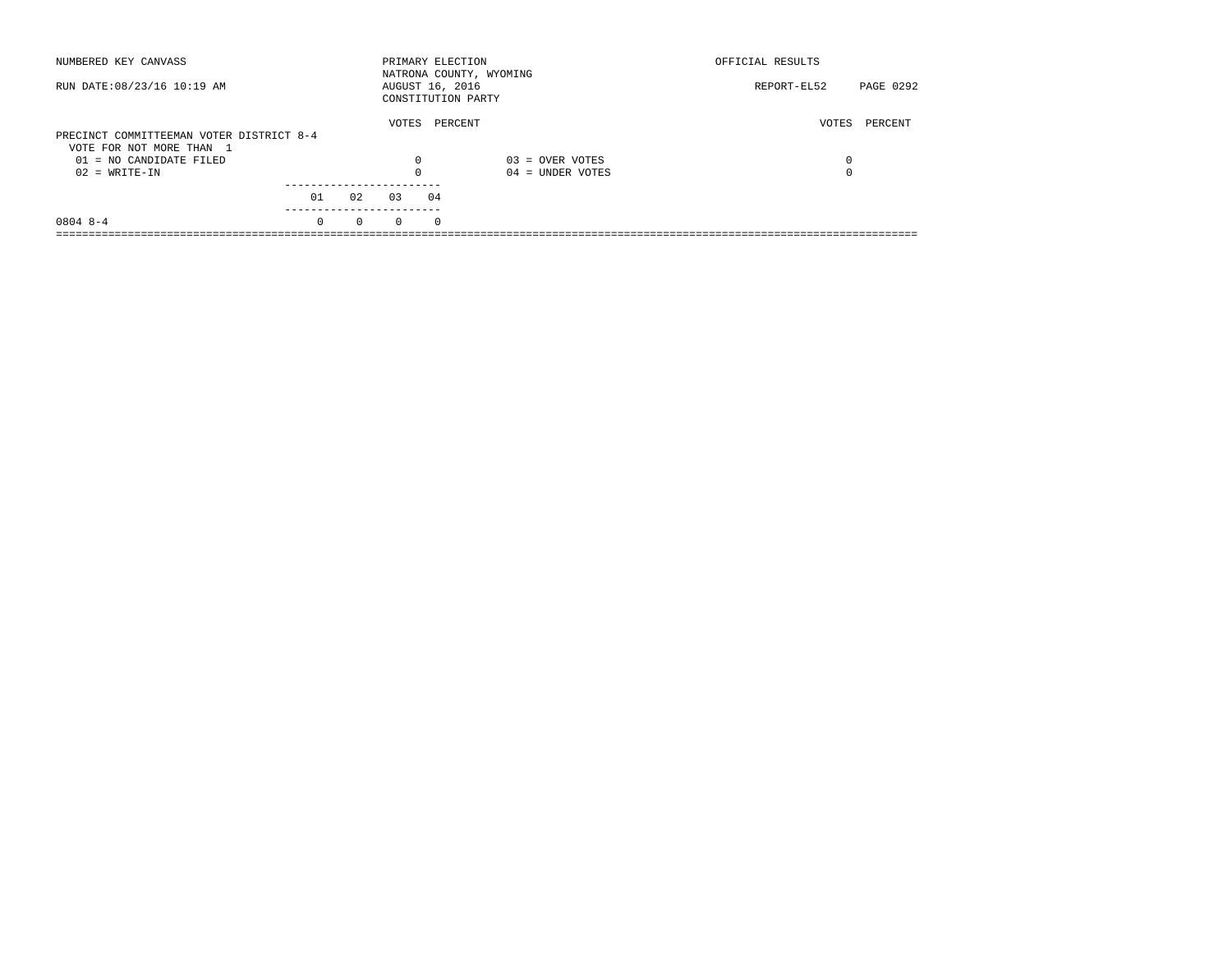| NUMBERED KEY CANVASS                               |          |          |                 |            | PRIMARY ELECTION<br>NATRONA COUNTY, WYOMING | OFFICIAL RESULTS |           |
|----------------------------------------------------|----------|----------|-----------------|------------|---------------------------------------------|------------------|-----------|
| RUN DATE: 08/23/16 10:19 AM                        |          |          | AUGUST 16, 2016 |            | CONSTITUTION PARTY                          | REPORT-EL52      | PAGE 0293 |
| PRECINCT COMMITTEEWOMAN VOTER DISTRICT 8-4         |          |          | VOTES           |            | PERCENT                                     | VOTES            | PERCENT   |
| VOTE FOR NOT MORE THAN 1<br>$01 = CHINA Z.W. LONG$ |          |          | $\Omega$        |            | $03 =$ OVER VOTES                           | 0                |           |
| $02 = WRITE-IN$                                    |          |          |                 |            | $04 =$ UNDER VOTES                          |                  |           |
|                                                    | 01       | 02       | 03              | 04         |                                             |                  |           |
| $08048 - -4$                                       | $\Omega$ | $\Omega$ | $\Omega$        | $^{\circ}$ |                                             |                  |           |
|                                                    |          |          |                 |            |                                             |                  |           |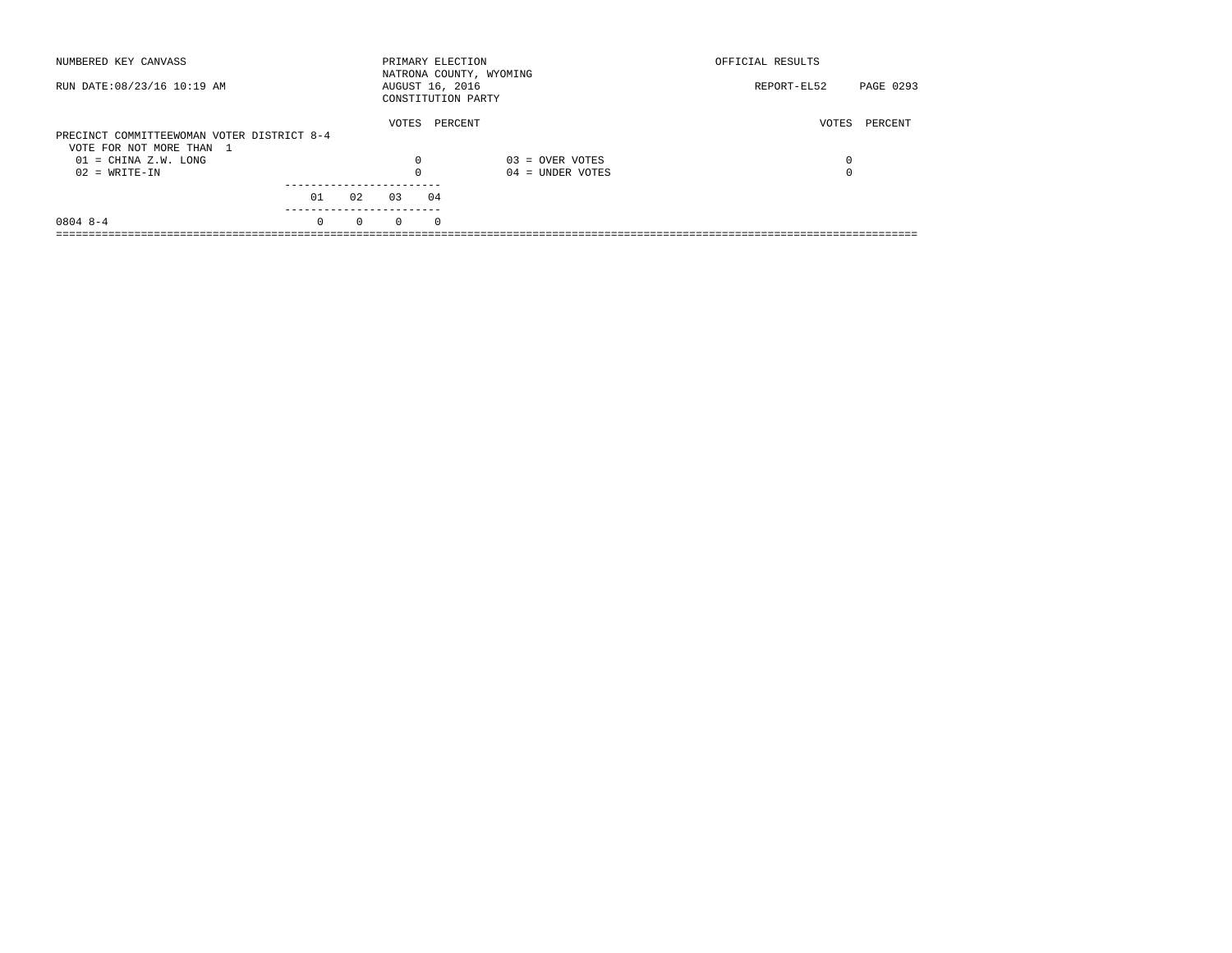| NUMBERED KEY CANVASS                                                 |          |          | PRIMARY ELECTION |                | NATRONA COUNTY, WYOMING | OFFICIAL RESULTS |           |
|----------------------------------------------------------------------|----------|----------|------------------|----------------|-------------------------|------------------|-----------|
| RUN DATE: 08/23/16 10:19 AM                                          |          |          | AUGUST 16, 2016  |                | CONSTITUTION PARTY      | REPORT-EL52      | PAGE 0294 |
| PRECINCT COMMITTEEMAN VOTER DISTRICT 8-5<br>VOTE FOR NOT MORE THAN 1 |          |          | VOTES            |                | PERCENT                 | VOTES            | PERCENT   |
| $01 = NO$ CANDIDATE FILED                                            |          |          | 0                |                | $03 =$ OVER VOTES       | 0                |           |
| $02 = WRITE-IN$                                                      |          |          | $\Omega$         |                | $04 =$ UNDER VOTES      | 2                |           |
|                                                                      | 01       | 02       | 0.3              | 04             |                         |                  |           |
| $0805 8 - 5$                                                         | $\Omega$ | $\Omega$ | $\Omega$         | $\mathfrak{D}$ |                         |                  |           |
|                                                                      |          |          |                  |                |                         |                  |           |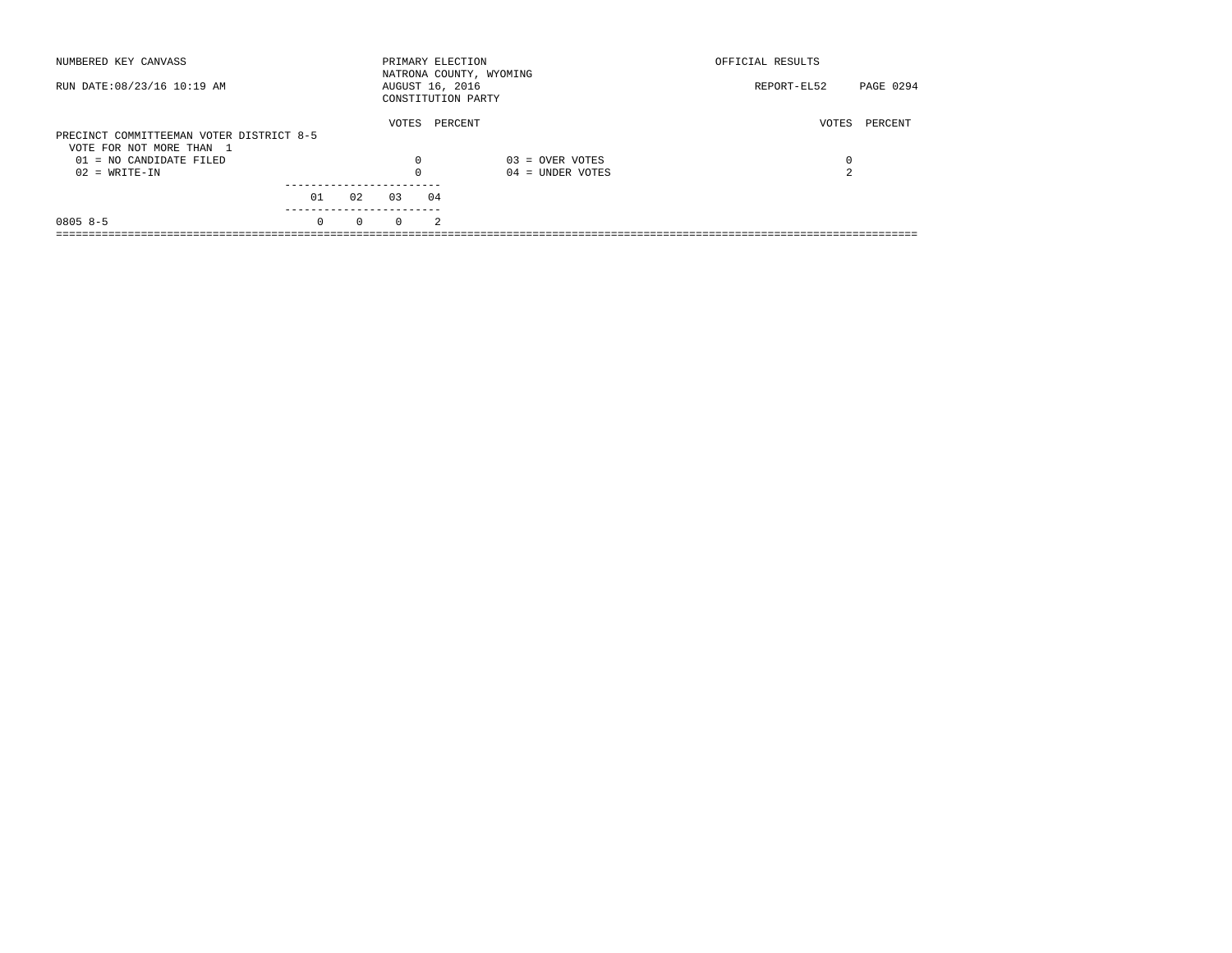| NUMBERED KEY CANVASS                       |          |          | PRIMARY ELECTION |                | NATRONA COUNTY, WYOMING | OFFICIAL RESULTS |           |
|--------------------------------------------|----------|----------|------------------|----------------|-------------------------|------------------|-----------|
| RUN DATE: 08/23/16 10:19 AM                |          |          | AUGUST 16, 2016  |                | CONSTITUTION PARTY      | REPORT-EL52      | PAGE 0295 |
|                                            |          |          | VOTES            |                | PERCENT                 | VOTES            | PERCENT   |
| PRECINCT COMMITTEEWOMAN VOTER DISTRICT 8-5 |          |          |                  |                |                         |                  |           |
| VOTE FOR NOT MORE THAN 1                   |          |          |                  |                |                         |                  |           |
| $01 = NO$ CANDIDATE FILED                  |          |          | $\Omega$         |                | $03 =$ OVER VOTES       | 0                |           |
| $02 = WRITE-IN$                            |          |          | $\Omega$         |                | $04 =$ UNDER VOTES      | 2                |           |
|                                            |          |          |                  |                |                         |                  |           |
|                                            | 01       | 02       | 0.3              | 04             |                         |                  |           |
| $0805 8 - 5$                               | $\Omega$ | $\Omega$ | $\Omega$         | $\mathfrak{D}$ |                         |                  |           |
|                                            |          |          |                  |                |                         |                  |           |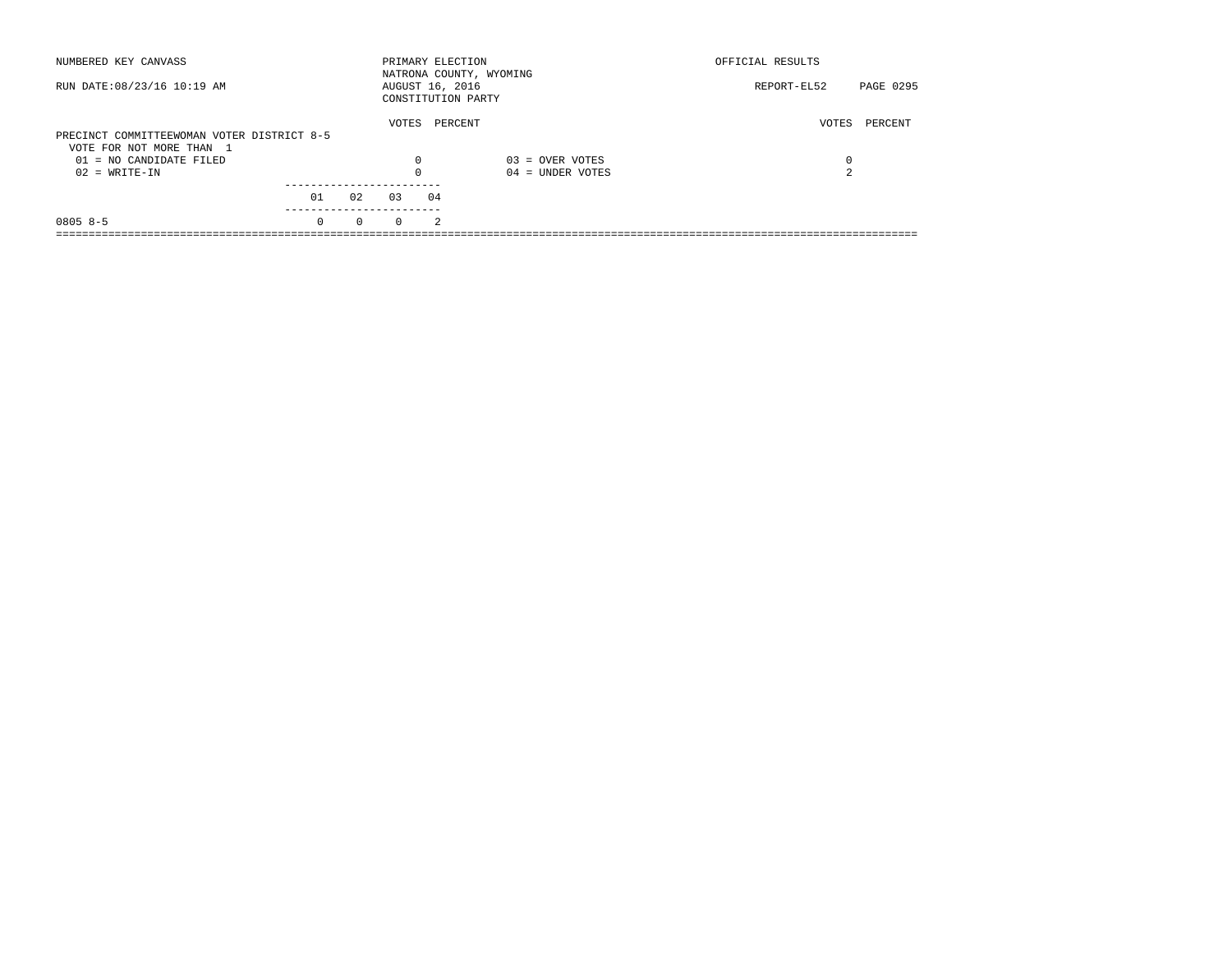| NUMBERED KEY CANVASS                                                 |          |          | PRIMARY ELECTION                      |         | NATRONA COUNTY, WYOMING | OFFICIAL RESULTS         |  |
|----------------------------------------------------------------------|----------|----------|---------------------------------------|---------|-------------------------|--------------------------|--|
| RUN DATE: 08/23/16 10:19 AM                                          |          |          | AUGUST 16, 2016<br>CONSTITUTION PARTY |         |                         | PAGE 0296<br>REPORT-EL52 |  |
| PRECINCT COMMITTEEMAN VOTER DISTRICT 9-1<br>VOTE FOR NOT MORE THAN 1 |          |          | VOTES                                 | PERCENT |                         | PERCENT<br>VOTES         |  |
| $01 = NO$ CANDIDATE FILED                                            |          |          | 0                                     |         | $03 =$ OVER VOTES       | 0                        |  |
| $02 = WRITE-IN$                                                      |          |          | $\Omega$                              |         | $04 =$ UNDER VOTES      |                          |  |
|                                                                      | 01       | 02       | 03                                    | 04      |                         |                          |  |
| $09019 - -1$                                                         | $\Omega$ | $\Omega$ | $\Omega$                              |         |                         |                          |  |
|                                                                      |          |          |                                       |         |                         |                          |  |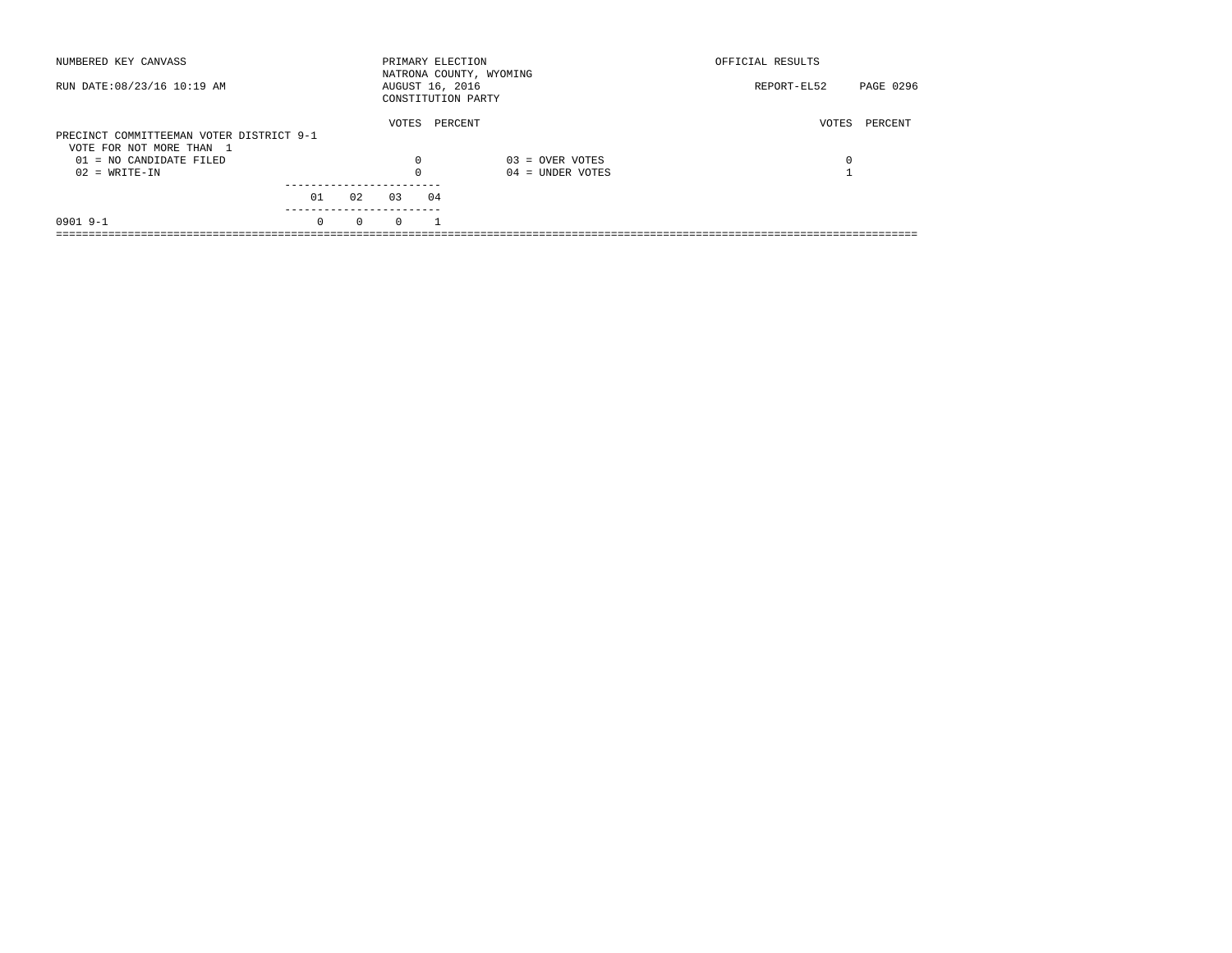| NUMBERED KEY CANVASS                       |          |          | PRIMARY ELECTION |    | NATRONA COUNTY, WYOMING | OFFICIAL RESULTS |           |
|--------------------------------------------|----------|----------|------------------|----|-------------------------|------------------|-----------|
| RUN DATE: 08/23/16 10:19 AM                |          |          | AUGUST 16, 2016  |    | CONSTITUTION PARTY      | REPORT-EL52      | PAGE 0297 |
| PRECINCT COMMITTEEWOMAN VOTER DISTRICT 9-1 |          |          | VOTES            |    | PERCENT                 | VOTES            | PERCENT   |
| VOTE FOR NOT MORE THAN 1                   |          |          |                  |    |                         |                  |           |
| $01 = NO$ CANDIDATE FILED                  |          |          | $\Omega$         |    | $03 =$ OVER VOTES       | 0                |           |
| $02 = WRITE-IN$                            |          |          | $\Omega$         |    | $04$ = UNDER VOTES      |                  |           |
|                                            |          |          |                  |    |                         |                  |           |
|                                            | 01       | 02       | 0.3              | 04 |                         |                  |           |
| $09019 - -1$                               | $\Omega$ | $\Omega$ | $\Omega$         |    |                         |                  |           |
|                                            |          |          |                  |    |                         |                  |           |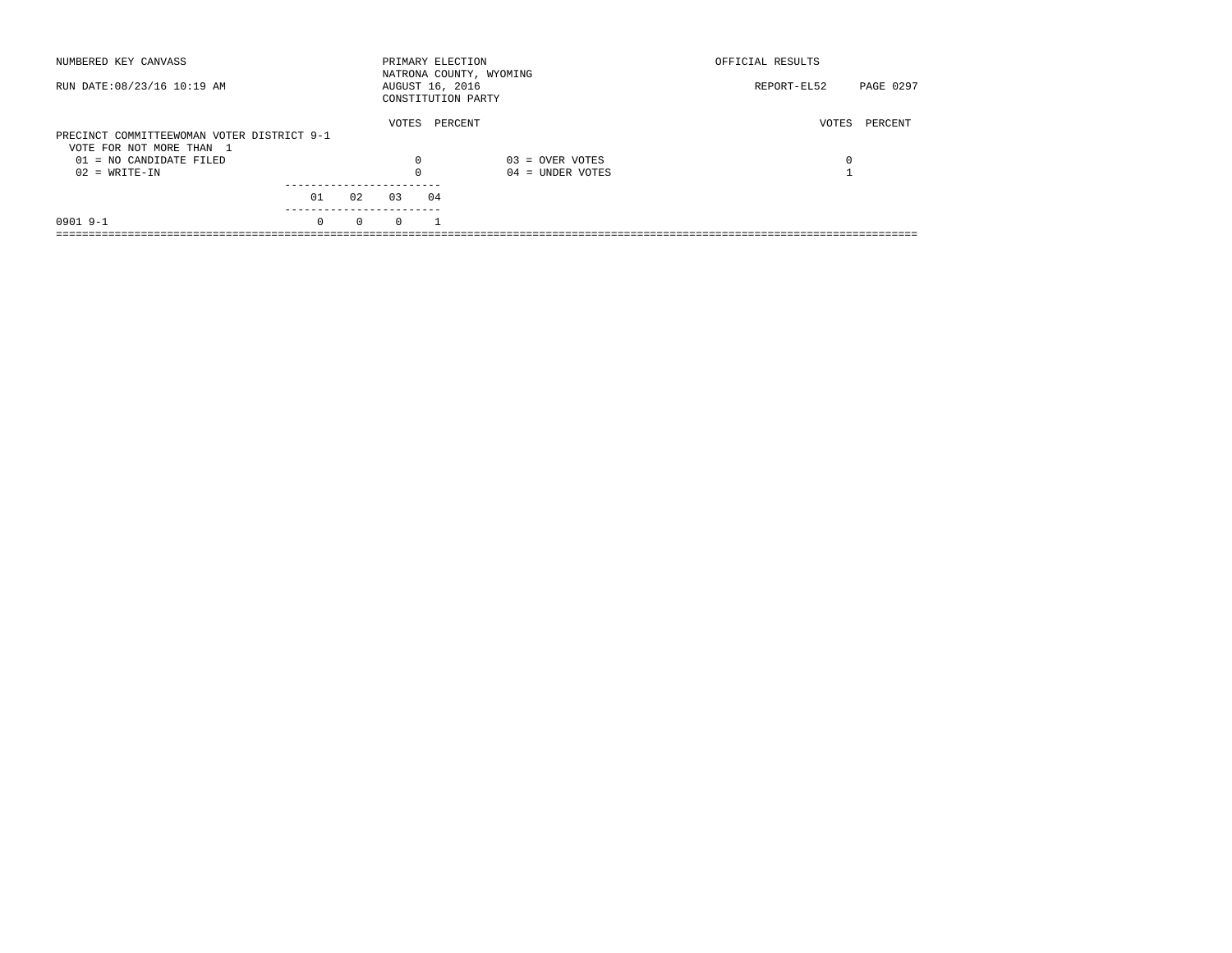| NUMBERED KEY CANVASS                                                  |          |          | PRIMARY ELECTION                      |            | NATRONA COUNTY, WYOMING | OFFICIAL RESULTS |           |
|-----------------------------------------------------------------------|----------|----------|---------------------------------------|------------|-------------------------|------------------|-----------|
| RUN DATE: 08/23/16 10:19 AM                                           |          |          | AUGUST 16, 2016<br>CONSTITUTION PARTY |            |                         | REPORT-EL52      | PAGE 0298 |
| PRECINCT COMMITTEEMAN VOTER DISTRICT 11-1<br>VOTE FOR NOT MORE THAN 1 |          |          | VOTES                                 | PERCENT    |                         | VOTES            | PERCENT   |
| $01 = NO CANDIDATE FILED$                                             |          |          | $\Omega$                              |            | $03 =$ OVER VOTES       | 0                |           |
| $02 = WRITE-IN$                                                       |          |          |                                       |            | $04 =$ UNDER VOTES      | $\Omega$         |           |
|                                                                       | 01       | 02       | 03                                    | 04         |                         |                  |           |
| 1101 11-1                                                             | $\Omega$ | $\Omega$ | $\Omega$                              | $^{\circ}$ |                         |                  |           |
|                                                                       |          |          |                                       |            |                         |                  |           |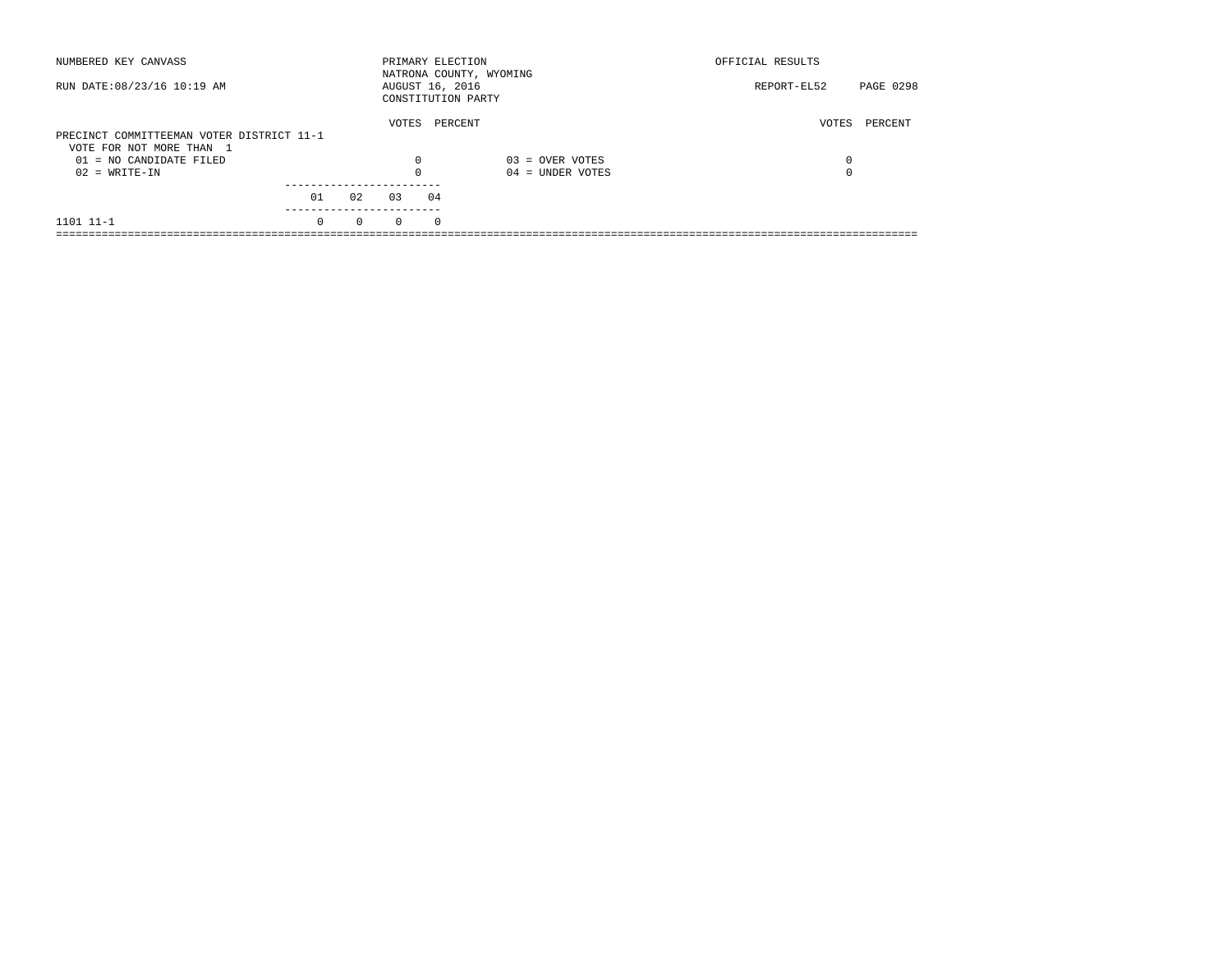| NUMBERED KEY CANVASS                        |          |          | PRIMARY ELECTION |            | NATRONA COUNTY, WYOMING | OFFICIAL RESULTS |           |
|---------------------------------------------|----------|----------|------------------|------------|-------------------------|------------------|-----------|
| RUN DATE: 08/23/16 10:19 AM                 |          |          | AUGUST 16, 2016  |            | CONSTITUTION PARTY      | REPORT-EL52      | PAGE 0299 |
|                                             |          |          | VOTES            |            | PERCENT                 | VOTES            | PERCENT   |
| PRECINCT COMMITTEEWOMAN VOTER DISTRICT 11-1 |          |          |                  |            |                         |                  |           |
| VOTE FOR NOT MORE THAN 1                    |          |          |                  |            |                         |                  |           |
| $01 = NO CANDIDATE FILED$                   |          |          | $\Omega$         |            | $03 =$ OVER VOTES       | 0                |           |
| $02 = WRITE-IN$                             |          |          |                  |            | $04 =$ UNDER VOTES      | $\Omega$         |           |
|                                             |          |          |                  |            |                         |                  |           |
|                                             | 01       | 02       | 03               | 04         |                         |                  |           |
| 1101 11-1                                   | $\Omega$ | $\Omega$ | $\Omega$         | $^{\circ}$ |                         |                  |           |
|                                             |          |          |                  |            |                         |                  |           |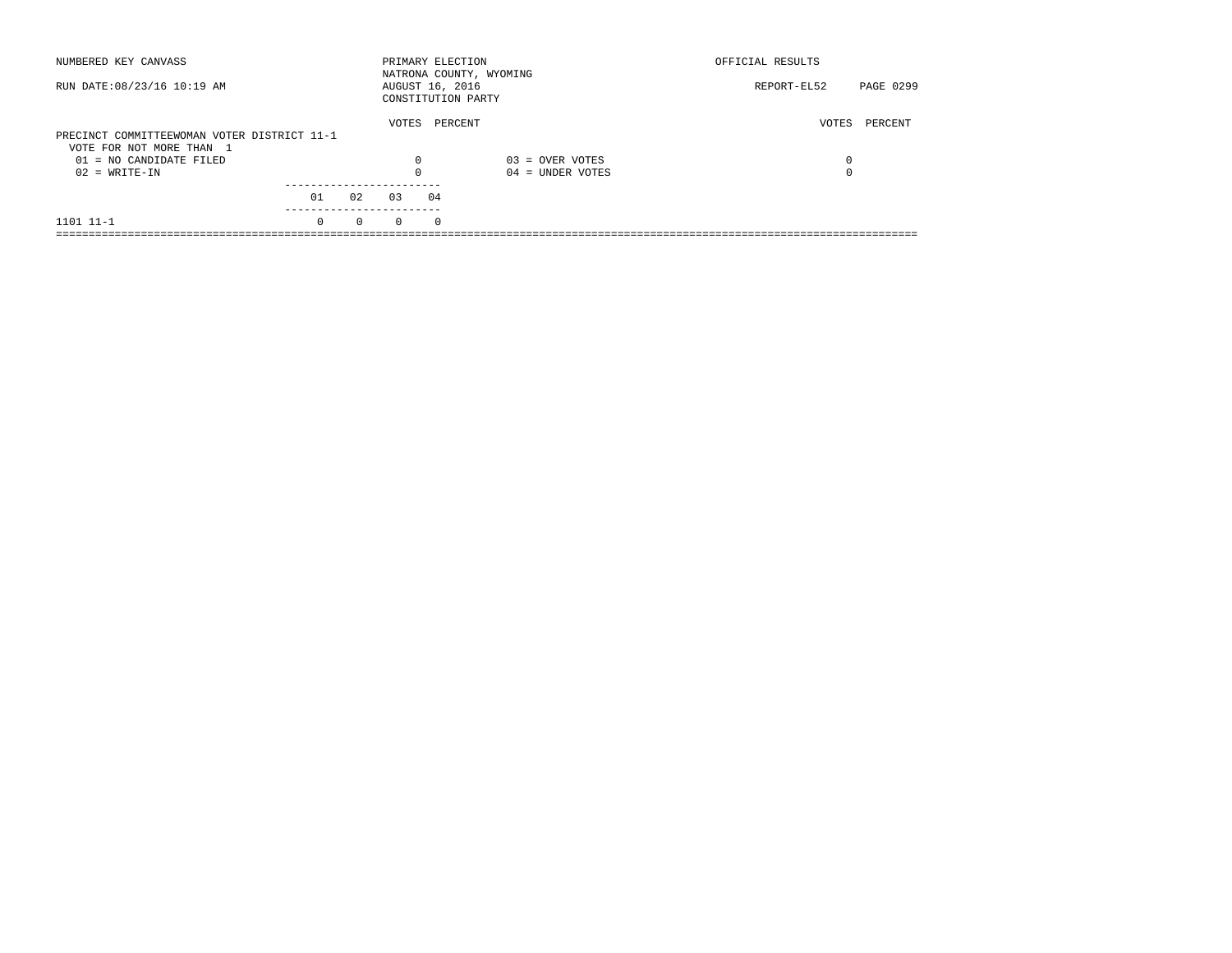| NUMBERED KEY CANVASS                                                  |          |          | PRIMARY ELECTION                      |            | NATRONA COUNTY, WYOMING | OFFICIAL RESULTS |           |
|-----------------------------------------------------------------------|----------|----------|---------------------------------------|------------|-------------------------|------------------|-----------|
| RUN DATE: 08/23/16 10:19 AM                                           |          |          | AUGUST 16, 2016<br>CONSTITUTION PARTY |            |                         | REPORT-EL52      | PAGE 0300 |
| PRECINCT COMMITTEEMAN VOTER DISTRICT 11-2<br>VOTE FOR NOT MORE THAN 1 |          |          | VOTES                                 | PERCENT    |                         | VOTES            | PERCENT   |
| $01 = NO CANDIDATE FILED$                                             |          |          | $\Omega$                              |            | $03 =$ OVER VOTES       | 0                |           |
| $02 = WRITE-IN$                                                       |          |          |                                       |            | $04 =$ UNDER VOTES      | $\Omega$         |           |
|                                                                       | 01       | 02       | 03                                    | 04         |                         |                  |           |
| $1102$ $11-2$                                                         | $\Omega$ | $\Omega$ | $\Omega$                              | $^{\circ}$ |                         |                  |           |
|                                                                       |          |          |                                       |            |                         |                  |           |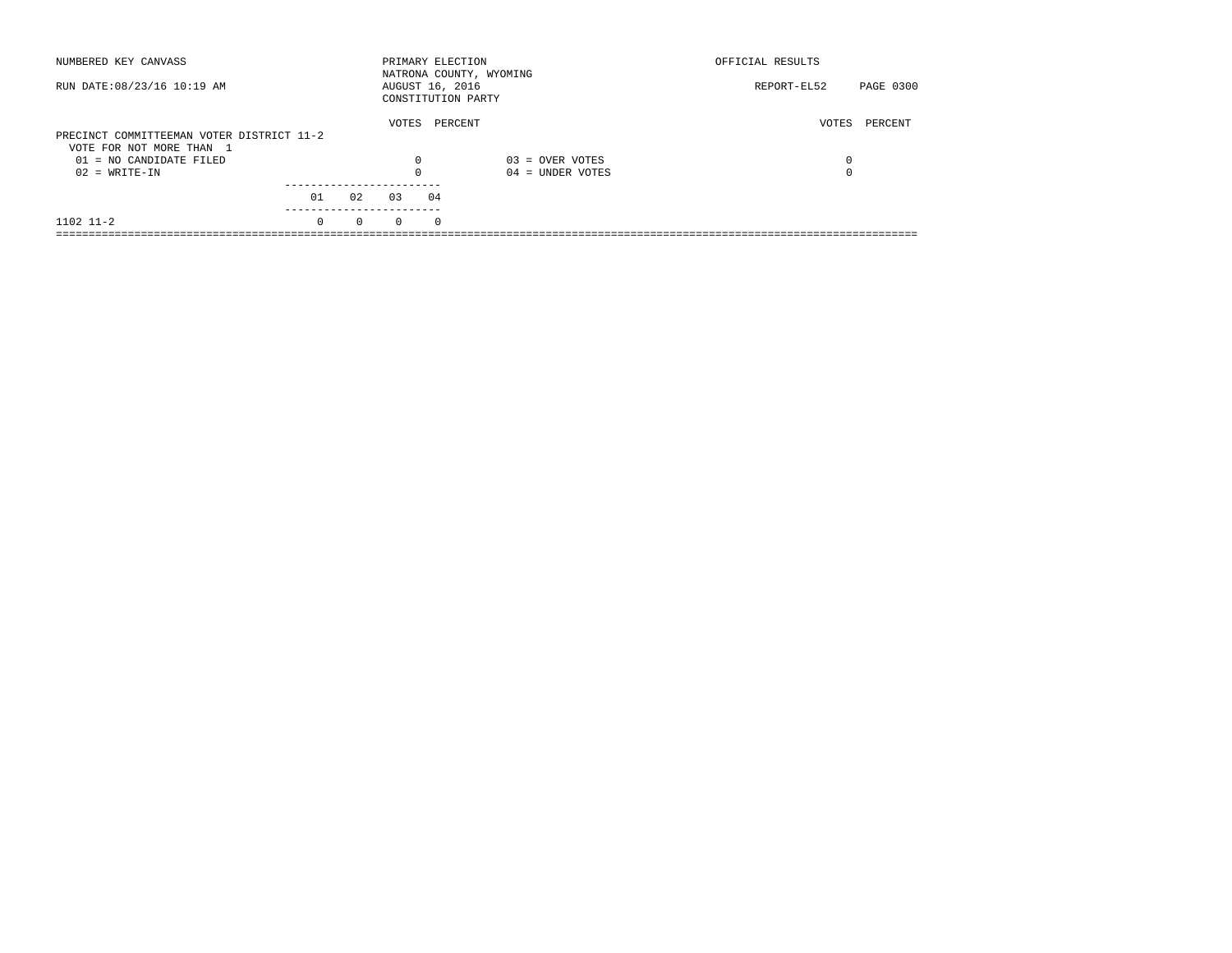| NUMBERED KEY CANVASS                        |          |          | PRIMARY ELECTION                      |            | NATRONA COUNTY, WYOMING | OFFICIAL RESULTS |           |
|---------------------------------------------|----------|----------|---------------------------------------|------------|-------------------------|------------------|-----------|
| RUN DATE: 08/23/16 10:19 AM                 |          |          | AUGUST 16, 2016<br>CONSTITUTION PARTY |            |                         | REPORT-EL52      | PAGE 0301 |
|                                             |          |          | VOTES                                 | PERCENT    |                         | VOTES            | PERCENT   |
| PRECINCT COMMITTEEWOMAN VOTER DISTRICT 11-2 |          |          |                                       |            |                         |                  |           |
| VOTE FOR NOT MORE THAN 1                    |          |          |                                       |            |                         |                  |           |
| $01 = NO CANDIDATE FILED$                   |          |          | $\Omega$                              |            | $03 =$ OVER VOTES       | 0                |           |
| $02 = WRITE-IN$                             |          |          |                                       |            | $04 =$ UNDER VOTES      | $\Omega$         |           |
|                                             |          |          |                                       |            |                         |                  |           |
|                                             | 01       | 02       | 03                                    | 04         |                         |                  |           |
| $1102$ $11-2$                               | $\Omega$ | $\Omega$ | $\Omega$                              | $^{\circ}$ |                         |                  |           |
|                                             |          |          |                                       |            |                         |                  |           |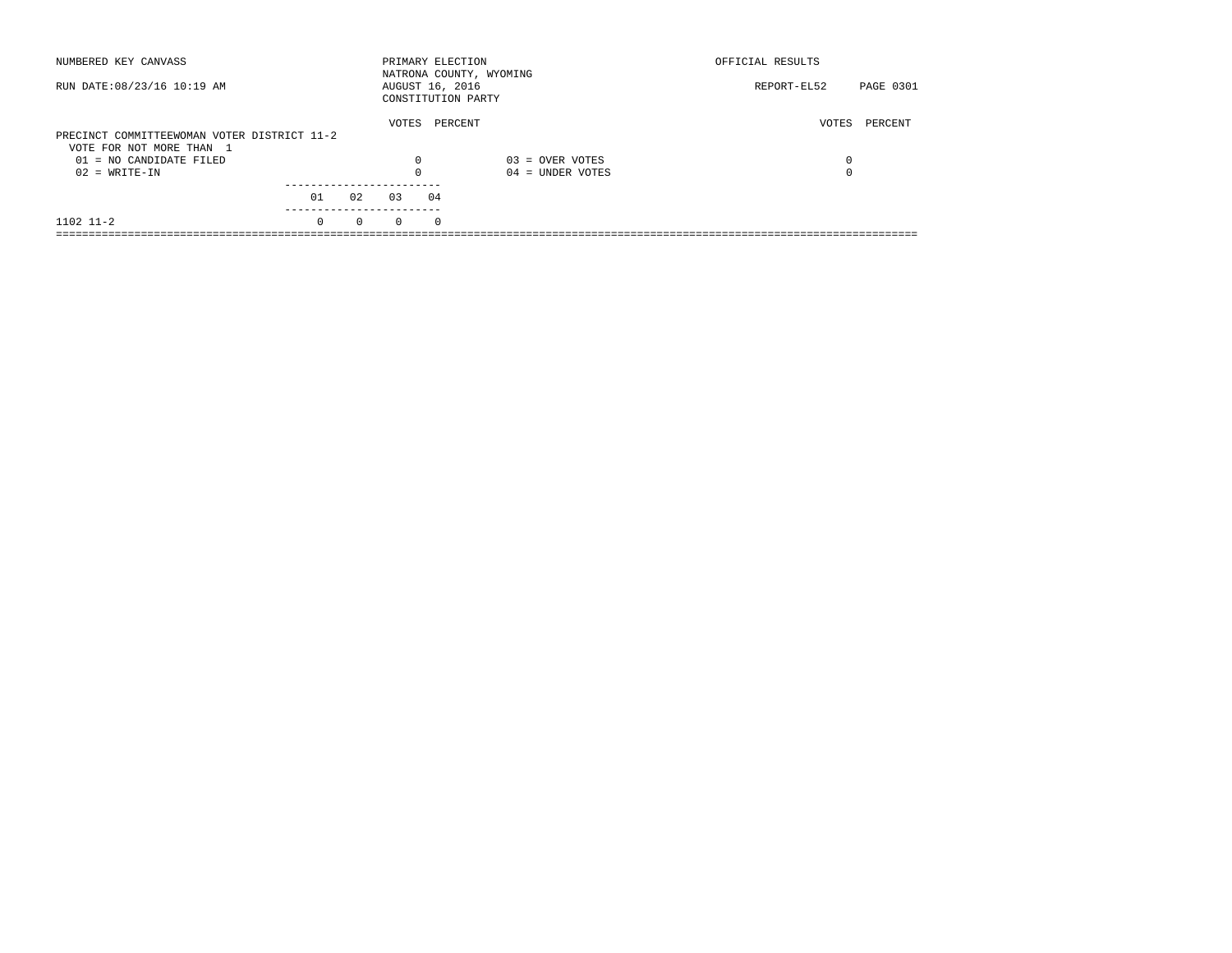| NUMBERED KEY CANVASS                                                  |          |          |                 |                | PRIMARY ELECTION<br>NATRONA COUNTY, WYOMING | OFFICIAL RESULTS |           |
|-----------------------------------------------------------------------|----------|----------|-----------------|----------------|---------------------------------------------|------------------|-----------|
| RUN DATE: 08/23/16 10:19 AM                                           |          |          | AUGUST 16, 2016 |                | CONSTITUTION PARTY                          | REPORT-EL52      | PAGE 0302 |
| PRECINCT COMMITTEEMAN VOTER DISTRICT 11-3<br>VOTE FOR NOT MORE THAN 1 |          |          | VOTES           |                | PERCENT                                     | VOTES            | PERCENT   |
| $01 = NO CANDIDATE FILED$                                             |          |          | $\Omega$        |                | $03 =$ OVER VOTES                           | 0                |           |
| $02 = WRITE-IN$                                                       |          |          |                 |                | $04 =$ UNDER VOTES                          | 2                |           |
|                                                                       | 01       | 02       | 0.3             | 04             |                                             |                  |           |
| $1103$ $11-3$                                                         | $\Omega$ | $\Omega$ | $\Omega$        | $\mathfrak{D}$ |                                             |                  |           |
|                                                                       |          |          |                 |                |                                             |                  |           |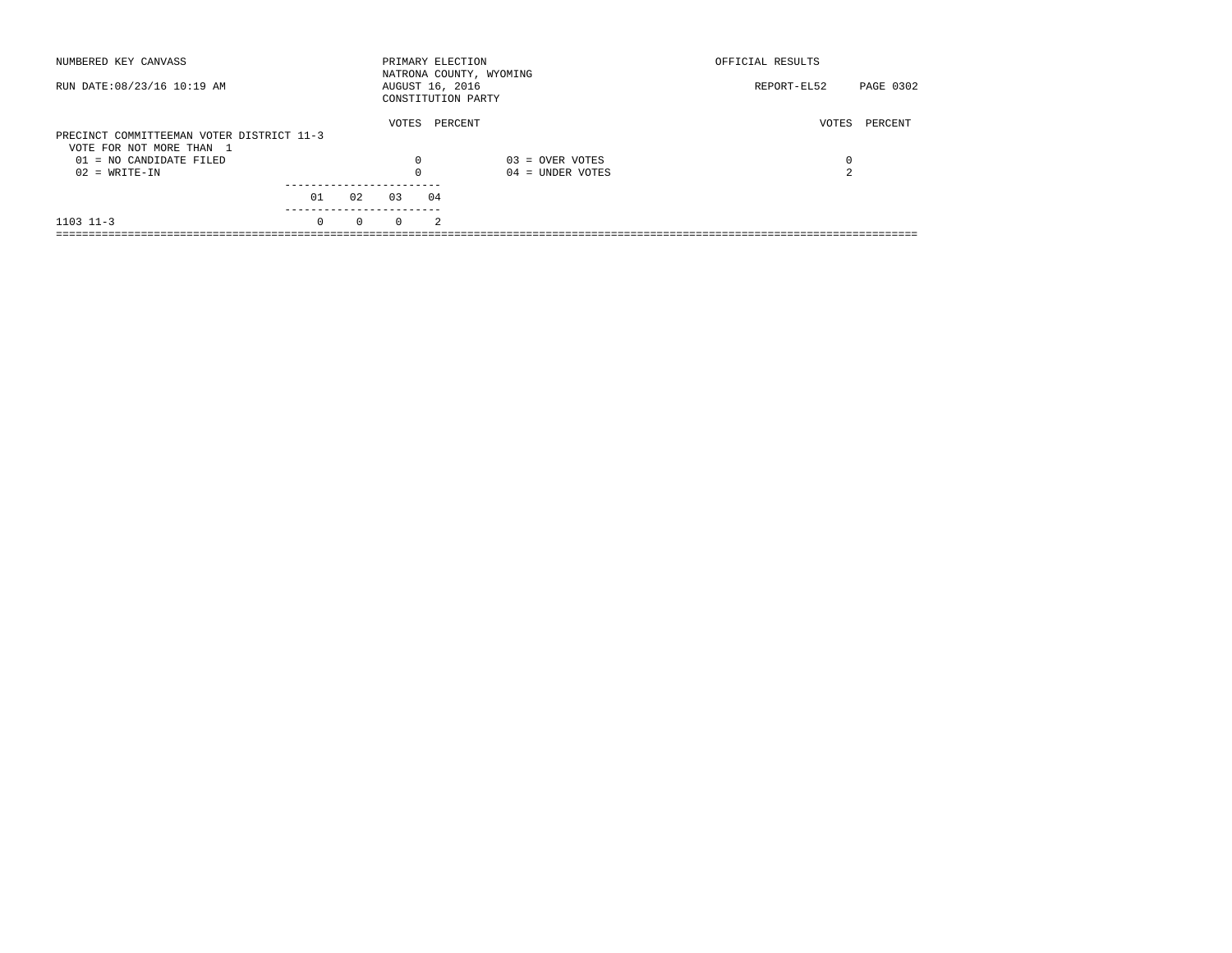| NUMBERED KEY CANVASS<br>RUN DATE: 08/23/16 10:19 AM |                |          |          | PRIMARY ELECTION<br>NATRONA COUNTY, WYOMING<br>AUGUST 16, 2016 |                    | OFFICIAL RESULTS<br>REPORT-EL52 | PAGE 0303 |
|-----------------------------------------------------|----------------|----------|----------|----------------------------------------------------------------|--------------------|---------------------------------|-----------|
|                                                     |                |          |          | CONSTITUTION PARTY                                             |                    |                                 |           |
| PRECINCT COMMITTEEWOMAN VOTER DISTRICT 11-3         |                |          | VOTES    | PERCENT                                                        |                    | VOTES                           | PERCENT   |
| VOTE FOR NOT MORE THAN 1<br>$01 = PAM ELROD$        |                |          |          | 2 100.00                                                       | 03 = OVER VOTES    | 0                               |           |
| $02 = WRITE-IN$                                     |                |          | $\Omega$ |                                                                | $04 =$ UNDER VOTES | 0                               |           |
|                                                     | 01             | 0.2      | 0.3      | 04                                                             |                    |                                 |           |
| $1103$ $11-3$                                       | $\mathfrak{D}$ | $\Omega$ | $\Omega$ | $\circ$                                                        |                    |                                 |           |
|                                                     |                |          |          |                                                                |                    |                                 |           |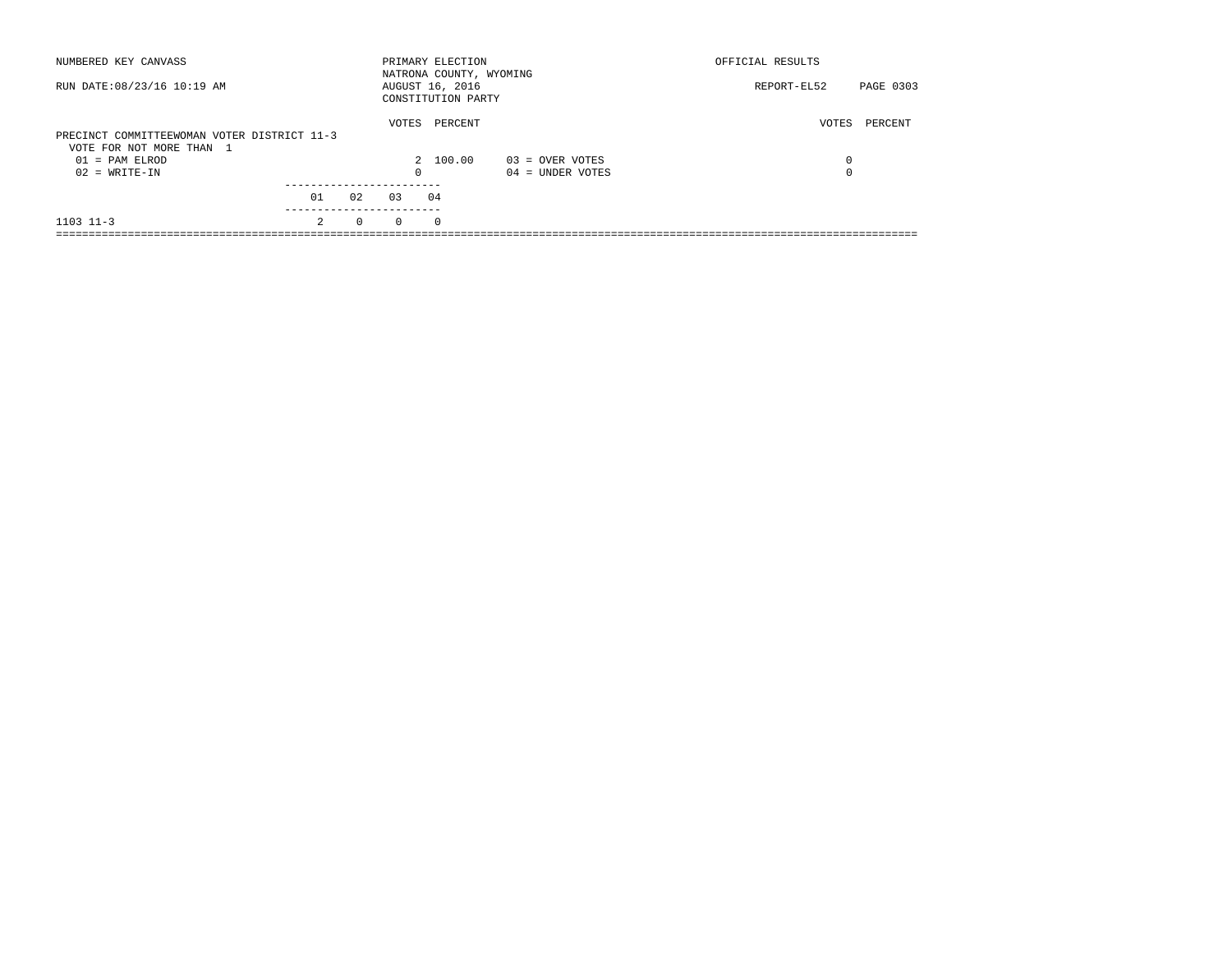| NUMBERED KEY CANVASS                                                  |          |          | PRIMARY ELECTION |            | NATRONA COUNTY, WYOMING | OFFICIAL RESULTS |           |
|-----------------------------------------------------------------------|----------|----------|------------------|------------|-------------------------|------------------|-----------|
| RUN DATE: 08/23/16 10:19 AM                                           |          |          | AUGUST 16, 2016  |            | CONSTITUTION PARTY      | REPORT-EL52      | PAGE 0304 |
| PRECINCT COMMITTEEMAN VOTER DISTRICT 11-4<br>VOTE FOR NOT MORE THAN 1 |          |          | VOTES            |            | PERCENT                 | VOTES            | PERCENT   |
| $01 = NO CANDIDATE FILED$                                             |          |          | $\Omega$         |            | $03 =$ OVER VOTES       | 0                |           |
| $02 = WRITE-IN$                                                       |          |          |                  |            | $04 =$ UNDER VOTES      | $\Omega$         |           |
|                                                                       | 01       | 02       | 03               | 04         |                         |                  |           |
| $1104$ $11-4$                                                         | $\Omega$ | $\Omega$ | $\Omega$         | $^{\circ}$ |                         |                  |           |
|                                                                       |          |          |                  |            |                         |                  |           |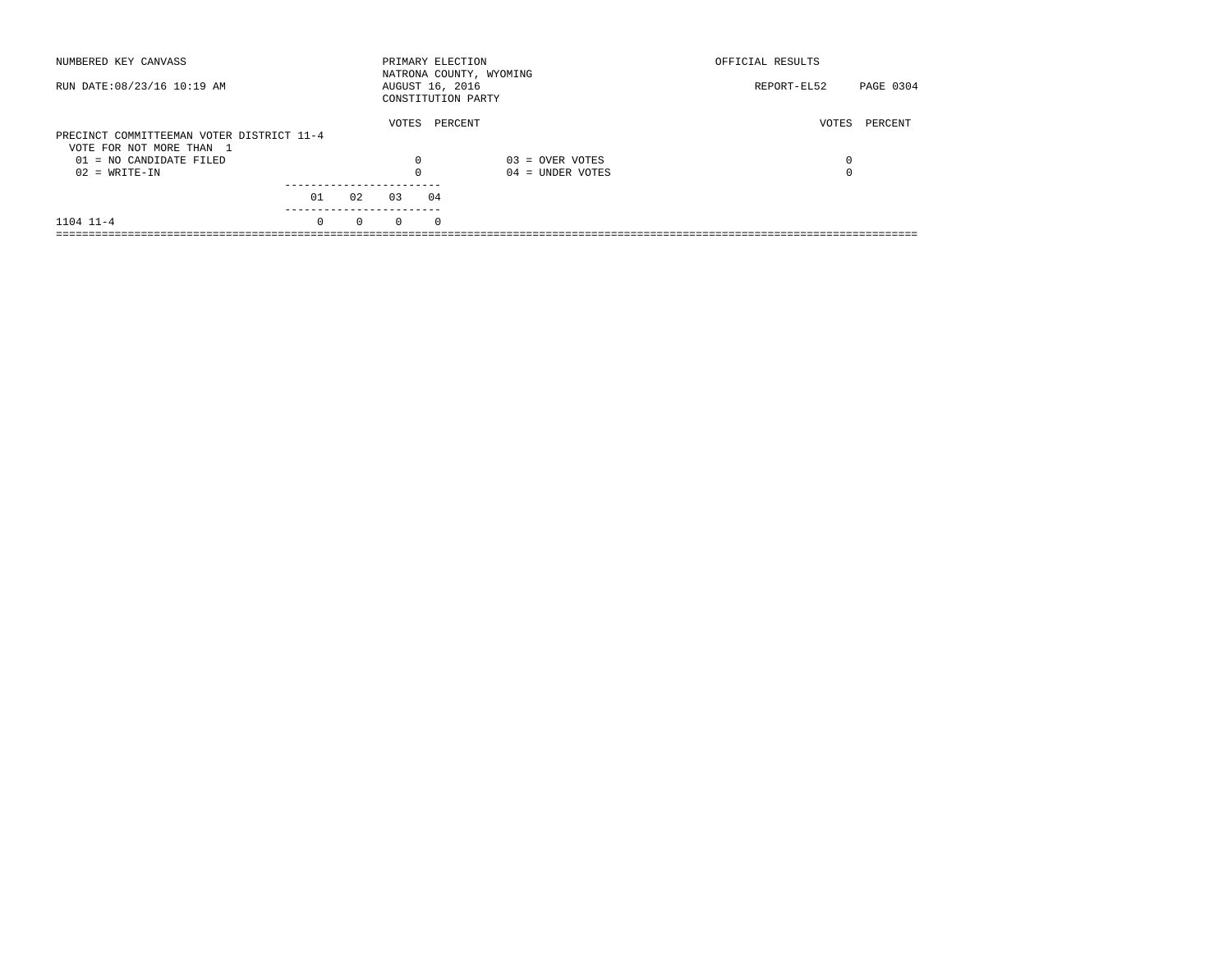| NUMBERED KEY CANVASS                        |          |          | PRIMARY ELECTION |            | NATRONA COUNTY, WYOMING | OFFICIAL RESULTS |           |
|---------------------------------------------|----------|----------|------------------|------------|-------------------------|------------------|-----------|
| RUN DATE: 08/23/16 10:19 AM                 |          |          | AUGUST 16, 2016  |            | CONSTITUTION PARTY      | REPORT-EL52      | PAGE 0305 |
|                                             |          |          | VOTES            |            | PERCENT                 | VOTES            | PERCENT   |
| PRECINCT COMMITTEEWOMAN VOTER DISTRICT 11-4 |          |          |                  |            |                         |                  |           |
| VOTE FOR NOT MORE THAN 1                    |          |          |                  |            |                         |                  |           |
| $01 = NO CANDIDATE FILED$                   |          |          | $\Omega$         |            | $03 =$ OVER VOTES       | 0                |           |
| $02 = WRITE-IN$                             |          |          |                  |            | $04 =$ UNDER VOTES      | $\Omega$         |           |
|                                             |          |          |                  |            |                         |                  |           |
|                                             | 01       | 02       | 03               | 04         |                         |                  |           |
| $1104$ $11-4$                               | $\Omega$ | $\Omega$ | $\Omega$         | $^{\circ}$ |                         |                  |           |
|                                             |          |          |                  |            |                         |                  |           |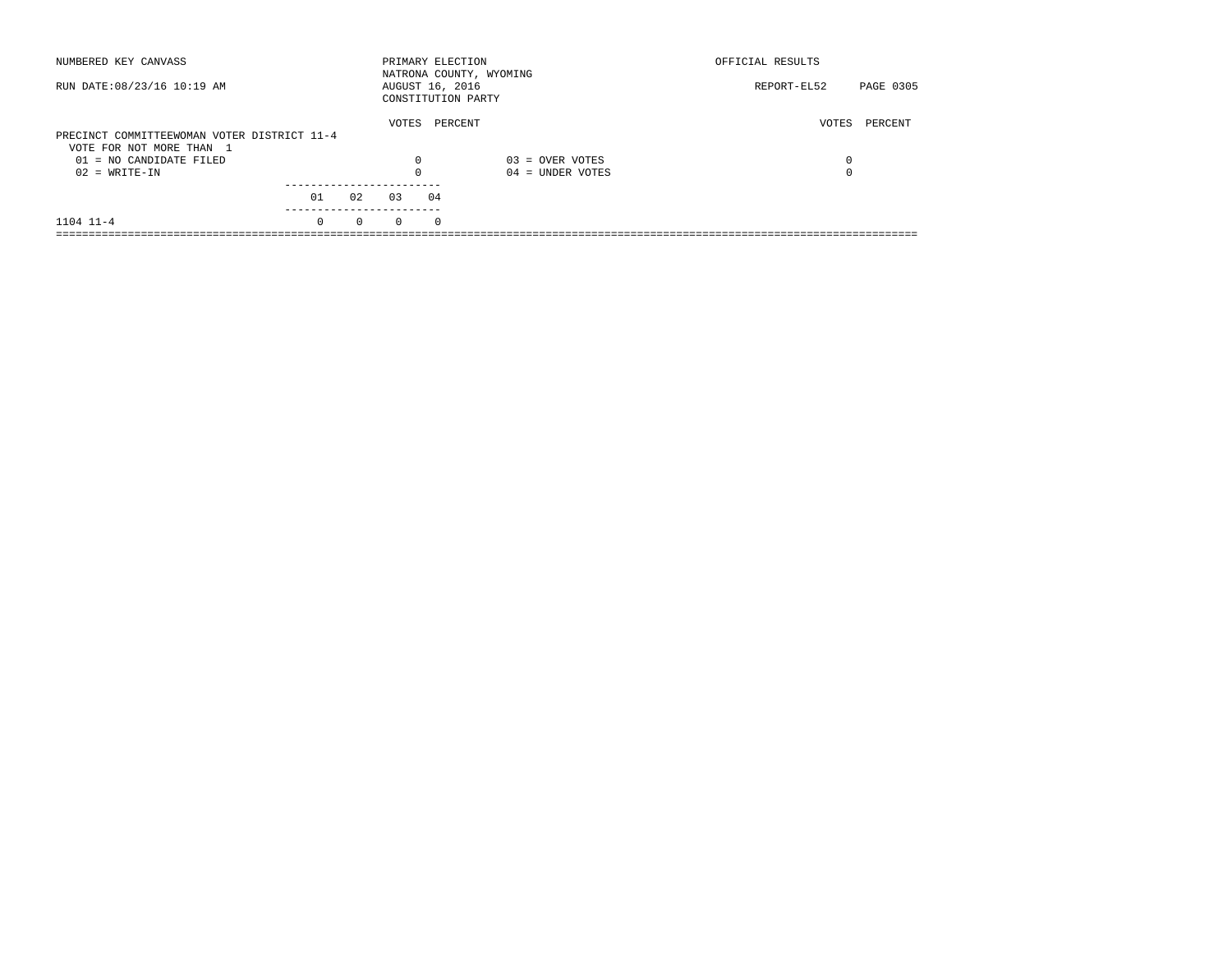| NUMBERED KEY CANVASS                                                  |          |          | PRIMARY ELECTION |            | NATRONA COUNTY, WYOMING | OFFICIAL RESULTS |           |
|-----------------------------------------------------------------------|----------|----------|------------------|------------|-------------------------|------------------|-----------|
| RUN DATE: 08/23/16 10:19 AM                                           |          |          | AUGUST 16, 2016  |            | CONSTITUTION PARTY      | REPORT-EL52      | PAGE 0306 |
| PRECINCT COMMITTEEMAN VOTER DISTRICT 12-2<br>VOTE FOR NOT MORE THAN 1 |          |          | VOTES            |            | PERCENT                 | VOTES            | PERCENT   |
| $01 = NO CANDIDATE FILED$                                             |          |          | $\Omega$         |            | $03 =$ OVER VOTES       | 0                |           |
| $02 = WRITE-IN$                                                       |          |          |                  |            | $04 =$ UNDER VOTES      | $\Omega$         |           |
|                                                                       | 01       | 02       | 03               | 04         |                         |                  |           |
| 1202 12-2                                                             | $\Omega$ | $\Omega$ | $\Omega$         | $^{\circ}$ |                         |                  |           |
|                                                                       |          |          |                  |            |                         |                  |           |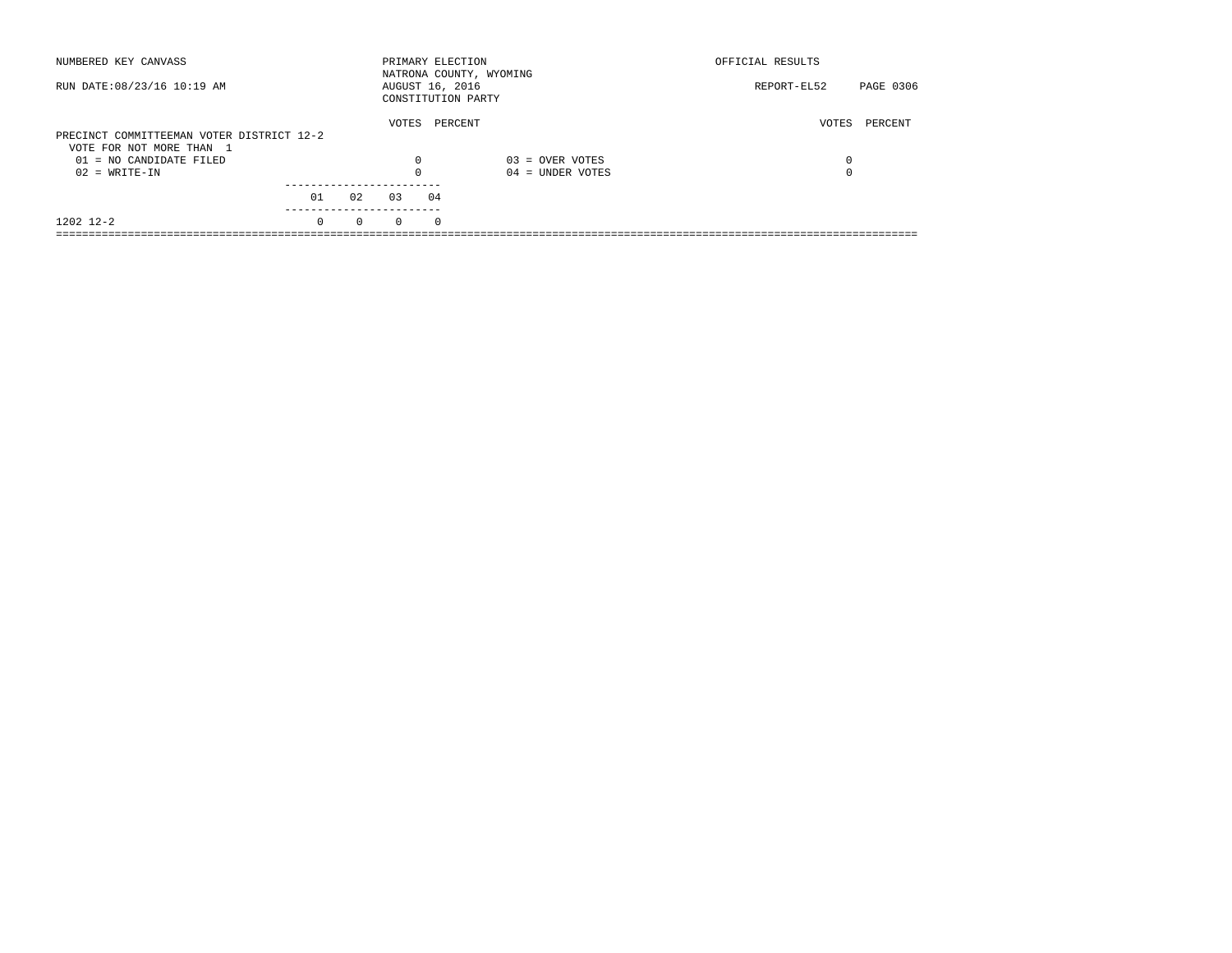| NUMBERED KEY CANVASS                        |          |          | PRIMARY ELECTION |          | NATRONA COUNTY, WYOMING | OFFICIAL RESULTS |           |
|---------------------------------------------|----------|----------|------------------|----------|-------------------------|------------------|-----------|
| RUN DATE: 08/23/16 10:19 AM                 |          |          | AUGUST 16, 2016  |          | CONSTITUTION PARTY      | REPORT-EL52      | PAGE 0307 |
|                                             |          |          | VOTES            |          | PERCENT                 | VOTES            | PERCENT   |
| PRECINCT COMMITTEEWOMAN VOTER DISTRICT 12-2 |          |          |                  |          |                         |                  |           |
| VOTE FOR NOT MORE THAN 1                    |          |          |                  |          |                         |                  |           |
| $01 = NO CANDIDATE FILED$                   |          |          | $\Omega$         |          | $03 =$ OVER VOTES       | 0                |           |
| $02 = WRITE-IN$                             |          |          |                  |          | $04 =$ UNDER VOTES      | $\Omega$         |           |
|                                             |          |          |                  |          |                         |                  |           |
|                                             | 01       | 02       | 03               | 04       |                         |                  |           |
| 1202 12-2                                   | $\Omega$ | $\Omega$ | $\Omega$         | $\Omega$ |                         |                  |           |
|                                             |          |          |                  |          |                         |                  |           |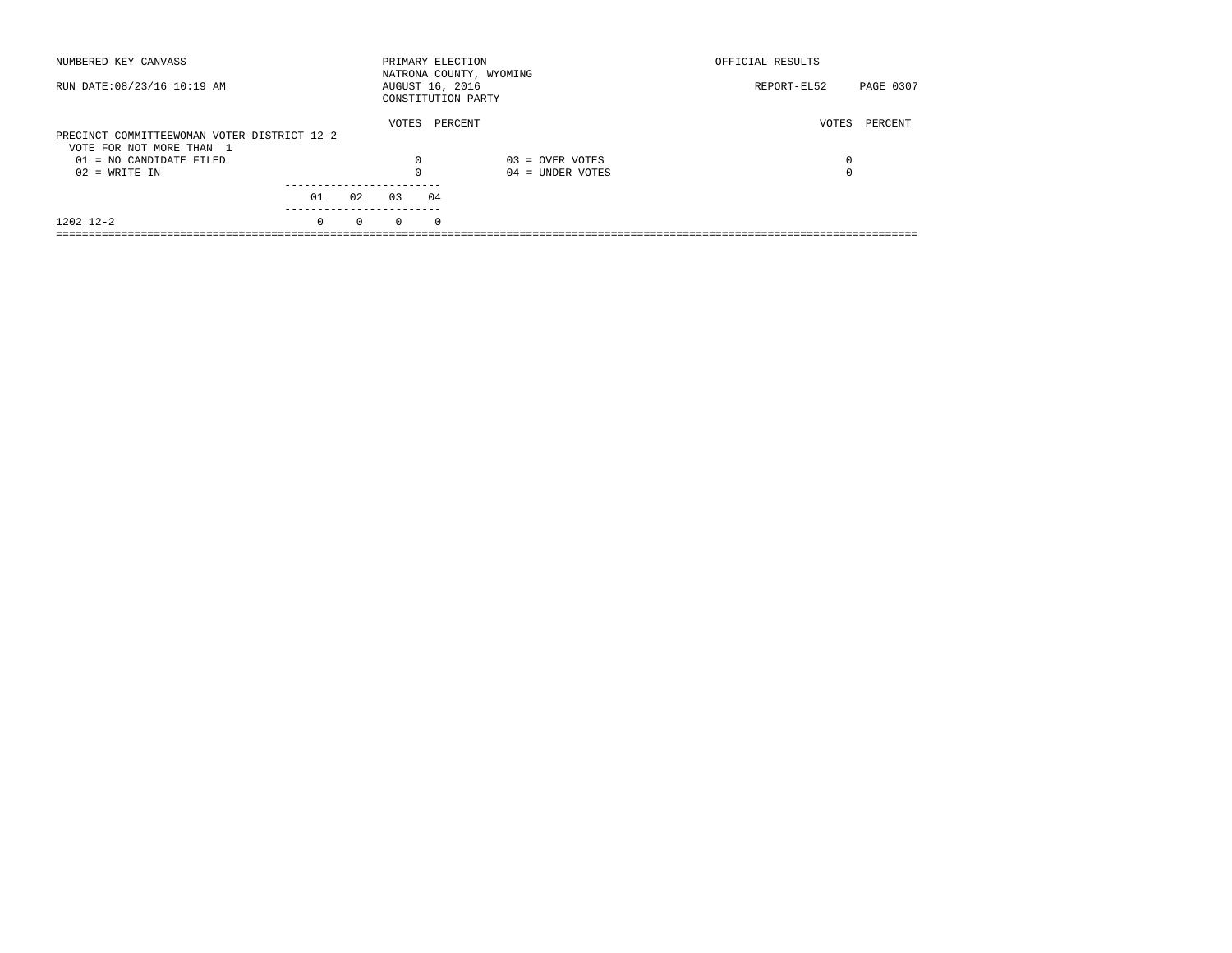| NUMBERED KEY CANVASS                                                  |          |          | PRIMARY ELECTION                      |            | NATRONA COUNTY, WYOMING | OFFICIAL RESULTS |           |
|-----------------------------------------------------------------------|----------|----------|---------------------------------------|------------|-------------------------|------------------|-----------|
| RUN DATE: 08/23/16 10:19 AM                                           |          |          | AUGUST 16, 2016<br>CONSTITUTION PARTY |            |                         | REPORT-EL52      | PAGE 0308 |
| PRECINCT COMMITTEEMAN VOTER DISTRICT 13-1<br>VOTE FOR NOT MORE THAN 1 |          |          | VOTES                                 | PERCENT    |                         | VOTES            | PERCENT   |
| $01 = NO CANDIDATE FILED$                                             |          |          | $\Omega$                              |            | $03 =$ OVER VOTES       | 0                |           |
| $02 = WRITE-IN$                                                       |          |          |                                       |            | $04 =$ UNDER VOTES      | $\Omega$         |           |
|                                                                       |          |          |                                       |            |                         |                  |           |
|                                                                       | 01       | 02       | 03                                    | 04         |                         |                  |           |
| 1301 13-1                                                             | $\Omega$ | $\Omega$ | $\Omega$                              | $^{\circ}$ |                         |                  |           |
|                                                                       |          |          |                                       |            |                         |                  |           |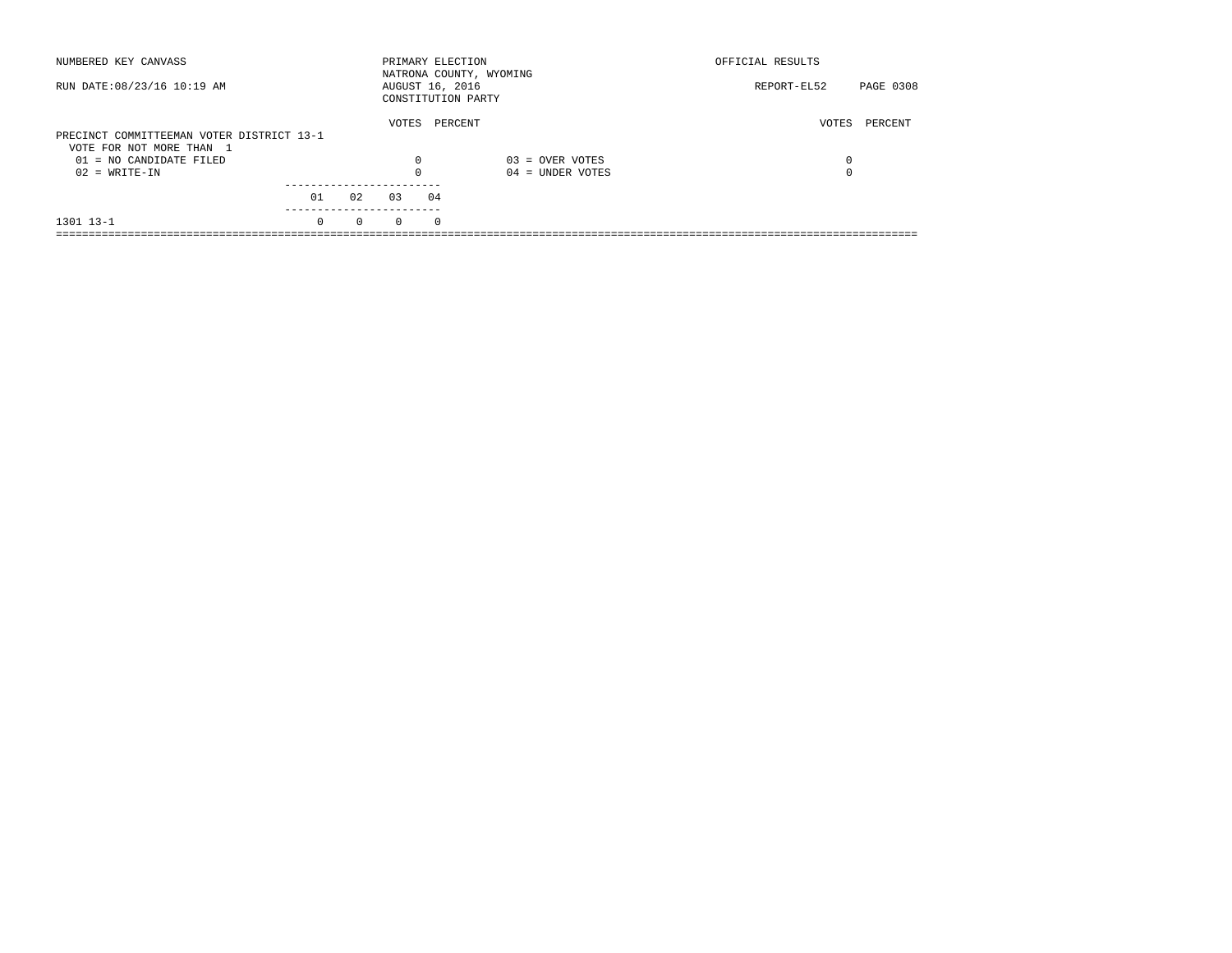| NUMBERED KEY CANVASS                        |          |          | PRIMARY ELECTION |            | NATRONA COUNTY, WYOMING | OFFICIAL RESULTS |           |
|---------------------------------------------|----------|----------|------------------|------------|-------------------------|------------------|-----------|
| RUN DATE: 08/23/16 10:19 AM                 |          |          | AUGUST 16, 2016  |            | CONSTITUTION PARTY      | REPORT-EL52      | PAGE 0309 |
|                                             |          |          | VOTES            |            | PERCENT                 | VOTES            | PERCENT   |
| PRECINCT COMMITTEEWOMAN VOTER DISTRICT 13-1 |          |          |                  |            |                         |                  |           |
| VOTE FOR NOT MORE THAN 1                    |          |          |                  |            |                         |                  |           |
| $01 = NO CANDIDATE FILED$                   |          |          | $\Omega$         |            | $03 =$ OVER VOTES       | 0                |           |
| $02 = WRITE-IN$                             |          |          |                  |            | $04 =$ UNDER VOTES      | $\Omega$         |           |
|                                             |          |          |                  |            |                         |                  |           |
|                                             | 01       | 02       | 03               | 04         |                         |                  |           |
| 1301 13-1                                   | $\Omega$ | $\Omega$ | $\Omega$         | $^{\circ}$ |                         |                  |           |
|                                             |          |          |                  |            |                         |                  |           |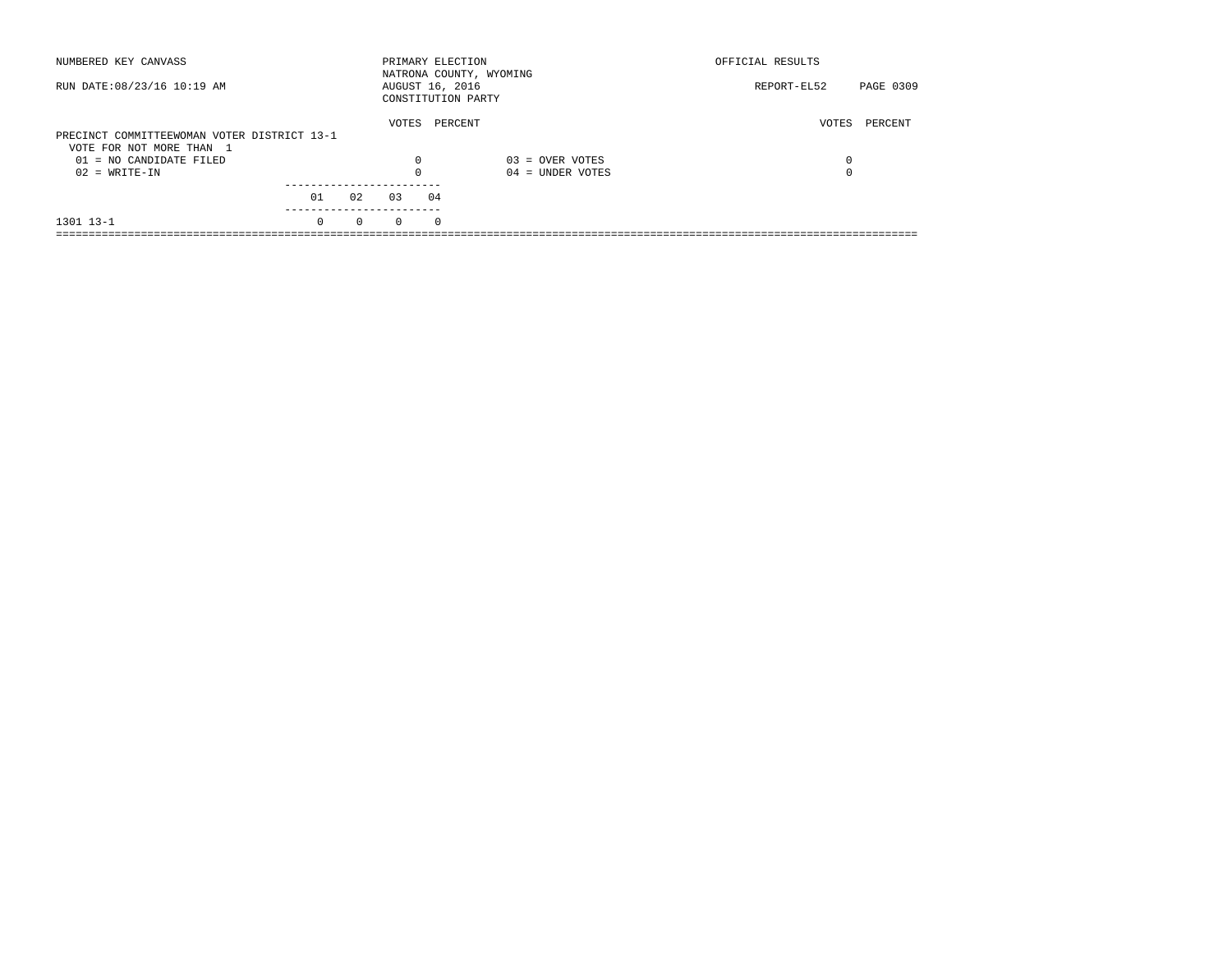| NUMBERED KEY CANVASS                                                  |          |          | PRIMARY ELECTION |            | NATRONA COUNTY, WYOMING | OFFICIAL RESULTS |           |
|-----------------------------------------------------------------------|----------|----------|------------------|------------|-------------------------|------------------|-----------|
| RUN DATE: 08/23/16 10:19 AM                                           |          |          | AUGUST 16, 2016  |            | CONSTITUTION PARTY      | REPORT-EL52      | PAGE 0310 |
| PRECINCT COMMITTEEMAN VOTER DISTRICT 13-2<br>VOTE FOR NOT MORE THAN 1 |          |          | VOTES            |            | PERCENT                 | VOTES            | PERCENT   |
| $01 = NO CANDIDATE FILED$                                             |          |          | $\Omega$         |            | $03 =$ OVER VOTES       | 0                |           |
| $02 = WRITE-IN$                                                       |          |          |                  |            | $04 =$ UNDER VOTES      | $\Omega$         |           |
|                                                                       | 01       | 02       | 03               | 04         |                         |                  |           |
| $1302$ $13-2$                                                         | $\Omega$ | $\Omega$ | $\Omega$         | $^{\circ}$ |                         |                  |           |
|                                                                       |          |          |                  |            |                         |                  |           |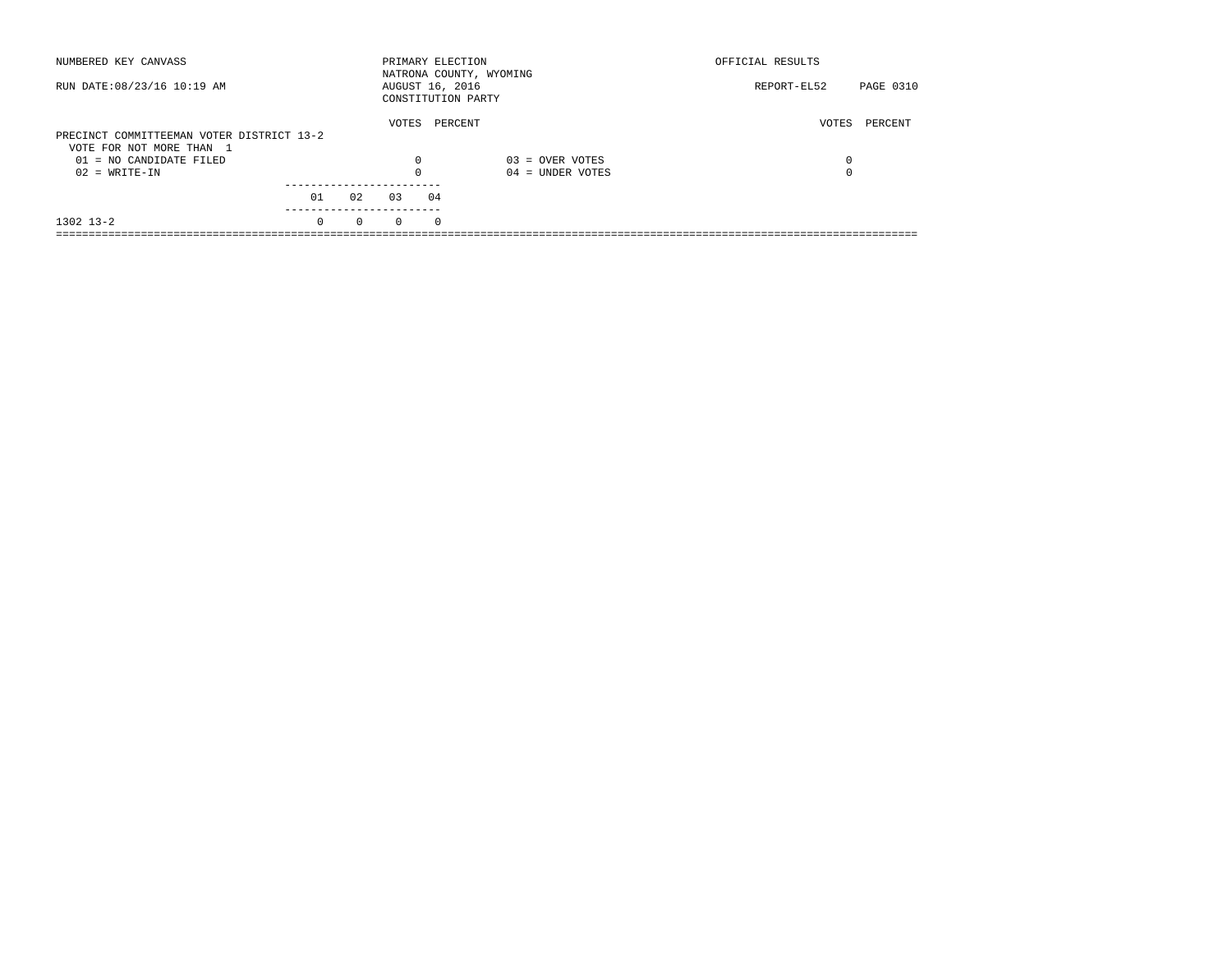| NUMBERED KEY CANVASS                        |          |          | PRIMARY ELECTION                      |          | NATRONA COUNTY, WYOMING | OFFICIAL RESULTS |                  |
|---------------------------------------------|----------|----------|---------------------------------------|----------|-------------------------|------------------|------------------|
| RUN DATE: 08/23/16 10:19 AM                 |          |          | AUGUST 16, 2016<br>CONSTITUTION PARTY |          |                         | REPORT-EL52      | <b>PAGE 0311</b> |
|                                             |          |          | VOTES                                 | PERCENT  |                         | VOTES            | PERCENT          |
| PRECINCT COMMITTEEWOMAN VOTER DISTRICT 13-2 |          |          |                                       |          |                         |                  |                  |
| VOTE FOR NOT MORE THAN 1                    |          |          |                                       |          |                         |                  |                  |
| $01 = NO CANDIDATE FILED$                   |          |          | $\Omega$                              |          | $03 =$ OVER VOTES       | 0                |                  |
| $02 = WRITE-IN$                             |          |          |                                       |          | $04 =$ UNDER VOTES      | $\Omega$         |                  |
|                                             |          |          |                                       |          |                         |                  |                  |
|                                             | 01       | 02       | 03                                    | 04       |                         |                  |                  |
| $1302$ $13-2$                               | $\Omega$ | $\Omega$ | $\Omega$                              | $\Omega$ |                         |                  |                  |
|                                             |          |          |                                       |          |                         |                  |                  |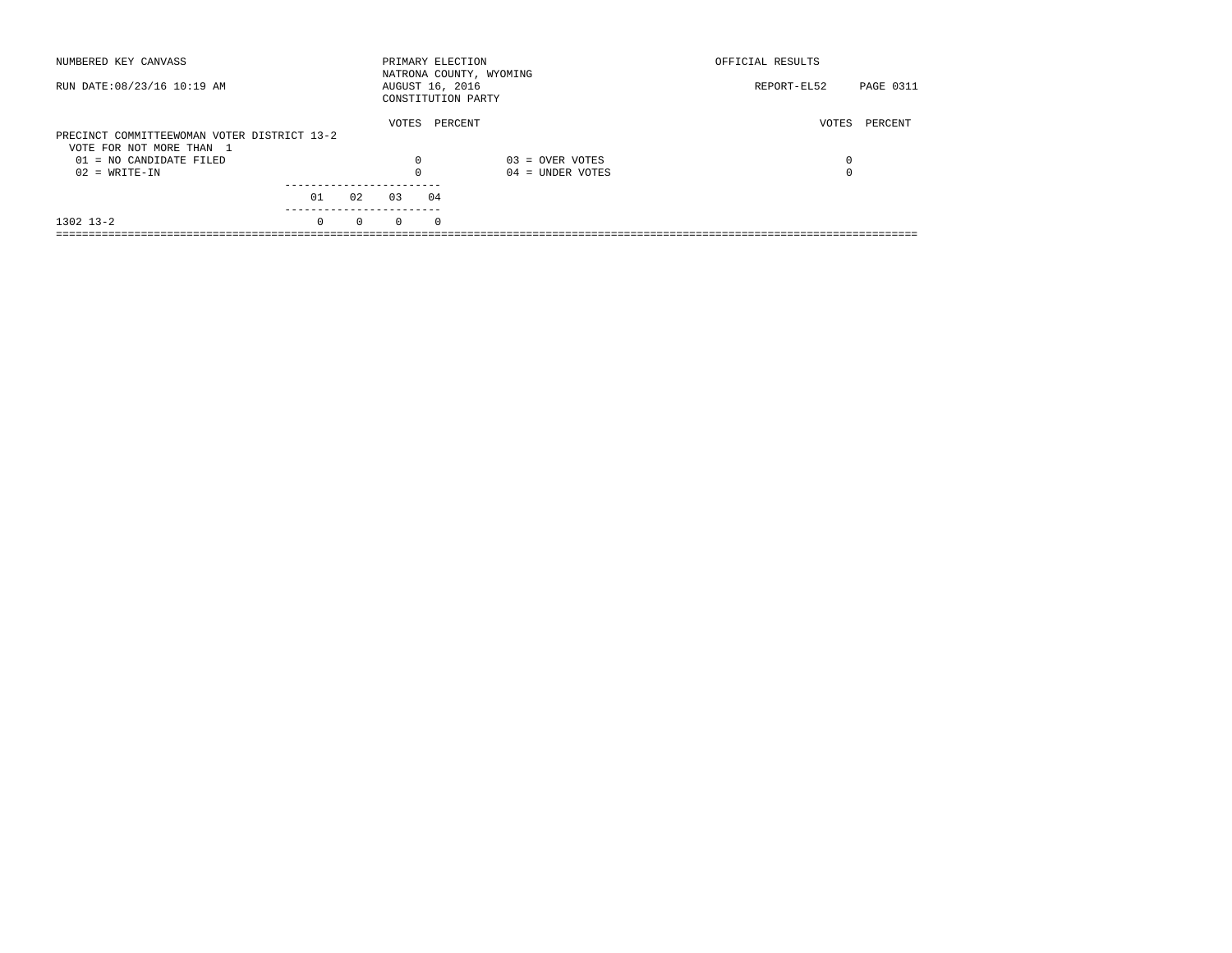| NUMBERED KEY CANVASS                                                                               |          |          |                   |            | PRIMARY ELECTION<br>NATRONA COUNTY, WYOMING | OFFICIAL RESULTS |           |
|----------------------------------------------------------------------------------------------------|----------|----------|-------------------|------------|---------------------------------------------|------------------|-----------|
| RUN DATE: 08/23/16 10:19 AM                                                                        |          |          | AUGUST 16, 2016   |            | CONSTITUTION PARTY                          | REPORT-EL52      | PAGE 0312 |
| PRECINCT COMMITTEEMAN VOTER DISTRICT 14-1<br>VOTE FOR NOT MORE THAN 1<br>$01 = NO CANDIDATE FILED$ |          |          | VOTES<br>$\Omega$ |            | PERCENT<br>$03 =$ OVER VOTES                | VOTES<br>0       | PERCENT   |
| $02 = WRITE-IN$                                                                                    |          |          |                   |            | $04 =$ UNDER VOTES                          |                  |           |
|                                                                                                    | 01       | 02       | 0.3               | 04         |                                             |                  |           |
| 1401 14-1                                                                                          | $\Omega$ | $\Omega$ | $\Omega$          | $^{\circ}$ |                                             |                  |           |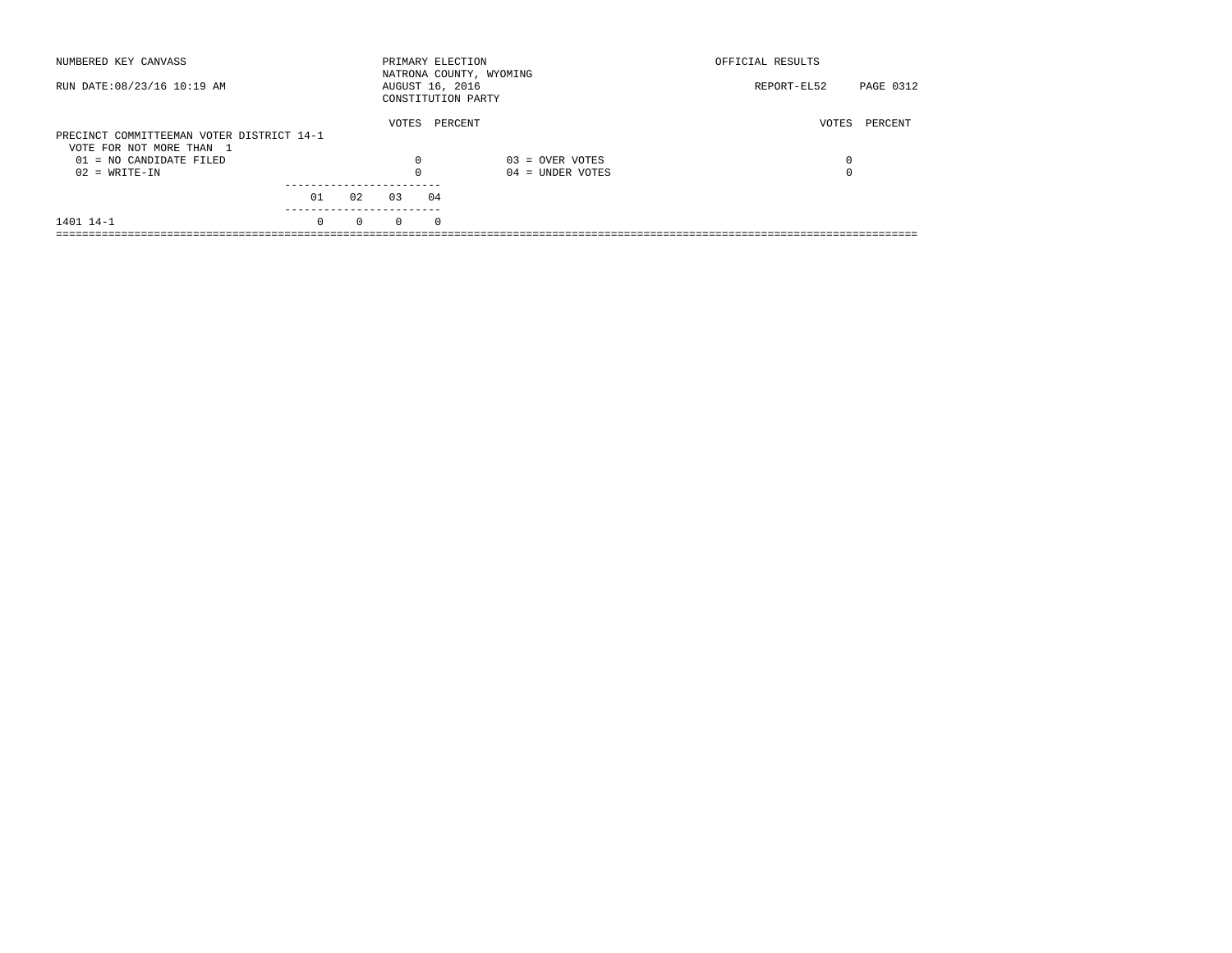| NUMBERED KEY CANVASS                         |          |          |                 |            | PRIMARY ELECTION<br>NATRONA COUNTY, WYOMING | OFFICIAL RESULTS |           |
|----------------------------------------------|----------|----------|-----------------|------------|---------------------------------------------|------------------|-----------|
| RUN DATE: 08/23/16 10:19 AM                  |          |          | AUGUST 16, 2016 |            | CONSTITUTION PARTY                          | REPORT-EL52      | PAGE 0313 |
| PRECINCT COMMITTEEWOMAN VOTER DISTRICT 14-1  |          |          | VOTES           |            | PERCENT                                     | VOTES            | PERCENT   |
| VOTE FOR NOT MORE THAN 1                     |          |          |                 |            |                                             |                  |           |
| $01 = NO CANDIDATE FILED$<br>$02 = WRITE-IN$ |          |          | $\Omega$        |            | $03 =$ OVER VOTES<br>$04 =$ UNDER VOTES     | 0<br>$\Omega$    |           |
|                                              |          |          |                 |            |                                             |                  |           |
|                                              | 01       | 02       | 0.3             | 04         |                                             |                  |           |
| 1401 14-1                                    | $\Omega$ | $\Omega$ | $\Omega$        | $^{\circ}$ |                                             |                  |           |
|                                              |          |          |                 |            |                                             |                  |           |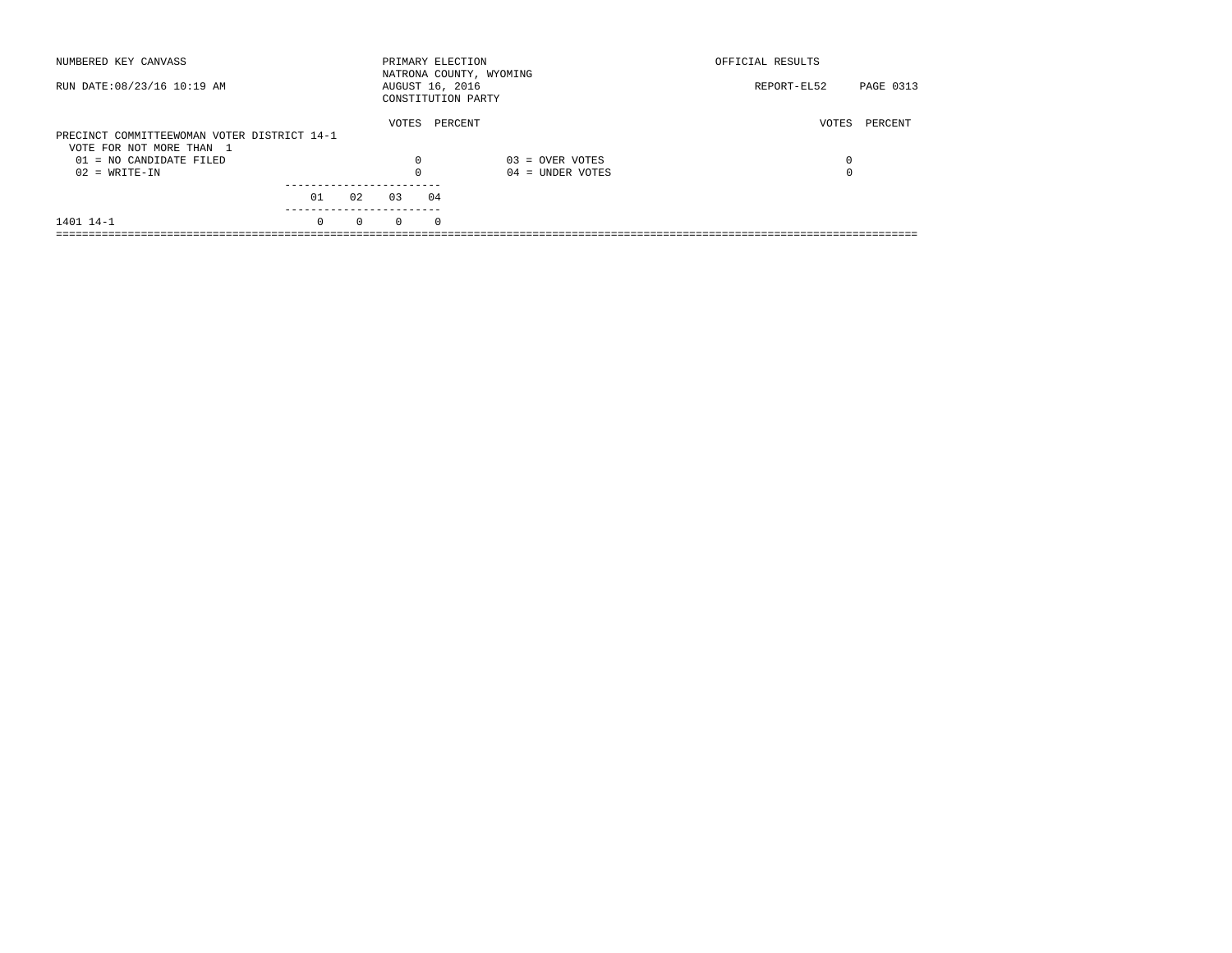| NUMBERED KEY CANVASS               |                                                                                                           |                |                                             | PRIMARY ELECTION                           |                            | OFFICIAL RESULTS      |
|------------------------------------|-----------------------------------------------------------------------------------------------------------|----------------|---------------------------------------------|--------------------------------------------|----------------------------|-----------------------|
| RUN DATE: 08/23/16 10:19 AM        |                                                                                                           |                |                                             | NATRONA COUNTY, WYOMING<br>AUGUST 16, 2016 |                            | REPORT-EL52 PAGE 0314 |
|                                    |                                                                                                           |                |                                             | LIBERTARIAN PARTY                          |                            |                       |
|                                    |                                                                                                           |                |                                             |                                            |                            |                       |
|                                    |                                                                                                           |                |                                             | VOTES PERCENT                              |                            | VOTES PERCENT         |
| UNITED STATES REPRESENTATIVE       |                                                                                                           |                |                                             |                                            |                            |                       |
| WYOMING CONGRESSIONAL DISTRICT ONE |                                                                                                           |                |                                             |                                            |                            |                       |
| VOTE FOR NOT MORE THAN 1           |                                                                                                           |                |                                             |                                            |                            |                       |
| 01 = LAWRENCE GERARD STRUEMPF      |                                                                                                           |                |                                             |                                            | 33 89.19 03 = OVER VOTES   | $\mathsf{O}$          |
| $02$ = WRITE-IN                    | -------------------------                                                                                 |                |                                             |                                            | 4  10.81  04 = UNDER VOTES | 2                     |
|                                    |                                                                                                           |                | 01 02 03 04                                 |                                            |                            |                       |
|                                    | ------------------------                                                                                  |                |                                             |                                            |                            |                       |
| $0101 1 - 1$                       | $\begin{matrix} 0 & 0 & 0 & 0 \end{matrix}$                                                               |                |                                             |                                            |                            |                       |
| $0102$ $1-2$                       | $\begin{matrix} 0 & 0 & 0 & 0 \end{matrix}$                                                               |                |                                             |                                            |                            |                       |
| $0103$ 1-3                         | $\begin{matrix} 0 & 0 & 0 & 0 \end{matrix}$                                                               |                |                                             |                                            |                            |                       |
| $0104$ 1-4                         |                                                                                                           |                | 2 0 0 0                                     |                                            |                            |                       |
| $0105$ 1-5                         | $\begin{matrix} 0 & 0 & 0 & 0 \end{matrix}$                                                               |                |                                             |                                            |                            |                       |
| $0106 1 - 6$                       | $\begin{matrix} 0 & 0 & 0 \end{matrix}$                                                                   |                |                                             | 0                                          |                            |                       |
| $0107 1 - 7$                       |                                                                                                           |                | 2 0 0                                       | $\mathbf 0$                                |                            |                       |
| $0109$ $1-9$                       | $\begin{matrix} 1 & \hspace{1.5cm} 1 & \hspace{1.5cm} 0 \end{matrix}$                                     |                |                                             | 0                                          |                            |                       |
| 0111 1-11                          | $\begin{matrix} 0 & 0 & 0 & 0 \end{matrix}$                                                               |                |                                             |                                            |                            |                       |
| 0112 1-12                          | $0\qquad 0\qquad 0$                                                                                       |                |                                             | $\overline{0}$                             |                            |                       |
| $02012 - -1$                       | $0\qquad 0$                                                                                               |                | $\overline{0}$                              | $\mathbf 0$                                |                            |                       |
| $0202$ $2 - 2$                     |                                                                                                           |                | 2 0 0                                       | $\mathbf 0$                                |                            |                       |
| $0203$ 2-3                         |                                                                                                           |                | 3 0 0 0                                     |                                            |                            |                       |
| $0204$ 2-4                         | $0\qquad 0\qquad 0$                                                                                       |                |                                             | <sup>1</sup>                               |                            |                       |
| $0206$ 2-6                         | 2 0 0                                                                                                     |                |                                             | $\mathbf 0$                                |                            |                       |
| $02072 - -7$                       | 1                                                                                                         |                | $0\qquad 0$                                 | 0                                          |                            |                       |
| $0208$ 2-8                         | $0\qquad 0\qquad 0$                                                                                       |                |                                             | $\overline{\phantom{0}}$                   |                            |                       |
| $02092 - -9$                       | $\begin{matrix} 0 & 0 & 0 & 0 \end{matrix}$                                                               |                |                                             |                                            |                            |                       |
| $0210$ $2-10$                      | 1 0 0                                                                                                     |                |                                             | $\mathbf 0$                                |                            |                       |
| $0302$ $3 - 2$                     |                                                                                                           |                | $0\qquad 0\qquad 0$                         | $\overline{0}$                             |                            |                       |
| $0303$ $3-3$                       | 1 0 0                                                                                                     |                |                                             | $\overline{0}$                             |                            |                       |
| $0304$ 3-4                         | $1 \qquad 0 \qquad 0$                                                                                     |                |                                             | $\overline{\phantom{0}}$                   |                            |                       |
| $0305$ 3-5                         | $\begin{matrix} 1 & 1 & 0 \end{matrix}$                                                                   |                |                                             | 0                                          |                            |                       |
| $0306$ 3-6                         |                                                                                                           |                | $0\qquad 0\qquad 0$                         | 0                                          |                            |                       |
| $0308$ $3-8$                       | 1 0 0                                                                                                     |                |                                             | $\mathbf{0}$                               |                            |                       |
| $0309$ $3-9$                       |                                                                                                           |                | 1 0 0 0                                     |                                            |                            |                       |
| $0310$ $3-10$                      | $\begin{matrix} 1 \end{matrix} \qquad \begin{matrix} 0 \end{matrix} \qquad \begin{matrix} 0 \end{matrix}$ |                |                                             | 0                                          |                            |                       |
| $0401$ 4-1                         | 4 0 0                                                                                                     |                |                                             | $\mathbf 0$                                |                            |                       |
| $0402$ 4-2                         |                                                                                                           |                | $0\qquad 0\qquad 0$                         | 0                                          |                            |                       |
| $0501$ 5-1                         | 1 0 0 0                                                                                                   |                |                                             |                                            |                            |                       |
| $0701 7 - 1$                       | $0\qquad 0\qquad 0$                                                                                       |                |                                             | $\mathbf 0$                                |                            |                       |
| $0702$ 7-2                         | $\begin{matrix} 0 & 0 & 0 \end{matrix}$                                                                   |                |                                             | $\overline{\phantom{0}}$                   |                            |                       |
| $08018 - -1$                       |                                                                                                           |                | 4 0 0                                       | $\mathbf{1}$                               |                            |                       |
| $0802 8-2$<br>$08038 - 3$          | 1 0 0<br>1 0 0 0                                                                                          |                |                                             | $\overline{\phantom{0}}$                   |                            |                       |
| $0804$ 8-4                         | $\begin{matrix} 0 & 0 & 0 \end{matrix}$                                                                   |                |                                             | $\overline{0}$                             |                            |                       |
| $08058-5$                          |                                                                                                           |                | $\begin{matrix} 0 & 2 & 0 & 0 \end{matrix}$ |                                            |                            |                       |
| $0901$ $9-1$                       | 1 0 0                                                                                                     |                |                                             | $\overline{0}$                             |                            |                       |
| 1101 11-1                          | $\begin{matrix} 0 & 0 & 0 \end{matrix}$                                                                   |                |                                             | $\overline{\phantom{0}}$                   |                            |                       |
| 1102 11-2                          | $\begin{matrix} 0 & 0 & 0 \end{matrix}$                                                                   |                |                                             | 0                                          |                            |                       |
| $1103$ $11-3$                      |                                                                                                           |                | $0\qquad 0\qquad 0$                         | 0                                          |                            |                       |
| 1104 11-4                          | $0\qquad 0$                                                                                               |                | $\overline{0}$                              | 0                                          |                            |                       |
| 1202 12-2                          | $\begin{array}{ccccccccccccc} & 1 & & & 0 & & & 0 & & & 0 \end{array}$                                    |                |                                             |                                            |                            |                       |
| 1301 13-1                          | $0\qquad 0\qquad 0$                                                                                       |                |                                             | $\mathbf 0$                                |                            |                       |
| 1302 13-2                          | $\overline{0}$                                                                                            | $\overline{0}$ | $\circ$                                     | $\circ$                                    |                            |                       |
| 1401 14-1                          | $\overline{0}$                                                                                            | $\overline{0}$ | $\overline{\phantom{0}}$                    | $\circ$                                    |                            |                       |
|                                    |                                                                                                           |                |                                             |                                            |                            |                       |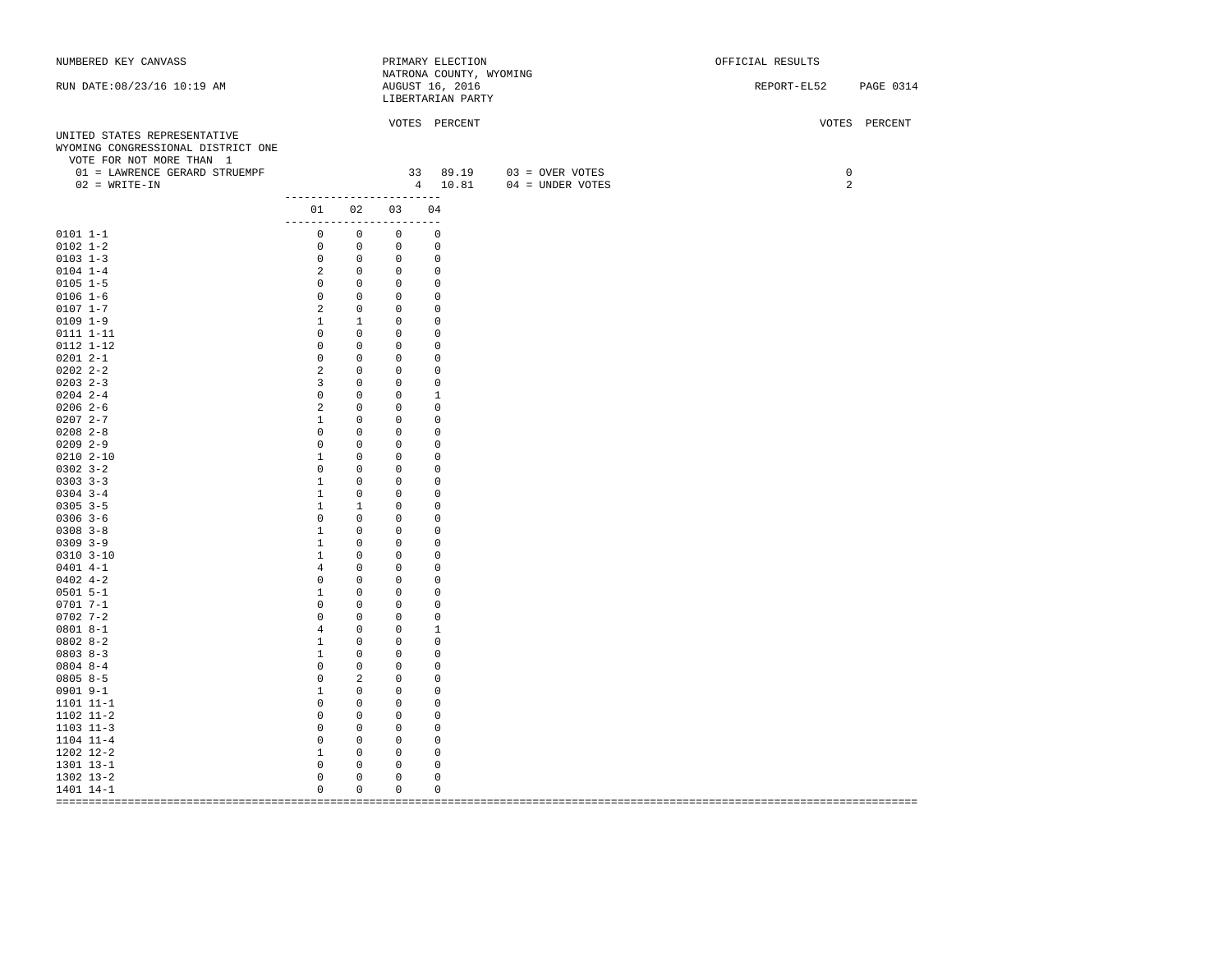| NUMBERED KEY CANVASS                |          |             |             |                | PRIMARY ELECTION<br>NATRONA COUNTY, WYOMING | OFFICIAL RESULTS |               |
|-------------------------------------|----------|-------------|-------------|----------------|---------------------------------------------|------------------|---------------|
| RUN DATE: 08/23/16 10:19 AM         |          |             |             |                | AUGUST 16, 2016                             | REPORT-EL52      | PAGE 0315     |
|                                     |          |             |             |                | LIBERTARIAN PARTY                           |                  |               |
|                                     |          |             |             |                |                                             |                  |               |
|                                     |          |             |             |                | VOTES PERCENT                               |                  | VOTES PERCENT |
| STATE SENATOR 28 SENATE DISTRICT 28 |          |             |             |                |                                             |                  |               |
| VOTE FOR NOT MORE THAN 1            |          |             |             | $\mathbf 0$    |                                             |                  |               |
| 01 = NO CANDIDATE FILED             |          |             |             |                | 03 = OVER VOTES                             | $\circ$          |               |
| $02$ = WRITE-IN                     |          |             |             | $\Omega$       | 04 = UNDER VOTES                            | 8                |               |
|                                     | 01       | 02          | 03          | 04             |                                             |                  |               |
|                                     |          |             |             |                |                                             |                  |               |
| $0102$ $1 - 2$                      | 0        | $\circ$     | 0           | 0              |                                             |                  |               |
| $0103$ $1-3$                        | $\Omega$ | $\Omega$    | $\mathbf 0$ |                |                                             |                  |               |
| $0104$ 1-4                          |          | $\mathbf 0$ | 0           | $\overline{a}$ |                                             |                  |               |
| $0105$ $1-5$                        |          | $\mathbf 0$ | 0           |                |                                             |                  |               |
| $0107$ $1 - 7$                      |          | $\mathbf 0$ | 0           |                |                                             |                  |               |
| $0109$ $1-9$                        |          | $\mathbf 0$ | 0           |                |                                             |                  |               |
| 0112 1-12                           |          | $\mathbf 0$ | 0           |                |                                             |                  |               |
| $0302$ $3-2$                        |          | $\mathbf 0$ | $\mathbf 0$ |                |                                             |                  |               |
| $0304$ 3-4                          | $\Omega$ | $\mathbf 0$ | 0           |                |                                             |                  |               |
| $0308$ $3 - 8$                      |          | $\Omega$    | $\Omega$    |                |                                             |                  |               |
|                                     |          |             |             |                |                                             |                  |               |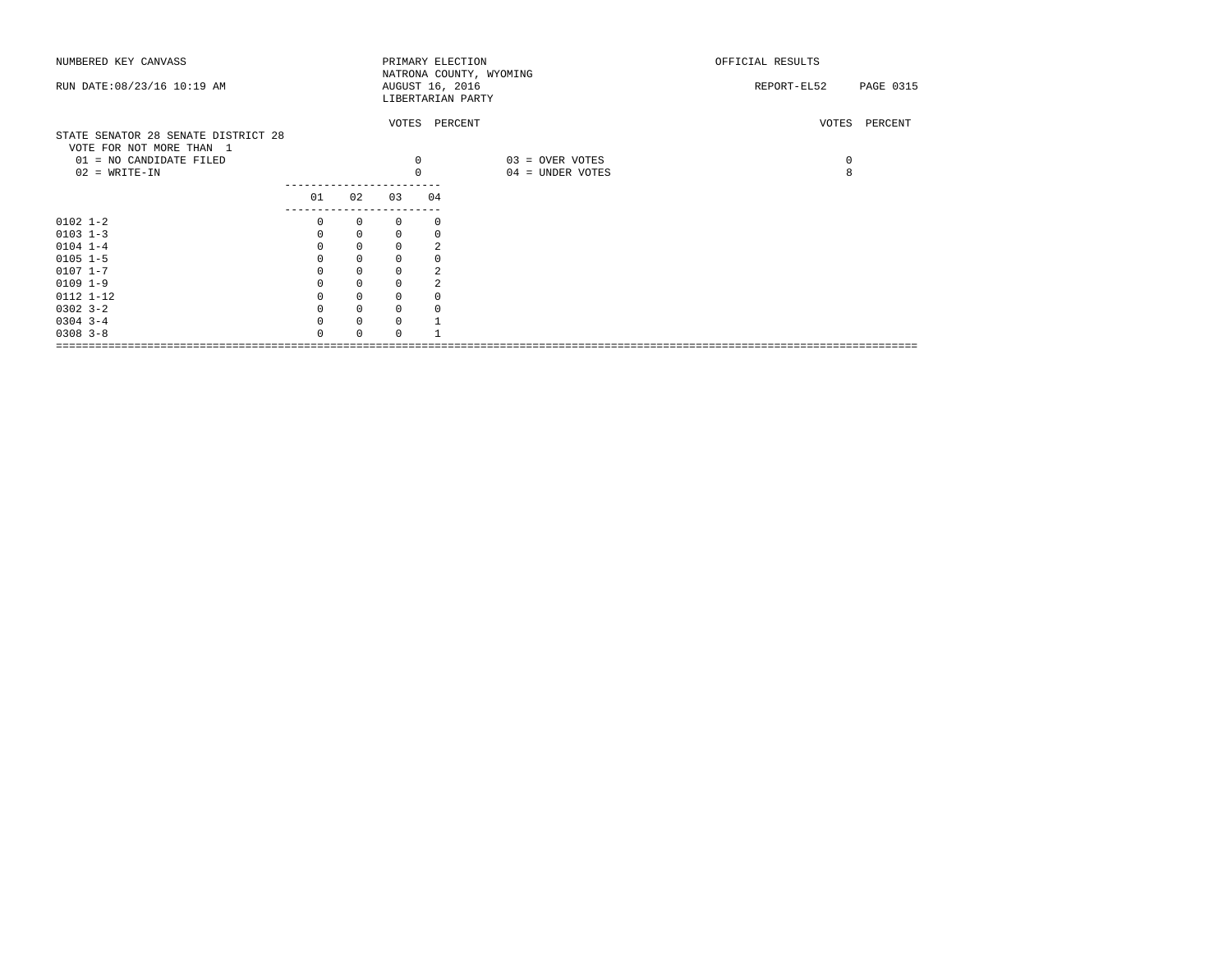| NUMBERED KEY CANVASS                |              |              |             | PRIMARY ELECTION        |                  | OFFICIAL RESULTS                |  |
|-------------------------------------|--------------|--------------|-------------|-------------------------|------------------|---------------------------------|--|
|                                     |              |              |             | NATRONA COUNTY, WYOMING |                  |                                 |  |
| RUN DATE: 08/23/16 10:19 AM         |              |              |             | AUGUST 16, 2016         |                  | <b>PAGE 0316</b><br>REPORT-EL52 |  |
|                                     |              |              |             | LIBERTARIAN PARTY       |                  |                                 |  |
|                                     |              |              |             |                         |                  |                                 |  |
|                                     |              |              |             | VOTES PERCENT           |                  | VOTES PERCENT                   |  |
| STATE SENATOR 30 SENATE DISTRICT 30 |              |              |             |                         |                  |                                 |  |
| VOTE FOR NOT MORE THAN 1            |              |              |             |                         |                  |                                 |  |
| 01 = NO CANDIDATE FILED             |              |              |             | 0                       | 03 = OVER VOTES  | 0                               |  |
| $02$ = WRITE-IN                     |              |              |             | 1 100.00                | 04 = UNDER VOTES | $\overline{4}$                  |  |
|                                     | 01           | 02           | 03          | 04                      |                  |                                 |  |
|                                     | ----------   |              |             |                         |                  |                                 |  |
| $0101 1 - 1$                        | $\mathbf{0}$ | $\mathbf{0}$ | $\Omega$    | 0                       |                  |                                 |  |
| $02072 - -7$                        | 0            | 0            | 0           | $\mathbf{1}$            |                  |                                 |  |
| $0208$ 2-8                          | 0            | $\mathbf 0$  | 0           | $\mathbf 0$             |                  |                                 |  |
| $0209$ 2-9                          | 0            | $\mathbf 0$  | $\mathbf 0$ | $\circ$                 |                  |                                 |  |
| $0501$ 5-1                          | $\Omega$     | $\mathbf 0$  | $\Omega$    | $\mathbf 1$             |                  |                                 |  |
| $0701 7 - 1$                        | 0            | 0            | 0           | $\mathbf 0$             |                  |                                 |  |
| $0702$ 7-2                          | $\Omega$     | $\mathbf 0$  | 0           | $\mathbf 0$             |                  |                                 |  |
| $0803 8-3$                          | 0            | $\mathbf 0$  | 0           | $1\,$                   |                  |                                 |  |
| $0804$ 8-4                          | $\Omega$     | $\mathbf 0$  | 0           | $\mathbf 0$             |                  |                                 |  |
| $08058-5$                           |              | $\mathbf{1}$ | 0           | $\mathbf 1$             |                  |                                 |  |
| 1101 11-1                           |              | $\mathbf 0$  | 0           | $\mathbf 0$             |                  |                                 |  |
| 1102 11-2                           | $\Omega$     | $\mathbf 0$  | 0           | $\mathbf 0$             |                  |                                 |  |
| $1103$ $11-3$                       | $\Omega$     | $\mathbf 0$  | 0           | $\mathbf 0$             |                  |                                 |  |
| 1104 11-4                           | $\Omega$     | $\mathbf 0$  | $\Omega$    | $\mathbf 0$             |                  |                                 |  |
| 1301 13-1                           | $\Omega$     | $\mathbf 0$  | 0           | $\mathbf 0$             |                  |                                 |  |
| 1302 13-2                           | $\Omega$     | 0            | $\Omega$    | 0                       |                  |                                 |  |
| 1401 14-1                           | $\cap$       | $\Omega$     | $\Omega$    | $\mathbf 0$             |                  |                                 |  |
|                                     |              |              |             |                         |                  |                                 |  |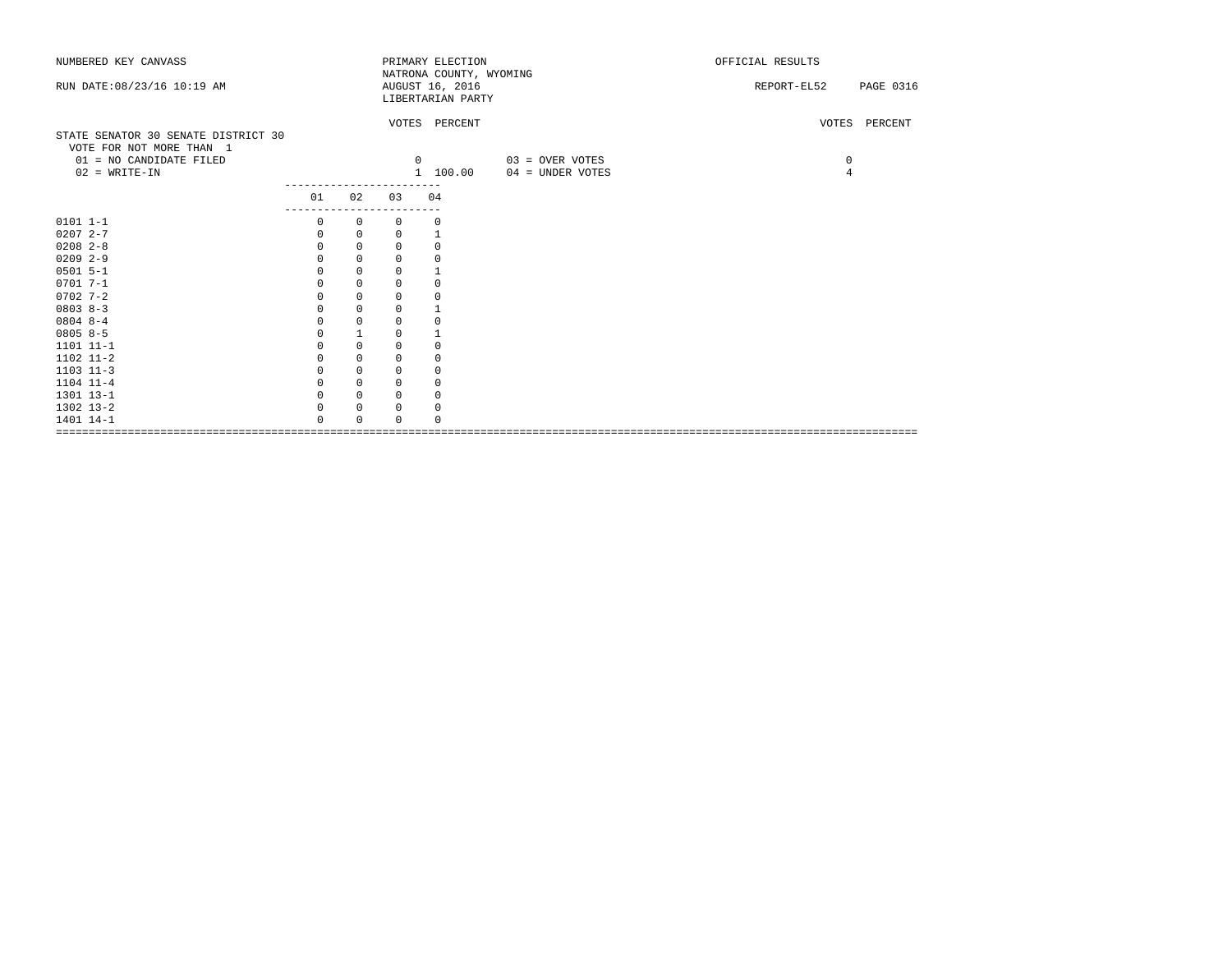| NUMBERED KEY CANVASS                                                                    |          |              |              | PRIMARY ELECTION<br>NATRONA COUNTY, WYOMING |                  | OFFICIAL RESULTS |           |
|-----------------------------------------------------------------------------------------|----------|--------------|--------------|---------------------------------------------|------------------|------------------|-----------|
| RUN DATE: 08/23/16 10:19 AM                                                             |          |              |              | AUGUST 16, 2016<br>LIBERTARIAN PARTY        |                  | REPORT-EL52      | PAGE 0317 |
| STATE HOUSE 35 HOUSE DISTRICT 35<br>VOTE FOR NOT MORE THAN 1<br>01 = NO CANDIDATE FILED |          |              | 0            | VOTES PERCENT                               | 03 = OVER VOTES  | VOTES<br>0       | PERCENT   |
| $02 = WRITE-IN$                                                                         |          |              | $\Omega$     |                                             | 04 = UNDER VOTES |                  |           |
|                                                                                         | 01       | 02           | 03           | 04                                          |                  |                  |           |
| $0106$ 1-6                                                                              | $\Omega$ | $\mathbf{0}$ | $\Omega$     | $\Omega$                                    |                  |                  |           |
| $0306$ 3-6                                                                              | $\Omega$ | $\mathbf{0}$ | $\Omega$     |                                             |                  |                  |           |
| $0310$ $3-10$                                                                           | $\Omega$ | $\mathbf 0$  | $\Omega$     |                                             |                  |                  |           |
| $0401$ 4-1                                                                              | $\Omega$ | $\circ$      | $\Omega$     |                                             |                  |                  |           |
| $0402 + -2$                                                                             | $\cap$   | $\Omega$     | <sup>n</sup> |                                             |                  |                  |           |
|                                                                                         |          |              |              |                                             |                  |                  |           |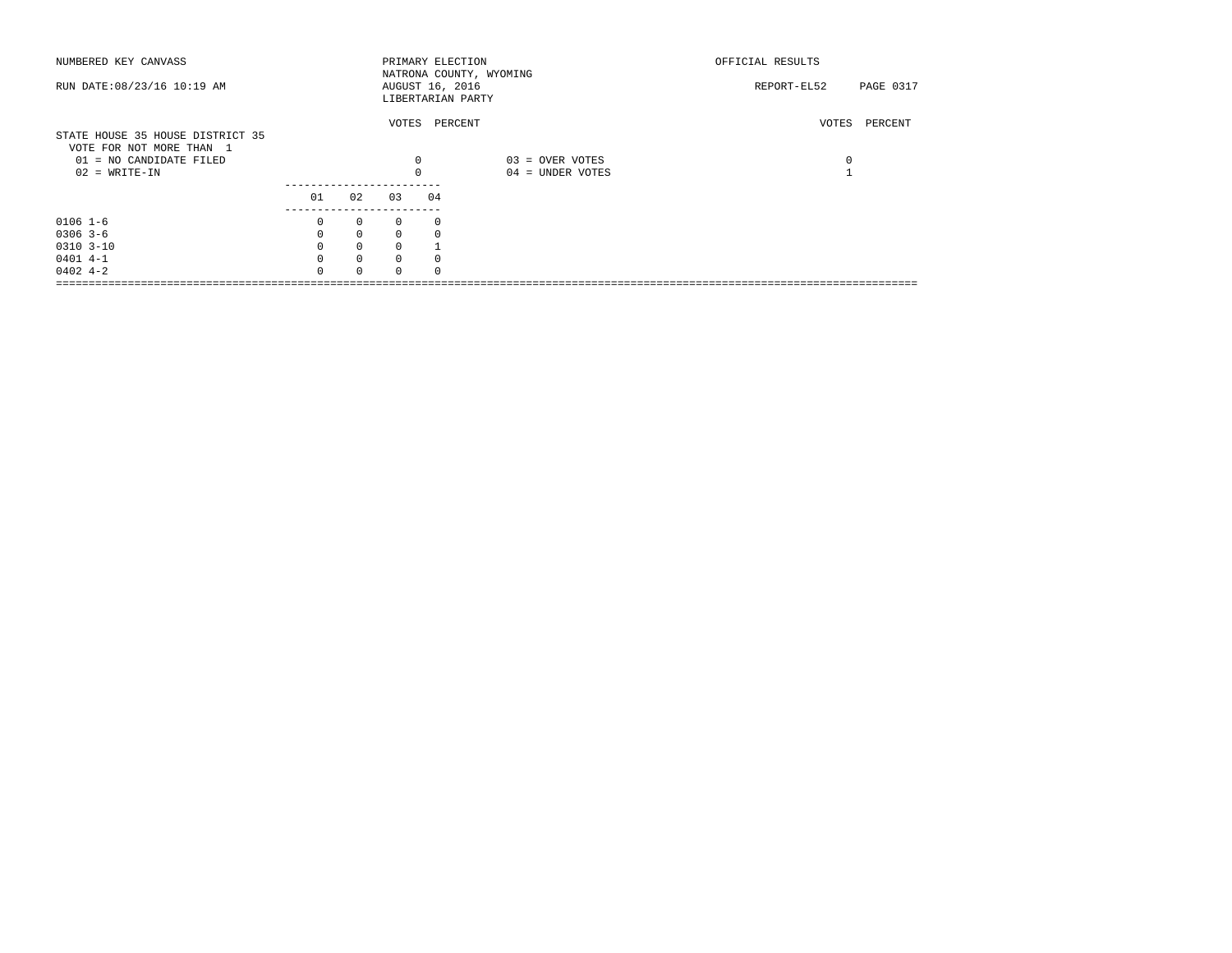| NUMBERED KEY CANVASS                                         |          |              |          | PRIMARY ELECTION<br>NATRONA COUNTY, WYOMING |                  | OFFICIAL RESULTS         |
|--------------------------------------------------------------|----------|--------------|----------|---------------------------------------------|------------------|--------------------------|
| RUN DATE: 08/23/16 10:19 AM                                  |          |              |          | AUGUST 16, 2016<br>LIBERTARIAN PARTY        |                  | REPORT-EL52<br>PAGE 0318 |
| STATE HOUSE 36 HOUSE DISTRICT 36<br>VOTE FOR NOT MORE THAN 1 |          |              |          | VOTES PERCENT                               |                  | VOTES<br>PERCENT         |
| 01 = NO CANDIDATE FILED                                      |          |              | $\Omega$ |                                             | 03 = OVER VOTES  | 0                        |
| $02 = WRITE-IN$                                              |          |              |          | 1 100.00                                    | 04 = UNDER VOTES | $\overline{ }$           |
|                                                              | 01       | 02           | 03       | 04                                          |                  |                          |
| $0302 - 3 - 2$                                               | 0        | $\mathbf{0}$ | $\Omega$ | $\Omega$                                    |                  |                          |
| $0303$ $3-3$                                                 | $\Omega$ | $\Omega$     | $\Omega$ |                                             |                  |                          |
| $0305$ 3-5                                                   | $\Omega$ |              | $\Omega$ |                                             |                  |                          |
| $0309$ 3-9                                                   | $\Omega$ | $\mathbf{0}$ | $\Omega$ |                                             |                  |                          |
| $0401$ 4-1                                                   | $\cap$   | $\Omega$     | $\cap$   |                                             |                  |                          |
|                                                              |          |              |          |                                             |                  |                          |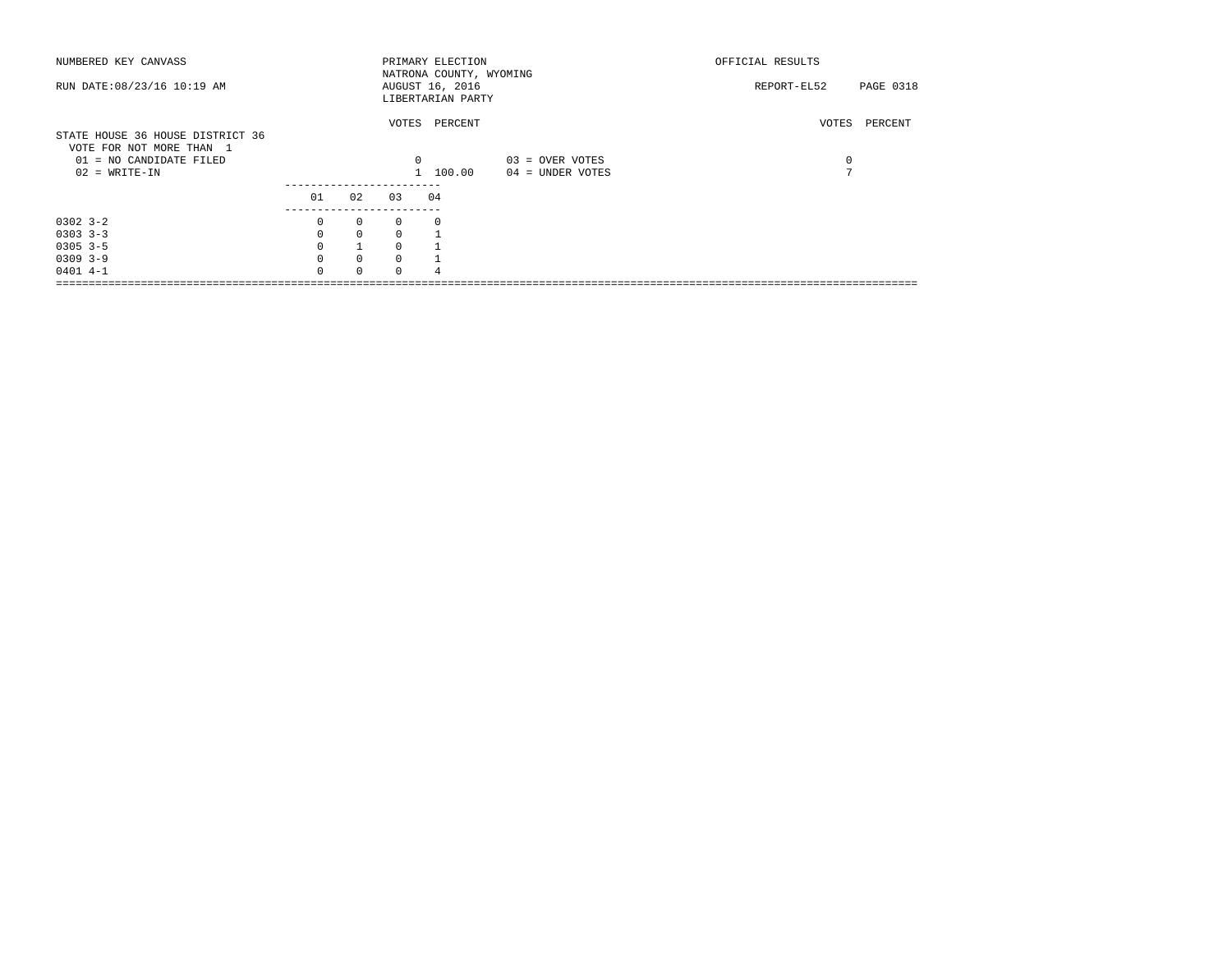| NUMBERED KEY CANVASS             |               |             |          |          | PRIMARY ELECTION        | OFFICIAL RESULTS         |
|----------------------------------|---------------|-------------|----------|----------|-------------------------|--------------------------|
|                                  |               |             |          |          | NATRONA COUNTY, WYOMING |                          |
| RUN DATE: 08/23/16 10:19 AM      |               |             |          |          | AUGUST 16, 2016         | REPORT-EL52<br>PAGE 0319 |
|                                  |               |             |          |          | LIBERTARIAN PARTY       |                          |
|                                  |               |             |          |          | VOTES PERCENT           | VOTES PERCENT            |
| STATE HOUSE 37 HOUSE DISTRICT 37 |               |             |          |          |                         |                          |
| VOTE FOR NOT MORE THAN 1         |               |             |          |          |                         |                          |
| 01 = NO CANDIDATE FILED          |               |             |          | 0        | 03 = OVER VOTES         | $\circ$                  |
| $02$ = WRITE-IN                  |               |             |          | $\Omega$ | 04 = UNDER VOTES        | 5                        |
|                                  |               |             |          |          |                         |                          |
|                                  | 01            | 02          | 03       | 04       |                         |                          |
|                                  | ------------- |             |          |          |                         |                          |
| $0109$ $1-9$                     | 0             | $\circ$     | 0        |          | 0                       |                          |
| 0111 1-11                        | 0             | $\mathbf 0$ | 0        |          |                         |                          |
| $0204$ 2-4                       |               | $\Omega$    | $\Omega$ |          |                         |                          |
| $02062-6$                        |               | $\mathbf 0$ | 0        |          |                         |                          |
| $02072 - -7$                     |               | $\mathbf 0$ | 0        |          |                         |                          |
| $0209$ 2-9                       |               | $\mathbf 0$ | 0        |          |                         |                          |
| $02102 - 10$                     |               | $\mathbf 0$ | 0        |          |                         |                          |
| 0901 9-1                         | $\Omega$      | $\mathbf 0$ | $\Omega$ |          |                         |                          |
| 1202 12-2                        |               |             | $\Omega$ |          |                         |                          |
|                                  |               |             |          |          |                         |                          |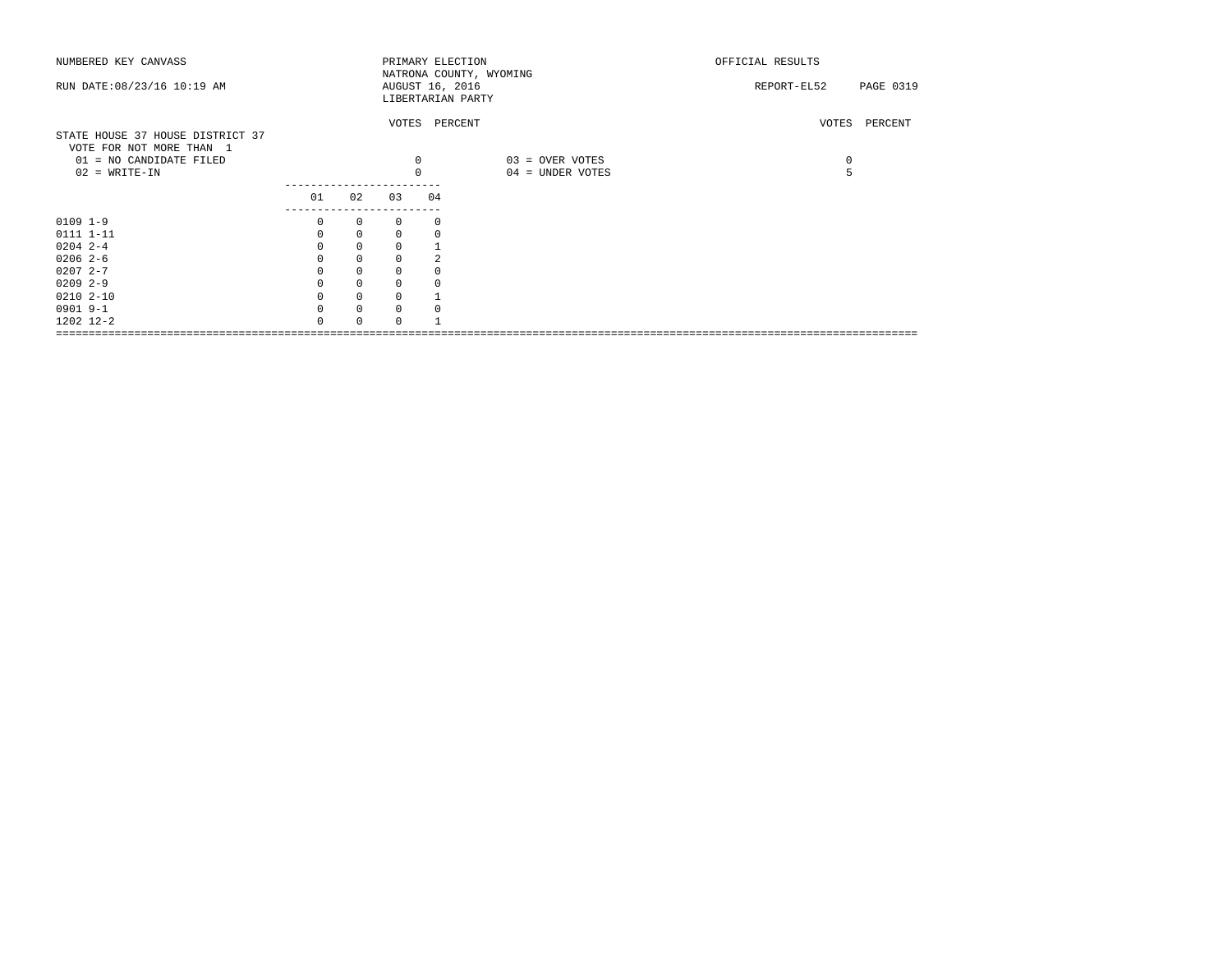| NUMBERED KEY CANVASS                                         |            |              |             |            | PRIMARY ELECTION<br>NATRONA COUNTY, WYOMING | OFFICIAL RESULTS |               |
|--------------------------------------------------------------|------------|--------------|-------------|------------|---------------------------------------------|------------------|---------------|
| RUN DATE: 08/23/16 10:19 AM                                  |            |              |             |            | AUGUST 16, 2016<br>LIBERTARIAN PARTY        | REPORT-EL52      | PAGE 0320     |
| STATE HOUSE 38 HOUSE DISTRICT 38<br>VOTE FOR NOT MORE THAN 1 |            |              |             |            | VOTES PERCENT                               |                  | VOTES PERCENT |
| 01 = NO CANDIDATE FILED                                      |            |              |             | $^{\circ}$ | 03 = OVER VOTES                             | 0                |               |
| $02$ = WRITE-IN                                              |            |              |             | $\Omega$   | 04 = UNDER VOTES                            | 2                |               |
|                                                              | 01         | 02           | 03          | 04         |                                             |                  |               |
|                                                              | ---------- |              |             |            |                                             |                  |               |
| $02072 - -7$                                                 | $\Omega$   | $\mathbf{0}$ | $\Omega$    |            |                                             |                  |               |
| $0208$ $2-8$                                                 | $\Omega$   | 0            | 0           | 0          |                                             |                  |               |
| $0209$ 2-9                                                   |            | $\mathbf 0$  | 0           | 0          |                                             |                  |               |
| $0501 5 - 1$                                                 |            | $\mathbb O$  | 0           |            |                                             |                  |               |
| $0701 7 - 1$                                                 |            | 0            | 0           |            |                                             |                  |               |
| 1101 11-1                                                    |            | $\mathbf 0$  | 0           | 0          |                                             |                  |               |
| 1102 11-2                                                    |            | 0            | 0           |            |                                             |                  |               |
| $1103$ $11-3$                                                |            | $\mathbf 0$  | 0           | 0          |                                             |                  |               |
| 1104 11-4                                                    |            | $\mathbf 0$  | $\Omega$    | 0          |                                             |                  |               |
| 1301 13-1                                                    |            | $\mathbf 0$  | $\mathbf 0$ | $\Omega$   |                                             |                  |               |
| 1302 13-2                                                    |            | $\mathbf 0$  | $\Omega$    | $\Omega$   |                                             |                  |               |
| 1401 14-1                                                    |            | $\Omega$     | $\Omega$    |            |                                             |                  |               |
| ===========<br>===========================                   |            |              |             |            |                                             |                  |               |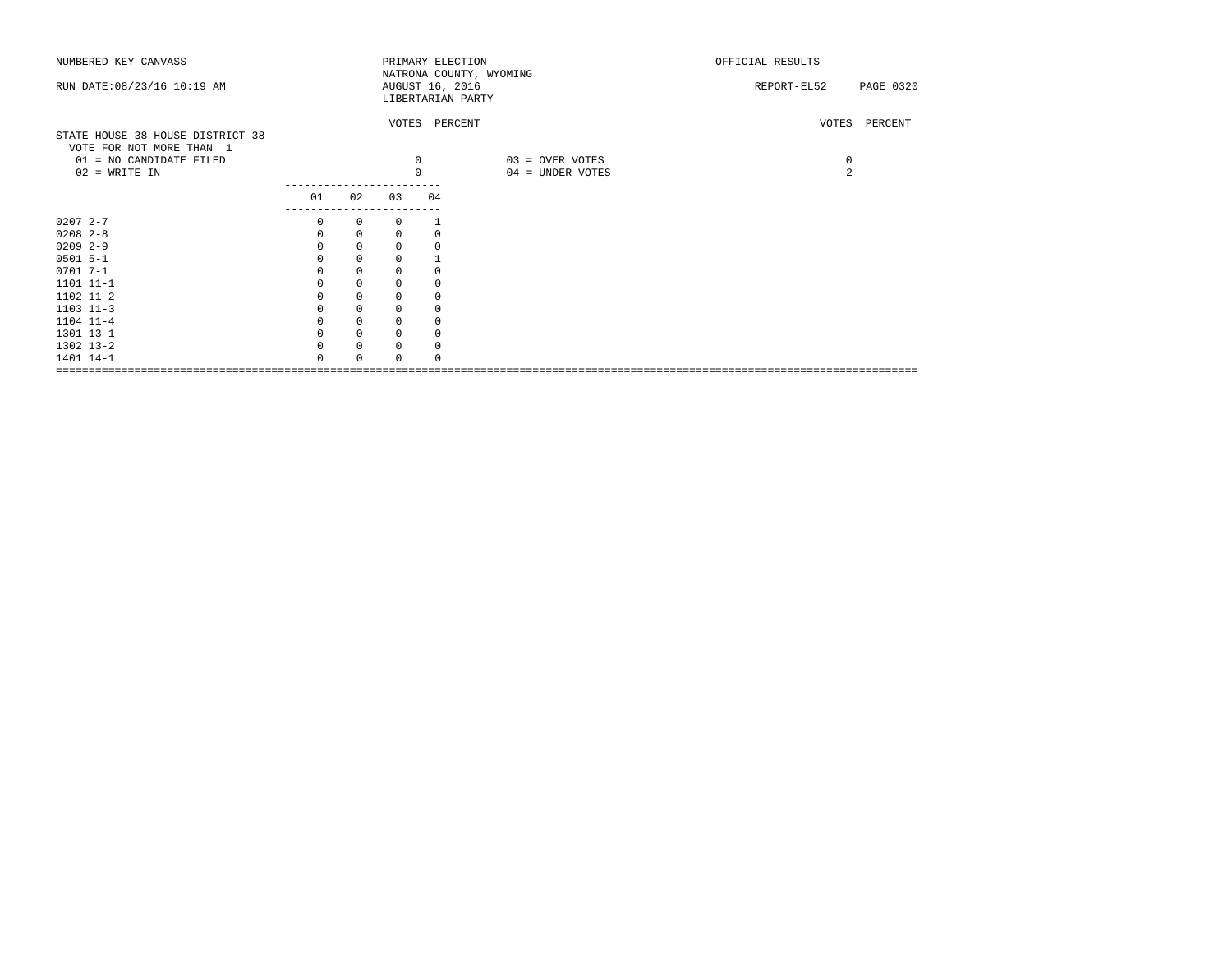| NUMBERED KEY CANVASS<br>RUN DATE: 08/23/16 10:19 AM                                                        |                     |              | AUGUST 16, 2016 |    | PRIMARY ELECTION<br>NATRONA COUNTY, WYOMING | OFFICIAL RESULTS<br>REPORT-EL52 | PAGE 0321 |
|------------------------------------------------------------------------------------------------------------|---------------------|--------------|-----------------|----|---------------------------------------------|---------------------------------|-----------|
|                                                                                                            |                     |              |                 |    | LIBERTARIAN PARTY<br>VOTES PERCENT          | VOTES                           | PERCENT   |
| STATE HOUSE 56 HOUSE DISTRICT 56<br>VOTE FOR NOT MORE THAN 1<br>01 = NO CANDIDATE FILED<br>$02$ = WRITE-IN |                     |              | 0               |    | 03 = OVER VOTES<br>04 = UNDER VOTES         | 0                               |           |
|                                                                                                            | 01<br>------------- | 02           | 0 <sub>3</sub>  | 04 |                                             |                                 |           |
| $0102$ 1-2                                                                                                 | 0                   | $\mathbf{0}$ | $\Omega$        | 0  |                                             |                                 |           |
| $0103$ $1-3$                                                                                               | $\mathbf 0$         | $\mathbf 0$  | $\Omega$        | 0  |                                             |                                 |           |
| $0104$ $1-4$                                                                                               | $\mathbf 0$         | $\mathbf 0$  | $\Omega$        |    |                                             |                                 |           |
| $0109$ $1-9$                                                                                               |                     | $\mathbf 0$  | $\Omega$        |    |                                             |                                 |           |
| 0112 1-12                                                                                                  | $\Omega$            | $\mathbf{0}$ | $\Omega$        |    |                                             |                                 |           |
| $0302$ $3 - 2$                                                                                             | $\cap$              | $\Omega$     |                 |    |                                             |                                 |           |
|                                                                                                            |                     |              |                 |    |                                             |                                 |           |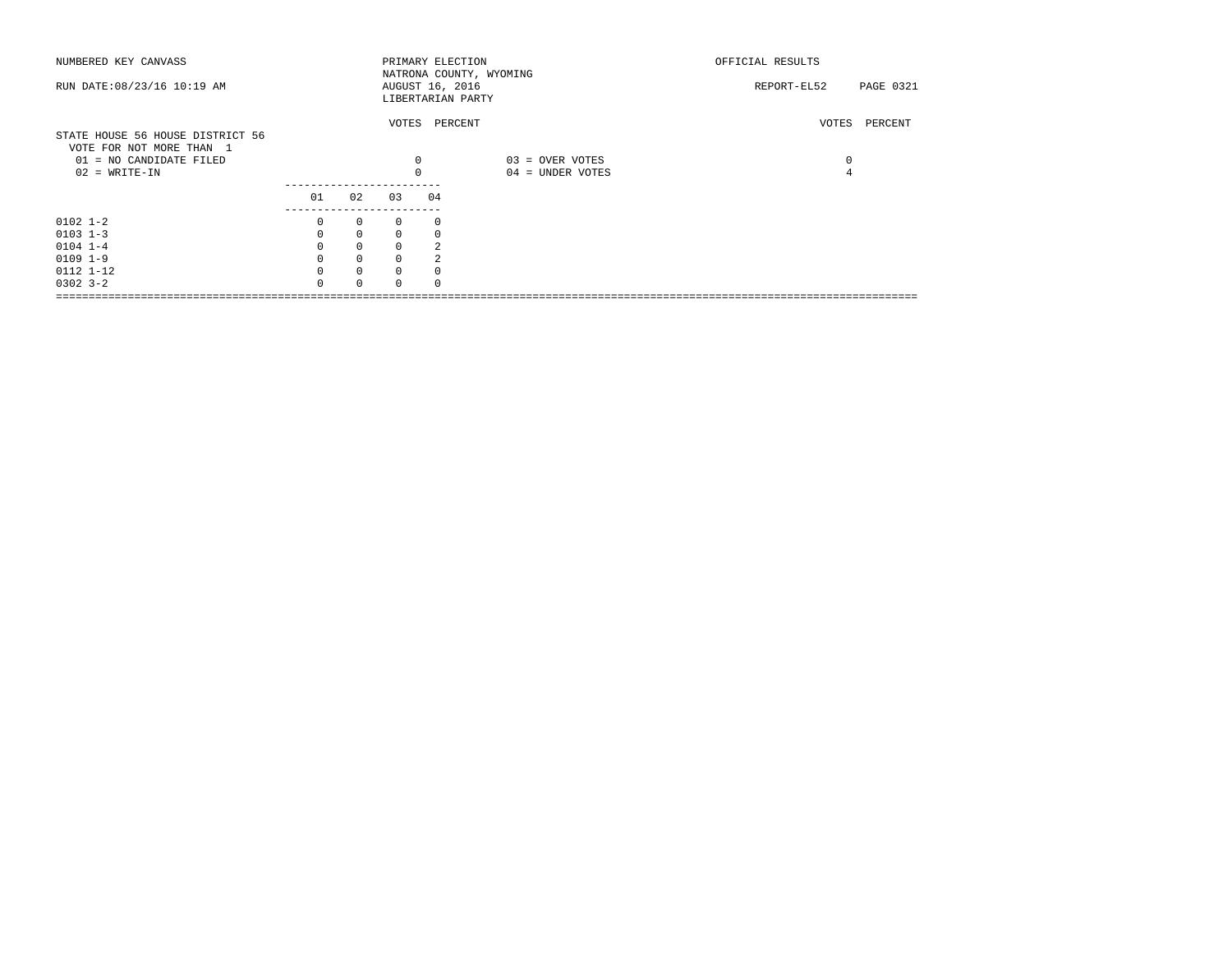| NUMBERED KEY CANVASS                                         |          |              |            | PRIMARY ELECTION<br>NATRONA COUNTY, WYOMING |                  | OFFICIAL RESULTS |           |
|--------------------------------------------------------------|----------|--------------|------------|---------------------------------------------|------------------|------------------|-----------|
| RUN DATE: 08/23/16 10:19 AM                                  |          |              |            | AUGUST 16, 2016<br>LIBERTARIAN PARTY        |                  | REPORT-EL52      | PAGE 0322 |
| STATE HOUSE 57 HOUSE DISTRICT 57<br>VOTE FOR NOT MORE THAN 1 |          |              |            | VOTES PERCENT                               |                  | VOTES            | PERCENT   |
| 01 = NO CANDIDATE FILED                                      |          |              | 0          |                                             | 03 = OVER VOTES  | 0                |           |
| $02 = WRITE-IN$                                              |          |              | $\Omega$   |                                             | 04 = UNDER VOTES | 4                |           |
|                                                              | 01       | 02           | 03         | 04                                          |                  |                  |           |
| $0105$ 1-5                                                   | 0        | $\circ$      | $^{\circ}$ | 0                                           |                  |                  |           |
| $0107$ $1-7$                                                 | 0        | $\mathbf{0}$ | $\Omega$   | 2                                           |                  |                  |           |
| $0304$ 3-4                                                   | $\Omega$ | $\mathbf{0}$ | $\Omega$   |                                             |                  |                  |           |
| $0308$ $3 - 8$                                               | $\Omega$ | $\Omega$     | $\cap$     |                                             |                  |                  |           |
|                                                              |          |              |            |                                             |                  |                  |           |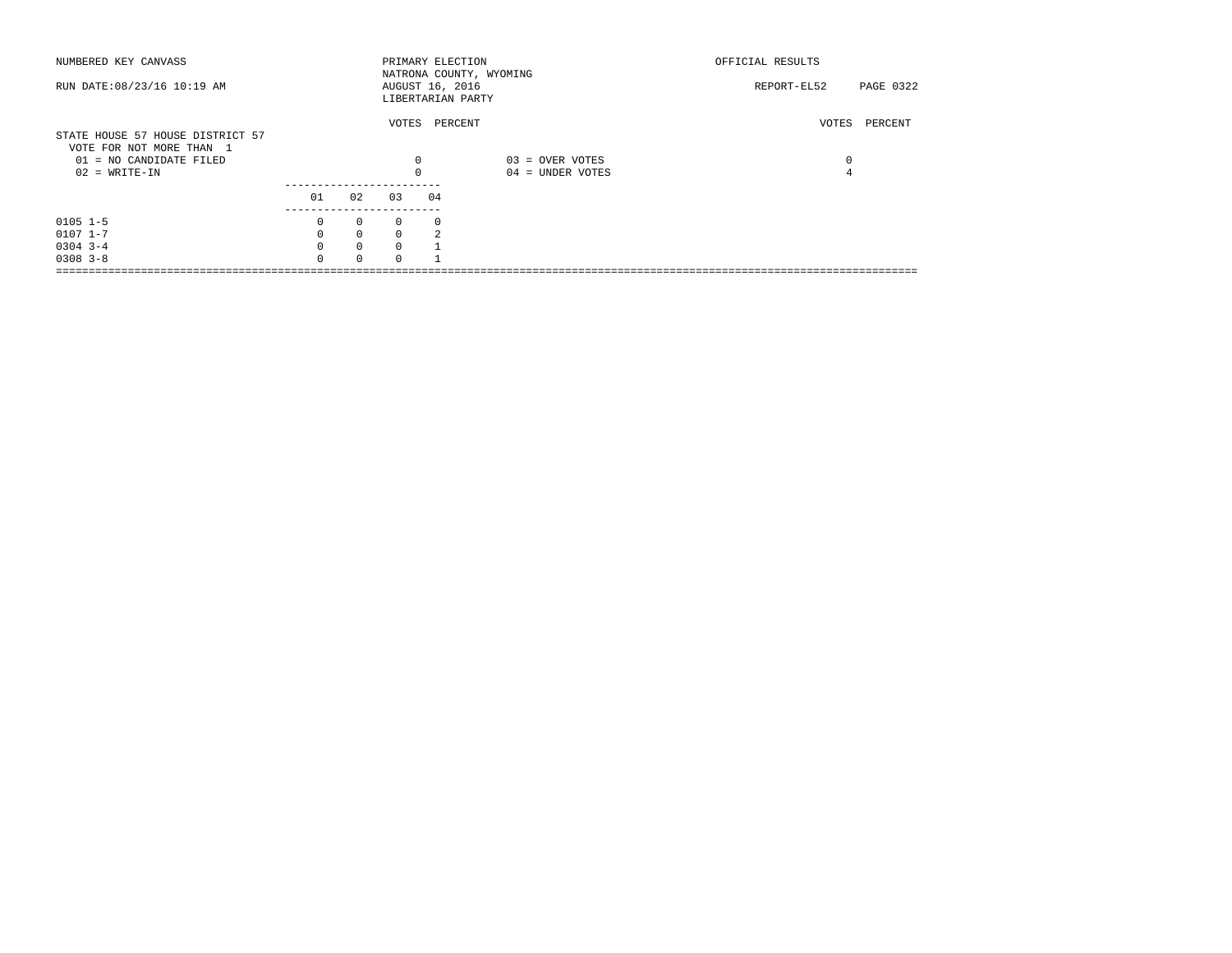| NUMBERED KEY CANVASS             |          |              |            | PRIMARY ELECTION        |                  | OFFICIAL RESULTS    |               |
|----------------------------------|----------|--------------|------------|-------------------------|------------------|---------------------|---------------|
|                                  |          |              |            | NATRONA COUNTY, WYOMING |                  |                     |               |
| RUN DATE: 08/23/16 10:19 AM      |          |              |            | AUGUST 16, 2016         |                  | REPORT-EL52         | PAGE 0323     |
|                                  |          |              |            | LIBERTARIAN PARTY       |                  |                     |               |
|                                  |          |              |            |                         |                  |                     |               |
|                                  |          |              |            | VOTES PERCENT           |                  |                     | VOTES PERCENT |
| STATE HOUSE 58 HOUSE DISTRICT 58 |          |              |            |                         |                  |                     |               |
| VOTE FOR NOT MORE THAN 1         |          |              |            |                         |                  |                     |               |
| 01 = NO CANDIDATE FILED          |          |              | $^{\circ}$ |                         | 03 = OVER VOTES  | 0<br>$\mathfrak{D}$ |               |
| $02$ = WRITE-IN                  |          |              |            | 1 100.00                | 04 = UNDER VOTES |                     |               |
|                                  | 01       | 02           | 03         | 04                      |                  |                     |               |
|                                  |          |              |            |                         |                  |                     |               |
| $0101$ $1-1$                     | $\Omega$ | $\mathbf{0}$ | $\Omega$   |                         |                  |                     |               |
| $0702$ 7-2                       | $\Omega$ | $\mathbf{0}$ | $\Omega$   |                         |                  |                     |               |
| $08038 - 3$                      |          | $\mathbf{0}$ | $\Omega$   |                         |                  |                     |               |
| $08048 - -4$                     | $\Omega$ | $\mathbf 0$  | $\Omega$   |                         |                  |                     |               |
| $08058-5$                        | $\cap$   | $\mathbf{1}$ | $\Omega$   |                         |                  |                     |               |
|                                  |          |              |            |                         |                  |                     |               |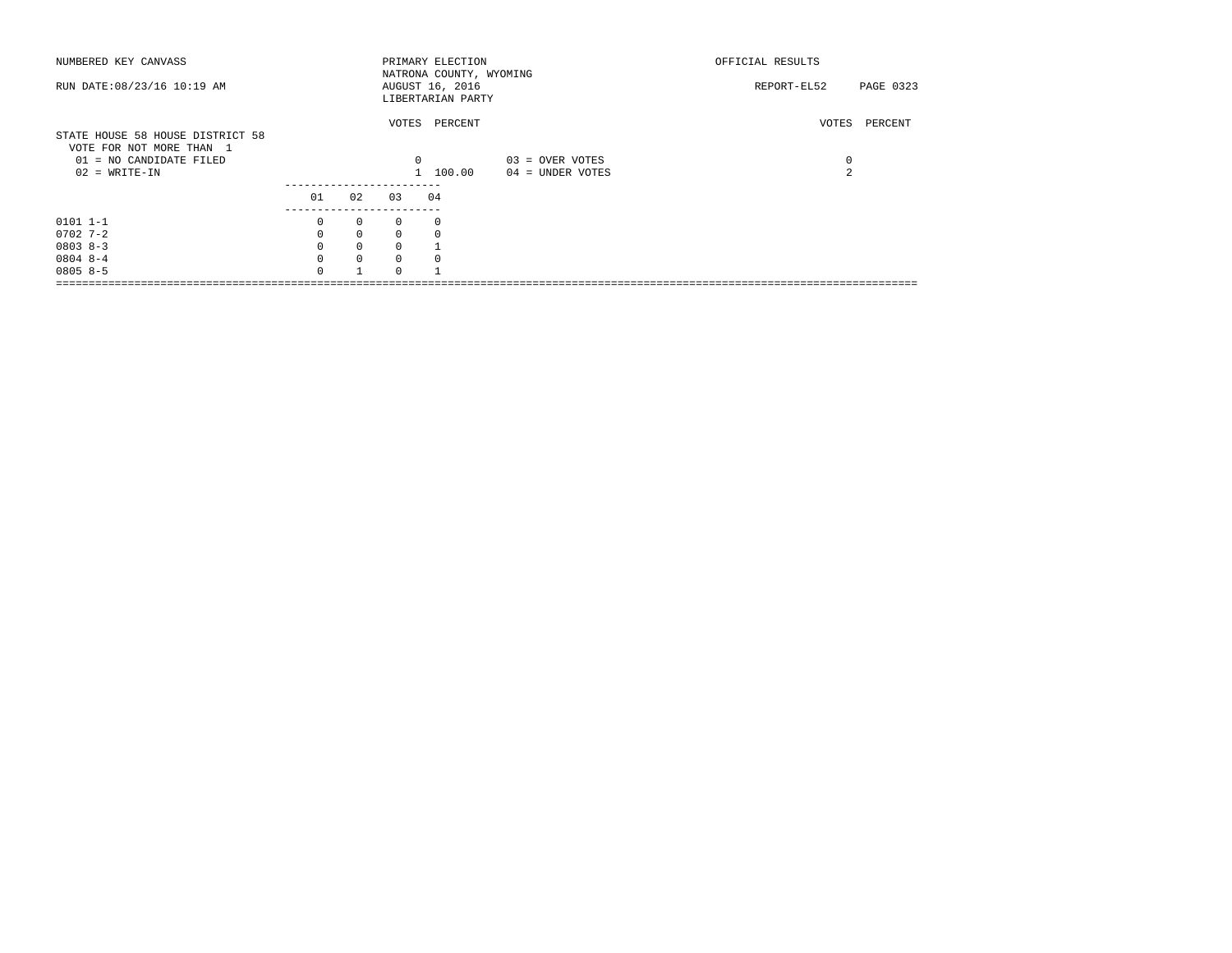| NUMBERED KEY CANVASS             |             |              |          | PRIMARY ELECTION        |                  | OFFICIAL RESULTS         |
|----------------------------------|-------------|--------------|----------|-------------------------|------------------|--------------------------|
|                                  |             |              |          | NATRONA COUNTY, WYOMING |                  |                          |
| RUN DATE: 08/23/16 10:19 AM      |             |              |          | AUGUST 16, 2016         |                  | PAGE 0324<br>REPORT-EL52 |
|                                  |             |              |          | LIBERTARIAN PARTY       |                  |                          |
|                                  |             |              |          |                         |                  |                          |
|                                  |             |              |          | VOTES PERCENT           |                  | VOTES<br>PERCENT         |
| STATE HOUSE 59 HOUSE DISTRICT 59 |             |              |          |                         |                  |                          |
| VOTE FOR NOT MORE THAN 1         |             |              |          |                         |                  |                          |
| 01 = NO CANDIDATE FILED          |             |              | 0        |                         | 03 = OVER VOTES  | 0                        |
| $02 = WRITE-IN$                  |             |              |          | 3 100.00                | 04 = UNDER VOTES | 9                        |
|                                  |             |              |          |                         |                  |                          |
|                                  |             |              |          |                         |                  |                          |
|                                  | 01          | 02           | 03       | 04                      |                  |                          |
|                                  |             |              |          |                         |                  |                          |
| $02012 - -1$                     | 0           | $\mathbf{0}$ | $\Omega$ | $\Omega$                |                  |                          |
| $02022 - 2 - 2$                  | $\Omega$    |              | $\Omega$ |                         |                  |                          |
| $0203$ $2-3$                     | $\mathbf 0$ |              | $\Omega$ |                         |                  |                          |
| $08018 - -1$                     | $\Omega$    |              | $\Omega$ |                         |                  |                          |
| $08028 - 2$                      | $\Omega$    | $\Omega$     | $\Omega$ |                         |                  |                          |
| $0901$ 9-1                       | $\Omega$    | $\Omega$     |          |                         |                  |                          |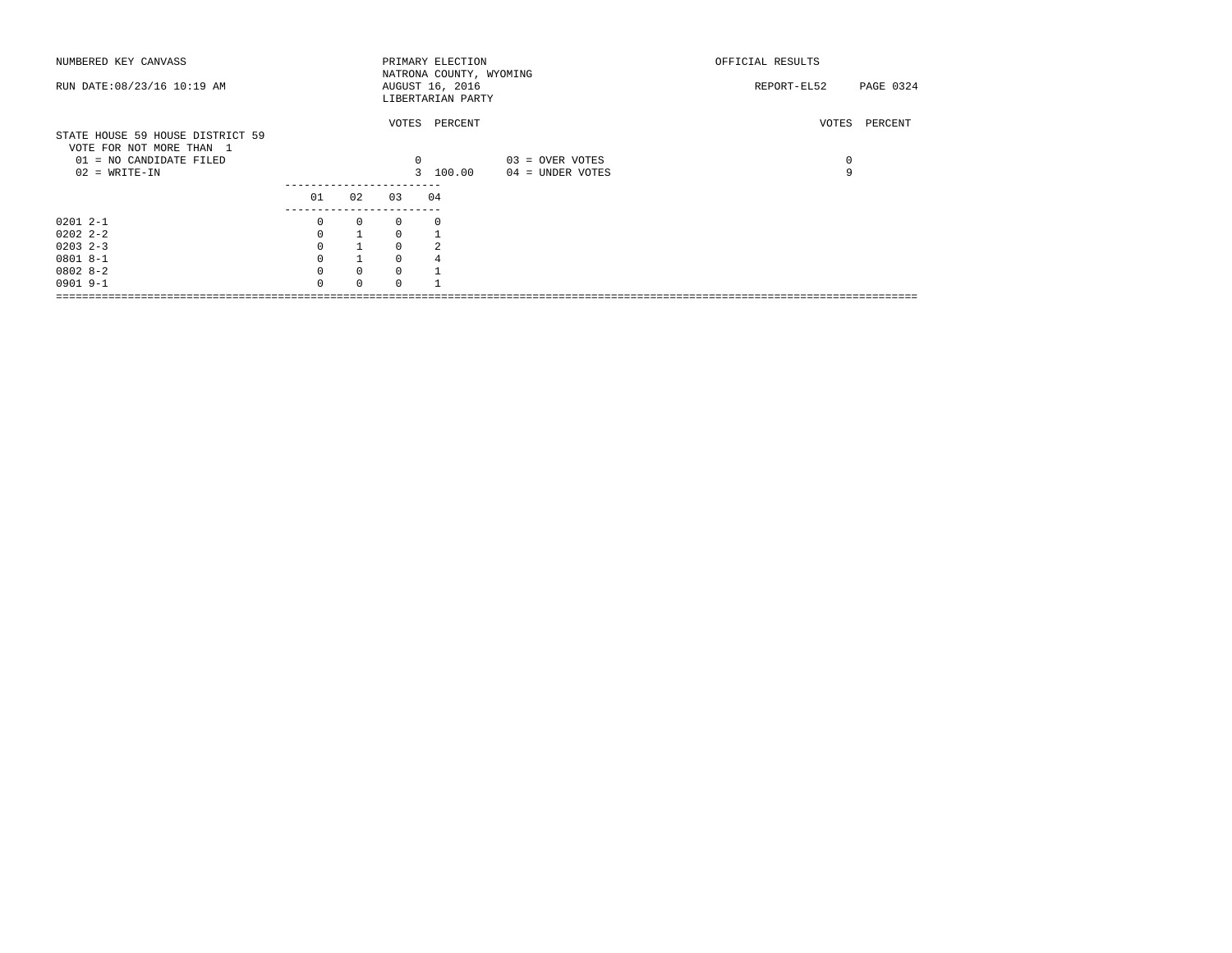| NUMBERED KEY CANVASS         |                                                      |                                           | PRIMARY ELECTION                           |                                    | OFFICIAL RESULTS         |
|------------------------------|------------------------------------------------------|-------------------------------------------|--------------------------------------------|------------------------------------|--------------------------|
| RUN DATE: 08/23/16 10:19 AM  |                                                      |                                           | NATRONA COUNTY, WYOMING<br>AUGUST 16, 2016 |                                    | REPORT-EL52<br>PAGE 0325 |
|                              |                                                      |                                           | LIBERTARIAN PARTY                          |                                    |                          |
|                              |                                                      |                                           |                                            |                                    |                          |
|                              |                                                      |                                           | VOTES PERCENT                              |                                    | VOTES PERCENT            |
| COUNTY COMMISSIONER NATRONA  |                                                      |                                           |                                            |                                    |                          |
| VOTE FOR NOT MORE THAN 2     |                                                      |                                           |                                            |                                    |                          |
| 01 = NO CANDIDATE FILED      |                                                      |                                           |                                            | $0$ 03 = OVER VOTES                | $\circ$                  |
| $02 = WRITE-IN$              |                                                      |                                           |                                            | 7 100.00 $04 = \text{UNDER VOTES}$ | 71                       |
|                              | -------------------------                            |                                           |                                            |                                    |                          |
|                              | 01 02 03 04<br>-------------------------             |                                           |                                            |                                    |                          |
| $0101 1 - 1$                 | $\overline{0}$<br>$\overline{0}$                     |                                           | $\overline{0}$<br>$\Omega$                 |                                    |                          |
| $0102 1 - 2$                 | $0\qquad 0$                                          |                                           | $0 \qquad \qquad$<br>0                     |                                    |                          |
| $0103$ $1-3$                 | $0\qquad 0$                                          |                                           | $\mathbf 0$<br>$\overline{0}$              |                                    |                          |
| $0104$ $1-4$                 | $0\qquad 0$                                          |                                           | $0 \qquad \qquad$<br>$\overline{4}$        |                                    |                          |
| $0105 1 - 5$                 | $0\qquad 0$                                          |                                           | $\overline{0}$<br>$\mathbf 0$              |                                    |                          |
| $0106 1-6$                   | $\overline{0}$<br>$\overline{0}$                     |                                           | $\overline{0}$<br>$\circ$                  |                                    |                          |
| $0107 1 - 7$                 | $\overline{0}$<br>$\overline{0}$                     |                                           | $0 \qquad \qquad$<br>$\overline{4}$        |                                    |                          |
| $0109$ $1-9$                 | $\overline{0}$                                       | 2                                         | 2<br>$\overline{0}$                        |                                    |                          |
| 0111 1-11                    | $\overline{0}$<br>$\overline{0}$                     |                                           | $\mathbf 0$<br>$0 \qquad \qquad$           |                                    |                          |
| 0112 1-12                    | $\circ$                                              | $\circ$<br>$\circ$                        | 0                                          |                                    |                          |
| $02012 - -1$                 | $\circ$                                              | $\circ$                                   | $\overline{0}$<br>$^{\circ}$               |                                    |                          |
| $0202$ $2-2$<br>$0203$ $2-3$ | $\circ$<br>$\circ$                                   | 2<br>$\overline{0}$                       | 2<br>$0 \qquad \qquad$<br>6                |                                    |                          |
| $0204$ 2-4                   | $\circ$                                              | $\circ$<br>$\circ$                        | $\overline{0}$<br>2                        |                                    |                          |
| $0206$ 2-6                   | $\mathbb O$                                          | $\overline{0}$<br>$\overline{0}$          | $\overline{4}$                             |                                    |                          |
| $02072 - -7$                 | $\circ$                                              | $\mathbf 0$                               | 2<br>$0 \qquad \qquad$                     |                                    |                          |
| $0208$ $2-8$                 | $\mathbf{0}$                                         | $\,0\,$                                   | $0 \qquad \qquad$<br>$\mathbf 0$           |                                    |                          |
| $0209$ 2-9                   | $\mathbb O$                                          | $\circ$<br>$\circ$                        | 0                                          |                                    |                          |
| $0210$ $2 - 10$              | $\circ$                                              | $\circ$<br>$\mathbf{0}$                   | 2                                          |                                    |                          |
| $0302$ $3-2$                 | $\circ$                                              | $\circ$<br>$\mathbf{0}$                   | 0                                          |                                    |                          |
| $0303$ $3-3$                 | $\mathbf 0$                                          | $\mathbf 0$<br>$\overline{0}$             | $\overline{a}$                             |                                    |                          |
| $0304$ 3-4                   | $\mathbf 0$                                          | $\mathbf 0$<br>$\circ$                    | 2                                          |                                    |                          |
| $0305$ 3-5                   | $\circ$                                              | $\mathbf{1}$                              | 3<br>$\overline{0}$                        |                                    |                          |
| $0306$ 3-6                   | $\circ$                                              | $\circ$                                   | $0 \qquad \qquad$<br>$\mathbf 0$           |                                    |                          |
| $0308$ $3-8$                 | $\mathbb O$                                          | $\overline{0}$                            | 2<br>$0 \qquad \qquad$                     |                                    |                          |
| $0309$ $3-9$                 | $\mathbb O$                                          | $\mathbb O$<br>$\overline{0}$             | 2                                          |                                    |                          |
| $0310$ $3-10$                | $\circ$                                              | $\mathbb O$<br>$\circ$                    | 2                                          |                                    |                          |
| $0401$ 4-1                   | $\circ$                                              | $\circ$<br>$\mathbf{0}$                   | 8                                          |                                    |                          |
| $0402$ 4-2                   | $\mathbf 0$                                          | $\mathbf 0$<br>$\mathbf{0}$               | $^{\circ}$                                 |                                    |                          |
| $0501$ 5-1                   | $\circ$<br>$\circ$                                   | $\circ$<br>$\circ$<br>$\circ$             | 2                                          |                                    |                          |
| $0701 7 - 1$<br>$0702$ 7-2   | $\circ$                                              | $\circ$<br>$\circ$                        | 0                                          |                                    |                          |
| $08018 - -1$                 | $\circ$                                              | $\overline{0}$<br>$\mathbf{1}$<br>$\circ$ | $\mathbf 0$<br>9                           |                                    |                          |
| $0802 8-2$                   | $\circ$                                              | $\mathbf 0$<br>$\circ$                    | 2                                          |                                    |                          |
| $08038 - 3$                  | $\circ$                                              | $\circ$                                   | 2<br>$0 \qquad \qquad$                     |                                    |                          |
| $08048 - -4$                 | $\circ$                                              | $\circ$<br>$\mathbf{0}$                   | $\mathbf 0$                                |                                    |                          |
| $0805 8 - 5$                 | $\overline{0}$<br>$\overline{1}$                     | $\circ$                                   | 3                                          |                                    |                          |
| 0901 9-1                     | $\overline{\phantom{0}}$                             | $\overline{0}$<br>$\circ$                 | 2                                          |                                    |                          |
| 1101 11-1                    | $\circ$<br>$\overline{0}$                            | $\mathbf{0}$                              | 0                                          |                                    |                          |
| 1102 11-2                    | $\overline{0}$<br>$\overline{0}$                     | $\circ$                                   | $^{\circ}$                                 |                                    |                          |
| 1103 11-3                    | $\overline{\phantom{0}}$<br>$\overline{\phantom{0}}$ | $\circ$                                   | 0                                          |                                    |                          |
| $1104$ $11-4$                | $\overline{0}$<br>$\overline{0}$                     | $\circ$                                   | 0                                          |                                    |                          |
| 1202 12-2                    | $\overline{0}$<br>$\circ$                            | $\circ$                                   | 2                                          |                                    |                          |
| 1301 13-1                    | $\circ$                                              | $\mathsf{O}$<br>$\circ$                   | 0                                          |                                    |                          |
| 1302 13-2                    | $\mathsf 0$                                          | $\mathsf 0$<br>0                          | 0                                          |                                    |                          |
| 1401 14-1                    | $\mathbf 0$                                          | $\mathbf 0$<br>$\mathbf 0$                | $\mathbf 0$                                |                                    |                          |
|                              |                                                      |                                           |                                            |                                    |                          |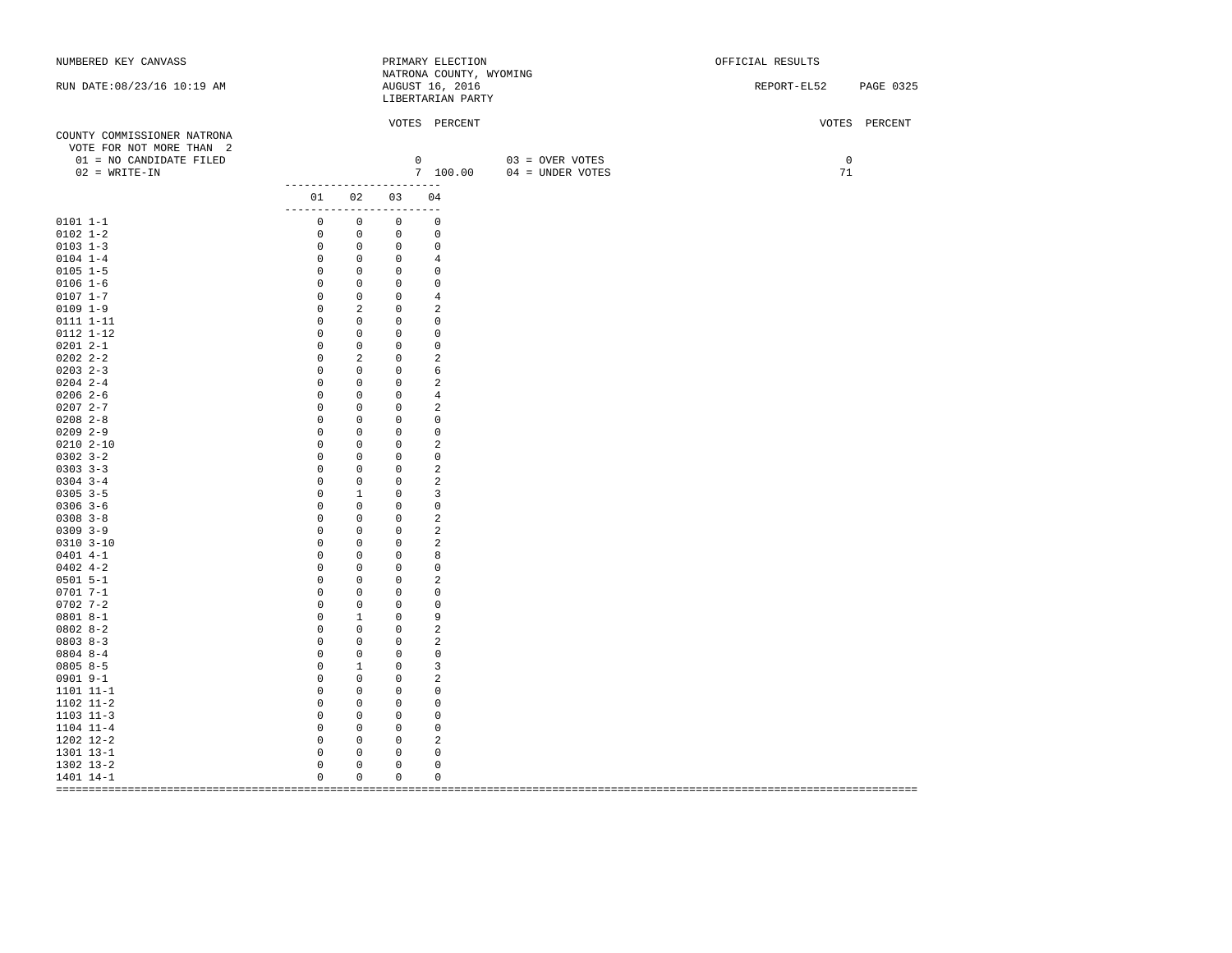| NUMBERED KEY CANVASS                                                 |          |          |          | PRIMARY ELECTION<br>NATRONA COUNTY, WYOMING |                    | OFFICIAL RESULTS |           |
|----------------------------------------------------------------------|----------|----------|----------|---------------------------------------------|--------------------|------------------|-----------|
| RUN DATE: 08/23/16 10:19 AM                                          |          |          |          | AUGUST 16, 2016<br>LIBERTARIAN PARTY        |                    | REPORT-EL52      | PAGE 0326 |
| PRECINCT COMMITTEEMAN VOTER DISTRICT 1-1<br>VOTE FOR NOT MORE THAN 1 |          |          | VOTES    | PERCENT                                     |                    | VOTES            | PERCENT   |
| 01 = NO CANDIDATE FILED                                              |          |          | 0        |                                             | $03 =$ OVER VOTES  | 0                |           |
| $02 = WRITE-IN$                                                      |          |          |          |                                             | $04 =$ UNDER VOTES | $\Omega$         |           |
|                                                                      | 01       | 02       | 03       | 04                                          |                    |                  |           |
| $0101$ $1-1$                                                         | $\Omega$ | $\Omega$ | $\Omega$ | $\Omega$                                    |                    |                  |           |
|                                                                      |          |          |          |                                             |                    |                  |           |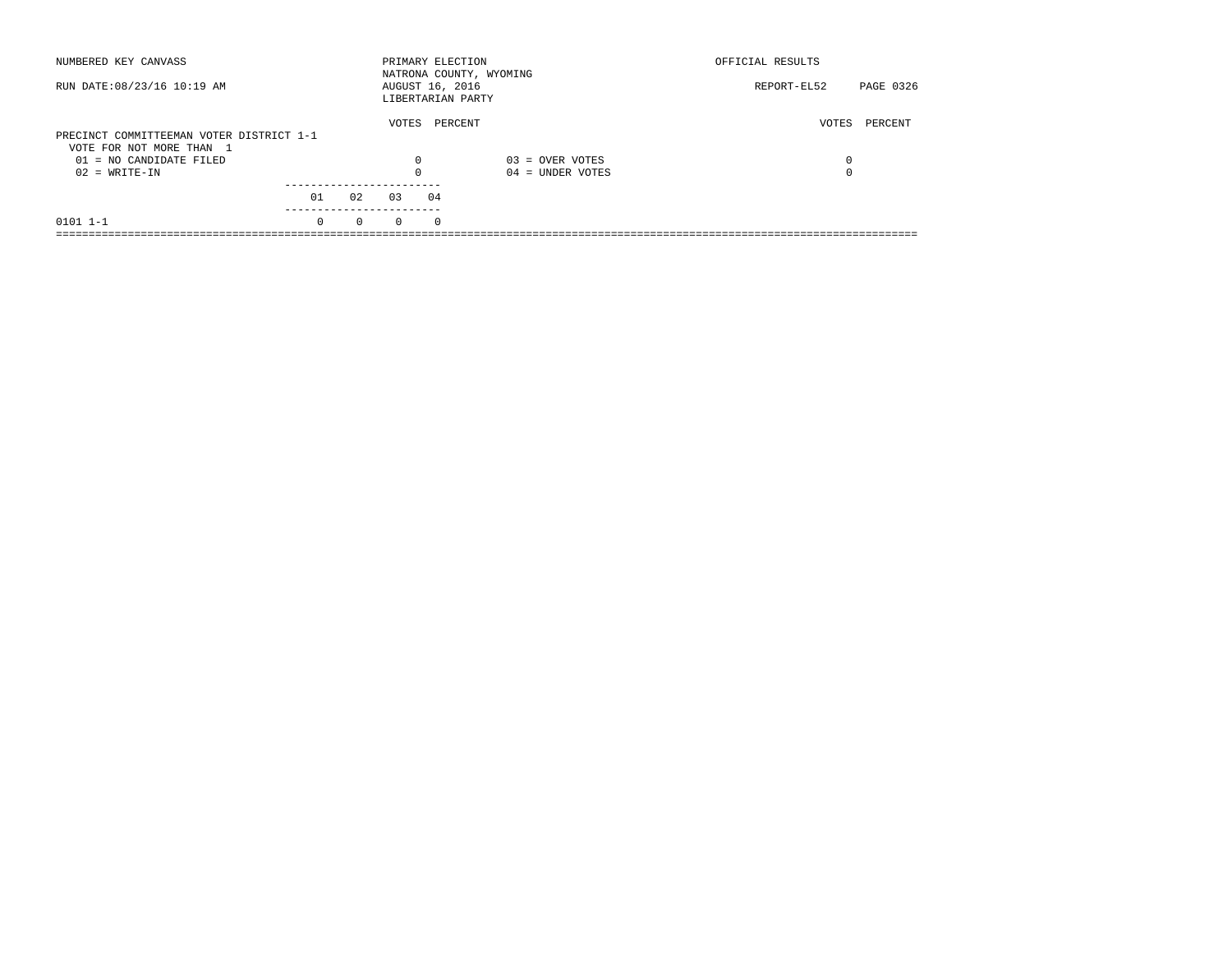| NUMBERED KEY CANVASS                       |          |          |          | PRIMARY ELECTION<br>NATRONA COUNTY, WYOMING |                    | OFFICIAL RESULTS |           |
|--------------------------------------------|----------|----------|----------|---------------------------------------------|--------------------|------------------|-----------|
| RUN DATE: 08/23/16 10:19 AM                |          |          |          | AUGUST 16, 2016<br>LIBERTARIAN PARTY        |                    | REPORT-EL52      | PAGE 0327 |
|                                            |          |          | VOTES    | PERCENT                                     |                    | VOTES            | PERCENT   |
| PRECINCT COMMITTEEWOMAN VOTER DISTRICT 1-1 |          |          |          |                                             |                    |                  |           |
| VOTE FOR NOT MORE THAN 1                   |          |          |          |                                             |                    |                  |           |
| 01 = NO CANDIDATE FILED                    |          |          | 0        |                                             | $03 =$ OVER VOTES  | 0                |           |
| $02 = WRITE-IN$                            |          |          |          |                                             | $04 =$ UNDER VOTES | $\Omega$         |           |
|                                            |          |          |          |                                             |                    |                  |           |
|                                            | 01       | 02       | 03       | 04                                          |                    |                  |           |
| $0101$ $1-1$                               | $\Omega$ | $\Omega$ | $\Omega$ | $\Omega$                                    |                    |                  |           |
|                                            |          |          |          |                                             |                    |                  |           |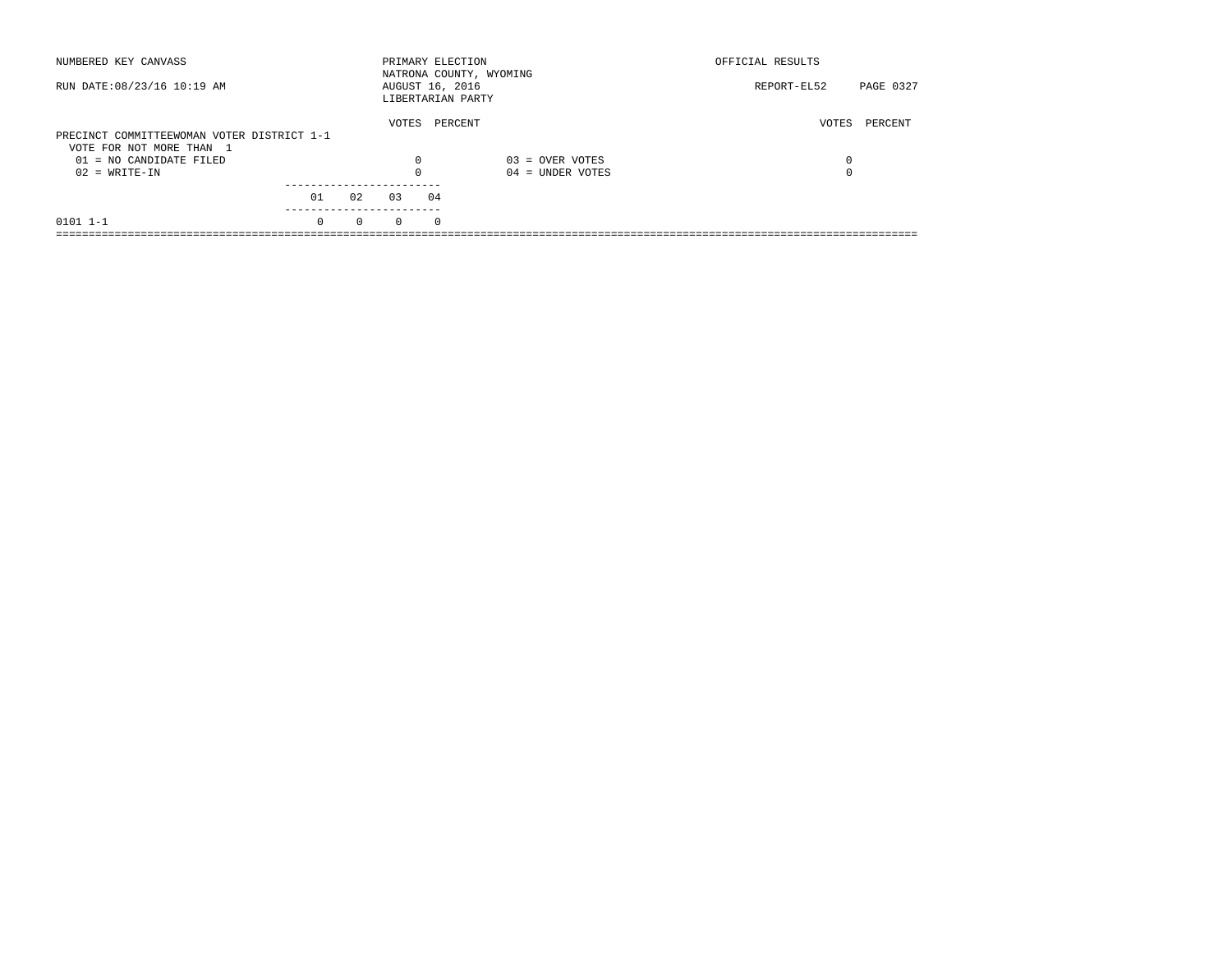| NUMBERED KEY CANVASS                                                 |          |          |          | PRIMARY ELECTION                     | NATRONA COUNTY, WYOMING | OFFICIAL RESULTS |           |
|----------------------------------------------------------------------|----------|----------|----------|--------------------------------------|-------------------------|------------------|-----------|
| RUN DATE: 08/23/16 10:19 AM                                          |          |          |          | AUGUST 16, 2016<br>LIBERTARIAN PARTY |                         | REPORT-EL52      | PAGE 0328 |
| PRECINCT COMMITTEEMAN VOTER DISTRICT 1-2<br>VOTE FOR NOT MORE THAN 1 |          |          | VOTES    | PERCENT                              |                         | VOTES            | PERCENT   |
| 01 = NO CANDIDATE FILED                                              |          |          | $\Omega$ |                                      | $03 =$ OVER VOTES       | 0                |           |
| $02 = WRITE-IN$                                                      |          |          |          |                                      | $04 =$ UNDER VOTES      | $\Omega$         |           |
|                                                                      | 01       | 02       | 03       | 04                                   |                         |                  |           |
| $0102$ $1-2$                                                         | $\Omega$ | $\Omega$ | $\Omega$ | $\Omega$                             |                         |                  |           |
|                                                                      |          |          |          |                                      |                         |                  |           |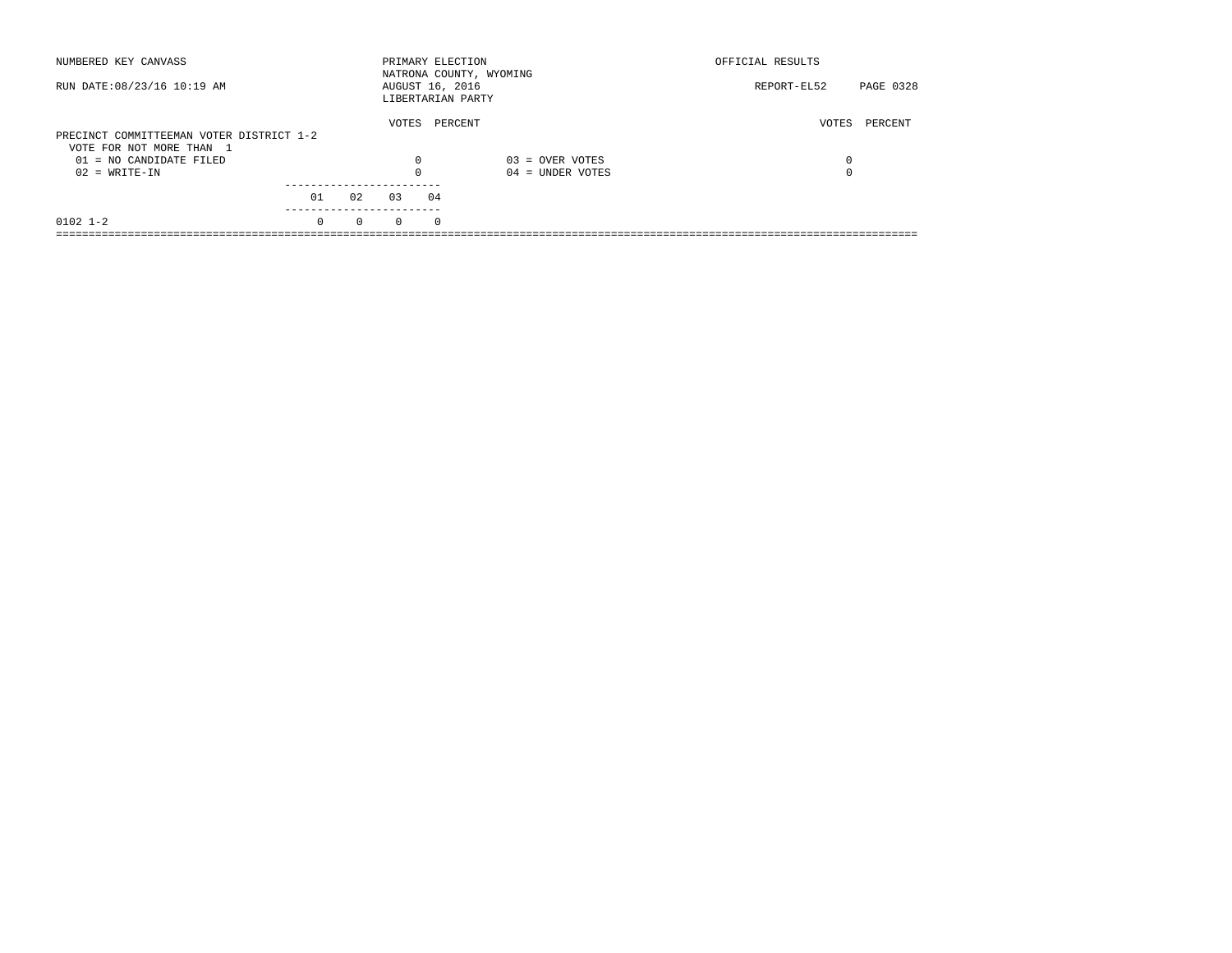| NUMBERED KEY CANVASS                       |          |          | PRIMARY ELECTION                     |          | NATRONA COUNTY, WYOMING | OFFICIAL RESULTS |           |
|--------------------------------------------|----------|----------|--------------------------------------|----------|-------------------------|------------------|-----------|
| RUN DATE: 08/23/16 10:19 AM                |          |          | AUGUST 16, 2016<br>LIBERTARIAN PARTY |          |                         | REPORT-EL52      | PAGE 0329 |
|                                            |          |          | VOTES                                |          | PERCENT                 | VOTES            | PERCENT   |
| PRECINCT COMMITTEEWOMAN VOTER DISTRICT 1-2 |          |          |                                      |          |                         |                  |           |
| VOTE FOR NOT MORE THAN 1                   |          |          |                                      |          |                         |                  |           |
| 01 = NO CANDIDATE FILED                    |          |          | $\Omega$                             |          | $03 =$ OVER VOTES       | 0                |           |
| $02 = WRITE-IN$                            |          |          |                                      |          | $04 =$ UNDER VOTES      | $\Omega$         |           |
|                                            |          |          |                                      |          |                         |                  |           |
|                                            | 01       | 02       | 03                                   | 04       |                         |                  |           |
| $0102$ $1-2$                               | $\Omega$ | $\Omega$ | $\Omega$                             | $\Omega$ |                         |                  |           |
|                                            |          |          |                                      |          |                         |                  |           |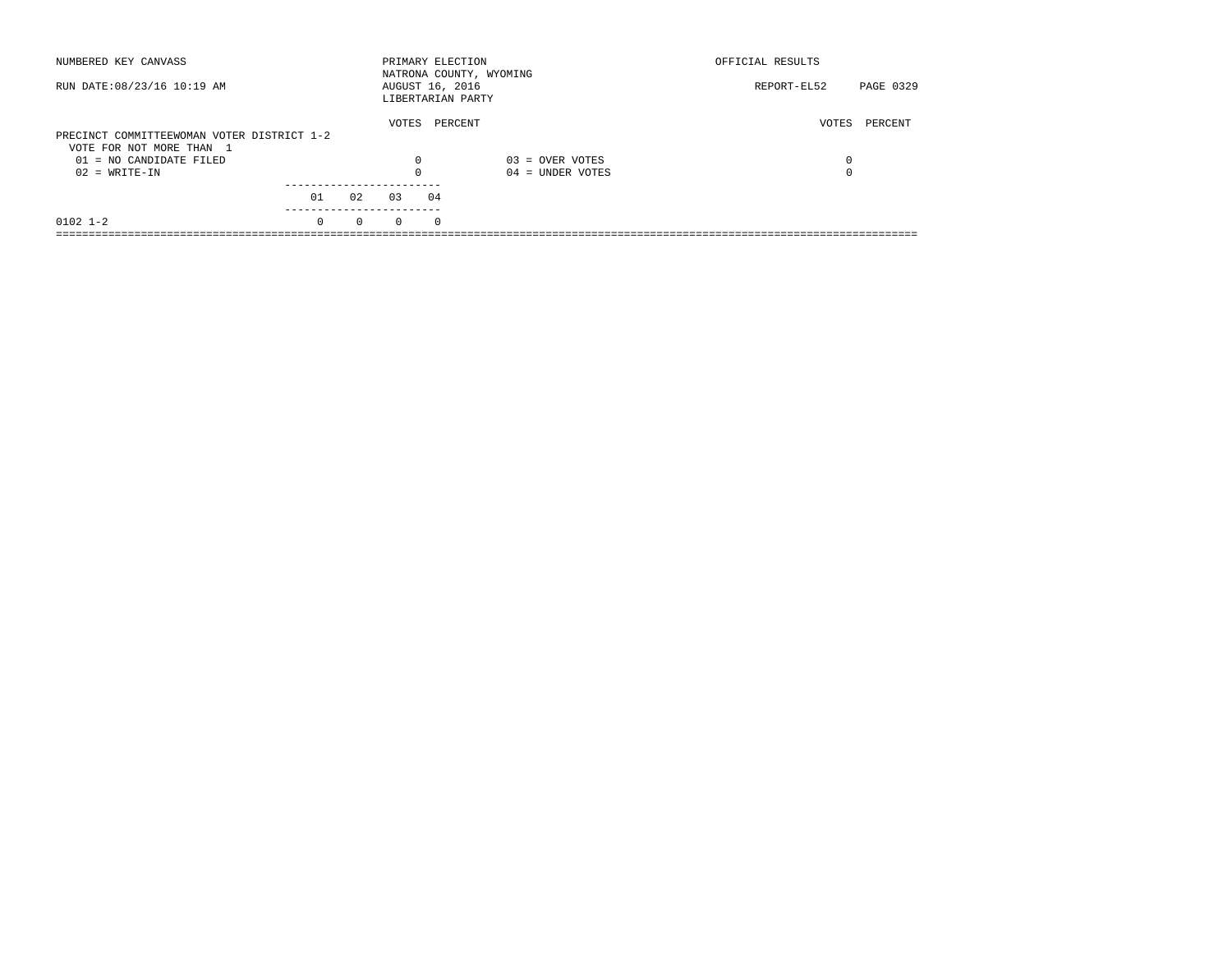| NUMBERED KEY CANVASS                                |          |          | PRIMARY ELECTION                     |          | NATRONA COUNTY, WYOMING | OFFICIAL RESULTS |           |
|-----------------------------------------------------|----------|----------|--------------------------------------|----------|-------------------------|------------------|-----------|
| RUN DATE: 08/23/16 10:19 AM                         |          |          | AUGUST 16, 2016<br>LIBERTARIAN PARTY |          |                         | REPORT-EL52      | PAGE 0330 |
| PRECINCT COMMITTEEMAN VOTER DISTRICT 1-3            |          |          | VOTES                                |          | PERCENT                 | VOTES            | PERCENT   |
| VOTE FOR NOT MORE THAN 1<br>01 = NO CANDIDATE FILED |          |          | 0                                    |          | $03 =$ OVER VOTES       | 0                |           |
| $02 = WRITE-IN$                                     |          |          |                                      |          | $04 =$ UNDER VOTES      | $\Omega$         |           |
|                                                     | 01       | 02       | 03                                   | 04       |                         |                  |           |
| $0103$ 1-3                                          | $\Omega$ | $\Omega$ | $\Omega$                             | $\Omega$ |                         |                  |           |
|                                                     |          |          |                                      |          |                         |                  |           |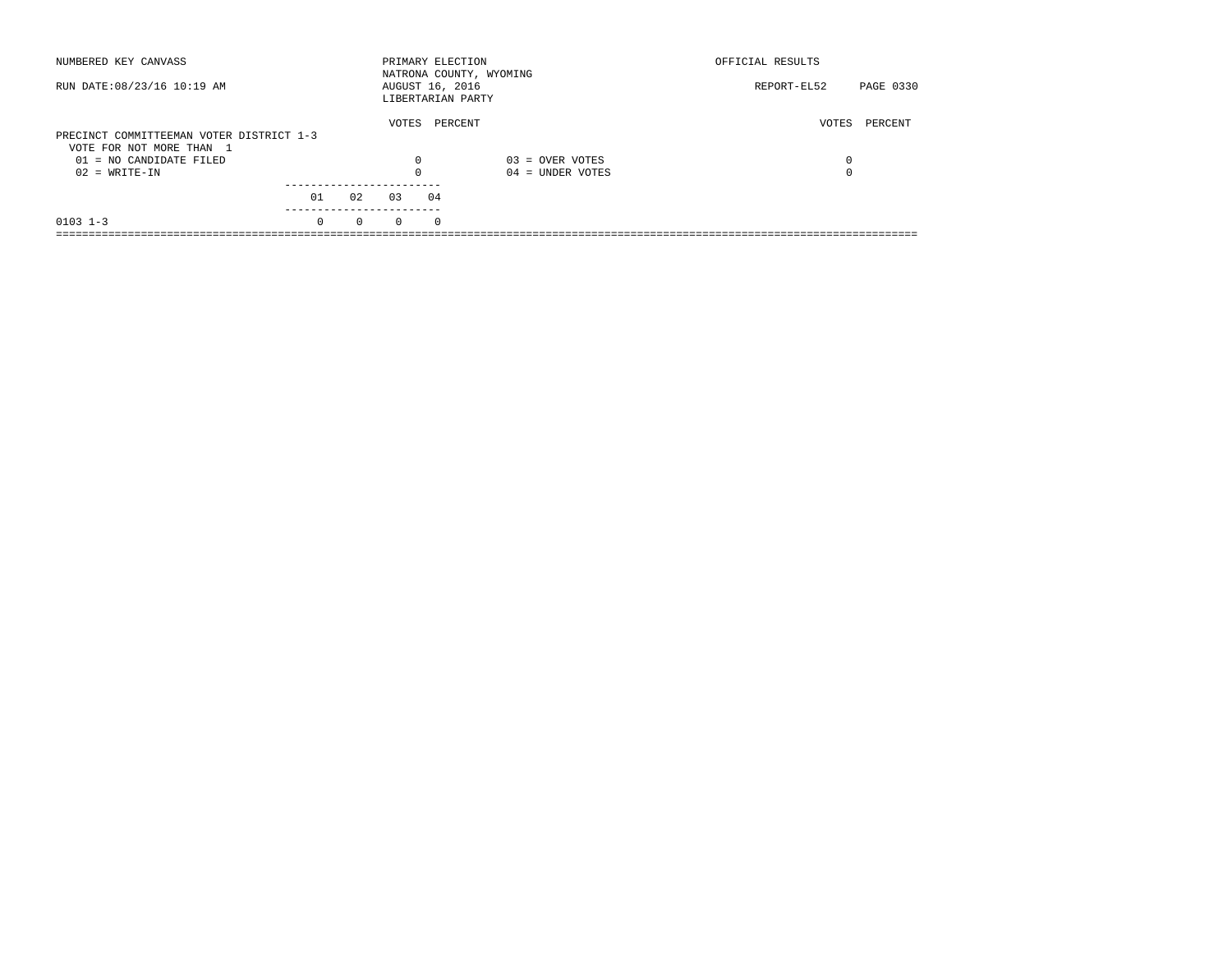| NUMBERED KEY CANVASS                       |          |          |          | PRIMARY ELECTION<br>NATRONA COUNTY, WYOMING |                    | OFFICIAL RESULTS |           |
|--------------------------------------------|----------|----------|----------|---------------------------------------------|--------------------|------------------|-----------|
| RUN DATE: 08/23/16 10:19 AM                |          |          |          | AUGUST 16, 2016<br>LIBERTARIAN PARTY        |                    | REPORT-EL52      | PAGE 0331 |
|                                            |          |          | VOTES    | PERCENT                                     |                    | VOTES            | PERCENT   |
| PRECINCT COMMITTEEWOMAN VOTER DISTRICT 1-3 |          |          |          |                                             |                    |                  |           |
| VOTE FOR NOT MORE THAN 1                   |          |          |          |                                             |                    |                  |           |
| $01 = NO$ CANDIDATE FILED                  |          |          | $\Omega$ |                                             | $03 =$ OVER VOTES  | 0                |           |
| $02 = WRITE-IN$                            |          |          | $\Omega$ |                                             | $04 =$ UNDER VOTES | 0                |           |
|                                            |          |          |          |                                             |                    |                  |           |
|                                            | 01       | 02       | 0.3      | 04                                          |                    |                  |           |
| $0103$ 1-3                                 | $\Omega$ | $\Omega$ | $\Omega$ | $\Omega$                                    |                    |                  |           |
|                                            |          |          |          |                                             |                    |                  |           |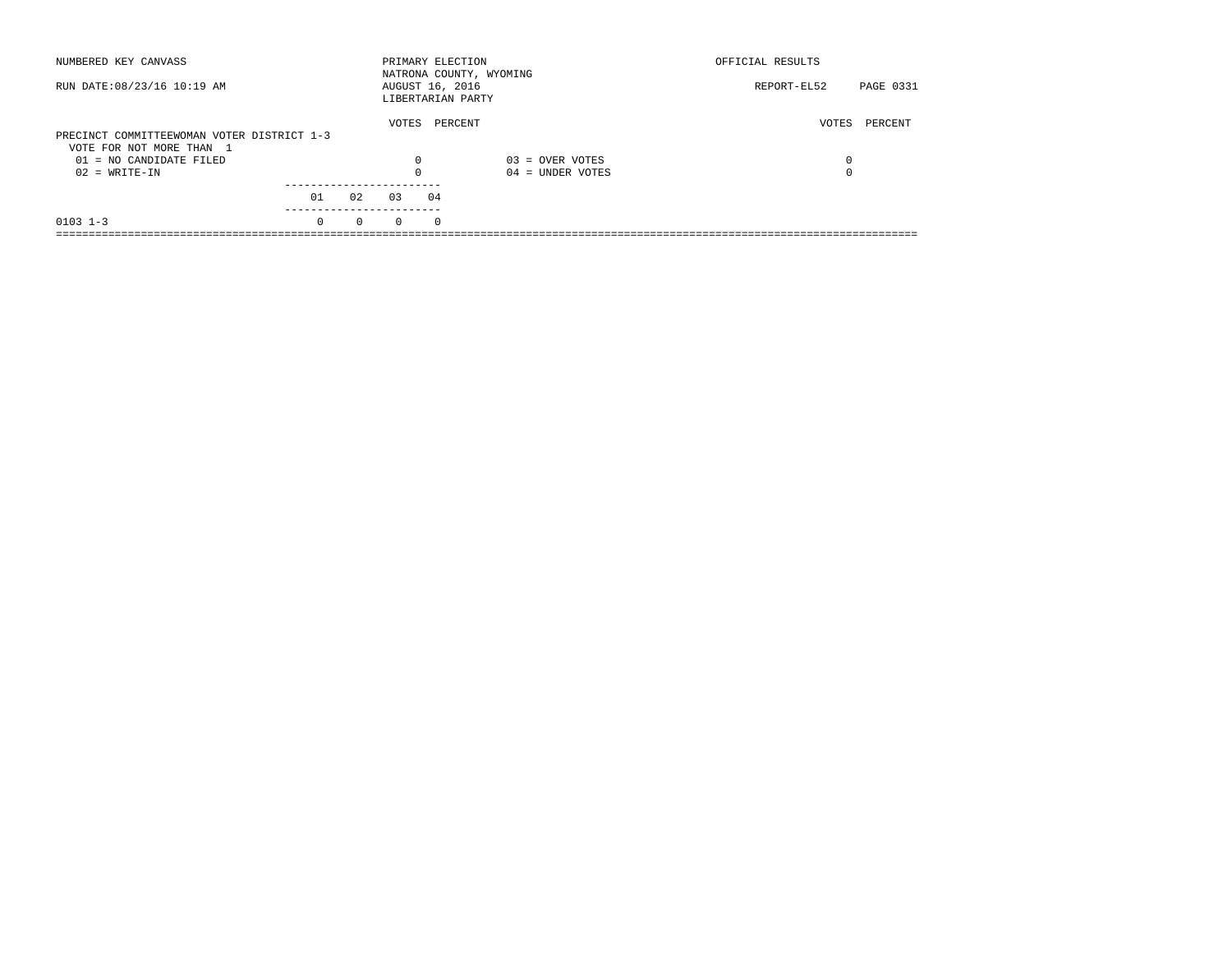| NUMBERED KEY CANVASS                                  |          |          | PRIMARY ELECTION                     |                | NATRONA COUNTY, WYOMING | OFFICIAL RESULTS |           |
|-------------------------------------------------------|----------|----------|--------------------------------------|----------------|-------------------------|------------------|-----------|
| RUN DATE: 08/23/16 10:19 AM                           |          |          | AUGUST 16, 2016<br>LIBERTARIAN PARTY |                |                         | REPORT-EL52      | PAGE 0332 |
| PRECINCT COMMITTEEMAN VOTER DISTRICT 1-4              |          |          | VOTES                                | PERCENT        |                         | VOTES            | PERCENT   |
| VOTE FOR NOT MORE THAN 1<br>$01 = NO$ CANDIDATE FILED |          |          | 0                                    |                | $03 =$ OVER VOTES       | 0                |           |
| $02 = WRITE-IN$                                       |          |          | $\Omega$                             |                | $04 =$ UNDER VOTES      | 2                |           |
|                                                       | 01       | 02       | 0.3                                  | 04             |                         |                  |           |
| $0104$ $1-4$                                          | $\Omega$ | $\Omega$ | $\Omega$                             | $\mathfrak{D}$ |                         |                  |           |
|                                                       |          |          |                                      |                |                         |                  |           |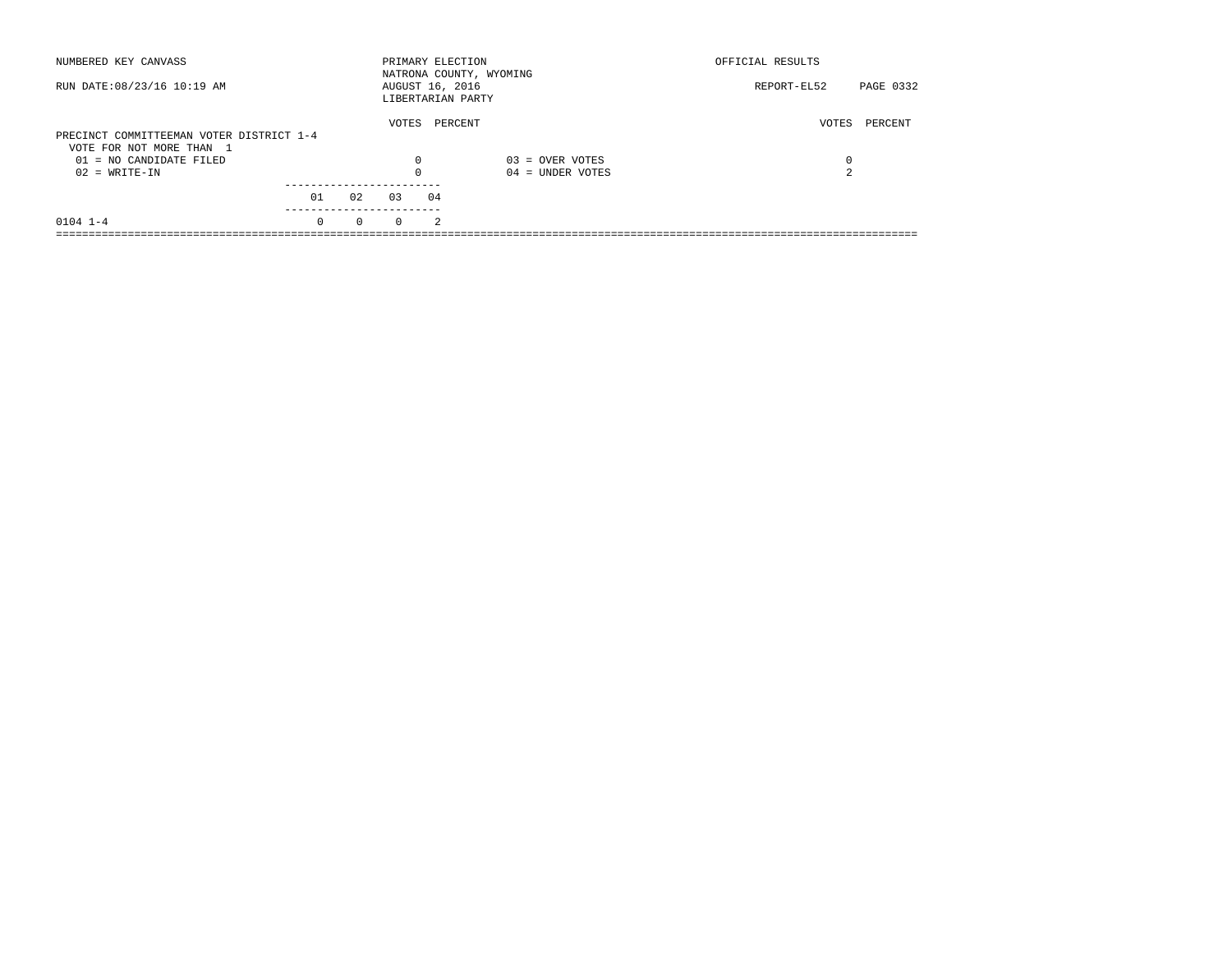| NUMBERED KEY CANVASS                       |          |          | PRIMARY ELECTION                     |    | NATRONA COUNTY, WYOMING | OFFICIAL RESULTS |           |
|--------------------------------------------|----------|----------|--------------------------------------|----|-------------------------|------------------|-----------|
| RUN DATE: 08/23/16 10:19 AM                |          |          | AUGUST 16, 2016<br>LIBERTARIAN PARTY |    |                         | REPORT-EL52      | PAGE 0333 |
| PRECINCT COMMITTEEWOMAN VOTER DISTRICT 1-4 |          |          | VOTES                                |    | PERCENT                 | VOTES            | PERCENT   |
| VOTE FOR NOT MORE THAN 1                   |          |          |                                      |    |                         |                  |           |
| 01 = NO CANDIDATE FILED                    |          |          | 0                                    |    | $03 =$ OVER VOTES       | 0                |           |
| $02 = WRITE-IN$                            |          |          |                                      |    | $04 =$ UNDER VOTES      | $\Omega$<br>╱.   |           |
|                                            | 01       | 02       | 03                                   | 04 |                         |                  |           |
|                                            |          |          |                                      |    |                         |                  |           |
| $0104$ $1-4$                               | $\Omega$ | $\Omega$ | $\Omega$                             | 2  |                         |                  |           |
|                                            |          |          |                                      |    |                         |                  |           |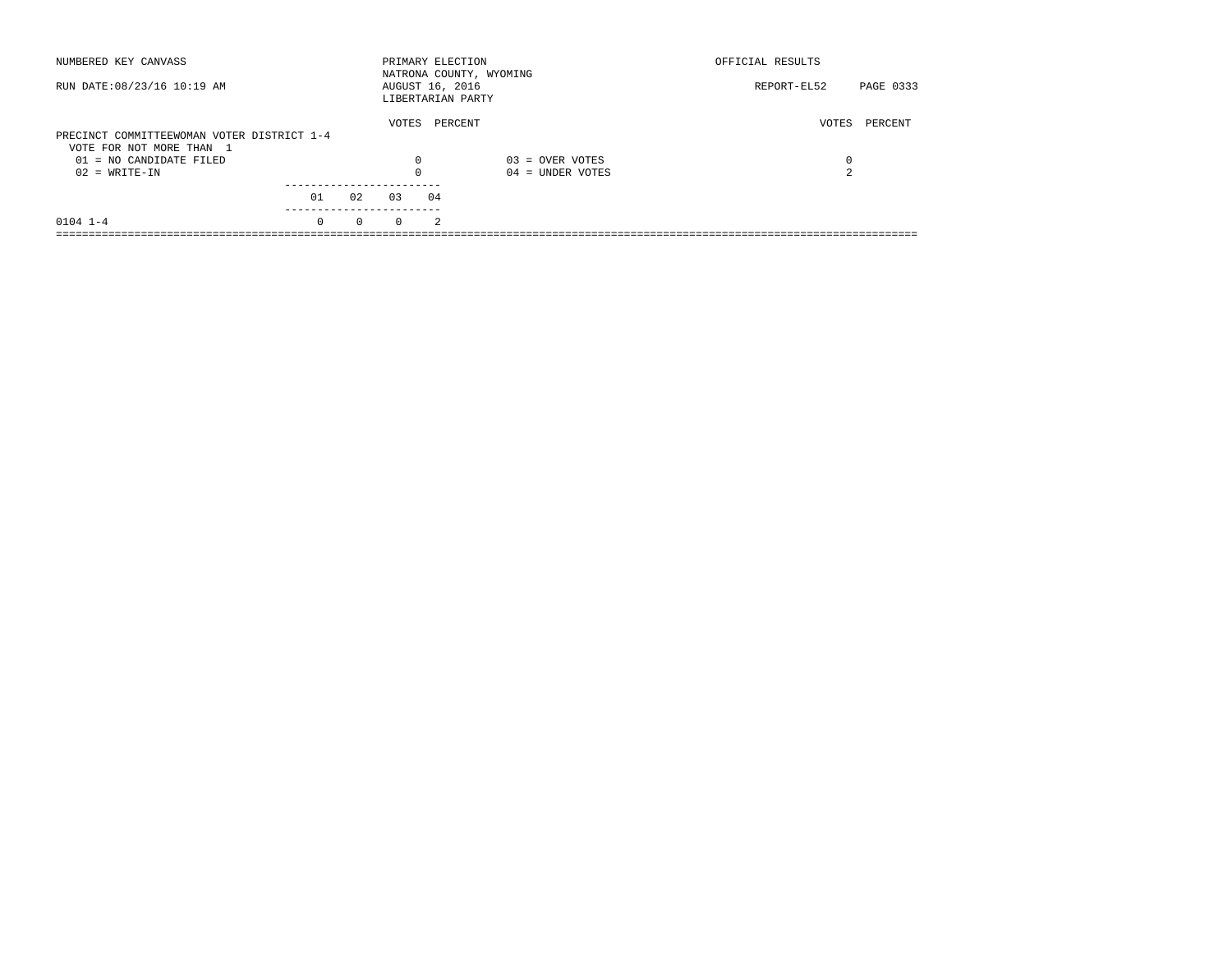| NUMBERED KEY CANVASS                                                 |          |          |          | PRIMARY ELECTION<br>NATRONA COUNTY, WYOMING |                    | OFFICIAL RESULTS |           |
|----------------------------------------------------------------------|----------|----------|----------|---------------------------------------------|--------------------|------------------|-----------|
| RUN DATE: 08/23/16 10:19 AM                                          |          |          |          | AUGUST 16, 2016<br>LIBERTARIAN PARTY        |                    | REPORT-EL52      | PAGE 0334 |
| PRECINCT COMMITTEEMAN VOTER DISTRICT 1-5<br>VOTE FOR NOT MORE THAN 1 |          |          | VOTES    | PERCENT                                     |                    | VOTES            | PERCENT   |
| 01 = NO CANDIDATE FILED                                              |          |          | 0        |                                             | $03 =$ OVER VOTES  | 0                |           |
| $02 = WRITE-IN$                                                      |          |          | $\Omega$ |                                             | $04 =$ UNDER VOTES | $\Omega$         |           |
|                                                                      |          |          |          |                                             |                    |                  |           |
|                                                                      | 01       | 02       | 03       | 04                                          |                    |                  |           |
| $0105$ 1-5                                                           | $\Omega$ | $\Omega$ | $\Omega$ | $\Omega$                                    |                    |                  |           |
|                                                                      |          |          |          |                                             |                    |                  |           |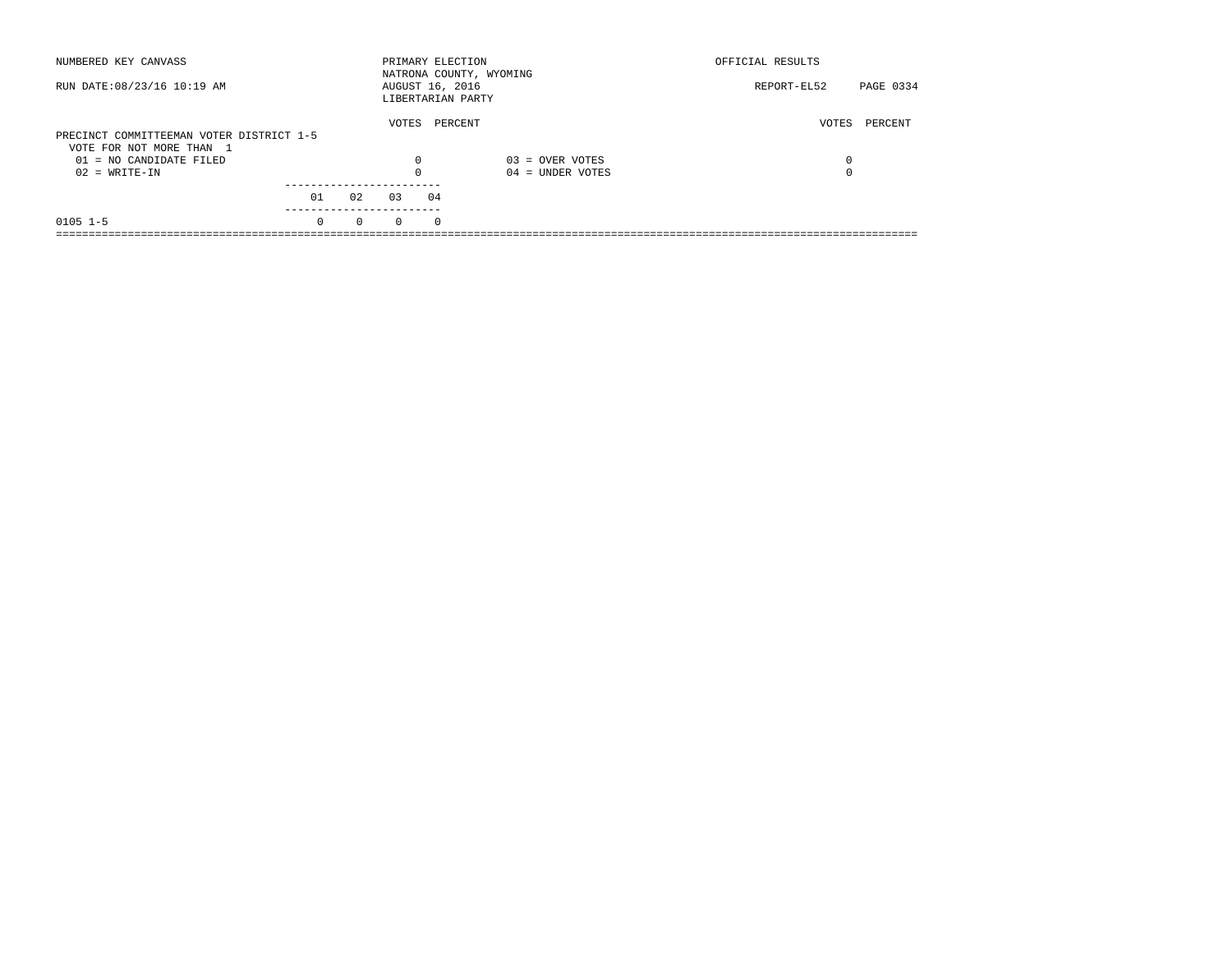| NUMBERED KEY CANVASS                       |          |          | PRIMARY ELECTION |          | NATRONA COUNTY, WYOMING | OFFICIAL RESULTS |           |
|--------------------------------------------|----------|----------|------------------|----------|-------------------------|------------------|-----------|
| RUN DATE: 08/23/16 10:19 AM                |          |          | AUGUST 16, 2016  |          | LIBERTARIAN PARTY       | REPORT-EL52      | PAGE 0335 |
|                                            |          |          | VOTES            |          | PERCENT                 | VOTES            | PERCENT   |
| PRECINCT COMMITTEEWOMAN VOTER DISTRICT 1-5 |          |          |                  |          |                         |                  |           |
| VOTE FOR NOT MORE THAN 1                   |          |          |                  |          |                         |                  |           |
| $01 = NO$ CANDIDATE FILED                  |          |          | $\Omega$         |          | $03 =$ OVER VOTES       | 0                |           |
| $02 = WRITE-IN$                            |          |          | $\Omega$         |          | $04 =$ UNDER VOTES      | 0                |           |
|                                            |          |          |                  |          |                         |                  |           |
|                                            | 01       | 02       | 0.3              | 04       |                         |                  |           |
| $0105$ 1-5                                 | $\Omega$ | $\Omega$ | $\Omega$         | $\Omega$ |                         |                  |           |
|                                            |          |          |                  |          |                         |                  |           |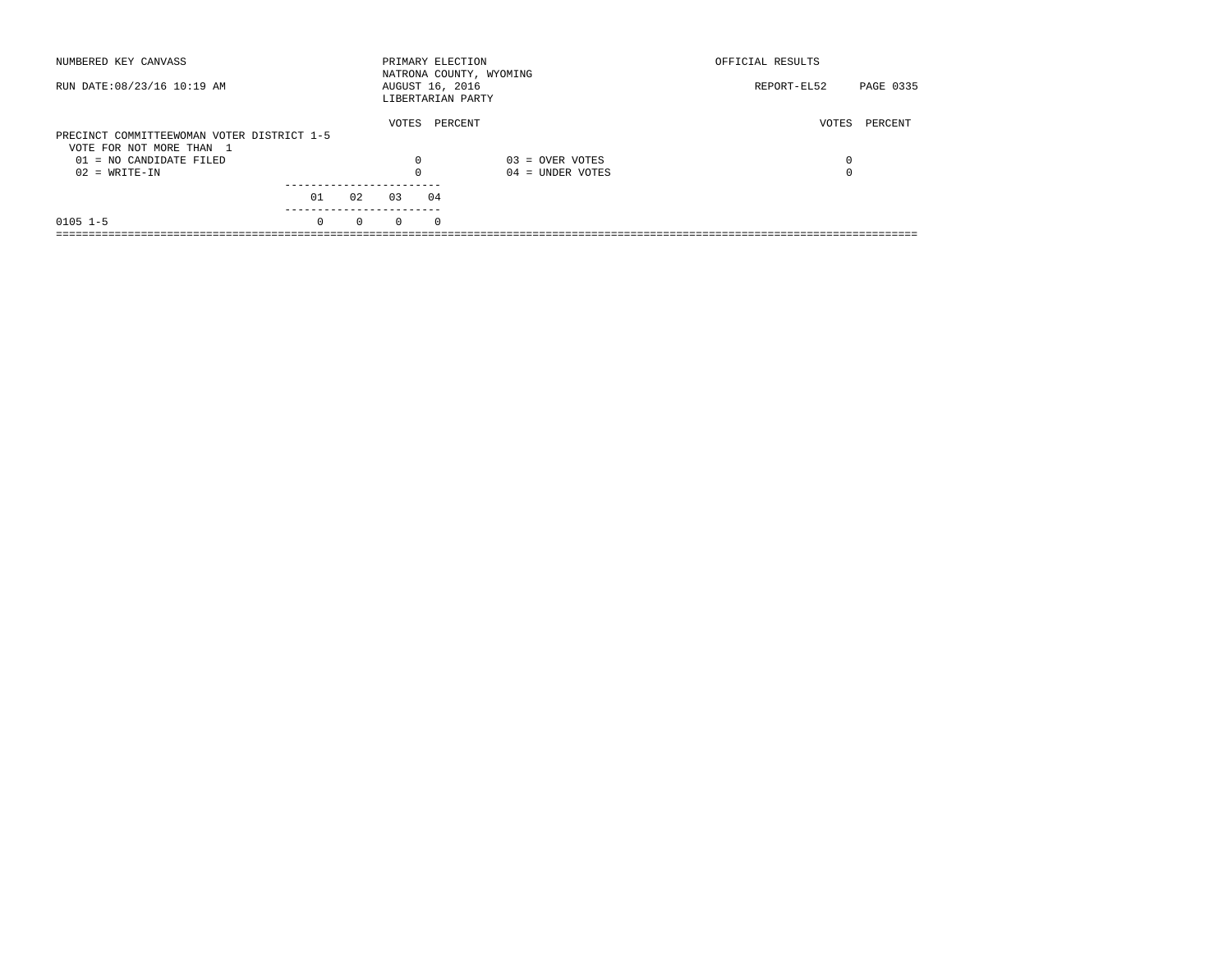| NUMBERED KEY CANVASS                                                 |          |          |          | PRIMARY ELECTION                     | NATRONA COUNTY, WYOMING | OFFICIAL RESULTS |           |
|----------------------------------------------------------------------|----------|----------|----------|--------------------------------------|-------------------------|------------------|-----------|
| RUN DATE: 08/23/16 10:19 AM                                          |          |          |          | AUGUST 16, 2016<br>LIBERTARIAN PARTY |                         | REPORT-EL52      | PAGE 0336 |
| PRECINCT COMMITTEEMAN VOTER DISTRICT 1-6<br>VOTE FOR NOT MORE THAN 1 |          |          | VOTES    | PERCENT                              |                         | VOTES            | PERCENT   |
| 01 = NO CANDIDATE FILED                                              |          |          | 0        |                                      | $03 =$ OVER VOTES       | 0                |           |
| $02 = WRITE-IN$                                                      |          |          | $\Omega$ |                                      | $04 =$ UNDER VOTES      | $\Omega$         |           |
|                                                                      |          |          |          |                                      |                         |                  |           |
|                                                                      | 01       | 02       | 03       | 04                                   |                         |                  |           |
| $0106$ 1-6                                                           | $\Omega$ | $\Omega$ | $\Omega$ | $\Omega$                             |                         |                  |           |
|                                                                      |          |          |          |                                      |                         |                  |           |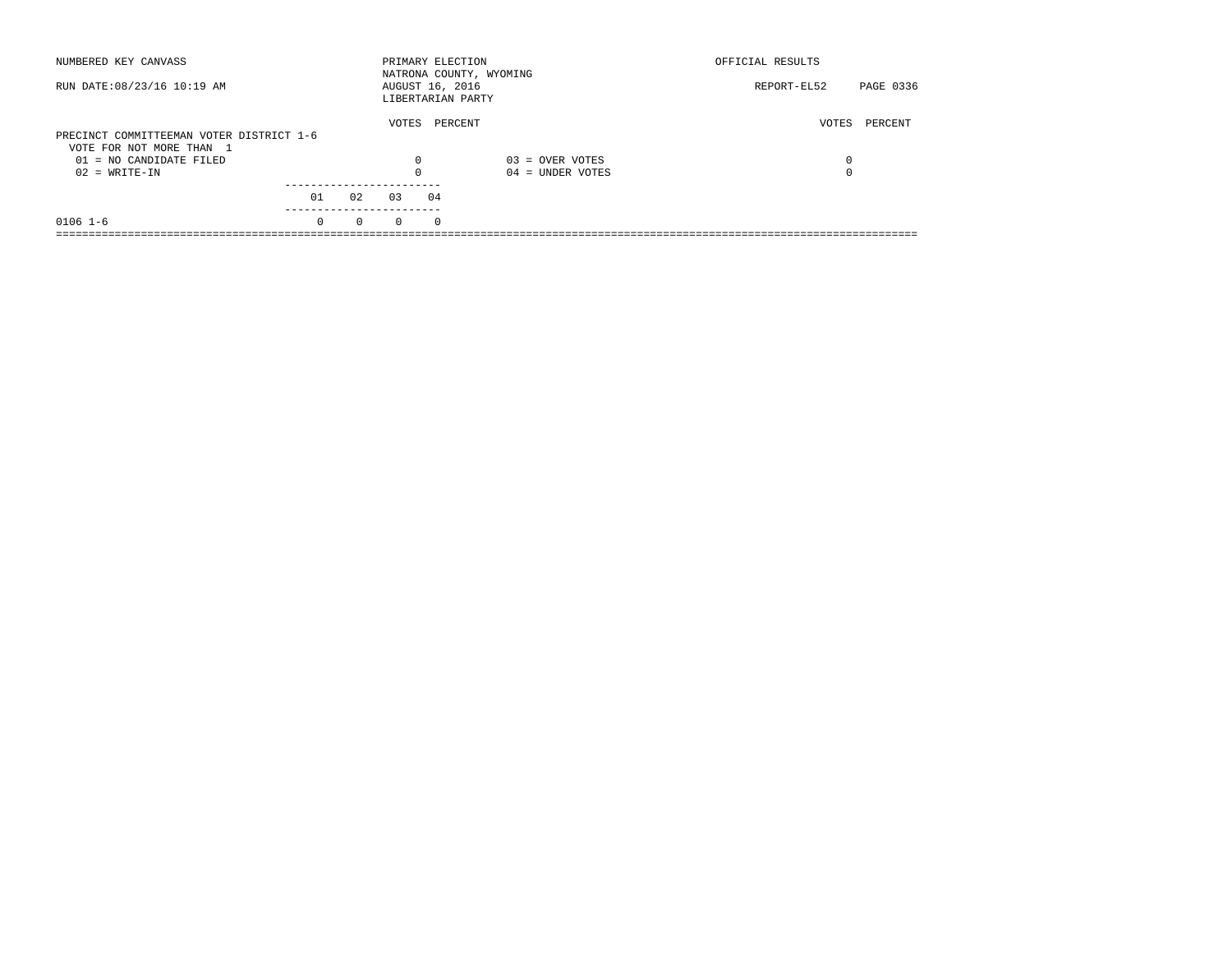| NUMBERED KEY CANVASS                       |          |          |          | PRIMARY ELECTION<br>NATRONA COUNTY, WYOMING |                    | OFFICIAL RESULTS         |  |
|--------------------------------------------|----------|----------|----------|---------------------------------------------|--------------------|--------------------------|--|
| RUN DATE: 08/23/16 10:19 AM                |          |          |          | AUGUST 16, 2016<br>LIBERTARIAN PARTY        |                    | PAGE 0337<br>REPORT-EL52 |  |
| PRECINCT COMMITTEEWOMAN VOTER DISTRICT 1-6 |          |          | VOTES    | PERCENT                                     |                    | VOTES<br>PERCENT         |  |
| VOTE FOR NOT MORE THAN 1                   |          |          |          |                                             |                    |                          |  |
| 01 = NO CANDIDATE FILED                    |          |          | 0        |                                             | $03 =$ OVER VOTES  | 0                        |  |
| $02 = WRITE-IN$                            |          |          | $\Omega$ |                                             | $04 =$ UNDER VOTES | $\Omega$                 |  |
|                                            |          |          |          |                                             |                    |                          |  |
|                                            | 01       | 02       | 03       | 04                                          |                    |                          |  |
| $0106$ 1-6                                 | $\Omega$ | $\Omega$ | $\Omega$ | $\Omega$                                    |                    |                          |  |
|                                            |          |          |          |                                             |                    |                          |  |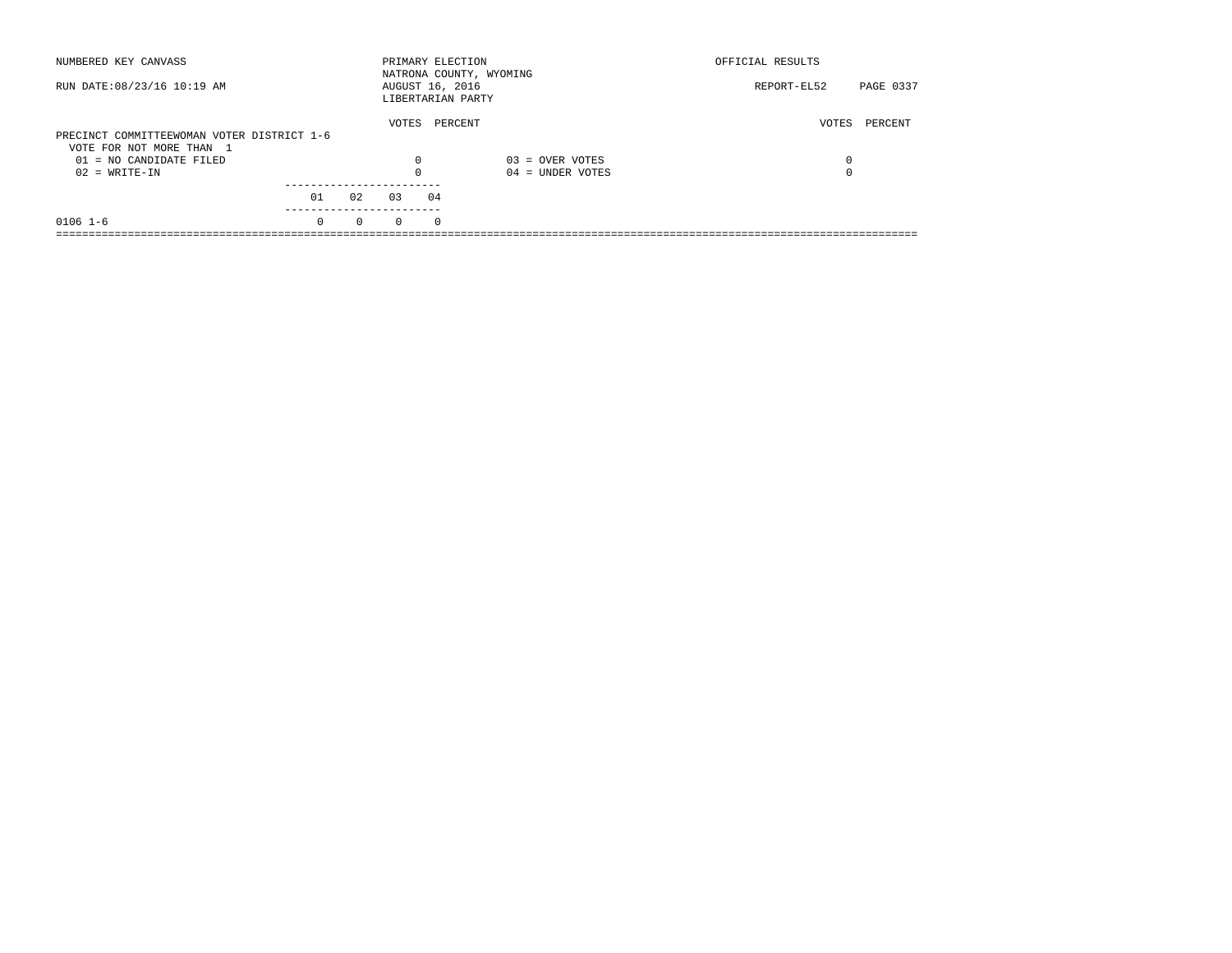| NUMBERED KEY CANVASS                                                 |          |          | PRIMARY ELECTION                     |                | NATRONA COUNTY, WYOMING | OFFICIAL RESULTS |           |
|----------------------------------------------------------------------|----------|----------|--------------------------------------|----------------|-------------------------|------------------|-----------|
| RUN DATE: 08/23/16 10:19 AM                                          |          |          | AUGUST 16, 2016<br>LIBERTARIAN PARTY |                |                         | REPORT-EL52      | PAGE 0338 |
| PRECINCT COMMITTEEMAN VOTER DISTRICT 1-7<br>VOTE FOR NOT MORE THAN 1 |          |          | VOTES                                | PERCENT        |                         | VOTES            | PERCENT   |
| $01 = NO CANDIDATE FILED$                                            |          |          | $\Omega$                             |                | $03 =$ OVER VOTES       | 0                |           |
| $02 = WRITE-IN$                                                      |          |          |                                      |                | $04 =$ UNDER VOTES      | $\sim$           |           |
|                                                                      | 01       | 02       | 03                                   | 04             |                         |                  |           |
| $0107$ $1-7$                                                         | $\Omega$ | $\Omega$ | $\Omega$                             | $\mathfrak{D}$ |                         |                  |           |
|                                                                      |          |          |                                      |                |                         |                  |           |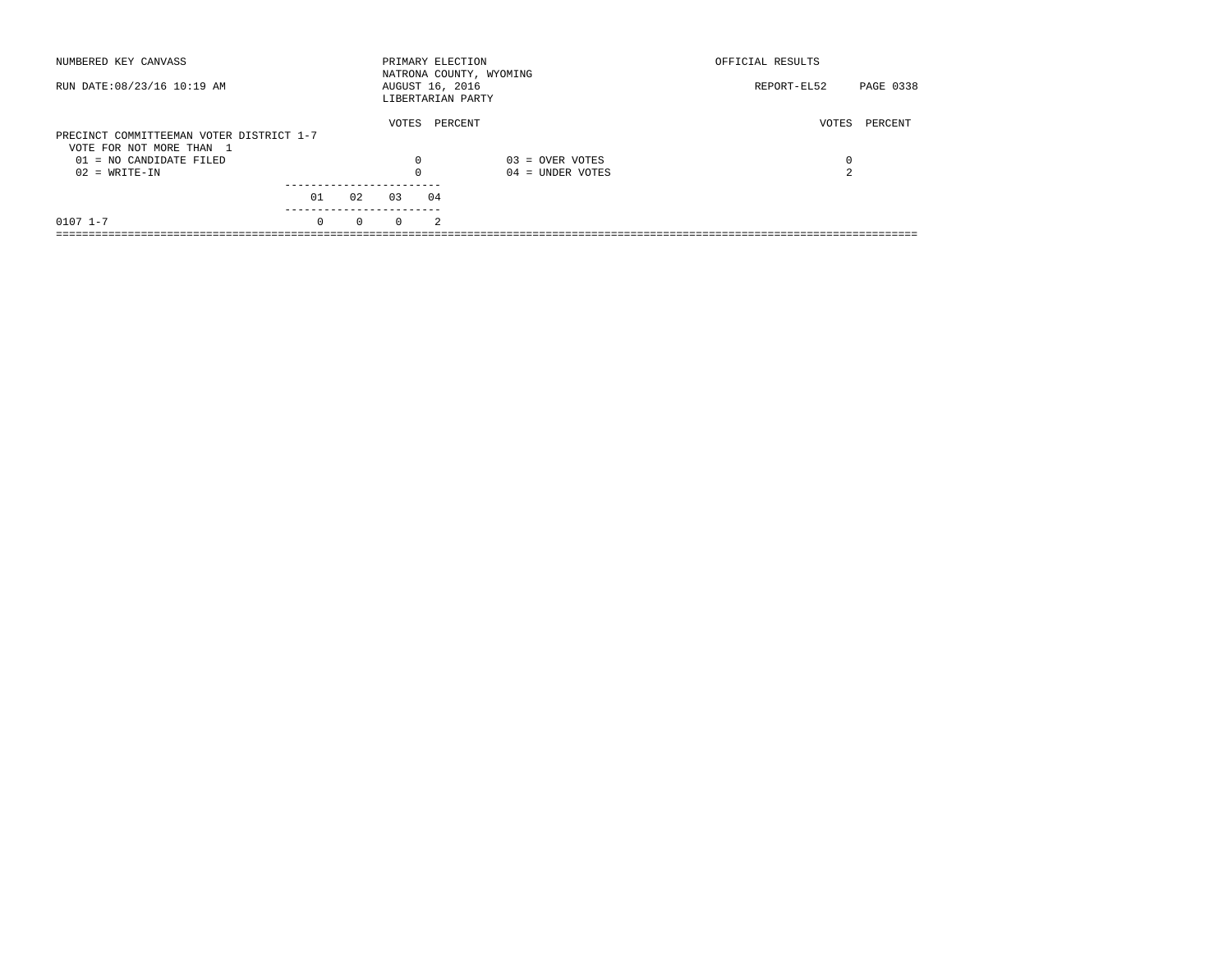| NUMBERED KEY CANVASS                                                   |          |          | PRIMARY ELECTION |    | NATRONA COUNTY, WYOMING | OFFICIAL RESULTS |           |
|------------------------------------------------------------------------|----------|----------|------------------|----|-------------------------|------------------|-----------|
| RUN DATE: 08/23/16 10:19 AM                                            |          |          | AUGUST 16, 2016  |    | LIBERTARIAN PARTY       | REPORT-EL52      | PAGE 0339 |
|                                                                        |          |          | VOTES            |    | PERCENT                 | VOTES            | PERCENT   |
| PRECINCT COMMITTEEWOMAN VOTER DISTRICT 1-7<br>VOTE FOR NOT MORE THAN 1 |          |          |                  |    |                         |                  |           |
| 01 = NO CANDIDATE FILED                                                |          |          |                  |    | $03 =$ OVER VOTES       | 0                |           |
|                                                                        |          |          | 0                |    |                         | $\sim$           |           |
| $02 = WRITE-IN$                                                        |          |          |                  |    | $04 =$ UNDER VOTES      | ╱.               |           |
|                                                                        |          |          |                  |    |                         |                  |           |
|                                                                        | 01       | 02       | 03               | 04 |                         |                  |           |
|                                                                        |          |          |                  |    |                         |                  |           |
| $0107$ $1 - 7$                                                         | $\Omega$ | $\Omega$ | $\Omega$         | 2  |                         |                  |           |
|                                                                        |          |          |                  |    |                         |                  |           |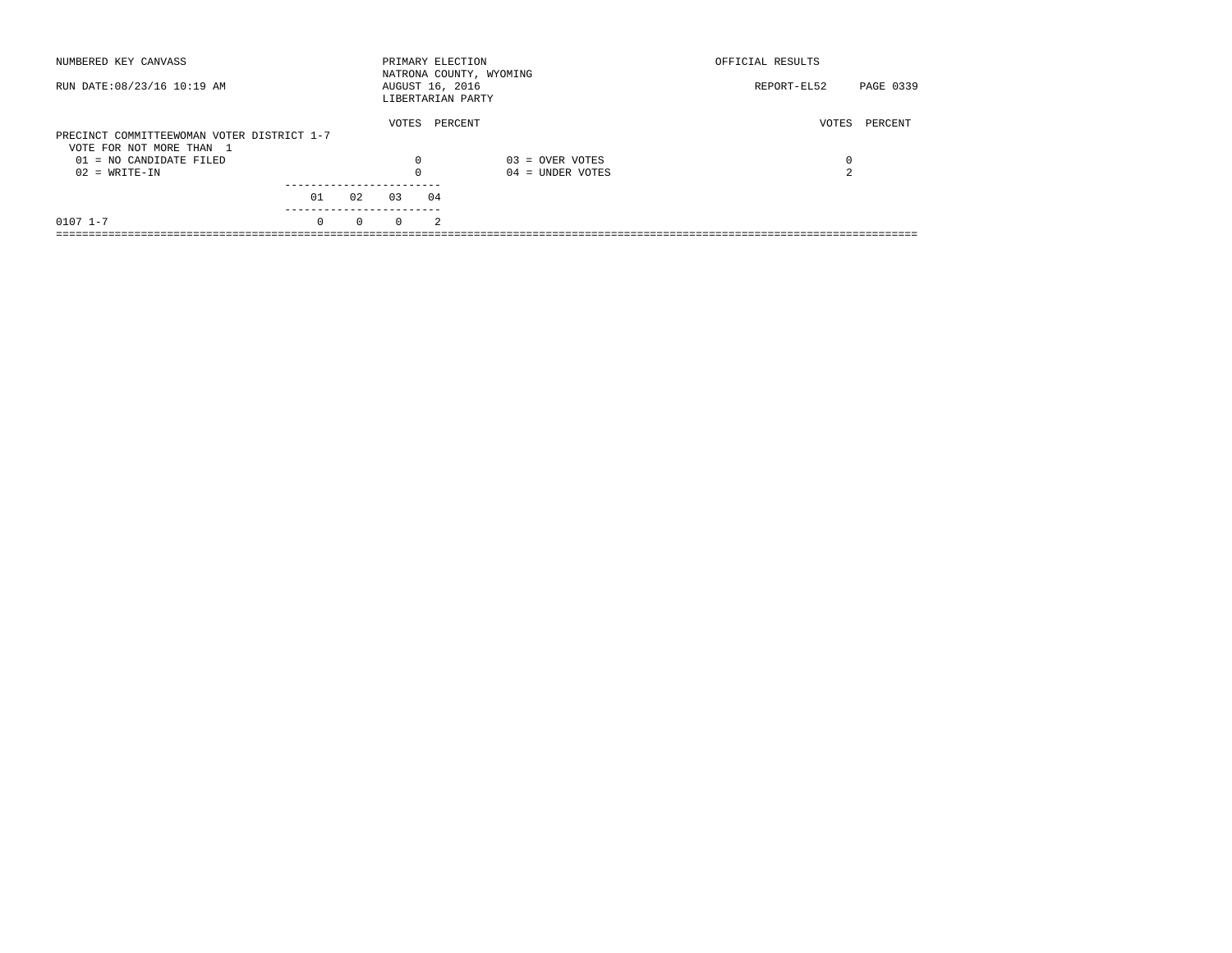| NUMBERED KEY CANVASS                                                 |          |          |          | PRIMARY ELECTION<br>NATRONA COUNTY, WYOMING |                    | OFFICIAL RESULTS |           |
|----------------------------------------------------------------------|----------|----------|----------|---------------------------------------------|--------------------|------------------|-----------|
| RUN DATE: 08/23/16 10:19 AM                                          |          |          |          | AUGUST 16, 2016<br>LIBERTARIAN PARTY        |                    | REPORT-EL52      | PAGE 0340 |
| PRECINCT COMMITTEEMAN VOTER DISTRICT 1-9<br>VOTE FOR NOT MORE THAN 1 |          |          | VOTES    | PERCENT                                     |                    | VOTES            | PERCENT   |
| 01 = NO CANDIDATE FILED                                              |          |          | 0        |                                             | $03 =$ OVER VOTES  | 0                |           |
| $02 = WRITE-IN$                                                      |          |          | $\Omega$ |                                             | $04 =$ UNDER VOTES | $\sim$           |           |
|                                                                      | 01       | 02       | 03       | 04                                          |                    |                  |           |
| $0109$ $1-9$                                                         | $\Omega$ | $\Omega$ | $\Omega$ | $\mathcal{L}$                               |                    |                  |           |
|                                                                      |          |          |          |                                             |                    |                  |           |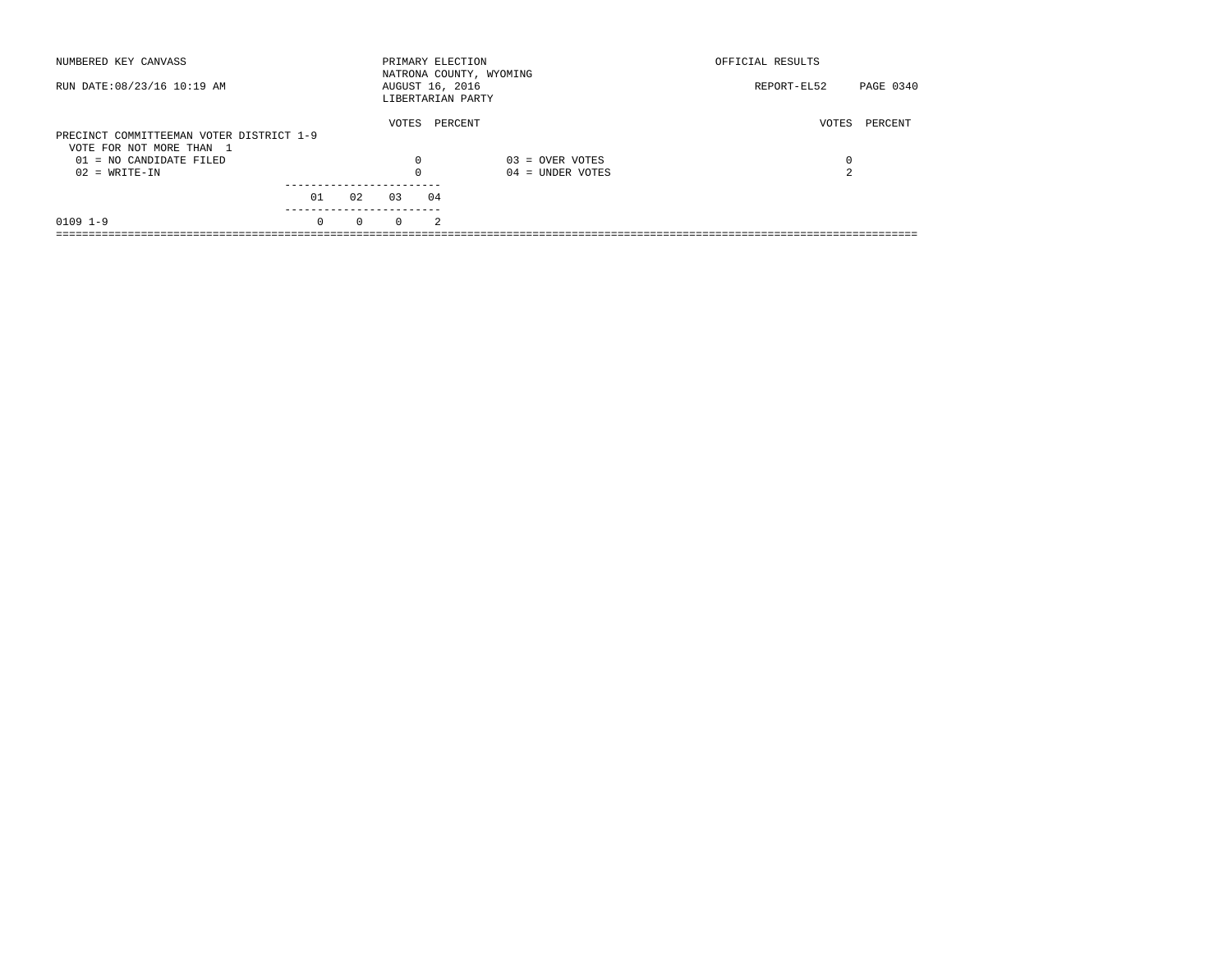| NUMBERED KEY CANVASS                       |          |          |          | PRIMARY ELECTION<br>NATRONA COUNTY, WYOMING |                    | OFFICIAL RESULTS         |
|--------------------------------------------|----------|----------|----------|---------------------------------------------|--------------------|--------------------------|
| RUN DATE: 08/23/16 10:19 AM                |          |          |          | AUGUST 16, 2016<br>LIBERTARIAN PARTY        |                    | PAGE 0341<br>REPORT-EL52 |
|                                            |          |          | VOTES    | PERCENT                                     |                    | PERCENT<br>VOTES         |
| PRECINCT COMMITTEEWOMAN VOTER DISTRICT 1-9 |          |          |          |                                             |                    |                          |
| VOTE FOR NOT MORE THAN 1                   |          |          |          |                                             |                    |                          |
| $01 = NO$ CANDIDATE FILED                  |          |          | 0        |                                             | $03 =$ OVER VOTES  | 0                        |
| $02 = WRITE-IN$                            |          |          | $\Omega$ |                                             | $04 =$ UNDER VOTES | 2                        |
|                                            |          |          |          |                                             |                    |                          |
|                                            | 01       | 02       | 0.3      | 04                                          |                    |                          |
| $0109$ $1-9$                               | $\Omega$ | $\Omega$ | $\Omega$ | $\mathfrak{D}$                              |                    |                          |
|                                            |          |          |          |                                             |                    |                          |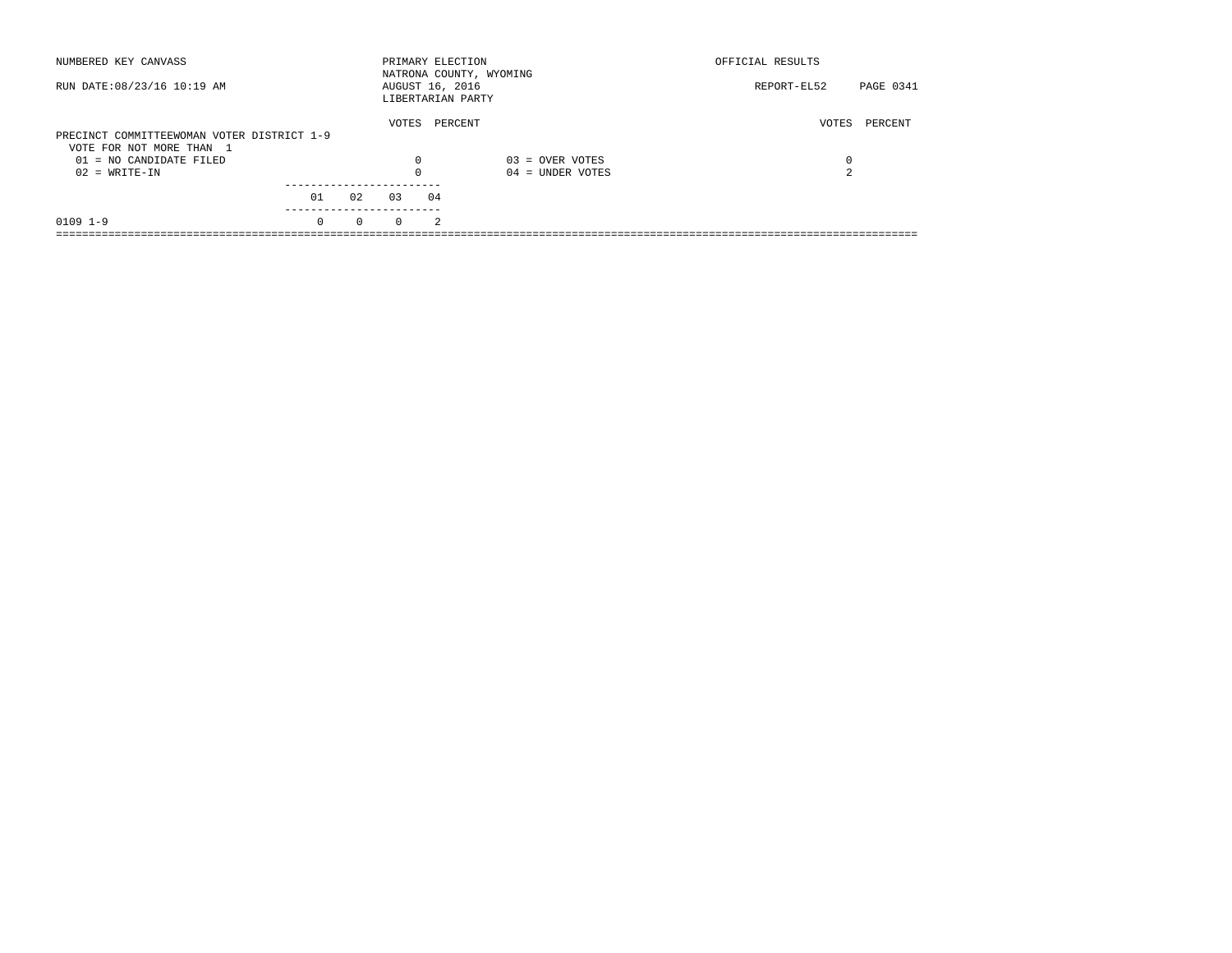| NUMBERED KEY CANVASS                                  |          |          | PRIMARY ELECTION                     |          | NATRONA COUNTY, WYOMING | OFFICIAL RESULTS |           |
|-------------------------------------------------------|----------|----------|--------------------------------------|----------|-------------------------|------------------|-----------|
| RUN DATE: 08/23/16 10:19 AM                           |          |          | AUGUST 16, 2016<br>LIBERTARIAN PARTY |          |                         | REPORT-EL52      | PAGE 0342 |
| PRECINCT COMMITTEEMAN VOTER DISTRICT 1-11             |          |          | VOTES                                |          | PERCENT                 | VOTES            | PERCENT   |
| VOTE FOR NOT MORE THAN 1<br>$01 = NO$ CANDIDATE FILED |          |          | $\Omega$                             |          | $03 =$ OVER VOTES       | 0                |           |
| $02 = WRITE-IN$                                       |          |          | $\Omega$                             |          | $04 =$ UNDER VOTES      | 0                |           |
|                                                       | 01       | 02       | 0.3                                  | 04       |                         |                  |           |
| 0111 1-11                                             | $\Omega$ | $\Omega$ | $\Omega$                             | $\Omega$ |                         |                  |           |
|                                                       |          |          |                                      |          |                         |                  |           |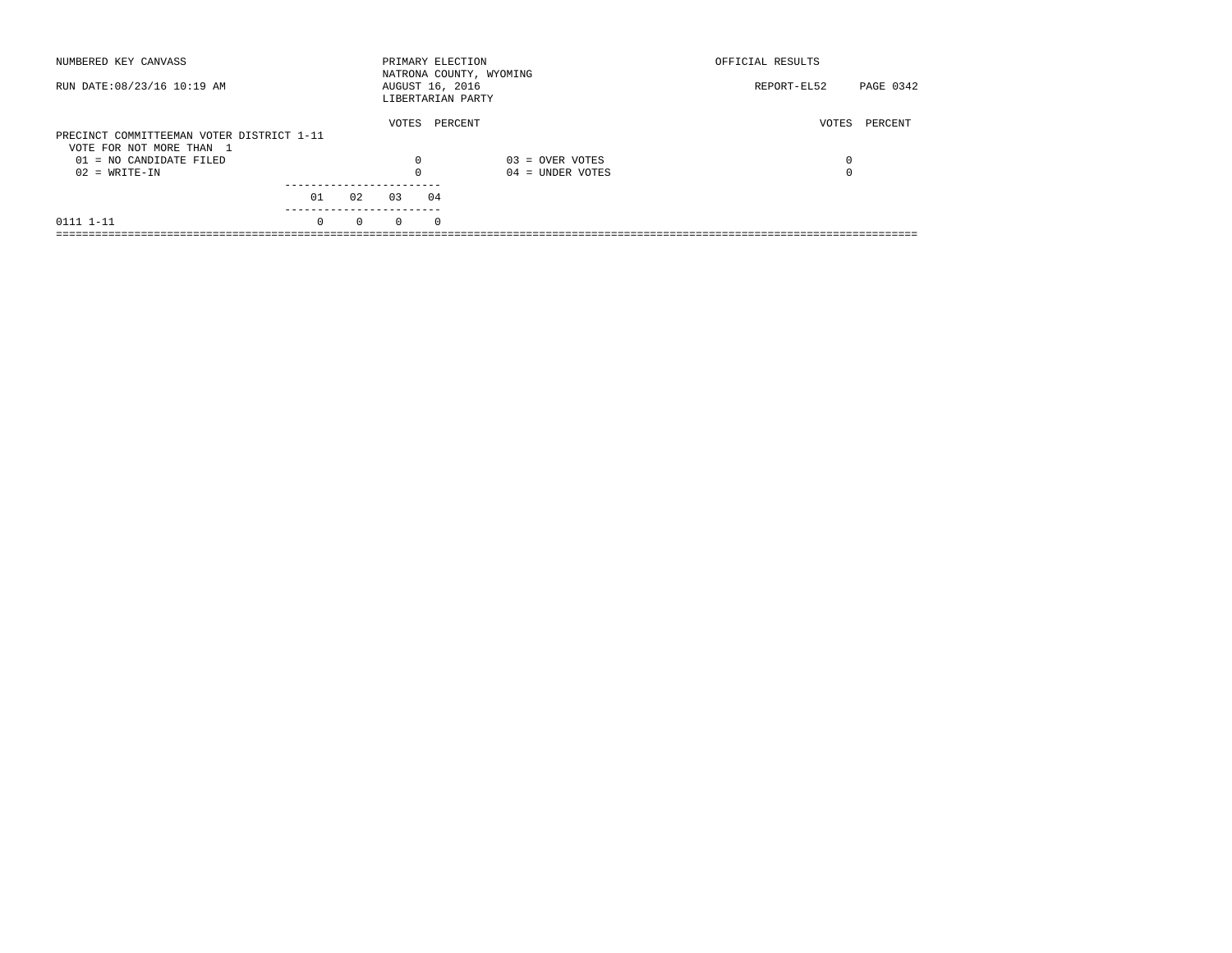| NUMBERED KEY CANVASS                        |          |          |                   | PRIMARY ELECTION | NATRONA COUNTY, WYOMING | OFFICIAL RESULTS |           |
|---------------------------------------------|----------|----------|-------------------|------------------|-------------------------|------------------|-----------|
| RUN DATE: 08/23/16 10:19 AM                 |          |          | LIBERTARIAN PARTY | AUGUST 16, 2016  |                         | REPORT-EL52      | PAGE 0343 |
|                                             |          |          | VOTES             | PERCENT          |                         | VOTES            | PERCENT   |
| PRECINCT COMMITTEEWOMAN VOTER DISTRICT 1-11 |          |          |                   |                  |                         |                  |           |
| VOTE FOR NOT MORE THAN 1                    |          |          |                   |                  |                         |                  |           |
| $01 = NO CANDIDATE FILED$                   |          |          | $\Omega$          |                  | $03 =$ OVER VOTES       | 0                |           |
| $02 = WRITE-IN$                             |          |          |                   |                  | $04 =$ UNDER VOTES      | $\Omega$         |           |
|                                             |          |          |                   |                  |                         |                  |           |
|                                             | 01       | 02       | 03                | 04               |                         |                  |           |
| 0111 1-11                                   | $\Omega$ | $\Omega$ | $\Omega$          | $^{\circ}$       |                         |                  |           |
|                                             |          |          |                   |                  |                         |                  |           |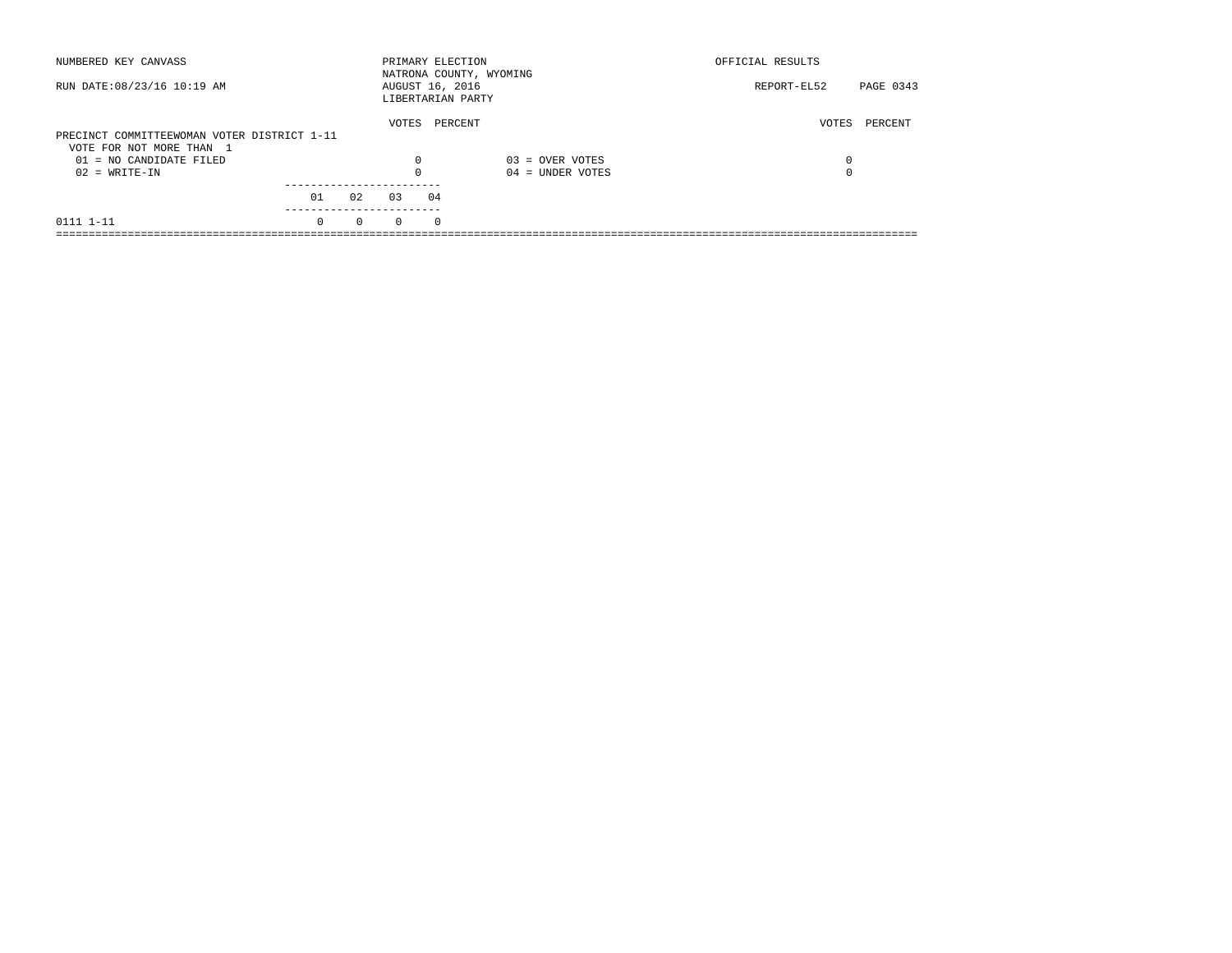| NUMBERED KEY CANVASS                                  |          |          | PRIMARY ELECTION                     |          | NATRONA COUNTY, WYOMING | OFFICIAL RESULTS |           |
|-------------------------------------------------------|----------|----------|--------------------------------------|----------|-------------------------|------------------|-----------|
| RUN DATE: 08/23/16 10:19 AM                           |          |          | AUGUST 16, 2016<br>LIBERTARIAN PARTY |          |                         | REPORT-EL52      | PAGE 0344 |
| PRECINCT COMMITTEEMAN VOTER DISTRICT 1-12             |          |          | VOTES                                |          | PERCENT                 | VOTES            | PERCENT   |
| VOTE FOR NOT MORE THAN 1<br>$01 = NO$ CANDIDATE FILED |          |          | $\Omega$                             |          | $03 =$ OVER VOTES       | 0                |           |
| $02 = WRITE-IN$                                       |          |          | $\Omega$                             |          | $04 =$ UNDER VOTES      | 0                |           |
|                                                       | 01       | 02       | 0.3                                  | 04       |                         |                  |           |
| 0112 1-12                                             | $\Omega$ | $\Omega$ | $\Omega$                             | $\Omega$ |                         |                  |           |
|                                                       |          |          |                                      |          |                         |                  |           |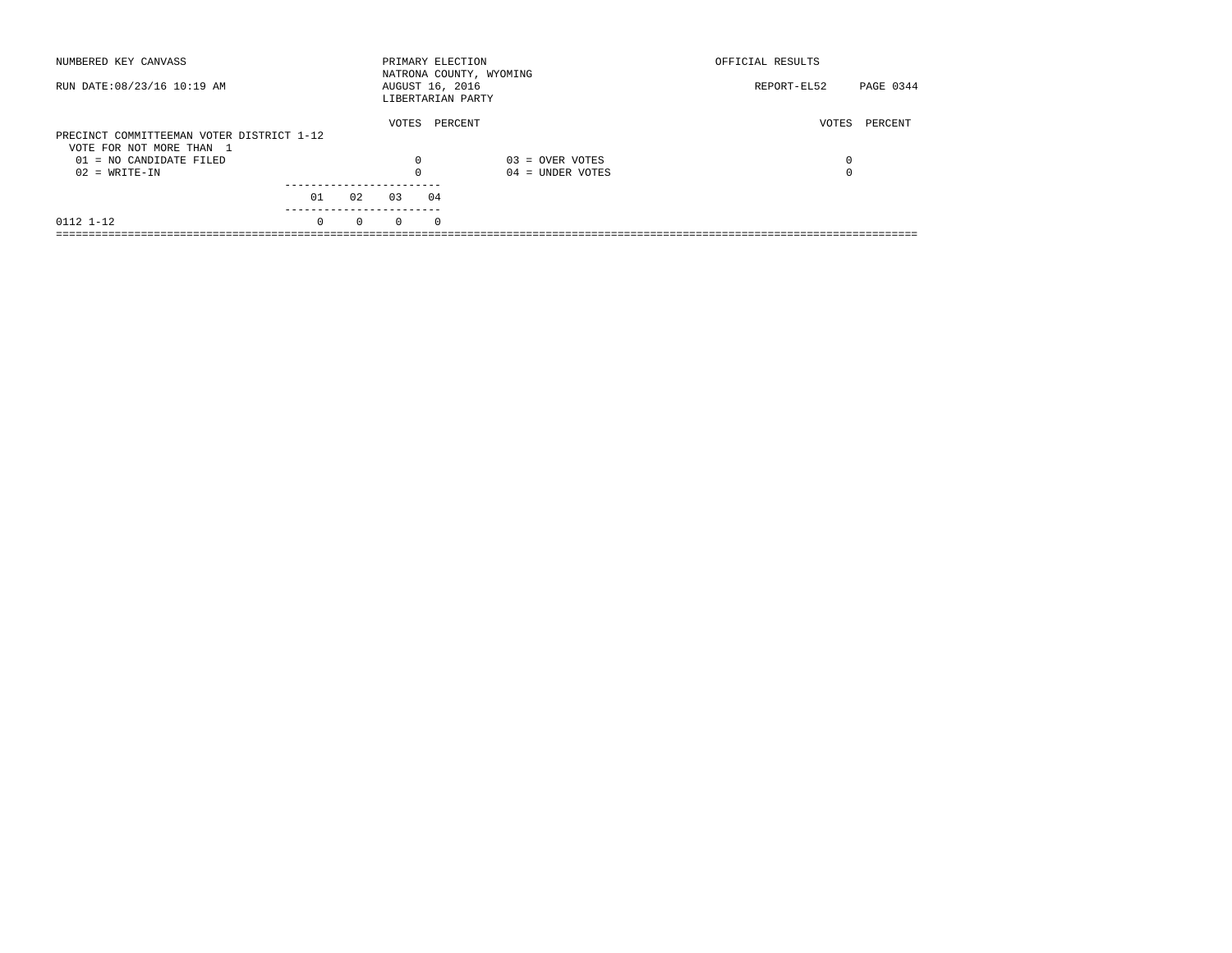| NUMBERED KEY CANVASS                        |          |          |          | PRIMARY ELECTION                     | NATRONA COUNTY, WYOMING | OFFICIAL RESULTS         |  |
|---------------------------------------------|----------|----------|----------|--------------------------------------|-------------------------|--------------------------|--|
| RUN DATE: 08/23/16 10:19 AM                 |          |          |          | AUGUST 16, 2016<br>LIBERTARIAN PARTY |                         | PAGE 0345<br>REPORT-EL52 |  |
| PRECINCT COMMITTEEWOMAN VOTER DISTRICT 1-12 |          |          | VOTES    | PERCENT                              |                         | VOTES<br>PERCENT         |  |
| VOTE FOR NOT MORE THAN 1                    |          |          |          |                                      |                         |                          |  |
| $01 = NO CANDIDATE FILED$                   |          |          | $\Omega$ |                                      | $03 =$ OVER VOTES       | 0                        |  |
| $02 = WRITE-IN$                             |          |          |          |                                      | $04 =$ UNDER VOTES      | $\Omega$                 |  |
|                                             |          |          |          |                                      |                         |                          |  |
|                                             | 01       | 02       | 03       | 04                                   |                         |                          |  |
| 0112 1-12                                   | $\Omega$ | $\Omega$ | $\Omega$ | $^{\circ}$                           |                         |                          |  |
|                                             |          |          |          |                                      |                         |                          |  |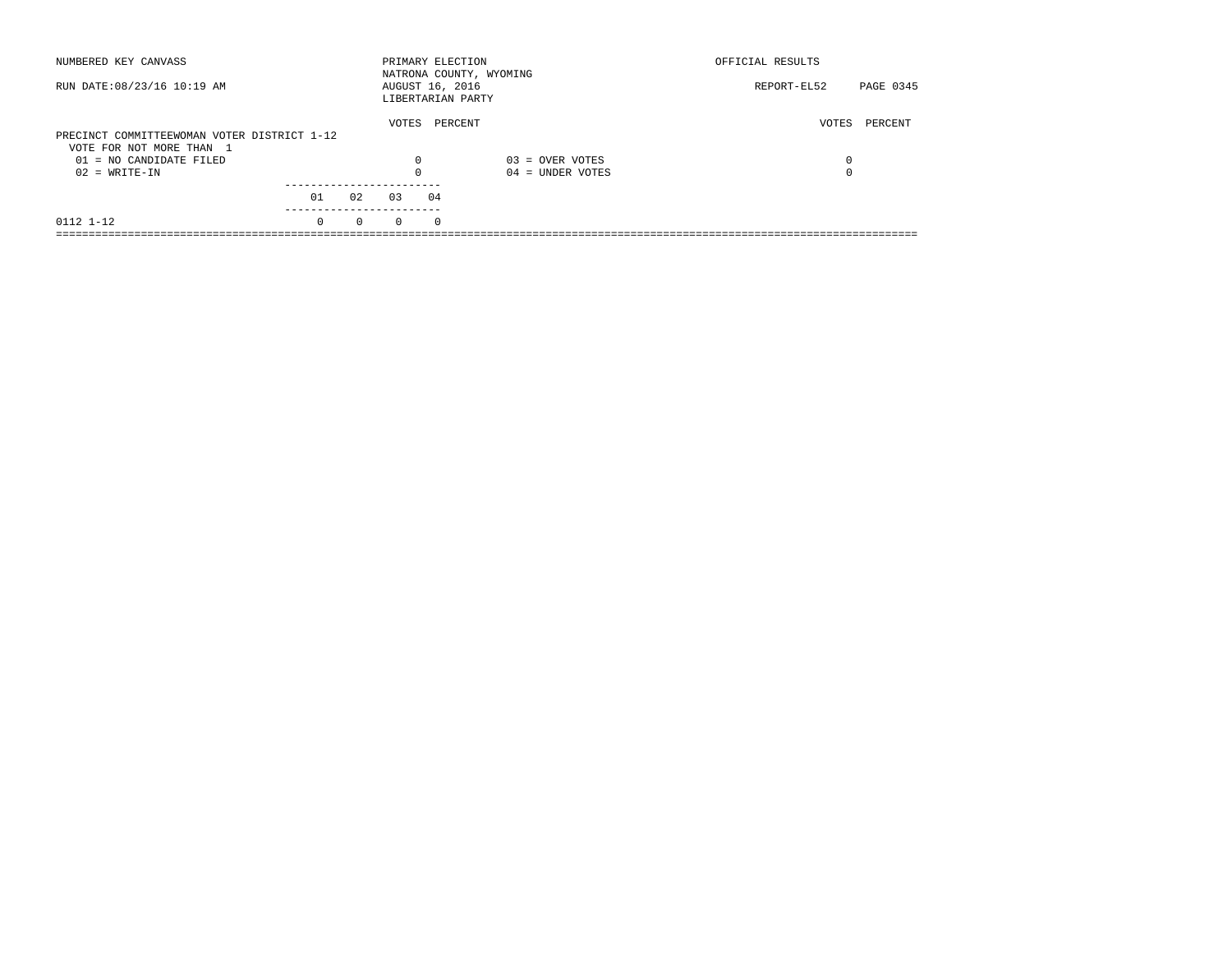| NUMBERED KEY CANVASS                                                 |          |          |          | PRIMARY ELECTION<br>NATRONA COUNTY, WYOMING |                    | OFFICIAL RESULTS |           |
|----------------------------------------------------------------------|----------|----------|----------|---------------------------------------------|--------------------|------------------|-----------|
| RUN DATE: 08/23/16 10:19 AM                                          |          |          |          | AUGUST 16, 2016<br>LIBERTARIAN PARTY        |                    | REPORT-EL52      | PAGE 0346 |
| PRECINCT COMMITTEEMAN VOTER DISTRICT 2-1<br>VOTE FOR NOT MORE THAN 1 |          |          | VOTES    | PERCENT                                     |                    | VOTES            | PERCENT   |
| 01 = NO CANDIDATE FILED                                              |          |          | 0        |                                             | $03 =$ OVER VOTES  | 0                |           |
| $02 = WRITE-IN$                                                      |          |          | $\Omega$ |                                             | $04 =$ UNDER VOTES | $\Omega$         |           |
|                                                                      | 01       | 02       | 03       | 04                                          |                    |                  |           |
| $02012 - -1$                                                         | $\Omega$ | $\Omega$ | $\Omega$ | $\Omega$                                    |                    |                  |           |
|                                                                      |          |          |          |                                             |                    |                  |           |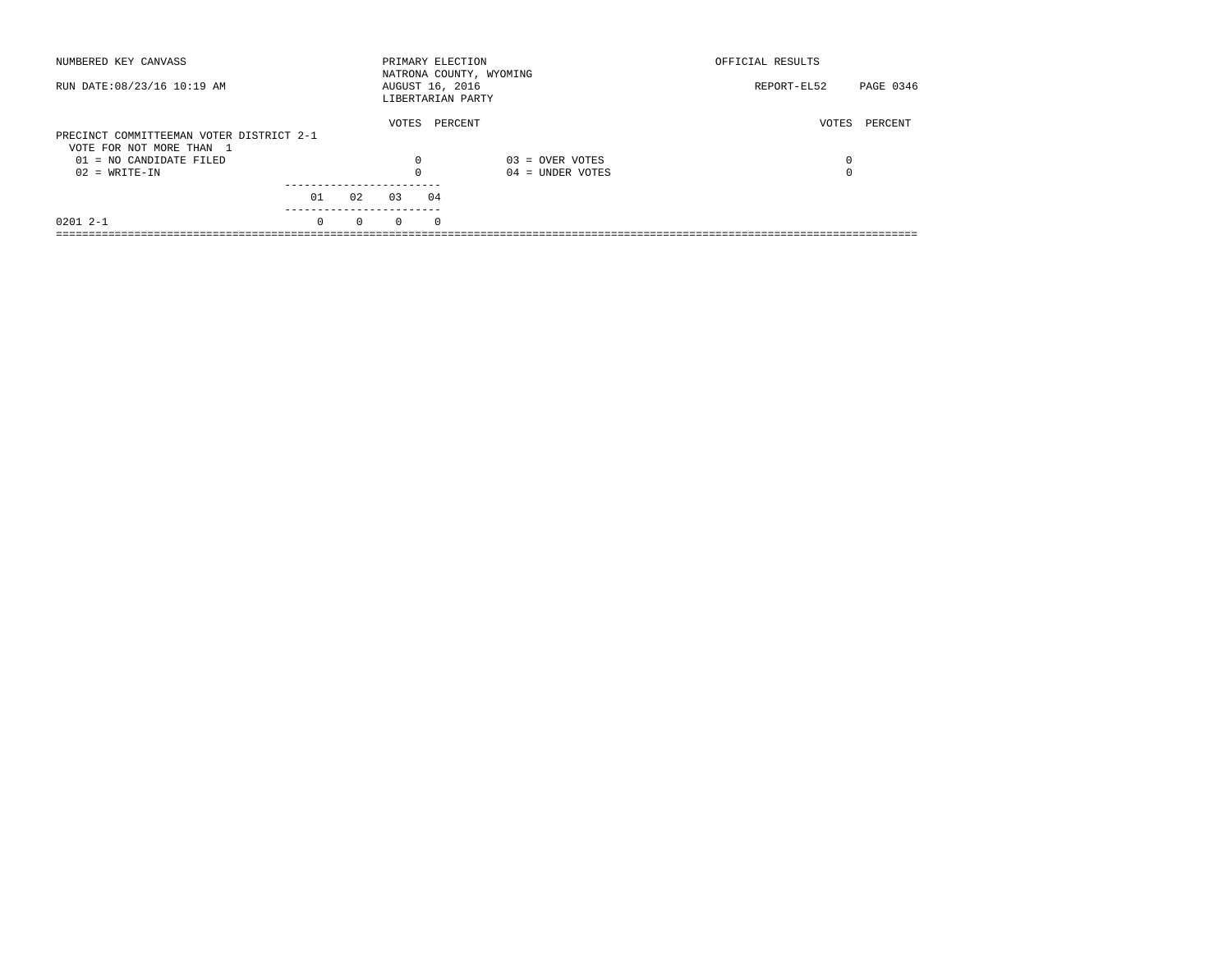| NUMBERED KEY CANVASS                       |          |          | PRIMARY ELECTION                     |          | NATRONA COUNTY, WYOMING | OFFICIAL RESULTS         |  |
|--------------------------------------------|----------|----------|--------------------------------------|----------|-------------------------|--------------------------|--|
| RUN DATE: 08/23/16 10:19 AM                |          |          | AUGUST 16, 2016<br>LIBERTARIAN PARTY |          |                         | PAGE 0347<br>REPORT-EL52 |  |
| PRECINCT COMMITTEEWOMAN VOTER DISTRICT 2-1 |          |          | VOTES                                | PERCENT  |                         | VOTES<br>PERCENT         |  |
| VOTE FOR NOT MORE THAN 1                   |          |          |                                      |          |                         |                          |  |
| 01 = NO CANDIDATE FILED                    |          |          | 0                                    |          | $03 =$ OVER VOTES       | 0                        |  |
| $02 = WRITE-IN$                            |          |          |                                      |          | $04 =$ UNDER VOTES      | $\Omega$                 |  |
|                                            |          |          |                                      |          |                         |                          |  |
|                                            | 01       | 02       | 03                                   | 04       |                         |                          |  |
| $02012 - -1$                               | $\Omega$ | $\Omega$ | $\Omega$                             | $\Omega$ |                         |                          |  |
|                                            |          |          |                                      |          |                         |                          |  |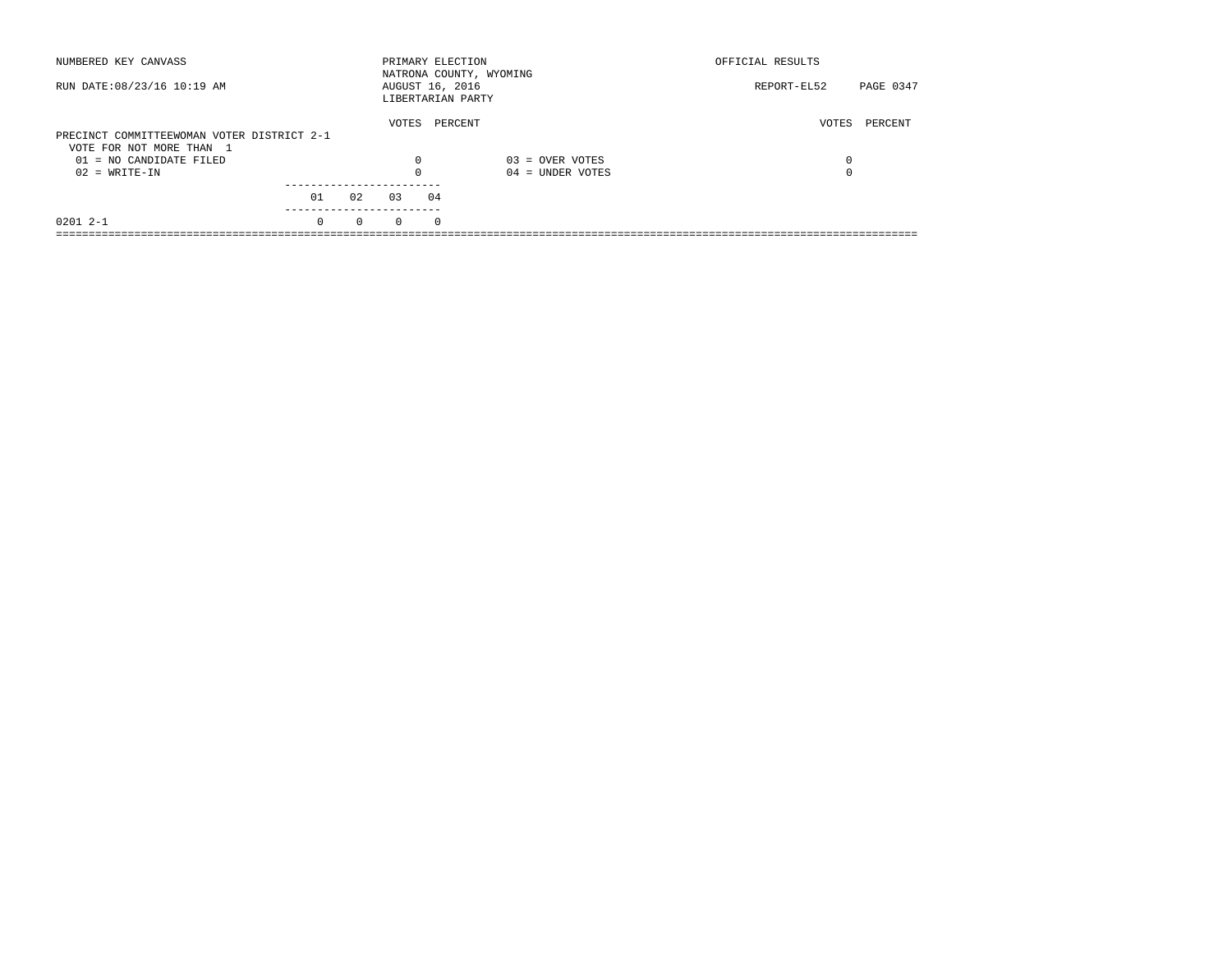| NUMBERED KEY CANVASS                                                 |          |    |          | PRIMARY ELECTION<br>NATRONA COUNTY, WYOMING |                    | OFFICIAL RESULTS |           |
|----------------------------------------------------------------------|----------|----|----------|---------------------------------------------|--------------------|------------------|-----------|
| RUN DATE: 08/23/16 10:19 AM                                          |          |    |          | AUGUST 16, 2016<br>LIBERTARIAN PARTY        |                    | REPORT-EL52      | PAGE 0348 |
| PRECINCT COMMITTEEMAN VOTER DISTRICT 2-2<br>VOTE FOR NOT MORE THAN 1 |          |    | VOTES    | PERCENT                                     |                    | VOTES            | PERCENT   |
| $01 = NO$ CANDIDATE FILED                                            |          |    | $\Omega$ |                                             | $03 =$ OVER VOTES  | 0                |           |
| $02 = WRITE-IN$                                                      |          |    |          | 1 100.00                                    | $04 =$ UNDER VOTES |                  |           |
|                                                                      | 01       | 02 | 0.3      | 04                                          |                    |                  |           |
| $02022 - 2 - 2$                                                      | $\Omega$ |    | $\Omega$ |                                             |                    |                  |           |
|                                                                      |          |    |          |                                             |                    |                  |           |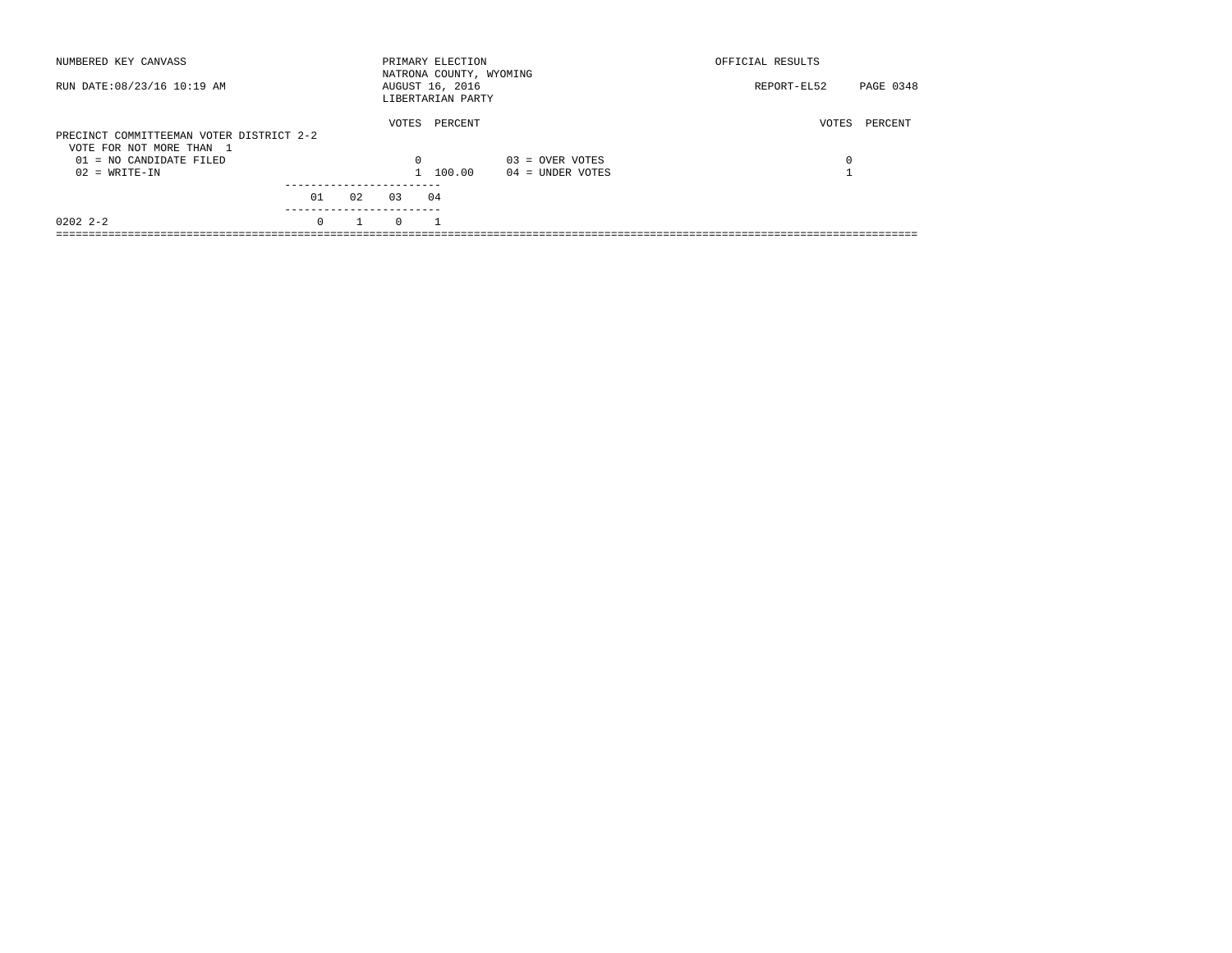| NUMBERED KEY CANVASS                                                   |          |    |          | PRIMARY ELECTION<br>NATRONA COUNTY, WYOMING |                    | OFFICIAL RESULTS |           |
|------------------------------------------------------------------------|----------|----|----------|---------------------------------------------|--------------------|------------------|-----------|
| RUN DATE: 08/23/16 10:19 AM                                            |          |    |          | AUGUST 16, 2016<br>LIBERTARIAN PARTY        |                    | REPORT-EL52      | PAGE 0349 |
| PRECINCT COMMITTEEWOMAN VOTER DISTRICT 2-2<br>VOTE FOR NOT MORE THAN 1 |          |    | VOTES    | PERCENT                                     |                    | VOTES            | PERCENT   |
| $01 = NO$ CANDIDATE FILED                                              |          |    | $\Omega$ |                                             | $03 =$ OVER VOTES  | 0                |           |
| $02 = WRITE-IN$                                                        |          |    |          | 1 100.00                                    | $04 =$ UNDER VOTES |                  |           |
|                                                                        | 01       | 02 | 0.3      | 04                                          |                    |                  |           |
| $02022 - 2 - 2$                                                        | $\Omega$ |    | $\Omega$ |                                             |                    |                  |           |
|                                                                        |          |    |          |                                             |                    |                  |           |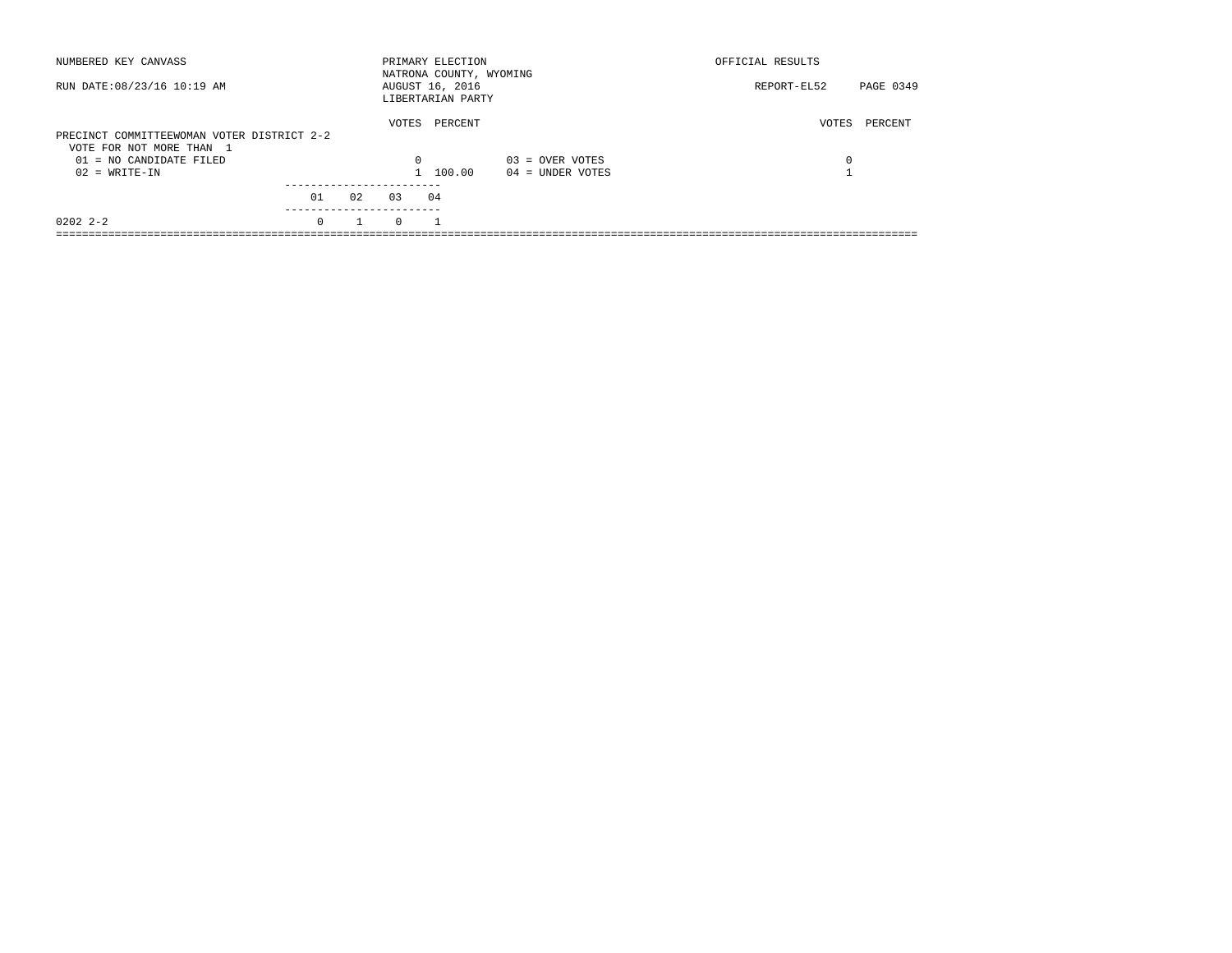| NUMBERED KEY CANVASS                                                 |          |          |          | PRIMARY ELECTION                     | NATRONA COUNTY, WYOMING | OFFICIAL RESULTS |           |
|----------------------------------------------------------------------|----------|----------|----------|--------------------------------------|-------------------------|------------------|-----------|
| RUN DATE: 08/23/16 10:19 AM                                          |          |          |          | AUGUST 16, 2016<br>LIBERTARIAN PARTY |                         | REPORT-EL52      | PAGE 0350 |
| PRECINCT COMMITTEEMAN VOTER DISTRICT 2-3<br>VOTE FOR NOT MORE THAN 1 |          |          | VOTES    | PERCENT                              |                         | VOTES            | PERCENT   |
| 01 = NO CANDIDATE FILED                                              |          |          | 0        |                                      | $03 =$ OVER VOTES       | 0                |           |
| $02 = WRITE-IN$                                                      |          |          |          |                                      | $04 =$ UNDER VOTES      |                  |           |
|                                                                      | 01       | 02       | 0.3      | 04                                   |                         |                  |           |
| $0203$ 2-3                                                           | $\Omega$ | $\Omega$ | $\Omega$ | 3                                    |                         |                  |           |
|                                                                      |          |          |          |                                      |                         |                  |           |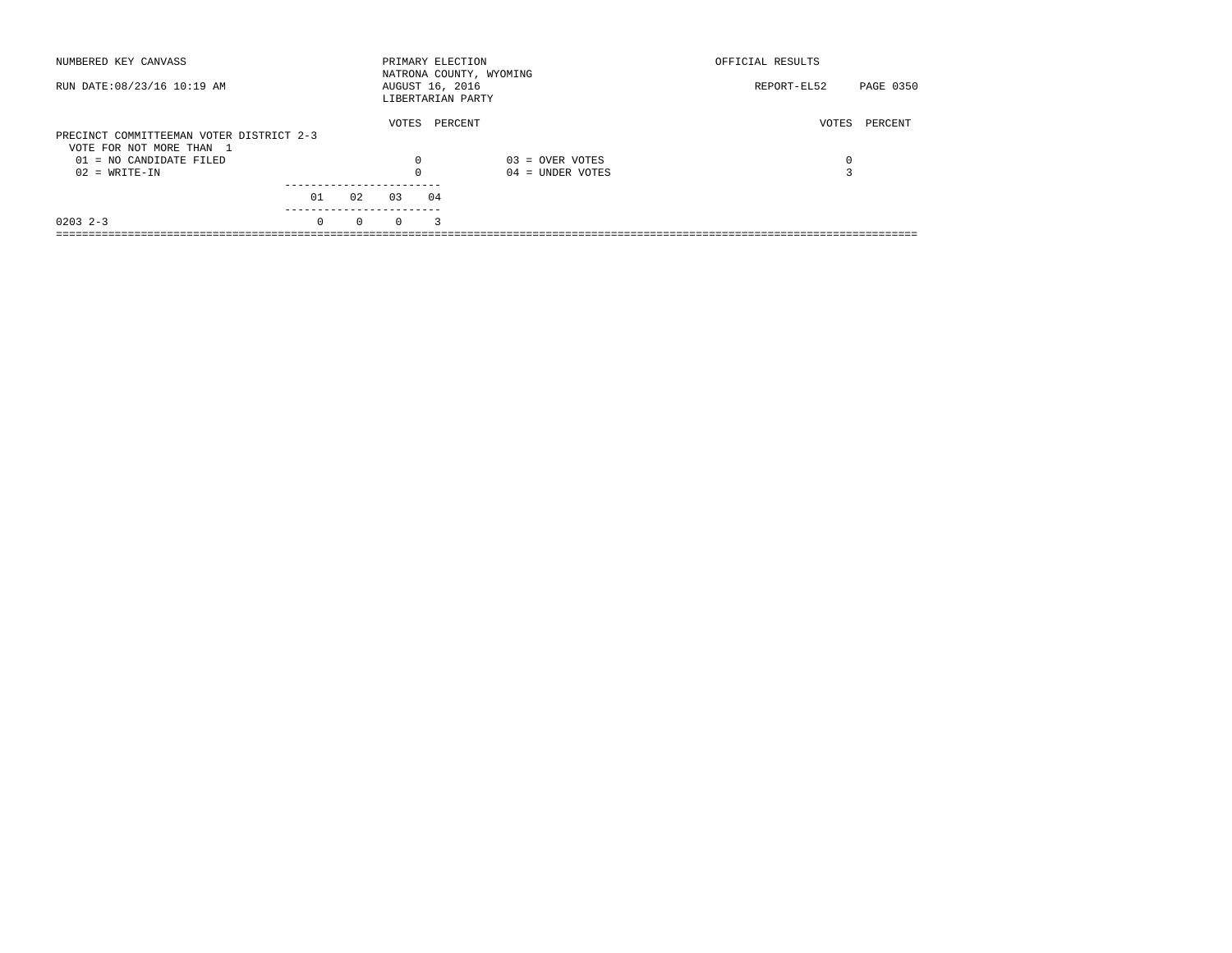| NUMBERED KEY CANVASS                       |          |          |                                      | PRIMARY ELECTION | NATRONA COUNTY, WYOMING | OFFICIAL RESULTS                |  |
|--------------------------------------------|----------|----------|--------------------------------------|------------------|-------------------------|---------------------------------|--|
| RUN DATE: 08/23/16 10:19 AM                |          |          | AUGUST 16, 2016<br>LIBERTARIAN PARTY |                  |                         | <b>PAGE 0351</b><br>REPORT-EL52 |  |
|                                            |          |          | VOTES                                | PERCENT          |                         | PERCENT<br>VOTES                |  |
| PRECINCT COMMITTEEWOMAN VOTER DISTRICT 2-3 |          |          |                                      |                  |                         |                                 |  |
| VOTE FOR NOT MORE THAN 1                   |          |          |                                      |                  |                         |                                 |  |
| $01 = NO$ CANDIDATE FILED                  |          |          | 0                                    |                  | $03 =$ OVER VOTES       | 0                               |  |
| $02 = WRITE-IN$                            |          |          | $\Omega$                             |                  | $04 =$ UNDER VOTES      |                                 |  |
|                                            |          |          |                                      |                  |                         |                                 |  |
|                                            | 01       | 02       | 0.3                                  | 04               |                         |                                 |  |
| $0203$ 2-3                                 | $\Omega$ | $\Omega$ | $\Omega$                             | 3                |                         |                                 |  |
|                                            |          |          |                                      |                  |                         |                                 |  |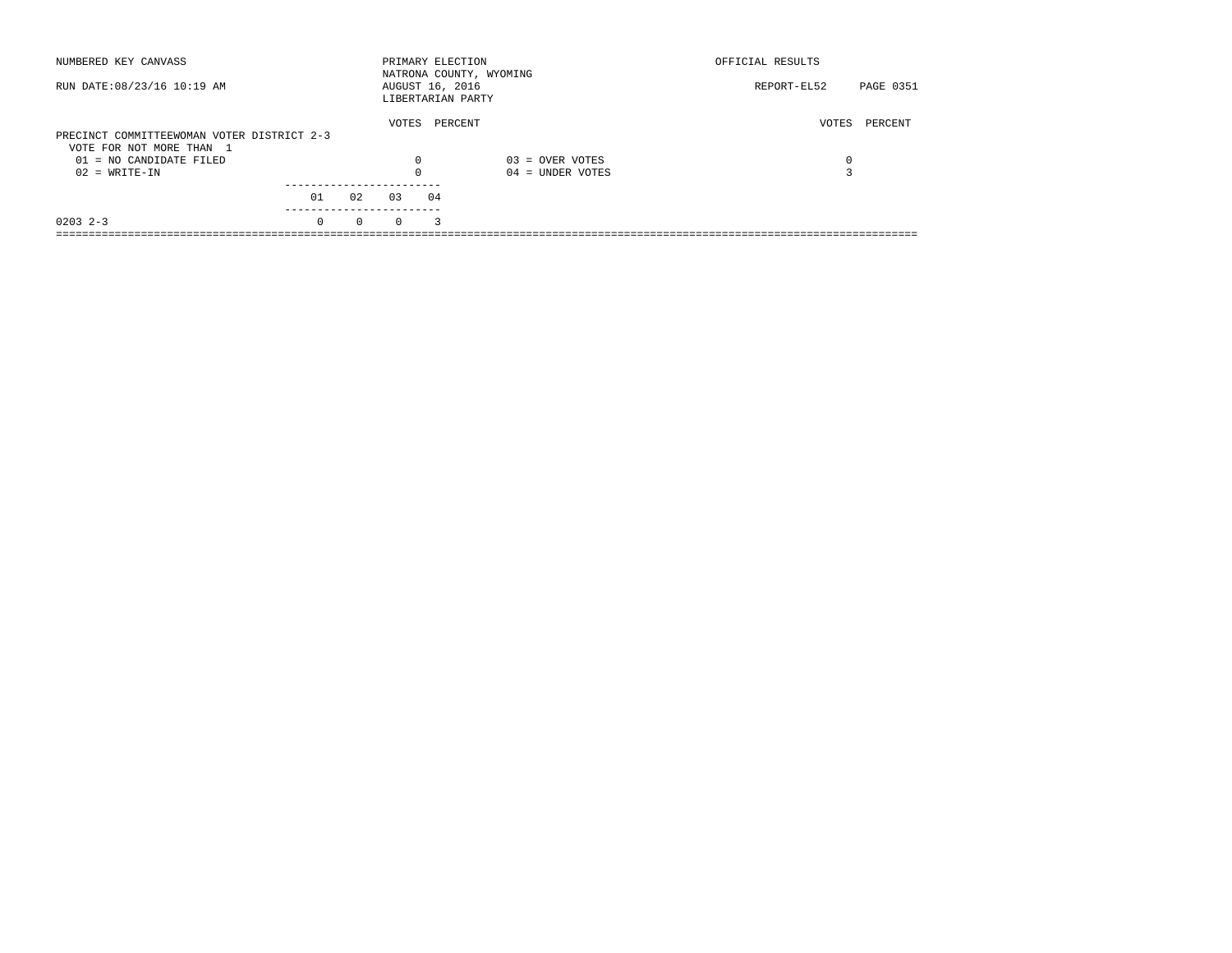| NUMBERED KEY CANVASS                                  |          |          | PRIMARY ELECTION                     |         | NATRONA COUNTY, WYOMING | OFFICIAL RESULTS |           |
|-------------------------------------------------------|----------|----------|--------------------------------------|---------|-------------------------|------------------|-----------|
| RUN DATE: 08/23/16 10:19 AM                           |          |          | AUGUST 16, 2016<br>LIBERTARIAN PARTY |         |                         | REPORT-EL52      | PAGE 0352 |
| PRECINCT COMMITTEEMAN VOTER DISTRICT 2-4              |          |          | VOTES                                | PERCENT |                         | PERCENT<br>VOTES |           |
| VOTE FOR NOT MORE THAN 1<br>$01 = NO$ CANDIDATE FILED |          |          | 0                                    |         | $03 =$ OVER VOTES       | 0                |           |
| $02 = WRITE-IN$                                       |          |          | $\Omega$                             |         | $04 =$ UNDER VOTES      |                  |           |
|                                                       | 01       | 02       | 0.3                                  | 04      |                         |                  |           |
| $0204$ 2-4                                            | $\Omega$ | $\Omega$ | $\Omega$                             |         |                         |                  |           |
|                                                       |          |          |                                      |         |                         |                  |           |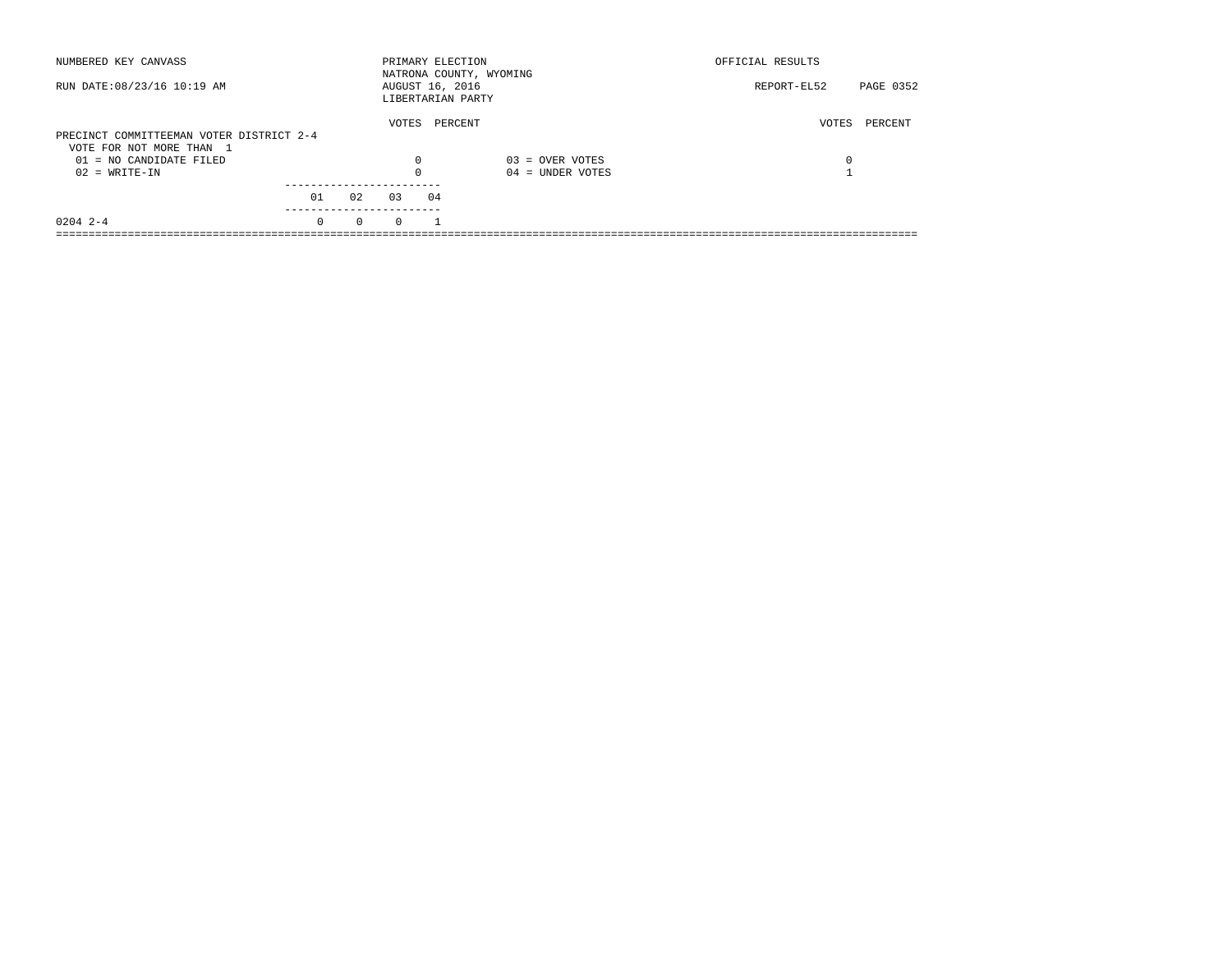| NUMBERED KEY CANVASS                       |          |          | PRIMARY ELECTION                     |    | NATRONA COUNTY, WYOMING | OFFICIAL RESULTS |           |
|--------------------------------------------|----------|----------|--------------------------------------|----|-------------------------|------------------|-----------|
| RUN DATE: 08/23/16 10:19 AM                |          |          | AUGUST 16, 2016<br>LIBERTARIAN PARTY |    |                         | REPORT-EL52      | PAGE 0353 |
|                                            |          |          | VOTES                                |    | PERCENT                 | VOTES            | PERCENT   |
| PRECINCT COMMITTEEWOMAN VOTER DISTRICT 2-4 |          |          |                                      |    |                         |                  |           |
| VOTE FOR NOT MORE THAN 1                   |          |          |                                      |    |                         |                  |           |
| $01 = NO$ CANDIDATE FILED                  |          |          | 0                                    |    | $03 =$ OVER VOTES       | 0                |           |
| $02 = WRITE-IN$                            |          |          | $\Omega$                             |    | $04 =$ UNDER VOTES      |                  |           |
|                                            |          |          |                                      |    |                         |                  |           |
|                                            | 01       | 02       | 03                                   | 04 |                         |                  |           |
| $0204$ 2-4                                 | $\Omega$ | $\Omega$ | $\Omega$                             |    |                         |                  |           |
|                                            |          |          |                                      |    |                         |                  |           |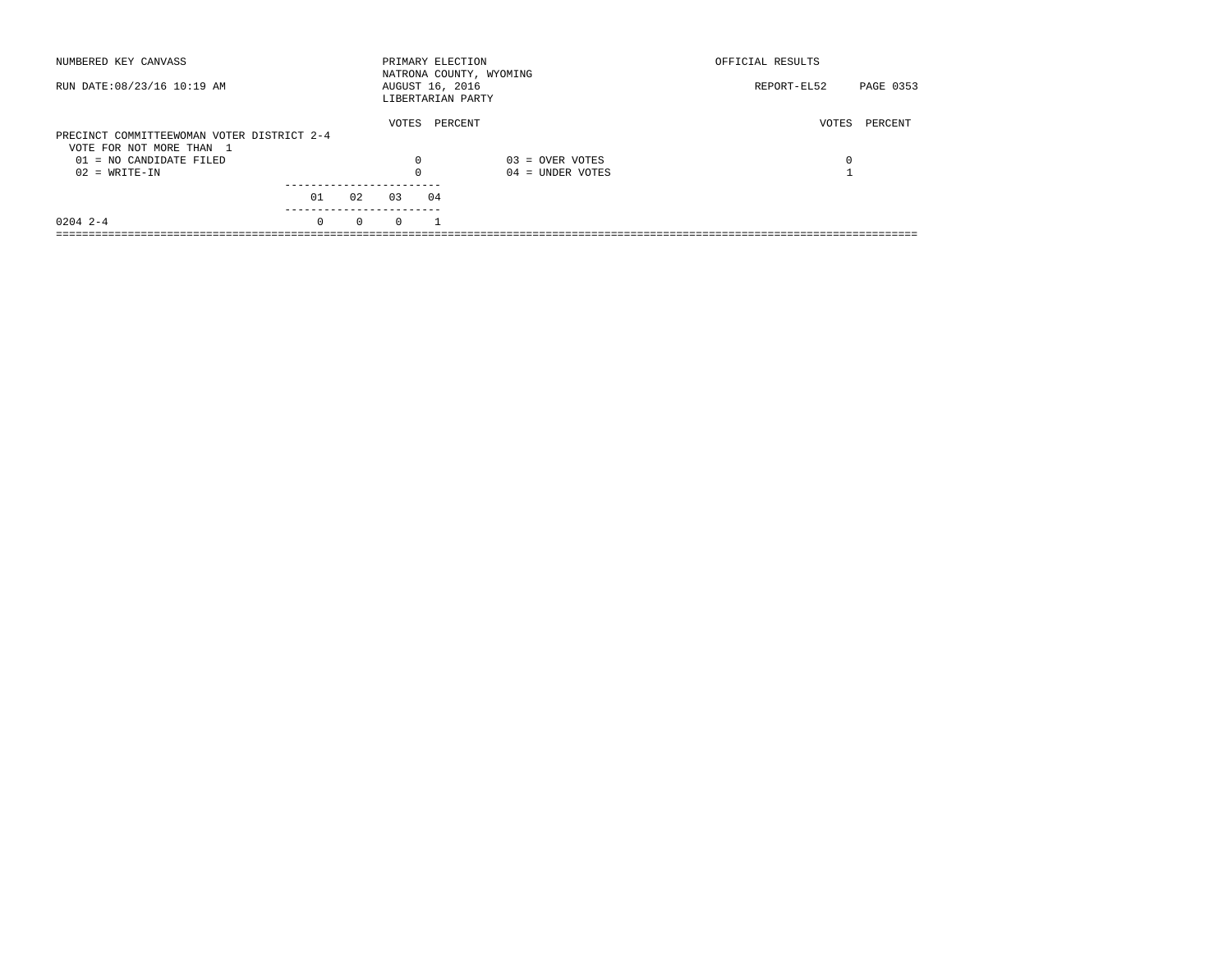| NUMBERED KEY CANVASS                                                 |          |          |          | PRIMARY ELECTION                     | NATRONA COUNTY, WYOMING | OFFICIAL RESULTS |           |
|----------------------------------------------------------------------|----------|----------|----------|--------------------------------------|-------------------------|------------------|-----------|
| RUN DATE: 08/23/16 10:19 AM                                          |          |          |          | AUGUST 16, 2016<br>LIBERTARIAN PARTY |                         | REPORT-EL52      | PAGE 0354 |
| PRECINCT COMMITTEEMAN VOTER DISTRICT 2-6<br>VOTE FOR NOT MORE THAN 1 |          |          | VOTES    | PERCENT                              |                         | VOTES            | PERCENT   |
| 01 = NO CANDIDATE FILED                                              |          |          | 0        |                                      | $03 =$ OVER VOTES       | 0                |           |
| $02 = WRITE-IN$                                                      |          |          | $\Omega$ |                                      | $04 =$ UNDER VOTES      | $\sim$           |           |
|                                                                      |          |          |          |                                      |                         |                  |           |
|                                                                      | 01       | 02       | 03       | 04                                   |                         |                  |           |
| $02062-6$                                                            | $\Omega$ | $\Omega$ | $\Omega$ | $\mathcal{L}$                        |                         |                  |           |
|                                                                      |          |          |          |                                      |                         |                  |           |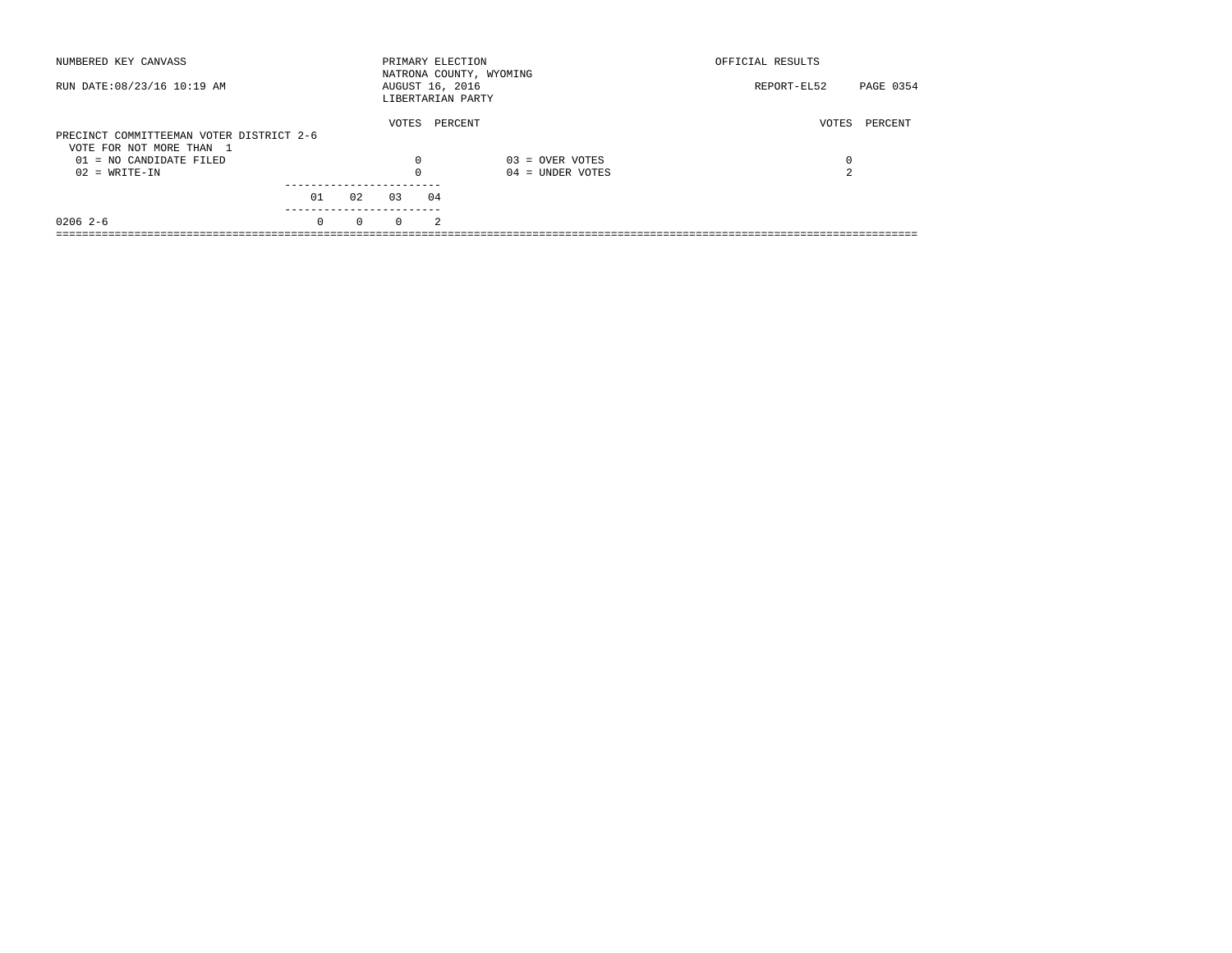| NUMBERED KEY CANVASS                       |          |          |          | PRIMARY ELECTION<br>NATRONA COUNTY, WYOMING |                    | OFFICIAL RESULTS |           |
|--------------------------------------------|----------|----------|----------|---------------------------------------------|--------------------|------------------|-----------|
| RUN DATE: 08/23/16 10:19 AM                |          |          |          | AUGUST 16, 2016<br>LIBERTARIAN PARTY        |                    | REPORT-EL52      | PAGE 0355 |
|                                            |          |          | VOTES    | PERCENT                                     |                    | VOTES            | PERCENT   |
| PRECINCT COMMITTEEWOMAN VOTER DISTRICT 2-6 |          |          |          |                                             |                    |                  |           |
| VOTE FOR NOT MORE THAN 1                   |          |          |          |                                             |                    |                  |           |
| $01 = NO$ CANDIDATE FILED                  |          |          | 0        |                                             | $03 =$ OVER VOTES  | 0                |           |
| $02 = WRITE-IN$                            |          |          | $\Omega$ |                                             | $04 =$ UNDER VOTES | 2                |           |
|                                            |          |          |          |                                             |                    |                  |           |
|                                            | 01       | 02       | 0.3      | 04                                          |                    |                  |           |
| $02062-6$                                  | $\Omega$ | $\Omega$ | $\Omega$ | $\mathfrak{D}$                              |                    |                  |           |
|                                            |          |          |          |                                             |                    |                  |           |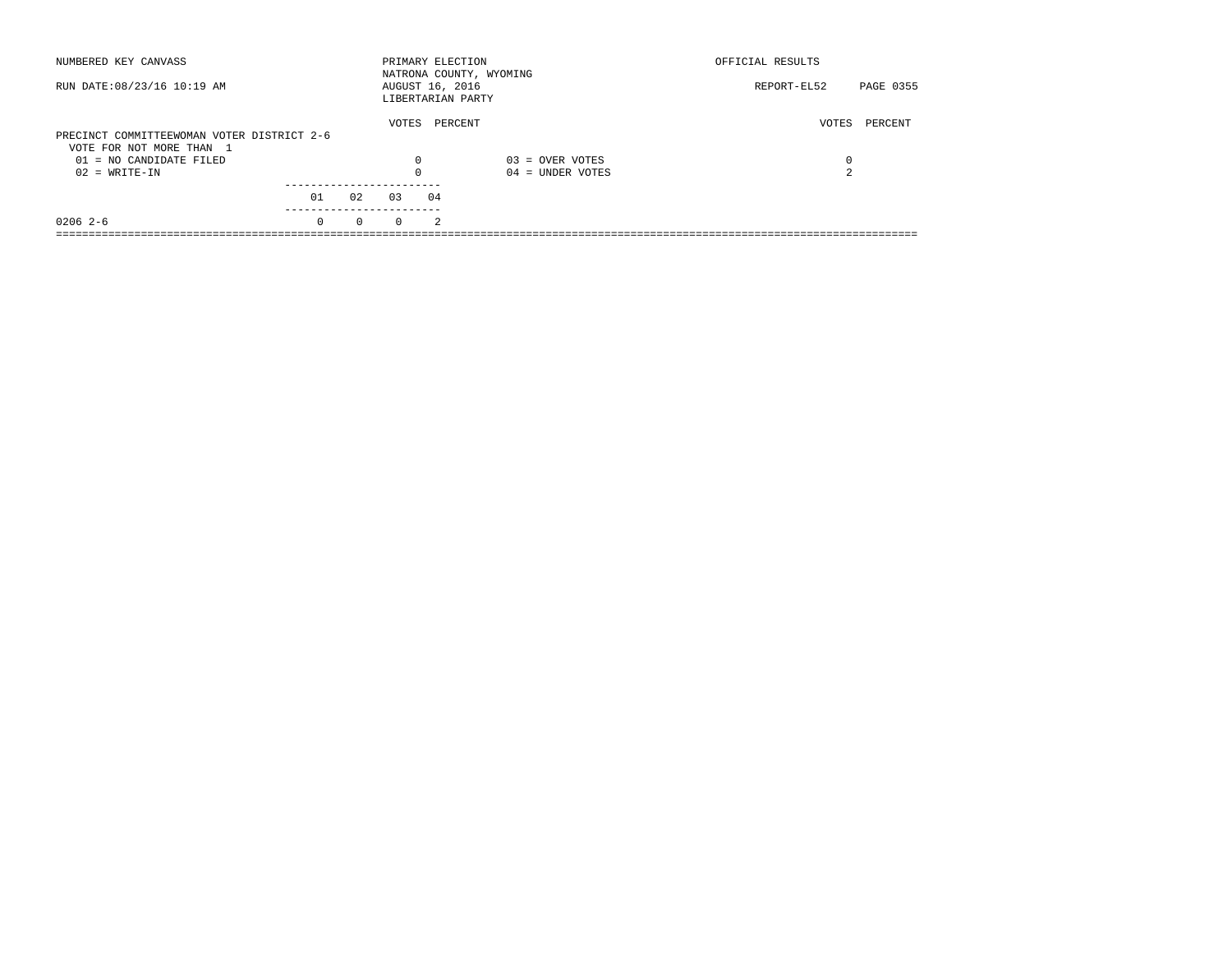| NUMBERED KEY CANVASS                                  |          |          |          | PRIMARY ELECTION                     | NATRONA COUNTY, WYOMING | OFFICIAL RESULTS |           |
|-------------------------------------------------------|----------|----------|----------|--------------------------------------|-------------------------|------------------|-----------|
| RUN DATE: 08/23/16 10:19 AM                           |          |          |          | AUGUST 16, 2016<br>LIBERTARIAN PARTY |                         | REPORT-EL52      | PAGE 0356 |
| PRECINCT COMMITTEEMAN VOTER DISTRICT 2-7              |          |          | VOTES    | PERCENT                              |                         | VOTES            | PERCENT   |
| VOTE FOR NOT MORE THAN 1<br>$01 = NO$ CANDIDATE FILED |          |          | 0        |                                      | $03 =$ OVER VOTES       | 0                |           |
| $02 = WRITE-IN$                                       |          |          | $\Omega$ |                                      | $04 =$ UNDER VOTES      |                  |           |
|                                                       | 01       | 02       | 03       | 04                                   |                         |                  |           |
| $02072 - -7$                                          | $\Omega$ | $\Omega$ | $\Omega$ |                                      |                         |                  |           |
|                                                       |          |          |          |                                      |                         |                  |           |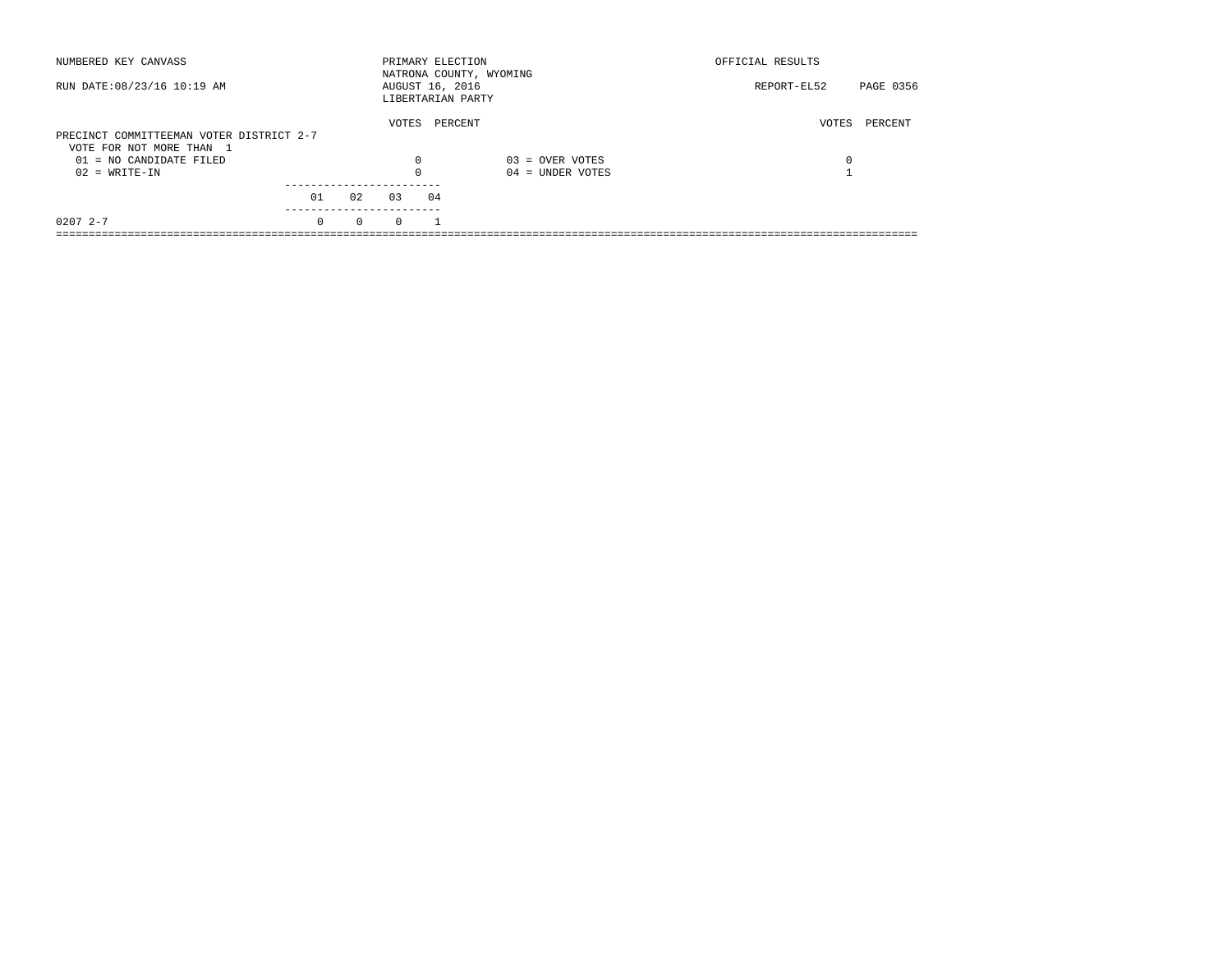| NUMBERED KEY CANVASS                       |          |          |          | PRIMARY ELECTION                     | NATRONA COUNTY, WYOMING | OFFICIAL RESULTS         |
|--------------------------------------------|----------|----------|----------|--------------------------------------|-------------------------|--------------------------|
| RUN DATE: 08/23/16 10:19 AM                |          |          |          | AUGUST 16, 2016<br>LIBERTARIAN PARTY |                         | PAGE 0357<br>REPORT-EL52 |
|                                            |          |          | VOTES    | PERCENT                              |                         | PERCENT<br>VOTES         |
| PRECINCT COMMITTEEWOMAN VOTER DISTRICT 2-7 |          |          |          |                                      |                         |                          |
| VOTE FOR NOT MORE THAN 1                   |          |          |          |                                      |                         |                          |
| $01 = NO$ CANDIDATE FILED                  |          |          | 0        |                                      | $03 =$ OVER VOTES       | 0                        |
| $02 = WRITE-IN$                            |          |          | $\Omega$ |                                      | $04 =$ UNDER VOTES      |                          |
|                                            |          |          |          |                                      |                         |                          |
|                                            | 01       | 02       | 03       | 04                                   |                         |                          |
| $02072 - -7$                               | $\Omega$ | $\Omega$ | $\Omega$ |                                      |                         |                          |
|                                            |          |          |          |                                      |                         |                          |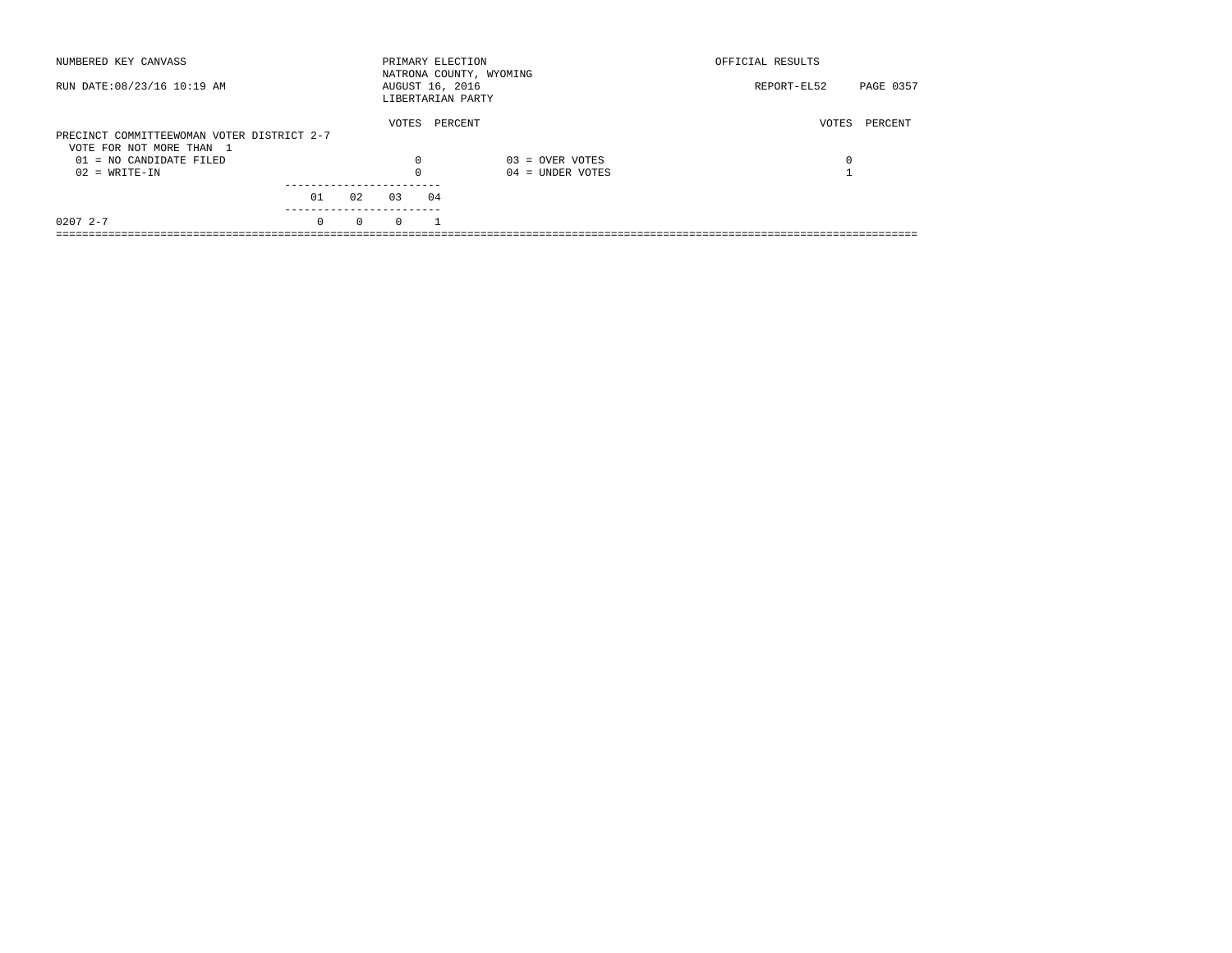| NUMBERED KEY CANVASS                                                 |          |          |                                      | PRIMARY ELECTION | NATRONA COUNTY, WYOMING | OFFICIAL RESULTS |           |
|----------------------------------------------------------------------|----------|----------|--------------------------------------|------------------|-------------------------|------------------|-----------|
| RUN DATE: 08/23/16 10:19 AM                                          |          |          | AUGUST 16, 2016<br>LIBERTARIAN PARTY |                  |                         | REPORT-EL52      | PAGE 0358 |
| PRECINCT COMMITTEEMAN VOTER DISTRICT 2-8<br>VOTE FOR NOT MORE THAN 1 |          |          | VOTES                                | PERCENT          |                         | VOTES            | PERCENT   |
| 01 = NO CANDIDATE FILED                                              |          |          | 0                                    |                  | $03 =$ OVER VOTES       | 0                |           |
| $02 = WRITE-IN$                                                      |          |          | $\Omega$                             |                  | $04 =$ UNDER VOTES      | $\Omega$         |           |
|                                                                      | 01       | 02       | 03                                   | 04               |                         |                  |           |
| $0208$ 2-8                                                           | $\Omega$ | $\Omega$ | $\Omega$                             | $\Omega$         |                         |                  |           |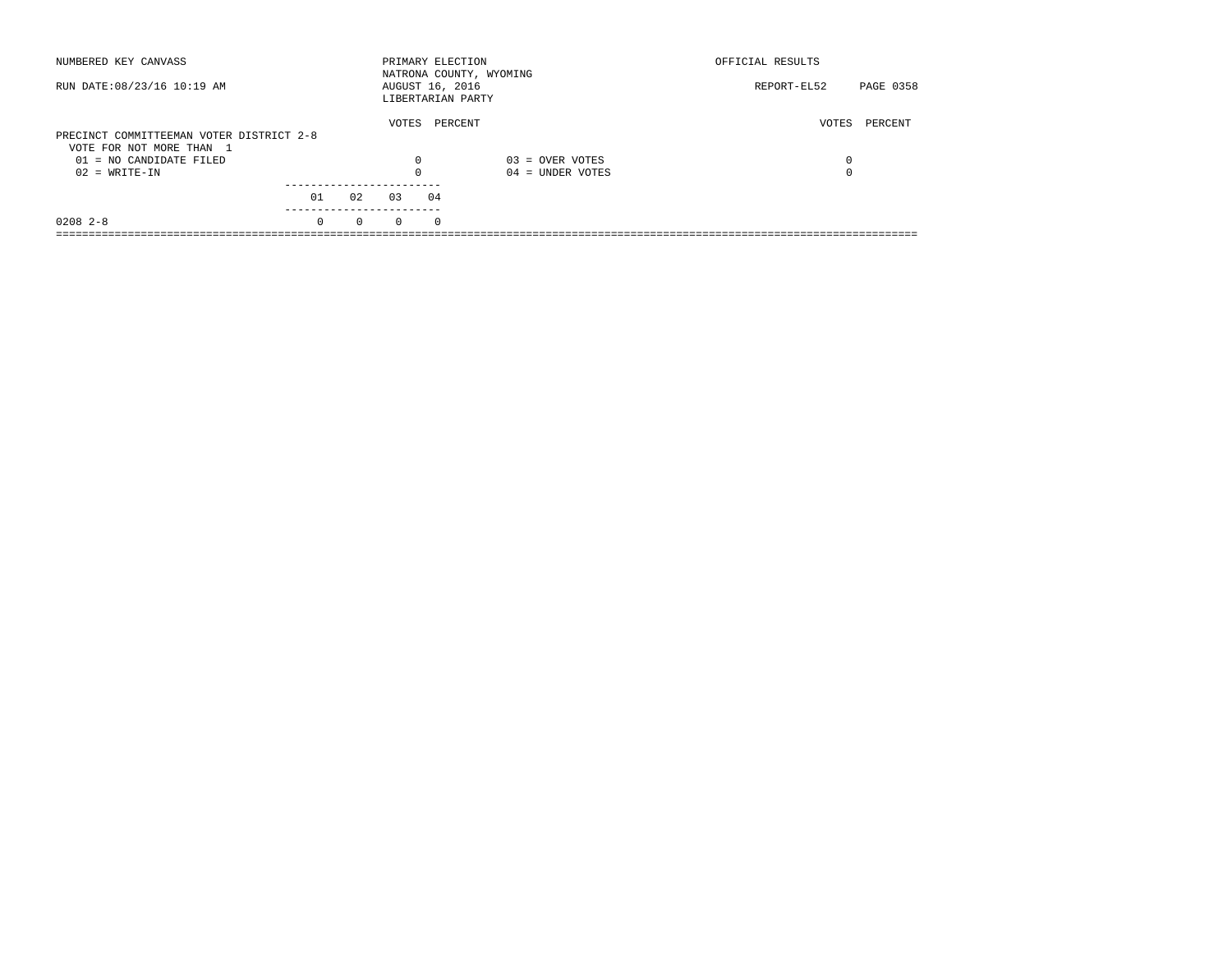| NUMBERED KEY CANVASS                       |          |          |                 |          | PRIMARY ELECTION<br>NATRONA COUNTY, WYOMING | OFFICIAL RESULTS |           |
|--------------------------------------------|----------|----------|-----------------|----------|---------------------------------------------|------------------|-----------|
| RUN DATE: 08/23/16 10:19 AM                |          |          | AUGUST 16, 2016 |          | LIBERTARIAN PARTY                           | REPORT-EL52      | PAGE 0359 |
| PRECINCT COMMITTEEWOMAN VOTER DISTRICT 2-8 |          |          | VOTES           |          | PERCENT                                     | VOTES            | PERCENT   |
| VOTE FOR NOT MORE THAN 1                   |          |          |                 |          |                                             |                  |           |
|                                            |          |          |                 |          |                                             |                  |           |
| 01 = NO CANDIDATE FILED                    |          |          | 0               |          | $03 =$ OVER VOTES                           | 0                |           |
| $02 = WRITE-IN$                            |          |          |                 |          | $04 =$ UNDER VOTES                          | $\Omega$         |           |
|                                            |          |          |                 |          |                                             |                  |           |
|                                            | 01       | 02       | 03              | 04       |                                             |                  |           |
| $0208$ 2-8                                 | $\Omega$ | $\Omega$ | $\Omega$        | $\Omega$ |                                             |                  |           |
|                                            |          |          |                 |          |                                             |                  |           |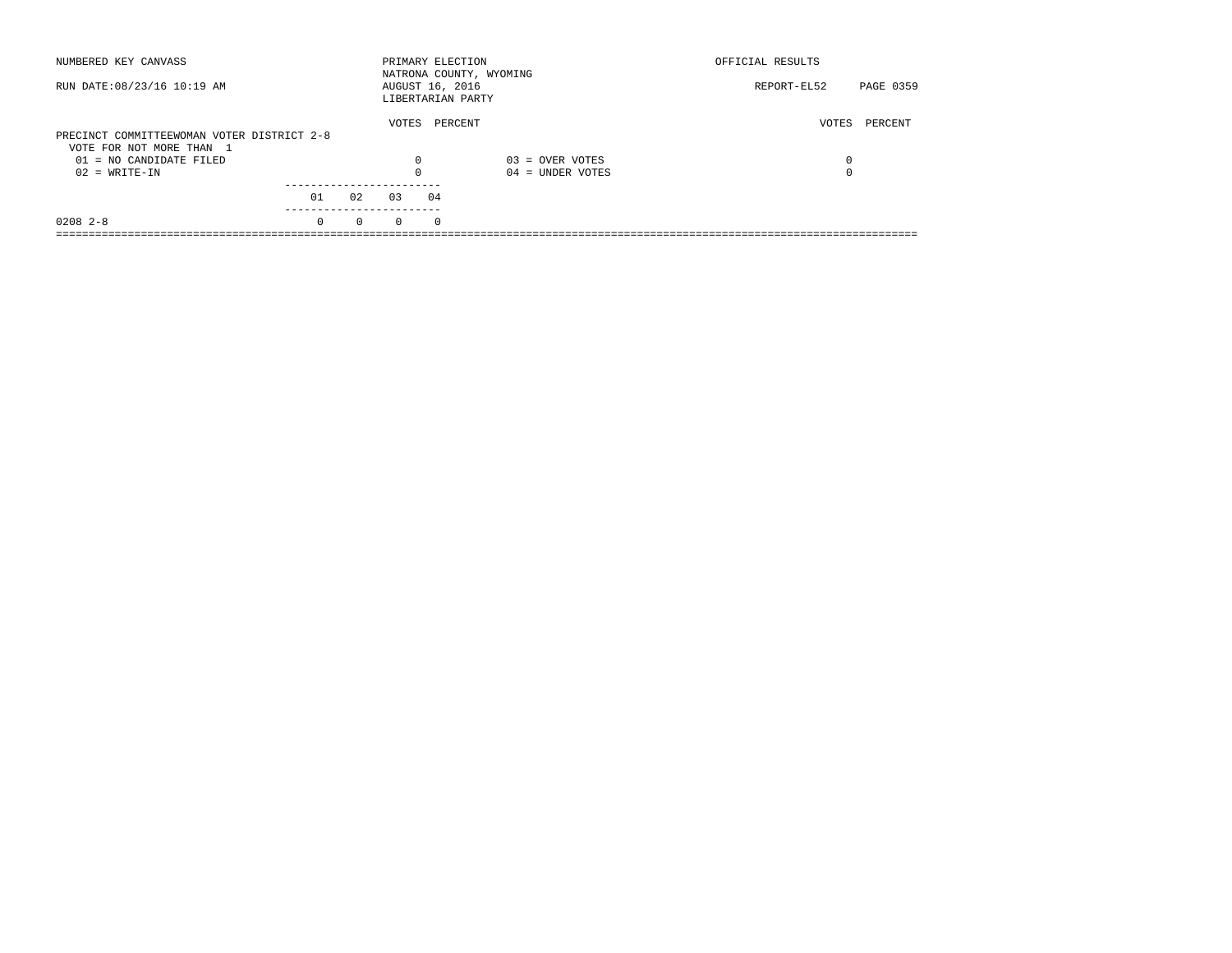| NUMBERED KEY CANVASS                                                 |          |          |          | PRIMARY ELECTION<br>NATRONA COUNTY, WYOMING |                    | OFFICIAL RESULTS |           |
|----------------------------------------------------------------------|----------|----------|----------|---------------------------------------------|--------------------|------------------|-----------|
| RUN DATE: 08/23/16 10:19 AM                                          |          |          |          | AUGUST 16, 2016<br>LIBERTARIAN PARTY        |                    | REPORT-EL52      | PAGE 0360 |
| PRECINCT COMMITTEEMAN VOTER DISTRICT 2-9<br>VOTE FOR NOT MORE THAN 1 |          |          | VOTES    | PERCENT                                     |                    | VOTES            | PERCENT   |
| 01 = NO CANDIDATE FILED                                              |          |          | 0        |                                             | $03 =$ OVER VOTES  | 0                |           |
| $02 = WRITE-IN$                                                      |          |          |          |                                             | $04 =$ UNDER VOTES | $\Omega$         |           |
|                                                                      | 01       | 02       | 03       | 04                                          |                    |                  |           |
| $02092 - -9$                                                         | $\Omega$ | $\Omega$ | $\Omega$ | $\Omega$                                    |                    |                  |           |
|                                                                      |          |          |          |                                             |                    |                  |           |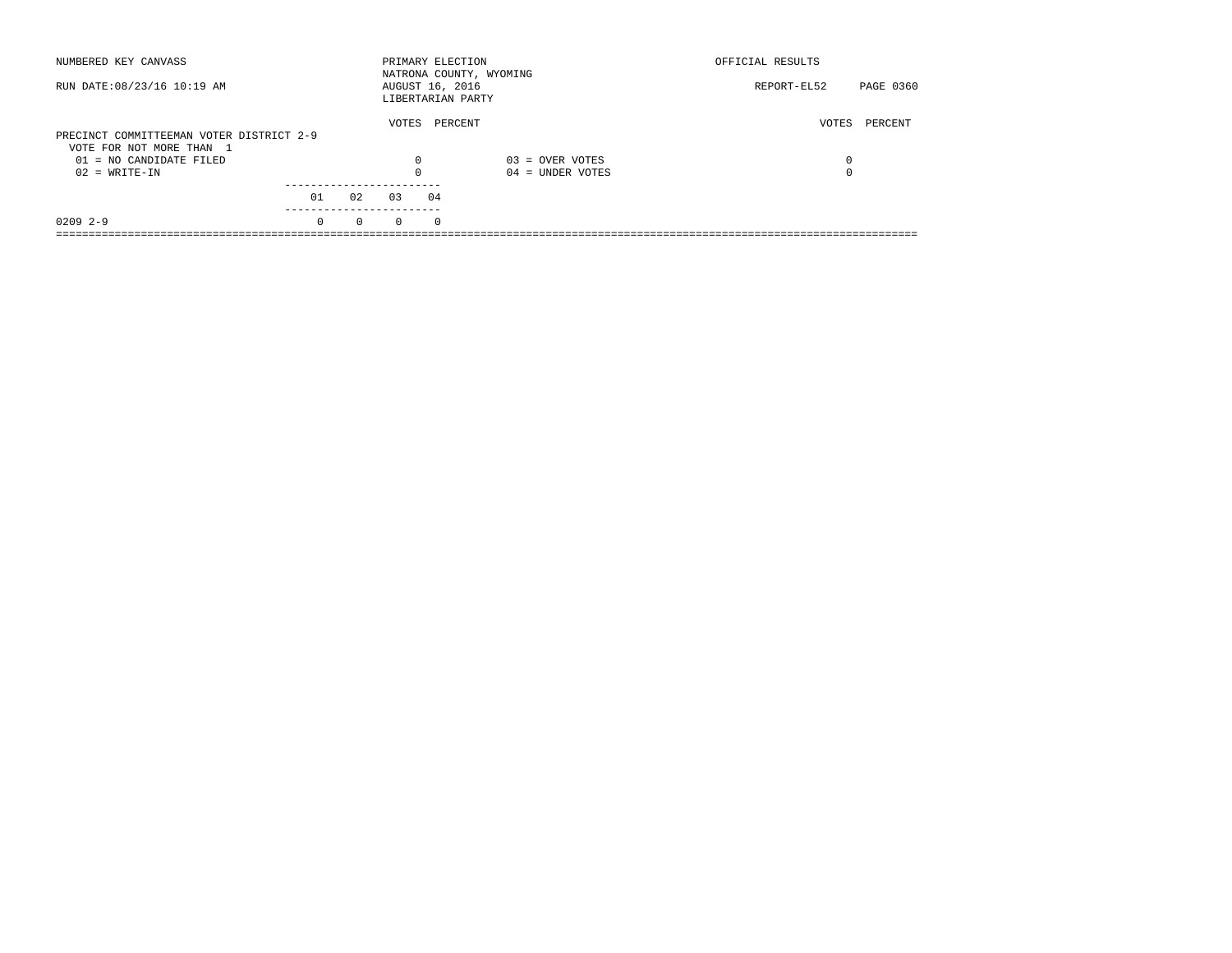| NUMBERED KEY CANVASS                       |          |          | PRIMARY ELECTION                     |          | NATRONA COUNTY, WYOMING | OFFICIAL RESULTS |           |
|--------------------------------------------|----------|----------|--------------------------------------|----------|-------------------------|------------------|-----------|
| RUN DATE: 08/23/16 10:19 AM                |          |          | AUGUST 16, 2016<br>LIBERTARIAN PARTY |          |                         | REPORT-EL52      | PAGE 0361 |
| PRECINCT COMMITTEEWOMAN VOTER DISTRICT 2-9 |          |          | VOTES                                | PERCENT  |                         | VOTES            | PERCENT   |
| VOTE FOR NOT MORE THAN 1                   |          |          |                                      |          |                         |                  |           |
|                                            |          |          |                                      |          |                         |                  |           |
| 01 = NO CANDIDATE FILED                    |          |          | 0                                    |          | $03 =$ OVER VOTES       | 0                |           |
| $02 = WRITE-IN$                            |          |          |                                      |          | $04 =$ UNDER VOTES      | $\Omega$         |           |
|                                            |          |          |                                      |          |                         |                  |           |
|                                            | 01       | 02       | 03                                   | 04       |                         |                  |           |
| $02092 - -9$                               | $\Omega$ | $\Omega$ | $\Omega$                             | $\Omega$ |                         |                  |           |
|                                            |          |          |                                      |          |                         |                  |           |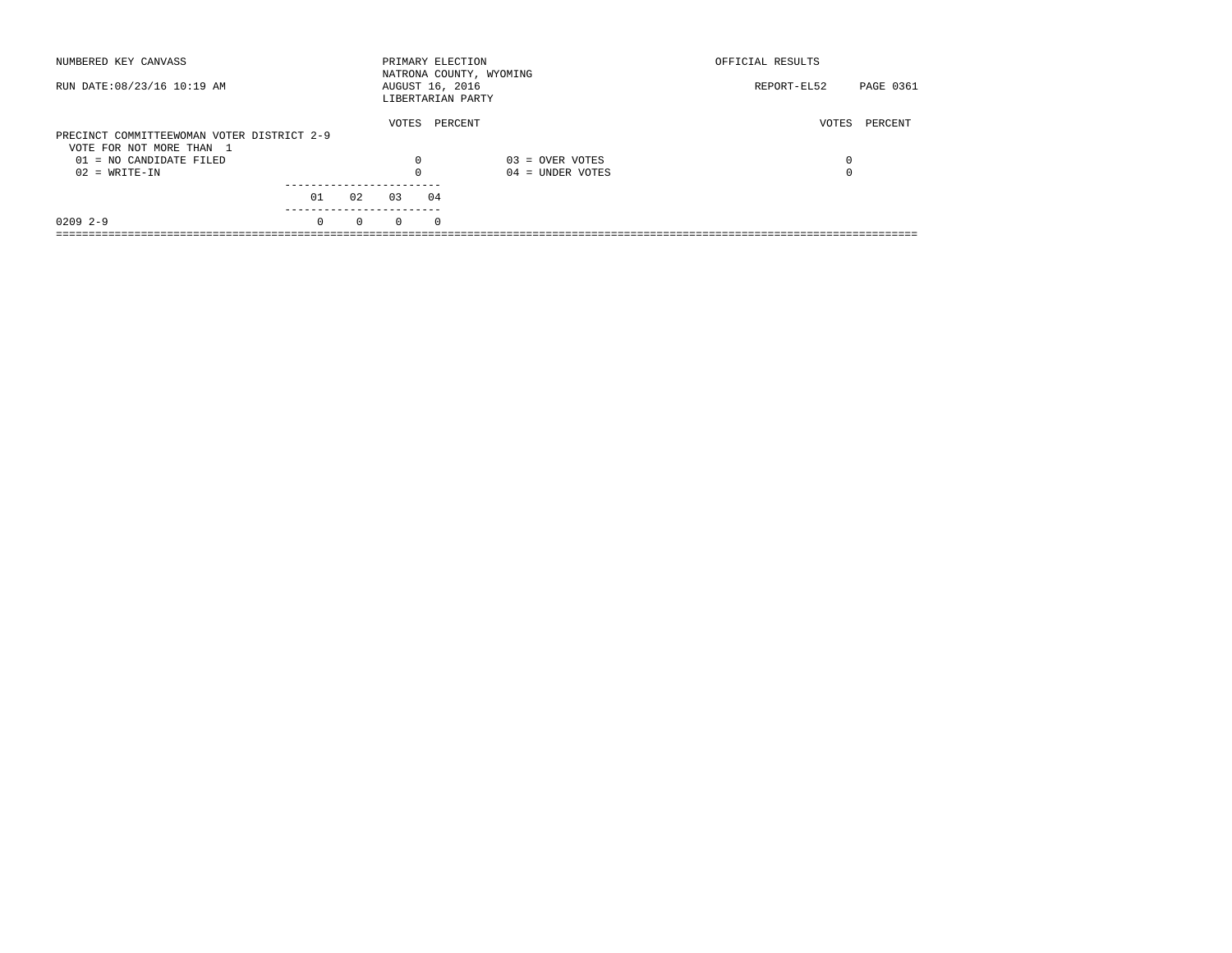| NUMBERED KEY CANVASS                                                  |          |          | PRIMARY ELECTION |    | NATRONA COUNTY, WYOMING | OFFICIAL RESULTS |           |
|-----------------------------------------------------------------------|----------|----------|------------------|----|-------------------------|------------------|-----------|
| RUN DATE: 08/23/16 10:19 AM                                           |          |          | AUGUST 16, 2016  |    | LIBERTARIAN PARTY       | REPORT-EL52      | PAGE 0362 |
| PRECINCT COMMITTEEMAN VOTER DISTRICT 2-10<br>VOTE FOR NOT MORE THAN 1 |          |          | VOTES            |    | PERCENT                 | VOTES            | PERCENT   |
| $01 = NO CANDIDATE FILED$                                             |          |          | $\Omega$         |    | $03 =$ OVER VOTES       | 0                |           |
| $02 = WRITE-IN$                                                       |          |          |                  |    | $04 =$ UNDER VOTES      |                  |           |
|                                                                       | 01       | 02       | 03               | 04 |                         |                  |           |
| 0210 2-10                                                             | $\Omega$ | $\Omega$ | $\Omega$         |    |                         |                  |           |
|                                                                       |          |          |                  |    |                         |                  |           |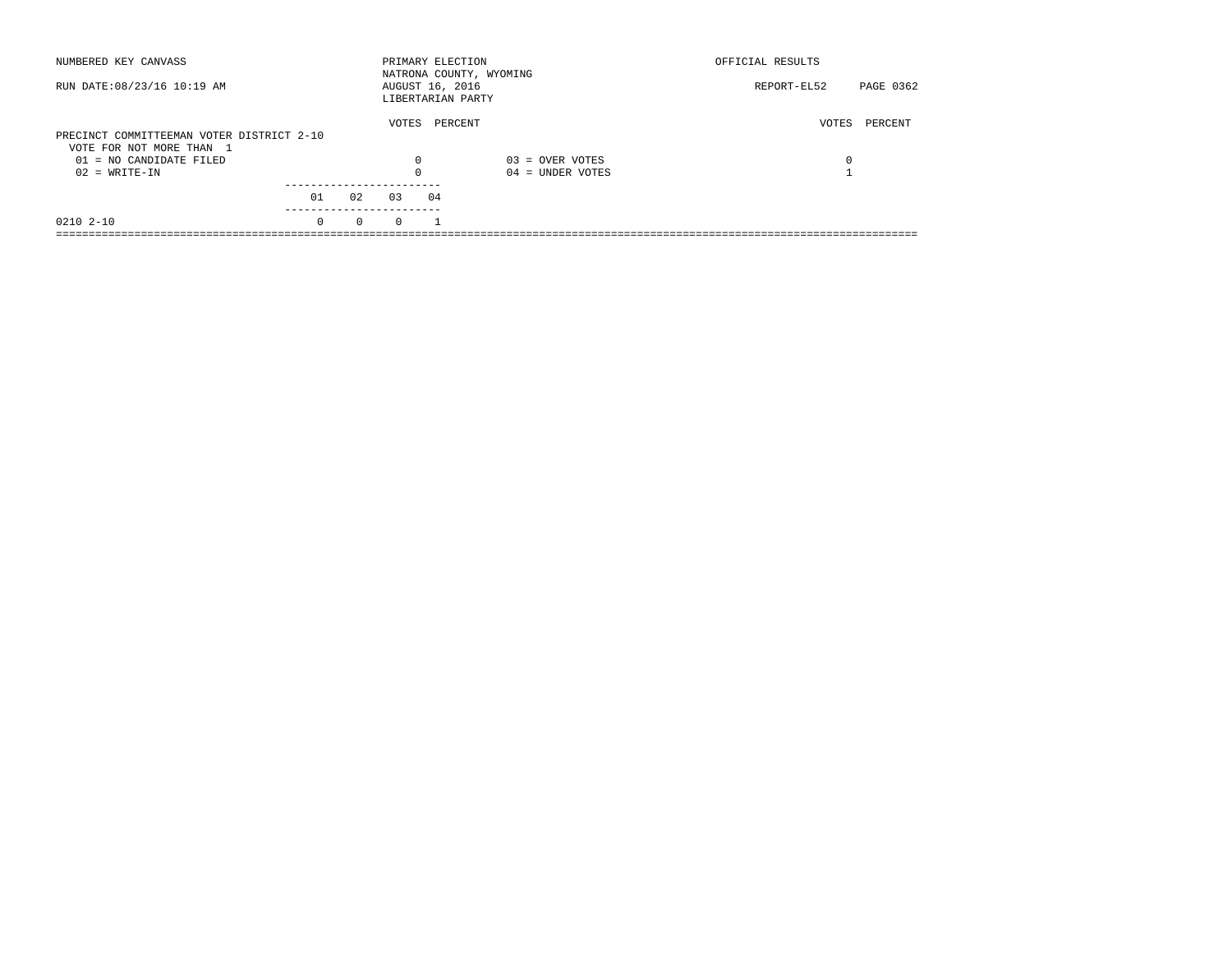| NUMBERED KEY CANVASS                        |          |          |          | PRIMARY ELECTION<br>NATRONA COUNTY, WYOMING |                    | OFFICIAL RESULTS         |  |
|---------------------------------------------|----------|----------|----------|---------------------------------------------|--------------------|--------------------------|--|
| RUN DATE: 08/23/16 10:19 AM                 |          |          |          | AUGUST 16, 2016<br>LIBERTARIAN PARTY        |                    | PAGE 0363<br>REPORT-EL52 |  |
| PRECINCT COMMITTEEWOMAN VOTER DISTRICT 2-10 |          |          | VOTES    | PERCENT                                     |                    | PERCENT<br>VOTES         |  |
| VOTE FOR NOT MORE THAN 1                    |          |          |          |                                             |                    |                          |  |
| $01 = NO$ CANDIDATE FILED                   |          |          | 0        |                                             | $03 =$ OVER VOTES  | 0                        |  |
| $02 = WRITE-IN$                             |          |          | $\Omega$ |                                             | $04 =$ UNDER VOTES |                          |  |
|                                             |          |          |          |                                             |                    |                          |  |
|                                             | 01       | 02       | 0.3      | 04                                          |                    |                          |  |
| 0210 2-10                                   | $\Omega$ | $\Omega$ | $\Omega$ |                                             |                    |                          |  |
|                                             |          |          |          |                                             |                    |                          |  |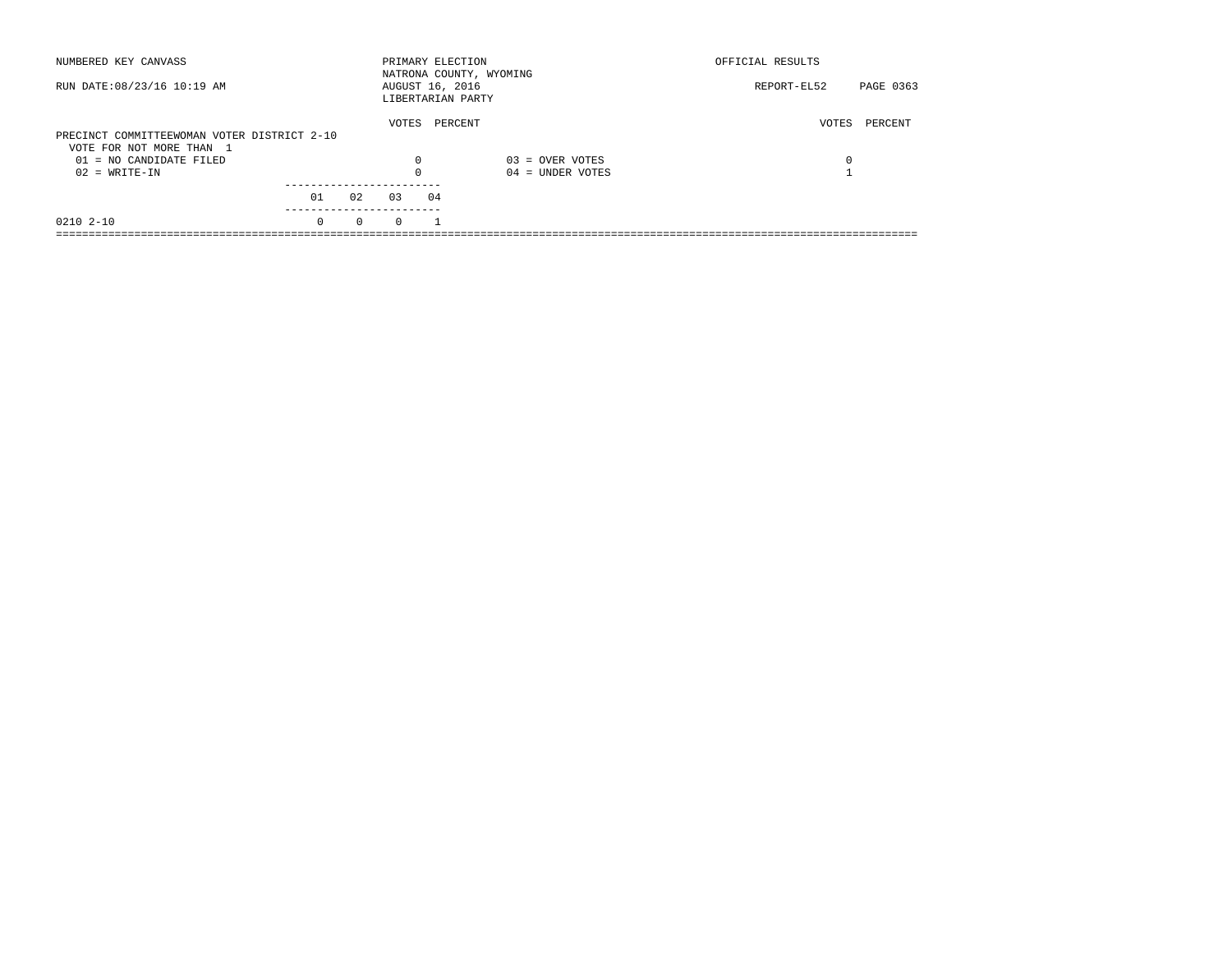| NUMBERED KEY CANVASS                                                 |          |          |          | PRIMARY ELECTION<br>NATRONA COUNTY, WYOMING |                    | OFFICIAL RESULTS |           |
|----------------------------------------------------------------------|----------|----------|----------|---------------------------------------------|--------------------|------------------|-----------|
| RUN DATE: 08/23/16 10:19 AM                                          |          |          |          | AUGUST 16, 2016<br>LIBERTARIAN PARTY        |                    | REPORT-EL52      | PAGE 0364 |
| PRECINCT COMMITTEEMAN VOTER DISTRICT 3-2<br>VOTE FOR NOT MORE THAN 1 |          |          | VOTES    | PERCENT                                     |                    | VOTES            | PERCENT   |
| 01 = NO CANDIDATE FILED                                              |          |          | 0        |                                             | $03 =$ OVER VOTES  | 0                |           |
| $02 = WRITE-IN$                                                      |          |          |          |                                             | $04 =$ UNDER VOTES | $\Omega$         |           |
|                                                                      | 01       | 02       | 03       | 04                                          |                    |                  |           |
| $0302$ 3-2                                                           | $\Omega$ | $\Omega$ | $\Omega$ | $\Omega$                                    |                    |                  |           |
|                                                                      |          |          |          |                                             |                    |                  |           |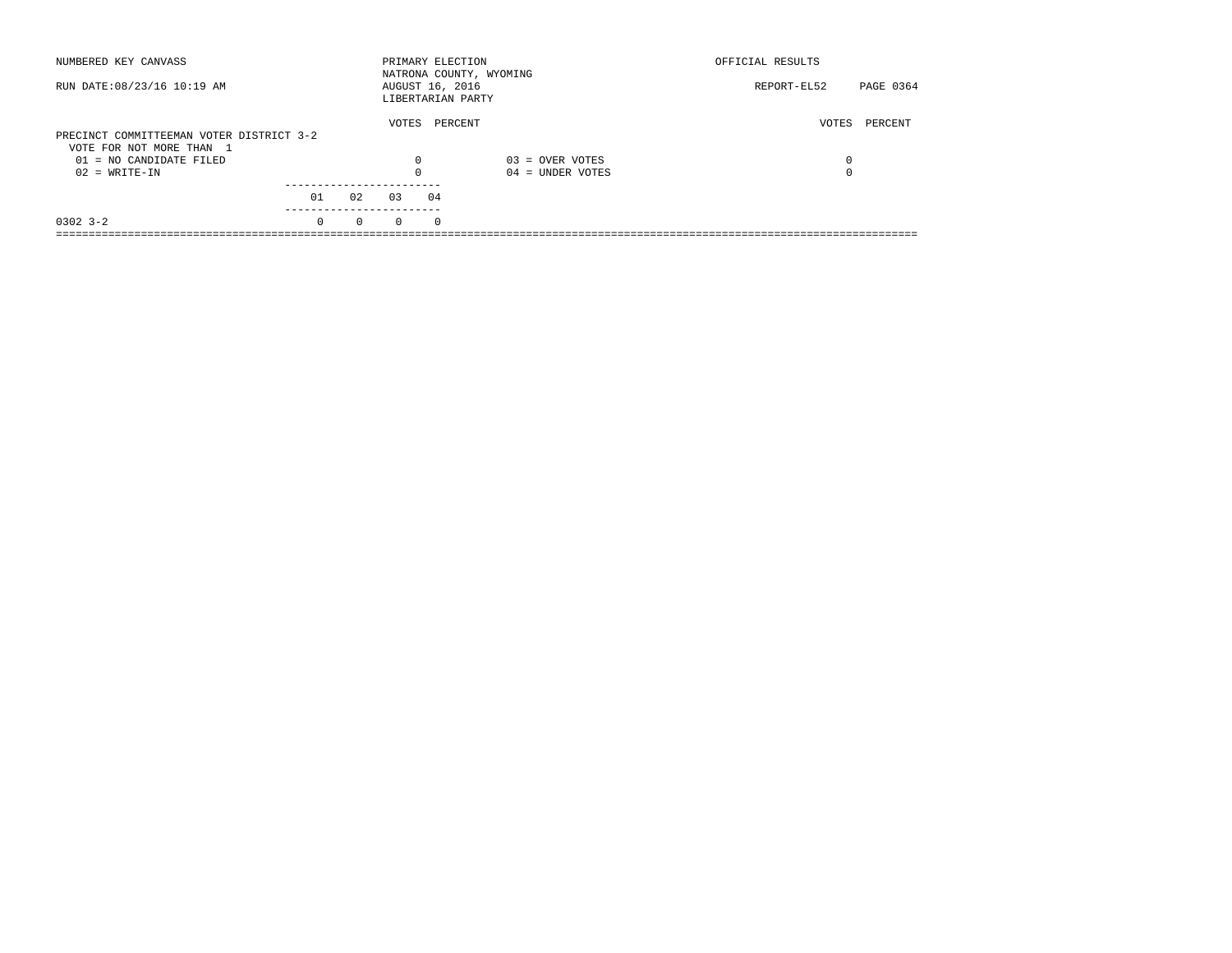| NUMBERED KEY CANVASS                       |          |          | PRIMARY ELECTION                     |            | NATRONA COUNTY, WYOMING | OFFICIAL RESULTS |           |
|--------------------------------------------|----------|----------|--------------------------------------|------------|-------------------------|------------------|-----------|
| RUN DATE: 08/23/16 10:19 AM                |          |          | AUGUST 16, 2016<br>LIBERTARIAN PARTY |            |                         | REPORT-EL52      | PAGE 0365 |
|                                            |          |          | VOTES                                |            | PERCENT                 | VOTES            | PERCENT   |
| PRECINCT COMMITTEEWOMAN VOTER DISTRICT 3-2 |          |          |                                      |            |                         |                  |           |
| VOTE FOR NOT MORE THAN 1                   |          |          |                                      |            |                         |                  |           |
| $01 = NO$ CANDIDATE FILED                  |          |          | $\Omega$                             |            | $03 =$ OVER VOTES       | 0                |           |
| $02 = WRITE-IN$                            |          |          |                                      |            | $04 =$ UNDER VOTES      | $\Omega$         |           |
|                                            |          |          |                                      |            |                         |                  |           |
|                                            | 01       | 02       | 03                                   | 04         |                         |                  |           |
| $0302$ $3 - 2$                             | $\Omega$ | $\Omega$ | $\Omega$                             | $^{\circ}$ |                         |                  |           |
|                                            |          |          |                                      |            |                         |                  |           |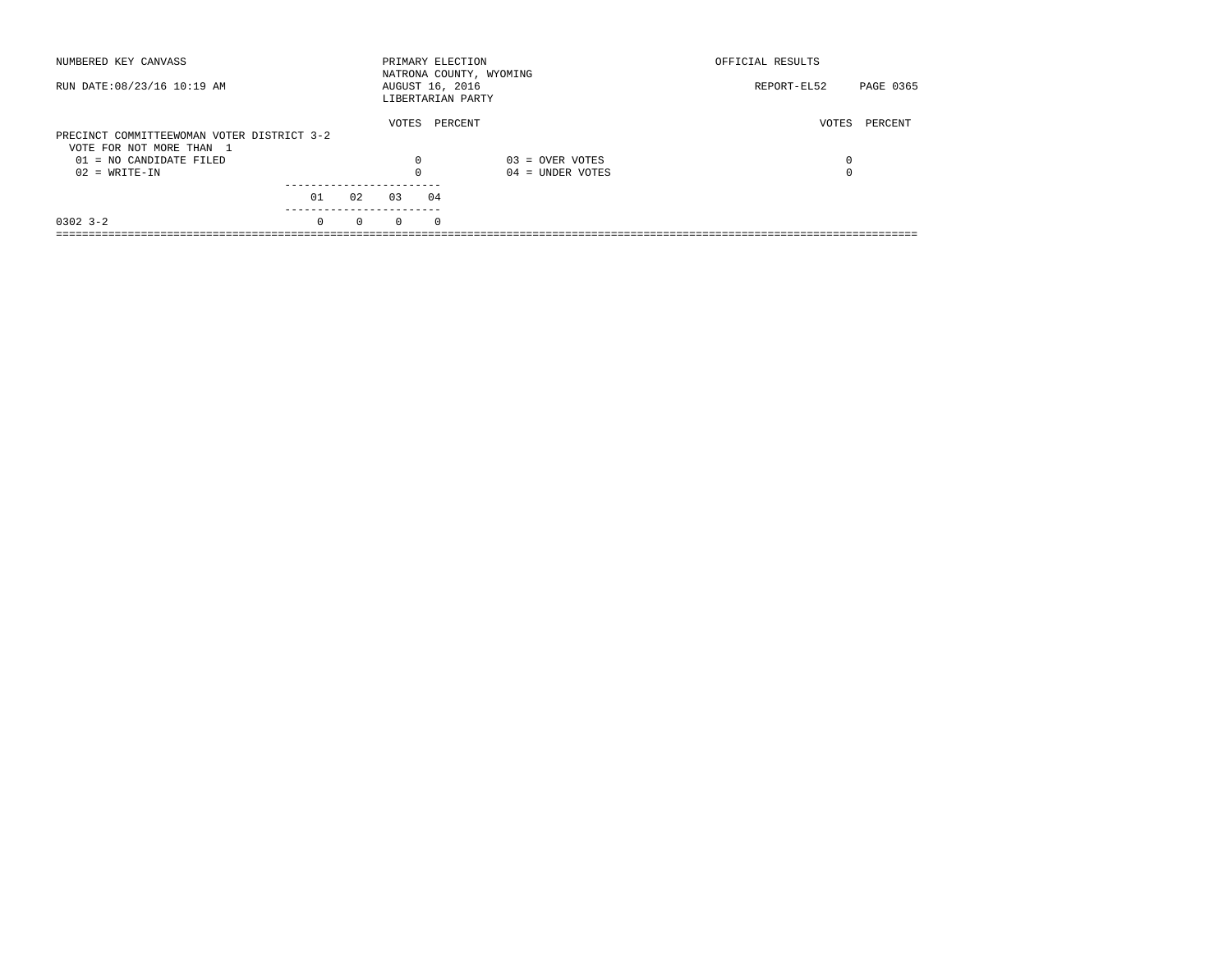| NUMBERED KEY CANVASS                                                 |          |          |          | PRIMARY ELECTION                     | NATRONA COUNTY, WYOMING | OFFICIAL RESULTS |           |
|----------------------------------------------------------------------|----------|----------|----------|--------------------------------------|-------------------------|------------------|-----------|
| RUN DATE: 08/23/16 10:19 AM                                          |          |          |          | AUGUST 16, 2016<br>LIBERTARIAN PARTY |                         | REPORT-EL52      | PAGE 0366 |
| PRECINCT COMMITTEEMAN VOTER DISTRICT 3-3<br>VOTE FOR NOT MORE THAN 1 |          |          | VOTES    | PERCENT                              |                         | VOTES            | PERCENT   |
| $01 = NO$ CANDIDATE FILED                                            |          |          | 0        |                                      | $03 =$ OVER VOTES       | 0                |           |
| $02 = WRITE-IN$                                                      |          |          | $\Omega$ |                                      | $04 =$ UNDER VOTES      |                  |           |
|                                                                      | 01       | 02       | 03       | 04                                   |                         |                  |           |
| $0303 - 3 - 3$                                                       | $\Omega$ | $\Omega$ | $\Omega$ |                                      |                         |                  |           |
|                                                                      |          |          |          |                                      |                         |                  |           |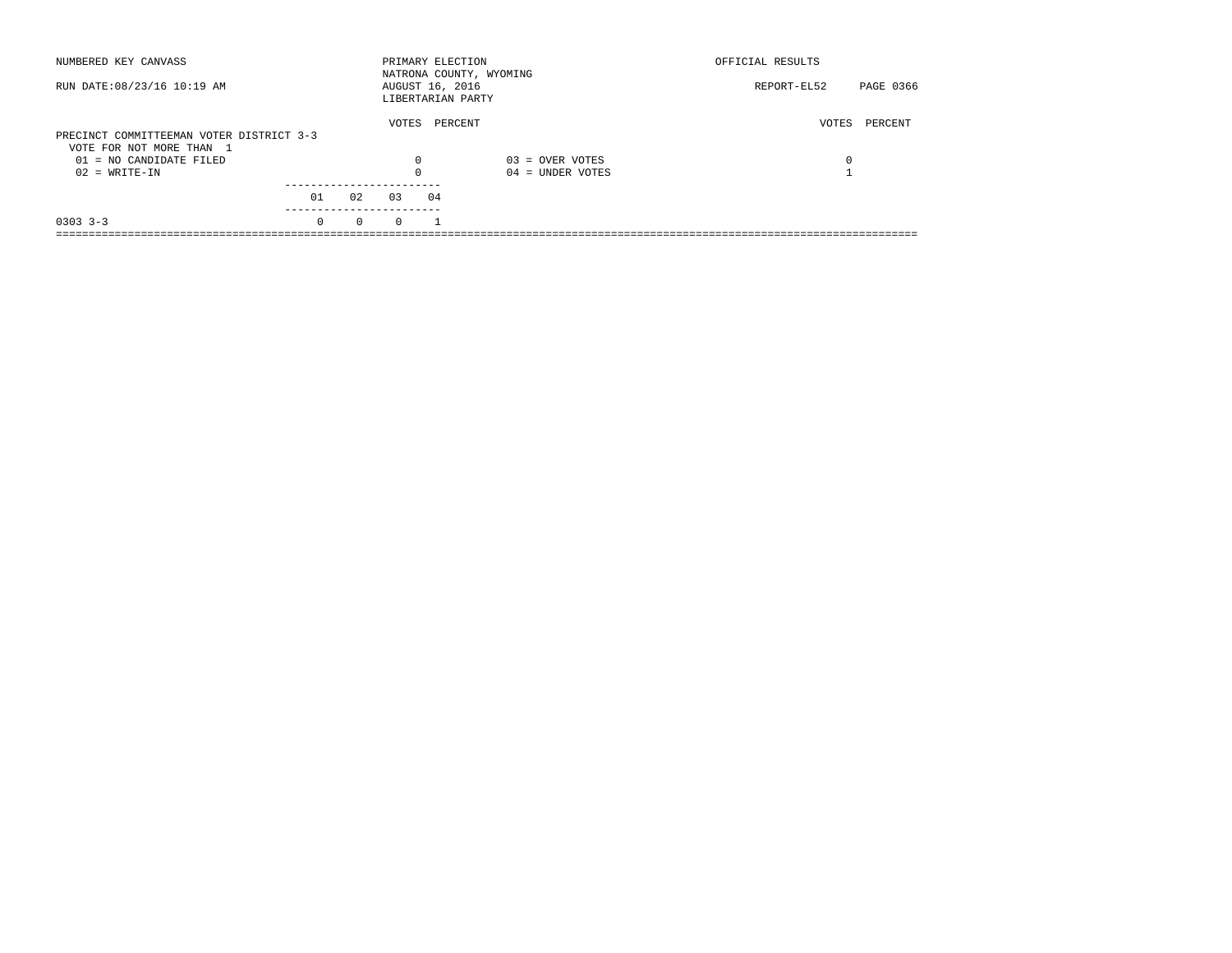| NUMBERED KEY CANVASS                       |          |          | PRIMARY ELECTION                     |         | NATRONA COUNTY, WYOMING | OFFICIAL RESULTS |           |
|--------------------------------------------|----------|----------|--------------------------------------|---------|-------------------------|------------------|-----------|
| RUN DATE: 08/23/16 10:19 AM                |          |          | AUGUST 16, 2016<br>LIBERTARIAN PARTY |         |                         | REPORT-EL52      | PAGE 0367 |
|                                            |          |          | VOTES                                | PERCENT |                         | VOTES            | PERCENT   |
| PRECINCT COMMITTEEWOMAN VOTER DISTRICT 3-3 |          |          |                                      |         |                         |                  |           |
| VOTE FOR NOT MORE THAN 1                   |          |          |                                      |         |                         |                  |           |
| $01 = NO$ CANDIDATE FILED                  |          |          | 0                                    |         | $03 =$ OVER VOTES       | 0                |           |
| $02 = WRITE-IN$                            |          |          | $\Omega$                             |         | $04 =$ UNDER VOTES      |                  |           |
|                                            |          |          |                                      |         |                         |                  |           |
|                                            | 01       | 02       | 03                                   | 04      |                         |                  |           |
| $0303 - 3 - 3$                             | $\Omega$ | $\Omega$ | $\Omega$                             |         |                         |                  |           |
|                                            |          |          |                                      |         |                         |                  |           |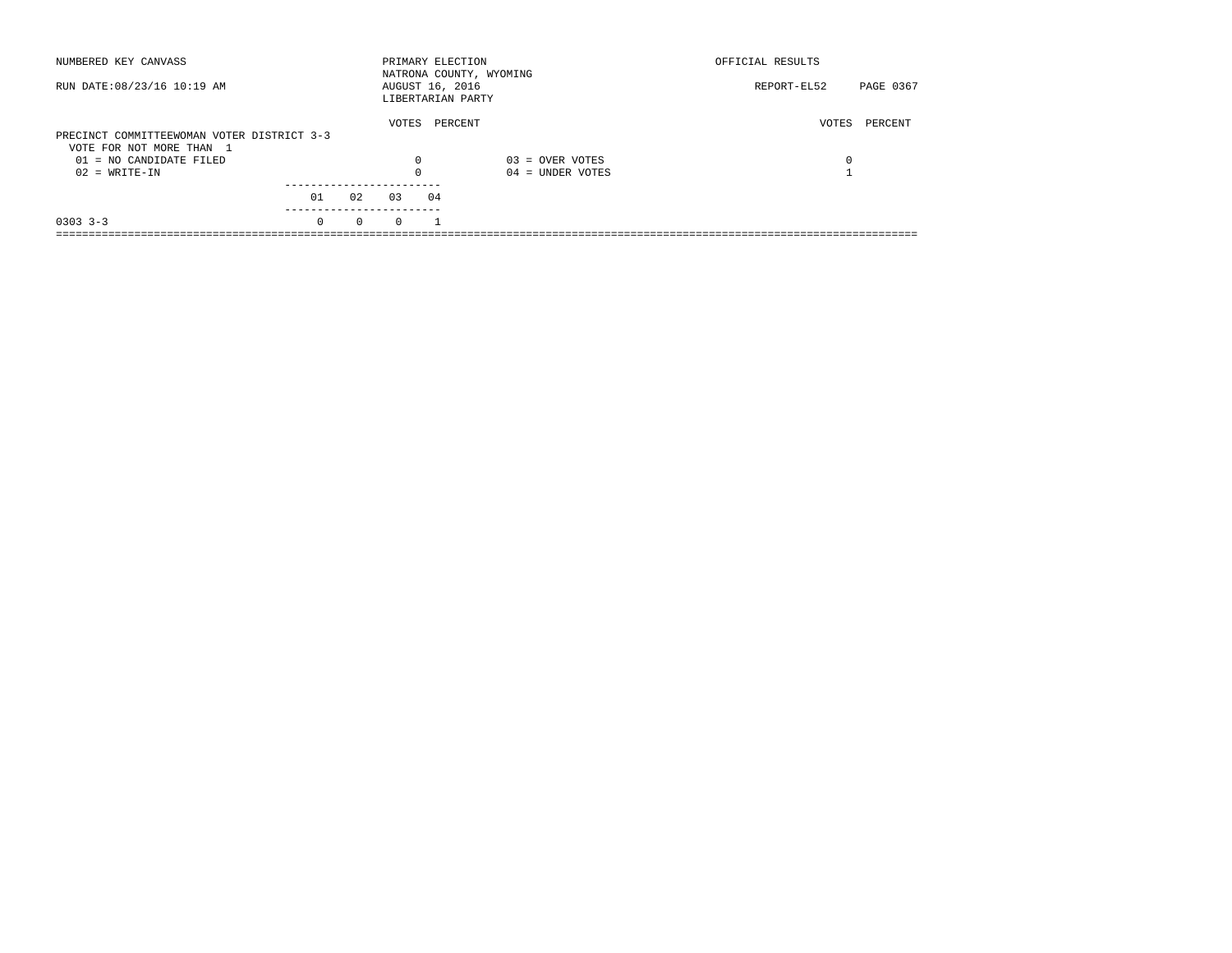| NUMBERED KEY CANVASS                                                 |          |          |          | PRIMARY ELECTION                     | NATRONA COUNTY, WYOMING | OFFICIAL RESULTS         |  |
|----------------------------------------------------------------------|----------|----------|----------|--------------------------------------|-------------------------|--------------------------|--|
| RUN DATE: 08/23/16 10:19 AM                                          |          |          |          | AUGUST 16, 2016<br>LIBERTARIAN PARTY |                         | PAGE 0368<br>REPORT-EL52 |  |
| PRECINCT COMMITTEEMAN VOTER DISTRICT 3-4<br>VOTE FOR NOT MORE THAN 1 |          |          | VOTES    | PERCENT                              |                         | PERCENT<br>VOTES         |  |
| $01 = NO$ CANDIDATE FILED                                            |          |          | 0        |                                      | $03 =$ OVER VOTES       | 0                        |  |
| $02 = WRITE-IN$                                                      |          |          | $\Omega$ |                                      | $04 =$ UNDER VOTES      |                          |  |
|                                                                      | 01       | 02       | 03       | 04                                   |                         |                          |  |
| $0304$ 3-4                                                           | $\Omega$ | $\Omega$ | $\Omega$ |                                      |                         |                          |  |
|                                                                      |          |          |          |                                      |                         |                          |  |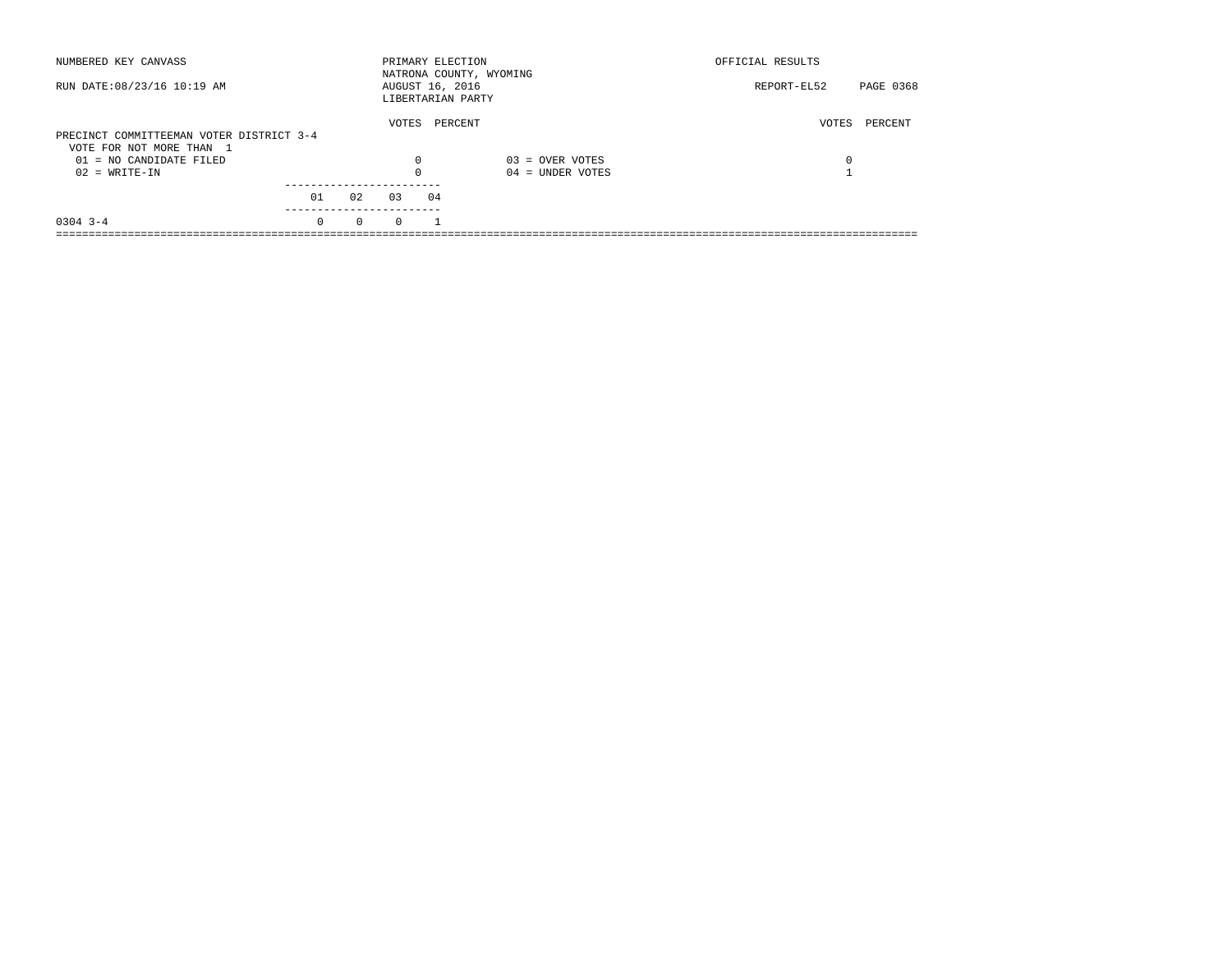| NUMBERED KEY CANVASS                       |          |          | PRIMARY ELECTION                     |    | NATRONA COUNTY, WYOMING | OFFICIAL RESULTS |           |
|--------------------------------------------|----------|----------|--------------------------------------|----|-------------------------|------------------|-----------|
| RUN DATE: 08/23/16 10:19 AM                |          |          | AUGUST 16, 2016<br>LIBERTARIAN PARTY |    |                         | REPORT-EL52      | PAGE 0369 |
|                                            |          |          | VOTES                                |    | PERCENT                 | VOTES            | PERCENT   |
| PRECINCT COMMITTEEWOMAN VOTER DISTRICT 3-4 |          |          |                                      |    |                         |                  |           |
| VOTE FOR NOT MORE THAN 1                   |          |          |                                      |    |                         |                  |           |
| $01 = NO$ CANDIDATE FILED                  |          |          | $\Omega$                             |    | $03 =$ OVER VOTES       | 0                |           |
| $02 = WRITE-IN$                            |          |          |                                      |    | $04 =$ UNDER VOTES      |                  |           |
|                                            |          |          |                                      |    |                         |                  |           |
|                                            | 01       | 02       | 03                                   | 04 |                         |                  |           |
| $0304$ 3-4                                 | $\Omega$ | $\Omega$ | $\Omega$                             |    |                         |                  |           |
|                                            |          |          |                                      |    |                         |                  |           |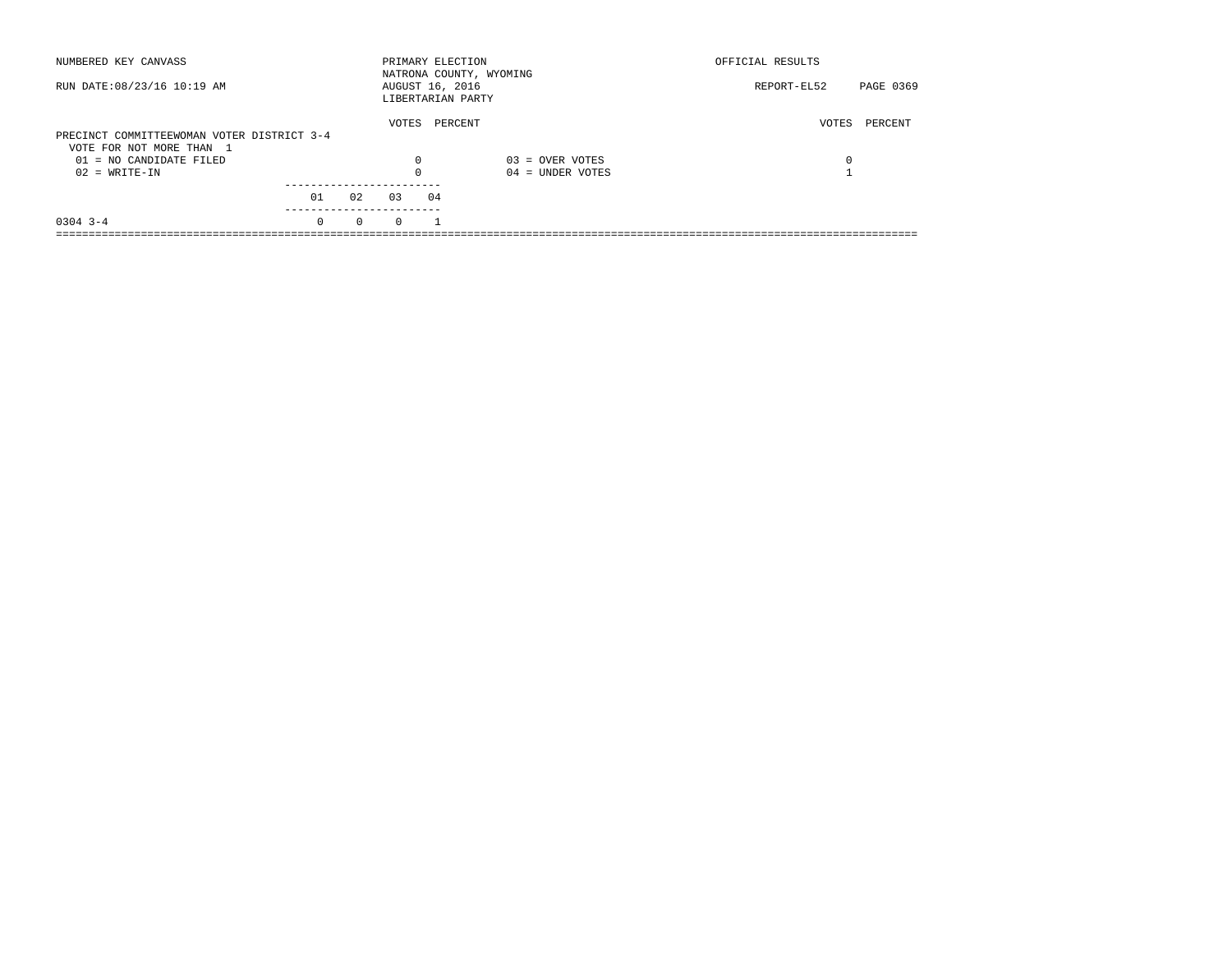| NUMBERED KEY CANVASS                                                 |          |    |          | PRIMARY ELECTION<br>NATRONA COUNTY, WYOMING |                    | OFFICIAL RESULTS |           |
|----------------------------------------------------------------------|----------|----|----------|---------------------------------------------|--------------------|------------------|-----------|
| RUN DATE: 08/23/16 10:19 AM                                          |          |    |          | AUGUST 16, 2016<br>LIBERTARIAN PARTY        |                    | REPORT-EL52      | PAGE 0370 |
| PRECINCT COMMITTEEMAN VOTER DISTRICT 3-5<br>VOTE FOR NOT MORE THAN 1 |          |    | VOTES    | PERCENT                                     |                    | VOTES            | PERCENT   |
| $01 = NO$ CANDIDATE FILED                                            |          |    | 0        |                                             | $03 =$ OVER VOTES  | 0                |           |
| $02 = WRITE-IN$                                                      |          |    |          | 100.00                                      | $04 =$ UNDER VOTES |                  |           |
|                                                                      | 01       | 02 | 0.3      | 04                                          |                    |                  |           |
| $0305$ 3-5                                                           | $\Omega$ |    | $\Omega$ |                                             |                    |                  |           |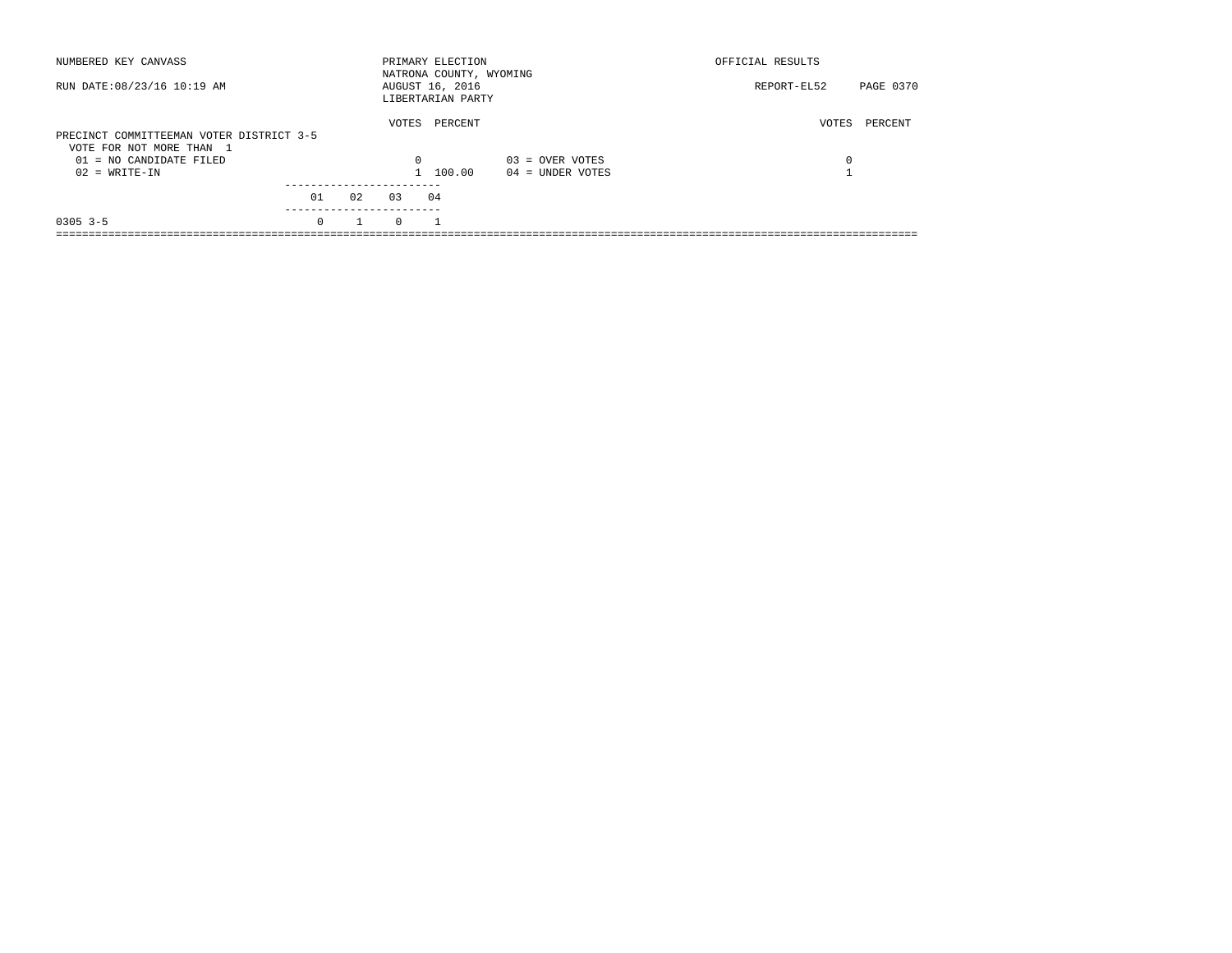| NUMBERED KEY CANVASS                                                   |          |    |          | PRIMARY ELECTION<br>NATRONA COUNTY, WYOMING |                    | OFFICIAL RESULTS |                  |
|------------------------------------------------------------------------|----------|----|----------|---------------------------------------------|--------------------|------------------|------------------|
| RUN DATE: 08/23/16 10:19 AM                                            |          |    |          | AUGUST 16, 2016<br>LIBERTARIAN PARTY        |                    | REPORT-EL52      | <b>PAGE 0371</b> |
| PRECINCT COMMITTEEWOMAN VOTER DISTRICT 3-5<br>VOTE FOR NOT MORE THAN 1 |          |    | VOTES    | PERCENT                                     |                    | VOTES            | PERCENT          |
| 01 = NO CANDIDATE FILED                                                |          |    | $\Omega$ |                                             | $03 =$ OVER VOTES  | 0                |                  |
| $02 = WRITE-IN$                                                        |          |    |          | 1 100.00                                    | $04 =$ UNDER VOTES |                  |                  |
|                                                                        | 01       | 02 | 0.3      | 04                                          |                    |                  |                  |
| $0305$ 3-5                                                             | $\Omega$ |    | $\Omega$ |                                             |                    |                  |                  |
|                                                                        |          |    |          |                                             |                    |                  |                  |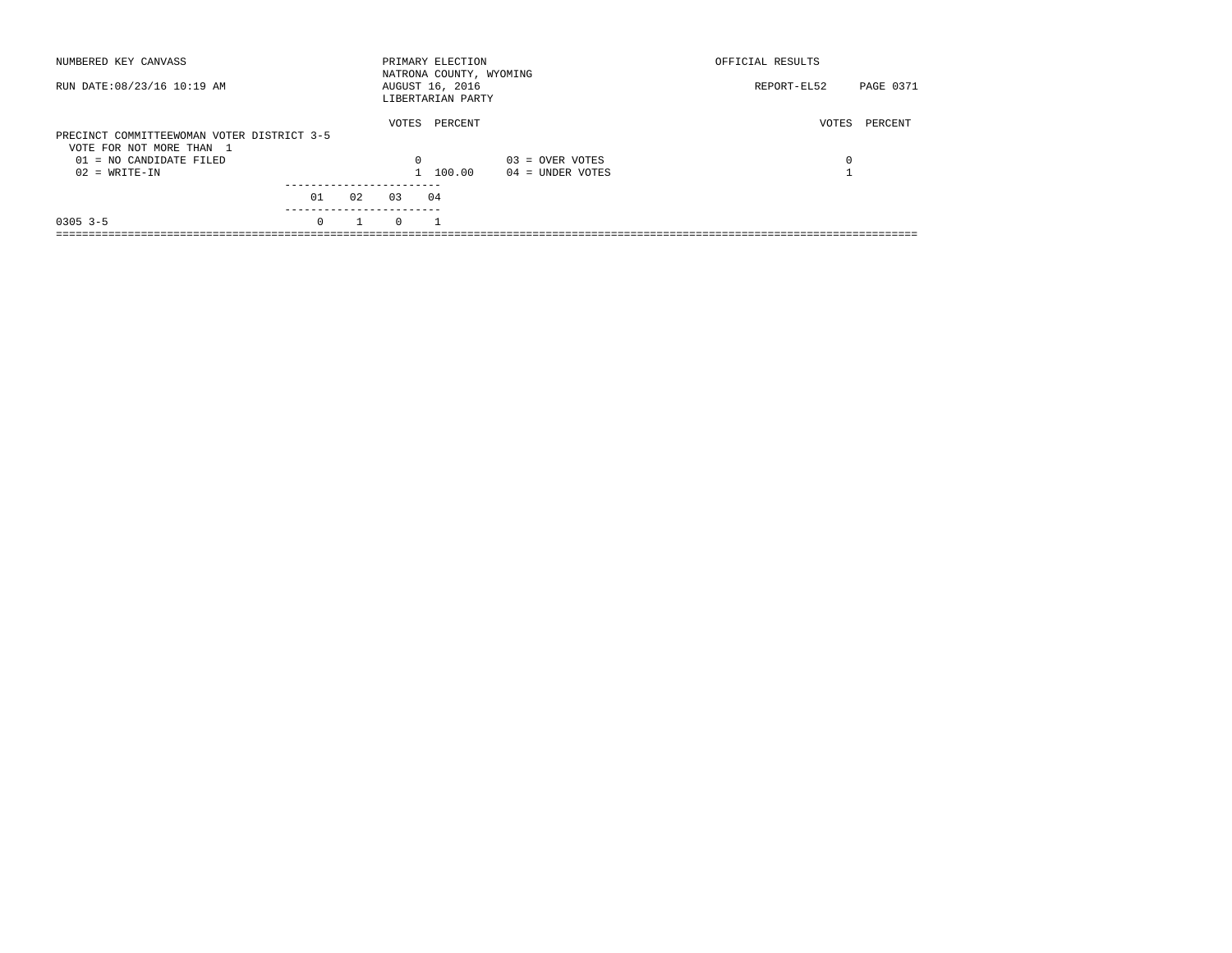| NUMBERED KEY CANVASS                                                 |          |          | PRIMARY ELECTION |          | NATRONA COUNTY, WYOMING | OFFICIAL RESULTS |           |
|----------------------------------------------------------------------|----------|----------|------------------|----------|-------------------------|------------------|-----------|
| RUN DATE: 08/23/16 10:19 AM                                          |          |          | AUGUST 16, 2016  |          | LIBERTARIAN PARTY       | REPORT-EL52      | PAGE 0372 |
| PRECINCT COMMITTEEMAN VOTER DISTRICT 3-6<br>VOTE FOR NOT MORE THAN 1 |          |          | VOTES            |          | PERCENT                 | VOTES            | PERCENT   |
| $01 = NO$ CANDIDATE FILED                                            |          |          | 0                |          | $03 =$ OVER VOTES       | 0                |           |
| $02 = WRITE-IN$                                                      |          |          | $\Omega$         |          | $04 =$ UNDER VOTES      | 0                |           |
|                                                                      | 01       | 02       | 0.3              | 04       |                         |                  |           |
| $0306$ 3-6                                                           | $\Omega$ | $\Omega$ | $\Omega$         | $\Omega$ |                         |                  |           |
|                                                                      |          |          |                  |          |                         |                  |           |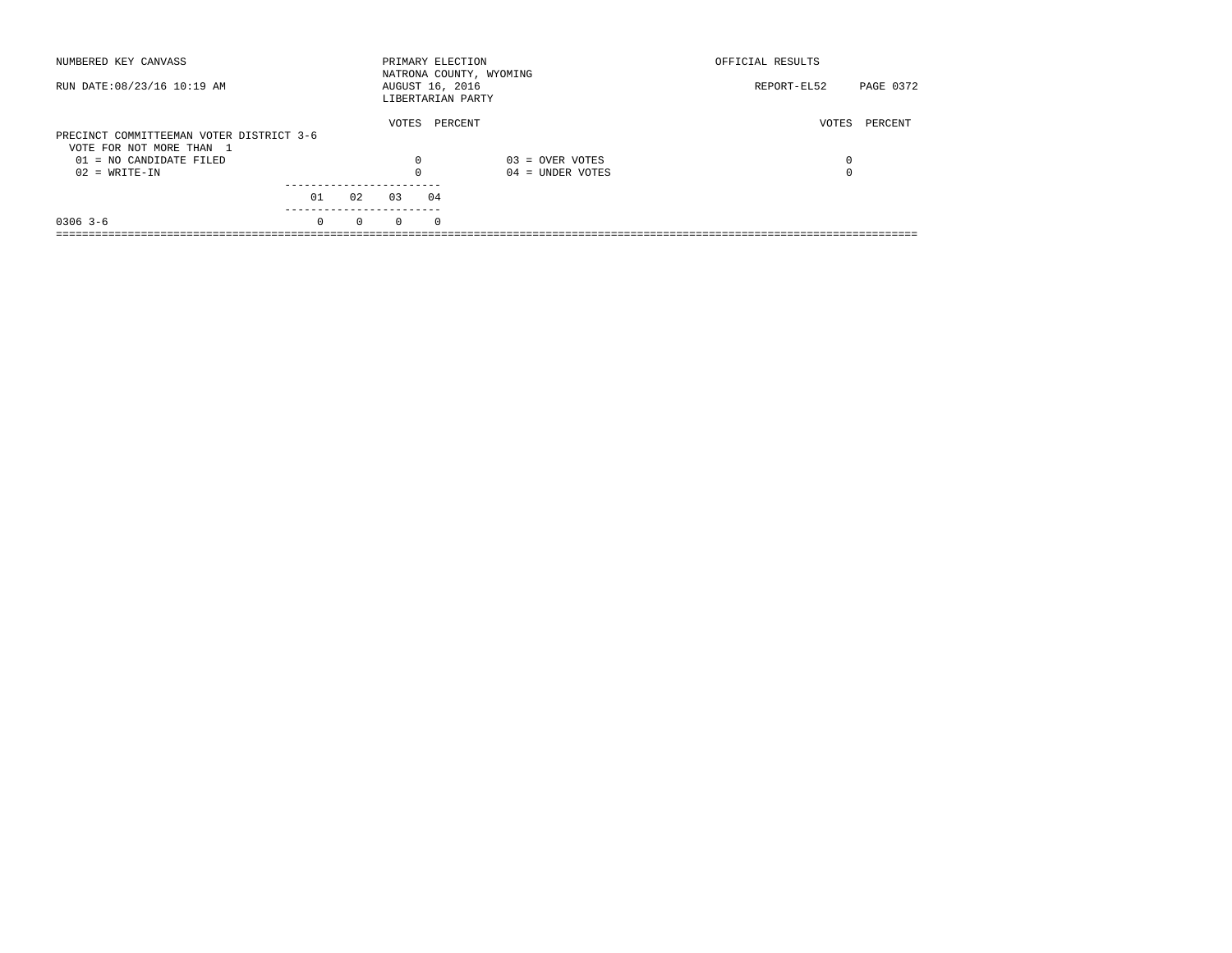| NUMBERED KEY CANVASS                       |          |          |          | PRIMARY ELECTION<br>NATRONA COUNTY, WYOMING |                    | OFFICIAL RESULTS |           |
|--------------------------------------------|----------|----------|----------|---------------------------------------------|--------------------|------------------|-----------|
| RUN DATE: 08/23/16 10:19 AM                |          |          |          | AUGUST 16, 2016<br>LIBERTARIAN PARTY        |                    | REPORT-EL52      | PAGE 0373 |
|                                            |          |          | VOTES    | PERCENT                                     |                    | VOTES            | PERCENT   |
| PRECINCT COMMITTEEWOMAN VOTER DISTRICT 3-6 |          |          |          |                                             |                    |                  |           |
| VOTE FOR NOT MORE THAN 1                   |          |          |          |                                             |                    |                  |           |
| $01 = NO$ CANDIDATE FILED                  |          |          | 0        |                                             | $03 =$ OVER VOTES  | 0                |           |
| $02 = WRITE-IN$                            |          |          | $\Omega$ |                                             | $04 =$ UNDER VOTES | 0                |           |
|                                            |          |          |          |                                             |                    |                  |           |
|                                            | 01       | 02       | 0.3      | 04                                          |                    |                  |           |
| $0306$ 3-6                                 | $\Omega$ | $\Omega$ | $\Omega$ | $\Omega$                                    |                    |                  |           |
|                                            |          |          |          |                                             |                    |                  |           |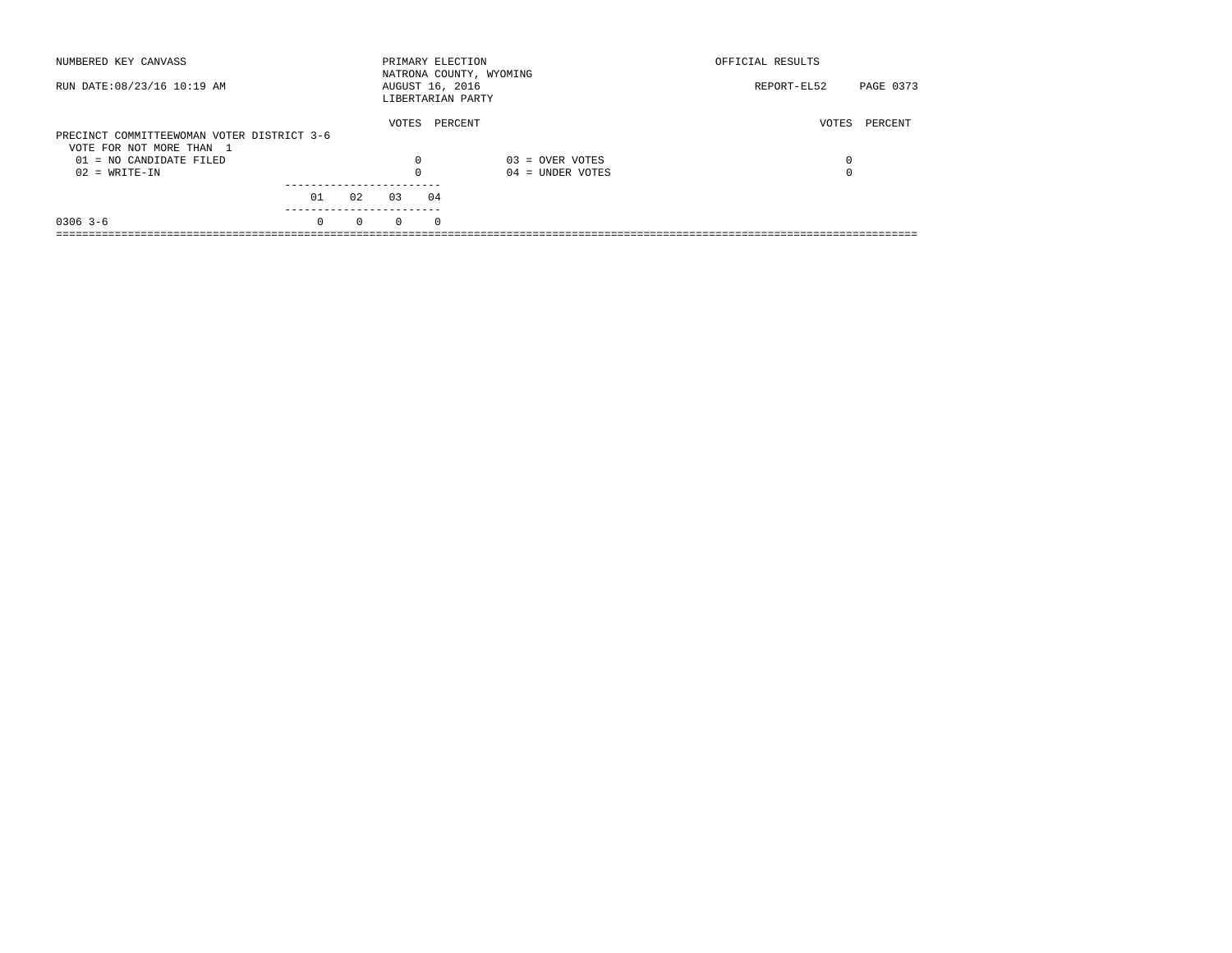| NUMBERED KEY CANVASS                                                 |          |          |          | PRIMARY ELECTION<br>NATRONA COUNTY, WYOMING |                    | OFFICIAL RESULTS |           |
|----------------------------------------------------------------------|----------|----------|----------|---------------------------------------------|--------------------|------------------|-----------|
| RUN DATE: 08/23/16 10:19 AM                                          |          |          |          | AUGUST 16, 2016<br>LIBERTARIAN PARTY        |                    | REPORT-EL52      | PAGE 0374 |
| PRECINCT COMMITTEEMAN VOTER DISTRICT 3-8<br>VOTE FOR NOT MORE THAN 1 |          |          | VOTES    | PERCENT                                     |                    | VOTES            | PERCENT   |
| $01 = NO$ CANDIDATE FILED                                            |          |          | 0        |                                             | $03 =$ OVER VOTES  | 0                |           |
| $02 = WRITE-IN$                                                      |          |          | $\Omega$ |                                             | $04 =$ UNDER VOTES |                  |           |
|                                                                      | 01       | 02       | 03       | 04                                          |                    |                  |           |
| $0308$ 3-8                                                           | $\Omega$ | $\Omega$ | $\Omega$ |                                             |                    |                  |           |
|                                                                      |          |          |          |                                             |                    |                  |           |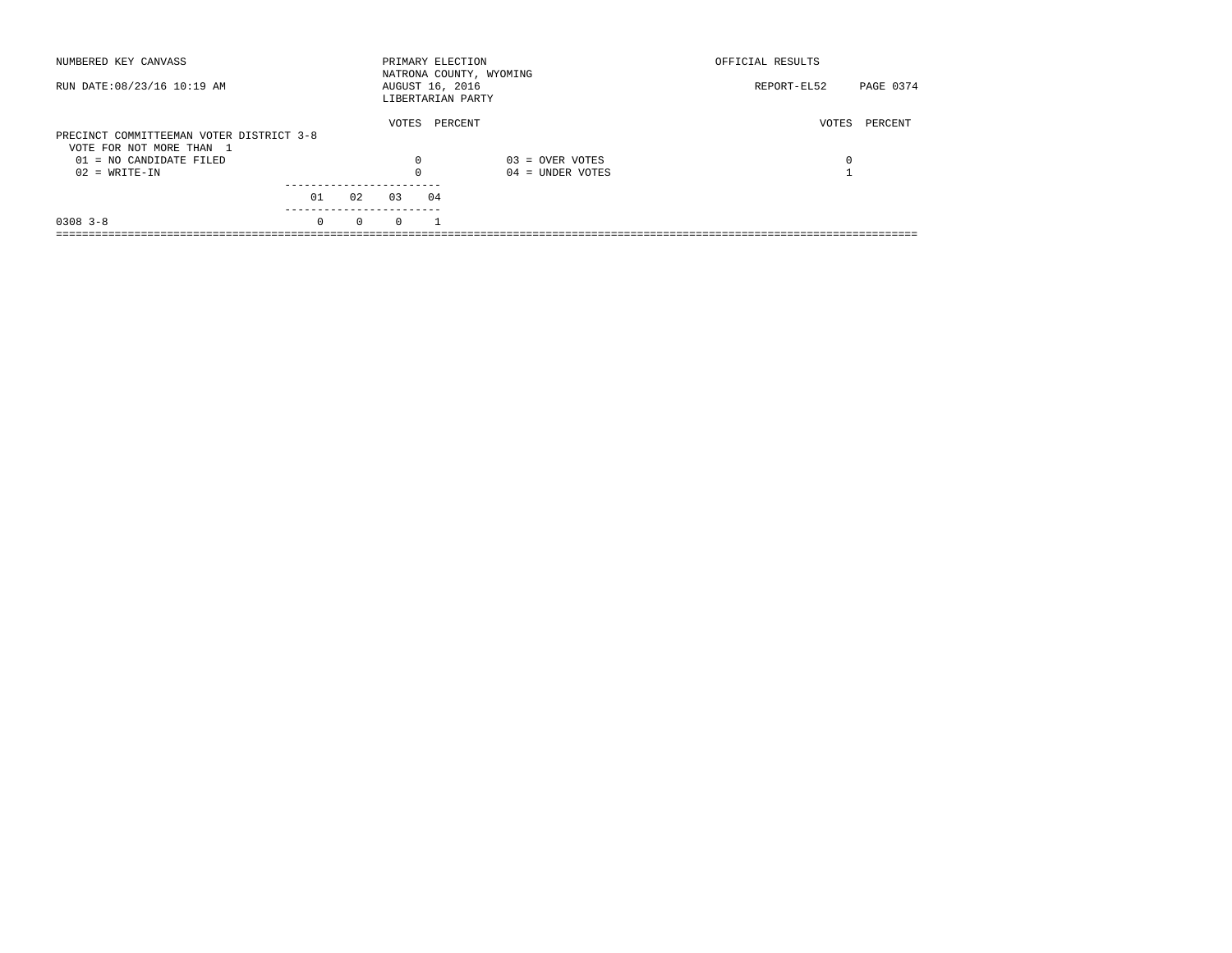| NUMBERED KEY CANVASS                       |          |          |          | PRIMARY ELECTION                     | NATRONA COUNTY, WYOMING | OFFICIAL RESULTS         |  |
|--------------------------------------------|----------|----------|----------|--------------------------------------|-------------------------|--------------------------|--|
| RUN DATE: 08/23/16 10:19 AM                |          |          |          | AUGUST 16, 2016<br>LIBERTARIAN PARTY |                         | PAGE 0375<br>REPORT-EL52 |  |
|                                            |          |          | VOTES    | PERCENT                              |                         | PERCENT<br>VOTES         |  |
| PRECINCT COMMITTEEWOMAN VOTER DISTRICT 3-8 |          |          |          |                                      |                         |                          |  |
| VOTE FOR NOT MORE THAN 1                   |          |          |          |                                      |                         |                          |  |
| $01 = NO$ CANDIDATE FILED                  |          |          | 0        |                                      | $03 =$ OVER VOTES       | 0                        |  |
| $02 = WRITE-IN$                            |          |          | $\Omega$ |                                      | $04 =$ UNDER VOTES      |                          |  |
|                                            |          |          |          |                                      |                         |                          |  |
|                                            | 01       | 02       | 03       | 04                                   |                         |                          |  |
| $0308$ 3-8                                 | $\Omega$ | $\Omega$ | $\Omega$ |                                      |                         |                          |  |
|                                            |          |          |          |                                      |                         |                          |  |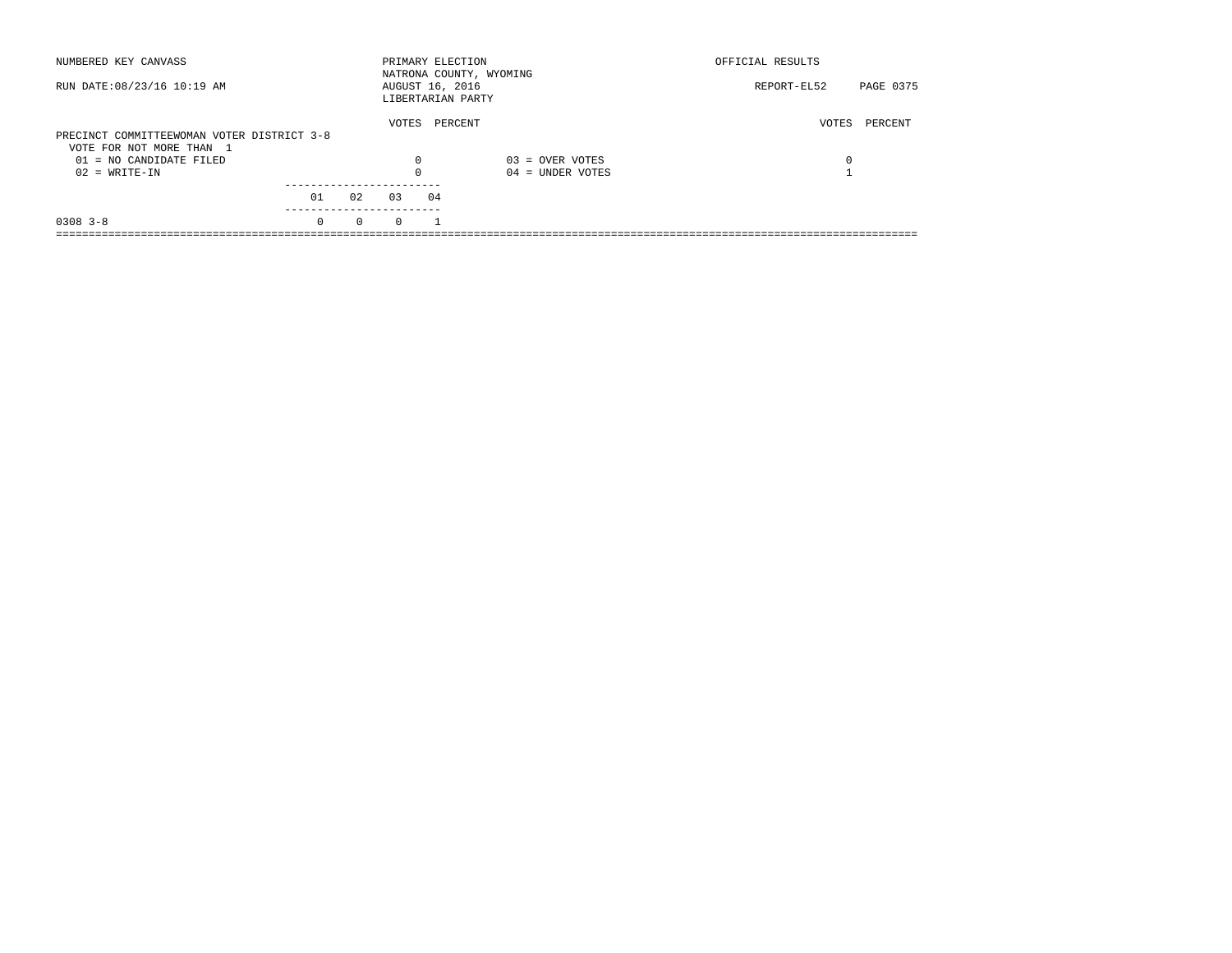| NUMBERED KEY CANVASS                                |          |          |          | PRIMARY ELECTION<br>NATRONA COUNTY, WYOMING |                    | OFFICIAL RESULTS |           |
|-----------------------------------------------------|----------|----------|----------|---------------------------------------------|--------------------|------------------|-----------|
| RUN DATE: 08/23/16 10:19 AM                         |          |          |          | AUGUST 16, 2016<br>LIBERTARIAN PARTY        |                    | REPORT-EL52      | PAGE 0376 |
| PRECINCT COMMITTEEMAN VOTER DISTRICT 3-9            |          |          | VOTES    | PERCENT                                     |                    | VOTES            | PERCENT   |
| VOTE FOR NOT MORE THAN 1<br>01 = NO CANDIDATE FILED |          |          | 0        |                                             | $03 =$ OVER VOTES  | 0                |           |
| $02 = WRITE-IN$                                     |          |          | $\Omega$ |                                             | $04 =$ UNDER VOTES |                  |           |
|                                                     | 01       | 02       | 03       | 04                                          |                    |                  |           |
| $0309$ 3-9                                          | $\Omega$ | $\Omega$ | $\Omega$ |                                             |                    |                  |           |
|                                                     |          |          |          |                                             |                    |                  |           |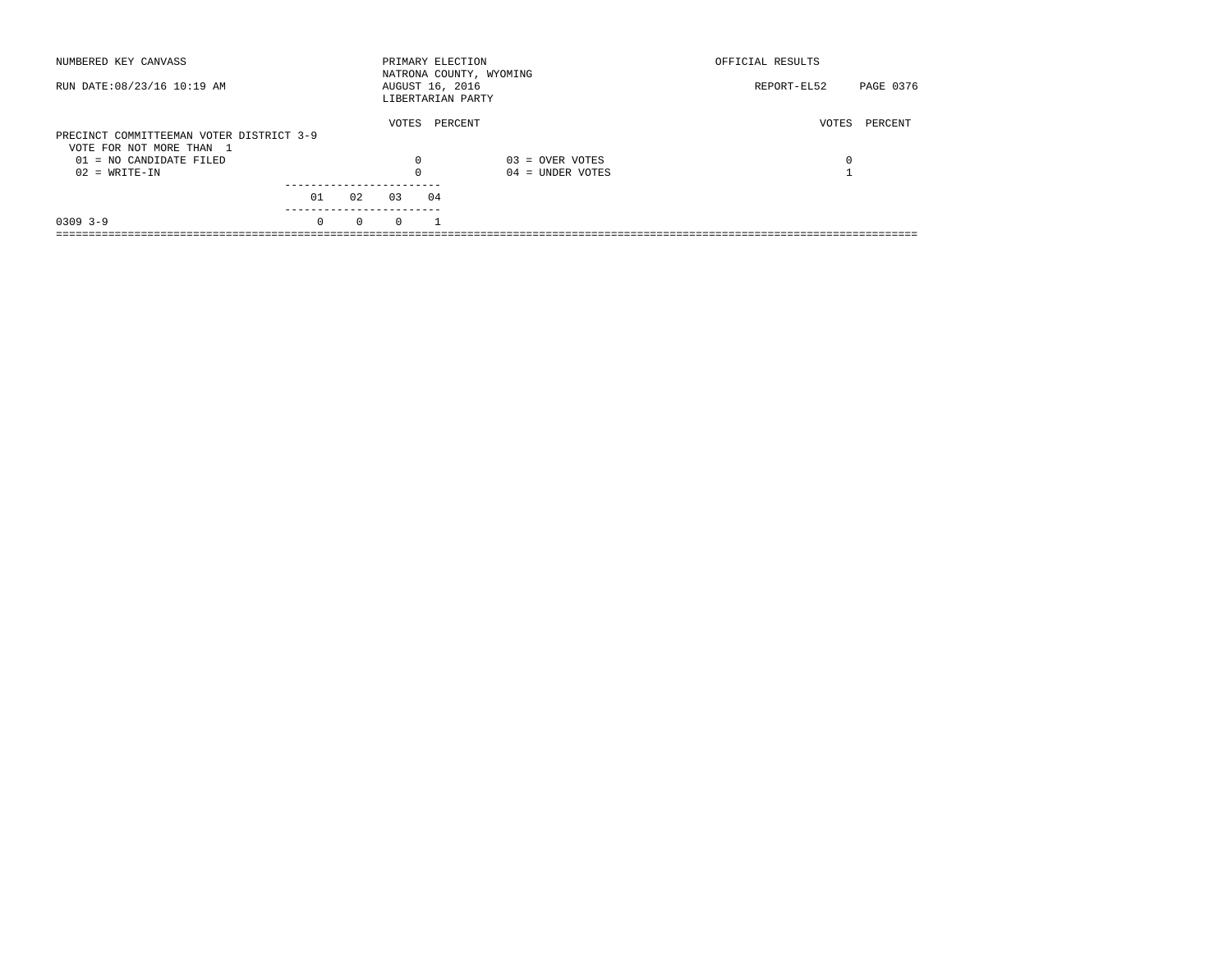| NUMBERED KEY CANVASS                       |          |          | PRIMARY ELECTION                     |    | NATRONA COUNTY, WYOMING | OFFICIAL RESULTS |           |
|--------------------------------------------|----------|----------|--------------------------------------|----|-------------------------|------------------|-----------|
| RUN DATE: 08/23/16 10:19 AM                |          |          | AUGUST 16, 2016<br>LIBERTARIAN PARTY |    |                         | REPORT-EL52      | PAGE 0377 |
|                                            |          |          | VOTES                                |    | PERCENT                 | VOTES            | PERCENT   |
| PRECINCT COMMITTEEWOMAN VOTER DISTRICT 3-9 |          |          |                                      |    |                         |                  |           |
| VOTE FOR NOT MORE THAN 1                   |          |          |                                      |    |                         |                  |           |
| 01 = NO CANDIDATE FILED                    |          |          | 0                                    |    | $03 =$ OVER VOTES       | 0                |           |
| $02 = WRITE-IN$                            |          |          | $\Omega$                             |    | $04 =$ UNDER VOTES      |                  |           |
|                                            |          |          |                                      |    |                         |                  |           |
|                                            | 01       | 02       | 0.3                                  | 04 |                         |                  |           |
| $0309$ 3-9                                 | $\Omega$ | $\Omega$ | $\Omega$                             |    |                         |                  |           |
|                                            |          |          |                                      |    |                         |                  |           |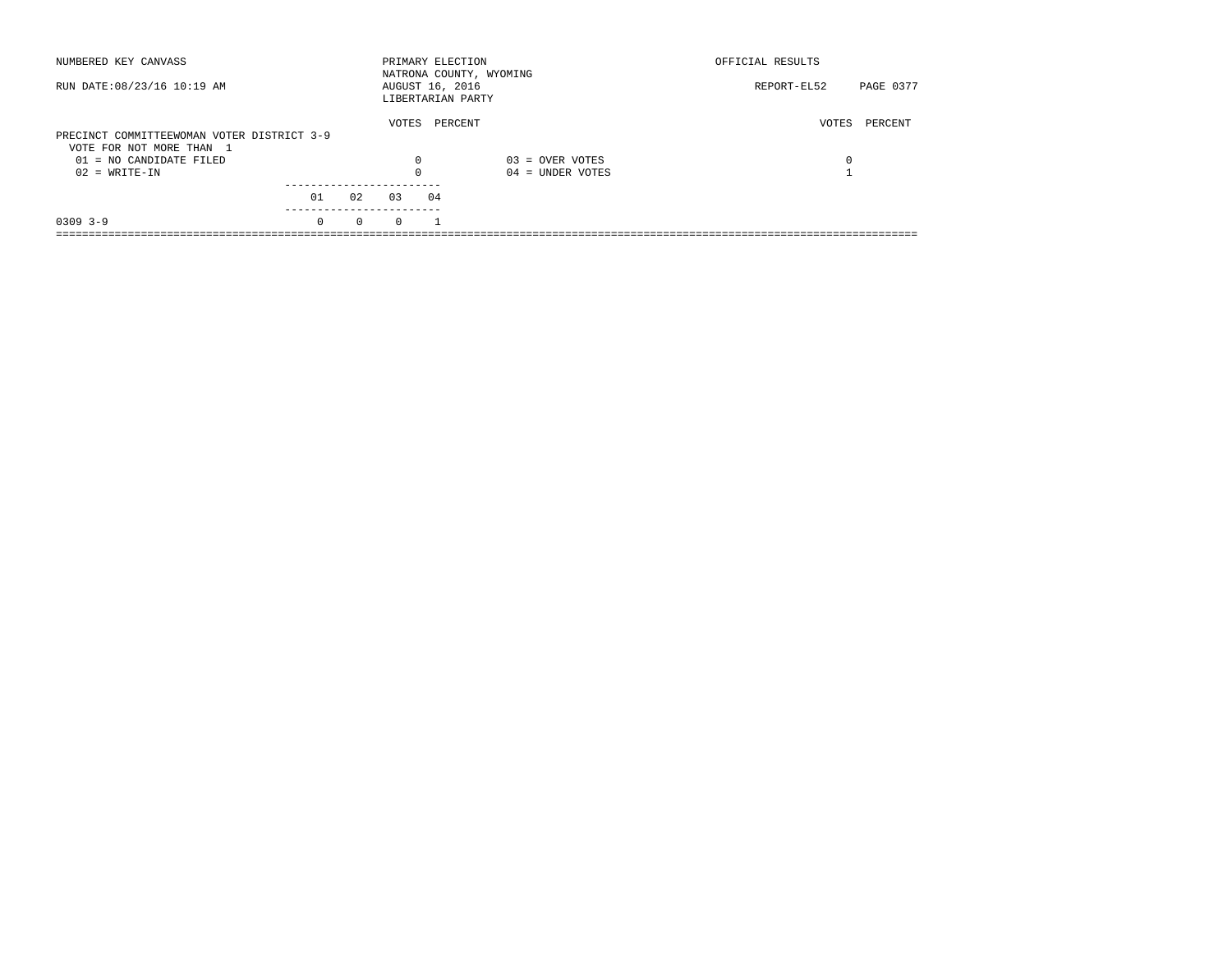| NUMBERED KEY CANVASS                                                  |          |          | PRIMARY ELECTION                     |    | NATRONA COUNTY, WYOMING | OFFICIAL RESULTS |           |
|-----------------------------------------------------------------------|----------|----------|--------------------------------------|----|-------------------------|------------------|-----------|
| RUN DATE: 08/23/16 10:19 AM                                           |          |          | AUGUST 16, 2016<br>LIBERTARIAN PARTY |    |                         | REPORT-EL52      | PAGE 0378 |
| PRECINCT COMMITTEEMAN VOTER DISTRICT 3-10<br>VOTE FOR NOT MORE THAN 1 |          |          | VOTES                                |    | PERCENT                 | VOTES            | PERCENT   |
| $01 = NO CANDIDATE FILED$                                             |          |          | $\Omega$                             |    | $03 =$ OVER VOTES       | 0                |           |
| $02 = WRITE-IN$                                                       |          |          |                                      |    | $04 =$ UNDER VOTES      |                  |           |
|                                                                       | 01       | 02       | 03                                   | 04 |                         |                  |           |
| $0310$ $3-10$                                                         | $\Omega$ | $\Omega$ | $\Omega$                             |    |                         |                  |           |
|                                                                       |          |          |                                      |    |                         |                  |           |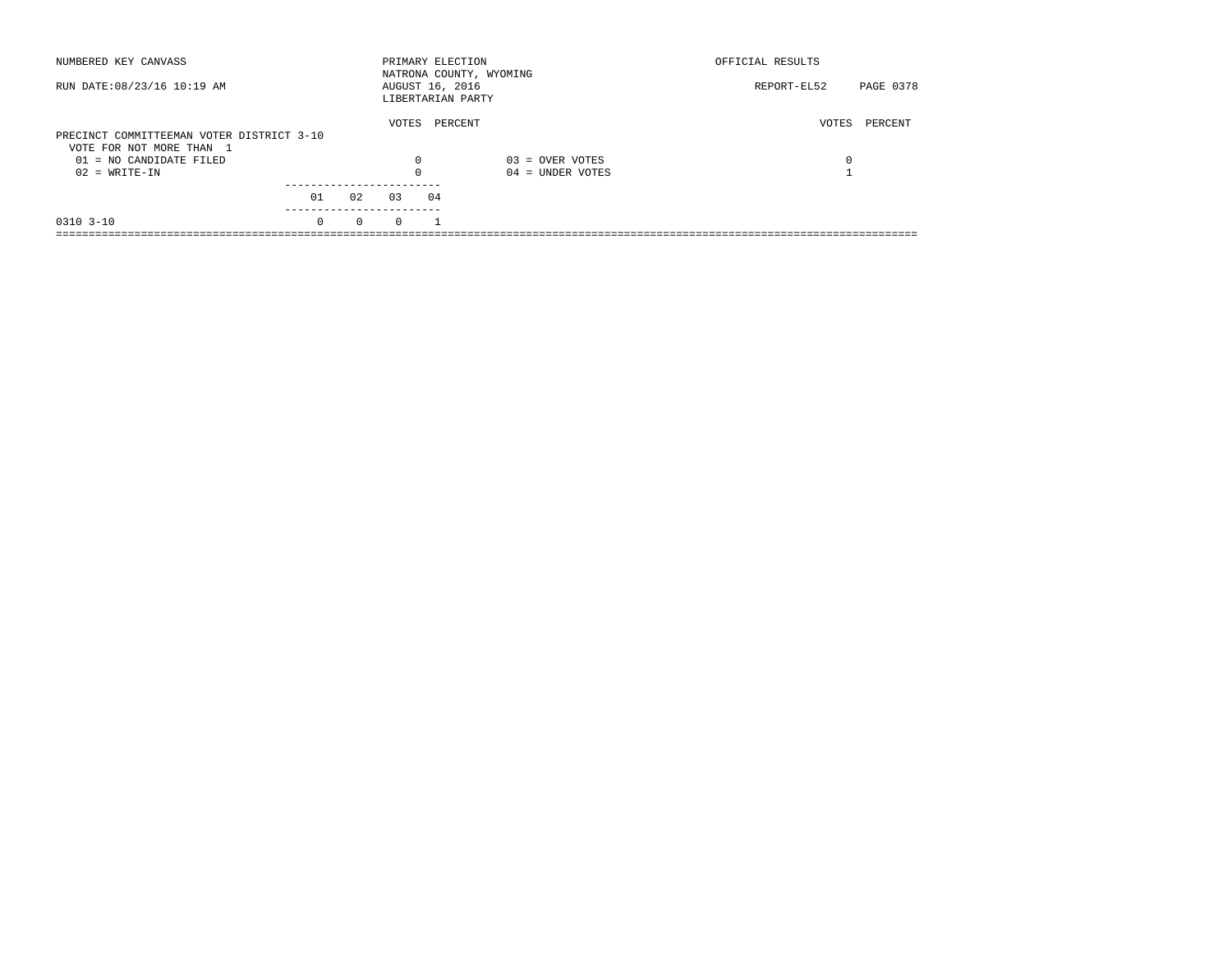| NUMBERED KEY CANVASS                        |          |          | PRIMARY ELECTION                     |         | NATRONA COUNTY, WYOMING | OFFICIAL RESULTS |           |
|---------------------------------------------|----------|----------|--------------------------------------|---------|-------------------------|------------------|-----------|
| RUN DATE: 08/23/16 10:19 AM                 |          |          | AUGUST 16, 2016<br>LIBERTARIAN PARTY |         |                         | REPORT-EL52      | PAGE 0379 |
|                                             |          |          | VOTES                                | PERCENT |                         | VOTES            | PERCENT   |
| PRECINCT COMMITTEEWOMAN VOTER DISTRICT 3-10 |          |          |                                      |         |                         |                  |           |
| VOTE FOR NOT MORE THAN 1                    |          |          |                                      |         |                         |                  |           |
| $01 = NO$ CANDIDATE FILED                   |          |          | $\Omega$                             |         | $03 =$ OVER VOTES       | 0                |           |
| $02 = WRITE-IN$                             |          |          |                                      |         | $04 =$ UNDER VOTES      |                  |           |
|                                             |          |          |                                      |         |                         |                  |           |
|                                             | 01       | 02       | 03                                   | 04      |                         |                  |           |
| $0310$ $3-10$                               | $\Omega$ | $\Omega$ | $\Omega$                             |         |                         |                  |           |
|                                             |          |          |                                      |         |                         |                  |           |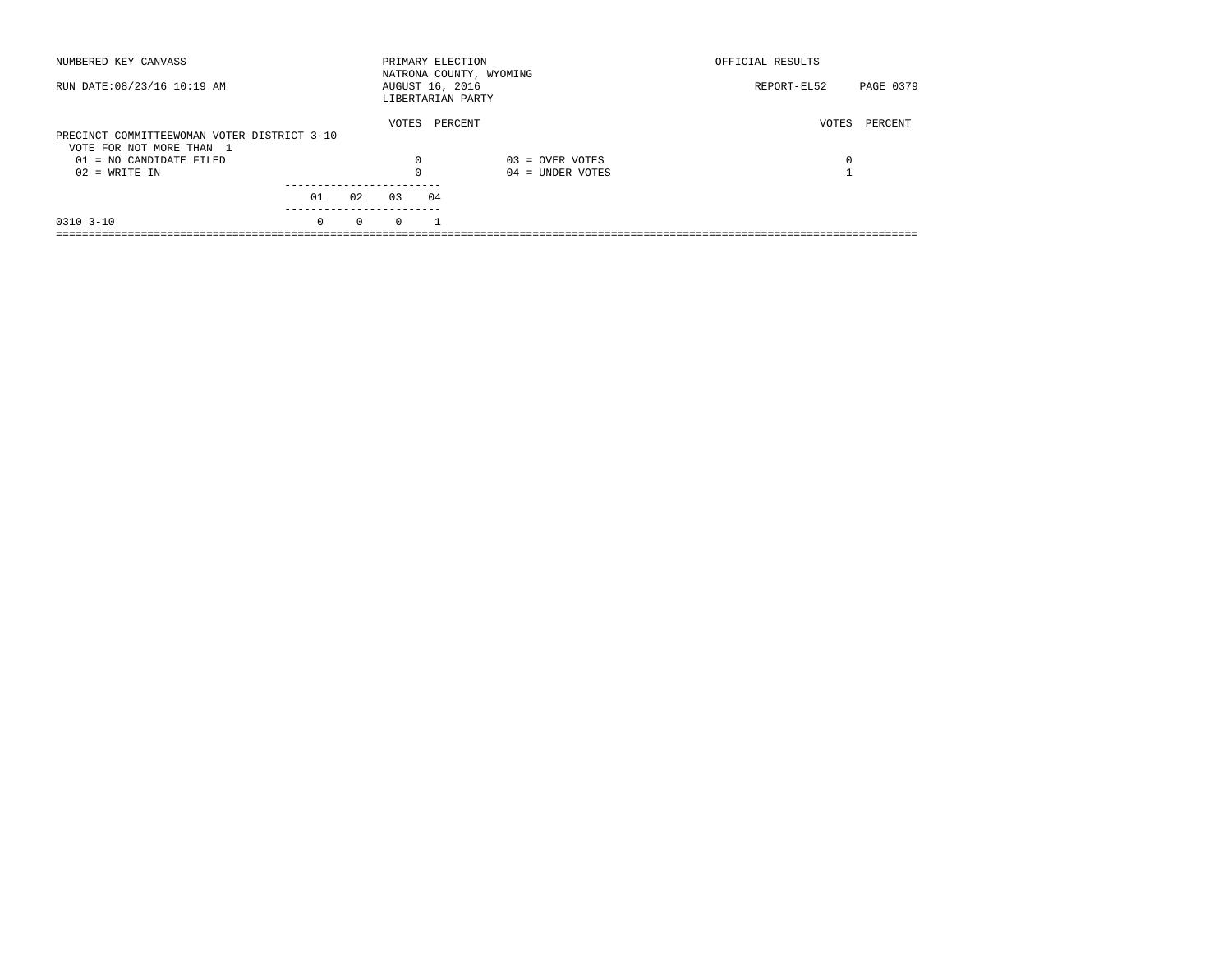| NUMBERED KEY CANVASS                                |          |          |          | PRIMARY ELECTION                     | NATRONA COUNTY, WYOMING | OFFICIAL RESULTS |           |
|-----------------------------------------------------|----------|----------|----------|--------------------------------------|-------------------------|------------------|-----------|
| RUN DATE: 08/23/16 10:19 AM                         |          |          |          | AUGUST 16, 2016<br>LIBERTARIAN PARTY |                         | REPORT-EL52      | PAGE 0380 |
| PRECINCT COMMITTEEMAN VOTER DISTRICT 4-1            |          |          | VOTES    | PERCENT                              |                         | VOTES            | PERCENT   |
| VOTE FOR NOT MORE THAN 1<br>01 = NO CANDIDATE FILED |          |          | 0        |                                      | $03 =$ OVER VOTES       | 0                |           |
| $02 = WRITE-IN$                                     |          |          | $\Omega$ |                                      | $04 =$ UNDER VOTES      | 4                |           |
|                                                     | 01       | 02       | 0.3      | 04                                   |                         |                  |           |
| $0401$ 4-1                                          | $\Omega$ | $\Omega$ | $\Omega$ | 4                                    |                         |                  |           |
|                                                     |          |          |          |                                      |                         |                  |           |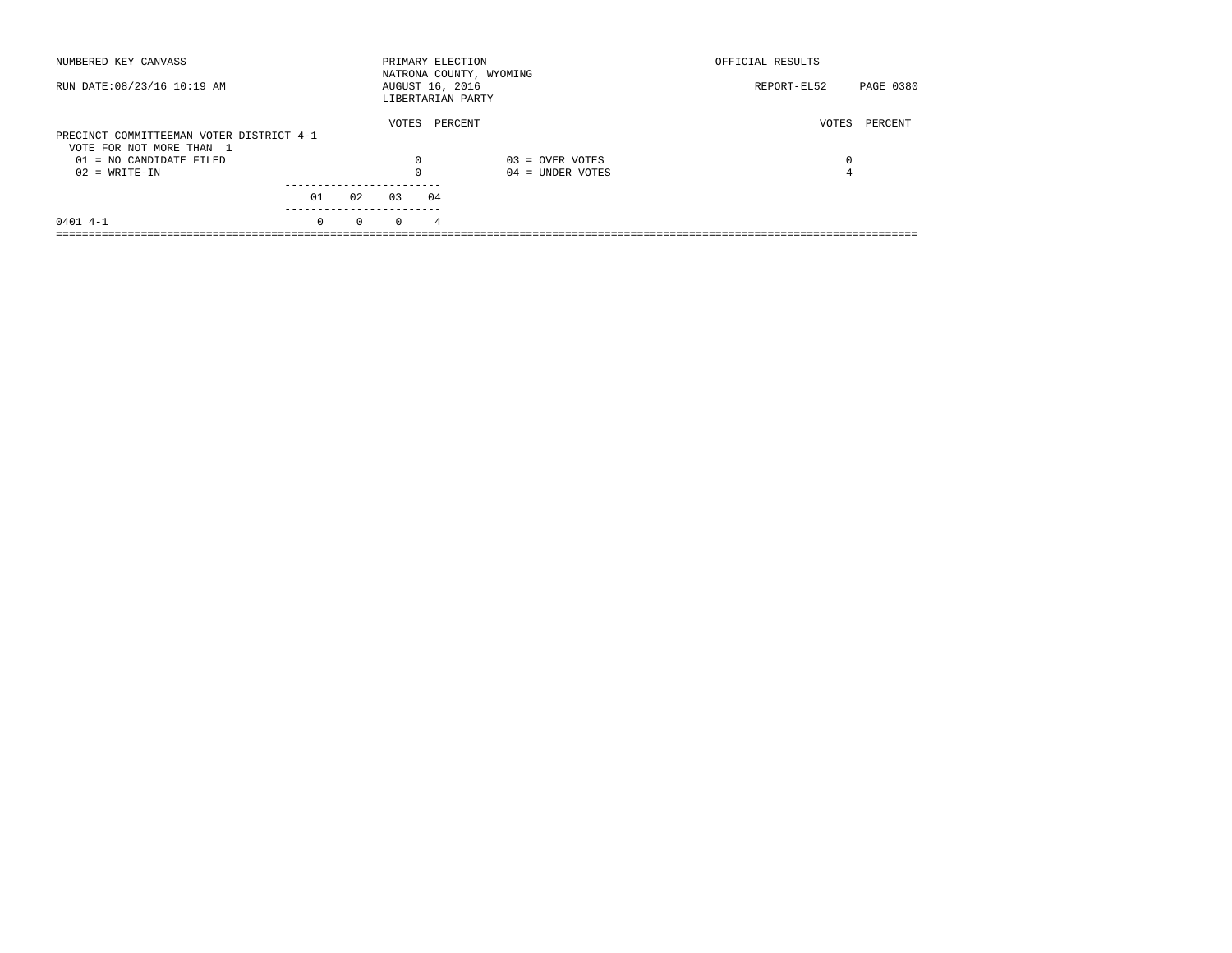| NUMBERED KEY CANVASS                       |          |          | PRIMARY ELECTION |    | NATRONA COUNTY, WYOMING | OFFICIAL RESULTS |           |
|--------------------------------------------|----------|----------|------------------|----|-------------------------|------------------|-----------|
| RUN DATE: 08/23/16 10:19 AM                |          |          | AUGUST 16, 2016  |    | LIBERTARIAN PARTY       | REPORT-EL52      | PAGE 0381 |
|                                            |          |          | VOTES            |    | PERCENT                 | VOTES            | PERCENT   |
| PRECINCT COMMITTEEWOMAN VOTER DISTRICT 4-1 |          |          |                  |    |                         |                  |           |
| VOTE FOR NOT MORE THAN 1                   |          |          |                  |    |                         |                  |           |
| 01 = NO CANDIDATE FILED                    |          |          | 0                |    | $03 =$ OVER VOTES       | 0                |           |
| $02 = WRITE-IN$                            |          |          | $\Omega$         |    | $04 =$ UNDER VOTES      | 4                |           |
|                                            |          |          |                  |    |                         |                  |           |
|                                            | 01       | 02       | 0.3              | 04 |                         |                  |           |
| $0401$ 4-1                                 | $\Omega$ | $\Omega$ | $\Omega$         | 4  |                         |                  |           |
|                                            |          |          |                  |    |                         |                  |           |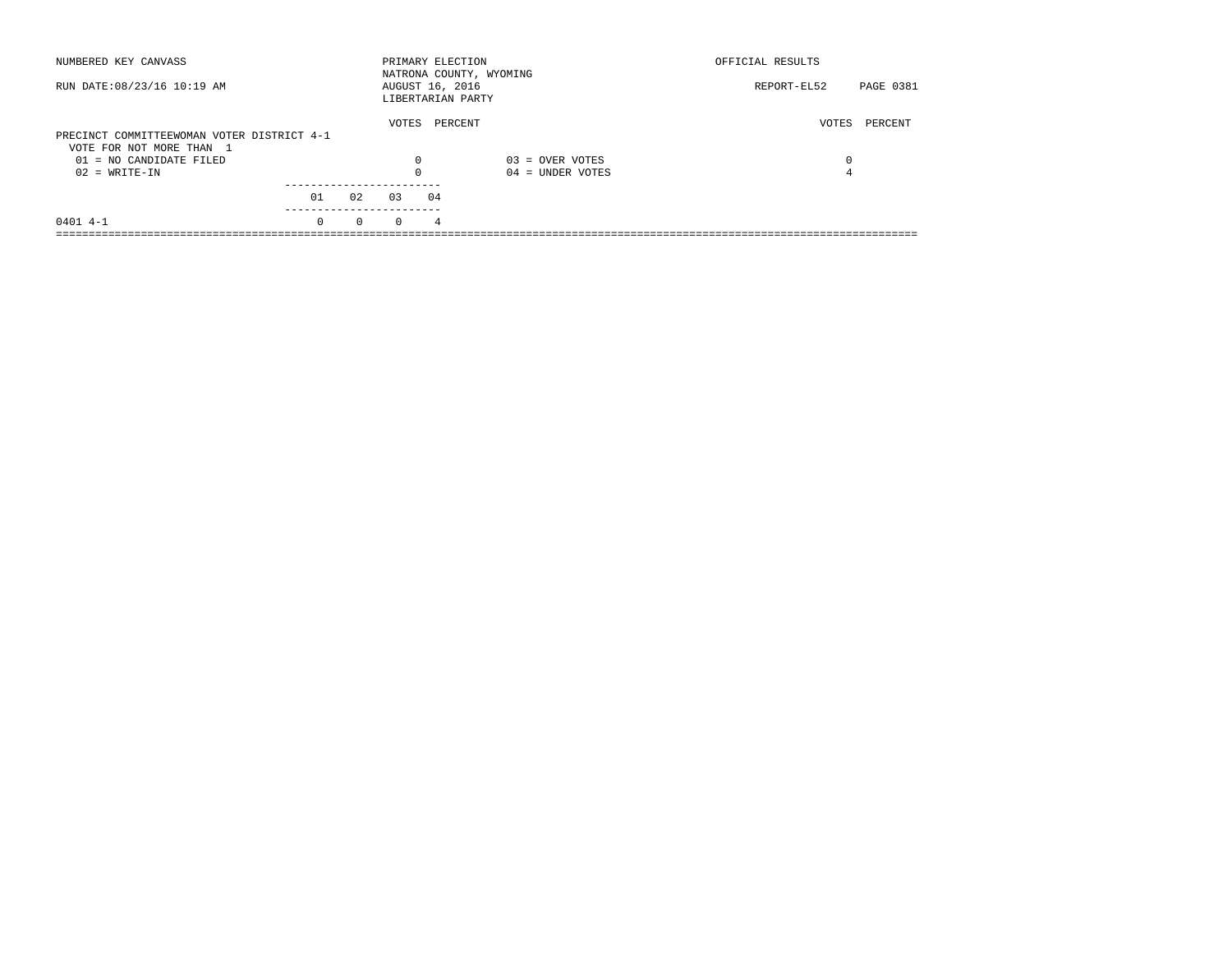| NUMBERED KEY CANVASS                                                 |          |          |          | PRIMARY ELECTION<br>NATRONA COUNTY, WYOMING |                    | OFFICIAL RESULTS |           |
|----------------------------------------------------------------------|----------|----------|----------|---------------------------------------------|--------------------|------------------|-----------|
| RUN DATE: 08/23/16 10:19 AM                                          |          |          |          | AUGUST 16, 2016<br>LIBERTARIAN PARTY        |                    | REPORT-EL52      | PAGE 0382 |
| PRECINCT COMMITTEEMAN VOTER DISTRICT 4-2<br>VOTE FOR NOT MORE THAN 1 |          |          | VOTES    | PERCENT                                     |                    | VOTES            | PERCENT   |
| 01 = NO CANDIDATE FILED                                              |          |          | 0        |                                             | $03 =$ OVER VOTES  | 0                |           |
| $02 = WRITE-IN$                                                      |          |          | $\Omega$ |                                             | $04 =$ UNDER VOTES | $\Omega$         |           |
|                                                                      | 01       | 02       | 03       | 04                                          |                    |                  |           |
| $0402$ 4-2                                                           | $\Omega$ | $\Omega$ | $\Omega$ | $\Omega$                                    |                    |                  |           |
|                                                                      |          |          |          |                                             |                    |                  |           |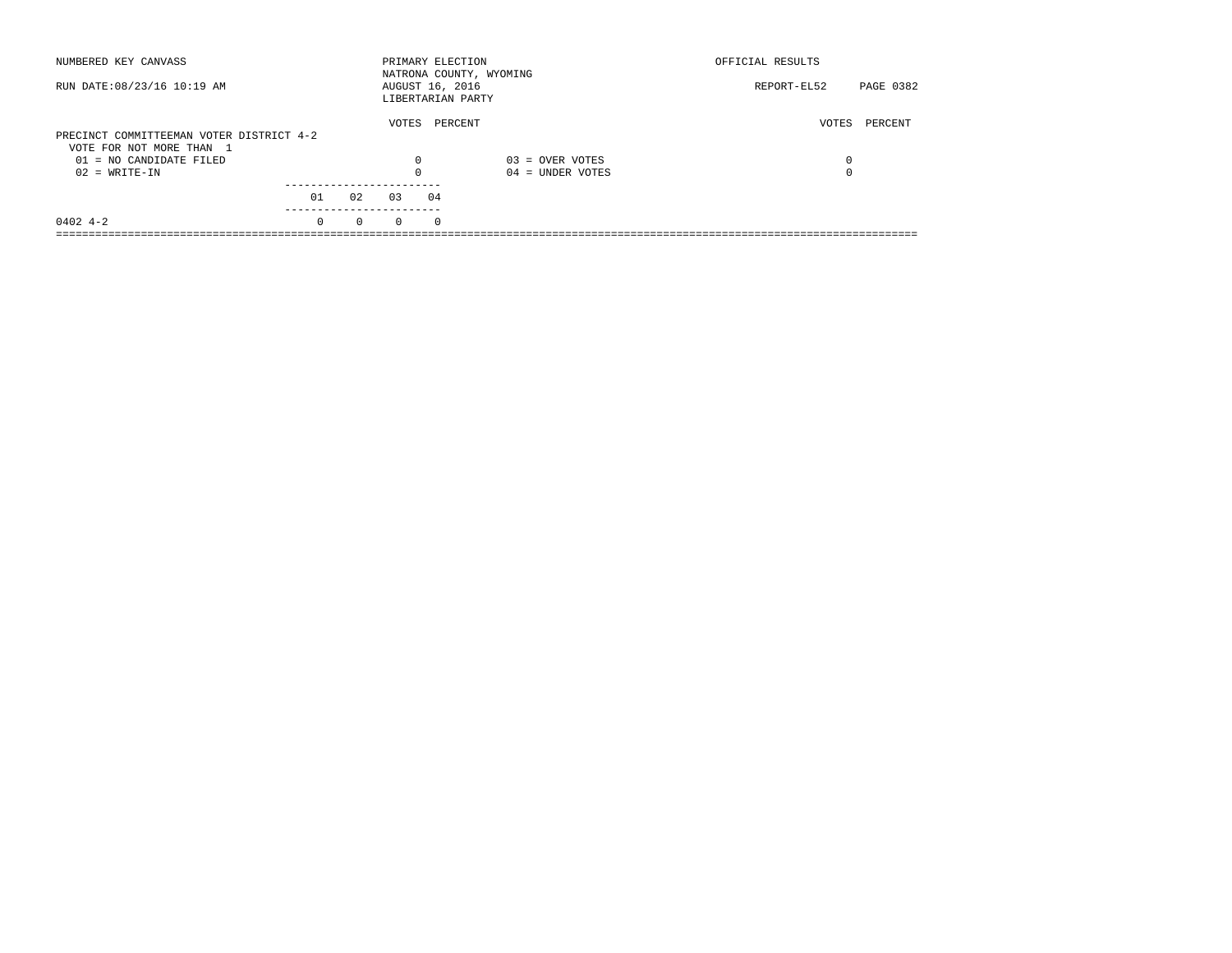| NUMBERED KEY CANVASS                       |          |          | PRIMARY ELECTION                     |          | NATRONA COUNTY, WYOMING | OFFICIAL RESULTS         |
|--------------------------------------------|----------|----------|--------------------------------------|----------|-------------------------|--------------------------|
| RUN DATE: 08/23/16 10:19 AM                |          |          | AUGUST 16, 2016<br>LIBERTARIAN PARTY |          |                         | PAGE 0383<br>REPORT-EL52 |
| PRECINCT COMMITTEEWOMAN VOTER DISTRICT 4-2 |          |          | VOTES                                | PERCENT  |                         | VOTES<br>PERCENT         |
| VOTE FOR NOT MORE THAN 1                   |          |          |                                      |          |                         |                          |
| 01 = NO CANDIDATE FILED                    |          |          | 0                                    |          | $03 =$ OVER VOTES       | 0                        |
| $02 = WRITE-IN$                            |          |          |                                      |          | $04 =$ UNDER VOTES      | $\Omega$                 |
|                                            |          |          |                                      |          |                         |                          |
|                                            | 01       | 02       | 03                                   | 04       |                         |                          |
| $0402$ 4-2                                 | $\Omega$ | $\Omega$ | $\Omega$                             | $\Omega$ |                         |                          |
|                                            |          |          |                                      |          |                         |                          |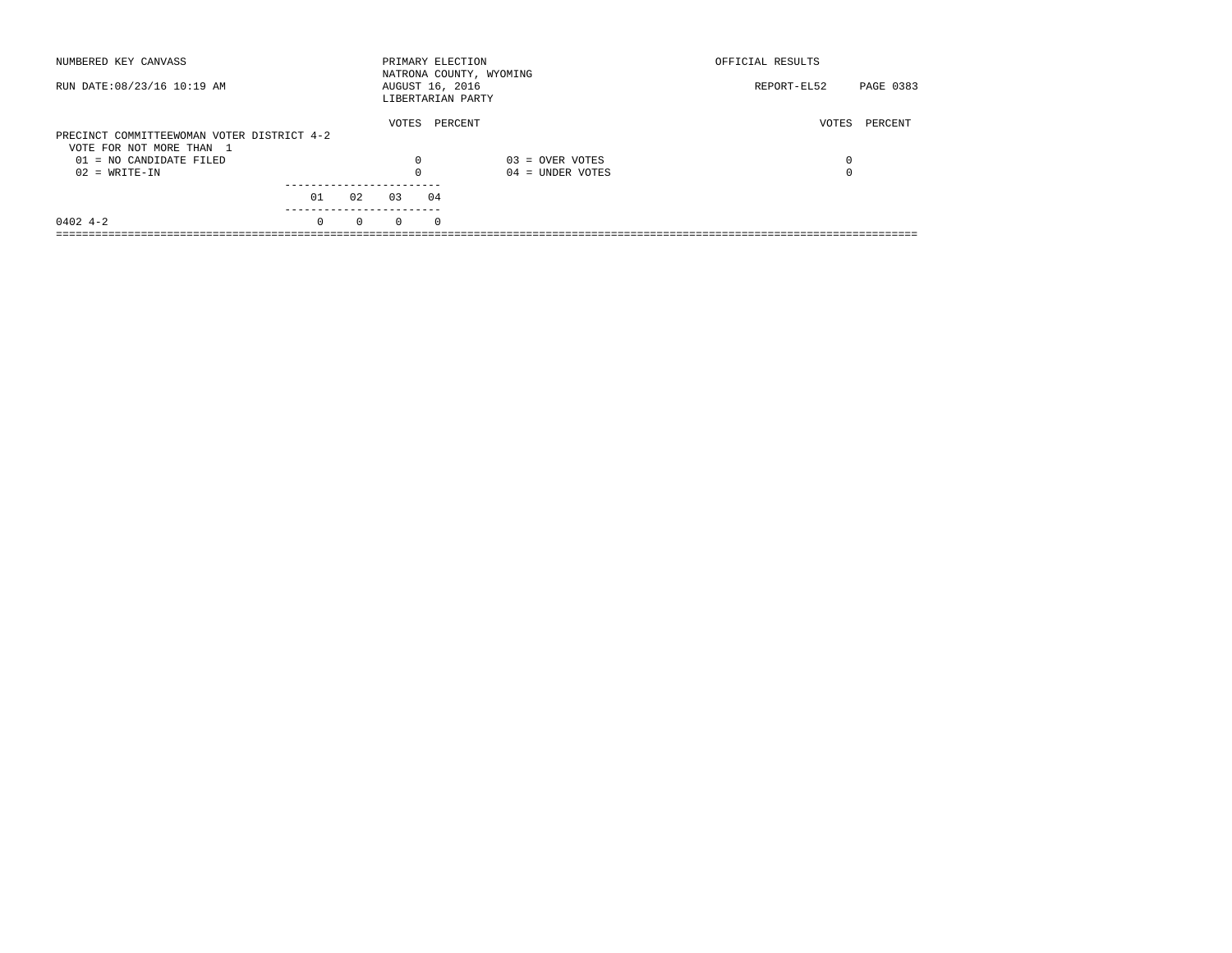| NUMBERED KEY CANVASS                                                 |          |          | PRIMARY ELECTION |    | NATRONA COUNTY, WYOMING | OFFICIAL RESULTS |           |
|----------------------------------------------------------------------|----------|----------|------------------|----|-------------------------|------------------|-----------|
| RUN DATE: 08/23/16 10:19 AM                                          |          |          | AUGUST 16, 2016  |    | LIBERTARIAN PARTY       | REPORT-EL52      | PAGE 0384 |
| PRECINCT COMMITTEEMAN VOTER DISTRICT 5-1<br>VOTE FOR NOT MORE THAN 1 |          |          | VOTES            |    | PERCENT                 | VOTES            | PERCENT   |
| $01 = NO$ CANDIDATE FILED                                            |          |          | $\Omega$         |    | $03 =$ OVER VOTES       | 0                |           |
| $02 = WRITE-IN$                                                      |          |          |                  |    | $04 =$ UNDER VOTES      |                  |           |
|                                                                      | 01       | 02       | 0.3              | 04 |                         |                  |           |
| $0501$ 5-1                                                           | $\Omega$ | $\Omega$ | $\Omega$         |    |                         |                  |           |
|                                                                      |          |          |                  |    |                         |                  |           |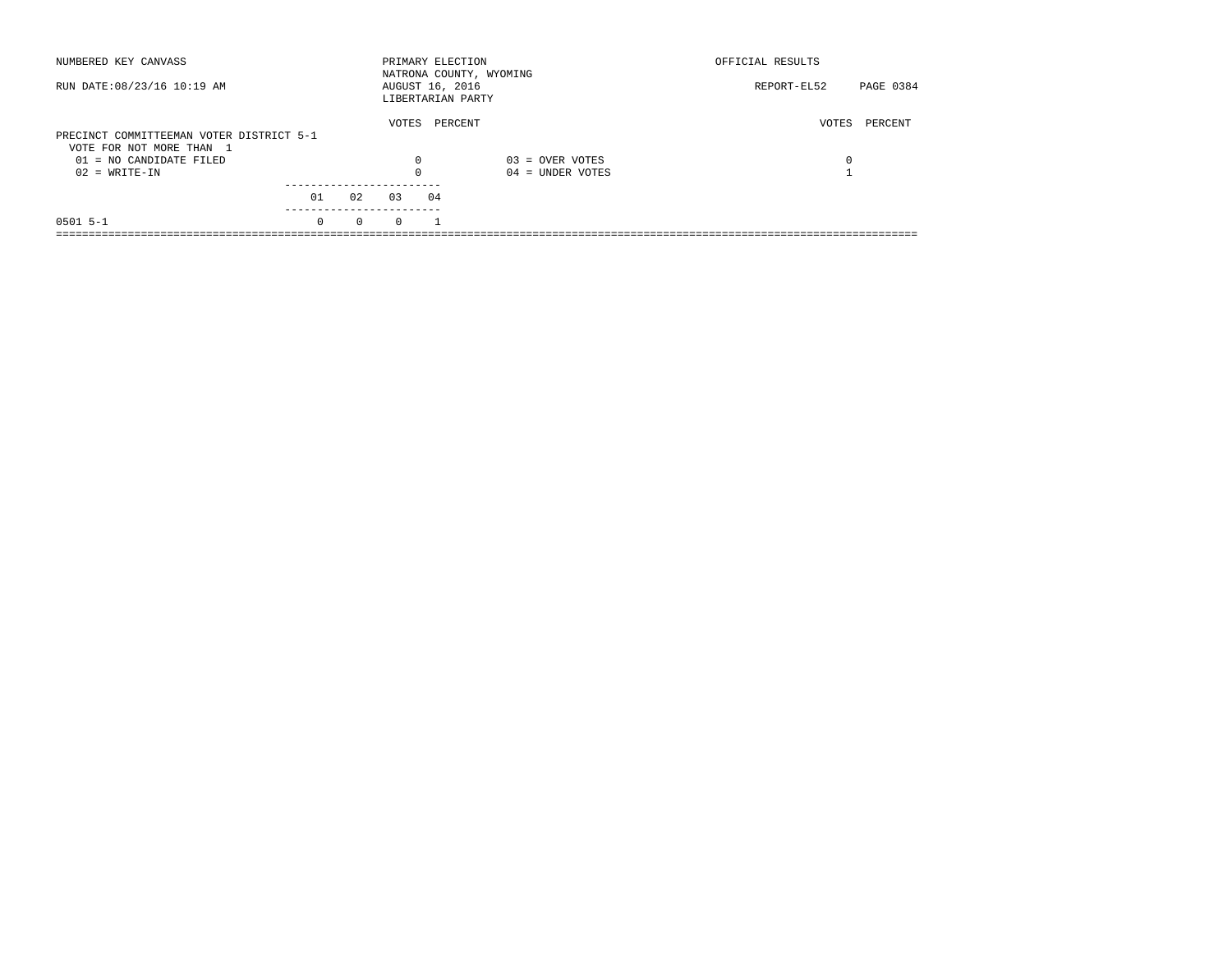| NUMBERED KEY CANVASS                       |          |          | PRIMARY ELECTION                     |         | NATRONA COUNTY, WYOMING | OFFICIAL RESULTS |           |
|--------------------------------------------|----------|----------|--------------------------------------|---------|-------------------------|------------------|-----------|
| RUN DATE: 08/23/16 10:19 AM                |          |          | AUGUST 16, 2016<br>LIBERTARIAN PARTY |         |                         | REPORT-EL52      | PAGE 0385 |
|                                            |          |          | VOTES                                | PERCENT |                         | VOTES            | PERCENT   |
| PRECINCT COMMITTEEWOMAN VOTER DISTRICT 5-1 |          |          |                                      |         |                         |                  |           |
| VOTE FOR NOT MORE THAN 1                   |          |          |                                      |         |                         |                  |           |
| 01 = NO CANDIDATE FILED                    |          |          | 0                                    |         | $03 =$ OVER VOTES       | 0                |           |
| $02 = WRITE-IN$                            |          |          | $\Omega$                             |         | $04 =$ UNDER VOTES      |                  |           |
|                                            |          |          |                                      |         |                         |                  |           |
|                                            | 01       | 02       | 0.3                                  | 04      |                         |                  |           |
| $0501$ 5-1                                 | $\Omega$ | $\Omega$ | $\Omega$                             |         |                         |                  |           |
|                                            |          |          |                                      |         |                         |                  |           |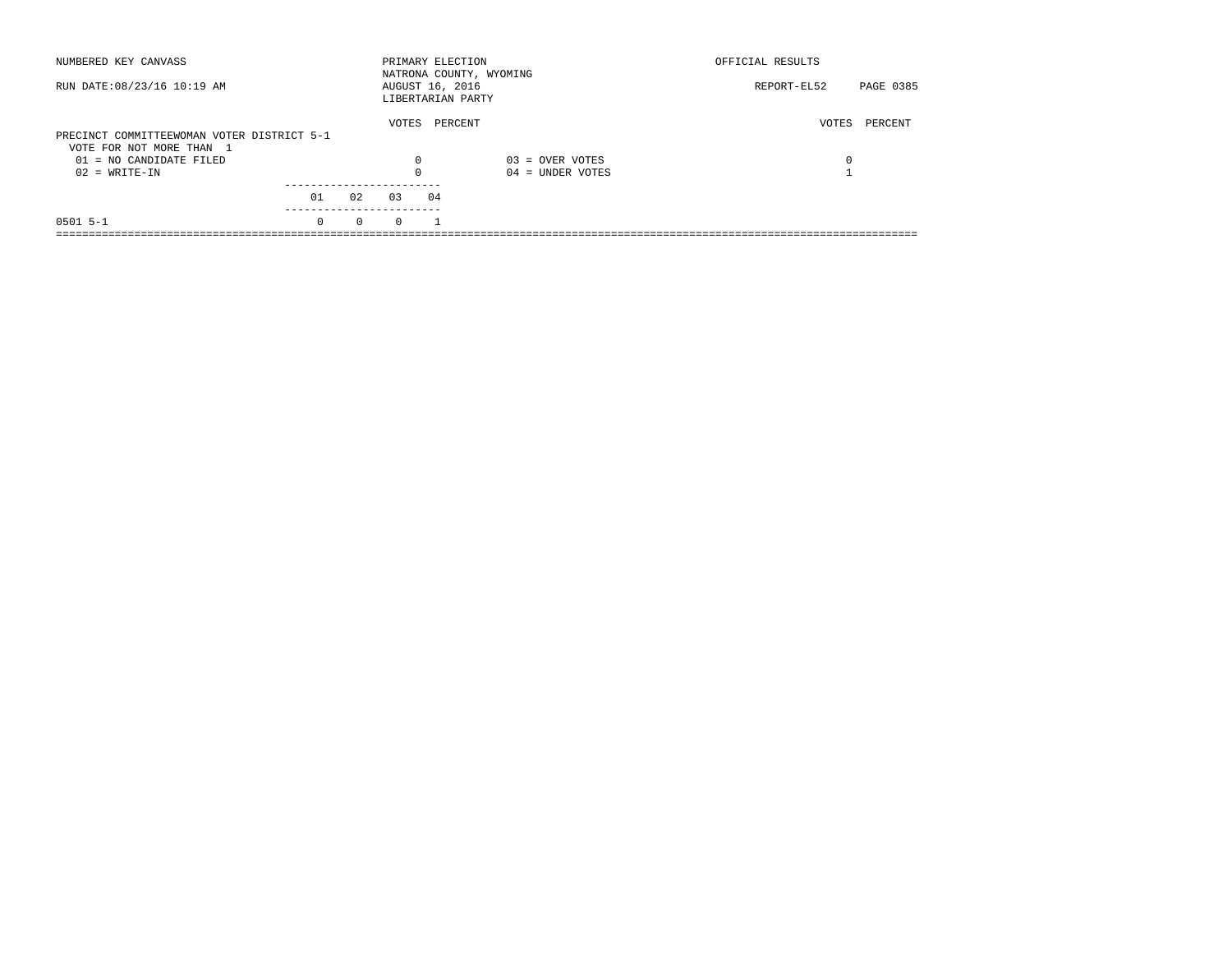| NUMBERED KEY CANVASS                                                 |          |          | PRIMARY ELECTION                     |            | NATRONA COUNTY, WYOMING | OFFICIAL RESULTS |           |
|----------------------------------------------------------------------|----------|----------|--------------------------------------|------------|-------------------------|------------------|-----------|
| RUN DATE: 08/23/16 10:19 AM                                          |          |          | AUGUST 16, 2016<br>LIBERTARIAN PARTY |            |                         | REPORT-EL52      | PAGE 0386 |
| PRECINCT COMMITTEEMAN VOTER DISTRICT 7-1<br>VOTE FOR NOT MORE THAN 1 |          |          | VOTES                                | PERCENT    |                         | VOTES            | PERCENT   |
| $01 = NO$ CANDIDATE FILED                                            |          |          | $\Omega$                             |            | $03 =$ OVER VOTES       | 0                |           |
| $02 = WRITE-IN$                                                      |          |          |                                      |            | $04 =$ UNDER VOTES      | $\Omega$         |           |
|                                                                      | 01       | 02       | 03                                   | 04         |                         |                  |           |
| $0701$ 7-1                                                           | $\Omega$ | $\Omega$ | $\Omega$                             | $^{\circ}$ |                         |                  |           |
|                                                                      |          |          |                                      |            |                         |                  |           |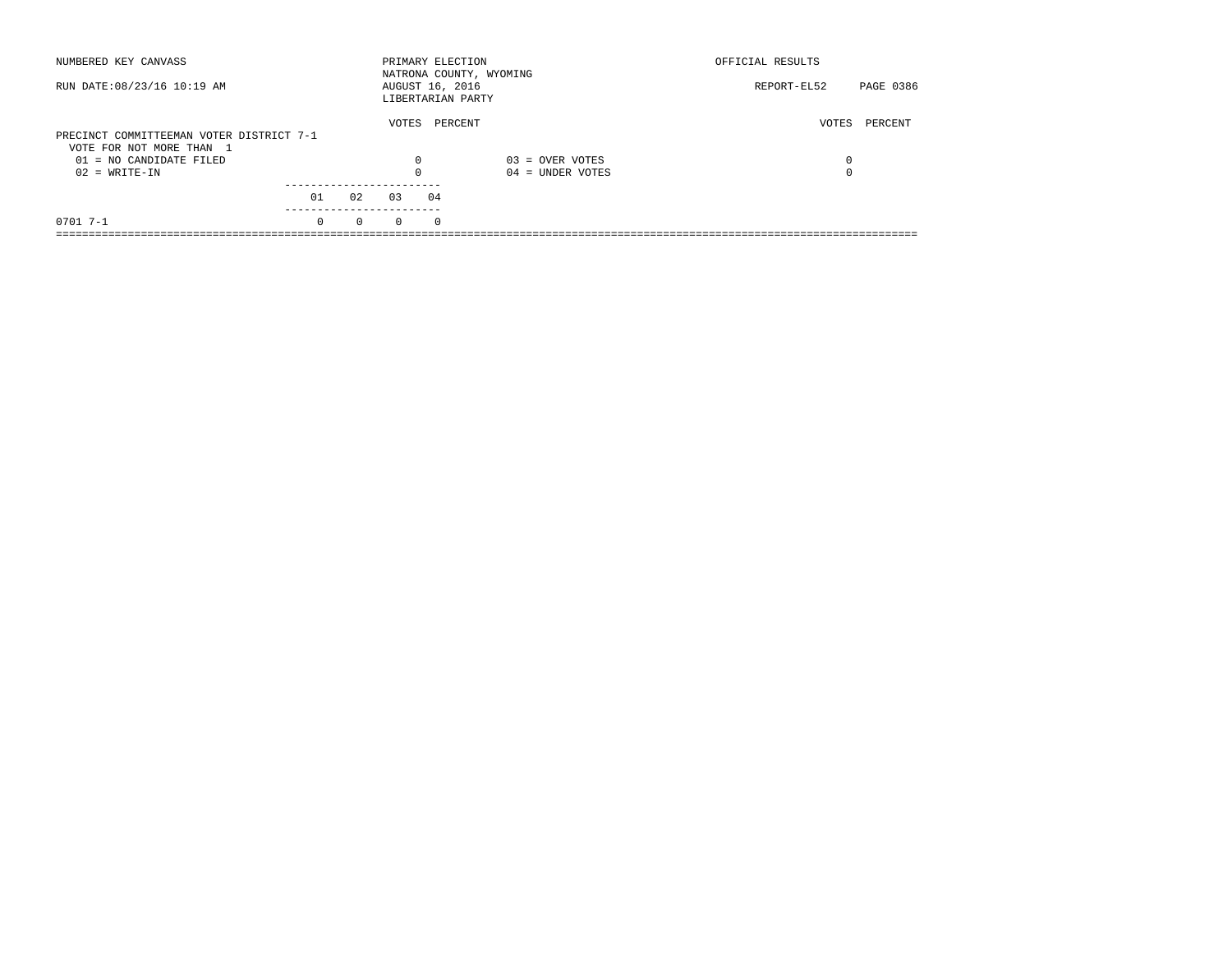| NUMBERED KEY CANVASS                       |          |          | PRIMARY ELECTION                     |            | NATRONA COUNTY, WYOMING | OFFICIAL RESULTS |           |
|--------------------------------------------|----------|----------|--------------------------------------|------------|-------------------------|------------------|-----------|
| RUN DATE: 08/23/16 10:19 AM                |          |          | AUGUST 16, 2016<br>LIBERTARIAN PARTY |            |                         | REPORT-EL52      | PAGE 0387 |
|                                            |          |          | VOTES                                | PERCENT    |                         | VOTES            | PERCENT   |
| PRECINCT COMMITTEEWOMAN VOTER DISTRICT 7-1 |          |          |                                      |            |                         |                  |           |
| VOTE FOR NOT MORE THAN 1                   |          |          |                                      |            |                         |                  |           |
| $01 = NO$ CANDIDATE FILED                  |          |          | $\Omega$                             |            | $03 =$ OVER VOTES       | 0                |           |
| $02 = WRITE-IN$                            |          |          |                                      |            | $04 =$ UNDER VOTES      | $\Omega$         |           |
|                                            |          |          |                                      |            |                         |                  |           |
|                                            | 01       | 02       | 03                                   | 04         |                         |                  |           |
| $0701$ 7-1                                 | $\Omega$ | $\Omega$ | $\Omega$                             | $^{\circ}$ |                         |                  |           |
|                                            |          |          |                                      |            |                         |                  |           |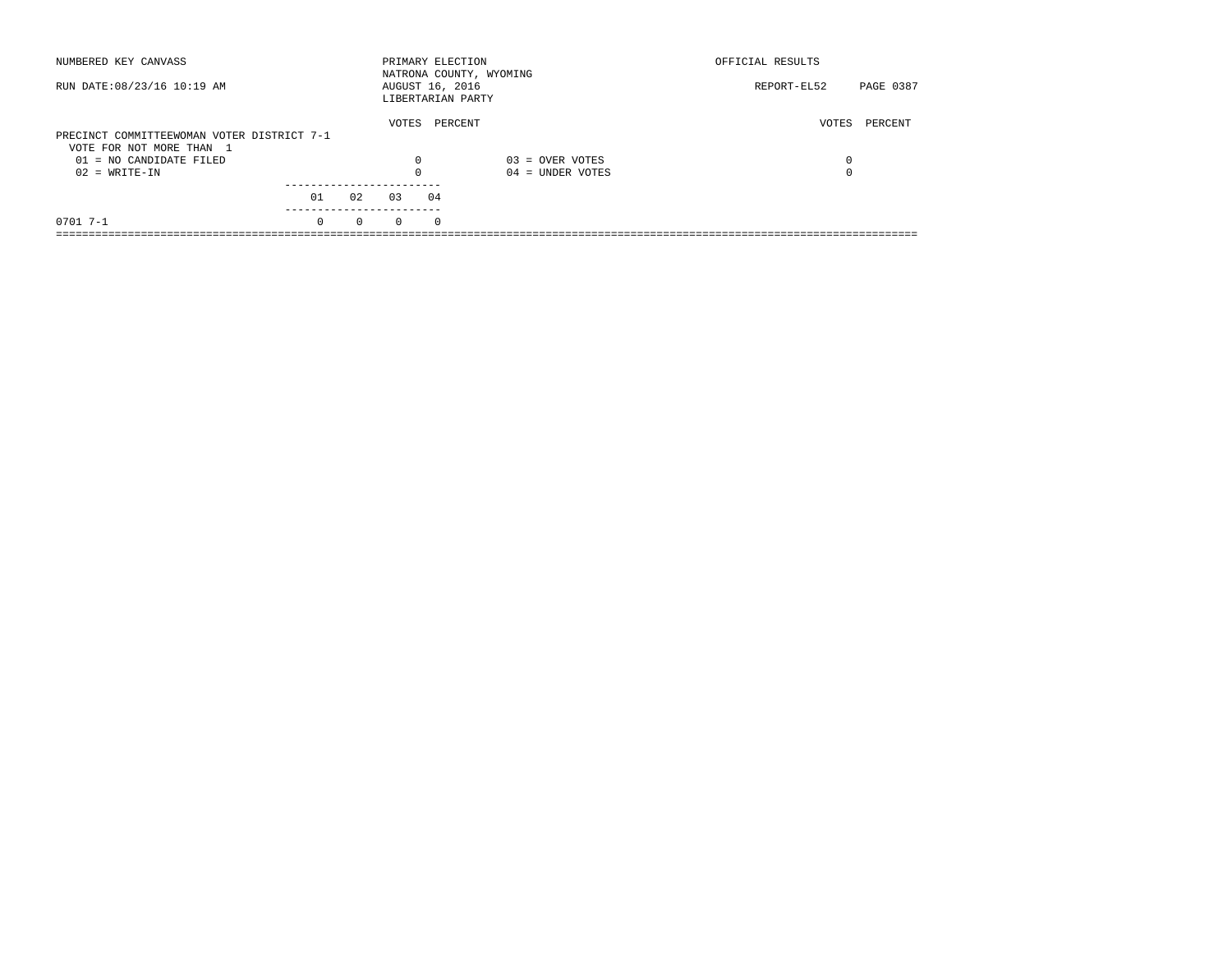| NUMBERED KEY CANVASS                                |          |          |          | PRIMARY ELECTION                     | NATRONA COUNTY, WYOMING | OFFICIAL RESULTS |           |
|-----------------------------------------------------|----------|----------|----------|--------------------------------------|-------------------------|------------------|-----------|
| RUN DATE: 08/23/16 10:19 AM                         |          |          |          | AUGUST 16, 2016<br>LIBERTARIAN PARTY |                         | REPORT-EL52      | PAGE 0388 |
| PRECINCT COMMITTEEMAN VOTER DISTRICT 7-2            |          |          | VOTES    | PERCENT                              |                         | VOTES            | PERCENT   |
| VOTE FOR NOT MORE THAN 1<br>01 = NO CANDIDATE FILED |          |          | 0        |                                      | $03 =$ OVER VOTES       | 0                |           |
| $02 = WRITE-IN$                                     |          |          |          |                                      | $04 =$ UNDER VOTES      | $\Omega$         |           |
|                                                     | 01       | 02       | 03       | 04                                   |                         |                  |           |
| $0702$ 7-2                                          | $\Omega$ | $\Omega$ | $\Omega$ | $\Omega$                             |                         |                  |           |
|                                                     |          |          |          |                                      |                         |                  |           |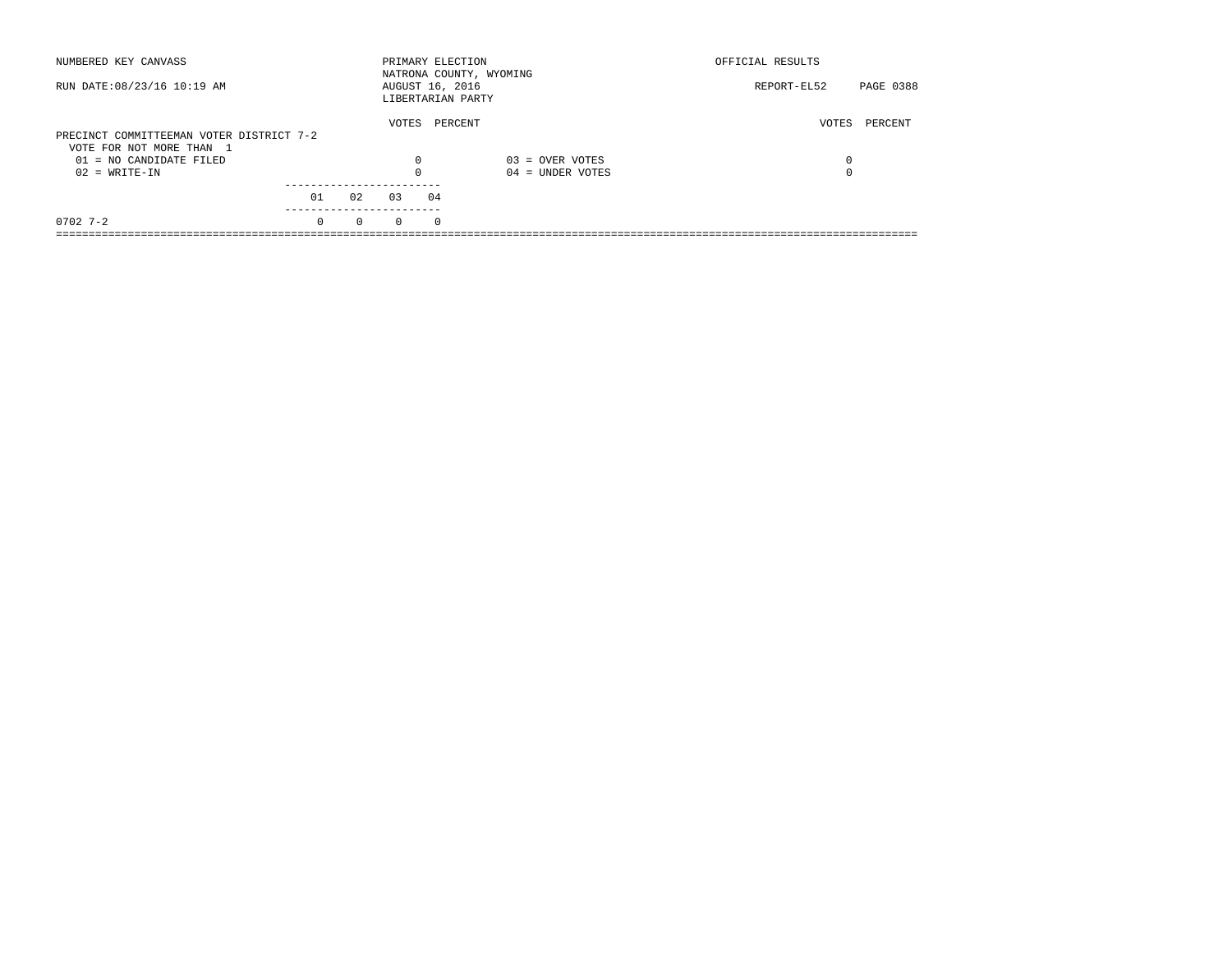| NUMBERED KEY CANVASS                       |          |          | PRIMARY ELECTION                     |          | NATRONA COUNTY, WYOMING | OFFICIAL RESULTS |           |
|--------------------------------------------|----------|----------|--------------------------------------|----------|-------------------------|------------------|-----------|
| RUN DATE: 08/23/16 10:19 AM                |          |          | AUGUST 16, 2016<br>LIBERTARIAN PARTY |          |                         | REPORT-EL52      | PAGE 0389 |
| PRECINCT COMMITTEEWOMAN VOTER DISTRICT 7-2 |          |          | VOTES                                |          | PERCENT                 | VOTES            | PERCENT   |
|                                            |          |          |                                      |          |                         |                  |           |
| VOTE FOR NOT MORE THAN 1                   |          |          |                                      |          |                         |                  |           |
| 01 = NO CANDIDATE FILED                    |          |          | $\Omega$                             |          | $03 =$ OVER VOTES       | 0                |           |
| $02 = WRITE-IN$                            |          |          |                                      |          | $04 =$ UNDER VOTES      | $\Omega$         |           |
|                                            |          |          |                                      |          |                         |                  |           |
|                                            | 01       | 02       | 03                                   | 04       |                         |                  |           |
| $0702$ 7-2                                 | $\Omega$ | $\Omega$ | $\Omega$                             | $\Omega$ |                         |                  |           |
|                                            |          |          |                                      |          |                         |                  |           |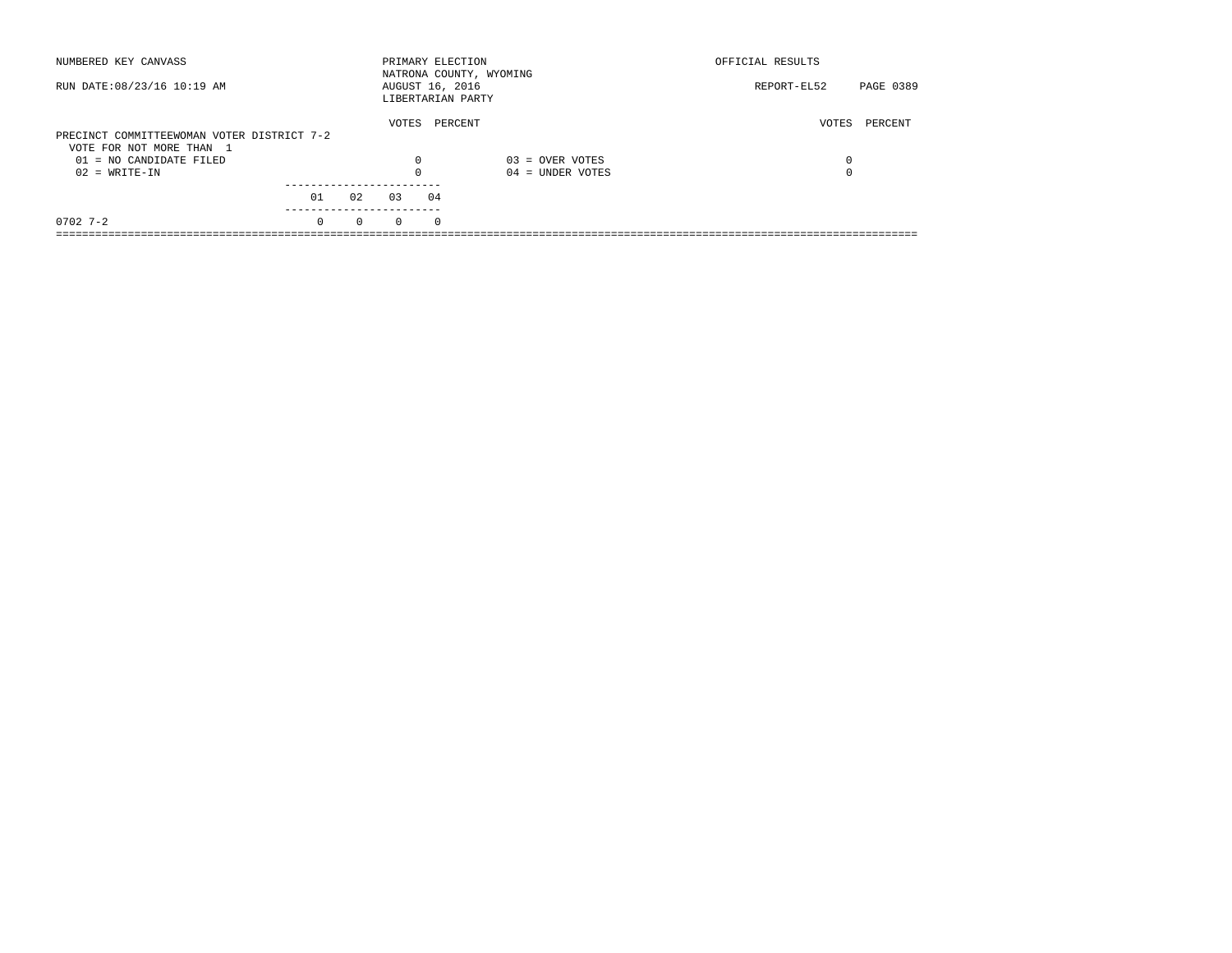| NUMBERED KEY CANVASS                                                 |          |          | PRIMARY ELECTION                     |    | NATRONA COUNTY, WYOMING | OFFICIAL RESULTS |           |
|----------------------------------------------------------------------|----------|----------|--------------------------------------|----|-------------------------|------------------|-----------|
| RUN DATE: 08/23/16 10:19 AM                                          |          |          | AUGUST 16, 2016<br>LIBERTARIAN PARTY |    |                         | REPORT-EL52      | PAGE 0390 |
| PRECINCT COMMITTEEMAN VOTER DISTRICT 8-1<br>VOTE FOR NOT MORE THAN 1 |          |          | VOTES                                |    | PERCENT                 | VOTES            | PERCENT   |
| 01 = NO CANDIDATE FILED                                              |          |          | 0                                    |    | $03 =$ OVER VOTES       | 0                |           |
| $02 = WRITE-IN$                                                      |          |          |                                      |    | $04 =$ UNDER VOTES      |                  |           |
|                                                                      | 01       | 02       | 03                                   | 04 |                         |                  |           |
| $0801 8 - 1$                                                         | $\Omega$ | $\Omega$ | $\Omega$                             | 5  |                         |                  |           |
|                                                                      |          |          |                                      |    |                         |                  |           |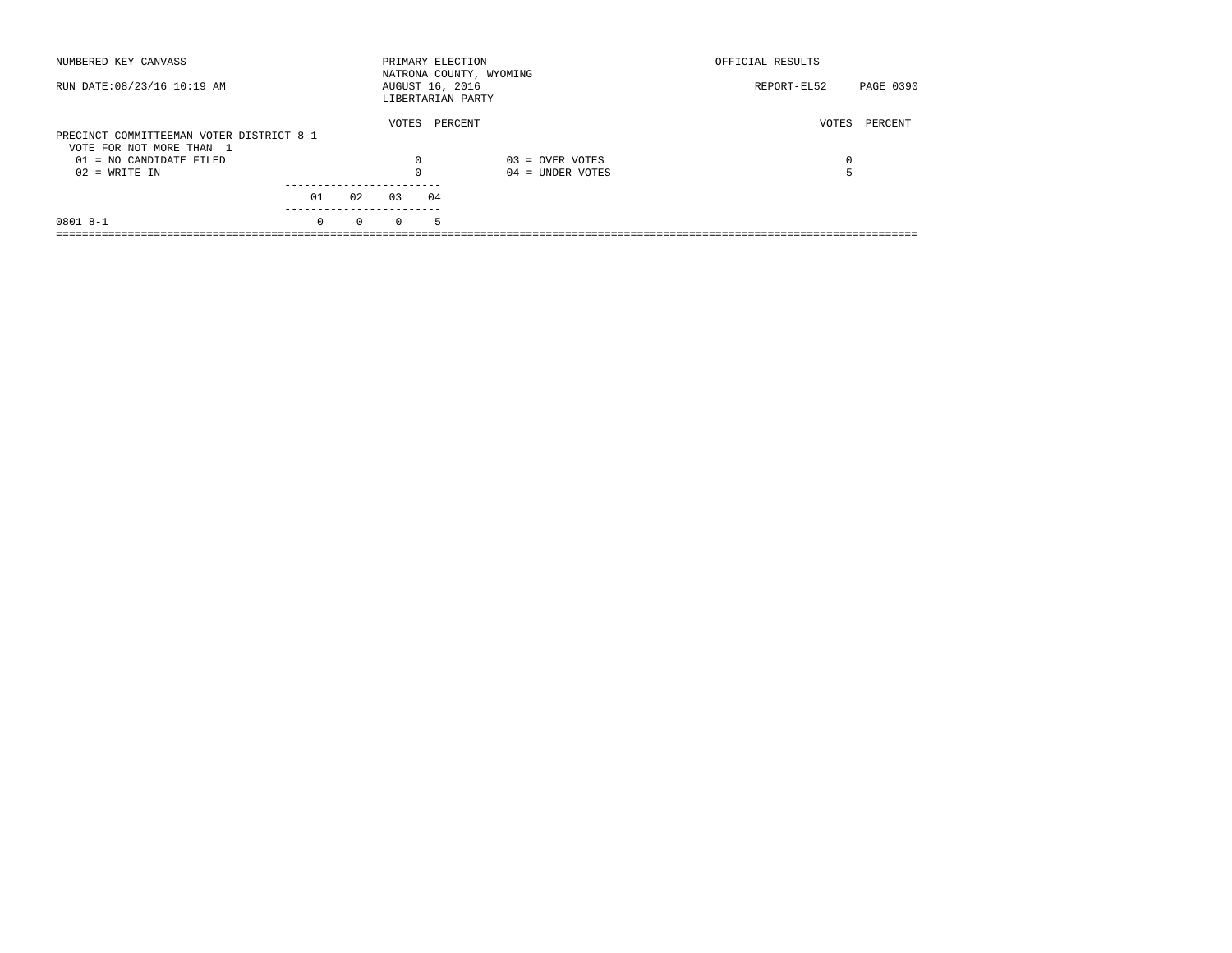| NUMBERED KEY CANVASS                       |          |          | PRIMARY ELECTION                     |    | NATRONA COUNTY, WYOMING | OFFICIAL RESULTS |           |
|--------------------------------------------|----------|----------|--------------------------------------|----|-------------------------|------------------|-----------|
| RUN DATE: 08/23/16 10:19 AM                |          |          | AUGUST 16, 2016<br>LIBERTARIAN PARTY |    |                         | REPORT-EL52      | PAGE 0391 |
|                                            |          |          | VOTES                                |    | PERCENT                 | VOTES            | PERCENT   |
| PRECINCT COMMITTEEWOMAN VOTER DISTRICT 8-1 |          |          |                                      |    |                         |                  |           |
| VOTE FOR NOT MORE THAN 1                   |          |          |                                      |    |                         |                  |           |
| $01 = NO$ CANDIDATE FILED                  |          |          | $\Omega$                             |    | $03 =$ OVER VOTES       | 0                |           |
| $02 = WRITE-IN$                            |          |          |                                      |    | $04 =$ UNDER VOTES      |                  |           |
|                                            |          |          |                                      |    |                         |                  |           |
|                                            | 01       | 02       | 03                                   | 04 |                         |                  |           |
| $08018 - -1$                               | $\Omega$ | $\Omega$ | $\Omega$                             | 5. |                         |                  |           |
|                                            |          |          |                                      |    |                         |                  |           |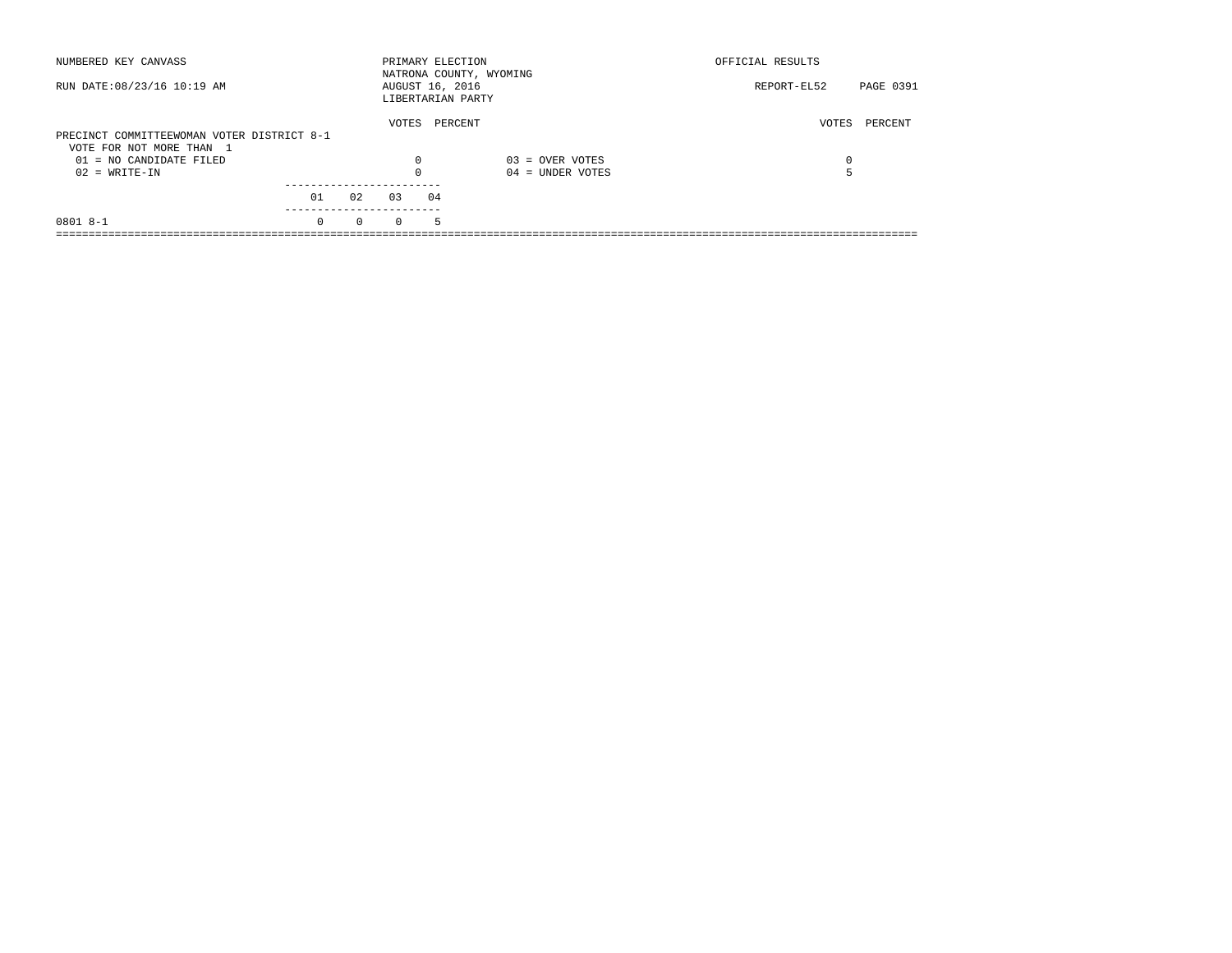| NUMBERED KEY CANVASS                                                 |          |          |          | PRIMARY ELECTION                     | NATRONA COUNTY, WYOMING | OFFICIAL RESULTS |           |
|----------------------------------------------------------------------|----------|----------|----------|--------------------------------------|-------------------------|------------------|-----------|
| RUN DATE: 08/23/16 10:19 AM                                          |          |          |          | AUGUST 16, 2016<br>LIBERTARIAN PARTY |                         | REPORT-EL52      | PAGE 0392 |
| PRECINCT COMMITTEEMAN VOTER DISTRICT 8-2<br>VOTE FOR NOT MORE THAN 1 |          |          | VOTES    | PERCENT                              |                         | VOTES            | PERCENT   |
| 01 = NO CANDIDATE FILED                                              |          |          | 0        |                                      | $03 =$ OVER VOTES       | 0                |           |
| $02 = WRITE-IN$                                                      |          |          | $\Omega$ |                                      | $04 =$ UNDER VOTES      |                  |           |
|                                                                      | 01       | 02       | 0.3      | 04                                   |                         |                  |           |
| $08028-2$                                                            | $\Omega$ | $\Omega$ | $\Omega$ |                                      |                         |                  |           |
|                                                                      |          |          |          |                                      |                         |                  |           |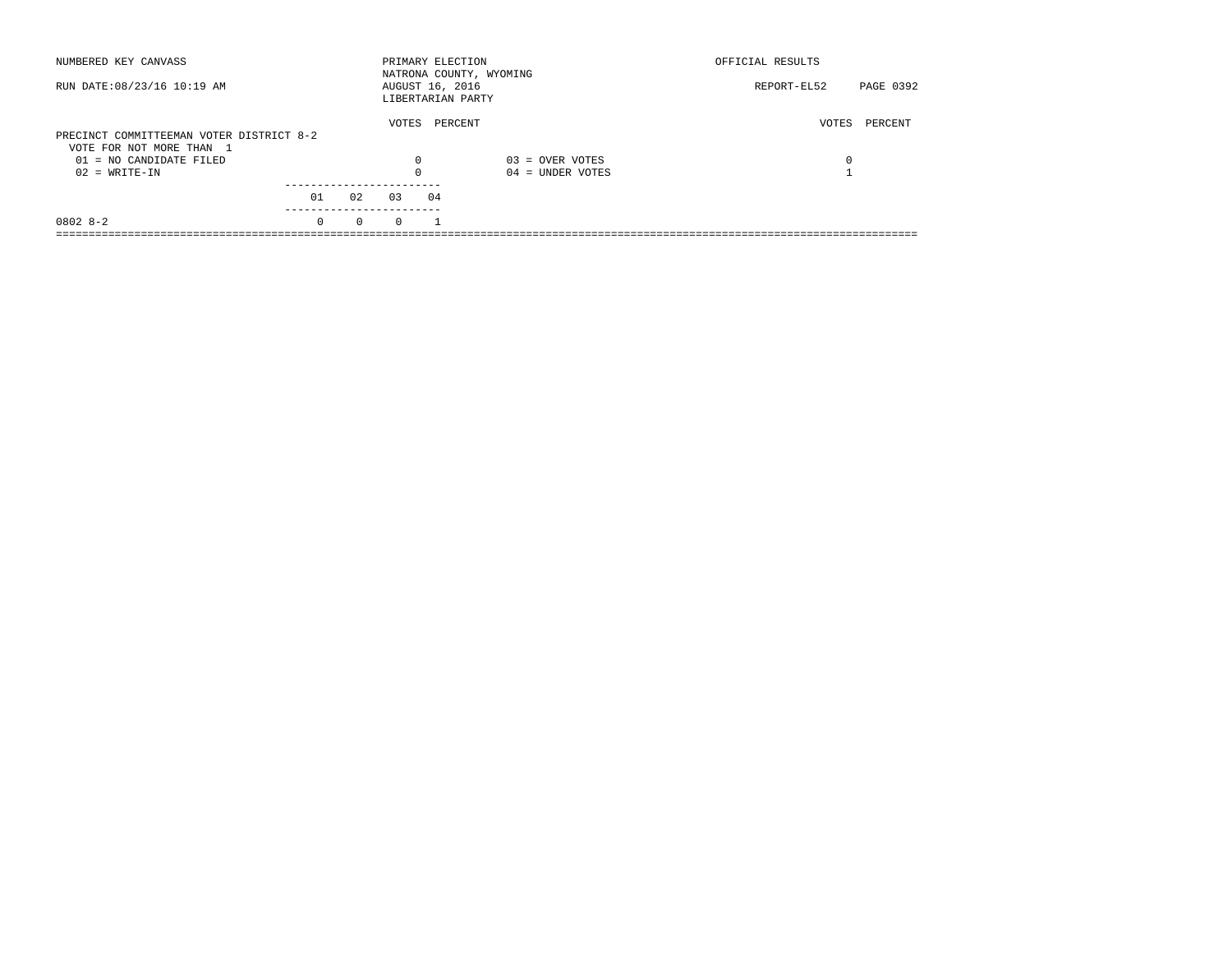| NUMBERED KEY CANVASS                         |          |          | PRIMARY ELECTION |    | NATRONA COUNTY, WYOMING                 | OFFICIAL RESULTS |           |
|----------------------------------------------|----------|----------|------------------|----|-----------------------------------------|------------------|-----------|
| RUN DATE: 08/23/16 10:19 AM                  |          |          | AUGUST 16, 2016  |    | LIBERTARIAN PARTY                       | REPORT-EL52      | PAGE 0393 |
| PRECINCT COMMITTEEWOMAN VOTER DISTRICT 8-2   |          |          | VOTES            |    | PERCENT                                 | VOTES            | PERCENT   |
| VOTE FOR NOT MORE THAN 1                     |          |          |                  |    |                                         |                  |           |
| $01 = NO$ CANDIDATE FILED<br>$02 = WRITE-IN$ |          |          | $\Omega$         |    | $03 =$ OVER VOTES<br>$04 =$ UNDER VOTES | 0                |           |
|                                              |          |          |                  |    |                                         |                  |           |
|                                              | 01       | 02       | 03               | 04 |                                         |                  |           |
| $08028 - 2$                                  | $\Omega$ | $\Omega$ | $\Omega$         |    |                                         |                  |           |
|                                              |          |          |                  |    |                                         |                  |           |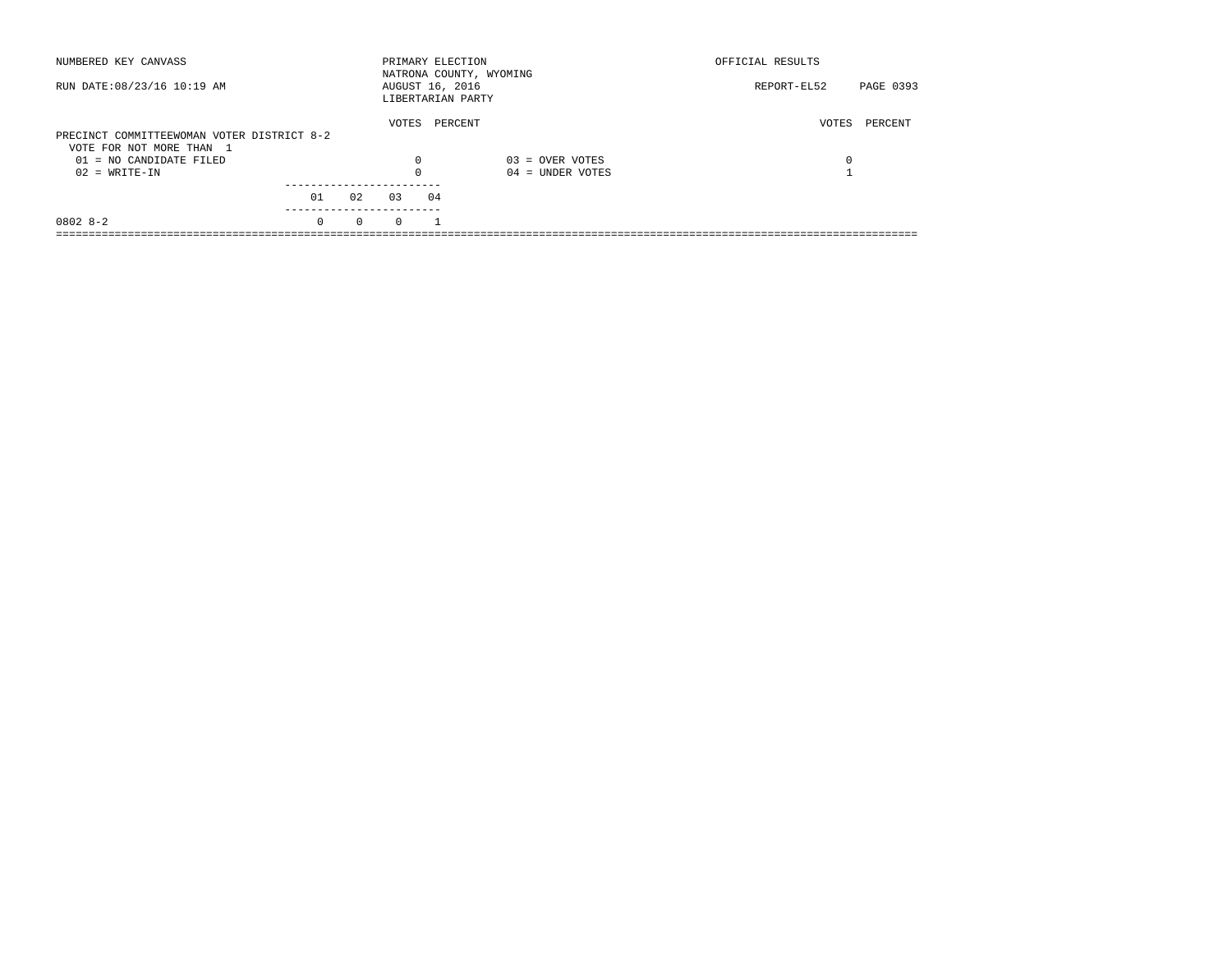| NUMBERED KEY CANVASS                                                 |          |          | PRIMARY ELECTION                     |         | NATRONA COUNTY, WYOMING | OFFICIAL RESULTS |           |
|----------------------------------------------------------------------|----------|----------|--------------------------------------|---------|-------------------------|------------------|-----------|
| RUN DATE: 08/23/16 10:19 AM                                          |          |          | AUGUST 16, 2016<br>LIBERTARIAN PARTY |         |                         | REPORT-EL52      | PAGE 0394 |
| PRECINCT COMMITTEEMAN VOTER DISTRICT 8-3<br>VOTE FOR NOT MORE THAN 1 |          |          | VOTES                                | PERCENT |                         | VOTES            | PERCENT   |
| 01 = NO CANDIDATE FILED                                              |          |          | 0                                    |         | $03 =$ OVER VOTES       | 0                |           |
| $02 = WRITE-IN$                                                      |          |          | $\Omega$                             |         | $04 =$ UNDER VOTES      |                  |           |
|                                                                      | 01       | 02       | 0.3                                  | 04      |                         |                  |           |
| $0803 8 - 3$                                                         | $\Omega$ | $\Omega$ | $\Omega$                             |         |                         |                  |           |
|                                                                      |          |          |                                      |         |                         |                  |           |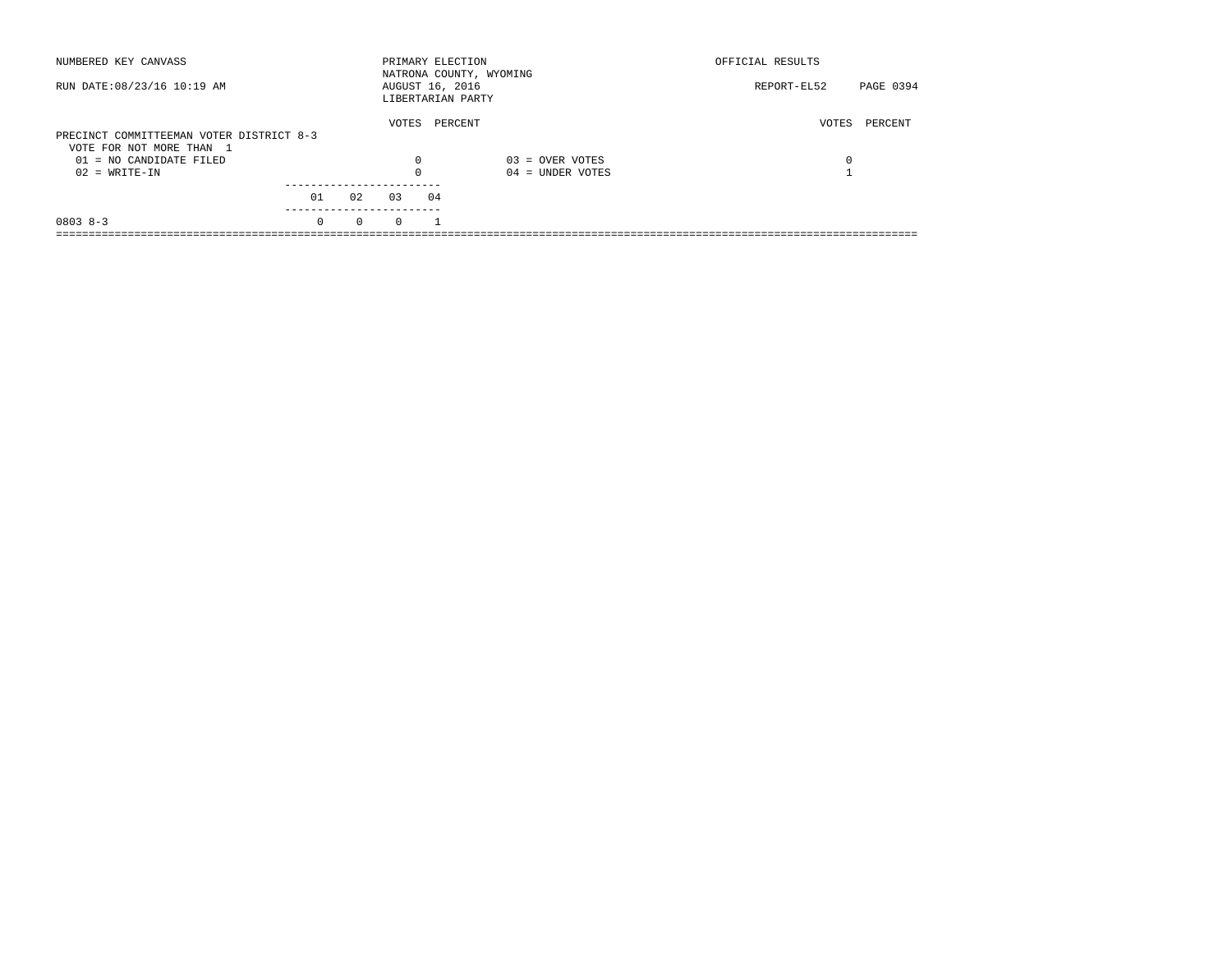| NUMBERED KEY CANVASS                       |          |          |          | PRIMARY ELECTION                     | NATRONA COUNTY, WYOMING | OFFICIAL RESULTS         |  |
|--------------------------------------------|----------|----------|----------|--------------------------------------|-------------------------|--------------------------|--|
| RUN DATE: 08/23/16 10:19 AM                |          |          |          | AUGUST 16, 2016<br>LIBERTARIAN PARTY |                         | PAGE 0395<br>REPORT-EL52 |  |
|                                            |          |          | VOTES    | PERCENT                              |                         | PERCENT<br>VOTES         |  |
| PRECINCT COMMITTEEWOMAN VOTER DISTRICT 8-3 |          |          |          |                                      |                         |                          |  |
| VOTE FOR NOT MORE THAN 1                   |          |          |          |                                      |                         |                          |  |
| 01 = NO CANDIDATE FILED                    |          |          | 0        |                                      | $03 =$ OVER VOTES       | 0                        |  |
| $02 = WRITE-IN$                            |          |          | $\Omega$ |                                      | $04 =$ UNDER VOTES      |                          |  |
|                                            |          |          |          |                                      |                         |                          |  |
|                                            | 01       | 02       | 0.3      | 04                                   |                         |                          |  |
| $08038 - 3$                                | $\Omega$ | $\Omega$ | $\Omega$ |                                      |                         |                          |  |
|                                            |          |          |          |                                      |                         |                          |  |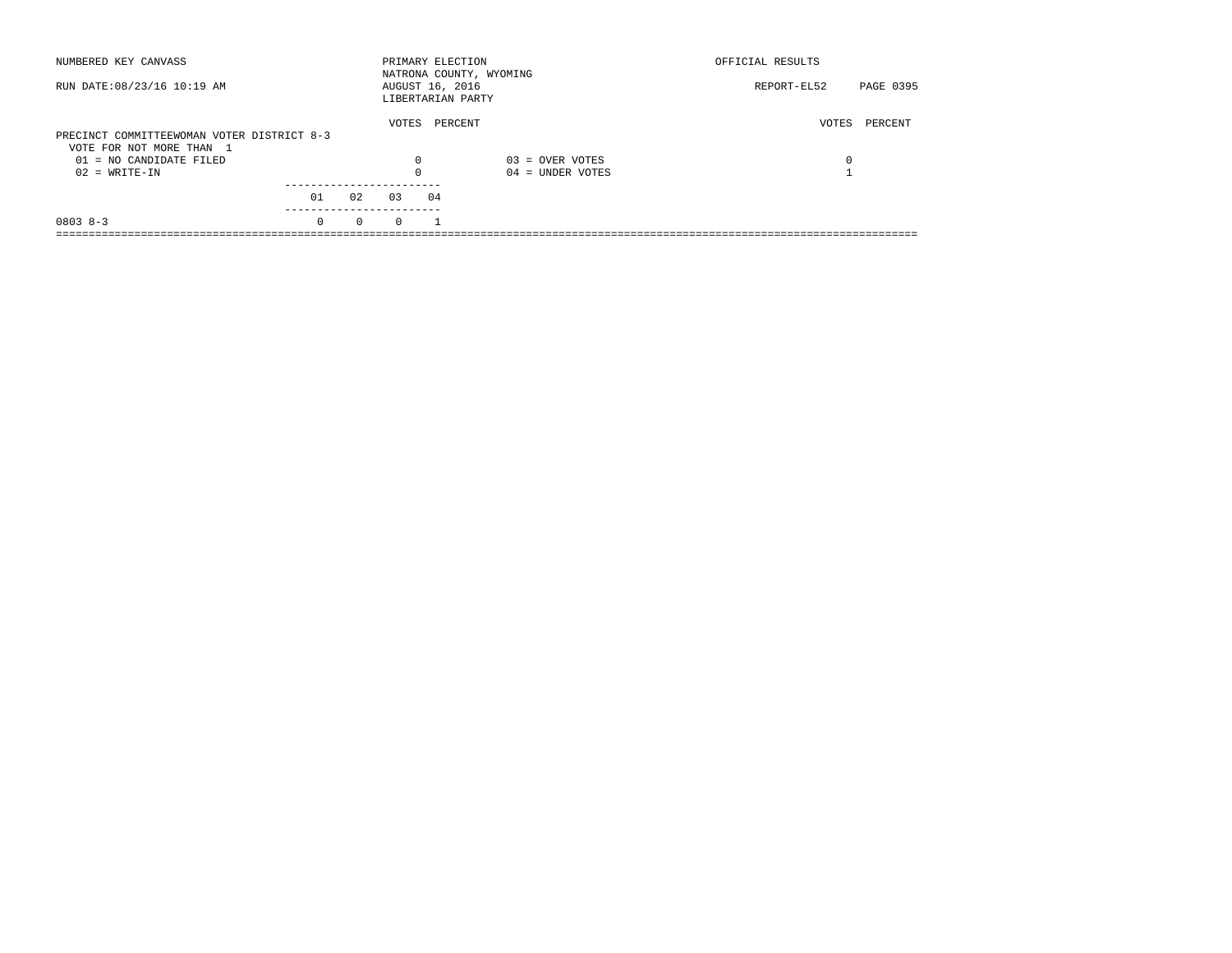| NUMBERED KEY CANVASS                                                 |          |          |          | PRIMARY ELECTION<br>NATRONA COUNTY, WYOMING |                    | OFFICIAL RESULTS |           |
|----------------------------------------------------------------------|----------|----------|----------|---------------------------------------------|--------------------|------------------|-----------|
| RUN DATE: 08/23/16 10:19 AM                                          |          |          |          | AUGUST 16, 2016<br>LIBERTARIAN PARTY        |                    | REPORT-EL52      | PAGE 0396 |
| PRECINCT COMMITTEEMAN VOTER DISTRICT 8-4<br>VOTE FOR NOT MORE THAN 1 |          |          | VOTES    | PERCENT                                     |                    | VOTES            | PERCENT   |
| $01 = NO$ CANDIDATE FILED                                            |          |          | 0        |                                             | $03 =$ OVER VOTES  | 0                |           |
| $02 = WRITE-IN$                                                      |          |          | $\Omega$ |                                             | $04 =$ UNDER VOTES | $\Omega$         |           |
|                                                                      | 01       | 02       | 03       | 04                                          |                    |                  |           |
| $0804$ 8-4                                                           | $\Omega$ | $\Omega$ | $\Omega$ | $\Omega$                                    |                    |                  |           |
|                                                                      |          |          |          |                                             |                    |                  |           |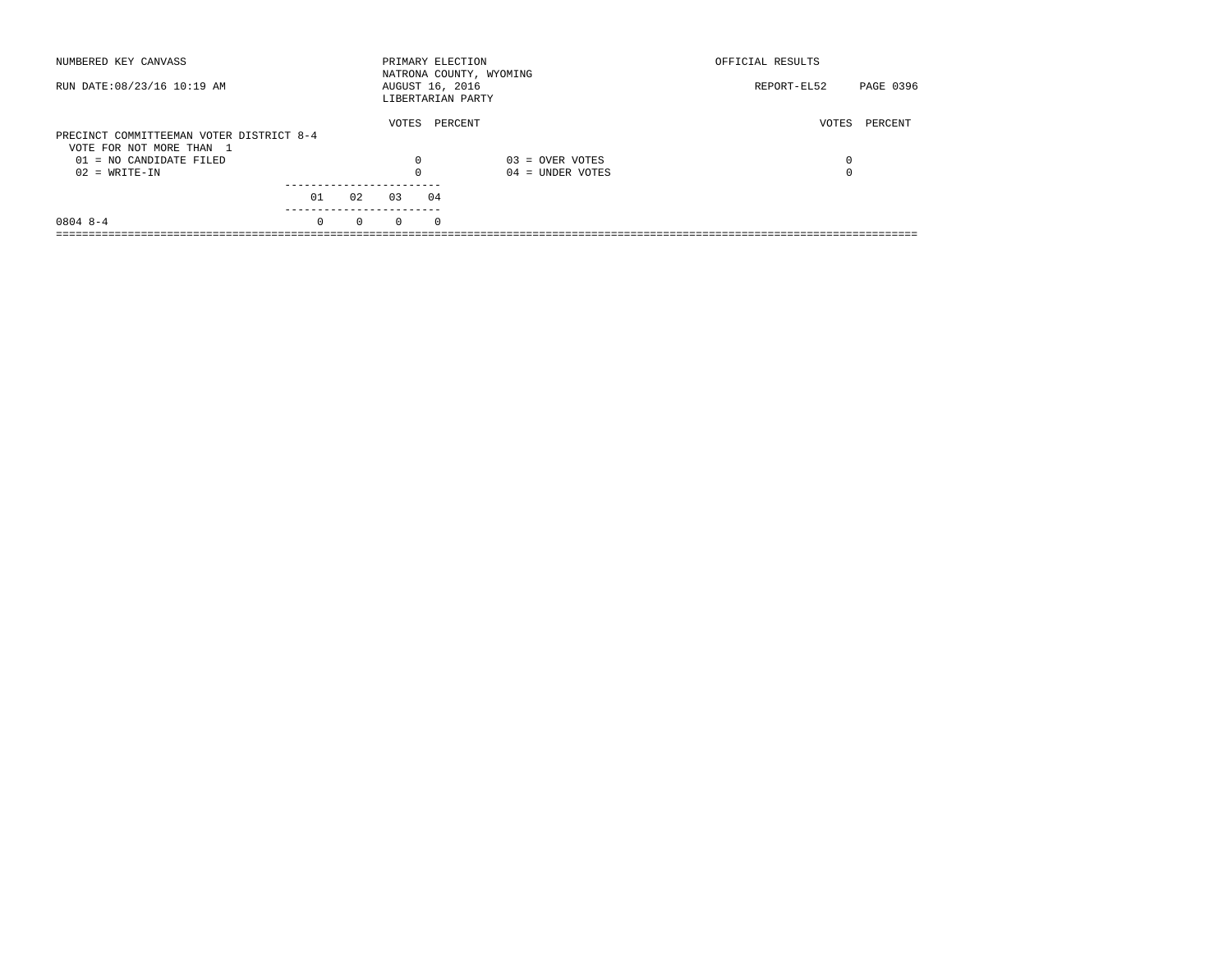| NUMBERED KEY CANVASS                       |          |          | PRIMARY ELECTION                     |          | NATRONA COUNTY, WYOMING | OFFICIAL RESULTS |           |
|--------------------------------------------|----------|----------|--------------------------------------|----------|-------------------------|------------------|-----------|
| RUN DATE: 08/23/16 10:19 AM                |          |          | AUGUST 16, 2016<br>LIBERTARIAN PARTY |          |                         | REPORT-EL52      | PAGE 0397 |
|                                            |          |          | VOTES                                | PERCENT  |                         | VOTES            | PERCENT   |
| PRECINCT COMMITTEEWOMAN VOTER DISTRICT 8-4 |          |          |                                      |          |                         |                  |           |
| VOTE FOR NOT MORE THAN 1                   |          |          |                                      |          |                         |                  |           |
| $01 = NO$ CANDIDATE FILED                  |          |          | 0                                    |          | $03 =$ OVER VOTES       | 0                |           |
| $02 = WRITE-IN$                            |          |          | $\Omega$                             |          | $04 =$ UNDER VOTES      | 0                |           |
|                                            |          |          |                                      |          |                         |                  |           |
|                                            | 01       | 02       | 0.3                                  | 04       |                         |                  |           |
| $0804$ 8-4                                 | $\Omega$ | $\Omega$ | $\Omega$                             | $\Omega$ |                         |                  |           |
|                                            |          |          |                                      |          |                         |                  |           |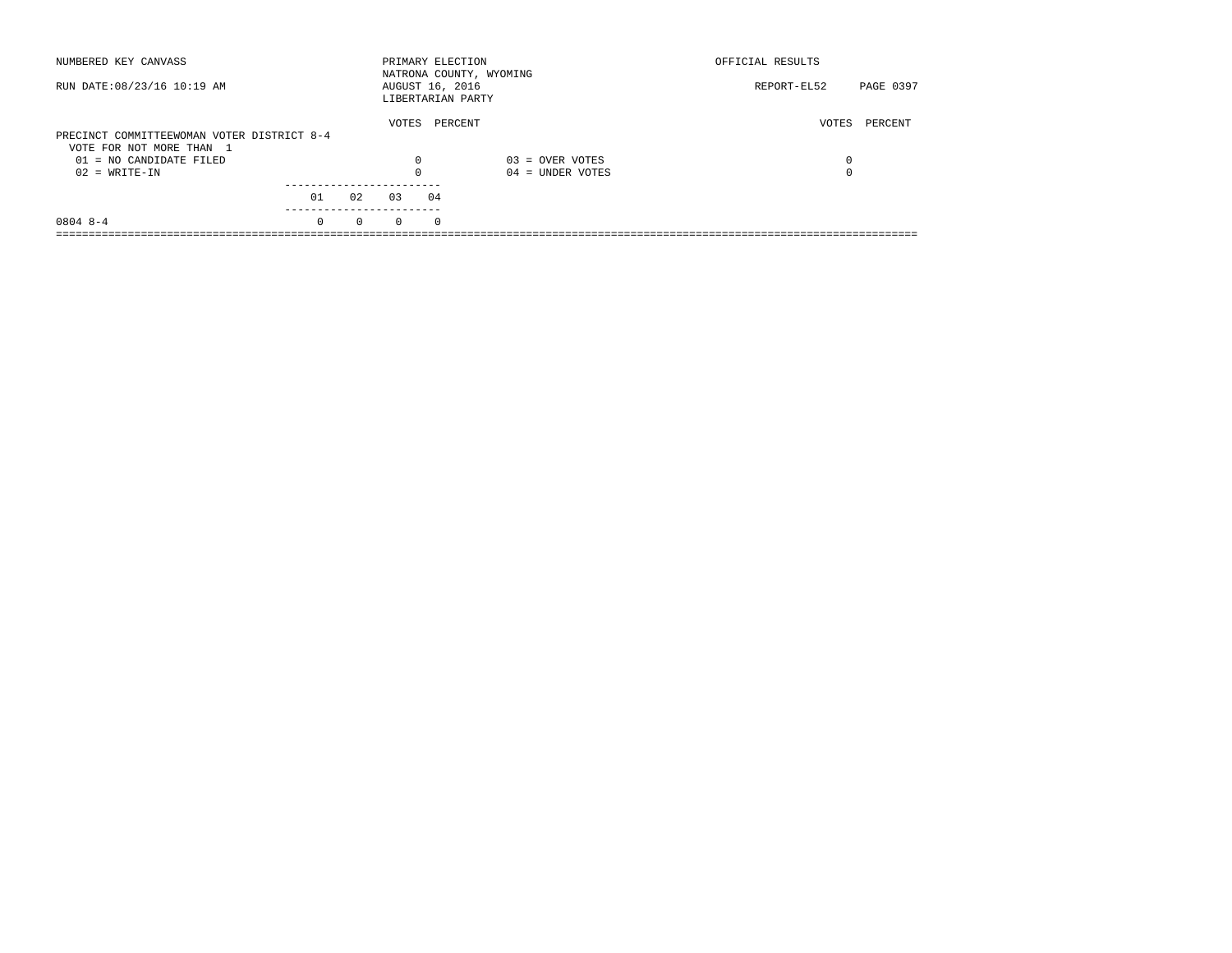| NUMBERED KEY CANVASS                                                 |          |    |          | PRIMARY ELECTION<br>NATRONA COUNTY, WYOMING |                    | OFFICIAL RESULTS |           |
|----------------------------------------------------------------------|----------|----|----------|---------------------------------------------|--------------------|------------------|-----------|
| RUN DATE: 08/23/16 10:19 AM                                          |          |    |          | AUGUST 16, 2016<br>LIBERTARIAN PARTY        |                    | REPORT-EL52      | PAGE 0398 |
| PRECINCT COMMITTEEMAN VOTER DISTRICT 8-5<br>VOTE FOR NOT MORE THAN 1 |          |    | VOTES    | PERCENT                                     |                    | VOTES            | PERCENT   |
| $01 = NO$ CANDIDATE FILED                                            |          |    | $\Omega$ |                                             | $03 =$ OVER VOTES  | 0                |           |
| $02 = WRITE-IN$                                                      |          |    |          | 1 100.00                                    | $04 =$ UNDER VOTES |                  |           |
|                                                                      | 01       | 02 | 0.3      | 04                                          |                    |                  |           |
| $08058 - 5$                                                          | $\Omega$ |    | $\Omega$ |                                             |                    |                  |           |
|                                                                      |          |    |          |                                             |                    |                  |           |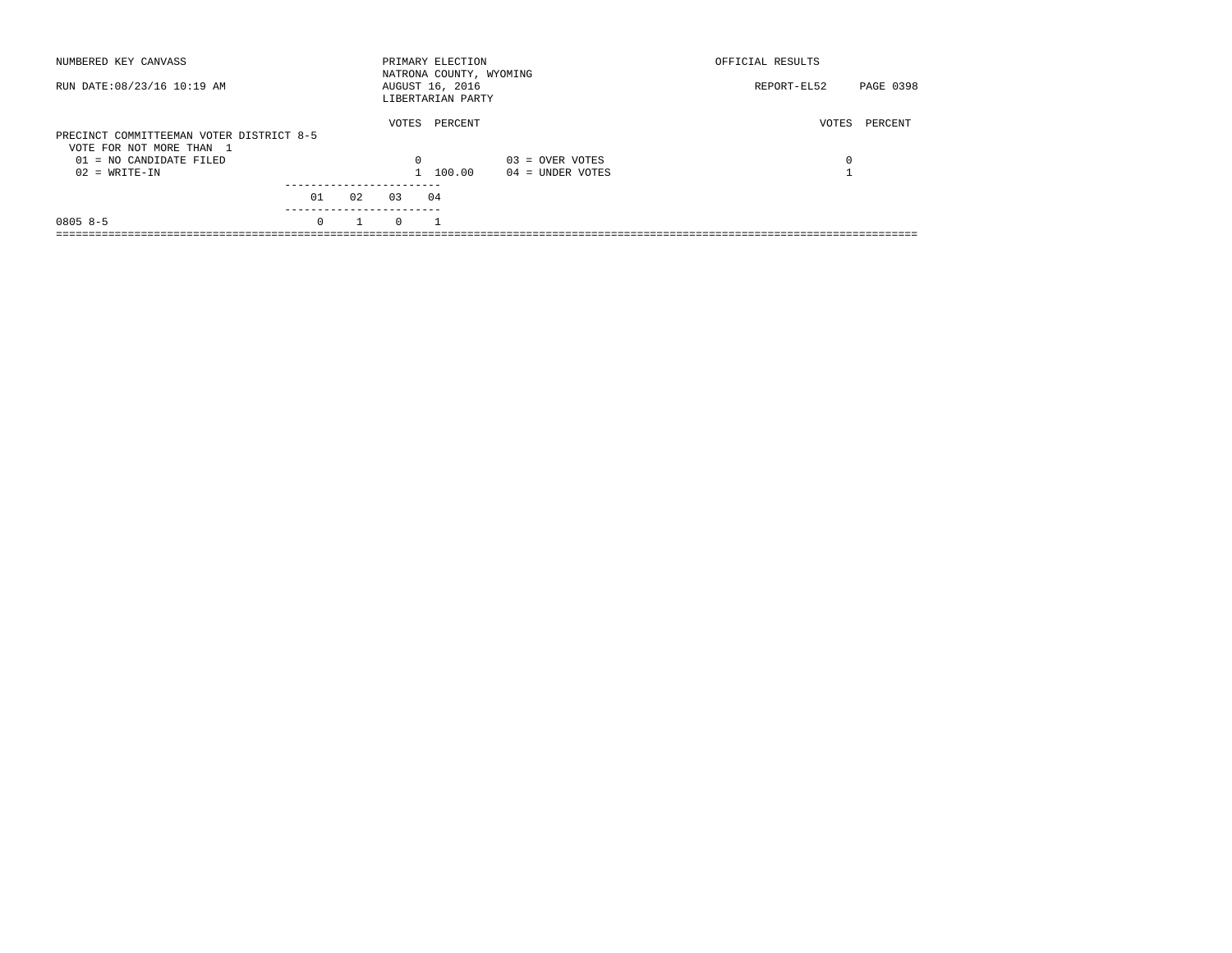| NUMBERED KEY CANVASS                                                   |          |    |          | PRIMARY ELECTION<br>NATRONA COUNTY, WYOMING |                    | OFFICIAL RESULTS |           |
|------------------------------------------------------------------------|----------|----|----------|---------------------------------------------|--------------------|------------------|-----------|
| RUN DATE: 08/23/16 10:19 AM                                            |          |    |          | AUGUST 16, 2016<br>LIBERTARIAN PARTY        |                    | REPORT-EL52      | PAGE 0399 |
| PRECINCT COMMITTEEWOMAN VOTER DISTRICT 8-5<br>VOTE FOR NOT MORE THAN 1 |          |    | VOTES    | PERCENT                                     |                    | VOTES            | PERCENT   |
| 01 = NO CANDIDATE FILED                                                |          |    | $\Omega$ |                                             | $03 =$ OVER VOTES  | 0                |           |
| $02 = WRITE-IN$                                                        |          |    |          | 1 100.00                                    | $04 =$ UNDER VOTES |                  |           |
|                                                                        | 01       | 02 | 0.3      | 04                                          |                    |                  |           |
| $08058-5$                                                              | $\Omega$ |    | $\Omega$ |                                             |                    |                  |           |
|                                                                        |          |    |          |                                             |                    |                  |           |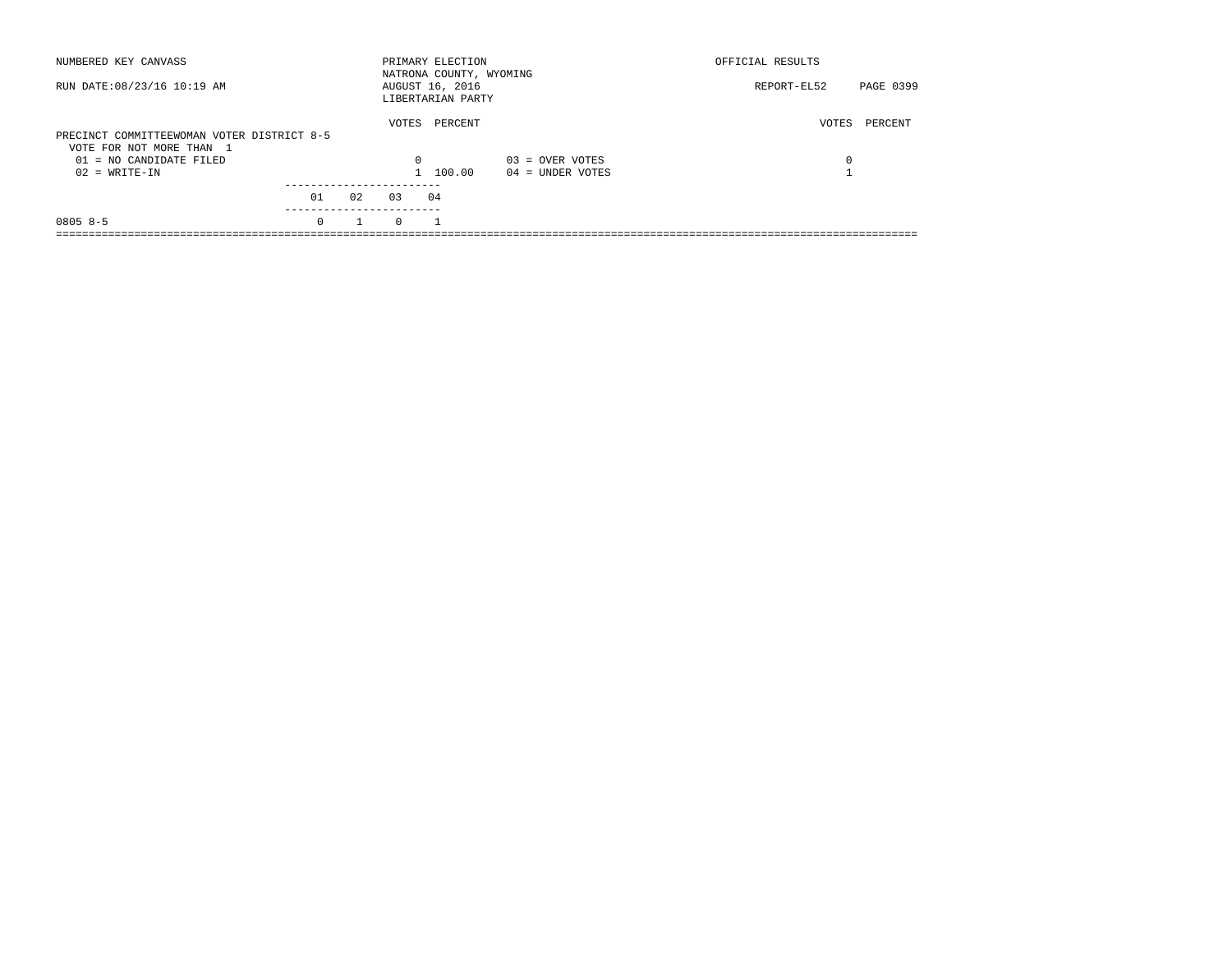| NUMBERED KEY CANVASS                                  |          |          |          | PRIMARY ELECTION                     | NATRONA COUNTY, WYOMING | OFFICIAL RESULTS |           |
|-------------------------------------------------------|----------|----------|----------|--------------------------------------|-------------------------|------------------|-----------|
| RUN DATE: 08/23/16 10:19 AM                           |          |          |          | AUGUST 16, 2016<br>LIBERTARIAN PARTY |                         | REPORT-EL52      | PAGE 0400 |
| PRECINCT COMMITTEEMAN VOTER DISTRICT 9-1              |          |          | VOTES    | PERCENT                              |                         | VOTES            | PERCENT   |
| VOTE FOR NOT MORE THAN 1<br>$01 = NO$ CANDIDATE FILED |          |          | 0        |                                      | $03 =$ OVER VOTES       | 0                |           |
| $02 = WRITE-IN$                                       |          |          | $\Omega$ |                                      | $04 =$ UNDER VOTES      |                  |           |
|                                                       | 01       | 02       | 0.3      | 04                                   |                         |                  |           |
| $09019 - -1$                                          | $\Omega$ | $\Omega$ | $\Omega$ |                                      |                         |                  |           |
|                                                       |          |          |          |                                      |                         |                  |           |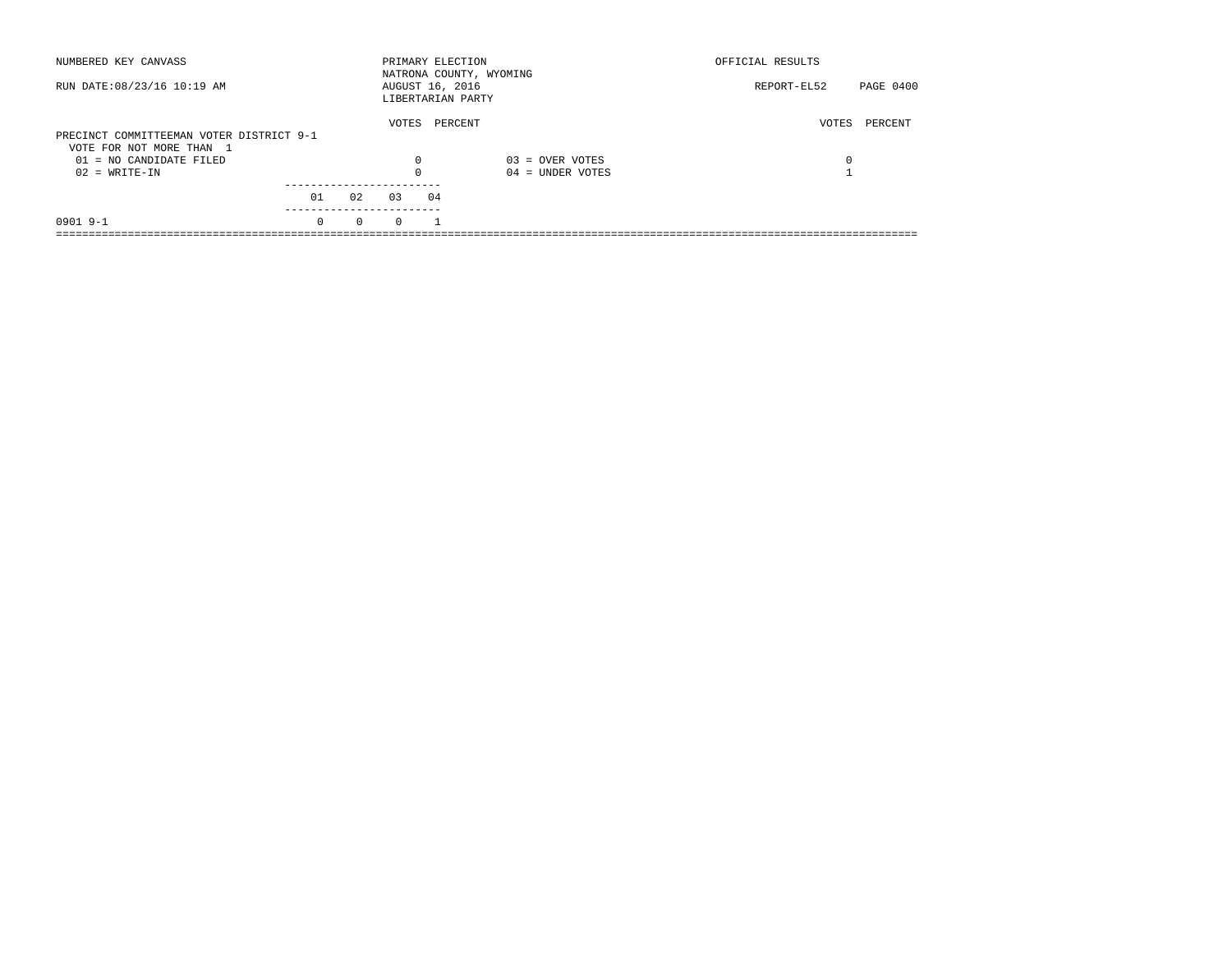| NUMBERED KEY CANVASS                       |          |          |          | PRIMARY ELECTION                     | NATRONA COUNTY, WYOMING | OFFICIAL RESULTS                |  |
|--------------------------------------------|----------|----------|----------|--------------------------------------|-------------------------|---------------------------------|--|
| RUN DATE: 08/23/16 10:19 AM                |          |          |          | AUGUST 16, 2016<br>LIBERTARIAN PARTY |                         | <b>PAGE 0401</b><br>REPORT-EL52 |  |
|                                            |          |          | VOTES    | PERCENT                              |                         | PERCENT<br>VOTES                |  |
| PRECINCT COMMITTEEWOMAN VOTER DISTRICT 9-1 |          |          |          |                                      |                         |                                 |  |
| VOTE FOR NOT MORE THAN 1                   |          |          |          |                                      |                         |                                 |  |
| $01 = NO$ CANDIDATE FILED                  |          |          | 0        |                                      | $03 =$ OVER VOTES       | 0                               |  |
| $02 = WRITE-IN$                            |          |          | $\Omega$ |                                      | $04 =$ UNDER VOTES      |                                 |  |
|                                            |          |          |          |                                      |                         |                                 |  |
|                                            | 01       | 02       | 0.3      | 04                                   |                         |                                 |  |
| $09019 - -1$                               | $\Omega$ | $\Omega$ | $\Omega$ |                                      |                         |                                 |  |
|                                            |          |          |          |                                      |                         |                                 |  |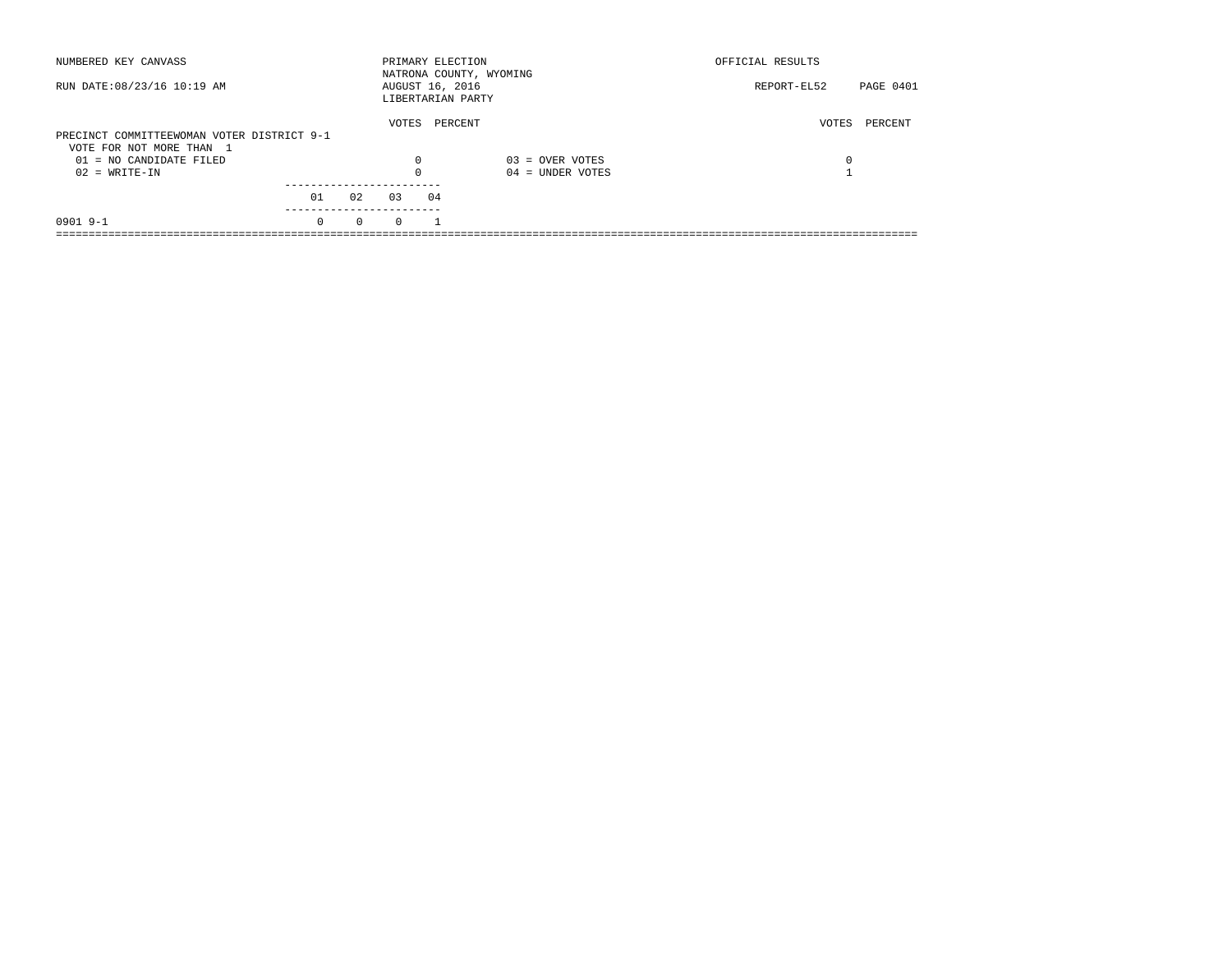| NUMBERED KEY CANVASS                                  |          |          | PRIMARY ELECTION                     |            | NATRONA COUNTY, WYOMING | OFFICIAL RESULTS |           |
|-------------------------------------------------------|----------|----------|--------------------------------------|------------|-------------------------|------------------|-----------|
| RUN DATE: 08/23/16 10:19 AM                           |          |          | AUGUST 16, 2016<br>LIBERTARIAN PARTY |            |                         | REPORT-EL52      | PAGE 0402 |
| PRECINCT COMMITTEEMAN VOTER DISTRICT 11-1             |          |          | VOTES                                | PERCENT    |                         | VOTES            | PERCENT   |
| VOTE FOR NOT MORE THAN 1<br>$01 = NO CANDIDATE FILED$ |          |          | $\Omega$                             |            | $03 =$ OVER VOTES       | 0                |           |
| $02 = WRITE-IN$                                       |          |          | $\Omega$                             |            | $04 =$ UNDER VOTES      | $\Omega$         |           |
|                                                       | 01       | 02       | 03                                   | 04         |                         |                  |           |
| 1101 11-1                                             | $\Omega$ | $\Omega$ | $\Omega$                             | $^{\circ}$ |                         |                  |           |
|                                                       |          |          |                                      |            |                         |                  |           |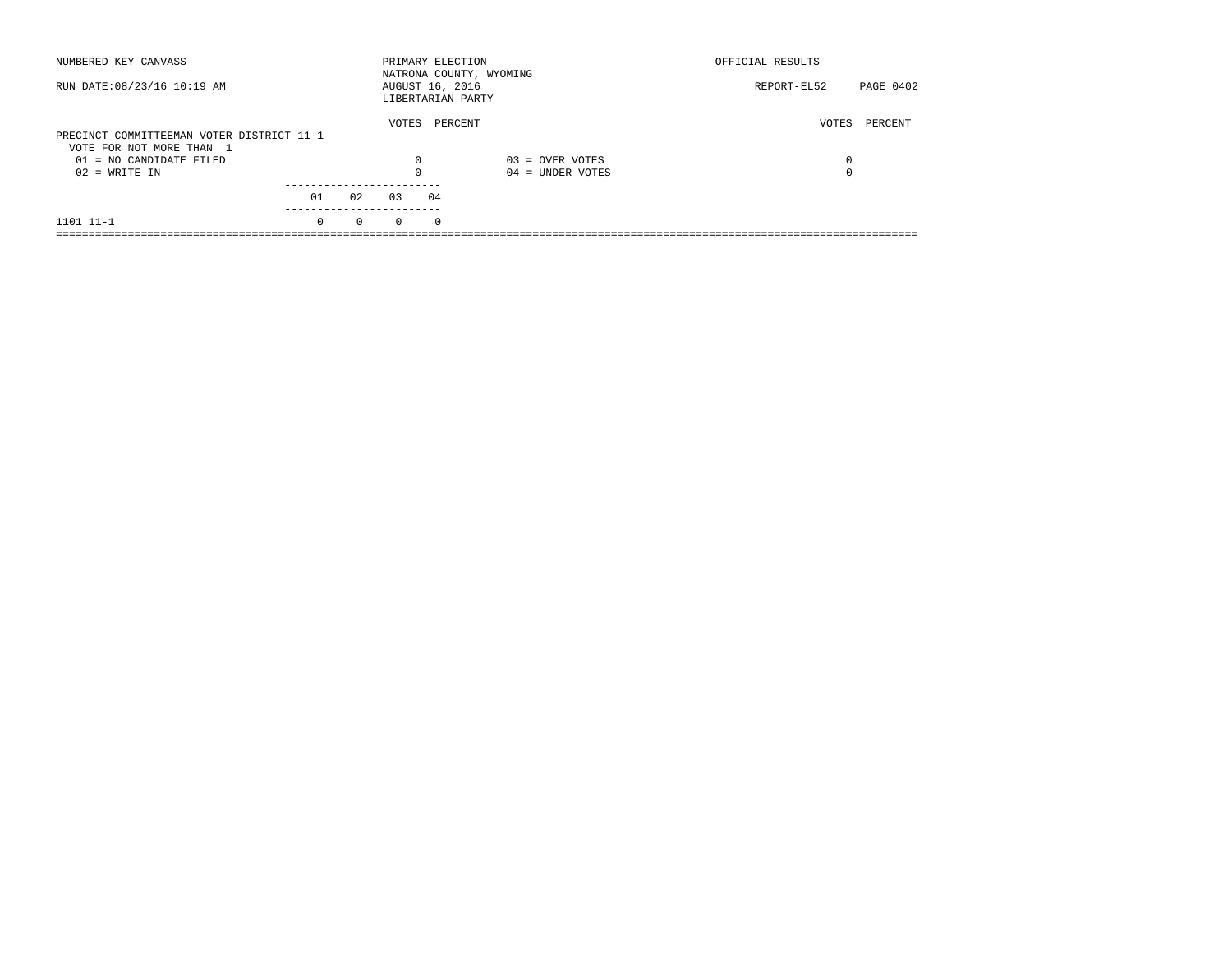| NUMBERED KEY CANVASS                        |          |          | PRIMARY ELECTION                     |            | NATRONA COUNTY, WYOMING | OFFICIAL RESULTS |           |
|---------------------------------------------|----------|----------|--------------------------------------|------------|-------------------------|------------------|-----------|
| RUN DATE: 08/23/16 10:19 AM                 |          |          | AUGUST 16, 2016<br>LIBERTARIAN PARTY |            |                         | REPORT-EL52      | PAGE 0403 |
|                                             |          |          | VOTES                                |            | PERCENT                 | VOTES            | PERCENT   |
| PRECINCT COMMITTEEWOMAN VOTER DISTRICT 11-1 |          |          |                                      |            |                         |                  |           |
| VOTE FOR NOT MORE THAN 1                    |          |          |                                      |            |                         |                  |           |
| $01 = NO CANDIDATE FILED$                   |          |          | $\Omega$                             |            | $03 =$ OVER VOTES       | 0                |           |
| $02 = WRITE-IN$                             |          |          | $\Omega$                             |            | $04 =$ UNDER VOTES      |                  |           |
|                                             |          |          |                                      |            |                         |                  |           |
|                                             | 01       | 02       | 03                                   | 04         |                         |                  |           |
| 1101 11-1                                   | $\Omega$ | $\Omega$ | $\Omega$                             | $^{\circ}$ |                         |                  |           |
|                                             |          |          |                                      |            |                         |                  |           |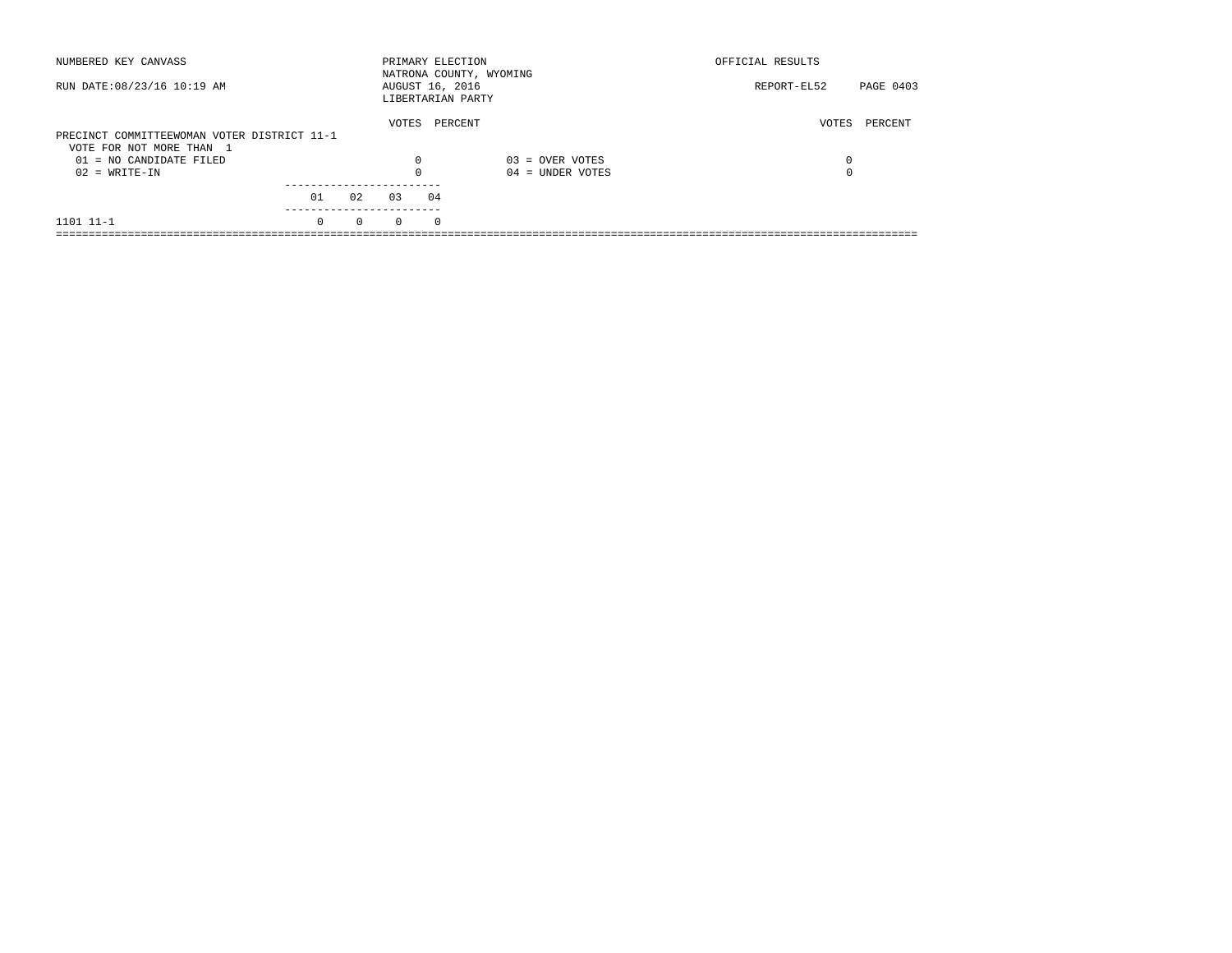| NUMBERED KEY CANVASS                         |          |          | PRIMARY ELECTION                     |          | NATRONA COUNTY, WYOMING                 | OFFICIAL RESULTS         |  |
|----------------------------------------------|----------|----------|--------------------------------------|----------|-----------------------------------------|--------------------------|--|
| RUN DATE: 08/23/16 10:19 AM                  |          |          | AUGUST 16, 2016<br>LIBERTARIAN PARTY |          |                                         | PAGE 0404<br>REPORT-EL52 |  |
| PRECINCT COMMITTEEMAN VOTER DISTRICT 11-2    |          |          | VOTES                                | PERCENT  |                                         | PERCENT<br>VOTES         |  |
| VOTE FOR NOT MORE THAN 1                     |          |          |                                      |          |                                         |                          |  |
| $01 = NO$ CANDIDATE FILED<br>$02 = WRITE-IN$ |          |          | $\Omega$<br>$\Omega$                 |          | $03 =$ OVER VOTES<br>$04 =$ UNDER VOTES | 0<br>0                   |  |
|                                              | 01       | 02       | 0.3                                  | 04       |                                         |                          |  |
| 1102 11-2                                    | $\Omega$ | $\Omega$ | $\Omega$                             | $\Omega$ |                                         |                          |  |
|                                              |          |          |                                      |          |                                         |                          |  |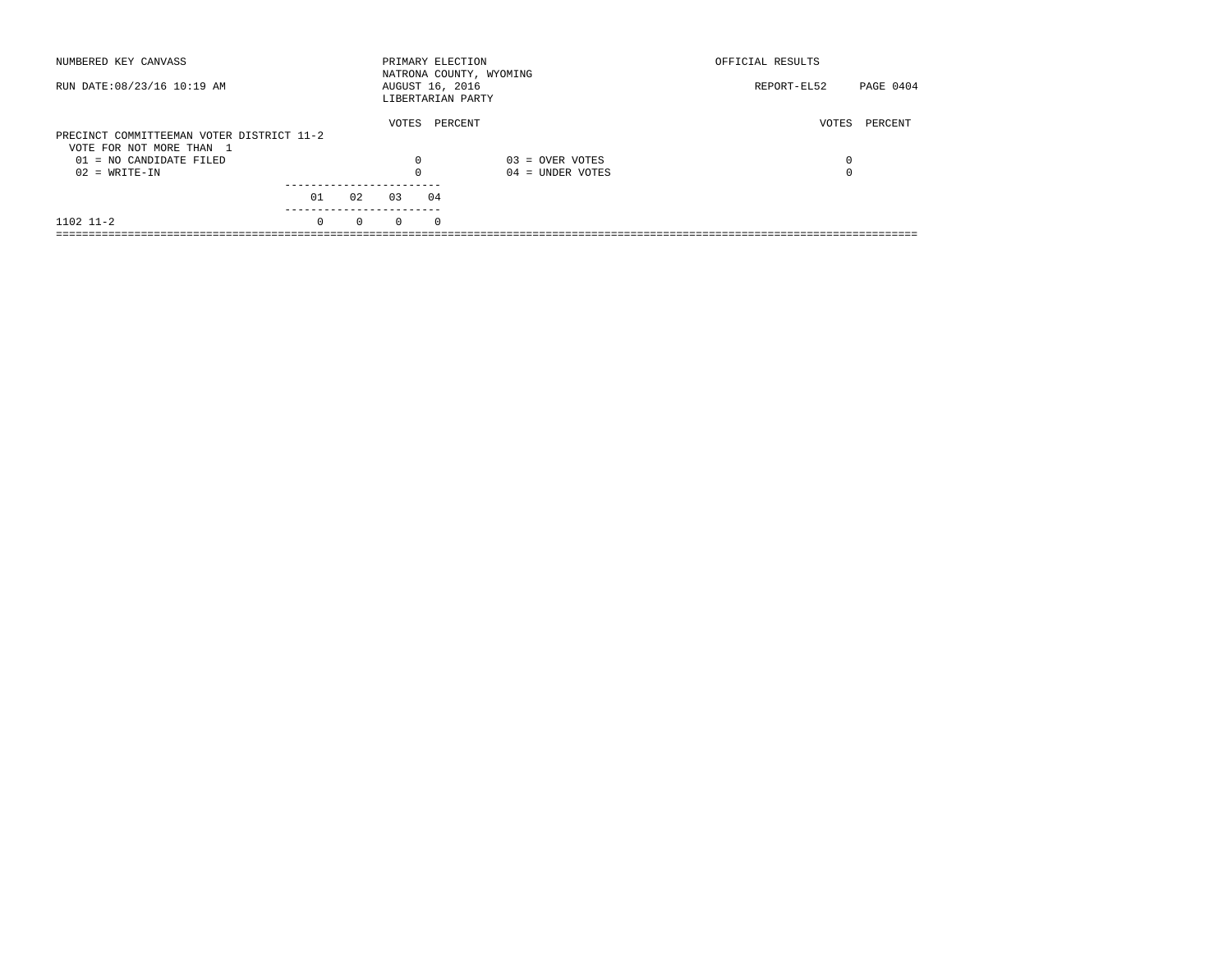| NUMBERED KEY CANVASS                        |          |          | PRIMARY ELECTION                     |            | NATRONA COUNTY, WYOMING | OFFICIAL RESULTS |           |
|---------------------------------------------|----------|----------|--------------------------------------|------------|-------------------------|------------------|-----------|
| RUN DATE: 08/23/16 10:19 AM                 |          |          | AUGUST 16, 2016<br>LIBERTARIAN PARTY |            |                         | REPORT-EL52      | PAGE 0405 |
|                                             |          |          | VOTES                                | PERCENT    |                         | VOTES            | PERCENT   |
| PRECINCT COMMITTEEWOMAN VOTER DISTRICT 11-2 |          |          |                                      |            |                         |                  |           |
| VOTE FOR NOT MORE THAN 1                    |          |          |                                      |            |                         |                  |           |
| $01 = NO$ CANDIDATE FILED                   |          |          | 0                                    |            | $03 =$ OVER VOTES       | 0                |           |
| $02 = WRITE-IN$                             |          |          |                                      |            | $04 =$ UNDER VOTES      | $\Omega$         |           |
|                                             |          |          |                                      |            |                         |                  |           |
|                                             | 01       | 02       | 03                                   | 04         |                         |                  |           |
| $1102$ $11-2$                               | $\Omega$ | $\Omega$ | $\Omega$                             | $^{\circ}$ |                         |                  |           |
|                                             |          |          |                                      |            |                         |                  |           |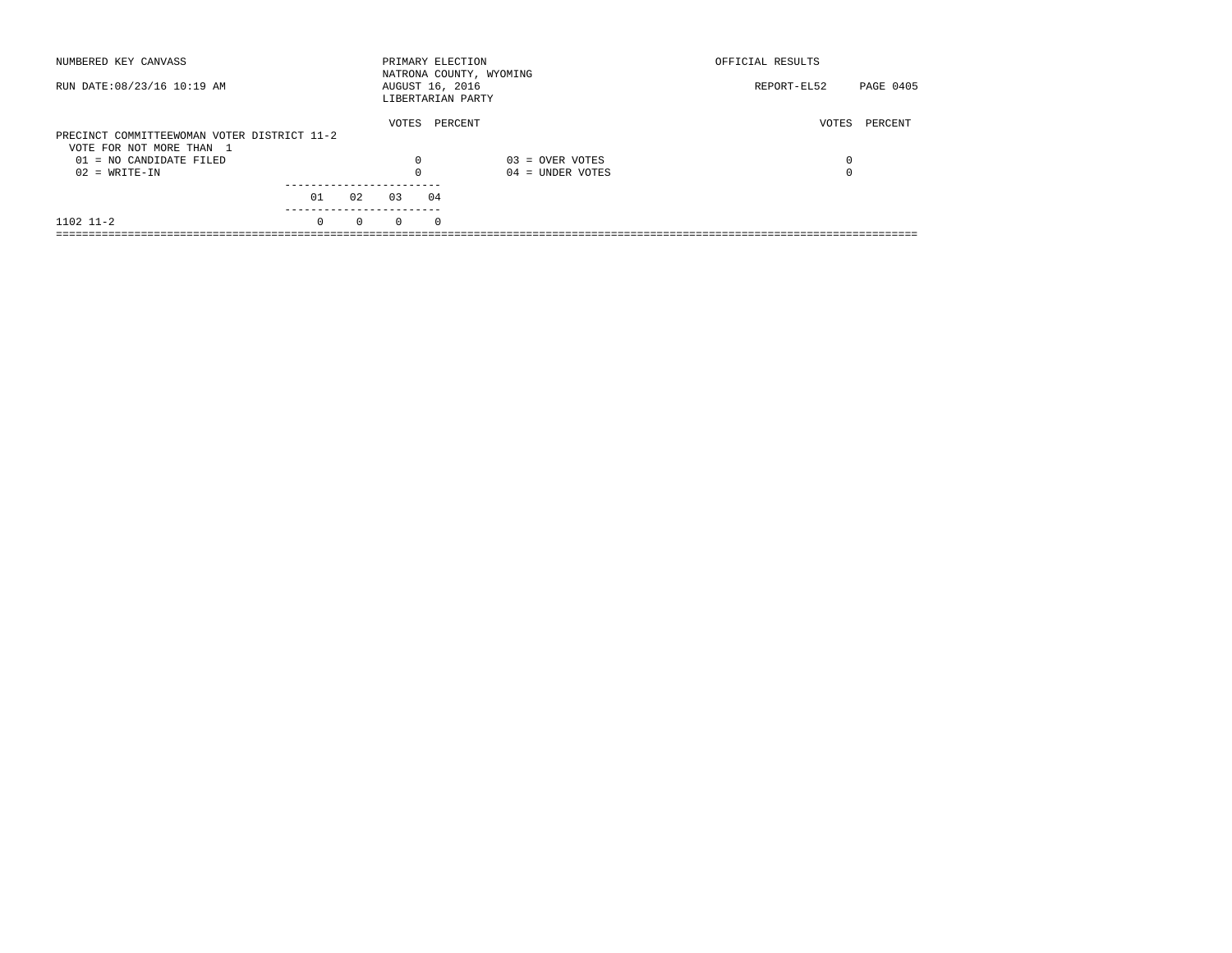| NUMBERED KEY CANVASS                                  |          |          | PRIMARY ELECTION |            | NATRONA COUNTY, WYOMING | OFFICIAL RESULTS |           |
|-------------------------------------------------------|----------|----------|------------------|------------|-------------------------|------------------|-----------|
| RUN DATE: 08/23/16 10:19 AM                           |          |          | AUGUST 16, 2016  |            | LIBERTARIAN PARTY       | REPORT-EL52      | PAGE 0406 |
| PRECINCT COMMITTEEMAN VOTER DISTRICT 11-3             |          |          | VOTES            |            | PERCENT                 | VOTES            | PERCENT   |
| VOTE FOR NOT MORE THAN 1<br>$01 = NO CANDIDATE FILED$ |          |          | $\Omega$         |            | $03 =$ OVER VOTES       | 0                |           |
| $02 = WRITE-IN$                                       |          |          |                  |            | $04 =$ UNDER VOTES      | $\Omega$         |           |
|                                                       | 01       | 02       | 03               | 04         |                         |                  |           |
| $1103$ $11-3$                                         | $\Omega$ | $\Omega$ | $\Omega$         | $^{\circ}$ |                         |                  |           |
|                                                       |          |          |                  |            |                         |                  |           |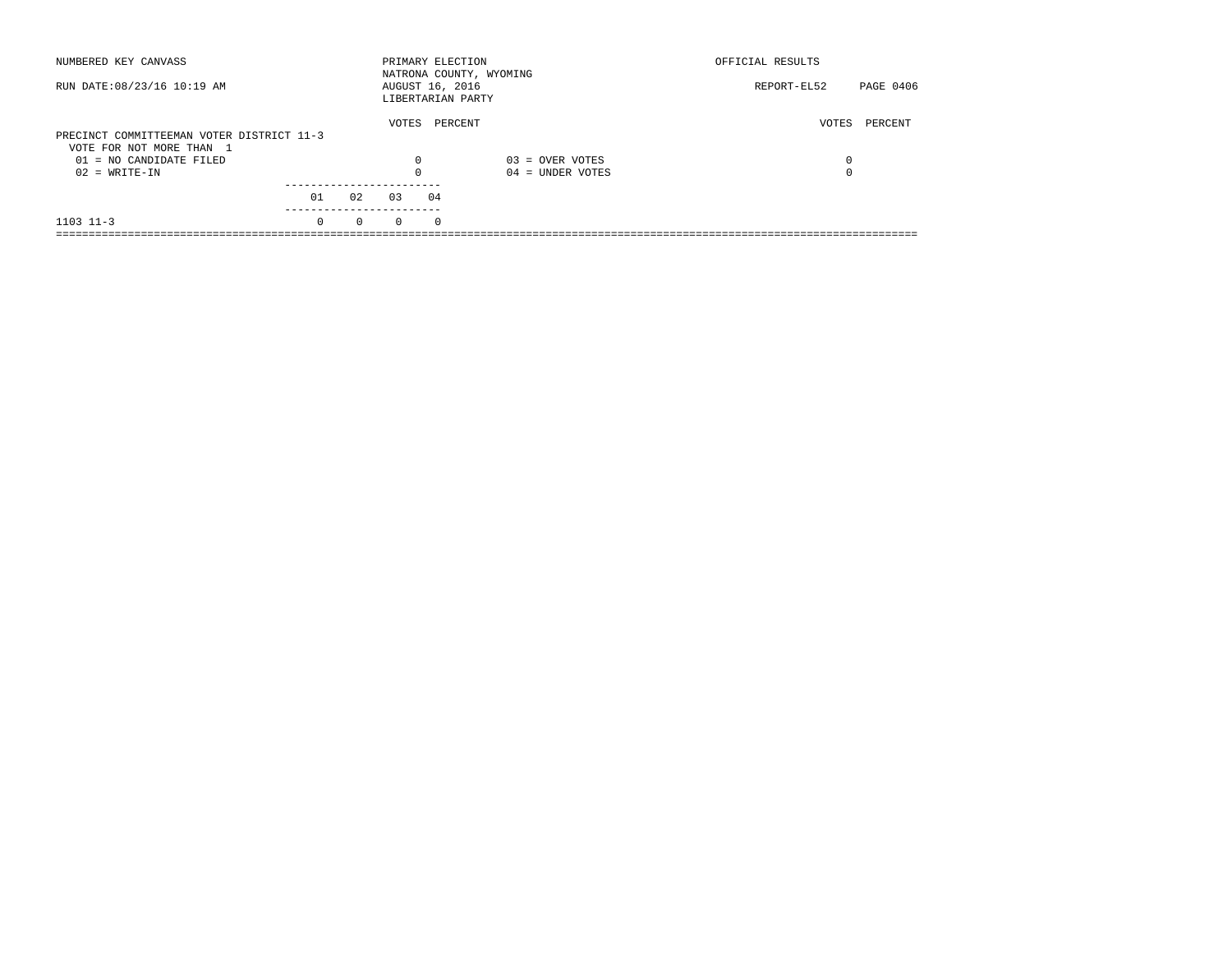| NUMBERED KEY CANVASS                        |          |          | PRIMARY ELECTION                     |            | NATRONA COUNTY, WYOMING | OFFICIAL RESULTS |           |
|---------------------------------------------|----------|----------|--------------------------------------|------------|-------------------------|------------------|-----------|
| RUN DATE: 08/23/16 10:19 AM                 |          |          | AUGUST 16, 2016<br>LIBERTARIAN PARTY |            |                         | REPORT-EL52      | PAGE 0407 |
|                                             |          |          | VOTES                                | PERCENT    |                         | VOTES            | PERCENT   |
| PRECINCT COMMITTEEWOMAN VOTER DISTRICT 11-3 |          |          |                                      |            |                         |                  |           |
| VOTE FOR NOT MORE THAN 1                    |          |          |                                      |            |                         |                  |           |
| $01 = NO CANDIDATE FILED$                   |          |          | $\Omega$                             |            | $03 =$ OVER VOTES       | 0                |           |
| $02 = WRITE-IN$                             |          |          |                                      |            | $04 =$ UNDER VOTES      | $\Omega$         |           |
|                                             |          |          |                                      |            |                         |                  |           |
|                                             | 01       | 02       | 03                                   | 04         |                         |                  |           |
| $1103$ $11-3$                               | $\Omega$ | $\Omega$ | $\Omega$                             | $^{\circ}$ |                         |                  |           |
|                                             |          |          |                                      |            |                         |                  |           |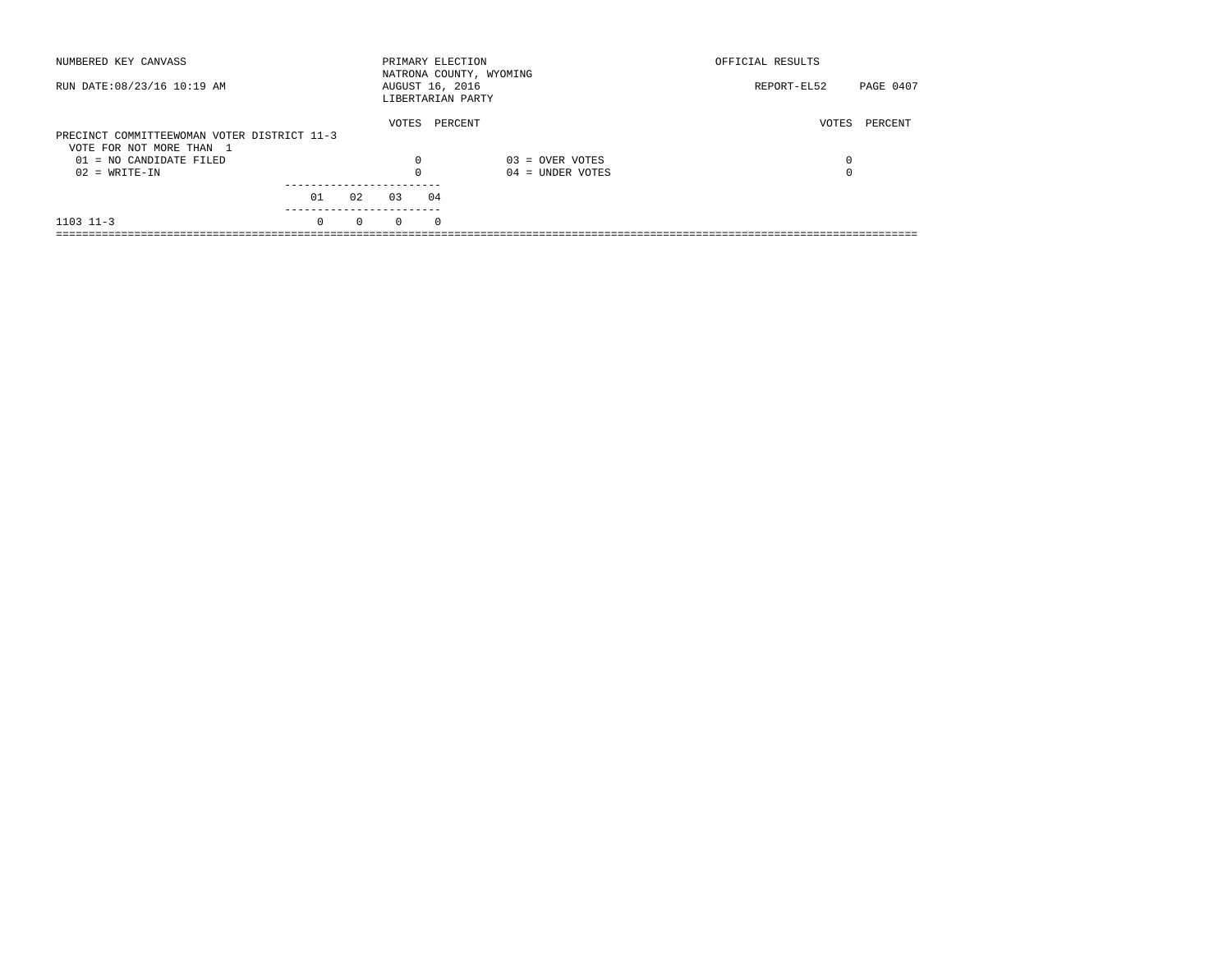| NUMBERED KEY CANVASS                                                  |          |          | PRIMARY ELECTION                     |            | NATRONA COUNTY, WYOMING | OFFICIAL RESULTS |           |
|-----------------------------------------------------------------------|----------|----------|--------------------------------------|------------|-------------------------|------------------|-----------|
| RUN DATE: 08/23/16 10:19 AM                                           |          |          | AUGUST 16, 2016<br>LIBERTARIAN PARTY |            |                         | REPORT-EL52      | PAGE 0408 |
| PRECINCT COMMITTEEMAN VOTER DISTRICT 11-4<br>VOTE FOR NOT MORE THAN 1 |          |          | VOTES                                | PERCENT    |                         | VOTES            | PERCENT   |
| $01 = NO CANDIDATE FILED$                                             |          |          | $\Omega$                             |            | $03 =$ OVER VOTES       | 0                |           |
| $02 = WRITE-IN$                                                       |          |          |                                      |            | $04 =$ UNDER VOTES      | $\Omega$         |           |
|                                                                       | 01       | 02       | 03                                   | 04         |                         |                  |           |
| $1104$ $11-4$                                                         | $\Omega$ | $\Omega$ | $\Omega$                             | $^{\circ}$ |                         |                  |           |
|                                                                       |          |          |                                      |            |                         |                  |           |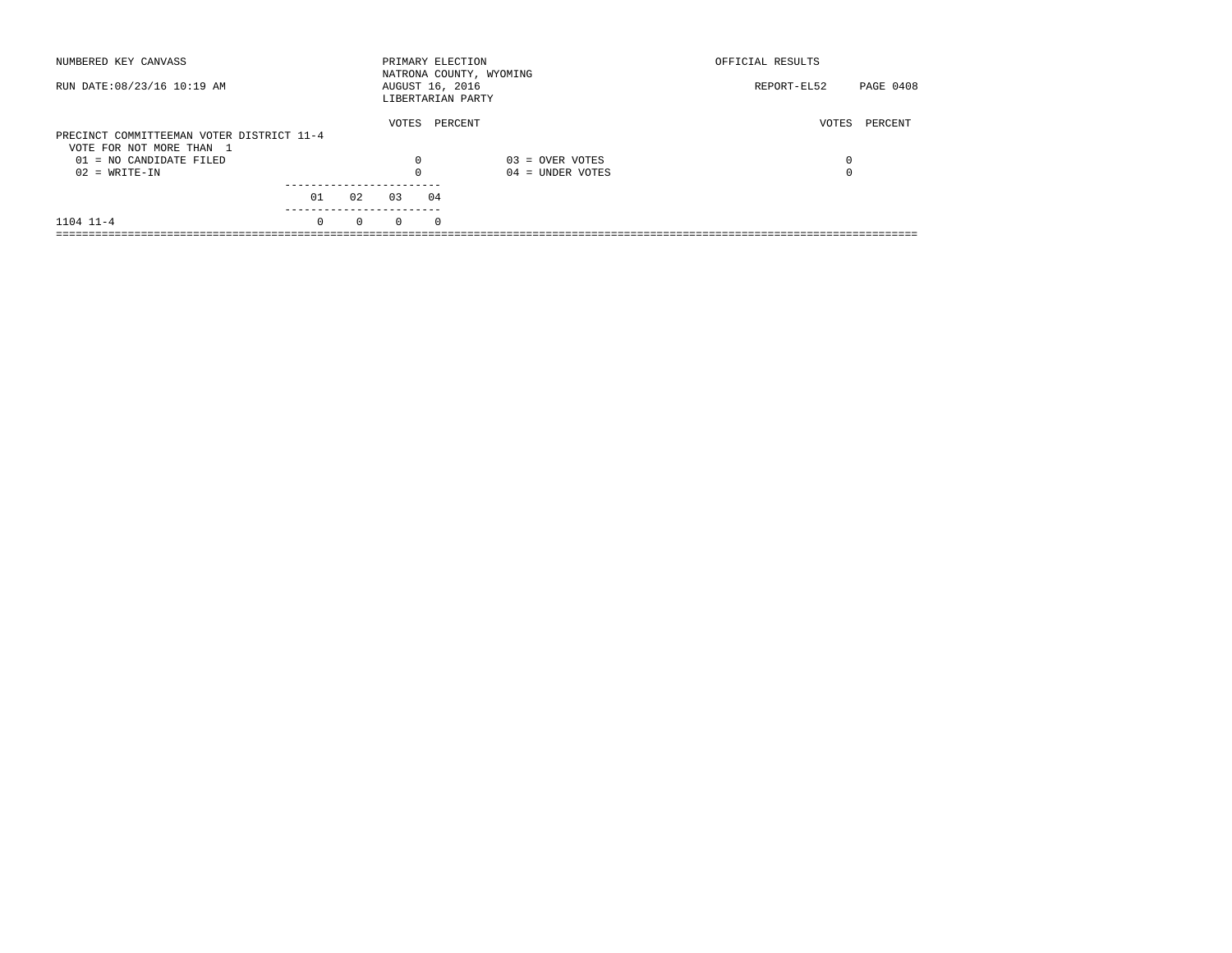| NUMBERED KEY CANVASS                        |          |          |          | PRIMARY ELECTION<br>NATRONA COUNTY, WYOMING |                    | OFFICIAL RESULTS |           |
|---------------------------------------------|----------|----------|----------|---------------------------------------------|--------------------|------------------|-----------|
| RUN DATE: 08/23/16 10:19 AM                 |          |          |          | AUGUST 16, 2016<br>LIBERTARIAN PARTY        |                    | REPORT-EL52      | PAGE 0409 |
| PRECINCT COMMITTEEWOMAN VOTER DISTRICT 11-4 |          |          | VOTES    | PERCENT                                     |                    | VOTES            | PERCENT   |
| VOTE FOR NOT MORE THAN 1                    |          |          |          |                                             |                    |                  |           |
| 01 = NO CANDIDATE FILED                     |          |          | 0        |                                             | $03 =$ OVER VOTES  | 0                |           |
| $02 = WRITE-IN$                             |          |          |          |                                             | $04 =$ UNDER VOTES | $\Omega$         |           |
|                                             | 01       | 02       | 03       | 04                                          |                    |                  |           |
|                                             |          |          |          |                                             |                    |                  |           |
| 1104 11-4                                   | $\Omega$ | $\Omega$ | $\Omega$ | $\Omega$                                    |                    |                  |           |
|                                             |          |          |          |                                             |                    |                  |           |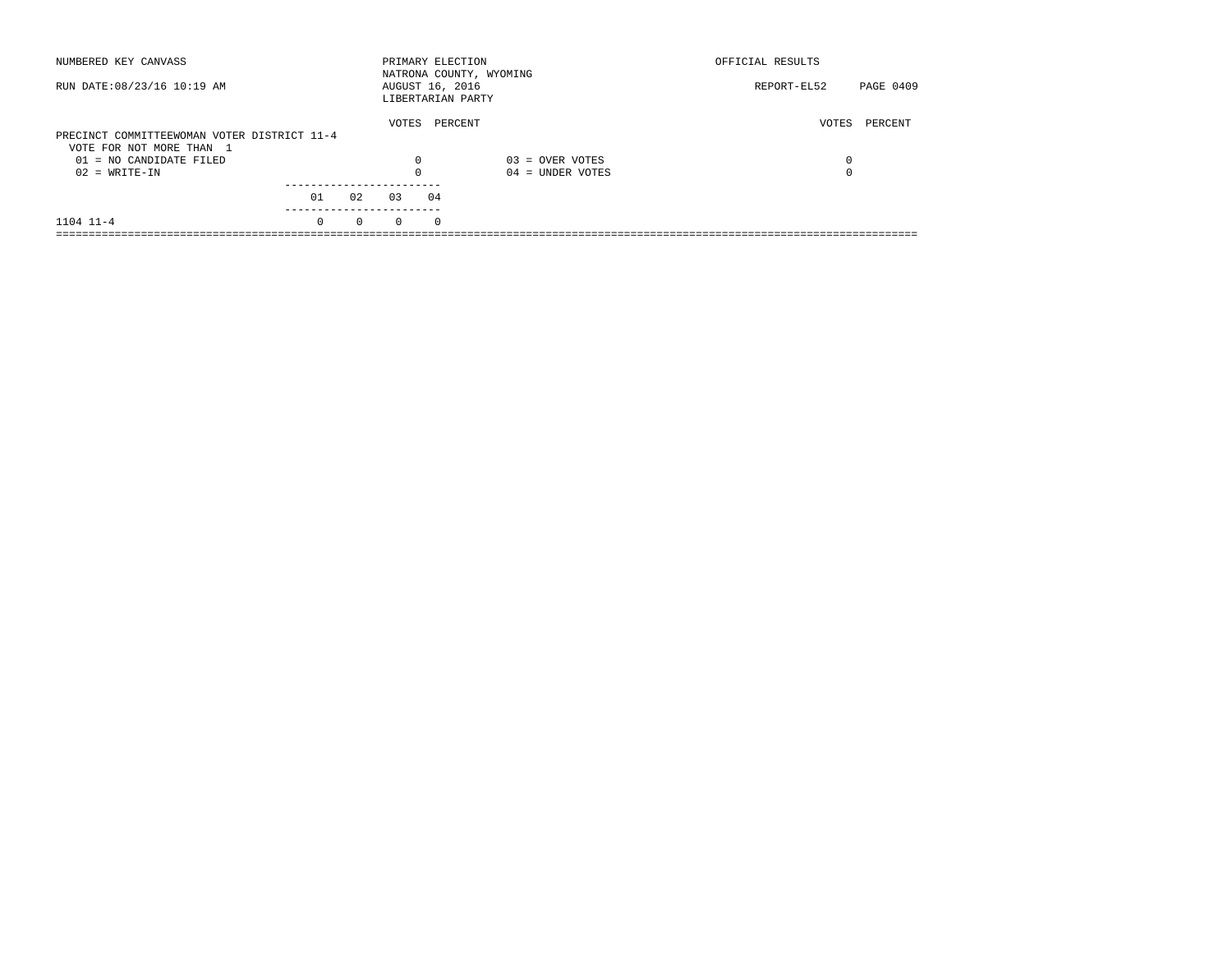| NUMBERED KEY CANVASS                                  |          |          | PRIMARY ELECTION                     |         | NATRONA COUNTY, WYOMING | OFFICIAL RESULTS         |  |
|-------------------------------------------------------|----------|----------|--------------------------------------|---------|-------------------------|--------------------------|--|
| RUN DATE: 08/23/16 10:19 AM                           |          |          | AUGUST 16, 2016<br>LIBERTARIAN PARTY |         |                         | PAGE 0410<br>REPORT-EL52 |  |
| PRECINCT COMMITTEEMAN VOTER DISTRICT 12-2             |          |          | VOTES                                | PERCENT |                         | PERCENT<br>VOTES         |  |
| VOTE FOR NOT MORE THAN 1<br>$01 = NO$ CANDIDATE FILED |          |          | $\Omega$                             |         | $03 =$ OVER VOTES       | 0                        |  |
| $02 = WRITE-IN$                                       |          |          |                                      |         | $04 =$ UNDER VOTES      |                          |  |
|                                                       | 01       | 02       | 0.3                                  | 04      |                         |                          |  |
| 1202 12-2                                             | $\Omega$ | $\Omega$ | $\Omega$                             |         |                         |                          |  |
|                                                       |          |          |                                      |         |                         |                          |  |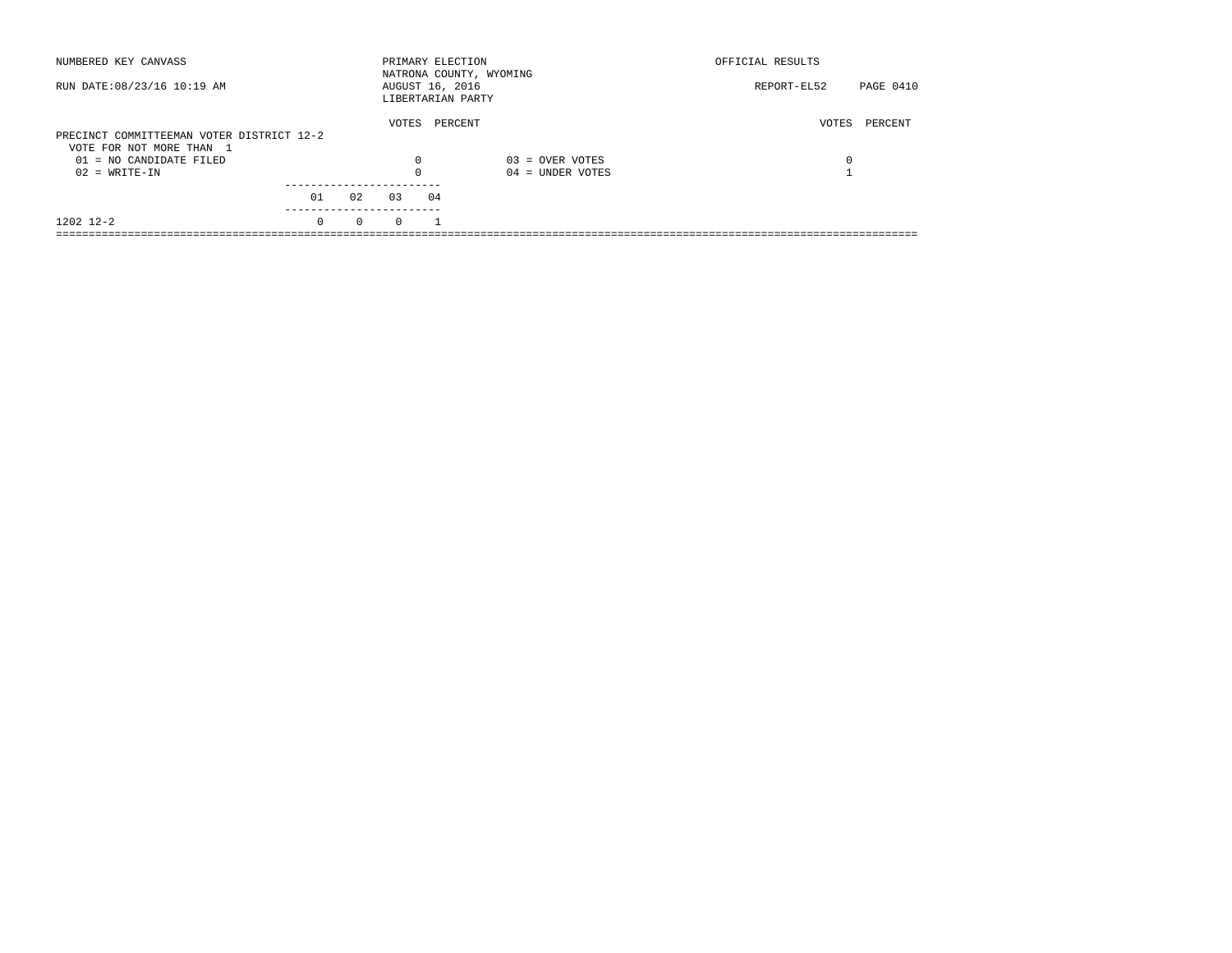| NUMBERED KEY CANVASS                        |          |          | PRIMARY ELECTION                     |         | NATRONA COUNTY, WYOMING | OFFICIAL RESULTS |                  |
|---------------------------------------------|----------|----------|--------------------------------------|---------|-------------------------|------------------|------------------|
| RUN DATE: 08/23/16 10:19 AM                 |          |          | AUGUST 16, 2016<br>LIBERTARIAN PARTY |         |                         | REPORT-EL52      | <b>PAGE 0411</b> |
|                                             |          |          | VOTES                                | PERCENT |                         | VOTES            | PERCENT          |
| PRECINCT COMMITTEEWOMAN VOTER DISTRICT 12-2 |          |          |                                      |         |                         |                  |                  |
| VOTE FOR NOT MORE THAN 1                    |          |          |                                      |         |                         |                  |                  |
| $01 = NO CANDIDATE FILED$                   |          |          | $\Omega$                             |         | $03 =$ OVER VOTES       | 0                |                  |
| $02 = WRITE-IN$                             |          |          |                                      |         | $04 =$ UNDER VOTES      |                  |                  |
|                                             |          |          |                                      |         |                         |                  |                  |
|                                             | 01       | 02       | 0.3                                  | 04      |                         |                  |                  |
| 1202 12-2                                   | $\Omega$ | $\Omega$ | $\Omega$                             |         |                         |                  |                  |
|                                             |          |          |                                      |         |                         |                  |                  |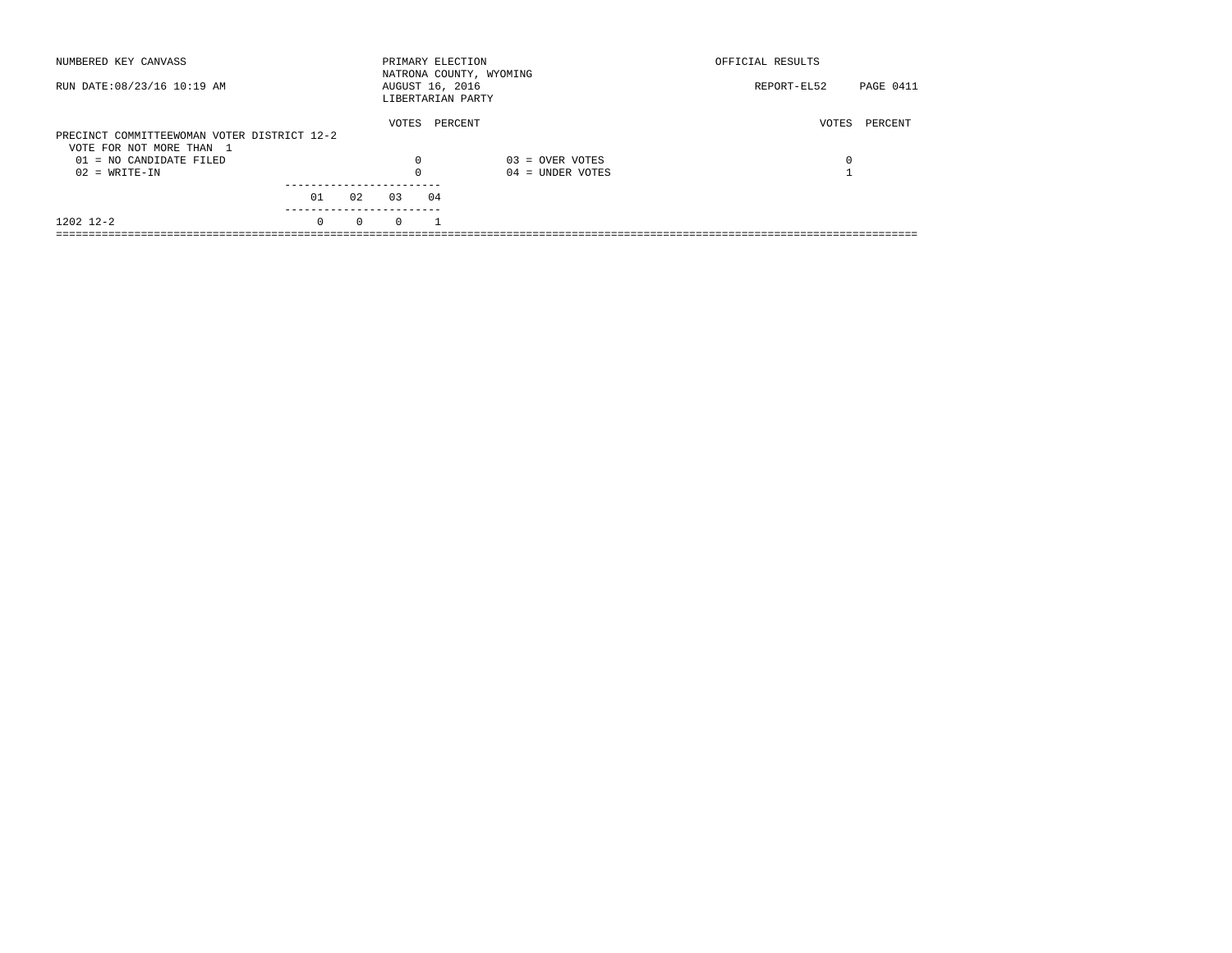| NUMBERED KEY CANVASS                                                  |          |          |          | PRIMARY ELECTION                     | NATRONA COUNTY, WYOMING | OFFICIAL RESULTS |           |
|-----------------------------------------------------------------------|----------|----------|----------|--------------------------------------|-------------------------|------------------|-----------|
| RUN DATE: 08/23/16 10:19 AM                                           |          |          |          | AUGUST 16, 2016<br>LIBERTARIAN PARTY |                         | REPORT-EL52      | PAGE 0412 |
| PRECINCT COMMITTEEMAN VOTER DISTRICT 13-1<br>VOTE FOR NOT MORE THAN 1 |          |          | VOTES    | PERCENT                              |                         | VOTES            | PERCENT   |
| $01 = NO CANDIDATE FILED$                                             |          |          | $\Omega$ |                                      | $03 =$ OVER VOTES       | 0                |           |
| $02 = WRITE-IN$                                                       |          |          |          |                                      | $04 =$ UNDER VOTES      | $\Omega$         |           |
|                                                                       | 01       | 02       | 03       | 04                                   |                         |                  |           |
| 1301 13-1                                                             | $\Omega$ | $\Omega$ | $\Omega$ | $^{\circ}$                           |                         |                  |           |
|                                                                       |          |          |          |                                      |                         |                  |           |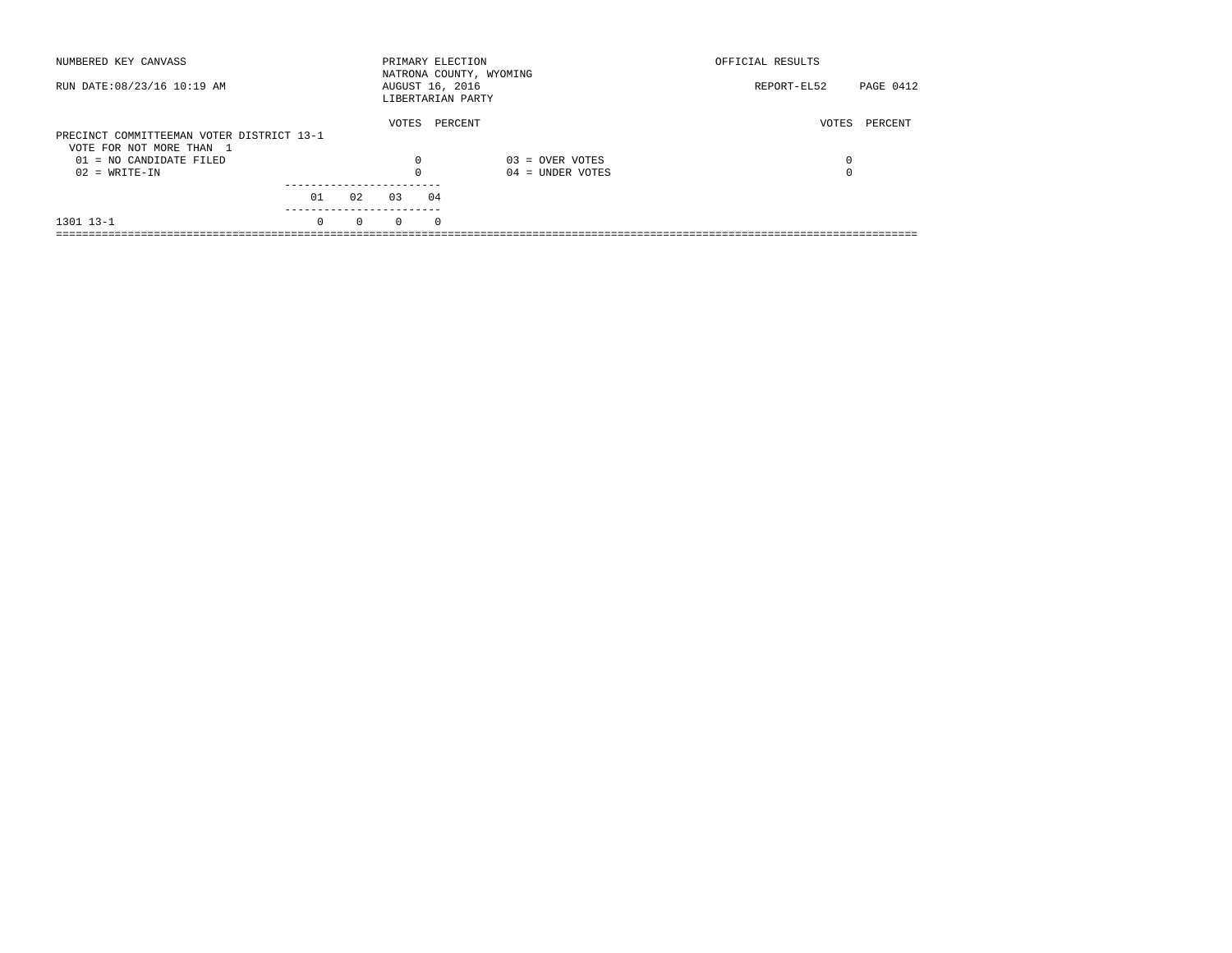| NUMBERED KEY CANVASS                        |          |          |          | PRIMARY ELECTION                     | NATRONA COUNTY, WYOMING | OFFICIAL RESULTS         |
|---------------------------------------------|----------|----------|----------|--------------------------------------|-------------------------|--------------------------|
| RUN DATE: 08/23/16 10:19 AM                 |          |          |          | AUGUST 16, 2016<br>LIBERTARIAN PARTY |                         | PAGE 0413<br>REPORT-EL52 |
|                                             |          |          | VOTES    | PERCENT                              |                         | VOTES<br>PERCENT         |
| PRECINCT COMMITTEEWOMAN VOTER DISTRICT 13-1 |          |          |          |                                      |                         |                          |
| VOTE FOR NOT MORE THAN 1                    |          |          |          |                                      |                         |                          |
| $01 = NO CANDIDATE FILED$                   |          |          | $\Omega$ |                                      | $03 =$ OVER VOTES       | 0                        |
| $02 = WRITE-IN$                             |          |          |          |                                      | $04 =$ UNDER VOTES      | $\Omega$                 |
|                                             |          |          |          |                                      |                         |                          |
|                                             | 01       | 02       | 03       | 04                                   |                         |                          |
| 1301 13-1                                   | $\Omega$ | $\Omega$ | $\Omega$ | $^{\circ}$                           |                         |                          |
|                                             |          |          |          |                                      |                         |                          |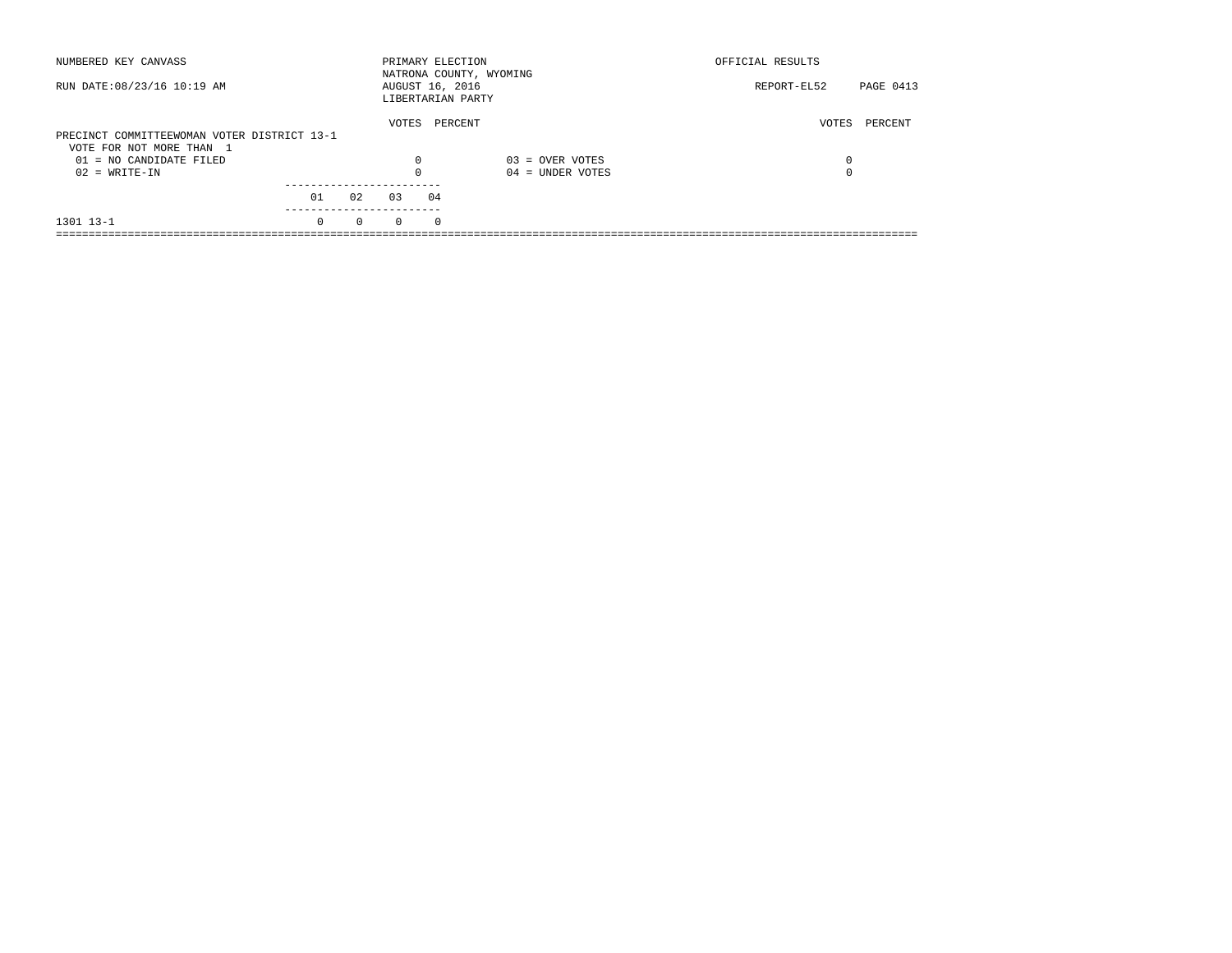| NUMBERED KEY CANVASS                                                  |          |          | PRIMARY ELECTION |    | NATRONA COUNTY, WYOMING | OFFICIAL RESULTS |                  |
|-----------------------------------------------------------------------|----------|----------|------------------|----|-------------------------|------------------|------------------|
| RUN DATE: 08/23/16 10:19 AM                                           |          |          | AUGUST 16, 2016  |    | LIBERTARIAN PARTY       | REPORT-EL52      | <b>PAGE 0414</b> |
| PRECINCT COMMITTEEMAN VOTER DISTRICT 13-2<br>VOTE FOR NOT MORE THAN 1 |          |          | VOTES            |    | PERCENT                 | VOTES            | PERCENT          |
| $01 = NO CANDIDATE FILED$                                             |          |          | $\Omega$         |    | $03 =$ OVER VOTES       | 0                |                  |
| $02 = WRITE-IN$                                                       |          |          |                  |    | $04 =$ UNDER VOTES      | 0                |                  |
|                                                                       | 01       | 02       | 0.3              | 04 |                         |                  |                  |
| $1302$ $13-2$                                                         | $\Omega$ | $\Omega$ | $\Omega$         | 0  |                         |                  |                  |
|                                                                       |          |          |                  |    |                         |                  |                  |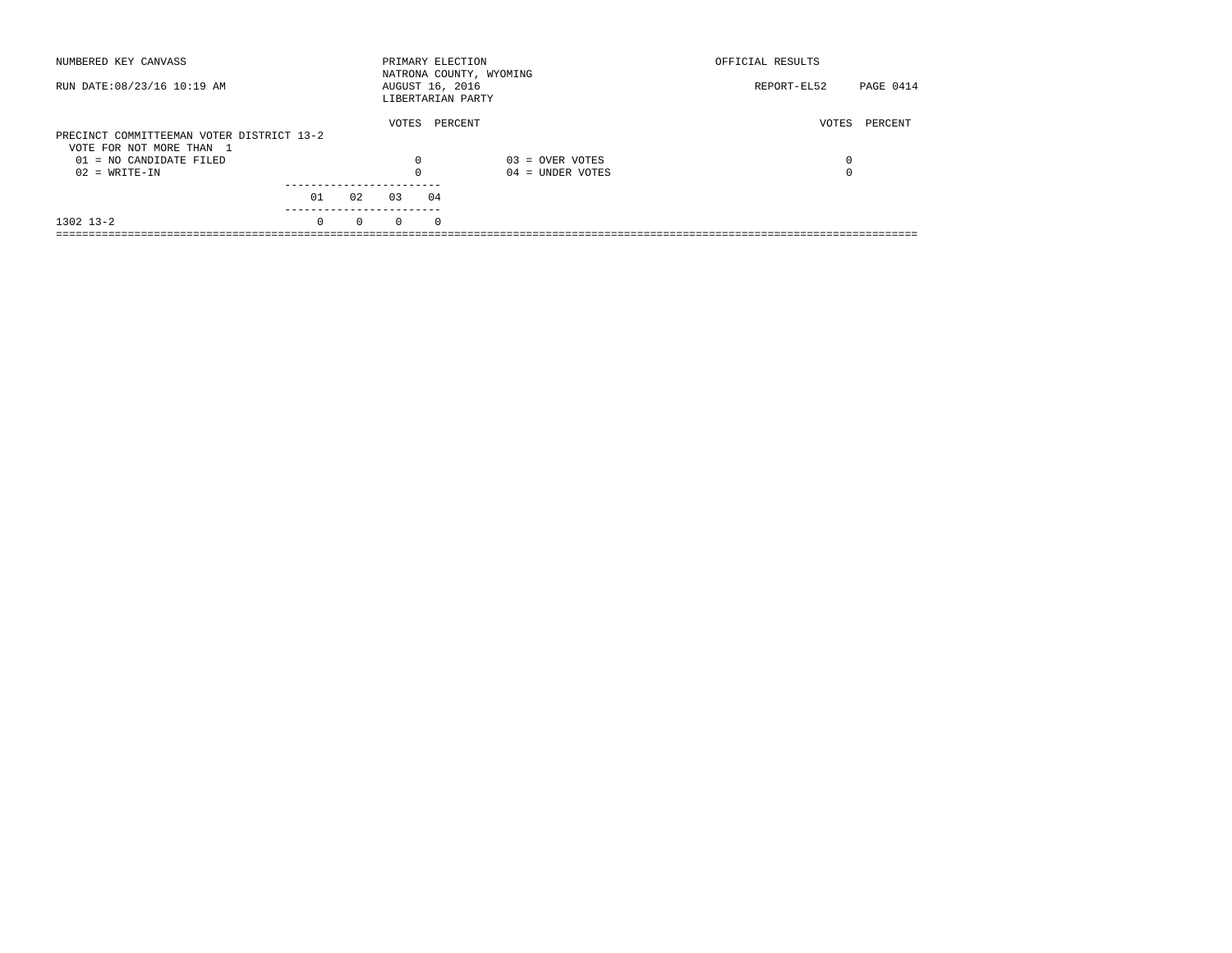| NUMBERED KEY CANVASS                        |          |          |          | PRIMARY ELECTION                     | NATRONA COUNTY, WYOMING | OFFICIAL RESULTS         |  |
|---------------------------------------------|----------|----------|----------|--------------------------------------|-------------------------|--------------------------|--|
| RUN DATE: 08/23/16 10:19 AM                 |          |          |          | AUGUST 16, 2016<br>LIBERTARIAN PARTY |                         | PAGE 0415<br>REPORT-EL52 |  |
|                                             |          |          | VOTES    | PERCENT                              |                         | VOTES<br>PERCENT         |  |
| PRECINCT COMMITTEEWOMAN VOTER DISTRICT 13-2 |          |          |          |                                      |                         |                          |  |
| VOTE FOR NOT MORE THAN 1                    |          |          |          |                                      |                         |                          |  |
| $01 = NO CANDIDATE FILED$                   |          |          | $\Omega$ |                                      | $03 =$ OVER VOTES       | 0                        |  |
| $02 = WRITE-IN$                             |          |          |          |                                      | $04 =$ UNDER VOTES      | $\Omega$                 |  |
|                                             |          |          |          |                                      |                         |                          |  |
|                                             | 01       | 02       | 03       | 04                                   |                         |                          |  |
| $1302$ $13-2$                               | $\Omega$ | $\Omega$ | $\Omega$ | $^{\circ}$                           |                         |                          |  |
|                                             |          |          |          |                                      |                         |                          |  |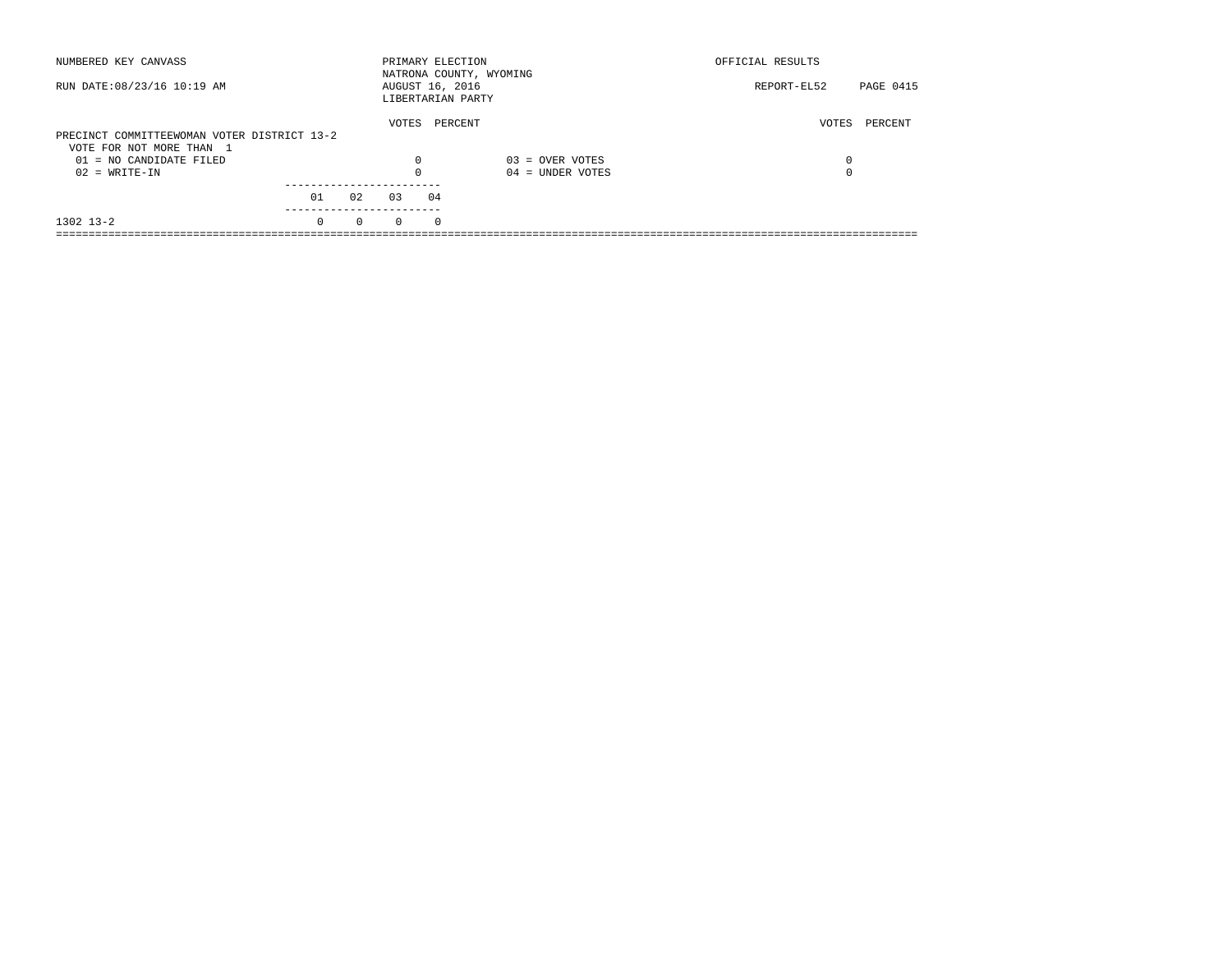| NUMBERED KEY CANVASS                                                  |          |          | PRIMARY ELECTION                     |    | NATRONA COUNTY, WYOMING | OFFICIAL RESULTS |           |
|-----------------------------------------------------------------------|----------|----------|--------------------------------------|----|-------------------------|------------------|-----------|
| RUN DATE: 08/23/16 10:19 AM                                           |          |          | AUGUST 16, 2016<br>LIBERTARIAN PARTY |    |                         | REPORT-EL52      | PAGE 0416 |
| PRECINCT COMMITTEEMAN VOTER DISTRICT 14-1<br>VOTE FOR NOT MORE THAN 1 |          |          | VOTES                                |    | PERCENT                 | VOTES            | PERCENT   |
| $01 = NO CANDIDATE FILED$                                             |          |          | $\Omega$                             |    | $03 =$ OVER VOTES       | 0                |           |
| $02 = WRITE-IN$                                                       |          |          |                                      |    | $04 =$ UNDER VOTES      | 0                |           |
|                                                                       |          |          |                                      |    |                         |                  |           |
|                                                                       | 01       | 02       | 0.3                                  | 04 |                         |                  |           |
| 1401 14-1                                                             | $\Omega$ | $\Omega$ | $\Omega$                             | 0  |                         |                  |           |
|                                                                       |          |          |                                      |    |                         |                  |           |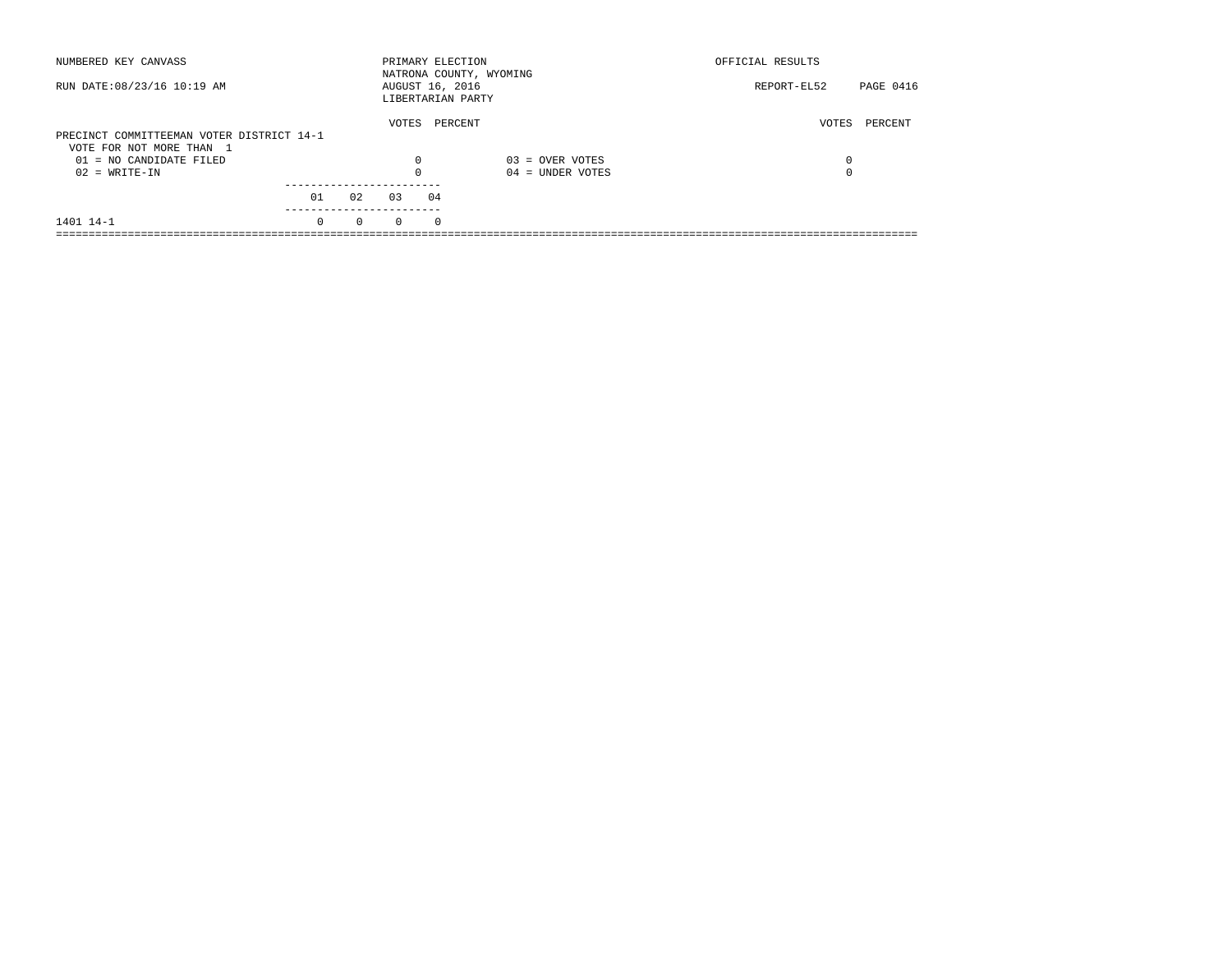| NUMBERED KEY CANVASS                        |          |          |          | PRIMARY ELECTION                     | NATRONA COUNTY, WYOMING | OFFICIAL RESULTS                |  |
|---------------------------------------------|----------|----------|----------|--------------------------------------|-------------------------|---------------------------------|--|
| RUN DATE: 08/23/16 10:19 AM                 |          |          |          | AUGUST 16, 2016<br>LIBERTARIAN PARTY |                         | <b>PAGE 0417</b><br>REPORT-EL52 |  |
|                                             |          |          | VOTES    | PERCENT                              |                         | VOTES<br>PERCENT                |  |
| PRECINCT COMMITTEEWOMAN VOTER DISTRICT 14-1 |          |          |          |                                      |                         |                                 |  |
| VOTE FOR NOT MORE THAN 1                    |          |          |          |                                      |                         |                                 |  |
| $01 = NO CANDIDATE FILED$                   |          |          | $\Omega$ |                                      | $03 =$ OVER VOTES       | 0                               |  |
| $02 = WRITE-IN$                             |          |          |          |                                      | $04 =$ UNDER VOTES      | $\Omega$                        |  |
|                                             |          |          |          |                                      |                         |                                 |  |
|                                             | 01       | 02       | 03       | 04                                   |                         |                                 |  |
| 1401 14-1                                   | $\Omega$ | $\Omega$ | $\Omega$ | $^{\circ}$                           |                         |                                 |  |
|                                             |          |          |          |                                      |                         |                                 |  |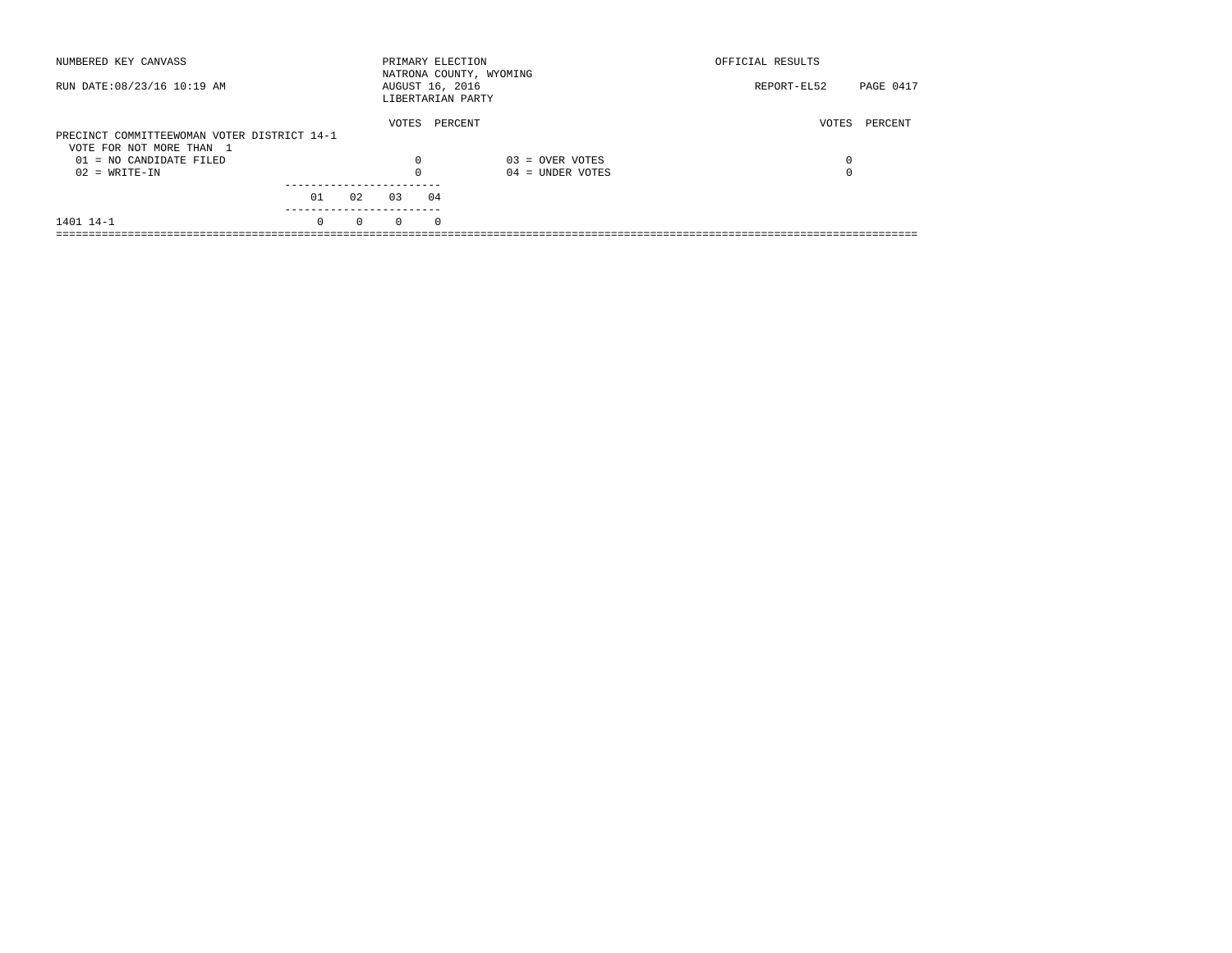| NUMBERED KEY CANVASS                          |                     |     |       |     | PRIMARY ELECTION            |               |                  | OFFICIAL RESULTS |           |
|-----------------------------------------------|---------------------|-----|-------|-----|-----------------------------|---------------|------------------|------------------|-----------|
|                                               |                     |     |       |     | NATRONA COUNTY, WYOMING     |               |                  |                  |           |
| RUN DATE: 08/23/16 10:19 AM                   |                     |     |       |     | AUGUST 16, 2016             |               |                  | REPORT-EL52      | PAGE 0418 |
|                                               |                     |     |       |     |                             |               |                  |                  |           |
|                                               |                     |     |       |     | VOTES PERCENT               |               |                  | VOTES            | PERCENT   |
| CASPER CITY COUNCIL WARD I CASPER CITY WARD 1 |                     |     |       |     |                             |               |                  |                  |           |
| VOTE FOR NOT MORE THAN 2                      |                     |     |       |     |                             |               |                  |                  |           |
| 01 = MICHAEL FORBES                           |                     |     | 727   |     | 16.05                       |               |                  |                  |           |
| $02 = BOB HOPKINS$                            |                     |     | 1,385 |     | 30.57                       |               | $05$ = WRITE-IN  | 45               | .99       |
| 03 = AMANDA HUCKABAY                          |                     |     | 1,139 |     | 25.14                       |               | 06 = OVER VOTES  | 2                |           |
| 04 = DANIEL SANDOVAL                          |                     |     | 1,235 |     | 27.26                       |               | 07 = UNDER VOTES | 1,687            |           |
|                                               |                     |     |       |     |                             |               |                  |                  |           |
|                                               | 01<br>------------- | 02  | 03    | 04  | 05<br>--------------------- | 06            | 07               |                  |           |
| $0101$ 1-1                                    | 54                  | 63  | 106   | 82  | 3                           | $\Omega$      | 98               |                  |           |
| $0102$ $1 - 2$                                | 43                  | 93  | 84    | 92  | 6                           | $\Omega$      | 120              |                  |           |
| $0103$ $1-3$                                  | 77                  | 195 | 130   | 154 | 5                           | $\Omega$      | 197              |                  |           |
| $0104$ 1-4                                    | 85                  | 216 | 123   | 160 | $7\overline{ }$             | $\Omega$      | 247              |                  |           |
| $0105$ 1-5                                    | 48                  | 148 | 104   | 109 | 4                           | $\Omega$      | 155              |                  |           |
| $0106 1 - 6$                                  | 110                 | 172 | 162   | 168 | $\overline{4}$              | $\mathcal{L}$ | 168              |                  |           |
| $0107$ $1 - 7$                                | 54                  | 63  | 87    | 78  | 3                           | $\Omega$      | 111              |                  |           |
| $0109$ $1-9$                                  | 142                 | 228 | 164   | 209 | 9                           | $\Omega$      | 328              |                  |           |
| 0111 1-11                                     | 71                  | 159 | 116   | 122 | 2                           | $\Omega$      | 212              |                  |           |
| 0112 1-12                                     | 43                  | 48  | 63    | 61  | 2                           | $\Omega$      | 51               |                  |           |
|                                               |                     |     |       |     |                             |               |                  |                  |           |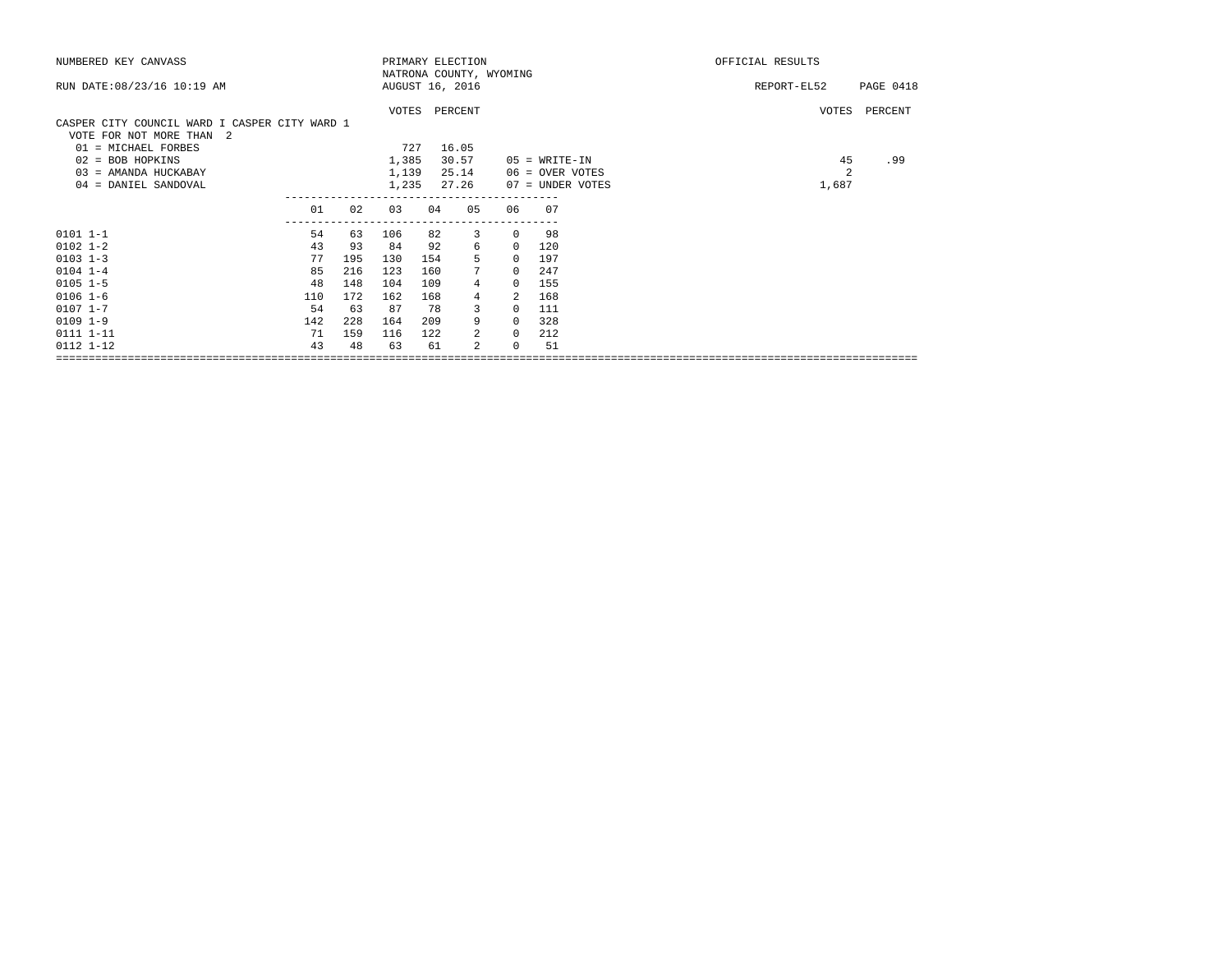| NUMBERED KEY CANVASS                          |     |     | PRIMARY ELECTION |                |                         |    |                  | OFFICIAL RESULTS |           |
|-----------------------------------------------|-----|-----|------------------|----------------|-------------------------|----|------------------|------------------|-----------|
| RUN DATE: 08/23/16 10:19 AM                   |     |     | AUGUST 16, 2016  |                | NATRONA COUNTY, WYOMING |    |                  | REPORT-EL52      | PAGE 0419 |
|                                               |     |     |                  |                |                         |    |                  |                  |           |
|                                               |     |     | VOTES PERCENT    |                |                         |    |                  | VOTES            | PERCENT   |
| CASPER CITY COUNCIL WARD I CASPER CITY WARD 1 |     |     |                  |                |                         |    |                  |                  |           |
| VOTE FOR NOT MORE THAN 1                      |     |     |                  |                |                         |    |                  |                  |           |
| $01 = R.C.$ JOHNSON                           |     |     | 795              |                | 29.82                   |    | $04 = WRITE-IN$  | 20               | .75       |
| 02 = JESSE MORGAN                             |     |     | 905              |                | 33.95                   |    | 05 = OVER VOTES  | 20               |           |
| 03 = WAYNE HEILI                              |     |     | 946              |                | 35.48                   |    | 06 = UNDER VOTES | 424              |           |
|                                               | 01  | 02  | 03               | 04             | 05                      | 06 |                  |                  |           |
|                                               |     |     |                  |                |                         |    |                  |                  |           |
| $0101 1 - 1$                                  | 71  | 71  | 45               | 0              | 3                       | 13 |                  |                  |           |
| $0102$ $1 - 2$                                | 58  | 57  | 61               | 3              | $\mathbf{1}$            | 39 |                  |                  |           |
| $0103$ $1-3$                                  | 101 | 115 | 96               | $\overline{4}$ | $\overline{a}$          | 61 |                  |                  |           |
| $0104$ $1-4$                                  | 94  | 113 | 146              |                | $\mathbf 0$             | 62 |                  |                  |           |
| $0105$ 1-5                                    | 81  | 59  | 89               |                | 3                       | 48 |                  |                  |           |
| $0106$ $1-6$                                  | 104 | 139 | 95               |                | 6                       | 48 |                  |                  |           |
| $0107$ $1-7$                                  | 65  | 60  | 46               | $\overline{a}$ | $\overline{a}$          | 23 |                  |                  |           |
| $0109$ $1-9$                                  | 90  | 176 | 203              |                | 0                       | 70 |                  |                  |           |
| 0111 1-11                                     | 83  | 77  | 129              | $\mathbf 0$    | $\mathbf{1}$            | 51 |                  |                  |           |
| $0112$ $1-12$                                 | 48  | 38  | 36               |                | 2                       | 9  |                  |                  |           |
|                                               |     |     |                  |                |                         |    |                  |                  |           |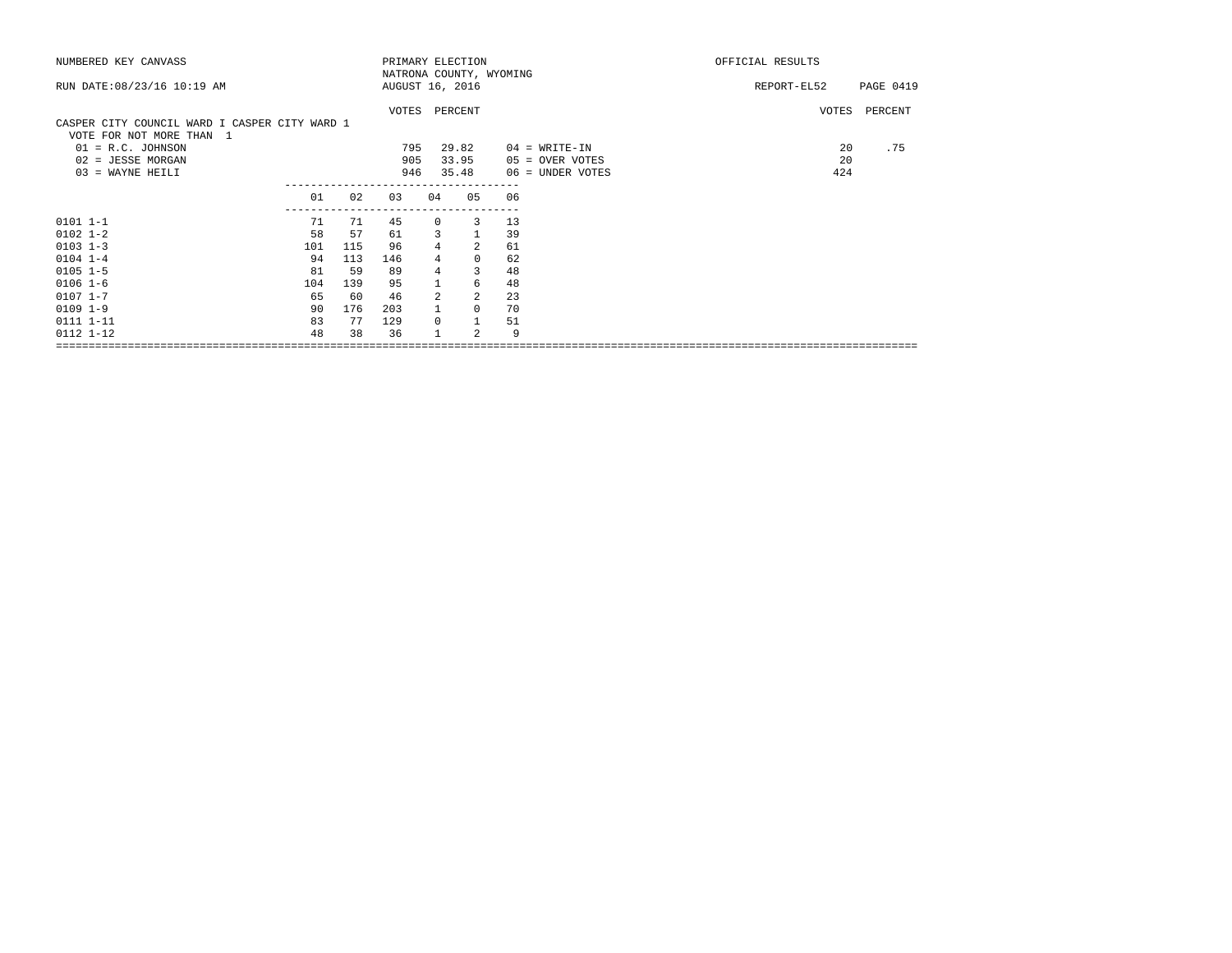| NUMBERED KEY CANVASS                           |    |                 |       |     | PRIMARY ELECTION        |                |                 |                       | OFFICIAL RESULTS         |  |
|------------------------------------------------|----|-----------------|-------|-----|-------------------------|----------------|-----------------|-----------------------|--------------------------|--|
|                                                |    |                 |       |     | NATRONA COUNTY, WYOMING |                |                 |                       |                          |  |
| RUN DATE: 08/23/16 10:19 AM                    |    | AUGUST 16, 2016 |       |     |                         |                |                 |                       | REPORT-EL52<br>PAGE 0420 |  |
|                                                |    |                 |       |     |                         |                |                 |                       |                          |  |
|                                                |    |                 |       |     | VOTES PERCENT           |                |                 |                       | VOTES PERCENT            |  |
| CASPER CITY COUNCIL WARD II CASPER CITY WARD 2 |    |                 |       |     |                         |                |                 |                       |                          |  |
| VOTE FOR NOT MORE THAN 2                       |    |                 |       |     |                         |                |                 |                       |                          |  |
| 01 = URSULA R. WILKERSON                       |    |                 | 597   |     | 10.67                   |                |                 | $05 =$ CHARLIE POWELL | 25.91<br>1,450           |  |
| 02 = DARIN L. CROWELL                          |    |                 | 797   |     | 14.24                   |                | $06$ = WRITE-IN |                       | 31<br>.55                |  |
| 03 = SCOTT F. MILLER                           |    |                 | 1,043 |     | 18.63                   |                | 07 = OVER VOTES |                       | 14                       |  |
| 04 = TODD MURPHY                               |    |                 | 1,679 |     | 30.00                   |                |                 | 08 = UNDER VOTES      | 1,515                    |  |
|                                                | 01 | 02              | 03    | 04  | 05                      | 06             | 07              | 08                    |                          |  |
|                                                |    |                 |       |     |                         |                |                 |                       |                          |  |
| $02012 - -1$                                   | 87 | 65              | 86    | 165 | 129                     | 10             | $\overline{2}$  | 112                   |                          |  |
| $0202$ $2 - 2$                                 | 71 | 67              | 78    | 138 | 109                     | 2              | 2               | 119                   |                          |  |
| $0203$ $2-3$                                   | 60 | 67              | 80    | 118 | 114                     | $\mathbf{1}$   | 4               | 100                   |                          |  |
| $0204$ 2-4                                     | 47 | 62              | 87    | 134 | 97                      |                | $\mathcal{L}$   | 118                   |                          |  |
| $0206$ 2-6                                     | 72 | 144             | 179   | 270 | 251                     | 3              | $\Omega$        | 321                   |                          |  |
| $02072 - -7$                                   | 98 | 133             | 168   | 266 | 253                     | $\overline{4}$ | $\Omega$        | 266                   |                          |  |
| $0208$ 2-8                                     | 64 | 94              | 137   | 191 | 154                     | 5              | 2               | 141                   |                          |  |
| $0209$ 2-9                                     | 32 | 42              | 63    | 112 | 84                      | $\overline{2}$ | $\mathcal{L}$   | 91                    |                          |  |
| $02102 - 10$                                   | 66 | 123             | 165   | 285 | 259                     | 3              | 0               | 247                   |                          |  |
|                                                |    |                 |       |     |                         |                |                 |                       |                          |  |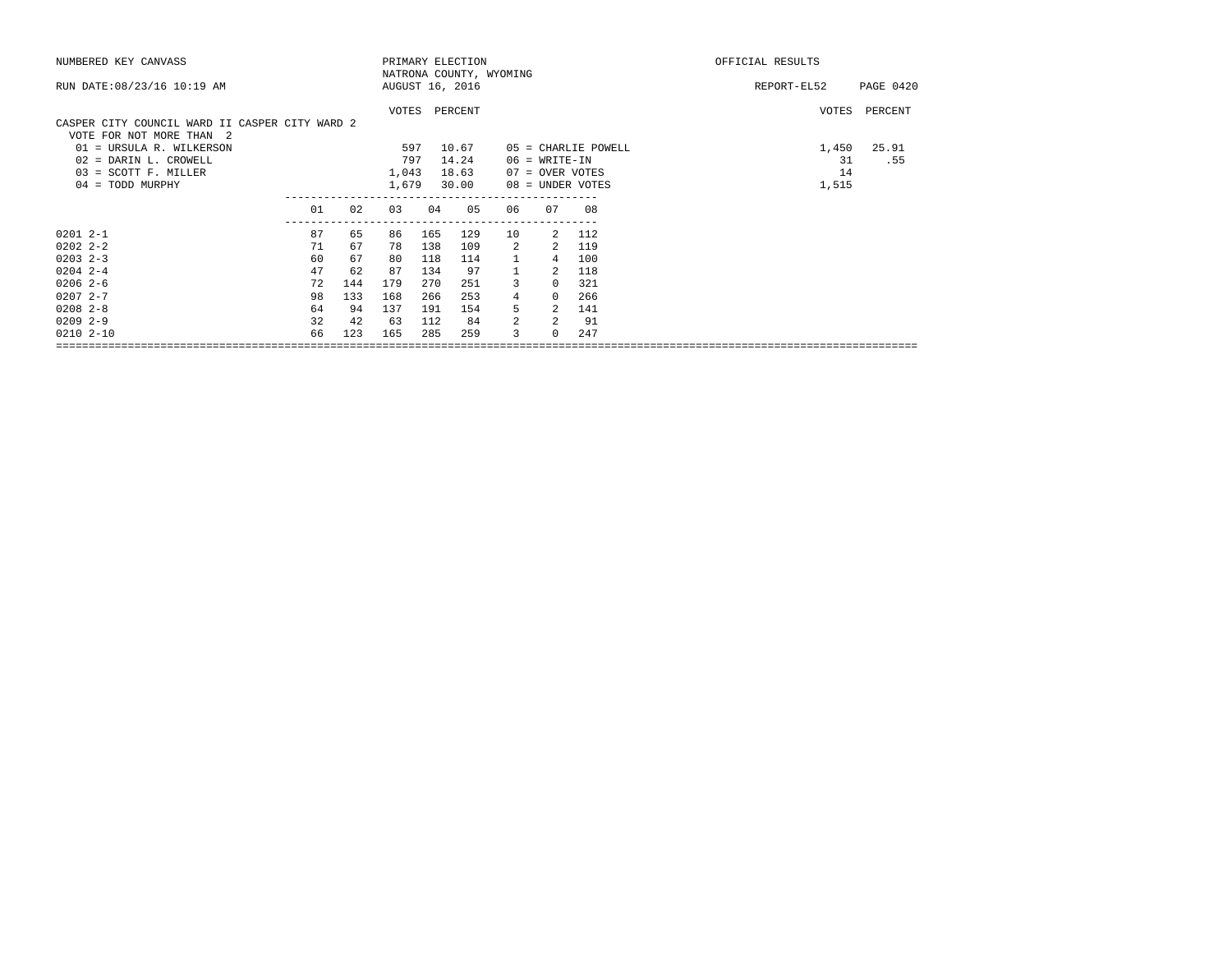| NUMBERED KEY CANVASS                                                        |                     |     | PRIMARY ELECTION        |                |              |     |                  | OFFICIAL RESULTS |           |
|-----------------------------------------------------------------------------|---------------------|-----|-------------------------|----------------|--------------|-----|------------------|------------------|-----------|
|                                                                             |                     |     | NATRONA COUNTY, WYOMING |                |              |     |                  |                  |           |
| RUN DATE: 08/23/16 10:19 AM                                                 |                     |     | AUGUST 16, 2016         |                |              |     |                  | REPORT-EL52      | PAGE 0421 |
| CASPER CITY COUNCIL WARD III CASPER CITY WARD 3<br>VOTE FOR NOT MORE THAN 1 |                     |     | VOTES PERCENT           |                |              |     |                  | VOTES            | PERCENT   |
| 01 = STEPHEN CATHEY                                                         |                     |     | 978                     |                | 25.94        |     | $04 = WRITE-IN$  | 24               | .64       |
| 02 = WILLIAM C. STREET                                                      |                     |     | 686                     |                | 18.20        |     | 05 = OVER VOTES  | 5                |           |
| 03 = CHRISTOPHER WALSH                                                      |                     |     | 2,082                   |                | 55.23        |     | 06 = UNDER VOTES | 365              |           |
|                                                                             |                     |     |                         |                |              |     |                  |                  |           |
|                                                                             | 01                  | 02  | 03                      | 04             | 05           | 06  |                  |                  |           |
| $0302$ $3 - 2$                                                              | -------------<br>46 | 81  | 188                     | 2              | 0            | 23  |                  |                  |           |
| $0303$ $3-3$                                                                | 88                  | 99  | 212                     | 3              | $\mathbf{1}$ | 41  |                  |                  |           |
| $0304$ 3-4                                                                  | 112                 | 99  | 260                     |                |              | 52  |                  |                  |           |
| $0305$ 3-5                                                                  | 85                  | 62  | 206                     |                | 0            | 27  |                  |                  |           |
| $0306$ 3-6                                                                  | 115                 | 65  | 256                     |                | $\Omega$     | 37  |                  |                  |           |
| $0308$ $3-8$                                                                | 150                 | 100 | 339                     | $\mathcal{L}$  | $\Omega$     | 59  |                  |                  |           |
| $0309$ $3-9$                                                                | 51                  | 48  | 137                     | $\mathfrak{D}$ | 0            | 23  |                  |                  |           |
| $0310$ $3-10$                                                               | 331                 | 132 | 484                     | 6              | 3            | 103 |                  |                  |           |
|                                                                             |                     |     |                         |                |              |     |                  |                  |           |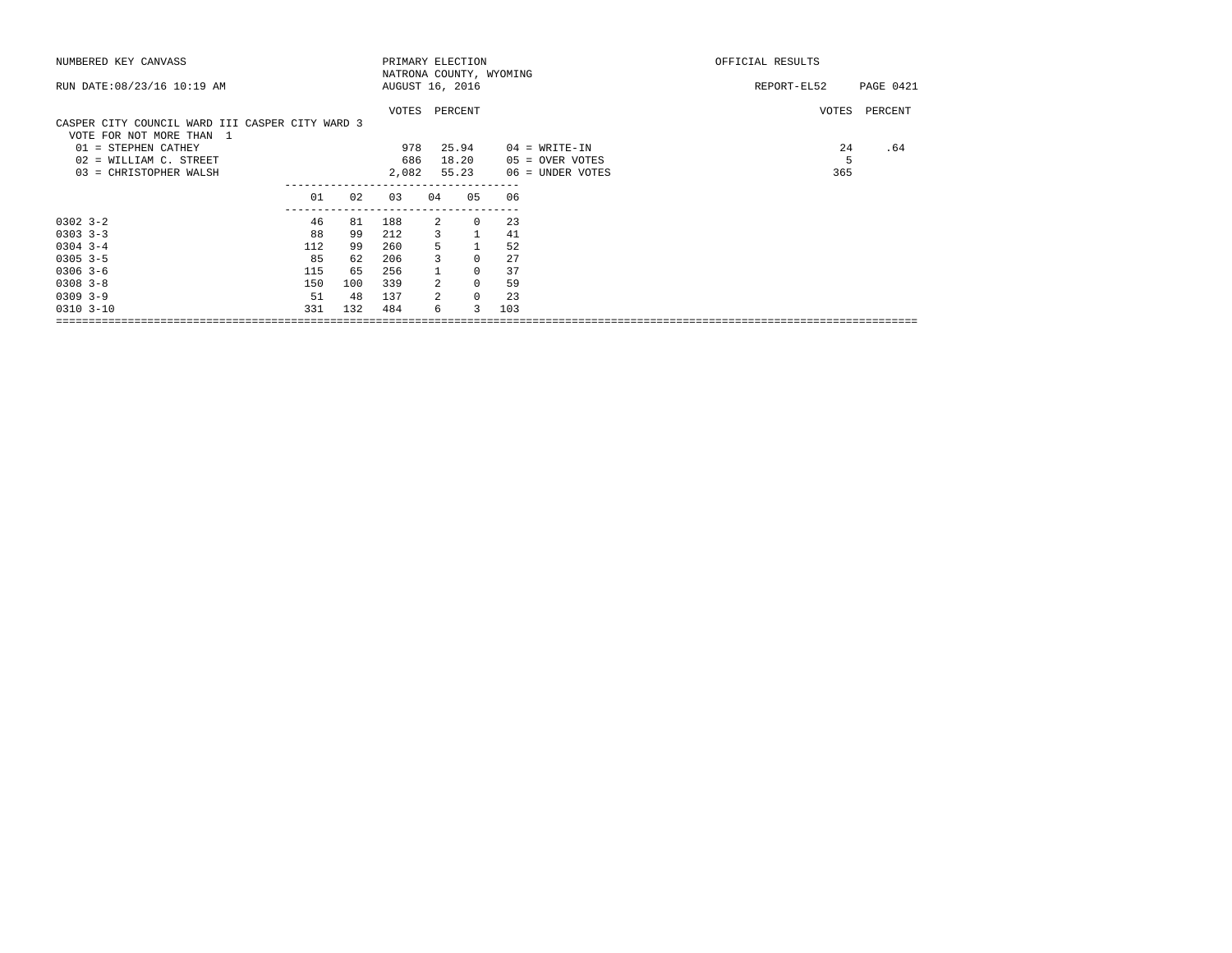| NUMBERED KEY CANVASS        |     |     | PRIMARY ELECTION        |    |              |     | OFFICIAL RESULTS  |           |         |
|-----------------------------|-----|-----|-------------------------|----|--------------|-----|-------------------|-----------|---------|
|                             |     |     | NATRONA COUNTY, WYOMING |    |              |     |                   |           |         |
| RUN DATE: 08/23/16 10:19 AM |     |     | AUGUST 16, 2016         |    |              |     | REPORT-EL52       | PAGE 0422 |         |
| BAR NUNN TOWN COUNCIL       |     |     | VOTES                   |    | PERCENT      |     |                   | VOTES     | PERCENT |
| VOTE FOR NOT MORE THAN 2    |     |     |                         |    |              |     |                   |           |         |
| $01 = JOSH BROWN$           |     |     | 211                     |    | 36.19        |     | $04 = WRTTE-IN$   |           | 1.89    |
| $02 =$ STEVEN CLARK         |     |     | 231                     |    | 39.62        |     | $05 =$ OVER VOTES | 2         |         |
| 03 = PRESTON COSTLEY        |     |     | 130                     |    | 22.30        |     | 06 = UNDER VOTES  | 223       |         |
|                             |     |     |                         |    |              |     |                   |           |         |
|                             | 01  | 02  | 0.3                     | 04 | 05           | 06  |                   |           |         |
|                             |     |     |                         |    |              |     |                   |           |         |
| $08058-5$                   | 211 | 231 | 130                     | 11 | $\mathbf{2}$ | 223 |                   |           |         |
|                             |     |     |                         |    |              |     |                   |           |         |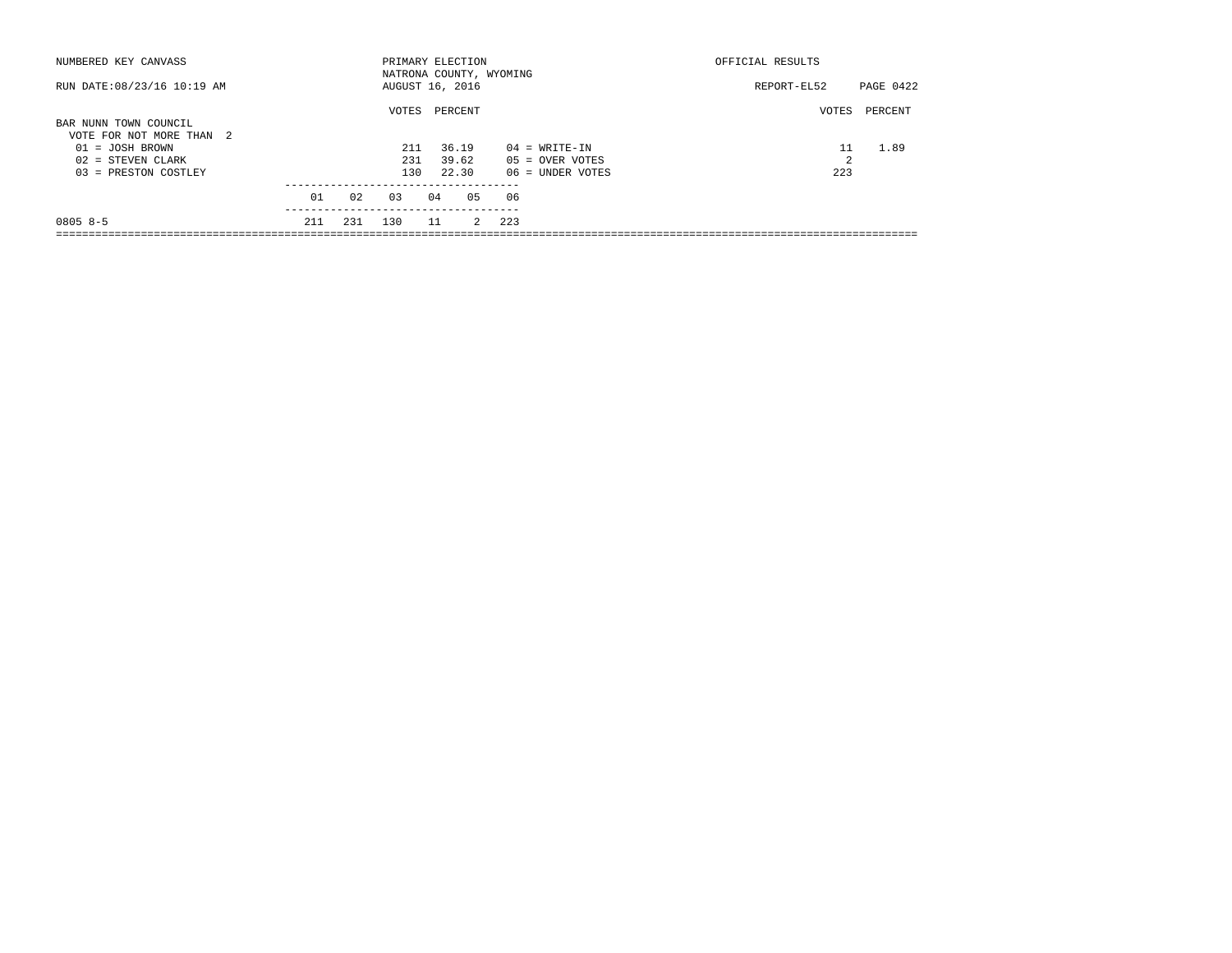| NUMBERED KEY CANVASS        |    |     | PRIMARY ELECTION |    |          |                         |                   | OFFICIAL RESULTS |         |
|-----------------------------|----|-----|------------------|----|----------|-------------------------|-------------------|------------------|---------|
|                             |    |     |                  |    |          | NATRONA COUNTY, WYOMING |                   |                  |         |
| RUN DATE: 08/23/16 10:19 AM |    |     | AUGUST 16, 2016  |    |          |                         | REPORT-EL52       | PAGE 0423        |         |
|                             |    |     | VOTES            |    | PERCENT  |                         |                   | VOTES            | PERCENT |
| EVANSVILLE TOWN COUNCIL     |    |     |                  |    |          |                         |                   |                  |         |
| VOTE FOR NOT MORE THAN 2    |    |     |                  |    |          |                         |                   |                  |         |
| $01 = JORY DELINGER$        |    |     | 90               |    | 22.44    |                         | $04 = WRTTE-IN$   | 23               | 5.74    |
| 02 = FORREST J. TOBIN       |    |     | 133              |    | 33.17    |                         | $05 =$ OVER VOTES | 0                |         |
| $03 = DOUG WHICH$           |    |     | 155              |    | 38.65    |                         | 06 = UNDER VOTES  | 139              |         |
|                             |    |     |                  |    |          |                         |                   |                  |         |
|                             | 01 | 02  | 0.3              | 04 | 05       | 06                      |                   |                  |         |
|                             |    |     |                  |    |          |                         |                   |                  |         |
| $0401$ 4-1                  | 90 | 133 | 155              | 23 | $\Omega$ | 139                     |                   |                  |         |
|                             |    |     |                  |    |          |                         |                   |                  |         |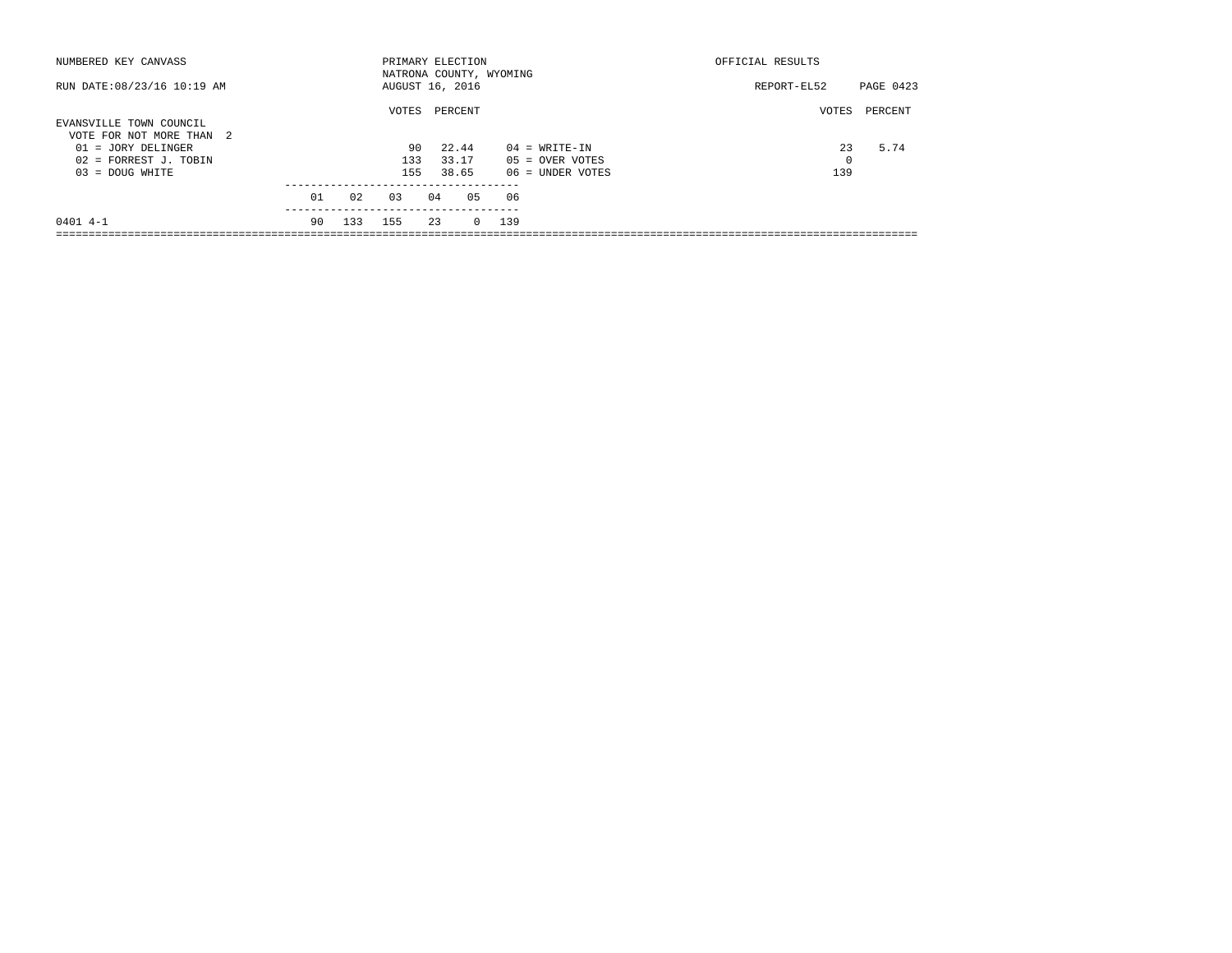| NUMBERED KEY CANVASS        |     |     | PRIMARY ELECTION        |    |         | OFFICIAL RESULTS |                   |       |         |
|-----------------------------|-----|-----|-------------------------|----|---------|------------------|-------------------|-------|---------|
|                             |     |     | NATRONA COUNTY, WYOMING |    |         |                  |                   |       |         |
| RUN DATE: 08/23/16 10:19 AM |     |     | AUGUST 16, 2016         |    |         | REPORT-EL52      | PAGE 0424         |       |         |
|                             |     |     |                         |    |         |                  |                   |       |         |
|                             |     |     | VOTES                   |    | PERCENT |                  |                   | VOTES | PERCENT |
| MILLS TOWN COUNCIL          |     |     |                         |    |         |                  |                   |       |         |
| VOTE FOR NOT MORE THAN 2    |     |     |                         |    |         |                  |                   |       |         |
| $01 = SARA E. MCCARTHY$     |     |     | 232                     |    | 35.42   |                  | $04 = WRTTE-TN$   | 1.5   | 2.29    |
| $02$ = RUTH M. PITTS        |     |     | 128                     |    | 19.54   |                  | $05 =$ OVER VOTES | 0     |         |
| 03 = RONALD "HUNTER" WALES  |     |     | 280                     |    | 42.75   |                  | 06 = UNDER VOTES  | 209   |         |
|                             |     |     |                         |    |         |                  |                   |       |         |
|                             | 01  | 02  | 03                      | 04 | 05      | 06               |                   |       |         |
|                             |     |     |                         |    |         |                  |                   |       |         |
| 0801 8-1                    | 232 | 128 | 280                     | 15 |         | 209<br>$\Omega$  |                   |       |         |
|                             |     |     |                         |    |         |                  |                   |       |         |